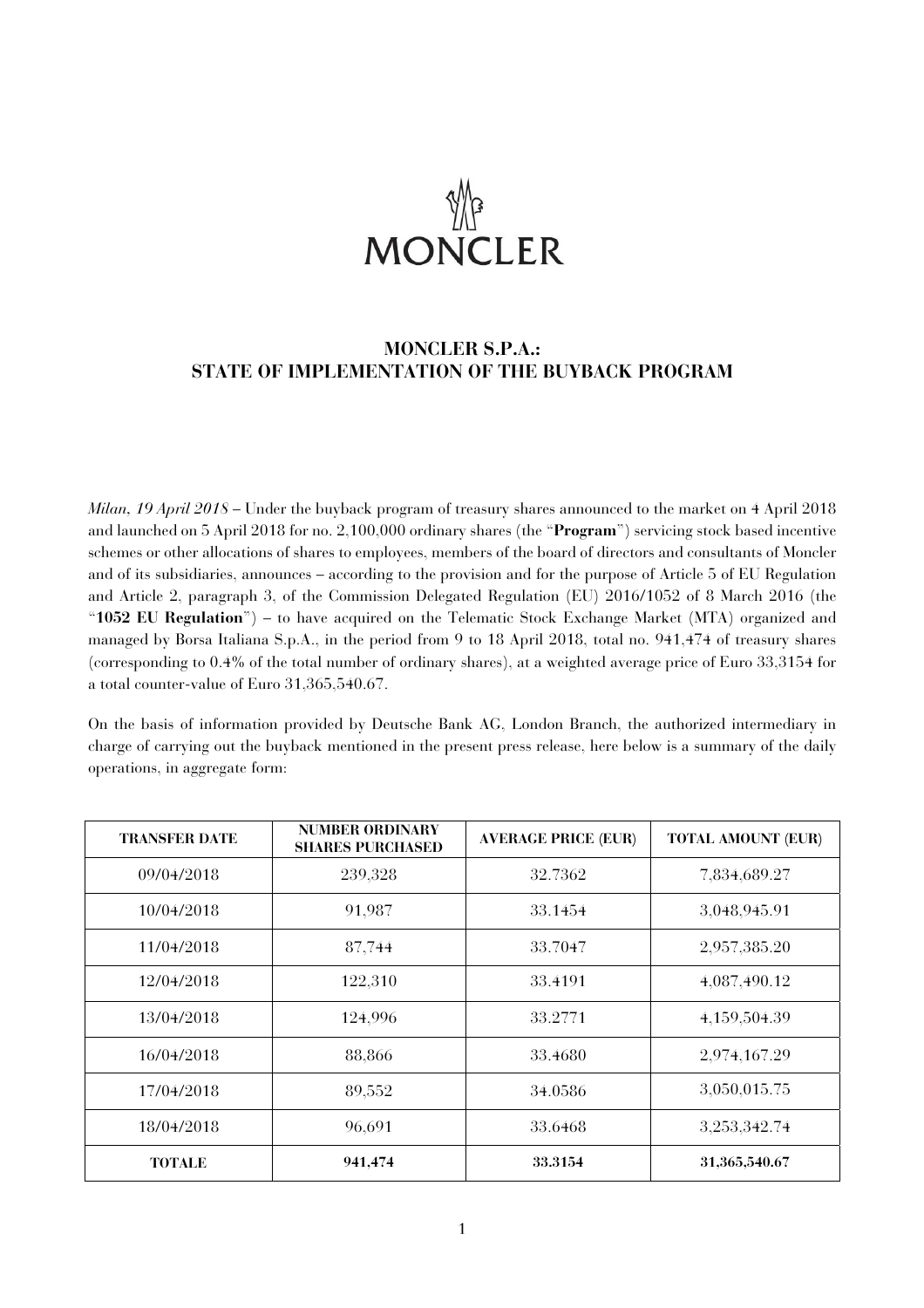In accordance with the provisions of Article 2 paragraph 3 of the UE Regulation 1052, attached to this press release, information of the daily buying-in operations carried out in the above-mentioned period is indicated in detail.

This information is also published on the Company's website, www.monclergroup.com (Section "Investors Relations" – "Results and Press Release" – "Price Sensitive Press Release") for a five-year period.

On 19 April 2018, the treasury shares held by the Company amount to no. 2,941,474.

Correlated press release: 4 April 2018

\*\*\*

### **FOR FURTHER INFORMATION:**

### **Investors Media**

**Paola Durante**  *Moncler Investor Relations & Strategic Planning Director*  Tel. +39 02 42203560 investor.relations@moncler.com

## **Anna Rita Trevisan**

*Moncler Investor Relations Manager*  Tel. +39 049 9389626 investor.relations@moncler.com

**Domenico Galluccio**  *Moncler Worldwide Press Office and Media Director*  Tel. +39 02 42203540 domenico.galluccio@moncler.com

**Image Building**  Simona Raffaelli – Emanuela Borromeo Tel. +39 02 89011300 moncler@imagebuilding.it

### **About Moncler**

*Moncler was founded at Monestier-de-Clermont, Grenoble, France, in 1952 and is currently headquartered in Italy. Over the years the brand has combined style with constant technological research assisted by experts in activities linked to the world of the mountain. The Moncler outerwear collections marry the extreme demands of nature with those of city life. In 2003 Remo Ruffini took over the company, of which he is currently Chairman and CEO. Moncler manufactures and directly distributes the clothing and accessories collections under the brand Moncler, through its boutiques and in exclusive international department stores and multi-brand outlets.*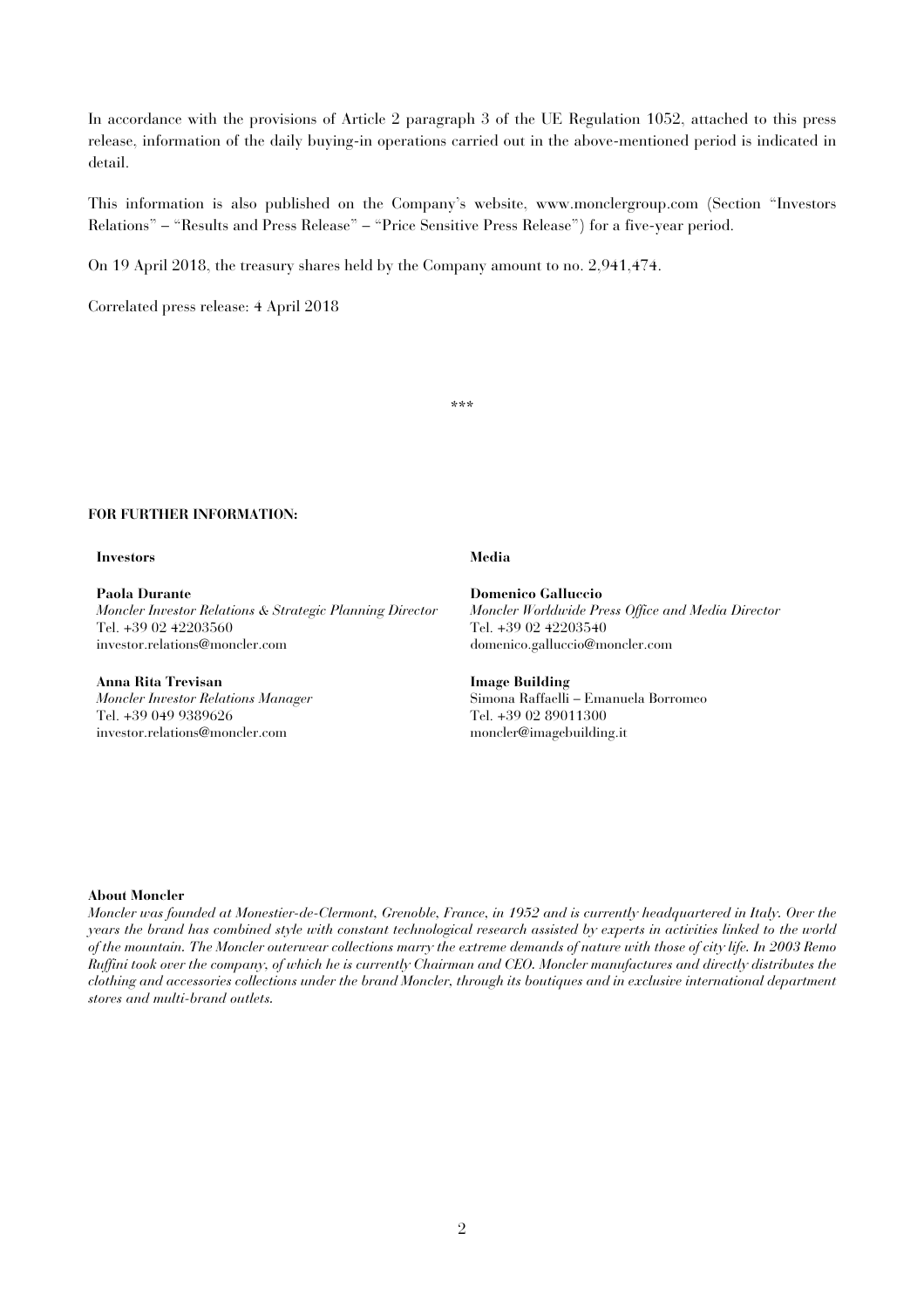| Nome<br>dell'emittente                   | Nome dell'intermediario                      | Codice identificativo<br>dell'intermediario | Codice identificativo<br>strumenti finanziari | Data<br>operazione        | Ora operazione<br>(London time)             |            | Buy/Sell   Quantità      | Prezzo per<br>unità | Data di<br>trasferimento          | Codice<br>identificativo<br>mercato   | <b>Valuta</b> | Numero identificativo<br>operazione    |
|------------------------------------------|----------------------------------------------|---------------------------------------------|-----------------------------------------------|---------------------------|---------------------------------------------|------------|--------------------------|---------------------|-----------------------------------|---------------------------------------|---------------|----------------------------------------|
| Name of the issuer                       | Name of the Broker                           | <b>Identity Code of the</b><br>Broker       | Identity code of the<br>financial instrument  | Day of the<br>transaction | Hour of the<br>transaction<br>(London time) |            | <b>Buy/Sell Quantity</b> | Price per unit      | Date of<br>transfer               | <b>Identity Code</b><br>of the market | Currencv      | Reference number of the<br>transaction |
| <b>MONCLER SPA</b>                       | Deutsche Bank London                         | MA1133FT000                                 | IT0004965148                                  | $\overline{05}/04/2018$   | 08:05:43                                    | Buy        | 233                      | 32,9700             | 09/04/2018                        | <b>MTA</b>                            | Eur           | 00529874934TRLO1                       |
| <b>MONCLER SPA</b>                       | Deutsche Bank London                         | <b>MA1133FT000</b>                          | IT0004965148                                  | $\overline{05}/04/2018$   | 08:06:09                                    | Buy        | 232                      | 32,9700             | 09/04/2018                        | <b>MTA</b>                            | Eur           | 00529875172TRLO1                       |
| <b>MONCLER SPA</b>                       | Deutsche Bank London                         | MA1133FT000                                 | IT0004965148                                  | 05/04/2018                | 08:06:11                                    | Buv        | 166                      | 32.9700             | 09/04/2018                        | <b>MTA</b>                            | Eur           | 00529875235TRLO1                       |
| <b>MONCLER SPA</b>                       | Deutsche Bank London                         | MA1133FT000                                 | IT0004965148                                  | 05/04/2018                | 08:06:14                                    | Buy        | 346<br>220               | 32,9400             | 09/04/2018                        | <b>MTA</b>                            | Eur           | 00529875311TRLO1                       |
| <b>MONCLER SPA</b>                       | Deutsche Bank London                         | MA1133FT000                                 | IT0004965148                                  | $\overline{05}/04/2018$   | 08:06:39                                    | Buy        | 220                      | 32,9100<br>32,9200  | $\sqrt{09}/04/2018$               | <b>MTA</b><br><b>MTA</b>              | Eur<br>Eur    | 00529875721TRLO1                       |
| <b>MONCLER SPA</b><br><b>MONCLER SPA</b> | Deutsche Bank London<br>Deutsche Bank London | <b>MA1133FT000</b><br>MA1133FT000           | IT0004965148<br>IT0004965148                  | 05/04/2018<br>05/04/2018  | 08:06:39<br>08:07:13                        | Buy<br>Buy | 220                      | 32,8400             | 09/04/2018<br>09/04/2018          | <b>MTA</b>                            | Eur           | 00529875720TRLO1<br>00529875925TRLO1   |
| <b>MONCLER SPA</b>                       | Deutsche Bank London                         | MA1133FT000                                 | IT0004965148                                  | 05/04/2018                | 08:07:15                                    | Buy        | 34                       | 32.8400             | 09/04/2018                        | <b>MTA</b>                            | Eur           | 00529875958TRLO1                       |
| <b>MONCLER SPA</b>                       | Deutsche Bank London                         | MA1133FT000                                 | IT0004965148                                  | $\overline{05}/04/2018$   | 08:07:15                                    | Buy        | 257                      | 32,8300             | 09/04/2018                        | <b>MTA</b>                            | Eur           | 00529875960TRLO1                       |
| <b>MONCLER SPA</b>                       | Deutsche Bank London                         | MA1133FT000                                 | IT0004965148                                  | 05/04/2018                | 08:07:39                                    | Buy        | 280                      | 32,8200             | $\sqrt{09}/04/2018$               | <b>MTA</b>                            | Eur           | 00529876204TRLO1                       |
| <b>MONCLER SPA</b>                       | Deutsche Bank London                         | MA1133FT000                                 | IT0004965148                                  | 05/04/2018                | 08:08:27                                    | Buy        | 296                      | 32,7900             | 09/04/2018                        | <b>MTA</b>                            | Eur           | 00529876529TRLO1                       |
| <b>MONCLER SPA</b>                       | Deutsche Bank London                         | MA1133FT000                                 | IT0004965148                                  | 05/04/2018                | 08:08:29                                    | Buy        | 245                      | 32,7900             | 09/04/2018                        | <b>MTA</b>                            | Eur           | 00529876534TRLO1                       |
| <b>MONCLER SPA</b>                       | Deutsche Bank London                         | MA1133FT000                                 | IT0004965148                                  | $\overline{05}/04/2018$   | 08:08:52                                    | Buy        | 310                      | 32,8300             | 09/04/2018                        | <b>MTA</b>                            | Eur           | 00529876713TRLO1                       |
| <b>MONCLER SPA</b>                       | Deutsche Bank London                         | MA1133FT000                                 | IT0004965148                                  | 05/04/2018                | 08:10:02                                    | Buy        | 348                      | 32,8400             | $\sqrt{09}/04/2018$               | <b>MTA</b>                            | Eur           | 00529877054TRLO1                       |
| <b>MONCLER SPA</b>                       | Deutsche Bank London                         | MA1133FT000                                 | IT0004965148                                  | 05/04/2018                | 08:10:23                                    | Buy        | 224                      | 32,8500             | 09/04/2018                        | <b>MTA</b>                            | Eur           | 00529877202TRLO1                       |
| <b>MONCLER SPA</b>                       | Deutsche Bank London                         | MA1133FT000                                 | IT0004965148                                  | 05/04/2018                | 08:10:25                                    | Buy        | 126                      | 32,8500             | 09/04/2018                        | <b>MTA</b>                            | Eur           | 00529877227TRLO1                       |
| <b>MONCLER SPA</b>                       | Deutsche Bank London                         | MA1133FT000                                 | IT0004965148                                  | $\overline{05/04/2018}$   | 08:10:25                                    | Buy        | $\overline{2}$           | 32.8400             | 09/04/2018                        | <b>MTA</b>                            | Eur           | 00529877229TRLO1                       |
| <b>MONCLER SPA</b>                       | Deutsche Bank London                         | MA1133FT000                                 | IT0004965148                                  | 05/04/2018                | 08:10:32                                    | Buy        | 130                      | 32,8400             | 09/04/2018                        | <b>MTA</b>                            | Eur           | 00529877339TRLO1                       |
| <b>MONCLER SPA</b>                       | Deutsche Bank London                         | MA1133FT000                                 | IT0004965148                                  | 05/04/2018                | 08:11:33                                    | Buy        | 54                       | 32,9100             | 09/04/2018                        | <b>MTA</b>                            | Eur           | 00529877782TRLO1                       |
| <b>MONCLER SPA</b>                       | Deutsche Bank London                         | MA1133FT000                                 | IT0004965148                                  | 05/04/2018                | 08:11:40                                    | Buy        | 265                      | 32,9200             | 09/04/2018                        | <b>MTA</b>                            | Eur           | 00529877812TRLO1                       |
| <b>MONCLER SPA</b>                       | Deutsche Bank London                         | MA1133FT000                                 | IT0004965148                                  | 05/04/2018                | 08:11:40                                    | Buy        | 245                      | 32,9200             | 09/04/2018                        | <b>MTA</b>                            | Eur           | 00529877815TRLO1                       |
| <b>MONCLER SPA</b>                       | Deutsche Bank London                         | MA1133FT000                                 | IT0004965148                                  | 05/04/2018                | 08:11:40                                    | Buy        | 42                       | 32,9100             | 09/04/2018                        | <b>MTA</b>                            | Eur           | 00529877816TRLO1                       |
| <b>MONCLER SPA</b>                       | Deutsche Bank London                         | MA1133FT000                                 | IT0004965148                                  | 05/04/2018                | 08:11:40                                    | Buy        | 368                      | 32,9100             | 09/04/2018                        | <b>MTA</b>                            | Eur           | 00529877817TRLO1                       |
| <b>MONCLER SPA</b>                       | Deutsche Bank London                         | MA1133FT000                                 | IT0004965148<br>IT0004965148                  | 05/04/2018                | 08:11:43                                    | Buy        | 241                      | 32,9000<br>32,9300  | 09/04/2018<br>09/04/2018          | <b>MTA</b><br><b>MTA</b>              | Eur           | 00529877855TRLO1                       |
| <b>MONCLER SPA</b><br><b>MONCLER SPA</b> | Deutsche Bank London<br>Deutsche Bank London | MA1133FT000<br>MA1133FT000                  | IT0004965148                                  | 05/04/2018<br>05/04/2018  | 08:12:08<br>08:12:36                        | Buy<br>Buy | 260<br>265               | 32,8700             | 09/04/2018                        | <b>MTA</b>                            | Eur<br>Eur    | 00529878025TRLO1<br>00529878414TRLO1   |
| <b>MONCLER SPA</b>                       | Deutsche Bank London                         | MA1133FT000                                 | IT0004965148                                  | 05/04/2018                | 08:13:43                                    | Buy        | 310                      | 32,8900             | 09/04/2018                        | <b>MTA</b>                            | Eur           | 00529878840TRLO1                       |
| <b>MONCLER SPA</b>                       | Deutsche Bank London                         | MA1133FT000                                 | IT0004965148                                  | 05/04/2018                | 08:13:48                                    | Buy        | 152                      | 32,9300             | 09/04/2018                        | <b>MTA</b>                            | Eur           | 00529878894TRLO1                       |
| <b>MONCLER SPA</b>                       | Deutsche Bank London                         | MA1133FT000                                 | IT0004965148                                  | 05/04/2018                | 08:13:59                                    | Buy        | 100                      | 32,9200             | 09/04/2018                        | <b>MTA</b>                            | Eur           | 00529878940TRLO1                       |
| <b>MONCLER SPA</b>                       | Deutsche Bank London                         | <b>MA1133FT000</b>                          | IT0004965148                                  | 05/04/2018                | 08:14:43                                    | Buy        | 71                       | 32,9800             | 09/04/2018                        | <b>MTA</b>                            | Eur           | 00529879254TRLO1                       |
| <b>MONCLER SPA</b>                       | Deutsche Bank London                         | MA1133FT000                                 | IT0004965148                                  | 05/04/2018                | 08:14:57                                    | Buy        | 245                      | 33,0000             | 09/04/2018                        | <b>MTA</b>                            | Eur           | 00529879369TRLO1                       |
| <b>MONCLER SPA</b>                       | Deutsche Bank London                         | MA1133FT000                                 | IT0004965148                                  | 05/04/2018                | 08:15:10                                    | Buy        | 99                       | 33,0100             | 09/04/2018                        | <b>MTA</b>                            | Eur           | 00529879534TRLO1                       |
| <b>MONCLER SPA</b>                       | Deutsche Bank London                         | MA1133FT000                                 | IT0004965148                                  | 05/04/2018                | 08:15:11                                    | Buy        | 166                      | 33,0100             | 09/04/2018                        | <b>MTA</b>                            | Eur           | 00529879562TRLO1                       |
| <b>MONCLER SPA</b>                       | Deutsche Bank London                         | <b>MA1133FT000</b>                          | IT0004965148                                  | 05/04/2018                | 08:15:42                                    | Buy        | 30                       | 33,0800             | 09/04/2018                        | <b>MTA</b>                            | Eur           | 00529879707TRLO1                       |
| <b>MONCLER SPA</b>                       | Deutsche Bank London                         | MA1133FT000                                 | IT0004965148                                  | 05/04/2018                | 08:15:43                                    | Buy        | 235                      | 33,0800             | 09/04/2018                        | <b>MTA</b>                            | Eur           | 00529879716TRLO1                       |
| <b>MONCLER SPA</b>                       | Deutsche Bank London                         | MA1133FT000                                 | IT0004965148                                  | 05/04/2018                | 08:15:54                                    | Buy        | 350                      | 33,0900             | 09/04/2018                        | <b>MTA</b>                            | Eur           | 00529879780TRLO1                       |
| <b>MONCLER SPA</b>                       | Deutsche Bank London                         | MA1133FT000                                 | IT0004965148                                  | 05/04/2018                | 08:16:10                                    | Buy        | 97                       | 32.9900             | 09/04/2018                        | <b>MTA</b>                            | Eur           | 00529879878TRLO1                       |
| <b>MONCLER SPA</b>                       | Deutsche Bank London                         | <b>MA1133FT000</b>                          | IT0004965148                                  | 05/04/2018                | 08:16:21                                    | Buy        | 235                      | 33,0000             | 09/04/2018                        | <b>MTA</b>                            | Eur           | 00529879934TRLO1                       |
| <b>MONCLER SPA</b>                       | Deutsche Bank London                         | MA1133FT000                                 | IT0004965148                                  | 05/04/2018                | 08:17:23                                    | Buy        | 320                      | 33,0500             | 09/04/2018                        | <b>MTA</b>                            | Eur           | 00529880288TRLO1                       |
| <b>MONCLER SPA</b>                       | Deutsche Bank London                         | <b>MA1133FT000</b>                          | IT0004965148                                  | 05/04/2018                | 08:17:49                                    | Buy        | 222                      | 33,0500             | 09/04/2018                        | <b>MTA</b>                            | Eur           | 00529880528TRLO1                       |
| <b>MONCLER SPA</b>                       | Deutsche Bank London                         | MA1133FT000                                 | IT0004965148                                  | 05/04/2018                | 08:18:32                                    | Buy        | 287                      | 32,9800             | 09/04/2018                        | <b>MTA</b>                            | Eur           | 00529880880TRLO1                       |
| <b>MONCLER SPA</b>                       | Deutsche Bank London                         | MA1133FT000                                 | IT0004965148                                  | 05/04/2018                | 08:19:15                                    | Buy        | 245                      | 33,0000             | 09/04/2018                        | <b>MTA</b>                            | Eur           | 00529881205TRLO1                       |
| <b>MONCLER SPA</b>                       | Deutsche Bank London                         | MA1133FT000                                 | IT0004965148                                  | 05/04/2018                | 08:19:21                                    | Buy        | 46                       | 33,0000             | 09/04/2018                        | <b>MTA</b>                            | Eur           | 00529881286TRLO1                       |
| <b>MONCLER SPA</b><br><b>MONCLER SPA</b> | Deutsche Bank London<br>Deutsche Bank London | MA1133FT000<br>MA1133FT000                  | IT0004965148<br>IT0004965148                  | 05/04/2018                | 08:19:34<br>08:19:52                        | Buy<br>Buy | 210<br>221               | 33,0300<br>33,0200  | $\sqrt{09}/04/2018$<br>09/04/2018 | <b>MTA</b><br><b>MTA</b>              | Eur<br>Eur    | 00529881345TRLO1<br>00529881557TRLO1   |
| <b>MONCLER SPA</b>                       | Deutsche Bank London                         | MA1133FT000                                 | IT0004965148                                  | 05/04/2018<br>05/04/2018  | 08:20:34                                    | Buy        | 92                       | 33,0000             | 09/04/2018                        | <b>MTA</b>                            | Eur           | 00529882051TRLO1                       |
| <b>MONCLER SPA</b>                       | Deutsche Bank London                         | MA1133FT000                                 | IT0004965148                                  | 05/04/2018                | 08:20:34                                    | Buy        | 128                      | 33,0000             | 09/04/2018                        | <b>MTA</b>                            | Eur           | 00529882052TRLO1                       |
| <b>MONCLER SPA</b>                       | Deutsche Bank London                         | MA1133FT000                                 | IT0004965148                                  | 05/04/2018                | 08:21:33                                    | Buy        | -1                       | 33,0200             | $\sqrt{09}/04/2018$               | <b>MTA</b>                            | Eur           | 00529882699TRLO1                       |
| <b>MONCLER SPA</b>                       | Deutsche Bank London                         | MA1133FT000                                 | IT0004965148                                  | 05/04/2018                | 08:21:33                                    | Buy        | 141                      | 33,0200             | 09/04/2018                        | <b>MTA</b>                            | Eur           | 00529882700TRLO1                       |
| <b>MONCLER SPA</b>                       | Deutsche Bank London                         | MA1133FT000                                 | IT0004965148                                  | 05/04/2018                | 08:21:42                                    | Buy        | 103                      | 33,0000             | 09/04/2018                        | <b>MTA</b>                            | Eur           | 00529882771TRLO1                       |
| <b>MONCLER SPA</b>                       | Deutsche Bank London                         | MA1133FT000                                 | IT0004965148                                  | 05/04/2018                | 08:21:59                                    | Buy        | 167                      | 33,0000             | 09/04/2018                        | <b>MTA</b>                            | Eur           | 00529883020TRLO1                       |
| <b>MONCLER SPA</b>                       | Deutsche Bank London                         | MA1133FT000                                 | IT0004965148                                  | 05/04/2018                | 08:22:04                                    | Buy        | 129                      | 32,9900             | 09/04/2018                        | <b>MTA</b>                            | Eur           | 00529883063TRLO1                       |
| <b>MONCLER SPA</b>                       | Deutsche Bank London                         | MA1133FT000                                 | IT0004965148                                  | 05/04/2018                | 08:24:37                                    | Buy        | 162                      | 32,9800             | 09/04/2018                        | <b>MTA</b>                            | Eur           | 00529884093TRLO1                       |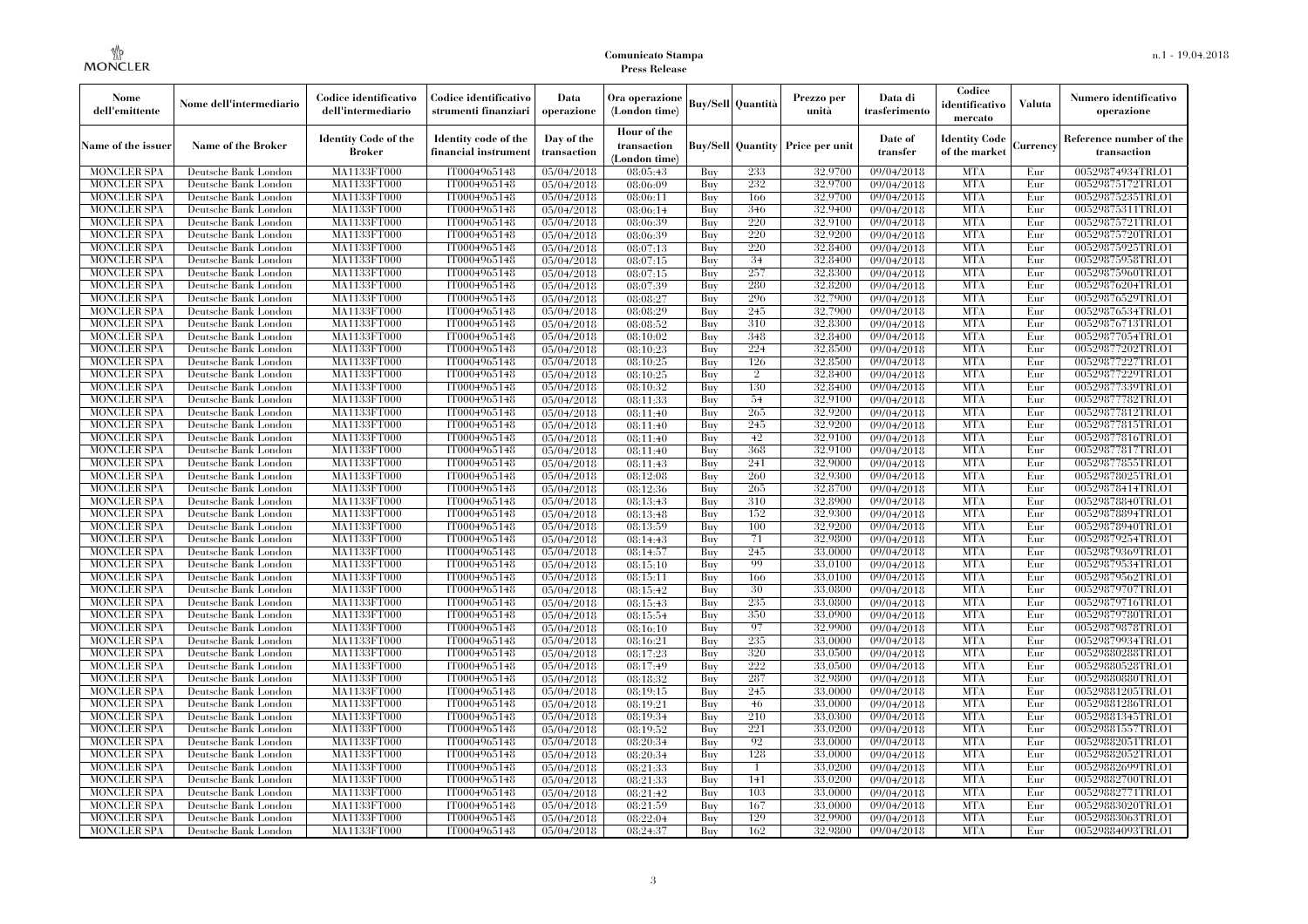| Nome<br>dell'emittente                   | Nome dell'intermediario                      | Codice identificativo<br>dell'intermediario  | Codice identificativo<br>strumenti finanziari | Data<br>operazione                    | Ora operazione<br>(London time)            |            | <b>Buy/Sell Quantità</b> | Prezzo per<br>unità                     | Data di<br>trasferimento           | Codice<br>identificativo<br>mercato   | Valuta          | Numero identificativo<br>operazione    |
|------------------------------------------|----------------------------------------------|----------------------------------------------|-----------------------------------------------|---------------------------------------|--------------------------------------------|------------|--------------------------|-----------------------------------------|------------------------------------|---------------------------------------|-----------------|----------------------------------------|
| Name of the issuer                       | Name of the Broker                           | <b>Identity Code of the</b><br><b>Broker</b> | Identity code of the<br>financial instrument  | Day of the<br>transaction             | Hour of the<br>transaction<br>(London time |            |                          | <b>Buy/Sell Quantity Price per unit</b> | Date of<br>transfer                | <b>Identity Code</b><br>of the market | <b>lurrencv</b> | Reference number of the<br>transaction |
| <b>MONCLER SPA</b>                       | Deutsche Bank London                         | MA1133FT000                                  | IT0004965148                                  | 05/04/2018                            | 08:24:37                                   | Buy        | 104                      | 32,9800                                 | 09/04/2018                         | <b>MTA</b>                            | Eur             | 00529884094TRLO1                       |
| <b>MONCLER SPA</b>                       | Deutsche Bank London                         | <b>MA1133FT000</b>                           | IT0004965148                                  | 05/04/2018                            | 08:24:38                                   | Buy        | 223                      | 32,9700                                 | 09/04/2018                         | <b>MTA</b>                            | Eur             | 00529884095TRLO1                       |
| <b>MONCLER SPA</b>                       | Deutsche Bank London                         | MA1133FT000                                  | IT0004965148                                  | 05/04/2018                            | 08:24:38                                   | Buy        | 230                      | 32,9600                                 | 09/04/2018                         | <b>MTA</b>                            | Eur             | 00529884096TRLO1                       |
| <b>MONCLER SPA</b>                       | Deutsche Bank London                         | MA1133FT000                                  | IT0004965148                                  | 05/04/2018                            | 08:24:39                                   | Buv        | 277                      | 32,9500                                 | 09/04/2018                         | <b>MTA</b>                            | Eur             | 00529884097TRLO1                       |
| <b>MONCLER SPA</b>                       | Deutsche Bank London                         | MA1133FT000                                  | IT0004965148                                  | 05/04/2018                            | 08:24:43                                   | Buv        | 100                      | 32.9400                                 | 09/04/2018                         | <b>MTA</b>                            | Eur             | 00529884129TRLO1                       |
| <b>MONCLER SPA</b>                       | Deutsche Bank London                         | MA1133FT000                                  | IT0004965148                                  | 05/04/2018                            | 08:24:45                                   | Buy        | 129                      | 32,9400                                 | 09/04/2018                         | <b>MTA</b>                            | Eur             | 00529884130TRLO1                       |
| <b>MONCLER SPA</b><br><b>MONCLER SPA</b> | Deutsche Bank London<br>Deutsche Bank London | <b>MA1133FT000</b><br>MA1133FT000            | IT0004965148                                  | 05/04/2018                            | 08:26:37<br>08:27:00                       | Buy<br>Buv | 193<br>278               | 32,9700<br>33,0100                      | 09/04/2018<br>09/04/2018           | <b>MTA</b><br><b>MTA</b>              | Eur<br>Eur      | 00529884829TRLO1<br>00529884971TRLO1   |
| <b>MONCLER SPA</b>                       | Deutsche Bank London                         | MA1133FT000                                  | IT0004965148<br>IT0004965148                  | 05/04/2018<br>$\overline{05}/04/2018$ | 08:27:07                                   | Buv        | 232                      | 32.9200                                 | 09/04/2018                         | <b>MTA</b>                            | Eur             | 00529884989TRLO1                       |
| <b>MONCLER SPA</b>                       | Deutsche Bank London                         | MA1133FT000                                  | IT0004965148                                  | 05/04/2018                            | 08:27:55                                   | Buy        | 263                      | 32,9400                                 | 09/04/2018                         | <b>MTA</b>                            | Eur             | 00529885365TRLO1                       |
| <b>MONCLER SPA</b>                       | Deutsche Bank London                         | MA1133FT000                                  | IT0004965148                                  | 05/04/2018                            | 08:28:02                                   | Buy        | 221                      | 32,8700                                 | 09/04/2018                         | <b>MTA</b>                            | Eur             | 00529885400TRLO1                       |
| <b>MONCLER SPA</b>                       | Deutsche Bank London                         | MA1133FT000                                  | IT0004965148                                  | 05/04/2018                            | 08:29:09                                   | Buv        | 370                      | 32,9500                                 | 09/04/2018                         | <b>MTA</b>                            | Eur             | 00529885854TRLO1                       |
| <b>MONCLER SPA</b>                       | Deutsche Bank London                         | MA1133FT000                                  | IT0004965148                                  | 05/04/2018                            | 08:29:43                                   | Buy        | 49                       | 32,9700                                 | 09/04/2018                         | <b>MTA</b>                            | Eur             | 00529886103TRLO1                       |
| <b>MONCLER SPA</b>                       | Deutsche Bank London                         | MA1133FT000                                  | IT0004965148                                  | 05/04/2018                            | 08:29:53                                   | Buv        | 224                      | 32,9700                                 | 09/04/2018                         | <b>MTA</b>                            | Eur             | 00529886148TRLO1                       |
| <b>MONCLER SPA</b>                       | Deutsche Bank London                         | MA1133FT000                                  | IT0004965148                                  | 05/04/2018                            | 08:32:02                                   | Buv        | 330                      | 32,9900                                 | 09/04/2018                         | <b>MTA</b>                            | Eur             | 00529887177TRLO1                       |
| <b>MONCLER SPA</b>                       | Deutsche Bank London                         | MA1133FT000                                  | IT0004965148                                  | 05/04/2018                            | 08:32:03                                   | Buv        | 221                      | 32,9800                                 | 09/04/2018                         | <b>MTA</b>                            | Eur             | 00529887182TRLO1                       |
| <b>MONCLER SPA</b>                       | Deutsche Bank London                         | MA1133FT000                                  | IT0004965148                                  | 05/04/2018                            | 08:32:03                                   | Buy        | 19                       | 32,9800                                 | 09/04/2018                         | <b>MTA</b>                            | Eur             | 00529887183TRLO1                       |
| <b>MONCLER SPA</b>                       | Deutsche Bank London                         | <b>MA1133FT000</b>                           | IT0004965148                                  | 05/04/2018                            | 08:32:05                                   | Buy        | 265                      | 32,9400                                 | 09/04/2018                         | <b>MTA</b>                            | Eur             | 00529887186TRLO1                       |
| <b>MONCLER SPA</b>                       | Deutsche Bank London                         | MA1133FT000                                  | IT0004965148                                  | 05/04/2018                            | 08:34:53                                   | Buy        | 240                      | 32,9500                                 | 09/04/2018                         | <b>MTA</b>                            | Eur             | 00529888559TRLO1                       |
| <b>MONCLER SPA</b>                       | Deutsche Bank London                         | MA1133FT000                                  | IT0004965148                                  | 05/04/2018                            | 08:34:55                                   | Buv        | 295                      | 32.9400                                 | 09/04/2018                         | <b>MTA</b>                            | Eur             | 00529888569TRLO1                       |
| <b>MONCLER SPA</b>                       | Deutsche Bank London                         | MA1133FT000                                  | IT0004965148                                  | 05/04/2018                            | 08:34:56                                   | Buy        | 265                      | 32,9300                                 | 09/04/2018                         | <b>MTA</b>                            | Eur             | 00529888587TRLO1                       |
| <b>MONCLER SPA</b>                       | Deutsche Bank London                         | <b>MA1133FT000</b>                           | IT0004965148                                  | 05/04/2018                            | 08:34:57                                   | Buy        | 55                       | 32,9300                                 | 09/04/2018                         | <b>MTA</b>                            | Eur             | 00529888596TRLO1                       |
| <b>MONCLER SPA</b>                       | Deutsche Bank London                         | MA1133FT000                                  | IT0004965148                                  | 05/04/2018                            | 08:35:22                                   | Buy        | 238                      | 32,9700                                 | 09/04/2018                         | <b>MTA</b>                            | Eur             | 00529888840TRLO1                       |
| <b>MONCLER SPA</b>                       | Deutsche Bank London                         | MA1133FT000                                  | IT0004965148                                  | 05/04/2018                            | 08:35:53                                   | Buy        | 300                      | 32,9300                                 | 09/04/2018                         | <b>MTA</b>                            | Eur             | 00529889081TRLO1                       |
| <b>MONCLER SPA</b>                       | Deutsche Bank London                         | MA1133FT000                                  | IT0004965148                                  | 05/04/2018                            | 08:37:05                                   | Buv        | 235                      | 32.9300                                 | 09/04/2018                         | <b>MTA</b>                            | Eur             | 00529889471TRLO1                       |
| <b>MONCLER SPA</b>                       | Deutsche Bank London                         | MA1133FT000                                  | IT0004965148                                  | 05/04/2018                            | 08:38:48                                   | Buy        | 80                       | 32,9500                                 | 09/04/2018                         | <b>MTA</b>                            | Eur             | 00529890402TRLO1                       |
| <b>MONCLER SPA</b>                       | Deutsche Bank London                         | MA1133FT000                                  | IT0004965148                                  | 05/04/2018                            | 08:38:49                                   | Buy        | 278                      | 32,9500                                 | 09/04/2018                         | <b>MTA</b>                            | Eur             | 00529890403TRLO1                       |
| <b>MONCLER SPA</b>                       | Deutsche Bank London                         | MA1133FT000                                  | IT0004965148                                  | 05/04/2018                            | 08:39:16                                   | Buy        | 92                       | 32,9500                                 | 09/04/2018                         | <b>MTA</b>                            | Eur             | 00529890701TRLO1                       |
| <b>MONCLER SPA</b>                       | Deutsche Bank London                         | MA1133FT000                                  | IT0004965148                                  | 05/04/2018                            | 08:40:59                                   | Buy        | 86                       | 32,9600                                 | 09/04/2018                         | <b>MTA</b>                            | Eur             | 00529891502TRLO1                       |
| <b>MONCLER SPA</b>                       | Deutsche Bank London                         | MA1133FT000                                  | IT0004965148                                  | 05/04/2018                            | 08:41:02                                   | Buy        | 500                      | 32,9500                                 | 09/04/2018                         | <b>MTA</b>                            | Eur             | 00529891522TRLO1                       |
| <b>MONCLER SPA</b>                       | Deutsche Bank London                         | MA1133FT000                                  | IT0004965148                                  | 05/04/2018                            | 08:42:21                                   | Buy        | 1214                     | 32,9700                                 | 09/04/2018                         | <b>MTA</b>                            | Eur             | 00529892201TRLO1                       |
| <b>MONCLER SPA</b>                       | Deutsche Bank London                         | MA1133FT000                                  | IT0004965148                                  | 05/04/2018                            | 08:42:21                                   | Buy        | 149                      | 32,9700                                 | 09/04/2018                         | <b>MTA</b>                            | Eur             | 00529892200TRLO1                       |
| <b>MONCLER SPA</b>                       | Deutsche Bank London                         | MA1133FT000                                  | IT0004965148                                  | 05/04/2018                            | 08:42:21                                   | Buy        | 552                      | 32,9700                                 | 09/04/2018                         | <b>MTA</b>                            | Eur             | 00529892198TRLO1                       |
| <b>MONCLER SPA</b>                       | Deutsche Bank London                         | <b>MA1133FT000</b>                           | IT0004965148                                  | 05/04/2018                            | 08:42:21                                   | Buy        | 257                      | 32,9700                                 | 09/04/2018                         | <b>MTA</b>                            | Eur             | 00529892199TRLO1                       |
| <b>MONCLER SPA</b>                       | Deutsche Bank London                         | <b>MA1133FT000</b>                           | IT0004965148                                  | 05/04/2018                            | 08:42:21                                   | Buy        | 86                       | 32,9700                                 | 09/04/2018                         | <b>MTA</b>                            | Eur             | 00529892202TRLO1                       |
| <b>MONCLER SPA</b>                       | Deutsche Bank London                         | MA1133FT000                                  | IT0004965148                                  | 05/04/2018                            | 08:42:21                                   | Buy        | 504                      | 32,9700                                 | 09/04/2018                         | <b>MTA</b>                            | Eur             | 00529892205TRLO1                       |
| <b>MONCLER SPA</b>                       | Deutsche Bank London                         | MA1133FT000                                  | IT0004965148                                  | 05/04/2018                            | 08:43:28                                   | Buy        | 132                      | 32,8600                                 | 09/04/2018                         | <b>MTA</b>                            | Eur             | 00529892617TRLO1                       |
| <b>MONCLER SPA</b>                       | Deutsche Bank London                         | <b>MA1133FT000</b>                           | IT0004965148                                  | 05/04/2018                            | 08:43:28                                   | Buy        | 97                       | 32,8600                                 | 09/04/2018                         | <b>MTA</b>                            | Eur             | 00529892618TRLO1                       |
| <b>MONCLER SPA</b>                       | Deutsche Bank London                         | MA1133FT000                                  | IT0004965148                                  | 05/04/2018                            | 08:43:56                                   | Buy        | 231                      | 32,8400                                 | 09/04/2018                         | <b>MTA</b>                            | Eur             | 00529892776TRLO1                       |
| <b>MONCLER SPA</b>                       | Deutsche Bank London                         | MA1133FT000                                  | IT0004965148                                  | 05/04/2018                            | 08:44:18                                   | Buy<br>Buv | 257                      | 32,8100                                 | 09/04/2018                         | <b>MTA</b>                            | Eur<br>Eur      | 00529893144TRLO1                       |
| <b>MONCLER SPA</b>                       | Deutsche Bank London                         | MA1133FT000                                  | IT0004965148                                  | 05/04/2018                            | 08:45:00                                   |            | 252<br>350               | 32,8400<br>32,8800                      | 09/04/2018<br>09/04/2018           | <b>MTA</b><br><b>MTA</b>              |                 | 00529893448TRLO1                       |
| <b>MONCLER SPA</b><br><b>MONCLER SPA</b> | Deutsche Bank London                         | MA1133FT000<br>MA1133FT000                   | IT0004965148<br>IT0004965148                  | 05/04/2018                            | 08:46:46<br>08:47:09                       | Buy<br>Buy | 215                      | 32,8800                                 | 09/04/2018                         | <b>MTA</b>                            | Eur<br>Eur      | 00529894476TRLO1<br>00529894768TRLO1   |
| <b>MONCLER SPA</b>                       | Deutsche Bank London                         | MA1133FT000                                  | IT0004965148                                  | 05/04/2018                            |                                            |            | 107                      | 32,8800                                 |                                    | <b>MTA</b>                            |                 |                                        |
| <b>MONCLER SPA</b>                       | Deutsche Bank London                         | MA1133FT000                                  | IT0004965148                                  | 05/04/2018                            | 08:47:52                                   | Buy<br>Buy | 273                      | 32,8800                                 | $\frac{09}{04/2018}$<br>09/04/2018 | <b>MTA</b>                            | Eur<br>Eur      | 00529894988TRLO1<br>00529895004TRLO1   |
| <b>MONCLER SPA</b>                       | Deutsche Bank London<br>Deutsche Bank London | MA1133FT000                                  | IT0004965148                                  | 05/04/2018<br>05/04/2018              | 08:47:55<br>08:48:17                       | Buy        | 79                       | 32,8700                                 | 09/04/2018                         | <b>MTA</b>                            | Eur             | 00529895161TRLO1                       |
| <b>MONCLER SPA</b>                       | Deutsche Bank London                         | MA1133FT000                                  | IT0004965148                                  | 05/04/2018                            | 08:48:17                                   | Buy        | 321                      | 32,8700                                 | 09/04/2018                         | <b>MTA</b>                            | Eur             | 00529895162TRLO1                       |
| <b>MONCLER SPA</b>                       | Deutsche Bank London                         | MA1133FT000                                  | IT0004965148                                  | 05/04/2018                            | 08:49:47                                   | Buy        | 254                      | 32,8700                                 | 09/04/2018                         | <b>MTA</b>                            | Eur             | 00529895766TRLO1                       |
| <b>MONCLER SPA</b>                       | Deutsche Bank London                         | MA1133FT000                                  | IT0004965148                                  | 05/04/2018                            | 08:49:47                                   | Buy        | 276                      | 32,8700                                 | 09/04/2018                         | <b>MTA</b>                            | Eur             | 00529895767TRLO1                       |
| <b>MONCLER SPA</b>                       | Deutsche Bank London                         | MA1133FT000                                  | IT0004965148                                  | 05/04/2018                            | 08:50:17                                   | Buy        | 337                      | 32,8900                                 | 09/04/2018                         | <b>MTA</b>                            | Eur             | 00529896099TRLO1                       |
| <b>MONCLER SPA</b>                       | Deutsche Bank London                         | MA1133FT000                                  | IT0004965148                                  | 05/04/2018                            | 08:51:17                                   | Buy        | 200                      | 32,8700                                 | 09/04/2018                         | <b>MTA</b>                            | Eur             | 00529896643TRLO1                       |
| <b>MONCLER SPA</b>                       | Deutsche Bank London                         | MA1133FT000                                  | IT0004965148                                  | 05/04/2018                            | 08:51:21                                   | Buy        | 210                      | 32,8700                                 | 09/04/2018                         | <b>MTA</b>                            | Eur             | 00529896662TRLO1                       |
| <b>MONCLER SPA</b>                       | Deutsche Bank London                         | MA1133FT000                                  | IT0004965148                                  | 05/04/2018                            | 08:51:23                                   | Buy        | 294                      | 32,8600                                 | 09/04/2018                         | <b>MTA</b>                            | Eur             | 00529896682TRLO1                       |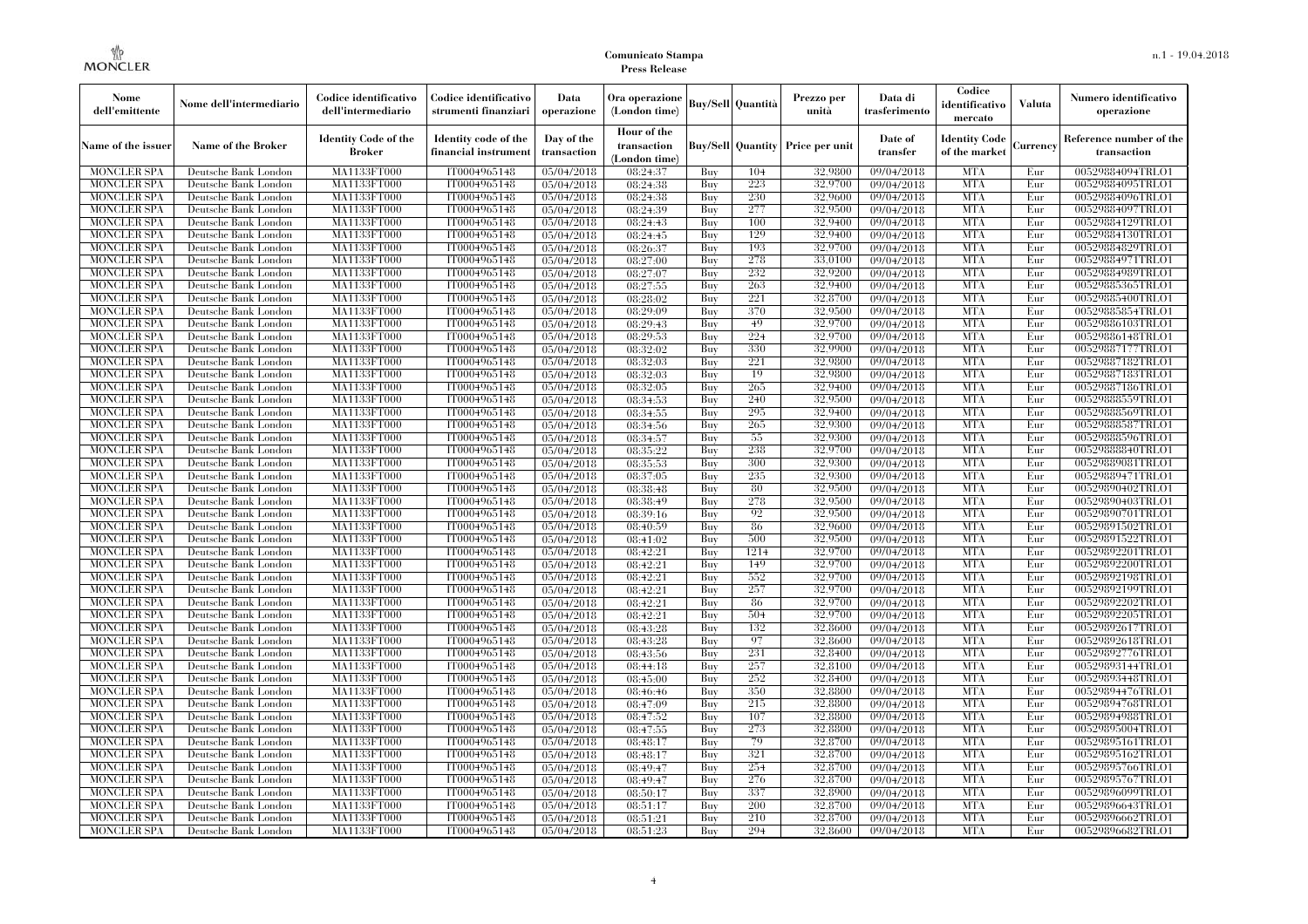| Nome<br>dell'emittente                   | Nome dell'intermediario                      | Codice identificativo<br>dell'intermediario  | Codice identificativo<br>strumenti finanziari | Data<br>operazione        | Ora operazione<br>(London time)             |            | <b>Buy/Sell Quantità</b> | Prezzo per<br>unità                     | Data di<br>trasferimento | Codice<br>identificativo<br>mercato   | <b>Valuta</b> | Numero identificativo<br>operazione    |
|------------------------------------------|----------------------------------------------|----------------------------------------------|-----------------------------------------------|---------------------------|---------------------------------------------|------------|--------------------------|-----------------------------------------|--------------------------|---------------------------------------|---------------|----------------------------------------|
| Name of the issuer                       | Name of the Broker                           | <b>Identity Code of the</b><br><b>Broker</b> | Identity code of the<br>financial instrument  | Day of the<br>transaction | Hour of the<br>transaction<br>(London time) |            |                          | <b>Buy/Sell Quantity Price per unit</b> | Date of<br>transfer      | <b>Identity Code</b><br>of the market | Currency      | Reference number of the<br>transaction |
| <b>MONCLER SPA</b>                       | Deutsche Bank London                         | MA1133FT000                                  | IT0004965148                                  | 05/04/2018                | 08:51:23                                    | Buy        | 56                       | 32,8600                                 | 09/04/2018               | <b>MTA</b>                            | Eur           | 00529896683TRLO1                       |
| <b>MONCLER SPA</b>                       | Deutsche Bank London                         | MA1133FT000                                  | IT0004965148                                  | 05/04/2018                | 08:51:25                                    | Buy        | 392                      | 32,8500                                 | 09/04/2018               | <b>MTA</b>                            | Eur           | 00529896695TRLO1                       |
| <b>MONCLER SPA</b>                       | Deutsche Bank London                         | MA1133FT000                                  | IT0004965148                                  | 05/04/2018                | 08:51:25                                    | Buy        | 58                       | 32,8500                                 | 09/04/2018               | <b>MTA</b>                            | Eur           | 00529896696TRLO1                       |
| <b>MONCLER SPA</b>                       | Deutsche Bank London                         | MA1133FT000                                  | IT0004965148                                  | 05/04/2018                | 08:51:40                                    | Buy        | 440                      | 32.8400                                 | 09/04/2018               | <b>MTA</b>                            | Eur           | 00529896838TRLO1                       |
| <b>MONCLER SPA</b>                       | Deutsche Bank London                         | MA1133FT000<br><b>MA1133FT000</b>            | IT0004965148                                  | 05/04/2018                | 08:51:40                                    | Buy        | -8                       | 32,8400                                 | 09/04/2018               | <b>MTA</b>                            | Eur           | 00529896840TRLO1                       |
| <b>MONCLER SPA</b>                       | Deutsche Bank London                         |                                              | IT0004965148                                  | 05/04/2018                | 08:51:40                                    | Buy        | 296                      | 32,8500                                 | 09/04/2018               | <b>MTA</b>                            | Eur           | 00529896842TRLO1                       |
| <b>MONCLER SPA</b>                       | Deutsche Bank London                         | MA1133FT000                                  | IT0004965148<br>IT0004965148                  | 05/04/2018                | 08:51:40                                    | Buy        | 450                      | 32,8400                                 | 09/04/2018               | <b>MTA</b>                            | Eur           | 00529896841TRLO1<br>00529897519TRLO1   |
| <b>MONCLER SPA</b><br><b>MONCLER SPA</b> | Deutsche Bank London<br>Deutsche Bank London | MA1133FT000<br><b>MA1133FT000</b>            | IT0004965148                                  | 05/04/2018<br>05/04/2018  | 08:52:52                                    | Buy<br>Buy | 14<br>210                | 32,7700<br>32,7700                      | 09/04/2018               | <b>MTA</b><br><b>MTA</b>              | Eur<br>Eur    | 00529897520TRLO1                       |
| <b>MONCLER SPA</b>                       | Deutsche Bank London                         | <b>MA1133FT000</b>                           | IT0004965148                                  | 05/04/2018                | 08:52:52<br>08:53:18                        | Buy        | 278                      | 32,7200                                 | 09/04/2018<br>09/04/2018 | <b>MTA</b>                            | Eur           | 00529897778TRLO1                       |
| <b>MONCLER SPA</b>                       | Deutsche Bank London                         | MA1133FT000                                  | IT0004965148                                  | 05/04/2018                | 08:54:13                                    | Buy        | 285                      | 32,7300                                 | 09/04/2018               | <b>MTA</b>                            | Eur           | 00529898158TRLO1                       |
| <b>MONCLER SPA</b>                       | Deutsche Bank London                         | MA1133FT000                                  | IT0004965148                                  | 05/04/2018                | 08:54:18                                    | Buy        | 267                      | 32,7200                                 | 09/04/2018               | <b>MTA</b>                            | Eur           | 00529898207TRLO1                       |
| <b>MONCLER SPA</b>                       | Deutsche Bank London                         | MA1133FT000                                  | IT0004965148                                  | 05/04/2018                | 08:54:26                                    | Buy        | 220                      | 32,6900                                 | 09/04/2018               | <b>MTA</b>                            | Eur           | 00529898390TRLO1                       |
| <b>MONCLER SPA</b>                       | Deutsche Bank London                         | MA1133FT000                                  | IT0004965148                                  | 05/04/2018                | 08:55:51                                    | Buy        | 159                      | 32,6900                                 | 09/04/2018               | <b>MTA</b>                            | Eur           | 00529899248TRLO1                       |
| MONCLER SPA                              | Deutsche Bank London                         | MA1133FT000                                  | IT0004965148                                  | 05/04/2018                | 08:55:51                                    | Buy        | 81                       | 32,6900                                 | 09/04/2018               | <b>MTA</b>                            | Eur           | 00529899251TRLO1                       |
| <b>MONCLER SPA</b>                       | Deutsche Bank London                         | <b>MA1133FT000</b>                           | IT0004965148                                  | 05/04/2018                | 08:56:10                                    | Buy        | 220                      | 32.6800                                 | 09/04/2018               | <b>MTA</b>                            | Eur           | 00529899396TRLO1                       |
| <b>MONCLER SPA</b>                       | Deutsche Bank London                         | MA1133FT000                                  | IT0004965148                                  | 05/04/2018                | 08:56:12                                    | Buy        | 243                      | 32,6700                                 | 09/04/2018               | <b>MTA</b>                            | Eur           | 00529899397TRLO1                       |
| <b>MONCLER SPA</b>                       | Deutsche Bank London                         | MA1133FT000                                  | IT0004965148                                  | 05/04/2018                | 08:56:49                                    | Buy        | 97                       | 32,6700                                 | $\frac{09}{04/2018}$     | <b>MTA</b>                            | Eur           | 00529899663TRLO1                       |
| <b>MONCLER SPA</b>                       | Deutsche Bank London                         | MA1133FT000                                  | IT0004965148                                  | 05/04/2018                | 08:56:51                                    | Buy        | 267                      | 32,6800                                 | 09/04/2018               | <b>MTA</b>                            | Eur           | 00529899675TRLO1                       |
| <b>MONCLER SPA</b>                       | Deutsche Bank London                         | MA1133FT000                                  | IT0004965148                                  | 05/04/2018                | 08:56:52                                    | Buy        | 220                      | 32,6600                                 | 09/04/2018               | <b>MTA</b>                            | Eur           | 00529899677TRLO1                       |
| <b>MONCLER SPA</b>                       | Deutsche Bank London                         | <b>MA1133FT000</b>                           | IT0004965148                                  | 05/04/2018                | 08:58:11                                    | Buy        | 260                      | 32,6300                                 | 09/04/2018               | <b>MTA</b>                            | Eur           | 00529900497TRLO1                       |
| <b>MONCLER SPA</b>                       | Deutsche Bank London                         | MA1133FT000                                  | IT0004965148                                  | 05/04/2018                | 08:58:17                                    | Buy        | 390                      | 32,6400                                 | 09/04/2018               | <b>MTA</b>                            | Eur           | 00529900545TRLO1                       |
| <b>MONCLER SPA</b>                       | Deutsche Bank London                         | <b>MA1133FT000</b>                           | IT0004965148                                  | 05/04/2018                | 08:58:21                                    | Buy        | 240                      | 32,6300                                 | 09/04/2018               | <b>MTA</b>                            | Eur           | 00529900636TRLO1                       |
| MONCLER SPA                              | Deutsche Bank London                         | MA1133FT000                                  | IT0004965148                                  | 05/04/2018                | 08:59:12                                    | Buy        | 272                      | 32,6300                                 | 09/04/2018               | <b>MTA</b>                            | Eur           | 00529900976TRLO1                       |
| <b>MONCLER SPA</b>                       | Deutsche Bank London                         | MA1133FT000                                  | IT0004965148                                  | 05/04/2018                | 08:59:15                                    | Buy        | 61                       | 32,6200                                 | 09/04/2018               | <b>MTA</b>                            | Eur           | 00529901006TRLO1                       |
| <b>MONCLER SPA</b>                       | Deutsche Bank London                         | MA1133FT000                                  | IT0004965148                                  | 05/04/2018                | 09:00:05                                    | Buy        | 270                      | 32,6300                                 | 09/04/2018               | <b>MTA</b>                            | Eur           | 00529901452TRLO1                       |
| <b>MONCLER SPA</b>                       | Deutsche Bank London                         | MA1133FT000                                  | IT0004965148                                  | 05/04/2018                | 09:00:08                                    | Buy        | 209                      | 32,6200                                 | 09/04/2018               | <b>MTA</b>                            | Eur           | 00529901484TRLO1                       |
| <b>MONCLER SPA</b>                       | Deutsche Bank London                         | MA1133FT000                                  | IT0004965148                                  | 05/04/2018                | 09:00:08                                    | Buy        | 49                       | 32,6300                                 | 09/04/2018               | <b>MTA</b>                            | Eur           | 00529901483TRLO1                       |
| <b>MONCLER SPA</b>                       | Deutsche Bank London                         | <b>MA1133FT000</b>                           | IT0004965148                                  | 05/04/2018                | 09:00:37                                    | Buy        | 60                       | 32,6200                                 | 09/04/2018               | <b>MTA</b>                            | Eur           | 00529901743TRLO1                       |
| <b>MONCLER SPA</b>                       | Deutsche Bank London                         | MA1133FT000                                  | IT0004965148                                  | 05/04/2018                | 09:01:13                                    | Buy        | 287                      | 32,6200                                 | 09/04/2018               | <b>MTA</b>                            | Eur           | 00529901976TRLO1                       |
| <b>MONCLER SPA</b>                       | Deutsche Bank London                         | MA1133FT000                                  | IT0004965148                                  | 05/04/2018                | 09:02:11                                    | Buy        | 100                      | 32,6200                                 | 09/04/2018               | <b>MTA</b>                            | Eur           | 00529902327TRLO1                       |
| <b>MONCLER SPA</b>                       | Deutsche Bank London                         | MA1133FT000                                  | IT0004965148                                  | 05/04/2018                | 09:02:26                                    | Buy        | 400                      | 32,6300                                 | 09/04/2018               | <b>MTA</b>                            | Eur           | 00529902404TRLO1                       |
| <b>MONCLER SPA</b>                       | Deutsche Bank London                         | MA1133FT000                                  | IT0004965148                                  | 05/04/2018                | 09:02:43                                    | Buy        | 240                      | 32,6200                                 | 09/04/2018               | <b>MTA</b>                            | Eur           | 00529902487TRLO1                       |
| <b>MONCLER SPA</b>                       | Deutsche Bank London                         | <b>MA1133FT000</b>                           | IT0004965148                                  | 05/04/2018                | 09:02:58                                    | Buy        | -5                       | 32,6400                                 | 09/04/2018               | <b>MTA</b>                            | Eur           | 00529902575TRLO1                       |
| <b>MONCLER SPA</b>                       | Deutsche Bank London                         | <b>MA1133FT000</b>                           | IT0004965148                                  | 05/04/2018                | 09:03:03                                    | Buy        | 312                      | 32,6500                                 | 09/04/2018               | <b>MTA</b>                            | Eur           | 00529902609TRLO1                       |
| <b>MONCLER SPA</b>                       | Deutsche Bank London                         | <b>MA1133FT000</b>                           | IT0004965148                                  | 05/04/2018                | 09:03:41                                    | Buy        | 400                      | 32,6700                                 | 09/04/2018               | <b>MTA</b>                            | Eur           | 00529902946TRLO1                       |
| <b>MONCLER SPA</b>                       | Deutsche Bank London                         | MA1133FT000                                  | IT0004965148                                  | 05/04/2018                | 09:03:46                                    | Buy        | 232                      | 32,6700                                 | 09/04/2018               | <b>MTA</b>                            | Eur           | 00529902979TRLO1                       |
| <b>MONCLER SPA</b>                       | Deutsche Bank London                         | MA1133FT000                                  | IT0004965148                                  | 05/04/2018                | 09:04:06                                    | Buy        | 53                       | 32,6700                                 | 09/04/2018               | <b>MTA</b>                            | Eur           | 00529903060TRLO1                       |
| <b>MONCLER SPA</b>                       | Deutsche Bank London                         | MA1133FT000                                  | IT0004965148                                  | 05/04/2018                | 09:04:07                                    | Buy        | 262                      | 32.6700                                 | 09/04/2018               | <b>MTA</b>                            | Eur           | 00529903062TRLO1                       |
| MONCLER SPA                              | Deutsche Bank London                         | MA1133FT000                                  | IT0004965148                                  | 05/04/2018                | 09:04:08                                    | Buy        | 68                       | 32,6700                                 | 09/04/2018               | <b>MTA</b>                            | Eur           | 00529903069TRLO1                       |
| <b>MONCLER SPA</b>                       | Deutsche Bank London                         | MA1133FT000                                  | IT0004965148                                  | 05/04/2018                | 09:05:53                                    | Buy        | 98                       | 32.7000                                 | 09/04/2018               | <b>MTA</b>                            | Eur           | 00529903695TRLO1                       |
| <b>MONCLER SPA</b>                       | Deutsche Bank London                         | MA1133FT000                                  | IT0004965148                                  | 05/04/2018                | 09:05:56                                    | Buy        | 362                      | 32,7000                                 | 09/04/2018               | <b>MTA</b>                            | Eur           | 00529903721TRLO1                       |
| <b>MONCLER SPA</b>                       | Deutsche Bank London                         | MA1133FT000                                  | IT0004965148                                  | 05/04/2018                | 09:06:10                                    | Buy        | 460                      | 32,7000                                 | $\frac{09}{04/2018}$     | <b>MTA</b>                            | Eur           | 00529903814TRLO1                       |
| <b>MONCLER SPA</b>                       | Deutsche Bank London                         | MA1133FT000                                  | IT0004965148                                  | 05/04/2018                | $\overline{09:06:10}$                       | Buy        | 380                      | 32,7000                                 | 09/04/2018               | <b>MTA</b>                            | Eur           | 00529903822TRLO1                       |
| <b>MONCLER SPA</b>                       | Deutsche Bank London                         | MA1133FT000                                  | IT0004965148                                  | 05/04/2018                | 09:06:11                                    | Buy        | 340                      | 32,6900                                 | $\overline{09}/04/2018$  | <b>MTA</b>                            | Eur           | 00529903829TRLO1                       |
| <b>MONCLER SPA</b>                       | Deutsche Bank London                         | MA1133FT000                                  | IT0004965148                                  | 05/04/2018                | 09:06:15                                    | Buy        | 265                      | 32,6800                                 | 09/04/2018               | <b>MTA</b>                            | Eur           | 00529903843TRLO1                       |
| MONCLER SPA                              | Deutsche Bank London                         | <b>MA1133FT000</b>                           | IT0004965148                                  | 05/04/2018                | 09:06:15                                    | Buy        | 243                      | 32,6800                                 | 09/04/2018               | <b>MTA</b>                            | Eur           | 00529903844TRLO1                       |
| MONCLER SPA                              | Deutsche Bank London                         | <b>MA1133FT000</b>                           | IT0004965148                                  | 05/04/2018                | 09:06:39                                    | Buy        | 223                      | 32,6000                                 | 09/04/2018               | <b>MTA</b>                            | Eur           | 00529903937TRLO1                       |
| <b>MONCLER SPA</b>                       | Deutsche Bank London                         | MA1133FT000                                  | IT0004965148                                  | 05/04/2018                | 09:07:05                                    | Buy        | 37                       | 32,5600                                 | 09/04/2018               | <b>MTA</b>                            | Eur           | 00529904055TRLO1                       |
| <b>MONCLER SPA</b>                       | Deutsche Bank London                         | MA1133FT000                                  | IT0004965148                                  | 05/04/2018                | 09:07:05                                    | Buy        | 188                      | 32,5600                                 | 09/04/2018               | <b>MTA</b>                            | Eur           | 00529904056TRLO1                       |
| <b>MONCLER SPA</b>                       | Deutsche Bank London                         | MA1133FT000                                  | IT0004965148                                  | 05/04/2018                | 09:07:26                                    | Buy        | $\overline{1}$           | 32,5600                                 | 09/04/2018               | <b>MTA</b>                            | Eur           | 00529904166TRLO1                       |
| <b>MONCLER SPA</b>                       | Deutsche Bank London                         | <b>MA1133FT000</b>                           | IT0004965148                                  | 05/04/2018                | 09:07:56                                    | Buy        | 220                      | 32,6000                                 | 09/04/2018               | <b>MTA</b>                            | Eur           | 00529904340TRLO1                       |
| <b>MONCLER SPA</b>                       | Deutsche Bank London                         | MA1133FT000                                  | IT0004965148                                  | 05/04/2018                | 09:10:39                                    | Buy        | 330                      | 32,6500                                 | 09/04/2018               | <b>MTA</b>                            | Eur           | 00529905054TRLO1                       |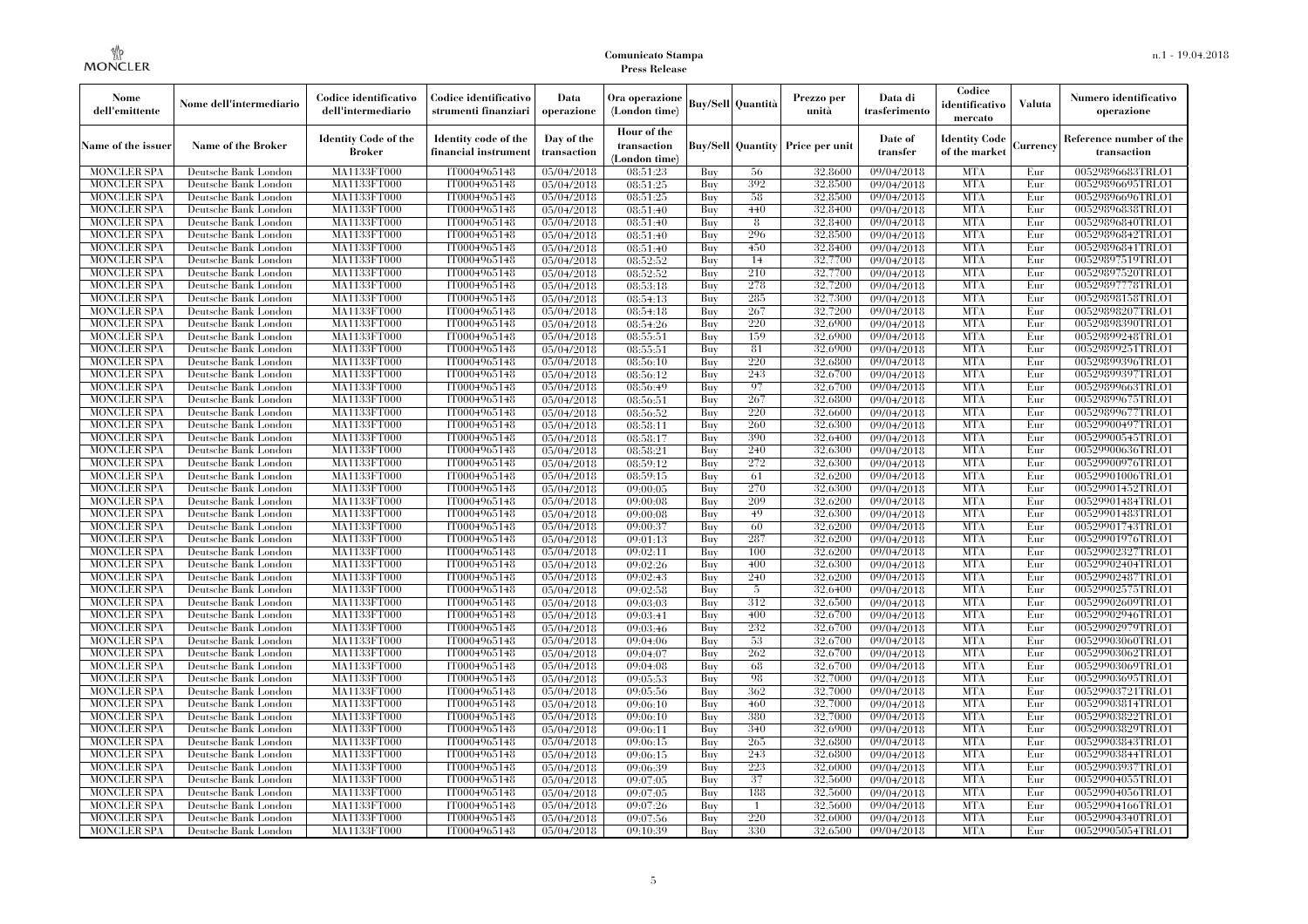| Nome<br>dell'emittente                   | Nome dell'intermediario                      | Codice identificativo<br>dell'intermediario  | Codice identificativo<br>strumenti finanziari | Data<br>operazione        | Ora operazione<br>(London time)             |            | <b>Buy/Sell Quantità</b> | Prezzo per<br>unità                     | Data di<br>trasferimento | Codice<br>identificativo<br>mercato   | Valuta          | Numero identificativo<br>operazione    |
|------------------------------------------|----------------------------------------------|----------------------------------------------|-----------------------------------------------|---------------------------|---------------------------------------------|------------|--------------------------|-----------------------------------------|--------------------------|---------------------------------------|-----------------|----------------------------------------|
| Name of the issuer                       | Name of the Broker                           | <b>Identity Code of the</b><br><b>Broker</b> | Identity code of the<br>financial instrument  | Day of the<br>transaction | Hour of the<br>transaction<br>(London time) |            |                          | <b>Buy/Sell Quantity Price per unit</b> | Date of<br>transfer      | <b>Identity Code</b><br>of the market | <b>lurrencv</b> | Reference number of the<br>transaction |
| <b>MONCLER SPA</b>                       | Deutsche Bank London                         | MA1133FT000                                  | IT0004965148                                  | 05/04/2018                | 09:10:43                                    | Buy        | 400                      | 32,6800                                 | 09/04/2018               | <b>MTA</b>                            | Eur             | 00529905066TRLO1                       |
| <b>MONCLER SPA</b>                       | Deutsche Bank London                         | <b>MA1133FT000</b>                           | IT0004965148                                  | 05/04/2018                | 09:11:02                                    | Buy        | 490                      | 32,7000                                 | $\frac{09}{04/2018}$     | <b>MTA</b>                            | Eur             | 00529905201TRLO1                       |
| <b>MONCLER SPA</b>                       | Deutsche Bank London                         | MA1133FT000                                  | IT0004965148                                  | 05/04/2018                | 09:11:07                                    | Buy        | 139                      | 32,7100                                 | 09/04/2018               | <b>MTA</b>                            | Eur             | 00529905222TRLO1                       |
| <b>MONCLER SPA</b>                       | Deutsche Bank London                         | MA1133FT000                                  | IT0004965148                                  | 05/04/2018                | 09:11:25                                    | Buy        | 251                      | 32,7100                                 | 09/04/2018               | <b>MTA</b>                            | Eur             | 00529905281TRLO1                       |
| <b>MONCLER SPA</b>                       | Deutsche Bank London                         | MA1133FT000<br><b>MA1133FT000</b>            | IT0004965148<br>IT0004965148                  | 05/04/2018                | 09:12:05                                    | Buy        | 300<br>190               | 32,7100<br>32,7100                      | 09/04/2018               | <b>MTA</b><br><b>MTA</b>              | Eur<br>Eur      | 00529905444TRLO1<br>00529905487TRLO1   |
| MONCLER SPA<br><b>MONCLER SPA</b>        | Deutsche Bank London<br>Deutsche Bank London | MA1133FT000                                  | IT0004965148                                  | 05/04/2018<br>05/04/2018  | 09:12:15<br>09:12:17                        | Buy<br>Buy | 150                      | 32,7100                                 | 09/04/2018<br>09/04/2018 | <b>MTA</b>                            | Eur             | 00529905499TRLO1                       |
| <b>MONCLER SPA</b>                       | Deutsche Bank London                         | MA1133FT000                                  | IT0004965148                                  | 05/04/2018                | 09:13:31                                    | Buv        | 107                      | 32,7400                                 | 09/04/2018               | <b>MTA</b>                            | Eur             | 00529905940TRLO1                       |
| <b>MONCLER SPA</b>                       | Deutsche Bank London                         | MA1133FT000                                  | IT0004965148                                  | 05/04/2018                | 09:13:37                                    | Buy        | 305                      | 32,7300                                 | 09/04/2018               | <b>MTA</b>                            | Eur             | 00529905958TRLO1                       |
| <b>MONCLER SPA</b>                       | Deutsche Bank London                         | <b>MA1133FT000</b>                           | IT0004965148                                  | 05/04/2018                | 09:13:39                                    | Buy        | 281                      | 32,7200                                 | $\sqrt{09}/04/2018$      | <b>MTA</b>                            | Eur             | 00529905970TRLO1                       |
| <b>MONCLER SPA</b>                       | Deutsche Bank London                         | MA1133FT000                                  | IT0004965148                                  | 05/04/2018                | 09:14:21                                    | Buy        | 240                      | 32,7700                                 | 09/04/2018               | <b>MTA</b>                            | Eur             | 00529906157TRLO1                       |
| <b>MONCLER SPA</b>                       | Deutsche Bank London                         | MA1133FT000                                  | IT0004965148                                  | 05/04/2018                | 09:14:26                                    | Buy        | 43                       | 32,7700                                 | 09/04/2018               | <b>MTA</b>                            | Eur             | 00529906195TRLO1                       |
| <b>MONCLER SPA</b>                       | Deutsche Bank London                         | MA1133FT000                                  | IT0004965148                                  | 05/04/2018                | 09:14:30                                    | Buy        | 37                       | 32,7700                                 | 09/04/2018               | <b>MTA</b>                            | Eur             | 00529906205TRLO1                       |
| <b>MONCLER SPA</b>                       | Deutsche Bank London                         | MA1133FT000                                  | IT0004965148                                  | 05/04/2018                | 09:14:55                                    | Buy        | 231                      | 32,7600                                 | $\sqrt{09}/04/2018$      | <b>MTA</b>                            | Eur             | 00529906279TRLO1                       |
| <b>MONCLER SPA</b>                       | Deutsche Bank London                         | MA1133FT000                                  | IT0004965148                                  | 05/04/2018                | 09:14:55                                    | Buy        | 229                      | 32,7600                                 | 09/04/2018               | <b>MTA</b>                            | Eur             | 00529906280TRLO1                       |
| <b>MONCLER SPA</b>                       | Deutsche Bank London                         | MA1133FT000                                  | IT0004965148                                  | 05/04/2018                | 09:14:55                                    | Buy        | 300                      | 32,7700                                 | 09/04/2018               | <b>MTA</b>                            | Eur             | 00529906282TRLO1                       |
| <b>MONCLER SPA</b>                       | Deutsche Bank London                         | MA1133FT000                                  | IT0004965148                                  | 05/04/2018                | 09:14:55                                    | Buy        | 400                      | 32,7700                                 | 09/04/2018               | <b>MTA</b>                            | Eur             | 00529906281TRLO1                       |
| <b>MONCLER SPA</b>                       | Deutsche Bank London                         | MA1133FT000                                  | IT0004965148                                  | 05/04/2018                | 09:14:59                                    | Buy        | 50                       | 32,7500                                 | 09/04/2018               | <b>MTA</b>                            | Eur             | 00529906295TRLO1                       |
| <b>MONCLER SPA</b>                       | Deutsche Bank London                         | MA1133FT000                                  | IT0004965148                                  | 05/04/2018                | 09:15:01                                    | Buy        | 30                       | 32,7500                                 | 09/04/2018               | <b>MTA</b>                            | Eur             | 00529906308TRLO1                       |
| <b>MONCLER SPA</b>                       | Deutsche Bank London                         | MA1133FT000                                  | IT0004965148                                  | 05/04/2018                | 09:15:57                                    | Buy        | 150                      | 32,7500                                 | 09/04/2018               | <b>MTA</b>                            | Eur             | 00529906564TRLO1                       |
| <b>MONCLER SPA</b>                       | Deutsche Bank London                         | MA1133FT000                                  | IT0004965148                                  | 05/04/2018                | 09:16:38                                    | Buy        | 410                      | 32,7800                                 | 09/04/2018               | <b>MTA</b>                            | Eur             | 00529906996TRLO1                       |
| <b>MONCLER SPA</b><br><b>MONCLER SPA</b> | Deutsche Bank London<br>Deutsche Bank London | MA1133FT000                                  | IT0004965148<br>IT0004965148                  | 05/04/2018                | 09:16:38<br>09:17:02                        | Buy<br>Buy | 473<br>272               | 32,7900                                 | 09/04/2018<br>09/04/2018 | <b>MTA</b><br><b>MTA</b>              | Eur<br>Eur      | 00529906997TRLO1<br>00529907162TRLO1   |
| <b>MONCLER SPA</b>                       | Deutsche Bank London                         | MA1133FT000<br>MA1133FT000                   | IT0004965148                                  | 05/04/2018<br>05/04/2018  | 09:17:51                                    | Buy        | 28                       | 32,8000<br>32,7900                      | 09/04/2018               | <b>MTA</b>                            | Eur             | 00529907479TRLO1                       |
| <b>MONCLER SPA</b>                       | Deutsche Bank London                         | MA1133FT000                                  | IT0004965148                                  | 05/04/2018                | 09:17:51                                    | Buy        | 264                      | 32,7900                                 | 09/04/2018               | <b>MTA</b>                            | Eur             | 00529907478TRLO1                       |
| <b>MONCLER SPA</b>                       | Deutsche Bank London                         | MA1133FT000                                  | IT0004965148                                  | 05/04/2018                | 09:18:00                                    | Buy        | 270                      | 32,7800                                 | 09/04/2018               | <b>MTA</b>                            | Eur             | 00529907498TRLO1                       |
| <b>MONCLER SPA</b>                       | Deutsche Bank London                         | MA1133FT000                                  | IT0004965148                                  | 05/04/2018                | 09:18:00                                    | Buy        | 226                      | 32,7700                                 | 09/04/2018               | <b>MTA</b>                            | Eur             | 00529907507TRLO1                       |
| <b>MONCLER SPA</b>                       | Deutsche Bank London                         | MA1133FT000                                  | IT0004965148                                  | 05/04/2018                | 09:21:46                                    | Buy        | 250                      | 32,8400                                 | 09/04/2018               | <b>MTA</b>                            | Eur             | 00529908557TRLO1                       |
| <b>MONCLER SPA</b>                       | Deutsche Bank London                         | MA1133FT000                                  | IT0004965148                                  | 05/04/2018                | 09:21:46                                    | Buy        | 460                      | 32,8400                                 | 09/04/2018               | <b>MTA</b>                            | Eur             | 00529908556TRLO1                       |
| <b>MONCLER SPA</b>                       | Deutsche Bank London                         | <b>MA1133FT000</b>                           | IT0004965148                                  | 05/04/2018                | 09:21:46                                    | Buy        | 400                      | 32,8400                                 | 09/04/2018               | <b>MTA</b>                            | Eur             | 00529908555TRLO1                       |
| MONCLER SPA                              | Deutsche Bank London                         | MA1133FT000                                  | IT0004965148                                  | 05/04/2018                | 09:21:46                                    | Buy        | 360                      | 32,8400                                 | 09/04/2018               | <b>MTA</b>                            | Eur             | 00529908558TRLO1                       |
| <b>MONCLER SPA</b>                       | Deutsche Bank London                         | MA1133FT000                                  | IT0004965148                                  | 05/04/2018                | 09:21:46                                    | Buy        | 70                       | 32,8400                                 | 09/04/2018               | <b>MTA</b>                            | Eur             | 00529908559TRLO1                       |
| <b>MONCLER SPA</b>                       | Deutsche Bank London                         | MA1133FT000                                  | IT0004965148                                  | 05/04/2018                | 09:22:01                                    | Buy        | 220                      | 32,8500                                 | 09/04/2018               | <b>MTA</b>                            | Eur             | 00529908722TRLO1                       |
| <b>MONCLER SPA</b>                       | Deutsche Bank London                         | <b>MA1133FT000</b>                           | IT0004965148                                  | 05/04/2018                | 09:22:01                                    | Buy        | 92                       | 32,8500                                 | 09/04/2018               | <b>MTA</b>                            | Eur             | 00529908723TRLO1                       |
| <b>MONCLER SPA</b>                       | Deutsche Bank London                         | MA1133FT000                                  | IT0004965148                                  | 05/04/2018                | 09:22:16                                    | Buy        | 102                      | 32,8300                                 | $\sqrt{09}/04/2018$      | <b>MTA</b>                            | Eur             | 00529908779TRLO1                       |
| <b>MONCLER SPA</b>                       | Deutsche Bank London                         | MA1133FT000                                  | IT0004965148                                  | 05/04/2018                | 09:22:16                                    | Buy        | 408                      | 32,8300                                 | 09/04/2018               | <b>MTA</b>                            | Eur             | 00529908780TRLO1                       |
| <b>MONCLER SPA</b>                       | Deutsche Bank London                         | MA1133FT000                                  | IT0004965148                                  | 05/04/2018                | 09:25:12                                    | Buy        | 310                      | 32,8300                                 | 09/04/2018               | <b>MTA</b>                            | Eur             | 00529909608TRLO1                       |
| <b>MONCLER SPA</b>                       | Deutsche Bank London                         | <b>MA1133FT000</b>                           | IT0004965148                                  | 05/04/2018                | 09:25:12                                    | Buy        | 61                       | 32,8200                                 | 09/04/2018               | <b>MTA</b>                            | Eur             | 00529909609TRLO1                       |
| <b>MONCLER SPA</b>                       | Deutsche Bank London                         | MA1133FT000                                  | IT0004965148                                  | 05/04/2018                | 09:26:03                                    | Buy        | 165                      | 32,8300                                 | 09/04/2018               | <b>MTA</b>                            | Eur             | 00529909833TRLO1                       |
| <b>MONCLER SPA</b>                       | Deutsche Bank London                         | <b>MA1133FT000</b>                           | IT0004965148                                  | 05/04/2018                | 09:26:03                                    | Buy        | 279                      | 32,8300                                 | 09/04/2018               | <b>MTA</b>                            | Eur             | 00529909832TRLO1                       |
| <b>MONCLER SPA</b>                       | Deutsche Bank London                         | MA1133FT000                                  | IT0004965148<br>IT0004965148                  | 05/04/2018                | 09:26:03<br>09:26:42                        | Buy        | 230<br>459               | 32,8300<br>32,8200                      | 09/04/2018<br>09/04/2018 | <b>MTA</b><br><b>MTA</b>              | Eur             | 00529909831TRLO1<br>00529910069TRLO1   |
| <b>MONCLER SPA</b><br><b>MONCLER SPA</b> | Deutsche Bank London<br>Deutsche Bank London | MA1133FT000<br>MA1133FT000                   | IT0004965148                                  | 05/04/2018<br>05/04/2018  | 09:26:42                                    | Buy<br>Buy | 361                      | 32,8300                                 | 09/04/2018               | <b>MTA</b>                            | Eur<br>Eur      | 00529910072TRLO1                       |
| <b>MONCLER SPA</b>                       | Deutsche Bank London                         | MA1133FT000                                  | IT0004965148                                  | 05/04/2018                | 09:26:42                                    | Buy        | 97                       | 32,8300                                 | $\sqrt{09}/04/2018$      | <b>MTA</b>                            | Eur             | 00529910073TRLO1                       |
| <b>MONCLER SPA</b>                       | Deutsche Bank London                         | MA1133FT000                                  | IT0004965148                                  | 05/04/2018                | 09:26:42                                    | Buy        | 198                      | 32,8300                                 | 09/04/2018               | <b>MTA</b>                            | Eur             | 00529910074TRLO1                       |
| <b>MONCLER SPA</b>                       | Deutsche Bank London                         | MA1133FT000                                  | IT0004965148                                  | 05/04/2018                | 09:26:42                                    | Buy        | 43                       | 32,8300                                 | 09/04/2018               | <b>MTA</b>                            | Eur             | 00529910070TRLO1                       |
| <b>MONCLER SPA</b>                       | Deutsche Bank London                         | MA1133FT000                                  | IT0004965148                                  | 05/04/2018                | 09:26:42                                    | Buy        | 232                      | 32,8300                                 | 09/04/2018               | <b>MTA</b>                            | Eur             | 00529910075TRLO1                       |
| <b>MONCLER SPA</b>                       | Deutsche Bank London                         | MA1133FT000                                  | IT0004965148                                  | 05/04/2018                | 09:26:42                                    | Buy        | 175                      | 32,8300                                 | $\sqrt{09}/04/2018$      | <b>MTA</b>                            | Eur             | 00529910071TRLO1                       |
| <b>MONCLER SPA</b>                       | Deutsche Bank London                         | MA1133FT000                                  | IT0004965148                                  | 05/04/2018                | 09:26:48                                    | Buy        | 120                      | 32,8100                                 | 09/04/2018               | <b>MTA</b>                            | Eur             | 00529910097TRLO1                       |
| <b>MONCLER SPA</b>                       | Deutsche Bank London                         | MA1133FT000                                  | IT0004965148                                  | 05/04/2018                | 09:26:48                                    | Buy        | 360                      | 32,8100                                 | 09/04/2018               | <b>MTA</b>                            | Eur             | 00529910098TRLO1                       |
| <b>MONCLER SPA</b>                       | Deutsche Bank London                         | MA1133FT000                                  | IT0004965148                                  | 05/04/2018                | 09:27:45                                    | Buy        | 235                      | 32,7800                                 | 09/04/2018               | <b>MTA</b>                            | Eur             | 00529910317TRLO1                       |
| <b>MONCLER SPA</b>                       | Deutsche Bank London                         | <b>MA1133FT000</b>                           | IT0004965148                                  | 05/04/2018                | 09:27:45                                    | Buy        | 328                      | 32,7800                                 | 09/04/2018               | <b>MTA</b>                            | Eur             | 00529910318TRLO1                       |
| <b>MONCLER SPA</b>                       | Deutsche Bank London                         | MA1133FT000                                  | IT0004965148                                  | 05/04/2018                | 09:29:29                                    | Buy        | 309                      | 32,7500                                 | 09/04/2018               | <b>MTA</b>                            | Eur             | 00529910788TRLO1                       |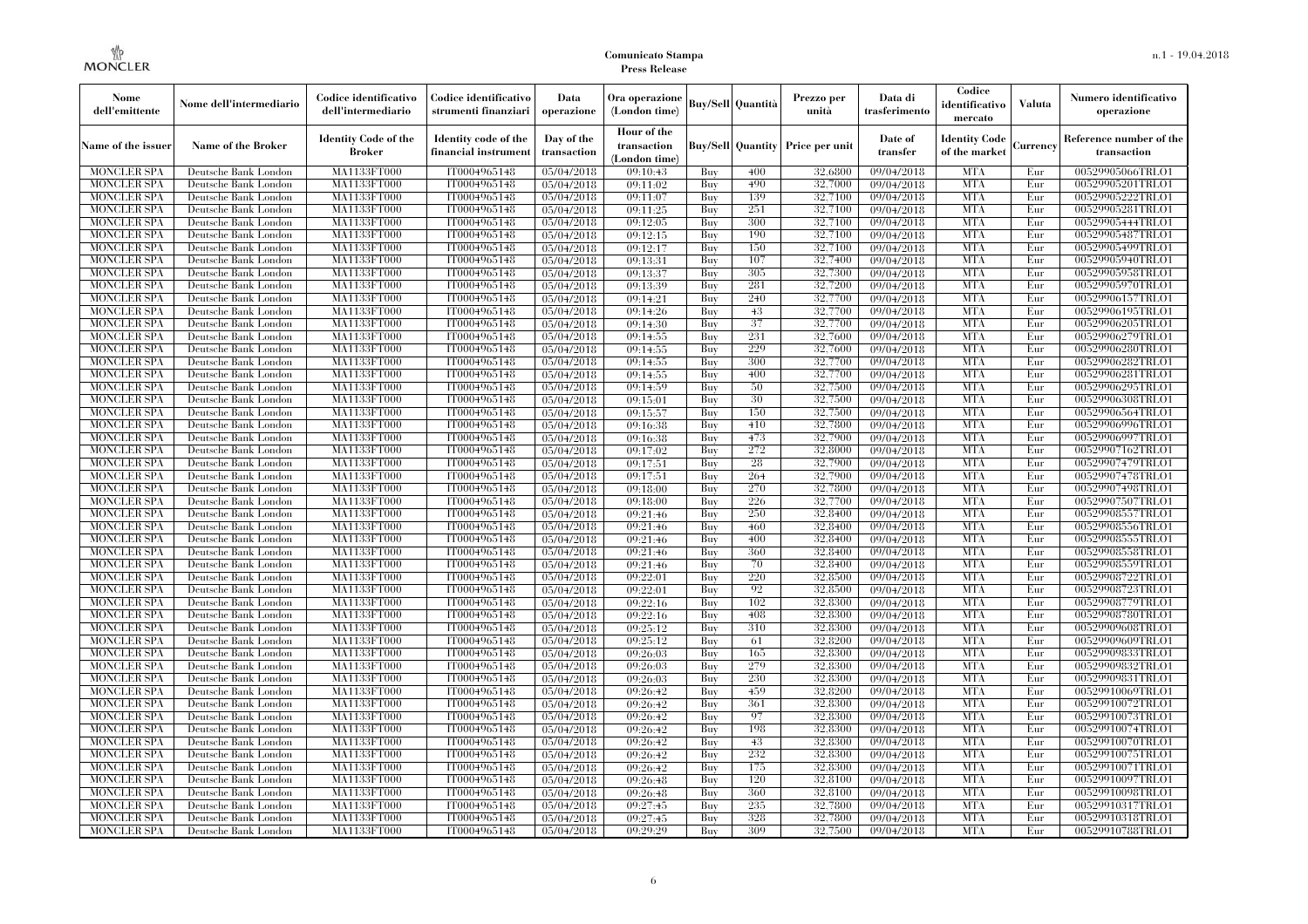| Nome<br>dell'emittente                   | Nome dell'intermediario                      | Codice identificativo<br>dell'intermediario  | Codice identificativo<br>strumenti finanziari | Data<br>operazione        | Ora operazione<br>(London time)             |            | Buy/Sell   Quantità      | Prezzo per<br>unità | Data di<br>trasferimento | Codice<br>identificativo<br>mercato   | <b>Valuta</b> | Numero identificativo<br>operazione    |
|------------------------------------------|----------------------------------------------|----------------------------------------------|-----------------------------------------------|---------------------------|---------------------------------------------|------------|--------------------------|---------------------|--------------------------|---------------------------------------|---------------|----------------------------------------|
| Name of the issuer                       | Name of the Broker                           | <b>Identity Code of the</b><br><b>Broker</b> | Identity code of the<br>financial instrument  | Day of the<br>transaction | Hour of the<br>transaction<br>(London time) |            | <b>Buy/Sell Quantity</b> | Price per unit      | Date of<br>transfer      | <b>Identity Code</b><br>of the market | Currencv      | Reference number of the<br>transaction |
| <b>MONCLER SPA</b>                       | Deutsche Bank London                         | MA1133FT000                                  | IT0004965148                                  | 05/04/2018                | 09:29:29                                    | Buy        | 230                      | 32,7400             | 09/04/2018               | <b>MTA</b>                            | Eur           | 00529910789TRLO1                       |
| <b>MONCLER SPA</b>                       | Deutsche Bank London                         | <b>MA1133FT000</b>                           | IT0004965148                                  | 05/04/2018                | 09:29:29                                    | Buy        | 297                      | 32,7500             | 09/04/2018               | <b>MTA</b>                            | Eur           | 00529910790TRLO1                       |
| <b>MONCLER SPA</b>                       | Deutsche Bank London                         | MA1133FT000                                  | IT0004965148                                  | 05/04/2018                | 09:30:37                                    | Buv        | 12                       | 32,7100             | 09/04/2018               | <b>MTA</b>                            | Eur           | 00529911155TRLO1                       |
| <b>MONCLER SPA</b>                       | Deutsche Bank London                         | MA1133FT000                                  | IT0004965148                                  | 05/04/2018                | 09:30:37                                    | Buy        | 258                      | 32,7100             | 09/04/2018               | <b>MTA</b>                            | Eur           | 00529911156TRLO1                       |
| <b>MONCLER SPA</b>                       | Deutsche Bank London                         | MA1133FT000                                  | IT0004965148                                  | 05/04/2018                | 09:31:06                                    | Buy        | 438                      | 32,7100             | 09/04/2018               | <b>MTA</b>                            | Eur           | 00529911272TRLO1                       |
| MONCLER SPA<br><b>MONCLER SPA</b>        | Deutsche Bank London                         | <b>MA1133FT000</b><br>MA1133FT000            | IT0004965148<br>IT0004965148                  | 05/04/2018                | 09:31:44<br>09:31:44                        | Buy<br>Buy | 247<br>79                | 32,6700<br>32,6800  | 09/04/2018               | <b>MTA</b><br><b>MTA</b>              | Eur<br>Eur    | 00529911439TRLO1                       |
| <b>MONCLER SPA</b>                       | Deutsche Bank London<br>Deutsche Bank London | MA1133FT000                                  | IT0004965148                                  | 05/04/2018<br>05/04/2018  | 09:32:43                                    | Buv        | 134                      | 32,6800             | 09/04/2018<br>09/04/2018 | <b>MTA</b>                            | Eur           | 00529911440TRLO1<br>00529911678TRLO1   |
| <b>MONCLER SPA</b>                       | Deutsche Bank London                         | MA1133FT000                                  | IT0004965148                                  | 05/04/2018                | 09:32:46                                    | Buy        | 111                      | 32,6800             | 09/04/2018               | <b>MTA</b>                            | Eur           | 00529911685TRLO1                       |
| <b>MONCLER SPA</b>                       | Deutsche Bank London                         | <b>MA1133FT000</b>                           | IT0004965148                                  | 05/04/2018                | 09:33:13                                    | Buy        | 330                      | 32,6700             | $\sqrt{09/04/2018}$      | <b>MTA</b>                            | Eur           | 00529911859TRLO1                       |
| <b>MONCLER SPA</b>                       | Deutsche Bank London                         | MA1133FT000                                  | IT0004965148                                  | 05/04/2018                | 09:33:13                                    | Buy        | 223                      | 32,6800             | 09/04/2018               | <b>MTA</b>                            | Eur           | 00529911861TRLO1                       |
| <b>MONCLER SPA</b>                       | Deutsche Bank London                         | MA1133FT000                                  | IT0004965148                                  | 05/04/2018                | 09:33:13                                    | Buy        | 52                       | 32,6800             | 09/04/2018               | <b>MTA</b>                            | Eur           | 00529911860TRLO1                       |
| <b>MONCLER SPA</b>                       | Deutsche Bank London                         | MA1133FT000                                  | IT0004965148                                  | 05/04/2018                | 09:33:36                                    | Buy        | 263                      | 32,6700             | 09/04/2018               | <b>MTA</b>                            | Eur           | 00529911942TRLO1                       |
| <b>MONCLER SPA</b>                       | Deutsche Bank London                         | MA1133FT000                                  | IT0004965148                                  | 05/04/2018                | 09:33:52                                    | Buy        | 240                      | 32,5600             | $\sqrt{09}/04/2018$      | <b>MTA</b>                            | Eur           | 00529911967TRLO1                       |
| <b>MONCLER SPA</b>                       | Deutsche Bank London                         | MA1133FT000                                  | IT0004965148                                  | 05/04/2018                | 09:34:39                                    | Buy        | 343                      | 32,6200             | 09/04/2018               | <b>MTA</b>                            | Eur           | 00529912119TRLO1                       |
| <b>MONCLER SPA</b>                       | Deutsche Bank London                         | MA1133FT000                                  | IT0004965148                                  | 05/04/2018                | 09:35:01                                    | Buy        | 16                       | 32,5400             | 09/04/2018               | <b>MTA</b>                            | Eur           | 00529912174TRLO1                       |
| <b>MONCLER SPA</b>                       | Deutsche Bank London                         | MA1133FT000                                  | IT0004965148                                  | 05/04/2018                | 09:36:51                                    | Buy        | 190                      | 32.5600             | 09/04/2018               | <b>MTA</b>                            | Eur           | 00529912651TRLO1                       |
| <b>MONCLER SPA</b>                       | Deutsche Bank London                         | MA1133FT000                                  | IT0004965148                                  | 05/04/2018                | 09:36:51                                    | Buy        | 250                      | 32,5600             | 09/04/2018               | <b>MTA</b>                            | Eur           | 00529912652TRLO1                       |
| <b>MONCLER SPA</b>                       | Deutsche Bank London                         | MA1133FT000                                  | IT0004965148                                  | 05/04/2018                | 09:38:07                                    | Buy        | 360                      | 32,5500             | 09/04/2018               | <b>MTA</b>                            | Eur           | 00529912854TRLO1                       |
| <b>MONCLER SPA</b>                       | Deutsche Bank London                         | MA1133FT000                                  | IT0004965148                                  | 05/04/2018                | 09:38:10                                    | Buy        | 50                       | 32,5400             | 09/04/2018               | <b>MTA</b>                            | Eur           | 00529912866TRLO1                       |
| MONCLER SPA                              | Deutsche Bank London                         | MA1133FT000                                  | IT0004965148                                  | 05/04/2018                | 09:39:35                                    | Buy        | 3                        | 32,5600             | 09/04/2018               | <b>MTA</b>                            | Eur           | 00529913049TRLO1                       |
| <b>MONCLER SPA</b>                       | Deutsche Bank London                         | MA1133FT000                                  | IT0004965148                                  | 05/04/2018                | 09:39:57                                    | Buy        | 307                      | 32,5900             | 09/04/2018               | <b>MTA</b>                            | Eur           | 00529913161TRLO1                       |
| <b>MONCLER SPA</b>                       | Deutsche Bank London                         | MA1133FT000                                  | IT0004965148                                  | 05/04/2018                | 09:39:58                                    | Buy        | 388<br>102               | 32,6100<br>32,6100  | 09/04/2018               | <b>MTA</b><br><b>MTA</b>              | Eur           | 00529913195TRLO1                       |
| <b>MONCLER SPA</b><br><b>MONCLER SPA</b> | Deutsche Bank London<br>Deutsche Bank London | MA1133FT000<br>MA1133FT000                   | IT0004965148<br>IT0004965148                  | 05/04/2018<br>05/04/2018  | 09:39:58<br>09:41:05                        | Buy<br>Buy | 330                      | 32,6400             | 09/04/2018<br>09/04/2018 | <b>MTA</b>                            | Eur<br>Eur    | 00529913196TRLO1<br>00529913393TRLO1   |
| <b>MONCLER SPA</b>                       | Deutsche Bank London                         | MA1133FT000                                  | IT0004965148                                  | 05/04/2018                | 09:41:18                                    | Buy        | 88                       | 32,6500             | 09/04/2018               | <b>MTA</b>                            | Eur           | 00529913422TRLO1                       |
| <b>MONCLER SPA</b>                       | Deutsche Bank London                         | MA1133FT000                                  | IT0004965148                                  | 05/04/2018                | 09:41:19                                    | Buy        | 304                      | 32,6400             | 09/04/2018               | <b>MTA</b>                            | Eur           | 00529913425TRLO1                       |
| <b>MONCLER SPA</b>                       | Deutsche Bank London                         | MA1133FT000                                  | IT0004965148                                  | 05/04/2018                | 09:41:32                                    | Buy        | 166                      | 32,6400             | 09/04/2018               | <b>MTA</b>                            | Eur           | 00529913481TRLO1                       |
| <b>MONCLER SPA</b>                       | Deutsche Bank London                         | MA1133FT000                                  | IT0004965148                                  | 05/04/2018                | 09:42:55                                    | Buy        | 330                      | 32,6600             | 09/04/2018               | <b>MTA</b>                            | Eur           | 00529913739TRLO1                       |
| <b>MONCLER SPA</b>                       | Deutsche Bank London                         | <b>MA1133FT000</b>                           | IT0004965148                                  | 05/04/2018                | 09:44:03                                    | Buy        | 762                      | 32,6800             | 09/04/2018               | <b>MTA</b>                            | Eur           | 00529913887TRLO1                       |
| MONCLER SPA                              | Deutsche Bank London                         | MA1133FT000                                  | IT0004965148                                  | 05/04/2018                | 09:44:03                                    | Buy        | 256                      | 32,6800             | 09/04/2018               | <b>MTA</b>                            | Eur           | 00529913888TRLO1                       |
| <b>MONCLER SPA</b>                       | Deutsche Bank London                         | MA1133FT000                                  | IT0004965148                                  | 05/04/2018                | 09:44:03                                    | Buy        | 211                      | 32,6800             | 09/04/2018               | <b>MTA</b>                            | Eur           | 00529913889TRLO1                       |
| <b>MONCLER SPA</b>                       | Deutsche Bank London                         | MA1133FT000                                  | IT0004965148                                  | 05/04/2018                | 09:44:03                                    | Buy        | 264                      | 32,6800             | 09/04/2018               | <b>MTA</b>                            | Eur           | 00529913890TRLO1                       |
| <b>MONCLER SPA</b>                       | Deutsche Bank London                         | <b>MA1133FT000</b>                           | IT0004965148                                  | 05/04/2018                | 09:44:03                                    | Buy        | 379                      | 32,6800             | 09/04/2018               | <b>MTA</b>                            | Eur           | 00529913891TRLO1                       |
| <b>MONCLER SPA</b>                       | Deutsche Bank London                         | MA1133FT000                                  | IT0004965148                                  | 05/04/2018                | 09:44:03                                    | Buy        | 11                       | 32,6800             | 09/04/2018               | <b>MTA</b>                            | Eur           | 00529913892TRLO1                       |
| <b>MONCLER SPA</b>                       | Deutsche Bank London                         | MA1133FT000                                  | IT0004965148                                  | 05/04/2018                | 09:44:40                                    | Buy        | 366                      | 32,6600             | 09/04/2018               | <b>MTA</b>                            | Eur           | 00529913985TRLO1                       |
| <b>MONCLER SPA</b>                       | Deutsche Bank London                         | MA1133FT000                                  | IT0004965148                                  | 05/04/2018                | 09:44:41                                    | Buy        | 245                      | 32,6500             | 09/04/2018               | <b>MTA</b>                            | Eur           | 00529913986TRLO1                       |
| <b>MONCLER SPA</b>                       | Deutsche Bank London                         | <b>MA1133FT000</b>                           | IT0004965148                                  | 05/04/2018                | 09:45:03                                    | Buy        | 229                      | 32,6300             | 09/04/2018               | <b>MTA</b>                            | Eur           | 00529914075TRLO1                       |
| <b>MONCLER SPA</b>                       | Deutsche Bank London                         | MA1133FT000                                  | IT0004965148                                  | 05/04/2018                | 09:46:00                                    | Buy        | 92                       | 32,6200             | $\sqrt{09}/04/2018$      | <b>MTA</b>                            | Eur           | 00529914256TRLO1                       |
| <b>MONCLER SPA</b>                       | Deutsche Bank London                         | <b>MA1133FT000</b>                           | IT0004965148                                  | 05/04/2018                | 09:47:54                                    | Buy        | 317                      | 32,7000             | 09/04/2018               | <b>MTA</b>                            | Eur           | 00529914596TRLO1                       |
| <b>MONCLER SPA</b>                       | Deutsche Bank London                         | MA1133FT000                                  | IT0004965148                                  | 05/04/2018                | 09:49:26                                    | Buy        | 400                      | 32,7500             | 09/04/2018               | <b>MTA</b>                            | Eur           | 00529914904TRLO1                       |
| <b>MONCLER SPA</b><br><b>MONCLER SPA</b> | Deutsche Bank London<br>Deutsche Bank London | MA1133FT000<br>MA1133FT000                   | IT0004965148<br>IT0004965148                  | 05/04/2018                | 09:49:27<br>09:50:03                        | Buy<br>Buy | 370<br>93                | 32.7500<br>32,7600  | 09/04/2018<br>09/04/2018 | <b>MTA</b><br><b>MTA</b>              | Eur<br>Eur    | 00529914905TRLO1<br>00529915019TRLO1   |
| <b>MONCLER SPA</b>                       | Deutsche Bank London                         | MA1133FT000                                  | IT0004965148                                  | 05/04/2018<br>05/04/2018  | 09:50:03                                    | Buy        | 317                      | 32,7600             | $\sqrt{09}/04/2018$      | <b>MTA</b>                            | Eur           | 00529915021TRLO1                       |
| <b>MONCLER SPA</b>                       | Deutsche Bank London                         | MA1133FT000                                  | IT0004965148                                  | 05/04/2018                | 09:50:04                                    | Buy        | 230                      | 32,7500             | 09/04/2018               | <b>MTA</b>                            | Eur           | 00529915024TRLO1                       |
| <b>MONCLER SPA</b>                       | Deutsche Bank London                         | MA1133FT000                                  | IT0004965148                                  | 05/04/2018                | 09:50:07                                    | Buy        | 610                      | 32,7400             | 09/04/2018               | <b>MTA</b>                            | Eur           | 00529915031TRLO1                       |
| <b>MONCLER SPA</b>                       | Deutsche Bank London                         | MA1133FT000                                  | IT0004965148                                  | 05/04/2018                | 09:50:07                                    | Buy        | 440                      | 32,7400             | 09/04/2018               | <b>MTA</b>                            | Eur           | 00529915032TRLO1                       |
| <b>MONCLER SPA</b>                       | Deutsche Bank London                         | MA1133FT000                                  | IT0004965148                                  | 05/04/2018                | 09:50:07                                    | Buy        | 289                      | 32,7500             | $\sqrt{09}/04/2018$      | <b>MTA</b>                            | Eur           | 00529915033TRLO1                       |
| <b>MONCLER SPA</b>                       | Deutsche Bank London                         | MA1133FT000                                  | IT0004965148                                  | 05/04/2018                | 09:51:58                                    | Buy        | 310                      | 32,7500             | 09/04/2018               | <b>MTA</b>                            | Eur           | 00529915243TRLO1                       |
| <b>MONCLER SPA</b>                       | Deutsche Bank London                         | MA1133FT000                                  | IT0004965148                                  | 05/04/2018                | 09:52:35                                    | Buy        | 320                      | 32,7500             | 09/04/2018               | <b>MTA</b>                            | Eur           | 00529915316TRLO1                       |
| <b>MONCLER SPA</b>                       | Deutsche Bank London                         | MA1133FT000                                  | IT0004965148                                  | 05/04/2018                | 09:53:44                                    | Buy        | 366                      | 32,7500             | 09/04/2018               | <b>MTA</b>                            | Eur           | 00529915584TRLO1                       |
| <b>MONCLER SPA</b>                       | Deutsche Bank London                         | MA1133FT000                                  | IT0004965148                                  | 05/04/2018                | 09:53:44                                    | Buy        | 248                      | 32,7400             | 09/04/2018               | <b>MTA</b>                            | Eur           | 00529915585TRLO1                       |
| <b>MONCLER SPA</b>                       | Deutsche Bank London                         | MA1133FT000                                  | IT0004965148                                  | 05/04/2018                | 09:54:31                                    | Buy        | 17                       | 32,7400             | 09/04/2018               | <b>MTA</b>                            | Eur           | 00529915759TRLO1                       |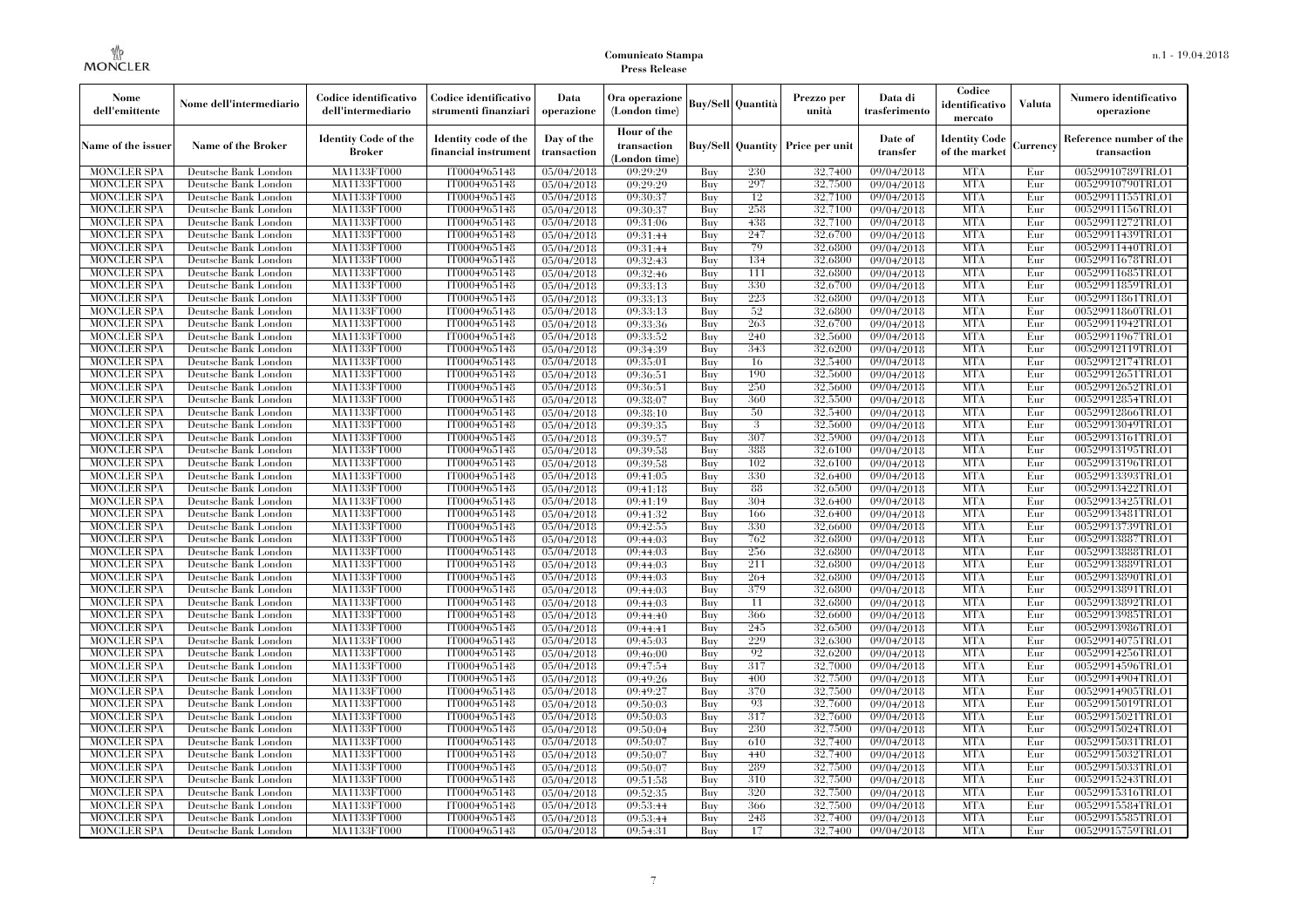| Nome<br>dell'emittente                   | Nome dell'intermediario                      | Codice identificativo<br>dell'intermediario  | Codice identificativo<br>strumenti finanziari | Data<br>operazione        | Ora operazione<br>(London time)             |            | Buy/Sell   Quantità      | Prezzo per<br>unità | Data di<br>trasferimento | Codice<br>identificativo<br>mercato   | <b>Valuta</b> | Numero identificativo<br>operazione    |
|------------------------------------------|----------------------------------------------|----------------------------------------------|-----------------------------------------------|---------------------------|---------------------------------------------|------------|--------------------------|---------------------|--------------------------|---------------------------------------|---------------|----------------------------------------|
| Name of the issuer                       | Name of the Broker                           | <b>Identity Code of the</b><br><b>Broker</b> | Identity code of the<br>financial instrument  | Day of the<br>transaction | Hour of the<br>transaction<br>(London time) |            | <b>Buy/Sell Quantity</b> | Price per unit      | Date of<br>transfer      | <b>Identity Code</b><br>of the market | Currencv      | Reference number of the<br>transaction |
| <b>MONCLER SPA</b>                       | Deutsche Bank London                         | MA1133FT000                                  | IT0004965148                                  | 05/04/2018                | 09:54:32                                    | Buy        | 245                      | 32,7300             | 09/04/2018               | <b>MTA</b>                            | Eur           | 00529915767TRLO1                       |
| <b>MONCLER SPA</b>                       | Deutsche Bank London                         | <b>MA1133FT000</b>                           | IT0004965148                                  | 05/04/2018                | 09:54:32                                    | Buy        | 283                      | 32,7300             | 09/04/2018               | <b>MTA</b>                            | Eur           | 00529915768TRLO1                       |
| <b>MONCLER SPA</b>                       | Deutsche Bank London                         | MA1133FT000                                  | IT0004965148                                  | 05/04/2018                | 09:55:26                                    | Buy        | 109                      | 32,7000             | 09/04/2018               | <b>MTA</b>                            | Eur           | 00529915964TRLO1                       |
| <b>MONCLER SPA</b>                       | Deutsche Bank London                         | <b>MA1133FT000</b>                           | IT0004965148                                  | 05/04/2018                | 09:56:57                                    | Buy        | 151                      | 32,7000             | 09/04/2018               | <b>MTA</b>                            | Eur           | 00529916203TRLO1                       |
| <b>MONCLER SPA</b>                       | Deutsche Bank London                         | <b>MA1133FT000</b>                           | IT0004965148                                  | 05/04/2018                | 09:58:03                                    | Buy        | 272<br>305               | 32,6900             | 09/04/2018               | <b>MTA</b>                            | Eur           | 00529916478TRLO1                       |
| <b>MONCLER SPA</b><br><b>MONCLER SPA</b> | Deutsche Bank London<br>Deutsche Bank London | MA1133FT000<br>MA1133FT000                   | IT0004965148<br>IT0004965148                  | 05/04/2018<br>05/04/2018  | 09:58:03<br>09:58:05                        | Buy<br>Buy | 157                      | 32,6900<br>32,7000  | 09/04/2018<br>09/04/2018 | <b>MTA</b><br><b>MTA</b>              | Eur<br>Eur    | 00529916479TRLO1<br>00529916481TRLO1   |
| <b>MONCLER SPA</b>                       | Deutsche Bank London                         | MA1133FT000                                  | IT0004965148                                  | 05/04/2018                | 09:58:05                                    | Buy        | 361                      | 32,7000             | 09/04/2018               | <b>MTA</b>                            | Eur           | 00529916482TRLO1                       |
| <b>MONCLER SPA</b>                       | Deutsche Bank London                         | <b>MA1133FT000</b>                           | IT0004965148                                  | 05/04/2018                | 09:58:05                                    | Buy        | 216                      | 32,7000             | 09/04/2018               | <b>MTA</b>                            | Eur           | 00529916480TRLO1                       |
| <b>MONCLER SPA</b>                       | Deutsche Bank London                         | MA1133FT000                                  | IT0004965148                                  | 05/04/2018                | 09:58:05                                    | Buy        | 325                      | 32,7000             | 09/04/2018               | <b>MTA</b>                            | Eur           | 00529916483TRLO1                       |
| <b>MONCLER SPA</b>                       | Deutsche Bank London                         | MA1133FT000                                  | IT0004965148                                  | 05/04/2018                | 10:00:35                                    | Buy        | 280                      | 32,6700             | 09/04/2018               | <b>MTA</b>                            | Eur           | 00529916851TRLO1                       |
| <b>MONCLER SPA</b>                       | Deutsche Bank London                         | MA1133FT000                                  | IT0004965148                                  | 05/04/2018                | 10:01:28                                    | Buy        | 400                      | 32,6800             | 09/04/2018               | <b>MTA</b>                            | Eur           | 00529917029TRLO1                       |
| <b>MONCLER SPA</b>                       | Deutsche Bank London                         | MA1133FT000                                  | IT0004965148                                  | 05/04/2018                | 10:02:00                                    | Buy        | 296                      | 32,6700             | 09/04/2018               | <b>MTA</b>                            | Eur           | 00529917149TRLO1                       |
| <b>MONCLER SPA</b>                       | Deutsche Bank London                         | <b>MA1133FT000</b>                           | IT0004965148                                  | 05/04/2018                | 10:02:00                                    | Buy        | 34                       | 32,6700             | 09/04/2018               | <b>MTA</b>                            | Eur           | 00529917150TRLO1                       |
| <b>MONCLER SPA</b>                       | Deutsche Bank London                         | MA1133FT000                                  | IT0004965148                                  | 05/04/2018                | 10:02:23                                    | Buy        | 300                      | 32,6600             | 09/04/2018               | <b>MTA</b>                            | Eur           | 00529917210TRLO1                       |
| <b>MONCLER SPA</b>                       | Deutsche Bank London                         | MA1133FT000                                  | IT0004965148                                  | 05/04/2018                | 10:04:12                                    | Buy        | 959                      | 32,7200             | 09/04/2018               | <b>MTA</b>                            | Eur           | 00529917540TRLO1                       |
| <b>MONCLER SPA</b>                       | Deutsche Bank London                         | MA1133FT000                                  | IT0004965148                                  | $\overline{05}/04/2018$   | 10:04:12                                    | Buy        | 250                      | 32,7200             | 09/04/2018               | <b>MTA</b>                            | Eur           | 00529917541TRLO1                       |
| <b>MONCLER SPA</b>                       | Deutsche Bank London                         | <b>MA1133FT000</b>                           | IT0004965148                                  | 05/04/2018                | 10:04:12                                    | Buy        | 434                      | 32,7100             | 09/04/2018               | <b>MTA</b>                            | Eur           | 00529917542TRLO1                       |
| <b>MONCLER SPA</b>                       | Deutsche Bank London                         | MA1133FT000                                  | IT0004965148                                  | 05/04/2018                | 10:04:12                                    | Buy        | 216                      | 32,7100             | 09/04/2018               | <b>MTA</b>                            | Eur           | 00529917543TRLO1                       |
| <b>MONCLER SPA</b>                       | Deutsche Bank London                         | MA1133FT000                                  | IT0004965148                                  | 05/04/2018                | 10:05:02                                    | Buy        | 271                      | 32,6800             | 09/04/2018               | <b>MTA</b>                            | Eur           | 00529917691TRLO1                       |
| <b>MONCLER SPA</b>                       | Deutsche Bank London                         | MA1133FT000                                  | IT0004965148                                  | 05/04/2018                | 10:05:02                                    | Buy        | 251                      | 32,6700             | 09/04/2018               | <b>MTA</b>                            | Eur           | 00529917692TRLO1                       |
| <b>MONCLER SPA</b>                       | Deutsche Bank London                         | MA1133FT000                                  | IT0004965148                                  | 05/04/2018                | 10:06:01                                    | <b>Buy</b> | 121                      | 32,6200             | 09/04/2018               | <b>MTA</b>                            | Eur           | 00529917865TRLO1                       |
| <b>MONCLER SPA</b>                       | Deutsche Bank London                         | <b>MA1133FT000</b>                           | IT0004965148                                  | 05/04/2018                | 10:06:01                                    | Buy        | 130                      | 32,6200             | 09/04/2018               | <b>MTA</b>                            | Eur           | 00529917866TRLO1                       |
| <b>MONCLER SPA</b>                       | Deutsche Bank London                         | MA1133FT000                                  | IT0004965148                                  | 05/04/2018                | 10:06:01                                    | Buy        | $\overline{1}$           | 32,6300             | 09/04/2018               | <b>MTA</b>                            | Eur           | 00529917868TRLO1                       |
| <b>MONCLER SPA</b>                       | Deutsche Bank London                         | MA1133FT000                                  | IT0004965148                                  | 05/04/2018                | 10:06:01                                    | Buy        | 250                      | 32,6200             | 09/04/2018               | <b>MTA</b>                            | Eur           | 00529917867TRLO1                       |
| <b>MONCLER SPA</b>                       | Deutsche Bank London                         | <b>MA1133FT000</b>                           | IT0004965148                                  | 05/04/2018                | 10:06:37                                    | Buy        | 38                       | 32,6000             | 09/04/2018               | <b>MTA</b>                            | Eur           | 00529917953TRLO1                       |
| <b>MONCLER SPA</b>                       | Deutsche Bank London                         | MA1133FT000                                  | IT0004965148                                  | 05/04/2018                | 10:06:56                                    | Buy        | 98                       | 32,6000             | 09/04/2018               | <b>MTA</b>                            | Eur           | 00529918052TRLO1                       |
| <b>MONCLER SPA</b>                       | Deutsche Bank London                         | MA1133FT000                                  | IT0004965148                                  | 05/04/2018                | 10:06:56                                    | Buy        | 100                      | 32,6000             | 09/04/2018               | <b>MTA</b>                            | Eur           | 00529918053TRLO1                       |
| <b>MONCLER SPA</b>                       | Deutsche Bank London                         | MA1133FT000                                  | IT0004965148                                  | 05/04/2018                | 10:06:56                                    | Buy        | 271                      | 32.6100             | 09/04/2018               | <b>MTA</b>                            | Eur           | 00529918054TRLO1                       |
| <b>MONCLER SPA</b>                       | Deutsche Bank London                         | MA1133FT000                                  | IT0004965148                                  | 05/04/2018                | 10:06:56                                    | Buy        | 80                       | 32,6100             | 09/04/2018               | <b>MTA</b>                            | Eur           | 00529918055TRLO1                       |
| <b>MONCLER SPA</b>                       | Deutsche Bank London                         | MA1133FT000                                  | IT0004965148                                  | 05/04/2018                | 10:08:07                                    | Buy        | 275                      | 32,6400             | 09/04/2018               | <b>MTA</b>                            | Eur           | 00529918401TRLO1                       |
| <b>MONCLER SPA</b>                       | Deutsche Bank London                         | MA1133FT000                                  | IT0004965148                                  | 05/04/2018                | 10:08:11                                    | Buy        | 275                      | 32,6300             | 09/04/2018               | <b>MTA</b>                            | Eur           | 00529918418TRLO1                       |
| <b>MONCLER SPA</b>                       | Deutsche Bank London                         | MA1133FT000                                  | IT0004965148                                  | 05/04/2018                | 10:08:52                                    | Buy        | 73                       | 32.6300             | 09/04/2018               | <b>MTA</b>                            | Eur           | 00529918584TRLO1                       |
| <b>MONCLER SPA</b>                       | Deutsche Bank London                         | MA1133FT000                                  | IT0004965148                                  | 05/04/2018                | 10:08:52                                    | Buy        | 181                      | 32,6300             | 09/04/2018               | <b>MTA</b>                            | Eur           | 00529918585TRLO1                       |
| <b>MONCLER SPA</b>                       | Deutsche Bank London                         | MA1133FT000                                  | IT0004965148<br>IT0004965148                  | 05/04/2018                | 10:10:30                                    | Buy        | 255<br>245               | 32,6000<br>32,6100  | 09/04/2018               | <b>MTA</b><br><b>MTA</b>              | Eur           | 00529918864TRLO1<br>00529918863TRLO1   |
| <b>MONCLER SPA</b><br><b>MONCLER SPA</b> | Deutsche Bank London                         | <b>MA1133FT000</b><br>MA1133FT000            |                                               | 05/04/2018                | 10:10:30                                    | Buy<br>Buy | 440                      | 32,5900             | 09/04/2018               | <b>MTA</b>                            | Eur<br>Eur    | 00529919010TRLO1                       |
| <b>MONCLER SPA</b>                       | Deutsche Bank London<br>Deutsche Bank London | MA1133FT000                                  | IT0004965148<br>IT0004965148                  | 05/04/2018<br>05/04/2018  | 10:11:16<br>10:12:19                        | Buy        | 285                      | 32,5800             | 09/04/2018<br>09/04/2018 | <b>MTA</b>                            | Eur           | 00529919134TRLO1                       |
| <b>MONCLER SPA</b>                       | Deutsche Bank London                         | MA1133FT000                                  | IT0004965148                                  | 05/04/2018                | 10:12:19                                    | Buy        | 395                      | 32,5800             | 09/04/2018               | <b>MTA</b>                            | Eur           | 00529919135TRLO1                       |
| <b>MONCLER SPA</b>                       | Deutsche Bank London                         | MA1133FT000                                  | IT0004965148                                  | 05/04/2018                | 10:12:19                                    | Buy        | 285                      | 32,5700             | 09/04/2018               | <b>MTA</b>                            | Eur           | 00529919136TRLO1                       |
| <b>MONCLER SPA</b>                       | Deutsche Bank London                         | MA1133FT000                                  | IT0004965148                                  | 05/04/2018                | 10:13:47                                    | Buy        | 430                      | 32,6000             | 09/04/2018               | <b>MTA</b>                            | Eur           | 00529919307TRLO1                       |
| <b>MONCLER SPA</b>                       | Deutsche Bank London                         | MA1133FT000                                  | IT0004965148                                  | 05/04/2018                | 10:14:04                                    | Buy        | 270                      | 32,5900             | 09/04/2018               | <b>MTA</b>                            | Eur           | 00529919358TRLO1                       |
| <b>MONCLER SPA</b>                       | Deutsche Bank London                         | MA1133FT000                                  | IT0004965148                                  | 05/04/2018                | 10:14:06                                    | Buy        | 152                      | 32,5800             | 09/04/2018               | <b>MTA</b>                            | Eur           | 00529919366TRLO1                       |
| <b>MONCLER SPA</b>                       | Deutsche Bank London                         | MA1133FT000                                  | IT0004965148                                  | 05/04/2018                | 10:14:39                                    | Buy        | 214                      | 32,5600             | 09/04/2018               | <b>MTA</b>                            | Eur           | 00529919406TRLO1                       |
| <b>MONCLER SPA</b>                       | Deutsche Bank London                         | MA1133FT000                                  | IT0004965148                                  | 05/04/2018                | 10:15:44                                    | Buy        | 306                      | 32,5800             | 09/04/2018               | <b>MTA</b>                            | Eur           | 00529919731TRLO1                       |
| <b>MONCLER SPA</b>                       | Deutsche Bank London                         | MA1133FT000                                  | IT0004965148                                  | 05/04/2018                | 10:15:45                                    | Buy        | 51                       | 32,5600             | 09/04/2018               | <b>MTA</b>                            | Eur           | 00529919732TRLO1                       |
| <b>MONCLER SPA</b>                       | Deutsche Bank London                         | MA1133FT000                                  | IT0004965148                                  | 05/04/2018                | 10:15:50                                    | Buy        | 268                      | 32,5500             | 09/04/2018               | <b>MTA</b>                            | Eur           | 00529919736TRLO1                       |
| <b>MONCLER SPA</b>                       | Deutsche Bank London                         | MA1133FT000                                  | IT0004965148                                  | 05/04/2018                | 10:15:50                                    | Buy        | 257                      | 32,5600             | 09/04/2018               | <b>MTA</b>                            | Eur           | 00529919737TRLO1                       |
| <b>MONCLER SPA</b>                       | Deutsche Bank London                         | MA1133FT000                                  | IT0004965148                                  | 05/04/2018                | 10:17:08                                    | Buy        | 100                      | 32,5900             | 09/04/2018               | <b>MTA</b>                            | Eur           | 00529920057TRLO1                       |
| <b>MONCLER SPA</b>                       | Deutsche Bank London                         | MA1133FT000                                  | IT0004965148                                  | 05/04/2018                | 10:17:19                                    | Buy        | 160                      | 32,5900             | 09/04/2018               | <b>MTA</b>                            | Eur           | 00529920109TRLO1                       |
| <b>MONCLER SPA</b>                       | Deutsche Bank London                         | MA1133FT000                                  | IT0004965148                                  | 05/04/2018                | 10:17:19                                    | Buy        | 352                      | 32,5900             | 09/04/2018               | <b>MTA</b>                            | Eur           | 00529920110TRLO1                       |
| <b>MONCLER SPA</b>                       | Deutsche Bank London                         | MA1133FT000                                  | IT0004965148                                  | 05/04/2018                | 10:18:53                                    | Buy        | 285                      | 32,6200             | 09/04/2018               | <b>MTA</b>                            | Eur           | 00529920309TRLO1                       |
| <b>MONCLER SPA</b>                       | Deutsche Bank London                         | MA1133FT000                                  | IT0004965148                                  | 05/04/2018                | 10:18:56                                    | Buy        | 330                      | 32,6000             | 09/04/2018               | <b>MTA</b>                            | Eur           | 00529920375TRLO1                       |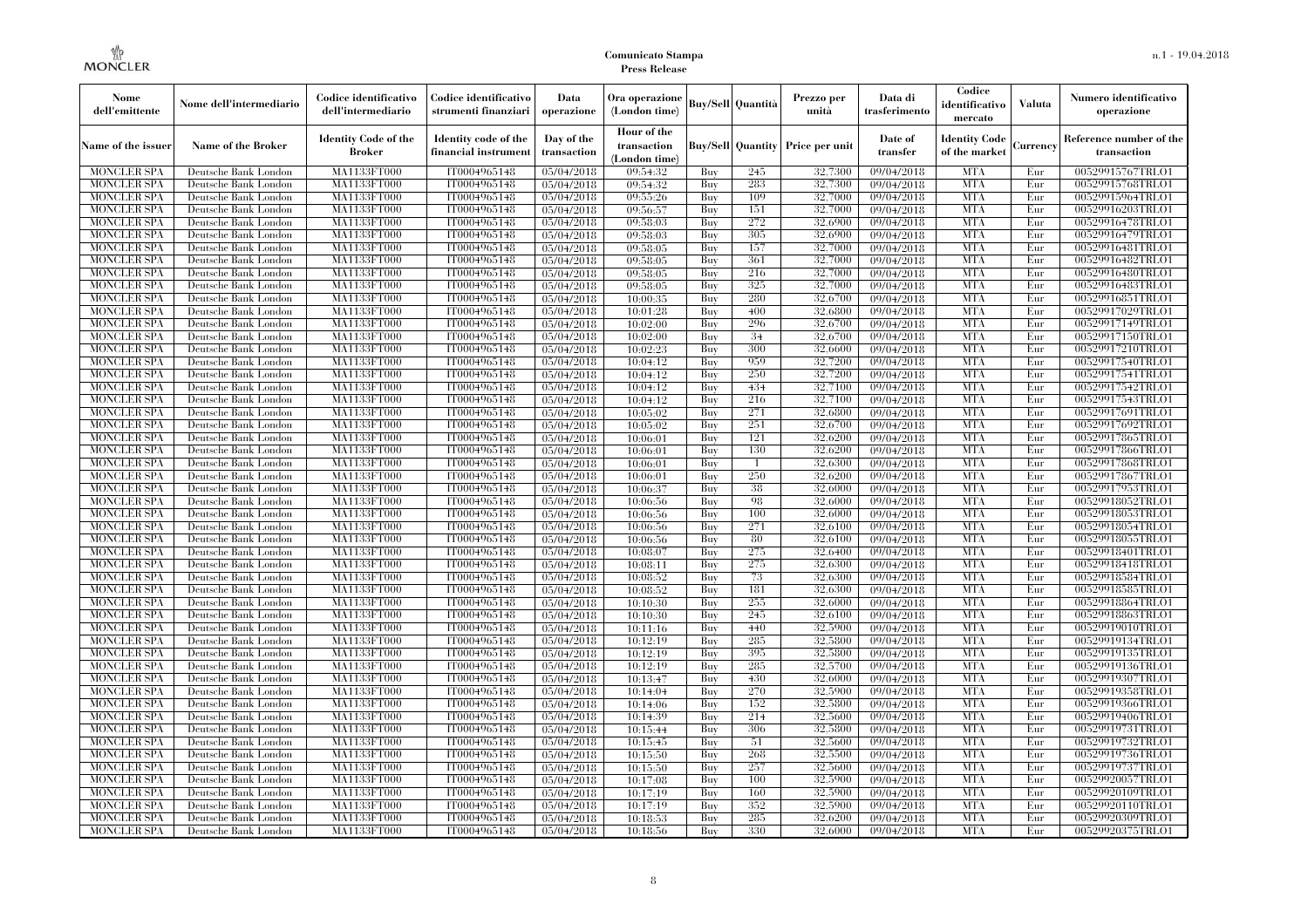| Nome<br>dell'emittente                   | Nome dell'intermediario                      | Codice identificativo<br>dell'intermediario | Codice identificativo<br>strumenti finanziari | Data<br>operazione        | Ora operazione<br>(London time)             |            | Buy/Sell   Quantità      | Prezzo per<br>unità | Data di<br>trasferimento | Codice<br>identificativo<br>mercato   | <b>Valuta</b> | Numero identificativo<br>operazione    |
|------------------------------------------|----------------------------------------------|---------------------------------------------|-----------------------------------------------|---------------------------|---------------------------------------------|------------|--------------------------|---------------------|--------------------------|---------------------------------------|---------------|----------------------------------------|
| Name of the issuer                       | Name of the Broker                           | <b>Identity Code of the</b><br>Broker       | Identity code of the<br>financial instrument  | Day of the<br>transaction | Hour of the<br>transaction<br>(London time) |            | <b>Buy/Sell Quantity</b> | Price per unit      | Date of<br>transfer      | <b>Identity Code</b><br>of the market | Currencv      | Reference number of the<br>transaction |
| <b>MONCLER SPA</b>                       | Deutsche Bank London                         | MA1133FT000                                 | IT0004965148                                  | $\overline{05}/04/2018$   | 10:18:56                                    | Buy        | 386                      | 32,6000             | 09/04/2018               | <b>MTA</b>                            | Eur           | 00529920376TRLO1                       |
| <b>MONCLER SPA</b>                       | Deutsche Bank London                         | <b>MA1133FT000</b>                          | IT0004965148                                  | 05/04/2018                | 10:20:45                                    | Buy        | 62                       | 32,6000             | 09/04/2018               | <b>MTA</b>                            | Eur           | 00529920669TRLO1                       |
| <b>MONCLER SPA</b>                       | Deutsche Bank London                         | MA1133FT000                                 | IT0004965148                                  | 05/04/2018                | 10:20:48                                    | Buv        | 228                      | 32.6000             | 09/04/2018               | <b>MTA</b>                            | Eur           | 00529920684TRLO1                       |
| <b>MONCLER SPA</b>                       | Deutsche Bank London                         | MA1133FT000                                 | IT0004965148                                  | 05/04/2018                | 10:20:57                                    | Buy        | 294                      | 32,5900             | 09/04/2018               | <b>MTA</b>                            | Eur           | 00529920700TRLO1                       |
| <b>MONCLER SPA</b>                       | Deutsche Bank London                         | MA1133FT000                                 | IT0004965148                                  | $\overline{05}/04/2018$   | 10:21:23                                    | Buy        | 36<br>271                | 32,5900<br>32,6400  | $\sqrt{09}/04/2018$      | <b>MTA</b><br><b>MTA</b>              | Eur<br>Eur    | 00529920756TRLO1                       |
| <b>MONCLER SPA</b><br><b>MONCLER SPA</b> | Deutsche Bank London<br>Deutsche Bank London | <b>MA1133FT000</b><br>MA1133FT000           | IT0004965148<br>IT0004965148                  | 05/04/2018<br>05/04/2018  | 10:22:53<br>10:22:59                        | Buy<br>Buy | 59                       | 32,6400             | 09/04/2018<br>09/04/2018 | <b>MTA</b>                            | Eur           | 00529921049TRLO1<br>00529921070TRLO1   |
| <b>MONCLER SPA</b>                       | Deutsche Bank London                         | MA1133FT000                                 | IT0004965148                                  | 05/04/2018                | 10:22:59                                    | Buy        | 293                      | 32.6400             | 09/04/2018               | <b>MTA</b>                            | Eur           | 00529921071TRLO1                       |
| <b>MONCLER SPA</b>                       | Deutsche Bank London                         | MA1133FT000                                 | IT0004965148                                  | $\overline{05}/04/2018$   | 10:24:43                                    | Buy        | 200                      | 32,6800             | 09/04/2018               | <b>MTA</b>                            | Eur           | 00529921383TRLO1                       |
| <b>MONCLER SPA</b>                       | Deutsche Bank London                         | MA1133FT000                                 | IT0004965148                                  | 05/04/2018                | 10:24:43                                    | Buy        | 110                      | 32,6800             | $\sqrt{09}/04/2018$      | <b>MTA</b>                            | Eur           | 00529921384TRLO1                       |
| <b>MONCLER SPA</b>                       | Deutsche Bank London                         | MA1133FT000                                 | IT0004965148                                  | 05/04/2018                | 10:25:09                                    | Buy        | 286                      | 32,6900             | 09/04/2018               | <b>MTA</b>                            | Eur           | 00529921536TRLO1                       |
| <b>MONCLER SPA</b>                       | Deutsche Bank London                         | MA1133FT000                                 | IT0004965148                                  | 05/04/2018                | 10:26:31                                    | Buy        | 500                      | 32,7000             | 09/04/2018               | <b>MTA</b>                            | Eur           | 00529922003TRLO1                       |
| <b>MONCLER SPA</b>                       | Deutsche Bank London                         | MA1133FT000                                 | IT0004965148                                  | 05/04/2018                | 10:27:04                                    | Buy        | 412                      | 32,7200             | 09/04/2018               | <b>MTA</b>                            | Eur           | 00529922116TRLO1                       |
| <b>MONCLER SPA</b>                       | Deutsche Bank London                         | MA1133FT000                                 | IT0004965148                                  | 05/04/2018                | 10:27:51                                    | Buy        | 400                      | 32,7200             | $\sqrt{09}/04/2018$      | <b>MTA</b>                            | Eur           | 00529922263TRLO1                       |
| <b>MONCLER SPA</b>                       | Deutsche Bank London                         | MA1133FT000                                 | IT0004965148                                  | 05/04/2018                | 10:27:53                                    | Buy        | 250                      | 32,7100             | 09/04/2018               | <b>MTA</b>                            | Eur           | 00529922273TRLO1                       |
| <b>MONCLER SPA</b>                       | Deutsche Bank London                         | MA1133FT000                                 | IT0004965148                                  | 05/04/2018                | 10:28:14                                    | Buy        | 32                       | 32,7000             | 09/04/2018               | <b>MTA</b>                            | Eur           | 00529922364TRLO1                       |
| <b>MONCLER SPA</b>                       | Deutsche Bank London                         | MA1133FT000                                 | IT0004965148                                  | $\overline{05/04/2018}$   | 10:28:14                                    | Buy        | 107                      | 32,7000             | 09/04/2018               | <b>MTA</b>                            | Eur           | 00529922365TRLO1                       |
| <b>MONCLER SPA</b>                       | Deutsche Bank London                         | MA1133FT000                                 | IT0004965148                                  | 05/04/2018                | 10:28:14                                    | Buy        | 387                      | 32,7100             | 09/04/2018               | <b>MTA</b>                            | Eur           | 00529922366TRLO1                       |
| <b>MONCLER SPA</b>                       | Deutsche Bank London                         | MA1133FT000                                 | IT0004965148                                  | 05/04/2018                | 10:28:14                                    | Buy        | 78                       | 32,7000             | 09/04/2018               | <b>MTA</b>                            | Eur           | 00529922367TRLO1                       |
| <b>MONCLER SPA</b>                       | Deutsche Bank London                         | MA1133FT000                                 | IT0004965148                                  | 05/04/2018                | 10:28:14                                    | Buy        | 41                       | 32,7000             | 09/04/2018               | <b>MTA</b>                            | Eur           | 00529922368TRLO1                       |
| <b>MONCLER SPA</b>                       | Deutsche Bank London                         | MA1133FT000                                 | IT0004965148                                  | 05/04/2018                | 10:28:15                                    | Buy        | 69                       | 32,7000             | 09/04/2018               | <b>MTA</b>                            | Eur           | 00529922370TRLO1                       |
| <b>MONCLER SPA</b>                       | Deutsche Bank London                         | MA1133FT000                                 | IT0004965148                                  | 05/04/2018                | 10:29:30                                    | Buy        | 23                       | 32,7000             | 09/04/2018               | <b>MTA</b>                            | Eur           | 00529922618TRLO1                       |
| <b>MONCLER SPA</b>                       | Deutsche Bank London                         | MA1133FT000                                 | IT0004965148                                  | 05/04/2018                | 10:31:00                                    | Buy        | 251                      | 32,7000             | 09/04/2018               | <b>MTA</b>                            | Eur           | 00529923026TRLO1                       |
| <b>MONCLER SPA</b>                       | Deutsche Bank London                         | MA1133FT000                                 | IT0004965148<br>IT0004965148                  | 05/04/2018                | 10:31:00                                    | Buy        | 361<br>241               | 32,7000<br>32,7000  | 09/04/2018<br>09/04/2018 | <b>MTA</b><br><b>MTA</b>              | Eur           | 00529923029TRLO1                       |
| <b>MONCLER SPA</b><br><b>MONCLER SPA</b> | Deutsche Bank London<br>Deutsche Bank London | MA1133FT000<br>MA1133FT000                  | IT0004965148                                  | 05/04/2018<br>05/04/2018  | 10:31:00<br>10:31:00                        | Buy<br>Buy | 174                      | 32,7000             | 09/04/2018               | <b>MTA</b>                            | Eur<br>Eur    | 00529923028TRLO1<br>00529923027TRLO1   |
| <b>MONCLER SPA</b>                       | Deutsche Bank London                         | MA1133FT000                                 | IT0004965148                                  | 05/04/2018                | 10:31:00                                    | Buy        | 898                      | 32,7000             | 09/04/2018               | <b>MTA</b>                            | Eur           | 00529923030TRLO1                       |
| <b>MONCLER SPA</b>                       | Deutsche Bank London                         | MA1133FT000                                 | IT0004965148                                  | 05/04/2018                | 10:31:14                                    | Buy        | 245                      | 32,6800             | 09/04/2018               | <b>MTA</b>                            | Eur           | 00529923071TRLO1                       |
| <b>MONCLER SPA</b>                       | Deutsche Bank London                         | MA1133FT000                                 | IT0004965148                                  | 05/04/2018                | 10:32:27                                    | Buy        | 245                      | 32,6600             | 09/04/2018               | <b>MTA</b>                            | Eur           | 00529923407TRLO1                       |
| <b>MONCLER SPA</b>                       | Deutsche Bank London                         | <b>MA1133FT000</b>                          | IT0004965148                                  | 05/04/2018                | 10:32:57                                    | Buy        | 152                      | 32,6600             | 09/04/2018               | <b>MTA</b>                            | Eur           | 00529923555TRLO1                       |
| <b>MONCLER SPA</b>                       | Deutsche Bank London                         | MA1133FT000                                 | IT0004965148                                  | 05/04/2018                | 10:32:57                                    | Buy        | 248                      | 32,6600             | 09/04/2018               | <b>MTA</b>                            | Eur           | 00529923554TRLO1                       |
| <b>MONCLER SPA</b>                       | Deutsche Bank London                         | MA1133FT000                                 | IT0004965148                                  | 05/04/2018                | 10:33:49                                    | Buy        | 52                       | 32,6400             | 09/04/2018               | <b>MTA</b>                            | Eur           | 00529923728TRLO1                       |
| <b>MONCLER SPA</b>                       | Deutsche Bank London                         | MA1133FT000                                 | IT0004965148                                  | 05/04/2018                | 10:35:41                                    | Buy        | 86                       | 32,6600             | 09/04/2018               | <b>MTA</b>                            | Eur           | 00529924055TRLO1                       |
| <b>MONCLER SPA</b>                       | Deutsche Bank London                         | <b>MA1133FT000</b>                          | IT0004965148                                  | 05/04/2018                | 10:35:41                                    | Buy        | 156                      | 32,6600             | 09/04/2018               | <b>MTA</b>                            | Eur           | 00529924054TRLO1                       |
| <b>MONCLER SPA</b>                       | Deutsche Bank London                         | MA1133FT000                                 | IT0004965148                                  | 05/04/2018                | 10:35:42                                    | Buy        | 268                      | 32,6600             | 09/04/2018               | <b>MTA</b>                            | Eur           | 00529924060TRLO1                       |
| <b>MONCLER SPA</b>                       | Deutsche Bank London                         | MA1133FT000                                 | IT0004965148                                  | 05/04/2018                | 10:36:13                                    | Buy        | 152                      | 32,6600             | 09/04/2018               | <b>MTA</b>                            | Eur           | 00529924120TRLO1                       |
| <b>MONCLER SPA</b>                       | Deutsche Bank London                         | MA1133FT000                                 | IT0004965148                                  | 05/04/2018                | 10:36:13                                    | Buv        | 310                      | 32,6500             | 09/04/2018               | <b>MTA</b>                            | Eur           | 00529924121TRLO1                       |
| <b>MONCLER SPA</b>                       | Deutsche Bank London                         | <b>MA1133FT000</b>                          | IT0004965148                                  | 05/04/2018                | 10:36:14                                    | Buy        | 322                      | 32,6500             | 09/04/2018               | <b>MTA</b>                            | Eur           | 00529924122TRLO1                       |
| <b>MONCLER SPA</b>                       | Deutsche Bank London                         | MA1133FT000                                 | IT0004965148                                  | 05/04/2018                | 10:36:14                                    | Buy        | 188                      | 32,6400             | 09/04/2018               | <b>MTA</b>                            | Eur           | 00529924123TRLO1                       |
| <b>MONCLER SPA</b>                       | Deutsche Bank London                         | <b>MA1133FT000</b>                          | IT0004965148                                  | 05/04/2018                | 10:39:25                                    | Buy        | 389                      | 32,6400             | 09/04/2018               | <b>MTA</b>                            | Eur           | 00529924667TRLO1                       |
| <b>MONCLER SPA</b>                       | Deutsche Bank London                         | MA1133FT000                                 | IT0004965148                                  | 05/04/2018                | 10:39:25                                    | Buy        | 100                      | 32,6400             | 09/04/2018               | <b>MTA</b>                            | Eur           | 00529924666TRLO1                       |
| <b>MONCLER SPA</b>                       | Deutsche Bank London                         | MA1133FT000                                 | IT0004965148                                  | 05/04/2018                | 10:40:57                                    | Buy        | 330                      | 32,6200             | 09/04/2018               | <b>MTA</b>                            | Eur           | 00529925010TRLO1                       |
| <b>MONCLER SPA</b>                       | Deutsche Bank London                         | MA1133FT000                                 | IT0004965148                                  | 05/04/2018                | 10:42:01                                    | Buy        | 270                      | 32,6200             | 09/04/2018               | <b>MTA</b>                            | Eur           | 00529925509TRLO1                       |
| <b>MONCLER SPA</b>                       | Deutsche Bank London                         | MA1133FT000                                 | IT0004965148                                  | 05/04/2018                | 10:42:01                                    | Buy        | 500                      | 32,6200             | $\sqrt{09}/04/2018$      | <b>MTA</b>                            | Eur           | 00529925508TRLO1                       |
| <b>MONCLER SPA</b><br><b>MONCLER SPA</b> | Deutsche Bank London<br>Deutsche Bank London | MA1133FT000<br>MA1133FT000                  | IT0004965148<br>IT0004965148                  | 05/04/2018<br>05/04/2018  | 10:42:01<br>10:42:01                        | Buy<br>Buy | 361<br>680               | 32,6200<br>32,6200  | 09/04/2018<br>09/04/2018 | <b>MTA</b><br><b>MTA</b>              | Eur<br>Eur    | 00529925510TRLO1<br>00529925511TRLO1   |
| <b>MONCLER SPA</b>                       | Deutsche Bank London                         | MA1133FT000                                 | IT0004965148                                  | 05/04/2018                | 10:43:06                                    | Buy        | 191                      | 32,6000             | 09/04/2018               | <b>MTA</b>                            | Eur           | 00529925678TRLO1                       |
| <b>MONCLER SPA</b>                       | Deutsche Bank London                         | MA1133FT000                                 | IT0004965148                                  | 05/04/2018                | 10:43:06                                    | Buy        | 62                       | 32,6000             | $\sqrt{09}/04/2018$      | <b>MTA</b>                            | Eur           | 00529925679TRLO1                       |
| <b>MONCLER SPA</b>                       | Deutsche Bank London                         | MA1133FT000                                 | IT0004965148                                  | 05/04/2018                | 10:43:06                                    | Buy        | 288                      | 32,6000             | 09/04/2018               | <b>MTA</b>                            | Eur           | 00529925680TRLO1                       |
| <b>MONCLER SPA</b>                       | Deutsche Bank London                         | MA1133FT000                                 | IT0004965148                                  | 05/04/2018                | 10:45:20                                    | Buy        | 159                      | 32,5700             | 09/04/2018               | <b>MTA</b>                            | Eur           | 00529926120TRLO1                       |
| <b>MONCLER SPA</b>                       | Deutsche Bank London                         | MA1133FT000                                 | IT0004965148                                  | 05/04/2018                | 10:45:22                                    | Buy        | 101                      | 32,5700             | 09/04/2018               | <b>MTA</b>                            | Eur           | 00529926143TRLO1                       |
| <b>MONCLER SPA</b>                       | Deutsche Bank London                         | MA1133FT000                                 | IT0004965148                                  | 05/04/2018                | 10:46:38                                    | Buy        | 450                      | 32,5600             | 09/04/2018               | <b>MTA</b>                            | Eur           | 00529926336TRLO1                       |
| <b>MONCLER SPA</b>                       | Deutsche Bank London                         | MA1133FT000                                 | IT0004965148                                  | 05/04/2018                | 10:47:04                                    | Buy        | 390                      | 32,5500             | 09/04/2018               | <b>MTA</b>                            | Eur           | 00529926434TRLO1                       |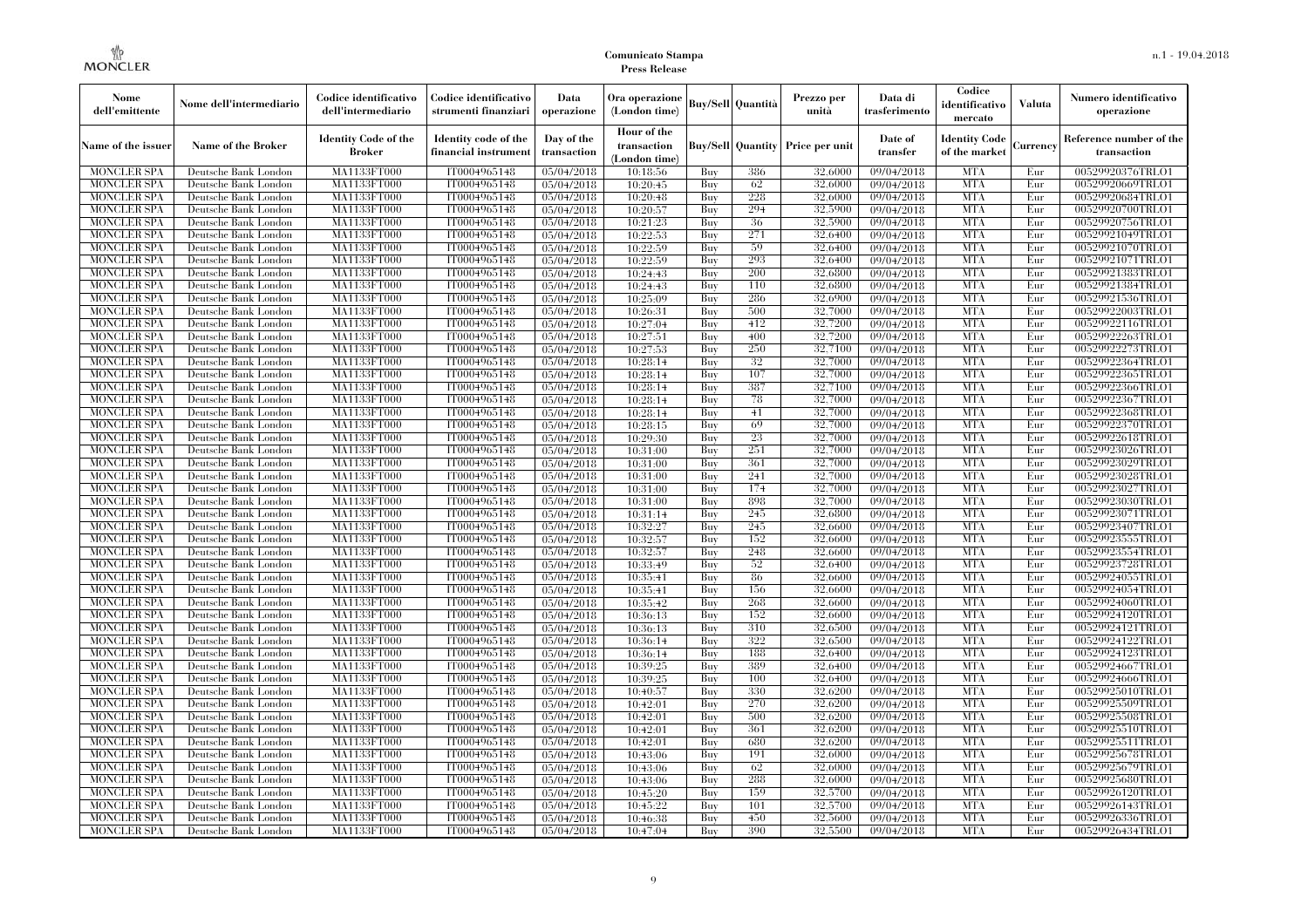| Nome<br>dell'emittente                   | Nome dell'intermediario                      | Codice identificativo<br>dell'intermediario  | Codice identificativo<br>strumenti finanziari | Data<br>operazione        | Ora operazione<br>(London time)             |            | Buy/Sell   Quantità      | Prezzo per<br>unità | Data di<br>trasferimento | Codice<br>identificativo<br>mercato   | <b>Valuta</b> | Numero identificativo<br>operazione    |
|------------------------------------------|----------------------------------------------|----------------------------------------------|-----------------------------------------------|---------------------------|---------------------------------------------|------------|--------------------------|---------------------|--------------------------|---------------------------------------|---------------|----------------------------------------|
| Name of the issuer                       | Name of the Broker                           | <b>Identity Code of the</b><br><b>Broker</b> | Identity code of the<br>financial instrument  | Day of the<br>transaction | Hour of the<br>transaction<br>(London time) |            | <b>Buy/Sell Quantity</b> | Price per unit      | Date of<br>transfer      | <b>Identity Code</b><br>of the market | Currencv      | Reference number of the<br>transaction |
| <b>MONCLER SPA</b>                       | Deutsche Bank London                         | MA1133FT000                                  | IT0004965148                                  | 05/04/2018                | 10:49:25                                    | Buy        | 297                      | 32,5600             | 09/04/2018               | <b>MTA</b>                            | Eur           | 00529926864TRLO1                       |
| <b>MONCLER SPA</b>                       | Deutsche Bank London                         | <b>MA1133FT000</b>                           | IT0004965148                                  | 05/04/2018                | 10:49:25                                    | Buy        | 253                      | 32,5600             | 09/04/2018               | <b>MTA</b>                            | Eur           | 00529926865TRLO1                       |
| <b>MONCLER SPA</b>                       | Deutsche Bank London                         | MA1133FT000                                  | IT0004965148                                  | 05/04/2018                | 10:50:37                                    | Buv        | 175                      | 32.5600             | 09/04/2018               | <b>MTA</b>                            | Eur           | 00529927158TRLO1                       |
| <b>MONCLER SPA</b>                       | Deutsche Bank London                         | MA1133FT000                                  | IT0004965148                                  | 05/04/2018                | 10:50:37                                    | Buy        | 375                      | 32,5600             | 09/04/2018               | <b>MTA</b>                            | Eur           | 00529927160TRLO1                       |
| <b>MONCLER SPA</b>                       | Deutsche Bank London                         | MA1133FT000                                  | IT0004965148                                  | 05/04/2018                | 10:50:38                                    | Buy        | 223                      | 32,5600             | 09/04/2018               | <b>MTA</b>                            | Eur           | 00529927168TRLO1                       |
| MONCLER SPA<br><b>MONCLER SPA</b>        | Deutsche Bank London                         | <b>MA1133FT000</b><br>MA1133FT000            | IT0004965148                                  | 05/04/2018                | 10:50:38                                    | Buy        | 267<br>330               | 32,5600<br>32,5500  | 09/04/2018               | <b>MTA</b><br><b>MTA</b>              | Eur           | 00529927169TRLO1                       |
| <b>MONCLER SPA</b>                       | Deutsche Bank London<br>Deutsche Bank London | MA1133FT000                                  | IT0004965148<br>IT0004965148                  | 05/04/2018<br>05/04/2018  | 10:50:39<br>10:50:39                        | Buy<br>Buv | 190                      | 32.5500             | 09/04/2018<br>09/04/2018 | <b>MTA</b>                            | Eur<br>Eur    | 00529927170TRLO1<br>00529927171TRLO1   |
| <b>MONCLER SPA</b>                       | Deutsche Bank London                         | MA1133FT000                                  | IT0004965148                                  | 05/04/2018                | 10:50:39                                    | Buy        | 125                      | 32,5600             | 09/04/2018               | <b>MTA</b>                            | Eur           | 00529927173TRLO1                       |
| <b>MONCLER SPA</b>                       | Deutsche Bank London                         | <b>MA1133FT000</b>                           | IT0004965148                                  | 05/04/2018                | 10:50:39                                    | Buy        | 340                      | 32,5500             | $\sqrt{09/04/2018}$      | <b>MTA</b>                            | Eur           | 00529927172TRLO1                       |
| <b>MONCLER SPA</b>                       | Deutsche Bank London                         | MA1133FT000                                  | IT0004965148                                  | 05/04/2018                | 10:51:53                                    | Buy        | 245                      | 32,5200             | 09/04/2018               | <b>MTA</b>                            | Eur           | 00529927392TRLO1                       |
| <b>MONCLER SPA</b>                       | Deutsche Bank London                         | MA1133FT000                                  | IT0004965148                                  | 05/04/2018                | 10:52:05                                    | Buy        | 254                      | 32,4900             | 09/04/2018               | <b>MTA</b>                            | Eur           | 00529927428TRLO1                       |
| <b>MONCLER SPA</b>                       | Deutsche Bank London                         | MA1133FT000                                  | IT0004965148                                  | 05/04/2018                | 10:52:47                                    | Buy        | 236                      | 32,4100             | 09/04/2018               | <b>MTA</b>                            | Eur           | 00529927541TRLO1                       |
| <b>MONCLER SPA</b>                       | Deutsche Bank London                         | MA1133FT000                                  | IT0004965148                                  | 05/04/2018                | 10:53:54                                    | Buy        | 263                      | 32,4000             | $\sqrt{09}/04/2018$      | <b>MTA</b>                            | Eur           | 00529927751TRLO1                       |
| <b>MONCLER SPA</b>                       | Deutsche Bank London                         | MA1133FT000                                  | IT0004965148                                  | 05/04/2018                | 10:54:21                                    | Buy        | 285                      | 32,4200             | 09/04/2018               | <b>MTA</b>                            | Eur           | 00529927968TRLO1                       |
| <b>MONCLER SPA</b>                       | Deutsche Bank London                         | MA1133FT000                                  | IT0004965148                                  | 05/04/2018                | 10:56:07                                    | Buy        | 260                      | 32,4600             | 09/04/2018               | <b>MTA</b>                            | Eur           | 00529928388TRLO1                       |
| <b>MONCLER SPA</b>                       | Deutsche Bank London                         | MA1133FT000                                  | IT0004965148                                  | 05/04/2018                | 10:58:06                                    | Buy        | 93                       | 32.4900             | 09/04/2018               | <b>MTA</b>                            | Eur           | 00529928715TRLO1                       |
| <b>MONCLER SPA</b>                       | Deutsche Bank London                         | MA1133FT000                                  | IT0004965148                                  | 05/04/2018                | 10:58:46                                    | Buy        | 440                      | 32,4900             | 09/04/2018               | <b>MTA</b>                            | Eur           | 00529928819TRLO1                       |
| <b>MONCLER SPA</b>                       | Deutsche Bank London                         | MA1133FT000                                  | IT0004965148                                  | 05/04/2018                | 10:59:35                                    | Buy        | 76                       | 32,4800             | 09/04/2018               | <b>MTA</b>                            | Eur           | 00529928963TRLO1                       |
| <b>MONCLER SPA</b>                       | Deutsche Bank London                         | MA1133FT000                                  | IT0004965148                                  | 05/04/2018                | 10:59:49                                    | Buy        | 250                      | 32,4800             | 09/04/2018               | <b>MTA</b>                            | Eur           | 00529928980TRLO1                       |
| MONCLER SPA                              | Deutsche Bank London                         | MA1133FT000                                  | IT0004965148                                  | 05/04/2018                | 11:00:31                                    | Buy        | 54                       | 32,4800             | 09/04/2018               | <b>MTA</b>                            | Eur           | 00529929125TRLO1                       |
| <b>MONCLER SPA</b>                       | Deutsche Bank London                         | MA1133FT000                                  | IT0004965148                                  | 05/04/2018                | 11:00:31                                    | Buy        | 360                      | 32,4800             | 09/04/2018               | <b>MTA</b>                            | Eur           | 00529929126TRLO1                       |
| <b>MONCLER SPA</b>                       | Deutsche Bank London                         | MA1133FT000                                  | IT0004965148                                  | 05/04/2018                | 11:01:42                                    | Buy        | 790                      | 32,4800             | 09/04/2018               | <b>MTA</b>                            | Eur           | 00529929373TRLO1                       |
| <b>MONCLER SPA</b>                       | Deutsche Bank London                         | MA1133FT000                                  | IT0004965148                                  | 05/04/2018                | 11:02:57                                    | Buy        | 360                      | 32,5100             | 09/04/2018               | <b>MTA</b>                            | Eur           | 00529929574TRLO1                       |
| <b>MONCLER SPA</b>                       | Deutsche Bank London                         | MA1133FT000                                  | IT0004965148                                  | 05/04/2018                | 11:03:56                                    | Buy        | 250<br>440               | 32,5600<br>32,5900  | 09/04/2018               | <b>MTA</b><br><b>MTA</b>              | Eur<br>Eur    | 00529929742TRLO1                       |
| <b>MONCLER SPA</b><br><b>MONCLER SPA</b> | Deutsche Bank London<br>Deutsche Bank London | MA1133FT000<br>MA1133FT000                   | IT0004965148<br>IT0004965148                  | 05/04/2018<br>05/04/2018  | 11:04:22<br>11:04:50                        | Buy<br>Buy | 214                      | 32,6000             | 09/04/2018<br>09/04/2018 | <b>MTA</b>                            | Eur           | 00529929777TRLO1<br>00529929818TRLO1   |
| <b>MONCLER SPA</b>                       | Deutsche Bank London                         | MA1133FT000                                  | IT0004965148                                  | 05/04/2018                | 11:04:50                                    | Buy        | 300                      | 32,6000             | 09/04/2018               | <b>MTA</b>                            | Eur           | 00529929817TRLO1                       |
| <b>MONCLER SPA</b>                       | Deutsche Bank London                         | MA1133FT000                                  | IT0004965148                                  | 05/04/2018                | 11:06:25                                    | Buy        | 178                      | 32,6300             | 09/04/2018               | <b>MTA</b>                            | Eur           | 00529930068TRLO1                       |
| MONCLER SPA                              | Deutsche Bank London                         | <b>MA1133FT000</b>                           | IT0004965148                                  | 05/04/2018                | 11:06:25                                    | Buy        | 312                      | 32,6300             | 09/04/2018               | <b>MTA</b>                            | Eur           | 00529930069TRLO1                       |
| MONCLER SPA                              | Deutsche Bank London                         | MA1133FT000                                  | IT0004965148                                  | 05/04/2018                | 11:06:25                                    | Buy        | 360                      | 32,6400             | 09/04/2018               | <b>MTA</b>                            | Eur           | 00529930071TRLO1                       |
| <b>MONCLER SPA</b>                       | Deutsche Bank London                         | MA1133FT000                                  | IT0004965148                                  | 05/04/2018                | 11:06:25                                    | Buy        | 93                       | 32,6400             | 09/04/2018               | <b>MTA</b>                            | Eur           | 00529930072TRLO1                       |
| <b>MONCLER SPA</b>                       | Deutsche Bank London                         | MA1133FT000                                  | IT0004965148                                  | 05/04/2018                | 11:06:25                                    | Buy        | 119                      | 32,6500             | 09/04/2018               | <b>MTA</b>                            | Eur           | 00529930073TRLO1                       |
| <b>MONCLER SPA</b>                       | Deutsche Bank London                         | <b>MA1133FT000</b>                           | IT0004965148                                  | 05/04/2018                | 11:06:25                                    | Buy        | 440                      | 32,6300             | 09/04/2018               | <b>MTA</b>                            | Eur           | 00529930070TRLO1                       |
| <b>MONCLER SPA</b>                       | Deutsche Bank London                         | MA1133FT000                                  | IT0004965148                                  | 05/04/2018                | 11:06:39                                    | Buy        | 285                      | 32,6200             | 09/04/2018               | <b>MTA</b>                            | Eur           | 00529930187TRLO1                       |
| <b>MONCLER SPA</b>                       | Deutsche Bank London                         | MA1133FT000                                  | IT0004965148                                  | 05/04/2018                | 11:07:43                                    | Buy        | 288                      | 32,6200             | 09/04/2018               | <b>MTA</b>                            | Eur           | 00529930374TRLO1                       |
| <b>MONCLER SPA</b>                       | Deutsche Bank London                         | MA1133FT000                                  | IT0004965148                                  | 05/04/2018                | 11:08:00                                    | Buy        | 246                      | 32,6000             | 09/04/2018               | <b>MTA</b>                            | Eur           | 00529930423TRLO1                       |
| <b>MONCLER SPA</b>                       | Deutsche Bank London                         | <b>MA1133FT000</b>                           | IT0004965148                                  | 05/04/2018                | 11:08:00                                    | Buy        | 259                      | 32,6100             | 09/04/2018               | <b>MTA</b>                            | Eur           | 00529930424TRLO1                       |
| <b>MONCLER SPA</b>                       | Deutsche Bank London                         | MA1133FT000                                  | IT0004965148                                  | 05/04/2018                | 11:10:10                                    | Buy        | 289                      | 32,5800             | $\sqrt{09}/04/2018$      | <b>MTA</b>                            | Eur           | 00529930845TRLO1                       |
| <b>MONCLER SPA</b>                       | Deutsche Bank London                         | <b>MA1133FT000</b>                           | IT0004965148                                  | 05/04/2018                | 11:11:12                                    | Buy        | 272                      | 32,5500             | 09/04/2018               | <b>MTA</b>                            | Eur           | 00529931134TRLO1                       |
| <b>MONCLER SPA</b>                       | Deutsche Bank London                         | MA1133FT000                                  | IT0004965148                                  | 05/04/2018                | 11:11:12                                    | Buy        | 308                      | 32,5500             | 09/04/2018               | <b>MTA</b>                            | Eur           | 00529931136TRLO1                       |
| <b>MONCLER SPA</b>                       | Deutsche Bank London                         | MA1133FT000                                  | IT0004965148                                  | 05/04/2018                | 11:12:24                                    | Buy        | 200                      | 32.5300             | 09/04/2018               | <b>MTA</b>                            | Eur           | 00529931395TRLO1                       |
| <b>MONCLER SPA</b>                       | Deutsche Bank London                         | MA1133FT000                                  | IT0004965148                                  | 05/04/2018                | 11:13:00                                    | Buy        | 50                       | 32,5300             | 09/04/2018               | <b>MTA</b>                            | Eur           | 00529931483TRLO1                       |
| <b>MONCLER SPA</b>                       | Deutsche Bank London                         | MA1133FT000                                  | IT0004965148                                  | 05/04/2018                | 11:15:20                                    | Buy        | 318                      | 32,5500             | $\sqrt{09}/04/2018$      | <b>MTA</b>                            | Eur           | 00529931849TRLO1                       |
| <b>MONCLER SPA</b><br><b>MONCLER SPA</b> | Deutsche Bank London<br>Deutsche Bank London | MA1133FT000<br>MA1133FT000                   | IT0004965148<br>IT0004965148                  | 05/04/2018<br>05/04/2018  | 11:15:20<br>11:15:20                        | Buy<br>Buy | 151<br>370               | 32,5600<br>32,5500  | 09/04/2018<br>09/04/2018 | <b>MTA</b><br><b>MTA</b>              | Eur<br>Eur    | 00529931853TRLO1<br>00529931851TRLO1   |
| <b>MONCLER SPA</b>                       | Deutsche Bank London                         | MA1133FT000                                  | IT0004965148                                  | 05/04/2018                | 11:15:20                                    | Buy        | 400                      | 32,5600             | 09/04/2018               | <b>MTA</b>                            | Eur           | 00529931852TRLO1                       |
| <b>MONCLER SPA</b>                       | Deutsche Bank London                         | MA1133FT000                                  | IT0004965148                                  | 05/04/2018                | 11:15:37                                    | Buy        | 390                      | 32,5400             | $\sqrt{09}/04/2018$      | <b>MTA</b>                            | Eur           | 00529931891TRLO1                       |
| <b>MONCLER SPA</b>                       | Deutsche Bank London                         | MA1133FT000                                  | IT0004965148                                  | 05/04/2018                | 11:16:15                                    | Buy        | 199                      | 32,5300             | 09/04/2018               | <b>MTA</b>                            | Eur           | 00529931963TRLO1                       |
| <b>MONCLER SPA</b>                       | Deutsche Bank London                         | MA1133FT000                                  | IT0004965148                                  | 05/04/2018                | 11:16:15                                    | Buy        | 136                      | 32,5400             | 09/04/2018               | <b>MTA</b>                            | Eur           | 00529931965TRLO1                       |
| <b>MONCLER SPA</b>                       | Deutsche Bank London                         | MA1133FT000                                  | IT0004965148                                  | 05/04/2018                | 11:16:15                                    | Buy        | 228                      | 32,5400             | 09/04/2018               | <b>MTA</b>                            | Eur           | 00529931964TRLO1                       |
| <b>MONCLER SPA</b>                       | Deutsche Bank London                         | MA1133FT000                                  | IT0004965148                                  | 05/04/2018                | 11:16:43                                    | Buy        | 43                       | 32,5200             | 09/04/2018               | <b>MTA</b>                            | Eur           | 00529932129TRLO1                       |
| <b>MONCLER SPA</b>                       | Deutsche Bank London                         | MA1133FT000                                  | IT0004965148                                  | 05/04/2018                | 11:16:43                                    | Buy        | 199                      | 32,5200             | 09/04/2018               | <b>MTA</b>                            | Eur           | 00529932130TRLO1                       |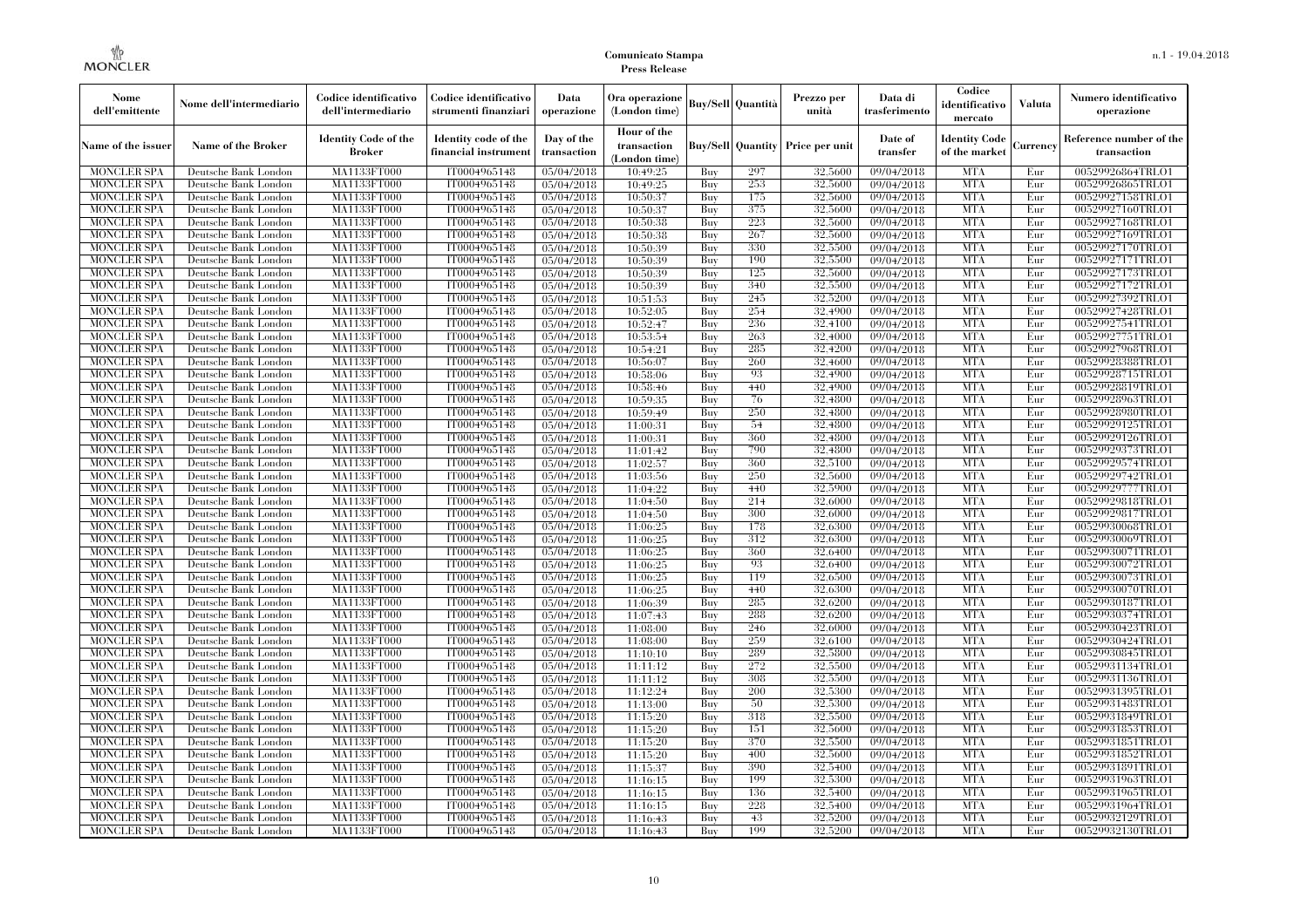| Nome<br>dell'emittente                   | Nome dell'intermediario                      | Codice identificativo<br>dell'intermediario  | Codice identificativo<br>strumenti finanziari | Data<br>operazione        | Ora operazione<br>(London time)             |            | Buy/Sell Quantità        | Prezzo per<br>unità | Data di<br>trasferimento | Codice<br>identificativo<br>mercato   | <b>Valuta</b> | Numero identificativo<br>operazione    |
|------------------------------------------|----------------------------------------------|----------------------------------------------|-----------------------------------------------|---------------------------|---------------------------------------------|------------|--------------------------|---------------------|--------------------------|---------------------------------------|---------------|----------------------------------------|
| Name of the issuer                       | Name of the Broker                           | <b>Identity Code of the</b><br><b>Broker</b> | Identity code of the<br>financial instrument  | Day of the<br>transaction | Hour of the<br>transaction<br>(London time) |            | <b>Buy/Sell Quantity</b> | Price per unit      | Date of<br>transfer      | <b>Identity Code</b><br>of the market | Currencv      | Reference number of the<br>transaction |
| <b>MONCLER SPA</b>                       | Deutsche Bank London                         | MA1133FT000                                  | IT0004965148                                  | 05/04/2018                | 11:17:02                                    | Buv        | 102                      | 32,5000             | 09/04/2018               | <b>MTA</b>                            | Eur           | 00529932199TRLO1                       |
| <b>MONCLER SPA</b>                       | Deutsche Bank London                         | MA1133FT000                                  | IT0004965148                                  | $\overline{05}/04/2018$   | 11:17:02                                    | Buy        | 285                      | 32,5000             | 09/04/2018               | <b>MTA</b>                            | Eur           | 00529932198TRLO1                       |
| <b>MONCLER SPA</b>                       | Deutsche Bank London                         | MA1133FT000                                  | IT0004965148                                  | 05/04/2018                | 11:18:03                                    | Buy        | 239                      | 32,4600             | 09/04/2018               | <b>MTA</b>                            | Eur           | 00529932374TRLO1                       |
| <b>MONCLER SPA</b>                       | Deutsche Bank London                         | <b>MA1133FT000</b>                           | IT0004965148                                  | 05/04/2018                | 11:18:03                                    | Buy        | 277                      | 32,4700             | 09/04/2018               | <b>MTA</b>                            | Eur           | 00529932376TRLO1                       |
| <b>MONCLER SPA</b>                       | Deutsche Bank London                         | <b>MA1133FT000</b>                           | IT0004965148                                  | $\overline{05}/04/2018$   | 11:18:03                                    | Buy        | 23                       | 32,4700             | 09/04/2018               | <b>MTA</b><br><b>MTA</b>              | Eur           | 00529932375TRLO1                       |
| <b>MONCLER SPA</b><br><b>MONCLER SPA</b> | Deutsche Bank London<br>Deutsche Bank London | MA1133FT000<br>MA1133FT000                   | IT0004965148<br>IT0004965148                  | 05/04/2018<br>05/04/2018  | 11:18:03<br>11:18:03                        | Buy<br>Buy | 266<br>249               | 32,4500<br>32,4500  | 09/04/2018<br>09/04/2018 | <b>MTA</b>                            | Eur<br>Eur    | 00529932378TRLO1<br>00529932379TRLO1   |
| <b>MONCLER SPA</b>                       | Deutsche Bank London                         | MA1133FT000                                  | IT0004965148                                  | 05/04/2018                | 11:22:07                                    | Buy        | 320                      | 32,4700             | 09/04/2018               | <b>MTA</b>                            | Eur           | 00529933021TRLO1                       |
| <b>MONCLER SPA</b>                       | Deutsche Bank London                         | <b>MA1133FT000</b>                           | IT0004965148                                  | $\overline{05}/04/2018$   | 11:24:59                                    | Buy        | 333                      | 32,4600             | 09/04/2018               | <b>MTA</b>                            | Eur           | 00529933736TRLO1                       |
| <b>MONCLER SPA</b>                       | Deutsche Bank London                         | MA1133FT000                                  | IT0004965148                                  | 05/04/2018                | 11:24:59                                    | Buy        | 39                       | 32,4600             | 09/04/2018               | <b>MTA</b>                            | Eur           | 00529933737TRLO1                       |
| <b>MONCLER SPA</b>                       | Deutsche Bank London                         | MA1133FT000                                  | IT0004965148                                  | 05/04/2018                | 11:25:51                                    | Buy        | 445                      | 32,4500             | 09/04/2018               | <b>MTA</b>                            | Eur           | 00529933863TRLO1                       |
| <b>MONCLER SPA</b>                       | Deutsche Bank London                         | MA1133FT000                                  | IT0004965148                                  | 05/04/2018                | 11:26:21                                    | Buy        | 109                      | 32,4500             | 09/04/2018               | <b>MTA</b>                            | Eur           | 00529933905TRLO1                       |
| <b>MONCLER SPA</b>                       | Deutsche Bank London                         | MA1133FT000                                  | IT0004965148                                  | 05/04/2018                | 11:26:21                                    | Buy        | 131                      | 32,4500             | 09/04/2018               | <b>MTA</b>                            | Eur           | 00529933904TRLO1                       |
| <b>MONCLER SPA</b>                       | Deutsche Bank London                         | <b>MA1133FT000</b>                           | IT0004965148                                  | 05/04/2018                | 11:27:03                                    | Buy        | 150                      | 32,4600             | 09/04/2018               | <b>MTA</b>                            | Eur           | 00529934009TRLO1                       |
| <b>MONCLER SPA</b>                       | Deutsche Bank London                         | MA1133FT000                                  | IT0004965148                                  | 05/04/2018                | 11:27:03                                    | Buy        | 260                      | 32,4600             | 09/04/2018               | <b>MTA</b>                            | Eur           | 00529934010TRLO1                       |
| <b>MONCLER SPA</b>                       | Deutsche Bank London                         | MA1133FT000                                  | IT0004965148                                  | 05/04/2018                | 11:28:29                                    | Buy        | 370                      | 32,4600             | 09/04/2018               | <b>MTA</b>                            | Eur           | 00529934293TRLO1                       |
| <b>MONCLER SPA</b>                       | Deutsche Bank London                         | MA1133FT000                                  | IT0004965148                                  | 05/04/2018                | 11:28:29                                    | Buy        | 330                      | 32,4600             | 09/04/2018               | <b>MTA</b>                            | Eur           | 00529934294TRLO1                       |
| <b>MONCLER SPA</b>                       | Deutsche Bank London                         | <b>MA1133FT000</b>                           | IT0004965148                                  | 05/04/2018                | 11:29:49                                    | Buy        | 348                      | 32,4800             | 09/04/2018               | <b>MTA</b>                            | Eur           | 00529934489TRLO1                       |
| MONCLER SPA                              | Deutsche Bank London                         | <b>MA1133FT000</b>                           | IT0004965148                                  | 05/04/2018                | 11:29:49                                    | Buy        | 222                      | 32,4800             | 09/04/2018               | <b>MTA</b>                            | Eur           | 00529934490TRLO1                       |
| <b>MONCLER SPA</b>                       | Deutsche Bank London                         | <b>MA1133FT000</b>                           | IT0004965148                                  | 05/04/2018                | 11:29:49                                    | Buy        | 143                      | 32,4900             | 09/04/2018               | <b>MTA</b>                            | Eur           | 00529934492TRLO1                       |
| <b>MONCLER SPA</b>                       | Deutsche Bank London                         | MA1133FT000                                  | IT0004965148                                  | 05/04/2018                | 11:29:49                                    | Buy        | 460                      | 32,4800             | 09/04/2018               | <b>MTA</b>                            | Eur           | 00529934491TRLO1                       |
| <b>MONCLER SPA</b>                       | Deutsche Bank London                         | MA1133FT000                                  | IT0004965148                                  | 05/04/2018                | 11:31:05                                    | Buy        | 101                      | 32,5000             | 09/04/2018               | <b>MTA</b>                            | Eur           | 00529934708TRLO1                       |
| MONCLER SPA<br><b>MONCLER SPA</b>        | Deutsche Bank London                         | <b>MA1133FT000</b><br>MA1133FT000            | IT0004965148<br>IT0004965148                  | 05/04/2018                | 11:31:05<br>11:32:22                        | Buy        | 67<br>480                | 32,5000<br>32,4900  | 09/04/2018               | <b>MTA</b><br><b>MTA</b>              | Eur<br>Eur    | 00529934709TRLO1<br>00529935032TRLO1   |
| <b>MONCLER SPA</b>                       | Deutsche Bank London<br>Deutsche Bank London | MA1133FT000                                  | IT0004965148                                  | 05/04/2018<br>05/04/2018  | 11:32:22                                    | Buy<br>Buy | 151                      | 32.5000             | 09/04/2018<br>09/04/2018 | <b>MTA</b>                            | Eur           | 00529935038TRLO1                       |
| <b>MONCLER SPA</b>                       | Deutsche Bank London                         | <b>MA1133FT000</b>                           | IT0004965148                                  | 05/04/2018                | 11:32:22                                    | Buy        | 400                      | 32,5000             | 09/04/2018               | <b>MTA</b>                            | Eur           | 00529935034TRLO1                       |
| <b>MONCLER SPA</b>                       | Deutsche Bank London                         | MA1133FT000                                  | IT0004965148                                  | 05/04/2018                | 11:32:22                                    | Buy        | 364                      | 32,5000             | 09/04/2018               | <b>MTA</b>                            | Eur           | 00529935036TRLO1                       |
| <b>MONCLER SPA</b>                       | Deutsche Bank London                         | MA1133FT000                                  | IT0004965148                                  | 05/04/2018                | 11:32:22                                    | Buy        | 41                       | 32,5000             | 09/04/2018               | <b>MTA</b>                            | Eur           | 00529935035TRLO1                       |
| <b>MONCLER SPA</b>                       | Deutsche Bank London                         | MA1133FT000                                  | IT0004965148                                  | 05/04/2018                | 11:32:22                                    | Buv        | 490                      | 32.4900             | 09/04/2018               | <b>MTA</b>                            | Eur           | 00529935033TRLO1                       |
| <b>MONCLER SPA</b>                       | Deutsche Bank London                         | MA1133FT000                                  | IT0004965148                                  | 05/04/2018                | 11:32:38                                    | Buy        | 85                       | 32,4700             | 09/04/2018               | <b>MTA</b>                            | Eur           | 00529935078TRLO1                       |
| <b>MONCLER SPA</b>                       | Deutsche Bank London                         | MA1133FT000                                  | IT0004965148                                  | 05/04/2018                | 11:32:38                                    | Buy        | 297                      | 32,4800             | 09/04/2018               | <b>MTA</b>                            | Eur           | 00529935079TRLO1                       |
| <b>MONCLER SPA</b>                       | Deutsche Bank London                         | MA1133FT000                                  | IT0004965148                                  | 05/04/2018                | 11:34:21                                    | Buy        | 470                      | 32,5000             | 09/04/2018               | <b>MTA</b>                            | Eur           | 00529935401TRLO1                       |
| <b>MONCLER SPA</b>                       | Deutsche Bank London                         | <b>MA1133FT000</b>                           | IT0004965148                                  | 05/04/2018                | 11:37:20                                    | Buy        | 500                      | 32,5400             | 09/04/2018               | <b>MTA</b>                            | Eur           | 00529936140TRLO1                       |
| <b>MONCLER SPA</b>                       | Deutsche Bank London                         | MA1133FT000                                  | IT0004965148                                  | 05/04/2018                | 11:37:20                                    | Buy        | 410                      | 32,5400             | 09/04/2018               | <b>MTA</b>                            | Eur           | 00529936141TRLO1                       |
| <b>MONCLER SPA</b>                       | Deutsche Bank London                         | MA1133FT000                                  | IT0004965148                                  | 05/04/2018                | 11:37:20                                    | Buy        | 171                      | 32,5500             | 09/04/2018               | <b>MTA</b>                            | Eur           | 00529936142TRLO1                       |
| <b>MONCLER SPA</b>                       | Deutsche Bank London                         | MA1133FT000                                  | IT0004965148                                  | 05/04/2018                | 11:37:21                                    | Buy        | 350                      | 32,5300             | 09/04/2018               | <b>MTA</b>                            | Eur           | 00529936144TRLO1                       |
| <b>MONCLER SPA</b>                       | Deutsche Bank London                         | <b>MA1133FT000</b>                           | IT0004965148                                  | 05/04/2018                | 11:37:24                                    | Buy        | 233                      | 32,5200             | 09/04/2018               | <b>MTA</b>                            | Eur           | 00529936154TRLO1                       |
| <b>MONCLER SPA</b>                       | Deutsche Bank London                         | MA1133FT000                                  | IT0004965148                                  | 05/04/2018                | 11:37:24                                    | Buy        | 287                      | 32,5200             | 09/04/2018               | <b>MTA</b>                            | Eur           | 00529936155TRLO1                       |
| <b>MONCLER SPA</b>                       | Deutsche Bank London                         | MA1133FT000                                  | IT0004965148                                  | 05/04/2018                | 11:37:24                                    | Buy        | 79                       | 32,5200             | 09/04/2018               | <b>MTA</b>                            | Eur           | 00529936157TRLO1                       |
| <b>MONCLER SPA</b>                       | Deutsche Bank London                         | MA1133FT000                                  | IT0004965148                                  | 05/04/2018                | 11:37:24                                    | Buy        | 330                      | 32,5200             | $\sqrt{09}/04/2018$      | <b>MTA</b>                            | Eur           | 00529936156TRLO1                       |
| <b>MONCLER SPA</b>                       | Deutsche Bank London                         | MA1133FT000                                  | IT0004965148                                  | 05/04/2018                | 11:37:26                                    | Buy        | 410                      | 32,5000             | 09/04/2018               | <b>MTA</b>                            | Eur           | 00529936159TRLO1                       |
| <b>MONCLER SPA</b><br><b>MONCLER SPA</b> | Deutsche Bank London<br>Deutsche Bank London | MA1133FT000<br>MA1133FT000                   | IT0004965148<br>IT0004965148                  | 05/04/2018<br>05/04/2018  | 11:37:56<br>11:37:56                        | Buy<br>Buy | 109<br>112               | 32,4900<br>32,5000  | 09/04/2018<br>09/04/2018 | <b>MTA</b><br><b>MTA</b>              | Eur<br>Eur    | 00529936281TRLO1<br>00529936282TRLO1   |
| <b>MONCLER SPA</b>                       | Deutsche Bank London                         | MA1133FT000                                  | IT0004965148                                  | 05/04/2018                | 11:37:56                                    | Buy        | 196                      | 32,5000             | 09/04/2018               | <b>MTA</b>                            | Eur           | 00529936284TRLO1                       |
| <b>MONCLER SPA</b>                       | Deutsche Bank London                         | MA1133FT000                                  | IT0004965148                                  | 05/04/2018                | 11:37:56                                    | Buy        | 321                      | 32,5000             | 09/04/2018               | <b>MTA</b>                            | Eur           | 00529936283TRLO1                       |
| <b>MONCLER SPA</b>                       | Deutsche Bank London                         | MA1133FT000                                  | IT0004965148                                  | 05/04/2018                | 11:38:44                                    | Buy        | 139                      | 32,4900             | 09/04/2018               | <b>MTA</b>                            | Eur           | 00529936525TRLO1                       |
| <b>MONCLER SPA</b>                       | Deutsche Bank London                         | MA1133FT000                                  | IT0004965148                                  | 05/04/2018                | 11:38:44                                    | Buy        | 103                      | 32,4900             | 09/04/2018               | <b>MTA</b>                            | Eur           | 00529936524TRLO1                       |
| <b>MONCLER SPA</b>                       | Deutsche Bank London                         | MA1133FT000                                  | IT0004965148                                  | 05/04/2018                | 11:39:47                                    | Buy        | 390                      | 32,4600             | $\sqrt{09}/04/2018$      | <b>MTA</b>                            | Eur           | 00529936899TRLO1                       |
| <b>MONCLER SPA</b>                       | Deutsche Bank London                         | MA1133FT000                                  | IT0004965148                                  | 05/04/2018                | 11:40:43                                    | Buy        | 200                      | 32,4700             | 09/04/2018               | <b>MTA</b>                            | Eur           | 00529937135TRLO1                       |
| <b>MONCLER SPA</b>                       | Deutsche Bank London                         | MA1133FT000                                  | IT0004965148                                  | 05/04/2018                | 11:40:43                                    | Buy        | 50                       | 32,4700             | 09/04/2018               | <b>MTA</b>                            | Eur           | 00529937136TRLO1                       |
| <b>MONCLER SPA</b>                       | Deutsche Bank London                         | MA1133FT000                                  | IT0004965148                                  | 05/04/2018                | 11:40:45                                    | Buy        | 390                      | 32,4600             | 09/04/2018               | <b>MTA</b>                            | Eur           | 00529937153TRLO1                       |
| <b>MONCLER SPA</b>                       | Deutsche Bank London                         | MA1133FT000                                  | IT0004965148                                  | 05/04/2018                | 11:41:03                                    | Buy        | 256                      | 32,4700             | 09/04/2018               | <b>MTA</b>                            | Eur           | 00529937232TRLO1                       |
| <b>MONCLER SPA</b>                       | Deutsche Bank London                         | MA1133FT000                                  | IT0004965148                                  | 05/04/2018                | 11:41:11                                    | Buy        | 45                       | 32,4900             | 09/04/2018               | <b>MTA</b>                            | Eur           | 00529937299TRLO1                       |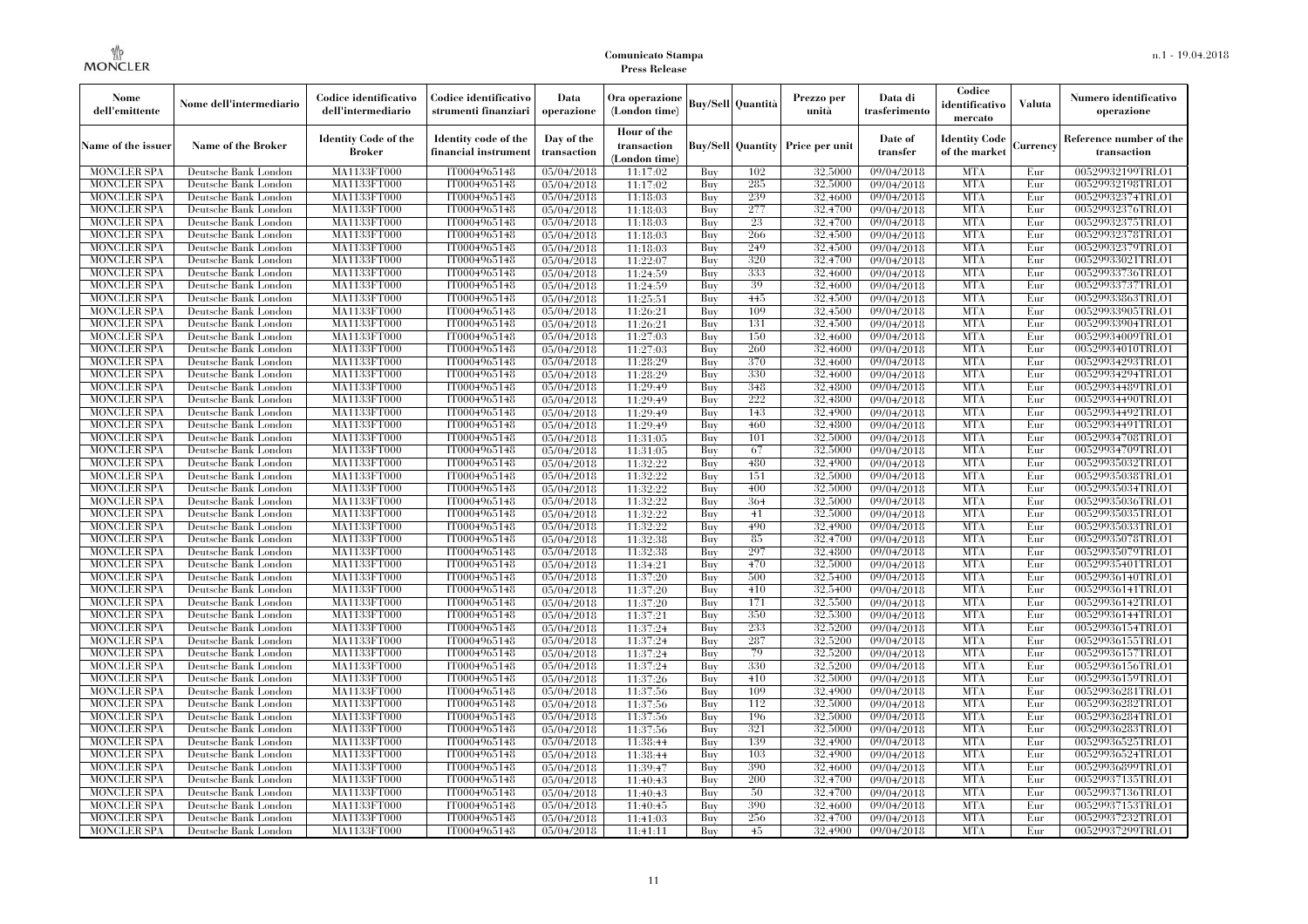| Nome<br>dell'emittente                   | Nome dell'intermediario                      | Codice identificativo<br>dell'intermediario  | Codice identificativo<br>strumenti finanziari | Data<br>operazione        | Ora operazione<br>(London time)             |            | Buy/Sell Quantità        | Prezzo per<br>unità | Data di<br>trasferimento | Codice<br>identificativo<br>mercato   | <b>Valuta</b> | Numero identificativo<br>operazione    |
|------------------------------------------|----------------------------------------------|----------------------------------------------|-----------------------------------------------|---------------------------|---------------------------------------------|------------|--------------------------|---------------------|--------------------------|---------------------------------------|---------------|----------------------------------------|
| Name of the issuer                       | Name of the Broker                           | <b>Identity Code of the</b><br><b>Broker</b> | Identity code of the<br>financial instrument  | Day of the<br>transaction | Hour of the<br>transaction<br>(London time) |            | <b>Buy/Sell Quantity</b> | Price per unit      | Date of<br>transfer      | <b>Identity Code</b><br>of the market | Currencv      | Reference number of the<br>transaction |
| <b>MONCLER SPA</b>                       | Deutsche Bank London                         | MA1133FT000                                  | IT0004965148                                  | 05/04/2018                | 11:43:25                                    | Buv        | 460                      | 32.5200             | 09/04/2018               | <b>MTA</b>                            | Eur           | 00529937881TRLO1                       |
| <b>MONCLER SPA</b>                       | Deutsche Bank London                         | MA1133FT000                                  | IT0004965148                                  | $\overline{05}/04/2018$   | 11:46:08                                    | Buy        | 490                      | 32,5100             | 09/04/2018               | <b>MTA</b>                            | Eur           | 00529938577TRLO1                       |
| <b>MONCLER SPA</b>                       | Deutsche Bank London                         | MA1133FT000                                  | IT0004965148                                  | 05/04/2018                | 11:46:10                                    | Buy        | 61                       | 32,5100             | 09/04/2018               | <b>MTA</b>                            | Eur           | 00529938583TRLO1                       |
| <b>MONCLER SPA</b>                       | Deutsche Bank London                         | <b>MA1133FT000</b>                           | IT0004965148                                  | 05/04/2018                | 11:46:11                                    | Buy        | 120                      | 32,5100             | 09/04/2018               | <b>MTA</b>                            | Eur           | 00529938587TRLO1                       |
| <b>MONCLER SPA</b>                       | Deutsche Bank London                         | <b>MA1133FT000</b>                           | IT0004965148                                  | $\overline{05}/04/2018$   | 11:46:11                                    | Buy        | 111<br>118               | 32,5100             | 09/04/2018               | <b>MTA</b><br><b>MTA</b>              | Eur           | 00529938588TRLO1                       |
| <b>MONCLER SPA</b><br><b>MONCLER SPA</b> | Deutsche Bank London<br>Deutsche Bank London | MA1133FT000<br>MA1133FT000                   | IT0004965148<br>IT0004965148                  | 05/04/2018<br>05/04/2018  | 11:46:12<br>11:46:44                        | Buy<br>Buy | 33                       | 32,5100<br>32,5200  | 09/04/2018<br>09/04/2018 | <b>MTA</b>                            | Eur<br>Eur    | 00529938599TRLO1<br>00529938895TRLO1   |
| <b>MONCLER SPA</b>                       | Deutsche Bank London                         | MA1133FT000                                  | IT0004965148                                  | 05/04/2018                | 11:47:21                                    | Buy        | 150                      | 32,5400             | 09/04/2018               | <b>MTA</b>                            | Eur           | 00529939259TRLO1                       |
| <b>MONCLER SPA</b>                       | Deutsche Bank London                         | <b>MA1133FT000</b>                           | IT0004965148                                  | $\overline{05}/04/2018$   | 11:47:21                                    | Buy        | 675                      | 32,5400             | 09/04/2018               | <b>MTA</b>                            | Eur           | 00529939260TRLO1                       |
| <b>MONCLER SPA</b>                       | Deutsche Bank London                         | MA1133FT000                                  | IT0004965148                                  | 05/04/2018                | 11:49:41                                    | Buy        | 330                      | 32,5500             | 09/04/2018               | <b>MTA</b>                            | Eur           | 00529939998TRLO1                       |
| <b>MONCLER SPA</b>                       | Deutsche Bank London                         | MA1133FT000                                  | IT0004965148                                  | 05/04/2018                | 11:49:41                                    | Buy        | 120                      | 32,5500             | 09/04/2018               | <b>MTA</b>                            | Eur           | 00529939999TRLO1                       |
| <b>MONCLER SPA</b>                       | Deutsche Bank London                         | MA1133FT000                                  | IT0004965148                                  | 05/04/2018                | 11:50:27                                    | Buy        | 540                      | 32,5500             | 09/04/2018               | <b>MTA</b>                            | Eur           | 00529940281TRLO1                       |
| <b>MONCLER SPA</b>                       | Deutsche Bank London                         | MA1133FT000                                  | IT0004965148                                  | 05/04/2018                | 11:50:46                                    | Buy        | 460                      | 32,5400             | 09/04/2018               | <b>MTA</b>                            | Eur           | 00529940326TRLO1                       |
| <b>MONCLER SPA</b>                       | Deutsche Bank London                         | <b>MA1133FT000</b>                           | IT0004965148                                  | 05/04/2018                | 11:50:46                                    | Buy        | 470                      | 32,5300             | 09/04/2018               | <b>MTA</b>                            | Eur           | 00529940327TRLO1                       |
| <b>MONCLER SPA</b>                       | Deutsche Bank London                         | MA1133FT000                                  | IT0004965148                                  | 05/04/2018                | 11:50:46                                    | Buy        | 450                      | 32,5400             | 09/04/2018               | <b>MTA</b>                            | Eur           | 00529940328TRLO1                       |
| <b>MONCLER SPA</b>                       | Deutsche Bank London                         | MA1133FT000                                  | IT0004965148                                  | 05/04/2018                | 11:50:46                                    | Buy        | 110                      | 32,5400             | 09/04/2018               | <b>MTA</b>                            | Eur           | 00529940329TRLO1                       |
| <b>MONCLER SPA</b>                       | Deutsche Bank London                         | MA1133FT000                                  | IT0004965148                                  | $\overline{05}/04/2018$   | 11:50:47                                    | Buy        | 600                      | 32,5200             | 09/04/2018               | <b>MTA</b>                            | Eur           | 00529940331TRLO1                       |
| <b>MONCLER SPA</b>                       | Deutsche Bank London                         | <b>MA1133FT000</b>                           | IT0004965148                                  | 05/04/2018                | 11:50:49                                    | Buy        | 45                       | 32,5100             | 09/04/2018               | <b>MTA</b>                            | Eur           | 00529940333TRLO1                       |
| MONCLER SPA                              | Deutsche Bank London                         | <b>MA1133FT000</b>                           | IT0004965148                                  | 05/04/2018                | 11:50:53                                    | Buy        | 250                      | 32,5000             | 09/04/2018               | <b>MTA</b>                            | Eur           | 00529940341TRLO1                       |
| <b>MONCLER SPA</b>                       | Deutsche Bank London                         | <b>MA1133FT000</b>                           | IT0004965148                                  | 05/04/2018                | 11:51:30                                    | Buy        | 330                      | 32,4900             | 09/04/2018               | <b>MTA</b>                            | Eur           | 00529940531TRLO1                       |
| <b>MONCLER SPA</b>                       | Deutsche Bank London                         | MA1133FT000                                  | IT0004965148                                  | 05/04/2018                | 11:51:30                                    | Buy        | 197                      | 32,4900             | 09/04/2018               | <b>MTA</b>                            | Eur           | 00529940532TRLO1                       |
| <b>MONCLER SPA</b>                       | Deutsche Bank London                         | MA1133FT000                                  | IT0004965148                                  | 05/04/2018                | 11:51:30                                    | Buy        | 50                       | 32,4900             | 09/04/2018               | <b>MTA</b>                            | Eur           | 00529940533TRLO1                       |
| MONCLER SPA<br><b>MONCLER SPA</b>        | Deutsche Bank London                         | <b>MA1133FT000</b><br>MA1133FT000            | IT0004965148<br>IT0004965148                  | 05/04/2018                | 11:51:48<br>11:52:51                        | Buy        | 280<br>258               | 32,4800<br>32,4700  | 09/04/2018               | <b>MTA</b><br><b>MTA</b>              | Eur<br>Eur    | 00529940698TRLO1                       |
| <b>MONCLER SPA</b>                       | Deutsche Bank London<br>Deutsche Bank London | MA1133FT000                                  | IT0004965148                                  | 05/04/2018<br>05/04/2018  | 11:52:51                                    | Buy<br>Buy | 13                       | 32,4700             | 09/04/2018<br>09/04/2018 | <b>MTA</b>                            | Eur           | 00529940958TRLO1<br>00529940959TRLO1   |
| MONCLER SPA                              | Deutsche Bank London                         | <b>MA1133FT000</b>                           | IT0004965148                                  | 05/04/2018                | 11:54:21                                    | Buy        | 340                      | 32,4800             | 09/04/2018               | <b>MTA</b>                            | Eur           | 00529941345TRLO1                       |
| <b>MONCLER SPA</b>                       | Deutsche Bank London                         | MA1133FT000                                  | IT0004965148                                  | 05/04/2018                | 11:54:22                                    | Buy        | 340                      | 32,4600             | 09/04/2018               | <b>MTA</b>                            | Eur           | 00529941347TRLO1                       |
| <b>MONCLER SPA</b>                       | Deutsche Bank London                         | MA1133FT000                                  | IT0004965148                                  | 05/04/2018                | 11:54:28                                    | Buy        | 275                      | 32,4500             | 09/04/2018               | <b>MTA</b>                            | Eur           | 00529941375TRLO1                       |
| <b>MONCLER SPA</b>                       | Deutsche Bank London                         | MA1133FT000                                  | IT0004965148                                  | 05/04/2018                | 11:55:09                                    | Buv        | 337                      | 32.4400             | 09/04/2018               | <b>MTA</b>                            | Eur           | 00529941518TRLO1                       |
| <b>MONCLER SPA</b>                       | Deutsche Bank London                         | MA1133FT000                                  | IT0004965148                                  | 05/04/2018                | 11:56:01                                    | Buy        | 327                      | 32,4500             | 09/04/2018               | <b>MTA</b>                            | Eur           | 00529941729TRLO1                       |
| <b>MONCLER SPA</b>                       | Deutsche Bank London                         | MA1133FT000                                  | IT0004965148                                  | 05/04/2018                | 11:56:01                                    | Buy        | 290                      | 32,4500             | 09/04/2018               | <b>MTA</b>                            | Eur           | 00529941730TRLO1                       |
| <b>MONCLER SPA</b>                       | Deutsche Bank London                         | MA1133FT000                                  | IT0004965148                                  | 05/04/2018                | 11:56:41                                    | Buy        | 186                      | 32,4600             | 09/04/2018               | <b>MTA</b>                            | Eur           | 00529941915TRLO1                       |
| <b>MONCLER SPA</b>                       | Deutsche Bank London                         | <b>MA1133FT000</b>                           | IT0004965148                                  | 05/04/2018                | 11:56:41                                    | Buy        | 357                      | 32,4600             | 09/04/2018               | <b>MTA</b>                            | Eur           | 00529941916TRLO1                       |
| <b>MONCLER SPA</b>                       | Deutsche Bank London                         | MA1133FT000                                  | IT0004965148                                  | 05/04/2018                | 11:57:33                                    | Buy        | 780                      | 32,4800             | 09/04/2018               | <b>MTA</b>                            | Eur           | 00529942171TRLO1                       |
| <b>MONCLER SPA</b>                       | Deutsche Bank London                         | MA1133FT000                                  | IT0004965148                                  | 05/04/2018                | 11:57:38                                    | Buy        | 150                      | 32,4700             | 09/04/2018               | <b>MTA</b>                            | Eur           | 00529942202TRLO1                       |
| <b>MONCLER SPA</b>                       | Deutsche Bank London                         | MA1133FT000                                  | IT0004965148                                  | 05/04/2018                | 11:58:04                                    | Buy        | 145                      | 32,4700             | 09/04/2018               | <b>MTA</b>                            | Eur           | 00529942330TRLO1                       |
| <b>MONCLER SPA</b>                       | Deutsche Bank London                         | <b>MA1133FT000</b>                           | IT0004965148                                  | 05/04/2018                | 11:58:19                                    | Buy        | 242                      | 32,4600             | 09/04/2018               | <b>MTA</b>                            | Eur           | 00529942375TRLO1                       |
| <b>MONCLER SPA</b>                       | Deutsche Bank London                         | MA1133FT000                                  | IT0004965148                                  | 05/04/2018                | 12:00:06                                    | Buy        | 530                      | 32,5200             | 09/04/2018               | <b>MTA</b>                            | Eur           | 00529942968TRLO1                       |
| <b>MONCLER SPA</b>                       | Deutsche Bank London                         | MA1133FT000                                  | IT0004965148                                  | 05/04/2018                | 12:00:10                                    | Buy        | 430                      | 32,5100             | 09/04/2018               | <b>MTA</b>                            | Eur           | 00529942969TRLO1                       |
| <b>MONCLER SPA</b>                       | Deutsche Bank London                         | MA1133FT000                                  | IT0004965148                                  | 05/04/2018                | 12:00:10                                    | Buy        | 390                      | 32,5100             | 09/04/2018               | <b>MTA</b>                            | Eur           | 00529942970TRLO1                       |
| <b>MONCLER SPA</b>                       | Deutsche Bank London                         | MA1133FT000                                  | IT0004965148                                  | 05/04/2018                | 12:00:10                                    | Buy        | 246                      | 32,5200             | 09/04/2018               | <b>MTA</b>                            | Eur           | 00529942971TRLO1                       |
| <b>MONCLER SPA</b><br><b>MONCLER SPA</b> | Deutsche Bank London<br>Deutsche Bank London | MA1133FT000<br>MA1133FT000                   | IT0004965148<br>IT0004965148                  | 05/04/2018                | 12:01:50<br>12:01:50                        | Buy<br>Buy | 470<br>400               | 32,5000<br>32,5100  | 09/04/2018<br>09/04/2018 | <b>MTA</b><br><b>MTA</b>              | Eur<br>Eur    | 00529943180TRLO1<br>00529943183TRLO1   |
| <b>MONCLER SPA</b>                       | Deutsche Bank London                         | MA1133FT000                                  | IT0004965148                                  | 05/04/2018<br>05/04/2018  | 12:01:50                                    | Buy        | 377                      | 32,5100             | 09/04/2018               | <b>MTA</b>                            | Eur           | 00529943184TRLO1                       |
| <b>MONCLER SPA</b>                       | Deutsche Bank London                         | MA1133FT000                                  | IT0004965148                                  | 05/04/2018                | 12:01:50                                    | Buy        | 245                      | 32,5000             | 09/04/2018               | <b>MTA</b>                            | Eur           | 00529943189TRLO1                       |
| <b>MONCLER SPA</b>                       | Deutsche Bank London                         | MA1133FT000                                  | IT0004965148                                  | 05/04/2018                | 12:01:52                                    | Buy        | 87                       | 32,4900             | 09/04/2018               | <b>MTA</b>                            | Eur           | 00529943195TRLO1                       |
| <b>MONCLER SPA</b>                       | Deutsche Bank London                         | MA1133FT000                                  | IT0004965148                                  | 05/04/2018                | 12:01:58                                    | Buy        | 245                      | 32,4800             | 09/04/2018               | <b>MTA</b>                            | Eur           | 00529943211TRLO1                       |
| <b>MONCLER SPA</b>                       | Deutsche Bank London                         | MA1133FT000                                  | IT0004965148                                  | 05/04/2018                | 12:05:02                                    | Buy        | 480                      | 32,5100             | $\sqrt{09}/04/2018$      | <b>MTA</b>                            | Eur           | 00529944525TRLO1                       |
| <b>MONCLER SPA</b>                       | Deutsche Bank London                         | MA1133FT000                                  | IT0004965148                                  | 05/04/2018                | 12:07:11                                    | Buy        | 65                       | 32,5200             | 09/04/2018               | <b>MTA</b>                            | Eur           | 00529945248TRLO1                       |
| <b>MONCLER SPA</b>                       | Deutsche Bank London                         | MA1133FT000                                  | IT0004965148                                  | 05/04/2018                | 12:07:11                                    | Buy        | 13                       | 32,5200             | 09/04/2018               | <b>MTA</b>                            | Eur           | 00529945247TRLO1                       |
| <b>MONCLER SPA</b>                       | Deutsche Bank London                         | MA1133FT000                                  | IT0004965148                                  | 05/04/2018                | 12:07:11                                    | Buy        | 70                       | 32,5200             | 09/04/2018               | <b>MTA</b>                            | Eur           | 00529945246TRLO1                       |
| <b>MONCLER SPA</b>                       | Deutsche Bank London                         | MA1133FT000                                  | IT0004965148                                  | 05/04/2018                | 12:07:24                                    | Buy        | 370                      | 32,5100             | 09/04/2018               | <b>MTA</b>                            | Eur           | 00529945312TRLO1                       |
| <b>MONCLER SPA</b>                       | Deutsche Bank London                         | MA1133FT000                                  | IT0004965148                                  | 05/04/2018                | 12:07:24                                    | Buy        | 37                       | 32,5200             | 09/04/2018               | <b>MTA</b>                            | Eur           | 00529945315TRLO1                       |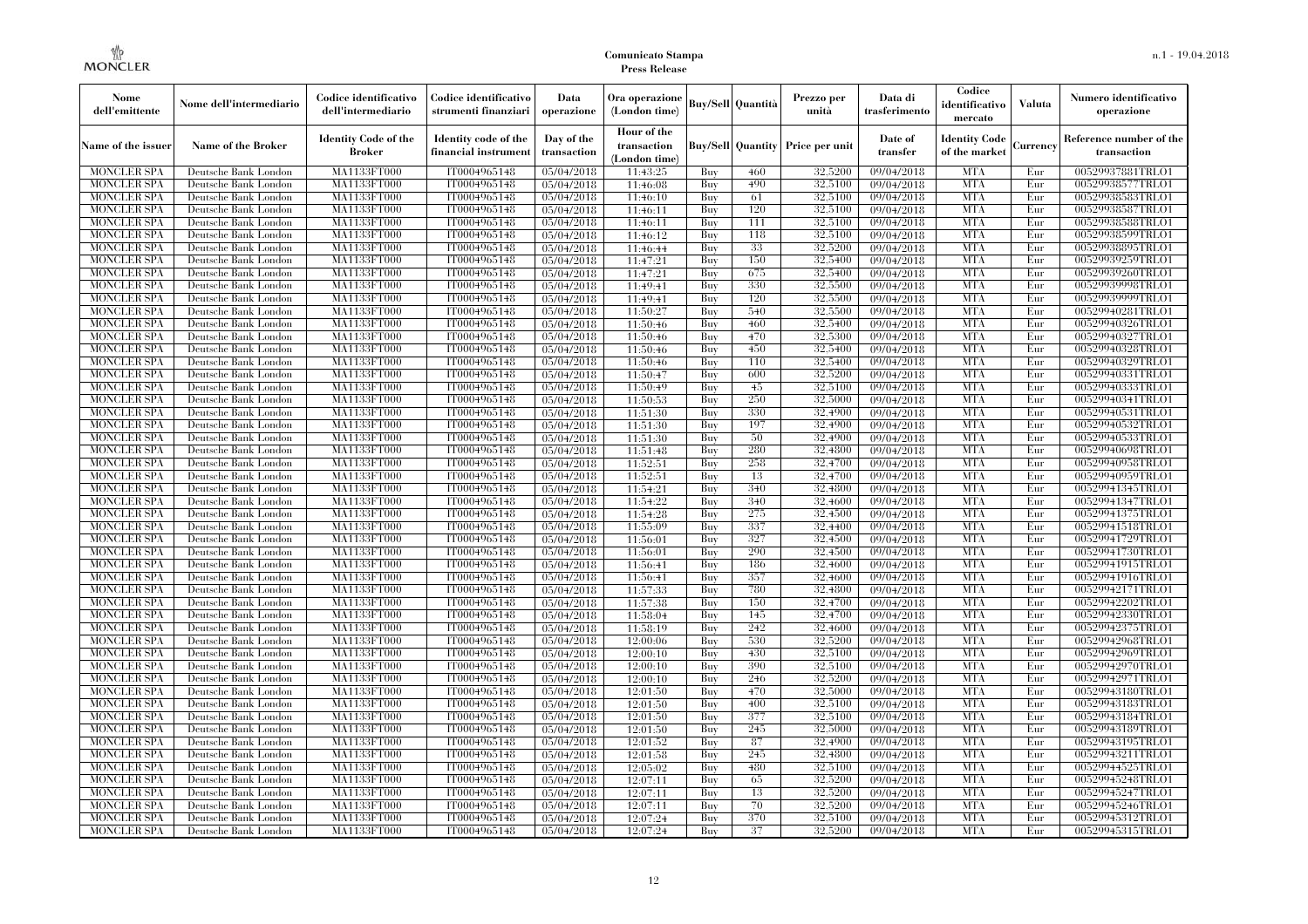| Nome<br>dell'emittente                   | Nome dell'intermediario                      | Codice identificativo<br>dell'intermediario  | Codice identificativo<br>strumenti finanziari | Data<br>operazione        | Ora operazione<br>(London time)           |            | Buy/Sell   Quantità      | Prezzo per<br>unità | Data di<br>trasferimento | Codice<br>identificativo<br>mercato   | <b>Valuta</b> | Numero identificativo<br>operazione    |
|------------------------------------------|----------------------------------------------|----------------------------------------------|-----------------------------------------------|---------------------------|-------------------------------------------|------------|--------------------------|---------------------|--------------------------|---------------------------------------|---------------|----------------------------------------|
| Name of the issuer                       | Name of the Broker                           | <b>Identity Code of the</b><br><b>Broker</b> | Identity code of the<br>financial instrument  | Day of the<br>transaction | Hour of the<br>transaction<br>London time |            | <b>Buy/Sell Quantity</b> | Price per unit      | Date of<br>transfer      | <b>Identity Code</b><br>of the market | Currencv      | Reference number of the<br>transaction |
| <b>MONCLER SPA</b>                       | Deutsche Bank London                         | MA1133FT000                                  | IT0004965148                                  | 05/04/2018                | 12:07:24                                  | Buy        | 110                      | 32,5100             | 09/04/2018               | <b>MTA</b>                            | Eur           | 00529945313TRLO1                       |
| <b>MONCLER SPA</b>                       | Deutsche Bank London                         | <b>MA1133FT000</b>                           | IT0004965148                                  | 05/04/2018                | 12:07:24                                  | Buy        | 101                      | 32,5200             | 09/04/2018               | <b>MTA</b>                            | Eur           | 00529945317TRLO1                       |
| <b>MONCLER SPA</b>                       | Deutsche Bank London                         | MA1133FT000                                  | IT0004965148                                  | 05/04/2018                | 12:07:24                                  | Buy        | 400                      | 32,5200             | 09/04/2018               | <b>MTA</b>                            | Eur           | 00529945314TRLO1                       |
| <b>MONCLER SPA</b>                       | Deutsche Bank London                         | MA1133FT000                                  | IT0004965148                                  | 05/04/2018                | 12:07:24                                  | Buv        | 250                      | 32,5200             | 09/04/2018               | <b>MTA</b>                            | Eur           | 00529945316TRLO1                       |
| <b>MONCLER SPA</b>                       | Deutsche Bank London                         | <b>MA1133FT000</b>                           | IT0004965148                                  | 05/04/2018                | 12:07:25                                  | Buv        | 417                      | 32,5000             | 09/04/2018               | <b>MTA</b>                            | Eur           | 00529945319TRLO1                       |
| <b>MONCLER SPA</b>                       | Deutsche Bank London                         | MA1133FT000                                  | IT0004965148                                  | 05/04/2018                | 12:07:25                                  | Buy        | 93                       | 32,5000             | 09/04/2018               | <b>MTA</b>                            | Eur           | 00529945320TRLO1                       |
| <b>MONCLER SPA</b><br><b>MONCLER SPA</b> | Deutsche Bank London                         | MA1133FT000<br>MA1133FT000                   | IT0004965148<br>IT0004965148                  | 05/04/2018                | 12:07:28<br>12:08:17                      | Buy<br>Buy | 366<br>266               | 32,4900<br>32,4800  | 09/04/2018<br>09/04/2018 | <b>MTA</b><br><b>MTA</b>              | Eur<br>Eur    | 00529945345TRLO1<br>00529945525TRLO1   |
| <b>MONCLER SPA</b>                       | Deutsche Bank London<br>Deutsche Bank London | MA1133FT000                                  | IT0004965148                                  | 05/04/2018<br>05/04/2018  | 12:10:09                                  | Buv        | 259                      | 32.4600             | 09/04/2018               | <b>MTA</b>                            | Eur           | 00529945968TRLO1                       |
| <b>MONCLER SPA</b>                       | Deutsche Bank London                         | MA1133FT000                                  | IT0004965148                                  | 05/04/2018                | 12:10:10                                  | Buy        | 69                       | 32,4600             | 09/04/2018               | <b>MTA</b>                            | Eur           | 00529945969TRLO1                       |
| <b>MONCLER SPA</b>                       | Deutsche Bank London                         | MA1133FT000                                  | IT0004965148                                  | 05/04/2018                | 12:12:20                                  | Buy        | 270                      | 32,4800             | 09/04/2018               | <b>MTA</b>                            | Eur           | 00529946530TRLO1                       |
| <b>MONCLER SPA</b>                       | Deutsche Bank London                         | MA1133FT000                                  | IT0004965148                                  | 05/04/2018                | 12:14:54                                  | Buv        | 281                      | 32,5100             | 09/04/2018               | <b>MTA</b>                            | Eur           | 00529947102TRLO1                       |
| <b>MONCLER SPA</b>                       | Deutsche Bank London                         | <b>MA1133FT000</b>                           | IT0004965148                                  | 05/04/2018                | 12:14:54                                  | Buy        | 300                      | 32,5100             | 09/04/2018               | <b>MTA</b>                            | Eur           | 00529947101TRLO1                       |
| MONCLER SPA                              | Deutsche Bank London                         | MA1133FT000                                  | IT0004965148                                  | 05/04/2018                | 12:15:37                                  | Buy        | 225                      | 32,5500             | 09/04/2018               | <b>MTA</b>                            | Eur           | 00529947256TRLO1                       |
| <b>MONCLER SPA</b>                       | Deutsche Bank London                         | MA1133FT000                                  | IT0004965148                                  | 05/04/2018                | 12:15:38                                  | Buv        | 560                      | 32.5500             | 09/04/2018               | <b>MTA</b>                            | Eur           | 00529947257TRLO1                       |
| <b>MONCLER SPA</b>                       | Deutsche Bank London                         | MA1133FT000                                  | IT0004965148                                  | 05/04/2018                | 12:18:18                                  | Buy        | 450                      | 32,5800             | 09/04/2018               | <b>MTA</b>                            | Eur           | 00529948130TRLO1                       |
| <b>MONCLER SPA</b>                       | Deutsche Bank London                         | <b>MA1133FT000</b>                           | IT0004965148                                  | 05/04/2018                | 12:22:05                                  | Buy        | 370                      | 32,5800             | 09/04/2018               | <b>MTA</b>                            | Eur           | 00529948728TRLO1                       |
| <b>MONCLER SPA</b>                       | Deutsche Bank London                         | <b>MA1133FT000</b>                           | IT0004965148                                  | 05/04/2018                | 12:22:05                                  | Buy        | 330                      | 32,5700             | 09/04/2018               | <b>MTA</b>                            | Eur           | 00529948729TRLO1                       |
| <b>MONCLER SPA</b>                       | Deutsche Bank London                         | MA1133FT000                                  | IT0004965148                                  | 05/04/2018                | 12:22:05                                  | Buy        | 400                      | 32,5800             | 09/04/2018               | <b>MTA</b>                            | Eur           | 00529948731TRLO1                       |
| <b>MONCLER SPA</b>                       | Deutsche Bank London                         | MA1133FT000                                  | IT0004965148                                  | 05/04/2018                | 12:22:05                                  | Buv        | 101                      | 32.5800             | 09/04/2018               | <b>MTA</b>                            | Eur           | 00529948733TRLO1                       |
| <b>MONCLER SPA</b>                       | Deutsche Bank London                         | MA1133FT000                                  | IT0004965148                                  | 05/04/2018                | 12:22:05                                  | Buy        | 100                      | 32,5800             | 09/04/2018               | <b>MTA</b>                            | Eur           | 00529948732TRLO1                       |
| <b>MONCLER SPA</b>                       | Deutsche Bank London                         | <b>MA1133FT000</b>                           | IT0004965148                                  | 05/04/2018                | 12:22:05                                  | Buy        | 400                      | 32,5700             | 09/04/2018               | <b>MTA</b>                            | Eur           | 00529948730TRLO1                       |
| <b>MONCLER SPA</b>                       | Deutsche Bank London                         | MA1133FT000                                  | IT0004965148                                  | 05/04/2018                | 12:22:58                                  | Buy        | 200                      | 32,5600             | 09/04/2018               | <b>MTA</b>                            | Eur           | 00529948995TRLO1                       |
| <b>MONCLER SPA</b>                       | Deutsche Bank London                         | MA1133FT000                                  | IT0004965148                                  | 05/04/2018                | 12:22:58                                  | Buy        | 200                      | 32,5600             | 09/04/2018               | <b>MTA</b>                            | Eur           | 00529948996TRLO1                       |
| <b>MONCLER SPA</b>                       | Deutsche Bank London                         | MA1133FT000                                  | IT0004965148                                  | 05/04/2018                | 12:22:58                                  | Buv        | 278                      | 32.5700             | 09/04/2018               | <b>MTA</b>                            | Eur           | 00529949000TRLO1                       |
| <b>MONCLER SPA</b>                       | Deutsche Bank London                         | MA1133FT000                                  | IT0004965148                                  | $\overline{05}/04/2018$   | 12:22:58                                  | Buy        | 341                      | 32,5700             | 09/04/2018               | <b>MTA</b>                            | Eur           | 00529948998TRLO1                       |
| <b>MONCLER SPA</b>                       | Deutsche Bank London                         | MA1133FT000                                  | IT0004965148                                  | 05/04/2018                | 12:22:58                                  | Buy        | 213                      | 32,5700             | 09/04/2018               | <b>MTA</b>                            | Eur           | 00529949001TRLO1                       |
| <b>MONCLER SPA</b>                       | Deutsche Bank London                         | MA1133FT000                                  | IT0004965148                                  | 05/04/2018                | 12:22:58                                  | Buy        | 34                       | 32,5700             | 09/04/2018               | <b>MTA</b>                            | Eur           | 00529948999TRLO1                       |
| <b>MONCLER SPA</b>                       | Deutsche Bank London                         | MA1133FT000                                  | IT0004965148                                  | 05/04/2018                | 12:22:58                                  | Buy        | 350                      | 32,5600             | 09/04/2018               | <b>MTA</b>                            | Eur           | 00529948997TRLO1                       |
| MONCLER SPA                              | Deutsche Bank London                         | MA1133FT000                                  | IT0004965148                                  | 05/04/2018                | 12:22:58                                  | Buy        | 410                      | 32,5500             | 09/04/2018               | <b>MTA</b>                            | Eur           | 00529949002TRLO1                       |
| <b>MONCLER SPA</b>                       | Deutsche Bank London                         | MA1133FT000                                  | IT0004965148                                  | 05/04/2018                | 12:27:20                                  | Buy        | 222                      | 32,5300             | 09/04/2018               | <b>MTA</b>                            | Eur           | 00529949988TRLO1                       |
| <b>MONCLER SPA</b>                       | Deutsche Bank London                         | MA1133FT000                                  | IT0004965148                                  | 05/04/2018                | 12:27:20                                  | Buy        | 218                      | 32,5300             | 09/04/2018               | <b>MTA</b>                            | Eur           | 00529949989TRLO1                       |
| <b>MONCLER SPA</b>                       | Deutsche Bank London                         | MA1133FT000                                  | IT0004965148                                  | 05/04/2018                | 12:27:20                                  | Buy        | 210                      | 32,5400             | 09/04/2018               | <b>MTA</b>                            | Eur           | 00529949991TRLO1                       |
| <b>MONCLER SPA</b>                       | Deutsche Bank London                         | <b>MA1133FT000</b>                           | IT0004965148                                  | 05/04/2018                | 12:27:20                                  | Buy        | 350                      | 32,5300             | 09/04/2018               | <b>MTA</b>                            | Eur           | 00529949990TRLO1                       |
| <b>MONCLER SPA</b>                       | Deutsche Bank London                         | <b>MA1133FT000</b>                           | IT0004965148                                  | 05/04/2018                | 12:29:02                                  | Buy        | 27                       | 32,5100             | 09/04/2018               | <b>MTA</b>                            | Eur           | 00529950420TRLO1                       |
| <b>MONCLER SPA</b>                       | Deutsche Bank London                         | MA1133FT000                                  | IT0004965148                                  | 05/04/2018                | 12:29:02                                  | Buy        | 240                      | 32,5100             | 09/04/2018               | <b>MTA</b>                            | Eur           | 00529950421TRLO1                       |
| <b>MONCLER SPA</b>                       | Deutsche Bank London                         | MA1133FT000                                  | IT0004965148                                  | 05/04/2018                | 12:36:20                                  | Buy        | 400                      | 32,5800             | 09/04/2018               | <b>MTA</b>                            | Eur           | 00529951762TRLO1                       |
| <b>MONCLER SPA</b>                       | Deutsche Bank London                         | <b>MA1133FT000</b>                           | IT0004965148                                  | 05/04/2018                | 12:39:52                                  | Buy        | 295<br>420               | 32,5700<br>32,5700  | 09/04/2018               | <b>MTA</b><br><b>MTA</b>              | Eur<br>Eur    | 00529952339TRLO1                       |
| <b>MONCLER SPA</b><br><b>MONCLER SPA</b> | Deutsche Bank London<br>Deutsche Bank London | <b>MA1133FT000</b><br>MA1133FT000            | IT0004965148<br>IT0004965148                  | 05/04/2018<br>05/04/2018  | 12:39:52<br>12:39:52                      | Buy<br>Buy | 36                       | 32,5700             | 09/04/2018<br>09/04/2018 | <b>MTA</b>                            | Eur           | 00529952341TRLO1<br>00529952344TRLO1   |
| <b>MONCLER SPA</b>                       | Deutsche Bank London                         | MA1133FT000                                  | IT0004965148                                  | 05/04/2018                | 12:39:52                                  | Buv        | 331                      | 32,5700             | 09/04/2018               | <b>MTA</b>                            | Eur           | 00529952346TRLO1                       |
| <b>MONCLER SPA</b>                       | Deutsche Bank London                         | MA1133FT000                                  | IT0004965148                                  | 05/04/2018                | 12:39:57                                  | Buy        | 69                       | 32,5700             | 09/04/2018               | <b>MTA</b>                            | Eur           | 00529952398TRLO1                       |
| <b>MONCLER SPA</b>                       | Deutsche Bank London                         | MA1133FT000                                  | IT0004965148                                  | 05/04/2018                | 12:40:25                                  | Buy        | 110                      | 32,5800             | 09/04/2018               | <b>MTA</b>                            | Eur           | 00529952520TRLO1                       |
| <b>MONCLER SPA</b>                       | Deutsche Bank London                         | MA1133FT000                                  | IT0004965148                                  | 05/04/2018                | 12:40:58                                  | Buy        | 19                       | 32,5800             | 09/04/2018               | <b>MTA</b>                            | Eur           | 00529952619TRLO1                       |
| <b>MONCLER SPA</b>                       | Deutsche Bank London                         | MA1133FT000                                  | IT0004965148                                  | 05/04/2018                | 12:40:58                                  | Buy        | 221                      | 32,5800             | 09/04/2018               | <b>MTA</b>                            | Eur           | 00529952620TRLO1                       |
| <b>MONCLER SPA</b>                       | Deutsche Bank London                         | MA1133FT000                                  | IT0004965148                                  | 05/04/2018                | 12:43:43                                  | Buy        | 340                      | 32,5800             | 09/04/2018               | <b>MTA</b>                            | Eur           | 00529953110TRLO1                       |
| <b>MONCLER SPA</b>                       | Deutsche Bank London                         | MA1133FT000                                  | IT0004965148                                  | 05/04/2018                | 12:43:43                                  | Buy        | 250                      | 32,5800             | 09/04/2018               | <b>MTA</b>                            | Eur           | 00529953112TRLO1                       |
| <b>MONCLER SPA</b>                       | Deutsche Bank London                         | MA1133FT000                                  | IT0004965148                                  | 05/04/2018                | 12:43:43                                  | Buy        | 81                       | 32,5800             | 09/04/2018               | <b>MTA</b>                            | Eur           | 00529953113TRLO1                       |
| <b>MONCLER SPA</b>                       | Deutsche Bank London                         | MA1133FT000                                  | IT0004965148                                  | 05/04/2018                | 12:45:38                                  | Buy        | 440                      | 32,5700             | 09/04/2018               | <b>MTA</b>                            | Eur           | 00529953567TRLO1                       |
| <b>MONCLER SPA</b>                       | Deutsche Bank London                         | MA1133FT000                                  | IT0004965148                                  | 05/04/2018                | 12:45:38                                  | Buy        | 450                      | 32,5700             | 09/04/2018               | <b>MTA</b>                            | Eur           | 00529953568TRLO1                       |
| <b>MONCLER SPA</b>                       | Deutsche Bank London                         | MA1133FT000                                  | IT0004965148                                  | 05/04/2018                | 12:45:38                                  | Buy        | 15                       | 32,5800             | 09/04/2018               | <b>MTA</b>                            | Eur           | 00529953569TRLO1                       |
| <b>MONCLER SPA</b>                       | Deutsche Bank London                         | MA1133FT000                                  | IT0004965148                                  | 05/04/2018                | 12:45:38                                  | Buy        | 295                      | 32,5600             | 09/04/2018               | <b>MTA</b>                            | Eur           | 00529953570TRLO1                       |
| <b>MONCLER SPA</b>                       | Deutsche Bank London                         | MA1133FT000                                  | IT0004965148                                  | 05/04/2018                | 12:45:39                                  | Buy        | 290                      | 32,5500             | 09/04/2018               | <b>MTA</b>                            | Eur           | 00529953572TRLO1                       |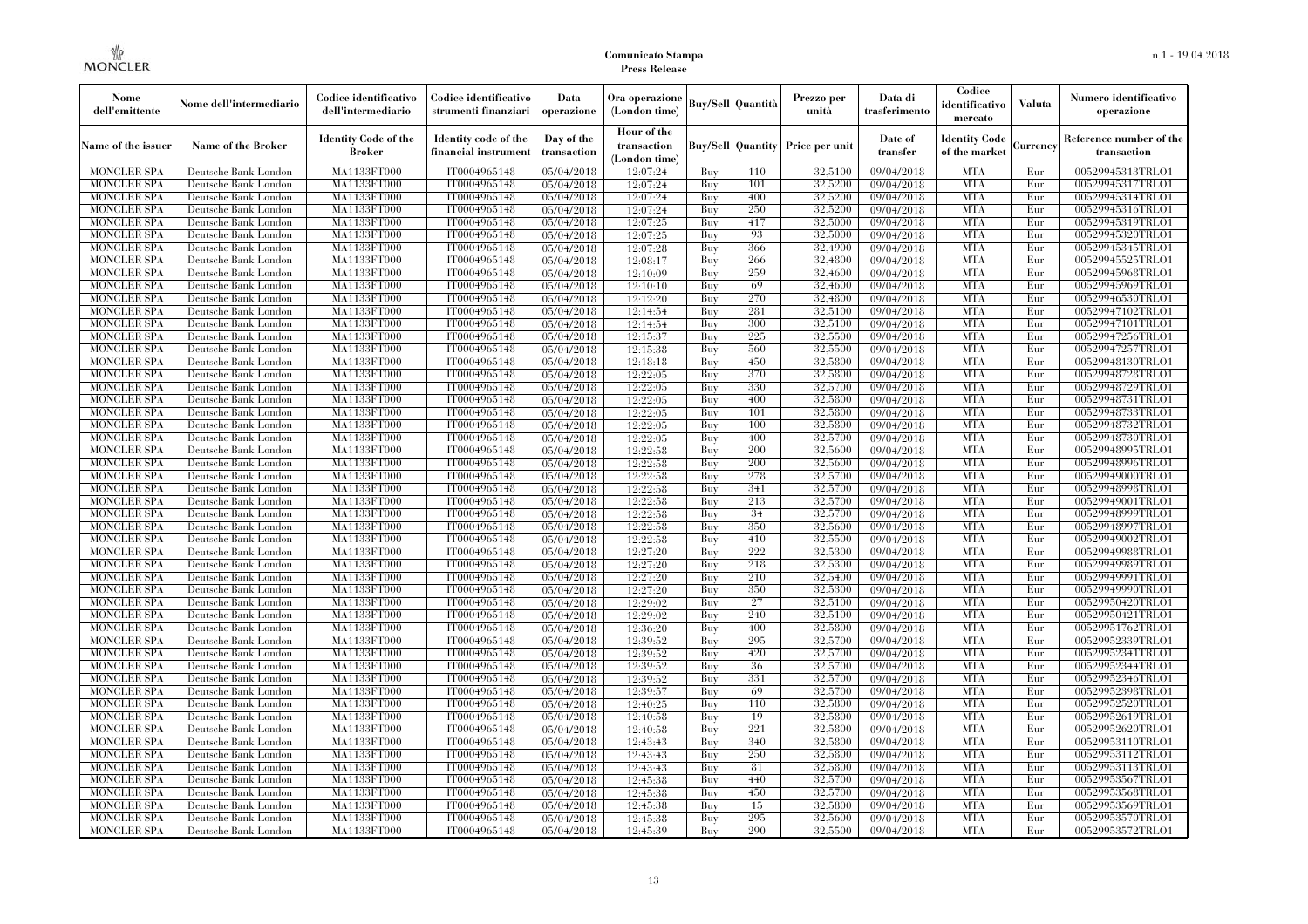| Nome<br>dell'emittente                   | Nome dell'intermediario                      | Codice identificativo<br>dell'intermediario  | Codice identificativo<br>strumenti finanziari | Data<br>operazione        | Ora operazione<br>(London time)             |            | Buy/Sell   Quantità      | Prezzo per<br>unità | Data di<br>trasferimento | Codice<br>identificativo<br>mercato   | <b>Valuta</b> | Numero identificativo<br>operazione    |
|------------------------------------------|----------------------------------------------|----------------------------------------------|-----------------------------------------------|---------------------------|---------------------------------------------|------------|--------------------------|---------------------|--------------------------|---------------------------------------|---------------|----------------------------------------|
| Name of the issuer                       | Name of the Broker                           | <b>Identity Code of the</b><br><b>Broker</b> | Identity code of the<br>financial instrument  | Day of the<br>transaction | Hour of the<br>transaction<br>(London time) |            | <b>Buy/Sell Quantity</b> | Price per unit      | Date of<br>transfer      | <b>Identity Code</b><br>of the market | Currencv      | Reference number of the<br>transaction |
| <b>MONCLER SPA</b>                       | Deutsche Bank London                         | MA1133FT000                                  | IT0004965148                                  | 05/04/2018                | 12:47:01                                    | Buy        | 360                      | 32,5300             | 09/04/2018               | <b>MTA</b>                            | Eur           | 00529953947TRLO1                       |
| <b>MONCLER SPA</b>                       | Deutsche Bank London                         | <b>MA1133FT000</b>                           | IT0004965148                                  | 05/04/2018                | 12:47:01                                    | Buy        | 337                      | 32,5200             | 09/04/2018               | <b>MTA</b>                            | Eur           | 00529953948TRLO1                       |
| <b>MONCLER SPA</b>                       | Deutsche Bank London                         | MA1133FT000                                  | IT0004965148                                  | 05/04/2018                | 12:47:01                                    | Buy        | 343                      | 32,5100             | 09/04/2018               | <b>MTA</b>                            | Eur           | 00529953950TRLO1                       |
| <b>MONCLER SPA</b>                       | Deutsche Bank London                         | <b>MA1133FT000</b>                           | IT0004965148                                  | 05/04/2018                | 12:47:02                                    | Buy        | 670                      | 32,5000             | 09/04/2018               | <b>MTA</b>                            | Eur           | 00529953953TRLO1                       |
| <b>MONCLER SPA</b>                       | Deutsche Bank London                         | <b>MA1133FT000</b>                           | IT0004965148                                  | 05/04/2018                | 12:47:05                                    | Buy        | 680<br>61                | 32,5000             | 09/04/2018               | <b>MTA</b>                            | Eur           | 00529953955TRLO1                       |
| <b>MONCLER SPA</b><br><b>MONCLER SPA</b> | Deutsche Bank London<br>Deutsche Bank London | MA1133FT000<br>MA1133FT000                   | IT0004965148<br>IT0004965148                  | 05/04/2018                | 12:47:06<br>12:47:06                        | Buy<br>Buy | 427                      | 32,5000<br>32,5000  | 09/04/2018<br>09/04/2018 | <b>MTA</b><br><b>MTA</b>              | Eur<br>Eur    | 00529953957TRLO1<br>00529953956TRLO1   |
| <b>MONCLER SPA</b>                       | Deutsche Bank London                         | MA1133FT000                                  | IT0004965148                                  | 05/04/2018<br>05/04/2018  | 12:49:17                                    | Buy        | 580                      | 32,5500             | 09/04/2018               | <b>MTA</b>                            | Eur           | 00529954368TRLO1                       |
| <b>MONCLER SPA</b>                       | Deutsche Bank London                         | <b>MA1133FT000</b>                           | IT0004965148                                  | 05/04/2018                | 12:51:21                                    | Buy        | 375                      | 32,5600             | 09/04/2018               | <b>MTA</b>                            | Eur           | 00529954703TRLO1                       |
| <b>MONCLER SPA</b>                       | Deutsche Bank London                         | MA1133FT000                                  | IT0004965148                                  | 05/04/2018                | 12:51:21                                    | Buy        | 264                      | 32,5600             | 09/04/2018               | <b>MTA</b>                            | Eur           | 00529954699TRLO1                       |
| <b>MONCLER SPA</b>                       | Deutsche Bank London                         | MA1133FT000                                  | IT0004965148                                  | 05/04/2018                | 12:51:21                                    | Buy        | 213                      | 32,5600             | 09/04/2018               | <b>MTA</b>                            | Eur           | 00529954701TRLO1                       |
| <b>MONCLER SPA</b>                       | Deutsche Bank London                         | MA1133FT000                                  | IT0004965148                                  | 05/04/2018                | 12:51:21                                    | Buy        | 230                      | 32,5600             | 09/04/2018               | <b>MTA</b>                            | Eur           | 00529954706TRLO1                       |
| <b>MONCLER SPA</b>                       | Deutsche Bank London                         | MA1133FT000                                  | IT0004965148                                  | 05/04/2018                | 12:51:21                                    | Buy        | 380                      | 32,5600             | 09/04/2018               | <b>MTA</b>                            | Eur           | 00529954698TRLO1                       |
| <b>MONCLER SPA</b>                       | Deutsche Bank London                         | <b>MA1133FT000</b>                           | IT0004965148                                  | 05/04/2018                | 12:51:21                                    | Buy        | 250                      | 32,5600             | 09/04/2018               | <b>MTA</b>                            | Eur           | 00529954700TRLO1                       |
| <b>MONCLER SPA</b>                       | Deutsche Bank London                         | MA1133FT000                                  | IT0004965148                                  | 05/04/2018                | 12:51:21                                    | Buy        | 213                      | 32,5600             | 09/04/2018               | <b>MTA</b>                            | Eur           | 00529954702TRLO1                       |
| <b>MONCLER SPA</b>                       | Deutsche Bank London                         | MA1133FT000                                  | IT0004965148                                  | 05/04/2018                | 12:51:21                                    | Buy        | 99                       | 32,5600             | 09/04/2018               | <b>MTA</b>                            | Eur           | 00529954704TRLO1                       |
| <b>MONCLER SPA</b>                       | Deutsche Bank London                         | MA1133FT000                                  | IT0004965148                                  | $\overline{05}/04/2018$   | 12:51:21                                    | Buy        | 153                      | 32,5600             | 09/04/2018               | <b>MTA</b>                            | Eur           | 00529954705TRLO1                       |
| <b>MONCLER SPA</b>                       | Deutsche Bank London                         | MA1133FT000                                  | IT0004965148                                  | 05/04/2018                | 12:51:21                                    | Buy        | 406                      | 32,5600             | 09/04/2018               | <b>MTA</b>                            | Eur           | 00529954707TRLO1                       |
| <b>MONCLER SPA</b>                       | Deutsche Bank London                         | MA1133FT000                                  | IT0004965148                                  | 05/04/2018                | 12:51:21                                    | Buy        | 54                       | 32,5600             | 09/04/2018               | <b>MTA</b>                            | Eur           | 00529954708TRLO1                       |
| <b>MONCLER SPA</b>                       | Deutsche Bank London                         | MA1133FT000                                  | IT0004965148                                  | 05/04/2018                | 12:51:22                                    | Buy        | 144                      | 32,5500             | 09/04/2018               | <b>MTA</b>                            | Eur           | 00529954710TRLO1                       |
| <b>MONCLER SPA</b>                       | Deutsche Bank London                         | MA1133FT000                                  | IT0004965148                                  | 05/04/2018                | 12:51:22                                    | Buy        | 216                      | 32,5500             | 09/04/2018               | <b>MTA</b>                            | Eur           | 00529954711TRLO1                       |
| <b>MONCLER SPA</b>                       | Deutsche Bank London                         | MA1133FT000                                  | IT0004965148                                  | 05/04/2018                | 12:51:27                                    | Buy        | 580                      | 32,5400             | 09/04/2018               | <b>MTA</b>                            | Eur           | 00529954729TRLO1                       |
| <b>MONCLER SPA</b>                       | Deutsche Bank London                         | <b>MA1133FT000</b>                           | IT0004965148                                  | 05/04/2018                | 12:51:44                                    | Buy        | 53                       | 32,5300             | 09/04/2018               | <b>MTA</b>                            | Eur           | 00529954788TRLO1                       |
| <b>MONCLER SPA</b>                       | Deutsche Bank London                         | MA1133FT000                                  | IT0004965148                                  | 05/04/2018                | 12:51:47                                    | Buy        | 265                      | 32,5200             | 09/04/2018               | <b>MTA</b>                            | Eur           | 00529954801TRLO1                       |
| <b>MONCLER SPA</b>                       | Deutsche Bank London                         | MA1133FT000                                  | IT0004965148                                  | 05/04/2018                | 12:51:47                                    | Buv        | 281                      | 32.5300             | 09/04/2018               | <b>MTA</b>                            | Eur           | 00529954802TRLO1                       |
| <b>MONCLER SPA</b>                       | Deutsche Bank London                         | <b>MA1133FT000</b>                           | IT0004965148                                  | 05/04/2018                | 12:54:40                                    | Buy        | 250                      | 32,5100             | 09/04/2018               | <b>MTA</b>                            | Eur           | 00529955617TRLO1                       |
| <b>MONCLER SPA</b>                       | Deutsche Bank London                         | MA1133FT000                                  | IT0004965148                                  | 05/04/2018                | 12:54:40                                    | Buy        | 31                       | 32,5100             | 09/04/2018               | <b>MTA</b>                            | Eur           | 00529955618TRLO1                       |
| <b>MONCLER SPA</b>                       | Deutsche Bank London                         | MA1133FT000                                  | IT0004965148                                  | 05/04/2018                | 12:54:40                                    | Buy        | 280                      | 32,5100             | 09/04/2018               | <b>MTA</b>                            | Eur           | 00529955619TRLO1                       |
| <b>MONCLER SPA</b>                       | Deutsche Bank London                         | MA1133FT000                                  | IT0004965148                                  | 05/04/2018                | 12:55:27                                    | Buy        | 250                      | 32.5100             | 09/04/2018               | <b>MTA</b>                            | Eur           | 00529955747TRLO1                       |
| <b>MONCLER SPA</b>                       | Deutsche Bank London                         | MA1133FT000                                  | IT0004965148                                  | 05/04/2018                | 12:55:27                                    | Buy        | $\mathbf Q$              | 32,5100             | 09/04/2018               | <b>MTA</b>                            | Eur           | 00529955748TRLO1                       |
| <b>MONCLER SPA</b>                       | Deutsche Bank London                         | MA1133FT000                                  | IT0004965148                                  | 05/04/2018                | 12:57:17                                    | Buy        | 410                      | 32,5500             | 09/04/2018               | <b>MTA</b>                            | Eur           | 00529956109TRLO1                       |
| <b>MONCLER SPA</b>                       | Deutsche Bank London                         | MA1133FT000                                  | IT0004965148                                  | 05/04/2018                | 12:57:36                                    | Buy        | 350                      | 32,5300             | 09/04/2018               | <b>MTA</b>                            | Eur           | 00529956192TRLO1                       |
| <b>MONCLER SPA</b>                       | Deutsche Bank London                         | MA1133FT000                                  | IT0004965148                                  | 05/04/2018                | 12:57:36                                    | Buy        | 400                      | 32,5400             | 09/04/2018               | <b>MTA</b>                            | Eur           | 00529956193TRLO1                       |
| <b>MONCLER SPA</b>                       | Deutsche Bank London                         | MA1133FT000                                  | IT0004965148                                  | 05/04/2018                | 12:57:36                                    | Buy        | 431                      | 32,5400             | 09/04/2018               | <b>MTA</b>                            | Eur           | 00529956194TRLO1                       |
| <b>MONCLER SPA</b>                       | Deutsche Bank London                         | MA1133FT000                                  | IT0004965148                                  | 05/04/2018                | 12:59:36                                    | Buy        | 332                      | 32,5600             | 09/04/2018               | <b>MTA</b>                            | Eur           | 00529956773TRLO1                       |
| <b>MONCLER SPA</b>                       | Deutsche Bank London                         | <b>MA1133FT000</b>                           | IT0004965148                                  | 05/04/2018                | 12:59:36                                    | Buy        | 390                      | 32,5700             | 09/04/2018               | <b>MTA</b>                            | Eur           | 00529956774TRLO1                       |
| <b>MONCLER SPA</b>                       | Deutsche Bank London                         | MA1133FT000                                  | IT0004965148                                  | 05/04/2018                | 12:59:36                                    | Buy        | 138                      | 32,5700             | 09/04/2018               | <b>MTA</b>                            | Eur           | 00529956775TRLO1                       |
| <b>MONCLER SPA</b>                       | Deutsche Bank London                         | MA1133FT000                                  | IT0004965148                                  | 05/04/2018                | 12:59:36                                    | Buy        | 125<br>100               | 32,5700             | 09/04/2018               | <b>MTA</b>                            | Eur           | 00529956777TRLO1                       |
| <b>MONCLER SPA</b>                       | Deutsche Bank London                         | MA1133FT000                                  | IT0004965148                                  | 05/04/2018                | 12:59:36                                    | Buy        |                          | 32,5700             | 09/04/2018               | <b>MTA</b><br><b>MTA</b>              | Eur           | 00529956776TRLO1                       |
| <b>MONCLER SPA</b>                       | Deutsche Bank London                         | MA1133FT000                                  | IT0004965148                                  | 05/04/2018                | 13:08:12                                    | Buy<br>Buy | 410<br>400               | 32,5600<br>32,5700  | 09/04/2018               | <b>MTA</b>                            | Eur<br>Eur    | 00529958553TRLO1                       |
| <b>MONCLER SPA</b><br><b>MONCLER SPA</b> | Deutsche Bank London<br>Deutsche Bank London | MA1133FT000<br>MA1133FT000                   | IT0004965148<br>IT0004965148                  | 05/04/2018<br>05/04/2018  | 13:08:12<br>13:08:12                        | Buy        | 34                       | 32,5700             | 09/04/2018<br>09/04/2018 | <b>MTA</b>                            | Eur           | 00529958554TRLO1<br>00529958555TRLO1   |
| <b>MONCLER SPA</b>                       | Deutsche Bank London                         | MA1133FT000                                  | IT0004965148                                  | 05/04/2018                | 13:08:22                                    | Buy        | 253                      | 32,5500             | 09/04/2018               | <b>MTA</b>                            | Eur           | 00529958583TRLO1                       |
| <b>MONCLER SPA</b>                       | Deutsche Bank London                         | MA1133FT000                                  | IT0004965148                                  | 05/04/2018                | 13:08:22                                    | Buy        | 107                      | 32,5500             | 09/04/2018               | <b>MTA</b>                            | Eur           | 00529958584TRLO1                       |
| <b>MONCLER SPA</b>                       | Deutsche Bank London                         | MA1133FT000                                  | IT0004965148                                  | 05/04/2018                | 13:08:22                                    | Buy        | 350                      | 32,5600             | 09/04/2018               | <b>MTA</b>                            | Eur           | 00529958585TRLO1                       |
| <b>MONCLER SPA</b>                       | Deutsche Bank London                         | MA1133FT000                                  | IT0004965148                                  | 05/04/2018                | 13:08:35                                    | Buy        | 84                       | 32,5400             | 09/04/2018               | <b>MTA</b>                            | Eur           | 00529958614TRLO1                       |
| <b>MONCLER SPA</b>                       | Deutsche Bank London                         | MA1133FT000                                  | IT0004965148                                  | 05/04/2018                | 13:08:40                                    | Buy        | 200                      | 32,5400             | 09/04/2018               | <b>MTA</b>                            | Eur           | 00529958632TRLO1                       |
| <b>MONCLER SPA</b>                       | Deutsche Bank London                         | MA1133FT000                                  | IT0004965148                                  | 05/04/2018                | 13:08:40                                    | Buy        | 56                       | 32,5400             | 09/04/2018               | <b>MTA</b>                            | Eur           | 00529958633TRLO1                       |
| <b>MONCLER SPA</b>                       | Deutsche Bank London                         | MA1133FT000                                  | IT0004965148                                  | 05/04/2018                | 13:10:04                                    | Buy        | 360                      | 32,5500             | 09/04/2018               | <b>MTA</b>                            | Eur           | 00529958937TRLO1                       |
| <b>MONCLER SPA</b>                       | Deutsche Bank London                         | MA1133FT000                                  | IT0004965148                                  | 05/04/2018                | 13:10:05                                    | Buy        | 267                      | 32,5400             | 09/04/2018               | <b>MTA</b>                            | Eur           | 00529958947TRLO1                       |
| <b>MONCLER SPA</b>                       | Deutsche Bank London                         | MA1133FT000                                  | IT0004965148                                  | 05/04/2018                | 13:13:46                                    | Buy        | 310                      | 32,5800             | 09/04/2018               | <b>MTA</b>                            | Eur           | 00529959970TRLO1                       |
| <b>MONCLER SPA</b>                       | Deutsche Bank London                         | MA1133FT000                                  | IT0004965148                                  | 05/04/2018                | 13:17:30                                    | Buy        | 370                      | 32,6100             | 09/04/2018               | <b>MTA</b>                            | Eur           | 00529960721TRLO1                       |
| <b>MONCLER SPA</b>                       | Deutsche Bank London                         | MA1133FT000                                  | IT0004965148                                  | 05/04/2018                | 13:17:30                                    | Buy        | 590                      | 32,6100             | 09/04/2018               | <b>MTA</b>                            | Eur           | 00529960723TRLO1                       |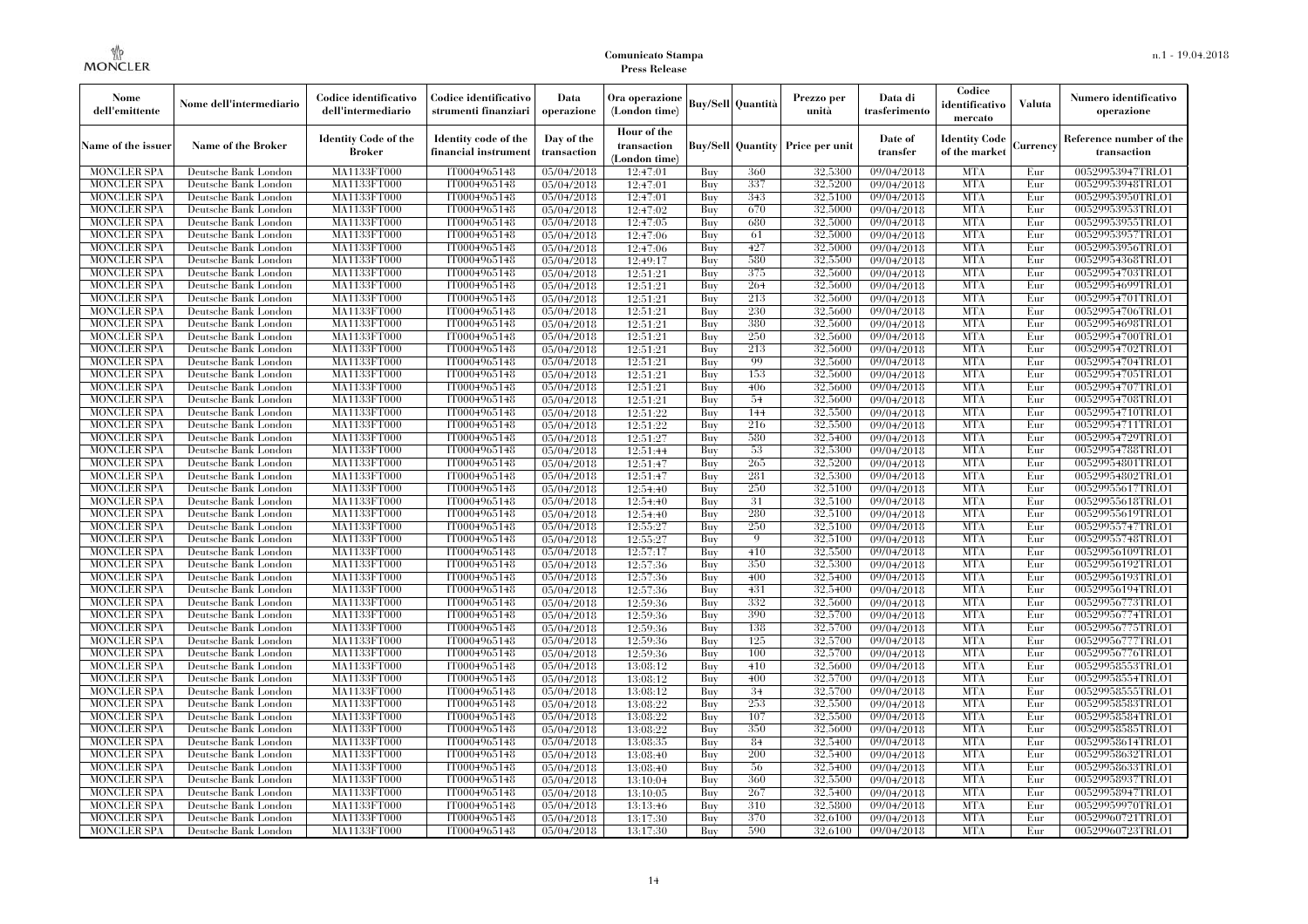| Nome<br>dell'emittente                   | Nome dell'intermediario                      | Codice identificativo<br>dell'intermediario  | Codice identificativo<br>strumenti finanziari | Data<br>operazione        | Ora operazione<br>(London time)             |            | Buy/Sell   Quantità      | Prezzo per<br>unità | Data di<br>trasferimento | Codice<br>identificativo<br>mercato   | <b>Valuta</b> | Numero identificativo<br>operazione    |
|------------------------------------------|----------------------------------------------|----------------------------------------------|-----------------------------------------------|---------------------------|---------------------------------------------|------------|--------------------------|---------------------|--------------------------|---------------------------------------|---------------|----------------------------------------|
| Name of the issuer                       | Name of the Broker                           | <b>Identity Code of the</b><br><b>Broker</b> | Identity code of the<br>financial instrument  | Day of the<br>transaction | Hour of the<br>transaction<br>(London time) |            | <b>Buy/Sell Quantity</b> | Price per unit      | Date of<br>transfer      | <b>Identity Code</b><br>of the market | Currencv      | Reference number of the<br>transaction |
| <b>MONCLER SPA</b>                       | Deutsche Bank London                         | MA1133FT000                                  | IT0004965148                                  | 05/04/2018                | 13:17:49                                    | Buy        | 361                      | 32,6200             | 09/04/2018               | <b>MTA</b>                            | Eur           | 00529960796TRLO1                       |
| <b>MONCLER SPA</b>                       | Deutsche Bank London                         | <b>MA1133FT000</b>                           | IT0004965148                                  | 05/04/2018                | 13:17:49                                    | Buy        | 176                      | 32,6200             | 09/04/2018               | <b>MTA</b>                            | Eur           | 00529960798TRLO1                       |
| <b>MONCLER SPA</b>                       | Deutsche Bank London                         | MA1133FT000                                  | IT0004965148                                  | 05/04/2018                | 13:17:49                                    | Buv        | 679                      | 32.6200             | 09/04/2018               | <b>MTA</b>                            | Eur           | 00529960795TRLO1                       |
| <b>MONCLER SPA</b>                       | Deutsche Bank London                         | MA1133FT000                                  | IT0004965148                                  | 05/04/2018                | 13:17:49                                    | Buy        | 250                      | 32,6200             | 09/04/2018               | <b>MTA</b>                            | Eur           | 00529960797TRLO1                       |
| <b>MONCLER SPA</b>                       | Deutsche Bank London                         | MA1133FT000                                  | IT0004965148                                  | 05/04/2018                | 13:17:49                                    | Buy        | 340                      | 32,6200             | 09/04/2018               | <b>MTA</b>                            | Eur           | 00529960799TRLO1                       |
| MONCLER SPA<br><b>MONCLER SPA</b>        | Deutsche Bank London                         | <b>MA1133FT000</b><br>MA1133FT000            | IT0004965148                                  | 05/04/2018                | 13:17:49                                    | Buy        | 240<br>338               | 32,6200<br>32,6300  | 09/04/2018               | <b>MTA</b><br><b>MTA</b>              | Eur           | 00529960800TRLO1                       |
| <b>MONCLER SPA</b>                       | Deutsche Bank London<br>Deutsche Bank London | MA1133FT000                                  | IT0004965148<br>IT0004965148                  | 05/04/2018<br>05/04/2018  | 13:21:21<br>13:21:48                        | Buy<br>Buy | 328                      | 32.6300             | 09/04/2018<br>09/04/2018 | <b>MTA</b>                            | Eur<br>Eur    | 00529961429TRLO1<br>00529961529TRLO1   |
| <b>MONCLER SPA</b>                       | Deutsche Bank London                         | MA1133FT000                                  | IT0004965148                                  | 05/04/2018                | 13:23:08                                    | Buy        | 480                      | 32,6200             | 09/04/2018               | <b>MTA</b>                            | Eur           | 00529961862TRLO1                       |
| <b>MONCLER SPA</b>                       | Deutsche Bank London                         | <b>MA1133FT000</b>                           | IT0004965148                                  | 05/04/2018                | 13:23:08                                    | Buy        | 65                       | 32,6300             | $\sqrt{09/04/2018}$      | <b>MTA</b>                            | Eur           | 00529961864TRLO1                       |
| <b>MONCLER SPA</b>                       | Deutsche Bank London                         | MA1133FT000                                  | IT0004965148                                  | 05/04/2018                | 13:23:08                                    | Buy        | 380                      | 32,6200             | 09/04/2018               | <b>MTA</b>                            | Eur           | 00529961863TRLO1                       |
| <b>MONCLER SPA</b>                       | Deutsche Bank London                         | MA1133FT000                                  | IT0004965148                                  | 05/04/2018                | 13:29:29                                    | Buy        | 152                      | 32,6200             | 09/04/2018               | <b>MTA</b>                            | Eur           | 00529962994TRLO1                       |
| <b>MONCLER SPA</b>                       | Deutsche Bank London                         | MA1133FT000                                  | IT0004965148                                  | 05/04/2018                | 13:29:58                                    | Buy        | 868                      | 32,6300             | 09/04/2018               | <b>MTA</b>                            | Eur           | 00529963180TRLO1                       |
| <b>MONCLER SPA</b>                       | Deutsche Bank London                         | MA1133FT000                                  | IT0004965148                                  | 05/04/2018                | 13:29:58                                    | Buy        | 997                      | 32,6300             | $\sqrt{09}/04/2018$      | <b>MTA</b>                            | Eur           | 00529963182TRLO1                       |
| <b>MONCLER SPA</b>                       | Deutsche Bank London                         | MA1133FT000                                  | IT0004965148                                  | 05/04/2018                | 13:29:58                                    | Buy        | 482                      | 32,6300             | 09/04/2018               | <b>MTA</b>                            | Eur           | 00529963181TRLO1                       |
| <b>MONCLER SPA</b>                       | Deutsche Bank London                         | MA1133FT000                                  | IT0004965148                                  | 05/04/2018                | 13:31:10                                    | Buy        | 200                      | 32,6200             | 09/04/2018               | <b>MTA</b>                            | Eur           | 00529963656TRLO1                       |
| <b>MONCLER SPA</b>                       | Deutsche Bank London                         | MA1133FT000                                  | IT0004965148                                  | 05/04/2018                | 13:31:10                                    | Buy        | 75                       | 32,6200             | 09/04/2018               | <b>MTA</b>                            | Eur           | 00529963657TRLO1                       |
| <b>MONCLER SPA</b>                       | Deutsche Bank London                         | MA1133FT000                                  | IT0004965148                                  | 05/04/2018                | 13:31:56                                    | Buy        | 213                      | 32,6100             | 09/04/2018               | <b>MTA</b>                            | Eur           | 00529963852TRLO1                       |
| <b>MONCLER SPA</b>                       | Deutsche Bank London                         | MA1133FT000                                  | IT0004965148                                  | 05/04/2018                | 13:31:56                                    | Buy        | 177                      | 32,6100             | 09/04/2018               | <b>MTA</b>                            | Eur           | 00529963854TRLO1                       |
| <b>MONCLER SPA</b>                       | Deutsche Bank London                         | MA1133FT000                                  | IT0004965148                                  | 05/04/2018                | 13:31:56                                    | Buy        | 340                      | 32,6100             | 09/04/2018               | <b>MTA</b>                            | Eur           | 00529963857TRLO1                       |
| <b>MONCLER SPA</b>                       | Deutsche Bank London                         | MA1133FT000                                  | IT0004965148                                  | 05/04/2018                | 13:32:20                                    | Buy        | 356                      | 32,6200             | 09/04/2018               | <b>MTA</b>                            | Eur           | 00529963912TRLO1                       |
| <b>MONCLER SPA</b>                       | Deutsche Bank London                         | MA1133FT000                                  | IT0004965148                                  | 05/04/2018                | 13:32:20                                    | Buy        | 522                      | 32,6200             | 09/04/2018               | <b>MTA</b>                            | Eur           | 00529963911TRLO1                       |
| <b>MONCLER SPA</b>                       | Deutsche Bank London                         | MA1133FT000                                  | IT0004965148                                  | 05/04/2018                | 13:37:24                                    | Buy        | 780                      | 32,6600             | 09/04/2018               | <b>MTA</b>                            | Eur           | 00529965038TRLO1                       |
| <b>MONCLER SPA</b>                       | Deutsche Bank London                         | MA1133FT000                                  | IT0004965148                                  | 05/04/2018                | 13:37:37                                    | Buy        | 250                      | 32,6700             | 09/04/2018               | <b>MTA</b>                            | Eur           | 00529965101TRLO1                       |
| <b>MONCLER SPA</b>                       | Deutsche Bank London                         | MA1133FT000                                  | IT0004965148                                  | 05/04/2018                | 13:38:07                                    | Buy        | 263                      | 32,6900             | 09/04/2018               | <b>MTA</b>                            | Eur           | 00529965188TRLO1                       |
| <b>MONCLER SPA</b>                       | Deutsche Bank London                         | MA1133FT000                                  | IT0004965148                                  | 05/04/2018                | 13:39:47                                    | Buy        | 710                      | 32,7400             | 09/04/2018               | <b>MTA</b>                            | Eur           | 00529965577TRLO1                       |
| <b>MONCLER SPA</b>                       | Deutsche Bank London                         | MA1133FT000                                  | IT0004965148                                  | 05/04/2018                | 13:40:15                                    | Buy        | 62                       | 32,7400             | 09/04/2018               | <b>MTA</b>                            | Eur           | 00529965674TRLO1                       |
| <b>MONCLER SPA</b>                       | Deutsche Bank London                         | MA1133FT000                                  | IT0004965148                                  | 05/04/2018                | 13:40:48                                    | Buy        | 234                      | 32,7500             | 09/04/2018               | <b>MTA</b>                            | Eur           | 00529965781TRLO1                       |
| <b>MONCLER SPA</b>                       | Deutsche Bank London                         | MA1133FT000                                  | IT0004965148                                  | 05/04/2018                | 13:40:48                                    | Buy        | 156                      | 32,7500             | 09/04/2018               | <b>MTA</b>                            | Eur           | 00529965782TRLO1                       |
| <b>MONCLER SPA</b>                       | Deutsche Bank London                         | <b>MA1133FT000</b>                           | IT0004965148                                  | 05/04/2018                | 13:41:06                                    | Buy        | 23                       | 32,7400             | 09/04/2018               | <b>MTA</b>                            | Eur           | 00529965947TRLO1                       |
| MONCLER SPA                              | Deutsche Bank London                         | MA1133FT000                                  | IT0004965148                                  | 05/04/2018                | 13:41:06                                    | Buy        | 377                      | 32,7400             | 09/04/2018               | <b>MTA</b>                            | Eur           | 00529965951TRLO1                       |
| <b>MONCLER SPA</b>                       | Deutsche Bank London                         | MA1133FT000                                  | IT0004965148                                  | 05/04/2018                | 13:41:07                                    | Buy        | 15                       | 32,7400             | 09/04/2018               | <b>MTA</b>                            | Eur           | 00529965962TRLO1                       |
| <b>MONCLER SPA</b>                       | Deutsche Bank London                         | MA1133FT000                                  | IT0004965148                                  | 05/04/2018                | 13:42:24                                    | Buy        | 200                      | 32,7700             | 09/04/2018               | <b>MTA</b>                            | Eur           | 00529966216TRLO1                       |
| <b>MONCLER SPA</b>                       | Deutsche Bank London                         | <b>MA1133FT000</b>                           | IT0004965148                                  | 05/04/2018                | 13:42:54                                    | Buy        | 510                      | 32,7800             | 09/04/2018               | <b>MTA</b>                            | Eur           | 00529966328TRLO1                       |
| <b>MONCLER SPA</b>                       | Deutsche Bank London                         | MA1133FT000                                  | IT0004965148                                  | 05/04/2018                | 13:42:54                                    | Buy        | 540                      | 32,7700             | 09/04/2018               | <b>MTA</b><br><b>MTA</b>              | Eur           | 00529966329TRLO1                       |
| <b>MONCLER SPA</b><br><b>MONCLER SPA</b> | Deutsche Bank London                         | MA1133FT000                                  | IT0004965148                                  | 05/04/2018                | 13:43:33                                    | Buy<br>Buy | -660<br>285              | 32,7600<br>32,7600  | 09/04/2018               | <b>MTA</b>                            | Eur<br>Eur    | 00529966461TRLO1<br>00529966465TRLO1   |
| <b>MONCLER SPA</b>                       | Deutsche Bank London<br>Deutsche Bank London | MA1133FT000<br><b>MA1133FT000</b>            | IT0004965148<br>IT0004965148                  | 05/04/2018<br>05/04/2018  | 13:43:33<br>13:43:39                        | Buy        | 100                      | 32,7600             | 09/04/2018<br>09/04/2018 | <b>MTA</b>                            | Eur           | 00529966555TRLO1                       |
| <b>MONCLER SPA</b>                       | Deutsche Bank London                         | MA1133FT000                                  | IT0004965148                                  | 05/04/2018                | 13:43:42                                    | Buy        | 160                      | 32,7600             | $\sqrt{09}/04/2018$      | <b>MTA</b>                            | Eur           | 00529966558TRLO1                       |
| <b>MONCLER SPA</b>                       | Deutsche Bank London                         | <b>MA1133FT000</b>                           | IT0004965148                                  | 05/04/2018                | 13:43:42                                    | Buy        | 136                      | 32,7600             | 09/04/2018               | <b>MTA</b>                            | Eur           | 00529966559TRLO1                       |
| <b>MONCLER SPA</b>                       | Deutsche Bank London                         | MA1133FT000                                  | IT0004965148                                  | 05/04/2018                | 13:44:19                                    | Buy        | 250                      | 32,7700             | 09/04/2018               | <b>MTA</b>                            | Eur           | 00529966730TRLO1                       |
| <b>MONCLER SPA</b>                       | Deutsche Bank London                         | MA1133FT000                                  | IT0004965148                                  | 05/04/2018                | 13:44:59                                    | Buy        | 270                      | 32.7700             | 09/04/2018               | <b>MTA</b>                            | Eur           | 00529966876TRLO1                       |
| <b>MONCLER SPA</b>                       | Deutsche Bank London                         | MA1133FT000                                  | IT0004965148                                  | 05/04/2018                | 13:45:01                                    | Buy        | 338                      | 32,7600             | 09/04/2018               | <b>MTA</b>                            | Eur           | 00529966899TRLO1                       |
| <b>MONCLER SPA</b>                       | Deutsche Bank London                         | MA1133FT000                                  | IT0004965148                                  | 05/04/2018                | 13:47:23                                    | Buy        | 220                      | 32,7600             | $\sqrt{09}/04/2018$      | <b>MTA</b>                            | Eur           | 00529967685TRLO1                       |
| <b>MONCLER SPA</b>                       | Deutsche Bank London                         | MA1133FT000                                  | IT0004965148                                  | 05/04/2018                | 13:47:23                                    | Buy        | 112                      | 32,7600             | 09/04/2018               | <b>MTA</b>                            | Eur           | 00529967686TRLO1                       |
| <b>MONCLER SPA</b>                       | Deutsche Bank London                         | MA1133FT000                                  | IT0004965148                                  | 05/04/2018                | 13:48:00                                    | Buy        | 177                      | 32,7600             | 09/04/2018               | <b>MTA</b>                            | Eur           | 00529967838TRLO1                       |
| <b>MONCLER SPA</b>                       | Deutsche Bank London                         | MA1133FT000                                  | IT0004965148                                  | 05/04/2018                | 13:48:00                                    | Buy        | 87                       | 32,7600             | 09/04/2018               | <b>MTA</b>                            | Eur           | 00529967837TRLO1                       |
| <b>MONCLER SPA</b>                       | Deutsche Bank London                         | MA1133FT000                                  | IT0004965148                                  | 05/04/2018                | 13:48:16                                    | Buy        | 185                      | 32,7500             | $\sqrt{09}/04/2018$      | <b>MTA</b>                            | Eur           | 00529967915TRLO1                       |
| <b>MONCLER SPA</b>                       | Deutsche Bank London                         | MA1133FT000                                  | IT0004965148                                  | 05/04/2018                | 13:51:03                                    | Buy        | 151                      | 32,7800             | 09/04/2018               | <b>MTA</b>                            | Eur           | 00529968954TRLO1                       |
| <b>MONCLER SPA</b>                       | Deutsche Bank London                         | MA1133FT000                                  | IT0004965148                                  | 05/04/2018                | 13:51:08                                    | Buy        | 260                      | 32,7800             | 09/04/2018               | <b>MTA</b>                            | Eur           | 00529969004TRLO1                       |
| <b>MONCLER SPA</b>                       | Deutsche Bank London                         | MA1133FT000                                  | IT0004965148                                  | 05/04/2018                | 13:51:21                                    | Buy        | 354                      | 32,8000             | 09/04/2018               | <b>MTA</b>                            | Eur           | 00529969039TRLO1                       |
| <b>MONCLER SPA</b>                       | Deutsche Bank London                         | MA1133FT000                                  | IT0004965148                                  | 05/04/2018                | 13:54:23                                    | Buy        | 430                      | 32,8500             | 09/04/2018               | <b>MTA</b>                            | Eur           | 00529970445TRLO1                       |
| <b>MONCLER SPA</b>                       | Deutsche Bank London                         | MA1133FT000                                  | IT0004965148                                  | 05/04/2018                | 13:54:32                                    | Buy        | 400                      | 32,8600             | 09/04/2018               | <b>MTA</b>                            | Eur           | 00529970460TRLO1                       |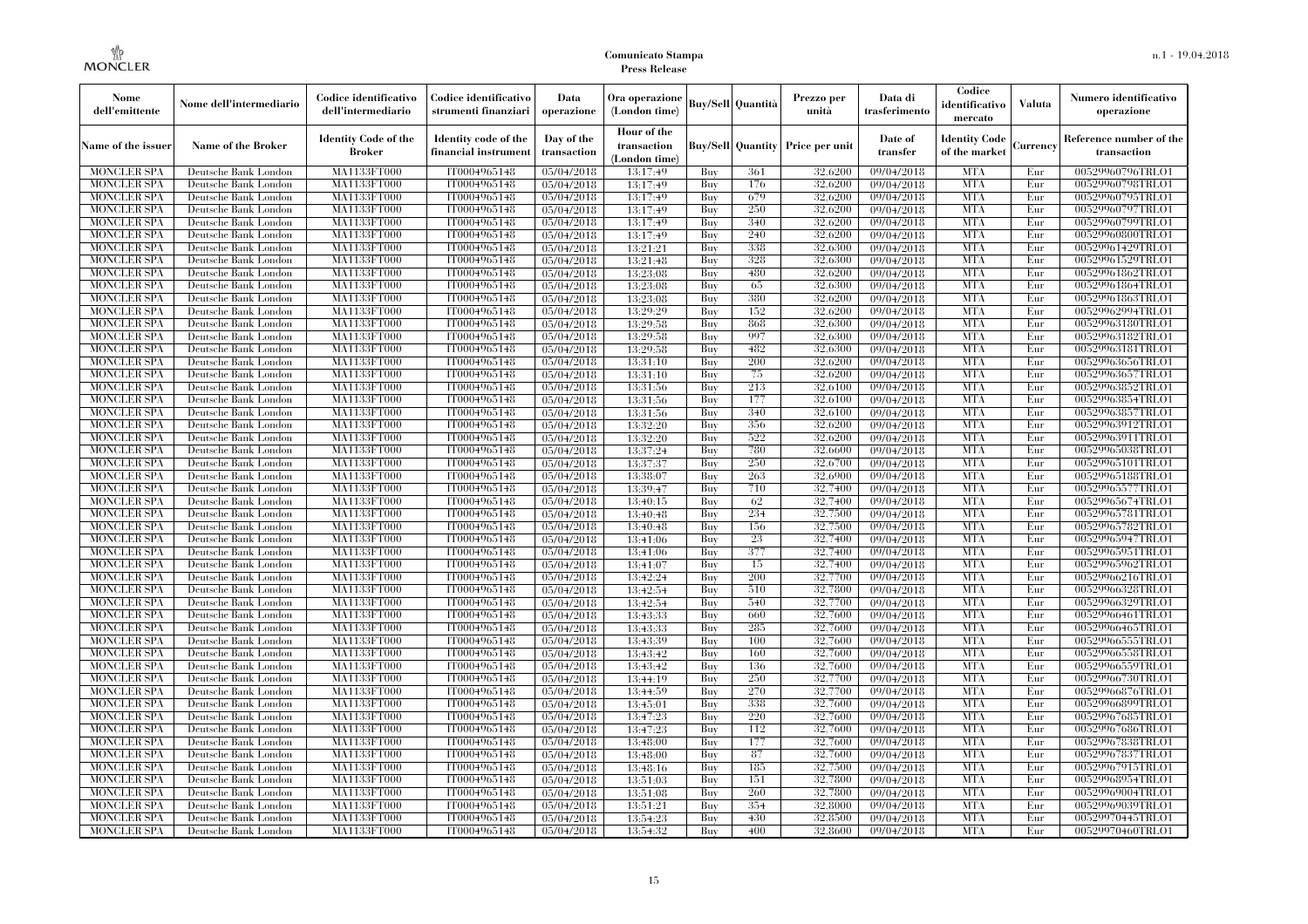| Nome<br>dell'emittente                   | Nome dell'intermediario                      | Codice identificativo<br>dell'intermediario  | Codice identificativo<br>strumenti finanziari | Data<br>operazione        | Ora operazione<br>(London time)             |            | Buy/Sell   Quantità      | Prezzo per<br>unità | Data di<br>trasferimento | Codice<br>identificativo<br>mercato   | <b>Valuta</b> | Numero identificativo<br>operazione    |
|------------------------------------------|----------------------------------------------|----------------------------------------------|-----------------------------------------------|---------------------------|---------------------------------------------|------------|--------------------------|---------------------|--------------------------|---------------------------------------|---------------|----------------------------------------|
| Name of the issuer                       | Name of the Broker                           | <b>Identity Code of the</b><br><b>Broker</b> | Identity code of the<br>financial instrument  | Day of the<br>transaction | Hour of the<br>transaction<br>(London time) |            | <b>Buy/Sell Quantity</b> | Price per unit      | Date of<br>transfer      | <b>Identity Code</b><br>of the market | Currencv      | Reference number of the<br>transaction |
| <b>MONCLER SPA</b>                       | Deutsche Bank London                         | MA1133FT000                                  | IT0004965148                                  | 05/04/2018                | 13:54:32                                    | Buy        | 360                      | 32.8700             | 09/04/2018               | <b>MTA</b>                            | Eur           | 00529970462TRLO1                       |
| <b>MONCLER SPA</b>                       | Deutsche Bank London                         | <b>MA1133FT000</b>                           | IT0004965148                                  | 05/04/2018                | 13:54:32                                    | Buy        | 400                      | 32,8700             | 09/04/2018               | <b>MTA</b>                            | Eur           | 00529970461TRLO1                       |
| <b>MONCLER SPA</b>                       | Deutsche Bank London                         | MA1133FT000                                  | IT0004965148                                  | 05/04/2018                | 13:55:02                                    | Buy        | 510                      | 32,8900             | 09/04/2018               | <b>MTA</b>                            | Eur           | 00529970605TRLO1                       |
| <b>MONCLER SPA</b>                       | Deutsche Bank London                         | <b>MA1133FT000</b>                           | IT0004965148                                  | 05/04/2018                | 13:55:40                                    | Buy        | 363                      | 32,9000             | 09/04/2018               | <b>MTA</b>                            | Eur           | 00529970780TRLO1                       |
| <b>MONCLER SPA</b>                       | Deutsche Bank London                         | <b>MA1133FT000</b>                           | IT0004965148                                  | 05/04/2018                | 13:55:40                                    | Buy        | 308<br>200               | 32,9100<br>32,9100  | 09/04/2018               | <b>MTA</b>                            | Eur           | 00529970782TRLO1                       |
| <b>MONCLER SPA</b><br><b>MONCLER SPA</b> | Deutsche Bank London<br>Deutsche Bank London | MA1133FT000<br>MA1133FT000                   | IT0004965148<br>IT0004965148                  | 05/04/2018<br>05/04/2018  | 13:55:40<br>13:57:02                        | Buy<br>Buy | 370                      | 32,9200             | 09/04/2018<br>09/04/2018 | <b>MTA</b><br><b>MTA</b>              | Eur<br>Eur    | 00529970781TRLO1<br>00529971177TRLO1   |
| <b>MONCLER SPA</b>                       | Deutsche Bank London                         | MA1133FT000                                  | IT0004965148                                  | 05/04/2018                | 13:57:39                                    | Buy        | 370                      | 32,9100             | 09/04/2018               | <b>MTA</b>                            | Eur           | 00529971385TRLO1                       |
| <b>MONCLER SPA</b>                       | Deutsche Bank London                         | <b>MA1133FT000</b>                           | IT0004965148                                  | 05/04/2018                | 13:57:39                                    | Buy        | 480                      | 32,9000             | 09/04/2018               | <b>MTA</b>                            | Eur           | 00529971386TRLO1                       |
| <b>MONCLER SPA</b>                       | Deutsche Bank London                         | MA1133FT000                                  | IT0004965148                                  | 05/04/2018                | 13:58:47                                    | Buy        | 370                      | 32,9200             | 09/04/2018               | <b>MTA</b>                            | Eur           | 00529971644TRLO1                       |
| <b>MONCLER SPA</b>                       | Deutsche Bank London                         | MA1133FT000                                  | IT0004965148                                  | 05/04/2018                | 13:59:48                                    | Buy        | 78                       | 32,9100             | 09/04/2018               | <b>MTA</b>                            | Eur           | 00529971850TRLO1                       |
| <b>MONCLER SPA</b>                       | Deutsche Bank London                         | MA1133FT000                                  | IT0004965148                                  | 05/04/2018                | 13:59:48                                    | Buy        | 262                      | 32,9100             | 09/04/2018               | <b>MTA</b>                            | Eur           | 00529971851TRLO1                       |
| <b>MONCLER SPA</b>                       | Deutsche Bank London                         | MA1133FT000                                  | IT0004965148                                  | 05/04/2018                | 13:59:48                                    | Buy        | 400                      | 32,9200             | 09/04/2018               | <b>MTA</b>                            | Eur           | 00529971852TRLO1                       |
| <b>MONCLER SPA</b>                       | Deutsche Bank London                         | <b>MA1133FT000</b>                           | IT0004965148                                  | 05/04/2018                | 13:59:48                                    | Buy        | 220                      | 32,9200             | 09/04/2018               | <b>MTA</b>                            | Eur           | 00529971854TRLO1                       |
| <b>MONCLER SPA</b>                       | Deutsche Bank London                         | MA1133FT000                                  | IT0004965148                                  | 05/04/2018                | 13:59:48                                    | Buy        | 103                      | 32,9200             | 09/04/2018               | <b>MTA</b>                            | Eur           | 00529971853TRLO1                       |
| <b>MONCLER SPA</b>                       | Deutsche Bank London                         | MA1133FT000                                  | IT0004965148                                  | 05/04/2018                | 14:01:14                                    | Buy        | 300                      | 32,9200             | 09/04/2018               | <b>MTA</b>                            | Eur           | 00529972284TRLO1                       |
| <b>MONCLER SPA</b>                       | Deutsche Bank London                         | MA1133FT000                                  | IT0004965148                                  | $\overline{05}/04/2018$   | 14:01:14                                    | Buy        | 929                      | 32,9300             | 09/04/2018               | <b>MTA</b>                            | Eur           | 00529972285TRLO1                       |
| <b>MONCLER SPA</b>                       | Deutsche Bank London                         | MA1133FT000                                  | IT0004965148                                  | 05/04/2018                | 14:01:14                                    | Buy        | 121                      | 32,9300             | 09/04/2018               | <b>MTA</b>                            | Eur           | 00529972286TRLO1                       |
| <b>MONCLER SPA</b>                       | Deutsche Bank London                         | MA1133FT000                                  | IT0004965148                                  | 05/04/2018                | 14:01:14                                    | Buy        | 190                      | 32,9300             | 09/04/2018               | <b>MTA</b>                            | Eur           | 00529972287TRLO1                       |
| <b>MONCLER SPA</b>                       | Deutsche Bank London                         | MA1133FT000                                  | IT0004965148                                  | 05/04/2018                | 14:04:08                                    | Buy        | 290                      | 32,9600             | 09/04/2018               | <b>MTA</b>                            | Eur           | 00529972843TRLO1                       |
| <b>MONCLER SPA</b>                       | Deutsche Bank London                         | MA1133FT000                                  | IT0004965148                                  | 05/04/2018                | 14:05:52                                    | Buy        | 337                      | 32,9600             | 09/04/2018               | <b>MTA</b>                            | Eur           | 00529973197TRLO1                       |
| <b>MONCLER SPA</b>                       | Deutsche Bank London                         | MA1133FT000                                  | IT0004965148                                  | 05/04/2018                | 14:05:52                                    | Buy        | 17                       | 32,9700             | 09/04/2018               | <b>MTA</b>                            | Eur           | 00529973198TRLO1                       |
| <b>MONCLER SPA</b><br><b>MONCLER SPA</b> | Deutsche Bank London                         | <b>MA1133FT000</b><br>MA1133FT000            | IT0004965148                                  | 05/04/2018                | 14:05:52                                    | Buy<br>Buy | 284<br>101               | 32,9700<br>32,9700  | 09/04/2018               | <b>MTA</b><br><b>MTA</b>              | Eur<br>Eur    | 00529973199TRLO1<br>00529973200TRLO1   |
| <b>MONCLER SPA</b>                       | Deutsche Bank London<br>Deutsche Bank London | MA1133FT000                                  | IT0004965148<br>IT0004965148                  | 05/04/2018<br>05/04/2018  | 14:05:52<br>14:06:47                        | Buv        | 396                      | 32,9500             | 09/04/2018<br>09/04/2018 | <b>MTA</b>                            | Eur           | 00529973539TRLO1                       |
| <b>MONCLER SPA</b>                       | Deutsche Bank London                         | <b>MA1133FT000</b>                           | IT0004965148                                  | 05/04/2018                | 14:10:17                                    | Buy        | 431                      | 32,9500             | 09/04/2018               | <b>MTA</b>                            | Eur           | 00529974535TRLO1                       |
| <b>MONCLER SPA</b>                       | Deutsche Bank London                         | MA1133FT000                                  | IT0004965148                                  | 05/04/2018                | 14:11:00                                    | Buy        | 120                      | 32,9400             | 09/04/2018               | <b>MTA</b>                            | Eur           | 00529974712TRLO1                       |
| <b>MONCLER SPA</b>                       | Deutsche Bank London                         | MA1133FT000                                  | IT0004965148                                  | 05/04/2018                | 14:12:30                                    | Buy        | 118                      | 32,9300             | 09/04/2018               | <b>MTA</b>                            | Eur           | 00529975252TRLO1                       |
| <b>MONCLER SPA</b>                       | Deutsche Bank London                         | MA1133FT000                                  | IT0004965148                                  | 05/04/2018                | 14:12:30                                    | Buy        | 290                      | 32.9200             | 09/04/2018               | <b>MTA</b>                            | Eur           | 00529975255TRLO1                       |
| <b>MONCLER SPA</b>                       | Deutsche Bank London                         | MA1133FT000                                  | IT0004965148                                  | 05/04/2018                | 14:12:30                                    | Buy        | 292                      | 32,9300             | 09/04/2018               | <b>MTA</b>                            | Eur           | 00529975254TRLO1                       |
| <b>MONCLER SPA</b>                       | Deutsche Bank London                         | MA1133FT000                                  | IT0004965148                                  | 05/04/2018                | 14:13:33                                    | Buy        | 265                      | 32,9200             | 09/04/2018               | <b>MTA</b>                            | Eur           | 00529975540TRLO1                       |
| <b>MONCLER SPA</b>                       | Deutsche Bank London                         | MA1133FT000                                  | IT0004965148                                  | 05/04/2018                | 14:14:35                                    | Buy        | 490                      | 32,9200             | 09/04/2018               | <b>MTA</b>                            | Eur           | 00529975759TRLO1                       |
| <b>MONCLER SPA</b>                       | Deutsche Bank London                         | MA1133FT000                                  | IT0004965148                                  | 05/04/2018                | 14:16:24                                    | Buy        | 110                      | 32,9600             | 09/04/2018               | <b>MTA</b>                            | Eur           | 00529976282TRLO1                       |
| <b>MONCLER SPA</b>                       | Deutsche Bank London                         | MA1133FT000                                  | IT0004965148                                  | 05/04/2018                | 14:16:24                                    | Buy        | 340                      | 32,9600             | 09/04/2018               | <b>MTA</b>                            | Eur           | 00529976283TRLO1                       |
| <b>MONCLER SPA</b>                       | Deutsche Bank London                         | MA1133FT000                                  | IT0004965148                                  | 05/04/2018                | 14:17:54                                    | Buy        | 270                      | 32,9800             | 09/04/2018               | <b>MTA</b>                            | Eur           | 00529976609TRLO1                       |
| <b>MONCLER SPA</b>                       | Deutsche Bank London                         | <b>MA1133FT000</b>                           | IT0004965148                                  | 05/04/2018                | 14:17:54                                    | Buy        | 310                      | 32,9800             | 09/04/2018               | <b>MTA</b>                            | Eur           | 00529976610TRLO1                       |
| <b>MONCLER SPA</b>                       | Deutsche Bank London                         | MA1133FT000                                  | IT0004965148                                  | 05/04/2018                | 14:18:53                                    | Buy        | 478                      | 33,0100             | 09/04/2018               | <b>MTA</b>                            | Eur           | 00529976800TRLO1                       |
| <b>MONCLER SPA</b>                       | Deutsche Bank London                         | MA1133FT000                                  | IT0004965148                                  | 05/04/2018                | 14:19:04                                    | Buy        | 624                      | 33,0300             | 09/04/2018               | <b>MTA</b>                            | Eur           | 00529976835TRLO1                       |
| <b>MONCLER SPA</b>                       | Deutsche Bank London                         | MA1133FT000                                  | IT0004965148                                  | 05/04/2018                | 14:19:04                                    | Buy        | 93                       | 33,0300             | 09/04/2018               | <b>MTA</b>                            | Eur           | 00529976836TRLO1                       |
| <b>MONCLER SPA</b>                       | Deutsche Bank London                         | MA1133FT000                                  | IT0004965148                                  | 05/04/2018                | 14:19:22                                    | Buy        | 63                       | 33,0300             | 09/04/2018               | <b>MTA</b>                            | Eur           | 00529976886TRLO1                       |
| <b>MONCLER SPA</b>                       | Deutsche Bank London                         | MA1133FT000                                  | IT0004965148                                  | 05/04/2018                | 14:19:22                                    | Buy        | 407                      | 33,0500             | 09/04/2018               | <b>MTA</b>                            | Eur           | 00529976892TRLO1                       |
| <b>MONCLER SPA</b><br><b>MONCLER SPA</b> | Deutsche Bank London<br>Deutsche Bank London | MA1133FT000<br>MA1133FT000                   | IT0004965148<br>IT0004965148                  | 05/04/2018<br>05/04/2018  | 14:19:22<br>14:19:22                        | Buy<br>Buy | 110<br>43                | 33,0500<br>33,0500  | 09/04/2018<br>09/04/2018 | <b>MTA</b><br><b>MTA</b>              | Eur<br>Eur    | 00529976888TRLO1<br>00529976895TRLO1   |
| <b>MONCLER SPA</b>                       | Deutsche Bank London                         | MA1133FT000                                  | IT0004965148                                  | 05/04/2018                | 14:19:22                                    | Buy        | 101                      | 33,0500             | 09/04/2018               | <b>MTA</b>                            | Eur           | 00529976891TRLO1                       |
| <b>MONCLER SPA</b>                       | Deutsche Bank London                         | MA1133FT000                                  | IT0004965148                                  | 05/04/2018                | 14:19:22                                    | Buy        | 1000                     | 33,0500             | 09/04/2018               | <b>MTA</b>                            | Eur           | 00529976893TRLO1                       |
| <b>MONCLER SPA</b>                       | Deutsche Bank London                         | MA1133FT000                                  | IT0004965148                                  | 05/04/2018                | 14:19:22                                    | Buy        | 265                      | 33,0500             | 09/04/2018               | <b>MTA</b>                            | Eur           | 00529976894TRLO1                       |
| <b>MONCLER SPA</b>                       | Deutsche Bank London                         | MA1133FT000                                  | IT0004965148                                  | 05/04/2018                | 14:19:22                                    | Buy        | 100                      | 33,0500             | 09/04/2018               | <b>MTA</b>                            | Eur           | 00529976890TRLO1                       |
| <b>MONCLER SPA</b>                       | Deutsche Bank London                         | MA1133FT000                                  | IT0004965148                                  | 05/04/2018                | 14:19:22                                    | Buy        | 300                      | 33,0500             | 09/04/2018               | <b>MTA</b>                            | Eur           | 00529976889TRLO1                       |
| <b>MONCLER SPA</b>                       | Deutsche Bank London                         | MA1133FT000                                  | IT0004965148                                  | 05/04/2018                | 14:19:22                                    | Buy        | 440                      | 33,0400             | 09/04/2018               | <b>MTA</b>                            | Eur           | 00529976887TRLO1                       |
| <b>MONCLER SPA</b>                       | Deutsche Bank London                         | MA1133FT000                                  | IT0004965148                                  | 05/04/2018                | 14:19:22                                    | Buy        | 690                      | 33,0400             | 09/04/2018               | <b>MTA</b>                            | Eur           | 00529976896TRLO1                       |
| <b>MONCLER SPA</b>                       | Deutsche Bank London                         | MA1133FT000                                  | IT0004965148                                  | 05/04/2018                | 14:22:01                                    | Buy        | 248                      | 33,0000             | 09/04/2018               | <b>MTA</b>                            | Eur           | 00529977697TRLO1                       |
| <b>MONCLER SPA</b>                       | Deutsche Bank London                         | MA1133FT000                                  | IT0004965148                                  | 05/04/2018                | 14:22:01                                    | Buy        | 260                      | 33,0000             | 09/04/2018               | <b>MTA</b>                            | Eur           | 00529977698TRLO1                       |
| <b>MONCLER SPA</b>                       | Deutsche Bank London                         | MA1133FT000                                  | IT0004965148                                  | 05/04/2018                | 14:25:41                                    | Buy        | 370                      | 33,0000             | 09/04/2018               | <b>MTA</b>                            | Eur           | 00529979028TRLO1                       |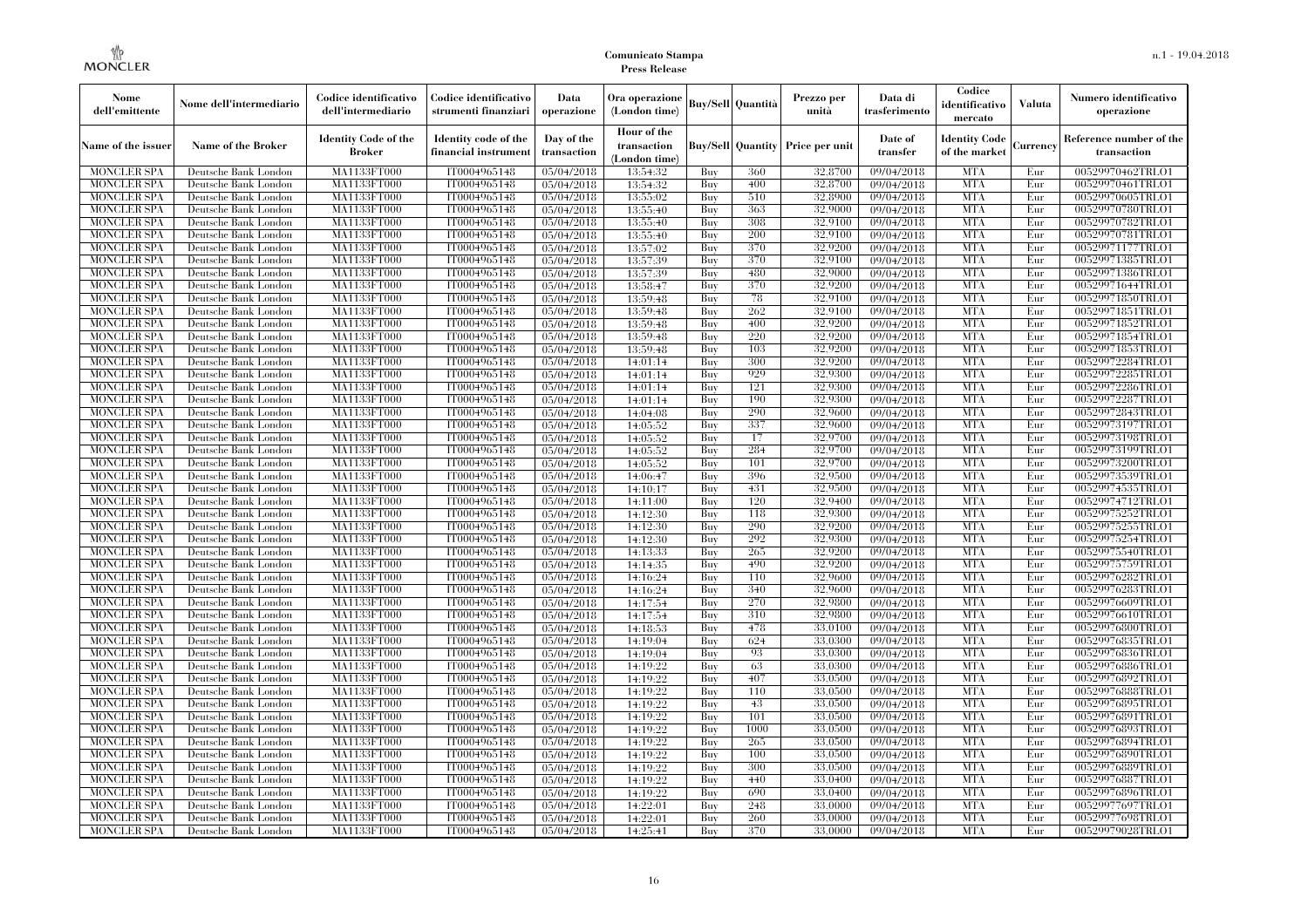| Nome<br>dell'emittente                   | Nome dell'intermediario                      | Codice identificativo<br>dell'intermediario  | Codice identificativo<br>strumenti finanziari | Data<br>operazione        | Ora operazione<br>(London time)             |            | Buy/Sell   Quantità      | Prezzo per<br>unità | Data di<br>trasferimento | Codice<br>identificativo<br>mercato   | <b>Valuta</b> | Numero identificativo<br>operazione    |
|------------------------------------------|----------------------------------------------|----------------------------------------------|-----------------------------------------------|---------------------------|---------------------------------------------|------------|--------------------------|---------------------|--------------------------|---------------------------------------|---------------|----------------------------------------|
| Name of the issuer                       | Name of the Broker                           | <b>Identity Code of the</b><br><b>Broker</b> | Identity code of the<br>financial instrument  | Day of the<br>transaction | Hour of the<br>transaction<br>(London time) |            | <b>Buy/Sell Quantity</b> | Price per unit      | Date of<br>transfer      | <b>Identity Code</b><br>of the market | Currencv      | Reference number of the<br>transaction |
| <b>MONCLER SPA</b>                       | Deutsche Bank London                         | MA1133FT000                                  | IT0004965148                                  | 05/04/2018                | 14:29:00                                    | Buy        | 50                       | 33,0200             | 09/04/2018               | <b>MTA</b>                            | Eur           | 00529979955TRLO1                       |
| <b>MONCLER SPA</b>                       | Deutsche Bank London                         | <b>MA1133FT000</b>                           | IT0004965148                                  | 05/04/2018                | 14:29:15                                    | Buy        | 205                      | 33,0200             | 09/04/2018               | <b>MTA</b>                            | Eur           | 00529980019TRLO1                       |
| <b>MONCLER SPA</b>                       | Deutsche Bank London                         | MA1133FT000                                  | IT0004965148                                  | 05/04/2018                | 14:29:21                                    | Buv        | 254                      | 33,0100             | 09/04/2018               | <b>MTA</b>                            | Eur           | 00529980059TRLO1                       |
| <b>MONCLER SPA</b>                       | Deutsche Bank London                         | MA1133FT000                                  | IT0004965148                                  | 05/04/2018                | 14:29:21                                    | Buy        | 285                      | 33,0200             | 09/04/2018               | <b>MTA</b>                            | Eur           | 00529980060TRLO1                       |
| <b>MONCLER SPA</b>                       | Deutsche Bank London                         | MA1133FT000<br><b>MA1133FT000</b>            | IT0004965148<br>IT0004965148                  | 05/04/2018                | 14:29:21                                    | Buy        | 74<br>18                 | 33,0100<br>32,9500  | 09/04/2018               | <b>MTA</b><br><b>MTA</b>              | Eur<br>Eur    | 00529980061TRLO1                       |
| MONCLER SPA<br><b>MONCLER SPA</b>        | Deutsche Bank London<br>Deutsche Bank London | MA1133FT000                                  | IT0004965148                                  | 05/04/2018<br>05/04/2018  | 14:30:21<br>14:32:30                        | Buy<br>Buy | 235                      | 32,9500             | 09/04/2018<br>09/04/2018 | <b>MTA</b>                            | Eur           | 00529980417TRLO1<br>00529981287TRLO1   |
| <b>MONCLER SPA</b>                       | Deutsche Bank London                         | MA1133FT000                                  | IT0004965148                                  | 05/04/2018                | 14:32:46                                    | Buy        | 303                      | 32.9600             | 09/04/2018               | <b>MTA</b>                            | Eur           | 00529981392TRLO1                       |
| <b>MONCLER SPA</b>                       | Deutsche Bank London                         | MA1133FT000                                  | IT0004965148                                  | 05/04/2018                | 14:35:18                                    | Buy        | 118                      | 32,9900             | 09/04/2018               | <b>MTA</b>                            | Eur           | 00529982981TRLO1                       |
| <b>MONCLER SPA</b>                       | Deutsche Bank London                         | <b>MA1133FT000</b>                           | IT0004965148                                  | 05/04/2018                | 14:35:23                                    | Buy        | 187                      | 32,9900             | $\sqrt{09/04/2018}$      | <b>MTA</b>                            | Eur           | 00529983007TRLO1                       |
| <b>MONCLER SPA</b>                       | Deutsche Bank London                         | MA1133FT000                                  | IT0004965148                                  | 05/04/2018                | 14:35:43                                    | Buy        | 109                      | 32,9900             | 09/04/2018               | <b>MTA</b>                            | Eur           | 00529983166TRLO1                       |
| <b>MONCLER SPA</b>                       | Deutsche Bank London                         | MA1133FT000                                  | IT0004965148                                  | 05/04/2018                | 14:36:11                                    | Buy        | 520                      | 32,9700             | 09/04/2018               | <b>MTA</b>                            | Eur           | 00529983392TRLO1                       |
| <b>MONCLER SPA</b>                       | Deutsche Bank London                         | MA1133FT000                                  | IT0004965148                                  | 05/04/2018                | 14:36:11                                    | Buy        | 250                      | 33,0000             | 09/04/2018               | <b>MTA</b>                            | Eur           | 00529983391TRLO1                       |
| <b>MONCLER SPA</b>                       | Deutsche Bank London                         | MA1133FT000                                  | IT0004965148                                  | 05/04/2018                | 14:38:09                                    | Buy        | 325                      | 33,0000             | $\sqrt{09}/04/2018$      | <b>MTA</b>                            | Eur           | 00529984368TRLO1                       |
| <b>MONCLER SPA</b>                       | Deutsche Bank London                         | MA1133FT000                                  | IT0004965148                                  | 05/04/2018                | 14:39:31                                    | Buy        | 380                      | 33,0000             | 09/04/2018               | <b>MTA</b>                            | Eur           | 00529985110TRLO1                       |
| <b>MONCLER SPA</b>                       | Deutsche Bank London                         | MA1133FT000                                  | IT0004965148                                  | 05/04/2018                | 14:40:05                                    | Buy        | 254                      | 32,9900             | 09/04/2018               | <b>MTA</b>                            | Eur           | 00529985516TRLO1                       |
| <b>MONCLER SPA</b>                       | Deutsche Bank London                         | MA1133FT000                                  | IT0004965148                                  | 05/04/2018                | 14:40:50                                    | Buy        | 262                      | 32,9500             | 09/04/2018               | <b>MTA</b>                            | Eur           | 00529985929TRLO1                       |
| <b>MONCLER SPA</b>                       | Deutsche Bank London                         | MA1133FT000                                  | IT0004965148                                  | 05/04/2018                | 14:42:35                                    | Buy        | 54                       | 32,9900             | 09/04/2018               | <b>MTA</b>                            | Eur           | 00529986669TRLO1                       |
| <b>MONCLER SPA</b>                       | Deutsche Bank London                         | MA1133FT000                                  | IT0004965148                                  | 05/04/2018                | 14:42:35                                    | Buy        | 218                      | 32,9900             | 09/04/2018               | <b>MTA</b>                            | Eur           | 00529986667TRLO1                       |
| <b>MONCLER SPA</b>                       | Deutsche Bank London                         | MA1133FT000                                  | IT0004965148                                  | 05/04/2018                | 14:43:50                                    | Buy        | 129                      | 33,0000             | 09/04/2018               | <b>MTA</b>                            | Eur           | 00529987401TRLO1                       |
| MONCLER SPA                              | Deutsche Bank London                         | MA1133FT000                                  | IT0004965148                                  | 05/04/2018                | 14:43:50                                    | Buy        | 143                      | 33,0000             | 09/04/2018               | <b>MTA</b>                            | Eur           | 00529987403TRLO1                       |
| <b>MONCLER SPA</b><br><b>MONCLER SPA</b> | Deutsche Bank London                         | MA1133FT000                                  | IT0004965148<br>IT0004965148                  | 05/04/2018                | 14:46:23                                    | Buy<br>Buy | 264<br>116               | 32,9700             | 09/04/2018<br>09/04/2018 | <b>MTA</b><br><b>MTA</b>              | Eur<br>Eur    | 00529988706TRLO1<br>00529988707TRLO1   |
| <b>MONCLER SPA</b>                       | Deutsche Bank London<br>Deutsche Bank London | MA1133FT000<br>MA1133FT000                   | IT0004965148                                  | 05/04/2018<br>05/04/2018  | 14:46:23                                    | Buy        | 326                      | 32,9800<br>32,9600  | 09/04/2018               | <b>MTA</b>                            | Eur           | 00529989088TRLO1                       |
| <b>MONCLER SPA</b>                       | Deutsche Bank London                         | MA1133FT000                                  | IT0004965148                                  | 05/04/2018                | 14:47:21<br>14:47:21                        | Buy        | 125                      | 32,9600             | 09/04/2018               | <b>MTA</b>                            | Eur           | 00529989089TRLO1                       |
| <b>MONCLER SPA</b>                       | Deutsche Bank London                         | MA1133FT000                                  | IT0004965148                                  | 05/04/2018                | 14:47:21                                    | Buy        | 172                      | 32,9600             | 09/04/2018               | <b>MTA</b>                            | Eur           | 00529989090TRLO1                       |
| <b>MONCLER SPA</b>                       | Deutsche Bank London                         | MA1133FT000                                  | IT0004965148                                  | 05/04/2018                | 14:48:57                                    | Buy        | 255                      | 32,9200             | 09/04/2018               | <b>MTA</b>                            | Eur           | 00529989774TRLO1                       |
| <b>MONCLER SPA</b>                       | Deutsche Bank London                         | MA1133FT000                                  | IT0004965148                                  | 05/04/2018                | 14:48:57                                    | Buy        | 272                      | 32,9200             | 09/04/2018               | <b>MTA</b>                            | Eur           | 00529989775TRLO1                       |
| <b>MONCLER SPA</b>                       | Deutsche Bank London                         | MA1133FT000                                  | IT0004965148                                  | 05/04/2018                | 14:50:29                                    | Buy        | 260                      | 32,8800             | 09/04/2018               | <b>MTA</b>                            | Eur           | 00529990261TRLO1                       |
| MONCLER SPA                              | Deutsche Bank London                         | <b>MA1133FT000</b>                           | IT0004965148                                  | 05/04/2018                | 14:51:31                                    | Buy        | 273                      | 32,8500             | 09/04/2018               | <b>MTA</b>                            | Eur           | 00529990576TRLO1                       |
| MONCLER SPA                              | Deutsche Bank London                         | MA1133FT000                                  | IT0004965148                                  | 05/04/2018                | 14:52:48                                    | Buy        | 309                      | 32,9100             | 09/04/2018               | <b>MTA</b>                            | Eur           | 00529991073TRLO1                       |
| <b>MONCLER SPA</b>                       | Deutsche Bank London                         | MA1133FT000                                  | IT0004965148                                  | 05/04/2018                | 14:54:07                                    | Buy        | 272                      | 32,9300             | 09/04/2018               | <b>MTA</b>                            | Eur           | 00529991612TRLO1                       |
| <b>MONCLER SPA</b>                       | Deutsche Bank London                         | MA1133FT000                                  | IT0004965148                                  | 05/04/2018                | 14:55:28                                    | Buy        | 400                      | 32,9600             | 09/04/2018               | <b>MTA</b>                            | Eur           | 00529992139TRLO1                       |
| <b>MONCLER SPA</b>                       | Deutsche Bank London                         | <b>MA1133FT000</b>                           | IT0004965148                                  | 05/04/2018                | 14:55:30                                    | Buy        | 400                      | 32,9500             | 09/04/2018               | <b>MTA</b>                            | Eur           | 00529992149TRLO1                       |
| <b>MONCLER SPA</b>                       | Deutsche Bank London                         | MA1133FT000                                  | IT0004965148                                  | 05/04/2018                | 14:55:35                                    | Buy        | 35                       | 32,9400             | 09/04/2018               | <b>MTA</b>                            | Eur           | 00529992175TRLO1                       |
| <b>MONCLER SPA</b>                       | Deutsche Bank London                         | MA1133FT000                                  | IT0004965148                                  | 05/04/2018                | 14:55:35                                    | Buy        | 295                      | 32,9400             | 09/04/2018               | <b>MTA</b>                            | Eur           | 00529992177TRLO1                       |
| <b>MONCLER SPA</b>                       | Deutsche Bank London                         | MA1133FT000                                  | IT0004965148                                  | 05/04/2018                | 14:56:25                                    | Buy        | 320                      | 32.9300             | 09/04/2018               | <b>MTA</b>                            | Eur           | 00529992502TRLO1                       |
| <b>MONCLER SPA</b>                       | Deutsche Bank London                         | <b>MA1133FT000</b>                           | IT0004965148                                  | 05/04/2018                | 14:56:25                                    | Buy        | 168                      | 32,9400             | 09/04/2018               | <b>MTA</b>                            | Eur           | 00529992503TRLO1                       |
| <b>MONCLER SPA</b>                       | Deutsche Bank London                         | MA1133FT000                                  | IT0004965148                                  | 05/04/2018                | 14:56:25                                    | Buy        | 282                      | 32,9400             | $\sqrt{09}/04/2018$      | <b>MTA</b>                            | Eur           | 00529992504TRLO1                       |
| <b>MONCLER SPA</b>                       | Deutsche Bank London                         | <b>MA1133FT000</b>                           | IT0004965148                                  | 05/04/2018                | 15:00:09                                    | Buy        | 600                      | 32,9700             | 09/04/2018               | <b>MTA</b>                            | Eur           | 00529994284TRLO1                       |
| <b>MONCLER SPA</b>                       | Deutsche Bank London                         | MA1133FT000                                  | IT0004965148<br>IT0004965148                  | 05/04/2018                | 15:00:30<br>15:00:30                        | Buy        | 430<br>34                | 32,9700<br>32,9800  | 09/04/2018               | <b>MTA</b><br><b>MTA</b>              | Eur           | 00529994418TRLO1<br>00529994420TRLO1   |
| <b>MONCLER SPA</b><br><b>MONCLER SPA</b> | Deutsche Bank London<br>Deutsche Bank London | MA1133FT000<br>MA1133FT000                   | IT0004965148                                  | 05/04/2018<br>05/04/2018  | 15:00:30                                    | Buy<br>Buy | 400                      | 32,9700             | 09/04/2018<br>09/04/2018 | <b>MTA</b>                            | Eur<br>Eur    | 00529994419TRLO1                       |
| <b>MONCLER SPA</b>                       | Deutsche Bank London                         | MA1133FT000                                  | IT0004965148                                  | 05/04/2018                | 15:00:31                                    | Buy        | 195                      | 32,9600             | $\sqrt{09}/04/2018$      | <b>MTA</b>                            | Eur           | 00529994432TRLO1                       |
| <b>MONCLER SPA</b>                       | Deutsche Bank London                         | MA1133FT000                                  | IT0004965148                                  | 05/04/2018                | 15:01:45                                    | Buy        | 195                      | 32,9600             | 09/04/2018               | <b>MTA</b>                            | Eur           | 00529994937TRLO1                       |
| <b>MONCLER SPA</b>                       | Deutsche Bank London                         | MA1133FT000                                  | IT0004965148                                  | 05/04/2018                | 15:01:45                                    | Buy        | 234                      | 32,9700             | 09/04/2018               | <b>MTA</b>                            | Eur           | 00529994943TRLO1                       |
| <b>MONCLER SPA</b>                       | Deutsche Bank London                         | MA1133FT000                                  | IT0004965148                                  | 05/04/2018                | 15:01:45                                    | Buy        | 116                      | 32,9700             | 09/04/2018               | <b>MTA</b>                            | Eur           | 00529994944TRLO1                       |
| <b>MONCLER SPA</b>                       | Deutsche Bank London                         | MA1133FT000                                  | IT0004965148                                  | 05/04/2018                | 15:01:46                                    | Buy        | 410                      | 32,9700             | $\sqrt{09}/04/2018$      | <b>MTA</b>                            | Eur           | 00529994945TRLO1                       |
| <b>MONCLER SPA</b>                       | Deutsche Bank London                         | MA1133FT000                                  | IT0004965148                                  | 05/04/2018                | 15:02:41                                    | Buy        | 244                      | 32,9500             | 09/04/2018               | <b>MTA</b>                            | Eur           | 00529995281TRLO1                       |
| <b>MONCLER SPA</b>                       | Deutsche Bank London                         | MA1133FT000                                  | IT0004965148                                  | 05/04/2018                | 15:03:42                                    | Buy        | 305                      | 32,9400             | 09/04/2018               | <b>MTA</b>                            | Eur           | 00529995577TRLO1                       |
| <b>MONCLER SPA</b>                       | Deutsche Bank London                         | MA1133FT000                                  | IT0004965148                                  | 05/04/2018                | 15:03:42                                    | Buy        | 311                      | 32,9500             | 09/04/2018               | <b>MTA</b>                            | Eur           | 00529995578TRLO1                       |
| <b>MONCLER SPA</b>                       | Deutsche Bank London                         | MA1133FT000                                  | IT0004965148                                  | 05/04/2018                | 15:05:52                                    | Buy        | 19                       | 33,0000             | 09/04/2018               | <b>MTA</b>                            | Eur           | 00529996573TRLO1                       |
| <b>MONCLER SPA</b>                       | Deutsche Bank London                         | MA1133FT000                                  | IT0004965148                                  | 05/04/2018                | 15:05:52                                    | Buy        |                          | 33,0000             | 09/04/2018               | <b>MTA</b>                            | Eur           | 00529996574TRLO1                       |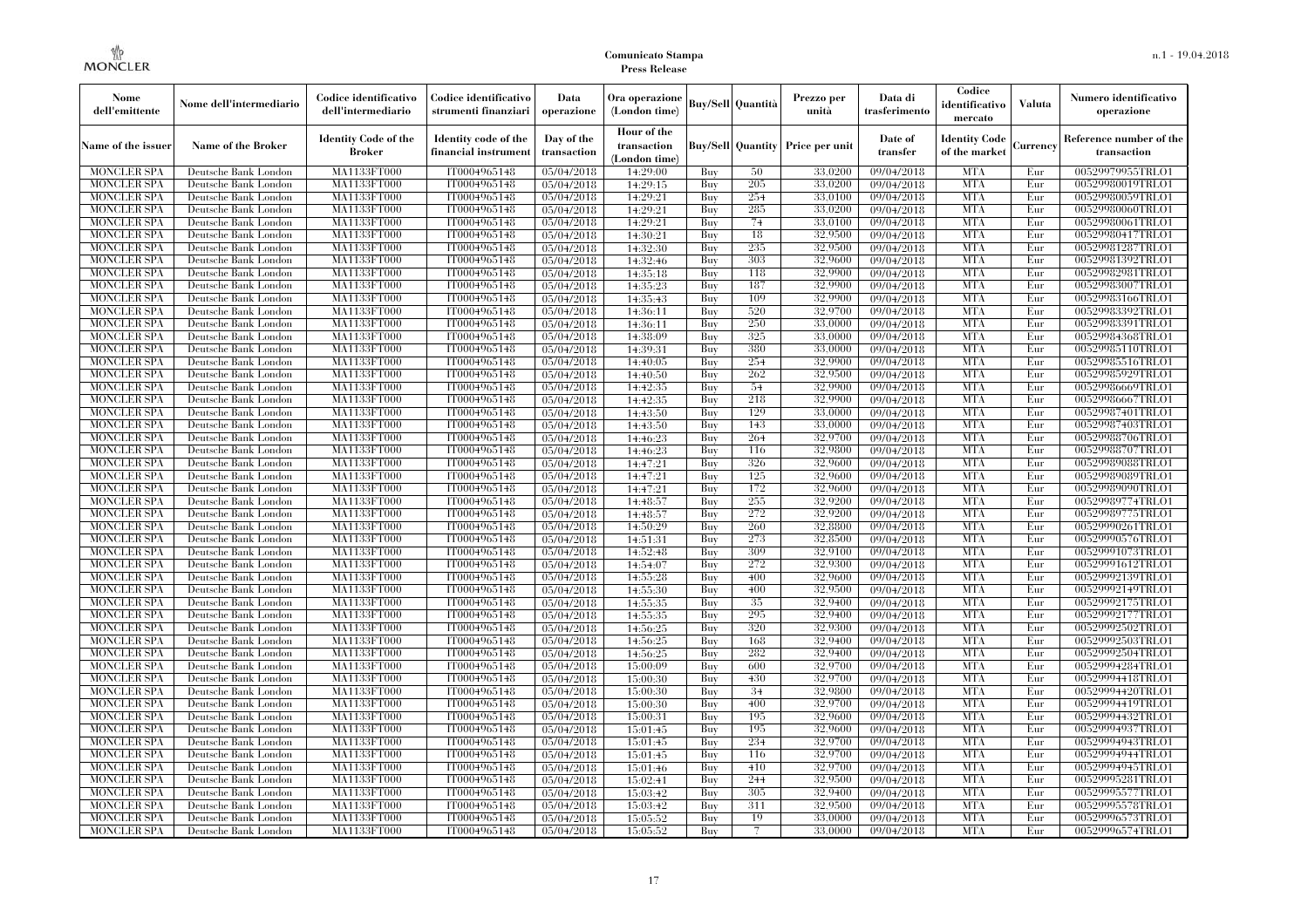| Nome<br>dell'emittente                   | Nome dell'intermediario                      | Codice identificativo<br>dell'intermediario  | Codice identificativo<br>strumenti finanziari | Data<br>operazione        | Ora operazione<br>(London time)             |            | Buv/Sell   Quantità      | Prezzo per<br>unità | Data di<br>trasferimento | Codice<br>identificativo<br>mercato   | <b>Valuta</b> | Numero identificativo<br>operazione    |
|------------------------------------------|----------------------------------------------|----------------------------------------------|-----------------------------------------------|---------------------------|---------------------------------------------|------------|--------------------------|---------------------|--------------------------|---------------------------------------|---------------|----------------------------------------|
| Name of the issuer                       | Name of the Broker                           | <b>Identity Code of the</b><br><b>Broker</b> | Identity code of the<br>financial instrument  | Day of the<br>transaction | Hour of the<br>transaction<br>(London time) |            | <b>Buy/Sell Quantity</b> | Price per unit      | Date of<br>transfer      | <b>Identity Code</b><br>of the market | Currencv      | Reference number of the<br>transaction |
| <b>MONCLER SPA</b>                       | Deutsche Bank London                         | MA1133FT000                                  | IT0004965148                                  | 05/04/2018                | 15:05:52                                    | Buy        | 342                      | 33,0000             | 09/04/2018               | <b>MTA</b>                            | Eur           | 00529996572TRLO1                       |
| <b>MONCLER SPA</b>                       | Deutsche Bank London                         | <b>MA1133FT000</b>                           | IT0004965148                                  | 05/04/2018                | 15:08:47                                    | Buy        | 250                      | 32,9800             | 09/04/2018               | <b>MTA</b>                            | Eur           | 00529998159TRLO1                       |
| <b>MONCLER SPA</b>                       | Deutsche Bank London                         | MA1133FT000                                  | IT0004965148                                  | 05/04/2018                | 15:08:47                                    | Buv        | 340                      | 32,9900             | 09/04/2018               | <b>MTA</b>                            | Eur           | 00529998162TRLO1                       |
| <b>MONCLER SPA</b>                       | Deutsche Bank London                         | MA1133FT000                                  | IT0004965148                                  | 05/04/2018                | 15:08:47                                    | Buy        | 42                       | 32,9900             | 09/04/2018               | <b>MTA</b>                            | Eur           | 00529998163TRLO1                       |
| <b>MONCLER SPA</b>                       | Deutsche Bank London                         | MA1133FT000                                  | IT0004965148                                  | 05/04/2018                | 15:08:47                                    | Buy        | 300                      | 32,9900             | 09/04/2018               | <b>MTA</b>                            | Eur           | 00529998161TRLO1                       |
| MONCLER SPA<br><b>MONCLER SPA</b>        | Deutsche Bank London                         | <b>MA1133FT000</b><br>MA1133FT000            | IT0004965148                                  | 05/04/2018                | 15:08:47                                    | Buy        | 375<br>278               | 32,9900<br>33,0100  | 09/04/2018               | <b>MTA</b><br><b>MTA</b>              | Eur           | 00529998160TRLO1                       |
| <b>MONCLER SPA</b>                       | Deutsche Bank London<br>Deutsche Bank London | MA1133FT000                                  | IT0004965148<br>IT0004965148                  | 05/04/2018<br>05/04/2018  | 15:10:10<br>15:12:17                        | Buy<br>Buy | 261                      | 32.9800             | 09/04/2018<br>09/04/2018 | <b>MTA</b>                            | Eur<br>Eur    | 00529998878TRLO1<br>00529999730TRLO1   |
| <b>MONCLER SPA</b>                       | Deutsche Bank London                         | MA1133FT000                                  | IT0004965148                                  | 05/04/2018                | 15:12:42                                    | Buy        | 330                      | 32,9700             | 09/04/2018               | <b>MTA</b>                            | Eur           | 00529999848TRLO1                       |
| <b>MONCLER SPA</b>                       | Deutsche Bank London                         | <b>MA1133FT000</b>                           | IT0004965148                                  | 05/04/2018                | 15:12:42                                    | Buy        | 322                      | 32,9800             | $\sqrt{09/04/2018}$      | <b>MTA</b>                            | Eur           | 00529999849TRLO1                       |
| <b>MONCLER SPA</b>                       | Deutsche Bank London                         | MA1133FT000                                  | IT0004965148                                  | 05/04/2018                | 15:13:13                                    | Buy        | 174                      | 32,9900             | 09/04/2018               | <b>MTA</b>                            | Eur           | 00530000018TRLO1                       |
| <b>MONCLER SPA</b>                       | Deutsche Bank London                         | MA1133FT000                                  | IT0004965148                                  | 05/04/2018                | 15:13:13                                    | Buy        | 100                      | 32,9900             | 09/04/2018               | <b>MTA</b>                            | Eur           | 00530000017TRLO1                       |
| <b>MONCLER SPA</b>                       | Deutsche Bank London                         | MA1133FT000                                  | IT0004965148                                  | 05/04/2018                | 15:16:06                                    | Buy        | 50                       | 33,0300             | 09/04/2018               | <b>MTA</b>                            | Eur           | 00530001127TRLO1                       |
| <b>MONCLER SPA</b>                       | Deutsche Bank London                         | MA1133FT000                                  | IT0004965148                                  | 05/04/2018                | 15:16:40                                    | Buy        | 350                      | 33,0300             | $\sqrt{09}/04/2018$      | <b>MTA</b>                            | Eur           | 00530001352TRLO1                       |
| <b>MONCLER SPA</b>                       | Deutsche Bank London                         | MA1133FT000                                  | IT0004965148                                  | 05/04/2018                | 15:16:40                                    | Buy        | 365                      | 33,0300             | 09/04/2018               | <b>MTA</b>                            | Eur           | 00530001353TRLO1                       |
| <b>MONCLER SPA</b>                       | Deutsche Bank London                         | MA1133FT000                                  | IT0004965148                                  | 05/04/2018                | 15:16:50                                    | Buy        | 260                      | 33,0100             | 09/04/2018               | <b>MTA</b>                            | Eur           | 00530001468TRLO1                       |
| <b>MONCLER SPA</b>                       | Deutsche Bank London                         | MA1133FT000                                  | IT0004965148                                  | 05/04/2018                | 15:16:50                                    | Buy        | 300                      | 33,0000             | 09/04/2018               | <b>MTA</b>                            | Eur           | 00530001469TRLO1                       |
| <b>MONCLER SPA</b>                       | Deutsche Bank London                         | MA1133FT000                                  | IT0004965148                                  | 05/04/2018                | 15:17:42                                    | Buy        | 282                      | 33,0300             | 09/04/2018               | <b>MTA</b>                            | Eur           | 00530001966TRLO1                       |
| <b>MONCLER SPA</b>                       | Deutsche Bank London                         | MA1133FT000                                  | IT0004965148                                  | 05/04/2018                | 15:17:45                                    | Buy        | 58                       | 33,0300             | 09/04/2018               | <b>MTA</b>                            | Eur           | 00530002008TRLO1                       |
| <b>MONCLER SPA</b>                       | Deutsche Bank London                         | MA1133FT000                                  | IT0004965148                                  | 05/04/2018                | 15:18:00                                    | Buy        | 400                      | 33,0200             | 09/04/2018               | <b>MTA</b>                            | Eur           | 00530002178TRLO1                       |
| MONCLER SPA                              | Deutsche Bank London                         | MA1133FT000                                  | IT0004965148                                  | 05/04/2018                | 15:19:38                                    | Buy        | 250                      | 33,0100             | 09/04/2018               | <b>MTA</b>                            | Eur           | 00530002661TRLO1                       |
| <b>MONCLER SPA</b>                       | Deutsche Bank London                         | MA1133FT000                                  | IT0004965148                                  | 05/04/2018                | 15:20:15                                    | Buy        | 31                       | 33,0100             | 09/04/2018               | <b>MTA</b>                            | Eur           | 00530002910TRLO1                       |
| <b>MONCLER SPA</b>                       | Deutsche Bank London                         | MA1133FT000                                  | IT0004965148                                  | 05/04/2018                | 15:20:15                                    | Buy        | 100<br>219               | 33,0200<br>33,0200  | 09/04/2018               | <b>MTA</b><br><b>MTA</b>              | Eur           | 00530002911TRLO1                       |
| <b>MONCLER SPA</b><br><b>MONCLER SPA</b> | Deutsche Bank London<br>Deutsche Bank London | MA1133FT000<br>MA1133FT000                   | IT0004965148<br>IT0004965148                  | 05/04/2018<br>05/04/2018  | 15:20:15<br>15:22:08                        | Buy<br>Buy | 370                      | 33,0100             | 09/04/2018<br>09/04/2018 | <b>MTA</b>                            | Eur<br>Eur    | 00530002912TRLO1<br>00530003671TRLO1   |
| <b>MONCLER SPA</b>                       | Deutsche Bank London                         | MA1133FT000                                  | IT0004965148                                  | 05/04/2018                | 15:22:08                                    | Buy        | 38                       | 33,0200             | 09/04/2018               | <b>MTA</b>                            | Eur           | 00530003678TRLO1                       |
| <b>MONCLER SPA</b>                       | Deutsche Bank London                         | MA1133FT000                                  | IT0004965148                                  | 05/04/2018                | 15:22:08                                    | Buy        | 57                       | 33,0200             | 09/04/2018               | <b>MTA</b>                            | Eur           | 00530003673TRLO1                       |
| <b>MONCLER SPA</b>                       | Deutsche Bank London                         | MA1133FT000                                  | IT0004965148                                  | 05/04/2018                | 15:22:08                                    | Buy        | 5                        | 33,0200             | 09/04/2018               | <b>MTA</b>                            | Eur           | 00530003674TRLO1                       |
| <b>MONCLER SPA</b>                       | Deutsche Bank London                         | MA1133FT000                                  | IT0004965148                                  | 05/04/2018                | 15:22:08                                    | Buy        | 300                      | 33,0200             | 09/04/2018               | <b>MTA</b>                            | Eur           | 00530003676TRLO1                       |
| MONCLER SPA                              | Deutsche Bank London                         | <b>MA1133FT000</b>                           | IT0004965148                                  | 05/04/2018                | 15:22:08                                    | Buy        | 264                      | 33,0200             | 09/04/2018               | <b>MTA</b>                            | Eur           | 00530003675TRLO1                       |
| MONCLER SPA                              | Deutsche Bank London                         | MA1133FT000                                  | IT0004965148                                  | 05/04/2018                | 15:23:50                                    | Buy        | 29                       | 33,0100             | 09/04/2018               | <b>MTA</b>                            | Eur           | 00530004273TRLO1                       |
| <b>MONCLER SPA</b>                       | Deutsche Bank London                         | MA1133FT000                                  | IT0004965148                                  | 05/04/2018                | 15:24:05                                    | Buy        | 273                      | 32,9900             | 09/04/2018               | <b>MTA</b>                            | Eur           | 00530004525TRLO1                       |
| <b>MONCLER SPA</b>                       | Deutsche Bank London                         | MA1133FT000                                  | IT0004965148                                  | 05/04/2018                | 15:25:38                                    | Buy        | 312                      | 33,0000             | 09/04/2018               | <b>MTA</b>                            | Eur           | 00530005063TRLO1                       |
| <b>MONCLER SPA</b>                       | Deutsche Bank London                         | MA1133FT000                                  | IT0004965148                                  | 05/04/2018                | 15:25:38                                    | Buy        | 169                      | 33,0000             | 09/04/2018               | <b>MTA</b>                            | Eur           | 00530005064TRLO1                       |
| <b>MONCLER SPA</b>                       | Deutsche Bank London                         | MA1133FT000                                  | IT0004965148                                  | 05/04/2018                | 15:25:38                                    | Buy        | 400                      | 33,0000             | 09/04/2018               | <b>MTA</b>                            | Eur           | 00530005062TRLO1                       |
| <b>MONCLER SPA</b>                       | Deutsche Bank London                         | MA1133FT000                                  | IT0004965148                                  | 05/04/2018                | 15:25:56                                    | Buy        | 260                      | 33,0000             | 09/04/2018               | <b>MTA</b>                            | Eur           | 00530005137TRLO1                       |
| <b>MONCLER SPA</b>                       | Deutsche Bank London                         | MA1133FT000                                  | IT0004965148                                  | 05/04/2018                | 15:28:52                                    | Buy        | 282                      | 33,0200             | 09/04/2018               | <b>MTA</b>                            | Eur           | 00530006201TRLO1                       |
| <b>MONCLER SPA</b>                       | Deutsche Bank London                         | <b>MA1133FT000</b>                           | IT0004965148                                  | 05/04/2018                | 15:28:53                                    | Buy        | 48                       | 33,0200             | 09/04/2018               | <b>MTA</b>                            | Eur           | 00530006202TRLO1                       |
| <b>MONCLER SPA</b>                       | Deutsche Bank London                         | MA1133FT000                                  | IT0004965148                                  | 05/04/2018                | 15:29:11                                    | Buy        | 270                      | 33,0200             | $\sqrt{09}/04/2018$      | <b>MTA</b>                            | Eur           | 00530006322TRLO1                       |
| <b>MONCLER SPA</b>                       | Deutsche Bank London                         | MA1133FT000                                  | IT0004965148                                  | 05/04/2018                | 15:31:04                                    | Buy        | 273                      | 33,0200             | 09/04/2018               | <b>MTA</b>                            | Eur           | 00530007213TRLO1                       |
| <b>MONCLER SPA</b>                       | Deutsche Bank London                         | MA1133FT000                                  | IT0004965148                                  | 05/04/2018                | 15:31:04                                    | Buy        | 79                       | 33,0200             | 09/04/2018               | <b>MTA</b>                            | Eur           | 00530007212TRLO1                       |
| <b>MONCLER SPA</b><br><b>MONCLER SPA</b> | Deutsche Bank London<br>Deutsche Bank London | MA1133FT000<br>MA1133FT000                   | IT0004965148<br>IT0004965148                  | 05/04/2018                | 15:31:39<br>15:32:04                        | Buy<br>Buy | 22<br>240                | 33.0200<br>33,0200  | 09/04/2018<br>09/04/2018 | <b>MTA</b><br><b>MTA</b>              | Eur<br>Eur    | 00530007616TRLO1<br>00530007760TRLO1   |
| <b>MONCLER SPA</b>                       | Deutsche Bank London                         | MA1133FT000                                  | IT0004965148                                  | 05/04/2018<br>05/04/2018  | 15:32:41                                    | Buy        | 310                      | 33,0000             | $\sqrt{09}/04/2018$      | <b>MTA</b>                            | Eur           | 00530007975TRLO1                       |
| <b>MONCLER SPA</b>                       | Deutsche Bank London                         | MA1133FT000                                  | IT0004965148                                  | 05/04/2018                | 15:33:16                                    | Buy        | 454                      | 33,0200             | 09/04/2018               | <b>MTA</b>                            | Eur           | 00530008330TRLO1                       |
| <b>MONCLER SPA</b>                       | Deutsche Bank London                         | MA1133FT000                                  | IT0004965148                                  | 05/04/2018                | 15:33:23                                    | Buy        | 370                      | 33,0000             | 09/04/2018               | <b>MTA</b>                            | Eur           | 00530008409TRLO1                       |
| <b>MONCLER SPA</b>                       | Deutsche Bank London                         | MA1133FT000                                  | IT0004965148                                  | 05/04/2018                | 15:36:25                                    | Buy        | 601                      | 33,0100             | 09/04/2018               | <b>MTA</b>                            | Eur           | 00530009879TRLO1                       |
| <b>MONCLER SPA</b>                       | Deutsche Bank London                         | MA1133FT000                                  | IT0004965148                                  | 05/04/2018                | 15:37:30                                    | Buy        | 415                      | 33,0200             | $\sqrt{09}/04/2018$      | <b>MTA</b>                            | Eur           | 00530010365TRLO1                       |
| <b>MONCLER SPA</b>                       | Deutsche Bank London                         | MA1133FT000                                  | IT0004965148                                  | 05/04/2018                | 15:37:30                                    | Buy        | 390                      | 33,0200             | 09/04/2018               | <b>MTA</b>                            | Eur           | 00530010364TRLO1                       |
| <b>MONCLER SPA</b>                       | Deutsche Bank London                         | MA1133FT000                                  | IT0004965148                                  | 05/04/2018                | 15:39:31                                    | Buy        | 328                      | 33,0200             | 09/04/2018               | <b>MTA</b>                            | Eur           | 00530011279TRLO1                       |
| <b>MONCLER SPA</b>                       | Deutsche Bank London                         | MA1133FT000                                  | IT0004965148                                  | 05/04/2018                | 15:39:50                                    | Buy        | 400                      | 33,0000             | 09/04/2018               | <b>MTA</b>                            | Eur           | 00530011442TRLO1                       |
| <b>MONCLER SPA</b>                       | Deutsche Bank London                         | <b>MA1133FT000</b>                           | IT0004965148                                  | 05/04/2018                | 15:39:50                                    | Buy        | 315                      | 33.0100             | 09/04/2018               | <b>MTA</b>                            | Eur           | 00530011443TRLO1                       |
| <b>MONCLER SPA</b>                       | Deutsche Bank London                         | MA1133FT000                                  | IT0004965148                                  | 05/04/2018                | 15:40:09                                    | Buy        | 254                      | 32,9900             | 09/04/2018               | <b>MTA</b>                            | Eur           | 00530011629TRLO1                       |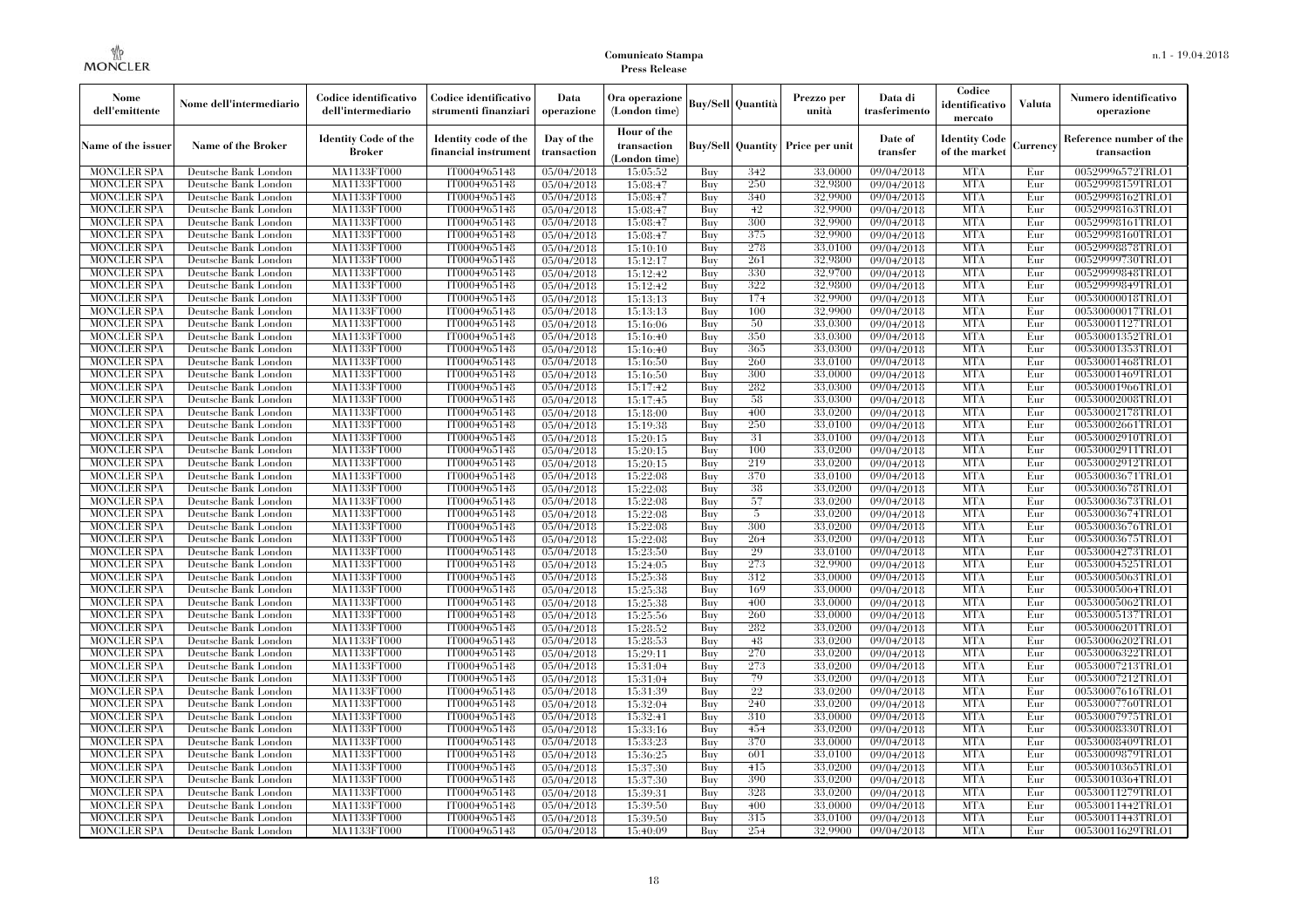| Nome<br>dell'emittente                   | Nome dell'intermediario                      | Codice identificativo<br>dell'intermediario  | Codice identificativo<br>strumenti finanziari | Data<br>operazione        | Ora operazione<br>(London time)             |            | Buv/Sell   Quantità      | Prezzo per<br>unità | Data di<br>trasferimento | Codice<br>identificativo<br>mercato   | <b>Valuta</b> | Numero identificativo<br>operazione    |
|------------------------------------------|----------------------------------------------|----------------------------------------------|-----------------------------------------------|---------------------------|---------------------------------------------|------------|--------------------------|---------------------|--------------------------|---------------------------------------|---------------|----------------------------------------|
| Name of the issuer                       | Name of the Broker                           | <b>Identity Code of the</b><br><b>Broker</b> | Identity code of the<br>financial instrument  | Day of the<br>transaction | Hour of the<br>transaction<br>(London time) |            | <b>Buy/Sell Quantity</b> | Price per unit      | Date of<br>transfer      | <b>Identity Code</b><br>of the market | Currencv      | Reference number of the<br>transaction |
| <b>MONCLER SPA</b>                       | Deutsche Bank London                         | MA1133FT000                                  | IT0004965148                                  | 05/04/2018                | 15:40:12                                    | Buy        | 237                      | 33,0000             | 09/04/2018               | <b>MTA</b>                            | Eur           | 00530011664TRLO1                       |
| <b>MONCLER SPA</b>                       | Deutsche Bank London                         | <b>MA1133FT000</b>                           | IT0004965148                                  | 05/04/2018                | 15:41:33                                    | Buy        | 249                      | 32,9700             | 09/04/2018               | <b>MTA</b>                            | Eur           | 00530012265TRLO1                       |
| <b>MONCLER SPA</b>                       | Deutsche Bank London                         | MA1133FT000                                  | IT0004965148                                  | 05/04/2018                | 15:43:12                                    | Buv        | 250                      | 32.9600             | 09/04/2018               | <b>MTA</b>                            | Eur           | 00530013053TRLO1                       |
| <b>MONCLER SPA</b>                       | Deutsche Bank London                         | MA1133FT000                                  | IT0004965148                                  | 05/04/2018                | 15:43:12                                    | Buy        | 90                       | 32,9600             | 09/04/2018               | <b>MTA</b>                            | Eur           | 00530013054TRLO1                       |
| <b>MONCLER SPA</b>                       | Deutsche Bank London                         | MA1133FT000                                  | IT0004965148                                  | 05/04/2018                | 15:43:12                                    | Buy        | 103                      | 32,9500             | 09/04/2018               | <b>MTA</b>                            | Eur           | 00530013059TRLO1                       |
| <b>MONCLER SPA</b><br><b>MONCLER SPA</b> | Deutsche Bank London                         | <b>MA1133FT000</b><br>MA1133FT000            | IT0004965148                                  | 05/04/2018                | 15:43:12                                    | Buy        | 242<br>298               | 32,9500<br>32,9400  | 09/04/2018               | <b>MTA</b><br><b>MTA</b>              | Eur           | 00530013060TRLO1                       |
| <b>MONCLER SPA</b>                       | Deutsche Bank London<br>Deutsche Bank London | MA1133FT000                                  | IT0004965148<br>IT0004965148                  | 05/04/2018<br>05/04/2018  | 15:43:54<br>15:45:11                        | Buy<br>Buy | 290                      | 32.9400             | 09/04/2018<br>09/04/2018 | <b>MTA</b>                            | Eur<br>Eur    | 00530013302TRLO1<br>00530013975TRLO1   |
| <b>MONCLER SPA</b>                       | Deutsche Bank London                         | MA1133FT000                                  | IT0004965148                                  | 05/04/2018                | 15:45:11                                    | Buy        | 273                      | 32,9400             | 09/04/2018               | <b>MTA</b>                            | Eur           | 00530013976TRLO1                       |
| <b>MONCLER SPA</b>                       | Deutsche Bank London                         | <b>MA1133FT000</b>                           | IT0004965148                                  | 05/04/2018                | 15:46:18                                    | Buy        | 311                      | 32,9500             | $\sqrt{09/04/2018}$      | <b>MTA</b>                            | Eur           | 00530014437TRLO1                       |
| <b>MONCLER SPA</b>                       | Deutsche Bank London                         | MA1133FT000                                  | IT0004965148                                  | 05/04/2018                | 15:46:20                                    | Buy        | $\overline{2}$           | 32,9400             | 09/04/2018               | <b>MTA</b>                            | Eur           | 00530014451TRLO1                       |
| <b>MONCLER SPA</b>                       | Deutsche Bank London                         | MA1133FT000                                  | IT0004965148                                  | 05/04/2018                | 15:46:20                                    | Buy        | 288                      | 32,9400             | 09/04/2018               | <b>MTA</b>                            | Eur           | 00530014452TRLO1                       |
| <b>MONCLER SPA</b>                       | Deutsche Bank London                         | MA1133FT000                                  | IT0004965148                                  | 05/04/2018                | 15:46:20                                    | Buy        | 184                      | 32,9300             | 09/04/2018               | <b>MTA</b>                            | Eur           | 00530014453TRLO1                       |
| <b>MONCLER SPA</b>                       | Deutsche Bank London                         | MA1133FT000                                  | IT0004965148                                  | 05/04/2018                | 15:46:20                                    | Buy        | 111                      | 32,9300             | $\sqrt{09}/04/2018$      | <b>MTA</b>                            | Eur           | 00530014454TRLO1                       |
| <b>MONCLER SPA</b>                       | Deutsche Bank London                         | MA1133FT000                                  | IT0004965148                                  | 05/04/2018                | 15:46:21                                    | Buy        | 300                      | 32,9200             | 09/04/2018               | <b>MTA</b>                            | Eur           | 00530014455TRLO1                       |
| <b>MONCLER SPA</b>                       | Deutsche Bank London                         | MA1133FT000                                  | IT0004965148                                  | 05/04/2018                | 15:46:21                                    | Buy        | 273                      | 32,9200             | 09/04/2018               | <b>MTA</b>                            | Eur           | 00530014456TRLO1                       |
| <b>MONCLER SPA</b>                       | Deutsche Bank London                         | MA1133FT000                                  | IT0004965148                                  | 05/04/2018                | 15:47:35                                    | Buy        | 310                      | 32,9000             | 09/04/2018               | <b>MTA</b>                            | Eur           | 00530014924TRLO1                       |
| <b>MONCLER SPA</b>                       | Deutsche Bank London                         | MA1133FT000                                  | IT0004965148                                  | 05/04/2018                | 15:49:47                                    | Buy        | 350                      | 32,9400             | 09/04/2018               | <b>MTA</b>                            | Eur           | 00530015927TRLO1                       |
| <b>MONCLER SPA</b>                       | Deutsche Bank London                         | MA1133FT000                                  | IT0004965148                                  | 05/04/2018                | 15:49:47                                    | Buy        | 204                      | 32,9400             | 09/04/2018               | <b>MTA</b>                            | Eur           | 00530015926TRLO1                       |
| <b>MONCLER SPA</b>                       | Deutsche Bank London                         | MA1133FT000                                  | IT0004965148                                  | 05/04/2018                | 15:54:41                                    | Buy        | 430                      | 32,9400             | 09/04/2018               | <b>MTA</b>                            | Eur           | 00530017814TRLO1                       |
| <b>MONCLER SPA</b>                       | Deutsche Bank London                         | MA1133FT000                                  | IT0004965148                                  | 05/04/2018                | 15:54:41                                    | Buy        | 91                       | 32,9500             | 09/04/2018               | <b>MTA</b>                            | Eur           | 00530017817TRLO1                       |
| <b>MONCLER SPA</b>                       | Deutsche Bank London                         | MA1133FT000                                  | IT0004965148                                  | 05/04/2018                | 15:54:41                                    | Buy        | 225                      | 32,9500             | 09/04/2018               | <b>MTA</b>                            | Eur           | 00530017815TRLO1                       |
| <b>MONCLER SPA</b>                       | Deutsche Bank London                         | MA1133FT000                                  | IT0004965148                                  | 05/04/2018                | 15:54:41                                    | Buy        | 183                      | 32,9500             | 09/04/2018               | <b>MTA</b>                            | Eur           | 00530017816TRLO1                       |
| <b>MONCLER SPA</b>                       | Deutsche Bank London                         | MA1133FT000                                  | IT0004965148                                  | 05/04/2018                | 15:55:28                                    | Buy        | 68                       | 32,9600             | 09/04/2018               | <b>MTA</b>                            | Eur           | 00530018249TRLO1                       |
| <b>MONCLER SPA</b>                       | Deutsche Bank London                         | MA1133FT000                                  | IT0004965148                                  | 05/04/2018                | 15:55:28                                    | Buy        | 321<br>373               | 32,9600<br>32,9500  | 09/04/2018               | <b>MTA</b><br><b>MTA</b>              | Eur           | 00530018248TRLO1                       |
| <b>MONCLER SPA</b><br><b>MONCLER SPA</b> | Deutsche Bank London<br>Deutsche Bank London | MA1133FT000<br>MA1133FT000                   | IT0004965148<br>IT0004965148                  | 05/04/2018<br>05/04/2018  | 15:55:42<br>15:55:53                        | Buy<br>Buy | 330                      | 32,9400             | 09/04/2018<br>09/04/2018 | <b>MTA</b>                            | Eur<br>Eur    | 00530018358TRLO1<br>00530018434TRLO1   |
| <b>MONCLER SPA</b>                       | Deutsche Bank London                         | MA1133FT000                                  | IT0004965148                                  | 05/04/2018                | 15:56:11                                    | Buy        | 9                        | 32,9400             | 09/04/2018               | <b>MTA</b>                            | Eur           | 00530018547TRLO1                       |
| <b>MONCLER SPA</b>                       | Deutsche Bank London                         | MA1133FT000                                  | IT0004965148                                  | 05/04/2018                | 15:56:11                                    | Buy        | $\overline{7}$           | 32,9400             | 09/04/2018               | <b>MTA</b>                            | Eur           | 00530018546TRLO1                       |
| <b>MONCLER SPA</b>                       | Deutsche Bank London                         | <b>MA1133FT000</b>                           | IT0004965148                                  | 05/04/2018                | 15:56:11                                    | Buy        | 226                      | 32,9400             | 09/04/2018               | <b>MTA</b>                            | Eur           | 00530018545TRLO1                       |
| MONCLER SPA                              | Deutsche Bank London                         | MA1133FT000                                  | IT0004965148                                  | 05/04/2018                | 15:56:11                                    | Buy        | 60                       | 32,9400             | 09/04/2018               | <b>MTA</b>                            | Eur           | 00530018544TRLO1                       |
| <b>MONCLER SPA</b>                       | Deutsche Bank London                         | MA1133FT000                                  | IT0004965148                                  | 05/04/2018                | 15:57:57                                    | Buy        | 400                      | 32,9300             | 09/04/2018               | <b>MTA</b>                            | Eur           | 00530019156TRLO1                       |
| <b>MONCLER SPA</b>                       | Deutsche Bank London                         | MA1133FT000                                  | IT0004965148                                  | 05/04/2018                | 16:00:03                                    | Buy        | 255                      | 32.9300             | 09/04/2018               | <b>MTA</b>                            | Eur           | 00530020270TRLO1                       |
| <b>MONCLER SPA</b>                       | Deutsche Bank London                         | <b>MA1133FT000</b>                           | IT0004965148                                  | 05/04/2018                | 16:00:03                                    | Buy        | 35                       | 32,9300             | 09/04/2018               | <b>MTA</b>                            | Eur           | 00530020291TRLO1                       |
| <b>MONCLER SPA</b>                       | Deutsche Bank London                         | MA1133FT000                                  | IT0004965148                                  | 05/04/2018                | 16:00:07                                    | Buy        | 430                      | 32,9300             | 09/04/2018               | <b>MTA</b>                            | Eur           | 00530020404TRLO1                       |
| <b>MONCLER SPA</b>                       | Deutsche Bank London                         | MA1133FT000                                  | IT0004965148                                  | 05/04/2018                | 16:00:10                                    | Buy        | 60                       | 32,9200             | 09/04/2018               | <b>MTA</b>                            | Eur           | 00530020455TRLO1                       |
| <b>MONCLER SPA</b>                       | Deutsche Bank London                         | MA1133FT000                                  | IT0004965148                                  | 05/04/2018                | 16:00:11                                    | Buy        | 426                      | 32.9300             | 09/04/2018               | <b>MTA</b>                            | Eur           | 00530020456TRLO1                       |
| <b>MONCLER SPA</b>                       | Deutsche Bank London                         | <b>MA1133FT000</b>                           | IT0004965148                                  | 05/04/2018                | 16:00:11                                    | Buy        | 348                      | 32,9300             | 09/04/2018               | <b>MTA</b>                            | Eur           | 00530020457TRLO1                       |
| <b>MONCLER SPA</b>                       | Deutsche Bank London                         | MA1133FT000                                  | IT0004965148                                  | 05/04/2018                | 16:00:18                                    | Buy        | 330                      | 32,9100             | $\sqrt{09}/04/2018$      | <b>MTA</b>                            | Eur           | 00530020509TRLO1                       |
| <b>MONCLER SPA</b>                       | Deutsche Bank London                         | <b>MA1133FT000</b>                           | IT0004965148                                  | 05/04/2018                | 16:00:45                                    | Buy        | 273                      | 32,9000             | 09/04/2018               | <b>MTA</b>                            | Eur           | 00530020805TRLO1                       |
| <b>MONCLER SPA</b>                       | Deutsche Bank London                         | MA1133FT000                                  | IT0004965148                                  | 05/04/2018                | 16:02:35                                    | Buy        | 161                      | 32,9000             | 09/04/2018               | <b>MTA</b>                            | Eur           | 00530021802TRLO1                       |
| <b>MONCLER SPA</b>                       | Deutsche Bank London                         | MA1133FT000                                  | IT0004965148                                  | 05/04/2018                | 16:02:35                                    | Buy        | 136                      | 32,9000             | 09/04/2018               | <b>MTA</b>                            | Eur           | 00530021801TRLO1                       |
| <b>MONCLER SPA</b>                       | Deutsche Bank London                         | MA1133FT000                                  | IT0004965148                                  | 05/04/2018                | 16:02:58                                    | Buy        | 311                      | 32,9000             | 09/04/2018               | <b>MTA</b>                            | Eur           | 00530022020TRLO1                       |
| <b>MONCLER SPA</b>                       | Deutsche Bank London                         | MA1133FT000                                  | IT0004965148                                  | 05/04/2018                | 16:02:59                                    | Buy        | 265                      | 32,8800             | $\sqrt{09}/04/2018$      | <b>MTA</b>                            | Eur           | 00530022025TRLO1                       |
| <b>MONCLER SPA</b>                       | Deutsche Bank London                         | MA1133FT000<br>MA1133FT000                   | IT0004965148<br>IT0004965148                  | 05/04/2018                | 16:05:04                                    | Buy        | 254<br>320               | 32,8700<br>32,8600  | 09/04/2018               | <b>MTA</b><br><b>MTA</b>              | Eur<br>Eur    | 00530023570TRLO1                       |
| <b>MONCLER SPA</b><br><b>MONCLER SPA</b> | Deutsche Bank London<br>Deutsche Bank London | MA1133FT000                                  | IT0004965148                                  | 05/04/2018<br>05/04/2018  | 16:05:04<br>16:05:04                        | Buy<br>Buy | 470                      | 32,8700             | 09/04/2018<br>09/04/2018 | <b>MTA</b>                            | Eur           | 00530023571TRLO1<br>00530023572TRLO1   |
| <b>MONCLER SPA</b>                       | Deutsche Bank London                         | MA1133FT000                                  | IT0004965148                                  | 05/04/2018                | 16:05:41                                    | Buy        | 356                      | 32,8600             | $\sqrt{09}/04/2018$      | <b>MTA</b>                            | Eur           | 00530023971TRLO1                       |
| <b>MONCLER SPA</b>                       | Deutsche Bank London                         | MA1133FT000                                  | IT0004965148                                  | 05/04/2018                | 16:06:23                                    | Buy        | 316                      | 32,8600             | 09/04/2018               | <b>MTA</b>                            | Eur           | 00530024480TRLO1                       |
| <b>MONCLER SPA</b>                       | Deutsche Bank London                         | MA1133FT000                                  | IT0004965148                                  | 05/04/2018                | 16:06:28                                    | Buy        | 240                      | 32,8500             | 09/04/2018               | <b>MTA</b>                            | Eur           | 00530024545TRLO1                       |
| <b>MONCLER SPA</b>                       | Deutsche Bank London                         | MA1133FT000                                  | IT0004965148                                  | 05/04/2018                | 16:06:28                                    | Buy        | 150                      | 32,8500             | 09/04/2018               | <b>MTA</b>                            | Eur           | 00530024546TRLO1                       |
| <b>MONCLER SPA</b>                       | Deutsche Bank London                         | MA1133FT000                                  | IT0004965148                                  | 05/04/2018                | 16:06:46                                    | Buy        | 39                       | 32,8500             | 09/04/2018               | <b>MTA</b>                            | Eur           | 00530024751TRLO1                       |
| <b>MONCLER SPA</b>                       | Deutsche Bank London                         | MA1133FT000                                  | IT0004965148                                  | 05/04/2018                | 16:07:03                                    | Buy        | 110                      | 32,8600             | 09/04/2018               | <b>MTA</b>                            | Eur           | 00530024884TRLO1                       |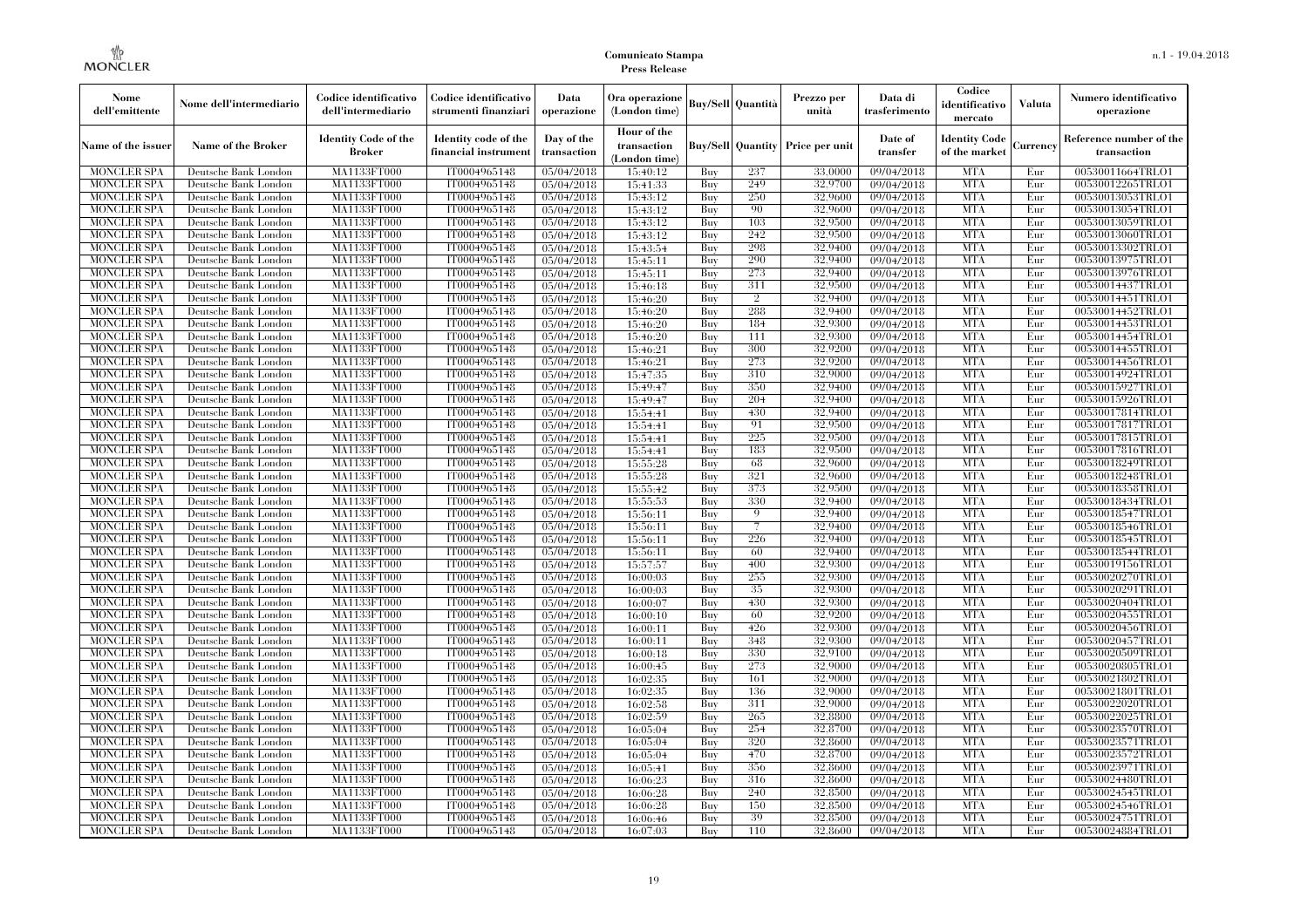| Nome<br>dell'emittente                   | Nome dell'intermediario                      | Codice identificativo<br>dell'intermediario  | Codice identificativo<br>strumenti finanziari | Data<br>operazione        | Ora operazione<br>(London time)             |            | <b>Buy/Sell Quantità</b> | Prezzo per<br>unità | Data di<br>trasferimento | Codice<br>identificativo<br>mercato   | Valuta     | Numero identificativo<br>operazione    |
|------------------------------------------|----------------------------------------------|----------------------------------------------|-----------------------------------------------|---------------------------|---------------------------------------------|------------|--------------------------|---------------------|--------------------------|---------------------------------------|------------|----------------------------------------|
| Name of the issuer                       | Name of the Broker                           | <b>Identity Code of the</b><br><b>Broker</b> | Identity code of the<br>financial instrument  | Day of the<br>transaction | Hour of the<br>transaction<br>(London time) |            | <b>Buy/Sell Quantity</b> | Price per unit      | Date of<br>transfer      | <b>Identity Code</b><br>of the market | Currencv   | Reference number of the<br>transaction |
| <b>MONCLER SPA</b>                       | Deutsche Bank London                         | MA1133FT000                                  | IT0004965148                                  | $\overline{05}/04/2018$   | 16:07:20                                    | Buy        | 361                      | 32,8600             | 09/04/2018               | <b>MTA</b>                            | Eur        | 00530025058TRLO1                       |
| <b>MONCLER SPA</b>                       | Deutsche Bank London                         | MA1133FT000                                  | IT0004965148                                  | 05/04/2018                | 16:07:20                                    | Buy        | 361                      | 32,8600             | 09/04/2018               | <b>MTA</b>                            | Eur        | 00530025059TRLO1                       |
| <b>MONCLER SPA</b>                       | Deutsche Bank London                         | MA1133FT000                                  | IT0004965148                                  | 05/04/2018                | 16:07:20                                    | Buv        | 11                       | 32.8600             | 09/04/2018               | <b>MTA</b>                            | Eur        | 00530025060TRLO1                       |
| <b>MONCLER SPA</b>                       | Deutsche Bank London                         | MA1133FT000                                  | IT0004965148                                  | 05/04/2018                | 16:07:20                                    | Buy        | 22                       | 32,8600             | 09/04/2018               | <b>MTA</b>                            | Eur        | 00530025062TRLO1                       |
| <b>MONCLER SPA</b>                       | Deutsche Bank London                         | MA1133FT000                                  | IT0004965148                                  | 05/04/2018                | 16:07:53                                    | Buy        | 256                      | 32,8500             | $\sqrt{09}/04/2018$      | <b>MTA</b>                            | Eur        | 00530025444TRLO1                       |
| <b>MONCLER SPA</b>                       | Deutsche Bank London<br>Deutsche Bank London | MA1133FT000<br>MA1133FT000                   | IT0004965148<br>IT0004965148                  | 05/04/2018                | 16:09:14                                    | Buy        | 305<br>185               | 32,8900<br>32,8900  | 09/04/2018               | <b>MTA</b><br><b>MTA</b>              | Eur<br>Eur | 00530026287TRLO1                       |
| <b>MONCLER SPA</b><br><b>MONCLER SPA</b> | Deutsche Bank London                         | MA1133FT000                                  | IT0004965148                                  | 05/04/2018<br>05/04/2018  | 16:09:14<br>16:09:14                        | Buy<br>Buy | 300                      | 32,8900             | 09/04/2018<br>09/04/2018 | <b>MTA</b>                            | Eur        | 00530026289TRLO1<br>00530026288TRLO1   |
| <b>MONCLER SPA</b>                       | Deutsche Bank London                         | MA1133FT000                                  | IT0004965148                                  | $\overline{05}/04/2018$   | 16:11:47                                    | Buv        | 234                      | 32,8800             | 09/04/2018               | <b>MTA</b>                            | Eur        | 00530027824TRLO1                       |
| MONCLER SPA                              | Deutsche Bank London                         | MA1133FT000                                  | IT0004965148                                  | 05/04/2018                | 16:11:47                                    | Buy        | -86                      | 32,8800             | 09/04/2018               | <b>MTA</b>                            | Eur        | 00530027825TRLO1                       |
| <b>MONCLER SPA</b>                       | Deutsche Bank London                         | MA1133FT000                                  | IT0004965148                                  | 05/04/2018                | 16:11:59                                    | Buy        | 500                      | 32,8800             | 09/04/2018               | <b>MTA</b>                            | Eur        | 00530027921TRLO1                       |
| <b>MONCLER SPA</b>                       | Deutsche Bank London                         | MA1133FT000                                  | IT0004965148                                  | 05/04/2018                | 16:11:59                                    | Buy        | 386                      | 32,8700             | 09/04/2018               | <b>MTA</b>                            | Eur        | 00530027925TRLO1                       |
| <b>MONCLER SPA</b>                       | Deutsche Bank London                         | MA1133FT000                                  | IT0004965148                                  | 05/04/2018                | 16:12:22                                    | Buy        | 28                       | 32,8700             | 09/04/2018               | <b>MTA</b>                            | Eur        | 00530028211TRLO1                       |
| <b>MONCLER SPA</b>                       | Deutsche Bank London                         | MA1133FT000                                  | IT0004965148                                  | 05/04/2018                | 16:12:25                                    | Buy        | 255                      | 32,8700             | $\sqrt{09}/04/2018$      | <b>MTA</b>                            | Eur        | 00530028269TRLO1                       |
| <b>MONCLER SPA</b>                       | Deutsche Bank London                         | MA1133FT000                                  | IT0004965148                                  | 05/04/2018                | 16:14:21                                    | Buy        | $\overline{4}$           | 32,8600             | 09/04/2018               | <b>MTA</b>                            | Eur        | 00530029337TRLO1                       |
| <b>MONCLER SPA</b>                       | Deutsche Bank London                         | MA1133FT000                                  | IT0004965148                                  | 05/04/2018                | 16:14:22                                    | Buy        | 374                      | 32,8700             | 09/04/2018               | <b>MTA</b>                            | Eur        | 00530029338TRLO1                       |
| <b>MONCLER SPA</b>                       | Deutsche Bank London                         | MA1133FT000                                  | IT0004965148                                  | 05/04/2018                | 16:14:31                                    | Buy        | 175                      | 32,8700             | 09/04/2018               | <b>MTA</b>                            | Eur        | 00530029457TRLO1                       |
| <b>MONCLER SPA</b>                       | Deutsche Bank London                         | MA1133FT000                                  | IT0004965148                                  | 05/04/2018                | 16:15:50                                    | Buy        | 366                      | 32,8600             | 09/04/2018               | <b>MTA</b>                            | Eur        | 00530030248TRLO1                       |
| <b>MONCLER SPA</b>                       | Deutsche Bank London                         | MA1133FT000                                  | IT0004965148                                  | 05/04/2018                | 16:16:24                                    | Buy        | 27                       | 32,8500             | 09/04/2018               | <b>MTA</b>                            | Eur        | 00530030599TRLO1                       |
| <b>MONCLER SPA</b>                       | Deutsche Bank London                         | MA1133FT000                                  | IT0004965148                                  | 05/04/2018                | 16:16:24                                    | Buy        | 293                      | 32,8500             | 09/04/2018               | <b>MTA</b>                            | Eur        | 00530030604TRLO1                       |
| MONCLER SPA                              | Deutsche Bank London                         | MA1133FT000                                  | IT0004965148                                  | 05/04/2018                | 16:17:49                                    | Buy        | 317                      | 32,8500             | 09/04/2018               | <b>MTA</b>                            | Eur        | 00530031444TRLO1                       |
| <b>MONCLER SPA</b>                       | Deutsche Bank London                         | MA1133FT000                                  | IT0004965148                                  | 05/04/2018                | 16:17:54                                    | Buy        | 183                      | 32,8500             | $\sqrt{09/04/2018}$      | <b>MTA</b>                            | Eur        | 00530031494TRLO1                       |
| <b>MONCLER SPA</b>                       | Deutsche Bank London                         | MA1133FT000                                  | IT0004965148                                  | 05/04/2018                | 16:17:54                                    | Buy        | 116                      | 32,8500             | 09/04/2018               | <b>MTA</b>                            | Eur        | 00530031493TRLO1                       |
| <b>MONCLER SPA</b>                       | Deutsche Bank London                         | MA1133FT000                                  | IT0004965148<br>IT0004965148                  | 05/04/2018                | 16:18:07                                    | Buy        | 46<br>361                | 32,8400<br>32,8400  | 09/04/2018<br>09/04/2018 | <b>MTA</b><br><b>MTA</b>              | Eur        | 00530031575TRLO1                       |
| <b>MONCLER SPA</b><br><b>MONCLER SPA</b> | Deutsche Bank London<br>Deutsche Bank London | MA1133FT000<br>MA1133FT000                   | IT0004965148                                  | 05/04/2018<br>05/04/2018  | 16:18:08<br>16:18:10                        | Buy<br>Buy | 290                      | 32,8400             | 09/04/2018               | <b>MTA</b>                            | Eur<br>Eur | 00530031599TRLO1<br>00530031627TRLO1   |
| <b>MONCLER SPA</b>                       | Deutsche Bank London                         | MA1133FT000                                  | IT0004965148                                  | 05/04/2018                | 16:18:10                                    | Buy        | 275                      | 32,8400             | 09/04/2018               | <b>MTA</b>                            | Eur        | 00530031629TRLO1                       |
| <b>MONCLER SPA</b>                       | Deutsche Bank London                         | MA1133FT000                                  | IT0004965148                                  | 05/04/2018                | 16:18:41                                    | Buy        | 222                      | 32,8500             | 09/04/2018               | <b>MTA</b>                            | Eur        | 00530031914TRLO1                       |
| <b>MONCLER SPA</b>                       | Deutsche Bank London                         | MA1133FT000                                  | IT0004965148                                  | 05/04/2018                | 16:20:08                                    | Buy        | 189                      | 32,8600             | 09/04/2018               | <b>MTA</b>                            | Eur        | 00530033117TRLO1                       |
| MONCLER SPA                              | Deutsche Bank London                         | <b>MA1133FT000</b>                           | IT0004965148                                  | 05/04/2018                | 16:20:08                                    | Buy        | 171                      | 32,8600             | 09/04/2018               | <b>MTA</b>                            | Eur        | 00530033118TRLO1                       |
| MONCLER SPA                              | Deutsche Bank London                         | MA1133FT000                                  | IT0004965148                                  | 05/04/2018                | 16:20:31                                    | Buy        | 176                      | 32,8700             | 09/04/2018               | <b>MTA</b>                            | Eur        | 00530033560TRLO1                       |
| <b>MONCLER SPA</b>                       | Deutsche Bank London                         | MA1133FT000                                  | IT0004965148                                  | 05/04/2018                | 16:20:32                                    | Buv        | 200                      | 32,8600             | 09/04/2018               | <b>MTA</b>                            | Eur        | 00530033600TRLO1                       |
| <b>MONCLER SPA</b>                       | Deutsche Bank London                         | MA1133FT000                                  | IT0004965148                                  | 05/04/2018                | 16:20:32                                    | Buv        | 195                      | 32.8600             | 09/04/2018               | <b>MTA</b>                            | Eur        | 00530033601TRLO1                       |
| <b>MONCLER SPA</b>                       | Deutsche Bank London                         | MA1133FT000                                  | IT0004965148                                  | 05/04/2018                | 16:20:43                                    | Buy        | 35                       | 32,8600             | 09/04/2018               | <b>MTA</b>                            | Eur        | 00530033737TRLO1                       |
| <b>MONCLER SPA</b>                       | Deutsche Bank London                         | MA1133FT000                                  | IT0004965148                                  | 05/04/2018                | 16:21:55                                    | Buy        | 113                      | 32,8700             | 09/04/2018               | <b>MTA</b>                            | Eur        | 00530034620TRLO1                       |
| <b>MONCLER SPA</b>                       | Deutsche Bank London                         | MA1133FT000                                  | IT0004965148                                  | 05/04/2018                | 16:22:05                                    | Buy        | 72                       | 32,8600             | 09/04/2018               | <b>MTA</b>                            | Eur        | 00530034760TRLO1                       |
| <b>MONCLER SPA</b>                       | Deutsche Bank London                         | MA1133FT000                                  | IT0004965148                                  | 05/04/2018                | 16:22:05                                    | Buv        | 120                      | 32.8600             | 09/04/2018               | <b>MTA</b>                            | Eur        | 00530034761TRLO1                       |
| <b>MONCLER SPA</b>                       | Deutsche Bank London                         | MA1133FT000                                  | IT0004965148                                  | 05/04/2018                | 16:22:05                                    | Buy        | 57                       | 32,8600             | 09/04/2018               | <b>MTA</b>                            | Eur        | 00530034762TRLO1                       |
| <b>MONCLER SPA</b>                       | Deutsche Bank London                         | MA1133FT000                                  | IT0004965148                                  | 05/04/2018                | 16:22:05                                    | Buy        | -56                      | 32,8600             | 09/04/2018               | <b>MTA</b>                            | Eur        | 00530034763TRLO1                       |
| <b>MONCLER SPA</b>                       | Deutsche Bank London                         | MA1133FT000                                  | IT0004965148                                  | 05/04/2018                | 16:22:05                                    | Buy        | 216                      | 32,8700             | $\sqrt{09}/04/2018$      | <b>MTA</b>                            | Eur        | 00530034766TRLO1                       |
| MONCLER SPA                              | Deutsche Bank London                         | MA1133FT000                                  | IT0004965148                                  | 05/04/2018                | 16:22:05                                    | Buy        | 230                      | 32,8700             | 09/04/2018               | <b>MTA</b>                            | Eur        | 00530034765TRLO1                       |
| <b>MONCLER SPA</b><br><b>MONCLER SPA</b> | Deutsche Bank London<br>Deutsche Bank London | MA1133FT000<br>MA1133FT000                   | IT0004965148<br>IT0004965148                  | 05/04/2018                | 16:22:05<br>16:23:19                        | Buy<br>Buy | 330<br>362               | 32.8600<br>32,8600  | 09/04/2018<br>09/04/2018 | <b>MTA</b><br><b>MTA</b>              | Eur<br>Eur | 00530034764TRLO1<br>00530035526TRLO1   |
| <b>MONCLER SPA</b>                       | Deutsche Bank London                         | MA1133FT000                                  | IT0004965148                                  | 05/04/2018<br>05/04/2018  | 16:24:49                                    | Buy        | 267                      | 32,8600             | $\sqrt{09}/04/2018$      | <b>MTA</b>                            | Eur        | 00530036499TRLO1                       |
| <b>MONCLER SPA</b>                       | Deutsche Bank London                         | MA1133FT000                                  | IT0004965148                                  | 05/04/2018                | 16:28:23                                    | Buy        | 255                      | 32,9200             | 09/04/2018               | <b>MTA</b>                            | Eur        | 00530038834TRLO1                       |
| <b>MONCLER SPA</b>                       | Deutsche Bank London                         | MA1133FT000                                  | IT0004965148                                  | 05/04/2018                | 16:28:23                                    | Buy        | 500                      | 32,9200             | 09/04/2018               | <b>MTA</b>                            | Eur        | 00530038835TRLO1                       |
| <b>MONCLER SPA</b>                       | Deutsche Bank London                         | MA1133FT000                                  | IT0004965148                                  | 05/04/2018                | 16:28:52                                    | Buy        | 262                      | 32,9400             | 09/04/2018               | <b>MTA</b>                            | Eur        | 00530039231TRLO1                       |
| <b>MONCLER SPA</b>                       | Deutsche Bank London                         | MA1133FT000                                  | IT0004965148                                  | 05/04/2018                | 16:28:52                                    | Buy        | 8                        | 32,9400             | 09/04/2018               | <b>MTA</b>                            | Eur        | 00530039233TRLO1                       |
| <b>MONCLER SPA</b>                       | Deutsche Bank London                         | MA1133FT000                                  | IT0004965148                                  | 05/04/2018                | 16:29:05                                    | Buy        | 213                      | 32,9200             | 09/04/2018               | <b>MTA</b>                            | Eur        | 00530039429TRLO1                       |
| <b>MONCLER SPA</b>                       | Deutsche Bank London                         | MA1133FT000                                  | IT0004965148                                  | 05/04/2018                | 16:29:06                                    | Buy        | 111                      | 32,9200             | 09/04/2018               | <b>MTA</b>                            | Eur        | 00530039464TRLO1                       |
| <b>MONCLER SPA</b>                       | Deutsche Bank London                         | MA1133FT000                                  | IT0004965148                                  | 05/04/2018                | 16:29:09                                    | Buy        | 66                       | 32,9200             | 09/04/2018               | <b>MTA</b>                            | Eur        | 00530039575TRLO1                       |
| <b>MONCLER SPA</b>                       | Deutsche Bank London                         | MA1133FT000                                  | IT0004965148                                  | 05/04/2018                | 16:29:09                                    | Buy        | 327                      | 32,9200             | 09/04/2018               | <b>MTA</b>                            | Eur        | 00530039578TRLO1                       |
| MONCLER SPA                              | Deutsche Bank London                         | MA1133FT000                                  | IT0004965148                                  | 06/04/2018                | 08:00:54                                    | Buy        | 260                      | 32,9300             | 10/04/2018               | <b>MTA</b>                            | Eur        | 00530046598TRLO1                       |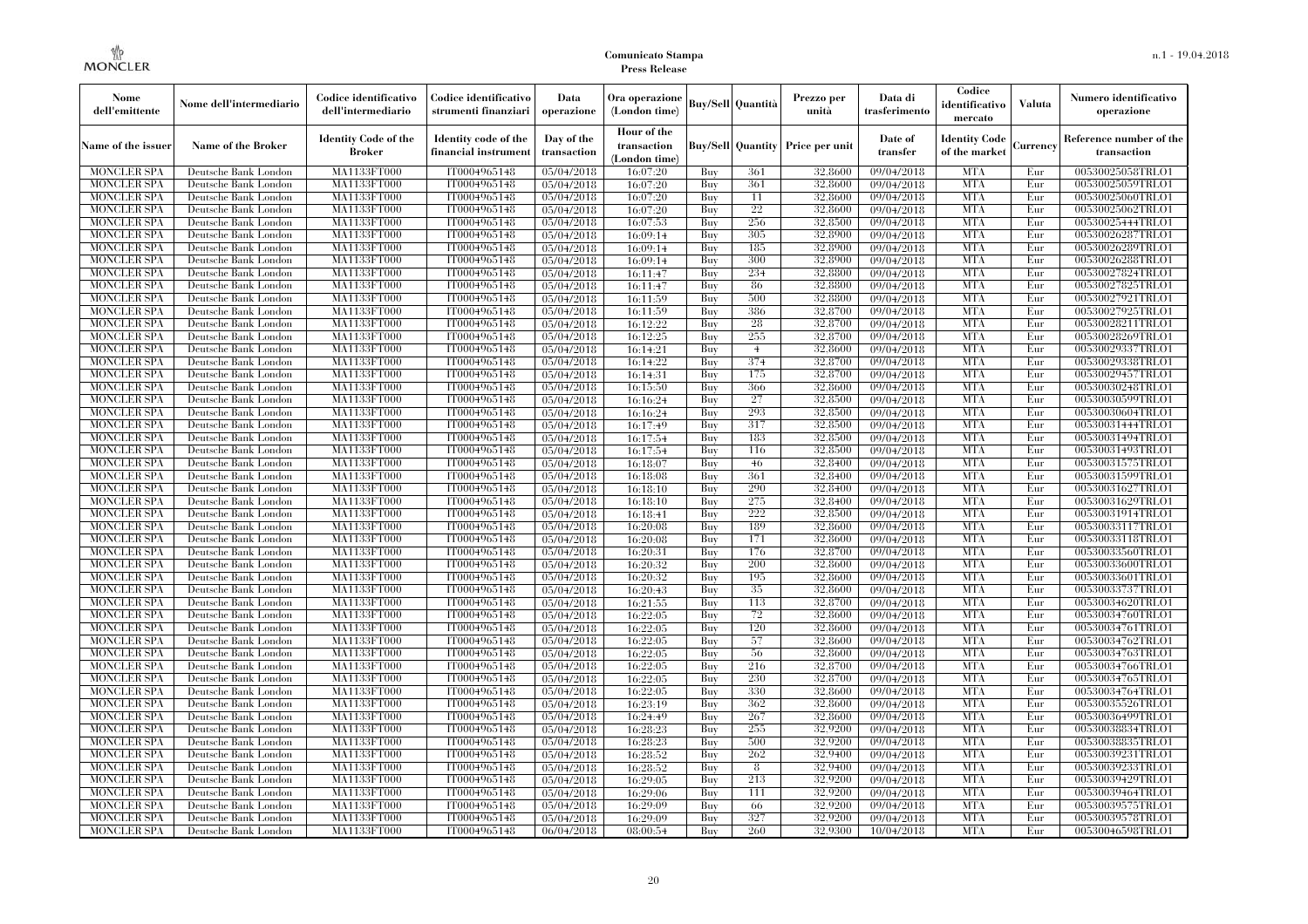| Nome<br>dell'emittente                   | Nome dell'intermediario                      | Codice identificativo<br>dell'intermediario  | Codice identificativo<br>strumenti finanziari | Data<br>operazione        | Ora operazione<br>(London time)           |            | Buv/Sell   Quantità      | Prezzo per<br>unità | Data di<br>trasferimento | Codice<br>identificativo<br>mercato   | <b>Valuta</b> | Numero identificativo<br>operazione    |
|------------------------------------------|----------------------------------------------|----------------------------------------------|-----------------------------------------------|---------------------------|-------------------------------------------|------------|--------------------------|---------------------|--------------------------|---------------------------------------|---------------|----------------------------------------|
| Name of the issuer                       | Name of the Broker                           | <b>Identity Code of the</b><br><b>Broker</b> | Identity code of the<br>financial instrument  | Day of the<br>transaction | Hour of the<br>transaction<br>London time |            | <b>Buy/Sell Quantity</b> | Price per unit      | Date of<br>transfer      | <b>Identity Code</b><br>of the market | Currencv      | Reference number of the<br>transaction |
| <b>MONCLER SPA</b>                       | Deutsche Bank London                         | MA1133FT000                                  | IT0004965148                                  | 06/04/2018                | 08:01:28                                  | Buy        | 51                       | 32,9300             | 10/04/2018               | <b>MTA</b>                            | Eur           | 00530046706TRLO1                       |
| <b>MONCLER SPA</b>                       | Deutsche Bank London                         | <b>MA1133FT000</b>                           | IT0004965148                                  | 06/04/2018                | 08:01:28                                  | Buy        | 149                      | 32,9300             | 10/04/2018               | <b>MTA</b>                            | Eur           | 00530046707TRLO1                       |
| <b>MONCLER SPA</b>                       | Deutsche Bank London                         | MA1133FT000                                  | IT0004965148                                  | 06/04/2018                | 08:03:17                                  | Buy        | 265                      | 32,9500             | 10/04/2018               | <b>MTA</b>                            | Eur           | 00530047050TRLO1                       |
| <b>MONCLER SPA</b>                       | Deutsche Bank London                         | MA1133FT000                                  | IT0004965148                                  | 06/04/2018                | 08:04:01                                  | Buy        | 233                      | 32,9700             | 10/04/2018               | <b>MTA</b>                            | Eur           | 00530047200TRLO1                       |
| <b>MONCLER SPA</b>                       | Deutsche Bank London                         | MA1133FT000                                  | IT0004965148                                  | 06/04/2018                | 08:04:59                                  | Buv        | 245                      | 32,9800             | 10/04/2018               | <b>MTA</b>                            | Eur           | 00530047354TRLO1                       |
| <b>MONCLER SPA</b><br><b>MONCLER SPA</b> | Deutsche Bank London                         | MA1133FT000                                  | IT0004965148<br>IT0004965148                  | 06/04/2018                | 08:06:24                                  | Buy        | 260                      | 32,9700<br>32,9600  | 10/04/2018               | <b>MTA</b><br><b>MTA</b>              | Eur           | 00530047902TRLO1                       |
| <b>MONCLER SPA</b>                       | Deutsche Bank London<br>Deutsche Bank London | <b>MA1133FT000</b><br>MA1133FT000            | IT0004965148                                  | 06/04/2018<br>06/04/2018  | 08:06:24<br>08:08:05                      | Buy<br>Buy | 268<br>140               | 32,8800             | 10/04/2018<br>10/04/2018 | <b>MTA</b>                            | Eur<br>Eur    | 00530047903TRLO1<br>00530048302TRLO1   |
| <b>MONCLER SPA</b>                       | Deutsche Bank London                         | MA1133FT000                                  | IT0004965148                                  | 06/04/2018                | 08:08:46                                  | Buv        | 280                      | 32,9100             | 10/04/2018               | <b>MTA</b>                            | Eur           | 00530048501TRLO1                       |
| <b>MONCLER SPA</b>                       | Deutsche Bank London                         | MA1133FT000                                  | IT0004965148                                  | 06/04/2018                | 08:09:21                                  | Buy        | 71                       | 32,8700             | 10/04/2018               | <b>MTA</b>                            | Eur           | 00530048630TRLO1                       |
| <b>MONCLER SPA</b>                       | Deutsche Bank London                         | MA1133FT000                                  | IT0004965148                                  | 06/04/2018                | 08:09:39                                  | Buy        | 177                      | 32,8700             | 10/04/2018               | <b>MTA</b>                            | Eur           | 00530048687TRLO1                       |
| MONCLER SPA                              | Deutsche Bank London                         | MA1133FT000                                  | IT0004965148                                  | 06/04/2018                | 08:10:06                                  | Buy        | 249                      | 32,8400             | 10/04/2018               | <b>MTA</b>                            | Eur           | 00530048738TRLO1                       |
| <b>MONCLER SPA</b>                       | Deutsche Bank London                         | MA1133FT000                                  | IT0004965148                                  | 06/04/2018                | 08:12:05                                  | Buy        | 250                      | 32,8800             | 10/04/2018               | <b>MTA</b>                            | Eur           | 00530049150TRLO1                       |
| <b>MONCLER SPA</b>                       | Deutsche Bank London                         | MA1133FT000                                  | IT0004965148                                  | 06/04/2018                | 08:13:04                                  | Buy        | 265                      | 32,8600             | 10/04/2018               | <b>MTA</b>                            | Eur           | 00530049308TRLO1                       |
| <b>MONCLER SPA</b>                       | Deutsche Bank London                         | MA1133FT000                                  | IT0004965148                                  | 06/04/2018                | 08:13:48                                  | Buy        | 250                      | 32.8500             | 10/04/2018               | <b>MTA</b>                            | Eur           | 00530049390TRLO1                       |
| <b>MONCLER SPA</b>                       | Deutsche Bank London                         | MA1133FT000                                  | IT0004965148                                  | 06/04/2018                | 08:15:17                                  | Buy        | 238                      | 32.8700             | 10/04/2018               | <b>MTA</b>                            | Eur           | 00530049631TRLO1                       |
| <b>MONCLER SPA</b>                       | Deutsche Bank London                         | <b>MA1133FT000</b>                           | IT0004965148                                  | 06/04/2018                | 08:15:25                                  | Buy        | 140                      | 32,8600             | 10/04/2018               | <b>MTA</b>                            | Eur           | 00530049658TRLO1                       |
| <b>MONCLER SPA</b>                       | Deutsche Bank London                         | <b>MA1133FT000</b>                           | IT0004965148                                  | 06/04/2018                | 08:17:23                                  | Buy        | 290                      | 32,9000             | 10/04/2018               | <b>MTA</b>                            | Eur           | 00530050231TRLO1                       |
| <b>MONCLER SPA</b>                       | Deutsche Bank London                         | MA1133FT000                                  | IT0004965148                                  | 06/04/2018                | 08:17:23                                  | Buy        | $\frac{8}{3}$            | 32,9000             | 10/04/2018               | <b>MTA</b>                            | Eur           | 00530050232TRLO1                       |
| <b>MONCLER SPA</b>                       | Deutsche Bank London                         | MA1133FT000                                  | IT0004965148                                  | 06/04/2018                | 08:19:48                                  | Buy        | 285                      | 32,9000             | 10/04/2018               | <b>MTA</b>                            | Eur           | 00530050622TRLO1                       |
| <b>MONCLER SPA</b>                       | Deutsche Bank London                         | MA1133FT000                                  | IT0004965148                                  | 06/04/2018                | 08:20:47                                  | Buy        | 360                      | 32,9300             | 10/04/2018               | <b>MTA</b>                            | Eur           | 00530050787TRLO1                       |
| <b>MONCLER SPA</b>                       | Deutsche Bank London                         | <b>MA1133FT000</b>                           | IT0004965148                                  | 06/04/2018                | 08:20:56                                  | Buy        | 68                       | 32,9200             | 10/04/2018               | <b>MTA</b>                            | Eur           | 00530050840TRLO1                       |
| <b>MONCLER SPA</b>                       | Deutsche Bank London                         | MA1133FT000                                  | IT0004965148                                  | 06/04/2018                | 08:21:21                                  | Buy        | 15                       | 32,9200             | 10/04/2018               | <b>MTA</b>                            | Eur           | 00530050926TRLO1                       |
| <b>MONCLER SPA</b>                       | Deutsche Bank London                         | MA1133FT000<br>MA1133FT000                   | IT0004965148<br>IT0004965148                  | 06/04/2018                | 08:23:14                                  | Buy        | 328<br>310               | 32,9900<br>33,0700  | 10/04/2018               | <b>MTA</b><br><b>MTA</b>              | Eur           | 00530051551TRLO1                       |
| <b>MONCLER SPA</b><br><b>MONCLER SPA</b> | Deutsche Bank London<br>Deutsche Bank London | MA1133FT000                                  | IT0004965148                                  | 06/04/2018<br>06/04/2018  | 08:25:00<br>08:25:10                      | Buy<br>Buy | 250                      | 33,0600             | 10/04/2018               | <b>MTA</b>                            | Eur<br>Eur    | 00530052003TRLO1<br>00530052059TRLO1   |
| <b>MONCLER SPA</b>                       | Deutsche Bank London                         | MA1133FT000                                  | IT0004965148                                  | 06/04/2018                | 08:25:10                                  | Buy        | 283                      | 33,0700             | 10/04/2018<br>10/04/2018 | <b>MTA</b>                            | Eur           | 00530052060TRLO1                       |
| <b>MONCLER SPA</b>                       | Deutsche Bank London                         | MA1133FT000                                  | IT0004965148                                  | 06/04/2018                | 08:27:41                                  | Buy        | 350                      | 33,0300             | 10/04/2018               | <b>MTA</b>                            | Eur           | 00530052672TRLO1                       |
| <b>MONCLER SPA</b>                       | Deutsche Bank London                         | MA1133FT000                                  | IT0004965148                                  | 06/04/2018                | 08:30:06                                  | Buy        | 290                      | 33,0100             | 10/04/2018               | <b>MTA</b>                            | Eur           | 00530053286TRLO1                       |
| <b>MONCLER SPA</b>                       | Deutsche Bank London                         | MA1133FT000                                  | IT0004965148                                  | 06/04/2018                | 08:30:48                                  | Buy        | 160                      | 33,0100             | 10/04/2018               | <b>MTA</b>                            | Eur           | 00530053447TRLO1                       |
| <b>MONCLER SPA</b>                       | Deutsche Bank London                         | MA1133FT000                                  | IT0004965148                                  | 06/04/2018                | 08:30:48                                  | Buy        | 115                      | 33,0100             | 10/04/2018               | <b>MTA</b>                            | Eur           | 00530053448TRLO1                       |
| <b>MONCLER SPA</b>                       | Deutsche Bank London                         | MA1133FT000                                  | IT0004965148                                  | 06/04/2018                | 08:30:48                                  | Buy        | 260                      | 33,0000             | 10/04/2018               | <b>MTA</b>                            | Eur           | 00530053449TRLO1                       |
| <b>MONCLER SPA</b>                       | Deutsche Bank London                         | MA1133FT000                                  | IT0004965148                                  | 06/04/2018                | 08:32:12                                  | Buy        | 235                      | 32,9300             | 10/04/2018               | <b>MTA</b>                            | Eur           | 00530053772TRLO1                       |
| <b>MONCLER SPA</b>                       | Deutsche Bank London                         | <b>MA1133FT000</b>                           | IT0004965148                                  | 06/04/2018                | 08:34:56                                  | Buy        | 331                      | 32,9100             | 10/04/2018               | <b>MTA</b>                            | Eur           | 00530054421TRLO1                       |
| <b>MONCLER SPA</b>                       | Deutsche Bank London                         | MA1133FT000                                  | IT0004965148                                  | 06/04/2018                | 08:38:13                                  | Buy        | 315                      | 32,9700             | 10/04/2018               | <b>MTA</b>                            | Eur           | 00530055611TRLO1                       |
| <b>MONCLER SPA</b>                       | Deutsche Bank London                         | MA1133FT000                                  | IT0004965148                                  | 06/04/2018                | 08:38:20                                  | Buy        | 305                      | 32,9600             | 10/04/2018               | <b>MTA</b>                            | Eur           | 00530055631TRLO1                       |
| <b>MONCLER SPA</b>                       | Deutsche Bank London                         | MA1133FT000                                  | IT0004965148                                  | 06/04/2018                | 08:40:04                                  | Buy        | 325                      | 32,9800             | 10/04/2018               | <b>MTA</b>                            | Eur           | 00530056038TRLO1                       |
| <b>MONCLER SPA</b>                       | Deutsche Bank London                         | <b>MA1133FT000</b>                           | IT0004965148                                  | 06/04/2018                | 08:40:12                                  | Buy        | 292                      | 32,9600             | 10/04/2018               | <b>MTA</b>                            | Eur           | 00530056045TRLO1                       |
| <b>MONCLER SPA</b>                       | Deutsche Bank London                         | <b>MA1133FT000</b>                           | IT0004965148                                  | 06/04/2018                | 08:40:15                                  | Buy        | 38                       | 32,9500             | 10/04/2018               | <b>MTA</b>                            | Eur           | 00530056051TRLO1                       |
| <b>MONCLER SPA</b>                       | Deutsche Bank London                         | MA1133FT000                                  | IT0004965148                                  | 06/04/2018                | 08:44:29                                  | Buy        | 280                      | 32,9700             | 10/04/2018               | <b>MTA</b>                            | Eur           | 00530056990TRLO1                       |
| <b>MONCLER SPA</b>                       | Deutsche Bank London                         | MA1133FT000                                  | IT0004965148                                  | 06/04/2018                | 08:46:09                                  | Buy        | 100                      | 32,9900             | 10/04/2018               | <b>MTA</b>                            | Eur           | 00530057538TRLO1                       |
| <b>MONCLER SPA</b>                       | Deutsche Bank London                         | MA1133FT000                                  | IT0004965148                                  | 06/04/2018                | 08:46:33                                  | Buy        | 270                      | 32,9900             | 10/04/2018               | <b>MTA</b>                            | Eur           | 00530057608TRLO1                       |
| <b>MONCLER SPA</b>                       | Deutsche Bank London                         | MA1133FT000                                  | IT0004965148                                  | 06/04/2018                | 08:47:33                                  | Buy        | 255                      | 32,9800             | 10/04/2018               | <b>MTA</b>                            | Eur           | 00530057818TRLO1                       |
| <b>MONCLER SPA</b>                       | Deutsche Bank London                         | <b>MA1133FT000</b>                           | IT0004965148                                  | 06/04/2018                | 08:47:49                                  | Buy<br>Buy | 323<br>258               | 32,9600<br>32,9600  | 10/04/2018               | <b>MTA</b><br><b>MTA</b>              | Eur<br>Eur    | 00530057842TRLO1                       |
| <b>MONCLER SPA</b><br><b>MONCLER SPA</b> | Deutsche Bank London<br>Deutsche Bank London | MA1133FT000<br>MA1133FT000                   | IT0004965148<br>IT0004965148                  | 06/04/2018<br>06/04/2018  | 08:47:49<br>08:51:30                      | Buy        | 291                      | 32,9300             | 10/04/2018<br>10/04/2018 | <b>MTA</b>                            | Eur           | 00530057843TRLO1<br>00530058596TRLO1   |
| <b>MONCLER SPA</b>                       | Deutsche Bank London                         | MA1133FT000                                  | IT0004965148                                  | 06/04/2018                | 08:52:51                                  | Buy        | 90                       | 32,9100             | 10/04/2018               | <b>MTA</b>                            | Eur           | 00530058939TRLO1                       |
| <b>MONCLER SPA</b>                       | Deutsche Bank London                         | MA1133FT000                                  | IT0004965148                                  | 06/04/2018                | 08:53:01                                  | Buy        | 195                      | 32,9100             | 10/04/2018               | <b>MTA</b>                            | Eur           | 00530059049TRLO1                       |
| <b>MONCLER SPA</b>                       | Deutsche Bank London                         | MA1133FT000                                  | IT0004965148                                  | 06/04/2018                | 08:55:57                                  | Buy        | 400                      | 32,9500             | 10/04/2018               | <b>MTA</b>                            | Eur           | 00530059759TRLO1                       |
| <b>MONCLER SPA</b>                       | Deutsche Bank London                         | MA1133FT000                                  | IT0004965148                                  | 06/04/2018                | 08:56:12                                  | Buy        | 270                      | 32,9400             | 10/04/2018               | <b>MTA</b>                            | Eur           | 00530059796TRLO1                       |
| <b>MONCLER SPA</b>                       | Deutsche Bank London                         | MA1133FT000                                  | IT0004965148                                  | 06/04/2018                | 08:57:24                                  | Buy        | 268                      | 32,9100             | 10/04/2018               | <b>MTA</b>                            | Eur           | 00530059973TRLO1                       |
| <b>MONCLER SPA</b>                       | Deutsche Bank London                         | MA1133FT000                                  | IT0004965148                                  | 06/04/2018                | 08:59:58                                  | Buy        | 255                      | 32,9200             | 10/04/2018               | <b>MTA</b>                            | Eur           | 00530060498TRLO1                       |
| <b>MONCLER SPA</b>                       | Deutsche Bank London                         | MA1133FT000                                  | IT0004965148                                  | 06/04/2018                | 09:02:24                                  | Buy        | 201                      | 32,9800             | 10/04/2018               | <b>MTA</b>                            | Eur           | 00530061203TRLO1                       |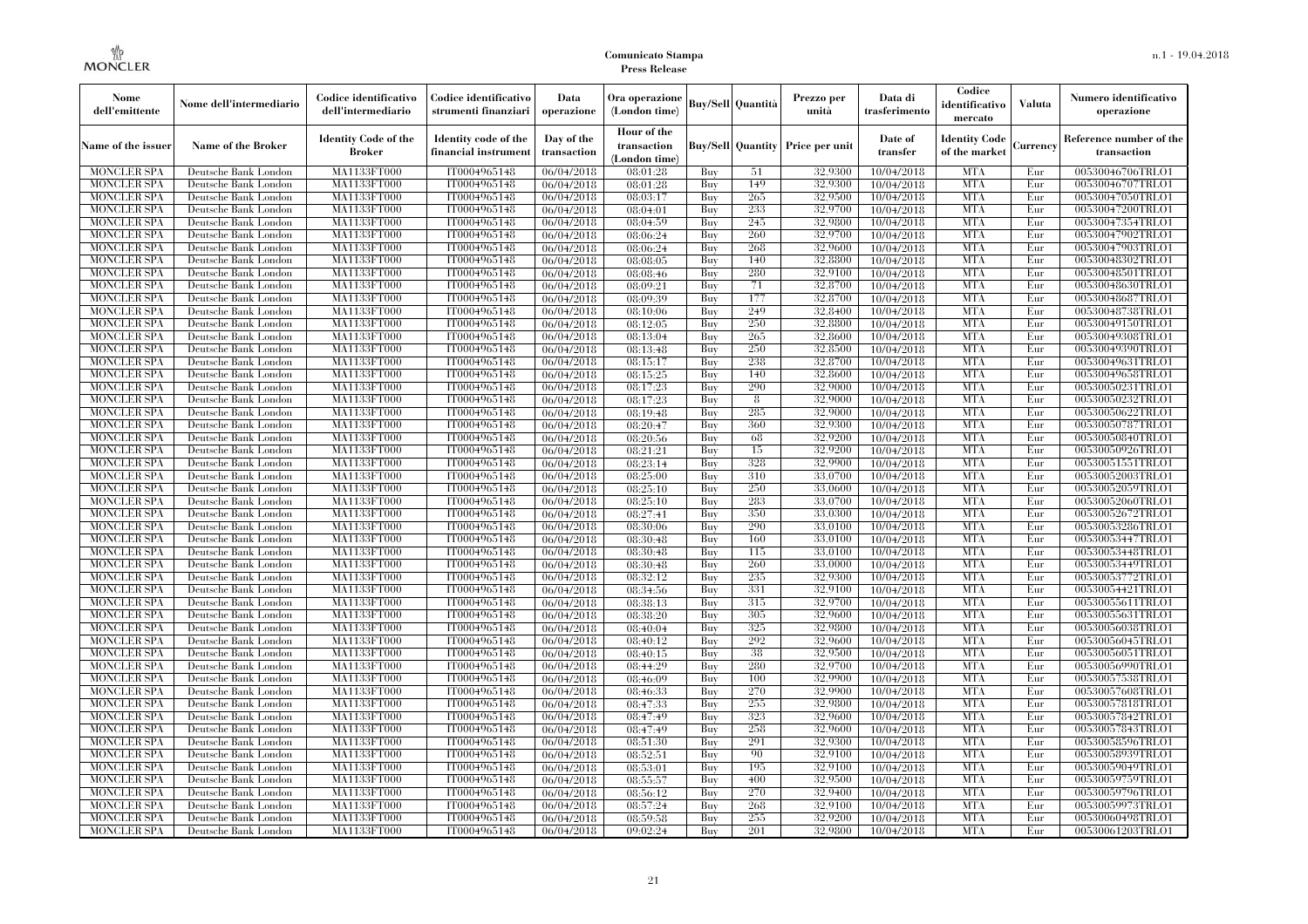| Nome<br>dell'emittente                   | Nome dell'intermediario                      | Codice identificativo<br>dell'intermediario  | Codice identificativo<br>strumenti finanziari | Data<br>operazione        | Ora operazione<br>(London time)             |            | <b>Buy/Sell Quantità</b> | Prezzo per<br>unità | Data di<br>trasferimento | Codice<br>identificativo<br>mercato   | Valuta     | Numero identificativo<br>operazione    |
|------------------------------------------|----------------------------------------------|----------------------------------------------|-----------------------------------------------|---------------------------|---------------------------------------------|------------|--------------------------|---------------------|--------------------------|---------------------------------------|------------|----------------------------------------|
| Name of the issuer                       | Name of the Broker                           | <b>Identity Code of the</b><br><b>Broker</b> | Identity code of the<br>financial instrument  | Day of the<br>transaction | Hour of the<br>transaction<br>(London time) |            | <b>Buy/Sell Quantity</b> | Price per unit      | Date of<br>transfer      | <b>Identity Code</b><br>of the market | Currencv   | Reference number of the<br>transaction |
| <b>MONCLER SPA</b>                       | Deutsche Bank London                         | MA1133FT000                                  | IT0004965148                                  | 06/04/2018                | 09:02:24                                    | Buy        | 81                       | 32,9800             | 10/04/2018               | <b>MTA</b>                            | Eur        | 00530061202TRLO1                       |
| <b>MONCLER SPA</b>                       | Deutsche Bank London                         | MA1133FT000                                  | IT0004965148                                  | 06/04/2018                | 09:03:05                                    | Buy        | 280                      | 33,0000             | 10/04/2018               | <b>MTA</b>                            | Eur        | 00530061397TRLO1                       |
| <b>MONCLER SPA</b>                       | Deutsche Bank London                         | MA1133FT000                                  | IT0004965148                                  | 06/04/2018                | 09:03:59                                    | Buv        | 246                      | 32,9900             | 10/04/2018               | <b>MTA</b>                            | Eur        | 00530061638TRLO1                       |
| <b>MONCLER SPA</b>                       | Deutsche Bank London                         | MA1133FT000                                  | IT0004965148                                  | 06/04/2018                | 09:06:30                                    | Buy        | 236                      | 32,9700             | 10/04/2018               | <b>MTA</b>                            | Eur        | 00530062156TRLO1                       |
| <b>MONCLER SPA</b>                       | Deutsche Bank London                         | MA1133FT000<br>MA1133FT000                   | IT0004965148<br>IT0004965148                  | 06/04/2018                | 09:06:30                                    | Buy        | 310<br>98                | 32,9600<br>32,9600  | 10/04/2018               | <b>MTA</b><br><b>MTA</b>              | Eur        | 00530062164TRLO1                       |
| <b>MONCLER SPA</b><br><b>MONCLER SPA</b> | Deutsche Bank London<br>Deutsche Bank London | MA1133FT000                                  | IT0004965148                                  | 06/04/2018                | 09:08:34<br>09:08:34                        | Buy<br>Buy | 207                      | 32,9600             | 10/04/2018<br>10/04/2018 | <b>MTA</b>                            | Eur<br>Eur | 00530062588TRLO1<br>00530062589TRLO1   |
| <b>MONCLER SPA</b>                       | Deutsche Bank London                         | MA1133FT000                                  | IT0004965148                                  | 06/04/2018<br>06/04/2018  | 09:08:34                                    | Buy        | 133                      | 32,9500             | 10/04/2018               | <b>MTA</b>                            | Eur        | 00530062591TRLO1                       |
| <b>MONCLER SPA</b>                       | Deutsche Bank London                         | MA1133FT000                                  | IT0004965148                                  | 06/04/2018                | 09:08:34                                    | Buy        | 32                       | 32,9500             | 10/04/2018               | <b>MTA</b>                            | Eur        | 00530062592TRLO1                       |
| MONCLER SPA                              | Deutsche Bank London                         | MA1133FT000                                  | IT0004965148                                  | 06/04/2018                | 09:13:21                                    | Buy        | 340                      | 32,9900             | 10/04/2018               | <b>MTA</b>                            | Eur        | 00530063441TRLO1                       |
| MONCLER SPA                              | Deutsche Bank London                         | MA1133FT000                                  | IT0004965148                                  | 06/04/2018                | 09:13:27                                    | Buy        | 305                      | 32,9800             | 10/04/2018               | <b>MTA</b>                            | Eur        | 00530063452TRLO1                       |
| <b>MONCLER SPA</b>                       | Deutsche Bank London                         | MA1133FT000                                  | IT0004965148                                  | 06/04/2018                | 09:13:52                                    | Buy        | 290                      | 32,9700             | 10/04/2018               | <b>MTA</b>                            | Eur        | 00530063500TRLO1                       |
| <b>MONCLER SPA</b>                       | Deutsche Bank London                         | MA1133FT000                                  | IT0004965148                                  | 06/04/2018                | 09:15:28                                    | Buy        | 250                      | 32,9500             | 10/04/2018               | <b>MTA</b>                            | Eur        | 00530063805TRLO1                       |
| <b>MONCLER SPA</b>                       | Deutsche Bank London                         | MA1133FT000                                  | IT0004965148                                  | 06/04/2018                | 09:17:03                                    | Buy        | 235                      | 32,9600             | 10/04/2018               | <b>MTA</b>                            | Eur        | 00530064105TRLO1                       |
| <b>MONCLER SPA</b>                       | Deutsche Bank London                         | MA1133FT000                                  | IT0004965148                                  | 06/04/2018                | 09:17:10                                    | Buy        | 245                      | 32,9500             | 10/04/2018               | <b>MTA</b>                            | Eur        | 00530064158TRLO1                       |
| <b>MONCLER SPA</b>                       | Deutsche Bank London                         | MA1133FT000                                  | IT0004965148                                  | 06/04/2018                | 09:18:07                                    | Buy        | 240                      | 32,9200             | 10/04/2018               | <b>MTA</b>                            | Eur        | 00530064249TRLO1                       |
| <b>MONCLER SPA</b>                       | Deutsche Bank London                         | MA1133FT000                                  | IT0004965148                                  | 06/04/2018                | 09:21:31                                    | Buy        | 379                      | 32,9100             | 10/04/2018               | <b>MTA</b>                            | Eur        | 00530065031TRLO1                       |
| <b>MONCLER SPA</b>                       | Deutsche Bank London                         | MA1133FT000                                  | IT0004965148                                  | 06/04/2018                | 09:23:34                                    | Buy        | 267                      | 32,9000             | 10/04/2018               | <b>MTA</b>                            | Eur        | 00530065512TRLO1                       |
| <b>MONCLER SPA</b>                       | Deutsche Bank London                         | MA1133FT000                                  | IT0004965148                                  | 06/04/2018                | 09:25:04                                    | Buy        | 290                      | 32,9100             | 10/04/2018               | <b>MTA</b>                            | Eur        | 00530065715TRLO1                       |
| <b>MONCLER SPA</b>                       | Deutsche Bank London                         | MA1133FT000                                  | IT0004965148                                  | 06/04/2018                | 09:27:26                                    | Buy        | 252                      | 32,9000             | 10/04/2018               | <b>MTA</b>                            | Eur        | 00530066037TRLO1                       |
| MONCLER SPA                              | Deutsche Bank London                         | MA1133FT000                                  | IT0004965148                                  | 06/04/2018                | 09:37:05                                    | Buy        | 241                      | 32,9200             | 10/04/2018               | <b>MTA</b>                            | Eur        | 00530067867TRLO1                       |
| <b>MONCLER SPA</b>                       | Deutsche Bank London                         | MA1133FT000                                  | IT0004965148                                  | 06/04/2018                | 09:37:05                                    | Buy        | 179                      | 32,9200             | 10/04/2018               | <b>MTA</b>                            | Eur        | 00530067868TRLO1                       |
| <b>MONCLER SPA</b>                       | Deutsche Bank London                         | MA1133FT000                                  | IT0004965148                                  | 06/04/2018                | 09:38:22                                    | Buy        | 115                      | 32,9100             | 10/04/2018               | <b>MTA</b>                            | Eur        | 00530068102TRLO1                       |
| <b>MONCLER SPA</b>                       | Deutsche Bank London                         | MA1133FT000                                  | IT0004965148                                  | 06/04/2018                | 09:38:53                                    | Buy        | 305                      | 32,9200             | 10/04/2018               | <b>MTA</b>                            | Eur        | 00530068167TRLO1                       |
| <b>MONCLER SPA</b>                       | Deutsche Bank London                         | MA1133FT000                                  | IT0004965148                                  | 06/04/2018                | 09:40:02                                    | Buy        | 365                      | 32,9100             | 10/04/2018               | <b>MTA</b>                            | Eur        | 00530068391TRLO1                       |
| <b>MONCLER SPA</b>                       | Deutsche Bank London                         | MA1133FT000                                  | IT0004965148                                  | 06/04/2018                | 09:40:02                                    | Buy        | 95                       | 32,9200             | 10/04/2018               | <b>MTA</b>                            | Eur        | 00530068394TRLO1                       |
| <b>MONCLER SPA</b>                       | Deutsche Bank London                         | MA1133FT000                                  | IT0004965148                                  | 06/04/2018                | 09:40:02                                    | Buy        | 400                      | 32,9200             | 10/04/2018               | <b>MTA</b>                            | Eur        | 00530068392TRLO1                       |
| <b>MONCLER SPA</b>                       | Deutsche Bank London                         | MA1133FT000                                  | IT0004965148                                  | 06/04/2018                | 09:40:02                                    | Buy        | 250                      | 32,9200             | 10/04/2018               | <b>MTA</b>                            | Eur        | 00530068393TRLO1                       |
| <b>MONCLER SPA</b>                       | Deutsche Bank London                         | MA1133FT000                                  | IT0004965148                                  | 06/04/2018                | 09:42:16                                    | Buy        | 480                      | 32,9000             | 10/04/2018               | <b>MTA</b>                            | Eur        | 00530068692TRLO1                       |
| <b>MONCLER SPA</b><br><b>MONCLER SPA</b> | Deutsche Bank London<br>Deutsche Bank London | <b>MA1133FT000</b><br>MA1133FT000            | IT0004965148<br>IT0004965148                  | 06/04/2018<br>06/04/2018  | 09:42:23<br>09:43:53                        | Buy<br>Buy | 135<br>150               | 32,8900<br>32,8900  | 10/04/2018<br>10/04/2018 | <b>MTA</b><br><b>MTA</b>              | Eur<br>Eur | 00530068699TRLO1<br>00530068972TRLO1   |
| <b>MONCLER SPA</b>                       | Deutsche Bank London                         | MA1133FT000                                  | IT0004965148                                  | 06/04/2018                | 09:43:55                                    | Buv        | 241                      | 32,8700             | 10/04/2018               | <b>MTA</b>                            | Eur        | 00530068973TRLO1                       |
| <b>MONCLER SPA</b>                       | Deutsche Bank London                         | MA1133FT000                                  | IT0004965148                                  | 06/04/2018                | 09:50:26                                    | Buv        | 307                      | 32,9000             | 10/04/2018               | <b>MTA</b>                            | Eur        | 00530070143TRLO1                       |
| <b>MONCLER SPA</b>                       | Deutsche Bank London                         | MA1133FT000                                  | IT0004965148                                  | 06/04/2018                | 09:50:26                                    | Buy        | 262                      | 32,9000             | 10/04/2018               | <b>MTA</b>                            | Eur        | 00530070144TRLO1                       |
| <b>MONCLER SPA</b>                       | Deutsche Bank London                         | MA1133FT000                                  | IT0004965148                                  | 06/04/2018                | 09:52:06                                    | Buy        | 347                      | 32,9200             | 10/04/2018               | <b>MTA</b>                            | Eur        | 00530070393TRLO1                       |
| <b>MONCLER SPA</b>                       | Deutsche Bank London                         | MA1133FT000                                  | IT0004965148                                  | 06/04/2018                | 09:52:06                                    | Buy        | 243                      | 32,9200             | 10/04/2018               | <b>MTA</b>                            | Eur        | 00530070396TRLO1                       |
| <b>MONCLER SPA</b>                       | Deutsche Bank London                         | MA1133FT000                                  | IT0004965148                                  | 06/04/2018                | 09:52:06                                    | Buv        | 83                       | 32,9300             | 10/04/2018               | <b>MTA</b>                            | Eur        | 00530070397TRLO1                       |
| <b>MONCLER SPA</b>                       | Deutsche Bank London                         | MA1133FT000                                  | IT0004965148                                  | 06/04/2018                | 09:55:27                                    | Buy        | 321                      | 32,9300             | 10/04/2018               | <b>MTA</b>                            | Eur        | 00530070942TRLO1                       |
| <b>MONCLER SPA</b>                       | Deutsche Bank London                         | MA1133FT000                                  | IT0004965148                                  | 06/04/2018                | 09:55:27                                    | Buy        | 48                       | 32,9400             | 10/04/2018               | <b>MTA</b>                            | Eur        | 00530070945TRLO1                       |
| <b>MONCLER SPA</b>                       | Deutsche Bank London                         | MA1133FT000                                  | IT0004965148                                  | 06/04/2018                | 09:55:27                                    | Buy        | 100                      | 32,9400             | 10/04/2018               | <b>MTA</b>                            | Eur        | 00530070943TRLO1                       |
| MONCLER SPA                              | Deutsche Bank London                         | MA1133FT000                                  | IT0004965148                                  | 06/04/2018                | 09:55:27                                    | Buy        | 250                      | 32,9400             | 10/04/2018               | <b>MTA</b>                            | Eur        | 00530070944TRLO1                       |
| <b>MONCLER SPA</b>                       | Deutsche Bank London                         | MA1133FT000                                  | IT0004965148                                  | 06/04/2018                | 09:58:03                                    | Buy        | 310                      | 32,9000             | 10/04/2018               | <b>MTA</b>                            | Eur        | 00530071369TRLO1                       |
| <b>MONCLER SPA</b>                       | Deutsche Bank London                         | MA1133FT000                                  | IT0004965148                                  | 06/04/2018                | 09:59:15                                    | Buy        | 255                      | 32,9000             | 10/04/2018               | <b>MTA</b>                            | Eur        | 00530071710TRLO1                       |
| <b>MONCLER SPA</b>                       | Deutsche Bank London                         | MA1133FT000                                  | IT0004965148                                  | 06/04/2018                | 10:05:08                                    | Buy        | 340                      | 32,9300             | 10/04/2018               | <b>MTA</b>                            | Eur        | 00530072698TRLO1                       |
| <b>MONCLER SPA</b>                       | Deutsche Bank London                         | MA1133FT000                                  | IT0004965148                                  | 06/04/2018                | 10:08:52                                    | Buy        | 430                      | 32,9700             | 10/04/2018               | <b>MTA</b>                            | Eur        | 00530073229TRLO1                       |
| <b>MONCLER SPA</b>                       | Deutsche Bank London                         | MA1133FT000                                  | IT0004965148                                  | 06/04/2018                | 10:08:52                                    | Buy        | 309                      | 32,9800             | 10/04/2018               | <b>MTA</b>                            | Eur        | 00530073230TRLO1                       |
| <b>MONCLER SPA</b>                       | Deutsche Bank London                         | MA1133FT000                                  | IT0004965148                                  | 06/04/2018                | 10:09:20                                    | Buy        | 146                      | 32,9600             | 10/04/2018               | <b>MTA</b>                            | Eur        | 00530073294TRLO1                       |
| <b>MONCLER SPA</b>                       | Deutsche Bank London                         | MA1133FT000                                  | IT0004965148                                  | 06/04/2018                | 10:09:20                                    | Buy        | 244                      | 32,9600             | 10/04/2018               | <b>MTA</b>                            | Eur        | 00530073295TRLO1                       |
| <b>MONCLER SPA</b>                       | Deutsche Bank London                         | MA1133FT000                                  | IT0004965148                                  | 06/04/2018                | 10:09:20                                    | Buy        | -99                      | 32,9700             | 10/04/2018               | <b>MTA</b>                            | Eur        | 00530073296TRLO1                       |
| <b>MONCLER SPA</b>                       | Deutsche Bank London                         | MA1133FT000                                  | IT0004965148                                  | 06/04/2018                | 10:09:20                                    | Buy        | 168                      | 32,9700             | 10/04/2018               | <b>MTA</b>                            | Eur        | 00530073297TRLO1                       |
| <b>MONCLER SPA</b>                       | Deutsche Bank London                         | MA1133FT000                                  | IT0004965148                                  | 06/04/2018                | 10:12:32                                    | Buy        | 243                      | 33,0400             | 10/04/2018               | <b>MTA</b>                            | Eur        | 00530073875TRLO1                       |
| <b>MONCLER SPA</b>                       | Deutsche Bank London                         | MA1133FT000                                  | IT0004965148                                  | 06/04/2018                | 10:14:17                                    | Buy        | 260                      | 33,0400             | 10/04/2018               | <b>MTA</b>                            | Eur        | 00530074177TRLO1                       |
| MONCLER SPA                              | Deutsche Bank London                         | MA1133FT000                                  | IT0004965148                                  | 06/04/2018                | 10:14:17                                    | Buy        | 253                      | 33,0400             | 10/04/2018               | <b>MTA</b>                            | Eur        | 00530074178TRLO1                       |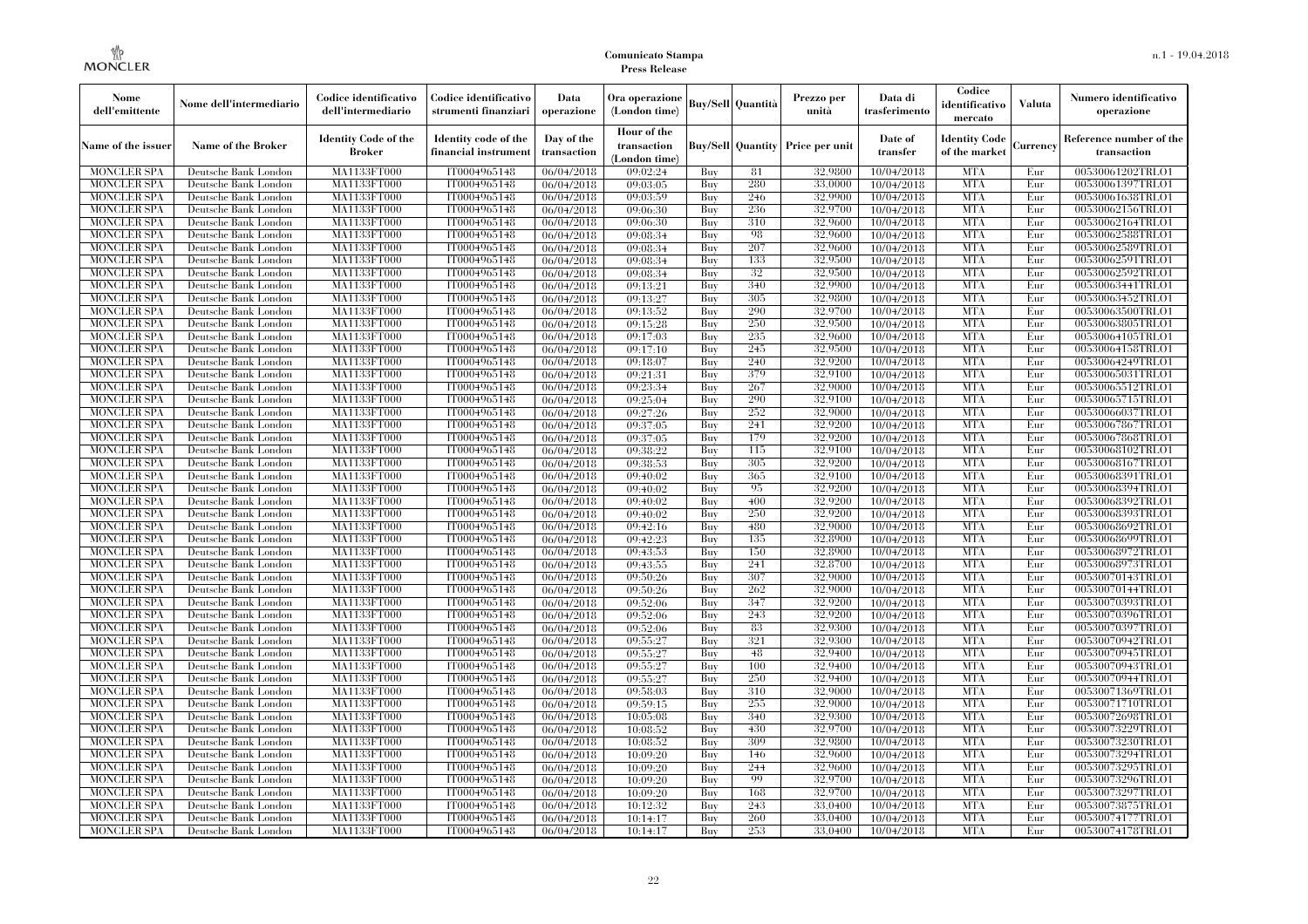| Nome<br>dell'emittente                   | Nome dell'intermediario                      | Codice identificativo<br>dell'intermediario  | Codice identificativo<br>strumenti finanziari | Data<br>operazione        | Ora operazione<br>(London time)             |            | Buy/Sell   Quantità      | Prezzo per<br>unità | Data di<br>trasferimento | Codice<br>identificativo<br>mercato   | <b>Valuta</b> | Numero identificativo<br>operazione    |
|------------------------------------------|----------------------------------------------|----------------------------------------------|-----------------------------------------------|---------------------------|---------------------------------------------|------------|--------------------------|---------------------|--------------------------|---------------------------------------|---------------|----------------------------------------|
| Name of the issuer                       | Name of the Broker                           | <b>Identity Code of the</b><br><b>Broker</b> | Identity code of the<br>financial instrument  | Day of the<br>transaction | Hour of the<br>transaction<br>(London time) |            | <b>Buy/Sell Quantity</b> | Price per unit      | Date of<br>transfer      | <b>Identity Code</b><br>of the market | Currencv      | Reference number of the<br>transaction |
| <b>MONCLER SPA</b>                       | Deutsche Bank London                         | MA1133FT000                                  | IT0004965148                                  | $\frac{06}{04/2018}$      | 10:18:17                                    | Buy        | 344                      | 33,0200             | 10/04/2018               | <b>MTA</b>                            | Eur           | 00530074831TRLO1                       |
| <b>MONCLER SPA</b>                       | Deutsche Bank London                         | <b>MA1133FT000</b>                           | IT0004965148                                  | 06/04/2018                | 10:21:00                                    | Buy        | 100                      | 33,0100             | 10/04/2018               | <b>MTA</b>                            | Eur           | 00530075362TRLO1                       |
| <b>MONCLER SPA</b>                       | Deutsche Bank London                         | MA1133FT000                                  | IT0004965148                                  | 06/04/2018                | 10:21:05                                    | Buv        | 264                      | 33,0000             | 10/04/2018               | <b>MTA</b>                            | Eur           | 00530075375TRLO1                       |
| <b>MONCLER SPA</b>                       | Deutsche Bank London                         | MA1133FT000                                  | IT0004965148                                  | 06/04/2018                | 10:23:39                                    | Buy        | 259<br>250               | 32,9400             | 10/04/2018               | <b>MTA</b>                            | Eur           | 00530076206TRLO1                       |
| <b>MONCLER SPA</b>                       | Deutsche Bank London                         | MA1133FT000<br><b>MA1133FT000</b>            | IT0004965148                                  | 06/04/2018                | 10:24:23                                    | Buy        | 320                      | 32,9600<br>33,0100  | 10/04/2018               | <b>MTA</b><br><b>MTA</b>              | Eur<br>Eur    | 00530076338TRLO1                       |
| <b>MONCLER SPA</b><br><b>MONCLER SPA</b> | Deutsche Bank London<br>Deutsche Bank London | MA1133FT000                                  | IT0004965148<br>IT0004965148                  | 06/04/2018<br>06/04/2018  | 10:28:25<br>10:29:32                        | Buy<br>Buy | 470                      | 33,0100             | 10/04/2018<br>10/04/2018 | <b>MTA</b>                            | Eur           | 00530076882TRLO1<br>00530077133TRLO1   |
| <b>MONCLER SPA</b>                       | Deutsche Bank London                         | MA1133FT000                                  | IT0004965148                                  | 06/04/2018                | 10:32:12                                    | Buy        | 271                      | 33,0100             | 10/04/2018               | <b>MTA</b>                            | Eur           | 00530077611TRLO1                       |
| <b>MONCLER SPA</b>                       | Deutsche Bank London                         | MA1133FT000                                  | IT0004965148                                  | 06/04/2018                | 10:32:13                                    | Buy        | 311                      | 32,9900             | 10/04/2018               | <b>MTA</b>                            | Eur           | 00530077618TRLO1                       |
| <b>MONCLER SPA</b>                       | Deutsche Bank London                         | MA1133FT000                                  | IT0004965148                                  | 06/04/2018                | 10:36:13                                    | Buy        | 350                      | 33,0400             | 10/04/2018               | <b>MTA</b>                            | Eur           | 00530078361TRLO1                       |
| <b>MONCLER SPA</b>                       | Deutsche Bank London                         | MA1133FT000                                  | IT0004965148                                  | 06/04/2018                | 10:41:29                                    | Buy        | 300                      | 33,0400             | 10/04/2018               | <b>MTA</b>                            | Eur           | 00530079324TRLO1                       |
| <b>MONCLER SPA</b>                       | Deutsche Bank London                         | MA1133FT000                                  | IT0004965148                                  | 06/04/2018                | 10:41:29                                    | Buy        | 326                      | 33,0400             | 10/04/2018               | <b>MTA</b>                            | Eur           | 00530079325TRLO1                       |
| <b>MONCLER SPA</b>                       | Deutsche Bank London                         | MA1133FT000                                  | IT0004965148                                  | 06/04/2018                | 10:43:43                                    | Buy        | 274                      | 33,0600             | 10/04/2018               | <b>MTA</b>                            | Eur           | 00530079697TRLO1                       |
| <b>MONCLER SPA</b>                       | Deutsche Bank London                         | MA1133FT000                                  | IT0004965148                                  | 06/04/2018                | 10:44:08                                    | Buy        | 255                      | 33,0400             | 10/04/2018               | <b>MTA</b>                            | Eur           | 00530079812TRLO1                       |
| <b>MONCLER SPA</b>                       | Deutsche Bank London                         | MA1133FT000                                  | IT0004965148                                  | 06/04/2018                | 10:46:01                                    | Buy        | 18                       | 33,0600             | 10/04/2018               | <b>MTA</b>                            | Eur           | 00530080151TRLO1                       |
| <b>MONCLER SPA</b>                       | Deutsche Bank London                         | MA1133FT000                                  | IT0004965148                                  | 06/04/2018                | 10:47:14                                    | Buy        | 305                      | 33,0500             | 10/04/2018               | <b>MTA</b>                            | Eur           | 00530080296TRLO1                       |
| <b>MONCLER SPA</b>                       | Deutsche Bank London                         | MA1133FT000                                  | IT0004965148                                  | 06/04/2018                | 10:47:14                                    | Buy        | 268                      | 33,0500             | 10/04/2018               | <b>MTA</b>                            | Eur           | 00530080297TRLO1                       |
| <b>MONCLER SPA</b>                       | Deutsche Bank London                         | MA1133FT000                                  | IT0004965148                                  | 06/04/2018                | 10:54:47                                    | Buy        | 152                      | 33,1400             | 10/04/2018               | <b>MTA</b>                            | Eur           | 00530082008TRLO1                       |
| <b>MONCLER SPA</b>                       | Deutsche Bank London                         | MA1133FT000                                  | IT0004965148                                  | 06/04/2018                | 10:54:47                                    | Buy        | 198                      | 33,1400             | 10/04/2018               | <b>MTA</b>                            | Eur           | 00530082009TRLO1                       |
| <b>MONCLER SPA</b>                       | Deutsche Bank London                         | MA1133FT000                                  | IT0004965148                                  | 06/04/2018                | 10:54:49                                    | Buy        | 390                      | 33.1300             | 10/04/2018               | <b>MTA</b>                            | Eur           | 00530082020TRLO1                       |
| <b>MONCLER SPA</b>                       | Deutsche Bank London                         | <b>MA1133FT000</b>                           | IT0004965148                                  | 06/04/2018                | 10:59:41                                    | Buy        | 460<br>280               | 33,1400<br>33.1300  | 10/04/2018               | <b>MTA</b>                            | Eur           | 00530082938TRLO1                       |
| <b>MONCLER SPA</b><br><b>MONCLER SPA</b> | Deutsche Bank London                         | MA1133FT000<br>MA1133FT000                   | IT0004965148<br>IT0004965148                  | 06/04/2018                | 11:00:00<br>11:00:04                        | Buy<br>Buy | 250                      | 33.1200             | 10/04/2018               | <b>MTA</b><br><b>MTA</b>              | Eur<br>Eur    | 00530083109TRLO1<br>00530083168TRLO1   |
| <b>MONCLER SPA</b>                       | Deutsche Bank London<br>Deutsche Bank London | MA1133FT000                                  | IT0004965148                                  | 06/04/2018<br>06/04/2018  | 11:00:09                                    | Buy        | 273                      | 33,1000             | 10/04/2018<br>10/04/2018 | <b>MTA</b>                            | Eur           | 00530083195TRLO1                       |
| <b>MONCLER SPA</b>                       | Deutsche Bank London                         | MA1133FT000                                  | IT0004965148                                  | 06/04/2018                | 11:06:41                                    | Buy        | 271                      | 33,1500             | 10/04/2018               | <b>MTA</b>                            | Eur           | 00530084259TRLO1                       |
| <b>MONCLER SPA</b>                       | Deutsche Bank London                         | MA1133FT000                                  | IT0004965148                                  | 06/04/2018                | 11:07:21                                    | Buy        | 264                      | 33,1300             | 10/04/2018               | <b>MTA</b>                            | Eur           | 00530084364TRLO1                       |
| <b>MONCLER SPA</b>                       | Deutsche Bank London                         | MA1133FT000                                  | IT0004965148                                  | 06/04/2018                | 11:09:40                                    | Buy        | 267                      | 33,1200             | 10/04/2018               | <b>MTA</b>                            | Eur           | 00530084645TRLO1                       |
| <b>MONCLER SPA</b>                       | Deutsche Bank London                         | MA1133FT000                                  | IT0004965148                                  | 06/04/2018                | 11:12:27                                    | Buy        | 80                       | 33,0800             | 10/04/2018               | <b>MTA</b>                            | Eur           | 00530084998TRLO1                       |
| <b>MONCLER SPA</b>                       | Deutsche Bank London                         | MA1133FT000                                  | IT0004965148                                  | 06/04/2018                | 11:12:59                                    | Buy        | 177                      | 33,0800             | 10/04/2018               | <b>MTA</b>                            | Eur           | 00530085066TRLO1                       |
| <b>MONCLER SPA</b>                       | Deutsche Bank London                         | <b>MA1133FT000</b>                           | IT0004965148                                  | 06/04/2018                | 11:13:37                                    | Buy        | 255                      | 33,0600             | 10/04/2018               | <b>MTA</b>                            | Eur           | 00530085167TRLO1                       |
| <b>MONCLER SPA</b>                       | Deutsche Bank London                         | MA1133FT000                                  | IT0004965148                                  | 06/04/2018                | 11:20:37                                    | Buy        | 330                      | 33,0900             | 10/04/2018               | <b>MTA</b>                            | Eur           | 00530086176TRLO1                       |
| <b>MONCLER SPA</b>                       | Deutsche Bank London                         | MA1133FT000                                  | IT0004965148                                  | 06/04/2018                | 11:20:37                                    | Buy        | 390                      | 33,1000             | 10/04/2018               | <b>MTA</b>                            | Eur           | 00530086177TRLO1                       |
| <b>MONCLER SPA</b>                       | Deutsche Bank London                         | MA1133FT000                                  | IT0004965148                                  | 06/04/2018                | 11:25:36                                    | Buv        | 321                      | 33.1300             | 10/04/2018               | <b>MTA</b>                            | Eur           | 00530086833TRLO1                       |
| <b>MONCLER SPA</b>                       | Deutsche Bank London                         | MA1133FT000                                  | IT0004965148                                  | 06/04/2018                | 11:28:39                                    | Buy        | 430                      | 33,1100             | 10/04/2018               | <b>MTA</b>                            | Eur           | 00530087205TRLO1                       |
| <b>MONCLER SPA</b>                       | Deutsche Bank London                         | MA1133FT000                                  | IT0004965148                                  | 06/04/2018                | 11:28:40                                    | Buy        | 85                       | 33,1000             | 10/04/2018               | <b>MTA</b>                            | Eur           | 00530087206TRLO1                       |
| <b>MONCLER SPA</b>                       | Deutsche Bank London                         | MA1133FT000                                  | IT0004965148                                  | 06/04/2018                | 11:32:33                                    | Buy        | 201                      | 33,1300             | 10/04/2018               | <b>MTA</b>                            | Eur           | 00530087793TRLO1                       |
| <b>MONCLER SPA</b>                       | Deutsche Bank London                         | MA1133FT000                                  | IT0004965148                                  | 06/04/2018                | 11:34:53                                    | Buy        | 350                      | 33,1200             | 10/04/2018               | <b>MTA</b>                            | Eur           | 00530088091TRLO1                       |
| <b>MONCLER SPA</b>                       | Deutsche Bank London                         | <b>MA1133FT000</b>                           | IT0004965148                                  | 06/04/2018                | 11:34:53                                    | Buy        | 250                      | 33,1300             | 10/04/2018               | <b>MTA</b>                            | Eur           | 00530088093TRLO1                       |
| <b>MONCLER SPA</b>                       | Deutsche Bank London                         | MA1133FT000                                  | IT0004965148                                  | 06/04/2018                | 11:34:53                                    | Buy        | 139                      | 33,1300             | 10/04/2018               | <b>MTA</b>                            | Eur           | 00530088095TRLO1                       |
| <b>MONCLER SPA</b>                       | Deutsche Bank London                         | <b>MA1133FT000</b>                           | IT0004965148                                  | 06/04/2018                | 11:34:53                                    | Buy        | 96                       | 33,1300             | 10/04/2018               | <b>MTA</b>                            | Eur           | 00530088094TRLO1                       |
| <b>MONCLER SPA</b>                       | Deutsche Bank London                         | MA1133FT000                                  | IT0004965148                                  | 06/04/2018                | 11:34:53<br>11:41:42                        | Buy        | 400<br>410               | 33.1300<br>33.1200  | 10/04/2018               | <b>MTA</b><br><b>MTA</b>              | Eur           | 00530088092TRLO1                       |
| <b>MONCLER SPA</b><br><b>MONCLER SPA</b> | Deutsche Bank London<br>Deutsche Bank London | MA1133FT000<br>MA1133FT000                   | IT0004965148<br>IT0004965148                  | 06/04/2018<br>06/04/2018  | 11:41:42                                    | Buy<br>Buy | 30                       | 33,1200             | 10/04/2018<br>10/04/2018 | <b>MTA</b>                            | Eur<br>Eur    | 00530089011TRLO1<br>00530089012TRLO1   |
| <b>MONCLER SPA</b>                       | Deutsche Bank London                         | MA1133FT000                                  | IT0004965148                                  | 06/04/2018                | 11:47:51                                    | Buy        | 250                      | 33,1200             | 10/04/2018               | <b>MTA</b>                            | Eur           | 00530089821TRLO1                       |
| <b>MONCLER SPA</b>                       | Deutsche Bank London                         | MA1133FT000                                  | IT0004965148                                  | 06/04/2018                | 11:48:59                                    | Buy        | 330                      | 33,1000             | 10/04/2018               | <b>MTA</b>                            | Eur           | 00530090071TRLO1                       |
| <b>MONCLER SPA</b>                       | Deutsche Bank London                         | MA1133FT000                                  | IT0004965148                                  | 06/04/2018                | 11:48:59                                    | Buy        | 3                        | 33,1100             | 10/04/2018               | <b>MTA</b>                            | Eur           | 00530090072TRLO1                       |
| <b>MONCLER SPA</b>                       | Deutsche Bank London                         | MA1133FT000                                  | IT0004965148                                  | 06/04/2018                | 11:48:59                                    | Buy        | 26                       | 33,1100             | 10/04/2018               | <b>MTA</b>                            | Eur           | 00530090076TRLO1                       |
| <b>MONCLER SPA</b>                       | Deutsche Bank London                         | MA1133FT000                                  | IT0004965148                                  | 06/04/2018                | 11:48:59                                    | Buy        | 250                      | 33,1100             | 10/04/2018               | <b>MTA</b>                            | Eur           | 00530090073TRLO1                       |
| <b>MONCLER SPA</b>                       | Deutsche Bank London                         | MA1133FT000                                  | IT0004965148                                  | 06/04/2018                | 11:48:59                                    | Buy        | 200                      | 33,1100             | 10/04/2018               | <b>MTA</b>                            | Eur           | 00530090074TRLO1                       |
| <b>MONCLER SPA</b>                       | Deutsche Bank London                         | MA1133FT000                                  | IT0004965148                                  | 06/04/2018                | 11:48:59                                    | Buy        | 96                       | 33,1100             | 10/04/2018               | <b>MTA</b>                            | Eur           | 00530090075TRLO1                       |
| <b>MONCLER SPA</b>                       | Deutsche Bank London                         | MA1133FT000                                  | IT0004965148                                  | 06/04/2018                | 11:55:53                                    | Buy        | 447                      | 33,1100             | 10/04/2018               | <b>MTA</b>                            | Eur           | 00530091116TRLO1                       |
| <b>MONCLER SPA</b>                       | Deutsche Bank London                         | MA1133FT000                                  | IT0004965148                                  | 06/04/2018                | 11:59:59                                    | Buy        | 330                      | 33.1200             | 10/04/2018               | <b>MTA</b>                            | Eur           | 00530091854TRLO1                       |
| <b>MONCLER SPA</b>                       | Deutsche Bank London                         | MA1133FT000                                  | IT0004965148                                  | 06/04/2018                | 11:59:59                                    | Buy        | 163                      | 33,1200             | 10/04/2018               | <b>MTA</b>                            | Eur           | 00530091855TRLO1                       |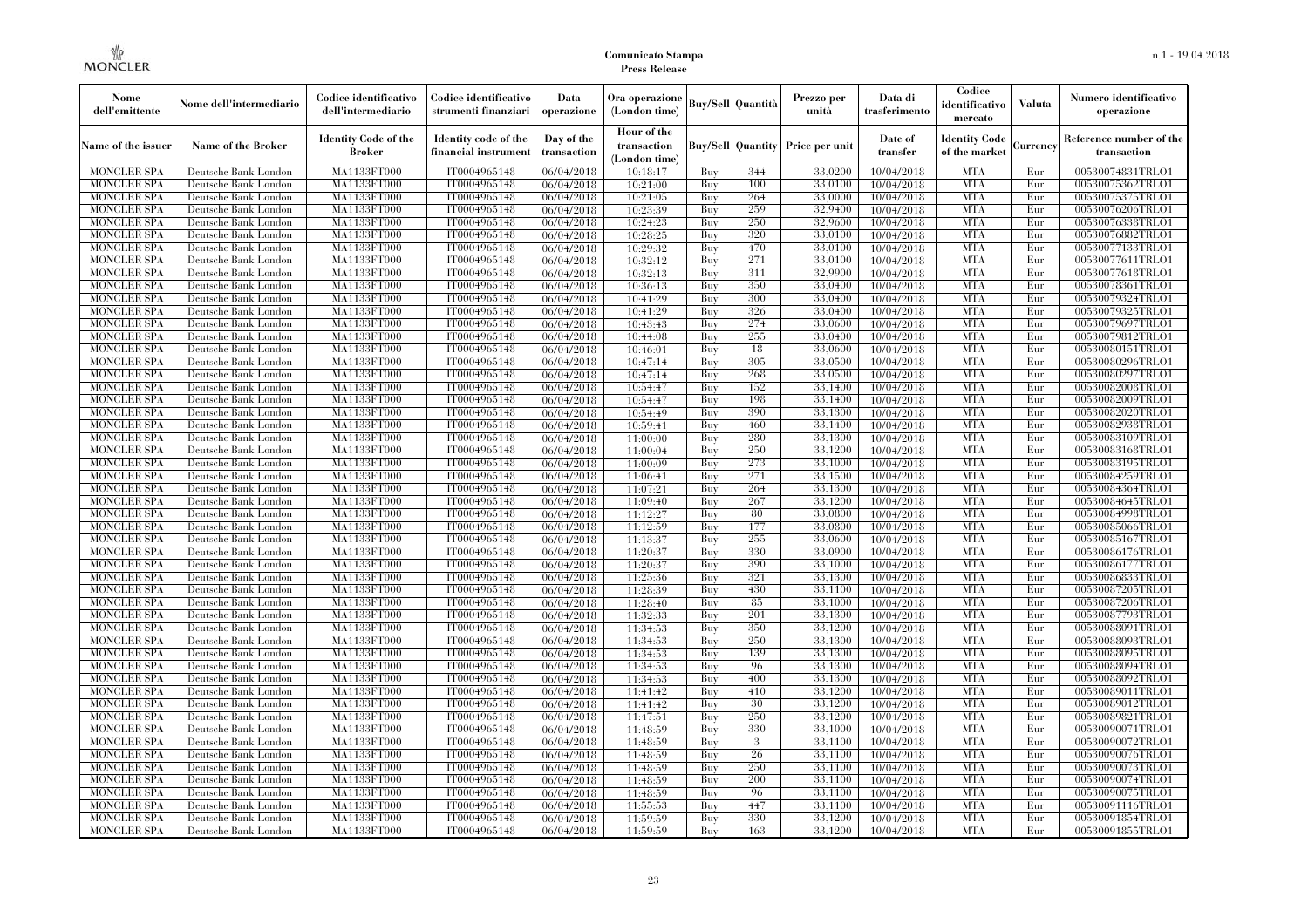| Nome<br>dell'emittente                   | Nome dell'intermediario                      | Codice identificativo<br>dell'intermediario  | Codice identificativo<br>strumenti finanziari | Data<br>operazione        | Ora operazione<br>(London time)           |            | Buy/Sell   Quantità      | Prezzo per<br>unità | Data di<br>trasferimento | Codice<br>identificativo<br>mercato   | <b>Valuta</b> | Numero identificativo<br>operazione    |
|------------------------------------------|----------------------------------------------|----------------------------------------------|-----------------------------------------------|---------------------------|-------------------------------------------|------------|--------------------------|---------------------|--------------------------|---------------------------------------|---------------|----------------------------------------|
| Name of the issuer                       | Name of the Broker                           | <b>Identity Code of the</b><br><b>Broker</b> | Identity code of the<br>financial instrument  | Day of the<br>transaction | Hour of the<br>transaction<br>London time |            | <b>Buy/Sell Quantity</b> | Price per unit      | Date of<br>transfer      | <b>Identity Code</b><br>of the market | Currencv      | Reference number of the<br>transaction |
| <b>MONCLER SPA</b>                       | Deutsche Bank London                         | MA1133FT000                                  | IT0004965148                                  | 06/04/2018                | 12:02:10                                  | Buy        | 250                      | 33,1200             | 10/04/2018               | <b>MTA</b>                            | Eur           | 00530092110TRLO1                       |
| <b>MONCLER SPA</b>                       | Deutsche Bank London                         | <b>MA1133FT000</b>                           | IT0004965148                                  | 06/04/2018                | 12:07:27                                  | Buy        | 320                      | 33,1100             | 10/04/2018               | <b>MTA</b>                            | Eur           | 00530093440TRLO1                       |
| <b>MONCLER SPA</b>                       | Deutsche Bank London                         | MA1133FT000                                  | IT0004965148                                  | 06/04/2018                | 12:09:31                                  | Buy        | 81                       | 33,1000             | 10/04/2018               | <b>MTA</b>                            | Eur           | 00530093874TRLO1                       |
| <b>MONCLER SPA</b>                       | Deutsche Bank London                         | MA1133FT000                                  | IT0004965148                                  | 06/04/2018                | 12:09:31                                  | Buv        | 179                      | 33.1000             | 10/04/2018               | <b>MTA</b>                            | Eur           | 00530093875TRLO1                       |
| <b>MONCLER SPA</b>                       | Deutsche Bank London                         | <b>MA1133FT000</b>                           | IT0004965148                                  | 06/04/2018                | 12:09:31                                  | Buv        | 270                      | 33.1000             | 10/04/2018               | <b>MTA</b>                            | Eur           | 00530093876TRLO1                       |
| <b>MONCLER SPA</b>                       | Deutsche Bank London                         | MA1133FT000                                  | IT0004965148                                  | 06/04/2018                | 12:14:20                                  | Buy        | 27                       | 33,1000             | 10/04/2018               | <b>MTA</b>                            | Eur           | 00530094494TRLO1                       |
| <b>MONCLER SPA</b><br><b>MONCLER SPA</b> | Deutsche Bank London                         | MA1133FT000<br>MA1133FT000                   | IT0004965148<br>IT0004965148                  | 06/04/2018                | 12:14:30<br>12:16:16                      | Buy<br>Buy | 341<br>250               | 33,0900<br>33,0700  | 10/04/2018<br>10/04/2018 | <b>MTA</b><br><b>MTA</b>              | Eur<br>Eur    | 00530094506TRLO1                       |
| <b>MONCLER SPA</b>                       | Deutsche Bank London<br>Deutsche Bank London | MA1133FT000                                  | IT0004965148                                  | 06/04/2018<br>06/04/2018  | 12:24:51                                  | Buv        | 162                      | 33.1300             | 10/04/2018               | <b>MTA</b>                            | Eur           | 00530094762TRLO1<br>00530096120TRLO1   |
| <b>MONCLER SPA</b>                       | Deutsche Bank London                         | MA1133FT000                                  | IT0004965148                                  | 06/04/2018                | 12:25:09                                  | Buv        | 81                       | 33,1200             | 10/04/2018               | <b>MTA</b>                            | Eur           | 00530096163TRLO1                       |
| <b>MONCLER SPA</b>                       | Deutsche Bank London                         | MA1133FT000                                  | IT0004965148                                  | 06/04/2018                | 12:25:09                                  | Buy        | 401                      | 33.1200             | 10/04/2018               | <b>MTA</b>                            | Eur           | 00530096164TRLO1                       |
| <b>MONCLER SPA</b>                       | Deutsche Bank London                         | MA1133FT000                                  | IT0004965148                                  | 06/04/2018                | 12:25:09                                  | Buv        | 74                       | 33,1200             | 10/04/2018               | <b>MTA</b>                            | Eur           | 00530096166TRLO1                       |
| <b>MONCLER SPA</b>                       | Deutsche Bank London                         | MA1133FT000                                  | IT0004965148                                  | 06/04/2018                | 12:25:09                                  | Buy        | 380                      | 33,1200             | 10/04/2018               | <b>MTA</b>                            | Eur           | 00530096165TRLO1                       |
| MONCLER SPA                              | Deutsche Bank London                         | MA1133FT000                                  | IT0004965148                                  | 06/04/2018                | 12:29:23                                  | Buv        | 415                      | 33,0900             | 10/04/2018               | <b>MTA</b>                            | Eur           | 00530096751TRLO1                       |
| <b>MONCLER SPA</b>                       | Deutsche Bank London                         | MA1133FT000                                  | IT0004965148                                  | 06/04/2018                | 12:32:41                                  | Buv        | 281                      | 33,0500             | 10/04/2018               | <b>MTA</b>                            | Eur           | 00530097325TRLO1                       |
| <b>MONCLER SPA</b>                       | Deutsche Bank London                         | MA1133FT000                                  | IT0004965148                                  | 06/04/2018                | 12:37:47                                  | Buy        | 182                      | 33,0800             | 10/04/2018               | <b>MTA</b>                            | Eur           | 00530098113TRLO1                       |
| <b>MONCLER SPA</b>                       | Deutsche Bank London                         | <b>MA1133FT000</b>                           | IT0004965148                                  | 06/04/2018                | 12:37:47                                  | Buy        | 138                      | 33,0800             | 10/04/2018               | <b>MTA</b>                            | Eur           | 00530098114TRLO1                       |
| <b>MONCLER SPA</b>                       | Deutsche Bank London                         | <b>MA1133FT000</b>                           | IT0004965148                                  | 06/04/2018                | 12:41:18                                  | Buy        | 380                      | 33,1100             | 10/04/2018               | <b>MTA</b>                            | Eur           | 00530098953TRLO1                       |
| <b>MONCLER SPA</b>                       | Deutsche Bank London                         | MA1133FT000                                  | IT0004965148                                  | 06/04/2018                | 12:42:30                                  | Buy        | 273                      | 33,1000             | 10/04/2018               | <b>MTA</b>                            | Eur           | 00530099148TRLO1                       |
| <b>MONCLER SPA</b>                       | Deutsche Bank London                         | MA1133FT000                                  | IT0004965148                                  | 06/04/2018                | 12:46:12                                  | Buv        | 251                      | 33,0700             | 10/04/2018               | <b>MTA</b>                            | Eur           | 00530099679TRLO1                       |
| <b>MONCLER SPA</b>                       | Deutsche Bank London                         | MA1133FT000                                  | IT0004965148                                  | 06/04/2018                | 12:46:12                                  | Buy        | 400                      | 33,0800             | 10/04/2018               | <b>MTA</b>                            | Eur           | 00530099680TRLO1                       |
| <b>MONCLER SPA</b>                       | Deutsche Bank London                         | MA1133FT000                                  | IT0004965148                                  | 06/04/2018                | 12:51:46                                  | Buy        | 211                      | 33,0600             | 10/04/2018               | <b>MTA</b>                            | Eur           | 00530100496TRLO1                       |
| <b>MONCLER SPA</b>                       | Deutsche Bank London                         | MA1133FT000                                  | IT0004965148                                  | 06/04/2018                | 12:53:18                                  | Buy        | 275                      | 33,0900             | 10/04/2018               | <b>MTA</b>                            | Eur           | 00530100816TRLO1                       |
| <b>MONCLER SPA</b>                       | Deutsche Bank London                         | MA1133FT000                                  | IT0004965148                                  | 06/04/2018                | 12:53:54                                  | Buy        | 214                      | 33,1000             | 10/04/2018               | <b>MTA</b>                            | Eur           | 00530100906TRLO1                       |
| <b>MONCLER SPA</b>                       | Deutsche Bank London                         | MA1133FT000                                  | IT0004965148                                  | 06/04/2018                | 12:53:54                                  | Buv        | 70                       | 33,1000             | 10/04/2018               | <b>MTA</b>                            | Eur           | 00530100907TRLO1                       |
| <b>MONCLER SPA</b>                       | Deutsche Bank London                         | MA1133FT000                                  | IT0004965148                                  | 06/04/2018                | 12:55:54                                  | Buy        | 283                      | 33,0900             | 10/04/2018               | <b>MTA</b>                            | Eur           | 00530101221TRLO1                       |
| <b>MONCLER SPA</b>                       | Deutsche Bank London                         | MA1133FT000                                  | IT0004965148                                  | 06/04/2018                | 13:00:16                                  | Buy        | 388                      | 33,0800             | 10/04/2018               | <b>MTA</b>                            | Eur           | 00530101857TRLO1                       |
| <b>MONCLER SPA</b>                       | Deutsche Bank London                         | MA1133FT000                                  | IT0004965148                                  | 06/04/2018                | 13:03:25                                  | Buy        | 242                      | 33,0900             | 10/04/2018               | <b>MTA</b>                            | Eur           | 00530102684TRLO1                       |
| <b>MONCLER SPA</b>                       | Deutsche Bank London                         | MA1133FT000                                  | IT0004965148                                  | 06/04/2018                | 13:05:57                                  | Buy        | 19                       | 33,1000             | 10/04/2018               | <b>MTA</b>                            | Eur           | 00530103251TRLO1                       |
| MONCLER SPA                              | Deutsche Bank London                         | MA1133FT000                                  | IT0004965148                                  | 06/04/2018                | 13:05:57                                  | Buy        | 490                      | 33,0900             | 10/04/2018               | <b>MTA</b>                            | Eur           | 00530103250TRLO1                       |
| <b>MONCLER SPA</b>                       | Deutsche Bank London                         | MA1133FT000                                  | IT0004965148                                  | 06/04/2018                | 13:09:39                                  | Buy        | 392                      | 33,0800             | 10/04/2018               | <b>MTA</b>                            | Eur           | 00530103956TRLO1                       |
| <b>MONCLER SPA</b>                       | Deutsche Bank London                         | MA1133FT000                                  | IT0004965148                                  | 06/04/2018                | 13:16:37                                  | Buy        | 324                      | 33,0600             | 10/04/2018               | <b>MTA</b>                            | Eur           | 00530105304TRLO1                       |
| <b>MONCLER SPA</b>                       | Deutsche Bank London                         | MA1133FT000                                  | IT0004965148                                  | 06/04/2018                | 13:16:37                                  | Buy        | 300                      | 33,0700             | 10/04/2018               | <b>MTA</b>                            | Eur           | 00530105307TRLO1                       |
| <b>MONCLER SPA</b>                       | Deutsche Bank London                         | <b>MA1133FT000</b>                           | IT0004965148                                  | 06/04/2018                | 13:16:37                                  | Buy        | 163                      | 33,0700             | 10/04/2018               | <b>MTA</b>                            | Eur           | 00530105306TRLO1                       |
| <b>MONCLER SPA</b>                       | Deutsche Bank London                         | <b>MA1133FT000</b>                           | IT0004965148                                  | 06/04/2018                | 13:16:37                                  | Buy        | 234                      | 33,0700             | 10/04/2018               | <b>MTA</b>                            | Eur           | 00530105305TRLO1                       |
| <b>MONCLER SPA</b><br><b>MONCLER SPA</b> | Deutsche Bank London                         | MA1133FT000                                  | IT0004965148                                  | 06/04/2018                | 13:16:37                                  | Buy<br>Buy | 21<br>141                | 33,0700<br>33,0600  | 10/04/2018               | <b>MTA</b><br><b>MTA</b>              | Eur<br>Eur    | 00530105308TRLO1                       |
| <b>MONCLER SPA</b>                       | Deutsche Bank London<br>Deutsche Bank London | MA1133FT000<br><b>MA1133FT000</b>            | IT0004965148<br>IT0004965148                  | 06/04/2018                | 13:19:52<br>13:19:52                      | Buy        | 189                      | 33,0600             | 10/04/2018<br>10/04/2018 | <b>MTA</b>                            | Eur           | 00530105967TRLO1<br>00530105969TRLO1   |
| <b>MONCLER SPA</b>                       | Deutsche Bank London                         | <b>MA1133FT000</b>                           | IT0004965148                                  | 06/04/2018<br>06/04/2018  | 13:23:52                                  | Buy        | 388                      | 33,0900             | 10/04/2018               | <b>MTA</b>                            | Eur           | 00530106770TRLO1                       |
| <b>MONCLER SPA</b>                       | Deutsche Bank London                         | MA1133FT000                                  | IT0004965148                                  | 06/04/2018                | 13:27:41                                  | Buy        | 112                      | 33,0800             | 10/04/2018               | <b>MTA</b>                            | Eur           | 00530107709TRLO1                       |
| <b>MONCLER SPA</b>                       | Deutsche Bank London                         | MA1133FT000                                  | IT0004965148                                  | 06/04/2018                | 13:27:41                                  | Buv        | 163                      | 33,0800             | 10/04/2018               | <b>MTA</b>                            | Eur           | 00530107707TRLO1                       |
| <b>MONCLER SPA</b>                       | Deutsche Bank London                         | MA1133FT000                                  | IT0004965148                                  | 06/04/2018                | 13:29:55                                  | Buy        | 323                      | 33,0800             | 10/04/2018               | <b>MTA</b>                            | Eur           | 00530108419TRLO1                       |
| <b>MONCLER SPA</b>                       | Deutsche Bank London                         | MA1133FT000                                  | IT0004965148                                  | 06/04/2018                | 13:30:01                                  | Buy        | 286                      | 33,0600             | 10/04/2018               | <b>MTA</b>                            | Eur           | 00530108684TRLO1                       |
| <b>MONCLER SPA</b>                       | Deutsche Bank London                         | MA1133FT000                                  | IT0004965148                                  | 06/04/2018                | 13:32:07                                  | Buy        | 310                      | 33,0600             | 10/04/2018               | <b>MTA</b>                            | Eur           | 00530110286TRLO1                       |
| MONCLER SPA                              | Deutsche Bank London                         | MA1133FT000                                  | IT0004965148                                  | 06/04/2018                | 13:33:27                                  | Buy        | 250                      | 33,0100             | 10/04/2018               | <b>MTA</b>                            | Eur           | 00530111015TRLO1                       |
| <b>MONCLER SPA</b>                       | Deutsche Bank London                         | MA1133FT000                                  | IT0004965148                                  | 06/04/2018                | 13:35:35                                  | Buy        | 69                       | 33,0000             | 10/04/2018               | <b>MTA</b>                            | Eur           | 00530112423TRLO1                       |
| <b>MONCLER SPA</b>                       | Deutsche Bank London                         | MA1133FT000                                  | IT0004965148                                  | 06/04/2018                | 13:35:35                                  | Buy        | 234                      | 33,0000             | 10/04/2018               | <b>MTA</b>                            | Eur           | 00530112422TRLO1                       |
| <b>MONCLER SPA</b>                       | Deutsche Bank London                         | MA1133FT000                                  | IT0004965148                                  | 06/04/2018                | 13:37:48                                  | Buy        | 390                      | 33,0200             | 10/04/2018               | <b>MTA</b>                            | Eur           | 00530113354TRLO1                       |
| <b>MONCLER SPA</b>                       | Deutsche Bank London                         | MA1133FT000                                  | IT0004965148                                  | 06/04/2018                | 13:43:44                                  | Buy        | 390                      | 33,0900             | 10/04/2018               | <b>MTA</b>                            | Eur           | 00530115067TRLO1                       |
| <b>MONCLER SPA</b>                       | Deutsche Bank London                         | MA1133FT000                                  | IT0004965148                                  | 06/04/2018                | 13:43:44                                  | Buy        | 375                      | 33,1000             | 10/04/2018               | <b>MTA</b>                            | Eur           | 00530115069TRLO1                       |
| <b>MONCLER SPA</b>                       | Deutsche Bank London                         | MA1133FT000                                  | IT0004965148                                  | 06/04/2018                | 13:43:44                                  | Buy        | 340                      | 33,0900             | 10/04/2018               | <b>MTA</b>                            | Eur           | 00530115068TRLO1                       |
| <b>MONCLER SPA</b>                       | Deutsche Bank London                         | MA1133FT000                                  | IT0004965148                                  | 06/04/2018                | 13:48:33                                  | Buy        | 102                      | 33,1200             | 10/04/2018               | <b>MTA</b>                            | Eur           | 00530116094TRLO1                       |
| <b>MONCLER SPA</b>                       | Deutsche Bank London                         | MA1133FT000                                  | IT0004965148                                  | 06/04/2018                | 13:48:33                                  | Buy        | 245                      | 33,1200             | 10/04/2018               | <b>MTA</b>                            | Eur           | 00530116093TRLO1                       |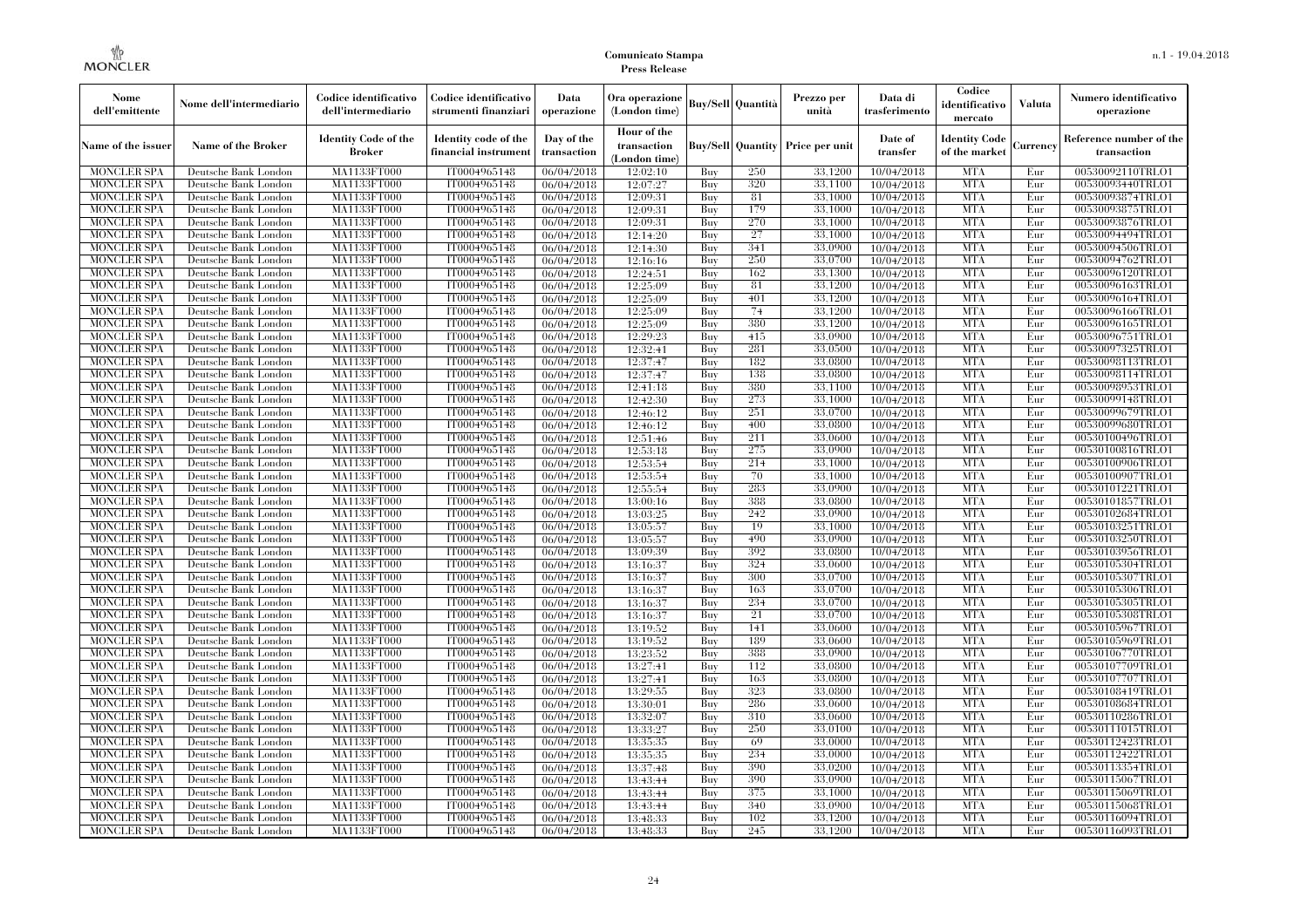| Nome<br>dell'emittente                   | Nome dell'intermediario                      | Codice identificativo<br>dell'intermediario  | Codice identificativo<br>strumenti finanziari | Data<br>operazione        | Ora operazione<br>(London time)             |            | Buv/Sell   Quantità      | Prezzo per<br>unità | Data di<br>trasferimento | Codice<br>identificativo<br>mercato   | <b>Valuta</b> | Numero identificativo<br>operazione    |
|------------------------------------------|----------------------------------------------|----------------------------------------------|-----------------------------------------------|---------------------------|---------------------------------------------|------------|--------------------------|---------------------|--------------------------|---------------------------------------|---------------|----------------------------------------|
| Name of the issuer                       | Name of the Broker                           | <b>Identity Code of the</b><br><b>Broker</b> | Identity code of the<br>financial instrument  | Day of the<br>transaction | Hour of the<br>transaction<br>(London time) |            | <b>Buy/Sell Quantity</b> | Price per unit      | Date of<br>transfer      | <b>Identity Code</b><br>of the market | Currencv      | Reference number of the<br>transaction |
| <b>MONCLER SPA</b>                       | Deutsche Bank London                         | MA1133FT000                                  | IT0004965148                                  | 06/04/2018                | 13:48:33                                    | Buy        | 71                       | 33,1200             | 10/04/2018               | <b>MTA</b>                            | Eur           | 00530116095TRLO1                       |
| <b>MONCLER SPA</b>                       | Deutsche Bank London                         | <b>MA1133FT000</b>                           | IT0004965148                                  | 06/04/2018                | 13:49:59                                    | Buy        | 25                       | 33,1100             | 10/04/2018               | <b>MTA</b>                            | Eur           | 00530116371TRLO1                       |
| <b>MONCLER SPA</b>                       | Deutsche Bank London                         | MA1133FT000                                  | IT0004965148                                  | 06/04/2018                | 13:51:29                                    | Buv        | 240                      | 33.1100             | 10/04/2018               | <b>MTA</b>                            | Eur           | 00530116731TRLO1                       |
| <b>MONCLER SPA</b>                       | Deutsche Bank London                         | MA1133FT000                                  | IT0004965148                                  | 06/04/2018                | 13:51:29                                    | Buy        | 234                      | 33,1200             | 10/04/2018               | <b>MTA</b>                            | Eur           | 00530116732TRLO1                       |
| <b>MONCLER SPA</b>                       | Deutsche Bank London                         | MA1133FT000                                  | IT0004965148                                  | 06/04/2018                | 13:51:29                                    | Buy        | 101<br>97                | 33,1200             | 10/04/2018               | <b>MTA</b>                            | Eur           | 00530116733TRLO1                       |
| MONCLER SPA<br><b>MONCLER SPA</b>        | Deutsche Bank London                         | <b>MA1133FT000</b><br>MA1133FT000            | IT0004965148                                  | 06/04/2018                | 13:51:29                                    | Buy        | 347                      | 33,1200<br>33,1200  | 10/04/2018               | <b>MTA</b><br><b>MTA</b>              | Eur           | 00530116734TRLO1                       |
| <b>MONCLER SPA</b>                       | Deutsche Bank London<br>Deutsche Bank London | MA1133FT000                                  | IT0004965148<br>IT0004965148                  | 06/04/2018<br>06/04/2018  | 13:59:15<br>13:59:16                        | Buy<br>Buv | 460                      | 33.1200             | 10/04/2018<br>10/04/2018 | <b>MTA</b>                            | Eur<br>Eur    | 00530118254TRLO1<br>00530118258TRLO1   |
| <b>MONCLER SPA</b>                       | Deutsche Bank London                         | MA1133FT000                                  | IT0004965148                                  | 06/04/2018                | 14:05:52                                    | Buy        | 250                      | 33,1300             | 10/04/2018               | <b>MTA</b>                            | Eur           | 00530119793TRLO1                       |
| <b>MONCLER SPA</b>                       | Deutsche Bank London                         | <b>MA1133FT000</b>                           | IT0004965148                                  | 06/04/2018                | 14:05:52                                    | Buy        | 400                      | 33,1300             | 10/04/2018               | <b>MTA</b>                            | Eur           | 00530119794TRLO1                       |
| <b>MONCLER SPA</b>                       | Deutsche Bank London                         | MA1133FT000                                  | IT0004965148                                  | 06/04/2018                | 14:05:52                                    | Buy        | 420                      | 33,1200             | 10/04/2018               | <b>MTA</b>                            | Eur           | 00530119792TRLO1                       |
| <b>MONCLER SPA</b>                       | Deutsche Bank London                         | MA1133FT000                                  | IT0004965148                                  | 06/04/2018                | 14:10:59                                    | Buy        | 330                      | 33,1200             | 10/04/2018               | <b>MTA</b>                            | Eur           | 00530120995TRLO1                       |
| <b>MONCLER SPA</b>                       | Deutsche Bank London                         | MA1133FT000                                  | IT0004965148                                  | 06/04/2018                | 14:10:59                                    | Buy        | 58                       | 33,1200             | 10/04/2018               | <b>MTA</b>                            | Eur           | 00530120994TRLO1                       |
| <b>MONCLER SPA</b>                       | Deutsche Bank London                         | MA1133FT000                                  | IT0004965148                                  | 06/04/2018                | 14:10:59                                    | Buy        | 234                      | 33,1200             | 10/04/2018               | <b>MTA</b>                            | Eur           | 00530120993TRLO1                       |
| <b>MONCLER SPA</b>                       | Deutsche Bank London                         | MA1133FT000                                  | IT0004965148                                  | 06/04/2018                | 14:11:12                                    | Buy        | 285                      | 33,1000             | 10/04/2018               | <b>MTA</b>                            | Eur           | 00530121046TRLO1                       |
| <b>MONCLER SPA</b>                       | Deutsche Bank London                         | MA1133FT000                                  | IT0004965148                                  | 06/04/2018                | 14:12:33                                    | Buy        | 284                      | 33,0800             | 10/04/2018               | <b>MTA</b>                            | Eur           | 00530121316TRLO1                       |
| <b>MONCLER SPA</b>                       | Deutsche Bank London                         | MA1133FT000                                  | IT0004965148                                  | 06/04/2018                | 14:20:26                                    | Buy        | 149                      | 33,1300             | 10/04/2018               | <b>MTA</b>                            | Eur           | 00530123159TRLO1                       |
| <b>MONCLER SPA</b>                       | Deutsche Bank London                         | MA1133FT000                                  | IT0004965148                                  | 06/04/2018                | 14:20:26                                    | Buy        | 321                      | 33,1300             | 10/04/2018               | <b>MTA</b>                            | Eur           | 00530123160TRLO1                       |
| <b>MONCLER SPA</b>                       | Deutsche Bank London                         | MA1133FT000                                  | IT0004965148                                  | 06/04/2018                | 14:20:27                                    | Buy        | 510                      | 33,1200             | 10/04/2018               | <b>MTA</b>                            | Eur           | 00530123174TRLO1                       |
| <b>MONCLER SPA</b>                       | Deutsche Bank London                         | MA1133FT000                                  | IT0004965148                                  | 06/04/2018                | 14:24:44                                    | Buy        | 359                      | 33,1300             | 10/04/2018               | <b>MTA</b>                            | Eur           | 00530124339TRLO1                       |
| MONCLER SPA                              | Deutsche Bank London                         | MA1133FT000                                  | IT0004965148                                  | 06/04/2018                | 14:24:53                                    | Buy        | 673                      | 33,1300             | 10/04/2018               | <b>MTA</b>                            | Eur           | 00530124391TRLO1                       |
| <b>MONCLER SPA</b>                       | Deutsche Bank London                         | MA1133FT000                                  | IT0004965148                                  | 06/04/2018                | 14:28:53                                    | Buy        | 101                      | 33,1200             | 10/04/2018               | <b>MTA</b>                            | Eur           | 00530125666TRLO1                       |
| <b>MONCLER SPA</b>                       | Deutsche Bank London                         | MA1133FT000                                  | IT0004965148                                  | 06/04/2018                | 14:28:53                                    | Buy        | 164                      | 33,1200             | 10/04/2018               | <b>MTA</b>                            | Eur           | 00530125667TRLO1                       |
| <b>MONCLER SPA</b>                       | Deutsche Bank London                         | MA1133FT000                                  | IT0004965148                                  | 06/04/2018                | 14:28:53                                    | Buy        | 312                      | 33,1300             | 10/04/2018               | <b>MTA</b>                            | Eur           | 00530125668TRLO1                       |
| <b>MONCLER SPA</b>                       | Deutsche Bank London                         | MA1133FT000                                  | IT0004965148                                  | 06/04/2018                | 14:28:53                                    | Buy        | 62                       | 33,1300             | 10/04/2018               | <b>MTA</b>                            | Eur           | 00530125671TRLO1                       |
| <b>MONCLER SPA</b>                       | Deutsche Bank London                         | MA1133FT000                                  | IT0004965148                                  | 06/04/2018                | 14:28:53                                    | Buy        | 103                      | 33,1300             | 10/04/2018               | <b>MTA</b>                            | Eur           | 00530125670TRLO1                       |
| <b>MONCLER SPA</b>                       | Deutsche Bank London                         | MA1133FT000                                  | IT0004965148                                  | 06/04/2018                | 14:28:53                                    | Buy        | 215                      | 33,1300             | 10/04/2018               | <b>MTA</b>                            | Eur           | 00530125669TRLO1                       |
| <b>MONCLER SPA</b>                       | Deutsche Bank London                         | MA1133FT000                                  | IT0004965148                                  | 06/04/2018                | 14:28:53                                    | Buy        | 270                      | 33,1100             | 10/04/2018               | <b>MTA</b>                            | Eur           | 00530125672TRLO1                       |
| <b>MONCLER SPA</b>                       | Deutsche Bank London                         | MA1133FT000                                  | IT0004965148                                  | 06/04/2018                | 14:33:45                                    | Buy        | 368                      | 33.1700             | 10/04/2018               | <b>MTA</b>                            | Eur           | 00530128027TRLO1                       |
| MONCLER SPA                              | Deutsche Bank London                         | <b>MA1133FT000</b>                           | IT0004965148                                  | 06/04/2018                | 14:35:29                                    | Buy        | 281                      | 33,2100             | 10/04/2018               | <b>MTA</b>                            | Eur           | 00530128744TRLO1                       |
| MONCLER SPA                              | Deutsche Bank London                         | MA1133FT000                                  | IT0004965148                                  | 06/04/2018                | 14:35:29                                    | Buy        | 85                       | 33,2100             | 10/04/2018               | <b>MTA</b>                            | Eur           | 00530128745TRLO1                       |
| <b>MONCLER SPA</b>                       | Deutsche Bank London                         | MA1133FT000                                  | IT0004965148                                  | 06/04/2018                | 14:37:32                                    | Buy        | 200                      | 33,2400             | 10/04/2018               | <b>MTA</b>                            | Eur           | 00530129566TRLO1                       |
| <b>MONCLER SPA</b>                       | Deutsche Bank London                         | MA1133FT000                                  | IT0004965148                                  | 06/04/2018                | 14:37:33                                    | Buv        | 190                      | 33,2400             | 10/04/2018               | <b>MTA</b>                            | Eur           | 00530129567TRLO1                       |
| <b>MONCLER SPA</b>                       | Deutsche Bank London                         | MA1133FT000                                  | IT0004965148                                  | 06/04/2018                | 14:39:28                                    | Buy        | 390                      | 33,2500             | 10/04/2018               | <b>MTA</b>                            | Eur           | 00530130320TRLO1                       |
| <b>MONCLER SPA</b>                       | Deutsche Bank London                         | MA1133FT000                                  | IT0004965148                                  | 06/04/2018                | 14:40:14                                    | Buy        | 141<br>169               | 33,2800             | 10/04/2018               | <b>MTA</b><br><b>MTA</b>              | Eur           | 00530130765TRLO1                       |
| <b>MONCLER SPA</b><br><b>MONCLER SPA</b> | Deutsche Bank London                         | MA1133FT000                                  | IT0004965148                                  | 06/04/2018                | 14:40:21                                    | Buy<br>Buy | 88                       | 33,2800<br>33,2700  | 10/04/2018<br>10/04/2018 | <b>MTA</b>                            | Eur<br>Eur    | 00530130817TRLO1                       |
| <b>MONCLER SPA</b>                       | Deutsche Bank London<br>Deutsche Bank London | MA1133FT000<br><b>MA1133FT000</b>            | IT0004965148<br>IT0004965148                  | 06/04/2018<br>06/04/2018  | 14:41:30<br>14:41:30                        | Buy        | 252                      | 33,2700             | 10/04/2018               | <b>MTA</b>                            | Eur           | 00530131291TRLO1<br>00530131292TRLO1   |
| <b>MONCLER SPA</b>                       | Deutsche Bank London                         | MA1133FT000                                  | IT0004965148                                  | 06/04/2018                | 14:41:30                                    | Buy        | 400                      | 33,2800             | 10/04/2018               | <b>MTA</b>                            | Eur           | 00530131293TRLO1                       |
| <b>MONCLER SPA</b>                       | Deutsche Bank London                         | <b>MA1133FT000</b>                           | IT0004965148                                  | 06/04/2018                | 14:41:30                                    | Buy        | 281                      | 33,2800             | 10/04/2018               | <b>MTA</b>                            | Eur           | 00530131294TRLO1                       |
| <b>MONCLER SPA</b>                       | Deutsche Bank London                         | MA1133FT000                                  | IT0004965148                                  | 06/04/2018                | 14:45:18                                    | Buy        | 231                      | 33,3000             | 10/04/2018               | <b>MTA</b>                            | Eur           | 00530133301TRLO1                       |
| <b>MONCLER SPA</b>                       | Deutsche Bank London                         | MA1133FT000                                  | IT0004965148                                  | 06/04/2018                | 14:47:09                                    | Buy        | 270                      | 33.3200             | 10/04/2018               | <b>MTA</b>                            | Eur           | 00530134544TRLO1                       |
| <b>MONCLER SPA</b>                       | Deutsche Bank London                         | MA1133FT000                                  | IT0004965148                                  | 06/04/2018                | 14:47:09                                    | Buy        | 250                      | 33,3300             | 10/04/2018               | <b>MTA</b>                            | Eur           | 00530134546TRLO1                       |
| <b>MONCLER SPA</b>                       | Deutsche Bank London                         | MA1133FT000                                  | IT0004965148                                  | 06/04/2018                | 14:47:09                                    | Buy        | 115                      | 33,3300             | 10/04/2018               | <b>MTA</b>                            | Eur           | 00530134548TRLO1                       |
| <b>MONCLER SPA</b>                       | Deutsche Bank London                         | MA1133FT000                                  | IT0004965148                                  | 06/04/2018                | 14:47:09                                    | Buy        | 219                      | 33,3300             | 10/04/2018               | <b>MTA</b>                            | Eur           | 00530134545TRLO1                       |
| <b>MONCLER SPA</b>                       | Deutsche Bank London                         | MA1133FT000                                  | IT0004965148                                  | 06/04/2018                | 14:47:09                                    | Buy        | 100                      | 33,3300             | 10/04/2018               | <b>MTA</b>                            | Eur           | 00530134547TRLO1                       |
| <b>MONCLER SPA</b>                       | Deutsche Bank London                         | MA1133FT000                                  | IT0004965148                                  | 06/04/2018                | 14:50:32                                    | Buy        | 250                      | 33,4000             | 10/04/2018               | <b>MTA</b>                            | Eur           | 00530137017TRLO1                       |
| <b>MONCLER SPA</b>                       | Deutsche Bank London                         | MA1133FT000                                  | IT0004965148                                  | 06/04/2018                | 14:50:32                                    | Buy        | 21                       | 33,4000             | 10/04/2018               | <b>MTA</b>                            | Eur           | 00530137018TRLO1                       |
| <b>MONCLER SPA</b>                       | Deutsche Bank London                         | MA1133FT000                                  | IT0004965148                                  | 06/04/2018                | 14:50:32                                    | Buy        | 185                      | 33,4000             | 10/04/2018               | <b>MTA</b>                            | Eur           | 00530137016TRLO1                       |
| <b>MONCLER SPA</b>                       | Deutsche Bank London                         | MA1133FT000                                  | IT0004965148                                  | 06/04/2018                | 14:51:42                                    | Buy        | 360                      | 33,4100             | 10/04/2018               | <b>MTA</b>                            | Eur           | 00530137717TRLO1                       |
| <b>MONCLER SPA</b>                       | Deutsche Bank London                         | MA1133FT000                                  | IT0004965148                                  | 06/04/2018                | 14:53:03                                    | Buy        | 58                       | 33,4400             | 10/04/2018               | <b>MTA</b>                            | Eur           | 00530138828TRLO1                       |
| <b>MONCLER SPA</b>                       | Deutsche Bank London                         | <b>MA1133FT000</b>                           | IT0004965148                                  | 06/04/2018                | 14:53:03                                    | Buy        | 216                      | 33,4400             | 10/04/2018               | <b>MTA</b>                            | Eur           | 00530138829TRLO1                       |
| <b>MONCLER SPA</b>                       | Deutsche Bank London                         | MA1133FT000                                  | IT0004965148                                  | 06/04/2018                | 14:55:54                                    | Buy        | 96                       | 33,4400             | 10/04/2018               | <b>MTA</b>                            | Eur           | 00530140513TRLO1                       |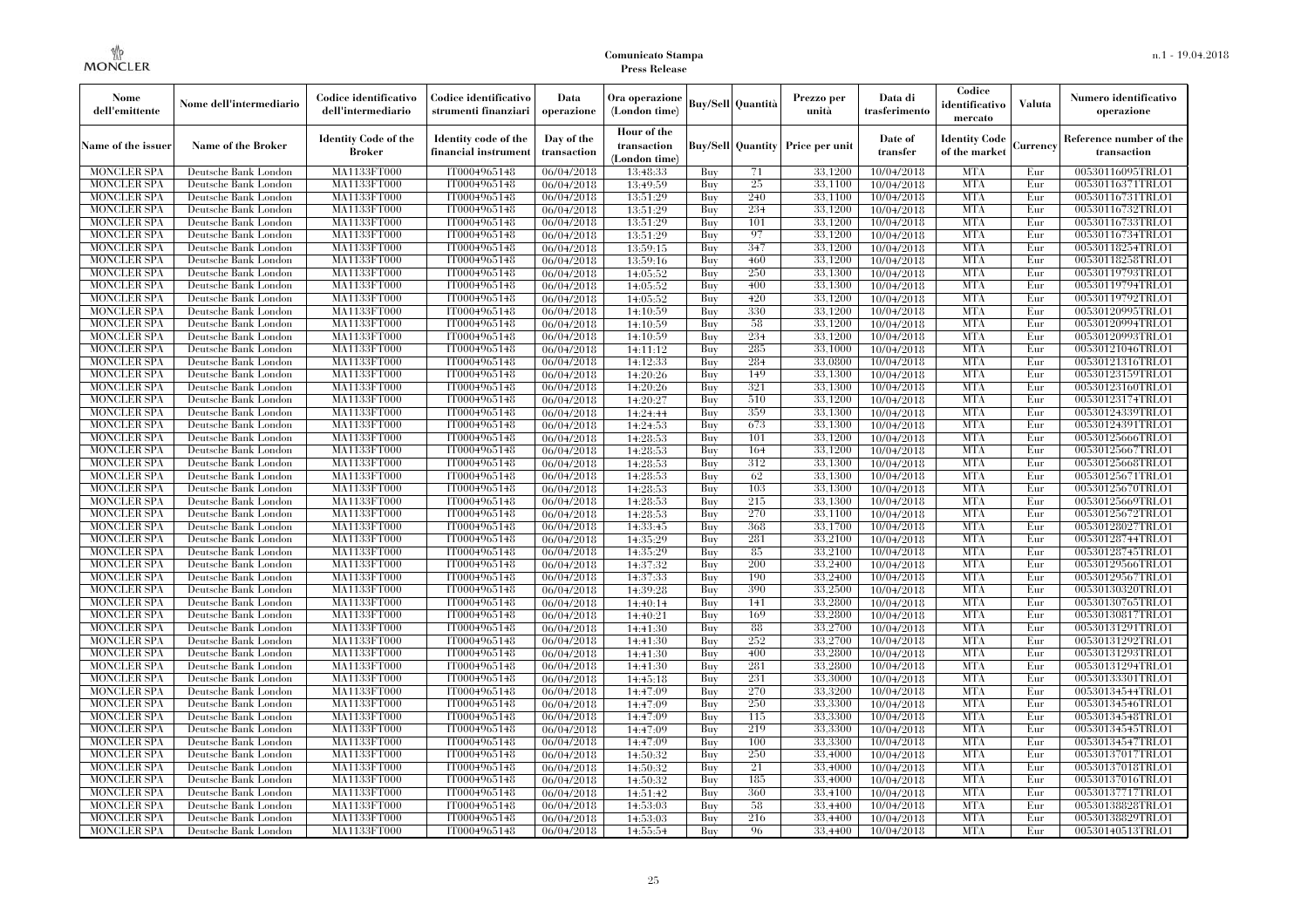| Nome<br>dell'emittente                   | Nome dell'intermediario                      | Codice identificativo<br>dell'intermediario  | Codice identificativo<br>strumenti finanziari | Data<br>operazione        | Ora operazione<br>(London time)             |            | Buy/Sell   Quantità      | Prezzo per<br>unità | Data di<br>trasferimento | Codice<br>identificativo<br>mercato   | <b>Valuta</b> | Numero identificativo<br>operazione    |
|------------------------------------------|----------------------------------------------|----------------------------------------------|-----------------------------------------------|---------------------------|---------------------------------------------|------------|--------------------------|---------------------|--------------------------|---------------------------------------|---------------|----------------------------------------|
| Name of the issuer                       | Name of the Broker                           | <b>Identity Code of the</b><br><b>Broker</b> | Identity code of the<br>financial instrument  | Day of the<br>transaction | Hour of the<br>transaction<br>(London time) |            | <b>Buy/Sell Quantity</b> | Price per unit      | Date of<br>transfer      | <b>Identity Code</b><br>of the market | Currencv      | Reference number of the<br>transaction |
| <b>MONCLER SPA</b>                       | Deutsche Bank London                         | MA1133FT000                                  | IT0004965148                                  | 06/04/2018                | 14:56:57                                    | Buy        | 206                      | 33,4400             | 10/04/2018               | <b>MTA</b>                            | Eur           | 00530141172TRLO1                       |
| <b>MONCLER SPA</b>                       | Deutsche Bank London                         | <b>MA1133FT000</b>                           | IT0004965148                                  | 06/04/2018                | 14:56:57                                    | Buy        | 37                       | 33,4400             | 10/04/2018               | <b>MTA</b>                            | Eur           | 00530141173TRLO1                       |
| <b>MONCLER SPA</b>                       | Deutsche Bank London                         | MA1133FT000                                  | IT0004965148                                  | 06/04/2018                | 14:57:01                                    | Buv        | 340                      | 33.4300             | 10/04/2018               | <b>MTA</b>                            | Eur           | 00530141322TRLO1                       |
| <b>MONCLER SPA</b>                       | Deutsche Bank London                         | MA1133FT000                                  | IT0004965148                                  | 06/04/2018                | 14:58:00                                    | Buy        | 350<br>388               | 33,4400             | 10/04/2018               | <b>MTA</b>                            | Eur           | 00530141825TRLO1                       |
| <b>MONCLER SPA</b>                       | Deutsche Bank London                         | MA1133FT000                                  | IT0004965148                                  | 06/04/2018                | 14:58:00                                    | Buy        | 106                      | 33,4500<br>33,4000  | 10/04/2018               | <b>MTA</b><br><b>MTA</b>              | Eur<br>Eur    | 00530141826TRLO1                       |
| MONCLER SPA<br><b>MONCLER SPA</b>        | Deutsche Bank London<br>Deutsche Bank London | <b>MA1133FT000</b><br>MA1133FT000            | IT0004965148<br>IT0004965148                  | 06/04/2018<br>06/04/2018  | 15:01:53<br>15:03:59                        | Buy<br>Buy | 64                       | 33.3800             | 10/04/2018<br>10/04/2018 | <b>MTA</b>                            | Eur           | 00530143628TRLO1<br>00530144312TRLO1   |
| <b>MONCLER SPA</b>                       | Deutsche Bank London                         | MA1133FT000                                  | IT0004965148                                  | 06/04/2018                | 15:03:59                                    | Buy        | 286                      | 33,3800             | 10/04/2018               | <b>MTA</b>                            | Eur           | 00530144313TRLO1                       |
| <b>MONCLER SPA</b>                       | Deutsche Bank London                         | MA1133FT000                                  | IT0004965148                                  | 06/04/2018                | 15:04:49                                    | Buy        | 100                      | 33,3700             | 10/04/2018               | <b>MTA</b>                            | Eur           | 00530144684TRLO1                       |
| <b>MONCLER SPA</b>                       | Deutsche Bank London                         | MA1133FT000                                  | IT0004965148                                  | 06/04/2018                | 15:05:41                                    | Buy        | 71                       | 33,3700             | 10/04/2018               | <b>MTA</b>                            | Eur           | 00530144997TRLO1                       |
| <b>MONCLER SPA</b>                       | Deutsche Bank London                         | MA1133FT000                                  | IT0004965148                                  | 06/04/2018                | 15:05:41                                    | Buy        | 363                      | 33,3700             | 10/04/2018               | <b>MTA</b>                            | Eur           | 00530144998TRLO1                       |
| <b>MONCLER SPA</b>                       | Deutsche Bank London                         | MA1133FT000                                  | IT0004965148                                  | 06/04/2018                | 15:06:06                                    | Buy        | 305                      | 33.3600             | 10/04/2018               | <b>MTA</b>                            | Eur           | 00530145230TRLO1                       |
| <b>MONCLER SPA</b>                       | Deutsche Bank London                         | MA1133FT000                                  | IT0004965148                                  | 06/04/2018                | 15:06:06                                    | Buy        | 35                       | 33,3600             | 10/04/2018               | <b>MTA</b>                            | Eur           | 00530145231TRLO1                       |
| <b>MONCLER SPA</b>                       | Deutsche Bank London                         | MA1133FT000                                  | IT0004965148                                  | 06/04/2018                | 15:06:06                                    | Buy        | 250                      | 33,3700             | 10/04/2018               | <b>MTA</b>                            | Eur           | 00530145233TRLO1                       |
| <b>MONCLER SPA</b>                       | Deutsche Bank London                         | MA1133FT000                                  | IT0004965148                                  | 06/04/2018                | 15:06:06                                    | Buy        | 58                       | 33,3700             | 10/04/2018               | <b>MTA</b>                            | Eur           | 00530145232TRLO1                       |
| <b>MONCLER SPA</b>                       | Deutsche Bank London                         | MA1133FT000                                  | IT0004965148                                  | 06/04/2018                | 15:07:49                                    | Buy        | 391                      | 33,4000             | 10/04/2018               | <b>MTA</b>                            | Eur           | 00530145908TRLO1                       |
| <b>MONCLER SPA</b>                       | Deutsche Bank London                         | MA1133FT000                                  | IT0004965148                                  | 06/04/2018                | 15:08:20                                    | Buy        | 327                      | 33,4200             | 10/04/2018               | <b>MTA</b>                            | Eur           | 00530146075TRLO1                       |
| <b>MONCLER SPA</b>                       | Deutsche Bank London                         | MA1133FT000                                  | IT0004965148                                  | 06/04/2018                | 15:10:23                                    | Buy        | 276                      | 33,4600             | 10/04/2018               | <b>MTA</b>                            | Eur           | 00530146869TRLO1                       |
| <b>MONCLER SPA</b>                       | Deutsche Bank London                         | MA1133FT000                                  | IT0004965148                                  | 06/04/2018                | 15:11:45                                    | Buy        | 287                      | 33,4700             | 10/04/2018               | <b>MTA</b>                            | Eur           | 00530147444TRLO1                       |
| <b>MONCLER SPA</b>                       | Deutsche Bank London                         | MA1133FT000                                  | IT0004965148                                  | 06/04/2018                | 15:12:12                                    | Buy        | 277                      | 33,4600             | 10/04/2018               | <b>MTA</b>                            | Eur           | 00530147642TRLO1                       |
| <b>MONCLER SPA</b>                       | Deutsche Bank London                         | MA1133FT000                                  | IT0004965148                                  | 06/04/2018                | 15:12:59                                    | Buy        | 120<br>480               | 33,4800             | 10/04/2018               | <b>MTA</b>                            | Eur           | 00530148079TRLO1                       |
| <b>MONCLER SPA</b><br><b>MONCLER SPA</b> | Deutsche Bank London                         | MA1133FT000<br>MA1133FT000                   | IT0004965148<br>IT0004965148                  | 06/04/2018                | 15:15:50                                    | Buy<br>Buy | 171                      | 33,5200<br>33,5300  | 10/04/2018               | <b>MTA</b><br><b>MTA</b>              | Eur<br>Eur    | 00530149501TRLO1<br>00530149720TRLO1   |
| <b>MONCLER SPA</b>                       | Deutsche Bank London<br>Deutsche Bank London | MA1133FT000                                  | IT0004965148                                  | 06/04/2018<br>06/04/2018  | 15:16:16<br>15:16:16                        | Buy        | 348                      | 33,5300             | 10/04/2018<br>10/04/2018 | <b>MTA</b>                            | Eur           | 00530149719TRLO1                       |
| <b>MONCLER SPA</b>                       | Deutsche Bank London                         | MA1133FT000                                  | IT0004965148                                  | 06/04/2018                | 15:16:44                                    | Buy        | 255                      | 33,5000             | 10/04/2018               | <b>MTA</b>                            | Eur           | 00530149868TRLO1                       |
| <b>MONCLER SPA</b>                       | Deutsche Bank London                         | MA1133FT000                                  | IT0004965148                                  | 06/04/2018                | 15:18:25                                    | Buy        | 274                      | 33,5300             | 10/04/2018               | <b>MTA</b>                            | Eur           | 00530150949TRLO1                       |
| <b>MONCLER SPA</b>                       | Deutsche Bank London                         | MA1133FT000                                  | IT0004965148                                  | 06/04/2018                | 15:18:51                                    | Buy        | 265                      | 33,5100             | 10/04/2018               | <b>MTA</b>                            | Eur           | 00530151162TRLO1                       |
| <b>MONCLER SPA</b>                       | Deutsche Bank London                         | MA1133FT000                                  | IT0004965148                                  | 06/04/2018                | 15:20:49                                    | Buy        | 280                      | 33,5100             | 10/04/2018               | <b>MTA</b>                            | Eur           | 00530152073TRLO1                       |
| <b>MONCLER SPA</b>                       | Deutsche Bank London                         | MA1133FT000                                  | IT0004965148                                  | 06/04/2018                | 15:22:08                                    | Buy        | 383                      | 33,4800             | 10/04/2018               | <b>MTA</b>                            | Eur           | 00530152609TRLO1                       |
| <b>MONCLER SPA</b>                       | Deutsche Bank London                         | <b>MA1133FT000</b>                           | IT0004965148                                  | 06/04/2018                | 15:22:58                                    | Buy        | 208                      | 33,4700             | 10/04/2018               | <b>MTA</b>                            | Eur           | 00530152994TRLO1                       |
| <b>MONCLER SPA</b>                       | Deutsche Bank London                         | MA1133FT000                                  | IT0004965148                                  | 06/04/2018                | 15:22:58                                    | Buy        | 54                       | 33,4700             | 10/04/2018               | <b>MTA</b>                            | Eur           | 00530152995TRLO1                       |
| <b>MONCLER SPA</b>                       | Deutsche Bank London                         | MA1133FT000                                  | IT0004965148                                  | 06/04/2018                | 15:25:01                                    | Buy        | 255                      | 33,4400             | 10/04/2018               | <b>MTA</b>                            | Eur           | 00530153805TRLO1                       |
| <b>MONCLER SPA</b>                       | Deutsche Bank London                         | MA1133FT000                                  | IT0004965148                                  | 06/04/2018                | 15:26:31                                    | Buv        | 189                      | 33,4600             | 10/04/2018               | <b>MTA</b>                            | Eur           | 00530154440TRLO1                       |
| <b>MONCLER SPA</b>                       | Deutsche Bank London                         | MA1133FT000                                  | IT0004965148                                  | 06/04/2018                | 15:26:31                                    | Buy        | 200                      | 33,4600             | 10/04/2018               | <b>MTA</b>                            | Eur           | 00530154441TRLO1                       |
| <b>MONCLER SPA</b>                       | Deutsche Bank London                         | MA1133FT000                                  | IT0004965148                                  | 06/04/2018                | 15:27:54                                    | Buy        | 200                      | 33,4900             | 10/04/2018               | <b>MTA</b>                            | Eur           | 00530155221TRLO1                       |
| <b>MONCLER SPA</b>                       | Deutsche Bank London                         | MA1133FT000                                  | IT0004965148                                  | 06/04/2018                | 15:28:05                                    | Buy        | 14                       | 33,5000             | 10/04/2018               | <b>MTA</b>                            | Eur           | 00530155302TRLO1                       |
| <b>MONCLER SPA</b>                       | Deutsche Bank London                         | MA1133FT000                                  | IT0004965148                                  | 06/04/2018                | 15:28:34                                    | Buy        | 287                      | 33,4900             | 10/04/2018               | <b>MTA</b>                            | Eur           | 00530155547TRLO1                       |
| <b>MONCLER SPA</b>                       | Deutsche Bank London                         | <b>MA1133FT000</b>                           | IT0004965148                                  | 06/04/2018                | 15:28:34                                    | Buy        | 277                      | 33,4900             | 10/04/2018               | <b>MTA</b>                            | Eur           | 00530155548TRLO1                       |
| <b>MONCLER SPA</b>                       | Deutsche Bank London                         | MA1133FT000                                  | IT0004965148                                  | 06/04/2018                | 15:30:18                                    | Buy        | 328                      | 33,5000             | 10/04/2018               | <b>MTA</b>                            | Eur           | 00530156443TRLO1                       |
| <b>MONCLER SPA</b>                       | Deutsche Bank London                         | <b>MA1133FT000</b>                           | IT0004965148                                  | 06/04/2018                | 15:33:22                                    | Buy        | 295                      | 33,5100             | 10/04/2018               | <b>MTA</b>                            | Eur           | 00530157753TRLO1                       |
| <b>MONCLER SPA</b>                       | Deutsche Bank London                         | MA1133FT000                                  | IT0004965148                                  | 06/04/2018                | 15:34:03<br>15:34:03                        | Buy        | 265<br>28                | 33,5000<br>33,5000  | 10/04/2018               | <b>MTA</b><br><b>MTA</b>              | Eur           | 00530158106TRLO1                       |
| <b>MONCLER SPA</b><br><b>MONCLER SPA</b> | Deutsche Bank London<br>Deutsche Bank London | MA1133FT000<br>MA1133FT000                   | IT0004965148<br>IT0004965148                  | 06/04/2018<br>06/04/2018  | 15:34:03                                    | Buy<br>Buy | 450                      | 33,5000             | 10/04/2018<br>10/04/2018 | <b>MTA</b>                            | Eur<br>Eur    | 00530158108TRLO1<br>00530158107TRLO1   |
| <b>MONCLER SPA</b>                       | Deutsche Bank London                         | MA1133FT000                                  | IT0004965148                                  | 06/04/2018                | 15:35:56                                    | Buy        | 277                      | 33,4600             | 10/04/2018               | <b>MTA</b>                            | Eur           | 00530158814TRLO1                       |
| <b>MONCLER SPA</b>                       | Deutsche Bank London                         | MA1133FT000                                  | IT0004965148                                  | 06/04/2018                | 15:36:06                                    | Buy        | 269                      | 33,4400             | 10/04/2018               | <b>MTA</b>                            | Eur           | 00530158905TRLO1                       |
| <b>MONCLER SPA</b>                       | Deutsche Bank London                         | MA1133FT000                                  | IT0004965148                                  | 06/04/2018                | 15:37:52                                    | Buy        | 255                      | 33,4100             | 10/04/2018               | <b>MTA</b>                            | Eur           | 00530159838TRLO1                       |
| <b>MONCLER SPA</b>                       | Deutsche Bank London                         | MA1133FT000                                  | IT0004965148                                  | 06/04/2018                | 15:37:52                                    | Buy        | 254                      | 33,4200             | 10/04/2018               | <b>MTA</b>                            | Eur           | 00530159839TRLO1                       |
| <b>MONCLER SPA</b>                       | Deutsche Bank London                         | MA1133FT000                                  | IT0004965148                                  | 06/04/2018                | 15:39:21                                    | Buy        | 334                      | 33,3800             | 10/04/2018               | <b>MTA</b>                            | Eur           | 00530160343TRLO1                       |
| <b>MONCLER SPA</b>                       | Deutsche Bank London                         | MA1133FT000                                  | IT0004965148                                  | 06/04/2018                | 15:39:32                                    | Buy        | 180                      | 33,3700             | 10/04/2018               | <b>MTA</b>                            | Eur           | 00530160417TRLO1                       |
| <b>MONCLER SPA</b>                       | Deutsche Bank London                         | MA1133FT000                                  | IT0004965148                                  | 06/04/2018                | 15:39:48                                    | Buy        | 291                      | 33,3400             | 10/04/2018               | <b>MTA</b>                            | Eur           | 00530160472TRLO1                       |
| <b>MONCLER SPA</b>                       | Deutsche Bank London                         | MA1133FT000                                  | IT0004965148                                  | 06/04/2018                | 15:42:58                                    | Buy        | 305                      | 33,3600             | 10/04/2018               | <b>MTA</b>                            | Eur           | 00530161709TRLO1                       |
| <b>MONCLER SPA</b>                       | Deutsche Bank London                         | MA1133FT000                                  | IT0004965148                                  | 06/04/2018                | 15:44:14                                    | Buy        | 64                       | 33,4100             | 10/04/2018               | <b>MTA</b>                            | Eur           | 00530162241TRLO1                       |
| <b>MONCLER SPA</b>                       | Deutsche Bank London                         | MA1133FT000                                  | IT0004965148                                  | 06/04/2018                | 15:44:14                                    | Buy        | 420                      | 33,4100             | 10/04/2018               | <b>MTA</b>                            | Eur           | 00530162240TRLO1                       |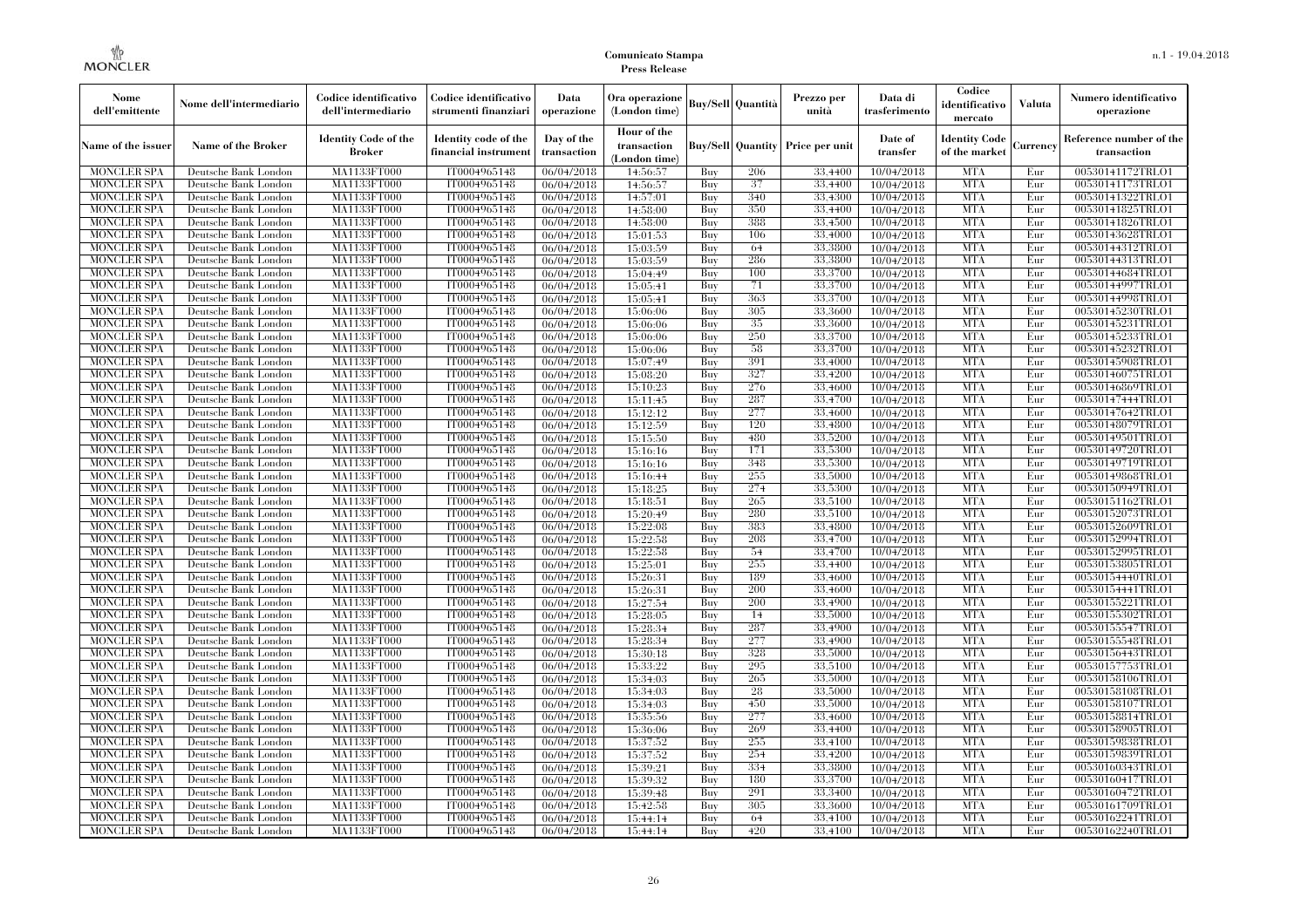| Nome<br>dell'emittente                   | Nome dell'intermediario                      | Codice identificativo<br>dell'intermediario  | Codice identificativo<br>strumenti finanziari | Data<br>operazione        | Ora operazione<br>(London time)             |            | Buv/Sell   Quantità      | Prezzo per<br>unità | Data di<br>trasferimento | Codice<br>identificativo<br>mercato   | <b>Valuta</b> | Numero identificativo<br>operazione    |
|------------------------------------------|----------------------------------------------|----------------------------------------------|-----------------------------------------------|---------------------------|---------------------------------------------|------------|--------------------------|---------------------|--------------------------|---------------------------------------|---------------|----------------------------------------|
| Name of the issuer                       | Name of the Broker                           | <b>Identity Code of the</b><br><b>Broker</b> | Identity code of the<br>financial instrument  | Day of the<br>transaction | Hour of the<br>transaction<br>(London time) |            | <b>Buy/Sell Quantity</b> | Price per unit      | Date of<br>transfer      | <b>Identity Code</b><br>of the market | Currencv      | Reference number of the<br>transaction |
| <b>MONCLER SPA</b>                       | Deutsche Bank London                         | MA1133FT000                                  | IT0004965148                                  | 06/04/2018                | 15:45:53                                    | Buy        | 281                      | 33,3700             | 10/04/2018               | <b>MTA</b>                            | Eur           | 00530163005TRLO1                       |
| <b>MONCLER SPA</b>                       | Deutsche Bank London                         | <b>MA1133FT000</b>                           | IT0004965148                                  | 06/04/2018                | 15:46:45                                    | Buy        | 268                      | 33,3600             | 10/04/2018               | <b>MTA</b>                            | Eur           | 00530163376TRLO1                       |
| <b>MONCLER SPA</b>                       | Deutsche Bank London                         | MA1133FT000                                  | IT0004965148                                  | 06/04/2018                | 15:50:08                                    | Buv        | 305                      | 33,3700             | 10/04/2018               | <b>MTA</b>                            | Eur           | 00530165130TRLO1                       |
| <b>MONCLER SPA</b>                       | Deutsche Bank London                         | MA1133FT000                                  | IT0004965148                                  | 06/04/2018                | 15:50:08                                    | Buy        | 370                      | 33,3600             | 10/04/2018               | <b>MTA</b>                            | Eur           | 00530165131TRLO1                       |
| <b>MONCLER SPA</b>                       | Deutsche Bank London                         | MA1133FT000                                  | IT0004965148                                  | 06/04/2018                | 15:50:08                                    | Buy        | 124                      | 33,3700             | 10/04/2018               | <b>MTA</b>                            | Eur           | 00530165133TRLO1                       |
| MONCLER SPA<br><b>MONCLER SPA</b>        | Deutsche Bank London                         | <b>MA1133FT000</b><br>MA1133FT000            | IT0004965148                                  | 06/04/2018                | 15:50:08                                    | Buy        | 380<br>250               | 33,3700<br>33,3700  | 10/04/2018               | <b>MTA</b><br><b>MTA</b>              | Eur           | 00530165132TRLO1                       |
| <b>MONCLER SPA</b>                       | Deutsche Bank London<br>Deutsche Bank London | MA1133FT000                                  | IT0004965148<br>IT0004965148                  | 06/04/2018<br>06/04/2018  | 15:50:08<br>15:53:50                        | Buy<br>Buv | 335                      | 33,3600             | 10/04/2018<br>10/04/2018 | <b>MTA</b>                            | Eur<br>Eur    | 00530165134TRLO1<br>00530167171TRLO1   |
| <b>MONCLER SPA</b>                       | Deutsche Bank London                         | MA1133FT000                                  | IT0004965148                                  | 06/04/2018                | 15:54:25                                    | Buy        | 8                        | 33,3600             | 10/04/2018               | <b>MTA</b>                            | Eur           | 00530167572TRLO1                       |
| <b>MONCLER SPA</b>                       | Deutsche Bank London                         | <b>MA1133FT000</b>                           | IT0004965148                                  | 06/04/2018                | 15:55:15                                    | Buy        | 349                      | 33,3500             | 10/04/2018               | <b>MTA</b>                            | Eur           | 00530168042TRLO1                       |
| <b>MONCLER SPA</b>                       | Deutsche Bank London                         | MA1133FT000                                  | IT0004965148                                  | 06/04/2018                | 15:55:15                                    | Buy        | 8                        | 33,3500             | 10/04/2018               | <b>MTA</b>                            | Eur           | 00530168043TRLO1                       |
| <b>MONCLER SPA</b>                       | Deutsche Bank London                         | MA1133FT000                                  | IT0004965148                                  | 06/04/2018                | 15:57:40                                    | Buy        | 64                       | 33,3500             | 10/04/2018               | <b>MTA</b>                            | Eur           | 00530169012TRLO1                       |
| <b>MONCLER SPA</b>                       | Deutsche Bank London                         | MA1133FT000                                  | IT0004965148                                  | 06/04/2018                | 15:57:40                                    | Buy        | 496                      | 33,3500             | 10/04/2018               | <b>MTA</b>                            | Eur           | 00530169013TRLO1                       |
| <b>MONCLER SPA</b>                       | Deutsche Bank London                         | MA1133FT000                                  | IT0004965148                                  | 06/04/2018                | 15:58:36                                    | Buy        | 288                      | 33,3400             | 10/04/2018               | <b>MTA</b>                            | Eur           | 00530169407TRLO1                       |
| <b>MONCLER SPA</b>                       | Deutsche Bank London                         | MA1133FT000                                  | IT0004965148                                  | 06/04/2018                | 15:58:36                                    | Buy        | 100                      | 33,3500             | 10/04/2018               | <b>MTA</b>                            | Eur           | 00530169409TRLO1                       |
| <b>MONCLER SPA</b>                       | Deutsche Bank London                         | MA1133FT000                                  | IT0004965148                                  | 06/04/2018                | 15:58:36                                    | Buy        | 125                      | 33,3500             | 10/04/2018               | <b>MTA</b>                            | Eur           | 00530169410TRLO1                       |
| <b>MONCLER SPA</b>                       | Deutsche Bank London                         | MA1133FT000                                  | IT0004965148                                  | 06/04/2018                | 15:58:36                                    | Buy        | 186                      | 33,3500             | 10/04/2018               | <b>MTA</b>                            | Eur           | 00530169408TRLO1                       |
| <b>MONCLER SPA</b>                       | Deutsche Bank London                         | MA1133FT000                                  | IT0004965148                                  | 06/04/2018                | 15:58:36                                    | Buy        | 188                      | 33,3500             | 10/04/2018               | <b>MTA</b>                            | Eur           | 00530169411TRLO1                       |
| <b>MONCLER SPA</b>                       | Deutsche Bank London                         | MA1133FT000                                  | IT0004965148                                  | 06/04/2018                | 15:59:43                                    | Buy        | 252                      | 33,3100             | 10/04/2018               | <b>MTA</b>                            | Eur           | 00530170179TRLO1                       |
| <b>MONCLER SPA</b>                       | Deutsche Bank London                         | MA1133FT000                                  | IT0004965148                                  | 06/04/2018                | 16:00:14                                    | Buy        | 307                      | 33,2900             | 10/04/2018               | <b>MTA</b>                            | Eur           | 00530170768TRLO1                       |
| MONCLER SPA                              | Deutsche Bank London                         | MA1133FT000                                  | IT0004965148                                  | 06/04/2018                | 16:00:25                                    | Buy        | 280                      | 33,2800             | 10/04/2018               | <b>MTA</b>                            | Eur           | 00530170985TRLO1                       |
| <b>MONCLER SPA</b>                       | Deutsche Bank London                         | MA1133FT000                                  | IT0004965148                                  | 06/04/2018                | 16:04:44                                    | Buy        | 330                      | 33,2400             | 10/04/2018               | <b>MTA</b>                            | Eur           | 00530174214TRLO1                       |
| <b>MONCLER SPA</b>                       | Deutsche Bank London                         | MA1133FT000                                  | IT0004965148                                  | 06/04/2018                | 16:04:51                                    | Buy        | 69                       | 33,2300             | 10/04/2018               | <b>MTA</b>                            | Eur           | 00530174311TRLO1                       |
| <b>MONCLER SPA</b>                       | Deutsche Bank London                         | MA1133FT000                                  | IT0004965148                                  | 06/04/2018                | 16:06:28                                    | Buy        | 310                      | 33,2600             | 10/04/2018               | <b>MTA</b>                            | Eur           | 00530175695TRLO1                       |
| <b>MONCLER SPA</b>                       | Deutsche Bank London                         | MA1133FT000                                  | IT0004965148                                  | 06/04/2018                | 16:06:28                                    | Buy        | 155<br>280               | 33,2600<br>33,3000  | 10/04/2018               | <b>MTA</b><br><b>MTA</b>              | Eur           | 00530175702TRLO1                       |
| <b>MONCLER SPA</b><br><b>MONCLER SPA</b> | Deutsche Bank London<br>Deutsche Bank London | <b>MA1133FT000</b><br>MA1133FT000            | IT0004965148<br>IT0004965148                  | 06/04/2018                | 16:07:44<br>16:08:52                        | Buy<br>Buy | 420                      | 33,3200             | 10/04/2018<br>10/04/2018 | <b>MTA</b>                            | Eur<br>Eur    | 00530176346TRLO1<br>00530176932TRLO1   |
| <b>MONCLER SPA</b>                       | Deutsche Bank London                         | MA1133FT000                                  | IT0004965148                                  | 06/04/2018<br>06/04/2018  | 16:09:28                                    | Buy        | 315                      | 33,3300             | 10/04/2018               | <b>MTA</b>                            | Eur           | 00530177202TRLO1                       |
| <b>MONCLER SPA</b>                       | Deutsche Bank London                         | MA1133FT000                                  | IT0004965148                                  | 06/04/2018                | 16:09:28                                    | Buy        | 400                      | 33,3300             | 10/04/2018               | <b>MTA</b>                            | Eur           | 00530177203TRLO1                       |
| MONCLER SPA                              | Deutsche Bank London                         | <b>MA1133FT000</b>                           | IT0004965148                                  | 06/04/2018                | 16:09:28                                    | Buy        | 373                      | 33,3400             | 10/04/2018               | <b>MTA</b>                            | Eur           | 00530177204TRLO1                       |
| MONCLER SPA                              | Deutsche Bank London                         | MA1133FT000                                  | IT0004965148                                  | 06/04/2018                | 16:11:54                                    | Buy        | 50                       | 33,3600             | 10/04/2018               | <b>MTA</b>                            | Eur           | 00530178540TRLO1                       |
| <b>MONCLER SPA</b>                       | Deutsche Bank London                         | MA1133FT000                                  | IT0004965148                                  | 06/04/2018                | 16:12:39                                    | Buy        | 163                      | 33,3600             | 10/04/2018               | <b>MTA</b>                            | Eur           | 00530178802TRLO1                       |
| <b>MONCLER SPA</b>                       | Deutsche Bank London                         | MA1133FT000                                  | IT0004965148                                  | 06/04/2018                | 16:12:55                                    | Buy        | 82                       | 33,3600             | 10/04/2018               | <b>MTA</b>                            | Eur           | 00530178950TRLO1                       |
| <b>MONCLER SPA</b>                       | Deutsche Bank London                         | MA1133FT000                                  | IT0004965148                                  | 06/04/2018                | 16:12:55                                    | Buy        | 320                      | 33,3500             | 10/04/2018               | <b>MTA</b>                            | Eur           | 00530178957TRLO1                       |
| <b>MONCLER SPA</b>                       | Deutsche Bank London                         | MA1133FT000                                  | IT0004965148                                  | 06/04/2018                | 16:14:57                                    | Buy        | 359                      | 33,3600             | 10/04/2018               | <b>MTA</b>                            | Eur           | 00530180030TRLO1                       |
| <b>MONCLER SPA</b>                       | Deutsche Bank London                         | MA1133FT000                                  | IT0004965148                                  | 06/04/2018                | 16:14:57                                    | Buy        | 139                      | 33,3700             | 10/04/2018               | <b>MTA</b>                            | Eur           | 00530180031TRLO1                       |
| <b>MONCLER SPA</b>                       | Deutsche Bank London                         | MA1133FT000                                  | IT0004965148                                  | 06/04/2018                | 16:14:58                                    | Buy        | 185                      | 33,3500             | 10/04/2018               | <b>MTA</b>                            | Eur           | 00530180060TRLO1                       |
| <b>MONCLER SPA</b>                       | Deutsche Bank London                         | <b>MA1133FT000</b>                           | IT0004965148                                  | 06/04/2018                | 16:14:58                                    | Buy        | 142                      | 33,3500             | 10/04/2018               | <b>MTA</b>                            | Eur           | 00530180061TRLO1                       |
| <b>MONCLER SPA</b>                       | Deutsche Bank London                         | MA1133FT000                                  | IT0004965148                                  | 06/04/2018                | 16:15:47                                    | Buy        | 284                      | 33,3400             | 10/04/2018               | <b>MTA</b>                            | Eur           | 00530180684TRLO1                       |
| <b>MONCLER SPA</b>                       | Deutsche Bank London                         | MA1133FT000                                  | IT0004965148                                  | 06/04/2018                | 16:15:47                                    | Buy        | 279                      | 33,3500             | 10/04/2018               | <b>MTA</b>                            | Eur           | 00530180686TRLO1                       |
| <b>MONCLER SPA</b>                       | Deutsche Bank London                         | MA1133FT000                                  | IT0004965148                                  | 06/04/2018                | 16:18:00                                    | Buy        | 320                      | 33,3700             | 10/04/2018               | <b>MTA</b>                            | Eur           | 00530182433TRLO1                       |
| <b>MONCLER SPA</b>                       | Deutsche Bank London                         | MA1133FT000                                  | IT0004965148                                  | 06/04/2018                | 16:18:00                                    | Buy        | 145                      | 33,3800             | 10/04/2018               | <b>MTA</b>                            | Eur           | 00530182435TRLO1                       |
| <b>MONCLER SPA</b>                       | Deutsche Bank London                         | MA1133FT000                                  | IT0004965148                                  | 06/04/2018                | 16:18:00                                    | Buy        | 104                      | 33,3800             | 10/04/2018               | <b>MTA</b>                            | Eur           | 00530182434TRLO1                       |
| <b>MONCLER SPA</b>                       | Deutsche Bank London                         | MA1133FT000                                  | IT0004965148                                  | 06/04/2018                | 16:18:00                                    | Buy        | 30                       | 33,3800             | 10/04/2018               | <b>MTA</b>                            | Eur           | 00530182436TRLO1                       |
| <b>MONCLER SPA</b>                       | Deutsche Bank London                         | MA1133FT000<br>MA1133FT000                   | IT0004965148<br>IT0004965148                  | 06/04/2018                | 16:18:53                                    | Buy<br>Buy | 302<br>73                | 33,3400<br>33,3000  | 10/04/2018               | <b>MTA</b><br><b>MTA</b>              | Eur<br>Eur    | 00530182941TRLO1                       |
| <b>MONCLER SPA</b><br><b>MONCLER SPA</b> | Deutsche Bank London<br>Deutsche Bank London | MA1133FT000                                  | IT0004965148                                  | 06/04/2018<br>06/04/2018  | 16:19:39<br>16:19:39                        | Buy        | 192                      | 33,3000             | 10/04/2018<br>10/04/2018 | <b>MTA</b>                            | Eur           | 00530183429TRLO1<br>00530183430TRLO1   |
| <b>MONCLER SPA</b>                       | Deutsche Bank London                         | MA1133FT000                                  | IT0004965148                                  | 06/04/2018                | 16:19:57                                    | Buy        | $\mathbf{1}$             | 33,2700             | 10/04/2018               | <b>MTA</b>                            | Eur           | 00530183616TRLO1                       |
| <b>MONCLER SPA</b>                       | Deutsche Bank London                         | MA1133FT000                                  | IT0004965148                                  | 06/04/2018                | 16:19:58                                    | Buy        | 293                      | 33,2700             | 10/04/2018               | <b>MTA</b>                            | Eur           | 00530183617TRLO1                       |
| <b>MONCLER SPA</b>                       | Deutsche Bank London                         | MA1133FT000                                  | IT0004965148                                  | 06/04/2018                | 16:20:10                                    | Buy        | 275                      | 33,2500             | 10/04/2018               | <b>MTA</b>                            | Eur           | 00530183838TRLO1                       |
| <b>MONCLER SPA</b>                       | Deutsche Bank London                         | MA1133FT000                                  | IT0004965148                                  | 06/04/2018                | 16:22:12                                    | Buy        | 270                      | 33,2200             | 10/04/2018               | <b>MTA</b>                            | Eur           | 00530185378TRLO1                       |
| <b>MONCLER SPA</b>                       | Deutsche Bank London                         | MA1133FT000                                  | IT0004965148                                  | 06/04/2018                | 16:22:19                                    | Buy        | 139                      | 33,2100             | 10/04/2018               | <b>MTA</b>                            | Eur           | 00530185532TRLO1                       |
| <b>MONCLER SPA</b>                       | Deutsche Bank London                         | MA1133FT000                                  | IT0004965148                                  | 06/04/2018                | 16:22:51                                    | Buy        | 256                      | 33,1600             | 10/04/2018               | <b>MTA</b>                            | Eur           | 00530186210TRLO1                       |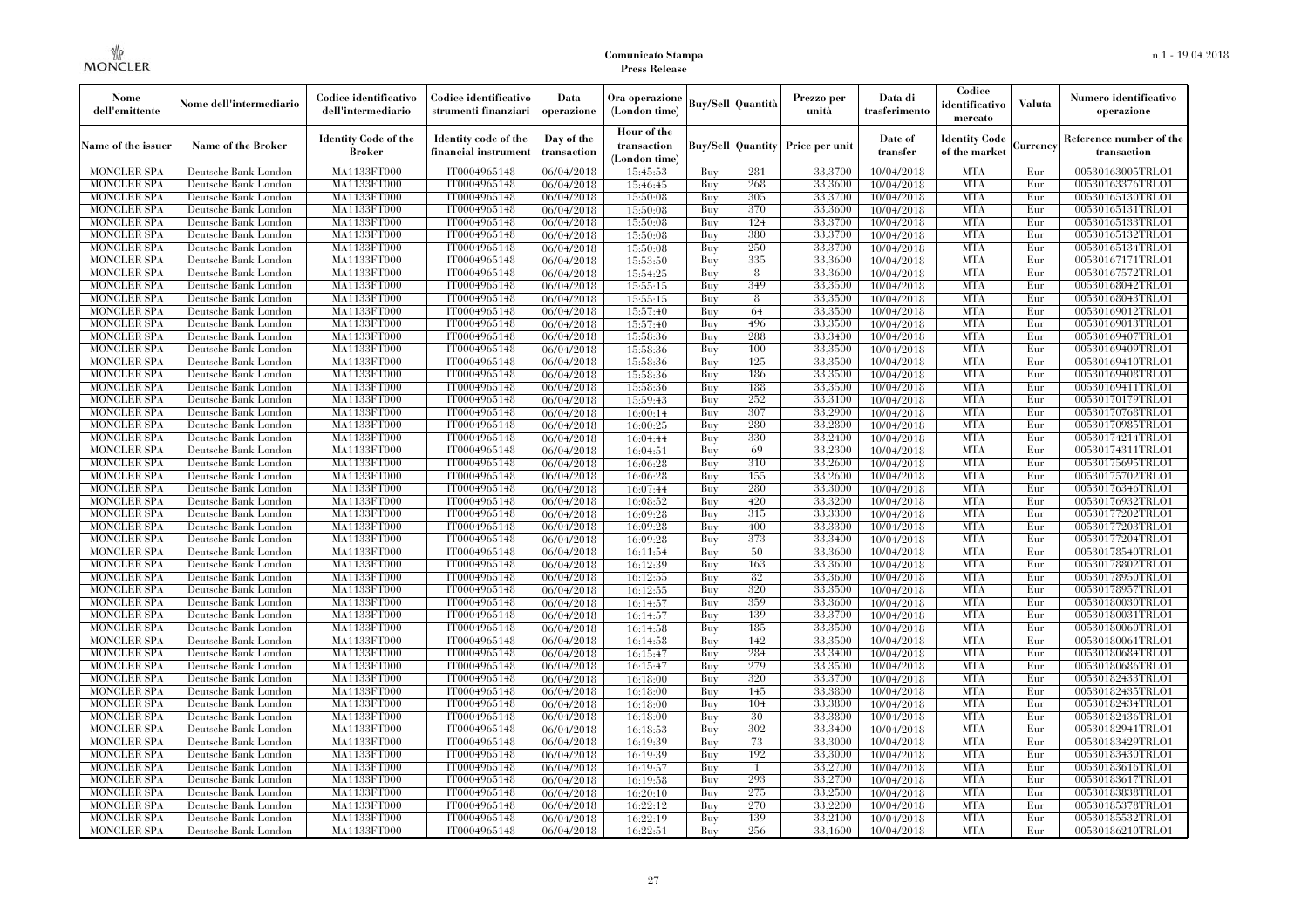| Nome<br>dell'emittente                   | Nome dell'intermediario                      | Codice identificativo<br>dell'intermediario  | Codice identificativo<br>strumenti finanziari | Data<br>operazione        | Ora operazione<br>(London time)             |            | Buy/Sell   Quantità      | Prezzo per<br>unità | Data di<br>trasferimento | Codice<br>identificativo<br>mercato   | <b>Valuta</b> | Numero identificativo<br>operazione    |
|------------------------------------------|----------------------------------------------|----------------------------------------------|-----------------------------------------------|---------------------------|---------------------------------------------|------------|--------------------------|---------------------|--------------------------|---------------------------------------|---------------|----------------------------------------|
| Name of the issuer                       | Name of the Broker                           | <b>Identity Code of the</b><br><b>Broker</b> | Identity code of the<br>financial instrument  | Day of the<br>transaction | Hour of the<br>transaction<br>(London time) |            | <b>Buy/Sell Quantity</b> | Price per unit      | Date of<br>transfer      | <b>Identity Code</b><br>of the market | Currencv      | Reference number of the<br>transaction |
| <b>MONCLER SPA</b>                       | Deutsche Bank London                         | MA1133FT000                                  | IT0004965148                                  | 06/04/2018                | 16:24:03                                    | Buy        | 188                      | 33,1700             | 10/04/2018               | <b>MTA</b>                            | Eur           | 00530187231TRLO1                       |
| <b>MONCLER SPA</b>                       | Deutsche Bank London                         | <b>MA1133FT000</b>                           | IT0004965148                                  | 06/04/2018                | 16:24:18                                    | Buy        | 28                       | 33,1600             | 10/04/2018               | <b>MTA</b>                            | Eur           | 00530187484TRLO1                       |
| <b>MONCLER SPA</b>                       | Deutsche Bank London                         | MA1133FT000                                  | IT0004965148                                  | 06/04/2018                | 16:24:18                                    | Buv        | 299                      | 33.1600             | 10/04/2018               | <b>MTA</b>                            | Eur           | 00530187485TRLO1                       |
| <b>MONCLER SPA</b>                       | Deutsche Bank London                         | MA1133FT000                                  | IT0004965148                                  | 06/04/2018                | 16:24:57                                    | Buy        | 131                      | 33,1400             | 10/04/2018               | <b>MTA</b>                            | Eur           | 00530188217TRLO1                       |
| <b>MONCLER SPA</b>                       | Deutsche Bank London                         | MA1133FT000                                  | IT0004965148                                  | 06/04/2018                | 16:26:02                                    | Buy        | 309                      | 33,1400             | 10/04/2018               | <b>MTA</b>                            | Eur           | 00530189026TRLO1                       |
| MONCLER SPA<br><b>MONCLER SPA</b>        | Deutsche Bank London                         | <b>MA1133FT000</b><br>MA1133FT000            | IT0004965148                                  | 06/04/2018                | 16:26:50                                    | Buy        | 223<br>163               | 33,1400<br>33,1400  | 10/04/2018               | <b>MTA</b><br><b>MTA</b>              | Eur           | 00530189447TRLO1                       |
| <b>MONCLER SPA</b>                       | Deutsche Bank London<br>Deutsche Bank London | MA1133FT000                                  | IT0004965148<br>IT0004965148                  | 06/04/2018<br>06/04/2018  | 16:26:50<br>16:27:20                        | Buy<br>Buy | 182                      | 33.1200             | 10/04/2018<br>10/04/2018 | <b>MTA</b>                            | Eur<br>Eur    | 00530189448TRLO1<br>00530189782TRLO1   |
| <b>MONCLER SPA</b>                       | Deutsche Bank London                         | MA1133FT000                                  | IT0004965148                                  | 06/04/2018                | 16:27:32                                    | Buy        | 23                       | 33,1400             | 10/04/2018               | <b>MTA</b>                            | Eur           | 00530189872TRLO1                       |
| <b>MONCLER SPA</b>                       | Deutsche Bank London                         | <b>MA1133FT000</b>                           | IT0004965148                                  | 06/04/2018                | 16:27:32                                    | Buy        | 166                      | 33,1400             | 10/04/2018               | <b>MTA</b>                            | Eur           | 00530189873TRLO1                       |
| <b>MONCLER SPA</b>                       | Deutsche Bank London                         | MA1133FT000                                  | IT0004965148                                  | 06/04/2018                | 16:27:57                                    | Buy        | 281                      | 33,1700             | 10/04/2018               | <b>MTA</b>                            | Eur           | 00530190129TRLO1                       |
| <b>MONCLER SPA</b>                       | Deutsche Bank London                         | MA1133FT000                                  | IT0004965148                                  | 06/04/2018                | 16:28:22                                    | Buy        | 29                       | 33,1800             | 10/04/2018               | <b>MTA</b>                            | Eur           | 00530190389TRLO1                       |
| <b>MONCLER SPA</b>                       | Deutsche Bank London                         | MA1133FT000                                  | IT0004965148                                  | 06/04/2018                | 16:28:22                                    | Buy        | 250                      | 33,1800             | 10/04/2018               | <b>MTA</b>                            | Eur           | 00530190391TRLO1                       |
| <b>MONCLER SPA</b>                       | Deutsche Bank London                         | MA1133FT000                                  | IT0004965148                                  | 06/04/2018                | 16:29:08                                    | Buy        | 274                      | 33,1500             | 10/04/2018               | <b>MTA</b>                            | Eur           | 00530191210TRLO1                       |
| <b>MONCLER SPA</b>                       | Deutsche Bank London                         | MA1133FT000                                  | IT0004965148                                  | 06/04/2018                | 16:29:08                                    | Buy        |                          | 33,1500             | 10/04/2018               | <b>MTA</b>                            | Eur           | 00530191211TRLO1                       |
| <b>MONCLER SPA</b>                       | Deutsche Bank London                         | MA1133FT000                                  | IT0004965148                                  | 06/04/2018                | 16:29:28                                    | Buy        | 290                      | 33,1400             | 10/04/2018               | <b>MTA</b>                            | Eur           | 00530192092TRLO1                       |
| <b>MONCLER SPA</b>                       | Deutsche Bank London                         | MA1133FT000                                  | IT0004965148                                  | 06/04/2018                | 16:29:44                                    | Buy        | 300                      | 33.1400             | 10/04/2018               | <b>MTA</b>                            | Eur           | 00530192546TRLO1                       |
| <b>MONCLER SPA</b>                       | Deutsche Bank London                         | MA1133FT000                                  | IT0004965148                                  | 09/04/2018                | 08:00:49                                    | Buy        | 249                      | 33,4400             | 11/10/2018               | <b>MTA</b>                            | Eur           | 00530200514TRLO1                       |
| <b>MONCLER SPA</b>                       | Deutsche Bank London                         | MA1133FT000                                  | IT0004965148                                  | 09/04/2018                | 08:02:35                                    | Buy        | 235                      | 33,5900             | 11/10/2018               | <b>MTA</b>                            | Eur           | 00530200842TRLO1                       |
| <b>MONCLER SPA</b>                       | Deutsche Bank London                         | MA1133FT000                                  | IT0004965148                                  | 09/04/2018                | 08:03:10                                    | Buy        | 240                      | 33,6000             | 11/10/2018               | <b>MTA</b>                            | Eur           | 00530201041TRLO1                       |
| MONCLER SPA                              | Deutsche Bank London                         | MA1133FT000                                  | IT0004965148                                  | 09/04/2018                | 08:03:10                                    | Buy        | 315                      | 33,5900             | 11/10/2018               | <b>MTA</b>                            | Eur           | 00530201042TRLO1                       |
| <b>MONCLER SPA</b>                       | Deutsche Bank London                         | MA1133FT000                                  | IT0004965148                                  | 09/04/2018                | 08:04:17                                    | Buy        | 287                      | 33,5800             | 11/10/2018               | <b>MTA</b>                            | Eur           | 00530201250TRLO1                       |
| <b>MONCLER SPA</b>                       | Deutsche Bank London                         | MA1133FT000                                  | IT0004965148                                  | 09/04/2018                | 08:05:13                                    | Buy        | 275                      | 33,6700             | 11/10/2018               | <b>MTA</b>                            | Eur           | 00530201509TRLO1                       |
| <b>MONCLER SPA</b>                       | Deutsche Bank London                         | MA1133FT000                                  | IT0004965148                                  | 09/04/2018                | 08:06:52                                    | Buy        | 320                      | 33,6300             | 11/10/2018               | <b>MTA</b>                            | Eur           | 00530201899TRLO1                       |
| <b>MONCLER SPA</b>                       | Deutsche Bank London                         | MA1133FT000                                  | IT0004965148                                  | 09/04/2018                | 08:08:03                                    | Buy        | 278                      | 33,6500             | 11/10/2018               | <b>MTA</b>                            | Eur           | 00530202194TRLO1                       |
| <b>MONCLER SPA</b>                       | Deutsche Bank London                         | <b>MA1133FT000</b>                           | IT0004965148                                  | 09/04/2018                | 08:09:33                                    | Buy        | 360                      | 33,7300             | 11/10/2018               | <b>MTA</b>                            | Eur           | 00530202509TRLO1                       |
| <b>MONCLER SPA</b>                       | Deutsche Bank London                         | MA1133FT000                                  | IT0004965148                                  | 09/04/2018                | 08:10:52                                    | Buy        | 285                      | 33,7000             | 11/10/2018               | <b>MTA</b>                            | Eur           | 00530202937TRLO1                       |
| <b>MONCLER SPA</b>                       | Deutsche Bank London                         | MA1133FT000                                  | IT0004965148                                  | 09/04/2018                | 08:12:09                                    | Buy        | 200                      | 33,6700             | 11/10/2018               | <b>MTA</b>                            | Eur           | 00530203195TRLO1                       |
| <b>MONCLER SPA</b>                       | Deutsche Bank London                         | MA1133FT000                                  | IT0004965148                                  | 09/04/2018                | 08:12:09                                    | Buy        | 85                       | 33,6700             | 11/10/2018               | <b>MTA</b>                            | Eur           | 00530203196TRLO1                       |
| <b>MONCLER SPA</b>                       | Deutsche Bank London                         | <b>MA1133FT000</b>                           | IT0004965148                                  | 09/04/2018                | 08:13:11                                    | Buy        | 200                      | 33,6300             | 11/10/2018               | <b>MTA</b>                            | Eur           | 00530203411TRLO1                       |
| MONCLER SPA                              | Deutsche Bank London                         | MA1133FT000                                  | IT0004965148                                  | 09/04/2018                | 08:13:11                                    | Buy        | 57                       | 33,6300             | 11/10/2018               | <b>MTA</b>                            | Eur           | 00530203412TRLO1                       |
| <b>MONCLER SPA</b>                       | Deutsche Bank London                         | MA1133FT000                                  | IT0004965148                                  | 09/04/2018                | 08:14:19                                    | Buy        | 139                      | 33,6100             | 11/10/2018               | <b>MTA</b>                            | Eur           | 00530203549TRLO1                       |
| <b>MONCLER SPA</b>                       | Deutsche Bank London                         | MA1133FT000                                  | IT0004965148                                  | 09/04/2018                | 08:15:14                                    | Buy        | 243                      | 33,5900             | 11/10/2018               | <b>MTA</b>                            | Eur           | 00530203642TRLO1                       |
| <b>MONCLER SPA</b>                       | Deutsche Bank London                         | <b>MA1133FT000</b>                           | IT0004965148                                  | 09/04/2018                | 08:15:59                                    | Buy        | 284                      | 33,5900             | 11/10/2018               | <b>MTA</b>                            | Eur           | 00530203768TRLO1                       |
| <b>MONCLER SPA</b>                       | Deutsche Bank London                         | MA1133FT000                                  | IT0004965148                                  | 09/04/2018                | 08:15:59                                    | Buy        | 67<br>71                 | 33,5900<br>33,5900  | 11/10/2018               | <b>MTA</b><br><b>MTA</b>              | Eur           | 00530203769TRLO1                       |
| <b>MONCLER SPA</b><br><b>MONCLER SPA</b> | Deutsche Bank London                         | MA1133FT000                                  | IT0004965148                                  | 09/04/2018                | 08:16:52                                    | Buy<br>Buy | 184                      | 33,5900             | 11/10/2018               | <b>MTA</b>                            | Eur<br>Eur    | 00530203912TRLO1                       |
| <b>MONCLER SPA</b>                       | Deutsche Bank London<br>Deutsche Bank London | MA1133FT000<br><b>MA1133FT000</b>            | IT0004965148<br>IT0004965148                  | 09/04/2018<br>09/04/2018  | 08:16:52<br>08:18:18                        | Buy        | 210                      | 33,5600             | 11/10/2018<br>11/10/2018 | <b>MTA</b>                            | Eur           | 00530203913TRLO1<br>00530204226TRLO1   |
| <b>MONCLER SPA</b>                       | Deutsche Bank London                         | MA1133FT000                                  | IT0004965148                                  | 09/04/2018                | 08:20:39                                    | Buy        | 265                      | 33,5400             | 11/10/2018               | <b>MTA</b>                            | Eur           | 00530204623TRLO1                       |
| <b>MONCLER SPA</b>                       | Deutsche Bank London                         | <b>MA1133FT000</b>                           | IT0004965148                                  | 09/04/2018                | 08:21:54                                    | Buy        | 112                      | 33,6300             | 11/10/2018               | <b>MTA</b>                            | Eur           | 00530204859TRLO1                       |
| <b>MONCLER SPA</b>                       | Deutsche Bank London                         | MA1133FT000                                  | IT0004965148                                  | 09/04/2018                | 08:22:17                                    | Buy        | 20                       | 33,6400             | 11/10/2018               | <b>MTA</b>                            | Eur           | 00530204961TRLO1                       |
| <b>MONCLER SPA</b>                       | Deutsche Bank London                         | MA1133FT000                                  | IT0004965148                                  | 09/04/2018                | 08:22:17                                    | Buy        | 220                      | 33.6400             | 11/10/2018               | <b>MTA</b>                            | Eur           | 00530204962TRLO1                       |
| <b>MONCLER SPA</b>                       | Deutsche Bank London                         | MA1133FT000                                  | IT0004965148                                  | 09/04/2018                | 08:22:17                                    | Buy        | 245                      | 33,6300             | 11/10/2018               | <b>MTA</b>                            | Eur           | 00530204963TRLO1                       |
| <b>MONCLER SPA</b>                       | Deutsche Bank London                         | MA1133FT000                                  | IT0004965148                                  | 09/04/2018                | 08:23:33                                    | Buy        | 45                       | 33,6700             | 11/10/2018               | <b>MTA</b>                            | Eur           | 00530205288TRLO1                       |
| <b>MONCLER SPA</b>                       | Deutsche Bank London                         | MA1133FT000                                  | IT0004965148                                  | 09/04/2018                | 08:23:33                                    | Buy        | 61                       | 33,6700             | 11/10/2018               | <b>MTA</b>                            | Eur           | 00530205289TRLO1                       |
| <b>MONCLER SPA</b>                       | Deutsche Bank London                         | MA1133FT000                                  | IT0004965148                                  | 09/04/2018                | 08:25:33                                    | Buy        | 360                      | 33,7100             | 11/10/2018               | <b>MTA</b>                            | Eur           | 00530205654TRLO1                       |
| <b>MONCLER SPA</b>                       | Deutsche Bank London                         | MA1133FT000                                  | IT0004965148                                  | 09/04/2018                | 08:26:02                                    | Buy        | 19                       | 33,6500             | 11/10/2018               | <b>MTA</b>                            | Eur           | 00530205742TRLO1                       |
| <b>MONCLER SPA</b>                       | Deutsche Bank London                         | MA1133FT000                                  | IT0004965148                                  | 09/04/2018                | 08:26:02                                    | Buy        | 142                      | 33,6500             | 11/10/2018               | <b>MTA</b>                            | Eur           | 00530205743TRLO1                       |
| <b>MONCLER SPA</b>                       | Deutsche Bank London                         | MA1133FT000                                  | IT0004965148                                  | 09/04/2018                | 08:27:03                                    | Buy        | 263                      | 33,6700             | 11/10/2018               | <b>MTA</b>                            | Eur           | 00530205965TRLO1                       |
| <b>MONCLER SPA</b>                       | Deutsche Bank London                         | MA1133FT000                                  | IT0004965148                                  | 09/04/2018                | 08:29:49                                    | Buy        | 400                      | 33,6900             | 11/10/2018               | <b>MTA</b>                            | Eur           | 00530206420TRLO1                       |
| <b>MONCLER SPA</b>                       | Deutsche Bank London                         | MA1133FT000                                  | IT0004965148                                  | 09/04/2018                | 08:31:13                                    | Buy        | 190                      | 33,7100             | 11/10/2018               | <b>MTA</b>                            | Eur           | 00530206812TRLO1                       |
| <b>MONCLER SPA</b>                       | Deutsche Bank London                         | MA1133FT000                                  | IT0004965148                                  | 09/04/2018                | 08:31:13                                    | Buy        | 69                       | 33,7100             | 11/10/2018               | <b>MTA</b>                            | Eur           | 00530206813TRLO1                       |
| <b>MONCLER SPA</b>                       | Deutsche Bank London                         | MA1133FT000                                  | IT0004965148                                  | 09/04/2018                | 08:31:34                                    | Buy        | 239                      | 33,6900             | 11/10/2018               | <b>MTA</b>                            | Eur           | 00530206892TRLO1                       |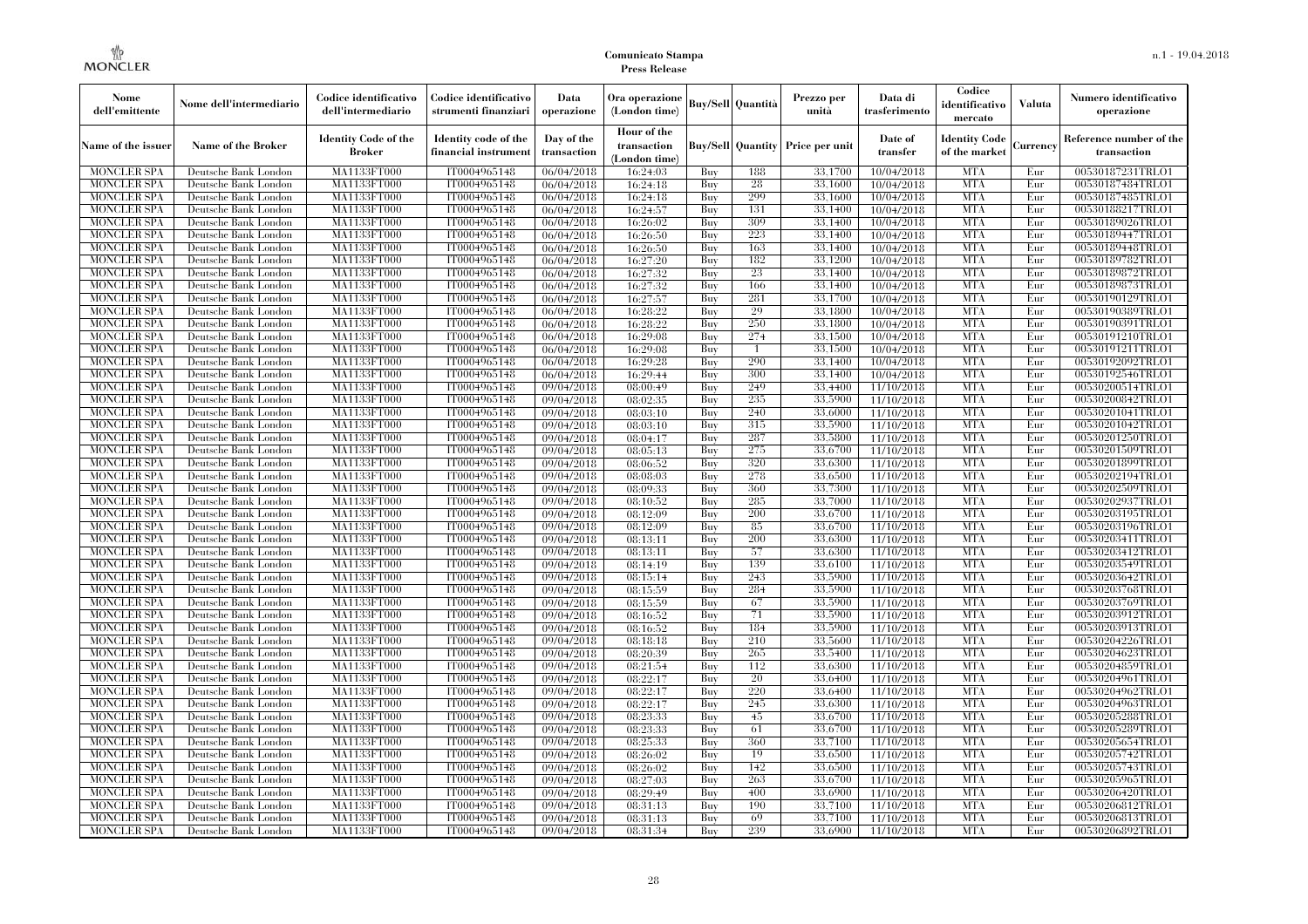| Nome<br>dell'emittente                   | Nome dell'intermediario                      | Codice identificativo<br>dell'intermediario  | Codice identificativo<br>strumenti finanziari | Data<br>operazione        | Ora operazione<br>(London time)             |            | Buy/Sell   Quantità | Prezzo per<br>unità                     | Data di<br>trasferimento | Codice<br>identificativo<br>mercato   | <b>Valuta</b> | Numero identificativo<br>operazione    |
|------------------------------------------|----------------------------------------------|----------------------------------------------|-----------------------------------------------|---------------------------|---------------------------------------------|------------|---------------------|-----------------------------------------|--------------------------|---------------------------------------|---------------|----------------------------------------|
| Name of the issuer                       | <b>Name of the Broker</b>                    | <b>Identity Code of the</b><br><b>Broker</b> | Identity code of the<br>financial instrument  | Day of the<br>transaction | Hour of the<br>transaction<br>(London time) |            |                     | <b>Buy/Sell Quantity Price per unit</b> | Date of<br>transfer      | <b>Identity Code</b><br>of the market | Currency      | Reference number of the<br>transaction |
| <b>MONCLER SPA</b>                       | Deutsche Bank London                         | MA1133FT000                                  | IT0004965148                                  | 09/04/2018                | 08:33:53                                    | Buy        | 24                  | 33,6700                                 | 11/10/2018               | <b>MTA</b>                            | Eur           | 00530207214TRLO1                       |
| <b>MONCLER SPA</b>                       | Deutsche Bank London                         | MA1133FT000                                  | IT0004965148                                  | 09/04/2018                | 08:35:08                                    | Buy        | 100                 | 33,7000                                 | 11/10/2018               | <b>MTA</b>                            | Eur           | 00530207550TRLO1                       |
| <b>MONCLER SPA</b>                       | Deutsche Bank London                         | <b>MA1133FT000</b>                           | IT0004965148                                  | 09/04/2018                | 08:35:57                                    | Buy        | 300                 | 33,7000                                 | 11/10/2018               | <b>MTA</b>                            | Eur           | 00530207706TRLO1                       |
| <b>MONCLER SPA</b>                       | Deutsche Bank London                         | MA1133FT000                                  | IT0004965148                                  | 09/04/2018                | 08:35:58                                    | Buy<br>Buy | 35<br>264           | 33,6900<br>33,6900                      | 11/10/2018               | <b>MTA</b><br><b>MTA</b>              | Eur<br>Eur    | 00530207709TRLO1                       |
| <b>MONCLER SPA</b><br><b>MONCLER SPA</b> | Deutsche Bank London<br>Deutsche Bank London | MA1133FT000<br><b>MA1133FT000</b>            | IT0004965148<br>IT0004965148                  | 09/04/2018<br>09/04/2018  | 08:35:58<br>08:38:32                        | Buy        | 18                  | 33,7000                                 | 11/10/2018<br>11/10/2018 | <b>MTA</b>                            | Eur           | 00530207710TRLO1<br>00530208199TRLO1   |
| <b>MONCLER SPA</b>                       | Deutsche Bank London                         | <b>MA1133FT000</b>                           | IT0004965148                                  | 09/04/2018                | 08:38:32                                    | Buy        | 228                 | 33,7000                                 | 11/10/2018               | <b>MTA</b>                            | Eur           | 00530208200TRLO1                       |
| <b>MONCLER SPA</b>                       | Deutsche Bank London                         | MA1133FT000                                  | IT0004965148                                  | 09/04/2018                | 08:38:32                                    | Buy        | 104                 | 33.7000                                 | 11/10/2018               | <b>MTA</b>                            | Eur           | 00530208201TRLO1                       |
| <b>MONCLER SPA</b>                       | Deutsche Bank London                         | MA1133FT000                                  | IT0004965148                                  | 09/04/2018                | 08:39:43                                    | Buy        | 150                 | 33,7200                                 | 11/10/2018               | <b>MTA</b>                            | Eur           | 00530208437TRLO1                       |
| <b>MONCLER SPA</b>                       | Deutsche Bank London                         | <b>MA1133FT000</b>                           | IT0004965148                                  | 09/04/2018                | 08:40:08                                    | Buy        | 240                 | 33,7300                                 | 11/10/2018               | <b>MTA</b>                            | Eur           | 00530208511TRLO1                       |
| <b>MONCLER SPA</b>                       | Deutsche Bank London                         | <b>MA1133FT000</b>                           | IT0004965148                                  | 09/04/2018                | 08:41:53                                    | Buy        | 300                 | 33,7400                                 | 11/10/2018               | <b>MTA</b>                            | Eur           | 00530208731TRLO1                       |
| <b>MONCLER SPA</b>                       | Deutsche Bank London                         | <b>MA1133FT000</b>                           | IT0004965148                                  | 09/04/2018                | 08:41:53                                    | Buy        | 20                  | 33,7400                                 | 11/10/2018               | <b>MTA</b>                            | Eur           | 00530208732TRLO1                       |
| <b>MONCLER SPA</b>                       | Deutsche Bank London                         | MA1133FT000                                  | IT0004965148                                  | 09/04/2018                | 08:44:46                                    | Buy        | 245                 | 33,7300                                 | 11/10/2018               | <b>MTA</b>                            | Eur           | 00530209166TRLO1                       |
| <b>MONCLER SPA</b>                       | Deutsche Bank London                         | <b>MA1133FT000</b>                           | IT0004965148                                  | 09/04/2018                | 08:44:47                                    | Buy        | 227                 | 33,7200                                 | 11/10/2018               | <b>MTA</b>                            | Eur           | 00530209176TRLO1                       |
| <b>MONCLER SPA</b>                       | Deutsche Bank London                         | <b>MA1133FT000</b>                           | IT0004965148                                  | 09/04/2018                | 08:45:52                                    | Buy        | 252                 | 33,7200                                 | 11/10/2018               | <b>MTA</b>                            | Eur           | 00530209642TRLO1                       |
| <b>MONCLER SPA</b>                       | Deutsche Bank London                         | <b>MA1133FT000</b>                           | IT0004965148                                  | 09/04/2018                | 08:45:52                                    | Buy        | 3                   | 33,7400                                 | 11/10/2018               | <b>MTA</b>                            | Eur           | 00530209644TRLO1                       |
| <b>MONCLER SPA</b>                       | Deutsche Bank London                         | MA1133FT000                                  | IT0004965148                                  | 09/04/2018                | 08:45:52                                    | Buy        | $\mathbf{1}$        | 33,7300                                 | 11/10/2018               | <b>MTA</b>                            | Eur           | 00530209643TRLO1                       |
| <b>MONCLER SPA</b>                       | Deutsche Bank London                         | MA1133FT000                                  | IT0004965148                                  | 09/04/2018                | 08:47:05                                    | Buy        | 240                 | 33,7400                                 | 11/10/2018               | <b>MTA</b>                            | Eur           | 00530209874TRLO1                       |
| MONCLER SPA                              | Deutsche Bank London                         | <b>MA1133FT000</b>                           | IT0004965148                                  | 09/04/2018                | 08:50:29                                    | Buy        | 101                 | 33,7700                                 | 11/10/2018               | <b>MTA</b>                            | Eur           | 00530210513TRLO1                       |
| <b>MONCLER SPA</b>                       | Deutsche Bank London                         | MA1133FT000                                  | IT0004965148                                  | 09/04/2018                | 08:50:58                                    | Buy        | 91                  | 33,7800                                 | 11/10/2018               | <b>MTA</b>                            | Eur           | 00530210619TRLO1                       |
| <b>MONCLER SPA</b>                       | Deutsche Bank London                         | MA1133FT000                                  | IT0004965148                                  | 09/04/2018                | 08:50:58                                    | Buy        | 200                 | 33,7800                                 | 11/10/2018               | <b>MTA</b>                            | Eur           | 00530210620TRLO1                       |
| MONCLER SPA                              | Deutsche Bank London                         | MA1133FT000                                  | IT0004965148                                  | 09/04/2018                | 08:50:58                                    | Buy        | 3                   | 33,7800                                 | 11/10/2018               | <b>MTA</b>                            | Eur           | 00530210621TRLO1                       |
| <b>MONCLER SPA</b>                       | Deutsche Bank London                         | <b>MA1133FT000</b><br>MA1133FT000            | IT0004965148                                  | 09/04/2018                | 08:51:14                                    | Buy        | 198                 | 33,7700                                 | 11/10/2018               | MTA                                   | Eur           | 00530210687TRLO1                       |
| <b>MONCLER SPA</b><br><b>MONCLER SPA</b> | Deutsche Bank London<br>Deutsche Bank London | MA1133FT000                                  | IT0004965148<br>IT0004965148                  | 09/04/2018<br>09/04/2018  | 08:52:33<br>08:52:33                        | Buy<br>Buy | 261<br>294          | 33,7600<br>33,7600                      | 11/10/2018<br>11/10/2018 | <b>MTA</b><br><b>MTA</b>              | Eur<br>Eur    | 00530210938TRLO1<br>00530210939TRLO1   |
| <b>MONCLER SPA</b>                       | Deutsche Bank London                         | <b>MA1133FT000</b>                           | IT0004965148                                  | 09/04/2018                | 08:56:04                                    | Buy        | 76                  | 33,8100                                 | 11/10/2018               | <b>MTA</b>                            | Eur           | 00530211554TRLO1                       |
| <b>MONCLER SPA</b>                       | Deutsche Bank London                         | <b>MA1133FT000</b>                           | IT0004965148                                  | 09/04/2018                | 08:57:20                                    | Buy        | 305                 | 33,8400                                 | 11/10/2018               | MTA                                   | Eur           | 00530211769TRLO1                       |
| <b>MONCLER SPA</b>                       | Deutsche Bank London                         | MA1133FT000                                  | IT0004965148                                  | 09/04/2018                | 08:57:20                                    | Buy        | $\overline{2}$      | 33,8500                                 | 11/10/2018               | <b>MTA</b>                            | Eur           | 00530211770TRLO1                       |
| <b>MONCLER SPA</b>                       | Deutsche Bank London                         | MA1133FT000                                  | IT0004965148                                  | 09/04/2018                | 08:57:20                                    | Buy        | 385                 | 33,8500                                 | 11/10/2018               | <b>MTA</b>                            | Eur           | 00530211771TRLO1                       |
| <b>MONCLER SPA</b>                       | Deutsche Bank London                         | <b>MA1133FT000</b>                           | IT0004965148                                  | 09/04/2018                | 08:57:20                                    | Buy        | 45                  | 33,8500                                 | 11/10/2018               | <b>MTA</b>                            | Eur           | 00530211772TRLO1                       |
| MONCLER SPA                              | Deutsche Bank London                         | <b>MA1133FT000</b>                           | IT0004965148                                  | 09/04/2018                | 09:01:16                                    | Buy        | 265                 | 33,8700                                 | 11/10/2018               | <b>MTA</b>                            | Eur           | 00530212467TRLO1                       |
| <b>MONCLER SPA</b>                       | Deutsche Bank London                         | MA1133FT000                                  | IT0004965148                                  | 09/04/2018                | 09:01:41                                    | Buy        | 245                 | 33,8400                                 | 11/10/2018               | <b>MTA</b>                            | Eur           | 00530212518TRLO1                       |
| <b>MONCLER SPA</b>                       | Deutsche Bank London                         | MA1133FT000                                  | IT0004965148                                  | 09/04/2018                | 09:04:01                                    | Buy        | 360                 | 33,8700                                 | 11/10/2018               | <b>MTA</b>                            | Eur           | 00530213024TRLO1                       |
| <b>MONCLER SPA</b>                       | Deutsche Bank London                         | <b>MA1133FT000</b>                           | IT0004965148                                  | 09/04/2018                | 09:04:01                                    | Buy        | 277                 | 33,8800                                 | 11/10/2018               | MTA                                   | Eur           | 00530213025TRLO1                       |
| <b>MONCLER SPA</b>                       | Deutsche Bank London                         | <b>MA1133FT000</b>                           | IT0004965148                                  | 09/04/2018                | 09:04:01                                    | Buy        | 102                 | 33,8800                                 | 11/10/2018               | <b>MTA</b>                            | Eur           | 00530213026TRLO1                       |
| <b>MONCLER SPA</b>                       | Deutsche Bank London                         | MA1133FT000                                  | IT0004965148                                  | 09/04/2018                | 09:08:27                                    | Buy        | 310                 | 33,8200                                 | 11/10/2018               | <b>MTA</b>                            | Eur           | 00530213988TRLO1                       |
| <b>MONCLER SPA</b>                       | Deutsche Bank London                         | MA1133FT000                                  | IT0004965148                                  | 09/04/2018                | 09:08:27                                    | Buy        | 250                 | 33,8100                                 | 11/10/2018               | <b>MTA</b>                            | Eur           | 00530213989TRLO1                       |
| <b>MONCLER SPA</b>                       | Deutsche Bank London                         | <b>MA1133FT000</b>                           | IT0004965148                                  | 09/04/2018                | 09:12:39                                    | Buy        | 400                 | 33,8500                                 | 11/10/2018               | <b>MTA</b>                            | Eur           | 00530215014TRLO1                       |
| <b>MONCLER SPA</b>                       | Deutsche Bank London                         | <b>MA1133FT000</b>                           | IT0004965148                                  | 09/04/2018                | 09:12:39                                    | Buy        | 350                 | 33,8500                                 | 11/10/2018               | MTA                                   | Eur           | 00530215015TRLO1                       |
| <b>MONCLER SPA</b>                       | Deutsche Bank London                         | MA1133FT000                                  | IT0004965148                                  | 09/04/2018                | 09:16:05                                    | Buy        | 254                 | 33,8400                                 | 11/10/2018               | <b>MTA</b>                            | Eur           | 00530215875TRLO1                       |
| <b>MONCLER SPA</b>                       | Deutsche Bank London                         | MA1133FT000                                  | IT0004965148                                  | 09/04/2018                | 09:16:05                                    | Buy        | 293                 | 33,8300                                 | 11/10/2018               | <b>MTA</b>                            | Eur           | 00530215877TRLO1                       |
| <b>MONCLER SPA</b><br><b>MONCLER SPA</b> | Deutsche Bank London<br>Deutsche Bank London | MA1133FT000<br><b>MA1133FT000</b>            | IT0004965148<br>IT0004965148                  | 09/04/2018                | 09:17:28                                    | Buy<br>Buy | 147<br>82           | 33,7800<br>33,7800                      | 11/10/2018               | <b>MTA</b><br>MTA                     | Eur<br>Eur    | 00530216280TRLO1<br>00530216281TRLO1   |
| <b>MONCLER SPA</b>                       | Deutsche Bank London                         | MA1133FT000                                  | IT0004965148                                  | 09/04/2018<br>09/04/2018  | 09:17:28<br>09:23:53                        | Buy        | 17                  | 33,8200                                 | 11/10/2018<br>11/10/2018 | <b>MTA</b>                            | Eur           | 00530218046TRLO1                       |
| <b>MONCLER SPA</b>                       | Deutsche Bank London                         | MA1133FT000                                  | IT0004965148                                  | 09/04/2018                | 09:23:53                                    | Buy        | 31                  | 33,8200                                 | 11/10/2018               | <b>MTA</b>                            | Eur           | 00530218047TRLO1                       |
| <b>MONCLER SPA</b>                       | Deutsche Bank London                         | MA1133FT000                                  | IT0004965148                                  | 09/04/2018                | 09:26:19                                    | Buy        | 65                  | 33,8500                                 | 11/10/2018               | <b>MTA</b>                            | Eur           | 00530218542TRLO1                       |
| <b>MONCLER SPA</b>                       | Deutsche Bank London                         | <b>MA1133FT000</b>                           | IT0004965148                                  | 09/04/2018                | 09:26:19                                    | Buy        | 192                 | 33,8500                                 | 11/10/2018               | MTA                                   | Eur           | 00530218541TRLO1                       |
| <b>MONCLER SPA</b>                       | Deutsche Bank London                         | <b>MA1133FT000</b>                           | IT0004965148                                  | 09/04/2018                | 09:26:19                                    | Buy        | 250                 | 33,8500                                 | 11/10/2018               | <b>MTA</b>                            | Eur           | 00530218540TRLO1                       |
| <b>MONCLER SPA</b>                       | Deutsche Bank London                         | MA1133FT000                                  | IT0004965148                                  | 09/04/2018                | 09:26:51                                    | Buy        | 116                 | 33,8500                                 | 11/10/2018               | <b>MTA</b>                            | Eur           | 00530218663TRLO1                       |
| <b>MONCLER SPA</b>                       | Deutsche Bank London                         | <b>MA1133FT000</b>                           | IT0004965148                                  | 09/04/2018                | 09:26:58                                    | Buy        | 305                 | 33,8500                                 | 11/10/2018               | <b>MTA</b>                            | Eur           | 00530218675TRLO1                       |
| MONCLER SPA                              | Deutsche Bank London                         | <b>MA1133FT000</b>                           | IT0004965148                                  | 09/04/2018                | 09:26:58                                    | Buy        | 460                 | 33,8500                                 | 11/10/2018               | MTA                                   | Eur           | 00530218676TRLO1                       |
| <b>MONCLER SPA</b>                       | Deutsche Bank London                         | MA1133FT000                                  | IT0004965148                                  | 09/04/2018                | 09:26:58                                    | Buy        | 305                 | 33,8600                                 | 11/10/2018               | <b>MTA</b>                            | Eur           | 00530218677TRLO1                       |
| <b>MONCLER SPA</b>                       | Deutsche Bank London                         | MA1133FT000                                  | IT0004965148                                  | 09/04/2018                | 09:29:41                                    | Buy        | 253                 | 33,8200                                 | 11/10/2018               | <b>MTA</b>                            | Eur           | 00530219430TRLO1                       |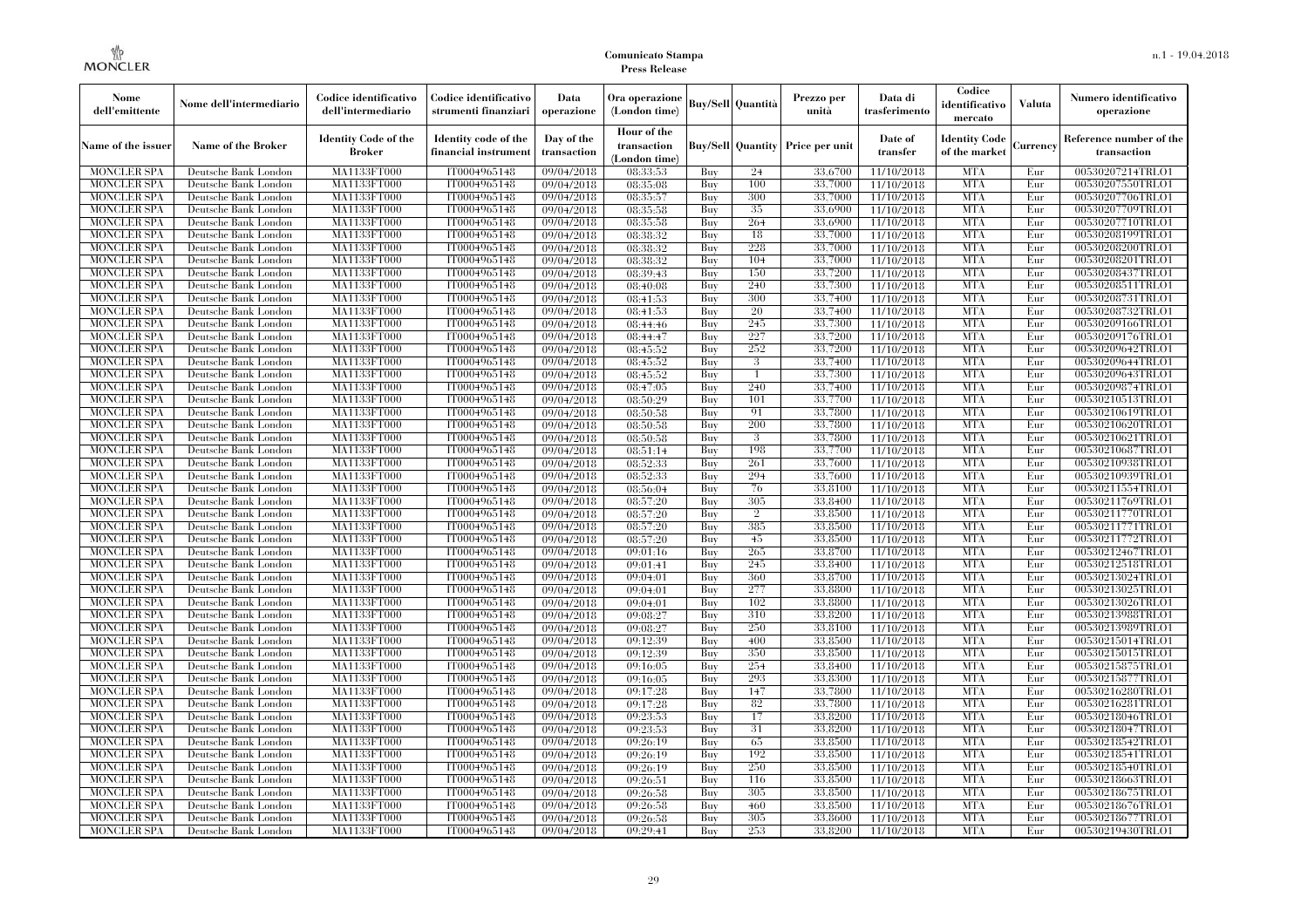| Nome<br>dell'emittente                   | Nome dell'intermediario                      | Codice identificativo<br>dell'intermediario  | Codice identificativo<br>strumenti finanziari | Data<br>operazione        | Ora operazione<br>(London time)             |            | Buv/Sell   Quantità      | Prezzo per<br>unità | Data di<br>trasferimento | Codice<br>identificativo<br>mercato   | <b>Valuta</b> | Numero identificativo<br>operazione    |
|------------------------------------------|----------------------------------------------|----------------------------------------------|-----------------------------------------------|---------------------------|---------------------------------------------|------------|--------------------------|---------------------|--------------------------|---------------------------------------|---------------|----------------------------------------|
| Name of the issuer                       | Name of the Broker                           | <b>Identity Code of the</b><br><b>Broker</b> | Identity code of the<br>financial instrument  | Day of the<br>transaction | Hour of the<br>transaction<br>(London time) |            | <b>Buy/Sell Quantity</b> | Price per unit      | Date of<br>transfer      | <b>Identity Code</b><br>of the market | Currencv      | Reference number of the<br>transaction |
| <b>MONCLER SPA</b>                       | Deutsche Bank London                         | MA1133FT000                                  | IT0004965148                                  | 09/04/2018                | 09:31:43                                    | Buy        | 32                       | 33,7600             | 11/10/2018               | <b>MTA</b>                            | Eur           | 00530219801TRLO1                       |
| <b>MONCLER SPA</b>                       | Deutsche Bank London                         | <b>MA1133FT000</b>                           | IT0004965148                                  | 09/04/2018                | 09:31:43                                    | Buy        | 212                      | 33,7600             | 11/10/2018               | <b>MTA</b>                            | Eur           | 00530219802TRLO1                       |
| <b>MONCLER SPA</b>                       | Deutsche Bank London                         | MA1133FT000                                  | IT0004965148                                  | 09/04/2018                | 09:35:28                                    | Buv        | 235                      | 33.7600             | 11/10/2018               | <b>MTA</b>                            | Eur           | 00530220726TRLO1                       |
| <b>MONCLER SPA</b>                       | Deutsche Bank London                         | MA1133FT000                                  | IT0004965148                                  | 09/04/2018                | 09:36:45                                    | Buy        | 298<br>550               | 33,7500             | 11/10/2018               | <b>MTA</b>                            | Eur           | 00530220947TRLO1                       |
| <b>MONCLER SPA</b>                       | Deutsche Bank London                         | MA1133FT000<br><b>MA1133FT000</b>            | IT0004965148<br>IT0004965148                  | 09/04/2018                | 09:46:05                                    | Buy        | 360                      | 33,8200<br>33,8100  | 11/10/2018               | <b>MTA</b><br><b>MTA</b>              | Eur<br>Eur    | 00530222495TRLO1                       |
| <b>MONCLER SPA</b><br><b>MONCLER SPA</b> | Deutsche Bank London<br>Deutsche Bank London | MA1133FT000                                  | IT0004965148                                  | 09/04/2018<br>09/04/2018  | 09:46:05<br>09:49:02                        | Buy<br>Buy | 400                      | 33,9000             | 11/10/2018<br>11/10/2018 | <b>MTA</b>                            | Eur           | 00530222496TRLO1<br>00530222904TRLO1   |
| <b>MONCLER SPA</b>                       | Deutsche Bank London                         | MA1133FT000                                  | IT0004965148                                  | 09/04/2018                | 09:49:02                                    | Buy        | 120                      | 33,9000             | 11/10/2018               | <b>MTA</b>                            | Eur           | 00530222905TRLO1                       |
| <b>MONCLER SPA</b>                       | Deutsche Bank London                         | MA1133FT000                                  | IT0004965148                                  | 09/04/2018                | 09:49:04                                    | Buy        | 550                      | 33,8800             | 11/10/2018               | <b>MTA</b>                            | Eur           | 00530222913TRLO1                       |
| <b>MONCLER SPA</b>                       | Deutsche Bank London                         | <b>MA1133FT000</b>                           | IT0004965148                                  | 09/04/2018                | 09:49:40                                    | Buy        | 131                      | 33,8700             | 11/10/2018               | <b>MTA</b>                            | Eur           | 00530222997TRLO1                       |
| <b>MONCLER SPA</b>                       | Deutsche Bank London                         | MA1133FT000                                  | IT0004965148                                  | 09/04/2018                | 09:49:40                                    | Buy        | 134                      | 33,8700             | 11/10/2018               | <b>MTA</b>                            | Eur           | 00530222998TRLO1                       |
| <b>MONCLER SPA</b>                       | Deutsche Bank London                         | MA1133FT000                                  | IT0004965148                                  | 09/04/2018                | 09:51:02                                    | Buy        | 30                       | 33,8100             | 11/10/2018               | <b>MTA</b>                            | Eur           | 00530223235TRLO1                       |
| <b>MONCLER SPA</b>                       | Deutsche Bank London                         | MA1133FT000                                  | IT0004965148                                  | 09/04/2018                | 09:51:06                                    | Buy        | 16                       | 33,8100             | 11/10/2018               | <b>MTA</b>                            | Eur           | 00530223249TRLO1                       |
| <b>MONCLER SPA</b>                       | Deutsche Bank London                         | MA1133FT000                                  | IT0004965148                                  | 09/04/2018                | 09:51:14                                    | Buy        | 96                       | 33,8100             | 11/10/2018               | <b>MTA</b>                            | Eur           | 00530223296TRLO1                       |
| <b>MONCLER SPA</b>                       | Deutsche Bank London                         | MA1133FT000                                  | IT0004965148                                  | 09/04/2018                | 09:53:36                                    | Buy        | 328                      | 33,8200             | 11/10/2018               | <b>MTA</b>                            | Eur           | 00530223684TRLO1                       |
| <b>MONCLER SPA</b>                       | Deutsche Bank London                         | MA1133FT000                                  | IT0004965148                                  | 09/04/2018                | 09:53:36                                    | Buy        | 239                      | 33,8000             | 11/10/2018               | <b>MTA</b>                            | Eur           | 00530223685TRLO1                       |
| <b>MONCLER SPA</b>                       | Deutsche Bank London                         | MA1133FT000                                  | IT0004965148                                  | 09/04/2018                | 09:55:17                                    | Buy        | -6                       | 33,8000             | 11/10/2018               | <b>MTA</b>                            | Eur           | 00530223992TRLO1                       |
| <b>MONCLER SPA</b>                       | Deutsche Bank London                         | MA1133FT000                                  | IT0004965148                                  | 09/04/2018                | 09:55:17                                    | Buy        | 234                      | 33,8000             | 11/10/2018               | <b>MTA</b>                            | Eur           | 00530223993TRLO1                       |
| <b>MONCLER SPA</b>                       | Deutsche Bank London                         | MA1133FT000                                  | IT0004965148                                  | 09/04/2018                | 10:00:06                                    | Buy        | 275                      | 33,7600             | 11/10/2018               | <b>MTA</b>                            | Eur           | 00530224791TRLO1                       |
| <b>MONCLER SPA</b>                       | Deutsche Bank London                         | MA1133FT000                                  | IT0004965148                                  | 09/04/2018                | 10:00:06                                    | Buy        | 320                      | 33,7500             | 11/10/2018               | <b>MTA</b>                            | Eur           | 00530224798TRLO1                       |
| MONCLER SPA                              | Deutsche Bank London                         | MA1133FT000                                  | IT0004965148                                  | 09/04/2018                | 10:03:01                                    | Buy        | 276<br>299               | 33,7400             | 11/10/2018               | <b>MTA</b><br><b>MTA</b>              | Eur           | 00530225213TRLO1                       |
| <b>MONCLER SPA</b><br><b>MONCLER SPA</b> | Deutsche Bank London                         | MA1133FT000                                  | IT0004965148<br>IT0004965148                  | 09/04/2018                | 10:03:32                                    | Buy<br>Buy | 256                      | 33,7200<br>33,7200  | 11/10/2018               | <b>MTA</b>                            | Eur<br>Eur    | 00530225262TRLO1<br>00530225263TRLO1   |
| <b>MONCLER SPA</b>                       | Deutsche Bank London<br>Deutsche Bank London | MA1133FT000<br>MA1133FT000                   | IT0004965148                                  | 09/04/2018<br>09/04/2018  | 10:03:32<br>10:08:28                        | Buy        | 245                      | 33,7600             | 11/10/2018<br>11/10/2018 | <b>MTA</b>                            | Eur           | 00530226054TRLO1                       |
| <b>MONCLER SPA</b>                       | Deutsche Bank London                         | MA1133FT000                                  | IT0004965148                                  | 09/04/2018                | 10:13:48                                    | Buy        | 240                      | 33,8000             | 11/10/2018               | <b>MTA</b>                            | Eur           | 00530226725TRLO1                       |
| <b>MONCLER SPA</b>                       | Deutsche Bank London                         | <b>MA1133FT000</b>                           | IT0004965148                                  | 09/04/2018                | 10:14:01                                    | Buy        | 285                      | 33,7900             | 11/10/2018               | <b>MTA</b>                            | Eur           | 00530226756TRLO1                       |
| <b>MONCLER SPA</b>                       | Deutsche Bank London                         | MA1133FT000                                  | IT0004965148                                  | 09/04/2018                | 10:14:44                                    | Buy        | 400                      | 33,7900             | 11/10/2018               | <b>MTA</b>                            | Eur           | 00530226811TRLO1                       |
| <b>MONCLER SPA</b>                       | Deutsche Bank London                         | MA1133FT000                                  | IT0004965148                                  | 09/04/2018                | 10:14:44                                    | Buy        | 120                      | 33,7900             | 11/10/2018               | <b>MTA</b>                            | Eur           | 00530226813TRLO1                       |
| <b>MONCLER SPA</b>                       | Deutsche Bank London                         | MA1133FT000                                  | IT0004965148                                  | 09/04/2018                | 10:14:44                                    | Buy        | 96                       | 33,7900             | 11/10/2018               | <b>MTA</b>                            | Eur           | 00530226812TRLO1                       |
| MONCLER SPA                              | Deutsche Bank London                         | <b>MA1133FT000</b>                           | IT0004965148                                  | 09/04/2018                | 10:14:44                                    | Buy        | 28                       | 33,7700             | 11/10/2018               | <b>MTA</b>                            | Eur           | 00530226814TRLO1                       |
| MONCLER SPA                              | Deutsche Bank London                         | MA1133FT000                                  | IT0004965148                                  | 09/04/2018                | 10:20:01                                    | Buy        | 366                      | 33,7700             | 11/10/2018               | <b>MTA</b>                            | Eur           | 00530227502TRLO1                       |
| <b>MONCLER SPA</b>                       | Deutsche Bank London                         | MA1133FT000                                  | IT0004965148                                  | 09/04/2018                | 10:20:01                                    | Buy        | 52                       | 33,7700             | 11/10/2018               | <b>MTA</b>                            | Eur           | 00530227503TRLO1                       |
| <b>MONCLER SPA</b>                       | Deutsche Bank London                         | MA1133FT000                                  | IT0004965148                                  | 09/04/2018                | 10:20:01                                    | Buy        | 500                      | 33,7800             | 11/10/2018               | <b>MTA</b>                            | Eur           | 00530227504TRLO1                       |
| <b>MONCLER SPA</b>                       | Deutsche Bank London                         | <b>MA1133FT000</b>                           | IT0004965148                                  | 09/04/2018                | 10:20:01                                    | Buy        | 174                      | 33,7800             | 11/10/2018               | <b>MTA</b>                            | Eur           | 00530227505TRLO1                       |
| <b>MONCLER SPA</b>                       | Deutsche Bank London                         | MA1133FT000                                  | IT0004965148                                  | 09/04/2018                | 10:25:33                                    | Buy        | 307                      | 33,7900             | 11/10/2018               | <b>MTA</b>                            | Eur           | 00530228226TRLO1                       |
| <b>MONCLER SPA</b>                       | Deutsche Bank London                         | MA1133FT000                                  | IT0004965148                                  | 09/04/2018                | 10:25:34                                    | Buy        | 200                      | 33,8000             | 11/10/2018               | <b>MTA</b>                            | Eur           | 00530228227TRLO1                       |
| <b>MONCLER SPA</b>                       | Deutsche Bank London                         | MA1133FT000                                  | IT0004965148                                  | 09/04/2018                | 10:25:34                                    | Buy        | 229                      | 33,8000             | 11/10/2018               | <b>MTA</b>                            | Eur           | 00530228228TRLO1                       |
| <b>MONCLER SPA</b>                       | Deutsche Bank London                         | <b>MA1133FT000</b>                           | IT0004965148                                  | 09/04/2018                | 10:29:20                                    | Buy        | 256                      | 33,7600             | 11/10/2018               | <b>MTA</b>                            | Eur           | 00530228650TRLO1                       |
| <b>MONCLER SPA</b>                       | Deutsche Bank London                         | MA1133FT000                                  | IT0004965148                                  | 09/04/2018                | 10:34:36                                    | Buy        | 320                      | 33,7700             | 11/10/2018               | <b>MTA</b>                            | Eur           | 00530229502TRLO1                       |
| <b>MONCLER SPA</b>                       | Deutsche Bank London                         | <b>MA1133FT000</b>                           | IT0004965148                                  | 09/04/2018                | 10:34:38                                    | Buy        | 380                      | 33,7600             | 11/10/2018               | <b>MTA</b>                            | Eur           | 00530229518TRLO1                       |
| <b>MONCLER SPA</b>                       | Deutsche Bank London                         | MA1133FT000                                  | IT0004965148<br>IT0004965148                  | 09/04/2018                | 10:34:38<br>10:38:37                        | Buy        | 382<br>281               | 33,7600<br>33.7400  | 11/10/2018               | <b>MTA</b><br><b>MTA</b>              | Eur           | 00530229519TRLO1                       |
| <b>MONCLER SPA</b><br><b>MONCLER SPA</b> | Deutsche Bank London<br>Deutsche Bank London | MA1133FT000<br>MA1133FT000                   | IT0004965148                                  | 09/04/2018<br>09/04/2018  | 10:44:39                                    | Buy<br>Buy | 6                        | 33,7900             | 11/10/2018<br>11/10/2018 | <b>MTA</b>                            | Eur<br>Eur    | 00530230115TRLO1<br>00530231077TRLO1   |
| <b>MONCLER SPA</b>                       | Deutsche Bank London                         | MA1133FT000                                  | IT0004965148                                  | 09/04/2018                | 10:46:00                                    | Buy        | 208                      | 33,7700             | 11/10/2018               | <b>MTA</b>                            | Eur           | 00530231428TRLO1                       |
| <b>MONCLER SPA</b>                       | Deutsche Bank London                         | MA1133FT000                                  | IT0004965148                                  | 09/04/2018                | 10:46:00                                    | Buy        | 123                      | 33,7700             | 11/10/2018               | <b>MTA</b>                            | Eur           | 00530231429TRLO1                       |
| <b>MONCLER SPA</b>                       | Deutsche Bank London                         | MA1133FT000                                  | IT0004965148                                  | 09/04/2018                | 10:46:00                                    | Buy        | 391                      | 33,7800             | 11/10/2018               | <b>MTA</b>                            | Eur           | 00530231432TRLO1                       |
| <b>MONCLER SPA</b>                       | Deutsche Bank London                         | MA1133FT000                                  | IT0004965148                                  | 09/04/2018                | 10:46:00                                    | Buy        | $\overline{2}$           | 33,7800             | 11/10/2018               | <b>MTA</b>                            | Eur           | 00530231431TRLO1                       |
| <b>MONCLER SPA</b>                       | Deutsche Bank London                         | MA1133FT000                                  | IT0004965148                                  | 09/04/2018                | 10:46:00                                    | Buy        | 369                      | 33,7800             | 11/10/2018               | <b>MTA</b>                            | Eur           | 00530231430TRLO1                       |
| <b>MONCLER SPA</b>                       | Deutsche Bank London                         | MA1133FT000                                  | IT0004965148                                  | 09/04/2018                | 10:46:00                                    | Buy        | 54                       | 33,7800             | 11/10/2018               | <b>MTA</b>                            | Eur           | 00530231433TRLO1                       |
| <b>MONCLER SPA</b>                       | Deutsche Bank London                         | MA1133FT000                                  | IT0004965148                                  | 09/04/2018                | 10:51:45                                    | Buy        | 5                        | 33,7700             | 11/10/2018               | <b>MTA</b>                            | Eur           | 00530232239TRLO1                       |
| <b>MONCLER SPA</b>                       | Deutsche Bank London                         | MA1133FT000                                  | IT0004965148                                  | 09/04/2018                | 10:53:40                                    | Buy        | 301                      | 33,7700             | 11/10/2018               | <b>MTA</b>                            | Eur           | 00530232563TRLO1                       |
| <b>MONCLER SPA</b>                       | Deutsche Bank London                         | MA1133FT000                                  | IT0004965148                                  | 09/04/2018                | 10:53:40                                    | Buy        | 298                      | 33,7700             | 11/10/2018               | <b>MTA</b>                            | Eur           | 00530232564TRLO1                       |
| <b>MONCLER SPA</b>                       | Deutsche Bank London                         | MA1133FT000                                  | IT0004965148                                  | 09/04/2018                | 10:57:50                                    | Buy        | 228                      | 33,7700             | 11/10/2018               | <b>MTA</b>                            | Eur           | 00530234405TRLO1                       |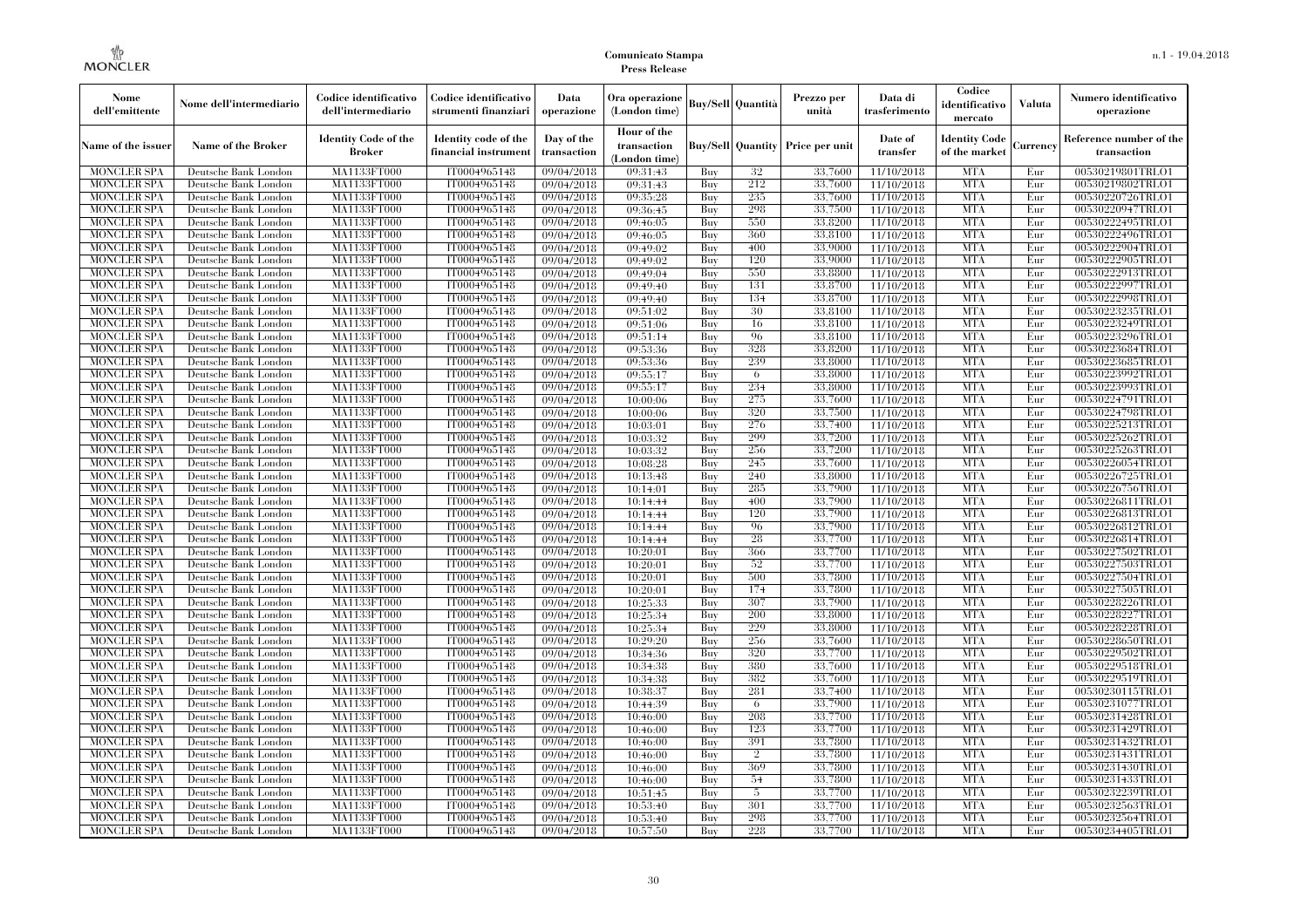| Nome<br>dell'emittente                   | Nome dell'intermediario                      | Codice identificativo<br>dell'intermediario | Codice identificativo<br>strumenti finanziari | Data<br>operazione        | Ora operazione<br>(London time)             |            | Buy/Sell   Quantità      | Prezzo per<br>unità | Data di<br>trasferimento | Codice<br>identificativo<br>mercato   | <b>Valuta</b> | Numero identificativo<br>operazione    |
|------------------------------------------|----------------------------------------------|---------------------------------------------|-----------------------------------------------|---------------------------|---------------------------------------------|------------|--------------------------|---------------------|--------------------------|---------------------------------------|---------------|----------------------------------------|
| Name of the issuer                       | Name of the Broker                           | <b>Identity Code of the</b><br>Broker       | Identity code of the<br>financial instrument  | Day of the<br>transaction | Hour of the<br>transaction<br>(London time) |            | <b>Buy/Sell Quantity</b> | Price per unit      | Date of<br>transfer      | <b>Identity Code</b><br>of the market | Currencv      | Reference number of the<br>transaction |
| <b>MONCLER SPA</b>                       | Deutsche Bank London                         | MA1133FT000                                 | IT0004965148                                  | $\overline{09}/04/2018$   | 10:57:50                                    | Buy        | 55                       | 33,7700             | 11/10/2018               | <b>MTA</b>                            | Eur           | 00530234406TRLO1                       |
| <b>MONCLER SPA</b>                       | Deutsche Bank London                         | <b>MA1133FT000</b>                          | IT0004965148                                  | 09/04/2018                | 10:58:08                                    | Buy        | 305                      | 33,7500             | 11/10/2018               | <b>MTA</b>                            | Eur           | 00530234550TRLO1                       |
| <b>MONCLER SPA</b>                       | Deutsche Bank London                         | MA1133FT000                                 | IT0004965148                                  | 09/04/2018                | 10:58:08                                    | Buv        | 255                      | 33.7500             | 11/10/2018               | <b>MTA</b>                            | Eur           | 00530234551TRLO1                       |
| <b>MONCLER SPA</b>                       | Deutsche Bank London                         | MA1133FT000                                 | IT0004965148                                  | 09/04/2018                | 11:07:44                                    | Buy        | 71<br>259                | 33,7200             | 11/10/2018               | <b>MTA</b>                            | Eur           | 00530236865TRLO1                       |
| <b>MONCLER SPA</b>                       | Deutsche Bank London                         | MA1133FT000                                 | IT0004965148                                  | 09/04/2018                | 11:07:44                                    | Buy        | 359                      | 33,7200<br>33,7300  | 11/10/2018               | <b>MTA</b><br><b>MTA</b>              | Eur<br>Eur    | 00530236866TRLO1                       |
| <b>MONCLER SPA</b><br><b>MONCLER SPA</b> | Deutsche Bank London<br>Deutsche Bank London | <b>MA1133FT000</b><br>MA1133FT000           | IT0004965148<br>IT0004965148                  | 09/04/2018<br>09/04/2018  | 11:07:44<br>11:07:44                        | Buy<br>Buy | 490                      | 33,7200             | 11/10/2018<br>11/10/2018 | <b>MTA</b>                            | Eur           | 00530236868TRLO1<br>00530236867TRLO1   |
| <b>MONCLER SPA</b>                       | Deutsche Bank London                         | MA1133FT000                                 | IT0004965148                                  | 09/04/2018                | 11:15:19                                    | Buy        | 125                      | 33.7700             | 11/10/2018               | <b>MTA</b>                            | Eur           | 00530238218TRLO1                       |
| <b>MONCLER SPA</b>                       | Deutsche Bank London                         | MA1133FT000                                 | IT0004965148                                  | 09/04/2018                | 11:15:19                                    | Buy        | 175                      | 33,7700             | 11/10/2018               | <b>MTA</b>                            | Eur           | 00530238219TRLO1                       |
| <b>MONCLER SPA</b>                       | Deutsche Bank London                         | MA1133FT000                                 | IT0004965148                                  | 09/04/2018                | 11:15:19                                    | Buy        | 419                      | 33,7700             | 11/10/2018               | <b>MTA</b>                            | Eur           | 00530238221TRLO1                       |
| <b>MONCLER SPA</b>                       | Deutsche Bank London                         | MA1133FT000                                 | IT0004965148                                  | 09/04/2018                | 11:20:05                                    | Buy        | 270                      | 33,7600             | 11/10/2018               | <b>MTA</b>                            | Eur           | 00530239268TRLO1                       |
| <b>MONCLER SPA</b>                       | Deutsche Bank London                         | MA1133FT000                                 | IT0004965148                                  | 09/04/2018                | 11:20:35                                    | Buy        | 14                       | 33,7800             | 11/10/2018               | <b>MTA</b>                            | Eur           | 00530239371TRLO1                       |
| <b>MONCLER SPA</b>                       | Deutsche Bank London                         | MA1133FT000                                 | IT0004965148                                  | 09/04/2018                | 11:20:35                                    | Buy        | 141                      | 33,7800             | 11/10/2018               | <b>MTA</b>                            | Eur           | 00530239369TRLO1                       |
| <b>MONCLER SPA</b>                       | Deutsche Bank London                         | MA1133FT000                                 | IT0004965148                                  | 09/04/2018                | 11:20:35                                    | Buy        | 100                      | 33,7800             | 11/10/2018               | <b>MTA</b>                            | Eur           | 00530239370TRLO1                       |
| <b>MONCLER SPA</b>                       | Deutsche Bank London                         | MA1133FT000                                 | IT0004965148                                  | 09/04/2018                | 11:24:40                                    | Buy        | 352                      | 33,7600             | 11/10/2018               | <b>MTA</b>                            | Eur           | 00530240091TRLO1                       |
| <b>MONCLER SPA</b>                       | Deutsche Bank London                         | MA1133FT000                                 | IT0004965148                                  | 09/04/2018                | 11:25:49                                    | Buy        | 143                      | 33,7800             | 11/10/2018               | <b>MTA</b>                            | Eur           | 00530240424TRLO1                       |
| <b>MONCLER SPA</b>                       | Deutsche Bank London                         | MA1133FT000                                 | IT0004965148                                  | 09/04/2018                | 11:25:49                                    | Buy        | 167                      | 33,7800             | 11/10/2018               | <b>MTA</b>                            | Eur           | 00530240425TRLO1                       |
| <b>MONCLER SPA</b>                       | Deutsche Bank London                         | MA1133FT000                                 | IT0004965148                                  | 09/04/2018                | 11:30:41                                    | Buy        | 360                      | 33,8100             | 11/10/2018               | <b>MTA</b>                            | Eur           | 00530241216TRLO1                       |
| <b>MONCLER SPA</b>                       | Deutsche Bank London                         | MA1133FT000                                 | IT0004965148                                  | 09/04/2018                | 11:30:52                                    | Buy        | 320                      | 33,8000             | 11/10/2018               | <b>MTA</b>                            | Eur           | 00530241269TRLO1                       |
| <b>MONCLER SPA</b>                       | Deutsche Bank London                         | MA1133FT000                                 | IT0004965148                                  | 09/04/2018                | 11:42:59                                    | Buy        | 380                      | 33,8600             | 11/10/2018               | <b>MTA</b>                            | Eur           | 00530243720TRLO1                       |
| <b>MONCLER SPA</b>                       | Deutsche Bank London                         | MA1133FT000                                 | IT0004965148                                  | 09/04/2018                | 11:43:37                                    | Buy        | 351                      | 33,8800             | 11/10/2018               | <b>MTA</b>                            | Eur           | 00530243827TRLO1                       |
| <b>MONCLER SPA</b><br><b>MONCLER SPA</b> | Deutsche Bank London                         | MA1133FT000<br>MA1133FT000                  | IT0004965148<br>IT0004965148                  | 09/04/2018                | 11:44:16                                    | Buy<br>Buy | 308<br>400               | 33,8700<br>33,8500  | 11/10/2018               | <b>MTA</b><br><b>MTA</b>              | Eur<br>Eur    | 00530243930TRLO1<br>00530243962TRLO1   |
| <b>MONCLER SPA</b>                       | Deutsche Bank London<br>Deutsche Bank London | MA1133FT000                                 | IT0004965148                                  | 09/04/2018<br>09/04/2018  | 11:44:25<br>11:46:06                        | Buy        | 212                      | 33,9000             | 11/10/2018<br>11/10/2018 | <b>MTA</b>                            | Eur           | 00530244204TRLO1                       |
| <b>MONCLER SPA</b>                       | Deutsche Bank London                         | MA1133FT000                                 | IT0004965148                                  | 09/04/2018                | 11:46:06                                    | Buy        | 37                       | 33,9000             | 11/10/2018               | <b>MTA</b>                            | Eur           | 00530244205TRLO1                       |
| <b>MONCLER SPA</b>                       | Deutsche Bank London                         | MA1133FT000                                 | IT0004965148                                  | 09/04/2018                | 11:52:01                                    | Buy        | 67                       | 33,8800             | 11/10/2018               | <b>MTA</b>                            | Eur           | 00530245478TRLO1                       |
| <b>MONCLER SPA</b>                       | Deutsche Bank London                         | MA1133FT000                                 | IT0004965148                                  | 09/04/2018                | 11:52:01                                    | Buy        | 202                      | 33,8800             | 11/10/2018               | <b>MTA</b>                            | Eur           | 00530245480TRLO1                       |
| <b>MONCLER SPA</b>                       | Deutsche Bank London                         | MA1133FT000                                 | IT0004965148                                  | 09/04/2018                | 11:52:03                                    | Buy        | 310                      | 33,8700             | 11/10/2018               | <b>MTA</b>                            | Eur           | 00530245496TRLO1                       |
| <b>MONCLER SPA</b>                       | Deutsche Bank London                         | MA1133FT000                                 | IT0004965148                                  | 09/04/2018                | 11:59:11                                    | Buy        | 100                      | 33,8600             | 11/10/2018               | <b>MTA</b>                            | Eur           | 00530247207TRLO1                       |
| <b>MONCLER SPA</b>                       | Deutsche Bank London                         | <b>MA1133FT000</b>                          | IT0004965148                                  | 09/04/2018                | 11:59:55                                    | Buy        | 270                      | 33,8600             | 11/10/2018               | <b>MTA</b>                            | Eur           | 00530247325TRLO1                       |
| <b>MONCLER SPA</b>                       | Deutsche Bank London                         | MA1133FT000                                 | IT0004965148                                  | 09/04/2018                | 12:01:54                                    | Buy        | 388                      | 33,8800             | 11/10/2018               | <b>MTA</b>                            | Eur           | 00530247851TRLO1                       |
| <b>MONCLER SPA</b>                       | Deutsche Bank London                         | MA1133FT000                                 | IT0004965148                                  | 09/04/2018                | 12:02:12                                    | Buy        | 202                      | 33,9000             | 11/10/2018               | <b>MTA</b>                            | Eur           | 00530247954TRLO1                       |
| <b>MONCLER SPA</b>                       | Deutsche Bank London                         | MA1133FT000                                 | IT0004965148                                  | 09/04/2018                | 12:02:12                                    | Buv        | 56                       | 33,9000             | 11/10/2018               | <b>MTA</b>                            | Eur           | 00530247956TRLO1                       |
| <b>MONCLER SPA</b>                       | Deutsche Bank London                         | <b>MA1133FT000</b>                          | IT0004965148                                  | 09/04/2018                | 12:10:40                                    | Buy        | 330                      | 33,9600             | 11/10/2018               | <b>MTA</b>                            | Eur           | 00530250378TRLO1                       |
| <b>MONCLER SPA</b>                       | Deutsche Bank London                         | MA1133FT000                                 | IT0004965148                                  | 09/04/2018                | 12:10:41                                    | Buy        | 343                      | 33,9600             | 11/10/2018               | <b>MTA</b>                            | Eur           | 00530250379TRLO1                       |
| <b>MONCLER SPA</b>                       | Deutsche Bank London                         | MA1133FT000                                 | IT0004965148                                  | 09/04/2018                | 12:11:35                                    | Buy        | 310                      | 33,9500             | 11/10/2018               | <b>MTA</b>                            | Eur           | 00530250541TRLO1                       |
| <b>MONCLER SPA</b>                       | Deutsche Bank London                         | MA1133FT000                                 | IT0004965148                                  | 09/04/2018                | 12:16:06                                    | Buy        | 43                       | 33,9500             | 11/10/2018               | <b>MTA</b>                            | Eur           | 00530251356TRLO1                       |
| <b>MONCLER SPA</b>                       | Deutsche Bank London                         | <b>MA1133FT000</b>                          | IT0004965148                                  | 09/04/2018                | 12:16:06                                    | Buy        | 247                      | 33,9500             | 11/10/2018               | <b>MTA</b>                            | Eur           | 00530251357TRLO1                       |
| <b>MONCLER SPA</b>                       | Deutsche Bank London                         | MA1133FT000                                 | IT0004965148                                  | 09/04/2018                | 12:16:30                                    | Buy        | 245                      | 33,9300             | 11/10/2018               | <b>MTA</b>                            | Eur           | 00530251396TRLO1                       |
| <b>MONCLER SPA</b>                       | Deutsche Bank London                         | <b>MA1133FT000</b>                          | IT0004965148                                  | 09/04/2018                | 12:17:02                                    | Buy        | 158                      | 33,9300             | 11/10/2018               | <b>MTA</b>                            | Eur           | 00530251461TRLO1                       |
| <b>MONCLER SPA</b>                       | Deutsche Bank London                         | MA1133FT000                                 | IT0004965148<br>IT0004965148                  | 09/04/2018                | 12:17:02<br>12:21:55                        | Buy        | 100<br>19                | 33.9300<br>33,9600  | 11/10/2018<br>11/10/2018 | <b>MTA</b><br><b>MTA</b>              | Eur           | 00530251460TRLO1                       |
| <b>MONCLER SPA</b><br><b>MONCLER SPA</b> | Deutsche Bank London<br>Deutsche Bank London | MA1133FT000<br>MA1133FT000                  | IT0004965148                                  | 09/04/2018<br>09/04/2018  | 12:21:55                                    | Buy<br>Buy | 94                       | 33,9600             | 11/10/2018               | <b>MTA</b>                            | Eur<br>Eur    | 00530252283TRLO1<br>00530252284TRLO1   |
| <b>MONCLER SPA</b>                       | Deutsche Bank London                         | MA1133FT000                                 | IT0004965148                                  | 09/04/2018                | 12:21:55                                    | Buy        | 148                      | 33,9600             | 11/10/2018               | <b>MTA</b>                            | Eur           | 00530252285TRLO1                       |
| <b>MONCLER SPA</b>                       | Deutsche Bank London                         | MA1133FT000                                 | IT0004965148                                  | 09/04/2018                | 12:23:50                                    | Buy        | 306                      | 33,9400             | 11/10/2018               | <b>MTA</b>                            | Eur           | 00530252717TRLO1                       |
| <b>MONCLER SPA</b>                       | Deutsche Bank London                         | MA1133FT000                                 | IT0004965148                                  | 09/04/2018                | 12:23:50                                    | Buy        | 250                      | 33,9500             | 11/10/2018               | <b>MTA</b>                            | Eur           | 00530252718TRLO1                       |
| <b>MONCLER SPA</b>                       | Deutsche Bank London                         | MA1133FT000                                 | IT0004965148                                  | 09/04/2018                | 12:23:50                                    | Buy        | 8                        | 33,9600             | 11/10/2018               | <b>MTA</b>                            | Eur           | 00530252719TRLO1                       |
| <b>MONCLER SPA</b>                       | Deutsche Bank London                         | MA1133FT000                                 | IT0004965148                                  | 09/04/2018                | 12:30:02                                    | Buy        | 65                       | 33,9900             | 11/10/2018               | <b>MTA</b>                            | Eur           | 00530253603TRLO1                       |
| <b>MONCLER SPA</b>                       | Deutsche Bank London                         | MA1133FT000                                 | IT0004965148                                  | 09/04/2018                | 12:30:26                                    | Buy        | 68                       | 34,0100             | 11/10/2018               | <b>MTA</b>                            | Eur           | 00530253699TRLO1                       |
| <b>MONCLER SPA</b>                       | Deutsche Bank London                         | MA1133FT000                                 | IT0004965148                                  | 09/04/2018                | 12:30:26                                    | Buy        | 52                       | 34,0100             | 11/10/2018               | <b>MTA</b>                            | Eur           | 00530253695TRLO1                       |
| <b>MONCLER SPA</b>                       | Deutsche Bank London                         | MA1133FT000                                 | IT0004965148                                  | 09/04/2018                | 12:30:26                                    | Buy        | 250                      | 34,0100             | 11/10/2018               | <b>MTA</b>                            | Eur           | 00530253698TRLO1                       |
| <b>MONCLER SPA</b>                       | Deutsche Bank London                         | MA1133FT000                                 | IT0004965148                                  | 09/04/2018                | 12:30:26                                    | Buy        | 75                       | 34,0100             | 11/10/2018               | <b>MTA</b>                            | Eur           | 00530253697TRLO1                       |
| <b>MONCLER SPA</b>                       | Deutsche Bank London                         | MA1133FT000                                 | IT0004965148                                  | 09/04/2018                | 12:32:51                                    | Buy        | 238                      | 34,0200             | 11/10/2018               | <b>MTA</b>                            | Eur           | 00530254224TRLO1                       |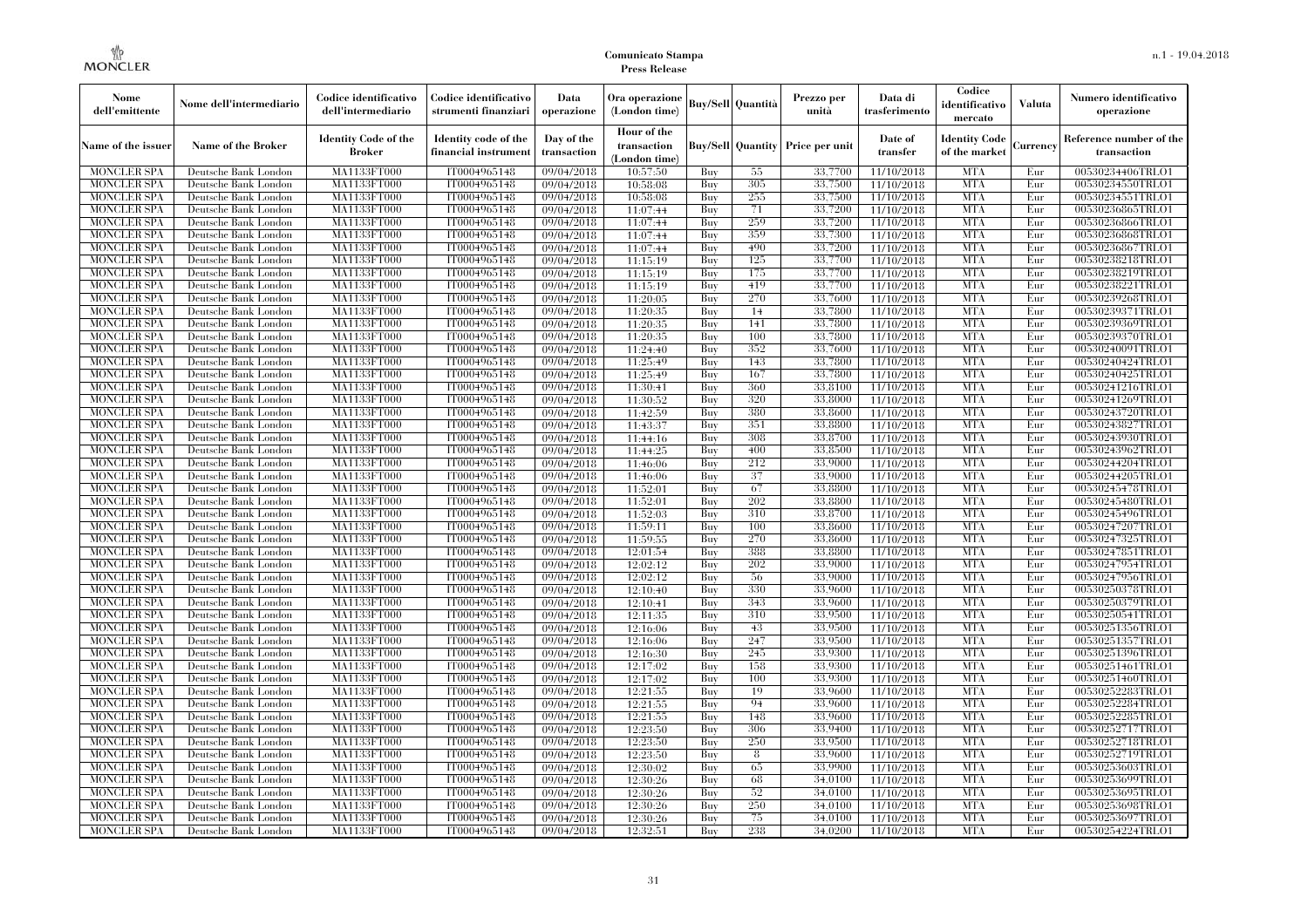| Nome<br>dell'emittente                   | Nome dell'intermediario                      | Codice identificativo<br>dell'intermediario  | Codice identificativo<br>strumenti finanziari | Data<br>operazione        | Ora operazione<br>(London time)             |            | Buy/Sell   Quantità | Prezzo per<br>unità                     | Data di<br>trasferimento | Codice<br>identificativo<br>mercato   | <b>Valuta</b> | Numero identificativo<br>operazione    |
|------------------------------------------|----------------------------------------------|----------------------------------------------|-----------------------------------------------|---------------------------|---------------------------------------------|------------|---------------------|-----------------------------------------|--------------------------|---------------------------------------|---------------|----------------------------------------|
| Name of the issuer                       | <b>Name of the Broker</b>                    | <b>Identity Code of the</b><br><b>Broker</b> | Identity code of the<br>financial instrument  | Day of the<br>transaction | Hour of the<br>transaction<br>(London time) |            |                     | <b>Buy/Sell Quantity Price per unit</b> | Date of<br>transfer      | <b>Identity Code</b><br>of the market | Currency      | Reference number of the<br>transaction |
| <b>MONCLER SPA</b>                       | Deutsche Bank London                         | MA1133FT000                                  | IT0004965148                                  | $\frac{09}{04/2018}$      | 12:35:23                                    | Buy        | 258                 | 34,0000                                 | 11/10/2018               | <b>MTA</b>                            | Eur           | 00530254577TRLO1                       |
| <b>MONCLER SPA</b>                       | Deutsche Bank London                         | MA1133FT000                                  | IT0004965148                                  | 09/04/2018                | 12:41:48                                    | Buy        | 102                 | 33,9600                                 | 11/10/2018               | <b>MTA</b>                            | Eur           | 00530255675TRLO1                       |
| <b>MONCLER SPA</b>                       | Deutsche Bank London                         | <b>MA1133FT000</b>                           | IT0004965148                                  | 09/04/2018                | 12:41:48                                    | Buy        | 186                 | 33,9600                                 | 11/10/2018               | <b>MTA</b>                            | Eur           | 00530255674TRLO1                       |
| <b>MONCLER SPA</b>                       | Deutsche Bank London                         | MA1133FT000                                  | IT0004965148                                  | 09/04/2018                | 12:45:18                                    | Buy<br>Buy | 277<br>18           | 33,9300<br>33,9600                      | 11/10/2018               | <b>MTA</b><br><b>MTA</b>              | Eur<br>Eur    | 00530256517TRLO1                       |
| <b>MONCLER SPA</b><br><b>MONCLER SPA</b> | Deutsche Bank London<br>Deutsche Bank London | MA1133FT000<br><b>MA1133FT000</b>            | IT0004965148<br>IT0004965148                  | 09/04/2018<br>09/04/2018  | 12:49:21<br>12:51:20                        | Buy        | 280                 | 33,9500                                 | 11/10/2018<br>11/10/2018 | <b>MTA</b>                            | Eur           | 00530257485TRLO1<br>00530257810TRLO1   |
| <b>MONCLER SPA</b>                       | Deutsche Bank London                         | <b>MA1133FT000</b>                           | IT0004965148                                  | 09/04/2018                | 12:56:03                                    | Buy        | 403                 | 33,9700                                 | 11/10/2018               | <b>MTA</b>                            | Eur           | 00530258854TRLO1                       |
| <b>MONCLER SPA</b>                       | Deutsche Bank London                         | MA1133FT000                                  | IT0004965148                                  | 09/04/2018                | 12:56:03                                    | Buy        | 330                 | 33,9600                                 | 11/10/2018               | <b>MTA</b>                            | Eur           | 00530258855TRLO1                       |
| <b>MONCLER SPA</b>                       | Deutsche Bank London                         | MA1133FT000                                  | IT0004965148                                  | 09/04/2018                | 12:56:12                                    | Buy        | 330                 | 33,9500                                 | 11/10/2018               | <b>MTA</b>                            | Eur           | 00530258894TRLO1                       |
| <b>MONCLER SPA</b>                       | Deutsche Bank London                         | <b>MA1133FT000</b>                           | IT0004965148                                  | 09/04/2018                | 12:58:46                                    | Buy        | 270                 | 33,9500                                 | 11/10/2018               | <b>MTA</b>                            | Eur           | 00530259472TRLO1                       |
| <b>MONCLER SPA</b>                       | Deutsche Bank London                         | <b>MA1133FT000</b>                           | IT0004965148                                  | 09/04/2018                | 13:01:14                                    | Buy        | 400                 | 33,9700                                 | 11/10/2018               | <b>MTA</b>                            | Eur           | 00530260398TRLO1                       |
| <b>MONCLER SPA</b>                       | Deutsche Bank London                         | <b>MA1133FT000</b>                           | IT0004965148                                  | 09/04/2018                | 13:02:50                                    | Buy        | 259                 | 33,9900                                 | 11/10/2018               | <b>MTA</b>                            | Eur           | 00530260784TRLO1                       |
| <b>MONCLER SPA</b>                       | Deutsche Bank London                         | MA1133FT000                                  | IT0004965148                                  | 09/04/2018                | 13:06:21                                    | Buy        | 247                 | 33,9600                                 | 11/10/2018               | <b>MTA</b>                            | Eur           | 00530262838TRLO1                       |
| <b>MONCLER SPA</b>                       | Deutsche Bank London                         | <b>MA1133FT000</b>                           | IT0004965148                                  | 09/04/2018                | 13:06:21                                    | Buy        | 240                 | 33,9500                                 | 11/10/2018               | <b>MTA</b>                            | Eur           | 00530262862TRLO1                       |
| <b>MONCLER SPA</b>                       | Deutsche Bank London                         | <b>MA1133FT000</b>                           | IT0004965148                                  | 09/04/2018                | 13:10:26                                    | Buy        | 38                  | 33,9400                                 | 11/10/2018               | <b>MTA</b>                            | Eur           | 00530264760TRLO1                       |
| <b>MONCLER SPA</b>                       | Deutsche Bank London                         | <b>MA1133FT000</b>                           | IT0004965148                                  | 09/04/2018                | 13:10:58                                    | Buy        | 222                 | 33.9400                                 | 11/10/2018               | <b>MTA</b>                            | Eur           | 00530264964TRLO1                       |
| <b>MONCLER SPA</b>                       | Deutsche Bank London                         | MA1133FT000                                  | IT0004965148                                  | 09/04/2018                | 13:11:21                                    | Buy        | 260                 | 33,9300                                 | 11/10/2018               | <b>MTA</b>                            | Eur           | 00530265250TRLO1                       |
| MONCLER SPA                              | Deutsche Bank London                         | MA1133FT000                                  | IT0004965148                                  | 09/04/2018                | 13:14:42                                    | Buy        | 267                 | 33,9200                                 | 11/10/2018               | <b>MTA</b>                            | Eur           | 00530266106TRLO1                       |
| MONCLER SPA                              | Deutsche Bank London                         | <b>MA1133FT000</b>                           | IT0004965148                                  | 09/04/2018                | 13:16:57                                    | Buy        | 330                 | 33,9300                                 | 11/10/2018               | <b>MTA</b>                            | Eur           | 00530266878TRLO1                       |
| <b>MONCLER SPA</b>                       | Deutsche Bank London                         | MA1133FT000                                  | IT0004965148                                  | 09/04/2018                | 13:18:35                                    | Buy        | 238                 | 33.9100                                 | 11/10/2018               | <b>MTA</b>                            | Eur           | 00530267244TRLO1                       |
| <b>MONCLER SPA</b>                       | Deutsche Bank London                         | MA1133FT000                                  | IT0004965148                                  | 09/04/2018                | 13:21:04                                    | Buy        | 228                 | 33,8900                                 | 11/10/2018               | <b>MTA</b>                            | Eur           | 00530267904TRLO1                       |
| MONCLER SPA                              | Deutsche Bank London                         | MA1133FT000                                  | IT0004965148                                  | 09/04/2018                | 13:23:37                                    | Buy        | 57                  | 33,8800                                 | 11/10/2018               | <b>MTA</b>                            | Eur           | 00530268699TRLO1                       |
| <b>MONCLER SPA</b>                       | Deutsche Bank London                         | <b>MA1133FT000</b><br>MA1133FT000            | IT0004965148                                  | 09/04/2018                | 13:23:37                                    | Buy        | 179<br>100          | 33,8800                                 | 11/10/2018               | MTA                                   | Eur           | 00530268700TRLO1                       |
| <b>MONCLER SPA</b><br><b>MONCLER SPA</b> | Deutsche Bank London<br>Deutsche Bank London | MA1133FT000                                  | IT0004965148<br>IT0004965148                  | 09/04/2018<br>09/04/2018  | 13:23:37<br>13:23:37                        | Buy<br>Buy | 262                 | 33,8900<br>33,8900                      | 11/10/2018<br>11/10/2018 | <b>MTA</b><br><b>MTA</b>              | Eur<br>Eur    | 00530268701TRLO1<br>00530268702TRLO1   |
| <b>MONCLER SPA</b>                       | Deutsche Bank London                         | <b>MA1133FT000</b>                           | IT0004965148                                  | 09/04/2018                | 13:29:17                                    | Buy        | 227                 | 33,9100                                 | 11/10/2018               | <b>MTA</b>                            | Eur           | 00530270313TRLO1                       |
| <b>MONCLER SPA</b>                       | Deutsche Bank London                         | <b>MA1133FT000</b>                           | IT0004965148                                  | 09/04/2018                | 13:29:17                                    | Buy        | 33                  | 33,9000                                 | 11/10/2018               | MTA                                   | Eur           | 00530270312TRLO1                       |
| <b>MONCLER SPA</b>                       | Deutsche Bank London                         | MA1133FT000                                  | IT0004965148                                  | 09/04/2018                | 13:31:42                                    | Buy        | 66                  | 33,9000                                 | 11/10/2018               | <b>MTA</b>                            | Eur           | 00530271072TRLO1                       |
| <b>MONCLER SPA</b>                       | Deutsche Bank London                         | MA1133FT000                                  | IT0004965148                                  | 09/04/2018                | 13:31:42                                    | Buy        | 215                 | 33,9000                                 | 11/10/2018               | <b>MTA</b>                            | Eur           | 00530271071TRLO1                       |
| <b>MONCLER SPA</b>                       | Deutsche Bank London                         | <b>MA1133FT000</b>                           | IT0004965148                                  | 09/04/2018                | 13:32:41                                    | Buy        | 390                 | 33,9000                                 | 11/10/2018               | <b>MTA</b>                            | Eur           | 00530271428TRLO1                       |
| MONCLER SPA                              | Deutsche Bank London                         | <b>MA1133FT000</b>                           | IT0004965148                                  | 09/04/2018                | 13:39:41                                    | Buy        | 76                  | 33,9200                                 | 11/10/2018               | <b>MTA</b>                            | Eur           | 00530273841TRLO1                       |
| <b>MONCLER SPA</b>                       | Deutsche Bank London                         | MA1133FT000                                  | IT0004965148                                  | 09/04/2018                | 13:39:41                                    | Buy        | 284                 | 33,9200                                 | 11/10/2018               | <b>MTA</b>                            | Eur           | 00530273842TRLO1                       |
| <b>MONCLER SPA</b>                       | Deutsche Bank London                         | MA1133FT000                                  | IT0004965148                                  | 09/04/2018                | 13:39:41                                    | Buy        | 280                 | 33,9200                                 | 11/10/2018               | <b>MTA</b>                            | Eur           | 00530273843TRLO1                       |
| <b>MONCLER SPA</b>                       | Deutsche Bank London                         | <b>MA1133FT000</b>                           | IT0004965148                                  | 09/04/2018                | 13:41:36                                    | Buy        | 16                  | 33,9300                                 | 11/10/2018               | MTA                                   | Eur           | 00530274464TRLO1                       |
| <b>MONCLER SPA</b>                       | Deutsche Bank London                         | <b>MA1133FT000</b>                           | IT0004965148                                  | 09/04/2018                | 13:43:32                                    | Buy        | 460                 | 33,9600                                 | 11/10/2018               | <b>MTA</b>                            | Eur           | 00530275175TRLO1                       |
| <b>MONCLER SPA</b>                       | Deutsche Bank London                         | MA1133FT000                                  | IT0004965148                                  | 09/04/2018                | 13:44:21                                    | Buy        | 295                 | 33,9800                                 | 11/10/2018               | <b>MTA</b>                            | Eur           | 00530275375TRLO1                       |
| <b>MONCLER SPA</b>                       | Deutsche Bank London                         | MA1133FT000                                  | IT0004965148                                  | 09/04/2018                | 13:45:51                                    | Buy        | 390                 | 34,0100                                 | 11/10/2018               | <b>MTA</b>                            | Eur           | 00530276133TRLO1                       |
| <b>MONCLER SPA</b>                       | Deutsche Bank London                         | <b>MA1133FT000</b>                           | IT0004965148                                  | 09/04/2018                | 13:47:33                                    | Buy        | 395                 | 34,0100                                 | 11/10/2018               | <b>MTA</b>                            | Eur           | 00530276851TRLO1                       |
| <b>MONCLER SPA</b>                       | Deutsche Bank London                         | <b>MA1133FT000</b>                           | IT0004965148                                  | 09/04/2018                | 13:49:26                                    | Buy        | 263                 | 33,9500                                 | 11/10/2018               | MTA                                   | Eur           | 00530277572TRLO1                       |
| <b>MONCLER SPA</b>                       | Deutsche Bank London                         | MA1133FT000                                  | IT0004965148                                  | 09/04/2018                | 13:49:26                                    | Buy        | 260                 | 33,9500                                 | 11/10/2018               | <b>MTA</b>                            | Eur           | 00530277573TRLO1                       |
| <b>MONCLER SPA</b>                       | Deutsche Bank London                         | MA1133FT000                                  | IT0004965148                                  | 09/04/2018                | 13:54:50                                    | Buy        | 266                 | 33,9800                                 | 11/10/2018               | <b>MTA</b>                            | Eur           | 00530279657TRLO1                       |
| <b>MONCLER SPA</b><br><b>MONCLER SPA</b> | Deutsche Bank London<br>Deutsche Bank London | MA1133FT000<br><b>MA1133FT000</b>            | IT0004965148<br>IT0004965148                  | 09/04/2018                | 13:55:53                                    | Buy<br>Buy | 315<br>245          | 33,9600<br>33,9600                      | 11/10/2018               | <b>MTA</b><br>MTA                     | Eur<br>Eur    | 00530280199TRLO1<br>00530281487TRLO1   |
| <b>MONCLER SPA</b>                       | Deutsche Bank London                         | MA1133FT000                                  | IT0004965148                                  | 09/04/2018<br>09/04/2018  | 13:57:55<br>14:00:52                        | Buy        | 350                 | 33.9600                                 | 11/10/2018<br>11/10/2018 | <b>MTA</b>                            | Eur           | 00530283322TRLO1                       |
| <b>MONCLER SPA</b>                       | Deutsche Bank London                         | MA1133FT000                                  | IT0004965148                                  | 09/04/2018                | 14:02:39                                    | Buy        | 300                 | 33,9600                                 | 11/10/2018               | <b>MTA</b>                            | Eur           | 00530284177TRLO1                       |
| <b>MONCLER SPA</b>                       | Deutsche Bank London                         | MA1133FT000                                  | IT0004965148                                  | 09/04/2018                | 14:02:39                                    | Buy        | 7                   | 33,9600                                 | 11/10/2018               | <b>MTA</b>                            | Eur           | 00530284178TRLO1                       |
| <b>MONCLER SPA</b>                       | Deutsche Bank London                         | <b>MA1133FT000</b>                           | IT0004965148                                  | 09/04/2018                | 14:03:08                                    | Buy        | 248                 | 33,9500                                 | 11/10/2018               | MTA                                   | Eur           | 00530284393TRLO1                       |
| <b>MONCLER SPA</b>                       | Deutsche Bank London                         | <b>MA1133FT000</b>                           | IT0004965148                                  | 09/04/2018                | 14:06:07                                    | Buy        | 102                 | 33,9300                                 | 11/10/2018               | <b>MTA</b>                            | Eur           | 00530286144TRLO1                       |
| <b>MONCLER SPA</b>                       | Deutsche Bank London                         | MA1133FT000                                  | IT0004965148                                  | 09/04/2018                | 14:06:07                                    | Buy        | 360                 | 33,9300                                 | 11/10/2018               | <b>MTA</b>                            | Eur           | 00530286143TRLO1                       |
| <b>MONCLER SPA</b>                       | Deutsche Bank London                         | <b>MA1133FT000</b>                           | IT0004965148                                  | 09/04/2018                | 14:09:14                                    | Buy        | 260                 | 33,9000                                 | 11/10/2018               | <b>MTA</b>                            | Eur           | 00530287883TRLO1                       |
| MONCLER SPA                              | Deutsche Bank London                         | <b>MA1133FT000</b>                           | IT0004965148                                  | 09/04/2018                | 14:11:01                                    | Buy        | 8                   | 33,8800                                 | 11/10/2018               | MTA                                   | Eur           | 00530288541TRLO1                       |
| <b>MONCLER SPA</b>                       | Deutsche Bank London                         | MA1133FT000                                  | IT0004965148                                  | 09/04/2018                | 14:11:01                                    | Buy        | 380                 | 33,8800                                 | 11/10/2018               | <b>MTA</b>                            | Eur           | 00530288540TRLO1                       |
| <b>MONCLER SPA</b>                       | Deutsche Bank London                         | MA1133FT000                                  | IT0004965148                                  | 09/04/2018                | 14:11:01                                    | Buy        | 243                 | 33,8700                                 | 11/10/2018               | <b>MTA</b>                            | Eur           | 00530288542TRLO1                       |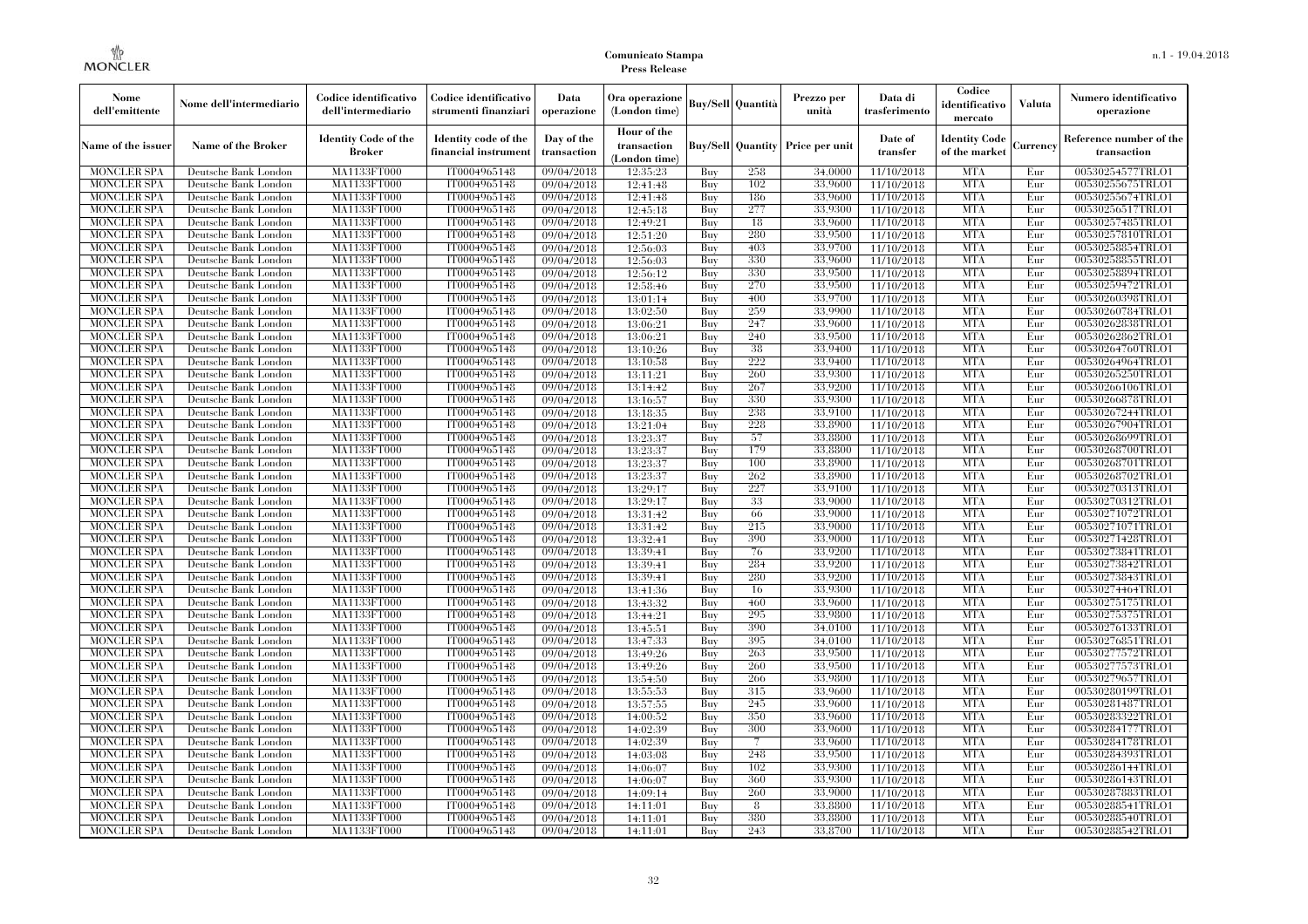| Nome<br>dell'emittente                   | Nome dell'intermediario                      | Codice identificativo<br>dell'intermediario  | Codice identificativo<br>strumenti finanziari | Data<br>operazione        | Ora operazione<br>(London time)             |            | Buv/Sell   Quantità      | Prezzo per<br>unità | Data di<br>trasferimento | Codice<br>identificativo<br>mercato   | <b>Valuta</b> | Numero identificativo<br>operazione    |
|------------------------------------------|----------------------------------------------|----------------------------------------------|-----------------------------------------------|---------------------------|---------------------------------------------|------------|--------------------------|---------------------|--------------------------|---------------------------------------|---------------|----------------------------------------|
| Name of the issuer                       | Name of the Broker                           | <b>Identity Code of the</b><br><b>Broker</b> | Identity code of the<br>financial instrument  | Day of the<br>transaction | Hour of the<br>transaction<br>(London time) |            | <b>Buy/Sell Quantity</b> | Price per unit      | Date of<br>transfer      | <b>Identity Code</b><br>of the market | Currencv      | Reference number of the<br>transaction |
| <b>MONCLER SPA</b>                       | Deutsche Bank London                         | MA1133FT000                                  | IT0004965148                                  | 09/04/2018                | 14:13:29                                    | Buy        | 238                      | 33,7800             | 11/10/2018               | <b>MTA</b>                            | Eur           | 00530289419TRLO1                       |
| <b>MONCLER SPA</b>                       | Deutsche Bank London                         | <b>MA1133FT000</b>                           | IT0004965148                                  | $\overline{09}/04/2018$   | 14:15:33                                    | Buy        | 99                       | 33,8300             | 11/10/2018               | <b>MTA</b>                            | Eur           | 00530290831TRLO1                       |
| <b>MONCLER SPA</b>                       | Deutsche Bank London                         | MA1133FT000                                  | IT0004965148                                  | 09/04/2018                | 14:15:33                                    | Buv        | 142                      | 33,8300             | 11/10/2018               | <b>MTA</b>                            | Eur           | 00530290832TRLO1                       |
| <b>MONCLER SPA</b>                       | Deutsche Bank London                         | MA1133FT000                                  | IT0004965148                                  | 09/04/2018                | 14:17:40                                    | Buy        | 260                      | 33,8200             | 11/10/2018               | <b>MTA</b>                            | Eur           | 00530292130TRLO1                       |
| <b>MONCLER SPA</b>                       | Deutsche Bank London                         | MA1133FT000                                  | IT0004965148                                  | 09/04/2018                | 14:20:38                                    | Buy        | 100                      | 33,8300             | 11/10/2018               | <b>MTA</b>                            | Eur           | 00530293739TRLO1                       |
| <b>MONCLER SPA</b><br><b>MONCLER SPA</b> | Deutsche Bank London                         | <b>MA1133FT000</b><br>MA1133FT000            | IT0004965148                                  | 09/04/2018                | 14:20:38                                    | Buy        | 16<br>174                | 33,8300<br>33,8300  | 11/10/2018               | <b>MTA</b><br><b>MTA</b>              | Eur           | 00530293740TRLO1                       |
| <b>MONCLER SPA</b>                       | Deutsche Bank London<br>Deutsche Bank London | MA1133FT000                                  | IT0004965148<br>IT0004965148                  | 09/04/2018<br>09/04/2018  | 14:20:38<br>14:20:48                        | Buy<br>Buy | 144                      | 33.8100             | 11/10/2018<br>11/10/2018 | <b>MTA</b>                            | Eur<br>Eur    | 00530293741TRLO1<br>00530293838TRLO1   |
| <b>MONCLER SPA</b>                       | Deutsche Bank London                         | MA1133FT000                                  | IT0004965148                                  | 09/04/2018                | 14:20:51                                    | Buy        | 12                       | 33,8100             | 11/10/2018               | <b>MTA</b>                            | Eur           | 00530293850TRLO1                       |
| <b>MONCLER SPA</b>                       | Deutsche Bank London                         | <b>MA1133FT000</b>                           | IT0004965148                                  | 09/04/2018                | 14:20:51                                    | Buy        | 15                       | 33,8100             | 11/10/2018               | <b>MTA</b>                            | Eur           | 00530293851TRLO1                       |
| <b>MONCLER SPA</b>                       | Deutsche Bank London                         | MA1133FT000                                  | IT0004965148                                  | 09/04/2018                | 14:21:39                                    | Buy        | 74                       | 33,8100             | 11/10/2018               | <b>MTA</b>                            | Eur           | 00530294153TRLO1                       |
| <b>MONCLER SPA</b>                       | Deutsche Bank London                         | MA1133FT000                                  | IT0004965148                                  | 09/04/2018                | 14:22:24                                    | Buy        | 57                       | 33,8100             | 11/10/2018               | <b>MTA</b>                            | Eur           | 00530294541TRLO1                       |
| <b>MONCLER SPA</b>                       | Deutsche Bank London                         | MA1133FT000                                  | IT0004965148                                  | 09/04/2018                | 14:23:09                                    | Buy        | 279                      | 33,8000             | 11/10/2018               | <b>MTA</b>                            | Eur           | 00530294900TRLO1                       |
| <b>MONCLER SPA</b>                       | Deutsche Bank London                         | MA1133FT000                                  | IT0004965148                                  | 09/04/2018                | 14:23:09                                    | Buy        | 165                      | 33,8100             | 11/10/2018               | <b>MTA</b>                            | Eur           | 00530294901TRLO1                       |
| <b>MONCLER SPA</b>                       | Deutsche Bank London                         | MA1133FT000                                  | IT0004965148                                  | 09/04/2018                | 14:23:09                                    | Buy        | 94                       | 33,8100             | 11/10/2018               | <b>MTA</b>                            | Eur           | 00530294902TRLO1                       |
| <b>MONCLER SPA</b>                       | Deutsche Bank London                         | MA1133FT000                                  | IT0004965148                                  | 09/04/2018                | 14:30:55                                    | Buy        | 400                      | 33,7800             | 11/10/2018               | <b>MTA</b>                            | Eur           | 00530298024TRLO1                       |
| <b>MONCLER SPA</b>                       | Deutsche Bank London                         | MA1133FT000                                  | IT0004965148                                  | 09/04/2018                | 14:30:59                                    | Buy        | 270                      | 33,7700             | 11/10/2018               | <b>MTA</b>                            | Eur           | 00530298113TRLO1                       |
| <b>MONCLER SPA</b>                       | Deutsche Bank London                         | MA1133FT000                                  | IT0004965148                                  | 09/04/2018                | 14:32:51                                    | Buy        | 298                      | 33,7700             | 11/10/2018               | <b>MTA</b>                            | Eur           | 00530299152TRLO1                       |
| <b>MONCLER SPA</b>                       | Deutsche Bank London                         | MA1133FT000                                  | IT0004965148                                  | 09/04/2018                | 14:32:59                                    | Buy        | 305                      | 33,7600             | 11/10/2018               | <b>MTA</b>                            | Eur           | 00530299199TRLO1                       |
| <b>MONCLER SPA</b>                       | Deutsche Bank London                         | MA1133FT000                                  | IT0004965148                                  | 09/04/2018                | 14:32:59                                    | Buy        | 312                      | 33,7700             | 11/10/2018               | <b>MTA</b>                            | Eur           | 00530299201TRLO1                       |
| MONCLER SPA                              | Deutsche Bank London                         | MA1133FT000                                  | IT0004965148                                  | 09/04/2018                | 14:32:59                                    | Buy        | 421                      | 33,7700             | 11/10/2018               | <b>MTA</b>                            | Eur           | 00530299200TRLO1                       |
| <b>MONCLER SPA</b>                       | Deutsche Bank London                         | MA1133FT000                                  | IT0004965148                                  | $\sqrt{09}/04/2018$       | 14:35:16                                    | Buy        | 47                       | 33,6900             | 11/10/2018               | <b>MTA</b>                            | Eur           | 00530300247TRLO1                       |
| <b>MONCLER SPA</b>                       | Deutsche Bank London                         | MA1133FT000                                  | IT0004965148                                  | 09/04/2018                | 14:35:16                                    | Buy        | 195                      | 33,6900             | 11/10/2018               | <b>MTA</b>                            | Eur           | 00530300248TRLO1                       |
| <b>MONCLER SPA</b>                       | Deutsche Bank London                         | MA1133FT000                                  | IT0004965148                                  | 09/04/2018                | 14:35:16                                    | Buy        | 323                      | 33,7000             | 11/10/2018               | <b>MTA</b>                            | Eur           | 00530300249TRLO1                       |
| <b>MONCLER SPA</b>                       | Deutsche Bank London                         | MA1133FT000                                  | IT0004965148                                  | 09/04/2018                | 14:37:11                                    | Buy        | 86<br>153                | 33,6700<br>33,6700  | 11/10/2018               | <b>MTA</b><br><b>MTA</b>              | Eur           | 00530301024TRLO1<br>00530301030TRLO1   |
| <b>MONCLER SPA</b><br><b>MONCLER SPA</b> | Deutsche Bank London<br>Deutsche Bank London | MA1133FT000<br>MA1133FT000                   | IT0004965148<br>IT0004965148                  | 09/04/2018<br>09/04/2018  | 14:37:12<br>14:38:26                        | Buy<br>Buy | 12                       | 33,6400             | 11/10/2018<br>11/10/2018 | <b>MTA</b>                            | Eur<br>Eur    | 00530301607TRLO1                       |
| <b>MONCLER SPA</b>                       | Deutsche Bank London                         | MA1133FT000                                  | IT0004965148                                  | 09/04/2018                | 14:38:26                                    | Buy        | 253                      | 33,6400             | 11/10/2018               | <b>MTA</b>                            | Eur           | 00530301608TRLO1                       |
| <b>MONCLER SPA</b>                       | Deutsche Bank London                         | MA1133FT000                                  | IT0004965148                                  | 09/04/2018                | 14:40:00                                    | Buy        | 299                      | 33,6400             | 11/10/2018               | <b>MTA</b>                            | Eur           | 00530302449TRLO1                       |
| MONCLER SPA                              | Deutsche Bank London                         | <b>MA1133FT000</b>                           | IT0004965148                                  | 09/04/2018                | 14:41:15                                    | Buy        | 330                      | 33,6800             | 11/10/2018               | <b>MTA</b>                            | Eur           | 00530303070TRLO1                       |
| MONCLER SPA                              | Deutsche Bank London                         | MA1133FT000                                  | IT0004965148                                  | 09/04/2018                | 14:42:30                                    | Buy        | 50                       | 33,6800             | 11/10/2018               | <b>MTA</b>                            | Eur           | 00530303402TRLO1                       |
| <b>MONCLER SPA</b>                       | Deutsche Bank London                         | MA1133FT000                                  | IT0004965148                                  | 09/04/2018                | 14:43:06                                    | Buy        | 191                      | 33,6800             | 11/10/2018               | <b>MTA</b>                            | Eur           | 00530303575TRLO1                       |
| <b>MONCLER SPA</b>                       | Deutsche Bank London                         | MA1133FT000                                  | IT0004965148                                  | 09/04/2018                | 14:44:53                                    | Buy        | 141                      | 33,6900             | 11/10/2018               | <b>MTA</b>                            | Eur           | 00530304153TRLO1                       |
| <b>MONCLER SPA</b>                       | Deutsche Bank London                         | <b>MA1133FT000</b>                           | IT0004965148                                  | 09/04/2018                | 14:44:53                                    | Buy        | 329                      | 33,6900             | 11/10/2018               | <b>MTA</b>                            | Eur           | 00530304154TRLO1                       |
| <b>MONCLER SPA</b>                       | Deutsche Bank London                         | MA1133FT000                                  | IT0004965148                                  | 09/04/2018                | 14:45:38                                    | Buy        | 124                      | 33,6500             | 11/10/2018               | <b>MTA</b>                            | Eur           | 00530304598TRLO1                       |
| <b>MONCLER SPA</b>                       | Deutsche Bank London                         | MA1133FT000                                  | IT0004965148                                  | 09/04/2018                | 14:45:38                                    | Buy        | 120                      | 33,6500             | 11/10/2018               | <b>MTA</b>                            | Eur           | 00530304600TRLO1                       |
| <b>MONCLER SPA</b>                       | Deutsche Bank London                         | MA1133FT000                                  | IT0004965148                                  | 09/04/2018                | 14:47:18                                    | Buy        | 282                      | 33,6700             | 11/10/2018               | <b>MTA</b>                            | Eur           | 00530305280TRLO1                       |
| <b>MONCLER SPA</b>                       | Deutsche Bank London                         | <b>MA1133FT000</b>                           | IT0004965148                                  | 09/04/2018                | 14:49:18                                    | Buy        | 248                      | 33,6600             | 11/10/2018               | <b>MTA</b>                            | Eur           | 00530306037TRLO1                       |
| <b>MONCLER SPA</b>                       | Deutsche Bank London                         | MA1133FT000                                  | IT0004965148                                  | 09/04/2018                | 14:49:49                                    | Buy        | 252                      | 33,6500             | 11/10/2018               | <b>MTA</b>                            | Eur           | 00530306311TRLO1                       |
| <b>MONCLER SPA</b>                       | Deutsche Bank London                         | <b>MA1133FT000</b>                           | IT0004965148                                  | 09/04/2018                | 14:52:57                                    | Buy        | 236                      | 33,6300             | 11/10/2018               | <b>MTA</b>                            | Eur           | 00530307829TRLO1                       |
| <b>MONCLER SPA</b>                       | Deutsche Bank London                         | MA1133FT000                                  | IT0004965148                                  | 09/04/2018                | 14:53:01                                    | Buy        | 314                      | 33,6200             | 11/10/2018               | <b>MTA</b>                            | Eur           | 00530307847TRLO1                       |
| <b>MONCLER SPA</b>                       | Deutsche Bank London                         | MA1133FT000                                  | IT0004965148                                  | 09/04/2018                | 14:54:42                                    | Buy        | 239                      | 33,6200             | 11/10/2018               | <b>MTA</b>                            | Eur           | 00530308602TRLO1                       |
| <b>MONCLER SPA</b>                       | Deutsche Bank London                         | MA1133FT000                                  | IT0004965148                                  | 09/04/2018                | 14:54:42                                    | Buy        | 76                       | 33,6200             | 11/10/2018               | <b>MTA</b>                            | Eur           | 00530308603TRLO1                       |
| <b>MONCLER SPA</b>                       | Deutsche Bank London                         | MA1133FT000                                  | IT0004965148                                  | 09/04/2018                | 14:54:42                                    | Buy        | 262                      | 33,6300             | 11/10/2018               | <b>MTA</b>                            | Eur           | 00530308604TRLO1                       |
| <b>MONCLER SPA</b>                       | Deutsche Bank London                         | MA1133FT000<br>MA1133FT000                   | IT0004965148<br>IT0004965148                  | 09/04/2018                | 14:59:05                                    | Buy<br>Buy | 311<br>400               | 33,6900<br>33,6900  | 11/10/2018               | <b>MTA</b><br><b>MTA</b>              | Eur<br>Eur    | 00530310712TRLO1<br>00530310711TRLO1   |
| <b>MONCLER SPA</b><br><b>MONCLER SPA</b> | Deutsche Bank London<br>Deutsche Bank London | MA1133FT000                                  | IT0004965148                                  | 09/04/2018                | 14:59:05<br>14:59:06                        | Buy        | 255                      | 33,6700             | 11/10/2018               | <b>MTA</b>                            | Eur           | 00530310715TRLO1                       |
| <b>MONCLER SPA</b>                       | Deutsche Bank London                         | MA1133FT000                                  | IT0004965148                                  | 09/04/2018<br>09/04/2018  | 15:01:17                                    | Buy        | 237                      | 33,6200             | 11/10/2018<br>11/10/2018 | <b>MTA</b>                            | Eur           | 00530311828TRLO1                       |
| <b>MONCLER SPA</b>                       | Deutsche Bank London                         | MA1133FT000                                  | IT0004965148                                  | 09/04/2018                | 15:01:18                                    | Buy        | 148                      | 33,6100             | 11/10/2018               | <b>MTA</b>                            | Eur           | 00530311845TRLO1                       |
| <b>MONCLER SPA</b>                       | Deutsche Bank London                         | MA1133FT000                                  | IT0004965148                                  | 09/04/2018                | 15:01:47                                    | Buy        | 238                      | 33,6000             | 11/10/2018               | <b>MTA</b>                            | Eur           | 00530312001TRLO1                       |
| <b>MONCLER SPA</b>                       | Deutsche Bank London                         | MA1133FT000                                  | IT0004965148                                  | 09/04/2018                | 15:02:31                                    | Buy        | 75                       | 33,5700             | 11/10/2018               | <b>MTA</b>                            | Eur           | 00530312291TRLO1                       |
| <b>MONCLER SPA</b>                       | Deutsche Bank London                         | MA1133FT000                                  | IT0004965148                                  | 09/04/2018                | 15:04:06                                    | Buy        | 241                      | 33,5500             | 11/10/2018               | <b>MTA</b>                            | Eur           | 00530312965TRLO1                       |
| <b>MONCLER SPA</b>                       | Deutsche Bank London                         | MA1133FT000                                  | IT0004965148                                  | 09/04/2018                | 15:04:06                                    | Buy        | 400                      | 33,5600             | 11/10/2018               | <b>MTA</b>                            | Eur           | 00530312967TRLO1                       |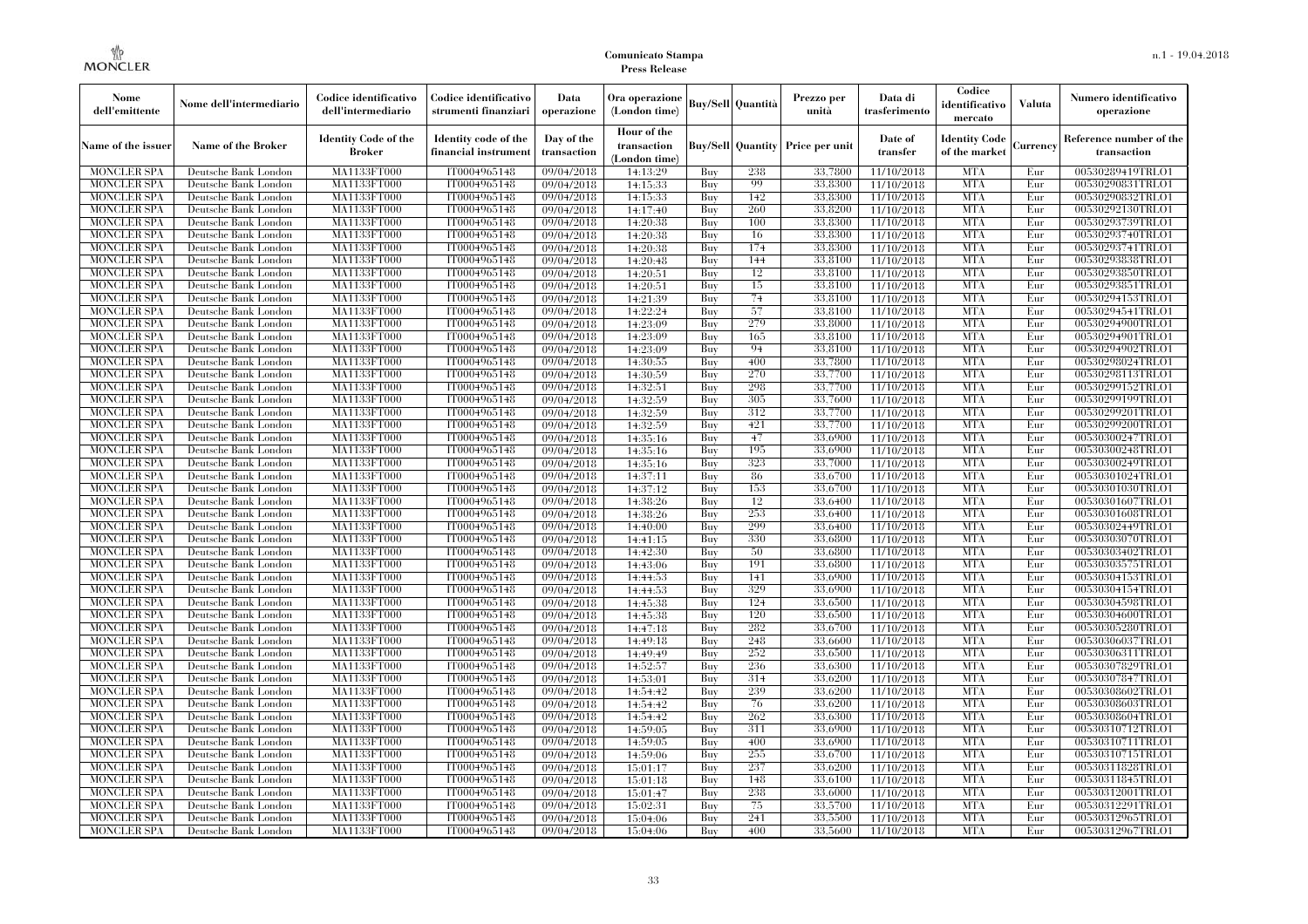| Nome<br>dell'emittente                   | Nome dell'intermediario                      | Codice identificativo<br>dell'intermediario  | Codice identificativo<br>strumenti finanziari | Data<br>operazione        | Ora operazione<br>(London time)             |            | Buv/Sell   Quantità      | Prezzo per<br>unità | Data di<br>trasferimento | Codice<br>identificativo<br>mercato   | <b>Valuta</b> | Numero identificativo<br>operazione    |
|------------------------------------------|----------------------------------------------|----------------------------------------------|-----------------------------------------------|---------------------------|---------------------------------------------|------------|--------------------------|---------------------|--------------------------|---------------------------------------|---------------|----------------------------------------|
| Name of the issuer                       | Name of the Broker                           | <b>Identity Code of the</b><br><b>Broker</b> | Identity code of the<br>financial instrument  | Day of the<br>transaction | Hour of the<br>transaction<br>(London time) |            | <b>Buy/Sell Quantity</b> | Price per unit      | Date of<br>transfer      | <b>Identity Code</b><br>of the market | Currencv      | Reference number of the<br>transaction |
| <b>MONCLER SPA</b>                       | Deutsche Bank London                         | MA1133FT000                                  | IT0004965148                                  | 09/04/2018                | 15:06:29                                    | Buy        | 259                      | 33,5500             | 11/10/2018               | <b>MTA</b>                            | Eur           | 00530314214TRLO1                       |
| <b>MONCLER SPA</b>                       | Deutsche Bank London                         | <b>MA1133FT000</b>                           | IT0004965148                                  | 09/04/2018                | 15:06:39                                    | Buy        | 237                      | 33,5600             | 11/10/2018               | <b>MTA</b>                            | Eur           | 00530314293TRLO1                       |
| <b>MONCLER SPA</b>                       | Deutsche Bank London                         | MA1133FT000                                  | IT0004965148                                  | 09/04/2018                | 15:08:30                                    | Buv        | 237                      | 33,5300             | 11/10/2018               | <b>MTA</b>                            | Eur           | 00530315115TRLO1                       |
| <b>MONCLER SPA</b>                       | Deutsche Bank London                         | MA1133FT000                                  | IT0004965148                                  | 09/04/2018                | 15:08:41                                    | Buy        | 296                      | 33,5200             | 11/10/2018               | <b>MTA</b>                            | Eur           | 00530315235TRLO1                       |
| <b>MONCLER SPA</b>                       | Deutsche Bank London                         | MA1133FT000                                  | IT0004965148                                  | 09/04/2018                | 15:11:41                                    | Buy        | 400                      | 33,4800             | 11/10/2018               | <b>MTA</b>                            | Eur           | 00530316649TRLO1                       |
| <b>MONCLER SPA</b><br><b>MONCLER SPA</b> | Deutsche Bank London<br>Deutsche Bank London | <b>MA1133FT000</b><br>MA1133FT000            | IT0004965148<br>IT0004965148                  | 09/04/2018                | 15:13:10                                    | Buy<br>Buy | 250<br>265               | 33,4800<br>33,4800  | 11/10/2018               | <b>MTA</b><br><b>MTA</b>              | Eur<br>Eur    | 00530317747TRLO1<br>00530317910TRLO1   |
| <b>MONCLER SPA</b>                       | Deutsche Bank London                         | MA1133FT000                                  | IT0004965148                                  | 09/04/2018<br>09/04/2018  | 15:13:25<br>15:13:30                        | Buy        | 238                      | 33.4600             | 11/10/2018<br>11/10/2018 | <b>MTA</b>                            | Eur           | 00530317939TRLO1                       |
| <b>MONCLER SPA</b>                       | Deutsche Bank London                         | MA1133FT000                                  | IT0004965148                                  | 09/04/2018                | 15:14:43                                    | Buy        | 246                      | 33,4300             | 11/10/2018               | <b>MTA</b>                            | Eur           | 00530318655TRLO1                       |
| <b>MONCLER SPA</b>                       | Deutsche Bank London                         | <b>MA1133FT000</b>                           | IT0004965148                                  | 09/04/2018                | 15:16:59                                    | Buy        | 265                      | 33,4700             | 11/10/2018               | <b>MTA</b>                            | Eur           | 00530320345TRLO1                       |
| <b>MONCLER SPA</b>                       | Deutsche Bank London                         | MA1133FT000                                  | IT0004965148                                  | 09/04/2018                | 15:18:00                                    | Buy        | 141                      | 33,4400             | 11/10/2018               | <b>MTA</b>                            | Eur           | 00530321169TRLO1                       |
| <b>MONCLER SPA</b>                       | Deutsche Bank London                         | MA1133FT000                                  | IT0004965148                                  | 09/04/2018                | 15:18:13                                    | Buy        | 130                      | 33,4600             | 11/10/2018               | <b>MTA</b>                            | Eur           | 00530321291TRLO1                       |
| <b>MONCLER SPA</b>                       | Deutsche Bank London                         | MA1133FT000                                  | IT0004965148                                  | 09/04/2018                | 15:20:02                                    | Buy        | 119                      | 33,4400             | 11/10/2018               | <b>MTA</b>                            | Eur           | 00530322659TRLO1                       |
| <b>MONCLER SPA</b>                       | Deutsche Bank London                         | MA1133FT000                                  | IT0004965148                                  | 09/04/2018                | 15:20:02                                    | Buy        | 390                      | 33,4400             | 11/10/2018               | <b>MTA</b>                            | Eur           | 00530322669TRLO1                       |
| <b>MONCLER SPA</b>                       | Deutsche Bank London                         | MA1133FT000                                  | IT0004965148                                  | 09/04/2018                | 15:21:01                                    | Buy        | 259                      | 33,5100             | 11/10/2018               | <b>MTA</b>                            | Eur           | 00530323379TRLO1                       |
| <b>MONCLER SPA</b>                       | Deutsche Bank London                         | MA1133FT000                                  | IT0004965148                                  | 09/04/2018                | 15:22:52                                    | Buy        | 340                      | 33,5200             | 11/10/2018               | <b>MTA</b>                            | Eur           | 00530324365TRLO1                       |
| <b>MONCLER SPA</b>                       | Deutsche Bank London                         | MA1133FT000                                  | IT0004965148                                  | 09/04/2018                | 15:22:52                                    | Buy        | 239                      | 33,5300             | 11/10/2018               | <b>MTA</b>                            | Eur           | 00530324373TRLO1                       |
| <b>MONCLER SPA</b>                       | Deutsche Bank London                         | MA1133FT000                                  | IT0004965148                                  | 09/04/2018                | 15:24:57                                    | Buy        | 127                      | 33,5500             | 11/10/2018               | <b>MTA</b>                            | Eur           | 00530325815TRLO1                       |
| <b>MONCLER SPA</b>                       | Deutsche Bank London                         | MA1133FT000                                  | IT0004965148                                  | 09/04/2018                | 15:24:57                                    | Buy        | 132                      | 33,5500             | 11/10/2018               | <b>MTA</b>                            | Eur           | 00530325816TRLO1                       |
| <b>MONCLER SPA</b>                       | Deutsche Bank London                         | MA1133FT000                                  | IT0004965148                                  | 09/04/2018                | 15:26:00                                    | Buy        | 430                      | 33,5200             | 11/10/2018               | <b>MTA</b>                            | Eur           | 00530326510TRLO1                       |
| <b>MONCLER SPA</b>                       | Deutsche Bank London                         | MA1133FT000                                  | IT0004965148                                  | 09/04/2018                | 15:28:04                                    | Buy        | 260                      | 33,5000             | 11/10/2018               | <b>MTA</b>                            | Eur           | 00530328460TRLO1                       |
| <b>MONCLER SPA</b>                       | Deutsche Bank London                         | MA1133FT000                                  | IT0004965148                                  | 09/04/2018                | 15:28:04                                    | Buy        | 250                      | 33,5000             | 11/10/2018               | <b>MTA</b>                            | Eur           | 00530328461TRLO1                       |
| <b>MONCLER SPA</b>                       | Deutsche Bank London                         | MA1133FT000                                  | IT0004965148                                  | 09/04/2018                | 15:29:13                                    | Buy        | 120<br>197               | 33,5200             | 11/10/2018               | <b>MTA</b><br><b>MTA</b>              | Eur           | 00530329061TRLO1                       |
| <b>MONCLER SPA</b><br><b>MONCLER SPA</b> | Deutsche Bank London<br>Deutsche Bank London | MA1133FT000<br>MA1133FT000                   | IT0004965148<br>IT0004965148                  | 09/04/2018<br>09/04/2018  | 15:31:26<br>15:31:26                        | Buy<br>Buy | 66                       | 33,5100<br>33,5100  | 11/10/2018<br>11/10/2018 | <b>MTA</b>                            | Eur<br>Eur    | 00530330233TRLO1<br>00530330234TRLO1   |
| <b>MONCLER SPA</b>                       | Deutsche Bank London                         | MA1133FT000                                  | IT0004965148                                  | 09/04/2018                | 15:31:42                                    | Buy        | 34                       | 33,5100             | 11/10/2018               | <b>MTA</b>                            | Eur           | 00530330372TRLO1                       |
| <b>MONCLER SPA</b>                       | Deutsche Bank London                         | MA1133FT000                                  | IT0004965148                                  | 09/04/2018                | 15:31:42                                    | Buy        | 34                       | 33,5100             | 11/10/2018               | <b>MTA</b>                            | Eur           | 00530330373TRLO1                       |
| <b>MONCLER SPA</b>                       | Deutsche Bank London                         | MA1133FT000                                  | IT0004965148                                  | 09/04/2018                | 15:31:42                                    | Buy        | 18                       | 33,5100             | 11/10/2018               | <b>MTA</b>                            | Eur           | 00530330374TRLO1                       |
| <b>MONCLER SPA</b>                       | Deutsche Bank London                         | MA1133FT000                                  | IT0004965148                                  | 09/04/2018                | 15:31:49                                    | Buy        | 226                      | 33,5100             | 11/10/2018               | <b>MTA</b>                            | Eur           | 00530330410TRLO1                       |
| MONCLER SPA                              | Deutsche Bank London                         | <b>MA1133FT000</b>                           | IT0004965148                                  | 09/04/2018                | 15:31:49                                    | Buy        | 241                      | 33,5100             | 11/10/2018               | <b>MTA</b>                            | Eur           | 00530330419TRLO1                       |
| MONCLER SPA                              | Deutsche Bank London                         | MA1133FT000                                  | IT0004965148                                  | 09/04/2018                | 15:33:43                                    | Buy        | 259                      | 33,5100             | 11/10/2018               | <b>MTA</b>                            | Eur           | 00530332133TRLO1                       |
| <b>MONCLER SPA</b>                       | Deutsche Bank London                         | MA1133FT000                                  | IT0004965148                                  | 09/04/2018                | 15:34:15                                    | Buy        | 259                      | 33,5000             | 11/10/2018               | <b>MTA</b>                            | Eur           | 00530332370TRLO1                       |
| <b>MONCLER SPA</b>                       | Deutsche Bank London                         | MA1133FT000                                  | IT0004965148                                  | 09/04/2018                | 15:34:50                                    | Buy        | 256                      | 33,4800             | 11/10/2018               | <b>MTA</b>                            | Eur           | 00530332672TRLO1                       |
| <b>MONCLER SPA</b>                       | Deutsche Bank London                         | MA1133FT000                                  | IT0004965148                                  | 09/04/2018                | 15:38:38                                    | Buy        | 53                       | 33,5000             | 11/10/2018               | <b>MTA</b>                            | Eur           | 00530334993TRLO1                       |
| <b>MONCLER SPA</b>                       | Deutsche Bank London                         | MA1133FT000                                  | IT0004965148                                  | 09/04/2018                | 15:38:38                                    | Buy        | 47                       | 33,5000             | 11/10/2018               | <b>MTA</b>                            | Eur           | 00530334992TRLO1                       |
| <b>MONCLER SPA</b>                       | Deutsche Bank London                         | MA1133FT000                                  | IT0004965148                                  | 09/04/2018                | 15:38:38                                    | Buy        | 35                       | 33,5000             | 11/10/2018               | <b>MTA</b>                            | Eur           | 00530334990TRLO1                       |
| <b>MONCLER SPA</b>                       | Deutsche Bank London                         | MA1133FT000                                  | IT0004965148                                  | 09/04/2018                | 15:38:38                                    | Buy        | 414                      | 33,5000             | 11/10/2018               | <b>MTA</b>                            | Eur           | 00530334991TRLO1                       |
| <b>MONCLER SPA</b>                       | Deutsche Bank London                         | <b>MA1133FT000</b>                           | IT0004965148                                  | 09/04/2018                | 15:38:57                                    | Buy        | 370                      | 33,4900             | 11/10/2018               | <b>MTA</b>                            | Eur           | 00530335179TRLO1                       |
| <b>MONCLER SPA</b>                       | Deutsche Bank London                         | MA1133FT000                                  | IT0004965148                                  | 09/04/2018                | 15:39:44                                    | Buy        | 319                      | 33,4800             | 11/10/2018               | <b>MTA</b>                            | Eur           | 00530335894TRLO1                       |
| <b>MONCLER SPA</b>                       | Deutsche Bank London                         | <b>MA1133FT000</b>                           | IT0004965148                                  | 09/04/2018                | 15:41:03                                    | Buy        | 305                      | 33,4800             | 11/10/2018               | <b>MTA</b>                            | Eur           | 00530336891TRLO1                       |
| <b>MONCLER SPA</b>                       | Deutsche Bank London                         | MA1133FT000                                  | IT0004965148                                  | 09/04/2018                | 15:42:32                                    | Buy        | 259                      | 33,4800             | 11/10/2018               | <b>MTA</b>                            | Eur           | 00530338173TRLO1                       |
| <b>MONCLER SPA</b><br><b>MONCLER SPA</b> | Deutsche Bank London<br>Deutsche Bank London | MA1133FT000<br>MA1133FT000                   | IT0004965148<br>IT0004965148                  | 09/04/2018                | 15:45:44<br>15:45:52                        | Buy<br>Buy | 67<br>239                | 33,5300<br>33,5300  | 11/10/2018<br>11/10/2018 | <b>MTA</b><br><b>MTA</b>              | Eur<br>Eur    | 00530340034TRLO1<br>00530340168TRLO1   |
| <b>MONCLER SPA</b>                       | Deutsche Bank London                         | MA1133FT000                                  | IT0004965148                                  | 09/04/2018<br>09/04/2018  | 15:45:52                                    | Buy        | 74                       | 33,5300             | 11/10/2018               | <b>MTA</b>                            | Eur           | 00530340170TRLO1                       |
| <b>MONCLER SPA</b>                       | Deutsche Bank London                         | MA1133FT000                                  | IT0004965148                                  | 09/04/2018                | 15:45:56                                    | Buy        | 269                      | 33,5300             | 11/10/2018               | <b>MTA</b>                            | Eur           | 00530340238TRLO1                       |
| <b>MONCLER SPA</b>                       | Deutsche Bank London                         | MA1133FT000                                  | IT0004965148                                  | 09/04/2018                | 15:46:53                                    | Buy        | 390                      | 33,5100             | 11/10/2018               | <b>MTA</b>                            | Eur           | 00530340847TRLO1                       |
| <b>MONCLER SPA</b>                       | Deutsche Bank London                         | MA1133FT000                                  | IT0004965148                                  | 09/04/2018                | 15:46:56                                    | Buy        | 31                       | 33,5000             | 11/10/2018               | <b>MTA</b>                            | Eur           | 00530340895TRLO1                       |
| <b>MONCLER SPA</b>                       | Deutsche Bank London                         | MA1133FT000                                  | IT0004965148                                  | 09/04/2018                | 15:47:00                                    | Buy        | 241                      | 33,4900             | 11/10/2018               | <b>MTA</b>                            | Eur           | 00530341001TRLO1                       |
| <b>MONCLER SPA</b>                       | Deutsche Bank London                         | MA1133FT000                                  | IT0004965148                                  | 09/04/2018                | 15:48:18                                    | Buy        | 255                      | 33,5000             | 11/10/2018               | <b>MTA</b>                            | Eur           | 00530341580TRLO1                       |
| <b>MONCLER SPA</b>                       | Deutsche Bank London                         | MA1133FT000                                  | IT0004965148                                  | 09/04/2018                | 15:49:22                                    | Buy        | 292                      | 33,5000             | 11/10/2018               | <b>MTA</b>                            | Eur           | 00530342099TRLO1                       |
| <b>MONCLER SPA</b>                       | Deutsche Bank London                         | MA1133FT000                                  | IT0004965148                                  | 09/04/2018                | 15:51:29                                    | Buy        | 142                      | 33,4900             | 11/10/2018               | <b>MTA</b>                            | Eur           | 00530343031TRLO1                       |
| <b>MONCLER SPA</b>                       | Deutsche Bank London                         | MA1133FT000                                  | IT0004965148                                  | 09/04/2018                | 15:51:33                                    | Buy        | 238                      | 33,4800             | 11/10/2018               | <b>MTA</b>                            | Eur           | 00530343048TRLO1                       |
| <b>MONCLER SPA</b>                       | Deutsche Bank London                         | MA1133FT000                                  | IT0004965148                                  | 09/04/2018                | 15:51:33                                    | Buy        | 207                      | 33,4900             | 11/10/2018               | <b>MTA</b>                            | Eur           | 00530343050TRLO1                       |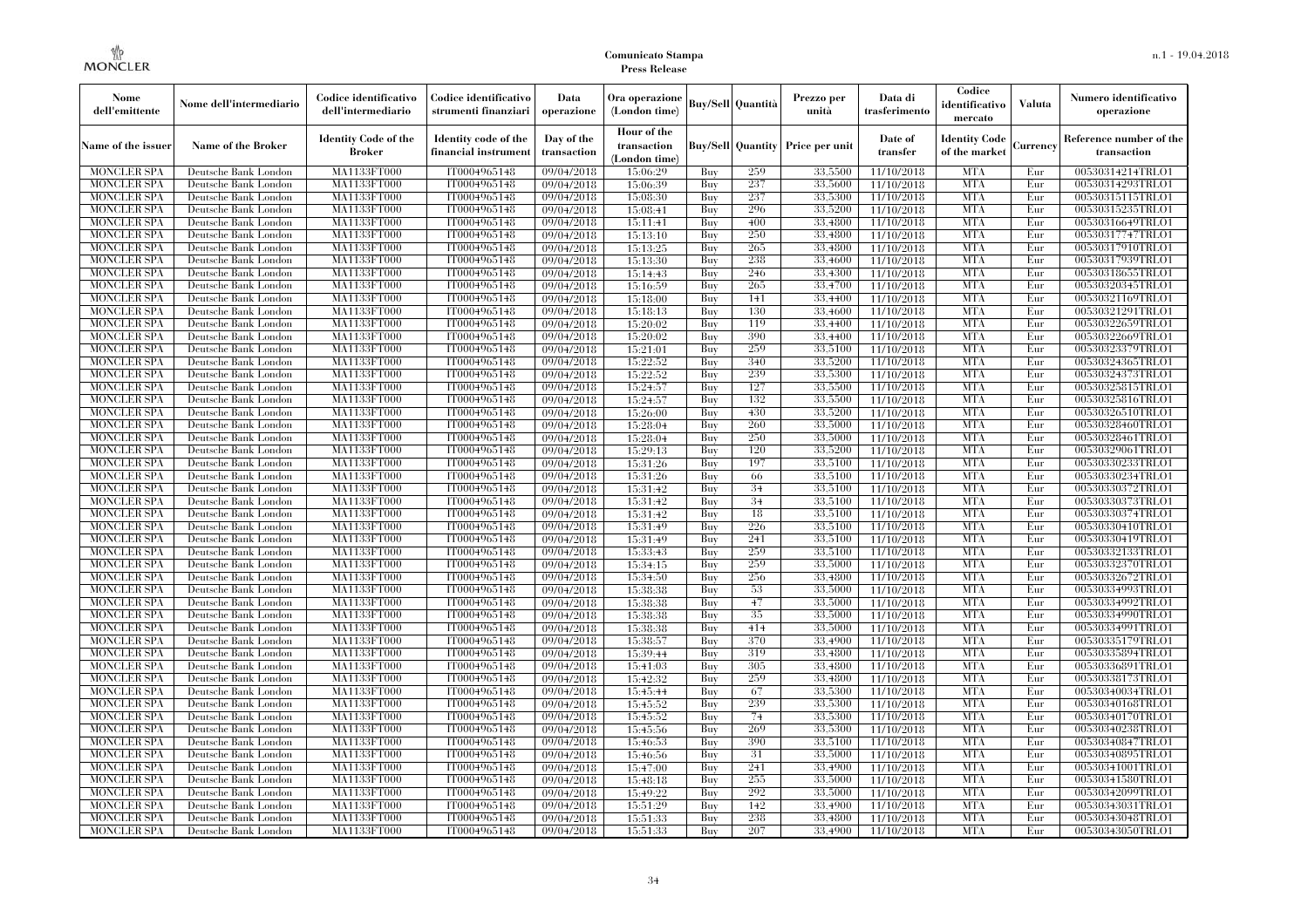| Nome<br>dell'emittente                   | Nome dell'intermediario                      | Codice identificativo<br>dell'intermediario  | Codice identificativo<br>strumenti finanziari | Data<br>operazione        | Ora operazione<br>(London time)             |            | Buv/Sell   Quantità      | Prezzo per<br>unità | Data di<br>trasferimento | Codice<br>identificativo<br>mercato   | <b>Valuta</b> | Numero identificativo<br>operazione    |
|------------------------------------------|----------------------------------------------|----------------------------------------------|-----------------------------------------------|---------------------------|---------------------------------------------|------------|--------------------------|---------------------|--------------------------|---------------------------------------|---------------|----------------------------------------|
| Name of the issuer                       | Name of the Broker                           | <b>Identity Code of the</b><br><b>Broker</b> | Identity code of the<br>financial instrument  | Day of the<br>transaction | Hour of the<br>transaction<br>(London time) |            | <b>Buy/Sell Quantity</b> | Price per unit      | Date of<br>transfer      | <b>Identity Code</b><br>of the market | Currencv      | Reference number of the<br>transaction |
| <b>MONCLER SPA</b>                       | Deutsche Bank London                         | MA1133FT000                                  | IT0004965148                                  | 09/04/2018                | 15:51:33                                    | Buy        | 230                      | 33,4900             | 11/10/2018               | <b>MTA</b>                            | Eur           | 00530343049TRLO1                       |
| <b>MONCLER SPA</b>                       | Deutsche Bank London                         | <b>MA1133FT000</b>                           | IT0004965148                                  | 09/04/2018                | 15:53:17                                    | Buy        | 249                      | 33,4500             | 11/10/2018               | <b>MTA</b>                            | Eur           | 00530343886TRLO1                       |
| <b>MONCLER SPA</b>                       | Deutsche Bank London                         | MA1133FT000                                  | IT0004965148                                  | 09/04/2018                | 15:54:36                                    | Buv        | 263                      | 33.4200             | 11/10/2018               | <b>MTA</b>                            | Eur           | 00530344382TRLO1                       |
| <b>MONCLER SPA</b>                       | Deutsche Bank London                         | MA1133FT000                                  | IT0004965148                                  | 09/04/2018                | 15:56:07                                    | Buy        | 3                        | 33,4100             | 11/10/2018               | <b>MTA</b>                            | Eur           | 00530345366TRLO1                       |
| <b>MONCLER SPA</b>                       | Deutsche Bank London                         | MA1133FT000                                  | IT0004965148                                  | 09/04/2018                | 15:56:19                                    | Buy        | 54                       | 33,4100             | 11/10/2018               | <b>MTA</b>                            | Eur           | 00530345506TRLO1                       |
| MONCLER SPA<br><b>MONCLER SPA</b>        | Deutsche Bank London                         | <b>MA1133FT000</b><br>MA1133FT000            | IT0004965148                                  | 09/04/2018                | 15:56:19                                    | Buy        | 54<br>160                | 33,4100<br>33,4500  | 11/10/2018               | <b>MTA</b><br><b>MTA</b>              | Eur           | 00530345507TRLO1                       |
| <b>MONCLER SPA</b>                       | Deutsche Bank London<br>Deutsche Bank London | MA1133FT000                                  | IT0004965148<br>IT0004965148                  | 09/04/2018<br>09/04/2018  | 15:59:45<br>15:59:45                        | Buy<br>Buy | 245                      | 33.4500             | 11/10/2018<br>11/10/2018 | <b>MTA</b>                            | Eur<br>Eur    | 00530346716TRLO1<br>00530346715TRLO1   |
| <b>MONCLER SPA</b>                       | Deutsche Bank London                         | MA1133FT000                                  | IT0004965148                                  | 09/04/2018                | 16:01:05                                    | Buy        | 40                       | 33,4600             | 11/10/2018               | <b>MTA</b>                            | Eur           | 00530347488TRLO1                       |
| <b>MONCLER SPA</b>                       | Deutsche Bank London                         | <b>MA1133FT000</b>                           | IT0004965148                                  | 09/04/2018                | 16:01:05                                    | Buy        | 370                      | 33,4600             | 11/10/2018               | <b>MTA</b>                            | Eur           | 00530347489TRLO1                       |
| <b>MONCLER SPA</b>                       | Deutsche Bank London                         | MA1133FT000                                  | IT0004965148                                  | 09/04/2018                | 16:01:05                                    | Buy        | 340                      | 33,4500             | 11/10/2018               | <b>MTA</b>                            | Eur           | 00530347490TRLO1                       |
| <b>MONCLER SPA</b>                       | Deutsche Bank London                         | MA1133FT000                                  | IT0004965148                                  | 09/04/2018                | 16:02:21                                    | Buy        | 30                       | 33,4800             | 11/10/2018               | <b>MTA</b>                            | Eur           | 00530347860TRLO1                       |
| <b>MONCLER SPA</b>                       | Deutsche Bank London                         | MA1133FT000                                  | IT0004965148                                  | 09/04/2018                | 16:02:26                                    | Buy        | 260                      | 33,4900             | 11/10/2018               | <b>MTA</b>                            | Eur           | 00530347894TRLO1                       |
| <b>MONCLER SPA</b>                       | Deutsche Bank London                         | MA1133FT000                                  | IT0004965148                                  | 09/04/2018                | 16:02:39                                    | Buy        | 224                      | 33,4800             | 11/10/2018               | <b>MTA</b>                            | Eur           | 00530347960TRLO1                       |
| <b>MONCLER SPA</b>                       | Deutsche Bank London                         | MA1133FT000                                  | IT0004965148                                  | 09/04/2018                | 16:03:10                                    | Buy        | 166                      | 33,4800             | 11/10/2018               | <b>MTA</b>                            | Eur           | 00530348258TRLO1                       |
| <b>MONCLER SPA</b>                       | Deutsche Bank London                         | MA1133FT000                                  | IT0004965148                                  | 09/04/2018                | 16:03:10                                    | Buy        | 350                      | 33,4700             | 11/10/2018               | <b>MTA</b>                            | Eur           | 00530348261TRLO1                       |
| <b>MONCLER SPA</b>                       | Deutsche Bank London                         | MA1133FT000                                  | IT0004965148                                  | 09/04/2018                | 16:03:17                                    | Buy        | 260                      | 33,4500             | 11/10/2018               | <b>MTA</b>                            | Eur           | 00530348362TRLO1                       |
| <b>MONCLER SPA</b>                       | Deutsche Bank London                         | MA1133FT000                                  | IT0004965148                                  | 09/04/2018                | 16:04:41                                    | Buy        | 364                      | 33,4500             | 11/10/2018               | <b>MTA</b>                            | Eur           | 00530349005TRLO1                       |
| <b>MONCLER SPA</b>                       | Deutsche Bank London                         | MA1133FT000                                  | IT0004965148                                  | 09/04/2018                | 16:05:57                                    | Buy        | 330                      | 33,4300             | 11/10/2018               | <b>MTA</b>                            | Eur           | 00530349643TRLO1                       |
| <b>MONCLER SPA</b>                       | Deutsche Bank London                         | MA1133FT000                                  | IT0004965148                                  | 09/04/2018                | 16:06:21                                    | Buy        | 183                      | 33,3900             | 11/10/2018               | <b>MTA</b>                            | Eur           | 00530349930TRLO1                       |
| MONCLER SPA                              | Deutsche Bank London                         | MA1133FT000                                  | IT0004965148                                  | 09/04/2018                | 16:06:21                                    | Buy        | 66                       | 33,3900             | 11/10/2018               | <b>MTA</b>                            | Eur           | 00530349933TRLO1                       |
| <b>MONCLER SPA</b>                       | Deutsche Bank London                         | MA1133FT000                                  | IT0004965148                                  | 09/04/2018                | 16:07:27                                    | Buy        | 238                      | 33,3400             | 11/10/2018               | <b>MTA</b>                            | Eur           | 00530350711TRLO1                       |
| <b>MONCLER SPA</b>                       | Deutsche Bank London                         | MA1133FT000                                  | IT0004965148                                  | 09/04/2018                | 16:08:12                                    | Buy        | 120                      | 33,2900             | 11/10/2018               | <b>MTA</b>                            | Eur           | 00530351131TRLO1                       |
| <b>MONCLER SPA</b>                       | Deutsche Bank London                         | MA1133FT000                                  | IT0004965148                                  | 09/04/2018                | 16:10:07                                    | Buy        | 272                      | 33,3400             | 11/10/2018               | <b>MTA</b>                            | Eur           | 00530352238TRLO1                       |
| <b>MONCLER SPA</b>                       | Deutsche Bank London                         | MA1133FT000                                  | IT0004965148                                  | 09/04/2018                | 16:10:15                                    | Buy        | 275                      | 33,3100             | 11/10/2018               | <b>MTA</b>                            | Eur           | 00530352339TRLO1                       |
| <b>MONCLER SPA</b>                       | Deutsche Bank London                         | MA1133FT000                                  | IT0004965148                                  | 09/04/2018                | 16:11:00                                    | Buy        | 285                      | 33,3200             | 11/10/2018               | <b>MTA</b>                            | Eur           | 00530352699TRLO1                       |
| <b>MONCLER SPA</b>                       | Deutsche Bank London                         | MA1133FT000                                  | IT0004965148                                  | 09/04/2018                | 16:12:20                                    | Buy        | 138                      | 33,3100             | 11/10/2018               | <b>MTA</b>                            | Eur           | 00530353375TRLO1                       |
| <b>MONCLER SPA</b>                       | Deutsche Bank London                         | MA1133FT000                                  | IT0004965148                                  | 09/04/2018                | 16:12:20                                    | Buy        | 100                      | 33,3100             | 11/10/2018               | <b>MTA</b>                            | Eur           | 00530353374TRLO1                       |
| <b>MONCLER SPA</b>                       | Deutsche Bank London                         | MA1133FT000                                  | IT0004965148                                  | 09/04/2018                | 16:12:20                                    | Buy        | $\overline{2}$           | 33,3100             | 11/10/2018               | <b>MTA</b>                            | Eur           | 00530353373TRLO1                       |
| MONCLER SPA                              | Deutsche Bank London                         | <b>MA1133FT000</b>                           | IT0004965148                                  | 09/04/2018                | 16:12:20                                    | Buy        | 20                       | 33,3100             | 11/10/2018               | <b>MTA</b>                            | Eur           | 00530353372TRLO1                       |
| MONCLER SPA                              | Deutsche Bank London                         | MA1133FT000                                  | IT0004965148                                  | 09/04/2018                | 16:13:06                                    | Buy        | 79                       | 33,2900             | 11/10/2018               | <b>MTA</b>                            | Eur           | 00530353809TRLO1                       |
| <b>MONCLER SPA</b>                       | Deutsche Bank London                         | MA1133FT000                                  | IT0004965148                                  | 09/04/2018                | 16:13:07                                    | Buy        | 185                      | 33,2900             | 11/10/2018               | <b>MTA</b>                            | Eur           | 00530353810TRLO1                       |
| <b>MONCLER SPA</b>                       | Deutsche Bank London                         | MA1133FT000                                  | IT0004965148                                  | 09/04/2018                | 16:13:31                                    | Buy        | 89                       | 33,3000             | 11/10/2018               | <b>MTA</b>                            | Eur           | 00530354037TRLO1                       |
| <b>MONCLER SPA</b>                       | Deutsche Bank London                         | <b>MA1133FT000</b>                           | IT0004965148                                  | 09/04/2018                | 16:13:31                                    | Buy        | 208                      | 33,3000             | 11/10/2018               | <b>MTA</b>                            | Eur           | 00530354036TRLO1                       |
| <b>MONCLER SPA</b>                       | Deutsche Bank London                         | MA1133FT000                                  | IT0004965148                                  | 09/04/2018                | 16:15:11                                    | Buy        | 310<br>470               | 33,3300<br>33,3300  | 11/10/2018               | <b>MTA</b><br><b>MTA</b>              | Eur           | 00530354868TRLO1                       |
| <b>MONCLER SPA</b><br><b>MONCLER SPA</b> | Deutsche Bank London                         | MA1133FT000                                  | IT0004965148                                  | 09/04/2018                | 16:15:11                                    | Buy<br>Buy | 51                       | 33.3400             | 11/10/2018               | <b>MTA</b>                            | Eur<br>Eur    | 00530354869TRLO1                       |
| <b>MONCLER SPA</b>                       | Deutsche Bank London<br>Deutsche Bank London | MA1133FT000<br><b>MA1133FT000</b>            | IT0004965148<br>IT0004965148                  | 09/04/2018<br>09/04/2018  | 16:15:11<br>16:17:12                        | Buy        | 260                      | 33,4200             | 11/10/2018<br>11/10/2018 | <b>MTA</b>                            | Eur           | 00530354870TRLO1<br>00530356002TRLO1   |
| <b>MONCLER SPA</b>                       | Deutsche Bank London                         | MA1133FT000                                  | IT0004965148                                  | 09/04/2018                | 16:19:01                                    | Buy        | 294                      | 33,4100             | 11/10/2018               | <b>MTA</b>                            | Eur           | 00530356708TRLO1                       |
| <b>MONCLER SPA</b>                       | Deutsche Bank London                         | <b>MA1133FT000</b>                           | IT0004965148                                  | 09/04/2018                | 16:19:01                                    | Buy        | 274                      | 33,4200             | 11/10/2018               | <b>MTA</b>                            | Eur           | 00530356709TRLO1                       |
| <b>MONCLER SPA</b>                       | Deutsche Bank London                         | MA1133FT000                                  | IT0004965148                                  | 09/04/2018                | 16:19:56                                    | Buy        | 243                      | 33,4100             | 11/10/2018               | <b>MTA</b>                            | Eur           | 00530357253TRLO1                       |
| <b>MONCLER SPA</b>                       | Deutsche Bank London                         | MA1133FT000                                  | IT0004965148                                  | 09/04/2018                | 16:19:56                                    | Buy        | 168                      | 33,4100             | 11/10/2018               | <b>MTA</b>                            | Eur           | 00530357254TRLO1                       |
| <b>MONCLER SPA</b>                       | Deutsche Bank London                         | MA1133FT000                                  | IT0004965148                                  | 09/04/2018                | 16:21:32                                    | Buy        | 231                      | 33,4700             | 11/10/2018               | <b>MTA</b>                            | Eur           | 00530358158TRLO1                       |
| <b>MONCLER SPA</b>                       | Deutsche Bank London                         | MA1133FT000                                  | IT0004965148                                  | 09/04/2018                | 16:21:32                                    | Buy        | 280                      | 33,4600             | 11/10/2018               | <b>MTA</b>                            | Eur           | 00530358156TRLO1                       |
| <b>MONCLER SPA</b>                       | Deutsche Bank London                         | MA1133FT000                                  | IT0004965148                                  | 09/04/2018                | 16:21:32                                    | Buy        | 180                      | 33,4700             | 11/10/2018               | <b>MTA</b>                            | Eur           | 00530358157TRLO1                       |
| <b>MONCLER SPA</b>                       | Deutsche Bank London                         | MA1133FT000                                  | IT0004965148                                  | 09/04/2018                | 16:22:13                                    | Buy        | 255                      | 33,4700             | 11/10/2018               | <b>MTA</b>                            | Eur           | 00530358417TRLO1                       |
| <b>MONCLER SPA</b>                       | Deutsche Bank London                         | MA1133FT000                                  | IT0004965148                                  | 09/04/2018                | 16:23:26                                    | Buy        | 261                      | 33,4600             | 11/10/2018               | <b>MTA</b>                            | Eur           | 00530359014TRLO1                       |
| <b>MONCLER SPA</b>                       | Deutsche Bank London                         | MA1133FT000                                  | IT0004965148                                  | 09/04/2018                | 16:23:49                                    | Buy        | 184                      | 33,4600             | 11/10/2018               | <b>MTA</b>                            | Eur           | 00530359229TRLO1                       |
| <b>MONCLER SPA</b>                       | Deutsche Bank London                         | MA1133FT000                                  | IT0004965148                                  | 09/04/2018                | 16:23:49                                    | Buy        | 77                       | 33,4600             | 11/10/2018               | <b>MTA</b>                            | Eur           | 00530359228TRLO1                       |
| <b>MONCLER SPA</b>                       | Deutsche Bank London                         | MA1133FT000                                  | IT0004965148                                  | 09/04/2018                | 16:26:06                                    | Buy        | 243                      | 33,4400             | 11/10/2018               | <b>MTA</b>                            | Eur           | 00530360927TRLO1                       |
| <b>MONCLER SPA</b>                       | Deutsche Bank London                         | MA1133FT000                                  | IT0004965148                                  | 09/04/2018                | 16:26:24                                    | Buy        | 188                      | 33,4400             | 11/10/2018               | <b>MTA</b>                            | Eur           | 00530361054TRLO1                       |
| <b>MONCLER SPA</b>                       | Deutsche Bank London                         | MA1133FT000                                  | IT0004965148                                  | 09/04/2018                | 16:26:29                                    | Buy        | 536                      | 33,4400             | 11/10/2018               | <b>MTA</b>                            | Eur           | 00530361124TRLO1                       |
| <b>MONCLER SPA</b>                       | Deutsche Bank London                         | MA1133FT000                                  | IT0004965148                                  | 09/04/2018                | 16:26:37                                    | Buy        | 262                      | 33,4400             | 11/10/2018               | <b>MTA</b>                            | Eur           | 00530361204TRLO1                       |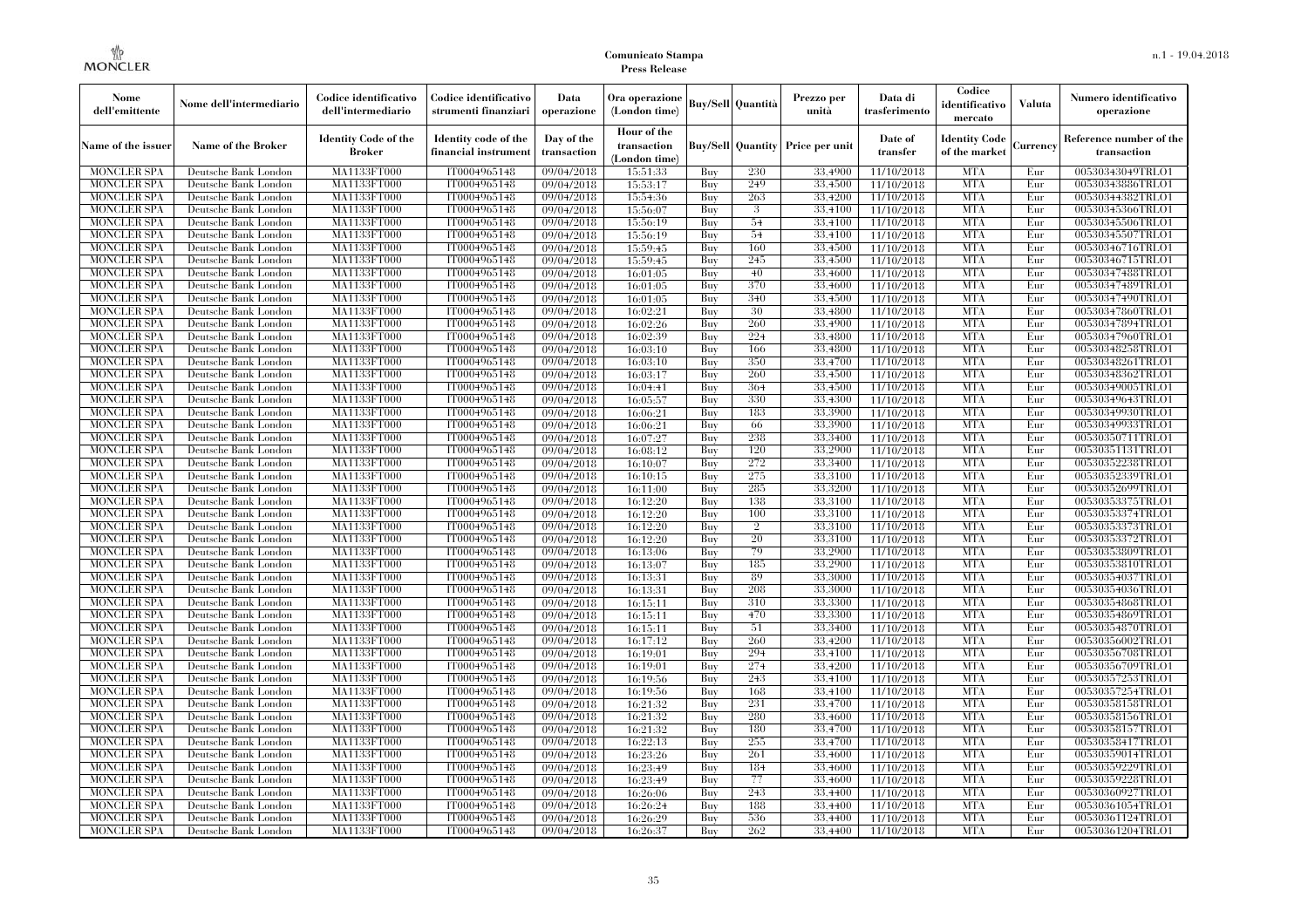| Nome<br>dell'emittente                   | Nome dell'intermediario                      | Codice identificativo<br>dell'intermediario  | Codice identificativo<br>strumenti finanziari | Data<br>operazione        | Ora operazione<br>(London time)             |            | <b>Buy/Sell Quantità</b> | Prezzo per<br>unità                     | Data di<br>trasferimento | Codice<br>identificativo<br>mercato   | Valuta     | Numero identificativo<br>operazione    |
|------------------------------------------|----------------------------------------------|----------------------------------------------|-----------------------------------------------|---------------------------|---------------------------------------------|------------|--------------------------|-----------------------------------------|--------------------------|---------------------------------------|------------|----------------------------------------|
| Name of the issuer                       | Name of the Broker                           | <b>Identity Code of the</b><br><b>Broker</b> | Identity code of the<br>financial instrument  | Day of the<br>transaction | Hour of the<br>transaction<br>(London time) |            |                          | <b>Buy/Sell Quantity Price per unit</b> | Date of<br>transfer      | <b>Identity Code</b><br>of the market | Currencv   | Reference number of the<br>transaction |
| <b>MONCLER SPA</b>                       | Deutsche Bank London                         | MA1133FT000                                  | IT0004965148                                  | 09/04/2018                | 16:26:43                                    | Buy        | 285                      | 33,4300                                 | 11/10/2018               | <b>MTA</b>                            | Eur        | 00530361275TRLO1                       |
| <b>MONCLER SPA</b>                       | Deutsche Bank London                         | MA1133FT000                                  | IT0004965148                                  | 09/04/2018                | 16:27:27                                    | Buy        | 244                      | 33,4100                                 | 11/10/2018               | <b>MTA</b>                            | Eur        | 00530361635TRLO1                       |
| <b>MONCLER SPA</b>                       | Deutsche Bank London                         | MA1133FT000                                  | IT0004965148                                  | 09/04/2018                | 16:28:20                                    | Buy        | 47                       | 33,3900                                 | 11/10/2018               | <b>MTA</b>                            | Eur        | 00530362121TRLO1                       |
| <b>MONCLER SPA</b>                       | Deutsche Bank London                         | MA1133FT000                                  | IT0004965148                                  | 09/04/2018                | 16:28:34                                    | Buy        | 265                      | 33,3800                                 | 11/10/2018               | <b>MTA</b>                            | Eur        | 00530362237TRLO1                       |
| <b>MONCLER SPA</b>                       | Deutsche Bank London                         | MA1133FT000<br>MA1133FT000                   | IT0004965148                                  | 09/04/2018                | 16:28:34                                    | Buy        | 386<br>244               | 33,3800<br>33,3500                      | 11/10/2018               | <b>MTA</b><br><b>MTA</b>              | Eur        | 00530362238TRLO1                       |
| <b>MONCLER SPA</b><br><b>MONCLER SPA</b> | Deutsche Bank London<br>Deutsche Bank London | MA1133FT000                                  | IT0004965148<br>IT0004965148                  | 09/04/2018<br>10/04/2018  | 16:29:17<br>08:00:57                        | Buy<br>Buy | 226                      | 33,7200                                 | 11/10/2018<br>12/04/2018 | <b>MTA</b>                            | Eur<br>Eur | 00530362922TRLO1<br>00530372149TRLO1   |
| <b>MONCLER SPA</b>                       | Deutsche Bank London                         | MA1133FT000                                  | IT0004965148                                  | 10/04/2018                | 08:02:10                                    | Buv        | 220                      | 33.6300                                 | 12/04/2018               | <b>MTA</b>                            | Eur        | 00530372644TRLO1                       |
| <b>MONCLER SPA</b>                       | Deutsche Bank London                         | MA1133FT000                                  | IT0004965148                                  | 10/04/2018                | 08:02:57                                    | Buy        | 188                      | 33,6800                                 | 12/04/2018               | <b>MTA</b>                            | Eur        | 00530372941TRLO1                       |
| <b>MONCLER SPA</b>                       | Deutsche Bank London                         | <b>MA1133FT000</b>                           | IT0004965148                                  | 10/04/2018                | 08:02:57                                    | Buy        | 52                       | 33,6800                                 | 12/04/2018               | <b>MTA</b>                            | Eur        | 00530372942TRLO1                       |
| <b>MONCLER SPA</b>                       | Deutsche Bank London                         | MA1133FT000                                  | IT0004965148                                  | 10/04/2018                | 08:04:29                                    | Buy        | 320                      | 33,7600                                 | 12/04/2018               | <b>MTA</b>                            | Eur        | 00530373496TRLO1                       |
| <b>MONCLER SPA</b>                       | Deutsche Bank London                         | MA1133FT000                                  | IT0004965148                                  | 10/04/2018                | 08:05:24                                    | Buy        | 72                       | 33,8100                                 | 12/04/2018               | <b>MTA</b>                            | Eur        | 00530374373TRLO1                       |
| <b>MONCLER SPA</b>                       | Deutsche Bank London                         | MA1133FT000                                  | IT0004965148                                  | 10/04/2018                | 08:06:05                                    | Buy        | 182                      | 33,8100                                 | 12/04/2018               | <b>MTA</b>                            | Eur        | 00530374822TRLO1                       |
| <b>MONCLER SPA</b>                       | Deutsche Bank London                         | MA1133FT000                                  | IT0004965148                                  | 10/04/2018                | 08:06:07                                    | Buy        | 310                      | 33,8000                                 | 12/04/2018               | <b>MTA</b>                            | Eur        | 00530374833TRLO1                       |
| <b>MONCLER SPA</b>                       | Deutsche Bank London                         | MA1133FT000                                  | IT0004965148                                  | 10/04/2018                | 08:07:28                                    | Buy        | 110                      | 33,9200                                 | 12/04/2018               | <b>MTA</b>                            | Eur        | 00530375278TRLO1                       |
| <b>MONCLER SPA</b>                       | Deutsche Bank London                         | MA1133FT000                                  | IT0004965148                                  | 10/04/2018                | 08:07:28                                    | Buy        | 180                      | 33,9200                                 | 12/04/2018               | <b>MTA</b>                            | Eur        | 00530375280TRLO1                       |
| <b>MONCLER SPA</b>                       | Deutsche Bank London                         | MA1133FT000                                  | IT0004965148                                  | 10/04/2018                | 08:08:17                                    | Buy        | 200                      | 33,9400                                 | 12/04/2018               | <b>MTA</b>                            | Eur        | 00530375790TRLO1                       |
| <b>MONCLER SPA</b>                       | Deutsche Bank London                         | MA1133FT000                                  | IT0004965148                                  | 10/04/2018                | 08:08:17                                    | Buy        | 23                       | 33,9400                                 | 12/04/2018               | <b>MTA</b>                            | Eur        | 00530375792TRLO1                       |
| <b>MONCLER SPA</b>                       | Deutsche Bank London                         | MA1133FT000                                  | IT0004965148                                  | 10/04/2018                | 08:09:20                                    | Buy        | 230                      | 33,8500                                 | 12/04/2018               | <b>MTA</b>                            | Eur        | 00530376503TRLO1                       |
| <b>MONCLER SPA</b>                       | Deutsche Bank London                         | MA1133FT000                                  | IT0004965148                                  | 10/04/2018                | 08:10:31                                    | Buy        | 100                      | 33,8900                                 | 12/04/2018               | <b>MTA</b>                            | Eur        | 00530377374TRLO1                       |
| <b>MONCLER SPA</b>                       | Deutsche Bank London                         | MA1133FT000                                  | IT0004965148                                  | 10/04/2018                | 08:10:31                                    | Buy        | 107                      | 33,8900                                 | 12/04/2018               | <b>MTA</b>                            | Eur        | 00530377375TRLO1                       |
| <b>MONCLER SPA</b>                       | Deutsche Bank London                         | MA1133FT000                                  | IT0004965148                                  | 10/04/2018                | $\overline{0}8:11:21$                       | Buy        | 116                      | 33,8900                                 | 12/04/2018               | <b>MTA</b>                            | Eur        | 00530378090TRLO1                       |
| <b>MONCLER SPA</b>                       | Deutsche Bank London                         | MA1133FT000                                  | IT0004965148                                  | 10/04/2018                | 08:11:58                                    | Buy        | <b>200</b>               | 33,8600                                 | 12/04/2018               | <b>MTA</b>                            | Eur        | 00530378602TRLO1                       |
| <b>MONCLER SPA</b>                       | Deutsche Bank London                         | MA1133FT000                                  | IT0004965148                                  | 10/04/2018                | 08:13:30                                    | Buy        | 245                      | 33,8700                                 | 12/04/2018               | <b>MTA</b>                            | Eur        | 00530379489TRLO1                       |
| <b>MONCLER SPA</b>                       | Deutsche Bank London                         | MA1133FT000                                  | IT0004965148                                  | 10/04/2018                | 08:13:32                                    | Buy        | 20                       | 33,8500                                 | 12/04/2018               | <b>MTA</b>                            | Eur        | 00530379592TRLO1                       |
| <b>MONCLER SPA</b>                       | Deutsche Bank London                         | MA1133FT000                                  | IT0004965148                                  | 10/04/2018                | 08:13:33                                    | Buy        | 130                      | 33,8500                                 | 12/04/2018               | <b>MTA</b>                            | Eur        | 00530379640TRLO1                       |
| <b>MONCLER SPA</b>                       | Deutsche Bank London                         | MA1133FT000                                  | IT0004965148                                  | 10/04/2018                | 08:14:38                                    | Buy        | 360                      | 33,8000                                 | 12/04/2018               | <b>MTA</b>                            | Eur        | 00530380540TRLO1                       |
| <b>MONCLER SPA</b>                       | Deutsche Bank London                         | MA1133FT000                                  | IT0004965148                                  | 10/04/2018                | 08:16:28                                    | Buy        | 268                      | 33,8000                                 | 12/04/2018               | <b>MTA</b>                            | Eur        | 00530381352TRLO1                       |
| <b>MONCLER SPA</b>                       | Deutsche Bank London                         | MA1133FT000<br>MA1133FT000                   | IT0004965148<br>IT0004965148                  | 10/04/2018                | 08:17:57                                    | Buy        | 105<br>153               | 33,8200<br>33,8200                      | 12/04/2018               | <b>MTA</b><br><b>MTA</b>              | Eur<br>Eur | 00530382145TRLO1                       |
| <b>MONCLER SPA</b><br><b>MONCLER SPA</b> | Deutsche Bank London<br>Deutsche Bank London | MA1133FT000                                  | IT0004965148                                  | 10/04/2018<br>10/04/2018  | 08:17:57<br>08:17:57                        | Buy<br>Buy | 29                       | 33,8200                                 | 12/04/2018<br>12/04/2018 | <b>MTA</b>                            | Eur        | 00530382146TRLO1<br>00530382147TRLO1   |
| <b>MONCLER SPA</b>                       | Deutsche Bank London                         | MA1133FT000                                  | IT0004965148                                  | 10/04/2018                | 08:17:57                                    | Buy        | 330                      | 33,8000                                 | 12/04/2018               | <b>MTA</b>                            | Eur        | 00530382148TRLO1                       |
| <b>MONCLER SPA</b>                       | Deutsche Bank London                         | MA1133FT000                                  | IT0004965148                                  | 10/04/2018                | 08:19:26                                    | Buy        | 230                      | 33,7500                                 | 12/04/2018               | <b>MTA</b>                            | Eur        | 00530382939TRLO1                       |
| <b>MONCLER SPA</b>                       | Deutsche Bank London                         | MA1133FT000                                  | IT0004965148                                  | 10/04/2018                | 08:20:41                                    | Buy        | 27                       | 33,7200                                 | 12/04/2018               | <b>MTA</b>                            | Eur        | 00530383959TRLO1                       |
| <b>MONCLER SPA</b>                       | Deutsche Bank London                         | MA1133FT000                                  | IT0004965148                                  | 10/04/2018                | 08:20:41                                    | Buy        | 180                      | 33,7200                                 | 12/04/2018               | <b>MTA</b>                            | Eur        | 00530383960TRLO1                       |
| <b>MONCLER SPA</b>                       | Deutsche Bank London                         | MA1133FT000                                  | IT0004965148                                  | 10/04/2018                | 08:20:41                                    | Buy        | 17                       | 33,7200                                 | 12/04/2018               | <b>MTA</b>                            | Eur        | 00530383961TRLO1                       |
| <b>MONCLER SPA</b>                       | Deutsche Bank London                         | MA1133FT000                                  | IT0004965148                                  | 10/04/2018                | 08:20:41                                    | Buy        | 12                       | 33.7100                                 | 12/04/2018               | <b>MTA</b>                            | Eur        | 00530383973TRLO1                       |
| <b>MONCLER SPA</b>                       | Deutsche Bank London                         | MA1133FT000                                  | IT0004965148                                  | 10/04/2018                | 08:20:41                                    | Buy        | 213                      | 33,7100                                 | 12/04/2018               | <b>MTA</b>                            | Eur        | 00530383974TRLO1                       |
| <b>MONCLER SPA</b>                       | Deutsche Bank London                         | MA1133FT000                                  | IT0004965148                                  | 10/04/2018                | 08:25:31                                    | Buy        | 295                      | 33,8300                                 | 12/04/2018               | <b>MTA</b>                            | Eur        | 00530386886TRLO1                       |
| <b>MONCLER SPA</b>                       | Deutsche Bank London                         | MA1133FT000                                  | IT0004965148                                  | 10/04/2018                | 08:25:31                                    | Buy        | 322                      | 33,8300                                 | 12/04/2018               | <b>MTA</b>                            | Eur        | 00530386887TRLO1                       |
| <b>MONCLER SPA</b>                       | Deutsche Bank London                         | MA1133FT000                                  | IT0004965148                                  | 10/04/2018                | 08:25:32                                    | Buy        | 165                      | 33,8200                                 | 12/04/2018               | <b>MTA</b>                            | Eur        | 00530386899TRLO1                       |
| <b>MONCLER SPA</b>                       | Deutsche Bank London                         | MA1133FT000                                  | IT0004965148                                  | 10/04/2018                | 08:26:35                                    | Buy        | 223                      | 33,8000                                 | 12/04/2018               | <b>MTA</b>                            | Eur        | 00530387551TRLO1                       |
| <b>MONCLER SPA</b>                       | Deutsche Bank London                         | MA1133FT000                                  | IT0004965148                                  | 10/04/2018                | 08:28:07                                    | Buy        | 261                      | 33,7800                                 | 12/04/2018               | <b>MTA</b>                            | Eur        | 00530388745TRLO1                       |
| <b>MONCLER SPA</b>                       | Deutsche Bank London                         | MA1133FT000                                  | IT0004965148                                  | 10/04/2018                | 08:29:57                                    | Buy        | 303                      | 33,7900                                 | 12/04/2018               | <b>MTA</b>                            | Eur        | 00530389798TRLO1                       |
| <b>MONCLER SPA</b>                       | Deutsche Bank London                         | MA1133FT000                                  | IT0004965148                                  | 10/04/2018                | 08:29:57                                    | Buy        | 10                       | 33,7900                                 | 12/04/2018               | <b>MTA</b>                            | Eur        | 00530389799TRLO1                       |
| <b>MONCLER SPA</b>                       | Deutsche Bank London                         | MA1133FT000                                  | IT0004965148                                  | 10/04/2018                | 08:29:57                                    | Buy        | 240                      | 33,8000                                 | 12/04/2018               | <b>MTA</b>                            | Eur        | 00530389800TRLO1                       |
| <b>MONCLER SPA</b>                       | Deutsche Bank London                         | MA1133FT000                                  | IT0004965148                                  | 10/04/2018                | 08:31:42                                    | Buy        | 223                      | 33,8100                                 | 12/04/2018               | <b>MTA</b>                            | Eur        | 00530390688TRLO1                       |
| <b>MONCLER SPA</b>                       | Deutsche Bank London                         | MA1133FT000                                  | IT0004965148                                  | 10/04/2018                | 08:32:52                                    | Buy        | 267                      | 33,7900                                 | 12/04/2018               | <b>MTA</b>                            | Eur        | 00530391235TRLO1                       |
| <b>MONCLER SPA</b>                       | Deutsche Bank London                         | MA1133FT000                                  | IT0004965148                                  | 10/04/2018                | 08:34:54                                    | Buy        | 350                      | 33,7800                                 | 12/04/2018               | <b>MTA</b>                            | Eur        | 00530392608TRLO1                       |
| <b>MONCLER SPA</b>                       | Deutsche Bank London                         | MA1133FT000                                  | IT0004965148                                  | 10/04/2018                | 08:36:04                                    | Buy        | 110                      | 33,7500                                 | 12/04/2018               | <b>MTA</b>                            | Eur        | 00530393469TRLO1                       |
| <b>MONCLER SPA</b>                       | Deutsche Bank London                         | MA1133FT000                                  | IT0004965148                                  | 10/04/2018                | 08:36:04                                    | Buy        | 135                      | 33,7500                                 | 12/04/2018               | <b>MTA</b>                            | Eur        | 00530393470TRLO1                       |
| <b>MONCLER SPA</b>                       | Deutsche Bank London                         | MA1133FT000                                  | IT0004965148                                  | 10/04/2018                | 08:38:31                                    | Buy        | 321                      | 33,7300                                 | 12/04/2018               | <b>MTA</b>                            | Eur        | 00530394771TRLO1                       |
| <b>MONCLER SPA</b>                       | Deutsche Bank London                         | MA1133FT000                                  | IT0004965148                                  | 10/04/2018                | 08:40:41                                    | Buy        | 285                      | 33,7200                                 | 12/04/2018               | <b>MTA</b>                            | Eur        | 00530396033TRLO1                       |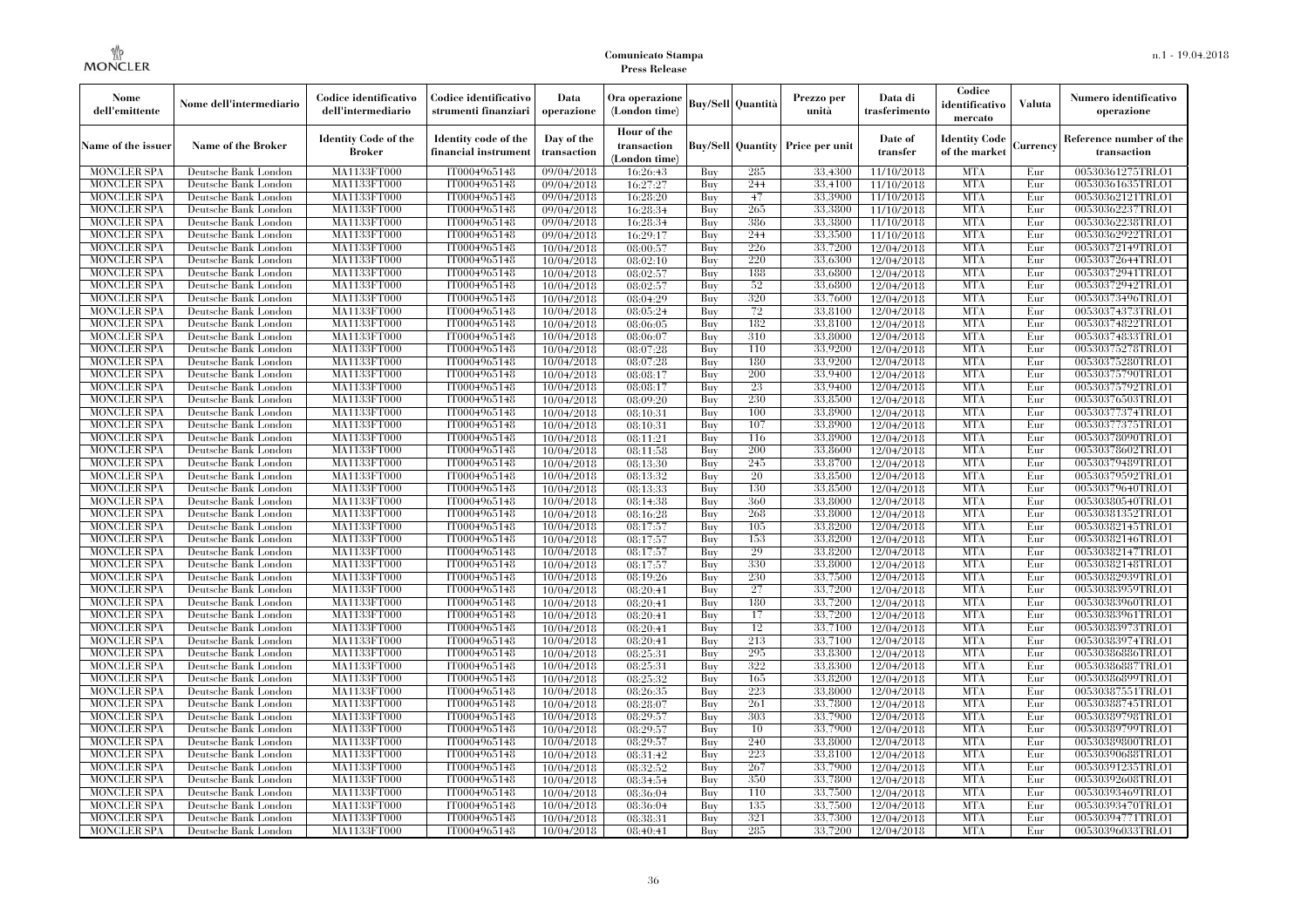| Nome<br>dell'emittente                   | Nome dell'intermediario                      | Codice identificativo<br>dell'intermediario  | Codice identificativo<br>strumenti finanziari | Data<br>operazione        | Ora operazione<br>(London time)             |            | Buy/Sell   Quantità      | Prezzo per<br>unità | Data di<br>trasferimento | Codice<br>identificativo<br>mercato   | <b>Valuta</b> | Numero identificativo<br>operazione    |
|------------------------------------------|----------------------------------------------|----------------------------------------------|-----------------------------------------------|---------------------------|---------------------------------------------|------------|--------------------------|---------------------|--------------------------|---------------------------------------|---------------|----------------------------------------|
| Name of the issuer                       | Name of the Broker                           | <b>Identity Code of the</b><br><b>Broker</b> | Identity code of the<br>financial instrument  | Day of the<br>transaction | Hour of the<br>transaction<br>(London time) |            | <b>Buy/Sell Quantity</b> | Price per unit      | Date of<br>transfer      | <b>Identity Code</b><br>of the market | Currencv      | Reference number of the<br>transaction |
| <b>MONCLER SPA</b>                       | Deutsche Bank London                         | MA1133FT000                                  | IT0004965148                                  | 10/04/2018                | 08:40:41                                    | Buy        | 310                      | 33,7200             | 12/04/2018               | <b>MTA</b>                            | Eur           | 00530396036TRLO1                       |
| <b>MONCLER SPA</b>                       | Deutsche Bank London                         | <b>MA1133FT000</b>                           | IT0004965148                                  | 10/04/2018                | 08:40:41                                    | Buy        | 258                      | 33,7100             | 12/04/2018               | <b>MTA</b>                            | Eur           | 00530396038TRLO1                       |
| <b>MONCLER SPA</b>                       | Deutsche Bank London                         | MA1133FT000                                  | IT0004965148                                  | 10/04/2018                | 08:40:41                                    | Buv        | 238                      | 33.7100             | 12/04/2018               | <b>MTA</b>                            | Eur           | 00530396039TRLO1                       |
| <b>MONCLER SPA</b>                       | Deutsche Bank London                         | MA1133FT000                                  | IT0004965148                                  | 10/04/2018                | 08:40:41                                    | Buy        | 47<br>219                | 33,7100             | 12/04/2018               | <b>MTA</b>                            | Eur           | 00530396040TRLO1                       |
| <b>MONCLER SPA</b>                       | Deutsche Bank London                         | MA1133FT000                                  | IT0004965148                                  | 10/04/2018                | 08:40:42                                    | Buy        | 50                       | 33,7000<br>33,8100  | $\overline{12}/04/2018$  | <b>MTA</b><br><b>MTA</b>              | Eur           | 00530396053TRLO1                       |
| <b>MONCLER SPA</b><br><b>MONCLER SPA</b> | Deutsche Bank London<br>Deutsche Bank London | <b>MA1133FT000</b><br>MA1133FT000            | IT0004965148<br>IT0004965148                  | 10/04/2018<br>10/04/2018  | 08:49:10<br>08:49:10                        | Buy<br>Buy | 380                      | 33,8100             | 12/04/2018<br>12/04/2018 | <b>MTA</b>                            | Eur<br>Eur    | 00530399613TRLO1<br>00530399614TRLO1   |
| <b>MONCLER SPA</b>                       | Deutsche Bank London                         | MA1133FT000                                  | IT0004965148                                  | 10/04/2018                | 08:49:34                                    | Buy        | 285                      | 33.8300             | 12/04/2018               | <b>MTA</b>                            | Eur           | 00530399716TRLO1                       |
| <b>MONCLER SPA</b>                       | Deutsche Bank London                         | MA1133FT000                                  | IT0004965148                                  | 10/04/2018                | 08:53:52                                    | Buy        | 160                      | 33,8800             | $\overline{12}/04/2018$  | <b>MTA</b>                            | Eur           | 00530401268TRLO1                       |
| <b>MONCLER SPA</b>                       | Deutsche Bank London                         | MA1133FT000                                  | IT0004965148                                  | 10/04/2018                | 08:54:04                                    | Buy        | 310                      | 33,8800             | 12/04/2018               | <b>MTA</b>                            | Eur           | 00530401379TRLO1                       |
| <b>MONCLER SPA</b>                       | Deutsche Bank London                         | MA1133FT000                                  | IT0004965148                                  | 10/04/2018                | 08:54:16                                    | Buy        | 259                      | 33,8800             | 12/04/2018               | <b>MTA</b>                            | Eur           | 00530401423TRLO1                       |
| <b>MONCLER SPA</b>                       | Deutsche Bank London                         | MA1133FT000                                  | IT0004965148                                  | 10/04/2018                | 08:54:16                                    | Buy        | 104                      | 33,8700             | 12/04/2018               | <b>MTA</b>                            | Eur           | 00530401424TRLO1                       |
| <b>MONCLER SPA</b>                       | Deutsche Bank London                         | MA1133FT000                                  | IT0004965148                                  | 10/04/2018                | 08:54:48                                    | Buy        | 266                      | 33,8500             | 12/04/2018               | <b>MTA</b>                            | Eur           | 00530401666TRLO1                       |
| <b>MONCLER SPA</b>                       | Deutsche Bank London                         | MA1133FT000                                  | IT0004965148                                  | 10/04/2018                | 08:57:06                                    | Buy        | 235                      | 33,8700             | 12/04/2018               | <b>MTA</b>                            | Eur           | 00530402287TRLO1                       |
| <b>MONCLER SPA</b>                       | Deutsche Bank London                         | MA1133FT000                                  | IT0004965148                                  | 10/04/2018                | 08:58:05                                    | Buy        | 245                      | 33,8400             | 12/04/2018               | <b>MTA</b>                            | Eur           | 00530402644TRLO1                       |
| <b>MONCLER SPA</b>                       | Deutsche Bank London                         | MA1133FT000                                  | IT0004965148                                  | 10/04/2018                | 08:59:20                                    | Buy        | 206                      | 33,7300             | 12/04/2018               | <b>MTA</b>                            | Eur           | 00530403790TRLO1                       |
| <b>MONCLER SPA</b>                       | Deutsche Bank London                         | MA1133FT000                                  | IT0004965148                                  | 10/04/2018                | 08:59:20                                    | Buy        | 22                       | 33,7300             | 12/04/2018               | <b>MTA</b>                            | Eur           | 00530403792TRLO1                       |
| <b>MONCLER SPA</b>                       | Deutsche Bank London                         | MA1133FT000                                  | IT0004965148                                  | 10/04/2018                | 09:00:13                                    | Buy        | 230                      | 33,8000             | 12/04/2018               | <b>MTA</b>                            | Eur           | 00530404192TRLO1                       |
| <b>MONCLER SPA</b>                       | Deutsche Bank London                         | MA1133FT000                                  | IT0004965148                                  | 10/04/2018                | 09:00:38                                    | Buy        | 270                      | 33,7900             | 12/04/2018               | <b>MTA</b>                            | Eur           | 00530404347TRLO1                       |
| <b>MONCLER SPA</b>                       | Deutsche Bank London                         | MA1133FT000                                  | IT0004965148                                  | 10/04/2018                | 09:00:38                                    | Buy        | 268                      | 33,7800             | 12/04/2018               | <b>MTA</b>                            | Eur           | 00530404348TRLO1                       |
| <b>MONCLER SPA</b>                       | Deutsche Bank London                         | MA1133FT000                                  | IT0004965148                                  | 10/04/2018                | 09:00:39                                    | Buy        | 245<br>107               | 33,7700<br>33,8500  | 12/04/2018               | <b>MTA</b>                            | Eur           | 00530404355TRLO1                       |
| <b>MONCLER SPA</b><br><b>MONCLER SPA</b> | Deutsche Bank London                         | MA1133FT000<br>MA1133FT000                   | IT0004965148<br>IT0004965148                  | 10/04/2018                | 09:05:32<br>09:07:20                        | Buy<br>Buy | 233                      | 33,8300             | 12/04/2018               | <b>MTA</b><br><b>MTA</b>              | Eur<br>Eur    | 00530405822TRLO1<br>00530406344TRLO1   |
| <b>MONCLER SPA</b>                       | Deutsche Bank London<br>Deutsche Bank London | MA1133FT000                                  | IT0004965148                                  | 10/04/2018<br>10/04/2018  | 09:07:33                                    | Buy        | 34                       | 33,8600             | 12/04/2018<br>12/04/2018 | <b>MTA</b>                            | Eur           | 00530406425TRLO1                       |
| <b>MONCLER SPA</b>                       | Deutsche Bank London                         | MA1133FT000                                  | IT0004965148                                  | 10/04/2018                | 09:07:33                                    | Buy        | 116                      | 33,8600             | 12/04/2018               | <b>MTA</b>                            | Eur           | 00530406426TRLO1                       |
| <b>MONCLER SPA</b>                       | Deutsche Bank London                         | MA1133FT000                                  | IT0004965148                                  | 10/04/2018                | 09:07:56                                    | Buy        | 185                      | 33,8400             | 12/04/2018               | <b>MTA</b>                            | Eur           | 00530406484TRLO1                       |
| <b>MONCLER SPA</b>                       | Deutsche Bank London                         | MA1133FT000                                  | IT0004965148                                  | 10/04/2018                | 09:09:04                                    | Buy        | 246                      | 33,8100             | 12/04/2018               | <b>MTA</b>                            | Eur           | 00530406760TRLO1                       |
| <b>MONCLER SPA</b>                       | Deutsche Bank London                         | MA1133FT000                                  | IT0004965148                                  | 10/04/2018                | 09:12:11                                    | Buy        | 417                      | 33.8400             | 12/04/2018               | <b>MTA</b>                            | Eur           | 00530407721TRLO1                       |
| <b>MONCLER SPA</b>                       | Deutsche Bank London                         | MA1133FT000                                  | IT0004965148                                  | 10/04/2018                | 09:13:46                                    | Buy        | 29                       | 33,7800             | 12/04/2018               | <b>MTA</b>                            | Eur           | 00530408110TRLO1                       |
| <b>MONCLER SPA</b>                       | Deutsche Bank London                         | <b>MA1133FT000</b>                           | IT0004965148                                  | 10/04/2018                | 09:13:47                                    | Buy        | 298                      | 33,7900             | 12/04/2018               | <b>MTA</b>                            | Eur           | 00530408113TRLO1                       |
| <b>MONCLER SPA</b>                       | Deutsche Bank London                         | MA1133FT000                                  | IT0004965148                                  | 10/04/2018                | 09:16:43                                    | Buy        | 228                      | 33,8000             | 12/04/2018               | <b>MTA</b>                            | Eur           | 00530408873TRLO1                       |
| <b>MONCLER SPA</b>                       | Deutsche Bank London                         | MA1133FT000                                  | IT0004965148                                  | 10/04/2018                | 09:16:47                                    | Buy        | 226                      | 33,8000             | 12/04/2018               | <b>MTA</b>                            | Eur           | 00530408920TRLO1                       |
| <b>MONCLER SPA</b>                       | Deutsche Bank London                         | MA1133FT000                                  | IT0004965148                                  | 10/04/2018                | 09:16:47                                    | Buy        | 34                       | 33,8000             | 12/04/2018               | <b>MTA</b>                            | Eur           | 00530408921TRLO1                       |
| <b>MONCLER SPA</b>                       | Deutsche Bank London                         | MA1133FT000                                  | IT0004965148                                  | 10/04/2018                | 09:16:48                                    | Buy        | 127                      | 33,7800             | 12/04/2018               | <b>MTA</b>                            | Eur           | 00530408931TRLO1                       |
| <b>MONCLER SPA</b>                       | Deutsche Bank London                         | MA1133FT000                                  | IT0004965148                                  | 10/04/2018                | 09:17:58                                    | Buy        | 240                      | 33,7700             | 12/04/2018               | <b>MTA</b>                            | Eur           | 00530409187TRLO1                       |
| <b>MONCLER SPA</b>                       | Deutsche Bank London                         | MA1133FT000                                  | IT0004965148                                  | 10/04/2018                | 09:19:03                                    | Buy        | 289                      | 33,7400             | 12/04/2018               | <b>MTA</b>                            | Eur           | 00530409495TRLO1                       |
| <b>MONCLER SPA</b>                       | Deutsche Bank London                         | MA1133FT000                                  | IT0004965148                                  | 10/04/2018                | 09:23:02                                    | Buy        | 230                      | 33,7400             | 12/04/2018               | <b>MTA</b>                            | Eur           | 00530410902TRLO1                       |
| <b>MONCLER SPA</b>                       | Deutsche Bank London                         | <b>MA1133FT000</b>                           | IT0004965148                                  | 10/04/2018                | 09:23:02                                    | Buy        | 288                      | 33,7500             | 12/04/2018               | <b>MTA</b>                            | Eur           | 00530410903TRLO1                       |
| <b>MONCLER SPA</b>                       | Deutsche Bank London                         | MA1133FT000                                  | IT0004965148                                  | 10/04/2018                | 09:24:18                                    | Buy        | 318                      | 33,7400             | 12/04/2018               | <b>MTA</b>                            | Eur           | 00530411315TRLO1                       |
| <b>MONCLER SPA</b>                       | Deutsche Bank London                         | <b>MA1133FT000</b>                           | IT0004965148                                  | 10/04/2018                | 09:27:10                                    | Buy        | 250                      | 33,7600             | 12/04/2018               | <b>MTA</b>                            | Eur           | 00530412012TRLO1                       |
| <b>MONCLER SPA</b>                       | Deutsche Bank London                         | MA1133FT000                                  | IT0004965148<br>IT0004965148                  | 10/04/2018                | 09:28:01<br>09:29:34                        | Buy        | 436<br>236               | 33,7500<br>33.7600  | 12/04/2018               | <b>MTA</b><br><b>MTA</b>              | Eur           | 00530412367TRLO1                       |
| <b>MONCLER SPA</b><br><b>MONCLER SPA</b> | Deutsche Bank London<br>Deutsche Bank London | MA1133FT000<br>MA1133FT000                   | IT0004965148                                  | 10/04/2018<br>10/04/2018  | 09:31:15                                    | Buy<br>Buy | 273                      | 33,7600             | 12/04/2018<br>12/04/2018 | <b>MTA</b>                            | Eur<br>Eur    | 00530412804TRLO1<br>00530413514TRLO1   |
| <b>MONCLER SPA</b>                       | Deutsche Bank London                         | MA1133FT000                                  | IT0004965148                                  | 10/04/2018                | 09:35:22                                    | Buy        | 437                      | 33,7500             | 12/04/2018               | <b>MTA</b>                            | Eur           | 00530415013TRLO1                       |
| <b>MONCLER SPA</b>                       | Deutsche Bank London                         | MA1133FT000                                  | IT0004965148                                  | 10/04/2018                | 09:35:47                                    | Buy        | 272                      | 33,7400             | 12/04/2018               | <b>MTA</b>                            | Eur           | 00530415159TRLO1                       |
| <b>MONCLER SPA</b>                       | Deutsche Bank London                         | MA1133FT000                                  | IT0004965148                                  | 10/04/2018                | 09:37:00                                    | Buy        | 93                       | 33,7200             | 12/04/2018               | <b>MTA</b>                            | Eur           | 00530415689TRLO1                       |
| <b>MONCLER SPA</b>                       | Deutsche Bank London                         | MA1133FT000                                  | IT0004965148                                  | 10/04/2018                | 09:37:00                                    | Buy        | 173                      | 33,7200             | 12/04/2018               | <b>MTA</b>                            | Eur           | 00530415690TRLO1                       |
| <b>MONCLER SPA</b>                       | Deutsche Bank London                         | MA1133FT000                                  | IT0004965148                                  | 10/04/2018                | 09:40:09                                    | Buy        | 245                      | 33,7500             | 12/04/2018               | <b>MTA</b>                            | Eur           | 00530416890TRLO1                       |
| <b>MONCLER SPA</b>                       | Deutsche Bank London                         | MA1133FT000                                  | IT0004965148                                  | 10/04/2018                | 09:40:26                                    | Buy        | 295                      | 33,7700             | 12/04/2018               | <b>MTA</b>                            | Eur           | 00530416968TRLO1                       |
| <b>MONCLER SPA</b>                       | Deutsche Bank London                         | MA1133FT000                                  | IT0004965148                                  | 10/04/2018                | 09:40:27                                    | Buy        | 139                      | 33,7500             | 12/04/2018               | <b>MTA</b>                            | Eur           | 00530416986TRLO1                       |
| <b>MONCLER SPA</b>                       | Deutsche Bank London                         | MA1133FT000                                  | IT0004965148                                  | 10/04/2018                | 09:40:27                                    | Buy        | 136                      | 33,7500             | 12/04/2018               | <b>MTA</b>                            | Eur           | 00530416987TRLO1                       |
| <b>MONCLER SPA</b>                       | Deutsche Bank London                         | MA1133FT000                                  | IT0004965148                                  | 10/04/2018                | 09:40:27                                    | Buy        | 33                       | 33,7300             | 12/04/2018               | <b>MTA</b>                            | Eur           | 00530416988TRLO1                       |
| <b>MONCLER SPA</b>                       | Deutsche Bank London                         | MA1133FT000                                  | IT0004965148                                  | 10/04/2018                | 09:40:30                                    | Buy        | 201                      | 33,7300             | 12/04/2018               | <b>MTA</b>                            | Eur           | 00530416998TRLO1                       |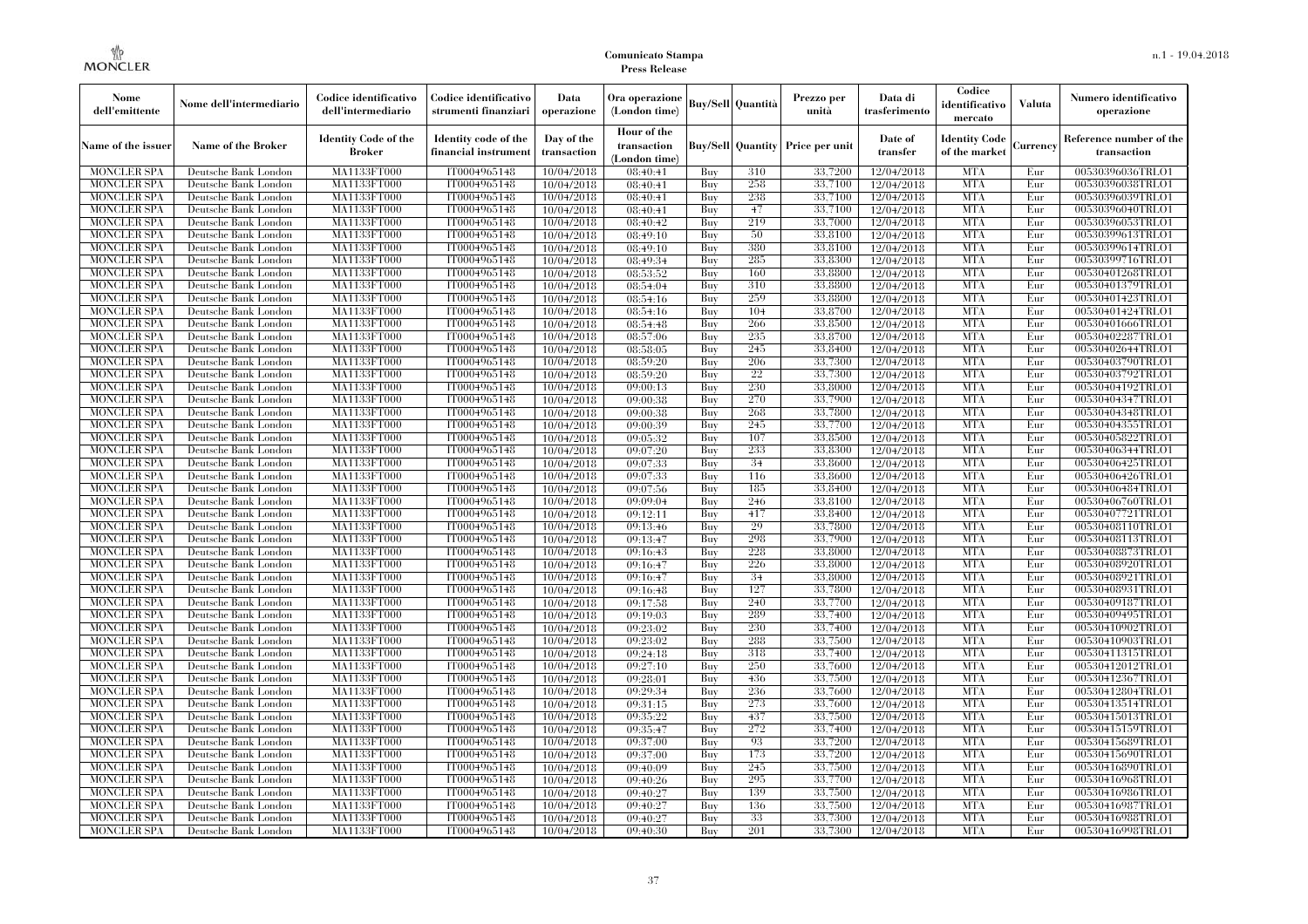| Hour of the<br><b>Identity Code of the</b><br><b>Identity Code</b><br>Identity code of the<br>Day of the<br>Date of<br>Reference number of the<br>Name of the Broker<br>Price per unit<br>Name of the issuer<br>transaction<br><b>Buy/Sell Quantity</b><br>Currencv<br><b>Broker</b><br>transfer<br>of the market<br>financial instrument<br>transaction<br>transaction<br>(London time)<br>MA1133FT000<br>259<br><b>MTA</b><br><b>MONCLER SPA</b><br>IT0004965148<br>Buy<br>33,7100<br>12/04/2018<br>Eur<br>00530417024TRLO1<br>Deutsche Bank London<br>10/04/2018<br>09:40:33<br><b>MA1133FT000</b><br>Buy<br>134<br>33,7800<br><b>MTA</b><br>Eur<br><b>MONCLER SPA</b><br>Deutsche Bank London<br>IT0004965148<br>10/04/2018<br>09:49:23<br>12/04/2018<br>00530420934TRLO1<br><b>MONCLER SPA</b><br>MA1133FT000<br>155<br>33,7800<br><b>MTA</b><br>Deutsche Bank London<br>IT0004965148<br>09:49:23<br>Buv<br>Eur<br>00530420932TRLO1<br>10/04/2018<br>12/04/2018<br>300<br><b>MTA</b><br><b>MONCLER SPA</b><br>MA1133FT000<br>IT0004965148<br>33,8100<br>00530422382TRLO1<br>Deutsche Bank London<br>10/04/2018<br>09:52:16<br>Buy<br>12/04/2018<br>Eur<br>285<br><b>MTA</b><br><b>MONCLER SPA</b><br>Deutsche Bank London<br>MA1133FT000<br>IT0004965148<br>09:53:17<br>Buy<br>33,8200<br>12/04/2018<br>Eur<br>00530423089TRLO1<br>10/04/2018<br><b>MA1133FT000</b><br>IT0004965148<br>429<br>33,8500<br><b>MTA</b><br>Eur<br>00530423607TRLO1<br><b>MONCLER SPA</b><br>Deutsche Bank London<br>10/04/2018<br>09:54:56<br>Buy<br>12/04/2018<br><b>MONCLER SPA</b><br>MA1133FT000<br>370<br>33,8800<br><b>MTA</b><br>Deutsche Bank London<br>IT0004965148<br>09:55:46<br>Buy<br>12/04/2018<br>Eur<br>00530423862TRLO1<br>10/04/2018<br>IT0004965148<br>09:59:19<br>255<br>33,8700<br>12/04/2018<br><b>MTA</b><br><b>MONCLER SPA</b><br>Deutsche Bank London<br>MA1133FT000<br>10/04/2018<br>Buy<br>Eur<br>00530425213TRLO1<br><b>MTA</b><br><b>MONCLER SPA</b><br>MA1133FT000<br>IT0004965148<br>09:59:21<br>Buy<br>164<br>33,8600<br>12/04/2018<br>Eur<br>00530425225TRLO1<br>Deutsche Bank London<br>10/04/2018<br>143<br><b>MTA</b><br><b>MONCLER SPA</b><br><b>MA1133FT000</b><br>IT0004965148<br>09:59:23<br>33,8500<br>Eur<br>00530425266TRLO1<br>Deutsche Bank London<br>10/04/2018<br>Buy<br>12/04/2018<br><b>MTA</b><br><b>MONCLER SPA</b><br>MA1133FT000<br>IT0004965148<br>308<br>33,8500<br>00530427276TRLO1<br>Deutsche Bank London<br>10/04/2018<br>10:05:34<br>Buy<br>12/04/2018<br>Eur<br><b>MTA</b><br><b>MONCLER SPA</b><br>MA1133FT000<br>IT0004965148<br>350<br>33,8500<br>Deutsche Bank London<br>10/04/2018<br>10:05:34<br>Buy<br>12/04/2018<br>Eur<br>00530427277TRLO1<br>356<br>33,8600<br><b>MTA</b><br><b>MONCLER SPA</b><br>MA1133FT000<br>IT0004965148<br>Buy<br>12/04/2018<br>Eur<br>00530427280TRLO1<br>Deutsche Bank London<br>10/04/2018<br>10:05:34<br>172<br><b>MONCLER SPA</b><br>MA1133FT000<br>IT0004965148<br>Buy<br>33,8600<br>12/04/2018<br><b>MTA</b><br>Eur<br>00530427278TRLO1<br>Deutsche Bank London<br>10/04/2018<br>10:05:34<br><b>MTA</b><br><b>MONCLER SPA</b><br>MA1133FT000<br>IT0004965148<br>Buy<br>265<br>33,8500<br>Eur<br>00530429537TRLO1<br>Deutsche Bank London<br>10/04/2018<br>10:10:19<br>12/04/2018<br><b>MTA</b><br><b>MONCLER SPA</b><br>MA1133FT000<br>IT0004965148<br>10:10:51<br>21<br>33,8300<br>00530429787TRLO1<br>Deutsche Bank London<br>10/04/2018<br>Buy<br>12/04/2018<br>Eur<br>233<br>33,8300<br><b>MTA</b><br><b>MONCLER SPA</b><br>Deutsche Bank London<br>MA1133FT000<br>IT0004965148<br>10/04/2018<br>10:10:51<br>Buy<br>12/04/2018<br>Eur<br>00530429788TRLO1<br>IT0004965148<br>33,8300<br><b>MTA</b><br><b>MONCLER SPA</b><br>Deutsche Bank London<br>MA1133FT000<br>10:10:51<br>Buy<br>15<br>12/04/2018<br>Eur<br>00530429789TRLO1<br>10/04/2018<br><b>MONCLER SPA</b><br>MA1133FT000<br>IT0004965148<br>33,8300<br><b>MTA</b><br>Deutsche Bank London<br>10/04/2018<br>10:10:51<br>Buy<br>$\overline{4}$<br>12/04/2018<br>Eur<br>00530429790TRLO1<br>271<br><b>MTA</b><br><b>MONCLER SPA</b><br>MA1133FT000<br>IT0004965148<br>10:12:08<br>33,8100<br>12/04/2018<br>00530430297TRLO1<br>Deutsche Bank London<br>10/04/2018<br>Buy<br>Eur<br><b>MONCLER SPA</b><br>Buy<br>238<br>33,7900<br>12/04/2018<br><b>MTA</b><br>Deutsche Bank London<br>MA1133FT000<br>IT0004965148<br>10/04/2018<br>10:14:05<br>Eur<br>00530431042TRLO1<br>IT0004965148<br>237<br><b>MTA</b><br><b>MONCLER SPA</b><br>Deutsche Bank London<br>MA1133FT000<br>10/04/2018<br>10:21:31<br>Buy<br>33,8000<br>12/04/2018<br>Eur<br>00530433140TRLO1<br>143<br>33,8000<br><b>MTA</b><br><b>MONCLER SPA</b><br>MA1133FT000<br>IT0004965148<br>10:21:31<br>Buy<br>12/04/2018<br>Eur<br>00530433141TRLO1<br>Deutsche Bank London<br>10/04/2018<br>95<br>33,7900<br><b>MTA</b><br><b>MONCLER SPA</b><br>Deutsche Bank London<br>MA1133FT000<br>IT0004965148<br>10/04/2018<br>10:21:32<br>Buy<br>12/04/2018<br>Eur<br>00530433148TRLO1<br>415<br>33,7900<br>12/04/2018<br><b>MTA</b><br><b>MONCLER SPA</b><br>MA1133FT000<br>IT0004965148<br>10/04/2018<br>10:21:32<br>Buy<br>Eur<br>00530433149TRLO1<br>Deutsche Bank London<br>305<br>33,7900<br><b>MTA</b><br><b>MONCLER SPA</b><br>MA1133FT000<br>IT0004965148<br>10/04/2018<br>10:21:32<br>Buy<br>12/04/2018<br>Eur<br>00530433150TRLO1<br>Deutsche Bank London<br><b>MONCLER SPA</b><br>259<br>33,7800<br><b>MTA</b><br>Deutsche Bank London<br>MA1133FT000<br>IT0004965148<br>10/04/2018<br>10:23:53<br>Buy<br>12/04/2018<br>Eur<br>00530434207TRLO1<br><b>MONCLER SPA</b><br>322<br>33,7800<br><b>MTA</b><br>Deutsche Bank London<br>MA1133FT000<br>IT0004965148<br>10/04/2018<br>10:29:21<br>Buy<br>12/04/2018<br>Eur<br>00530436257TRLO1<br><b>MONCLER SPA</b><br>Buy<br>39<br>33,7600<br><b>MTA</b><br>Deutsche Bank London<br>MA1133FT000<br>IT0004965148<br>10/04/2018<br>10:29:55<br>12/04/2018<br>Eur<br>00530436425TRLO1<br>IT0004965148<br>Buy<br>228<br>33,7600<br><b>MTA</b><br><b>MONCLER SPA</b><br>Deutsche Bank London<br><b>MA1133FT000</b><br>10/04/2018<br>10:29:55<br>12/04/2018<br>Eur<br>00530436426TRLO1<br>MONCLER SPA<br>255<br>33,7500<br><b>MTA</b><br>Deutsche Bank London<br>MA1133FT000<br>IT0004965148<br>10/04/2018<br>10:31:25<br>Buy<br>12/04/2018<br>Eur<br>00530437110TRLO1<br>380<br>33,7500<br><b>MTA</b><br><b>MONCLER SPA</b><br>Deutsche Bank London<br>MA1133FT000<br>IT0004965148<br>10:33:19<br>Buy<br>12/04/2018<br>Eur<br>00530437606TRLO1<br>10/04/2018<br><b>MONCLER SPA</b><br>MA1133FT000<br>Buy<br>23<br>33,7500<br><b>MTA</b><br>Deutsche Bank London<br>IT0004965148<br>10/04/2018<br>10:33:19<br>12/04/2018<br>Eur<br>00530437607TRLO1<br><b>MONCLER SPA</b><br>MA1133FT000<br>IT0004965148<br>Buy<br>150<br>33,7500<br><b>MTA</b><br>Eur<br>00530437605TRLO1<br>Deutsche Bank London<br>10/04/2018<br>10:33:19<br>12/04/2018<br><b>MONCLER SPA</b><br>MA1133FT000<br>IT0004965148<br>Buy<br>262<br>33,6800<br><b>MTA</b><br>Eur<br>00530438094TRLO1<br>Deutsche Bank London<br>10/04/2018<br>10:34:28<br>12/04/2018<br><b>MONCLER SPA</b><br>IT0004965148<br>33,7000<br><b>MTA</b><br>Deutsche Bank London<br>MA1133FT000<br>10/04/2018<br>10:38:25<br>Buy<br>267<br>12/04/2018<br>Eur<br>00530439207TRLO1<br><b>MONCLER SPA</b><br>IT0004965148<br>Buy<br>221<br>33,7000<br>12/04/2018<br><b>MTA</b><br>Eur<br>00530439236TRLO1<br>Deutsche Bank London<br>MA1133FT000<br>10/04/2018<br>10:38:31<br><b>MONCLER SPA</b><br>IT0004965148<br>Buy<br>26<br>33,7000<br><b>MTA</b><br>00530439237TRLO1<br>Deutsche Bank London<br><b>MA1133FT000</b><br>10/04/2018<br>10:38:31<br>12/04/2018<br>Eur<br>271<br><b>MONCLER SPA</b><br>MA1133FT000<br>IT0004965148<br>10:40:27<br>Buy<br>33,6600<br>12/04/2018<br><b>MTA</b><br>Eur<br>00530440004TRLO1<br>Deutsche Bank London<br>10/04/2018<br><b>MONCLER SPA</b><br>MA1133FT000<br>IT0004965148<br>79<br>33,6600<br><b>MTA</b><br>Deutsche Bank London<br>10/04/2018<br>10:40:27<br>Buy<br>12/04/2018<br>Eur<br>00530440005TRLO1<br><b>MONCLER SPA</b><br>MA1133FT000<br>IT0004965148<br>Buy<br>118<br>33,7100<br><b>MTA</b><br>Eur<br>Deutsche Bank London<br>10/04/2018<br>10:43:42<br>12/04/2018<br>00530440975TRLO1<br>IT0004965148<br>10:43:42<br>292<br>33,7100<br>12/04/2018<br><b>MTA</b><br><b>MONCLER SPA</b><br>Deutsche Bank London<br>MA1133FT000<br>10/04/2018<br>Buy<br>Eur<br>00530440977TRLO1<br><b>MONCLER SPA</b><br>MA1133FT000<br>IT0004965148<br>10:47:26<br>Buy<br>370<br>33,6900<br>12/04/2018<br><b>MTA</b><br>00530442035TRLO1<br>Deutsche Bank London<br>10/04/2018<br>Eur<br><b>MONCLER SPA</b><br>MA1133FT000<br>IT0004965148<br>10:51:17<br>Buy<br>251<br>33,6700<br>12/04/2018<br><b>MTA</b><br>00530443325TRLO1<br>Deutsche Bank London<br>10/04/2018<br>Eur<br><b>MONCLER SPA</b><br>MA1133FT000<br>IT0004965148<br>Buy<br>33<br>33,6800<br>12/04/2018<br><b>MTA</b><br>Eur<br>00530443327TRLO1<br>Deutsche Bank London<br>10/04/2018<br>10:51:18<br><b>MONCLER SPA</b><br>MA1133FT000<br>IT0004965148<br>Buy<br>250<br>33,6800<br><b>MTA</b><br>Eur<br>00530443326TRLO1<br>Deutsche Bank London<br>10/04/2018<br>10:51:18<br>12/04/2018<br><b>MONCLER SPA</b><br>MA1133FT000<br>IT0004965148<br>10:52:13<br>Buy<br>123<br>33,6400<br>12/04/2018<br><b>MTA</b><br>Eur<br>00530443710TRLO1<br>Deutsche Bank London<br>10/04/2018<br><b>MONCLER SPA</b><br>MA1133FT000<br>IT0004965148<br>10:52:13<br>60<br>33,6400<br>12/04/2018<br><b>MTA</b><br>00530443711TRLO1<br>Deutsche Bank London<br>10/04/2018<br>Buy<br>Eur<br>352<br><b>MONCLER SPA</b><br>Deutsche Bank London<br>MA1133FT000<br>IT0004965148<br>10/04/2018<br>10:54:52<br>Buy<br>33,6400<br>12/04/2018<br><b>MTA</b><br>Eur<br>00530444477TRLO1<br><b>MONCLER SPA</b><br>MA1133FT000<br>IT0004965148<br>170<br>33,6500<br><b>MTA</b><br>Eur<br>00530445858TRLO1<br>Deutsche Bank London<br>10/04/2018<br>10:59:02<br>Buy<br>12/04/2018<br>125<br><b>MONCLER SPA</b><br>Deutsche Bank London<br>MA1133FT000<br>IT0004965148<br>10/04/2018<br>10:59:02<br>Buy<br>33,6500<br>12/04/2018<br><b>MTA</b><br>Eur<br>00530445859TRLO1<br><b>MONCLER SPA</b><br>90<br><b>MTA</b><br>Deutsche Bank London<br>MA1133FT000<br>IT0004965148<br>10:59:02<br>Buy<br>33,6600<br>12/04/2018<br>Eur<br>00530445861TRLO1<br>10/04/2018 | Nome<br>dell'emittente | Nome dell'intermediario | Codice identificativo<br>dell'intermediario | Codice identificativo<br>strumenti finanziari | Data<br>operazione | Ora operazione<br>(London time) |     | Buv/Sell   Quantità | Prezzo per<br>unità | Data di<br>trasferimento | Codice<br>identificativo<br>mercato | <b>Valuta</b> | Numero identificativo<br>operazione |
|-----------------------------------------------------------------------------------------------------------------------------------------------------------------------------------------------------------------------------------------------------------------------------------------------------------------------------------------------------------------------------------------------------------------------------------------------------------------------------------------------------------------------------------------------------------------------------------------------------------------------------------------------------------------------------------------------------------------------------------------------------------------------------------------------------------------------------------------------------------------------------------------------------------------------------------------------------------------------------------------------------------------------------------------------------------------------------------------------------------------------------------------------------------------------------------------------------------------------------------------------------------------------------------------------------------------------------------------------------------------------------------------------------------------------------------------------------------------------------------------------------------------------------------------------------------------------------------------------------------------------------------------------------------------------------------------------------------------------------------------------------------------------------------------------------------------------------------------------------------------------------------------------------------------------------------------------------------------------------------------------------------------------------------------------------------------------------------------------------------------------------------------------------------------------------------------------------------------------------------------------------------------------------------------------------------------------------------------------------------------------------------------------------------------------------------------------------------------------------------------------------------------------------------------------------------------------------------------------------------------------------------------------------------------------------------------------------------------------------------------------------------------------------------------------------------------------------------------------------------------------------------------------------------------------------------------------------------------------------------------------------------------------------------------------------------------------------------------------------------------------------------------------------------------------------------------------------------------------------------------------------------------------------------------------------------------------------------------------------------------------------------------------------------------------------------------------------------------------------------------------------------------------------------------------------------------------------------------------------------------------------------------------------------------------------------------------------------------------------------------------------------------------------------------------------------------------------------------------------------------------------------------------------------------------------------------------------------------------------------------------------------------------------------------------------------------------------------------------------------------------------------------------------------------------------------------------------------------------------------------------------------------------------------------------------------------------------------------------------------------------------------------------------------------------------------------------------------------------------------------------------------------------------------------------------------------------------------------------------------------------------------------------------------------------------------------------------------------------------------------------------------------------------------------------------------------------------------------------------------------------------------------------------------------------------------------------------------------------------------------------------------------------------------------------------------------------------------------------------------------------------------------------------------------------------------------------------------------------------------------------------------------------------------------------------------------------------------------------------------------------------------------------------------------------------------------------------------------------------------------------------------------------------------------------------------------------------------------------------------------------------------------------------------------------------------------------------------------------------------------------------------------------------------------------------------------------------------------------------------------------------------------------------------------------------------------------------------------------------------------------------------------------------------------------------------------------------------------------------------------------------------------------------------------------------------------------------------------------------------------------------------------------------------------------------------------------------------------------------------------------------------------------------------------------------------------------------------------------------------------------------------------------------------------------------------------------------------------------------------------------------------------------------------------------------------------------------------------------------------------------------------------------------------------------------------------------------------------------------------------------------------------------------------------------------------------------------------------------------------------------------------------------------------------------------------------------------------------------------------------------------------------------------------------------------------------------------------------------------------------------------------------------------------------------------------------------------------------------------------------------------------------------------------------------------------------------------------------------------------------------------------------------------------------------------------------------------------------------------------------------------------------------------------------------------------------------------------------------------------------------------------------------------------------------------------------------------------------------------------------------------------------------------------------------------------------------------------------------------------------------------------------------------------------------------------------------------------------------------------------------------------------------------------------------------------------------------------------------------------------------------------------------------------------------------------------------------------------------------------------------------------------------------------------------------------------------------------------------------------------------------------------------------------------------------------------------------------------------------------------------------------------------------------------------------------------------------------------------------------------------------------------------------------------------------------------------------------------------------------------------------------------------------------------------------------------------------------------------------------------------------------------------------------------------------------------------------------------------------------------------------------------------------------------------------------------------------------------------------------------------------------------------------------------------------------------------------------------------------------------------------------------------------------------------------------------------------------------------------------------------------------------------------------------------------------------------------------------------------------------------------------------------------------------------------------------------------------------------------------------------------------------------------------------------------------------------------------------------------------------------------------------------------------------------------------------------------------------------------------------------------------------------------------------------------------------------------------------------------------------------------------------------------------------------------------------------------------------------------------------------------------------------------------------------------------------------------------|------------------------|-------------------------|---------------------------------------------|-----------------------------------------------|--------------------|---------------------------------|-----|---------------------|---------------------|--------------------------|-------------------------------------|---------------|-------------------------------------|
|                                                                                                                                                                                                                                                                                                                                                                                                                                                                                                                                                                                                                                                                                                                                                                                                                                                                                                                                                                                                                                                                                                                                                                                                                                                                                                                                                                                                                                                                                                                                                                                                                                                                                                                                                                                                                                                                                                                                                                                                                                                                                                                                                                                                                                                                                                                                                                                                                                                                                                                                                                                                                                                                                                                                                                                                                                                                                                                                                                                                                                                                                                                                                                                                                                                                                                                                                                                                                                                                                                                                                                                                                                                                                                                                                                                                                                                                                                                                                                                                                                                                                                                                                                                                                                                                                                                                                                                                                                                                                                                                                                                                                                                                                                                                                                                                                                                                                                                                                                                                                                                                                                                                                                                                                                                                                                                                                                                                                                                                                                                                                                                                                                                                                                                                                                                                                                                                                                                                                                                                                                                                                                                                                                                                                                                                                                                                                                                                                                                                                                                                                                                                                                                                                                                                                                                                                                                                                                                                                                                                                                                                                                                                                                                                                                                                                                                                                                                                                                                                                                                                                                                                                                                                                                                                                                                                                                                                                                                                                                                                                                                                                                                                                                                                                                                                                                                                                                                                                                                                                                                                                                                                                                                                                                                                                                                                                                                                                                                                                                                                                                                                                                                                                                                                                                                                                                                                                                                                                                                                                                                                                                                                                                                                                                                                                                                                                                                                                                                                                                                                                                                                                                                                                                                                                                                                                                                                   |                        |                         |                                             |                                               |                    |                                 |     |                     |                     |                          |                                     |               |                                     |
|                                                                                                                                                                                                                                                                                                                                                                                                                                                                                                                                                                                                                                                                                                                                                                                                                                                                                                                                                                                                                                                                                                                                                                                                                                                                                                                                                                                                                                                                                                                                                                                                                                                                                                                                                                                                                                                                                                                                                                                                                                                                                                                                                                                                                                                                                                                                                                                                                                                                                                                                                                                                                                                                                                                                                                                                                                                                                                                                                                                                                                                                                                                                                                                                                                                                                                                                                                                                                                                                                                                                                                                                                                                                                                                                                                                                                                                                                                                                                                                                                                                                                                                                                                                                                                                                                                                                                                                                                                                                                                                                                                                                                                                                                                                                                                                                                                                                                                                                                                                                                                                                                                                                                                                                                                                                                                                                                                                                                                                                                                                                                                                                                                                                                                                                                                                                                                                                                                                                                                                                                                                                                                                                                                                                                                                                                                                                                                                                                                                                                                                                                                                                                                                                                                                                                                                                                                                                                                                                                                                                                                                                                                                                                                                                                                                                                                                                                                                                                                                                                                                                                                                                                                                                                                                                                                                                                                                                                                                                                                                                                                                                                                                                                                                                                                                                                                                                                                                                                                                                                                                                                                                                                                                                                                                                                                                                                                                                                                                                                                                                                                                                                                                                                                                                                                                                                                                                                                                                                                                                                                                                                                                                                                                                                                                                                                                                                                                                                                                                                                                                                                                                                                                                                                                                                                                                                                                                   |                        |                         |                                             |                                               |                    |                                 |     |                     |                     |                          |                                     |               |                                     |
|                                                                                                                                                                                                                                                                                                                                                                                                                                                                                                                                                                                                                                                                                                                                                                                                                                                                                                                                                                                                                                                                                                                                                                                                                                                                                                                                                                                                                                                                                                                                                                                                                                                                                                                                                                                                                                                                                                                                                                                                                                                                                                                                                                                                                                                                                                                                                                                                                                                                                                                                                                                                                                                                                                                                                                                                                                                                                                                                                                                                                                                                                                                                                                                                                                                                                                                                                                                                                                                                                                                                                                                                                                                                                                                                                                                                                                                                                                                                                                                                                                                                                                                                                                                                                                                                                                                                                                                                                                                                                                                                                                                                                                                                                                                                                                                                                                                                                                                                                                                                                                                                                                                                                                                                                                                                                                                                                                                                                                                                                                                                                                                                                                                                                                                                                                                                                                                                                                                                                                                                                                                                                                                                                                                                                                                                                                                                                                                                                                                                                                                                                                                                                                                                                                                                                                                                                                                                                                                                                                                                                                                                                                                                                                                                                                                                                                                                                                                                                                                                                                                                                                                                                                                                                                                                                                                                                                                                                                                                                                                                                                                                                                                                                                                                                                                                                                                                                                                                                                                                                                                                                                                                                                                                                                                                                                                                                                                                                                                                                                                                                                                                                                                                                                                                                                                                                                                                                                                                                                                                                                                                                                                                                                                                                                                                                                                                                                                                                                                                                                                                                                                                                                                                                                                                                                                                                                                                   |                        |                         |                                             |                                               |                    |                                 |     |                     |                     |                          |                                     |               |                                     |
|                                                                                                                                                                                                                                                                                                                                                                                                                                                                                                                                                                                                                                                                                                                                                                                                                                                                                                                                                                                                                                                                                                                                                                                                                                                                                                                                                                                                                                                                                                                                                                                                                                                                                                                                                                                                                                                                                                                                                                                                                                                                                                                                                                                                                                                                                                                                                                                                                                                                                                                                                                                                                                                                                                                                                                                                                                                                                                                                                                                                                                                                                                                                                                                                                                                                                                                                                                                                                                                                                                                                                                                                                                                                                                                                                                                                                                                                                                                                                                                                                                                                                                                                                                                                                                                                                                                                                                                                                                                                                                                                                                                                                                                                                                                                                                                                                                                                                                                                                                                                                                                                                                                                                                                                                                                                                                                                                                                                                                                                                                                                                                                                                                                                                                                                                                                                                                                                                                                                                                                                                                                                                                                                                                                                                                                                                                                                                                                                                                                                                                                                                                                                                                                                                                                                                                                                                                                                                                                                                                                                                                                                                                                                                                                                                                                                                                                                                                                                                                                                                                                                                                                                                                                                                                                                                                                                                                                                                                                                                                                                                                                                                                                                                                                                                                                                                                                                                                                                                                                                                                                                                                                                                                                                                                                                                                                                                                                                                                                                                                                                                                                                                                                                                                                                                                                                                                                                                                                                                                                                                                                                                                                                                                                                                                                                                                                                                                                                                                                                                                                                                                                                                                                                                                                                                                                                                                                                   |                        |                         |                                             |                                               |                    |                                 |     |                     |                     |                          |                                     |               |                                     |
|                                                                                                                                                                                                                                                                                                                                                                                                                                                                                                                                                                                                                                                                                                                                                                                                                                                                                                                                                                                                                                                                                                                                                                                                                                                                                                                                                                                                                                                                                                                                                                                                                                                                                                                                                                                                                                                                                                                                                                                                                                                                                                                                                                                                                                                                                                                                                                                                                                                                                                                                                                                                                                                                                                                                                                                                                                                                                                                                                                                                                                                                                                                                                                                                                                                                                                                                                                                                                                                                                                                                                                                                                                                                                                                                                                                                                                                                                                                                                                                                                                                                                                                                                                                                                                                                                                                                                                                                                                                                                                                                                                                                                                                                                                                                                                                                                                                                                                                                                                                                                                                                                                                                                                                                                                                                                                                                                                                                                                                                                                                                                                                                                                                                                                                                                                                                                                                                                                                                                                                                                                                                                                                                                                                                                                                                                                                                                                                                                                                                                                                                                                                                                                                                                                                                                                                                                                                                                                                                                                                                                                                                                                                                                                                                                                                                                                                                                                                                                                                                                                                                                                                                                                                                                                                                                                                                                                                                                                                                                                                                                                                                                                                                                                                                                                                                                                                                                                                                                                                                                                                                                                                                                                                                                                                                                                                                                                                                                                                                                                                                                                                                                                                                                                                                                                                                                                                                                                                                                                                                                                                                                                                                                                                                                                                                                                                                                                                                                                                                                                                                                                                                                                                                                                                                                                                                                                                                   |                        |                         |                                             |                                               |                    |                                 |     |                     |                     |                          |                                     |               |                                     |
|                                                                                                                                                                                                                                                                                                                                                                                                                                                                                                                                                                                                                                                                                                                                                                                                                                                                                                                                                                                                                                                                                                                                                                                                                                                                                                                                                                                                                                                                                                                                                                                                                                                                                                                                                                                                                                                                                                                                                                                                                                                                                                                                                                                                                                                                                                                                                                                                                                                                                                                                                                                                                                                                                                                                                                                                                                                                                                                                                                                                                                                                                                                                                                                                                                                                                                                                                                                                                                                                                                                                                                                                                                                                                                                                                                                                                                                                                                                                                                                                                                                                                                                                                                                                                                                                                                                                                                                                                                                                                                                                                                                                                                                                                                                                                                                                                                                                                                                                                                                                                                                                                                                                                                                                                                                                                                                                                                                                                                                                                                                                                                                                                                                                                                                                                                                                                                                                                                                                                                                                                                                                                                                                                                                                                                                                                                                                                                                                                                                                                                                                                                                                                                                                                                                                                                                                                                                                                                                                                                                                                                                                                                                                                                                                                                                                                                                                                                                                                                                                                                                                                                                                                                                                                                                                                                                                                                                                                                                                                                                                                                                                                                                                                                                                                                                                                                                                                                                                                                                                                                                                                                                                                                                                                                                                                                                                                                                                                                                                                                                                                                                                                                                                                                                                                                                                                                                                                                                                                                                                                                                                                                                                                                                                                                                                                                                                                                                                                                                                                                                                                                                                                                                                                                                                                                                                                                                                   |                        |                         |                                             |                                               |                    |                                 |     |                     |                     |                          |                                     |               |                                     |
|                                                                                                                                                                                                                                                                                                                                                                                                                                                                                                                                                                                                                                                                                                                                                                                                                                                                                                                                                                                                                                                                                                                                                                                                                                                                                                                                                                                                                                                                                                                                                                                                                                                                                                                                                                                                                                                                                                                                                                                                                                                                                                                                                                                                                                                                                                                                                                                                                                                                                                                                                                                                                                                                                                                                                                                                                                                                                                                                                                                                                                                                                                                                                                                                                                                                                                                                                                                                                                                                                                                                                                                                                                                                                                                                                                                                                                                                                                                                                                                                                                                                                                                                                                                                                                                                                                                                                                                                                                                                                                                                                                                                                                                                                                                                                                                                                                                                                                                                                                                                                                                                                                                                                                                                                                                                                                                                                                                                                                                                                                                                                                                                                                                                                                                                                                                                                                                                                                                                                                                                                                                                                                                                                                                                                                                                                                                                                                                                                                                                                                                                                                                                                                                                                                                                                                                                                                                                                                                                                                                                                                                                                                                                                                                                                                                                                                                                                                                                                                                                                                                                                                                                                                                                                                                                                                                                                                                                                                                                                                                                                                                                                                                                                                                                                                                                                                                                                                                                                                                                                                                                                                                                                                                                                                                                                                                                                                                                                                                                                                                                                                                                                                                                                                                                                                                                                                                                                                                                                                                                                                                                                                                                                                                                                                                                                                                                                                                                                                                                                                                                                                                                                                                                                                                                                                                                                                                                   |                        |                         |                                             |                                               |                    |                                 |     |                     |                     |                          |                                     |               |                                     |
|                                                                                                                                                                                                                                                                                                                                                                                                                                                                                                                                                                                                                                                                                                                                                                                                                                                                                                                                                                                                                                                                                                                                                                                                                                                                                                                                                                                                                                                                                                                                                                                                                                                                                                                                                                                                                                                                                                                                                                                                                                                                                                                                                                                                                                                                                                                                                                                                                                                                                                                                                                                                                                                                                                                                                                                                                                                                                                                                                                                                                                                                                                                                                                                                                                                                                                                                                                                                                                                                                                                                                                                                                                                                                                                                                                                                                                                                                                                                                                                                                                                                                                                                                                                                                                                                                                                                                                                                                                                                                                                                                                                                                                                                                                                                                                                                                                                                                                                                                                                                                                                                                                                                                                                                                                                                                                                                                                                                                                                                                                                                                                                                                                                                                                                                                                                                                                                                                                                                                                                                                                                                                                                                                                                                                                                                                                                                                                                                                                                                                                                                                                                                                                                                                                                                                                                                                                                                                                                                                                                                                                                                                                                                                                                                                                                                                                                                                                                                                                                                                                                                                                                                                                                                                                                                                                                                                                                                                                                                                                                                                                                                                                                                                                                                                                                                                                                                                                                                                                                                                                                                                                                                                                                                                                                                                                                                                                                                                                                                                                                                                                                                                                                                                                                                                                                                                                                                                                                                                                                                                                                                                                                                                                                                                                                                                                                                                                                                                                                                                                                                                                                                                                                                                                                                                                                                                                                                   |                        |                         |                                             |                                               |                    |                                 |     |                     |                     |                          |                                     |               |                                     |
|                                                                                                                                                                                                                                                                                                                                                                                                                                                                                                                                                                                                                                                                                                                                                                                                                                                                                                                                                                                                                                                                                                                                                                                                                                                                                                                                                                                                                                                                                                                                                                                                                                                                                                                                                                                                                                                                                                                                                                                                                                                                                                                                                                                                                                                                                                                                                                                                                                                                                                                                                                                                                                                                                                                                                                                                                                                                                                                                                                                                                                                                                                                                                                                                                                                                                                                                                                                                                                                                                                                                                                                                                                                                                                                                                                                                                                                                                                                                                                                                                                                                                                                                                                                                                                                                                                                                                                                                                                                                                                                                                                                                                                                                                                                                                                                                                                                                                                                                                                                                                                                                                                                                                                                                                                                                                                                                                                                                                                                                                                                                                                                                                                                                                                                                                                                                                                                                                                                                                                                                                                                                                                                                                                                                                                                                                                                                                                                                                                                                                                                                                                                                                                                                                                                                                                                                                                                                                                                                                                                                                                                                                                                                                                                                                                                                                                                                                                                                                                                                                                                                                                                                                                                                                                                                                                                                                                                                                                                                                                                                                                                                                                                                                                                                                                                                                                                                                                                                                                                                                                                                                                                                                                                                                                                                                                                                                                                                                                                                                                                                                                                                                                                                                                                                                                                                                                                                                                                                                                                                                                                                                                                                                                                                                                                                                                                                                                                                                                                                                                                                                                                                                                                                                                                                                                                                                                                                   |                        |                         |                                             |                                               |                    |                                 |     |                     |                     |                          |                                     |               |                                     |
|                                                                                                                                                                                                                                                                                                                                                                                                                                                                                                                                                                                                                                                                                                                                                                                                                                                                                                                                                                                                                                                                                                                                                                                                                                                                                                                                                                                                                                                                                                                                                                                                                                                                                                                                                                                                                                                                                                                                                                                                                                                                                                                                                                                                                                                                                                                                                                                                                                                                                                                                                                                                                                                                                                                                                                                                                                                                                                                                                                                                                                                                                                                                                                                                                                                                                                                                                                                                                                                                                                                                                                                                                                                                                                                                                                                                                                                                                                                                                                                                                                                                                                                                                                                                                                                                                                                                                                                                                                                                                                                                                                                                                                                                                                                                                                                                                                                                                                                                                                                                                                                                                                                                                                                                                                                                                                                                                                                                                                                                                                                                                                                                                                                                                                                                                                                                                                                                                                                                                                                                                                                                                                                                                                                                                                                                                                                                                                                                                                                                                                                                                                                                                                                                                                                                                                                                                                                                                                                                                                                                                                                                                                                                                                                                                                                                                                                                                                                                                                                                                                                                                                                                                                                                                                                                                                                                                                                                                                                                                                                                                                                                                                                                                                                                                                                                                                                                                                                                                                                                                                                                                                                                                                                                                                                                                                                                                                                                                                                                                                                                                                                                                                                                                                                                                                                                                                                                                                                                                                                                                                                                                                                                                                                                                                                                                                                                                                                                                                                                                                                                                                                                                                                                                                                                                                                                                                                                   |                        |                         |                                             |                                               |                    |                                 |     |                     |                     |                          |                                     |               |                                     |
|                                                                                                                                                                                                                                                                                                                                                                                                                                                                                                                                                                                                                                                                                                                                                                                                                                                                                                                                                                                                                                                                                                                                                                                                                                                                                                                                                                                                                                                                                                                                                                                                                                                                                                                                                                                                                                                                                                                                                                                                                                                                                                                                                                                                                                                                                                                                                                                                                                                                                                                                                                                                                                                                                                                                                                                                                                                                                                                                                                                                                                                                                                                                                                                                                                                                                                                                                                                                                                                                                                                                                                                                                                                                                                                                                                                                                                                                                                                                                                                                                                                                                                                                                                                                                                                                                                                                                                                                                                                                                                                                                                                                                                                                                                                                                                                                                                                                                                                                                                                                                                                                                                                                                                                                                                                                                                                                                                                                                                                                                                                                                                                                                                                                                                                                                                                                                                                                                                                                                                                                                                                                                                                                                                                                                                                                                                                                                                                                                                                                                                                                                                                                                                                                                                                                                                                                                                                                                                                                                                                                                                                                                                                                                                                                                                                                                                                                                                                                                                                                                                                                                                                                                                                                                                                                                                                                                                                                                                                                                                                                                                                                                                                                                                                                                                                                                                                                                                                                                                                                                                                                                                                                                                                                                                                                                                                                                                                                                                                                                                                                                                                                                                                                                                                                                                                                                                                                                                                                                                                                                                                                                                                                                                                                                                                                                                                                                                                                                                                                                                                                                                                                                                                                                                                                                                                                                                                                   |                        |                         |                                             |                                               |                    |                                 |     |                     |                     |                          |                                     |               |                                     |
|                                                                                                                                                                                                                                                                                                                                                                                                                                                                                                                                                                                                                                                                                                                                                                                                                                                                                                                                                                                                                                                                                                                                                                                                                                                                                                                                                                                                                                                                                                                                                                                                                                                                                                                                                                                                                                                                                                                                                                                                                                                                                                                                                                                                                                                                                                                                                                                                                                                                                                                                                                                                                                                                                                                                                                                                                                                                                                                                                                                                                                                                                                                                                                                                                                                                                                                                                                                                                                                                                                                                                                                                                                                                                                                                                                                                                                                                                                                                                                                                                                                                                                                                                                                                                                                                                                                                                                                                                                                                                                                                                                                                                                                                                                                                                                                                                                                                                                                                                                                                                                                                                                                                                                                                                                                                                                                                                                                                                                                                                                                                                                                                                                                                                                                                                                                                                                                                                                                                                                                                                                                                                                                                                                                                                                                                                                                                                                                                                                                                                                                                                                                                                                                                                                                                                                                                                                                                                                                                                                                                                                                                                                                                                                                                                                                                                                                                                                                                                                                                                                                                                                                                                                                                                                                                                                                                                                                                                                                                                                                                                                                                                                                                                                                                                                                                                                                                                                                                                                                                                                                                                                                                                                                                                                                                                                                                                                                                                                                                                                                                                                                                                                                                                                                                                                                                                                                                                                                                                                                                                                                                                                                                                                                                                                                                                                                                                                                                                                                                                                                                                                                                                                                                                                                                                                                                                                                                   |                        |                         |                                             |                                               |                    |                                 |     |                     |                     |                          |                                     |               |                                     |
|                                                                                                                                                                                                                                                                                                                                                                                                                                                                                                                                                                                                                                                                                                                                                                                                                                                                                                                                                                                                                                                                                                                                                                                                                                                                                                                                                                                                                                                                                                                                                                                                                                                                                                                                                                                                                                                                                                                                                                                                                                                                                                                                                                                                                                                                                                                                                                                                                                                                                                                                                                                                                                                                                                                                                                                                                                                                                                                                                                                                                                                                                                                                                                                                                                                                                                                                                                                                                                                                                                                                                                                                                                                                                                                                                                                                                                                                                                                                                                                                                                                                                                                                                                                                                                                                                                                                                                                                                                                                                                                                                                                                                                                                                                                                                                                                                                                                                                                                                                                                                                                                                                                                                                                                                                                                                                                                                                                                                                                                                                                                                                                                                                                                                                                                                                                                                                                                                                                                                                                                                                                                                                                                                                                                                                                                                                                                                                                                                                                                                                                                                                                                                                                                                                                                                                                                                                                                                                                                                                                                                                                                                                                                                                                                                                                                                                                                                                                                                                                                                                                                                                                                                                                                                                                                                                                                                                                                                                                                                                                                                                                                                                                                                                                                                                                                                                                                                                                                                                                                                                                                                                                                                                                                                                                                                                                                                                                                                                                                                                                                                                                                                                                                                                                                                                                                                                                                                                                                                                                                                                                                                                                                                                                                                                                                                                                                                                                                                                                                                                                                                                                                                                                                                                                                                                                                                                                                   |                        |                         |                                             |                                               |                    |                                 |     |                     |                     |                          |                                     |               |                                     |
|                                                                                                                                                                                                                                                                                                                                                                                                                                                                                                                                                                                                                                                                                                                                                                                                                                                                                                                                                                                                                                                                                                                                                                                                                                                                                                                                                                                                                                                                                                                                                                                                                                                                                                                                                                                                                                                                                                                                                                                                                                                                                                                                                                                                                                                                                                                                                                                                                                                                                                                                                                                                                                                                                                                                                                                                                                                                                                                                                                                                                                                                                                                                                                                                                                                                                                                                                                                                                                                                                                                                                                                                                                                                                                                                                                                                                                                                                                                                                                                                                                                                                                                                                                                                                                                                                                                                                                                                                                                                                                                                                                                                                                                                                                                                                                                                                                                                                                                                                                                                                                                                                                                                                                                                                                                                                                                                                                                                                                                                                                                                                                                                                                                                                                                                                                                                                                                                                                                                                                                                                                                                                                                                                                                                                                                                                                                                                                                                                                                                                                                                                                                                                                                                                                                                                                                                                                                                                                                                                                                                                                                                                                                                                                                                                                                                                                                                                                                                                                                                                                                                                                                                                                                                                                                                                                                                                                                                                                                                                                                                                                                                                                                                                                                                                                                                                                                                                                                                                                                                                                                                                                                                                                                                                                                                                                                                                                                                                                                                                                                                                                                                                                                                                                                                                                                                                                                                                                                                                                                                                                                                                                                                                                                                                                                                                                                                                                                                                                                                                                                                                                                                                                                                                                                                                                                                                                                                   |                        |                         |                                             |                                               |                    |                                 |     |                     |                     |                          |                                     |               |                                     |
|                                                                                                                                                                                                                                                                                                                                                                                                                                                                                                                                                                                                                                                                                                                                                                                                                                                                                                                                                                                                                                                                                                                                                                                                                                                                                                                                                                                                                                                                                                                                                                                                                                                                                                                                                                                                                                                                                                                                                                                                                                                                                                                                                                                                                                                                                                                                                                                                                                                                                                                                                                                                                                                                                                                                                                                                                                                                                                                                                                                                                                                                                                                                                                                                                                                                                                                                                                                                                                                                                                                                                                                                                                                                                                                                                                                                                                                                                                                                                                                                                                                                                                                                                                                                                                                                                                                                                                                                                                                                                                                                                                                                                                                                                                                                                                                                                                                                                                                                                                                                                                                                                                                                                                                                                                                                                                                                                                                                                                                                                                                                                                                                                                                                                                                                                                                                                                                                                                                                                                                                                                                                                                                                                                                                                                                                                                                                                                                                                                                                                                                                                                                                                                                                                                                                                                                                                                                                                                                                                                                                                                                                                                                                                                                                                                                                                                                                                                                                                                                                                                                                                                                                                                                                                                                                                                                                                                                                                                                                                                                                                                                                                                                                                                                                                                                                                                                                                                                                                                                                                                                                                                                                                                                                                                                                                                                                                                                                                                                                                                                                                                                                                                                                                                                                                                                                                                                                                                                                                                                                                                                                                                                                                                                                                                                                                                                                                                                                                                                                                                                                                                                                                                                                                                                                                                                                                                                                   |                        |                         |                                             |                                               |                    |                                 |     |                     |                     |                          |                                     |               |                                     |
|                                                                                                                                                                                                                                                                                                                                                                                                                                                                                                                                                                                                                                                                                                                                                                                                                                                                                                                                                                                                                                                                                                                                                                                                                                                                                                                                                                                                                                                                                                                                                                                                                                                                                                                                                                                                                                                                                                                                                                                                                                                                                                                                                                                                                                                                                                                                                                                                                                                                                                                                                                                                                                                                                                                                                                                                                                                                                                                                                                                                                                                                                                                                                                                                                                                                                                                                                                                                                                                                                                                                                                                                                                                                                                                                                                                                                                                                                                                                                                                                                                                                                                                                                                                                                                                                                                                                                                                                                                                                                                                                                                                                                                                                                                                                                                                                                                                                                                                                                                                                                                                                                                                                                                                                                                                                                                                                                                                                                                                                                                                                                                                                                                                                                                                                                                                                                                                                                                                                                                                                                                                                                                                                                                                                                                                                                                                                                                                                                                                                                                                                                                                                                                                                                                                                                                                                                                                                                                                                                                                                                                                                                                                                                                                                                                                                                                                                                                                                                                                                                                                                                                                                                                                                                                                                                                                                                                                                                                                                                                                                                                                                                                                                                                                                                                                                                                                                                                                                                                                                                                                                                                                                                                                                                                                                                                                                                                                                                                                                                                                                                                                                                                                                                                                                                                                                                                                                                                                                                                                                                                                                                                                                                                                                                                                                                                                                                                                                                                                                                                                                                                                                                                                                                                                                                                                                                                                                   |                        |                         |                                             |                                               |                    |                                 |     |                     |                     |                          |                                     |               |                                     |
|                                                                                                                                                                                                                                                                                                                                                                                                                                                                                                                                                                                                                                                                                                                                                                                                                                                                                                                                                                                                                                                                                                                                                                                                                                                                                                                                                                                                                                                                                                                                                                                                                                                                                                                                                                                                                                                                                                                                                                                                                                                                                                                                                                                                                                                                                                                                                                                                                                                                                                                                                                                                                                                                                                                                                                                                                                                                                                                                                                                                                                                                                                                                                                                                                                                                                                                                                                                                                                                                                                                                                                                                                                                                                                                                                                                                                                                                                                                                                                                                                                                                                                                                                                                                                                                                                                                                                                                                                                                                                                                                                                                                                                                                                                                                                                                                                                                                                                                                                                                                                                                                                                                                                                                                                                                                                                                                                                                                                                                                                                                                                                                                                                                                                                                                                                                                                                                                                                                                                                                                                                                                                                                                                                                                                                                                                                                                                                                                                                                                                                                                                                                                                                                                                                                                                                                                                                                                                                                                                                                                                                                                                                                                                                                                                                                                                                                                                                                                                                                                                                                                                                                                                                                                                                                                                                                                                                                                                                                                                                                                                                                                                                                                                                                                                                                                                                                                                                                                                                                                                                                                                                                                                                                                                                                                                                                                                                                                                                                                                                                                                                                                                                                                                                                                                                                                                                                                                                                                                                                                                                                                                                                                                                                                                                                                                                                                                                                                                                                                                                                                                                                                                                                                                                                                                                                                                                                                   |                        |                         |                                             |                                               |                    |                                 |     |                     |                     |                          |                                     |               |                                     |
|                                                                                                                                                                                                                                                                                                                                                                                                                                                                                                                                                                                                                                                                                                                                                                                                                                                                                                                                                                                                                                                                                                                                                                                                                                                                                                                                                                                                                                                                                                                                                                                                                                                                                                                                                                                                                                                                                                                                                                                                                                                                                                                                                                                                                                                                                                                                                                                                                                                                                                                                                                                                                                                                                                                                                                                                                                                                                                                                                                                                                                                                                                                                                                                                                                                                                                                                                                                                                                                                                                                                                                                                                                                                                                                                                                                                                                                                                                                                                                                                                                                                                                                                                                                                                                                                                                                                                                                                                                                                                                                                                                                                                                                                                                                                                                                                                                                                                                                                                                                                                                                                                                                                                                                                                                                                                                                                                                                                                                                                                                                                                                                                                                                                                                                                                                                                                                                                                                                                                                                                                                                                                                                                                                                                                                                                                                                                                                                                                                                                                                                                                                                                                                                                                                                                                                                                                                                                                                                                                                                                                                                                                                                                                                                                                                                                                                                                                                                                                                                                                                                                                                                                                                                                                                                                                                                                                                                                                                                                                                                                                                                                                                                                                                                                                                                                                                                                                                                                                                                                                                                                                                                                                                                                                                                                                                                                                                                                                                                                                                                                                                                                                                                                                                                                                                                                                                                                                                                                                                                                                                                                                                                                                                                                                                                                                                                                                                                                                                                                                                                                                                                                                                                                                                                                                                                                                                                                   |                        |                         |                                             |                                               |                    |                                 |     |                     |                     |                          |                                     |               |                                     |
|                                                                                                                                                                                                                                                                                                                                                                                                                                                                                                                                                                                                                                                                                                                                                                                                                                                                                                                                                                                                                                                                                                                                                                                                                                                                                                                                                                                                                                                                                                                                                                                                                                                                                                                                                                                                                                                                                                                                                                                                                                                                                                                                                                                                                                                                                                                                                                                                                                                                                                                                                                                                                                                                                                                                                                                                                                                                                                                                                                                                                                                                                                                                                                                                                                                                                                                                                                                                                                                                                                                                                                                                                                                                                                                                                                                                                                                                                                                                                                                                                                                                                                                                                                                                                                                                                                                                                                                                                                                                                                                                                                                                                                                                                                                                                                                                                                                                                                                                                                                                                                                                                                                                                                                                                                                                                                                                                                                                                                                                                                                                                                                                                                                                                                                                                                                                                                                                                                                                                                                                                                                                                                                                                                                                                                                                                                                                                                                                                                                                                                                                                                                                                                                                                                                                                                                                                                                                                                                                                                                                                                                                                                                                                                                                                                                                                                                                                                                                                                                                                                                                                                                                                                                                                                                                                                                                                                                                                                                                                                                                                                                                                                                                                                                                                                                                                                                                                                                                                                                                                                                                                                                                                                                                                                                                                                                                                                                                                                                                                                                                                                                                                                                                                                                                                                                                                                                                                                                                                                                                                                                                                                                                                                                                                                                                                                                                                                                                                                                                                                                                                                                                                                                                                                                                                                                                                                                                   |                        |                         |                                             |                                               |                    |                                 |     |                     |                     |                          |                                     |               |                                     |
|                                                                                                                                                                                                                                                                                                                                                                                                                                                                                                                                                                                                                                                                                                                                                                                                                                                                                                                                                                                                                                                                                                                                                                                                                                                                                                                                                                                                                                                                                                                                                                                                                                                                                                                                                                                                                                                                                                                                                                                                                                                                                                                                                                                                                                                                                                                                                                                                                                                                                                                                                                                                                                                                                                                                                                                                                                                                                                                                                                                                                                                                                                                                                                                                                                                                                                                                                                                                                                                                                                                                                                                                                                                                                                                                                                                                                                                                                                                                                                                                                                                                                                                                                                                                                                                                                                                                                                                                                                                                                                                                                                                                                                                                                                                                                                                                                                                                                                                                                                                                                                                                                                                                                                                                                                                                                                                                                                                                                                                                                                                                                                                                                                                                                                                                                                                                                                                                                                                                                                                                                                                                                                                                                                                                                                                                                                                                                                                                                                                                                                                                                                                                                                                                                                                                                                                                                                                                                                                                                                                                                                                                                                                                                                                                                                                                                                                                                                                                                                                                                                                                                                                                                                                                                                                                                                                                                                                                                                                                                                                                                                                                                                                                                                                                                                                                                                                                                                                                                                                                                                                                                                                                                                                                                                                                                                                                                                                                                                                                                                                                                                                                                                                                                                                                                                                                                                                                                                                                                                                                                                                                                                                                                                                                                                                                                                                                                                                                                                                                                                                                                                                                                                                                                                                                                                                                                                                                   |                        |                         |                                             |                                               |                    |                                 |     |                     |                     |                          |                                     |               |                                     |
|                                                                                                                                                                                                                                                                                                                                                                                                                                                                                                                                                                                                                                                                                                                                                                                                                                                                                                                                                                                                                                                                                                                                                                                                                                                                                                                                                                                                                                                                                                                                                                                                                                                                                                                                                                                                                                                                                                                                                                                                                                                                                                                                                                                                                                                                                                                                                                                                                                                                                                                                                                                                                                                                                                                                                                                                                                                                                                                                                                                                                                                                                                                                                                                                                                                                                                                                                                                                                                                                                                                                                                                                                                                                                                                                                                                                                                                                                                                                                                                                                                                                                                                                                                                                                                                                                                                                                                                                                                                                                                                                                                                                                                                                                                                                                                                                                                                                                                                                                                                                                                                                                                                                                                                                                                                                                                                                                                                                                                                                                                                                                                                                                                                                                                                                                                                                                                                                                                                                                                                                                                                                                                                                                                                                                                                                                                                                                                                                                                                                                                                                                                                                                                                                                                                                                                                                                                                                                                                                                                                                                                                                                                                                                                                                                                                                                                                                                                                                                                                                                                                                                                                                                                                                                                                                                                                                                                                                                                                                                                                                                                                                                                                                                                                                                                                                                                                                                                                                                                                                                                                                                                                                                                                                                                                                                                                                                                                                                                                                                                                                                                                                                                                                                                                                                                                                                                                                                                                                                                                                                                                                                                                                                                                                                                                                                                                                                                                                                                                                                                                                                                                                                                                                                                                                                                                                                                                                   |                        |                         |                                             |                                               |                    |                                 |     |                     |                     |                          |                                     |               |                                     |
|                                                                                                                                                                                                                                                                                                                                                                                                                                                                                                                                                                                                                                                                                                                                                                                                                                                                                                                                                                                                                                                                                                                                                                                                                                                                                                                                                                                                                                                                                                                                                                                                                                                                                                                                                                                                                                                                                                                                                                                                                                                                                                                                                                                                                                                                                                                                                                                                                                                                                                                                                                                                                                                                                                                                                                                                                                                                                                                                                                                                                                                                                                                                                                                                                                                                                                                                                                                                                                                                                                                                                                                                                                                                                                                                                                                                                                                                                                                                                                                                                                                                                                                                                                                                                                                                                                                                                                                                                                                                                                                                                                                                                                                                                                                                                                                                                                                                                                                                                                                                                                                                                                                                                                                                                                                                                                                                                                                                                                                                                                                                                                                                                                                                                                                                                                                                                                                                                                                                                                                                                                                                                                                                                                                                                                                                                                                                                                                                                                                                                                                                                                                                                                                                                                                                                                                                                                                                                                                                                                                                                                                                                                                                                                                                                                                                                                                                                                                                                                                                                                                                                                                                                                                                                                                                                                                                                                                                                                                                                                                                                                                                                                                                                                                                                                                                                                                                                                                                                                                                                                                                                                                                                                                                                                                                                                                                                                                                                                                                                                                                                                                                                                                                                                                                                                                                                                                                                                                                                                                                                                                                                                                                                                                                                                                                                                                                                                                                                                                                                                                                                                                                                                                                                                                                                                                                                                                                   |                        |                         |                                             |                                               |                    |                                 |     |                     |                     |                          |                                     |               |                                     |
|                                                                                                                                                                                                                                                                                                                                                                                                                                                                                                                                                                                                                                                                                                                                                                                                                                                                                                                                                                                                                                                                                                                                                                                                                                                                                                                                                                                                                                                                                                                                                                                                                                                                                                                                                                                                                                                                                                                                                                                                                                                                                                                                                                                                                                                                                                                                                                                                                                                                                                                                                                                                                                                                                                                                                                                                                                                                                                                                                                                                                                                                                                                                                                                                                                                                                                                                                                                                                                                                                                                                                                                                                                                                                                                                                                                                                                                                                                                                                                                                                                                                                                                                                                                                                                                                                                                                                                                                                                                                                                                                                                                                                                                                                                                                                                                                                                                                                                                                                                                                                                                                                                                                                                                                                                                                                                                                                                                                                                                                                                                                                                                                                                                                                                                                                                                                                                                                                                                                                                                                                                                                                                                                                                                                                                                                                                                                                                                                                                                                                                                                                                                                                                                                                                                                                                                                                                                                                                                                                                                                                                                                                                                                                                                                                                                                                                                                                                                                                                                                                                                                                                                                                                                                                                                                                                                                                                                                                                                                                                                                                                                                                                                                                                                                                                                                                                                                                                                                                                                                                                                                                                                                                                                                                                                                                                                                                                                                                                                                                                                                                                                                                                                                                                                                                                                                                                                                                                                                                                                                                                                                                                                                                                                                                                                                                                                                                                                                                                                                                                                                                                                                                                                                                                                                                                                                                                                                   |                        |                         |                                             |                                               |                    |                                 |     |                     |                     |                          |                                     |               |                                     |
|                                                                                                                                                                                                                                                                                                                                                                                                                                                                                                                                                                                                                                                                                                                                                                                                                                                                                                                                                                                                                                                                                                                                                                                                                                                                                                                                                                                                                                                                                                                                                                                                                                                                                                                                                                                                                                                                                                                                                                                                                                                                                                                                                                                                                                                                                                                                                                                                                                                                                                                                                                                                                                                                                                                                                                                                                                                                                                                                                                                                                                                                                                                                                                                                                                                                                                                                                                                                                                                                                                                                                                                                                                                                                                                                                                                                                                                                                                                                                                                                                                                                                                                                                                                                                                                                                                                                                                                                                                                                                                                                                                                                                                                                                                                                                                                                                                                                                                                                                                                                                                                                                                                                                                                                                                                                                                                                                                                                                                                                                                                                                                                                                                                                                                                                                                                                                                                                                                                                                                                                                                                                                                                                                                                                                                                                                                                                                                                                                                                                                                                                                                                                                                                                                                                                                                                                                                                                                                                                                                                                                                                                                                                                                                                                                                                                                                                                                                                                                                                                                                                                                                                                                                                                                                                                                                                                                                                                                                                                                                                                                                                                                                                                                                                                                                                                                                                                                                                                                                                                                                                                                                                                                                                                                                                                                                                                                                                                                                                                                                                                                                                                                                                                                                                                                                                                                                                                                                                                                                                                                                                                                                                                                                                                                                                                                                                                                                                                                                                                                                                                                                                                                                                                                                                                                                                                                                                                   |                        |                         |                                             |                                               |                    |                                 |     |                     |                     |                          |                                     |               |                                     |
|                                                                                                                                                                                                                                                                                                                                                                                                                                                                                                                                                                                                                                                                                                                                                                                                                                                                                                                                                                                                                                                                                                                                                                                                                                                                                                                                                                                                                                                                                                                                                                                                                                                                                                                                                                                                                                                                                                                                                                                                                                                                                                                                                                                                                                                                                                                                                                                                                                                                                                                                                                                                                                                                                                                                                                                                                                                                                                                                                                                                                                                                                                                                                                                                                                                                                                                                                                                                                                                                                                                                                                                                                                                                                                                                                                                                                                                                                                                                                                                                                                                                                                                                                                                                                                                                                                                                                                                                                                                                                                                                                                                                                                                                                                                                                                                                                                                                                                                                                                                                                                                                                                                                                                                                                                                                                                                                                                                                                                                                                                                                                                                                                                                                                                                                                                                                                                                                                                                                                                                                                                                                                                                                                                                                                                                                                                                                                                                                                                                                                                                                                                                                                                                                                                                                                                                                                                                                                                                                                                                                                                                                                                                                                                                                                                                                                                                                                                                                                                                                                                                                                                                                                                                                                                                                                                                                                                                                                                                                                                                                                                                                                                                                                                                                                                                                                                                                                                                                                                                                                                                                                                                                                                                                                                                                                                                                                                                                                                                                                                                                                                                                                                                                                                                                                                                                                                                                                                                                                                                                                                                                                                                                                                                                                                                                                                                                                                                                                                                                                                                                                                                                                                                                                                                                                                                                                                                                   |                        |                         |                                             |                                               |                    |                                 |     |                     |                     |                          |                                     |               |                                     |
|                                                                                                                                                                                                                                                                                                                                                                                                                                                                                                                                                                                                                                                                                                                                                                                                                                                                                                                                                                                                                                                                                                                                                                                                                                                                                                                                                                                                                                                                                                                                                                                                                                                                                                                                                                                                                                                                                                                                                                                                                                                                                                                                                                                                                                                                                                                                                                                                                                                                                                                                                                                                                                                                                                                                                                                                                                                                                                                                                                                                                                                                                                                                                                                                                                                                                                                                                                                                                                                                                                                                                                                                                                                                                                                                                                                                                                                                                                                                                                                                                                                                                                                                                                                                                                                                                                                                                                                                                                                                                                                                                                                                                                                                                                                                                                                                                                                                                                                                                                                                                                                                                                                                                                                                                                                                                                                                                                                                                                                                                                                                                                                                                                                                                                                                                                                                                                                                                                                                                                                                                                                                                                                                                                                                                                                                                                                                                                                                                                                                                                                                                                                                                                                                                                                                                                                                                                                                                                                                                                                                                                                                                                                                                                                                                                                                                                                                                                                                                                                                                                                                                                                                                                                                                                                                                                                                                                                                                                                                                                                                                                                                                                                                                                                                                                                                                                                                                                                                                                                                                                                                                                                                                                                                                                                                                                                                                                                                                                                                                                                                                                                                                                                                                                                                                                                                                                                                                                                                                                                                                                                                                                                                                                                                                                                                                                                                                                                                                                                                                                                                                                                                                                                                                                                                                                                                                                                                   |                        |                         |                                             |                                               |                    |                                 |     |                     |                     |                          |                                     |               |                                     |
|                                                                                                                                                                                                                                                                                                                                                                                                                                                                                                                                                                                                                                                                                                                                                                                                                                                                                                                                                                                                                                                                                                                                                                                                                                                                                                                                                                                                                                                                                                                                                                                                                                                                                                                                                                                                                                                                                                                                                                                                                                                                                                                                                                                                                                                                                                                                                                                                                                                                                                                                                                                                                                                                                                                                                                                                                                                                                                                                                                                                                                                                                                                                                                                                                                                                                                                                                                                                                                                                                                                                                                                                                                                                                                                                                                                                                                                                                                                                                                                                                                                                                                                                                                                                                                                                                                                                                                                                                                                                                                                                                                                                                                                                                                                                                                                                                                                                                                                                                                                                                                                                                                                                                                                                                                                                                                                                                                                                                                                                                                                                                                                                                                                                                                                                                                                                                                                                                                                                                                                                                                                                                                                                                                                                                                                                                                                                                                                                                                                                                                                                                                                                                                                                                                                                                                                                                                                                                                                                                                                                                                                                                                                                                                                                                                                                                                                                                                                                                                                                                                                                                                                                                                                                                                                                                                                                                                                                                                                                                                                                                                                                                                                                                                                                                                                                                                                                                                                                                                                                                                                                                                                                                                                                                                                                                                                                                                                                                                                                                                                                                                                                                                                                                                                                                                                                                                                                                                                                                                                                                                                                                                                                                                                                                                                                                                                                                                                                                                                                                                                                                                                                                                                                                                                                                                                                                                                                   |                        |                         |                                             |                                               |                    |                                 |     |                     |                     |                          |                                     |               |                                     |
|                                                                                                                                                                                                                                                                                                                                                                                                                                                                                                                                                                                                                                                                                                                                                                                                                                                                                                                                                                                                                                                                                                                                                                                                                                                                                                                                                                                                                                                                                                                                                                                                                                                                                                                                                                                                                                                                                                                                                                                                                                                                                                                                                                                                                                                                                                                                                                                                                                                                                                                                                                                                                                                                                                                                                                                                                                                                                                                                                                                                                                                                                                                                                                                                                                                                                                                                                                                                                                                                                                                                                                                                                                                                                                                                                                                                                                                                                                                                                                                                                                                                                                                                                                                                                                                                                                                                                                                                                                                                                                                                                                                                                                                                                                                                                                                                                                                                                                                                                                                                                                                                                                                                                                                                                                                                                                                                                                                                                                                                                                                                                                                                                                                                                                                                                                                                                                                                                                                                                                                                                                                                                                                                                                                                                                                                                                                                                                                                                                                                                                                                                                                                                                                                                                                                                                                                                                                                                                                                                                                                                                                                                                                                                                                                                                                                                                                                                                                                                                                                                                                                                                                                                                                                                                                                                                                                                                                                                                                                                                                                                                                                                                                                                                                                                                                                                                                                                                                                                                                                                                                                                                                                                                                                                                                                                                                                                                                                                                                                                                                                                                                                                                                                                                                                                                                                                                                                                                                                                                                                                                                                                                                                                                                                                                                                                                                                                                                                                                                                                                                                                                                                                                                                                                                                                                                                                                                                   |                        |                         |                                             |                                               |                    |                                 |     |                     |                     |                          |                                     |               |                                     |
|                                                                                                                                                                                                                                                                                                                                                                                                                                                                                                                                                                                                                                                                                                                                                                                                                                                                                                                                                                                                                                                                                                                                                                                                                                                                                                                                                                                                                                                                                                                                                                                                                                                                                                                                                                                                                                                                                                                                                                                                                                                                                                                                                                                                                                                                                                                                                                                                                                                                                                                                                                                                                                                                                                                                                                                                                                                                                                                                                                                                                                                                                                                                                                                                                                                                                                                                                                                                                                                                                                                                                                                                                                                                                                                                                                                                                                                                                                                                                                                                                                                                                                                                                                                                                                                                                                                                                                                                                                                                                                                                                                                                                                                                                                                                                                                                                                                                                                                                                                                                                                                                                                                                                                                                                                                                                                                                                                                                                                                                                                                                                                                                                                                                                                                                                                                                                                                                                                                                                                                                                                                                                                                                                                                                                                                                                                                                                                                                                                                                                                                                                                                                                                                                                                                                                                                                                                                                                                                                                                                                                                                                                                                                                                                                                                                                                                                                                                                                                                                                                                                                                                                                                                                                                                                                                                                                                                                                                                                                                                                                                                                                                                                                                                                                                                                                                                                                                                                                                                                                                                                                                                                                                                                                                                                                                                                                                                                                                                                                                                                                                                                                                                                                                                                                                                                                                                                                                                                                                                                                                                                                                                                                                                                                                                                                                                                                                                                                                                                                                                                                                                                                                                                                                                                                                                                                                                                                   |                        |                         |                                             |                                               |                    |                                 |     |                     |                     |                          |                                     |               |                                     |
|                                                                                                                                                                                                                                                                                                                                                                                                                                                                                                                                                                                                                                                                                                                                                                                                                                                                                                                                                                                                                                                                                                                                                                                                                                                                                                                                                                                                                                                                                                                                                                                                                                                                                                                                                                                                                                                                                                                                                                                                                                                                                                                                                                                                                                                                                                                                                                                                                                                                                                                                                                                                                                                                                                                                                                                                                                                                                                                                                                                                                                                                                                                                                                                                                                                                                                                                                                                                                                                                                                                                                                                                                                                                                                                                                                                                                                                                                                                                                                                                                                                                                                                                                                                                                                                                                                                                                                                                                                                                                                                                                                                                                                                                                                                                                                                                                                                                                                                                                                                                                                                                                                                                                                                                                                                                                                                                                                                                                                                                                                                                                                                                                                                                                                                                                                                                                                                                                                                                                                                                                                                                                                                                                                                                                                                                                                                                                                                                                                                                                                                                                                                                                                                                                                                                                                                                                                                                                                                                                                                                                                                                                                                                                                                                                                                                                                                                                                                                                                                                                                                                                                                                                                                                                                                                                                                                                                                                                                                                                                                                                                                                                                                                                                                                                                                                                                                                                                                                                                                                                                                                                                                                                                                                                                                                                                                                                                                                                                                                                                                                                                                                                                                                                                                                                                                                                                                                                                                                                                                                                                                                                                                                                                                                                                                                                                                                                                                                                                                                                                                                                                                                                                                                                                                                                                                                                                                                   |                        |                         |                                             |                                               |                    |                                 |     |                     |                     |                          |                                     |               |                                     |
|                                                                                                                                                                                                                                                                                                                                                                                                                                                                                                                                                                                                                                                                                                                                                                                                                                                                                                                                                                                                                                                                                                                                                                                                                                                                                                                                                                                                                                                                                                                                                                                                                                                                                                                                                                                                                                                                                                                                                                                                                                                                                                                                                                                                                                                                                                                                                                                                                                                                                                                                                                                                                                                                                                                                                                                                                                                                                                                                                                                                                                                                                                                                                                                                                                                                                                                                                                                                                                                                                                                                                                                                                                                                                                                                                                                                                                                                                                                                                                                                                                                                                                                                                                                                                                                                                                                                                                                                                                                                                                                                                                                                                                                                                                                                                                                                                                                                                                                                                                                                                                                                                                                                                                                                                                                                                                                                                                                                                                                                                                                                                                                                                                                                                                                                                                                                                                                                                                                                                                                                                                                                                                                                                                                                                                                                                                                                                                                                                                                                                                                                                                                                                                                                                                                                                                                                                                                                                                                                                                                                                                                                                                                                                                                                                                                                                                                                                                                                                                                                                                                                                                                                                                                                                                                                                                                                                                                                                                                                                                                                                                                                                                                                                                                                                                                                                                                                                                                                                                                                                                                                                                                                                                                                                                                                                                                                                                                                                                                                                                                                                                                                                                                                                                                                                                                                                                                                                                                                                                                                                                                                                                                                                                                                                                                                                                                                                                                                                                                                                                                                                                                                                                                                                                                                                                                                                                                                   |                        |                         |                                             |                                               |                    |                                 |     |                     |                     |                          |                                     |               |                                     |
|                                                                                                                                                                                                                                                                                                                                                                                                                                                                                                                                                                                                                                                                                                                                                                                                                                                                                                                                                                                                                                                                                                                                                                                                                                                                                                                                                                                                                                                                                                                                                                                                                                                                                                                                                                                                                                                                                                                                                                                                                                                                                                                                                                                                                                                                                                                                                                                                                                                                                                                                                                                                                                                                                                                                                                                                                                                                                                                                                                                                                                                                                                                                                                                                                                                                                                                                                                                                                                                                                                                                                                                                                                                                                                                                                                                                                                                                                                                                                                                                                                                                                                                                                                                                                                                                                                                                                                                                                                                                                                                                                                                                                                                                                                                                                                                                                                                                                                                                                                                                                                                                                                                                                                                                                                                                                                                                                                                                                                                                                                                                                                                                                                                                                                                                                                                                                                                                                                                                                                                                                                                                                                                                                                                                                                                                                                                                                                                                                                                                                                                                                                                                                                                                                                                                                                                                                                                                                                                                                                                                                                                                                                                                                                                                                                                                                                                                                                                                                                                                                                                                                                                                                                                                                                                                                                                                                                                                                                                                                                                                                                                                                                                                                                                                                                                                                                                                                                                                                                                                                                                                                                                                                                                                                                                                                                                                                                                                                                                                                                                                                                                                                                                                                                                                                                                                                                                                                                                                                                                                                                                                                                                                                                                                                                                                                                                                                                                                                                                                                                                                                                                                                                                                                                                                                                                                                                                                   |                        |                         |                                             |                                               |                    |                                 |     |                     |                     |                          |                                     |               |                                     |
|                                                                                                                                                                                                                                                                                                                                                                                                                                                                                                                                                                                                                                                                                                                                                                                                                                                                                                                                                                                                                                                                                                                                                                                                                                                                                                                                                                                                                                                                                                                                                                                                                                                                                                                                                                                                                                                                                                                                                                                                                                                                                                                                                                                                                                                                                                                                                                                                                                                                                                                                                                                                                                                                                                                                                                                                                                                                                                                                                                                                                                                                                                                                                                                                                                                                                                                                                                                                                                                                                                                                                                                                                                                                                                                                                                                                                                                                                                                                                                                                                                                                                                                                                                                                                                                                                                                                                                                                                                                                                                                                                                                                                                                                                                                                                                                                                                                                                                                                                                                                                                                                                                                                                                                                                                                                                                                                                                                                                                                                                                                                                                                                                                                                                                                                                                                                                                                                                                                                                                                                                                                                                                                                                                                                                                                                                                                                                                                                                                                                                                                                                                                                                                                                                                                                                                                                                                                                                                                                                                                                                                                                                                                                                                                                                                                                                                                                                                                                                                                                                                                                                                                                                                                                                                                                                                                                                                                                                                                                                                                                                                                                                                                                                                                                                                                                                                                                                                                                                                                                                                                                                                                                                                                                                                                                                                                                                                                                                                                                                                                                                                                                                                                                                                                                                                                                                                                                                                                                                                                                                                                                                                                                                                                                                                                                                                                                                                                                                                                                                                                                                                                                                                                                                                                                                                                                                                                                   |                        |                         |                                             |                                               |                    |                                 |     |                     |                     |                          |                                     |               |                                     |
|                                                                                                                                                                                                                                                                                                                                                                                                                                                                                                                                                                                                                                                                                                                                                                                                                                                                                                                                                                                                                                                                                                                                                                                                                                                                                                                                                                                                                                                                                                                                                                                                                                                                                                                                                                                                                                                                                                                                                                                                                                                                                                                                                                                                                                                                                                                                                                                                                                                                                                                                                                                                                                                                                                                                                                                                                                                                                                                                                                                                                                                                                                                                                                                                                                                                                                                                                                                                                                                                                                                                                                                                                                                                                                                                                                                                                                                                                                                                                                                                                                                                                                                                                                                                                                                                                                                                                                                                                                                                                                                                                                                                                                                                                                                                                                                                                                                                                                                                                                                                                                                                                                                                                                                                                                                                                                                                                                                                                                                                                                                                                                                                                                                                                                                                                                                                                                                                                                                                                                                                                                                                                                                                                                                                                                                                                                                                                                                                                                                                                                                                                                                                                                                                                                                                                                                                                                                                                                                                                                                                                                                                                                                                                                                                                                                                                                                                                                                                                                                                                                                                                                                                                                                                                                                                                                                                                                                                                                                                                                                                                                                                                                                                                                                                                                                                                                                                                                                                                                                                                                                                                                                                                                                                                                                                                                                                                                                                                                                                                                                                                                                                                                                                                                                                                                                                                                                                                                                                                                                                                                                                                                                                                                                                                                                                                                                                                                                                                                                                                                                                                                                                                                                                                                                                                                                                                                                                   |                        |                         |                                             |                                               |                    |                                 |     |                     |                     |                          |                                     |               |                                     |
|                                                                                                                                                                                                                                                                                                                                                                                                                                                                                                                                                                                                                                                                                                                                                                                                                                                                                                                                                                                                                                                                                                                                                                                                                                                                                                                                                                                                                                                                                                                                                                                                                                                                                                                                                                                                                                                                                                                                                                                                                                                                                                                                                                                                                                                                                                                                                                                                                                                                                                                                                                                                                                                                                                                                                                                                                                                                                                                                                                                                                                                                                                                                                                                                                                                                                                                                                                                                                                                                                                                                                                                                                                                                                                                                                                                                                                                                                                                                                                                                                                                                                                                                                                                                                                                                                                                                                                                                                                                                                                                                                                                                                                                                                                                                                                                                                                                                                                                                                                                                                                                                                                                                                                                                                                                                                                                                                                                                                                                                                                                                                                                                                                                                                                                                                                                                                                                                                                                                                                                                                                                                                                                                                                                                                                                                                                                                                                                                                                                                                                                                                                                                                                                                                                                                                                                                                                                                                                                                                                                                                                                                                                                                                                                                                                                                                                                                                                                                                                                                                                                                                                                                                                                                                                                                                                                                                                                                                                                                                                                                                                                                                                                                                                                                                                                                                                                                                                                                                                                                                                                                                                                                                                                                                                                                                                                                                                                                                                                                                                                                                                                                                                                                                                                                                                                                                                                                                                                                                                                                                                                                                                                                                                                                                                                                                                                                                                                                                                                                                                                                                                                                                                                                                                                                                                                                                                                                   |                        |                         |                                             |                                               |                    |                                 |     |                     |                     |                          |                                     |               |                                     |
|                                                                                                                                                                                                                                                                                                                                                                                                                                                                                                                                                                                                                                                                                                                                                                                                                                                                                                                                                                                                                                                                                                                                                                                                                                                                                                                                                                                                                                                                                                                                                                                                                                                                                                                                                                                                                                                                                                                                                                                                                                                                                                                                                                                                                                                                                                                                                                                                                                                                                                                                                                                                                                                                                                                                                                                                                                                                                                                                                                                                                                                                                                                                                                                                                                                                                                                                                                                                                                                                                                                                                                                                                                                                                                                                                                                                                                                                                                                                                                                                                                                                                                                                                                                                                                                                                                                                                                                                                                                                                                                                                                                                                                                                                                                                                                                                                                                                                                                                                                                                                                                                                                                                                                                                                                                                                                                                                                                                                                                                                                                                                                                                                                                                                                                                                                                                                                                                                                                                                                                                                                                                                                                                                                                                                                                                                                                                                                                                                                                                                                                                                                                                                                                                                                                                                                                                                                                                                                                                                                                                                                                                                                                                                                                                                                                                                                                                                                                                                                                                                                                                                                                                                                                                                                                                                                                                                                                                                                                                                                                                                                                                                                                                                                                                                                                                                                                                                                                                                                                                                                                                                                                                                                                                                                                                                                                                                                                                                                                                                                                                                                                                                                                                                                                                                                                                                                                                                                                                                                                                                                                                                                                                                                                                                                                                                                                                                                                                                                                                                                                                                                                                                                                                                                                                                                                                                                                                   |                        |                         |                                             |                                               |                    |                                 |     |                     |                     |                          |                                     |               |                                     |
|                                                                                                                                                                                                                                                                                                                                                                                                                                                                                                                                                                                                                                                                                                                                                                                                                                                                                                                                                                                                                                                                                                                                                                                                                                                                                                                                                                                                                                                                                                                                                                                                                                                                                                                                                                                                                                                                                                                                                                                                                                                                                                                                                                                                                                                                                                                                                                                                                                                                                                                                                                                                                                                                                                                                                                                                                                                                                                                                                                                                                                                                                                                                                                                                                                                                                                                                                                                                                                                                                                                                                                                                                                                                                                                                                                                                                                                                                                                                                                                                                                                                                                                                                                                                                                                                                                                                                                                                                                                                                                                                                                                                                                                                                                                                                                                                                                                                                                                                                                                                                                                                                                                                                                                                                                                                                                                                                                                                                                                                                                                                                                                                                                                                                                                                                                                                                                                                                                                                                                                                                                                                                                                                                                                                                                                                                                                                                                                                                                                                                                                                                                                                                                                                                                                                                                                                                                                                                                                                                                                                                                                                                                                                                                                                                                                                                                                                                                                                                                                                                                                                                                                                                                                                                                                                                                                                                                                                                                                                                                                                                                                                                                                                                                                                                                                                                                                                                                                                                                                                                                                                                                                                                                                                                                                                                                                                                                                                                                                                                                                                                                                                                                                                                                                                                                                                                                                                                                                                                                                                                                                                                                                                                                                                                                                                                                                                                                                                                                                                                                                                                                                                                                                                                                                                                                                                                                                                   |                        |                         |                                             |                                               |                    |                                 |     |                     |                     |                          |                                     |               |                                     |
|                                                                                                                                                                                                                                                                                                                                                                                                                                                                                                                                                                                                                                                                                                                                                                                                                                                                                                                                                                                                                                                                                                                                                                                                                                                                                                                                                                                                                                                                                                                                                                                                                                                                                                                                                                                                                                                                                                                                                                                                                                                                                                                                                                                                                                                                                                                                                                                                                                                                                                                                                                                                                                                                                                                                                                                                                                                                                                                                                                                                                                                                                                                                                                                                                                                                                                                                                                                                                                                                                                                                                                                                                                                                                                                                                                                                                                                                                                                                                                                                                                                                                                                                                                                                                                                                                                                                                                                                                                                                                                                                                                                                                                                                                                                                                                                                                                                                                                                                                                                                                                                                                                                                                                                                                                                                                                                                                                                                                                                                                                                                                                                                                                                                                                                                                                                                                                                                                                                                                                                                                                                                                                                                                                                                                                                                                                                                                                                                                                                                                                                                                                                                                                                                                                                                                                                                                                                                                                                                                                                                                                                                                                                                                                                                                                                                                                                                                                                                                                                                                                                                                                                                                                                                                                                                                                                                                                                                                                                                                                                                                                                                                                                                                                                                                                                                                                                                                                                                                                                                                                                                                                                                                                                                                                                                                                                                                                                                                                                                                                                                                                                                                                                                                                                                                                                                                                                                                                                                                                                                                                                                                                                                                                                                                                                                                                                                                                                                                                                                                                                                                                                                                                                                                                                                                                                                                                                                   |                        |                         |                                             |                                               |                    |                                 |     |                     |                     |                          |                                     |               |                                     |
|                                                                                                                                                                                                                                                                                                                                                                                                                                                                                                                                                                                                                                                                                                                                                                                                                                                                                                                                                                                                                                                                                                                                                                                                                                                                                                                                                                                                                                                                                                                                                                                                                                                                                                                                                                                                                                                                                                                                                                                                                                                                                                                                                                                                                                                                                                                                                                                                                                                                                                                                                                                                                                                                                                                                                                                                                                                                                                                                                                                                                                                                                                                                                                                                                                                                                                                                                                                                                                                                                                                                                                                                                                                                                                                                                                                                                                                                                                                                                                                                                                                                                                                                                                                                                                                                                                                                                                                                                                                                                                                                                                                                                                                                                                                                                                                                                                                                                                                                                                                                                                                                                                                                                                                                                                                                                                                                                                                                                                                                                                                                                                                                                                                                                                                                                                                                                                                                                                                                                                                                                                                                                                                                                                                                                                                                                                                                                                                                                                                                                                                                                                                                                                                                                                                                                                                                                                                                                                                                                                                                                                                                                                                                                                                                                                                                                                                                                                                                                                                                                                                                                                                                                                                                                                                                                                                                                                                                                                                                                                                                                                                                                                                                                                                                                                                                                                                                                                                                                                                                                                                                                                                                                                                                                                                                                                                                                                                                                                                                                                                                                                                                                                                                                                                                                                                                                                                                                                                                                                                                                                                                                                                                                                                                                                                                                                                                                                                                                                                                                                                                                                                                                                                                                                                                                                                                                                                                   |                        |                         |                                             |                                               |                    |                                 |     |                     |                     |                          |                                     |               |                                     |
|                                                                                                                                                                                                                                                                                                                                                                                                                                                                                                                                                                                                                                                                                                                                                                                                                                                                                                                                                                                                                                                                                                                                                                                                                                                                                                                                                                                                                                                                                                                                                                                                                                                                                                                                                                                                                                                                                                                                                                                                                                                                                                                                                                                                                                                                                                                                                                                                                                                                                                                                                                                                                                                                                                                                                                                                                                                                                                                                                                                                                                                                                                                                                                                                                                                                                                                                                                                                                                                                                                                                                                                                                                                                                                                                                                                                                                                                                                                                                                                                                                                                                                                                                                                                                                                                                                                                                                                                                                                                                                                                                                                                                                                                                                                                                                                                                                                                                                                                                                                                                                                                                                                                                                                                                                                                                                                                                                                                                                                                                                                                                                                                                                                                                                                                                                                                                                                                                                                                                                                                                                                                                                                                                                                                                                                                                                                                                                                                                                                                                                                                                                                                                                                                                                                                                                                                                                                                                                                                                                                                                                                                                                                                                                                                                                                                                                                                                                                                                                                                                                                                                                                                                                                                                                                                                                                                                                                                                                                                                                                                                                                                                                                                                                                                                                                                                                                                                                                                                                                                                                                                                                                                                                                                                                                                                                                                                                                                                                                                                                                                                                                                                                                                                                                                                                                                                                                                                                                                                                                                                                                                                                                                                                                                                                                                                                                                                                                                                                                                                                                                                                                                                                                                                                                                                                                                                                                                   |                        |                         |                                             |                                               |                    |                                 |     |                     |                     |                          |                                     |               |                                     |
|                                                                                                                                                                                                                                                                                                                                                                                                                                                                                                                                                                                                                                                                                                                                                                                                                                                                                                                                                                                                                                                                                                                                                                                                                                                                                                                                                                                                                                                                                                                                                                                                                                                                                                                                                                                                                                                                                                                                                                                                                                                                                                                                                                                                                                                                                                                                                                                                                                                                                                                                                                                                                                                                                                                                                                                                                                                                                                                                                                                                                                                                                                                                                                                                                                                                                                                                                                                                                                                                                                                                                                                                                                                                                                                                                                                                                                                                                                                                                                                                                                                                                                                                                                                                                                                                                                                                                                                                                                                                                                                                                                                                                                                                                                                                                                                                                                                                                                                                                                                                                                                                                                                                                                                                                                                                                                                                                                                                                                                                                                                                                                                                                                                                                                                                                                                                                                                                                                                                                                                                                                                                                                                                                                                                                                                                                                                                                                                                                                                                                                                                                                                                                                                                                                                                                                                                                                                                                                                                                                                                                                                                                                                                                                                                                                                                                                                                                                                                                                                                                                                                                                                                                                                                                                                                                                                                                                                                                                                                                                                                                                                                                                                                                                                                                                                                                                                                                                                                                                                                                                                                                                                                                                                                                                                                                                                                                                                                                                                                                                                                                                                                                                                                                                                                                                                                                                                                                                                                                                                                                                                                                                                                                                                                                                                                                                                                                                                                                                                                                                                                                                                                                                                                                                                                                                                                                                                                   |                        |                         |                                             |                                               |                    |                                 |     |                     |                     |                          |                                     |               |                                     |
|                                                                                                                                                                                                                                                                                                                                                                                                                                                                                                                                                                                                                                                                                                                                                                                                                                                                                                                                                                                                                                                                                                                                                                                                                                                                                                                                                                                                                                                                                                                                                                                                                                                                                                                                                                                                                                                                                                                                                                                                                                                                                                                                                                                                                                                                                                                                                                                                                                                                                                                                                                                                                                                                                                                                                                                                                                                                                                                                                                                                                                                                                                                                                                                                                                                                                                                                                                                                                                                                                                                                                                                                                                                                                                                                                                                                                                                                                                                                                                                                                                                                                                                                                                                                                                                                                                                                                                                                                                                                                                                                                                                                                                                                                                                                                                                                                                                                                                                                                                                                                                                                                                                                                                                                                                                                                                                                                                                                                                                                                                                                                                                                                                                                                                                                                                                                                                                                                                                                                                                                                                                                                                                                                                                                                                                                                                                                                                                                                                                                                                                                                                                                                                                                                                                                                                                                                                                                                                                                                                                                                                                                                                                                                                                                                                                                                                                                                                                                                                                                                                                                                                                                                                                                                                                                                                                                                                                                                                                                                                                                                                                                                                                                                                                                                                                                                                                                                                                                                                                                                                                                                                                                                                                                                                                                                                                                                                                                                                                                                                                                                                                                                                                                                                                                                                                                                                                                                                                                                                                                                                                                                                                                                                                                                                                                                                                                                                                                                                                                                                                                                                                                                                                                                                                                                                                                                                                                   |                        |                         |                                             |                                               |                    |                                 |     |                     |                     |                          |                                     |               |                                     |
|                                                                                                                                                                                                                                                                                                                                                                                                                                                                                                                                                                                                                                                                                                                                                                                                                                                                                                                                                                                                                                                                                                                                                                                                                                                                                                                                                                                                                                                                                                                                                                                                                                                                                                                                                                                                                                                                                                                                                                                                                                                                                                                                                                                                                                                                                                                                                                                                                                                                                                                                                                                                                                                                                                                                                                                                                                                                                                                                                                                                                                                                                                                                                                                                                                                                                                                                                                                                                                                                                                                                                                                                                                                                                                                                                                                                                                                                                                                                                                                                                                                                                                                                                                                                                                                                                                                                                                                                                                                                                                                                                                                                                                                                                                                                                                                                                                                                                                                                                                                                                                                                                                                                                                                                                                                                                                                                                                                                                                                                                                                                                                                                                                                                                                                                                                                                                                                                                                                                                                                                                                                                                                                                                                                                                                                                                                                                                                                                                                                                                                                                                                                                                                                                                                                                                                                                                                                                                                                                                                                                                                                                                                                                                                                                                                                                                                                                                                                                                                                                                                                                                                                                                                                                                                                                                                                                                                                                                                                                                                                                                                                                                                                                                                                                                                                                                                                                                                                                                                                                                                                                                                                                                                                                                                                                                                                                                                                                                                                                                                                                                                                                                                                                                                                                                                                                                                                                                                                                                                                                                                                                                                                                                                                                                                                                                                                                                                                                                                                                                                                                                                                                                                                                                                                                                                                                                                                                   |                        |                         |                                             |                                               |                    |                                 |     |                     |                     |                          |                                     |               |                                     |
|                                                                                                                                                                                                                                                                                                                                                                                                                                                                                                                                                                                                                                                                                                                                                                                                                                                                                                                                                                                                                                                                                                                                                                                                                                                                                                                                                                                                                                                                                                                                                                                                                                                                                                                                                                                                                                                                                                                                                                                                                                                                                                                                                                                                                                                                                                                                                                                                                                                                                                                                                                                                                                                                                                                                                                                                                                                                                                                                                                                                                                                                                                                                                                                                                                                                                                                                                                                                                                                                                                                                                                                                                                                                                                                                                                                                                                                                                                                                                                                                                                                                                                                                                                                                                                                                                                                                                                                                                                                                                                                                                                                                                                                                                                                                                                                                                                                                                                                                                                                                                                                                                                                                                                                                                                                                                                                                                                                                                                                                                                                                                                                                                                                                                                                                                                                                                                                                                                                                                                                                                                                                                                                                                                                                                                                                                                                                                                                                                                                                                                                                                                                                                                                                                                                                                                                                                                                                                                                                                                                                                                                                                                                                                                                                                                                                                                                                                                                                                                                                                                                                                                                                                                                                                                                                                                                                                                                                                                                                                                                                                                                                                                                                                                                                                                                                                                                                                                                                                                                                                                                                                                                                                                                                                                                                                                                                                                                                                                                                                                                                                                                                                                                                                                                                                                                                                                                                                                                                                                                                                                                                                                                                                                                                                                                                                                                                                                                                                                                                                                                                                                                                                                                                                                                                                                                                                                                                   |                        |                         |                                             |                                               |                    |                                 |     |                     |                     |                          |                                     |               |                                     |
|                                                                                                                                                                                                                                                                                                                                                                                                                                                                                                                                                                                                                                                                                                                                                                                                                                                                                                                                                                                                                                                                                                                                                                                                                                                                                                                                                                                                                                                                                                                                                                                                                                                                                                                                                                                                                                                                                                                                                                                                                                                                                                                                                                                                                                                                                                                                                                                                                                                                                                                                                                                                                                                                                                                                                                                                                                                                                                                                                                                                                                                                                                                                                                                                                                                                                                                                                                                                                                                                                                                                                                                                                                                                                                                                                                                                                                                                                                                                                                                                                                                                                                                                                                                                                                                                                                                                                                                                                                                                                                                                                                                                                                                                                                                                                                                                                                                                                                                                                                                                                                                                                                                                                                                                                                                                                                                                                                                                                                                                                                                                                                                                                                                                                                                                                                                                                                                                                                                                                                                                                                                                                                                                                                                                                                                                                                                                                                                                                                                                                                                                                                                                                                                                                                                                                                                                                                                                                                                                                                                                                                                                                                                                                                                                                                                                                                                                                                                                                                                                                                                                                                                                                                                                                                                                                                                                                                                                                                                                                                                                                                                                                                                                                                                                                                                                                                                                                                                                                                                                                                                                                                                                                                                                                                                                                                                                                                                                                                                                                                                                                                                                                                                                                                                                                                                                                                                                                                                                                                                                                                                                                                                                                                                                                                                                                                                                                                                                                                                                                                                                                                                                                                                                                                                                                                                                                                                                   |                        |                         |                                             |                                               |                    |                                 |     |                     |                     |                          |                                     |               |                                     |
|                                                                                                                                                                                                                                                                                                                                                                                                                                                                                                                                                                                                                                                                                                                                                                                                                                                                                                                                                                                                                                                                                                                                                                                                                                                                                                                                                                                                                                                                                                                                                                                                                                                                                                                                                                                                                                                                                                                                                                                                                                                                                                                                                                                                                                                                                                                                                                                                                                                                                                                                                                                                                                                                                                                                                                                                                                                                                                                                                                                                                                                                                                                                                                                                                                                                                                                                                                                                                                                                                                                                                                                                                                                                                                                                                                                                                                                                                                                                                                                                                                                                                                                                                                                                                                                                                                                                                                                                                                                                                                                                                                                                                                                                                                                                                                                                                                                                                                                                                                                                                                                                                                                                                                                                                                                                                                                                                                                                                                                                                                                                                                                                                                                                                                                                                                                                                                                                                                                                                                                                                                                                                                                                                                                                                                                                                                                                                                                                                                                                                                                                                                                                                                                                                                                                                                                                                                                                                                                                                                                                                                                                                                                                                                                                                                                                                                                                                                                                                                                                                                                                                                                                                                                                                                                                                                                                                                                                                                                                                                                                                                                                                                                                                                                                                                                                                                                                                                                                                                                                                                                                                                                                                                                                                                                                                                                                                                                                                                                                                                                                                                                                                                                                                                                                                                                                                                                                                                                                                                                                                                                                                                                                                                                                                                                                                                                                                                                                                                                                                                                                                                                                                                                                                                                                                                                                                                                                   |                        |                         |                                             |                                               |                    |                                 |     |                     |                     |                          |                                     |               |                                     |
|                                                                                                                                                                                                                                                                                                                                                                                                                                                                                                                                                                                                                                                                                                                                                                                                                                                                                                                                                                                                                                                                                                                                                                                                                                                                                                                                                                                                                                                                                                                                                                                                                                                                                                                                                                                                                                                                                                                                                                                                                                                                                                                                                                                                                                                                                                                                                                                                                                                                                                                                                                                                                                                                                                                                                                                                                                                                                                                                                                                                                                                                                                                                                                                                                                                                                                                                                                                                                                                                                                                                                                                                                                                                                                                                                                                                                                                                                                                                                                                                                                                                                                                                                                                                                                                                                                                                                                                                                                                                                                                                                                                                                                                                                                                                                                                                                                                                                                                                                                                                                                                                                                                                                                                                                                                                                                                                                                                                                                                                                                                                                                                                                                                                                                                                                                                                                                                                                                                                                                                                                                                                                                                                                                                                                                                                                                                                                                                                                                                                                                                                                                                                                                                                                                                                                                                                                                                                                                                                                                                                                                                                                                                                                                                                                                                                                                                                                                                                                                                                                                                                                                                                                                                                                                                                                                                                                                                                                                                                                                                                                                                                                                                                                                                                                                                                                                                                                                                                                                                                                                                                                                                                                                                                                                                                                                                                                                                                                                                                                                                                                                                                                                                                                                                                                                                                                                                                                                                                                                                                                                                                                                                                                                                                                                                                                                                                                                                                                                                                                                                                                                                                                                                                                                                                                                                                                                                                   |                        |                         |                                             |                                               |                    |                                 |     |                     |                     |                          |                                     |               |                                     |
|                                                                                                                                                                                                                                                                                                                                                                                                                                                                                                                                                                                                                                                                                                                                                                                                                                                                                                                                                                                                                                                                                                                                                                                                                                                                                                                                                                                                                                                                                                                                                                                                                                                                                                                                                                                                                                                                                                                                                                                                                                                                                                                                                                                                                                                                                                                                                                                                                                                                                                                                                                                                                                                                                                                                                                                                                                                                                                                                                                                                                                                                                                                                                                                                                                                                                                                                                                                                                                                                                                                                                                                                                                                                                                                                                                                                                                                                                                                                                                                                                                                                                                                                                                                                                                                                                                                                                                                                                                                                                                                                                                                                                                                                                                                                                                                                                                                                                                                                                                                                                                                                                                                                                                                                                                                                                                                                                                                                                                                                                                                                                                                                                                                                                                                                                                                                                                                                                                                                                                                                                                                                                                                                                                                                                                                                                                                                                                                                                                                                                                                                                                                                                                                                                                                                                                                                                                                                                                                                                                                                                                                                                                                                                                                                                                                                                                                                                                                                                                                                                                                                                                                                                                                                                                                                                                                                                                                                                                                                                                                                                                                                                                                                                                                                                                                                                                                                                                                                                                                                                                                                                                                                                                                                                                                                                                                                                                                                                                                                                                                                                                                                                                                                                                                                                                                                                                                                                                                                                                                                                                                                                                                                                                                                                                                                                                                                                                                                                                                                                                                                                                                                                                                                                                                                                                                                                                                                   |                        |                         |                                             |                                               |                    |                                 |     |                     |                     |                          |                                     |               |                                     |
|                                                                                                                                                                                                                                                                                                                                                                                                                                                                                                                                                                                                                                                                                                                                                                                                                                                                                                                                                                                                                                                                                                                                                                                                                                                                                                                                                                                                                                                                                                                                                                                                                                                                                                                                                                                                                                                                                                                                                                                                                                                                                                                                                                                                                                                                                                                                                                                                                                                                                                                                                                                                                                                                                                                                                                                                                                                                                                                                                                                                                                                                                                                                                                                                                                                                                                                                                                                                                                                                                                                                                                                                                                                                                                                                                                                                                                                                                                                                                                                                                                                                                                                                                                                                                                                                                                                                                                                                                                                                                                                                                                                                                                                                                                                                                                                                                                                                                                                                                                                                                                                                                                                                                                                                                                                                                                                                                                                                                                                                                                                                                                                                                                                                                                                                                                                                                                                                                                                                                                                                                                                                                                                                                                                                                                                                                                                                                                                                                                                                                                                                                                                                                                                                                                                                                                                                                                                                                                                                                                                                                                                                                                                                                                                                                                                                                                                                                                                                                                                                                                                                                                                                                                                                                                                                                                                                                                                                                                                                                                                                                                                                                                                                                                                                                                                                                                                                                                                                                                                                                                                                                                                                                                                                                                                                                                                                                                                                                                                                                                                                                                                                                                                                                                                                                                                                                                                                                                                                                                                                                                                                                                                                                                                                                                                                                                                                                                                                                                                                                                                                                                                                                                                                                                                                                                                                                                                                   |                        |                         |                                             |                                               |                    |                                 |     |                     |                     |                          |                                     |               |                                     |
|                                                                                                                                                                                                                                                                                                                                                                                                                                                                                                                                                                                                                                                                                                                                                                                                                                                                                                                                                                                                                                                                                                                                                                                                                                                                                                                                                                                                                                                                                                                                                                                                                                                                                                                                                                                                                                                                                                                                                                                                                                                                                                                                                                                                                                                                                                                                                                                                                                                                                                                                                                                                                                                                                                                                                                                                                                                                                                                                                                                                                                                                                                                                                                                                                                                                                                                                                                                                                                                                                                                                                                                                                                                                                                                                                                                                                                                                                                                                                                                                                                                                                                                                                                                                                                                                                                                                                                                                                                                                                                                                                                                                                                                                                                                                                                                                                                                                                                                                                                                                                                                                                                                                                                                                                                                                                                                                                                                                                                                                                                                                                                                                                                                                                                                                                                                                                                                                                                                                                                                                                                                                                                                                                                                                                                                                                                                                                                                                                                                                                                                                                                                                                                                                                                                                                                                                                                                                                                                                                                                                                                                                                                                                                                                                                                                                                                                                                                                                                                                                                                                                                                                                                                                                                                                                                                                                                                                                                                                                                                                                                                                                                                                                                                                                                                                                                                                                                                                                                                                                                                                                                                                                                                                                                                                                                                                                                                                                                                                                                                                                                                                                                                                                                                                                                                                                                                                                                                                                                                                                                                                                                                                                                                                                                                                                                                                                                                                                                                                                                                                                                                                                                                                                                                                                                                                                                                                                   | <b>MONCLER SPA</b>     | Deutsche Bank London    | MA1133FT000                                 | IT0004965148                                  | 10/04/2018         | 10:59:02                        | Buy | 188                 | 33,6600             | 12/04/2018               | <b>MTA</b>                          | Eur           | 00530445862TRLO1                    |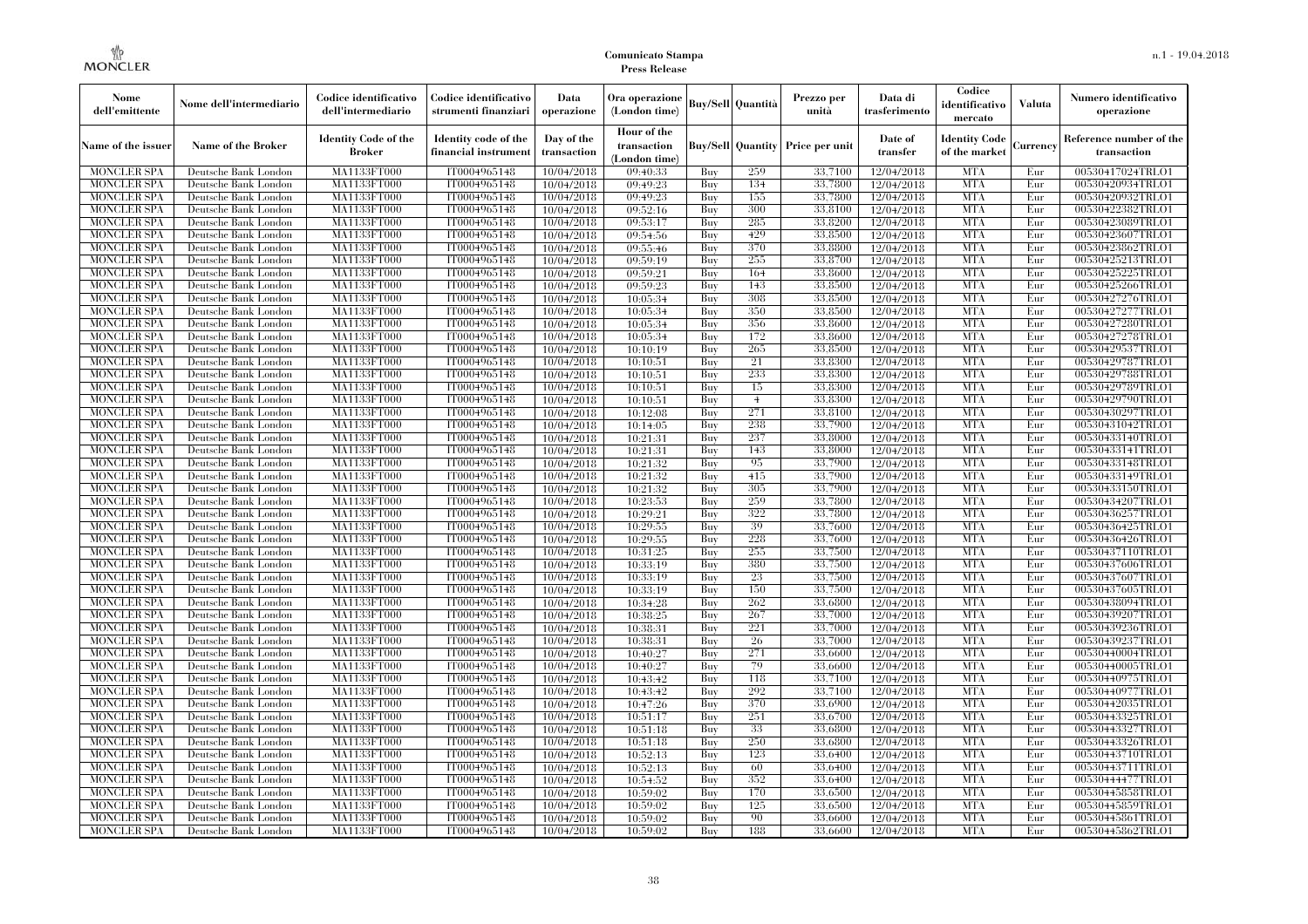| Nome<br>dell'emittente                   | Nome dell'intermediario                      | Codice identificativo<br>dell'intermediario  | Codice identificativo<br>strumenti finanziari | Data<br>operazione        | Ora operazione<br>(London time)             |            | <b>Buy/Sell Quantità</b> | Prezzo per<br>unità                     | Data di<br>trasferimento | Codice<br>identificativo<br>mercato   | Valuta     | Numero identificativo<br>operazione    |
|------------------------------------------|----------------------------------------------|----------------------------------------------|-----------------------------------------------|---------------------------|---------------------------------------------|------------|--------------------------|-----------------------------------------|--------------------------|---------------------------------------|------------|----------------------------------------|
| Name of the issuer                       | Name of the Broker                           | <b>Identity Code of the</b><br><b>Broker</b> | Identity code of the<br>financial instrument  | Day of the<br>transaction | Hour of the<br>transaction<br>(London time) |            |                          | <b>Buy/Sell Quantity Price per unit</b> | Date of<br>transfer      | <b>Identity Code</b><br>of the market | Currencv   | Reference number of the<br>transaction |
| <b>MONCLER SPA</b>                       | Deutsche Bank London                         | MA1133FT000                                  | IT0004965148                                  | 10/04/2018                | 10:59:02                                    | Buy        | 213                      | 33,6600                                 | 12/04/2018               | <b>MTA</b>                            | Eur        | 00530445860TRLO1                       |
| <b>MONCLER SPA</b>                       | Deutsche Bank London                         | MA1133FT000                                  | IT0004965148                                  | 10/04/2018                | 11:05:09                                    | Buy        | 285                      | 33,6800                                 | 12/04/2018               | <b>MTA</b>                            | Eur        | 00530447480TRLO1                       |
| <b>MONCLER SPA</b>                       | Deutsche Bank London                         | MA1133FT000                                  | IT0004965148                                  | 10/04/2018                | 11:05:10                                    | Buy        | 252                      | 33.6700                                 | 12/04/2018               | <b>MTA</b>                            | Eur        | 00530447488TRLO1                       |
| <b>MONCLER SPA</b>                       | Deutsche Bank London                         | MA1133FT000                                  | IT0004965148                                  | 10/04/2018                | 11:07:27                                    | Buy        | 83                       | 33,6300                                 | 12/04/2018               | <b>MTA</b>                            | Eur        | 00530448153TRLO1                       |
| <b>MONCLER SPA</b>                       | Deutsche Bank London                         | MA1133FT000<br>MA1133FT000                   | IT0004965148                                  | 10/04/2018                | 11:07:46                                    | Buy        | 172<br>272               | 33,6300<br>33,6500                      | 12/04/2018               | <b>MTA</b><br><b>MTA</b>              | Eur        | 00530448235TRLO1                       |
| <b>MONCLER SPA</b><br><b>MONCLER SPA</b> | Deutsche Bank London<br>Deutsche Bank London | MA1133FT000                                  | IT0004965148<br>IT0004965148                  | 10/04/2018                | 11:09:05<br>11:11:23                        | Buy<br>Buy | 361                      | 33,6400                                 | 12/04/2018<br>12/04/2018 | <b>MTA</b>                            | Eur<br>Eur | 00530448596TRLO1<br>00530449265TRLO1   |
| <b>MONCLER SPA</b>                       | Deutsche Bank London                         | MA1133FT000                                  | IT0004965148                                  | 10/04/2018<br>10/04/2018  | 11:14:19                                    | Buv        | 310                      | 33.6400                                 | 12/04/2018               | <b>MTA</b>                            | Eur        | 00530450247TRLO1                       |
| <b>MONCLER SPA</b>                       | Deutsche Bank London                         | MA1133FT000                                  | IT0004965148                                  | 10/04/2018                | 11:18:00                                    | Buy        | 250                      | 33,6500                                 | 12/04/2018               | <b>MTA</b>                            | Eur        | 00530452007TRLO1                       |
| <b>MONCLER SPA</b>                       | Deutsche Bank London                         | <b>MA1133FT000</b>                           | IT0004965148                                  | 10/04/2018                | 11:18:00                                    | Buy        | 244                      | 33,6500                                 | 12/04/2018               | <b>MTA</b>                            | Eur        | 00530452006TRLO1                       |
| <b>MONCLER SPA</b>                       | Deutsche Bank London                         | MA1133FT000                                  | IT0004965148                                  | 10/04/2018                | 11:20:06                                    | Buy        | 100                      | 33,6600                                 | 12/04/2018               | <b>MTA</b>                            | Eur        | 00530452784TRLO1                       |
| <b>MONCLER SPA</b>                       | Deutsche Bank London                         | MA1133FT000                                  | IT0004965148                                  | 10/04/2018                | 11:20:57                                    | Buy        | 185                      | 33,6600                                 | 12/04/2018               | <b>MTA</b>                            | Eur        | 00530453128TRLO1                       |
| <b>MONCLER SPA</b>                       | Deutsche Bank London                         | MA1133FT000                                  | IT0004965148                                  | 10/04/2018                | 11:24:28                                    | Buy        | 240                      | 33,6300                                 | 12/04/2018               | <b>MTA</b>                            | Eur        | 00530454460TRLO1                       |
| <b>MONCLER SPA</b>                       | Deutsche Bank London                         | MA1133FT000                                  | IT0004965148                                  | 10/04/2018                | 11:24:28                                    | Buy        | 301                      | 33,6400                                 | 12/04/2018               | <b>MTA</b>                            | Eur        | 00530454461TRLO1                       |
| <b>MONCLER SPA</b>                       | Deutsche Bank London                         | MA1133FT000                                  | IT0004965148                                  | 10/04/2018                | 11:24:28                                    | Buy        | 268                      | 33,6400                                 | 12/04/2018               | <b>MTA</b>                            | Eur        | 00530454462TRLO1                       |
| <b>MONCLER SPA</b>                       | Deutsche Bank London                         | MA1133FT000                                  | IT0004965148                                  | 10/04/2018                | 11:31:18                                    | Buy        | 127                      | 33,6500                                 | 12/04/2018               | <b>MTA</b>                            | Eur        | 00530456977TRLO1                       |
| <b>MONCLER SPA</b>                       | Deutsche Bank London                         | MA1133FT000                                  | IT0004965148                                  | 10/04/2018                | 11:31:18                                    | Buy        | 235                      | 33.6500                                 | 12/04/2018               | <b>MTA</b>                            | Eur        | 00530456978TRLO1                       |
| <b>MONCLER SPA</b>                       | Deutsche Bank London                         | MA1133FT000                                  | IT0004965148                                  | 10/04/2018                | 11:31:18                                    | Buy        | 272                      | 33,6300                                 | 12/04/2018               | <b>MTA</b>                            | Eur        | 00530456982TRLO1                       |
| <b>MONCLER SPA</b>                       | Deutsche Bank London                         | MA1133FT000                                  | IT0004965148                                  | 10/04/2018                | 11:36:48                                    | Buy        | 341                      | 33,6400                                 | 12/04/2018               | <b>MTA</b>                            | Eur        | 00530458909TRLO1                       |
| <b>MONCLER SPA</b>                       | Deutsche Bank London                         | MA1133FT000                                  | IT0004965148                                  | 10/04/2018                | 11:36:48                                    | Buy        | 108                      | 33,6200                                 | 12/04/2018               | <b>MTA</b>                            | Eur        | 00530458910TRLO1                       |
| <b>MONCLER SPA</b>                       | Deutsche Bank London                         | MA1133FT000                                  | IT0004965148                                  | 10/04/2018                | 11:36:48                                    | Buy        | 146                      | 33,6200                                 | 12/04/2018               | <b>MTA</b>                            | Eur        | 00530458911TRLO1                       |
| <b>MONCLER SPA</b>                       | Deutsche Bank London                         | MA1133FT000                                  | IT0004965148                                  | 10/04/2018                | 11:38:53                                    | Buy        | 240                      | 33,6100                                 | 12/04/2018               | <b>MTA</b>                            | Eur        | 00530459505TRLO1                       |
| <b>MONCLER SPA</b>                       | Deutsche Bank London                         | MA1133FT000                                  | IT0004965148                                  | 10/04/2018                | 11:45:00                                    | Buy        | 38                       | 33,6600                                 | 12/04/2018               | <b>MTA</b>                            | Eur        | 00530461804TRLO1                       |
| <b>MONCLER SPA</b>                       | Deutsche Bank London                         | MA1133FT000                                  | IT0004965148                                  | 10/04/2018                | 11:45:00                                    | Buy        | 48                       | 33,6600                                 | 12/04/2018               | <b>MTA</b>                            | Eur        | 00530461805TRLO1                       |
| <b>MONCLER SPA</b>                       | Deutsche Bank London                         | MA1133FT000                                  | IT0004965148                                  | 10/04/2018                | 11:45:00                                    | Buy        | 38                       | 33,6600                                 | 12/04/2018               | <b>MTA</b>                            | Eur        | 00530461806TRLO1                       |
| <b>MONCLER SPA</b>                       | Deutsche Bank London                         | MA1133FT000                                  | IT0004965148                                  | 10/04/2018                | 11:45:00                                    | Buy        | 305                      | 33,6600                                 | 12/04/2018               | <b>MTA</b>                            | Eur        | 00530461807TRLO1                       |
| <b>MONCLER SPA</b>                       | Deutsche Bank London                         | MA1133FT000                                  | IT0004965148                                  | 10/04/2018                | 11:45:00                                    | Buy        | 11                       | 33,6600                                 | 12/04/2018               | <b>MTA</b>                            | Eur        | 00530461808TRLO1                       |
| <b>MONCLER SPA</b>                       | Deutsche Bank London                         | MA1133FT000                                  | IT0004965148                                  | 10/04/2018                | 11:45:24                                    | Buy        | 360                      | 33,6500                                 | 12/04/2018               | <b>MTA</b>                            | Eur        | 00530462147TRLO1                       |
| <b>MONCLER SPA</b>                       | Deutsche Bank London                         | MA1133FT000                                  | IT0004965148                                  | 10/04/2018                | 11:45:24                                    | Buy        | 10                       | 33,6600                                 | 12/04/2018               | <b>MTA</b>                            | Eur        | 00530462148TRLO1                       |
| <b>MONCLER SPA</b>                       | Deutsche Bank London                         | <b>MA1133FT000</b><br>MA1133FT000            | IT0004965148                                  | 10/04/2018                | 11:49:16<br>11:50:54                        | Buy<br>Buy | 435<br>244               | 33,6300<br>33,6100                      | 12/04/2018               | <b>MTA</b><br><b>MTA</b>              | Eur<br>Eur | 00530463746TRLO1                       |
| <b>MONCLER SPA</b><br><b>MONCLER SPA</b> | Deutsche Bank London<br>Deutsche Bank London | MA1133FT000                                  | IT0004965148<br>IT0004965148                  | 10/04/2018<br>10/04/2018  |                                             | Buy        | 355                      | 33,5700                                 | 12/04/2018<br>12/04/2018 | <b>MTA</b>                            | Eur        | 00530464789TRLO1<br>00530466959TRLO1   |
| <b>MONCLER SPA</b>                       | Deutsche Bank London                         | MA1133FT000                                  | IT0004965148                                  | 10/04/2018                | 11:56:42<br>11:56:43                        | Buy        | 250                      | 33,5800                                 | 12/04/2018               | <b>MTA</b>                            | Eur        | 00530466960TRLO1                       |
| <b>MONCLER SPA</b>                       | Deutsche Bank London                         | MA1133FT000                                  | IT0004965148                                  | 10/04/2018                | 11:59:37                                    | Buy        | 410                      | 33,5500                                 | 12/04/2018               | <b>MTA</b>                            | Eur        | 00530468120TRLO1                       |
| <b>MONCLER SPA</b>                       | Deutsche Bank London                         | MA1133FT000                                  | IT0004965148                                  | 10/04/2018                | 12:03:10                                    | Buy        | 268                      | 33,5500                                 | 12/04/2018               | <b>MTA</b>                            | Eur        | 00530469428TRLO1                       |
| <b>MONCLER SPA</b>                       | Deutsche Bank London                         | MA1133FT000                                  | IT0004965148                                  | 10/04/2018                | 12:06:12                                    | Buy        | 262                      | 33,5500                                 | 12/04/2018               | <b>MTA</b>                            | Eur        | 00530470549TRLO1                       |
| <b>MONCLER SPA</b>                       | Deutsche Bank London                         | MA1133FT000                                  | IT0004965148                                  | 10/04/2018                | 12:10:24                                    | Buy        | 323                      | 33,5300                                 | 12/04/2018               | <b>MTA</b>                            | Eur        | 00530471914TRLO1                       |
| <b>MONCLER SPA</b>                       | Deutsche Bank London                         | MA1133FT000                                  | IT0004965148                                  | 10/04/2018                | 12:19:14                                    | Buy        | 245                      | 33,5200                                 | 12/04/2018               | <b>MTA</b>                            | Eur        | 00530474912TRLO1                       |
| <b>MONCLER SPA</b>                       | Deutsche Bank London                         | MA1133FT000                                  | IT0004965148                                  | 10/04/2018                | 12:19:14                                    | Buy        | 202                      | 33,5200                                 | 12/04/2018               | <b>MTA</b>                            | Eur        | 00530474913TRLO1                       |
| <b>MONCLER SPA</b>                       | Deutsche Bank London                         | MA1133FT000                                  | IT0004965148                                  | 10/04/2018                | 12:19:14                                    | Buy        | 192                      | 33,5200                                 | 12/04/2018               | <b>MTA</b>                            | Eur        | 00530474914TRLO1                       |
| <b>MONCLER SPA</b>                       | Deutsche Bank London                         | MA1133FT000                                  | IT0004965148                                  | 10/04/2018                | 12:19:14                                    | Buy        | 329                      | 33,5100                                 | 12/04/2018               | <b>MTA</b>                            | Eur        | 00530474915TRLO1                       |
| <b>MONCLER SPA</b>                       | Deutsche Bank London                         | MA1133FT000                                  | IT0004965148                                  | 10/04/2018                | 12:19:51                                    | Buy        | 33                       | 33.5100                                 | 12/04/2018               | <b>MTA</b>                            | Eur        | 00530475048TRLO1                       |
| <b>MONCLER SPA</b>                       | Deutsche Bank London                         | MA1133FT000                                  | IT0004965148                                  | 10/04/2018                | 12:21:28                                    | Buy        | 315                      | 33,5400                                 | 12/04/2018               | <b>MTA</b>                            | Eur        | 00530475481TRLO1                       |
| <b>MONCLER SPA</b>                       | Deutsche Bank London                         | MA1133FT000                                  | IT0004965148                                  | 10/04/2018                | 12:27:58                                    | Buy        | 40                       | 33,5200                                 | 12/04/2018               | <b>MTA</b>                            | Eur        | 00530477104TRLO1                       |
| <b>MONCLER SPA</b>                       | Deutsche Bank London                         | MA1133FT000                                  | IT0004965148                                  | 10/04/2018                | 12:27:58                                    | Buy        | 290                      | 33,5200                                 | 12/04/2018               | <b>MTA</b>                            | Eur        | 00530477105TRLO1                       |
| <b>MONCLER SPA</b>                       | Deutsche Bank London                         | MA1133FT000                                  | IT0004965148                                  | 10/04/2018                | 12:29:07                                    | Buy        | 250                      | 33,5400                                 | 12/04/2018               | <b>MTA</b>                            | Eur        | 00530477457TRLO1                       |
| <b>MONCLER SPA</b>                       | Deutsche Bank London                         | MA1133FT000                                  | IT0004965148                                  | 10/04/2018                | 12:31:35                                    | Buy        | 242                      | 33,5100                                 | 12/04/2018               | <b>MTA</b>                            | Eur        | 00530478449TRLO1                       |
| <b>MONCLER SPA</b>                       | Deutsche Bank London                         | MA1133FT000                                  | IT0004965148                                  | 10/04/2018                | 12:31:35                                    | Buy        | 400                      | 33,5200                                 | 12/04/2018               | <b>MTA</b>                            | Eur        | 00530478451TRLO1                       |
| <b>MONCLER SPA</b>                       | Deutsche Bank London                         | MA1133FT000                                  | IT0004965148                                  | 10/04/2018                | 12:31:35                                    | Buy        | 72                       | 33,5200                                 | 12/04/2018               | <b>MTA</b>                            | Eur        | 00530478453TRLO1                       |
| <b>MONCLER SPA</b>                       | Deutsche Bank London                         | MA1133FT000                                  | IT0004965148                                  | 10/04/2018                | 12:31:35                                    | Buy        | 250                      | 33,5200                                 | 12/04/2018               | <b>MTA</b>                            | Eur        | 00530478452TRLO1                       |
| <b>MONCLER SPA</b>                       | Deutsche Bank London                         | MA1133FT000                                  | IT0004965148                                  | 10/04/2018                | 12:40:25                                    | Buy        | 265                      | 33,5200                                 | 12/04/2018               | <b>MTA</b>                            | Eur        | 00530481990TRLO1                       |
| <b>MONCLER SPA</b>                       | Deutsche Bank London                         | MA1133FT000                                  | IT0004965148                                  | 10/04/2018                | 12:45:11                                    | Buy        | 320                      | 33,5100                                 | 12/04/2018               | <b>MTA</b>                            | Eur        | 00530483437TRLO1                       |
| <b>MONCLER SPA</b>                       | Deutsche Bank London                         | MA1133FT000                                  | IT0004965148                                  | 10/04/2018                | 12:45:11                                    | Buy        | 250                      | 33,5200                                 | 12/04/2018               | <b>MTA</b>                            | Eur        | 00530483439TRLO1                       |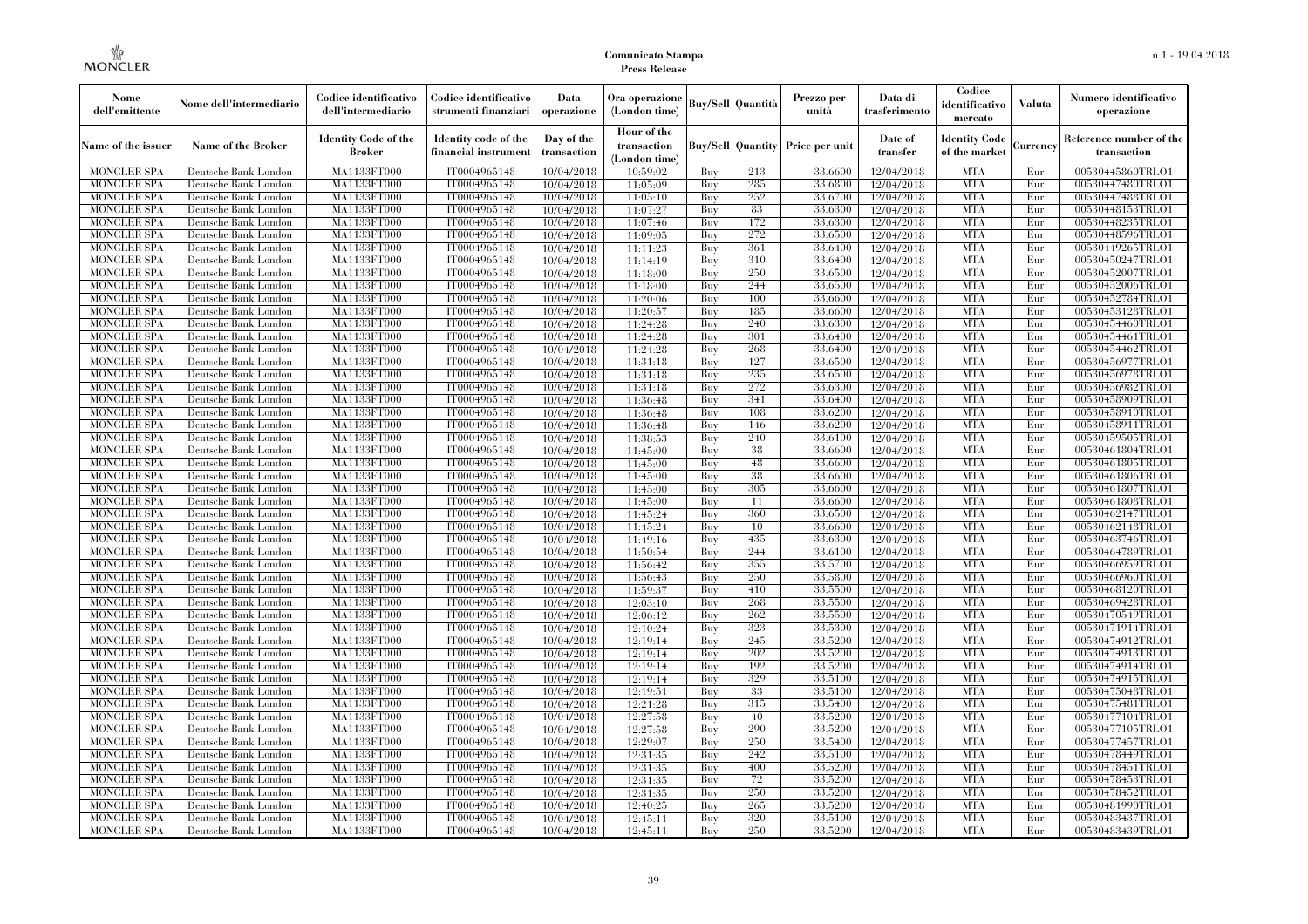| Nome<br>dell'emittente                   | Nome dell'intermediario                      | Codice identificativo<br>dell'intermediario  | Codice identificativo<br>strumenti finanziari | Data<br>operazione        | Ora operazione<br>(London time)           |            | Buy/Sell   Quantità      | Prezzo per<br>unità | Data di<br>trasferimento | Codice<br>identificativo<br>mercato   | <b>Valuta</b> | Numero identificativo<br>operazione    |
|------------------------------------------|----------------------------------------------|----------------------------------------------|-----------------------------------------------|---------------------------|-------------------------------------------|------------|--------------------------|---------------------|--------------------------|---------------------------------------|---------------|----------------------------------------|
| Name of the issuer                       | Name of the Broker                           | <b>Identity Code of the</b><br><b>Broker</b> | Identity code of the<br>financial instrument  | Day of the<br>transaction | Hour of the<br>transaction<br>London time |            | <b>Buy/Sell Quantity</b> | Price per unit      | Date of<br>transfer      | <b>Identity Code</b><br>of the market | Currencv      | Reference number of the<br>transaction |
| <b>MONCLER SPA</b>                       | Deutsche Bank London                         | MA1133FT000                                  | IT0004965148                                  | 10/04/2018                | 12:45:11                                  | Buy        | 250                      | 33,5200             | 12/04/2018               | <b>MTA</b>                            | Eur           | 00530483440TRLO1                       |
| <b>MONCLER SPA</b>                       | Deutsche Bank London                         | <b>MA1133FT000</b>                           | IT0004965148                                  | 10/04/2018                | 12:54:16                                  | Buy        | 610                      | 33,5100             | 12/04/2018               | <b>MTA</b>                            | Eur           | 00530486604TRLO1                       |
| <b>MONCLER SPA</b>                       | Deutsche Bank London                         | MA1133FT000                                  | IT0004965148                                  | 10/04/2018                | 12:55:08                                  | Buy        | 285                      | 33,5000             | 12/04/2018               | <b>MTA</b>                            | Eur           | 00530486810TRLO1                       |
| <b>MONCLER SPA</b>                       | Deutsche Bank London                         | MA1133FT000                                  | IT0004965148                                  | 10/04/2018                | 12:55:09                                  | Buv        | 331                      | 33,5000             | 12/04/2018               | <b>MTA</b>                            | Eur           | 00530486811TRLO1                       |
| <b>MONCLER SPA</b>                       | Deutsche Bank London                         | <b>MA1133FT000</b>                           | IT0004965148                                  | 10/04/2018                | 13:00:42                                  | Buv        | 249<br>283               | 33.4700             | 12/04/2018               | <b>MTA</b>                            | Eur           | 00530488757TRLO1                       |
| <b>MONCLER SPA</b><br><b>MONCLER SPA</b> | Deutsche Bank London                         | MA1133FT000                                  | IT0004965148                                  | 10/04/2018                | 13:00:42                                  | Buy        | 329                      | 33,4700             | 12/04/2018               | <b>MTA</b><br><b>MTA</b>              | Eur<br>Eur    | 00530488758TRLO1<br>00530488759TRLO1   |
| <b>MONCLER SPA</b>                       | Deutsche Bank London<br>Deutsche Bank London | <b>MA1133FT000</b><br>MA1133FT000            | IT0004965148<br>IT0004965148                  | 10/04/2018<br>10/04/2018  | 13:00:42<br>13:05:18                      | Buy<br>Buy | 245                      | 33,4600<br>33,4200  | 12/04/2018<br>12/04/2018 | <b>MTA</b>                            | Eur           | 00530490550TRLO1                       |
| <b>MONCLER SPA</b>                       | Deutsche Bank London                         | MA1133FT000                                  | IT0004965148                                  | 10/04/2018                | 13:07:52                                  | Buv        | 264                      | 33.4200             | 12/04/2018               | <b>MTA</b>                            | Eur           | 00530491363TRLO1                       |
| <b>MONCLER SPA</b>                       | Deutsche Bank London                         | MA1133FT000                                  | IT0004965148                                  | 10/04/2018                | 13:08:57                                  | Buy        | 8                        | 33,3900             | 12/04/2018               | <b>MTA</b>                            | Eur           | 00530491593TRLO1                       |
| <b>MONCLER SPA</b>                       | Deutsche Bank London                         | MA1133FT000                                  | IT0004965148                                  | 10/04/2018                | 13:08:57                                  | Buy        | 209                      | 33.3900             | 12/04/2018               | <b>MTA</b>                            | Eur           | 00530491594TRLO1                       |
| <b>MONCLER SPA</b>                       | Deutsche Bank London                         | MA1133FT000                                  | IT0004965148                                  | 10/04/2018                | 13:08:57                                  | Buv        | 28                       | 33,3900             | 12/04/2018               | <b>MTA</b>                            | Eur           | 00530491595TRLO1                       |
| <b>MONCLER SPA</b>                       | Deutsche Bank London                         | <b>MA1133FT000</b>                           | IT0004965148                                  | 10/04/2018                | 13:14:27                                  | Buy        | 100                      | 33,4400             | 12/04/2018               | <b>MTA</b>                            | Eur           | 00530492924TRLO1                       |
| MONCLER SPA                              | Deutsche Bank London                         | MA1133FT000                                  | IT0004965148                                  | 10/04/2018                | 13:14:33                                  | Buy        | 330                      | 33,4400             | 12/04/2018               | <b>MTA</b>                            | Eur           | 00530492956TRLO1                       |
| <b>MONCLER SPA</b>                       | Deutsche Bank London                         | MA1133FT000                                  | IT0004965148                                  | 10/04/2018                | 13:20:35                                  | Buv        | 315                      | 33.4400             | 12/04/2018               | <b>MTA</b>                            | Eur           | 00530494704TRLO1                       |
| <b>MONCLER SPA</b>                       | Deutsche Bank London                         | MA1133FT000                                  | IT0004965148                                  | 10/04/2018                | 13:24:09                                  | Buy        | 270                      | 33,4400             | 12/04/2018               | <b>MTA</b>                            | Eur           | 00530495841TRLO1                       |
| <b>MONCLER SPA</b>                       | Deutsche Bank London                         | <b>MA1133FT000</b>                           | IT0004965148                                  | 10/04/2018                | 13:26:15                                  | Buy        | 320                      | 33,4700             | 12/04/2018               | <b>MTA</b>                            | Eur           | 00530496359TRLO1                       |
| <b>MONCLER SPA</b>                       | Deutsche Bank London                         | <b>MA1133FT000</b>                           | IT0004965148                                  | 10/04/2018                | 13:28:05                                  | Buy        | 410                      | 33,4500             | 12/04/2018               | <b>MTA</b>                            | Eur           | 00530497064TRLO1                       |
| <b>MONCLER SPA</b>                       | Deutsche Bank London                         | MA1133FT000                                  | IT0004965148                                  | 10/04/2018                | 13:28:05                                  | Buy        | 410                      | 33,4600             | 12/04/2018               | <b>MTA</b>                            | Eur           | 00530497063TRLO1                       |
| <b>MONCLER SPA</b>                       | Deutsche Bank London                         | MA1133FT000                                  | IT0004965148                                  | 10/04/2018                | 13:29:24                                  | Buy        | 245                      | 33,4400             | 12/04/2018               | <b>MTA</b>                            | Eur           | 00530497490TRLO1                       |
| <b>MONCLER SPA</b>                       | Deutsche Bank London                         | MA1133FT000                                  | IT0004965148                                  | 10/04/2018                | 13:30:22                                  | Buy        | 250                      | 33,4300             | 12/04/2018               | <b>MTA</b>                            | Eur           | 00530497996TRLO1                       |
| <b>MONCLER SPA</b>                       | Deutsche Bank London                         | <b>MA1133FT000</b>                           | IT0004965148                                  | 10/04/2018                | 13:31:49                                  | Buy        | 310                      | 33,4900             | 12/04/2018               | <b>MTA</b>                            | Eur           | 00530498459TRLO1                       |
| <b>MONCLER SPA</b>                       | Deutsche Bank London                         | MA1133FT000                                  | IT0004965148                                  | 10/04/2018                | 13:33:08                                  | Buy        | 251                      | 33,5000             | 12/04/2018               | <b>MTA</b><br><b>MTA</b>              | Eur           | 00530498838TRLO1                       |
| <b>MONCLER SPA</b><br><b>MONCLER SPA</b> | Deutsche Bank London                         | MA1133FT000<br>MA1133FT000                   | IT0004965148<br>IT0004965148                  | 10/04/2018                | 13:33:08<br>13:38:29                      | Buy<br>Buv | 327<br>260               | 33,4900<br>33.4800  | 12/04/2018<br>12/04/2018 | <b>MTA</b>                            | Eur<br>Eur    | 00530498839TRLO1<br>00530501190TRLO1   |
| <b>MONCLER SPA</b>                       | Deutsche Bank London<br>Deutsche Bank London | MA1133FT000                                  | IT0004965148                                  | 10/04/2018<br>10/04/2018  | 13:38:29                                  | Buy        | 400                      | 33,5000             | 12/04/2018               | <b>MTA</b>                            | Eur           | 00530501191TRLO1                       |
| <b>MONCLER SPA</b>                       | Deutsche Bank London                         | MA1133FT000                                  | IT0004965148                                  | 10/04/2018                | 13:38:29                                  | Buy        | 101                      | 33,5000             | 12/04/2018               | <b>MTA</b>                            | Eur           | 00530501192TRLO1                       |
| <b>MONCLER SPA</b>                       | Deutsche Bank London                         | MA1133FT000                                  | IT0004965148                                  | 10/04/2018                | 13:43:50                                  | Buy        | 177                      | 33,4900             | 12/04/2018               | <b>MTA</b>                            | Eur           | 00530502968TRLO1                       |
| <b>MONCLER SPA</b>                       | Deutsche Bank London                         | MA1133FT000                                  | IT0004965148                                  | 10/04/2018                | 13:43:50                                  | Buy        | 313                      | 33,4900             | 12/04/2018               | <b>MTA</b>                            | Eur           | 00530502967TRLO1                       |
| MONCLER SPA                              | Deutsche Bank London                         | MA1133FT000                                  | IT0004965148                                  | 10/04/2018                | 13:48:04                                  | Buy        | 285                      | 33,4600             | 12/04/2018               | <b>MTA</b>                            | Eur           | 00530504590TRLO1                       |
| <b>MONCLER SPA</b>                       | Deutsche Bank London                         | MA1133FT000                                  | IT0004965148                                  | 10/04/2018                | 13:49:02                                  | Buy        | 232                      | 33,4800             | 12/04/2018               | <b>MTA</b>                            | Eur           | 00530505063TRLO1                       |
| <b>MONCLER SPA</b>                       | Deutsche Bank London                         | MA1133FT000                                  | IT0004965148                                  | 10/04/2018                | 13:50:53                                  | Buy        | 314                      | 33,4600             | 12/04/2018               | <b>MTA</b>                            | Eur           | 00530505734TRLO1                       |
| <b>MONCLER SPA</b>                       | Deutsche Bank London                         | MA1133FT000                                  | IT0004965148                                  | 10/04/2018                | 13:51:33                                  | Buy        | 315                      | 33,4700             | 12/04/2018               | <b>MTA</b>                            | Eur           | 00530506059TRLO1                       |
| <b>MONCLER SPA</b>                       | Deutsche Bank London                         | <b>MA1133FT000</b>                           | IT0004965148                                  | 10/04/2018                | 13:51:33                                  | Buy        | 104                      | 33,4800             | 12/04/2018               | <b>MTA</b>                            | Eur           | 00530506060TRLO1                       |
| <b>MONCLER SPA</b>                       | Deutsche Bank London                         | <b>MA1133FT000</b>                           | IT0004965148                                  | 10/04/2018                | 13:51:33                                  | Buy        | 160                      | 33,4900             | 12/04/2018               | <b>MTA</b>                            | Eur           | 00530506061TRLO1                       |
| <b>MONCLER SPA</b>                       | Deutsche Bank London                         | MA1133FT000                                  | IT0004965148                                  | 10/04/2018                | 13:57:00                                  | Buy        | 240                      | 33,5100             | 12/04/2018               | <b>MTA</b>                            | Eur           | 00530508647TRLO1                       |
| <b>MONCLER SPA</b>                       | Deutsche Bank London                         | MA1133FT000                                  | IT0004965148                                  | 10/04/2018                | 13:58:03                                  | Buy        | 317                      | 33,5000             | 12/04/2018               | <b>MTA</b>                            | Eur           | 00530509091TRLO1                       |
| <b>MONCLER SPA</b>                       | Deutsche Bank London                         | <b>MA1133FT000</b>                           | IT0004965148                                  | 10/04/2018                | 13:59:09                                  | Buy        | 320                      | 33,4900             | 12/04/2018               | <b>MTA</b>                            | Eur           | 00530509504TRLO1                       |
| <b>MONCLER SPA</b>                       | Deutsche Bank London                         | <b>MA1133FT000</b>                           | IT0004965148                                  | 10/04/2018                | 13:59:09                                  | Buy        | 364                      | 33,5000             | 12/04/2018               | <b>MTA</b>                            | Eur           | 00530509505TRLO1                       |
| <b>MONCLER SPA</b>                       | Deutsche Bank London                         | MA1133FT000                                  | IT0004965148                                  | 10/04/2018                | 14:02:51                                  | Buy        | 207                      | 33,5000             | 12/04/2018               | <b>MTA</b>                            | Eur           | 00530511421TRLO1                       |
| <b>MONCLER SPA</b>                       | Deutsche Bank London                         | MA1133FT000                                  | IT0004965148                                  | 10/04/2018                | 14:02:51                                  | Buv        | 51                       | 33,5000             | 12/04/2018               | <b>MTA</b>                            | Eur           | 00530511420TRLO1                       |
| <b>MONCLER SPA</b><br><b>MONCLER SPA</b> | Deutsche Bank London<br>Deutsche Bank London | MA1133FT000<br>MA1133FT000                   | IT0004965148<br>IT0004965148                  | 10/04/2018                | 14:06:56                                  | Buy<br>Buy | 255<br>329               | 33,4800<br>33,4700  | 12/04/2018<br>12/04/2018 | <b>MTA</b><br><b>MTA</b>              | Eur<br>Eur    | 00530512958TRLO1<br>00530514696TRLO1   |
| <b>MONCLER SPA</b>                       | Deutsche Bank London                         | MA1133FT000                                  | IT0004965148                                  | 10/04/2018<br>10/04/2018  | 14:11:04<br>14:11:48                      | Buy        | 430                      | 33,4800             | 12/04/2018               | <b>MTA</b>                            | Eur           | 00530514935TRLO1                       |
| <b>MONCLER SPA</b>                       | Deutsche Bank London                         | MA1133FT000                                  | IT0004965148                                  | 10/04/2018                | 14:13:10                                  | Buy        | 285                      | 33,4900             | 12/04/2018               | <b>MTA</b>                            | Eur           | 00530515367TRLO1                       |
| <b>MONCLER SPA</b>                       | Deutsche Bank London                         | MA1133FT000                                  | IT0004965148                                  | 10/04/2018                | 14:14:45                                  | Buy        | 350                      | 33,4800             | 12/04/2018               | <b>MTA</b>                            | Eur           | 00530515766TRLO1                       |
| <b>MONCLER SPA</b>                       | Deutsche Bank London                         | MA1133FT000                                  | IT0004965148                                  | 10/04/2018                | 14:16:19                                  | Buy        | 346                      | 33,4700             | 12/04/2018               | <b>MTA</b>                            | Eur           | 00530516378TRLO1                       |
| <b>MONCLER SPA</b>                       | Deutsche Bank London                         | MA1133FT000                                  | IT0004965148                                  | 10/04/2018                | 14:16:59                                  | Buy        | 270                      | 33,4600             | 12/04/2018               | <b>MTA</b>                            | Eur           | 00530516705TRLO1                       |
| <b>MONCLER SPA</b>                       | Deutsche Bank London                         | MA1133FT000                                  | IT0004965148                                  | 10/04/2018                | 14:19:53                                  | Buy        | 130                      | 33,4800             | 12/04/2018               | <b>MTA</b>                            | Eur           | 00530517792TRLO1                       |
| <b>MONCLER SPA</b>                       | Deutsche Bank London                         | MA1133FT000                                  | IT0004965148                                  | 10/04/2018                | 14:19:53                                  | Buy        | 400                      | 33,4700             | 12/04/2018               | <b>MTA</b>                            | Eur           | 00530517791TRLO1                       |
| <b>MONCLER SPA</b>                       | Deutsche Bank London                         | MA1133FT000                                  | IT0004965148                                  | 10/04/2018                | 14:19:58                                  | Buy        | 340                      | 33,4500             | 12/04/2018               | <b>MTA</b>                            | Eur           | 00530517837TRLO1                       |
| <b>MONCLER SPA</b>                       | Deutsche Bank London                         | MA1133FT000                                  | IT0004965148                                  | 10/04/2018                | 14:26:05                                  | Buy        | 421                      | 33,6000             | 12/04/2018               | <b>MTA</b>                            | Eur           | 00530520534TRLO1                       |
| <b>MONCLER SPA</b>                       | Deutsche Bank London                         | MA1133FT000                                  | IT0004965148                                  | 10/04/2018                | 14:26:05                                  | Buy        | 285                      | 33,5800             | 12/04/2018               | <b>MTA</b>                            | Eur           | 00530520535TRLO1                       |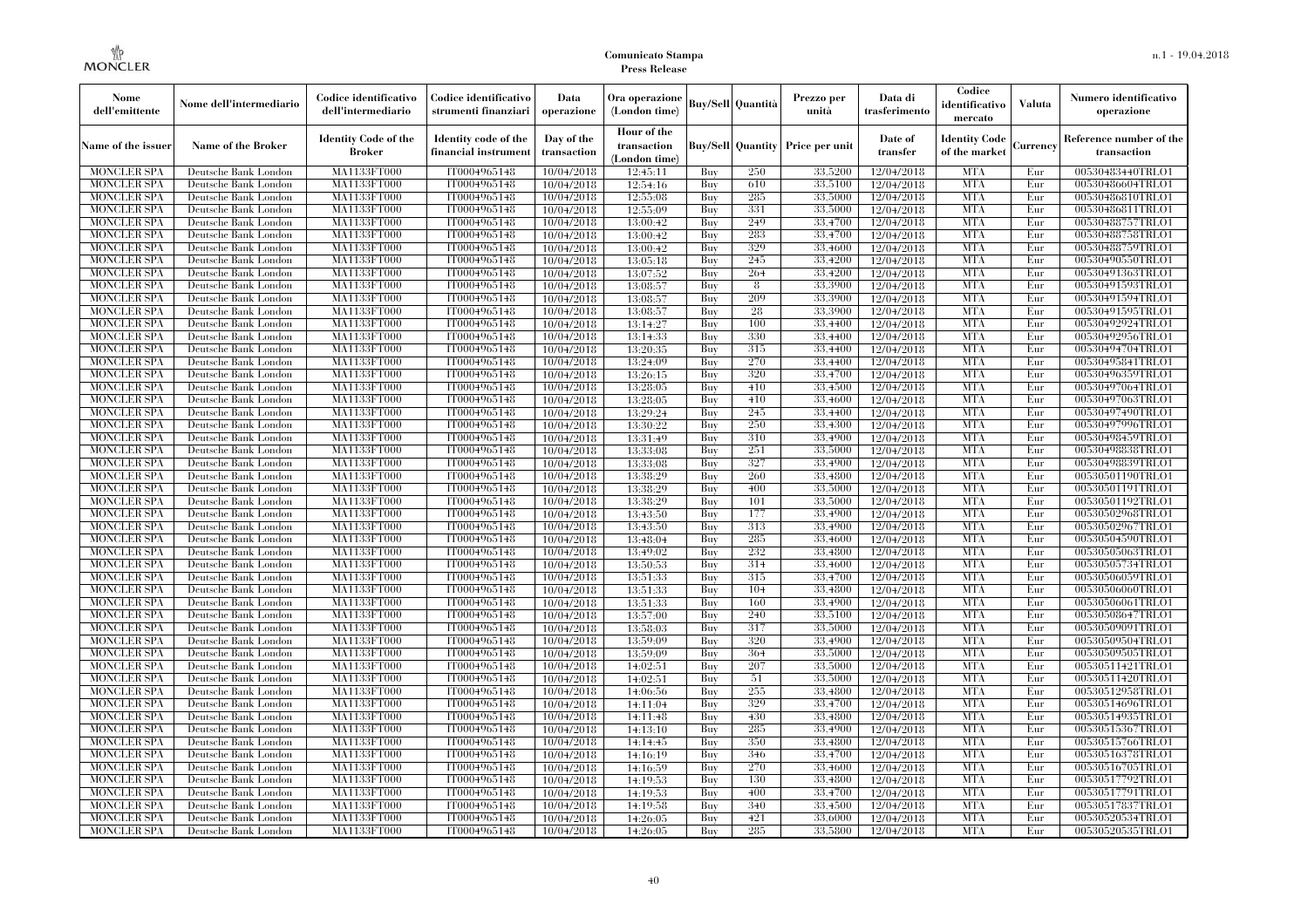| Nome<br>dell'emittente                   | Nome dell'intermediario                      | Codice identificativo<br>dell'intermediario  | Codice identificativo<br>strumenti finanziari | Data<br>operazione        | Ora operazione<br>(London time)             |            | <b>Buy/Sell Quantità</b> | Prezzo per<br>unità | Data di<br>trasferimento | Codice<br>identificativo<br>mercato   | Valuta     | Numero identificativo<br>operazione    |
|------------------------------------------|----------------------------------------------|----------------------------------------------|-----------------------------------------------|---------------------------|---------------------------------------------|------------|--------------------------|---------------------|--------------------------|---------------------------------------|------------|----------------------------------------|
| Name of the issuer                       | Name of the Broker                           | <b>Identity Code of the</b><br><b>Broker</b> | Identity code of the<br>financial instrument  | Day of the<br>transaction | Hour of the<br>transaction<br>(London time) |            | <b>Buy/Sell Quantity</b> | Price per unit      | Date of<br>transfer      | <b>Identity Code</b><br>of the market | Currencv   | Reference number of the<br>transaction |
| <b>MONCLER SPA</b>                       | Deutsche Bank London                         | MA1133FT000                                  | IT0004965148                                  | 10/04/2018                | 14:30:01                                    | Buy        | 380                      | 33,5700             | 12/04/2018               | <b>MTA</b>                            | Eur        | 00530522605TRLO1                       |
| <b>MONCLER SPA</b>                       | Deutsche Bank London                         | MA1133FT000                                  | IT0004965148                                  | 10/04/2018                | 14:30:24                                    | Buy        | 100                      | 33,5800             | 12/04/2018               | <b>MTA</b>                            | Eur        | 00530523088TRLO1                       |
| <b>MONCLER SPA</b>                       | Deutsche Bank London                         | MA1133FT000                                  | IT0004965148                                  | 10/04/2018                | 14:32:30                                    | Buv        | 305                      | 33,5600             | 12/04/2018               | <b>MTA</b>                            | Eur        | 00530524685TRLO1                       |
| <b>MONCLER SPA</b>                       | Deutsche Bank London                         | MA1133FT000                                  | IT0004965148                                  | 10/04/2018                | 14:32:30                                    | Buy        | 280                      | 33,5600             | 12/04/2018               | <b>MTA</b>                            | Eur        | 00530524688TRLO1                       |
| <b>MONCLER SPA</b>                       | Deutsche Bank London                         | MA1133FT000<br>MA1133FT000                   | IT0004965148<br>IT0004965148                  | 10/04/2018                | 14:32:32                                    | Buy        | 295<br>266               | 33,5500<br>33,5300  | 12/04/2018               | <b>MTA</b><br><b>MTA</b>              | Eur        | 00530524754TRLO1                       |
| <b>MONCLER SPA</b><br><b>MONCLER SPA</b> | Deutsche Bank London<br>Deutsche Bank London | MA1133FT000                                  | IT0004965148                                  | 10/04/2018                | 14:33:23<br>14:36:19                        | Buy<br>Buy | 174                      | 33,5000             | 12/04/2018<br>12/04/2018 | <b>MTA</b>                            | Eur<br>Eur | 00530525233TRLO1<br>00530526845TRLO1   |
| <b>MONCLER SPA</b>                       | Deutsche Bank London                         | MA1133FT000                                  | IT0004965148                                  | 10/04/2018<br>10/04/2018  | 14:36:43                                    | Buy        | 319                      | 33,4900             | 12/04/2018               | <b>MTA</b>                            | Eur        | 00530527183TRLO1                       |
| <b>MONCLER SPA</b>                       | Deutsche Bank London                         | MA1133FT000                                  | IT0004965148                                  | 10/04/2018                | 14:37:35                                    | Buv        | 267                      | 33,5000             | 12/04/2018               | <b>MTA</b>                            | Eur        | 00530527904TRLO1                       |
| MONCLER SPA                              | Deutsche Bank London                         | MA1133FT000                                  | IT0004965148                                  | 10/04/2018                | 14:37:42                                    | Buy        | 265                      | 33,5000             | 12/04/2018               | <b>MTA</b>                            | Eur        | 00530527993TRLO1                       |
| MONCLER SPA                              | Deutsche Bank London                         | MA1133FT000                                  | IT0004965148                                  | 10/04/2018                | 14:38:31                                    | Buy        | 242                      | 33,4800             | 12/04/2018               | <b>MTA</b>                            | Eur        | 00530528753TRLO1                       |
| <b>MONCLER SPA</b>                       | Deutsche Bank London                         | MA1133FT000                                  | IT0004965148                                  | 10/04/2018                | 14:40:00                                    | Buy        | 265                      | 33,4900             | 12/04/2018               | <b>MTA</b>                            | Eur        | 00530530148TRLO1                       |
| <b>MONCLER SPA</b>                       | Deutsche Bank London                         | MA1133FT000                                  | IT0004965148                                  | 10/04/2018                | 14:40:55                                    | Buy        | 93                       | 33,4700             | 12/04/2018               | <b>MTA</b>                            | Eur        | 00530530886TRLO1                       |
| <b>MONCLER SPA</b>                       | Deutsche Bank London                         | MA1133FT000                                  | IT0004965148                                  | 10/04/2018                | 14:40:55                                    | Buy        | 253                      | 33,4700             | 12/04/2018               | <b>MTA</b>                            | Eur        | 00530530889TRLO1                       |
| <b>MONCLER SPA</b>                       | Deutsche Bank London                         | MA1133FT000                                  | IT0004965148                                  | 10/04/2018                | 14:42:16                                    | Buy        | 250                      | 33,4600             | 12/04/2018               | <b>MTA</b>                            | Eur        | 00530532323TRLO1                       |
| <b>MONCLER SPA</b>                       | Deutsche Bank London                         | MA1133FT000                                  | IT0004965148                                  | 10/04/2018                | 14:44:23                                    | Buy        | 245                      | 33,4400             | 12/04/2018               | <b>MTA</b>                            | Eur        | 00530534396TRLO1                       |
| <b>MONCLER SPA</b>                       | Deutsche Bank London                         | MA1133FT000                                  | IT0004965148                                  | 10/04/2018                | 14:44:23                                    | Buy        | 245                      | 33,4300             | 12/04/2018               | <b>MTA</b>                            | Eur        | 00530534397TRLO1                       |
| <b>MONCLER SPA</b>                       | Deutsche Bank London                         | MA1133FT000                                  | IT0004965148                                  | 10/04/2018                | 14:46:24                                    | Buy        | 261                      | 33,4200             | 12/04/2018               | <b>MTA</b>                            | Eur        | 00530535923TRLO1                       |
| <b>MONCLER SPA</b>                       | Deutsche Bank London                         | MA1133FT000                                  | IT0004965148                                  | 10/04/2018                | 14:46:24                                    | Buy        | 384                      | 33,4300             | 12/04/2018               | <b>MTA</b>                            | Eur        | 00530535924TRLO1                       |
| <b>MONCLER SPA</b>                       | Deutsche Bank London                         | MA1133FT000                                  | IT0004965148                                  | 10/04/2018                | 14:49:12                                    | Buy        | 265                      | 33,4500             | 12/04/2018               | <b>MTA</b>                            | Eur        | 00530537889TRLO1                       |
| <b>MONCLER SPA</b>                       | Deutsche Bank London                         | MA1133FT000                                  | IT0004965148                                  | 10/04/2018                | 14:50:32                                    | Buy        | 340                      | 33,4300             | 12/04/2018               | <b>MTA</b>                            | Eur        | 00530538613TRLO1                       |
| <b>MONCLER SPA</b>                       | Deutsche Bank London                         | MA1133FT000                                  | IT0004965148                                  | 10/04/2018                | 14:50:59                                    | Buy        | 279                      | 33,4100             | 12/04/2018               | <b>MTA</b>                            | Eur        | 00530538977TRLO1                       |
| <b>MONCLER SPA</b>                       | Deutsche Bank London                         | MA1133FT000                                  | IT0004965148                                  | 10/04/2018                | 14:54:27                                    | Buv        | 251                      | 33,4300             | 12/04/2018               | <b>MTA</b>                            | Eur        | 00530542207TRLO1                       |
| <b>MONCLER SPA</b>                       | Deutsche Bank London                         | MA1133FT000                                  | IT0004965148                                  | 10/04/2018                | 14:55:38                                    | Buy        | 500                      | 33,4200             | 12/04/2018               | <b>MTA</b>                            | Eur        | 00530543171TRLO1                       |
| <b>MONCLER SPA</b>                       | Deutsche Bank London                         | MA1133FT000                                  | IT0004965148                                  | 10/04/2018                | 14:55:38                                    | Buy        | 278                      | 33,4000             | 12/04/2018               | <b>MTA</b>                            | Eur        | 00530543173TRLO1                       |
| <b>MONCLER SPA</b>                       | Deutsche Bank London                         | MA1133FT000                                  | IT0004965148                                  | 10/04/2018                | 14:57:53                                    | Buy        | 244                      | 33,4200             | 12/04/2018               | <b>MTA</b>                            | Eur        | 00530545413TRLO1                       |
| <b>MONCLER SPA</b>                       | Deutsche Bank London                         | MA1133FT000                                  | IT0004965148                                  | 10/04/2018                | 14:57:53                                    | Buy        | 279                      | 33,4100             | 12/04/2018               | <b>MTA</b>                            | Eur        | 00530545414TRLO1                       |
| <b>MONCLER SPA</b>                       | Deutsche Bank London                         | MA1133FT000                                  | IT0004965148                                  | 10/04/2018                | 14:57:53                                    | Buy        | 265                      | 33,4100             | 12/04/2018               | <b>MTA</b>                            | Eur        | 00530545415TRLO1                       |
| <b>MONCLER SPA</b>                       | Deutsche Bank London                         | MA1133FT000                                  | IT0004965148                                  | 10/04/2018                | 15:02:17                                    | Buy        | 300                      | 33,4200             | 12/04/2018               | <b>MTA</b>                            | Eur        | 00530548769TRLO1                       |
| <b>MONCLER SPA</b>                       | Deutsche Bank London                         | <b>MA1133FT000</b>                           | IT0004965148                                  | 10/04/2018                | 15:02:17                                    | Buy        | 10                       | 33,4200             | 12/04/2018               | <b>MTA</b>                            | Eur        | 00530548770TRLO1                       |
| MONCLER SPA                              | Deutsche Bank London                         | MA1133FT000                                  | IT0004965148                                  | 10/04/2018                | 15:03:37                                    | Buy        | 400                      | 33,4400             | 12/04/2018               | <b>MTA</b>                            | Eur        | 00530549783TRLO1                       |
| <b>MONCLER SPA</b>                       | Deutsche Bank London                         | MA1133FT000                                  | IT0004965148                                  | 10/04/2018                | 15:03:37                                    | Buy        | 330                      | 33,4400             | 12/04/2018               | <b>MTA</b>                            | Eur        | 00530549784TRLO1                       |
| <b>MONCLER SPA</b>                       | Deutsche Bank London                         | MA1133FT000                                  | IT0004965148                                  | 10/04/2018                | 15:03:37                                    | Buv        | 86                       | 33,4500             | 12/04/2018               | <b>MTA</b>                            | Eur        | 00530549785TRLO1                       |
| <b>MONCLER SPA</b>                       | Deutsche Bank London                         | MA1133FT000                                  | IT0004965148                                  | 10/04/2018                | 15:05:00                                    | Buy        | 244                      | 33,3900             | 12/04/2018               | <b>MTA</b>                            | Eur        | 00530550538TRLO1                       |
| <b>MONCLER SPA</b>                       | Deutsche Bank London                         | MA1133FT000                                  | IT0004965148                                  | 10/04/2018                | 15:11:01                                    | Buy        | 480                      | 33,4000             | 12/04/2018               | <b>MTA</b>                            | Eur        | 00530554841TRLO1                       |
| <b>MONCLER SPA</b>                       | Deutsche Bank London                         | MA1133FT000                                  | IT0004965148                                  | 10/04/2018                | 15:11:01                                    | Buy        | 370                      | 33,4000             | 12/04/2018               | <b>MTA</b>                            | Eur        | 00530554842TRLO1                       |
| <b>MONCLER SPA</b><br><b>MONCLER SPA</b> | Deutsche Bank London<br>Deutsche Bank London | MA1133FT000<br>MA1133FT000                   | IT0004965148<br>IT0004965148                  | 10/04/2018                | 15:11:03                                    | Buv<br>Buy | 255<br>375               | 33.3900<br>33,3800  | 12/04/2018               | <b>MTA</b><br><b>MTA</b>              | Eur<br>Eur | 00530554857TRLO1<br>00530554920TRLO1   |
| <b>MONCLER SPA</b>                       | Deutsche Bank London                         | MA1133FT000                                  | IT0004965148                                  | 10/04/2018<br>10/04/2018  | 15:11:09<br>15:11:10                        | Buy        | 15                       | 33,3800             | 12/04/2018<br>12/04/2018 | <b>MTA</b>                            | Eur        | 00530554956TRLO1                       |
| <b>MONCLER SPA</b>                       | Deutsche Bank London                         | MA1133FT000                                  | IT0004965148                                  | 10/04/2018                | 15:11:27                                    | Buy        | 308                      | 33,3700             | 12/04/2018               | <b>MTA</b>                            | Eur        | 00530555115TRLO1                       |
| MONCLER SPA                              | Deutsche Bank London                         | MA1133FT000                                  | IT0004965148                                  | 10/04/2018                | 15:12:30                                    | Buy        | 271                      | 33,3500             | 12/04/2018               | <b>MTA</b>                            | Eur        | 00530556335TRLO1                       |
| <b>MONCLER SPA</b>                       | Deutsche Bank London                         | MA1133FT000                                  | IT0004965148                                  | 10/04/2018                | 15:13:45                                    | Buy        | 250                      | 33,3000             | 12/04/2018               | <b>MTA</b>                            | Eur        | 00530557650TRLO1                       |
| <b>MONCLER SPA</b>                       | Deutsche Bank London                         | MA1133FT000                                  | IT0004965148                                  | 10/04/2018                | 15:14:25                                    | Buy        | 259                      | 33,2600             | 12/04/2018               | <b>MTA</b>                            | Eur        | 00530558237TRLO1                       |
| <b>MONCLER SPA</b>                       | Deutsche Bank London                         | MA1133FT000                                  | IT0004965148                                  | 10/04/2018                | 15:15:33                                    | Buy        | 118                      | 33,2700             | 12/04/2018               | <b>MTA</b>                            | Eur        | 00530558981TRLO1                       |
| <b>MONCLER SPA</b>                       | Deutsche Bank London                         | MA1133FT000                                  | IT0004965148                                  | 10/04/2018                | 15:15:33                                    | Buy        | 152                      | 33,2700             | 12/04/2018               | <b>MTA</b>                            | Eur        | 00530558982TRLO1                       |
| <b>MONCLER SPA</b>                       | Deutsche Bank London                         | MA1133FT000                                  | IT0004965148                                  | 10/04/2018                | 15:16:43                                    | Buy        | 254                      | 33,2100             | 12/04/2018               | <b>MTA</b>                            | Eur        | 00530559896TRLO1                       |
| <b>MONCLER SPA</b>                       | Deutsche Bank London                         | MA1133FT000                                  | IT0004965148                                  | 10/04/2018                | 15:18:29                                    | Buy        | 330                      | 33,2100             | 12/04/2018               | <b>MTA</b>                            | Eur        | 00530561070TRLO1                       |
| <b>MONCLER SPA</b>                       | Deutsche Bank London                         | MA1133FT000                                  | IT0004965148                                  | 10/04/2018                | 15:18:31                                    | Buy        | 372                      | 33,2000             | 12/04/2018               | <b>MTA</b>                            | Eur        | 00530561075TRLO1                       |
| <b>MONCLER SPA</b>                       | Deutsche Bank London                         | MA1133FT000                                  | IT0004965148                                  | 10/04/2018                | 15:18:33                                    | Buy        | 280                      | 33,1900             | 12/04/2018               | <b>MTA</b>                            | Eur        | 00530561097TRLO1                       |
| <b>MONCLER SPA</b>                       | Deutsche Bank London                         | MA1133FT000                                  | IT0004965148                                  | 10/04/2018                | 15:19:28                                    | Buy        | 351                      | 33,2000             | 12/04/2018               | <b>MTA</b>                            | Eur        | 00530561756TRLO1                       |
| <b>MONCLER SPA</b>                       | Deutsche Bank London                         | MA1133FT000                                  | IT0004965148                                  | 10/04/2018                | 15:20:19                                    | Buy        | $\overline{1}$           | 33,2100             | 12/04/2018               | <b>MTA</b>                            | Eur        | 00530562435TRLO1                       |
| <b>MONCLER SPA</b>                       | Deutsche Bank London                         | MA1133FT000                                  | IT0004965148                                  | 10/04/2018                | 15:21:24                                    | Buy        | 100                      | 33,2400             | 12/04/2018               | <b>MTA</b>                            | Eur        | 00530563151TRLO1                       |
| MONCLER SPA                              | Deutsche Bank London                         | MA1133FT000                                  | IT0004965148                                  | 10/04/2018                | 15:21:24                                    | Buy        | 300                      | 33,2400             | 12/04/2018               | <b>MTA</b>                            | Eur        | 00530563152TRLO1                       |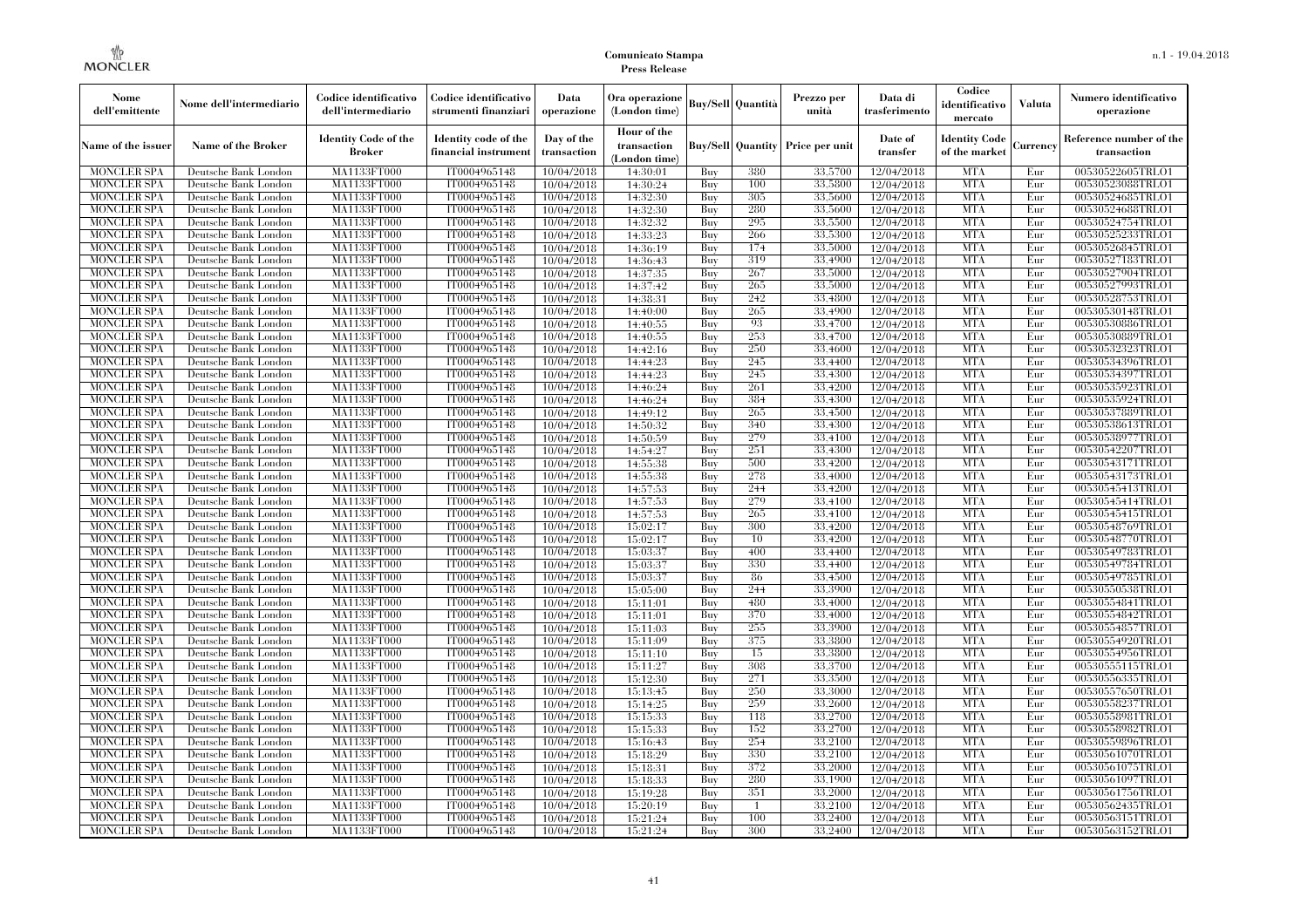| Nome<br>dell'emittente                   | Nome dell'intermediario                      | Codice identificativo<br>dell'intermediario  | Codice identificativo<br>strumenti finanziari | Data<br>operazione        | Ora operazione<br>(London time)             |            | Buy/Sell   Quantità      | Prezzo per<br>unità | Data di<br>trasferimento | Codice<br>identificativo<br>mercato   | <b>Valuta</b> | Numero identificativo<br>operazione    |
|------------------------------------------|----------------------------------------------|----------------------------------------------|-----------------------------------------------|---------------------------|---------------------------------------------|------------|--------------------------|---------------------|--------------------------|---------------------------------------|---------------|----------------------------------------|
| Name of the issuer                       | Name of the Broker                           | <b>Identity Code of the</b><br><b>Broker</b> | Identity code of the<br>financial instrument  | Day of the<br>transaction | Hour of the<br>transaction<br>(London time) |            | <b>Buy/Sell Quantity</b> | Price per unit      | Date of<br>transfer      | <b>Identity Code</b><br>of the market | Currencv      | Reference number of the<br>transaction |
| <b>MONCLER SPA</b>                       | Deutsche Bank London                         | MA1133FT000                                  | IT0004965148                                  | 10/04/2018                | 15:21:24                                    | Buy        | 13                       | 33,2500             | 12/04/2018               | <b>MTA</b>                            | Eur           | 00530563154TRLO1                       |
| <b>MONCLER SPA</b>                       | Deutsche Bank London                         | <b>MA1133FT000</b>                           | IT0004965148                                  | 10/04/2018                | 15:21:24                                    | Buy        | 390                      | 33,2400             | 12/04/2018               | <b>MTA</b>                            | Eur           | 00530563153TRLO1                       |
| <b>MONCLER SPA</b>                       | Deutsche Bank London                         | MA1133FT000                                  | IT0004965148                                  | 10/04/2018                | 15:22:05                                    | Buv        | 340                      | 33,2300             | 12/04/2018               | <b>MTA</b>                            | Eur           | 00530563473TRLO1                       |
| <b>MONCLER SPA</b>                       | Deutsche Bank London                         | MA1133FT000                                  | IT0004965148                                  | 10/04/2018                | 15:22:13                                    | Buy        | 258                      | 33,2100             | 12/04/2018               | <b>MTA</b>                            | Eur           | 00530563556TRLO1                       |
| <b>MONCLER SPA</b>                       | Deutsche Bank London                         | MA1133FT000                                  | IT0004965148                                  | 10/04/2018                | 15:23:46                                    | Buy        | 255<br>265               | 33,2500<br>33,2300  | $\overline{12}/04/2018$  | <b>MTA</b><br><b>MTA</b>              | Eur<br>Eur    | 00530564702TRLO1                       |
| <b>MONCLER SPA</b><br><b>MONCLER SPA</b> | Deutsche Bank London<br>Deutsche Bank London | <b>MA1133FT000</b><br>MA1133FT000            | IT0004965148<br>IT0004965148                  | 10/04/2018<br>10/04/2018  | 15:23:46<br>15:25:45                        | Buy<br>Buy | 264                      | 33,2000             | 12/04/2018<br>12/04/2018 | <b>MTA</b>                            | Eur           | 00530564705TRLO1<br>00530566331TRLO1   |
| <b>MONCLER SPA</b>                       | Deutsche Bank London                         | MA1133FT000                                  | IT0004965148                                  | 10/04/2018                | 15:25:56                                    | Buy        | 182                      | 33.1600             | 12/04/2018               | <b>MTA</b>                            | Eur           | 00530566453TRLO1                       |
| <b>MONCLER SPA</b>                       | Deutsche Bank London                         | MA1133FT000                                  | IT0004965148                                  | 10/04/2018                | 15:25:56                                    | Buy        | 58                       | 33,1600             | $\overline{12}/04/2018$  | <b>MTA</b>                            | Eur           | 00530566454TRLO1                       |
| <b>MONCLER SPA</b>                       | Deutsche Bank London                         | MA1133FT000                                  | IT0004965148                                  | 10/04/2018                | 15:26:21                                    | Buy        | 11                       | 33,1300             | 12/04/2018               | <b>MTA</b>                            | Eur           | 00530566747TRLO1                       |
| <b>MONCLER SPA</b>                       | Deutsche Bank London                         | MA1133FT000                                  | IT0004965148                                  | 10/04/2018                | 15:26:21                                    | Buy        | 281                      | 33,1400             | 12/04/2018               | <b>MTA</b>                            | Eur           | 00530566750TRLO1                       |
| <b>MONCLER SPA</b>                       | Deutsche Bank London                         | MA1133FT000                                  | IT0004965148                                  | 10/04/2018                | 15:26:21                                    | Buy        | 13                       | 33.1300             | 12/04/2018               | <b>MTA</b>                            | Eur           | 00530566752TRLO1                       |
| <b>MONCLER SPA</b>                       | Deutsche Bank London                         | MA1133FT000                                  | IT0004965148                                  | 10/04/2018                | 15:26:21                                    | Buy        | 39                       | 33.1300             | 12/04/2018               | <b>MTA</b>                            | Eur           | 00530566754TRLO1                       |
| <b>MONCLER SPA</b>                       | Deutsche Bank London                         | MA1133FT000                                  | IT0004965148                                  | 10/04/2018                | 15:26:21                                    | Buy        | 61                       | 33,1300             | 12/04/2018               | <b>MTA</b>                            | Eur           | 00530566755TRLO1                       |
| <b>MONCLER SPA</b>                       | Deutsche Bank London                         | MA1133FT000                                  | IT0004965148                                  | 10/04/2018                | 15:26:40                                    | Buy        | 288                      | 33,1000             | 12/04/2018               | <b>MTA</b>                            | Eur           | 00530566898TRLO1                       |
| <b>MONCLER SPA</b>                       | Deutsche Bank London                         | MA1133FT000                                  | IT0004965148                                  | 10/04/2018                | 15:26:56                                    | Buy        | 245                      | 33,0900             | 12/04/2018               | <b>MTA</b>                            | Eur           | 00530567071TRLO1                       |
| <b>MONCLER SPA</b>                       | Deutsche Bank London                         | MA1133FT000                                  | IT0004965148                                  | 10/04/2018                | 15:27:06                                    | Buy        | 241                      | 33,0000             | 12/04/2018               | <b>MTA</b>                            | Eur           | 00530567171TRLO1                       |
| <b>MONCLER SPA</b>                       | Deutsche Bank London                         | MA1133FT000                                  | IT0004965148                                  | 10/04/2018                | 15:28:48                                    | Buy        | 228                      | 33,1400             | 12/04/2018               | <b>MTA</b>                            | Eur           | 00530568215TRLO1                       |
| <b>MONCLER SPA</b>                       | Deutsche Bank London                         | MA1133FT000                                  | IT0004965148                                  | 10/04/2018                | 15:28:55                                    | Buy        | 42                       | 33,1400             | 12/04/2018               | <b>MTA</b>                            | Eur           | 00530568273TRLO1                       |
| <b>MONCLER SPA</b>                       | Deutsche Bank London                         | MA1133FT000                                  | IT0004965148                                  | 10/04/2018                | 15:29:27                                    | Buy        | 158                      | 33,1400             | 12/04/2018               | <b>MTA</b>                            | Eur           | 00530568836TRLO1                       |
| <b>MONCLER SPA</b>                       | Deutsche Bank London                         | <b>MA1133FT000</b>                           | IT0004965148                                  | 10/04/2018                | 15:29:32                                    | Buy        | 82                       | 33,1500             | 12/04/2018               | <b>MTA</b>                            | Eur           | 00530568882TRLO1                       |
| <b>MONCLER SPA</b>                       | Deutsche Bank London                         | MA1133FT000                                  | IT0004965148                                  | 10/04/2018                | 15:30:15                                    | Buy        | 667                      | 33,2000             | 12/04/2018               | <b>MTA</b>                            | Eur           | 00530569582TRLO1                       |
| <b>MONCLER SPA</b>                       | Deutsche Bank London                         | MA1133FT000                                  | IT0004965148                                  | 10/04/2018                | 15:30:15                                    | Buy        | 392                      | 33,2000             | 12/04/2018               | <b>MTA</b>                            | Eur           | 00530569583TRLO1                       |
| <b>MONCLER SPA</b>                       | Deutsche Bank London                         | MA1133FT000                                  | IT0004965148<br>IT0004965148                  | 10/04/2018                | 15:30:51                                    | Buy        | 54<br>128                | 33,2100<br>33,2100  | 12/04/2018<br>12/04/2018 | <b>MTA</b><br><b>MTA</b>              | Eur           | 00530569804TRLO1                       |
| <b>MONCLER SPA</b><br><b>MONCLER SPA</b> | Deutsche Bank London<br>Deutsche Bank London | MA1133FT000<br>MA1133FT000                   | IT0004965148                                  | 10/04/2018<br>10/04/2018  | 15:30:51<br>15:30:53                        | Buy<br>Buy | 329                      | 33,1900             | 12/04/2018               | <b>MTA</b>                            | Eur<br>Eur    | 00530569802TRLO1<br>00530569825TRLO1   |
| <b>MONCLER SPA</b>                       | Deutsche Bank London                         | MA1133FT000                                  | IT0004965148                                  | 10/04/2018                | 15:30:53                                    | Buy        | 161                      | 33,1900             | 12/04/2018               | <b>MTA</b>                            | Eur           | 00530569826TRLO1                       |
| <b>MONCLER SPA</b>                       | Deutsche Bank London                         | MA1133FT000                                  | IT0004965148                                  | 10/04/2018                | 15:30:59                                    | Buy        | 420                      | 33,1800             | 12/04/2018               | <b>MTA</b>                            | Eur           | 00530569947TRLO1                       |
| <b>MONCLER SPA</b>                       | Deutsche Bank London                         | MA1133FT000                                  | IT0004965148                                  | 10/04/2018                | 15:32:21                                    | Buy        | 35                       | 33,1400             | 12/04/2018               | <b>MTA</b>                            | Eur           | 00530570895TRLO1                       |
| <b>MONCLER SPA</b>                       | Deutsche Bank London                         | <b>MA1133FT000</b>                           | IT0004965148                                  | 10/04/2018                | 15:32:21                                    | Buy        | 38                       | 33,1400             | 12/04/2018               | <b>MTA</b>                            | Eur           | 00530570896TRLO1                       |
| <b>MONCLER SPA</b>                       | Deutsche Bank London                         | MA1133FT000                                  | IT0004965148                                  | 10/04/2018                | 15:32:21                                    | Buy        | 120                      | 33,1400             | 12/04/2018               | <b>MTA</b>                            | Eur           | 00530570897TRLO1                       |
| <b>MONCLER SPA</b>                       | Deutsche Bank London                         | MA1133FT000                                  | IT0004965148                                  | 10/04/2018                | 15:32:21                                    | Buy        | 60                       | 33,1400             | 12/04/2018               | <b>MTA</b>                            | Eur           | 00530570898TRLO1                       |
| <b>MONCLER SPA</b>                       | Deutsche Bank London                         | MA1133FT000                                  | IT0004965148                                  | 10/04/2018                | 15:32:21                                    | Buv        | 87                       | 33,1400             | 12/04/2018               | <b>MTA</b>                            | Eur           | 00530570899TRLO1                       |
| <b>MONCLER SPA</b>                       | Deutsche Bank London                         | MA1133FT000                                  | IT0004965148                                  | 10/04/2018                | 15:32:56                                    | Buy        | 330                      | 33,1400             | 12/04/2018               | <b>MTA</b>                            | Eur           | 00530571447TRLO1                       |
| <b>MONCLER SPA</b>                       | Deutsche Bank London                         | MA1133FT000                                  | IT0004965148                                  | 10/04/2018                | 15:33:09                                    | Buy        | 303                      | 33,1500             | 12/04/2018               | <b>MTA</b>                            | Eur           | 00530571645TRLO1                       |
| <b>MONCLER SPA</b>                       | Deutsche Bank London                         | MA1133FT000                                  | IT0004965148                                  | 10/04/2018                | 15:34:02                                    | Buy        | 320                      | 33,1300             | 12/04/2018               | <b>MTA</b>                            | Eur           | 00530572237TRLO1                       |
| <b>MONCLER SPA</b>                       | Deutsche Bank London                         | MA1133FT000                                  | IT0004965148                                  | 10/04/2018                | 15:34:02                                    | Buy        | 360                      | 33.1300             | 12/04/2018               | <b>MTA</b>                            | Eur           | 00530572238TRLO1                       |
| <b>MONCLER SPA</b>                       | Deutsche Bank London                         | <b>MA1133FT000</b>                           | IT0004965148                                  | 10/04/2018                | 15:34:03                                    | Buy        | 244                      | 33,1200             | 12/04/2018               | <b>MTA</b>                            | Eur           | 00530572247TRLO1                       |
| <b>MONCLER SPA</b>                       | Deutsche Bank London                         | MA1133FT000                                  | IT0004965148                                  | 10/04/2018                | 15:35:05                                    | Buy        | 410                      | 33,1000             | 12/04/2018               | <b>MTA</b>                            | Eur           | 00530572779TRLO1                       |
| <b>MONCLER SPA</b>                       | Deutsche Bank London                         | <b>MA1133FT000</b>                           | IT0004965148                                  | 10/04/2018                | 15:35:05                                    | Buy        | 607                      | 33,1100             | 12/04/2018               | <b>MTA</b>                            | Eur           | 00530572781TRLO1                       |
| <b>MONCLER SPA</b>                       | Deutsche Bank London                         | MA1133FT000                                  | IT0004965148                                  | 10/04/2018                | 15:35:05                                    | Buy        | 350                      | 33,1000             | 12/04/2018               | <b>MTA</b>                            | Eur           | 00530572780TRLO1                       |
| <b>MONCLER SPA</b>                       | Deutsche Bank London                         | MA1133FT000                                  | IT0004965148                                  | 10/04/2018                | 15:35:05                                    | Buy        | 68                       | 33,0900             | 12/04/2018               | <b>MTA</b>                            | Eur           | 00530572782TRLO1                       |
| <b>MONCLER SPA</b>                       | Deutsche Bank London                         | MA1133FT000                                  | IT0004965148                                  | 10/04/2018                | 15:35:51                                    | Buy        | 265<br>159               | 33,0900             | 12/04/2018               | <b>MTA</b>                            | Eur           | 00530573340TRLO1                       |
| <b>MONCLER SPA</b><br><b>MONCLER SPA</b> | Deutsche Bank London<br>Deutsche Bank London | MA1133FT000<br>MA1133FT000                   | IT0004965148<br>IT0004965148                  | 10/04/2018                | 15:35:57<br>15:35:57                        | Buy<br>Buy | 96                       | 33,0800<br>33,0800  | 12/04/2018<br>12/04/2018 | <b>MTA</b><br><b>MTA</b>              | Eur<br>Eur    | 00530573408TRLO1<br>00530573409TRLO1   |
| <b>MONCLER SPA</b>                       | Deutsche Bank London                         | MA1133FT000                                  | IT0004965148                                  | 10/04/2018<br>10/04/2018  | 15:36:56                                    | Buy        | 273                      | 33,0600             | 12/04/2018               | <b>MTA</b>                            | Eur           | 00530574229TRLO1                       |
| <b>MONCLER SPA</b>                       | Deutsche Bank London                         | MA1133FT000                                  | IT0004965148                                  | 10/04/2018                | 15:37:05                                    | Buy        | 500                      | 33,0600             | 12/04/2018               | <b>MTA</b>                            | Eur           | 00530574351TRLO1                       |
| <b>MONCLER SPA</b>                       | Deutsche Bank London                         | MA1133FT000                                  | IT0004965148                                  | 10/04/2018                | 15:37:05                                    | Buy        | 346                      | 33,0600             | 12/04/2018               | <b>MTA</b>                            | Eur           | 00530574352TRLO1                       |
| <b>MONCLER SPA</b>                       | Deutsche Bank London                         | MA1133FT000                                  | IT0004965148                                  | 10/04/2018                | 15:37:07                                    | Buy        | 125                      | 33,0700             | 12/04/2018               | <b>MTA</b>                            | Eur           | 00530574370TRLO1                       |
| <b>MONCLER SPA</b>                       | Deutsche Bank London                         | MA1133FT000                                  | IT0004965148                                  | 10/04/2018                | 15:37:08                                    | Buy        | 130                      | 33,0700             | 12/04/2018               | <b>MTA</b>                            | Eur           | 00530574377TRLO1                       |
| <b>MONCLER SPA</b>                       | Deutsche Bank London                         | MA1133FT000                                  | IT0004965148                                  | 10/04/2018                | 15:37:13                                    | Buy        | 265                      | 33,0700             | 12/04/2018               | <b>MTA</b>                            | Eur           | 00530574437TRLO1                       |
| <b>MONCLER SPA</b>                       | Deutsche Bank London                         | MA1133FT000                                  | IT0004965148                                  | 10/04/2018                | 15:38:51                                    | Buy        | 400                      | 33,1200             | 12/04/2018               | <b>MTA</b>                            | Eur           | 00530575364TRLO1                       |
| <b>MONCLER SPA</b>                       | Deutsche Bank London                         | MA1133FT000                                  | IT0004965148                                  | 10/04/2018                | 15:38:51                                    | Buy        | 500                      | 33,1200             | 12/04/2018               | <b>MTA</b>                            | Eur           | 00530575371TRLO1                       |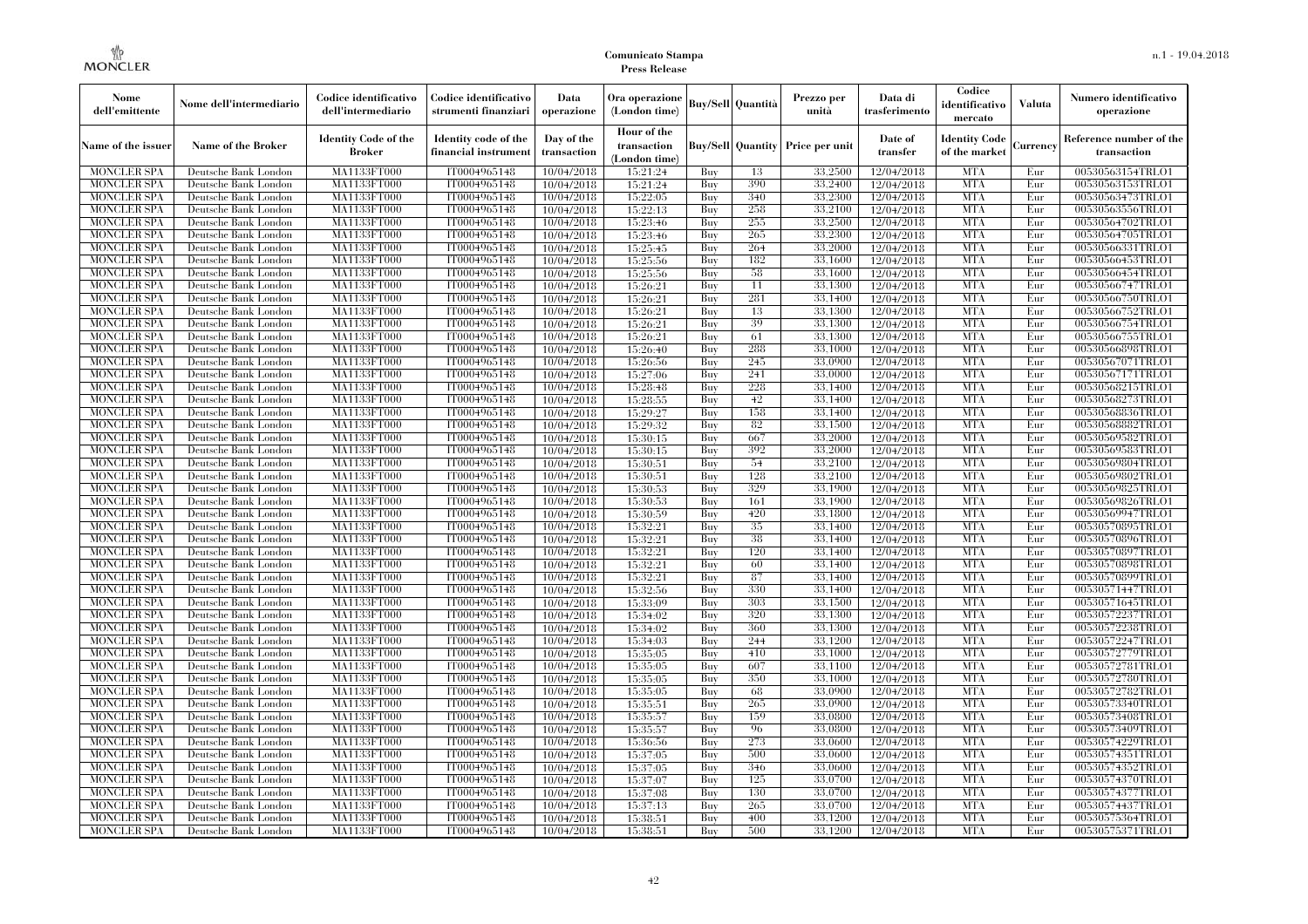| Nome<br>dell'emittente                   | Nome dell'intermediario                      | Codice identificativo<br>dell'intermediario  | Codice identificativo<br>strumenti finanziari | Data<br>operazione        | Ora operazione<br>(London time)             |            | Buv/Sell   Quantità      | Prezzo per<br>unità | Data di<br>trasferimento | Codice<br>identificativo<br>mercato   | <b>Valuta</b> | Numero identificativo<br>operazione    |
|------------------------------------------|----------------------------------------------|----------------------------------------------|-----------------------------------------------|---------------------------|---------------------------------------------|------------|--------------------------|---------------------|--------------------------|---------------------------------------|---------------|----------------------------------------|
| Name of the issuer                       | Name of the Broker                           | <b>Identity Code of the</b><br><b>Broker</b> | Identity code of the<br>financial instrument  | Day of the<br>transaction | Hour of the<br>transaction<br>(London time) |            | <b>Buy/Sell Quantity</b> | Price per unit      | Date of<br>transfer      | <b>Identity Code</b><br>of the market | Currencv      | Reference number of the<br>transaction |
| <b>MONCLER SPA</b>                       | Deutsche Bank London                         | MA1133FT000                                  | IT0004965148                                  | 10/04/2018                | 15:38:59                                    | Buy        | 430                      | 33,1100             | 12/04/2018               | <b>MTA</b>                            | Eur           | 00530575501TRLO1                       |
| <b>MONCLER SPA</b>                       | Deutsche Bank London                         | <b>MA1133FT000</b>                           | IT0004965148                                  | 10/04/2018                | 15:39:22                                    | Buy        | 342                      | 33,1500             | 12/04/2018               | <b>MTA</b>                            | Eur           | 00530575725TRLO1                       |
| <b>MONCLER SPA</b>                       | Deutsche Bank London                         | MA1133FT000                                  | IT0004965148                                  | 10/04/2018                | 15:39:56                                    | Buv        | 310                      | 33.1300             | 12/04/2018               | <b>MTA</b>                            | Eur           | 00530576090TRLO1                       |
| <b>MONCLER SPA</b>                       | Deutsche Bank London                         | MA1133FT000                                  | IT0004965148                                  | 10/04/2018                | 15:39:56                                    | Buy        | 110                      | 33,1300             | 12/04/2018               | <b>MTA</b>                            | Eur           | 00530576091TRLO1                       |
| <b>MONCLER SPA</b>                       | Deutsche Bank London                         | MA1133FT000                                  | IT0004965148                                  | 10/04/2018                | 15:42:01                                    | Buy        | 540                      | 33,1500             | 12/04/2018               | <b>MTA</b>                            | Eur           | 00530577256TRLO1                       |
| <b>MONCLER SPA</b><br><b>MONCLER SPA</b> | Deutsche Bank London<br>Deutsche Bank London | <b>MA1133FT000</b><br>MA1133FT000            | IT0004965148<br>IT0004965148                  | 10/04/2018                | 15:42:16                                    | Buy<br>Buy | 103<br>403               | 33,1500<br>33,1400  | 12/04/2018               | <b>MTA</b><br><b>MTA</b>              | Eur<br>Eur    | 00530577512TRLO1                       |
| <b>MONCLER SPA</b>                       | Deutsche Bank London                         | MA1133FT000                                  | IT0004965148                                  | 10/04/2018<br>10/04/2018  | 15:43:29<br>15:43:29                        | Buy        | 87                       | 33.1400             | 12/04/2018<br>12/04/2018 | <b>MTA</b>                            | Eur           | 00530578285TRLO1<br>00530578286TRLO1   |
| <b>MONCLER SPA</b>                       | Deutsche Bank London                         | MA1133FT000                                  | IT0004965148                                  | 10/04/2018                | 15:43:29                                    | Buy        | 87                       | 33,1500             | 12/04/2018               | <b>MTA</b>                            | Eur           | 00530578288TRLO1                       |
| <b>MONCLER SPA</b>                       | Deutsche Bank London                         | <b>MA1133FT000</b>                           | IT0004965148                                  | 10/04/2018                | 15:43:29                                    | Buy        | 470                      | 33,1500             | 12/04/2018               | <b>MTA</b>                            | Eur           | 00530578287TRLO1                       |
| <b>MONCLER SPA</b>                       | Deutsche Bank London                         | MA1133FT000                                  | IT0004965148                                  | 10/04/2018                | 15:44:02                                    | Buy        | 367                      | 33,1500             | 12/04/2018               | <b>MTA</b>                            | Eur           | 00530578478TRLO1                       |
| <b>MONCLER SPA</b>                       | Deutsche Bank London                         | MA1133FT000                                  | IT0004965148                                  | 10/04/2018                | 15:44:02                                    | Buy        | 15                       | 33,1500             | 12/04/2018               | <b>MTA</b>                            | Eur           | 00530578479TRLO1                       |
| <b>MONCLER SPA</b>                       | Deutsche Bank London                         | MA1133FT000                                  | IT0004965148                                  | 10/04/2018                | 15:44:06                                    | Buy        | 183                      | 33,1600             | 12/04/2018               | <b>MTA</b>                            | Eur           | 00530578534TRLO1                       |
| <b>MONCLER SPA</b>                       | Deutsche Bank London                         | MA1133FT000                                  | IT0004965148                                  | 10/04/2018                | 15:44:06                                    | Buy        | 21                       | 33,1600             | 12/04/2018               | <b>MTA</b>                            | Eur           | 00530578533TRLO1                       |
| <b>MONCLER SPA</b>                       | Deutsche Bank London                         | MA1133FT000                                  | IT0004965148                                  | 10/04/2018                | 15:45:01                                    | Buy        | 201                      | 33,1500             | 12/04/2018               | <b>MTA</b>                            | Eur           | 00530579005TRLO1                       |
| <b>MONCLER SPA</b>                       | Deutsche Bank London                         | MA1133FT000                                  | IT0004965148                                  | 10/04/2018                | 15:45:01                                    | Buy        | 77                       | 33,1500             | 12/04/2018               | <b>MTA</b>                            | Eur           | 00530579006TRLO1                       |
| <b>MONCLER SPA</b>                       | Deutsche Bank London                         | MA1133FT000                                  | IT0004965148                                  | 10/04/2018                | 15:45:58                                    | Buy        | 360                      | 33.1400             | 12/04/2018               | <b>MTA</b>                            | Eur           | 00530579694TRLO1                       |
| <b>MONCLER SPA</b>                       | Deutsche Bank London                         | MA1133FT000                                  | IT0004965148                                  | 10/04/2018                | 15:48:22                                    | Buy        | 5                        | 33,1500             | 12/04/2018               | <b>MTA</b>                            | Eur           | 00530581238TRLO1                       |
| <b>MONCLER SPA</b>                       | Deutsche Bank London                         | MA1133FT000                                  | IT0004965148                                  | 10/04/2018                | 15:48:29                                    | Buy        | 370                      | 33,1400             | 12/04/2018               | <b>MTA</b>                            | Eur           | 00530581275TRLO1                       |
| <b>MONCLER SPA</b>                       | Deutsche Bank London                         | MA1133FT000                                  | IT0004965148                                  | 10/04/2018                | 15:48:33                                    | Buy        | 372                      | 33,1300             | 12/04/2018               | <b>MTA</b>                            | Eur           | 00530581325TRLO1                       |
| <b>MONCLER SPA</b>                       | Deutsche Bank London                         | MA1133FT000                                  | IT0004965148                                  | 10/04/2018                | 15:48:33                                    | Buy        | 58<br>189                | 33,1300             | 12/04/2018               | <b>MTA</b><br><b>MTA</b>              | Eur           | 00530581327TRLO1                       |
| <b>MONCLER SPA</b><br><b>MONCLER SPA</b> | Deutsche Bank London                         | MA1133FT000                                  | IT0004965148<br>IT0004965148                  | 10/04/2018                | 15:48:33<br>15:48:37                        | Buy<br>Buy | 142                      | 33,1400<br>33,1200  | 12/04/2018<br>12/04/2018 | <b>MTA</b>                            | Eur<br>Eur    | 00530581328TRLO1<br>00530581383TRLO1   |
| <b>MONCLER SPA</b>                       | Deutsche Bank London<br>Deutsche Bank London | MA1133FT000<br>MA1133FT000                   | IT0004965148                                  | 10/04/2018<br>10/04/2018  | 15:48:37                                    | Buy        | 97                       | 33,1200             | 12/04/2018               | <b>MTA</b>                            | Eur           | 00530581384TRLO1                       |
| <b>MONCLER SPA</b>                       | Deutsche Bank London                         | MA1133FT000                                  | IT0004965148                                  | 10/04/2018                | 15:48:37                                    | Buy        | 60                       | 33,1200             | 12/04/2018               | <b>MTA</b>                            | Eur           | 00530581385TRLO1                       |
| <b>MONCLER SPA</b>                       | Deutsche Bank London                         | MA1133FT000                                  | IT0004965148                                  | 10/04/2018                | 15:49:07                                    | Buy        | 189                      | 33,1200             | 12/04/2018               | <b>MTA</b>                            | Eur           | 00530581569TRLO1                       |
| <b>MONCLER SPA</b>                       | Deutsche Bank London                         | MA1133FT000                                  | IT0004965148                                  | 10/04/2018                | 15:49:07                                    | Buy        | 23                       | 33,1200             | 12/04/2018               | <b>MTA</b>                            | Eur           | 00530581568TRLO1                       |
| <b>MONCLER SPA</b>                       | Deutsche Bank London                         | MA1133FT000                                  | IT0004965148                                  | 10/04/2018                | 15:49:13                                    | Buy        | 250                      | 33,1000             | 12/04/2018               | <b>MTA</b>                            | Eur           | 00530581674TRLO1                       |
| <b>MONCLER SPA</b>                       | Deutsche Bank London                         | MA1133FT000                                  | IT0004965148                                  | 10/04/2018                | 15:49:31                                    | Buy        | 330                      | 33,1000             | 12/04/2018               | <b>MTA</b>                            | Eur           | 00530581834TRLO1                       |
| <b>MONCLER SPA</b>                       | Deutsche Bank London                         | <b>MA1133FT000</b>                           | IT0004965148                                  | 10/04/2018                | 15:49:31                                    | Buy        | 84                       | 33,1100             | 12/04/2018               | <b>MTA</b>                            | Eur           | 00530581836TRLO1                       |
| MONCLER SPA                              | Deutsche Bank London                         | MA1133FT000                                  | IT0004965148                                  | 10/04/2018                | 15:49:31                                    | Buy        | 360                      | 33,1000             | 12/04/2018               | <b>MTA</b>                            | Eur           | 00530581835TRLO1                       |
| <b>MONCLER SPA</b>                       | Deutsche Bank London                         | MA1133FT000                                  | IT0004965148                                  | 10/04/2018                | 15:49:51                                    | Buy        | 255                      | 33,0900             | 12/04/2018               | <b>MTA</b>                            | Eur           | 00530582001TRLO1                       |
| <b>MONCLER SPA</b>                       | Deutsche Bank London                         | MA1133FT000                                  | IT0004965148                                  | 10/04/2018                | 15:52:17                                    | Buy        | 184                      | 33,1100             | 12/04/2018               | <b>MTA</b>                            | Eur           | 00530583307TRLO1                       |
| <b>MONCLER SPA</b>                       | Deutsche Bank London                         | MA1133FT000                                  | IT0004965148                                  | 10/04/2018                | 15:52:17                                    | Buy        | 70                       | 33,1100             | 12/04/2018               | <b>MTA</b>                            | Eur           | 00530583306TRLO1                       |
| <b>MONCLER SPA</b>                       | Deutsche Bank London                         | MA1133FT000                                  | IT0004965148                                  | 10/04/2018                | 15:52:27                                    | Buy        | 181                      | 33,1300             | 12/04/2018               | <b>MTA</b>                            | Eur           | 00530583360TRLO1                       |
| <b>MONCLER SPA</b>                       | Deutsche Bank London                         | MA1133FT000                                  | IT0004965148                                  | 10/04/2018                | 15:52:27                                    | Buy        | 252                      | 33,1300             | 12/04/2018               | <b>MTA</b>                            | Eur           | 00530583359TRLO1                       |
| <b>MONCLER SPA</b>                       | Deutsche Bank London                         | MA1133FT000                                  | IT0004965148                                  | 10/04/2018                | 15:52:27                                    | Buy        | 285                      | 33.1300             | 12/04/2018               | <b>MTA</b>                            | Eur           | 00530583361TRLO1                       |
| <b>MONCLER SPA</b>                       | Deutsche Bank London                         | <b>MA1133FT000</b>                           | IT0004965148                                  | 10/04/2018                | 15:52:27                                    | Buy        | 385                      | 33,1300             | 12/04/2018               | <b>MTA</b>                            | Eur           | 00530583362TRLO1                       |
| <b>MONCLER SPA</b>                       | Deutsche Bank London                         | MA1133FT000                                  | IT0004965148                                  | 10/04/2018                | 15:52:55                                    | Buy        | 96<br>590                | 33,1400             | 12/04/2018               | <b>MTA</b>                            | Eur           | 00530583572TRLO1                       |
| <b>MONCLER SPA</b><br><b>MONCLER SPA</b> | Deutsche Bank London                         | MA1133FT000<br>MA1133FT000                   | IT0004965148                                  | 10/04/2018                | 15:53:45<br>15:53:56                        | Buy<br>Buy | 570                      | 33,1500<br>33,1400  | 12/04/2018               | <b>MTA</b><br><b>MTA</b>              | Eur<br>Eur    | 00530584061TRLO1<br>00530584151TRLO1   |
| <b>MONCLER SPA</b>                       | Deutsche Bank London<br>Deutsche Bank London | MA1133FT000                                  | IT0004965148<br>IT0004965148                  | 10/04/2018<br>10/04/2018  | 15:53:56                                    | Buy        | 450                      | 33.1400             | 12/04/2018<br>12/04/2018 | <b>MTA</b>                            | Eur           | 00530584152TRLO1                       |
| <b>MONCLER SPA</b>                       | Deutsche Bank London                         | MA1133FT000                                  | IT0004965148                                  | 10/04/2018                | 15:53:56                                    | Buy        | 140                      | 33,1400             | 12/04/2018               | <b>MTA</b>                            | Eur           | 00530584153TRLO1                       |
| <b>MONCLER SPA</b>                       | Deutsche Bank London                         | MA1133FT000                                  | IT0004965148                                  | 10/04/2018                | 15:54:08                                    | Buy        | 111                      | 33,1400             | 12/04/2018               | <b>MTA</b>                            | Eur           | 00530584244TRLO1                       |
| <b>MONCLER SPA</b>                       | Deutsche Bank London                         | MA1133FT000                                  | IT0004965148                                  | 10/04/2018                | 15:54:26                                    | Buy        | 611                      | 33,1400             | 12/04/2018               | <b>MTA</b>                            | Eur           | 00530584420TRLO1                       |
| <b>MONCLER SPA</b>                       | Deutsche Bank London                         | MA1133FT000                                  | IT0004965148                                  | 10/04/2018                | 15:54:58                                    | Buy        | 39                       | 33,1400             | 12/04/2018               | <b>MTA</b>                            | Eur           | 00530584724TRLO1                       |
| <b>MONCLER SPA</b>                       | Deutsche Bank London                         | MA1133FT000                                  | IT0004965148                                  | 10/04/2018                | 15:54:58                                    | Buy        | 650                      | 33,1300             | 12/04/2018               | <b>MTA</b>                            | Eur           | 00530584725TRLO1                       |
| <b>MONCLER SPA</b>                       | Deutsche Bank London                         | MA1133FT000                                  | IT0004965148                                  | 10/04/2018                | 15:54:58                                    | Buy        | 117                      | 33,1500             | 12/04/2018               | <b>MTA</b>                            | Eur           | 00530584731TRLO1                       |
| <b>MONCLER SPA</b>                       | Deutsche Bank London                         | MA1133FT000                                  | IT0004965148                                  | 10/04/2018                | 15:54:58                                    | Buy        | 334                      | 33,1500             | 12/04/2018               | <b>MTA</b>                            | Eur           | 00530584730TRLO1                       |
| <b>MONCLER SPA</b>                       | Deutsche Bank London                         | MA1133FT000                                  | IT0004965148                                  | 10/04/2018                | 15:54:58                                    | Buy        | 186                      | 33,1500             | 12/04/2018               | <b>MTA</b>                            | Eur           | 00530584728TRLO1                       |
| <b>MONCLER SPA</b>                       | Deutsche Bank London                         | MA1133FT000                                  | IT0004965148                                  | 10/04/2018                | 15:54:58                                    | Buy        | 253                      | 33,1500             | 12/04/2018               | <b>MTA</b>                            | Eur           | 00530584729TRLO1                       |
| <b>MONCLER SPA</b>                       | Deutsche Bank London                         | <b>MA1133FT000</b>                           | IT0004965148                                  | 10/04/2018                | 15:54:58                                    | Buy        | 429                      | 33.1500             | 12/04/2018               | <b>MTA</b>                            | Eur           | 00530584727TRLO1                       |
| <b>MONCLER SPA</b>                       | Deutsche Bank London                         | MA1133FT000                                  | IT0004965148                                  | 10/04/2018                | 15:54:58                                    | Buy        | 266                      | 33,1500             | 12/04/2018               | <b>MTA</b>                            | Eur           | 00530584726TRLO1                       |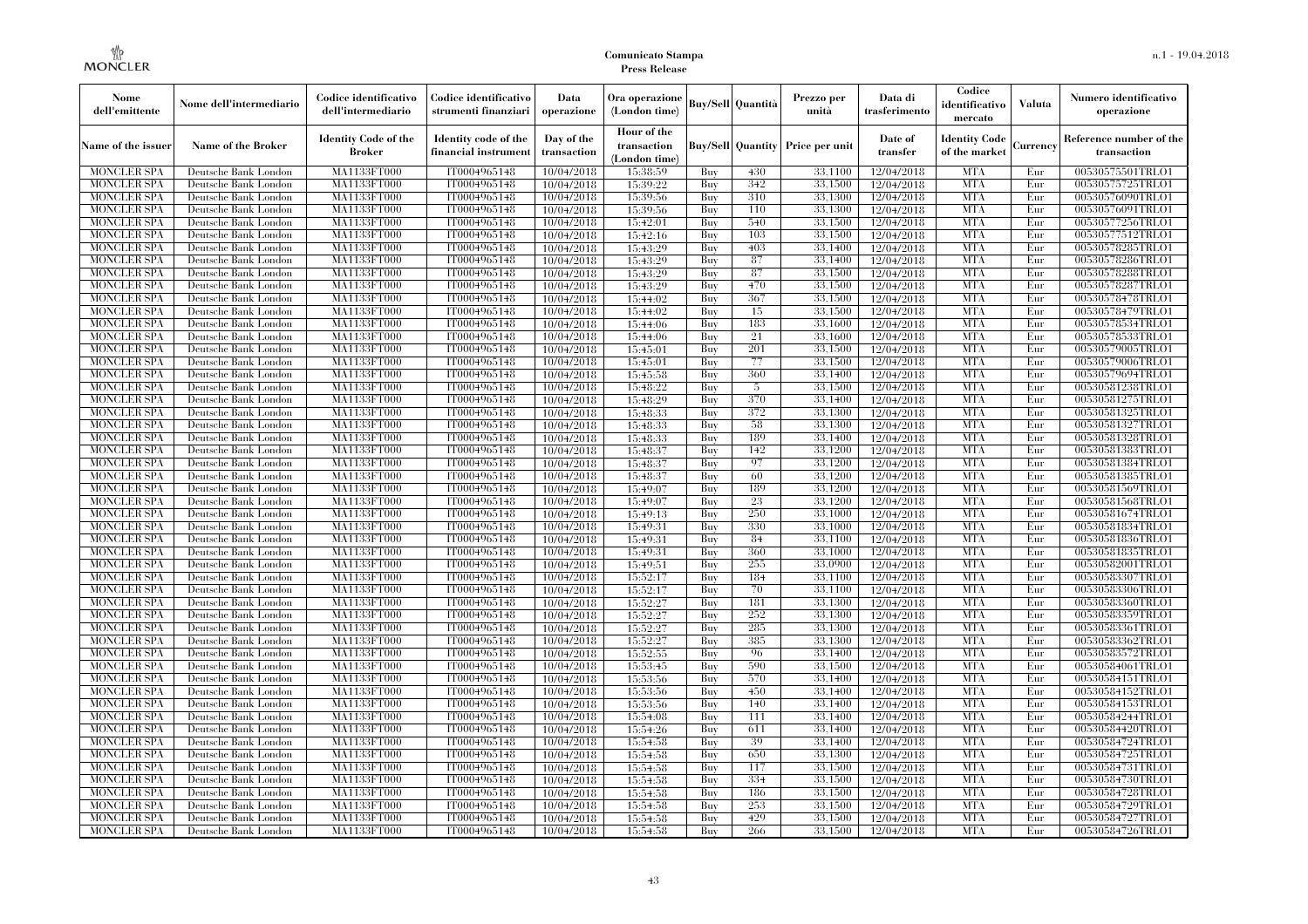| Nome<br>dell'emittente                   | Nome dell'intermediario                      | Codice identificativo<br>dell'intermediario  | Codice identificativo<br>strumenti finanziari | Data<br>operazione        | Ora operazione<br>(London time)             |            | Buy/Sell   Quantità | Prezzo per<br>unità                     | Data di<br>trasferimento | Codice<br>identificativo<br>mercato | <b>Valuta</b> | Numero identificativo<br>operazione    |
|------------------------------------------|----------------------------------------------|----------------------------------------------|-----------------------------------------------|---------------------------|---------------------------------------------|------------|---------------------|-----------------------------------------|--------------------------|-------------------------------------|---------------|----------------------------------------|
| Name of the issuer                       | <b>Name of the Broker</b>                    | <b>Identity Code of the</b><br><b>Broker</b> | Identity code of the<br>financial instrument  | Day of the<br>transaction | Hour of the<br>transaction<br>(London time) |            |                     | <b>Buy/Sell Quantity Price per unit</b> | Date of<br>transfer      | Identity Code<br>of the market      | Currency      | Reference number of the<br>transaction |
| <b>MONCLER SPA</b>                       | Deutsche Bank London                         | MA1133FT000                                  | IT0004965148                                  | 10/04/2018                | 15:56:02                                    | Buy        | 285                 | 33,1400                                 | 12/04/2018               | <b>MTA</b>                          | Eur           | 00530585587TRLO1                       |
| <b>MONCLER SPA</b>                       | Deutsche Bank London                         | MA1133FT000                                  | IT0004965148                                  | 10/04/2018                | 15:57:24                                    | Buy        | 410                 | 33,1400                                 | 12/04/2018               | <b>MTA</b>                          | Eur           | 00530586318TRLO1                       |
| <b>MONCLER SPA</b>                       | Deutsche Bank London                         | <b>MA1133FT000</b>                           | IT0004965148                                  | 10/04/2018                | 15:58:12                                    | Buy        | 370                 | 33,1400                                 | 12/04/2018               | <b>MTA</b>                          | Eur           | 00530586694TRLO1                       |
| <b>MONCLER SPA</b>                       | Deutsche Bank London                         | MA1133FT000                                  | IT0004965148                                  | 10/04/2018                | 15:59:00                                    | Buy<br>Buy | 145<br>111          | 33,1500<br>33,1500                      | 12/04/2018               | <b>MTA</b><br><b>MTA</b>            | Eur<br>Eur    | 00530587071TRLO1                       |
| <b>MONCLER SPA</b><br><b>MONCLER SPA</b> | Deutsche Bank London<br>Deutsche Bank London | MA1133FT000<br><b>MA1133FT000</b>            | IT0004965148<br>IT0004965148                  | 10/04/2018<br>10/04/2018  | 15:59:00<br>15:59:01                        | Buy        | 73                  | 33,1400                                 | 12/04/2018<br>12/04/2018 | <b>MTA</b>                          | Eur           | 00530587072TRLO1<br>00530587073TRLO1   |
| <b>MONCLER SPA</b>                       | Deutsche Bank London                         | <b>MA1133FT000</b>                           | IT0004965148                                  | 10/04/2018                | 15:59:29                                    | Buy        | 261                 | 33,1400                                 | 12/04/2018               | <b>MTA</b>                          | Eur           | 00530587424TRLO1                       |
| <b>MONCLER SPA</b>                       | Deutsche Bank London                         | MA1133FT000                                  | IT0004965148                                  | 10/04/2018                | 15:59:29                                    | Buy        | 20                  | 33,1400                                 | 12/04/2018               | <b>MTA</b>                          | Eur           | 00530587426TRLO1                       |
| <b>MONCLER SPA</b>                       | Deutsche Bank London                         | MA1133FT000                                  | IT0004965148                                  | 10/04/2018                | 15:59:29                                    | Buy        | 24                  | 33,1400                                 | 12/04/2018               | <b>MTA</b>                          | Eur           | 00530587427TRLO1                       |
| <b>MONCLER SPA</b>                       | Deutsche Bank London                         | <b>MA1133FT000</b>                           | IT0004965148                                  | 10/04/2018                | 15:59:32                                    | Buy        | 337                 | 33,1500                                 | 12/04/2018               | <b>MTA</b>                          | Eur           | 00530587479TRLO1                       |
| <b>MONCLER SPA</b>                       | Deutsche Bank London                         | <b>MA1133FT000</b>                           | IT0004965148                                  | 10/04/2018                | 15:59:32                                    | Buy        | 193                 | 33,1500                                 | 12/04/2018               | <b>MTA</b>                          | Eur           | 00530587480TRLO1                       |
| <b>MONCLER SPA</b>                       | Deutsche Bank London                         | <b>MA1133FT000</b>                           | IT0004965148                                  | 10/04/2018                | 15:59:44                                    | Buy        | 360                 | 33,1500                                 | 12/04/2018               | <b>MTA</b>                          | Eur           | 00530587616TRLO1                       |
| <b>MONCLER SPA</b>                       | Deutsche Bank London                         | MA1133FT000                                  | IT0004965148                                  | 10/04/2018                | 15:59:44                                    | Buy        | 480                 | 33,1500                                 | 12/04/2018               | <b>MTA</b>                          | Eur           | 00530587617TRLO1                       |
| <b>MONCLER SPA</b>                       | Deutsche Bank London                         | <b>MA1133FT000</b>                           | IT0004965148                                  | 10/04/2018                | 15:59:45                                    | Buy        | 72                  | 33,1400                                 | 12/04/2018               | <b>MTA</b>                          | Eur           | 00530587627TRLO1                       |
| <b>MONCLER SPA</b>                       | Deutsche Bank London                         | <b>MA1133FT000</b>                           | IT0004965148                                  | 10/04/2018                | 15:59:52                                    | Buy        | 332                 | 33,1300                                 | 12/04/2018               | <b>MTA</b>                          | Eur           | 00530587739TRLO1                       |
| <b>MONCLER SPA</b>                       | Deutsche Bank London                         | <b>MA1133FT000</b>                           | IT0004965148                                  | 10/04/2018                | 15:59:52                                    | Buy        | 281                 | 33,1300                                 | 12/04/2018               | <b>MTA</b>                          | Eur           | 00530587742TRLO1                       |
| <b>MONCLER SPA</b>                       | Deutsche Bank London                         | MA1133FT000                                  | IT0004965148                                  | 10/04/2018                | 15:59:52                                    | Buy        | 350                 | 33,1300                                 | 12/04/2018               | <b>MTA</b>                          | Eur           | 00530587740TRLO1                       |
| <b>MONCLER SPA</b>                       | Deutsche Bank London                         | MA1133FT000                                  | IT0004965148                                  | 10/04/2018                | 16:01:17                                    | Buy        | 129                 | 33,1700                                 | 12/04/2018               | <b>MTA</b>                          | Eur           | 00530589019TRLO1                       |
| MONCLER SPA                              | Deutsche Bank London                         | <b>MA1133FT000</b>                           | IT0004965148                                  | 10/04/2018                | 16:01:17                                    | Buy        | 242                 | 33,1700                                 | 12/04/2018               | <b>MTA</b>                          | Eur           | 00530589020TRLO1                       |
| <b>MONCLER SPA</b>                       | Deutsche Bank London                         | MA1133FT000                                  | IT0004965148                                  | 10/04/2018                | 16:02:00                                    | Buy        | 270                 | 33,1800                                 | 12/04/2018               | <b>MTA</b>                          | Eur           | 00530589540TRLO1                       |
| <b>MONCLER SPA</b>                       | Deutsche Bank London                         | MA1133FT000                                  | IT0004965148                                  | 10/04/2018                | 16:02:00                                    | Buy        | 150                 | 33,1700                                 | 12/04/2018               | <b>MTA</b>                          | Eur           | 00530589547TRLO1                       |
| MONCLER SPA                              | Deutsche Bank London                         | MA1133FT000                                  | IT0004965148                                  | 10/04/2018                | 16:03:53                                    | Buy        | 316                 | 33,1800                                 | 12/04/2018               | <b>MTA</b>                          | Eur           | 00530590747TRLO1                       |
| <b>MONCLER SPA</b>                       | Deutsche Bank London                         | <b>MA1133FT000</b><br>MA1133FT000            | IT0004965148                                  | 10/04/2018                | 16:04:40                                    | Buy        | 170<br>$\mathbf Q$  | 33,1700                                 | 12/04/2018               | MTA                                 | Eur           | 00530591478TRLO1                       |
| <b>MONCLER SPA</b><br><b>MONCLER SPA</b> | Deutsche Bank London<br>Deutsche Bank London | MA1133FT000                                  | IT0004965148<br>IT0004965148                  | 10/04/2018<br>10/04/2018  | 16:04:40<br>16:04:41                        | Buy<br>Buy | 209                 | 33,1600<br>33,1600                      | 12/04/2018<br>12/04/2018 | <b>MTA</b><br><b>MTA</b>            | Eur<br>Eur    | 00530591481TRLO1<br>00530591484TRLO1   |
| <b>MONCLER SPA</b>                       | Deutsche Bank London                         | <b>MA1133FT000</b>                           | IT0004965148                                  | 10/04/2018                | 16:04:42                                    | Buy        | 97                  | 33,1600                                 | 12/04/2018               | <b>MTA</b>                          | Eur           | 00530591494TRLO1                       |
| <b>MONCLER SPA</b>                       | Deutsche Bank London                         | <b>MA1133FT000</b>                           | IT0004965148                                  | 10/04/2018                | 16:05:16                                    | Buy        | 10                  | 33,1700                                 | 12/04/2018               | MTA                                 | Eur           | 00530591800TRLO1                       |
| <b>MONCLER SPA</b>                       | Deutsche Bank London                         | MA1133FT000                                  | IT0004965148                                  | 10/04/2018                | 16:05:42                                    | Buy        | 153                 | 33,1800                                 | 12/04/2018               | <b>MTA</b>                          | Eur           | 00530592103TRLO1                       |
| <b>MONCLER SPA</b>                       | Deutsche Bank London                         | MA1133FT000                                  | IT0004965148                                  | 10/04/2018                | 16:06:05                                    | Buy        | 400                 | 33,1800                                 | 12/04/2018               | <b>MTA</b>                          | Eur           | 00530592431TRLO1                       |
| <b>MONCLER SPA</b>                       | Deutsche Bank London                         | <b>MA1133FT000</b>                           | IT0004965148                                  | 10/04/2018                | 16:07:13                                    | Buy        | 3                   | 33,1800                                 | 12/04/2018               | <b>MTA</b>                          | Eur           | 00530593237TRLO1                       |
| MONCLER SPA                              | Deutsche Bank London                         | <b>MA1133FT000</b>                           | IT0004965148                                  | 10/04/2018                | 16:09:29                                    | Buy        | 17                  | 33,1800                                 | 12/04/2018               | <b>MTA</b>                          | Eur           | 00530594690TRLO1                       |
| <b>MONCLER SPA</b>                       | Deutsche Bank London                         | MA1133FT000                                  | IT0004965148                                  | 10/04/2018                | 16:09:41                                    | Buy        | 68                  | 33,1800                                 | 12/04/2018               | <b>MTA</b>                          | Eur           | 00530594869TRLO1                       |
| <b>MONCLER SPA</b>                       | Deutsche Bank London                         | MA1133FT000                                  | IT0004965148                                  | 10/04/2018                | 16:10:15                                    | Buy        | 390                 | 33,1800                                 | 12/04/2018               | <b>MTA</b>                          | Eur           | 00530595187TRLO1                       |
| <b>MONCLER SPA</b>                       | Deutsche Bank London                         | <b>MA1133FT000</b>                           | IT0004965148                                  | 10/04/2018                | 16:10:15                                    | Buy        | 344                 | 33,1800                                 | 12/04/2018               | <b>MTA</b>                          | Eur           | 00530595188TRLO1                       |
| <b>MONCLER SPA</b>                       | Deutsche Bank London                         | <b>MA1133FT000</b>                           | IT0004965148                                  | 10/04/2018                | 16:10:23                                    | Buy        | 118                 | 33,1700                                 | 12/04/2018               | <b>MTA</b>                          | Eur           | 00530595306TRLO1                       |
| <b>MONCLER SPA</b>                       | Deutsche Bank London                         | MA1133FT000                                  | IT0004965148                                  | 10/04/2018                | 16:10:23                                    | Buy        | 200                 | 33,1700                                 | 12/04/2018               | <b>MTA</b>                          | Eur           | 00530595307TRLO1                       |
| <b>MONCLER SPA</b>                       | Deutsche Bank London                         | MA1133FT000                                  | IT0004965148                                  | 10/04/2018                | 16:10:23                                    | Buy        | 269                 | 33,1800                                 | 12/04/2018               | <b>MTA</b>                          | Eur           | 00530595309TRLO1                       |
| <b>MONCLER SPA</b>                       | Deutsche Bank London                         | <b>MA1133FT000</b>                           | IT0004965148                                  | 10/04/2018                | 16:10:23                                    | Buy        | 120                 | 33,1800                                 | 12/04/2018               | <b>MTA</b>                          | Eur           | 00530595308TRLO1                       |
| <b>MONCLER SPA</b>                       | Deutsche Bank London                         | <b>MA1133FT000</b>                           | IT0004965148                                  | 10/04/2018                | 16:10:27                                    | Buy        | 260                 | 33,1300                                 | 12/04/2018               | MTA                                 | Eur           | 00530595353TRLO1                       |
| <b>MONCLER SPA</b>                       | Deutsche Bank London                         | MA1133FT000                                  | IT0004965148                                  | 10/04/2018                | 16:11:25                                    | Buy        | 11                  | 33,1600                                 | 12/04/2018               | <b>MTA</b>                          | Eur           | 00530595973TRLO1                       |
| <b>MONCLER SPA</b>                       | Deutsche Bank London                         | MA1133FT000                                  | IT0004965148                                  | 10/04/2018                | 16:13:00                                    | Buy        | 132                 | 33,1700                                 | 12/04/2018               | <b>MTA</b>                          | Eur           | 00530596956TRLO1                       |
| <b>MONCLER SPA</b><br><b>MONCLER SPA</b> | Deutsche Bank London<br>Deutsche Bank London | MA1133FT000<br><b>MA1133FT000</b>            | IT0004965148<br>IT0004965148                  | 10/04/2018                | 16:13:00                                    | Buy<br>Buy | 123<br>360          | 33,1700<br>33,1700                      | 12/04/2018               | <b>MTA</b><br>MTA                   | Eur<br>Eur    | 00530596958TRLO1<br>00530596960TRLO1   |
| <b>MONCLER SPA</b>                       | Deutsche Bank London                         | MA1133FT000                                  | IT0004965148                                  | 10/04/2018<br>10/04/2018  | 16:13:00<br>16:13:00                        | Buy        | 460                 | 33,1700                                 | 12/04/2018<br>12/04/2018 | <b>MTA</b>                          | Eur           | 00530596964TRLO1                       |
| <b>MONCLER SPA</b>                       | Deutsche Bank London                         | MA1133FT000                                  | IT0004965148                                  | 10/04/2018                | 16:13:06                                    | Buy        | 87                  | 33,1600                                 | 12/04/2018               | <b>MTA</b>                          | Eur           | 00530597032TRLO1                       |
| <b>MONCLER SPA</b>                       | Deutsche Bank London                         | MA1133FT000                                  | IT0004965148                                  | 10/04/2018                | 16:13:06                                    | Buy        | 278                 | 33,1600                                 | 12/04/2018               | <b>MTA</b>                          | Eur           | 00530597031TRLO1                       |
| <b>MONCLER SPA</b>                       | Deutsche Bank London                         | <b>MA1133FT000</b>                           | IT0004965148                                  | 10/04/2018                | 16:16:51                                    | Buy        | 250                 | 33,1600                                 | 12/04/2018               | MTA                                 | Eur           | 00530599509TRLO1                       |
| <b>MONCLER SPA</b>                       | Deutsche Bank London                         | <b>MA1133FT000</b>                           | IT0004965148                                  | 10/04/2018                | 16:16:51                                    | Buy        | 360                 | 33,1700                                 | 12/04/2018               | <b>MTA</b>                          | Eur           | 00530599511TRLO1                       |
| <b>MONCLER SPA</b>                       | Deutsche Bank London                         | MA1133FT000                                  | IT0004965148                                  | 10/04/2018                | 16:16:59                                    | Buy        | 430                 | 33,1500                                 | 12/04/2018               | <b>MTA</b>                          | Eur           | 00530599599TRLO1                       |
| <b>MONCLER SPA</b>                       | Deutsche Bank London                         | <b>MA1133FT000</b>                           | IT0004965148                                  | 10/04/2018                | 16:16:59                                    | Buy        | 328                 | 33,1600                                 | 12/04/2018               | <b>MTA</b>                          | Eur           | 00530599600TRLO1                       |
| MONCLER SPA                              | Deutsche Bank London                         | <b>MA1133FT000</b>                           | IT0004965148                                  | 10/04/2018                | 16:16:59                                    | Buy        | 100                 | 33,1600                                 | 12/04/2018               | MTA                                 | Eur           | 00530599601TRLO1                       |
| <b>MONCLER SPA</b>                       | Deutsche Bank London                         | MA1133FT000                                  | IT0004965148                                  | 10/04/2018                | 16:17:11                                    | Buy        | 110                 | 33,1200                                 | 12/04/2018               | <b>MTA</b>                          | Eur           | 00530599712TRLO1                       |
| <b>MONCLER SPA</b>                       | Deutsche Bank London                         | MA1133FT000                                  | IT0004965148                                  | 10/04/2018                | 16:17:17                                    | Buy        | 145                 | 33,1200                                 | 12/04/2018               | <b>MTA</b>                          | Eur           | 00530599765TRLO1                       |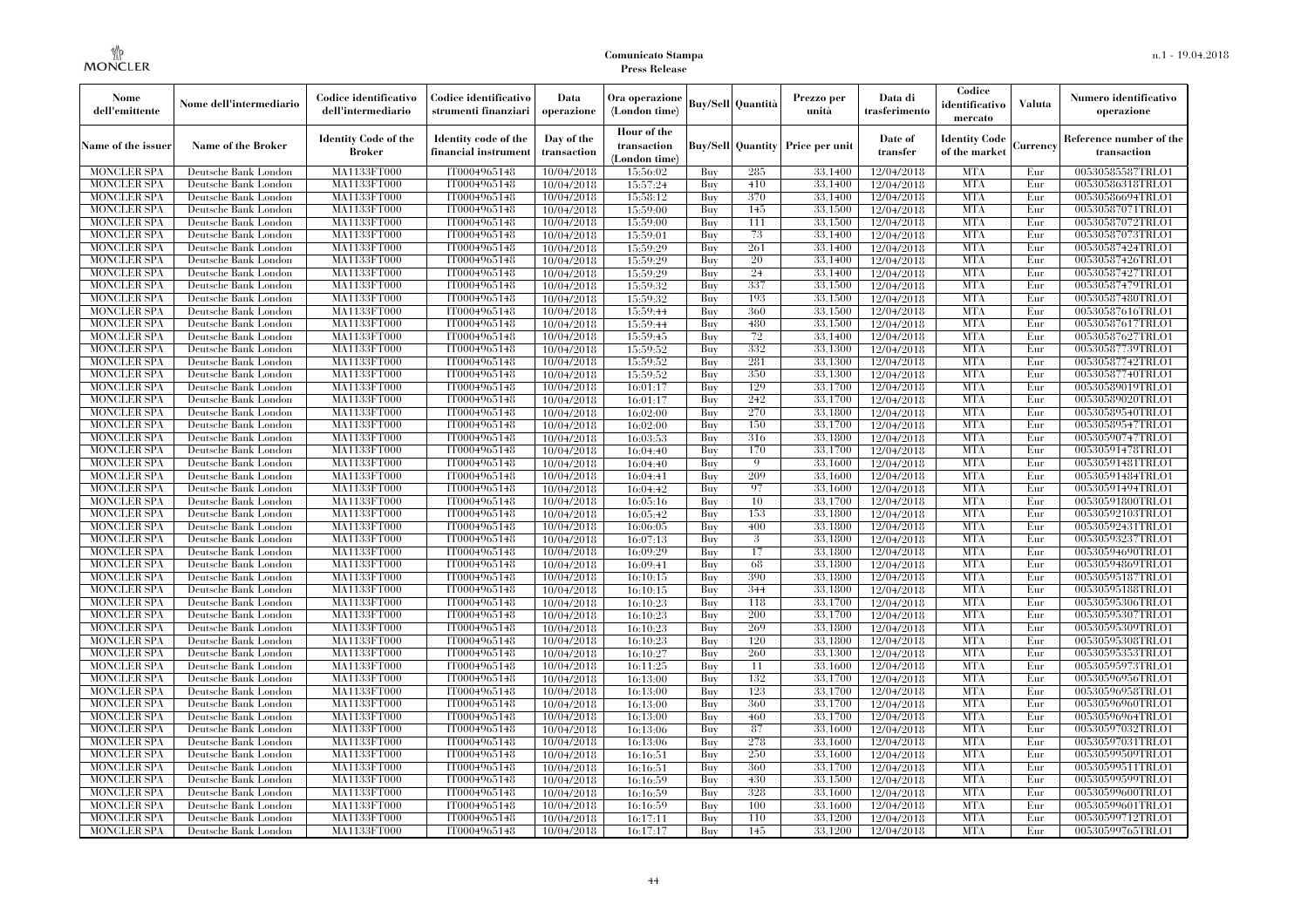| Nome<br>dell'emittente                   | Nome dell'intermediario                      | Codice identificativo<br>dell'intermediario  | Codice identificativo<br>strumenti finanziari | Data<br>operazione        | Ora operazione<br>(London time)             |            | Buv/Sell   Quantità      | Prezzo per<br>unità | Data di<br>trasferimento | Codice<br>identificativo<br>mercato   | <b>Valuta</b> | Numero identificativo<br>operazione    |
|------------------------------------------|----------------------------------------------|----------------------------------------------|-----------------------------------------------|---------------------------|---------------------------------------------|------------|--------------------------|---------------------|--------------------------|---------------------------------------|---------------|----------------------------------------|
| Name of the issuer                       | Name of the Broker                           | <b>Identity Code of the</b><br><b>Broker</b> | Identity code of the<br>financial instrument  | Day of the<br>transaction | Hour of the<br>transaction<br>(London time) |            | <b>Buy/Sell Quantity</b> | Price per unit      | Date of<br>transfer      | <b>Identity Code</b><br>of the market | Currencv      | Reference number of the<br>transaction |
| <b>MONCLER SPA</b>                       | Deutsche Bank London                         | MA1133FT000                                  | IT0004965148                                  | 10/04/2018                | 16:17:31                                    | Buy        | 150                      | 33,1000             | 12/04/2018               | <b>MTA</b>                            | Eur           | 00530599890TRLO1                       |
| <b>MONCLER SPA</b>                       | Deutsche Bank London                         | <b>MA1133FT000</b>                           | IT0004965148                                  | 10/04/2018                | 16:18:08                                    | Buy        | 144                      | 33,1000             | 12/04/2018               | <b>MTA</b>                            | Eur           | 00530600320TRLO1                       |
| <b>MONCLER SPA</b>                       | Deutsche Bank London                         | MA1133FT000                                  | IT0004965148                                  | 10/04/2018                | 16:18:08                                    | Buv        | 400                      | 33.1000             | 12/04/2018               | <b>MTA</b>                            | Eur           | 00530600321TRLO1                       |
| <b>MONCLER SPA</b>                       | Deutsche Bank London                         | MA1133FT000                                  | IT0004965148                                  | 10/04/2018                | 16:18:08                                    | Buy        | 291                      | 33,1000             | 12/04/2018               | <b>MTA</b>                            | Eur           | 00530600322TRLO1                       |
| <b>MONCLER SPA</b>                       | Deutsche Bank London                         | MA1133FT000<br><b>MA1133FT000</b>            | IT0004965148                                  | 10/04/2018                | 16:18:09                                    | Buy        | 23<br>268                | 33,0800<br>33,0800  | 12/04/2018               | <b>MTA</b><br><b>MTA</b>              | Eur<br>Eur    | 00530600323TRLO1<br>00530600334TRLO1   |
| MONCLER SPA<br><b>MONCLER SPA</b>        | Deutsche Bank London<br>Deutsche Bank London | MA1133FT000                                  | IT0004965148<br>IT0004965148                  | 10/04/2018<br>10/04/2018  | 16:18:10<br>16:18:47                        | Buy<br>Buy |                          | 33,0900             | 12/04/2018<br>12/04/2018 | <b>MTA</b>                            | Eur           | 00530600799TRLO1                       |
| <b>MONCLER SPA</b>                       | Deutsche Bank London                         | MA1133FT000                                  | IT0004965148                                  | 10/04/2018                | 16:18:47                                    | Buy        | 65                       | 33,0900             | 12/04/2018               | <b>MTA</b>                            | Eur           | 00530600798TRLO1                       |
| <b>MONCLER SPA</b>                       | Deutsche Bank London                         | MA1133FT000                                  | IT0004965148                                  | 10/04/2018                | 16:19:51                                    | Buy        | 451                      | 33,0900             | 12/04/2018               | <b>MTA</b>                            | Eur           | 00530601645TRLO1                       |
| <b>MONCLER SPA</b>                       | Deutsche Bank London                         | <b>MA1133FT000</b>                           | IT0004965148                                  | 10/04/2018                | 16:19:51                                    | Buy        | $\overline{0}$           | 33,0900             | 12/04/2018               | <b>MTA</b>                            | Eur           | 00530601647TRLO1                       |
| <b>MONCLER SPA</b>                       | Deutsche Bank London                         | MA1133FT000                                  | IT0004965148                                  | 10/04/2018                | 16:19:51                                    | Buy        | 353                      | 33,0900             | 12/04/2018               | <b>MTA</b>                            | Eur           | 00530601649TRLO1                       |
| <b>MONCLER SPA</b>                       | Deutsche Bank London                         | MA1133FT000                                  | IT0004965148                                  | 10/04/2018                | 16:19:52                                    | Buy        | 246                      | 33,0900             | 12/04/2018               | <b>MTA</b>                            | Eur           | 00530601653TRLO1                       |
| <b>MONCLER SPA</b>                       | Deutsche Bank London                         | MA1133FT000                                  | IT0004965148                                  | 10/04/2018                | 16:19:52                                    | Buy        | 11                       | 33,0900             | 12/04/2018               | <b>MTA</b>                            | Eur           | 00530601654TRLO1                       |
| <b>MONCLER SPA</b>                       | Deutsche Bank London                         | MA1133FT000                                  | IT0004965148                                  | 10/04/2018                | 16:19:52                                    | Buy        | 22                       | 33,0900             | 12/04/2018               | <b>MTA</b>                            | Eur           | 00530601655TRLO1                       |
| <b>MONCLER SPA</b>                       | Deutsche Bank London                         | MA1133FT000                                  | IT0004965148                                  | 10/04/2018                | 16:20:15                                    | Buy        | 86                       | 33,1000             | 12/04/2018               | <b>MTA</b>                            | Eur           | 00530601979TRLO1                       |
| <b>MONCLER SPA</b>                       | Deutsche Bank London                         | MA1133FT000                                  | IT0004965148                                  | 10/04/2018                | 16:20:38                                    | Buy        | 411                      | 33,1100             | 12/04/2018               | <b>MTA</b>                            | Eur           | 00530602315TRLO1                       |
| <b>MONCLER SPA</b>                       | Deutsche Bank London                         | MA1133FT000                                  | IT0004965148                                  | 10/04/2018                | 16:20:38                                    | Buy        | 156                      | 33.1100             | 12/04/2018               | <b>MTA</b>                            | Eur           | 00530602319TRLO1                       |
| <b>MONCLER SPA</b>                       | Deutsche Bank London                         | MA1133FT000                                  | IT0004965148                                  | 10/04/2018                | 16:20:38                                    | Buy        | 379                      | 33,1100             | 12/04/2018               | <b>MTA</b>                            | Eur           | 00530602317TRLO1                       |
| <b>MONCLER SPA</b>                       | Deutsche Bank London                         | MA1133FT000                                  | IT0004965148                                  | 10/04/2018                | 16:20:38                                    | Buy        | 88                       | 33,1100             | 12/04/2018               | <b>MTA</b>                            | Eur           | 00530602316TRLO1                       |
| <b>MONCLER SPA</b>                       | Deutsche Bank London                         | MA1133FT000                                  | IT0004965148                                  | 10/04/2018                | 16:20:38                                    | Buy        | 207                      | 33,1100             | 12/04/2018               | <b>MTA</b>                            | Eur           | 00530602318TRLO1                       |
| MONCLER SPA                              | Deutsche Bank London                         | MA1133FT000                                  | IT0004965148                                  | 10/04/2018                | 16:20:38                                    | Buy        | 270                      | 33,1100             | 12/04/2018               | <b>MTA</b>                            | Eur           | 00530602320TRLO1                       |
| MONCLER SPA                              | Deutsche Bank London                         | MA1133FT000                                  | IT0004965148                                  | 10/04/2018                | 16:21:29                                    | Buy        | 303                      | 33,1300             | 12/04/2018               | <b>MTA</b>                            | Eur           | 00530602994TRLO1                       |
| <b>MONCLER SPA</b>                       | Deutsche Bank London                         | MA1133FT000                                  | IT0004965148                                  | 10/04/2018                | 16:21:29                                    | Buy        | 500                      | 33,1300             | 12/04/2018               | <b>MTA</b>                            | Eur           | 00530602995TRLO1                       |
| <b>MONCLER SPA</b>                       | Deutsche Bank London                         | MA1133FT000                                  | IT0004965148                                  | 10/04/2018                | 16:21:29                                    | Buy        | 220<br>250               | 33,1300             | 12/04/2018               | <b>MTA</b>                            | Eur           | 00530603003TRLO1                       |
| <b>MONCLER SPA</b><br><b>MONCLER SPA</b> | Deutsche Bank London<br>Deutsche Bank London | MA1133FT000<br>MA1133FT000                   | IT0004965148<br>IT0004965148                  | 10/04/2018<br>10/04/2018  | 16:21:32<br>16:21:45                        | Buy<br>Buy | 265                      | 33,1300<br>33,1300  | 12/04/2018<br>12/04/2018 | <b>MTA</b><br><b>MTA</b>              | Eur<br>Eur    | 00530603117TRLO1<br>00530603244TRLO1   |
| <b>MONCLER SPA</b>                       | Deutsche Bank London                         | MA1133FT000                                  | IT0004965148                                  | 10/04/2018                | 16:21:45                                    | Buy        | 210                      | 33.1300             | 12/04/2018               | <b>MTA</b>                            | Eur           | 00530603265TRLO1                       |
| <b>MONCLER SPA</b>                       | Deutsche Bank London                         | MA1133FT000                                  | IT0004965148                                  | 10/04/2018                | 16:21:45                                    | Buy        | 260                      | 33,1300             | 12/04/2018               | <b>MTA</b>                            | Eur           | 00530603266TRLO1                       |
| <b>MONCLER SPA</b>                       | Deutsche Bank London                         | MA1133FT000                                  | IT0004965148                                  | 10/04/2018                | 16:22:33                                    | Buy        | 1006                     | 33,1400             | 12/04/2018               | <b>MTA</b>                            | Eur           | 00530603959TRLO1                       |
| MONCLER SPA                              | Deutsche Bank London                         | <b>MA1133FT000</b>                           | IT0004965148                                  | 10/04/2018                | 16:22:33                                    | Buy        | 212                      | 33,1400             | 12/04/2018               | <b>MTA</b>                            | Eur           | 00530603958TRLO1                       |
| MONCLER SPA                              | Deutsche Bank London                         | MA1133FT000                                  | IT0004965148                                  | 10/04/2018                | 16:22:33                                    | Buy        | 309                      | 33,1400             | 12/04/2018               | <b>MTA</b>                            | Eur           | 00530603960TRLO1                       |
| <b>MONCLER SPA</b>                       | Deutsche Bank London                         | MA1133FT000                                  | IT0004965148                                  | 10/04/2018                | 16:22:33                                    | Buy        | 201                      | 33,1400             | 12/04/2018               | <b>MTA</b>                            | Eur           | 00530603961TRLO1                       |
| <b>MONCLER SPA</b>                       | Deutsche Bank London                         | MA1133FT000                                  | IT0004965148                                  | 10/04/2018                | 16:22:46                                    | Buy        | 42                       | 33.1300             | 12/04/2018               | <b>MTA</b>                            | Eur           | 00530604105TRLO1                       |
| <b>MONCLER SPA</b>                       | Deutsche Bank London                         | MA1133FT000                                  | IT0004965148                                  | 10/04/2018                | 16:23:33                                    | Buy        | 208                      | 33,1400             | 12/04/2018               | <b>MTA</b>                            | Eur           | 00530604677TRLO1                       |
| <b>MONCLER SPA</b>                       | Deutsche Bank London                         | MA1133FT000                                  | IT0004965148                                  | 10/04/2018                | 16:23:40                                    | Buy        | 91                       | 33,1400             | 12/04/2018               | <b>MTA</b>                            | Eur           | 00530604767TRLO1                       |
| <b>MONCLER SPA</b>                       | Deutsche Bank London                         | MA1133FT000                                  | IT0004965148                                  | 10/04/2018                | 16:23:43                                    | Buy        | 50                       | 33,1300             | 12/04/2018               | <b>MTA</b>                            | Eur           | 00530604789TRLO1                       |
| <b>MONCLER SPA</b>                       | Deutsche Bank London                         | MA1133FT000                                  | IT0004965148                                  | 10/04/2018                | 16:23:56                                    | Buy        | 200                      | 33.1300             | 12/04/2018               | <b>MTA</b>                            | Eur           | 00530604933TRLO1                       |
| <b>MONCLER SPA</b>                       | Deutsche Bank London                         | <b>MA1133FT000</b>                           | IT0004965148                                  | 10/04/2018                | 16:24:30                                    | Buy        | 14                       | 33,1400             | 12/04/2018               | <b>MTA</b>                            | Eur           | 00530605436TRLO1                       |
| <b>MONCLER SPA</b>                       | Deutsche Bank London                         | MA1133FT000                                  | IT0004965148                                  | 10/04/2018                | 16:25:11                                    | Buy        | 398                      | 33,1500             | 12/04/2018               | <b>MTA</b>                            | Eur           | 00530605964TRLO1                       |
| <b>MONCLER SPA</b>                       | Deutsche Bank London                         | MA1133FT000                                  | IT0004965148                                  | 10/04/2018                | 16:25:11                                    | Buy        | 366                      | 33,1500             | 12/04/2018               | <b>MTA</b>                            | Eur           | 00530605965TRLO1                       |
| <b>MONCLER SPA</b>                       | Deutsche Bank London                         | MA1133FT000                                  | IT0004965148                                  | 10/04/2018                | 16:25:11                                    | Buy        | 549                      | 33,1500             | 12/04/2018               | <b>MTA</b>                            | Eur           | 00530605969TRLO1                       |
| <b>MONCLER SPA</b>                       | Deutsche Bank London                         | MA1133FT000                                  | IT0004965148                                  | 10/04/2018                | 16:25:11                                    | Buy        | 1000                     | 33.1500             | 12/04/2018               | <b>MTA</b>                            | Eur           | 00530605966TRLO1                       |
| <b>MONCLER SPA</b>                       | Deutsche Bank London                         | MA1133FT000                                  | IT0004965148                                  | 10/04/2018                | 16:25:11                                    | Buy        | 100                      | 33,1500             | 12/04/2018               | <b>MTA</b>                            | Eur           | 00530605967TRLO1                       |
| <b>MONCLER SPA</b>                       | Deutsche Bank London                         | MA1133FT000                                  | IT0004965148                                  | 10/04/2018                | 16:25:11                                    | Buy        | 393                      | 33,1500             | 12/04/2018               | <b>MTA</b>                            | Eur           | 00530605968TRLO1                       |
| <b>MONCLER SPA</b><br><b>MONCLER SPA</b> | Deutsche Bank London<br>Deutsche Bank London | MA1133FT000<br>MA1133FT000                   | IT0004965148<br>IT0004965148                  | 10/04/2018<br>10/04/2018  | 16:25:42<br>16:26:38                        | Buy<br>Buy | 390<br>410               | 33,1800<br>33,1700  | 12/04/2018<br>12/04/2018 | <b>MTA</b><br><b>MTA</b>              | Eur<br>Eur    | 00530606543TRLO1<br>00530607190TRLO1   |
| <b>MONCLER SPA</b>                       | Deutsche Bank London                         | MA1133FT000                                  | IT0004965148                                  | 10/04/2018                | 16:26:38                                    | Buy        | 251                      | 33,1600             | 12/04/2018               | <b>MTA</b>                            | Eur           | 00530607191TRLO1                       |
| <b>MONCLER SPA</b>                       | Deutsche Bank London                         | MA1133FT000                                  | IT0004965148                                  | 10/04/2018                | 16:27:01                                    | Buy        | 49                       | 33,1700             | 12/04/2018               | <b>MTA</b>                            | Eur           | 00530607565TRLO1                       |
| <b>MONCLER SPA</b>                       | Deutsche Bank London                         | MA1133FT000                                  | IT0004965148                                  | 10/04/2018                | 16:27:01                                    | Buy        | 320                      | 33,1700             | 12/04/2018               | <b>MTA</b>                            | Eur           | 00530607564TRLO1                       |
| <b>MONCLER SPA</b>                       | Deutsche Bank London                         | MA1133FT000                                  | IT0004965148                                  | 10/04/2018                | 16:27:15                                    | Buy        | 65                       | 33,1700             | 12/04/2018               | <b>MTA</b>                            | Eur           | 00530607739TRLO1                       |
| <b>MONCLER SPA</b>                       | Deutsche Bank London                         | MA1133FT000                                  | IT0004965148                                  | 10/04/2018                | 16:29:04                                    | Buy        | 380                      | 33,1800             | 12/04/2018               | <b>MTA</b>                            | Eur           | 00530609168TRLO1                       |
| <b>MONCLER SPA</b>                       | Deutsche Bank London                         | MA1133FT000                                  | IT0004965148                                  | 10/04/2018                | 16:29:20                                    | Buy        | 470                      | 33,1800             | 12/04/2018               | <b>MTA</b>                            | Eur           | 00530609459TRLO1                       |
| <b>MONCLER SPA</b>                       | Deutsche Bank London                         | MA1133FT000                                  | IT0004965148                                  | 10/04/2018                | 16:29:57                                    | Buy        | 385                      | 33,1700             | 12/04/2018               | <b>MTA</b>                            | Eur           | 00530610166TRLO1                       |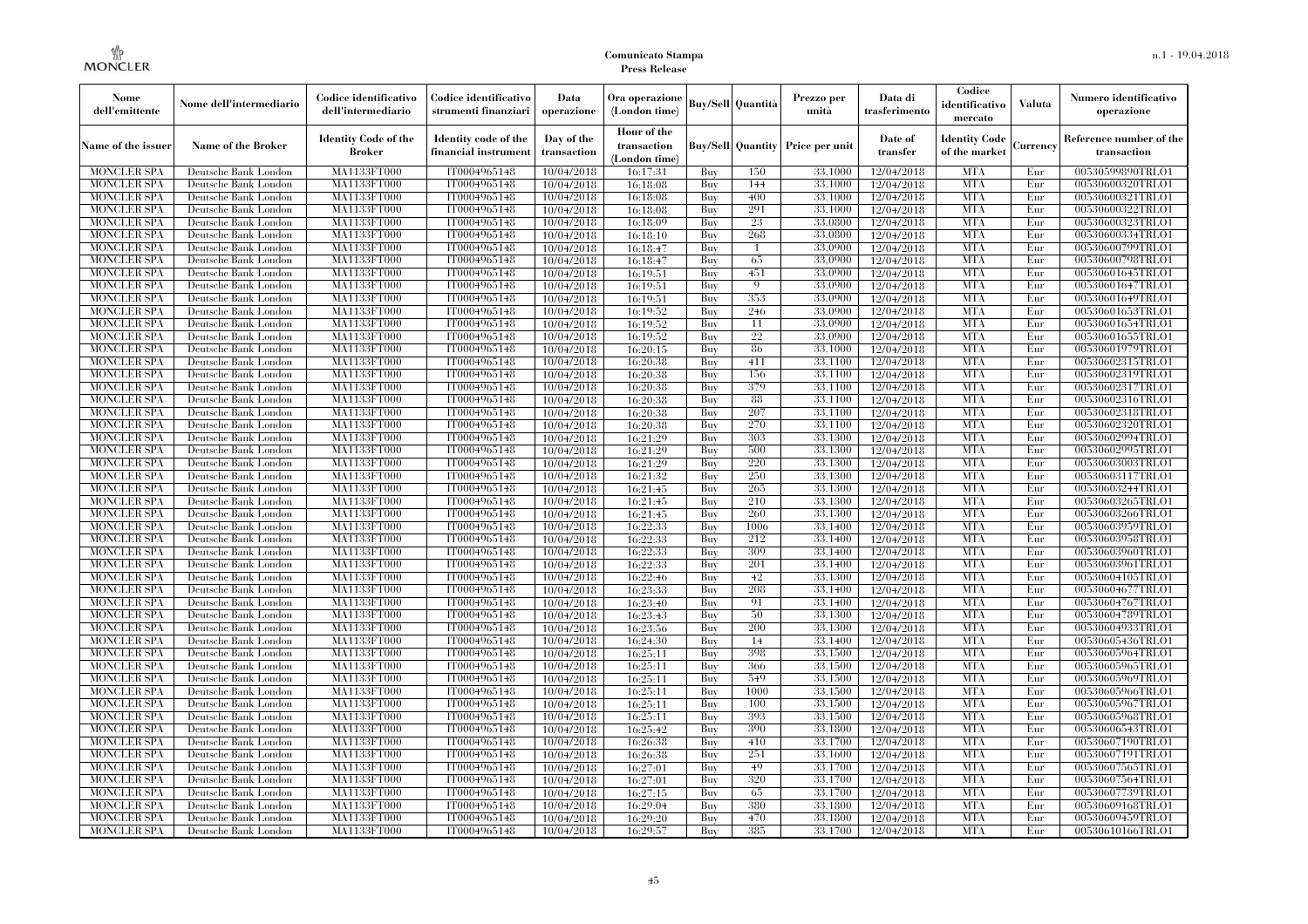| Nome<br>dell'emittente                   | Nome dell'intermediario                      | Codice identificativo<br>dell'intermediario  | Codice identificativo<br>strumenti finanziari | Data<br>operazione        | Ora operazione<br>(London time)           |                   | Buy/Sell   Quantità      | Prezzo per<br>unità | Data di<br>trasferimento | Codice<br>identificativo<br>mercato   | <b>Valuta</b> | Numero identificativo<br>operazione    |
|------------------------------------------|----------------------------------------------|----------------------------------------------|-----------------------------------------------|---------------------------|-------------------------------------------|-------------------|--------------------------|---------------------|--------------------------|---------------------------------------|---------------|----------------------------------------|
| Name of the issuer                       | Name of the Broker                           | <b>Identity Code of the</b><br><b>Broker</b> | Identity code of the<br>financial instrument  | Day of the<br>transaction | Hour of the<br>transaction<br>London time |                   | <b>Buy/Sell Quantity</b> | Price per unit      | Date of<br>transfer      | <b>Identity Code</b><br>of the market | Currencv      | Reference number of the<br>transaction |
| <b>MONCLER SPA</b>                       | Deutsche Bank London                         | MA1133FT000                                  | IT0004965148                                  | 10/04/2018                | 16:29:57                                  | Buy               | 95                       | 33.1700             | 12/04/2018               | <b>MTA</b>                            | Eur           | 00530610178TRLO1                       |
| <b>MONCLER SPA</b>                       | Deutsche Bank London                         | <b>MA1133FT000</b>                           | IT0004965148                                  | 11/04/2018                | 08:02:11                                  | Buy               | 74                       | 33,2000             | 13/04/2018               | <b>MTA</b>                            | Eur           | 00530621147TRLO1                       |
| <b>MONCLER SPA</b>                       | Deutsche Bank London                         | MA1133FT000                                  | IT0004965148                                  | 11/04/2018                | 08:02:11                                  | Buy               | 256                      | 33,2000             | 13/04/2018               | <b>MTA</b>                            | Eur           | 00530621148TRLO1                       |
| <b>MONCLER SPA</b>                       | Deutsche Bank London                         | MA1133FT000                                  | IT0004965148                                  | 11/04/2018                | 08:02:15                                  | Buv               | 410                      | 33.1900             | 13/04/2018               | <b>MTA</b>                            | Eur           | 00530621156TRLO1                       |
| <b>MONCLER SPA</b>                       | Deutsche Bank London                         | <b>MA1133FT000</b>                           | IT0004965148                                  | 11/04/2018                | 08:02:50                                  | Buv               | 99                       | 33.1700             | 13/04/2018               | <b>MTA</b>                            | Eur           | 00530621373TRLO1                       |
| <b>MONCLER SPA</b><br><b>MONCLER SPA</b> | Deutsche Bank London                         | MA1133FT000                                  | IT0004965148                                  | 11/04/2018                | 08:02:50                                  | Buy               | 114<br>330               | 33,1700             | 13/04/2018               | <b>MTA</b><br><b>MTA</b>              | Eur<br>Eur    | 00530621374TRLO1                       |
| <b>MONCLER SPA</b>                       | Deutsche Bank London<br>Deutsche Bank London | <b>MA1133FT000</b><br>MA1133FT000            | IT0004965148<br>IT0004965148                  | 11/04/2018<br>11/04/2018  | 08:04:41<br>08:05:05                      | Buy<br>Buy        | 60                       | 33,1800<br>33,1700  | 13/04/2018<br>13/04/2018 | <b>MTA</b>                            | Eur           | 00530621810TRLO1<br>00530621893TRLO1   |
| <b>MONCLER SPA</b>                       | Deutsche Bank London                         | MA1133FT000                                  | IT0004965148                                  | 11/04/2018                | 08:05:05                                  | Buv               | 230                      | 33.1700             | 13/04/2018               | <b>MTA</b>                            | Eur           | 00530621896TRLO1                       |
| <b>MONCLER SPA</b>                       | Deutsche Bank London                         | MA1133FT000                                  | IT0004965148                                  | 11/04/2018                | 08:05:05                                  | Buv               | 292                      | 33,1600             | 13/04/2018               | <b>MTA</b>                            | Eur           | 00530621897TRLO1                       |
| <b>MONCLER SPA</b>                       | Deutsche Bank London                         | MA1133FT000                                  | IT0004965148                                  | 11/04/2018                | 08:05:06                                  | Buy               | 273                      | 33.1500             | 13/04/2018               | <b>MTA</b>                            | Eur           | 00530621918TRLO1                       |
| <b>MONCLER SPA</b>                       | Deutsche Bank London                         | MA1133FT000                                  | IT0004965148                                  | 11/04/2018                | 08:05:47                                  | Buv               | 252                      | 33,1200             | 13/04/2018               | <b>MTA</b>                            | Eur           | 00530622202TRLO1                       |
| <b>MONCLER SPA</b>                       | Deutsche Bank London                         | <b>MA1133FT000</b>                           | IT0004965148                                  | 11/04/2018                | 08:07:48                                  | Buy               | 235                      | 33,1100             | 13/04/2018               | <b>MTA</b>                            | Eur           | 00530622998TRLO1                       |
| MONCLER SPA                              | Deutsche Bank London                         | MA1133FT000                                  | IT0004965148                                  | 11/04/2018                | 08:07:48                                  | Buy               | 200                      | 33,1000             | 13/04/2018               | <b>MTA</b>                            | Eur           | 00530623006TRLO1                       |
| <b>MONCLER SPA</b>                       | Deutsche Bank London                         | MA1133FT000                                  | IT0004965148                                  | 11/04/2018                | 08:07:48                                  | Buv               | 81                       | 33.1000             | 13/04/2018               | <b>MTA</b>                            | Eur           | 00530623007TRLO1                       |
| <b>MONCLER SPA</b>                       | Deutsche Bank London                         | MA1133FT000                                  | IT0004965148                                  | 11/04/2018                | 08:07:48                                  | Buy               | 490                      | 33,0900             | 13/04/2018               | <b>MTA</b>                            | Eur           | 00530623008TRLO1                       |
| <b>MONCLER SPA</b>                       | Deutsche Bank London                         | <b>MA1133FT000</b>                           | IT0004965148                                  | 11/04/2018                | 08:07:48                                  | Buy               | 72                       | 33,1100             | 13/04/2018               | <b>MTA</b>                            | Eur           | 00530623011TRLO1                       |
| <b>MONCLER SPA</b>                       | Deutsche Bank London                         | <b>MA1133FT000</b>                           | IT0004965148                                  | 11/04/2018                | 08:07:48                                  | Buy               | 360                      | 33,1000             | 13/04/2018               | <b>MTA</b>                            | Eur           | 00530623010TRLO1                       |
| <b>MONCLER SPA</b>                       | Deutsche Bank London                         | MA1133FT000                                  | IT0004965148                                  | 11/04/2018                | 08:07:48                                  | Buy               | 200                      | 33,1000             | 13/04/2018               | <b>MTA</b>                            | Eur           | 00530623009TRLO1                       |
| <b>MONCLER SPA</b>                       | Deutsche Bank London                         | MA1133FT000                                  | IT0004965148                                  | 11/04/2018                | 08:09:11                                  | Buy               | 11                       | 33.1400             | 13/04/2018               | <b>MTA</b>                            | Eur           | 00530623380TRLO1                       |
| <b>MONCLER SPA</b>                       | Deutsche Bank London                         | MA1133FT000                                  | IT0004965148                                  | 11/04/2018                | 08:09:40                                  | Buy               | 245                      | 33,1300             | 13/04/2018               | <b>MTA</b>                            | Eur           | 00530623597TRLO1                       |
| <b>MONCLER SPA</b>                       | Deutsche Bank London                         | <b>MA1133FT000</b>                           | IT0004965148                                  | 11/04/2018                | 08:09:41                                  | Buy               | 309                      | 33,1200             | 13/04/2018               | <b>MTA</b>                            | Eur           | 00530623598TRLO1                       |
| <b>MONCLER SPA</b>                       | Deutsche Bank London                         | MA1133FT000                                  | IT0004965148                                  | 11/04/2018                | 08:10:00                                  | Buy               | 298                      | 33,1100             | 13/04/2018               | <b>MTA</b>                            | Eur           | 00530623685TRLO1                       |
| <b>MONCLER SPA</b>                       | Deutsche Bank London                         | MA1133FT000                                  | IT0004965148                                  | 11/04/2018                | 08:10:00                                  | Buy               | 257                      | 33,1100             | 13/04/2018               | <b>MTA</b>                            | Eur           | 00530623686TRLO1                       |
| <b>MONCLER SPA</b>                       | Deutsche Bank London                         | MA1133FT000                                  | IT0004965148                                  | 11/04/2018                | 08:12:15                                  | Buv               | 410                      | 33,1000             | 13/04/2018               | <b>MTA</b>                            | Eur           | 00530624527TRLO1                       |
| <b>MONCLER SPA</b>                       | Deutsche Bank London                         | MA1133FT000                                  | IT0004965148                                  | 11/04/2018                | 08:12:42                                  | Buy               | 245                      | 33,1000             | 13/04/2018               | <b>MTA</b>                            | Eur           | 00530624646TRLO1                       |
| <b>MONCLER SPA</b>                       | Deutsche Bank London                         | MA1133FT000                                  | IT0004965148                                  | 11/04/2018                | 08:12:47                                  | Buy               | 300                      | 33,0900             | 13/04/2018               | <b>MTA</b>                            | Eur           | 00530624706TRLO1                       |
| <b>MONCLER SPA</b>                       | Deutsche Bank London                         | MA1133FT000                                  | IT0004965148                                  | 11/04/2018                | 08:12:47                                  | Buy               | 200                      | 33,0800             | 13/04/2018               | <b>MTA</b>                            | Eur           | 00530624707TRLO1                       |
| <b>MONCLER SPA</b>                       | Deutsche Bank London                         | MA1133FT000                                  | IT0004965148                                  | 11/04/2018                | 08:12:51                                  | Buy               | 70<br>480                | 33,0800             | 13/04/2018               | <b>MTA</b>                            | Eur           | 00530624722TRLO1                       |
| MONCLER SPA                              | Deutsche Bank London                         | MA1133FT000                                  | IT0004965148                                  | 11/04/2018                | 08:13:36                                  | Buy               | 305                      | 33,1000             | 13/04/2018               | <b>MTA</b><br><b>MTA</b>              | Eur<br>Eur    | 00530624948TRLO1                       |
| <b>MONCLER SPA</b><br><b>MONCLER SPA</b> | Deutsche Bank London<br>Deutsche Bank London | MA1133FT000<br>MA1133FT000                   | IT0004965148<br>IT0004965148                  | 11/04/2018                | 08:14:02<br>08:15:38                      | Buy<br>Buy        | 370                      | 33,1200<br>33,1300  | 13/04/2018<br>13/04/2018 | <b>MTA</b>                            | Eur           | 00530625083TRLO1<br>00530625526TRLO1   |
| <b>MONCLER SPA</b>                       | Deutsche Bank London                         | MA1133FT000                                  | IT0004965148                                  | 11/04/2018<br>11/04/2018  | 08:15:44                                  | Buy               | 310                      | 33,1200             | 13/04/2018               | <b>MTA</b>                            | Eur           | 00530625548TRLO1                       |
| <b>MONCLER SPA</b>                       | Deutsche Bank London                         | <b>MA1133FT000</b>                           | IT0004965148                                  | 11/04/2018                | 08:16:55                                  | Buy               | 50                       | 33,1400             | 13/04/2018               | <b>MTA</b>                            | Eur           | 00530625855TRLO1                       |
| <b>MONCLER SPA</b>                       | Deutsche Bank London                         | <b>MA1133FT000</b>                           | IT0004965148                                  | 11/04/2018                | 08:17:02                                  | Buy               | 225                      | 33,1400             | 13/04/2018               | <b>MTA</b>                            | Eur           | 00530625893TRLO1                       |
| <b>MONCLER SPA</b>                       | Deutsche Bank London                         | MA1133FT000                                  | IT0004965148                                  | 11/04/2018                | 08:17:02                                  | Buy               | 135                      | 33,1400             | 13/04/2018               | <b>MTA</b>                            | Eur           | 00530625894TRLO1                       |
| <b>MONCLER SPA</b>                       | Deutsche Bank London                         | MA1133FT000                                  | IT0004965148                                  | 11/04/2018                | 08:17:04                                  | Buy               | 480                      | 33.1300             | 13/04/2018               | <b>MTA</b>                            | Eur           | 00530625944TRLO1                       |
| <b>MONCLER SPA</b>                       | Deutsche Bank London                         | <b>MA1133FT000</b>                           | IT0004965148                                  | 11/04/2018                | 08:17:14                                  | $\overline{B}$ uy | 264                      | 33,1200             | 13/04/2018               | <b>MTA</b>                            | Eur           | 00530625988TRLO1                       |
| <b>MONCLER SPA</b>                       | Deutsche Bank London                         | <b>MA1133FT000</b>                           | IT0004965148                                  | 11/04/2018                | 08:17:15                                  | Buy               | 166                      | 33,1200             | 13/04/2018               | <b>MTA</b>                            | Eur           | 00530625989TRLO1                       |
| <b>MONCLER SPA</b>                       | Deutsche Bank London                         | MA1133FT000                                  | IT0004965148                                  | 11/04/2018                | 08:18:11                                  | Buy               | 89                       | 33,1200             | 13/04/2018               | <b>MTA</b>                            | Eur           | 00530626424TRLO1                       |
| <b>MONCLER SPA</b>                       | Deutsche Bank London                         | MA1133FT000                                  | IT0004965148                                  | 11/04/2018                | 08:18:15                                  | Buv               | 249                      | 33.1200             | 13/04/2018               | <b>MTA</b>                            | Eur           | 00530626439TRLO1                       |
| <b>MONCLER SPA</b>                       | Deutsche Bank London                         | MA1133FT000                                  | IT0004965148                                  | 11/04/2018                | 08:18:19                                  | Buy               | 250                      | 33,1100             | 13/04/2018               | <b>MTA</b>                            | Eur           | 00530626488TRLO1                       |
| <b>MONCLER SPA</b>                       | Deutsche Bank London                         | MA1133FT000                                  | IT0004965148                                  | 11/04/2018                | $\overline{08:}19:00$                     | Buy               | 362                      | 33,1200             | 13/04/2018               | <b>MTA</b>                            | Eur           | 00530626658TRLO1                       |
| <b>MONCLER SPA</b>                       | Deutsche Bank London                         | MA1133FT000                                  | IT0004965148                                  | 11/04/2018                | 08:19:05                                  | Buy               | 100                      | 33,1000             | 13/04/2018               | <b>MTA</b>                            | Eur           | 00530626677TRLO1                       |
| <b>MONCLER SPA</b>                       | Deutsche Bank London                         | MA1133FT000                                  | IT0004965148                                  | 11/04/2018                | 08:19:23                                  | Buy               | 310                      | 33,1300             | 13/04/2018               | <b>MTA</b>                            | Eur           | 00530626778TRLO1                       |
| <b>MONCLER SPA</b>                       | Deutsche Bank London                         | MA1133FT000                                  | IT0004965148                                  | 11/04/2018                | 08:21:52                                  | Buy               | 95                       | 33,2100             | 13/04/2018               | <b>MTA</b>                            | Eur           | 00530627487TRLO1                       |
| <b>MONCLER SPA</b>                       | Deutsche Bank London                         | MA1133FT000                                  | IT0004965148                                  | 11/04/2018                | 08:21:52                                  | Buy               | 160                      | 33,2100             | 13/04/2018               | <b>MTA</b>                            | Eur           | 00530627488TRLO1                       |
| <b>MONCLER SPA</b>                       | Deutsche Bank London                         | MA1133FT000                                  | IT0004965148                                  | 11/04/2018                | 08:21:55                                  | Buy               | 136                      | 33,2000             | 13/04/2018               | <b>MTA</b>                            | Eur           | 00530627505TRLO1                       |
| <b>MONCLER SPA</b>                       | Deutsche Bank London                         | MA1133FT000                                  | IT0004965148                                  | 11/04/2018                | 08:22:25                                  | Buy               | 246                      | 33,1800             | 13/04/2018               | <b>MTA</b>                            | Eur           | 00530627607TRLO1                       |
| <b>MONCLER SPA</b>                       | Deutsche Bank London                         | MA1133FT000                                  | IT0004965148                                  | 11/04/2018                | 08:25:32                                  | Buy               | 389                      | 33,2700             | 13/04/2018               | <b>MTA</b>                            | Eur           | 00530628283TRLO1                       |
| <b>MONCLER SPA</b>                       | Deutsche Bank London                         | MA1133FT000                                  | IT0004965148                                  | 11/04/2018                | 08:26:30                                  | Buy               | 300                      | 33,2600             | 13/04/2018               | <b>MTA</b>                            | Eur           | 00530628481TRLO1                       |
| <b>MONCLER SPA</b>                       | Deutsche Bank London                         | MA1133FT000                                  | IT0004965148                                  | 11/04/2018                | 08:28:01                                  | Buy               | 244                      | 33,2300             | 13/04/2018               | <b>MTA</b>                            | Eur           | 00530628949TRLO1                       |
| <b>MONCLER SPA</b>                       | Deutsche Bank London                         | MA1133FT000                                  | IT0004965148                                  | 11/04/2018                | 08:28:11                                  | Buy               | 157                      | 33,2100             | 13/04/2018               | <b>MTA</b>                            | Eur           | 00530628983TRLO1                       |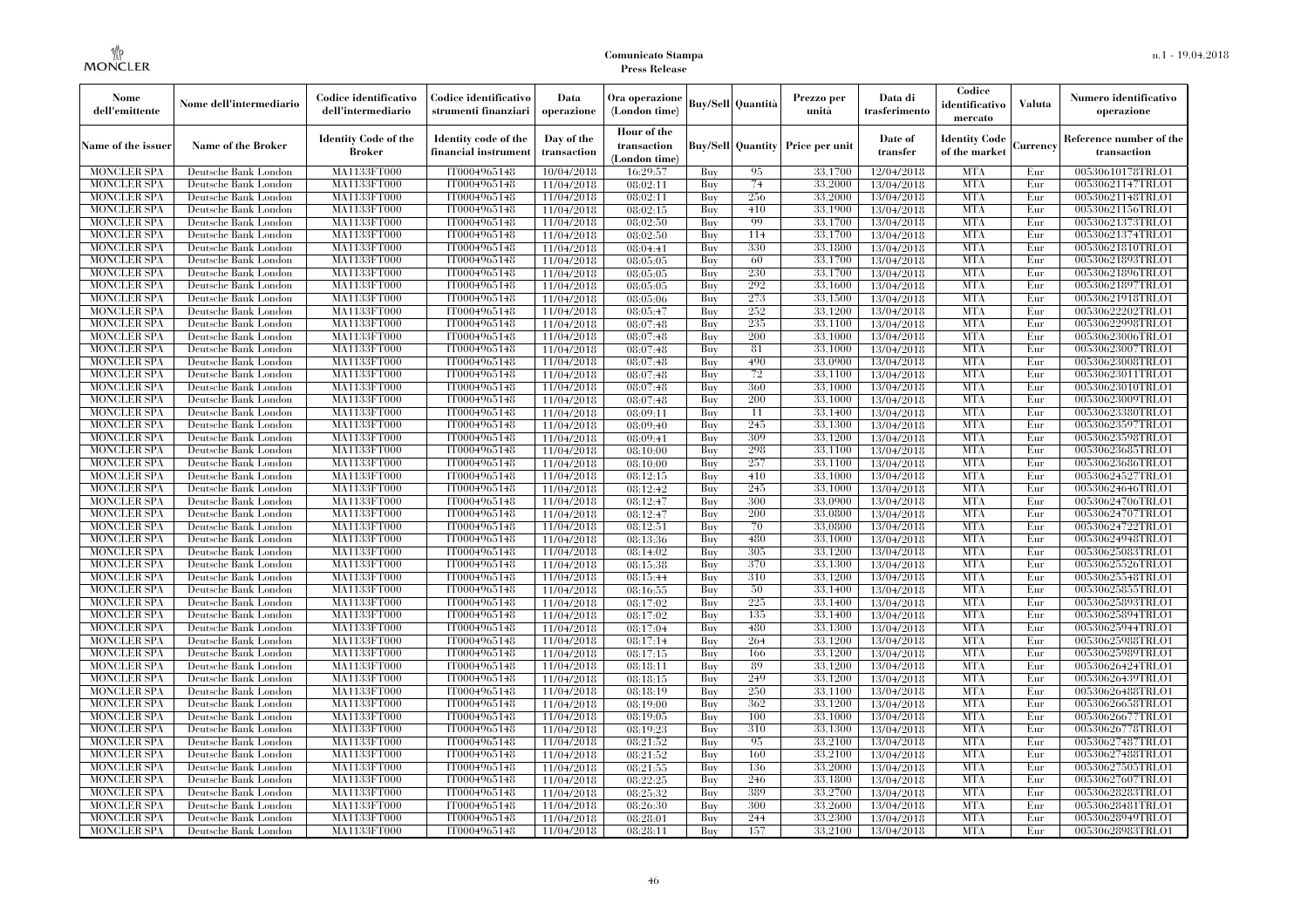| Nome<br>dell'emittente                   | Nome dell'intermediario                      | Codice identificativo<br>dell'intermediario  | Codice identificativo<br>strumenti finanziari | Data<br>operazione        | Ora operazione<br>(London time)             |            | <b>Buy/Sell Quantità</b> | Prezzo per<br>unità                     | Data di<br>trasferimento | Codice<br>identificativo<br>mercato   | Valuta     | Numero identificativo<br>operazione    |
|------------------------------------------|----------------------------------------------|----------------------------------------------|-----------------------------------------------|---------------------------|---------------------------------------------|------------|--------------------------|-----------------------------------------|--------------------------|---------------------------------------|------------|----------------------------------------|
| Name of the issuer                       | Name of the Broker                           | <b>Identity Code of the</b><br><b>Broker</b> | Identity code of the<br>financial instrument  | Day of the<br>transaction | Hour of the<br>transaction<br>(London time) |            |                          | <b>Buy/Sell Quantity Price per unit</b> | Date of<br>transfer      | <b>Identity Code</b><br>of the market | durrency   | Reference number of the<br>transaction |
| <b>MONCLER SPA</b>                       | Deutsche Bank London                         | MA1133FT000                                  | IT0004965148                                  | 11/04/2018                | 08:32:44                                    | Buy        | 340                      | 33,2500                                 | 13/04/2018               | <b>MTA</b>                            | Eur        | 00530630322TRLO1                       |
| <b>MONCLER SPA</b>                       | Deutsche Bank London                         | <b>MA1133FT000</b>                           | IT0004965148                                  | 11/04/2018                | 08:36:01                                    | Buy        | 370                      | 33,2800                                 | 13/04/2018               | <b>MTA</b>                            | Eur        | 00530631223TRLO1                       |
| <b>MONCLER SPA</b>                       | Deutsche Bank London                         | MA1133FT000                                  | IT0004965148                                  | 11/04/2018                | 08:37:44                                    | Buy        | 450                      | 33,3300                                 | 13/04/2018               | <b>MTA</b>                            | Eur        | 00530631735TRLO1                       |
| <b>MONCLER SPA</b>                       | Deutsche Bank London                         | MA1133FT000                                  | IT0004965148                                  | 11/04/2018                | 08:38:30                                    | Buy        | 350                      | 33,3500                                 | 13/04/2018               | <b>MTA</b>                            | Eur        | 00530632037TRLO1                       |
| <b>MONCLER SPA</b>                       | Deutsche Bank London                         | MA1133FT000<br><b>MA1133FT000</b>            | IT0004965148<br>IT0004965148                  | 11/04/2018                | 08:38:30                                    | Buy        | 400<br>151               | 33,3600<br>33,3700                      | 13/04/2018               | <b>MTA</b><br><b>MTA</b>              | Eur<br>Eur | 00530632038TRLO1<br>00530632039TRLO1   |
| <b>MONCLER SPA</b><br><b>MONCLER SPA</b> | Deutsche Bank London<br>Deutsche Bank London | MA1133FT000                                  | IT0004965148                                  | 11/04/2018<br>11/04/2018  | 08:38:30<br>08:38:30                        | Buy<br>Buy | 15                       | 33,3700                                 | 13/04/2018<br>13/04/2018 | <b>MTA</b>                            | Eur        | 00530632040TRLO1                       |
| <b>MONCLER SPA</b>                       | Deutsche Bank London                         | MA1133FT000                                  | IT0004965148                                  | 11/04/2018                | 08:41:32                                    | Buv        | 43                       | 33,3800                                 | 13/04/2018               | <b>MTA</b>                            | Eur        | 00530632962TRLO1                       |
| <b>MONCLER SPA</b>                       | Deutsche Bank London                         | MA1133FT000                                  | IT0004965148                                  | 11/04/2018                | 08:41:32                                    | Buy        | 213                      | 33,3800                                 | 13/04/2018               | <b>MTA</b>                            | Eur        | 00530632963TRLO1                       |
| <b>MONCLER SPA</b>                       | Deutsche Bank London                         | <b>MA1133FT000</b>                           | IT0004965148                                  | 11/04/2018                | 08:41:32                                    | Buy        | 10                       | 33,3800                                 | 13/04/2018               | <b>MTA</b>                            | Eur        | 00530632964TRLO1                       |
| <b>MONCLER SPA</b>                       | Deutsche Bank London                         | MA1133FT000                                  | IT0004965148                                  | 11/04/2018                | 08:41:39                                    | Buy        | 172                      | 33,3700                                 | 13/04/2018               | <b>MTA</b>                            | Eur        | 00530632991TRLO1                       |
| <b>MONCLER SPA</b>                       | Deutsche Bank London                         | MA1133FT000                                  | IT0004965148                                  | 11/04/2018                | 08:41:39                                    | Buy        | 94                       | 33,3700                                 | 13/04/2018               | <b>MTA</b>                            | Eur        | 00530632992TRLO1                       |
| <b>MONCLER SPA</b>                       | Deutsche Bank London                         | MA1133FT000                                  | IT0004965148                                  | 11/04/2018                | 08:45:30                                    | Buy        | 400                      | 33,4100                                 | 13/04/2018               | <b>MTA</b>                            | Eur        | 00530634700TRLO1                       |
| <b>MONCLER SPA</b>                       | Deutsche Bank London                         | MA1133FT000                                  | IT0004965148                                  | 11/04/2018                | 08:45:34                                    | Buy        | 350                      | 33,3900                                 | 13/04/2018               | <b>MTA</b>                            | Eur        | 00530634712TRLO1                       |
| <b>MONCLER SPA</b>                       | Deutsche Bank London                         | MA1133FT000                                  | IT0004965148                                  | 11/04/2018                | 08:45:34                                    | Buy        | 322                      | 33,4000                                 | 13/04/2018               | <b>MTA</b>                            | Eur        | 00530634713TRLO1                       |
| <b>MONCLER SPA</b>                       | Deutsche Bank London                         | MA1133FT000                                  | IT0004965148                                  | 11/04/2018                | 08:49:16                                    | Buy        | 182                      | 33,3000                                 | 13/04/2018               | <b>MTA</b>                            | Eur        | 00530635791TRLO1                       |
| <b>MONCLER SPA</b>                       | Deutsche Bank London                         | MA1133FT000                                  | IT0004965148                                  | 11/04/2018                | 08:50:29                                    | Buy        | 245                      | 33,3100                                 | 13/04/2018               | <b>MTA</b>                            | Eur        | 00530636124TRLO1                       |
| <b>MONCLER SPA</b>                       | Deutsche Bank London                         | MA1133FT000                                  | IT0004965148                                  | 11/04/2018                | 08:53:02                                    | Buy        | 290                      | 33,2700                                 | 13/04/2018               | <b>MTA</b>                            | Eur        | 00530637141TRLO1                       |
| <b>MONCLER SPA</b>                       | Deutsche Bank London                         | MA1133FT000                                  | IT0004965148                                  | 11/04/2018                | 08:54:22                                    | Buy        | 116                      | 33,2500                                 | 13/04/2018               | <b>MTA</b>                            | Eur        | 00530637487TRLO1                       |
| <b>MONCLER SPA</b>                       | Deutsche Bank London                         | MA1133FT000                                  | IT0004965148                                  | 11/04/2018                | 08:54:45                                    | Buy        | 133                      | 33,2500                                 | 13/04/2018               | <b>MTA</b>                            | Eur        | 00530637679TRLO1                       |
| <b>MONCLER SPA</b>                       | Deutsche Bank London                         | MA1133FT000                                  | IT0004965148                                  | 11/04/2018                | 08:54:45                                    | Buy        | 24                       | 33,2500                                 | 13/04/2018               | <b>MTA</b>                            | Eur        | 00530637680TRLO1                       |
| <b>MONCLER SPA</b><br><b>MONCLER SPA</b> | Deutsche Bank London<br>Deutsche Bank London | MA1133FT000                                  | IT0004965148<br>IT0004965148                  | 11/04/2018                | 08:54:47<br>08:54:47                        | Buy<br>Buy | 300<br>253               | 33,2300<br>33,2400                      | 13/04/2018<br>13/04/2018 | <b>MTA</b><br><b>MTA</b>              | Eur<br>Eur | 00530637705TRLO1<br>00530637706TRLO1   |
| <b>MONCLER SPA</b>                       | Deutsche Bank London                         | MA1133FT000<br>MA1133FT000                   | IT0004965148                                  | 11/04/2018                | 08:58:04                                    | Buy        | 243                      | 33,1600                                 | 13/04/2018               | <b>MTA</b>                            | Eur        | 00530638888TRLO1                       |
| <b>MONCLER SPA</b>                       | Deutsche Bank London                         | MA1133FT000                                  | IT0004965148                                  | 11/04/2018<br>11/04/2018  | 09:09:46                                    | Buy        | 540                      | 33,3300                                 | 13/04/2018               | <b>MTA</b>                            | Eur        | 00530642847TRLO1                       |
| <b>MONCLER SPA</b>                       | Deutsche Bank London                         | MA1133FT000                                  | IT0004965148                                  | 11/04/2018                | 09:10:22                                    | Buy        | 500                      | 33,3200                                 | 13/04/2018               | <b>MTA</b>                            | Eur        | 00530642972TRLO1                       |
| <b>MONCLER SPA</b>                       | Deutsche Bank London                         | MA1133FT000                                  | IT0004965148                                  | 11/04/2018                | 09:10:22                                    | Buy        | 490                      | 33,3300                                 | 13/04/2018               | <b>MTA</b>                            | Eur        | 00530642973TRLO1                       |
| <b>MONCLER SPA</b>                       | Deutsche Bank London                         | MA1133FT000                                  | IT0004965148                                  | 11/04/2018                | 09:10:22                                    | Buy        | 10                       | 33,3300                                 | 13/04/2018               | <b>MTA</b>                            | Eur        | 00530642974TRLO1                       |
| <b>MONCLER SPA</b>                       | Deutsche Bank London                         | MA1133FT000                                  | IT0004965148                                  | 11/04/2018                | 09:10:23                                    | Buy        | 430                      | 33,3300                                 | 13/04/2018               | <b>MTA</b>                            | Eur        | 00530642986TRLO1                       |
| <b>MONCLER SPA</b>                       | Deutsche Bank London                         | <b>MA1133FT000</b>                           | IT0004965148                                  | 11/04/2018                | 09:10:23                                    | Buy        | 401                      | 33,3400                                 | 13/04/2018               | <b>MTA</b>                            | Eur        | 00530642987TRLO1                       |
| MONCLER SPA                              | Deutsche Bank London                         | MA1133FT000                                  | IT0004965148                                  | 11/04/2018                | 09:12:00                                    | Buy        | 291                      | 33,2900                                 | 13/04/2018               | <b>MTA</b>                            | Eur        | 00530643459TRLO1                       |
| <b>MONCLER SPA</b>                       | Deutsche Bank London                         | MA1133FT000                                  | IT0004965148                                  | 11/04/2018                | 09:15:52                                    | Buy        | 240                      | 33,2800                                 | 13/04/2018               | <b>MTA</b>                            | Eur        | 00530644743TRLO1                       |
| <b>MONCLER SPA</b>                       | Deutsche Bank London                         | MA1133FT000                                  | IT0004965148                                  | 11/04/2018                | 09:15:52                                    | Buy        | 340                      | 33,2700                                 | 13/04/2018               | <b>MTA</b>                            | Eur        | 00530644744TRLO1                       |
| <b>MONCLER SPA</b>                       | Deutsche Bank London                         | <b>MA1133FT000</b>                           | IT0004965148                                  | 11/04/2018                | 09:16:57                                    | Buy        | 305                      | 33,2500                                 | 13/04/2018               | <b>MTA</b>                            | Eur        | 00530645287TRLO1                       |
| <b>MONCLER SPA</b>                       | Deutsche Bank London                         | MA1133FT000                                  | IT0004965148                                  | 11/04/2018                | 09:21:47                                    | Buy        | 469                      | 33,2600                                 | 13/04/2018               | <b>MTA</b>                            | Eur        | 00530646683TRLO1                       |
| <b>MONCLER SPA</b>                       | Deutsche Bank London                         | MA1133FT000                                  | IT0004965148                                  | 11/04/2018                | 09:22:45                                    | Buy        | 390                      | 33,2500                                 | 13/04/2018               | <b>MTA</b>                            | Eur        | 00530646937TRLO1                       |
| <b>MONCLER SPA</b>                       | Deutsche Bank London                         | MA1133FT000                                  | IT0004965148                                  | 11/04/2018                | 09:22:45                                    | Buv        | 480                      | 33,2500                                 | 13/04/2018               | <b>MTA</b>                            | Eur        | 00530646938TRLO1                       |
| <b>MONCLER SPA</b>                       | Deutsche Bank London                         | <b>MA1133FT000</b>                           | IT0004965148                                  | 11/04/2018                | 09:22:45                                    | Buy        | 45                       | 33,2600                                 | 13/04/2018               | <b>MTA</b>                            | Eur        | 00530646939TRLO1                       |
| <b>MONCLER SPA</b>                       | Deutsche Bank London                         | MA1133FT000                                  | IT0004965148                                  | 11/04/2018                | 09:26:00                                    | Buy        | 243                      | 33,2300                                 | 13/04/2018               | <b>MTA</b>                            | Eur        | 00530647921TRLO1                       |
| <b>MONCLER SPA</b>                       | Deutsche Bank London                         | <b>MA1133FT000</b>                           | IT0004965148                                  | 11/04/2018                | 09:28:11                                    | Buy        | 370                      | 33,2400                                 | 13/04/2018               | <b>MTA</b>                            | Eur        | 00530648714TRLO1                       |
| <b>MONCLER SPA</b>                       | Deutsche Bank London                         | <b>MA1133FT000</b>                           | IT0004965148<br>IT0004965148                  | 11/04/2018                | 09:31:12<br>09:34:16                        | Buy        | 299<br>290               | 33,2600<br>33,2400                      | 13/04/2018               | <b>MTA</b><br><b>MTA</b>              | Eur        | 00530649430TRLO1                       |
| <b>MONCLER SPA</b><br><b>MONCLER SPA</b> | Deutsche Bank London<br>Deutsche Bank London | MA1133FT000<br>MA1133FT000                   | IT0004965148                                  | 11/04/2018<br>11/04/2018  | 09:34:16                                    | Buy<br>Buy | 642                      | 33,2500                                 | 13/04/2018<br>13/04/2018 | <b>MTA</b>                            | Eur<br>Eur | 00530650217TRLO1<br>00530650218TRLO1   |
| <b>MONCLER SPA</b>                       | Deutsche Bank London                         | MA1133FT000                                  | IT0004965148                                  | 11/04/2018                | 09:38:38                                    | Buy        | 401                      | 33,2100                                 | 13/04/2018               | <b>MTA</b>                            | Eur        | 00530651693TRLO1                       |
| <b>MONCLER SPA</b>                       | Deutsche Bank London                         | MA1133FT000                                  | IT0004965148                                  | 11/04/2018                | 09:41:34                                    | Buy        | 320                      | 33,2100                                 | 13/04/2018               | <b>MTA</b>                            | Eur        | 00530652575TRLO1                       |
| <b>MONCLER SPA</b>                       | Deutsche Bank London                         | MA1133FT000                                  | IT0004965148                                  | 11/04/2018                | 09:43:09                                    | Buy        | 258                      | 33,2100                                 | 13/04/2018               | <b>MTA</b>                            | Eur        | 00530652851TRLO1                       |
| <b>MONCLER SPA</b>                       | Deutsche Bank London                         | MA1133FT000                                  | IT0004965148                                  | 11/04/2018                | 09:45:01                                    | Buy        | 255                      | 33,1800                                 | 13/04/2018               | <b>MTA</b>                            | Eur        | 00530653318TRLO1                       |
| <b>MONCLER SPA</b>                       | Deutsche Bank London                         | MA1133FT000                                  | IT0004965148                                  | 11/04/2018                | 09:46:42                                    | Buy        | 150                      | 33,2200                                 | 13/04/2018               | <b>MTA</b>                            | Eur        | 00530653733TRLO1                       |
| <b>MONCLER SPA</b>                       | Deutsche Bank London                         | MA1133FT000                                  | IT0004965148                                  | 11/04/2018                | 09:46:42                                    | Buy        | 116                      | 33,2200                                 | 13/04/2018               | <b>MTA</b>                            | Eur        | 00530653734TRLO1                       |
| <b>MONCLER SPA</b>                       | Deutsche Bank London                         | MA1133FT000                                  | IT0004965148                                  | 11/04/2018                | 09:51:09                                    | Buy        | 310                      | 33,2100                                 | 13/04/2018               | <b>MTA</b>                            | Eur        | 00530654883TRLO1                       |
| <b>MONCLER SPA</b>                       | Deutsche Bank London                         | MA1133FT000                                  | IT0004965148                                  | 11/04/2018                | 09:51:10                                    | Buy        | 280                      | 33,2100                                 | 13/04/2018               | <b>MTA</b>                            | Eur        | 00530654884TRLO1                       |
| <b>MONCLER SPA</b>                       | Deutsche Bank London                         | <b>MA1133FT000</b>                           | IT0004965148                                  | 11/04/2018                | 09:51:16                                    | Buy        | 155                      | 33,2000                                 | 13/04/2018               | <b>MTA</b>                            | Eur        | 00530654893TRLO1                       |
| <b>MONCLER SPA</b>                       | Deutsche Bank London                         | MA1133FT000                                  | IT0004965148                                  | 11/04/2018                | 09:52:03                                    | Buy        | 213                      | 33,1900                                 | 13/04/2018               | <b>MTA</b>                            | Eur        | 00530655065TRLO1                       |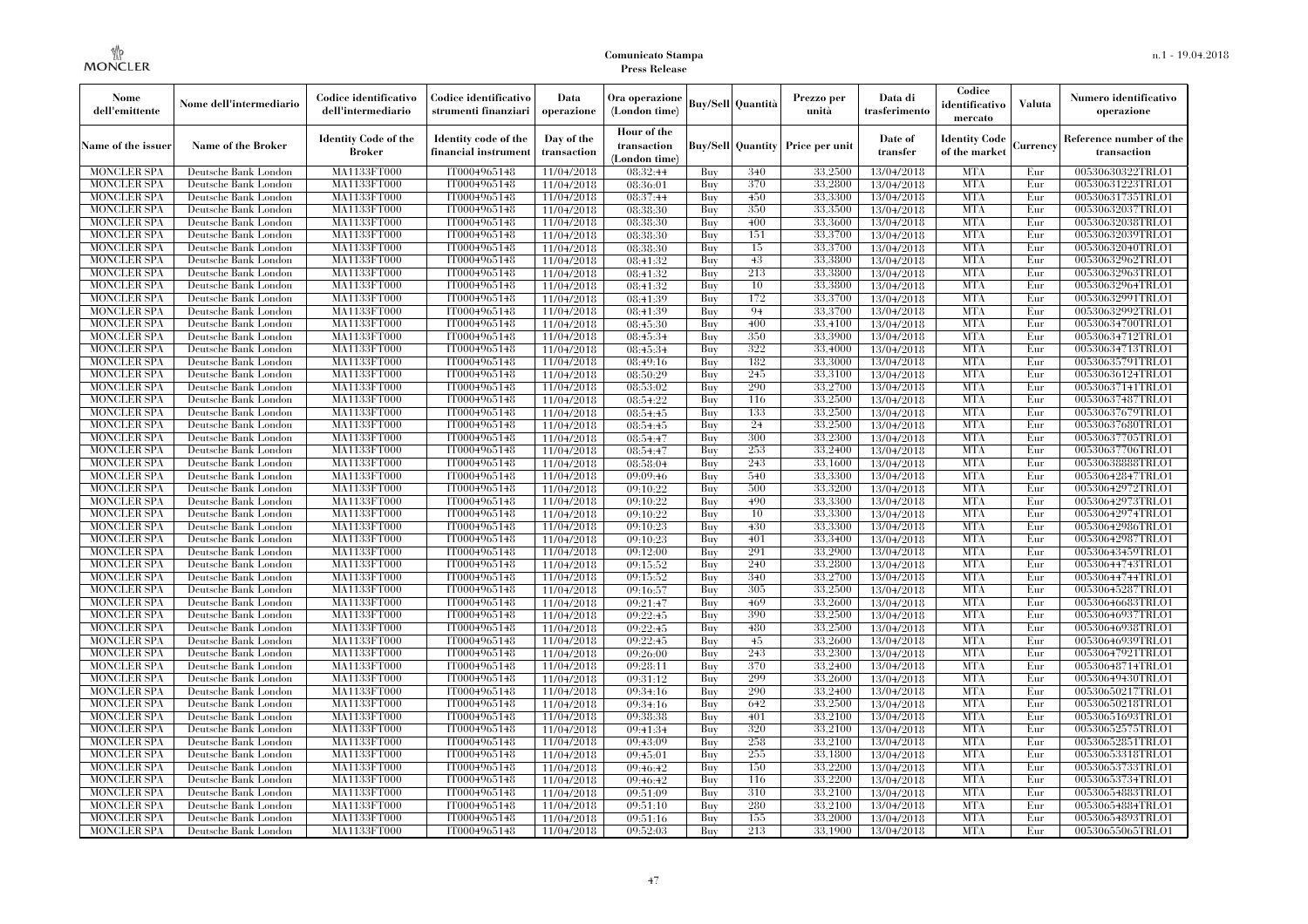| Nome<br>dell'emittente                   | Nome dell'intermediario                      | Codice identificativo<br>dell'intermediario  | Codice identificativo<br>strumenti finanziari | Data<br>operazione        | Ora operazione<br>(London time)             |            | Buv/Sell   Quantità      | Prezzo per<br>unità | Data di<br>trasferimento | Codice<br>identificativo<br>mercato   | <b>Valuta</b> | Numero identificativo<br>operazione    |
|------------------------------------------|----------------------------------------------|----------------------------------------------|-----------------------------------------------|---------------------------|---------------------------------------------|------------|--------------------------|---------------------|--------------------------|---------------------------------------|---------------|----------------------------------------|
| Name of the issuer                       | Name of the Broker                           | <b>Identity Code of the</b><br><b>Broker</b> | Identity code of the<br>financial instrument  | Day of the<br>transaction | Hour of the<br>transaction<br>(London time) |            | <b>Buy/Sell Quantity</b> | Price per unit      | Date of<br>transfer      | <b>Identity Code</b><br>of the market | Currencv      | Reference number of the<br>transaction |
| <b>MONCLER SPA</b>                       | Deutsche Bank London                         | MA1133FT000                                  | IT0004965148                                  | 11/04/2018                | 09:52:03                                    | Buy        | 33                       | 33,1900             | 13/04/2018               | <b>MTA</b>                            | Eur           | 00530655066TRLO1                       |
| <b>MONCLER SPA</b>                       | Deutsche Bank London                         | <b>MA1133FT000</b>                           | IT0004965148                                  | 11/04/2018                | 10:01:58                                    | Buy        | 22                       | 33,1800             | 13/04/2018               | <b>MTA</b>                            | Eur           | 00530657383TRLO1                       |
| <b>MONCLER SPA</b>                       | Deutsche Bank London                         | MA1133FT000                                  | IT0004965148                                  | 11/04/2018                | 10:01:58                                    | Buv        | 166                      | 33.1800             | 13/04/2018               | <b>MTA</b>                            | Eur           | 00530657384TRLO1                       |
| <b>MONCLER SPA</b>                       | Deutsche Bank London                         | MA1133FT000                                  | IT0004965148                                  | 11/04/2018                | 10:01:58                                    | Buy        | 250                      | 33,1800             | 13/04/2018               | <b>MTA</b>                            | Eur           | 00530657385TRLO1                       |
| <b>MONCLER SPA</b>                       | Deutsche Bank London                         | MA1133FT000                                  | IT0004965148                                  | 11/04/2018                | 10:01:58                                    | Buy        | 163                      | 33,1800             | 13/04/2018               | <b>MTA</b>                            | Eur           | 00530657386TRLO1                       |
| MONCLER SPA<br><b>MONCLER SPA</b>        | Deutsche Bank London                         | <b>MA1133FT000</b><br>MA1133FT000            | IT0004965148<br>IT0004965148                  | 11/04/2018                | 10:02:04                                    | Buy<br>Buy | 23<br>369                | 33,1900<br>33,1900  | 13/04/2018               | <b>MTA</b><br><b>MTA</b>              | Eur<br>Eur    | 00530657409TRLO1<br>00530657410TRLO1   |
| <b>MONCLER SPA</b>                       | Deutsche Bank London<br>Deutsche Bank London | MA1133FT000                                  | IT0004965148                                  | 11/04/2018<br>11/04/2018  | 10:02:04<br>10:02:04                        | Buy        | 48                       | 33.1900             | 13/04/2018<br>13/04/2018 | <b>MTA</b>                            | Eur           | 00530657411TRLO1                       |
| <b>MONCLER SPA</b>                       | Deutsche Bank London                         | MA1133FT000                                  | IT0004965148                                  | 11/04/2018                | 10:03:16                                    | Buy        | 330                      | 33,1900             | 13/04/2018               | <b>MTA</b>                            | Eur           | 00530657719TRLO1                       |
| <b>MONCLER SPA</b>                       | Deutsche Bank London                         | <b>MA1133FT000</b>                           | IT0004965148                                  | 11/04/2018                | 10:03:16                                    | Buy        | 34                       | 33,1900             | 13/04/2018               | <b>MTA</b>                            | Eur           | 00530657720TRLO1                       |
| <b>MONCLER SPA</b>                       | Deutsche Bank London                         | MA1133FT000                                  | IT0004965148                                  | 11/04/2018                | 10:03:32                                    | Buy        | 410                      | 33,1700             | 13/04/2018               | <b>MTA</b>                            | Eur           | 00530657802TRLO1                       |
| <b>MONCLER SPA</b>                       | Deutsche Bank London                         | MA1133FT000                                  | IT0004965148                                  | 11/04/2018                | 10:03:33                                    | Buy        | 258                      | 33,1800             | 13/04/2018               | <b>MTA</b>                            | Eur           | 00530657805TRLO1                       |
| <b>MONCLER SPA</b>                       | Deutsche Bank London                         | MA1133FT000                                  | IT0004965148                                  | 11/04/2018                | 10:04:40                                    | Buy        | 258                      | 33,1200             | 13/04/2018               | <b>MTA</b>                            | Eur           | 00530658101TRLO1                       |
| <b>MONCLER SPA</b>                       | Deutsche Bank London                         | MA1133FT000                                  | IT0004965148                                  | 11/04/2018                | 10:06:54                                    | Buy        | 194                      | 33,1100             | 13/04/2018               | <b>MTA</b>                            | Eur           | 00530658708TRLO1                       |
| <b>MONCLER SPA</b>                       | Deutsche Bank London                         | MA1133FT000                                  | IT0004965148                                  | 11/04/2018                | 10:07:15                                    | Buy        | 65                       | 33,1100             | 13/04/2018               | <b>MTA</b>                            | Eur           | 00530658815TRLO1                       |
| <b>MONCLER SPA</b>                       | Deutsche Bank London                         | MA1133FT000                                  | IT0004965148                                  | 11/04/2018                | 10:07:32                                    | Buy        | 61                       | 33,1000             | 13/04/2018               | <b>MTA</b>                            | Eur           | 00530658852TRLO1                       |
| <b>MONCLER SPA</b>                       | Deutsche Bank London                         | MA1133FT000                                  | IT0004965148                                  | 11/04/2018                | 10:07:32                                    | Buy        | 204                      | 33,1000             | 13/04/2018               | <b>MTA</b>                            | Eur           | 00530658858TRLO1                       |
| <b>MONCLER SPA</b>                       | Deutsche Bank London                         | MA1133FT000                                  | IT0004965148                                  | 11/04/2018                | 10:09:09                                    | Buy        | 340                      | 33,1000             | 13/04/2018               | <b>MTA</b>                            | Eur           | 00530659194TRLO1                       |
| <b>MONCLER SPA</b>                       | Deutsche Bank London                         | MA1133FT000                                  | IT0004965148                                  | 11/04/2018                | 10:09:09                                    | Buy        | 50                       | 33,1000             | 13/04/2018               | <b>MTA</b>                            | Eur           | 00530659195TRLO1                       |
| <b>MONCLER SPA</b>                       | Deutsche Bank London                         | MA1133FT000                                  | IT0004965148                                  | 11/04/2018                | 10:09:31                                    | Buy        | 410                      | 33,1000             | 13/04/2018               | <b>MTA</b>                            | Eur           | 00530659243TRLO1                       |
| <b>MONCLER SPA</b>                       | Deutsche Bank London                         | MA1133FT000                                  | IT0004965148                                  | 11/04/2018                | 10:10:23                                    | Buy        | 480                      | 33,1000             | 13/04/2018               | <b>MTA</b>                            | Eur           | 00530659438TRLO1                       |
| <b>MONCLER SPA</b>                       | Deutsche Bank London                         | MA1133FT000                                  | IT0004965148                                  | 11/04/2018                | 10:11:10                                    | Buy        | 100                      | 33,0900             | 13/04/2018               | <b>MTA</b>                            | Eur           | 00530659664TRLO1                       |
| <b>MONCLER SPA</b>                       | Deutsche Bank London                         | MA1133FT000                                  | IT0004965148                                  | 11/04/2018                | 10:11:10                                    | Buy        | 498<br>22                | 33,0900             | 13/04/2018               | <b>MTA</b><br><b>MTA</b>              | Eur           | 00530659665TRLO1                       |
| <b>MONCLER SPA</b><br><b>MONCLER SPA</b> | Deutsche Bank London<br>Deutsche Bank London | MA1133FT000<br>MA1133FT000                   | IT0004965148<br>IT0004965148                  | 11/04/2018<br>11/04/2018  | 10:11:10<br>10:11:10                        | Buy<br>Buy | 380                      | 33,0900<br>33,0900  | 13/04/2018<br>13/04/2018 | <b>MTA</b>                            | Eur<br>Eur    | 00530659666TRLO1<br>00530659667TRLO1   |
| <b>MONCLER SPA</b>                       | Deutsche Bank London                         | MA1133FT000                                  | IT0004965148                                  | 11/04/2018                | 10:11:10                                    | Buy        | 144                      | 33,1000             | 13/04/2018               | <b>MTA</b>                            | Eur           | 00530659668TRLO1                       |
| <b>MONCLER SPA</b>                       | Deutsche Bank London                         | MA1133FT000                                  | IT0004965148                                  | 11/04/2018                | 10:13:41                                    | Buy        | 70                       | 33,1100             | 13/04/2018               | <b>MTA</b>                            | Eur           | 00530660357TRLO1                       |
| <b>MONCLER SPA</b>                       | Deutsche Bank London                         | MA1133FT000                                  | IT0004965148                                  | 11/04/2018                | 10:13:49                                    | Buy        | 293                      | 33,1100             | 13/04/2018               | <b>MTA</b>                            | Eur           | 00530660390TRLO1                       |
| <b>MONCLER SPA</b>                       | Deutsche Bank London                         | MA1133FT000                                  | IT0004965148                                  | 11/04/2018                | 10:15:57                                    | Buy        | 279                      | 33.1600             | 13/04/2018               | <b>MTA</b>                            | Eur           | 00530660882TRLO1                       |
| <b>MONCLER SPA</b>                       | Deutsche Bank London                         | <b>MA1133FT000</b>                           | IT0004965148                                  | 11/04/2018                | 10:16:02                                    | Buy        | 273                      | 33,1600             | 13/04/2018               | <b>MTA</b>                            | Eur           | 00530660902TRLO1                       |
| MONCLER SPA                              | Deutsche Bank London                         | MA1133FT000                                  | IT0004965148                                  | 11/04/2018                | 10:16:02                                    | Buy        | 118                      | 33,1600             | 13/04/2018               | <b>MTA</b>                            | Eur           | 00530660903TRLO1                       |
| <b>MONCLER SPA</b>                       | Deutsche Bank London                         | MA1133FT000                                  | IT0004965148                                  | 11/04/2018                | 10:16:03                                    | Buy        | 500                      | 33,1600             | 13/04/2018               | <b>MTA</b>                            | Eur           | 00530660904TRLO1                       |
| <b>MONCLER SPA</b>                       | Deutsche Bank London                         | MA1133FT000                                  | IT0004965148                                  | 11/04/2018                | 10:16:03                                    | Buy        | 313                      | 33.1700             | 13/04/2018               | <b>MTA</b>                            | Eur           | 00530660905TRLO1                       |
| <b>MONCLER SPA</b>                       | Deutsche Bank London                         | MA1133FT000                                  | IT0004965148                                  | 11/04/2018                | 10:16:03                                    | Buy        | 82                       | 33,1700             | 13/04/2018               | <b>MTA</b>                            | Eur           | 00530660906TRLO1                       |
| <b>MONCLER SPA</b>                       | Deutsche Bank London                         | MA1133FT000                                  | IT0004965148                                  | 11/04/2018                | 10:16:03                                    | Buy        | 93                       | 33,1700             | 13/04/2018               | <b>MTA</b>                            | Eur           | 00530660907TRLO1                       |
| <b>MONCLER SPA</b>                       | Deutsche Bank London                         | MA1133FT000                                  | IT0004965148                                  | 11/04/2018                | 10:16:03                                    | Buy        | 250                      | 33,1700             | 13/04/2018               | <b>MTA</b>                            | Eur           | 00530660908TRLO1                       |
| <b>MONCLER SPA</b>                       | Deutsche Bank London                         | MA1133FT000                                  | IT0004965148                                  | 11/04/2018                | 10:16:03                                    | Buy        | 203                      | 33.1700             | 13/04/2018               | <b>MTA</b>                            | Eur           | 00530660909TRLO1                       |
| <b>MONCLER SPA</b>                       | Deutsche Bank London                         | <b>MA1133FT000</b>                           | IT0004965148                                  | 11/04/2018                | 10:18:34                                    | Buy        | 182                      | 33,1700             | 13/04/2018               | <b>MTA</b>                            | Eur           | 00530661673TRLO1                       |
| <b>MONCLER SPA</b>                       | Deutsche Bank London                         | MA1133FT000                                  | IT0004965148                                  | 11/04/2018                | 10:19:16                                    | Buy        | 420                      | 33,1800             | 13/04/2018               | <b>MTA</b>                            | Eur           | 00530661953TRLO1                       |
| <b>MONCLER SPA</b>                       | Deutsche Bank London                         | MA1133FT000                                  | IT0004965148                                  | 11/04/2018                | 10:19:56                                    | Buy        | 410                      | 33,1800             | 13/04/2018               | <b>MTA</b>                            | Eur           | 00530662138TRLO1                       |
| <b>MONCLER SPA</b>                       | Deutsche Bank London                         | MA1133FT000                                  | IT0004965148                                  | 11/04/2018                | 10:19:56                                    | Buy        | 400                      | 33,1900             | 13/04/2018               | <b>MTA</b><br><b>MTA</b>              | Eur           | 00530662139TRLO1                       |
| <b>MONCLER SPA</b><br><b>MONCLER SPA</b> | Deutsche Bank London<br>Deutsche Bank London | MA1133FT000<br>MA1133FT000                   | IT0004965148<br>IT0004965148                  | 11/04/2018<br>11/04/2018  | 10:19:56<br>10:19:56                        | Buy<br>Buy | 287<br>80                | 33,1900<br>33,1900  | 13/04/2018<br>13/04/2018 | <b>MTA</b>                            | Eur<br>Eur    | 00530662140TRLO1<br>00530662141TRLO1   |
| <b>MONCLER SPA</b>                       | Deutsche Bank London                         | MA1133FT000                                  | IT0004965148                                  | 11/04/2018                | 10:22:07                                    | Buy        | 259                      | 33,1900             | 13/04/2018               | <b>MTA</b>                            | Eur           | 00530662762TRLO1                       |
| <b>MONCLER SPA</b>                       | Deutsche Bank London                         | MA1133FT000                                  | IT0004965148                                  | 11/04/2018                | 10:24:44                                    | Buy        | 90                       | 33,1600             | 13/04/2018               | <b>MTA</b>                            | Eur           | 00530663298TRLO1                       |
| <b>MONCLER SPA</b>                       | Deutsche Bank London                         | MA1133FT000                                  | IT0004965148                                  | 11/04/2018                | 10:25:39                                    | Buy        | 100                      | 33,1600             | 13/04/2018               | <b>MTA</b>                            | Eur           | 00530663569TRLO1                       |
| <b>MONCLER SPA</b>                       | Deutsche Bank London                         | MA1133FT000                                  | IT0004965148                                  | 11/04/2018                | 10:26:31                                    | Buy        | 50                       | 33,1800             | 13/04/2018               | <b>MTA</b>                            | Eur           | 00530663873TRLO1                       |
| <b>MONCLER SPA</b>                       | Deutsche Bank London                         | MA1133FT000                                  | IT0004965148                                  | 11/04/2018                | 10:26:31                                    | Buy        | 370                      | 33,1800             | 13/04/2018               | <b>MTA</b>                            | Eur           | 00530663874TRLO1                       |
| <b>MONCLER SPA</b>                       | Deutsche Bank London                         | MA1133FT000                                  | IT0004965148                                  | 11/04/2018                | 10:26:31                                    | Buy        | 32                       | 33,1800             | 13/04/2018               | <b>MTA</b>                            | Eur           | 00530663875TRLO1                       |
| <b>MONCLER SPA</b>                       | Deutsche Bank London                         | MA1133FT000                                  | IT0004965148                                  | 11/04/2018                | 10:29:28                                    | Buy        | 65                       | 33,1600             | 13/04/2018               | <b>MTA</b>                            | Eur           | 00530664647TRLO1                       |
| <b>MONCLER SPA</b>                       | Deutsche Bank London                         | MA1133FT000                                  | IT0004965148                                  | 11/04/2018                | 10:29:28                                    | Buy        | 330                      | 33,1600             | 13/04/2018               | <b>MTA</b>                            | Eur           | 00530664648TRLO1                       |
| <b>MONCLER SPA</b>                       | Deutsche Bank London                         | MA1133FT000                                  | IT0004965148                                  | 11/04/2018                | 10:29:28                                    | Buy        | 400                      | 33.1700             | 13/04/2018               | <b>MTA</b>                            | Eur           | 00530664649TRLO1                       |
| <b>MONCLER SPA</b>                       | Deutsche Bank London                         | MA1133FT000                                  | IT0004965148                                  | 11/04/2018                | 10:29:28                                    | Buy        | 250                      | 33,1700             | 13/04/2018               | <b>MTA</b>                            | Eur           | 00530664651TRLO1                       |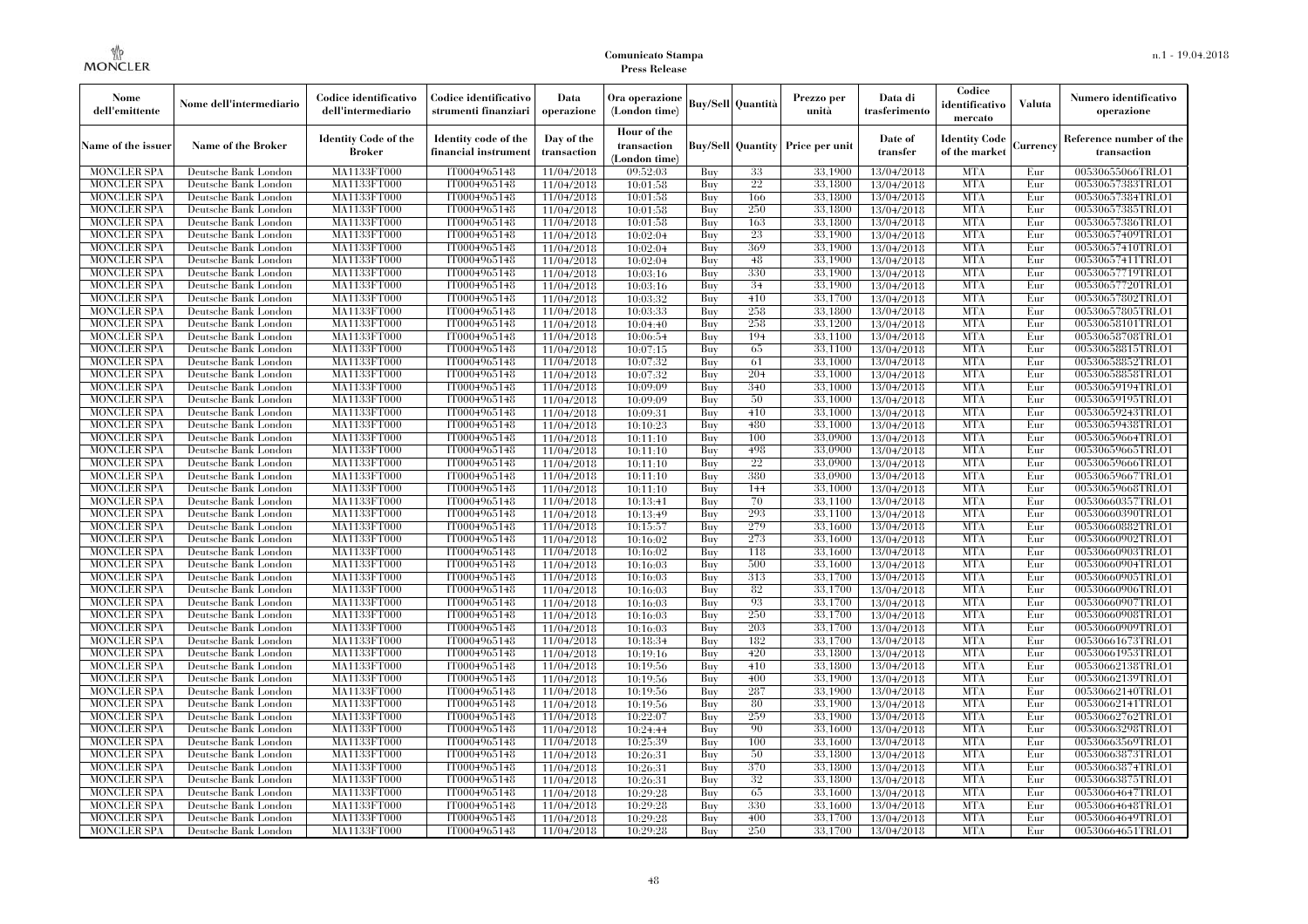| Nome<br>dell'emittente                   | Nome dell'intermediario                      | Codice identificativo<br>dell'intermediario  | Codice identificativo<br>strumenti finanziari | Data<br>operazione        | Ora operazione<br>(London time)             |            | Buv/Sell   Quantità      | Prezzo per<br>unità | Data di<br>trasferimento | Codice<br>identificativo<br>mercato   | <b>Valuta</b> | Numero identificativo<br>operazione    |
|------------------------------------------|----------------------------------------------|----------------------------------------------|-----------------------------------------------|---------------------------|---------------------------------------------|------------|--------------------------|---------------------|--------------------------|---------------------------------------|---------------|----------------------------------------|
| Name of the issuer                       | Name of the Broker                           | <b>Identity Code of the</b><br><b>Broker</b> | Identity code of the<br>financial instrument  | Day of the<br>transaction | Hour of the<br>transaction<br>(London time) |            | <b>Buy/Sell Quantity</b> | Price per unit      | Date of<br>transfer      | <b>Identity Code</b><br>of the market | Currencv      | Reference number of the<br>transaction |
| <b>MONCLER SPA</b>                       | Deutsche Bank London                         | MA1133FT000                                  | IT0004965148                                  | 11/04/2018                | 10:29:28                                    | Buy        | 95                       | 33,1700             | 13/04/2018               | <b>MTA</b>                            | Eur           | 00530664652TRLO1                       |
| <b>MONCLER SPA</b>                       | Deutsche Bank London                         | <b>MA1133FT000</b>                           | IT0004965148                                  | 11/04/2018                | 10:29:28                                    | Buy        | 64                       | 33,1800             | 13/04/2018               | <b>MTA</b>                            | Eur           | 00530664653TRLO1                       |
| <b>MONCLER SPA</b>                       | Deutsche Bank London                         | MA1133FT000                                  | IT0004965148                                  | 11/04/2018                | 10:29:28                                    | Buv        | 181                      | 33.1800             | 13/04/2018               | <b>MTA</b>                            | Eur           | 00530664654TRLO1                       |
| <b>MONCLER SPA</b>                       | Deutsche Bank London                         | MA1133FT000                                  | IT0004965148                                  | 11/04/2018                | 10:29:28                                    | Buy        | 300                      | 33,1800             | 13/04/2018               | <b>MTA</b>                            | Eur           | 00530664655TRLO1                       |
| <b>MONCLER SPA</b>                       | Deutsche Bank London                         | MA1133FT000                                  | IT0004965148                                  | 11/04/2018                | 10:29:28                                    | Buy        | 250                      | 33,1800             | 13/04/2018               | <b>MTA</b>                            | Eur           | 00530664656TRLO1                       |
| <b>MONCLER SPA</b><br><b>MONCLER SPA</b> | Deutsche Bank London                         | <b>MA1133FT000</b><br>MA1133FT000            | IT0004965148                                  | 11/04/2018                | 10:29:28                                    | Buy        | 109<br>245               | 33,1800<br>33,1900  | 13/04/2018               | <b>MTA</b><br><b>MTA</b>              | Eur           | 00530664657TRLO1                       |
| <b>MONCLER SPA</b>                       | Deutsche Bank London<br>Deutsche Bank London | MA1133FT000                                  | IT0004965148<br>IT0004965148                  | 11/04/2018<br>11/04/2018  | 10:33:15<br>10:33:15                        | Buy<br>Buy | 382                      | 33.1900             | 13/04/2018<br>13/04/2018 | <b>MTA</b>                            | Eur<br>Eur    | 00530665751TRLO1<br>00530665752TRLO1   |
| <b>MONCLER SPA</b>                       | Deutsche Bank London                         | MA1133FT000                                  | IT0004965148                                  | 11/04/2018                | 10:33:24                                    | Buy        | 450                      | 33,1800             | 13/04/2018               | <b>MTA</b>                            | Eur           | 00530665771TRLO1                       |
| <b>MONCLER SPA</b>                       | Deutsche Bank London                         | <b>MA1133FT000</b>                           | IT0004965148                                  | 11/04/2018                | 10:33:24                                    | Buy        | 285                      | 33,2000             | 13/04/2018               | <b>MTA</b>                            | Eur           | 00530665772TRLO1                       |
| <b>MONCLER SPA</b>                       | Deutsche Bank London                         | MA1133FT000                                  | IT0004965148                                  | 11/04/2018                | 10:37:54                                    | Buy        | 550                      | 33,2200             | 13/04/2018               | <b>MTA</b>                            | Eur           | 00530666871TRLO1                       |
| <b>MONCLER SPA</b>                       | Deutsche Bank London                         | MA1133FT000                                  | IT0004965148                                  | 11/04/2018                | 10:39:17                                    | Buy        | 350                      | 33,2100             | 13/04/2018               | <b>MTA</b>                            | Eur           | 00530667208TRLO1                       |
| <b>MONCLER SPA</b>                       | Deutsche Bank London                         | MA1133FT000                                  | IT0004965148                                  | 11/04/2018                | 10:39:17                                    | Buy        | 143                      | 33,2200             | 13/04/2018               | <b>MTA</b>                            | Eur           | 00530667209TRLO1                       |
| <b>MONCLER SPA</b>                       | Deutsche Bank London                         | MA1133FT000                                  | IT0004965148                                  | 11/04/2018                | 10:41:07                                    | Buy        | 260                      | 33,2000             | 13/04/2018               | <b>MTA</b>                            | Eur           | 00530667589TRLO1                       |
| <b>MONCLER SPA</b>                       | Deutsche Bank London                         | MA1133FT000                                  | IT0004965148                                  | 11/04/2018                | 10:44:33                                    | Buy        | 35                       | 33,1500             | 13/04/2018               | <b>MTA</b>                            | Eur           | 00530668420TRLO1                       |
| <b>MONCLER SPA</b>                       | Deutsche Bank London                         | MA1133FT000                                  | IT0004965148                                  | 11/04/2018                | 10:44:33                                    | Buy        | 227                      | 33,1500             | 13/04/2018               | <b>MTA</b>                            | Eur           | 00530668421TRLO1                       |
| <b>MONCLER SPA</b>                       | Deutsche Bank London                         | MA1133FT000                                  | IT0004965148                                  | 11/04/2018                | 10:47:00                                    | Buy        | 295                      | 33.1400             | 13/04/2018               | <b>MTA</b>                            | Eur           | 00530668795TRLO1                       |
| <b>MONCLER SPA</b>                       | Deutsche Bank London                         | MA1133FT000                                  | IT0004965148                                  | 11/04/2018                | 10:47:26                                    | Buy        | 244                      | 33,1300             | 13/04/2018               | <b>MTA</b>                            | Eur           | 00530668874TRLO1                       |
| <b>MONCLER SPA</b>                       | Deutsche Bank London                         | MA1133FT000                                  | IT0004965148                                  | 11/04/2018                | 10:48:42                                    | Buy        | 3                        | 33,1400             | 13/04/2018               | <b>MTA</b>                            | Eur           | 00530669180TRLO1                       |
| <b>MONCLER SPA</b>                       | Deutsche Bank London                         | MA1133FT000                                  | IT0004965148                                  | 11/04/2018                | 10:48:42                                    | Buy        | 305                      | 33,1400             | 13/04/2018               | <b>MTA</b>                            | Eur           | 00530669181TRLO1                       |
| <b>MONCLER SPA</b>                       | Deutsche Bank London                         | MA1133FT000                                  | IT0004965148                                  | 11/04/2018                | 10:49:17                                    | Buy        | 250                      | 33,1400             | 13/04/2018               | <b>MTA</b>                            | Eur           | 00530669279TRLO1                       |
| <b>MONCLER SPA</b>                       | Deutsche Bank London                         | MA1133FT000                                  | IT0004965148                                  | 11/04/2018                | 10:49:17                                    | Buy        | 50                       | 33,1400             | 13/04/2018               | <b>MTA</b>                            | Eur           | 00530669280TRLO1                       |
| <b>MONCLER SPA</b>                       | Deutsche Bank London                         | MA1133FT000                                  | IT0004965148                                  | 11/04/2018                | 10:52:08                                    | Buy        | 319                      | 33,1200             | 13/04/2018               | <b>MTA</b>                            | Eur           | 00530669877TRLO1                       |
| <b>MONCLER SPA</b>                       | Deutsche Bank London                         | MA1133FT000                                  | IT0004965148                                  | 11/04/2018                | 10:52:08                                    | Buy        | 627                      | 33,1300             | 13/04/2018               | <b>MTA</b>                            | Eur           | 00530669878TRLO1                       |
| <b>MONCLER SPA</b>                       | Deutsche Bank London                         | MA1133FT000                                  | IT0004965148                                  | 11/04/2018                | 10:52:08                                    | Buy        | 150<br>8                 | 33,1300<br>33,1300  | 13/04/2018               | <b>MTA</b><br><b>MTA</b>              | Eur           | 00530669879TRLO1                       |
| <b>MONCLER SPA</b><br><b>MONCLER SPA</b> | Deutsche Bank London<br>Deutsche Bank London | MA1133FT000<br>MA1133FT000                   | IT0004965148<br>IT0004965148                  | 11/04/2018                | 10:52:08<br>10:52:08                        | Buy<br>Buy | 92                       | 33.1300             | 13/04/2018<br>13/04/2018 | <b>MTA</b>                            | Eur<br>Eur    | 00530669880TRLO1<br>00530669881TRLO1   |
| <b>MONCLER SPA</b>                       | Deutsche Bank London                         | MA1133FT000                                  | IT0004965148                                  | 11/04/2018<br>11/04/2018  | 10:52:08                                    | Buy        | 250                      | 33,1300             | 13/04/2018               | <b>MTA</b>                            | Eur           | 00530669882TRLO1                       |
| <b>MONCLER SPA</b>                       | Deutsche Bank London                         | MA1133FT000                                  | IT0004965148                                  | 11/04/2018                | 10:56:51                                    | Buy        | 17                       | 33,1200             | 13/04/2018               | <b>MTA</b>                            | Eur           | 00530671067TRLO1                       |
| <b>MONCLER SPA</b>                       | Deutsche Bank London                         | <b>MA1133FT000</b>                           | IT0004965148                                  | 11/04/2018                | 10:58:49                                    | Buy        | 346                      | 33,1600             | 13/04/2018               | <b>MTA</b>                            | Eur           | 00530671438TRLO1                       |
| MONCLER SPA                              | Deutsche Bank London                         | MA1133FT000                                  | IT0004965148                                  | 11/04/2018                | 10:58:49                                    | Buy        | 178                      | 33,1600             | 13/04/2018               | <b>MTA</b>                            | Eur           | 00530671439TRLO1                       |
| <b>MONCLER SPA</b>                       | Deutsche Bank London                         | MA1133FT000                                  | IT0004965148                                  | 11/04/2018                | 11:01:38                                    | Buy        | 38                       | 33,1900             | 13/04/2018               | <b>MTA</b>                            | Eur           | 00530672154TRLO1                       |
| <b>MONCLER SPA</b>                       | Deutsche Bank London                         | MA1133FT000                                  | IT0004965148                                  | 11/04/2018                | 11:01:38                                    | Buy        | 71                       | 33,1900             | 13/04/2018               | <b>MTA</b>                            | Eur           | 00530672155TRLO1                       |
| <b>MONCLER SPA</b>                       | Deutsche Bank London                         | MA1133FT000                                  | IT0004965148                                  | 11/04/2018                | 11:02:45                                    | Buy        | 350                      | 33,1800             | 13/04/2018               | <b>MTA</b>                            | Eur           | 00530672316TRLO1                       |
| <b>MONCLER SPA</b>                       | Deutsche Bank London                         | MA1133FT000                                  | IT0004965148                                  | 11/04/2018                | 11:02:45                                    | Buy        | 370                      | 33,1700             | 13/04/2018               | <b>MTA</b>                            | Eur           | 00530672317TRLO1                       |
| <b>MONCLER SPA</b>                       | Deutsche Bank London                         | MA1133FT000                                  | IT0004965148                                  | 11/04/2018                | 11:02:45                                    | Buy        | 330                      | 33,1800             | 13/04/2018               | <b>MTA</b>                            | Eur           | 00530672318TRLO1                       |
| <b>MONCLER SPA</b>                       | Deutsche Bank London                         | MA1133FT000                                  | IT0004965148                                  | 11/04/2018                | 11:02:45                                    | Buy        | 400                      | 33.1800             | 13/04/2018               | <b>MTA</b>                            | Eur           | 00530672319TRLO1                       |
| <b>MONCLER SPA</b>                       | Deutsche Bank London                         | <b>MA1133FT000</b>                           | IT0004965148                                  | 11/04/2018                | 11:02:45                                    | Buy        | 55                       | 33,1900             | 13/04/2018               | <b>MTA</b>                            | Eur           | 00530672320TRLO1                       |
| <b>MONCLER SPA</b>                       | Deutsche Bank London                         | MA1133FT000                                  | IT0004965148                                  | 11/04/2018                | 11:05:45                                    | Buy        | 240                      | 33,1600             | 13/04/2018               | <b>MTA</b>                            | Eur           | 00530673037TRLO1                       |
| <b>MONCLER SPA</b>                       | Deutsche Bank London                         | MA1133FT000                                  | IT0004965148                                  | 11/04/2018                | 11:08:54                                    | Buy        | 124                      | 33,1700             | 13/04/2018               | <b>MTA</b>                            | Eur           | 00530673911TRLO1                       |
| <b>MONCLER SPA</b>                       | Deutsche Bank London                         | MA1133FT000                                  | IT0004965148                                  | 11/04/2018                | 11:08:54                                    | Buy        | 93                       | 33,1700             | 13/04/2018               | <b>MTA</b>                            | Eur           | 00530673912TRLO1                       |
| <b>MONCLER SPA</b>                       | Deutsche Bank London                         | MA1133FT000                                  | IT0004965148                                  | 11/04/2018                | 11:08:54                                    | Buy        | 250                      | 33.1700             | 13/04/2018               | <b>MTA</b>                            | Eur           | 00530673914TRLO1                       |
| <b>MONCLER SPA</b>                       | Deutsche Bank London                         | MA1133FT000                                  | IT0004965148                                  | 11/04/2018                | 11:08:54                                    | Buy        | 125                      | 33,1700             | 13/04/2018               | <b>MTA</b>                            | Eur           | 00530673915TRLO1                       |
| <b>MONCLER SPA</b>                       | Deutsche Bank London                         | MA1133FT000                                  | IT0004965148                                  | 11/04/2018                | 11:11:16                                    | Buy        | 200                      | 33,1200             | 13/04/2018               | <b>MTA</b>                            | Eur           | 00530674708TRLO1                       |
| <b>MONCLER SPA</b><br><b>MONCLER SPA</b> | Deutsche Bank London<br>Deutsche Bank London | MA1133FT000<br>MA1133FT000                   | IT0004965148<br>IT0004965148                  | 11/04/2018                | 11:14:03<br>11:14:59                        | Buy<br>Buy | $\overline{2}$<br>285    | 33,1600<br>33,1500  | 13/04/2018<br>13/04/2018 | <b>MTA</b><br><b>MTA</b>              | Eur<br>Eur    | 00530675478TRLO1<br>00530675852TRLO1   |
| <b>MONCLER SPA</b>                       | Deutsche Bank London                         | MA1133FT000                                  | IT0004965148                                  | 11/04/2018<br>11/04/2018  | 11:15:10                                    | Buy        | 347                      | 33,1500             | 13/04/2018               | <b>MTA</b>                            | Eur           | 00530676171TRLO1                       |
| <b>MONCLER SPA</b>                       | Deutsche Bank London                         | MA1133FT000                                  | IT0004965148                                  | 11/04/2018                | 11:16:27                                    | Buy        | 3                        | 33,1500             | 13/04/2018               | <b>MTA</b>                            | Eur           | 00530676551TRLO1                       |
| <b>MONCLER SPA</b>                       | Deutsche Bank London                         | MA1133FT000                                  | IT0004965148                                  | 11/04/2018                | 11:16:51                                    | Buy        | 300                      | 33,1400             | 13/04/2018               | <b>MTA</b>                            | Eur           | 00530676623TRLO1                       |
| <b>MONCLER SPA</b>                       | Deutsche Bank London                         | MA1133FT000                                  | IT0004965148                                  | 11/04/2018                | 11:16:58                                    | Buy        | 340                      | 33,1300             | 13/04/2018               | <b>MTA</b>                            | Eur           | 00530676645TRLO1                       |
| <b>MONCLER SPA</b>                       | Deutsche Bank London                         | MA1133FT000                                  | IT0004965148                                  | 11/04/2018                | 11:17:44                                    | Buy        | 102                      | 33,1100             | 13/04/2018               | <b>MTA</b>                            | Eur           | 00530677000TRLO1                       |
| <b>MONCLER SPA</b>                       | Deutsche Bank London                         | MA1133FT000                                  | IT0004965148                                  | 11/04/2018                | 11:17:44                                    | Buy        | 150                      | 33,1100             | 13/04/2018               | <b>MTA</b>                            | Eur           | 00530677001TRLO1                       |
| <b>MONCLER SPA</b>                       | Deutsche Bank London                         | MA1133FT000                                  | IT0004965148                                  | 11/04/2018                | 11:20:03                                    | Buy        | 260                      | 33,1500             | 13/04/2018               | <b>MTA</b>                            | Eur           | 00530677953TRLO1                       |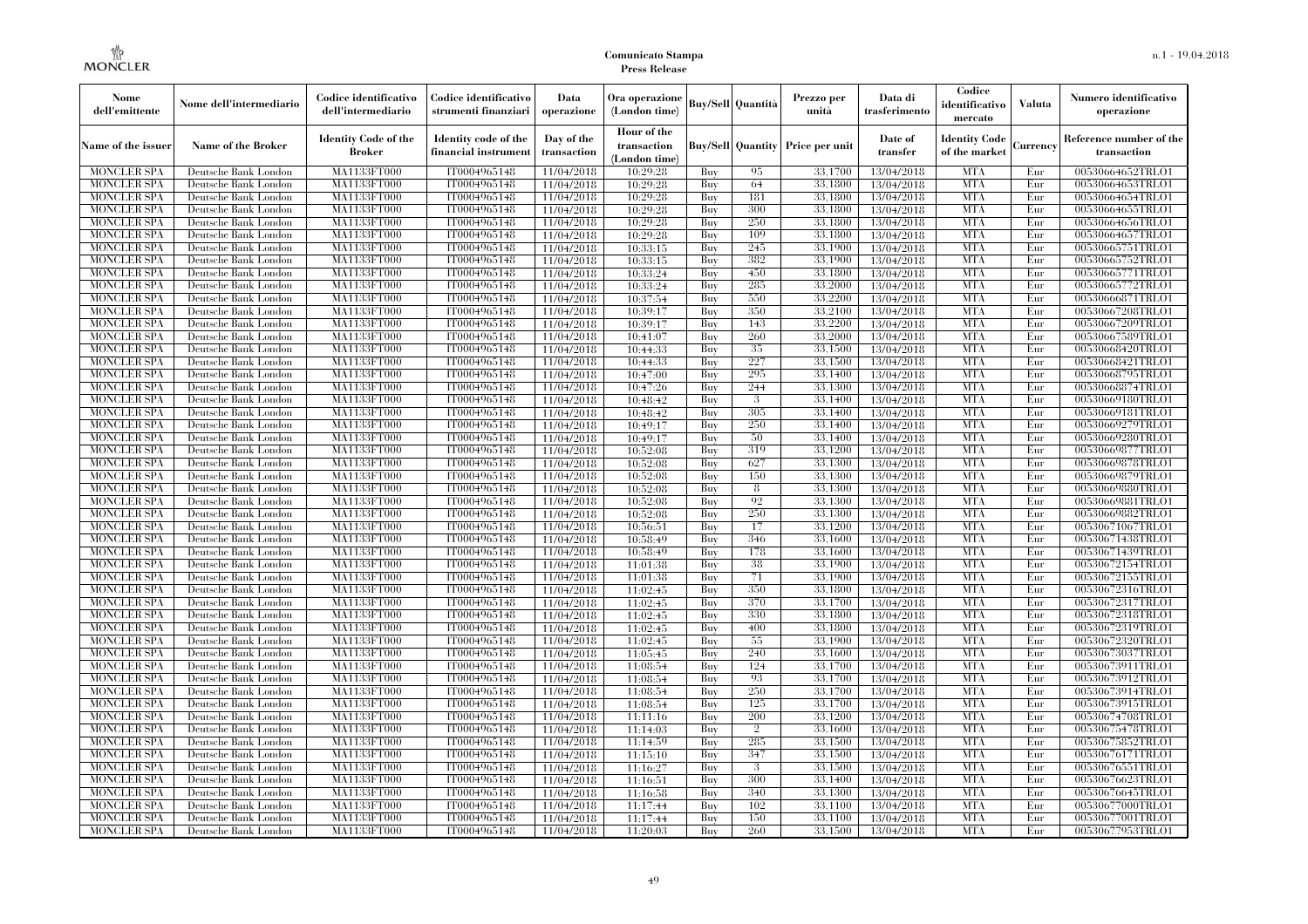| Nome<br>dell'emittente                   | Nome dell'intermediario                      | Codice identificativo<br>dell'intermediario  | Codice identificativo<br>strumenti finanziari | Data<br>operazione        | Ora operazione<br>(London time)             |            | Buv/Sell   Quantità      | Prezzo per<br>unità | Data di<br>trasferimento | Codice<br>identificativo<br>mercato   | <b>Valuta</b> | Numero identificativo<br>operazione    |
|------------------------------------------|----------------------------------------------|----------------------------------------------|-----------------------------------------------|---------------------------|---------------------------------------------|------------|--------------------------|---------------------|--------------------------|---------------------------------------|---------------|----------------------------------------|
| Name of the issuer                       | Name of the Broker                           | <b>Identity Code of the</b><br><b>Broker</b> | Identity code of the<br>financial instrument  | Day of the<br>transaction | Hour of the<br>transaction<br>(London time) |            | <b>Buy/Sell Quantity</b> | Price per unit      | Date of<br>transfer      | <b>Identity Code</b><br>of the market | Currencv      | Reference number of the<br>transaction |
| <b>MONCLER SPA</b>                       | Deutsche Bank London                         | MA1133FT000                                  | IT0004965148                                  | 11/04/2018                | 11:21:05                                    | Buy        | 265                      | 33,1300             | 13/04/2018               | <b>MTA</b>                            | Eur           | 00530678265TRLO1                       |
| <b>MONCLER SPA</b>                       | Deutsche Bank London                         | <b>MA1133FT000</b>                           | IT0004965148                                  | 11/04/2018                | 11:21:07                                    | Buy        | 340                      | 33,1100             | 13/04/2018               | <b>MTA</b>                            | Eur           | 00530678299TRLO1                       |
| <b>MONCLER SPA</b>                       | Deutsche Bank London                         | MA1133FT000                                  | IT0004965148                                  | 11/04/2018                | 11:24:15                                    | Buv        | 129                      | 33.1000             | 13/04/2018               | <b>MTA</b>                            | Eur           | 00530679105TRLO1                       |
| <b>MONCLER SPA</b>                       | Deutsche Bank London                         | MA1133FT000                                  | IT0004965148                                  | 11/04/2018                | 11:24:34                                    | Buy        | 113                      | 33,1000             | 13/04/2018               | <b>MTA</b>                            | Eur           | 00530679187TRLO1                       |
| <b>MONCLER SPA</b>                       | Deutsche Bank London                         | MA1133FT000                                  | IT0004965148                                  | 11/04/2018                | 11:26:11                                    | Buy        | 280                      | 33,0900             | 13/04/2018               | <b>MTA</b>                            | Eur           | 00530679477TRLO1                       |
| MONCLER SPA<br><b>MONCLER SPA</b>        | Deutsche Bank London                         | <b>MA1133FT000</b><br>MA1133FT000            | IT0004965148<br>IT0004965148                  | 11/04/2018                | 11:26:11                                    | Buy<br>Buy | 151<br>88                | 33,1000<br>33,1000  | 13/04/2018               | <b>MTA</b><br><b>MTA</b>              | Eur<br>Eur    | 00530679478TRLO1                       |
| <b>MONCLER SPA</b>                       | Deutsche Bank London<br>Deutsche Bank London | MA1133FT000                                  | IT0004965148                                  | 11/04/2018<br>11/04/2018  | 11:26:11<br>11:26:11                        | Buy        | 350                      | 33.1000             | 13/04/2018<br>13/04/2018 | <b>MTA</b>                            | Eur           | 00530679479TRLO1<br>00530679480TRLO1   |
| <b>MONCLER SPA</b>                       | Deutsche Bank London                         | MA1133FT000                                  | IT0004965148                                  | 11/04/2018                | 11:26:31                                    | Buy        | 308                      | 33,0900             | 13/04/2018               | <b>MTA</b>                            | Eur           | 00530679553TRLO1                       |
| <b>MONCLER SPA</b>                       | Deutsche Bank London                         | <b>MA1133FT000</b>                           | IT0004965148                                  | 11/04/2018                | 11:28:59                                    | Buy        | 245                      | 33,1000             | 13/04/2018               | <b>MTA</b>                            | Eur           | 00530679822TRLO1                       |
| <b>MONCLER SPA</b>                       | Deutsche Bank London                         | MA1133FT000                                  | IT0004965148                                  | 11/04/2018                | 11:30:12                                    | Buy        | 147                      | 33,0800             | 13/04/2018               | <b>MTA</b>                            | Eur           | 00530680126TRLO1                       |
| <b>MONCLER SPA</b>                       | Deutsche Bank London                         | MA1133FT000                                  | IT0004965148                                  | 11/04/2018                | 11:30:12                                    | Buy        | 110                      | 33,0800             | 13/04/2018               | <b>MTA</b>                            | Eur           | 00530680127TRLO1                       |
| <b>MONCLER SPA</b>                       | Deutsche Bank London                         | MA1133FT000                                  | IT0004965148                                  | 11/04/2018                | 11:30:14                                    | Buy        | 200                      | 33,0900             | 13/04/2018               | <b>MTA</b>                            | Eur           | 00530680161TRLO1                       |
| <b>MONCLER SPA</b>                       | Deutsche Bank London                         | MA1133FT000                                  | IT0004965148                                  | 11/04/2018                | 11:30:27                                    | Buy        | 260                      | 33,1000             | 13/04/2018               | <b>MTA</b>                            | Eur           | 00530680200TRLO1                       |
| <b>MONCLER SPA</b>                       | Deutsche Bank London                         | MA1133FT000                                  | IT0004965148                                  | 11/04/2018                | 11:32:27                                    | Buy        | 118                      | 33,1000             | 13/04/2018               | <b>MTA</b>                            | Eur           | 00530680605TRLO1                       |
| <b>MONCLER SPA</b>                       | Deutsche Bank London                         | MA1133FT000                                  | IT0004965148                                  | 11/04/2018                | 11:32:27                                    | Buy        | 182                      | 33,1000             | 13/04/2018               | <b>MTA</b>                            | Eur           | 00530680606TRLO1                       |
| <b>MONCLER SPA</b>                       | Deutsche Bank London                         | MA1133FT000                                  | IT0004965148                                  | 11/04/2018                | 11:32:27                                    | Buy        | 292                      | 33.1100             | 13/04/2018               | <b>MTA</b>                            | Eur           | 00530680607TRLO1                       |
| <b>MONCLER SPA</b>                       | Deutsche Bank London                         | MA1133FT000                                  | IT0004965148                                  | 11/04/2018                | 11:36:00                                    | Buy        | 167                      | 33,0900             | 13/04/2018               | <b>MTA</b>                            | Eur           | 00530681715TRLO1                       |
| <b>MONCLER SPA</b>                       | Deutsche Bank London                         | MA1133FT000                                  | IT0004965148                                  | 11/04/2018                | 11:36:00                                    | Buy        | 163                      | 33,0900             | 13/04/2018               | <b>MTA</b>                            | Eur           | 00530681716TRLO1                       |
| <b>MONCLER SPA</b>                       | Deutsche Bank London                         | MA1133FT000                                  | IT0004965148                                  | 11/04/2018                | 11:36:00                                    | Buy        | 213                      | 33,1000             | 13/04/2018               | <b>MTA</b>                            | Eur           | 00530681717TRLO1                       |
| MONCLER SPA                              | Deutsche Bank London                         | MA1133FT000                                  | IT0004965148                                  | 11/04/2018                | 11:36:00                                    | Buy        | 139<br>12                | 33,1000             | 13/04/2018               | <b>MTA</b><br><b>MTA</b>              | Eur           | 00530681718TRLO1                       |
| MONCLER SPA<br><b>MONCLER SPA</b>        | Deutsche Bank London                         | MA1133FT000                                  | IT0004965148<br>IT0004965148                  | 11/04/2018                | 11:36:03                                    | Buy<br>Buy | 76                       | 33,1000<br>33,1000  | 13/04/2018<br>13/04/2018 | <b>MTA</b>                            | Eur<br>Eur    | 00530681757TRLO1<br>00530681758TRLO1   |
| <b>MONCLER SPA</b>                       | Deutsche Bank London<br>Deutsche Bank London | MA1133FT000<br>MA1133FT000                   | IT0004965148                                  | 11/04/2018<br>11/04/2018  | 11:36:03<br>11:36:03                        | Buy        | 172                      | 33,1000             | 13/04/2018               | <b>MTA</b>                            | Eur           | 00530681759TRLO1                       |
| <b>MONCLER SPA</b>                       | Deutsche Bank London                         | MA1133FT000                                  | IT0004965148                                  | 11/04/2018                | 11:40:21                                    | Buy        | 250                      | 33,1100             | 13/04/2018               | <b>MTA</b>                            | Eur           | 00530682923TRLO1                       |
| <b>MONCLER SPA</b>                       | Deutsche Bank London                         | MA1133FT000                                  | IT0004965148                                  | 11/04/2018                | 11:41:08                                    | Buy        | 345                      | 33,0900             | 13/04/2018               | <b>MTA</b>                            | Eur           | 00530683115TRLO1                       |
| <b>MONCLER SPA</b>                       | Deutsche Bank London                         | MA1133FT000                                  | IT0004965148                                  | 11/04/2018                | 11:41:08                                    | Buy        | $\overline{5}$           | 33,0900             | 13/04/2018               | <b>MTA</b>                            | Eur           | 00530683116TRLO1                       |
| <b>MONCLER SPA</b>                       | Deutsche Bank London                         | MA1133FT000                                  | IT0004965148                                  | 11/04/2018                | 11:41:08                                    | Buy        | 382                      | 33,0900             | 13/04/2018               | <b>MTA</b>                            | Eur           | 00530683117TRLO1                       |
| <b>MONCLER SPA</b>                       | Deutsche Bank London                         | MA1133FT000                                  | IT0004965148                                  | 11/04/2018                | 11:41:18                                    | Buy        | 255                      | 33,0800             | 13/04/2018               | <b>MTA</b>                            | Eur           | 00530683182TRLO1                       |
| MONCLER SPA                              | Deutsche Bank London                         | <b>MA1133FT000</b>                           | IT0004965148                                  | 11/04/2018                | 11:41:18                                    | Buy        | 223                      | 33,0900             | 13/04/2018               | <b>MTA</b>                            | Eur           | 00530683183TRLO1                       |
| MONCLER SPA                              | Deutsche Bank London                         | MA1133FT000                                  | IT0004965148                                  | 11/04/2018                | 11:41:18                                    | Buy        | 250                      | 33,0900             | 13/04/2018               | <b>MTA</b>                            | Eur           | 00530683184TRLO1                       |
| <b>MONCLER SPA</b>                       | Deutsche Bank London                         | MA1133FT000                                  | IT0004965148                                  | 11/04/2018                | 11:41:18                                    | Buy        | 69                       | 33,0900             | 13/04/2018               | <b>MTA</b>                            | Eur           | 00530683185TRLO1                       |
| <b>MONCLER SPA</b>                       | Deutsche Bank London                         | MA1133FT000                                  | IT0004965148                                  | 11/04/2018                | 11:47:05                                    | Buy        | 100                      | 33.1000             | 13/04/2018               | <b>MTA</b>                            | Eur           | 00530684947TRLO1                       |
| <b>MONCLER SPA</b>                       | Deutsche Bank London                         | MA1133FT000                                  | IT0004965148                                  | 11/04/2018                | 11:47:05                                    | Buy        | 125                      | 33,1000             | 13/04/2018               | <b>MTA</b>                            | Eur           | 00530684948TRLO1                       |
| <b>MONCLER SPA</b>                       | Deutsche Bank London                         | MA1133FT000                                  | IT0004965148                                  | 11/04/2018                | 11:48:30                                    | Buy        | 460                      | 33,1000             | 13/04/2018               | <b>MTA</b>                            | Eur           | 00530685174TRLO1                       |
| <b>MONCLER SPA</b>                       | Deutsche Bank London                         | MA1133FT000                                  | IT0004965148                                  | 11/04/2018                | 11:48:31                                    | Buy        | 470                      | 33,1000             | 13/04/2018               | <b>MTA</b>                            | Eur           | 00530685181TRLO1                       |
| <b>MONCLER SPA</b>                       | Deutsche Bank London                         | MA1133FT000                                  | IT0004965148                                  | 11/04/2018                | 11:49:53                                    | Buy        | 300                      | 33,1000             | 13/04/2018               | <b>MTA</b>                            | Eur           | 00530685863TRLO1                       |
| <b>MONCLER SPA</b>                       | Deutsche Bank London                         | <b>MA1133FT000</b>                           | IT0004965148                                  | 11/04/2018                | 11:50:16                                    | Buy        | 330                      | 33,1100             | 13/04/2018               | <b>MTA</b>                            | Eur           | 00530685952TRLO1                       |
| <b>MONCLER SPA</b>                       | Deutsche Bank London                         | MA1133FT000                                  | IT0004965148                                  | 11/04/2018                | 11:50:49                                    | Buy        | 422                      | 33,1100             | 13/04/2018               | <b>MTA</b>                            | Eur           | 00530686116TRLO1                       |
| <b>MONCLER SPA</b>                       | Deutsche Bank London                         | MA1133FT000                                  | IT0004965148                                  | 11/04/2018                | 11:50:49                                    | Buy<br>Buy | 78<br>68                 | 33,1100<br>33,1000  | 13/04/2018               | <b>MTA</b>                            | Eur<br>Eur    | 00530686117TRLO1                       |
| <b>MONCLER SPA</b><br><b>MONCLER SPA</b> | Deutsche Bank London<br>Deutsche Bank London | MA1133FT000<br>MA1133FT000                   | IT0004965148<br>IT0004965148                  | 11/04/2018<br>11/04/2018  | 11:51:03<br>11:51:03                        | Buy        | 272                      | 33,1000             | 13/04/2018<br>13/04/2018 | <b>MTA</b><br><b>MTA</b>              | Eur           | 00530686166TRLO1<br>00530686167TRLO1   |
| <b>MONCLER SPA</b>                       | Deutsche Bank London                         | MA1133FT000                                  | IT0004965148                                  | 11/04/2018                | 11:51:03                                    | Buy        | 283                      | 33,1100             | 13/04/2018               | <b>MTA</b>                            | Eur           | 00530686168TRLO1                       |
| <b>MONCLER SPA</b>                       | Deutsche Bank London                         | MA1133FT000                                  | IT0004965148                                  | 11/04/2018                | 11:51:03                                    | Buy        | 163                      | 33,1100             | 13/04/2018               | <b>MTA</b>                            | Eur           | 00530686169TRLO1                       |
| <b>MONCLER SPA</b>                       | Deutsche Bank London                         | MA1133FT000                                  | IT0004965148                                  | 11/04/2018                | 11:52:15                                    | Buy        | 630                      | 33,0900             | 13/04/2018               | <b>MTA</b>                            | Eur           | 00530686413TRLO1                       |
| <b>MONCLER SPA</b>                       | Deutsche Bank London                         | MA1133FT000                                  | IT0004965148                                  | 11/04/2018                | 11:52:15                                    | Buy        | 450                      | 33,0900             | 13/04/2018               | <b>MTA</b>                            | Eur           | 00530686414TRLO1                       |
| <b>MONCLER SPA</b>                       | Deutsche Bank London                         | MA1133FT000                                  | IT0004965148                                  | 11/04/2018                | 11:52:15                                    | Buy        | 33                       | 33,1000             | 13/04/2018               | <b>MTA</b>                            | Eur           | 00530686415TRLO1                       |
| <b>MONCLER SPA</b>                       | Deutsche Bank London                         | MA1133FT000                                  | IT0004965148                                  | 11/04/2018                | 11:52:15                                    | Buy        | 196                      | 33,1000             | 13/04/2018               | <b>MTA</b>                            | Eur           | 00530686416TRLO1                       |
| <b>MONCLER SPA</b>                       | Deutsche Bank London                         | MA1133FT000                                  | IT0004965148                                  | 11/04/2018                | 11:53:30                                    | Buy        | 182                      | 33,0600             | 13/04/2018               | <b>MTA</b>                            | Eur           | 00530686714TRLO1                       |
| <b>MONCLER SPA</b>                       | Deutsche Bank London                         | MA1133FT000                                  | IT0004965148                                  | 11/04/2018                | 11:53:30                                    | Buy        | 89                       | 33,0600             | 13/04/2018               | <b>MTA</b>                            | Eur           | 00530686715TRLO1                       |
| <b>MONCLER SPA</b>                       | Deutsche Bank London                         | MA1133FT000                                  | IT0004965148                                  | 11/04/2018                | 11:53:30                                    | Buy        | 250                      | 33,0700             | 13/04/2018               | <b>MTA</b>                            | Eur           | 00530686716TRLO1                       |
| <b>MONCLER SPA</b>                       | Deutsche Bank London                         | MA1133FT000                                  | IT0004965148                                  | 11/04/2018                | 11:53:30                                    | Buy        | 12                       | 33,0700             | 13/04/2018               | <b>MTA</b>                            | Eur           | 00530686717TRLO1                       |
| <b>MONCLER SPA</b>                       | Deutsche Bank London                         | MA1133FT000                                  | IT0004965148                                  | 11/04/2018                | 11:57:43                                    | Buy        | 480                      | 33,0800             | 13/04/2018               | <b>MTA</b>                            | Eur           | 00530687957TRLO1                       |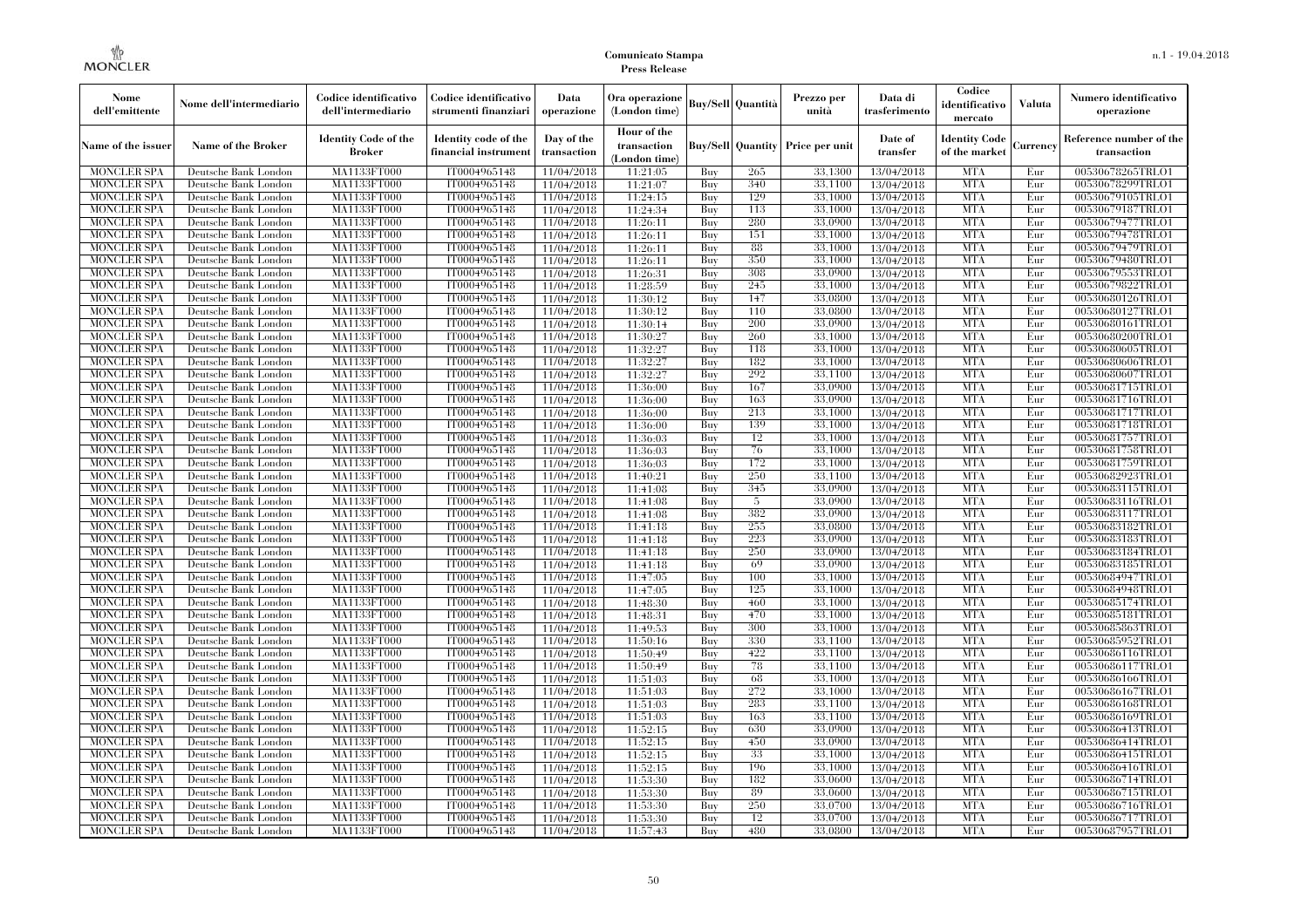| Nome<br>dell'emittente                   | Nome dell'intermediario                      | Codice identificativo<br>dell'intermediario | Codice identificativo<br>strumenti finanziari | Data<br>operazione        | Ora operazione<br>(London time)             |            | Buy/Sell   Quantità      | Prezzo per<br>unità | Data di<br>trasferimento | Codice<br>identificativo<br>mercato   | <b>Valuta</b> | Numero identificativo<br>operazione    |
|------------------------------------------|----------------------------------------------|---------------------------------------------|-----------------------------------------------|---------------------------|---------------------------------------------|------------|--------------------------|---------------------|--------------------------|---------------------------------------|---------------|----------------------------------------|
| Name of the issuer                       | Name of the Broker                           | <b>Identity Code of the</b><br>Broker       | Identity code of the<br>financial instrument  | Day of the<br>transaction | Hour of the<br>transaction<br>(London time) |            | <b>Buy/Sell Quantity</b> | Price per unit      | Date of<br>transfer      | <b>Identity Code</b><br>of the market | Currencv      | Reference number of the<br>transaction |
| <b>MONCLER SPA</b>                       | Deutsche Bank London                         | MA1133FT000                                 | IT0004965148                                  | 11/04/2018                | 11:57:44                                    | Buy        | 470                      | 33,0700             | 13/04/2018               | <b>MTA</b>                            | Eur           | 00530687986TRLO1                       |
| <b>MONCLER SPA</b>                       | Deutsche Bank London                         | <b>MA1133FT000</b>                          | IT0004965148                                  | 11/04/2018                | 11:57:48                                    | Buy        | 370                      | 33,0600             | 13/04/2018               | <b>MTA</b>                            | Eur           | 00530688079TRLO1                       |
| <b>MONCLER SPA</b>                       | Deutsche Bank London                         | MA1133FT000                                 | IT0004965148                                  | 11/04/2018                | 12:02:21                                    | Buv        | 85                       | 33,0800             | 13/04/2018               | <b>MTA</b>                            | Eur           | 00530690601TRLO1                       |
| <b>MONCLER SPA</b>                       | Deutsche Bank London                         | MA1133FT000                                 | IT0004965148                                  | 11/04/2018                | 12:02:23                                    | Buy        | 392                      | 33,0800             | 13/04/2018               | <b>MTA</b>                            | Eur           | 00530690636TRLO1                       |
| <b>MONCLER SPA</b>                       | Deutsche Bank London                         | MA1133FT000                                 | IT0004965148                                  | 11/04/2018                | 12:02:23                                    | Buy        | 288<br>294               | 33,0800<br>33,0900  | 13/04/2018               | <b>MTA</b><br><b>MTA</b>              | Eur           | 00530690637TRLO1                       |
| MONCLER SPA<br><b>MONCLER SPA</b>        | Deutsche Bank London<br>Deutsche Bank London | <b>MA1133FT000</b><br>MA1133FT000           | IT0004965148<br>IT0004965148                  | 11/04/2018<br>11/04/2018  | 12:02:39<br>12:02:58                        | Buy<br>Buy | 440                      | 33,0700             | 13/04/2018<br>13/04/2018 | <b>MTA</b>                            | Eur<br>Eur    | 00530690967TRLO1<br>00530691433TRLO1   |
| <b>MONCLER SPA</b>                       | Deutsche Bank London                         | MA1133FT000                                 | IT0004965148                                  | 11/04/2018                | 12:03:07                                    | Buy        | 530                      | 33,0600             | 13/04/2018               | <b>MTA</b>                            | Eur           | 00530691696TRLO1                       |
| <b>MONCLER SPA</b>                       | Deutsche Bank London                         | MA1133FT000                                 | IT0004965148                                  | 11/04/2018                | 12:03:54                                    | Buy        | 259                      | 33,0500             | 13/04/2018               | <b>MTA</b>                            | Eur           | 00530692458TRLO1                       |
| <b>MONCLER SPA</b>                       | Deutsche Bank London                         | MA1133FT000                                 | IT0004965148                                  | 11/04/2018                | 12:03:54                                    | Buy        | 75                       | 33,0500             | 13/04/2018               | <b>MTA</b>                            | Eur           | 00530692460TRLO1                       |
| <b>MONCLER SPA</b>                       | Deutsche Bank London                         | MA1133FT000                                 | IT0004965148                                  | 11/04/2018                | 12:04:19                                    | Buy        | 255                      | 33,0500             | 13/04/2018               | <b>MTA</b>                            | Eur           | 00530692685TRLO1                       |
| <b>MONCLER SPA</b>                       | Deutsche Bank London                         | MA1133FT000                                 | IT0004965148                                  | 11/04/2018                | 12:06:47                                    | Buy        | 351                      | 33,0600             | 13/04/2018               | <b>MTA</b>                            | Eur           | 00530693925TRLO1                       |
| <b>MONCLER SPA</b>                       | Deutsche Bank London                         | MA1133FT000                                 | IT0004965148                                  | 11/04/2018                | 12:06:47                                    | Buy        | 260                      | 33,0600             | 13/04/2018               | <b>MTA</b>                            | Eur           | 00530693927TRLO1                       |
| <b>MONCLER SPA</b>                       | Deutsche Bank London                         | MA1133FT000                                 | IT0004965148                                  | 11/04/2018                | 12:08:09                                    | Buy        | 305                      | 33,0600             | 13/04/2018               | <b>MTA</b>                            | Eur           | 00530694669TRLO1                       |
| <b>MONCLER SPA</b>                       | Deutsche Bank London                         | MA1133FT000                                 | IT0004965148                                  | 11/04/2018                | 12:08:16                                    | Buy        | 290                      | 33,0500             | 13/04/2018               | <b>MTA</b>                            | Eur           | 00530694709TRLO1                       |
| <b>MONCLER SPA</b>                       | Deutsche Bank London                         | MA1133FT000                                 | IT0004965148                                  | 11/04/2018                | 12:08:16                                    | Buy        | 278                      | 33,0600             | 13/04/2018               | <b>MTA</b>                            | Eur           | 00530694710TRLO1                       |
| <b>MONCLER SPA</b>                       | Deutsche Bank London                         | MA1133FT000                                 | IT0004965148                                  | 11/04/2018                | 12:13:07                                    | Buy        | 128                      | 33,0700             | 13/04/2018               | <b>MTA</b>                            | Eur           | 00530697097TRLO1                       |
| <b>MONCLER SPA</b>                       | Deutsche Bank London                         | MA1133FT000                                 | IT0004965148                                  | 11/04/2018                | 12:14:45                                    | Buy        | 526                      | 33,0700             | 13/04/2018               | <b>MTA</b>                            | Eur           | 00530697853TRLO1                       |
| <b>MONCLER SPA</b>                       | Deutsche Bank London                         | MA1133FT000                                 | IT0004965148                                  | 11/04/2018                | 12:14:45                                    | Buy        | 14                       | 33,0700             | 13/04/2018               | <b>MTA</b>                            | Eur           | 00530697857TRLO1                       |
| <b>MONCLER SPA</b>                       | Deutsche Bank London                         | MA1133FT000                                 | IT0004965148                                  | 11/04/2018                | 12:14:45                                    | Buy        | 340                      | 33,0700             | 13/04/2018               | <b>MTA</b>                            | Eur           | 00530697874TRLO1                       |
| <b>MONCLER SPA</b>                       | Deutsche Bank London                         | MA1133FT000                                 | IT0004965148                                  | 11/04/2018                | 12:15:31                                    | Buy        | 283                      | 33,0700             | 13/04/2018               | <b>MTA</b>                            | Eur           | 00530698321TRLO1                       |
| <b>MONCLER SPA</b>                       | Deutsche Bank London                         | MA1133FT000                                 | IT0004965148                                  | 11/04/2018                | 12:15:32                                    | Buy        | 237                      | 33,0700             | 13/04/2018               | <b>MTA</b>                            | Eur           | 00530698337TRLO1                       |
| <b>MONCLER SPA</b>                       | Deutsche Bank London                         | MA1133FT000                                 | IT0004965148                                  | 11/04/2018                | 12:16:42                                    | Buy        | 162                      | 33,0800             | 13/04/2018               | <b>MTA</b>                            | Eur           | 00530698764TRLO1                       |
| <b>MONCLER SPA</b>                       | Deutsche Bank London                         | MA1133FT000                                 | IT0004965148<br>IT0004965148                  | 11/04/2018                | 12:16:42                                    | Buy        | 250<br>475               | 33,0800<br>33,1100  | 13/04/2018<br>13/04/2018 | <b>MTA</b><br><b>MTA</b>              | Eur           | 00530698765TRLO1                       |
| <b>MONCLER SPA</b><br><b>MONCLER SPA</b> | Deutsche Bank London<br>Deutsche Bank London | MA1133FT000<br>MA1133FT000                  | IT0004965148                                  | 11/04/2018<br>11/04/2018  | 12:17:29<br>12:17:29                        | Buy<br>Buy | 192                      | 33,1100             | 13/04/2018               | <b>MTA</b>                            | Eur<br>Eur    | 00530699133TRLO1<br>00530699131TRLO1   |
| <b>MONCLER SPA</b>                       | Deutsche Bank London                         | MA1133FT000                                 | IT0004965148                                  | 11/04/2018                | 12:17:29                                    | Buy        | 161                      | 33,1100             | 13/04/2018               | <b>MTA</b>                            | Eur           | 00530699132TRLO1                       |
| <b>MONCLER SPA</b>                       | Deutsche Bank London                         | MA1133FT000                                 | IT0004965148                                  | 11/04/2018                | 12:17:42                                    | Buy        | 356                      | 33,1200             | 13/04/2018               | <b>MTA</b>                            | Eur           | 00530699221TRLO1                       |
| <b>MONCLER SPA</b>                       | Deutsche Bank London                         | MA1133FT000                                 | IT0004965148                                  | 11/04/2018                | 12:18:13                                    | Buy        | 150                      | 33,1300             | 13/04/2018               | <b>MTA</b>                            | Eur           | 00530699426TRLO1                       |
| <b>MONCLER SPA</b>                       | Deutsche Bank London                         | <b>MA1133FT000</b>                          | IT0004965148                                  | 11/04/2018                | 12:19:46                                    | Buy        | 285                      | 33,1400             | 13/04/2018               | <b>MTA</b>                            | Eur           | 00530700245TRLO1                       |
| <b>MONCLER SPA</b>                       | Deutsche Bank London                         | MA1133FT000                                 | IT0004965148                                  | 11/04/2018                | 12:20:03                                    | Buy        | 213                      | 33,1400             | 13/04/2018               | <b>MTA</b>                            | Eur           | 00530700407TRLO1                       |
| <b>MONCLER SPA</b>                       | Deutsche Bank London                         | MA1133FT000                                 | IT0004965148                                  | 11/04/2018                | 12:20:03                                    | Buy        | 200                      | 33,1400             | 13/04/2018               | <b>MTA</b>                            | Eur           | 00530700408TRLO1                       |
| <b>MONCLER SPA</b>                       | Deutsche Bank London                         | MA1133FT000                                 | IT0004965148                                  | 11/04/2018                | 12:20:45                                    | Buv        | 245                      | 33,0900             | 13/04/2018               | <b>MTA</b>                            | Eur           | 00530700858TRLO1                       |
| <b>MONCLER SPA</b>                       | Deutsche Bank London                         | <b>MA1133FT000</b>                          | IT0004965148                                  | 11/04/2018                | 12:22:55                                    | Buy        | 290                      | 33,0900             | 13/04/2018               | <b>MTA</b>                            | Eur           | 00530701976TRLO1                       |
| <b>MONCLER SPA</b>                       | Deutsche Bank London                         | MA1133FT000                                 | IT0004965148                                  | 11/04/2018                | 12:22:55                                    | Buy        | 8                        | 33,0900             | 13/04/2018               | <b>MTA</b>                            | Eur           | 00530701985TRLO1                       |
| <b>MONCLER SPA</b>                       | Deutsche Bank London                         | MA1133FT000                                 | IT0004965148                                  | 11/04/2018                | 12:22:55                                    | Buy        | 232                      | 33,0900             | 13/04/2018               | <b>MTA</b>                            | Eur           | 00530701987TRLO1                       |
| <b>MONCLER SPA</b>                       | Deutsche Bank London                         | MA1133FT000                                 | IT0004965148                                  | 11/04/2018                | 12:22:55                                    | Buv        | 240                      | 33,0900             | 13/04/2018               | <b>MTA</b>                            | Eur           | 00530701989TRLO1                       |
| <b>MONCLER SPA</b>                       | Deutsche Bank London                         | <b>MA1133FT000</b>                          | IT0004965148                                  | 11/04/2018                | 12:23:34                                    | Buy        | 349                      | 33,0800             | 13/04/2018               | <b>MTA</b>                            | Eur           | 00530702265TRLO1                       |
| <b>MONCLER SPA</b>                       | Deutsche Bank London                         | MA1133FT000                                 | IT0004965148                                  | 11/04/2018                | 12:23:36                                    | Buy        | 174                      | 33,0700             | 13/04/2018               | <b>MTA</b>                            | Eur           | 00530702286TRLO1                       |
| <b>MONCLER SPA</b>                       | Deutsche Bank London                         | <b>MA1133FT000</b>                          | IT0004965148                                  | 11/04/2018                | 12:26:00                                    | Buy        | 324                      | 33,1200             | 13/04/2018               | <b>MTA</b>                            | Eur           | 00530703373TRLO1                       |
| <b>MONCLER SPA</b>                       | Deutsche Bank London                         | MA1133FT000                                 | IT0004965148                                  | 11/04/2018                | 12:26:41                                    | Buy        | 68                       | 33,1400             | 13/04/2018               | <b>MTA</b>                            | Eur           | 00530703762TRLO1                       |
| <b>MONCLER SPA</b>                       | Deutsche Bank London                         | MA1133FT000                                 | IT0004965148                                  | 11/04/2018                | 12:28:56                                    | Buy        | 310                      | 33.1500             | 13/04/2018               | <b>MTA</b>                            | Eur           | 00530704674TRLO1                       |
| <b>MONCLER SPA</b>                       | Deutsche Bank London                         | MA1133FT000                                 | IT0004965148                                  | 11/04/2018                | 12:29:38                                    | Buy        | 260                      | 33,1400             | 13/04/2018               | <b>MTA</b>                            | Eur           | 00530704822TRLO1                       |
| <b>MONCLER SPA</b>                       | Deutsche Bank London                         | MA1133FT000                                 | IT0004965148                                  | 11/04/2018                | 12:29:56                                    | Buy        | 265                      | 33,1300             | 13/04/2018               | <b>MTA</b>                            | Eur           | 00530704883TRLO1                       |
| <b>MONCLER SPA</b><br><b>MONCLER SPA</b> | Deutsche Bank London<br>Deutsche Bank London | MA1133FT000<br>MA1133FT000                  | IT0004965148<br>IT0004965148                  | 11/04/2018<br>11/04/2018  | 12:31:06<br>12:35:24                        | Buy<br>Buy | 265<br>241               | 33,1500<br>33,0900  | 13/04/2018<br>13/04/2018 | <b>MTA</b><br><b>MTA</b>              | Eur<br>Eur    | 00530705436TRLO1<br>00530707002TRLO1   |
| <b>MONCLER SPA</b>                       | Deutsche Bank London                         | MA1133FT000                                 | IT0004965148                                  | 11/04/2018                | 12:35:24                                    | Buy        | 470                      | 33,0900             | 13/04/2018               | <b>MTA</b>                            | Eur           | 00530707003TRLO1                       |
| <b>MONCLER SPA</b>                       | Deutsche Bank London                         | MA1133FT000                                 | IT0004965148                                  | 11/04/2018                | 12:35:24                                    | Buy        | 388                      | 33,0800             | 13/04/2018               | <b>MTA</b>                            | Eur           | 00530707008TRLO1                       |
| <b>MONCLER SPA</b>                       | Deutsche Bank London                         | MA1133FT000                                 | IT0004965148                                  | 11/04/2018                | 12:38:03                                    | Buy        | 420                      | 33,0800             | 13/04/2018               | <b>MTA</b>                            | Eur           | 00530707809TRLO1                       |
| <b>MONCLER SPA</b>                       | Deutsche Bank London                         | MA1133FT000                                 | IT0004965148                                  | 11/04/2018                | 12:38:06                                    | Buy        | 285                      | 33,0700             | 13/04/2018               | <b>MTA</b>                            | Eur           | 00530707868TRLO1                       |
| <b>MONCLER SPA</b>                       | Deutsche Bank London                         | MA1133FT000                                 | IT0004965148                                  | 11/04/2018                | 12:38:06                                    | Buy        | 250                      | 33,0700             | 13/04/2018               | <b>MTA</b>                            | Eur           | 00530707871TRLO1                       |
| <b>MONCLER SPA</b>                       | Deutsche Bank London                         | MA1133FT000                                 | IT0004965148                                  | 11/04/2018                | 12:38:07                                    | Buy        | 255                      | 33,0600             | 13/04/2018               | <b>MTA</b>                            | Eur           | 00530707938TRLO1                       |
| <b>MONCLER SPA</b>                       | Deutsche Bank London                         | MA1133FT000                                 | IT0004965148                                  | 11/04/2018                | 12:38:54                                    | Buy        | 265                      | 33,0400             | 13/04/2018               | <b>MTA</b>                            | Eur           | 00530708208TRLO1                       |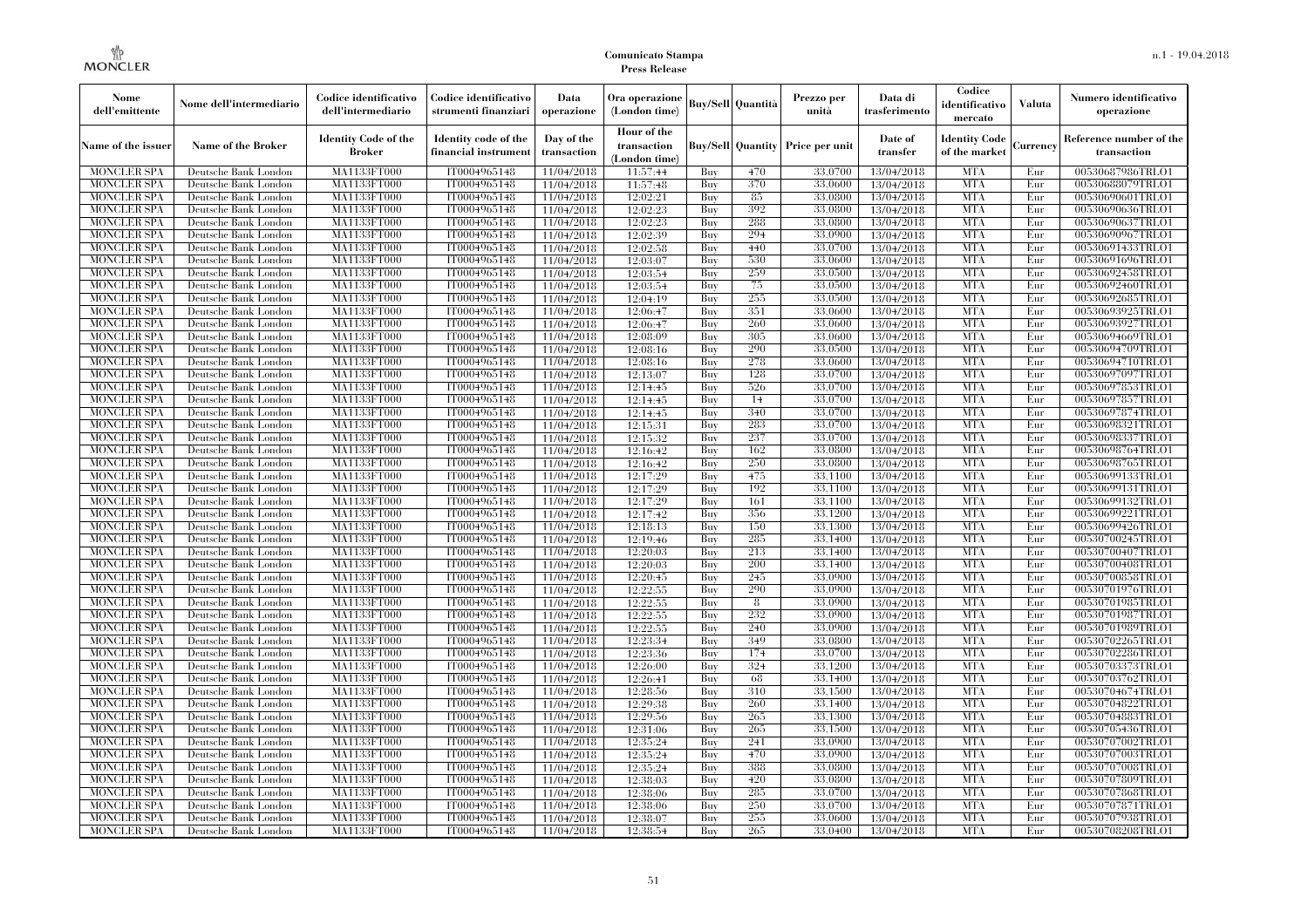| Nome<br>dell'emittente                   | Nome dell'intermediario                      | Codice identificativo<br>dell'intermediario  | Codice identificativo<br>strumenti finanziari | Data<br>operazione        | Ora operazione<br>(London time)             |            | <b>Buy/Sell   Quantità</b> | Prezzo per<br>unità | Data di<br>trasferimento | Codice<br>identificativo<br>mercato   | <b>Valuta</b> | Numero identificativo<br>operazione    |
|------------------------------------------|----------------------------------------------|----------------------------------------------|-----------------------------------------------|---------------------------|---------------------------------------------|------------|----------------------------|---------------------|--------------------------|---------------------------------------|---------------|----------------------------------------|
| Name of the issuer                       | Name of the Broker                           | <b>Identity Code of the</b><br><b>Broker</b> | Identity code of the<br>financial instrument  | Day of the<br>transaction | Hour of the<br>transaction<br>(London time) |            | <b>Buy/Sell Quantity</b>   | Price per unit      | Date of<br>transfer      | <b>Identity Code</b><br>of the market | Currencv      | Reference number of the<br>transaction |
| <b>MONCLER SPA</b>                       | Deutsche Bank London                         | MA1133FT000                                  | IT0004965148                                  | 11/04/2018                | 12:39:36                                    | Buy        | 372                        | 33.0400             | 13/04/2018               | <b>MTA</b>                            | Eur           | 00530708418TRLO1                       |
| <b>MONCLER SPA</b>                       | Deutsche Bank London                         | <b>MA1133FT000</b>                           | IT0004965148                                  | 11/04/2018                | 12:39:36                                    | Buy        | 65                         | 33,0400             | 13/04/2018               | <b>MTA</b>                            | Eur           | 00530708419TRLO1                       |
| <b>MONCLER SPA</b>                       | Deutsche Bank London                         | MA1133FT000                                  | IT0004965148                                  | 11/04/2018                | 12:40:19                                    | Buy        | 256                        | 33,0800             | 13/04/2018               | <b>MTA</b>                            | Eur           | 00530708582TRLO1                       |
| <b>MONCLER SPA</b>                       | Deutsche Bank London                         | <b>MA1133FT000</b>                           | IT0004965148                                  | 11/04/2018                | 12:41:06                                    | Buy        | 263                        | 33,0800             | 13/04/2018               | <b>MTA</b>                            | Eur           | 00530708792TRLO1                       |
| <b>MONCLER SPA</b>                       | Deutsche Bank London                         | <b>MA1133FT000</b>                           | IT0004965148                                  | 11/04/2018                | 12:45:13                                    | Buy        | 213<br>189                 | 33,1600<br>33.1600  | 13/04/2018               | <b>MTA</b>                            | Eur           | 00530709781TRLO1<br>00530709801TRLO1   |
| <b>MONCLER SPA</b><br><b>MONCLER SPA</b> | Deutsche Bank London<br>Deutsche Bank London | MA1133FT000<br>MA1133FT000                   | IT0004965148<br>IT0004965148                  | 11/04/2018<br>11/04/2018  | 12:45:20<br>12:45:40                        | Buy<br>Buy | 380                        | 33.1300             | 13/04/2018<br>13/04/2018 | <b>MTA</b><br><b>MTA</b>              | Eur<br>Eur    | 00530709860TRLO1                       |
| <b>MONCLER SPA</b>                       | Deutsche Bank London                         | MA1133FT000                                  | IT0004965148                                  | 11/04/2018                | 12:45:40                                    | Buy        | 380                        | 33,1500             | 13/04/2018               | <b>MTA</b>                            | Eur           | 00530709861TRLO1                       |
| <b>MONCLER SPA</b>                       | Deutsche Bank London                         | <b>MA1133FT000</b>                           | IT0004965148                                  | 11/04/2018                | 12:45:40                                    | Buy        | 250                        | 33,1500             | 13/04/2018               | <b>MTA</b>                            | Eur           | 00530709862TRLO1                       |
| <b>MONCLER SPA</b>                       | Deutsche Bank London                         | MA1133FT000                                  | IT0004965148                                  | 11/04/2018                | 12:45:40                                    | Buy        | 293                        | 33,1600             | 13/04/2018               | <b>MTA</b>                            | Eur           | 00530709863TRLO1                       |
| <b>MONCLER SPA</b>                       | Deutsche Bank London                         | MA1133FT000                                  | IT0004965148                                  | 11/04/2018                | 12:54:21                                    | Buy        | 420                        | 33,1800             | 13/04/2018               | <b>MTA</b>                            | Eur           | 00530711976TRLO1                       |
| <b>MONCLER SPA</b>                       | Deutsche Bank London                         | MA1133FT000                                  | IT0004965148                                  | 11/04/2018                | 12:56:08                                    | Buy        | 420                        | 33,2400             | 13/04/2018               | <b>MTA</b>                            | Eur           | 00530712400TRLO1                       |
| <b>MONCLER SPA</b>                       | Deutsche Bank London                         | <b>MA1133FT000</b>                           | IT0004965148                                  | 11/04/2018                | 13:01:34                                    | Buy        | 134                        | 33,2700             | 13/04/2018               | <b>MTA</b>                            | Eur           | 00530713589TRLO1                       |
| <b>MONCLER SPA</b>                       | Deutsche Bank London                         | <b>MA1133FT000</b>                           | IT0004965148                                  | 11/04/2018                | 13:01:36                                    | Buy        | 236                        | 33,2700             | 13/04/2018               | <b>MTA</b>                            | Eur           | 00530713596TRLO1                       |
| <b>MONCLER SPA</b>                       | Deutsche Bank London                         | MA1133FT000                                  | IT0004965148                                  | 11/04/2018                | 13:02:10                                    | Buy        | 280                        | 33,2700             | 13/04/2018               | <b>MTA</b>                            | Eur           | 00530713656TRLO1                       |
| <b>MONCLER SPA</b>                       | Deutsche Bank London                         | MA1133FT000                                  | IT0004965148                                  | 11/04/2018                | 13:03:40                                    | Buy        | 360                        | 33,2900             | 13/04/2018               | <b>MTA</b>                            | Eur           | 00530713830TRLO1                       |
| <b>MONCLER SPA</b>                       | Deutsche Bank London                         | MA1133FT000                                  | IT0004965148                                  | 11/04/2018                | 13:04:37                                    | Buy        | 264                        | 33,3000             | 13/04/2018               | <b>MTA</b>                            | Eur           | 00530713972TRLO1                       |
| <b>MONCLER SPA</b>                       | Deutsche Bank London                         | <b>MA1133FT000</b>                           | IT0004965148                                  | 11/04/2018                | 13:04:50                                    | Buy        | 244                        | 33,2800             | 13/04/2018               | <b>MTA</b>                            | Eur           | 00530714002TRLO1                       |
| <b>MONCLER SPA</b>                       | Deutsche Bank London                         | MA1133FT000                                  | IT0004965148                                  | 11/04/2018                | 13:07:14                                    | Buy        | 126                        | 33,2100             | 13/04/2018               | <b>MTA</b>                            | Eur           | 00530714600TRLO1                       |
| <b>MONCLER SPA</b>                       | Deutsche Bank London                         | MA1133FT000                                  | IT0004965148                                  | 11/04/2018                | 13:10:18                                    | Buy        | 240                        | 33,2700             | 13/04/2018               | <b>MTA</b>                            | Eur           | 00530715797TRLO1                       |
| <b>MONCLER SPA</b>                       | Deutsche Bank London                         | MA1133FT000                                  | IT0004965148                                  | 11/04/2018                | 13:11:22                                    | Buy        | 165                        | 33,2600             | 13/04/2018               | <b>MTA</b>                            | Eur           | 00530716129TRLO1                       |
| <b>MONCLER SPA</b>                       | Deutsche Bank London                         | MA1133FT000                                  | IT0004965148                                  | 11/04/2018                | 13:17:29                                    | Buy        | 260                        | 33,3000             | 13/04/2018               | <b>MTA</b>                            | Eur           | 00530717330TRLO1                       |
| <b>MONCLER SPA</b><br><b>MONCLER SPA</b> | Deutsche Bank London                         | <b>MA1133FT000</b><br>MA1133FT000            | IT0004965148<br>IT0004965148                  | 11/04/2018                | 13:17:34                                    | Buy<br>Buy | 110<br>295                 | 33,3000<br>33.3000  | 13/04/2018               | <b>MTA</b><br><b>MTA</b>              | Eur<br>Eur    | 00530717349TRLO1                       |
| <b>MONCLER SPA</b>                       | Deutsche Bank London<br>Deutsche Bank London | MA1133FT000                                  | IT0004965148                                  | 11/04/2018<br>11/04/2018  | 13:19:16<br>13:19:49                        | Buv        | 138                        | 33,3200             | 13/04/2018<br>13/04/2018 | <b>MTA</b>                            | Eur           | 00530717830TRLO1<br>00530718032TRLO1   |
| <b>MONCLER SPA</b>                       | Deutsche Bank London                         | <b>MA1133FT000</b>                           | IT0004965148                                  | 11/04/2018                | 13:19:49                                    | Buy        | 112                        | 33,3200             | 13/04/2018               | <b>MTA</b>                            | Eur           | 00530718036TRLO1                       |
| <b>MONCLER SPA</b>                       | Deutsche Bank London                         | MA1133FT000                                  | IT0004965148                                  | 11/04/2018                | 13:21:06                                    | Buy        | 57                         | 33,3300             | 13/04/2018               | <b>MTA</b>                            | Eur           | 00530718425TRLO1                       |
| <b>MONCLER SPA</b>                       | Deutsche Bank London                         | MA1133FT000                                  | IT0004965148                                  | 11/04/2018                | 13:21:06                                    | Buy        | 238                        | 33.3300             | 13/04/2018               | <b>MTA</b>                            | Eur           | 00530718426TRLO1                       |
| <b>MONCLER SPA</b>                       | Deutsche Bank London                         | MA1133FT000                                  | IT0004965148                                  | 11/04/2018                | 13:25:05                                    | Buv        | 326                        | 33,3300             | 13/04/2018               | <b>MTA</b>                            | Eur           | 00530719101TRLO1                       |
| <b>MONCLER SPA</b>                       | Deutsche Bank London                         | MA1133FT000                                  | IT0004965148                                  | 11/04/2018                | 13:26:44                                    | Buy        | 251                        | 33,3200             | 13/04/2018               | <b>MTA</b>                            | Eur           | 00530719412TRLO1                       |
| <b>MONCLER SPA</b>                       | Deutsche Bank London                         | MA1133FT000                                  | IT0004965148                                  | 11/04/2018                | 13:27:03                                    | Buy        | 287                        | 33,3200             | 13/04/2018               | <b>MTA</b>                            | Eur           | 00530719462TRLO1                       |
| <b>MONCLER SPA</b>                       | Deutsche Bank London                         | MA1133FT000                                  | IT0004965148                                  | 11/04/2018                | 13:32:35                                    | Buy        | 247                        | 33,2800             | 13/04/2018               | <b>MTA</b>                            | Eur           | 00530720892TRLO1                       |
| <b>MONCLER SPA</b>                       | Deutsche Bank London                         | MA1133FT000                                  | IT0004965148                                  | 11/04/2018                | 13:32:35                                    | Buy        | 251                        | 33,2900             | 13/04/2018               | <b>MTA</b>                            | Eur           | 00530720893TRLO1                       |
| <b>MONCLER SPA</b>                       | Deutsche Bank London                         | MA1133FT000                                  | IT0004965148                                  | 11/04/2018                | 13:32:35                                    | Buy        | 391                        | 33,2900             | 13/04/2018               | <b>MTA</b>                            | Eur           | 00530720894TRLO1                       |
| <b>MONCLER SPA</b>                       | Deutsche Bank London                         | MA1133FT000                                  | IT0004965148                                  | 11/04/2018                | 13:32:35                                    | Buy        | 178                        | 33,2900             | 13/04/2018               | <b>MTA</b>                            | Eur           | 00530720895TRLO1                       |
| <b>MONCLER SPA</b>                       | Deutsche Bank London                         | <b>MA1133FT000</b>                           | IT0004965148                                  | 11/04/2018                | 13:37:26                                    | Buy        | 300                        | 33,3000             | 13/04/2018               | <b>MTA</b>                            | Eur           | 00530722005TRLO1                       |
| <b>MONCLER SPA</b>                       | Deutsche Bank London                         | MA1133FT000                                  | IT0004965148                                  | 11/04/2018                | 13:40:05                                    | Buy        | 110                        | 33,2800             | 13/04/2018               | <b>MTA</b>                            | Eur           | 00530722545TRLO1                       |
| <b>MONCLER SPA</b>                       | Deutsche Bank London                         | MA1133FT000                                  | IT0004965148                                  | 11/04/2018                | 13:40:05                                    | Buy        | 208                        | 33,2800             | 13/04/2018               | <b>MTA</b>                            | Eur           | 00530722546TRLO1                       |
| <b>MONCLER SPA</b>                       | Deutsche Bank London                         | MA1133FT000                                  | IT0004965148                                  | 11/04/2018                | 13:45:28                                    | Buy        | 337                        | 33,2800             | 13/04/2018               | <b>MTA</b>                            | Eur           | 00530723910TRLO1                       |
| <b>MONCLER SPA</b>                       | Deutsche Bank London                         | MA1133FT000                                  | IT0004965148                                  | 11/04/2018                | 13:47:36                                    | Buy        | 255                        | 33,3000             | 13/04/2018               | <b>MTA</b><br><b>MTA</b>              | Eur           | 00530724286TRLO1                       |
| <b>MONCLER SPA</b><br><b>MONCLER SPA</b> | Deutsche Bank London                         | MA1133FT000<br>MA1133FT000                   | IT0004965148<br>IT0004965148                  | 11/04/2018<br>11/04/2018  | 13:47:36<br>13:50:06                        | Buy<br>Buy | 410<br>330                 | 33,2900<br>33,3200  | 13/04/2018<br>13/04/2018 | <b>MTA</b>                            | Eur<br>Eur    | 00530724287TRLO1                       |
| <b>MONCLER SPA</b>                       | Deutsche Bank London<br>Deutsche Bank London | MA1133FT000                                  | IT0004965148                                  | 11/04/2018                | 13:51:29                                    | Buy        | 80                         | 33,3100             | 13/04/2018               | <b>MTA</b>                            | Eur           | 00530724825TRLO1<br>00530725235TRLO1   |
| <b>MONCLER SPA</b>                       | Deutsche Bank London                         | MA1133FT000                                  | IT0004965148                                  | 11/04/2018                | 13:52:04                                    | Buy        | 240                        | 33,3100             | 13/04/2018               | <b>MTA</b>                            | Eur           | 00530725336TRLO1                       |
| <b>MONCLER SPA</b>                       | Deutsche Bank London                         | MA1133FT000                                  | IT0004965148                                  | 11/04/2018                | 13:52:04                                    | Buy        | 258                        | 33,3100             | 13/04/2018               | <b>MTA</b>                            | Eur           | 00530725338TRLO1                       |
| <b>MONCLER SPA</b>                       | Deutsche Bank London                         | MA1133FT000                                  | IT0004965148                                  | 11/04/2018                | 13:56:09                                    | Buy        | 250                        | 33,3100             | 13/04/2018               | <b>MTA</b>                            | Eur           | 00530726277TRLO1                       |
| <b>MONCLER SPA</b>                       | Deutsche Bank London                         | MA1133FT000                                  | IT0004965148                                  | 11/04/2018                | 13:56:09                                    | Buy        | $\overline{4}$             | 33,3200             | 13/04/2018               | <b>MTA</b>                            | Eur           | 00530726278TRLO1                       |
| <b>MONCLER SPA</b>                       | Deutsche Bank London                         | MA1133FT000                                  | IT0004965148                                  | 11/04/2018                | 13:56:44                                    | Buy        | 265                        | 33,3100             | 13/04/2018               | <b>MTA</b>                            | Eur           | 00530726395TRLO1                       |
| <b>MONCLER SPA</b>                       | Deutsche Bank London                         | MA1133FT000                                  | IT0004965148                                  | 11/04/2018                | 13:57:09                                    | Buy        | 254                        | 33,3000             | 13/04/2018               | <b>MTA</b>                            | Eur           | 00530726468TRLO1                       |
| <b>MONCLER SPA</b>                       | Deutsche Bank London                         | MA1133FT000                                  | IT0004965148                                  | 11/04/2018                | 13:57:09                                    | Buy        | 150                        | 33,3100             | 13/04/2018               | <b>MTA</b>                            | Eur           | 00530726469TRLO1                       |
| <b>MONCLER SPA</b>                       | Deutsche Bank London                         | MA1133FT000                                  | IT0004965148                                  | 11/04/2018                | 13:57:09                                    | Buy        | 109                        | 33,3100             | 13/04/2018               | <b>MTA</b>                            | Eur           | 00530726470TRLO1                       |
| <b>MONCLER SPA</b>                       | Deutsche Bank London                         | MA1133FT000                                  | IT0004965148                                  | 11/04/2018                | 14:05:53                                    | Buy        | 352                        | 33,3700             | 13/04/2018               | <b>MTA</b>                            | Eur           | 00530729773TRLO1                       |
| <b>MONCLER SPA</b>                       | Deutsche Bank London                         | MA1133FT000                                  | IT0004965148                                  | 11/04/2018                | 14:06:49                                    | Buy        | 371                        | 33,3600             | 13/04/2018               | <b>MTA</b>                            | Eur           | 00530730184TRLO1                       |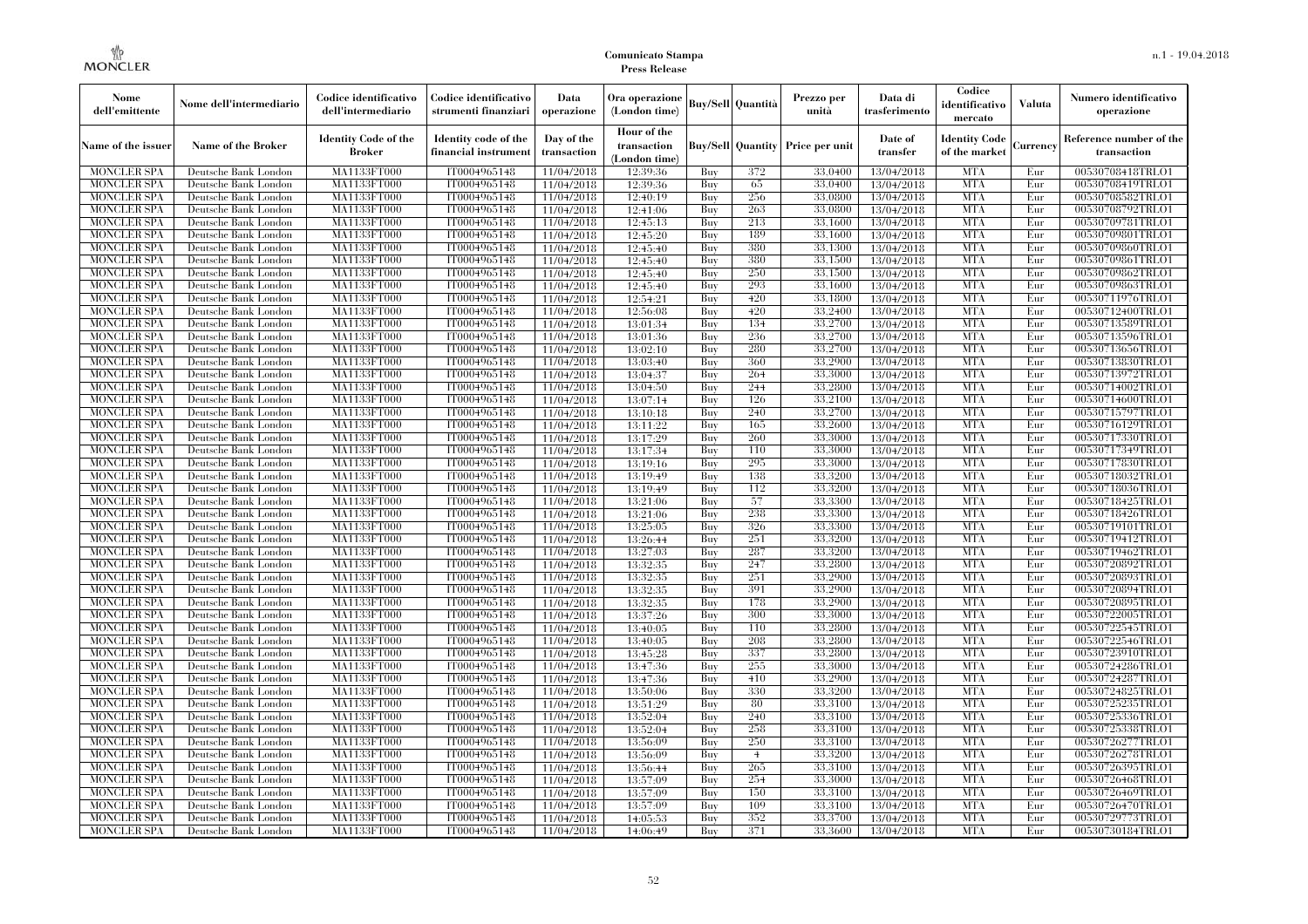| Nome<br>dell'emittente                   | Nome dell'intermediario                      | Codice identificativo<br>dell'intermediario  | Codice identificativo<br>strumenti finanziari | Data<br>operazione        | Ora operazione<br>(London time)             |            | Buv/Sell   Quantità      | Prezzo per<br>unità | Data di<br>trasferimento | Codice<br>identificativo<br>mercato   | <b>Valuta</b> | Numero identificativo<br>operazione    |
|------------------------------------------|----------------------------------------------|----------------------------------------------|-----------------------------------------------|---------------------------|---------------------------------------------|------------|--------------------------|---------------------|--------------------------|---------------------------------------|---------------|----------------------------------------|
| Name of the issuer                       | Name of the Broker                           | <b>Identity Code of the</b><br><b>Broker</b> | Identity code of the<br>financial instrument  | Day of the<br>transaction | Hour of the<br>transaction<br>(London time) |            | <b>Buy/Sell Quantity</b> | Price per unit      | Date of<br>transfer      | <b>Identity Code</b><br>of the market | Currencv      | Reference number of the<br>transaction |
| <b>MONCLER SPA</b>                       | Deutsche Bank London                         | MA1133FT000                                  | IT0004965148                                  | 11/04/2018                | 14:07:50                                    | Buy        | 392                      | 33,3600             | 13/04/2018               | <b>MTA</b>                            | Eur           | 00530730523TRLO1                       |
| <b>MONCLER SPA</b>                       | Deutsche Bank London                         | MA1133FT000                                  | IT0004965148                                  | 11/04/2018                | 14:08:53                                    | Buy        | 362                      | 33,3700             | 13/04/2018               | <b>MTA</b>                            | Eur           | 00530730854TRLO1                       |
| <b>MONCLER SPA</b>                       | Deutsche Bank London                         | MA1133FT000                                  | IT0004965148                                  | 11/04/2018                | 14:12:30                                    | Buv        | 242                      | 33.3400             | 13/04/2018               | <b>MTA</b>                            | Eur           | 00530731740TRLO1                       |
| <b>MONCLER SPA</b>                       | Deutsche Bank London                         | MA1133FT000                                  | IT0004965148                                  | 11/04/2018                | 14:13:03                                    | Buy        | 285                      | 33,3300             | 13/04/2018               | <b>MTA</b>                            | Eur           | 00530731882TRLO1                       |
| <b>MONCLER SPA</b>                       | Deutsche Bank London                         | MA1133FT000                                  | IT0004965148                                  | 11/04/2018                | 14:14:28                                    | Buy        | 149<br>145               | 33,3400<br>33,3400  | 13/04/2018               | <b>MTA</b><br><b>MTA</b>              | Eur           | 00530732373TRLO1                       |
| MONCLER SPA<br><b>MONCLER SPA</b>        | Deutsche Bank London<br>Deutsche Bank London | <b>MA1133FT000</b><br>MA1133FT000            | IT0004965148<br>IT0004965148                  | 11/04/2018<br>11/04/2018  | 14:14:28<br>14:14:28                        | Buy<br>Buy | 46                       | 33,3400             | 13/04/2018<br>13/04/2018 | <b>MTA</b>                            | Eur<br>Eur    | 00530732374TRLO1<br>00530732376TRLO1   |
| <b>MONCLER SPA</b>                       | Deutsche Bank London                         | MA1133FT000                                  | IT0004965148                                  | 11/04/2018                | 14:16:44                                    | Buv        | 252                      | 33,2800             | 13/04/2018               | <b>MTA</b>                            | Eur           | 00530733186TRLO1                       |
| <b>MONCLER SPA</b>                       | Deutsche Bank London                         | MA1133FT000                                  | IT0004965148                                  | 11/04/2018                | 14:16:44                                    | Buy        | 250                      | 33,2900             | 13/04/2018               | <b>MTA</b>                            | Eur           | 00530733187TRLO1                       |
| <b>MONCLER SPA</b>                       | Deutsche Bank London                         | <b>MA1133FT000</b>                           | IT0004965148                                  | 11/04/2018                | 14:16:44                                    | Buy        | 15                       | 33,2900             | 13/04/2018               | <b>MTA</b>                            | Eur           | 00530733188TRLO1                       |
| <b>MONCLER SPA</b>                       | Deutsche Bank London                         | MA1133FT000                                  | IT0004965148                                  | 11/04/2018                | 14:20:37                                    | Buy        | 380                      | 33,3200             | 13/04/2018               | <b>MTA</b>                            | Eur           | 00530734456TRLO1                       |
| <b>MONCLER SPA</b>                       | Deutsche Bank London                         | MA1133FT000                                  | IT0004965148                                  | 11/04/2018                | 14:24:19                                    | Buy        | 8                        | 33,3400             | 13/04/2018               | <b>MTA</b>                            | Eur           | 00530735641TRLO1                       |
| <b>MONCLER SPA</b>                       | Deutsche Bank London                         | MA1133FT000                                  | IT0004965148                                  | 11/04/2018                | 14:24:19                                    | Buy        | 232                      | 33,3400             | 13/04/2018               | <b>MTA</b>                            | Eur           | 00530735642TRLO1                       |
| <b>MONCLER SPA</b>                       | Deutsche Bank London                         | MA1133FT000                                  | IT0004965148                                  | 11/04/2018                | 14:24:26                                    | Buy        | 50                       | 33,3400             | 13/04/2018               | <b>MTA</b>                            | Eur           | 00530735701TRLO1                       |
| <b>MONCLER SPA</b>                       | Deutsche Bank London                         | MA1133FT000                                  | IT0004965148                                  | 11/04/2018                | 14:25:44                                    | Buy        | 177                      | 33,3300             | 13/04/2018               | <b>MTA</b>                            | Eur           | 00530736299TRLO1                       |
| <b>MONCLER SPA</b>                       | Deutsche Bank London                         | MA1133FT000                                  | IT0004965148                                  | 11/04/2018                | 14:26:32                                    | Buy        | 282                      | 33,3300             | 13/04/2018               | <b>MTA</b>                            | Eur           | 00530736650TRLO1                       |
| <b>MONCLER SPA</b>                       | Deutsche Bank London                         | MA1133FT000                                  | IT0004965148                                  | 11/04/2018                | 14:27:26                                    | Buy        | 420                      | 33,3500             | 13/04/2018               | <b>MTA</b>                            | Eur           | 00530737198TRLO1                       |
| <b>MONCLER SPA</b>                       | Deutsche Bank London                         | MA1133FT000                                  | IT0004965148                                  | 11/04/2018                | 14:30:02                                    | Buy        | 300                      | 33,3600             | 13/04/2018               | <b>MTA</b>                            | Eur           | 00530738571TRLO1                       |
| <b>MONCLER SPA</b>                       | Deutsche Bank London                         | MA1133FT000                                  | IT0004965148                                  | 11/04/2018                | 14:30:22                                    | Buy        | 10                       | 33,3600             | 13/04/2018               | <b>MTA</b>                            | Eur           | 00530739060TRLO1                       |
| <b>MONCLER SPA</b>                       | Deutsche Bank London                         | MA1133FT000                                  | IT0004965148                                  | 11/04/2018                | 14:31:04                                    | Buy        | 185                      | 33,3800             | 13/04/2018               | <b>MTA</b>                            | Eur           | 00530739728TRLO1                       |
| <b>MONCLER SPA</b>                       | Deutsche Bank London                         | MA1133FT000                                  | IT0004965148                                  | 11/04/2018                | 14:32:05                                    | Buy        | 255                      | 33,4400             | 13/04/2018               | <b>MTA</b>                            | Eur           | 00530740438TRLO1                       |
| MONCLER SPA<br><b>MONCLER SPA</b>        | Deutsche Bank London                         | MA1133FT000                                  | IT0004965148<br>IT0004965148                  | 11/04/2018                | 14:33:26                                    | Buy<br>Buy | 380<br>203               | 33,4500<br>33,4500  | 13/04/2018<br>13/04/2018 | <b>MTA</b><br><b>MTA</b>              | Eur<br>Eur    | 00530741435TRLO1<br>00530741436TRLO1   |
| <b>MONCLER SPA</b>                       | Deutsche Bank London<br>Deutsche Bank London | MA1133FT000<br>MA1133FT000                   | IT0004965148                                  | 11/04/2018                | 14:33:26<br>14:33:26                        | Buy        | 400                      | 33,4600             | 13/04/2018               | <b>MTA</b>                            | Eur           | 00530741437TRLO1                       |
| <b>MONCLER SPA</b>                       | Deutsche Bank London                         | MA1133FT000                                  | IT0004965148                                  | 11/04/2018<br>11/04/2018  | 14:36:39                                    | Buy        | 295                      | 33,4300             | 13/04/2018               | <b>MTA</b>                            | Eur           | 00530743455TRLO1                       |
| <b>MONCLER SPA</b>                       | Deutsche Bank London                         | MA1133FT000                                  | IT0004965148                                  | 11/04/2018                | 14:37:28                                    | Buy        | 361                      | 33,4400             | 13/04/2018               | <b>MTA</b>                            | Eur           | 00530743965TRLO1                       |
| <b>MONCLER SPA</b>                       | Deutsche Bank London                         | MA1133FT000                                  | IT0004965148                                  | 11/04/2018                | 14:38:42                                    | Buy        | 247                      | 33,4100             | 13/04/2018               | <b>MTA</b>                            | Eur           | 00530744573TRLO1                       |
| <b>MONCLER SPA</b>                       | Deutsche Bank London                         | MA1133FT000                                  | IT0004965148                                  | 11/04/2018                | 14:40:04                                    | Buy        | 48                       | 33,3900             | 13/04/2018               | <b>MTA</b>                            | Eur           | 00530745626TRLO1                       |
| <b>MONCLER SPA</b>                       | Deutsche Bank London                         | MA1133FT000                                  | IT0004965148                                  | 11/04/2018                | 14:41:58                                    | Buy        | 290                      | 33,4100             | 13/04/2018               | <b>MTA</b>                            | Eur           | 00530747025TRLO1                       |
| <b>MONCLER SPA</b>                       | Deutsche Bank London                         | <b>MA1133FT000</b>                           | IT0004965148                                  | 11/04/2018                | 14:42:38                                    | Buy        | 91                       | 33,4600             | 13/04/2018               | <b>MTA</b>                            | Eur           | 00530747552TRLO1                       |
| MONCLER SPA                              | Deutsche Bank London                         | MA1133FT000                                  | IT0004965148                                  | 11/04/2018                | 14:42:39                                    | Buy        | 319                      | 33,4400             | 13/04/2018               | <b>MTA</b>                            | Eur           | 00530747601TRLO1                       |
| <b>MONCLER SPA</b>                       | Deutsche Bank London                         | MA1133FT000                                  | IT0004965148                                  | 11/04/2018                | 14:43:21                                    | Buy        | 240                      | 33,4200             | 13/04/2018               | <b>MTA</b>                            | Eur           | 00530748209TRLO1                       |
| <b>MONCLER SPA</b>                       | Deutsche Bank London                         | MA1133FT000                                  | IT0004965148                                  | 11/04/2018                | 14:46:26                                    | Buy        | 18                       | 33,4400             | 13/04/2018               | <b>MTA</b>                            | Eur           | 00530749665TRLO1                       |
| <b>MONCLER SPA</b>                       | Deutsche Bank London                         | MA1133FT000                                  | IT0004965148                                  | 11/04/2018                | 14:46:34                                    | Buy        | 285                      | 33,4300             | 13/04/2018               | <b>MTA</b>                            | Eur           | 00530749712TRLO1                       |
| <b>MONCLER SPA</b>                       | Deutsche Bank London                         | MA1133FT000                                  | IT0004965148                                  | 11/04/2018                | 14:46:34                                    | Buy        | 73                       | 33,4400             | 13/04/2018               | <b>MTA</b>                            | Eur           | 00530749716TRLO1                       |
| <b>MONCLER SPA</b>                       | Deutsche Bank London                         | MA1133FT000                                  | IT0004965148                                  | 11/04/2018                | 14:46:34                                    | Buy        | 9                        | 33,4400             | 13/04/2018               | <b>MTA</b>                            | Eur           | 00530749714TRLO1                       |
| <b>MONCLER SPA</b>                       | Deutsche Bank London                         | MA1133FT000                                  | IT0004965148                                  | 11/04/2018                | 14:46:34                                    | Buy        | 400                      | 33,4300             | 13/04/2018               | <b>MTA</b>                            | Eur           | 00530749713TRLO1                       |
| <b>MONCLER SPA</b>                       | Deutsche Bank London                         | <b>MA1133FT000</b>                           | IT0004965148                                  | 11/04/2018                | 14:46:34                                    | Buy        | 148                      | 33,4400             | 13/04/2018               | <b>MTA</b>                            | Eur           | 00530749715TRLO1                       |
| <b>MONCLER SPA</b>                       | Deutsche Bank London                         | MA1133FT000                                  | IT0004965148                                  | 11/04/2018                | 14:49:29                                    | Buy        | 269                      | 33,3900             | 13/04/2018               | <b>MTA</b>                            | Eur           | 00530751259TRLO1                       |
| <b>MONCLER SPA</b>                       | Deutsche Bank London                         | <b>MA1133FT000</b>                           | IT0004965148                                  | 11/04/2018                | 14:51:34                                    | Buy        | 330                      | 33,3900             | 13/04/2018               | <b>MTA</b>                            | Eur           | 00530752078TRLO1                       |
| <b>MONCLER SPA</b>                       | Deutsche Bank London                         | MA1133FT000                                  | IT0004965148<br>IT0004965148                  | 11/04/2018                | 14:53:18                                    | Buy        | 239<br>100               | 33,4100<br>33,4600  | 13/04/2018<br>13/04/2018 | <b>MTA</b><br><b>MTA</b>              | Eur           | 00530752891TRLO1                       |
| <b>MONCLER SPA</b><br><b>MONCLER SPA</b> | Deutsche Bank London<br>Deutsche Bank London | MA1133FT000<br>MA1133FT000                   | IT0004965148                                  | 11/04/2018<br>11/04/2018  | 14:54:14<br>14:54:36                        | Buy<br>Buy | 270                      | 33,4500             | 13/04/2018               | <b>MTA</b>                            | Eur<br>Eur    | 00530753256TRLO1<br>00530753335TRLO1   |
| <b>MONCLER SPA</b>                       | Deutsche Bank London                         | MA1133FT000                                  | IT0004965148                                  | 11/04/2018                | 14:55:48                                    | Buy        | 400                      | 33,5000             | 13/04/2018               | <b>MTA</b>                            | Eur           | 00530754421TRLO1                       |
| <b>MONCLER SPA</b>                       | Deutsche Bank London                         | MA1133FT000                                  | IT0004965148                                  | 11/04/2018                | 14:57:00                                    | Buy        | 254                      | 33,5100             | 13/04/2018               | <b>MTA</b>                            | Eur           | 00530755030TRLO1                       |
| <b>MONCLER SPA</b>                       | Deutsche Bank London                         | MA1133FT000                                  | IT0004965148                                  | 11/04/2018                | 14:58:06                                    | Buy        | 315                      | 33,5600             | 13/04/2018               | <b>MTA</b>                            | Eur           | 00530755743TRLO1                       |
| <b>MONCLER SPA</b>                       | Deutsche Bank London                         | MA1133FT000                                  | IT0004965148                                  | 11/04/2018                | 14:59:19                                    | Buy        | 255                      | 33,6000             | 13/04/2018               | <b>MTA</b>                            | Eur           | 00530756716TRLO1                       |
| <b>MONCLER SPA</b>                       | Deutsche Bank London                         | MA1133FT000                                  | IT0004965148                                  | 11/04/2018                | 15:00:26                                    | Buy        | 17                       | 33,6000             | 13/04/2018               | <b>MTA</b>                            | Eur           | 00530757537TRLO1                       |
| <b>MONCLER SPA</b>                       | Deutsche Bank London                         | MA1133FT000                                  | IT0004965148                                  | 11/04/2018                | 15:00:35                                    | Buy        | 227                      | 33,6000             | 13/04/2018               | <b>MTA</b>                            | Eur           | 00530757614TRLO1                       |
| <b>MONCLER SPA</b>                       | Deutsche Bank London                         | MA1133FT000                                  | IT0004965148                                  | 11/04/2018                | 15:01:28                                    | Buy        | 240                      | 33,6100             | 13/04/2018               | <b>MTA</b>                            | Eur           | 00530758168TRLO1                       |
| <b>MONCLER SPA</b>                       | Deutsche Bank London                         | MA1133FT000                                  | IT0004965148                                  | 11/04/2018                | 15:02:05                                    | Buy        | 240                      | 33,6000             | 13/04/2018               | <b>MTA</b>                            | Eur           | 00530758518TRLO1                       |
| <b>MONCLER SPA</b>                       | Deutsche Bank London                         | MA1133FT000                                  | IT0004965148                                  | 11/04/2018                | 15:04:07                                    | Buy        | 285                      | 33,6000             | 13/04/2018               | <b>MTA</b>                            | Eur           | 00530759627TRLO1                       |
| <b>MONCLER SPA</b>                       | Deutsche Bank London                         | MA1133FT000                                  | IT0004965148                                  | 11/04/2018                | 15:04:22                                    | Buy        | 168                      | 33,6300             | 13/04/2018               | <b>MTA</b>                            | Eur           | 00530759748TRLO1                       |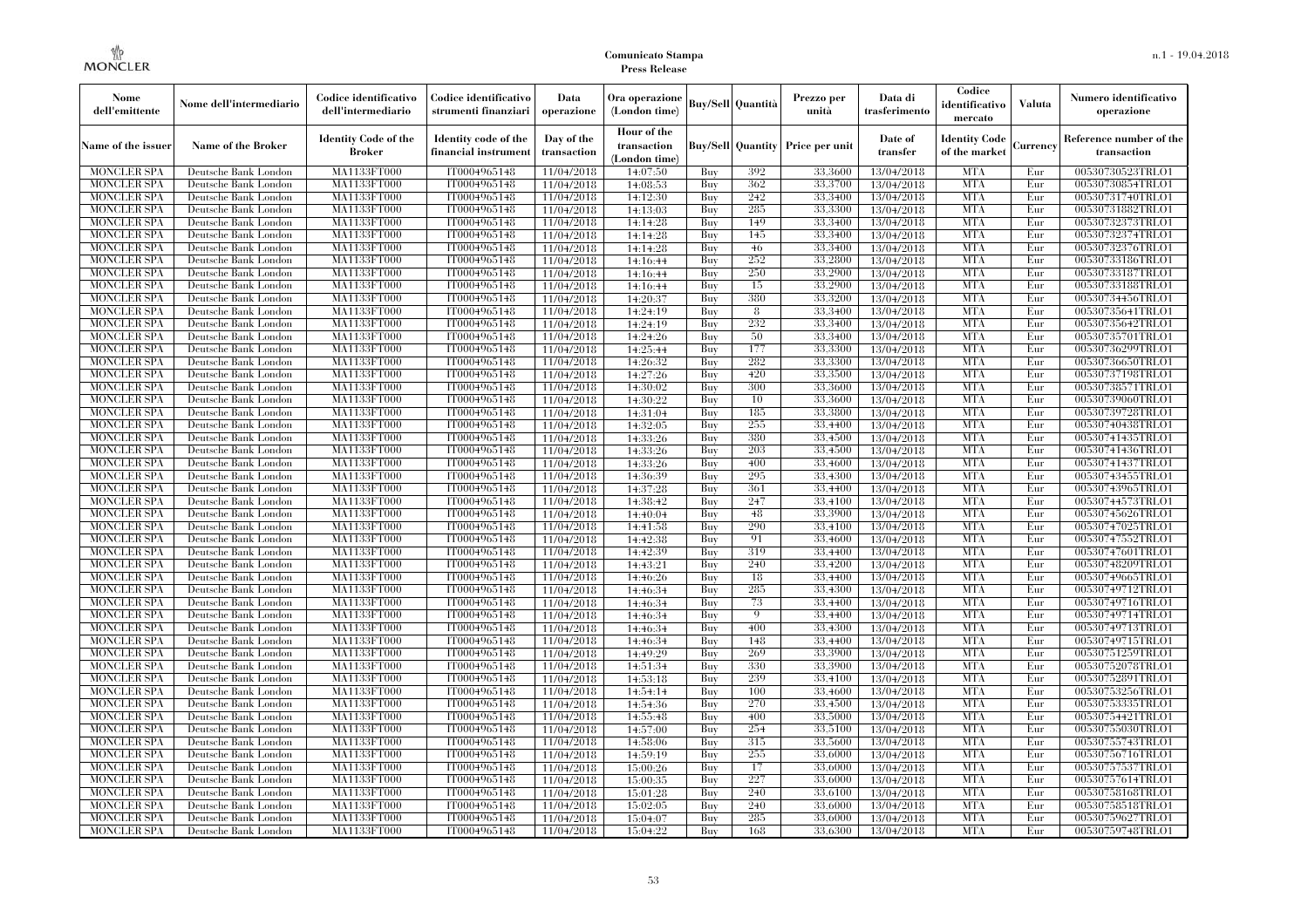| Nome<br>dell'emittente                   | Nome dell'intermediario                      | Codice identificativo<br>dell'intermediario  | Codice identificativo<br>strumenti finanziari | Data<br>operazione        | Ora operazione<br>(London time)             |            | Buv/Sell   Quantità      | Prezzo per<br>unità | Data di<br>trasferimento | Codice<br>identificativo<br>mercato   | <b>Valuta</b> | Numero identificativo<br>operazione    |
|------------------------------------------|----------------------------------------------|----------------------------------------------|-----------------------------------------------|---------------------------|---------------------------------------------|------------|--------------------------|---------------------|--------------------------|---------------------------------------|---------------|----------------------------------------|
| Name of the issuer                       | Name of the Broker                           | <b>Identity Code of the</b><br><b>Broker</b> | Identity code of the<br>financial instrument  | Day of the<br>transaction | Hour of the<br>transaction<br>(London time) |            | <b>Buy/Sell Quantity</b> | Price per unit      | Date of<br>transfer      | <b>Identity Code</b><br>of the market | Currencv      | Reference number of the<br>transaction |
| <b>MONCLER SPA</b>                       | Deutsche Bank London                         | MA1133FT000                                  | IT0004965148                                  | 11/04/2018                | 15:05:45                                    | Buy        | 123                      | 33,6100             | 13/04/2018               | <b>MTA</b>                            | Eur           | 00530760632TRLO1                       |
| <b>MONCLER SPA</b>                       | Deutsche Bank London                         | <b>MA1133FT000</b>                           | IT0004965148                                  | 11/04/2018                | 15:05:56                                    | Buy        | 137                      | 33,6100             | 13/04/2018               | <b>MTA</b>                            | Eur           | 00530760725TRLO1                       |
| <b>MONCLER SPA</b>                       | Deutsche Bank London                         | MA1133FT000                                  | IT0004965148                                  | 11/04/2018                | 15:08:37                                    | Buv        | 290                      | 33.6400             | 13/04/2018               | <b>MTA</b>                            | Eur           | 00530761933TRLO1                       |
| <b>MONCLER SPA</b>                       | Deutsche Bank London                         | MA1133FT000                                  | IT0004965148                                  | 11/04/2018                | 15:11:11                                    | Buy        | 460<br>390               | 33,6700             | 13/04/2018               | <b>MTA</b>                            | Eur           | 00530763541TRLO1                       |
| <b>MONCLER SPA</b>                       | Deutsche Bank London                         | MA1133FT000                                  | IT0004965148                                  | 11/04/2018                | 15:11:11                                    | Buy        | 58                       | 33,6700<br>33,6800  | 13/04/2018               | <b>MTA</b><br><b>MTA</b>              | Eur           | 00530763543TRLO1<br>00530763544TRLO1   |
| <b>MONCLER SPA</b><br><b>MONCLER SPA</b> | Deutsche Bank London<br>Deutsche Bank London | <b>MA1133FT000</b><br>MA1133FT000            | IT0004965148<br>IT0004965148                  | 11/04/2018<br>11/04/2018  | 15:11:11<br>15:11:16                        | Buy<br>Buy | 315                      | 33,6500             | 13/04/2018<br>13/04/2018 | <b>MTA</b>                            | Eur<br>Eur    | 00530763610TRLO1                       |
| <b>MONCLER SPA</b>                       | Deutsche Bank London                         | MA1133FT000                                  | IT0004965148                                  | 11/04/2018                | 15:11:45                                    | Buy        | 244                      | 33.6300             | 13/04/2018               | <b>MTA</b>                            | Eur           | 00530763927TRLO1                       |
| <b>MONCLER SPA</b>                       | Deutsche Bank London                         | MA1133FT000                                  | IT0004965148                                  | 11/04/2018                | 15:14:10                                    | Buy        | 240                      | 33,6200             | 13/04/2018               | <b>MTA</b>                            | Eur           | 00530765589TRLO1                       |
| <b>MONCLER SPA</b>                       | Deutsche Bank London                         | <b>MA1133FT000</b>                           | IT0004965148                                  | 11/04/2018                | 15:15:58                                    | Buy        | 330                      | 33,6100             | 13/04/2018               | <b>MTA</b>                            | Eur           | 00530766780TRLO1                       |
| <b>MONCLER SPA</b>                       | Deutsche Bank London                         | MA1133FT000                                  | IT0004965148                                  | 11/04/2018                | 15:15:58                                    | Buy        | 305                      | 33,6100             | 13/04/2018               | <b>MTA</b>                            | Eur           | 00530766781TRLO1                       |
| <b>MONCLER SPA</b>                       | Deutsche Bank London                         | MA1133FT000                                  | IT0004965148                                  | 11/04/2018                | 15:16:55                                    | Buy        | 245                      | 33,6000             | 13/04/2018               | <b>MTA</b>                            | Eur           | 00530767466TRLO1                       |
| <b>MONCLER SPA</b>                       | Deutsche Bank London                         | MA1133FT000                                  | IT0004965148                                  | 11/04/2018                | 15:17:25                                    | Buy        | 250                      | 33,5700             | 13/04/2018               | <b>MTA</b>                            | Eur           | 00530767867TRLO1                       |
| <b>MONCLER SPA</b>                       | Deutsche Bank London                         | MA1133FT000                                  | IT0004965148                                  | 11/04/2018                | 15:19:40                                    | Buy        | 204                      | 33,5900             | 13/04/2018               | <b>MTA</b>                            | Eur           | 00530769639TRLO1                       |
| <b>MONCLER SPA</b>                       | Deutsche Bank London                         | MA1133FT000                                  | IT0004965148                                  | 11/04/2018                | 15:20:07                                    | Buy        | 96                       | 33,5900             | 13/04/2018               | <b>MTA</b>                            | Eur           | 00530769963TRLO1                       |
| <b>MONCLER SPA</b>                       | Deutsche Bank London                         | MA1133FT000                                  | IT0004965148                                  | 11/04/2018                | 15:21:50                                    | Buy        | 295                      | 33,6400             | 13/04/2018               | <b>MTA</b>                            | Eur           | 00530771377TRLO1                       |
| <b>MONCLER SPA</b>                       | Deutsche Bank London                         | MA1133FT000                                  | IT0004965148                                  | 11/04/2018                | 15:23:04                                    | Buy        | 245                      | 33.6400             | 13/04/2018               | <b>MTA</b>                            | Eur           | 00530772139TRLO1                       |
| <b>MONCLER SPA</b>                       | Deutsche Bank London                         | MA1133FT000                                  | IT0004965148                                  | 11/04/2018                | 15:23:04                                    | Buy        | 380                      | 33,6300             | 13/04/2018               | <b>MTA</b>                            | Eur           | 00530772140TRLO1                       |
| <b>MONCLER SPA</b>                       | Deutsche Bank London                         | MA1133FT000                                  | IT0004965148                                  | 11/04/2018                | 15:23:58                                    | Buy        | 301                      | 33,6300             | 13/04/2018               | <b>MTA</b>                            | Eur           | 00530772871TRLO1                       |
| <b>MONCLER SPA</b>                       | Deutsche Bank London                         | MA1133FT000                                  | IT0004965148                                  | 11/04/2018                | 15:25:47                                    | Buy        | 255                      | 33,6000             | 13/04/2018               | <b>MTA</b>                            | Eur           | 00530774314TRLO1                       |
| <b>MONCLER SPA</b>                       | Deutsche Bank London                         | MA1133FT000                                  | IT0004965148                                  | 11/04/2018                | 15:25:47                                    | Buy        | 400                      | 33,5900             | 13/04/2018               | <b>MTA</b>                            | Eur           | 00530774316TRLO1                       |
| <b>MONCLER SPA</b><br><b>MONCLER SPA</b> | Deutsche Bank London                         | MA1133FT000                                  | IT0004965148<br>IT0004965148                  | 11/04/2018                | 15:25:47                                    | Buy<br>Buy | 12<br>110                | 33,6000<br>33,6000  | 13/04/2018<br>13/04/2018 | <b>MTA</b><br><b>MTA</b>              | Eur<br>Eur    | 00530774317TRLO1<br>00530776953TRLO1   |
| <b>MONCLER SPA</b>                       | Deutsche Bank London<br>Deutsche Bank London | MA1133FT000<br>MA1133FT000                   | IT0004965148                                  | 11/04/2018                | 15:29:07<br>15:30:35                        | Buy        | 430                      | 33,6300             | 13/04/2018               | <b>MTA</b>                            | Eur           | 00530778134TRLO1                       |
| <b>MONCLER SPA</b>                       | Deutsche Bank London                         | MA1133FT000                                  | IT0004965148                                  | 11/04/2018<br>11/04/2018  | 15:30:35                                    | Buy        | 100                      | 33,6400             | 13/04/2018               | <b>MTA</b>                            | Eur           | 00530778135TRLO1                       |
| <b>MONCLER SPA</b>                       | Deutsche Bank London                         | MA1133FT000                                  | IT0004965148                                  | 11/04/2018                | 15:30:35                                    | Buy        | 136                      | 33,6400             | 13/04/2018               | <b>MTA</b>                            | Eur           | 00530778136TRLO1                       |
| <b>MONCLER SPA</b>                       | Deutsche Bank London                         | MA1133FT000                                  | IT0004965148                                  | 11/04/2018                | 15:31:11                                    | Buy        | 264                      | 33,6200             | 13/04/2018               | <b>MTA</b>                            | Eur           | 00530778477TRLO1                       |
| <b>MONCLER SPA</b>                       | Deutsche Bank London                         | MA1133FT000                                  | IT0004965148                                  | 11/04/2018                | 15:34:23                                    | Buy        | 20                       | 33,6200             | 13/04/2018               | <b>MTA</b>                            | Eur           | 00530780287TRLO1                       |
| <b>MONCLER SPA</b>                       | Deutsche Bank London                         | MA1133FT000                                  | IT0004965148                                  | 11/04/2018                | 15:34:23                                    | Buy        | 295                      | 33,6200             | 13/04/2018               | <b>MTA</b>                            | Eur           | 00530780288TRLO1                       |
| <b>MONCLER SPA</b>                       | Deutsche Bank London                         | <b>MA1133FT000</b>                           | IT0004965148                                  | 11/04/2018                | 15:34:34                                    | Buy        | 274                      | 33,6100             | 13/04/2018               | <b>MTA</b>                            | Eur           | 00530780355TRLO1                       |
| MONCLER SPA                              | Deutsche Bank London                         | MA1133FT000                                  | IT0004965148                                  | 11/04/2018                | 15:34:57                                    | Buy        | 53                       | 33,6200             | 13/04/2018               | <b>MTA</b>                            | Eur           | 00530780661TRLO1                       |
| <b>MONCLER SPA</b>                       | Deutsche Bank London                         | MA1133FT000                                  | IT0004965148                                  | 11/04/2018                | 15:34:57                                    | Buy        | 211                      | 33,6200             | 13/04/2018               | <b>MTA</b>                            | Eur           | 00530780662TRLO1                       |
| <b>MONCLER SPA</b>                       | Deutsche Bank London                         | MA1133FT000                                  | IT0004965148                                  | 11/04/2018                | 15:37:28                                    | Buy        | 322                      | 33,6200             | 13/04/2018               | <b>MTA</b>                            | Eur           | 00530782191TRLO1                       |
| <b>MONCLER SPA</b>                       | Deutsche Bank London                         | MA1133FT000                                  | IT0004965148                                  | 11/04/2018                | 15:37:28                                    | Buy        | 400                      | 33,6200             | 13/04/2018               | <b>MTA</b>                            | Eur           | 00530782207TRLO1                       |
| <b>MONCLER SPA</b>                       | Deutsche Bank London                         | MA1133FT000                                  | IT0004965148                                  | 11/04/2018                | 15:37:28                                    | Buy        | 357                      | 33,6300             | 13/04/2018               | <b>MTA</b>                            | Eur           | 00530782208TRLO1                       |
| <b>MONCLER SPA</b>                       | Deutsche Bank London                         | MA1133FT000                                  | IT0004965148                                  | 11/04/2018                | 15:39:42                                    | Buy        | 264                      | 33,6100             | 13/04/2018               | <b>MTA</b>                            | Eur           | 00530783575TRLO1                       |
| <b>MONCLER SPA</b>                       | Deutsche Bank London                         | MA1133FT000                                  | IT0004965148                                  | 11/04/2018                | 15:41:20                                    | Buy        | 215                      | 33,6000             | 13/04/2018               | <b>MTA</b>                            | Eur           | 00530784600TRLO1                       |
| <b>MONCLER SPA</b>                       | Deutsche Bank London                         | <b>MA1133FT000</b>                           | IT0004965148                                  | 11/04/2018                | 15:41:20                                    | Buy        | 22                       | 33,6000             | 13/04/2018               | <b>MTA</b>                            | Eur           | 00530784606TRLO1                       |
| <b>MONCLER SPA</b>                       | Deutsche Bank London                         | MA1133FT000                                  | IT0004965148                                  | 11/04/2018                | 15:41:20                                    | Buy        | 12                       | 33,6000             | 13/04/2018               | <b>MTA</b>                            | Eur           | 00530784607TRLO1                       |
| <b>MONCLER SPA</b>                       | Deutsche Bank London                         | <b>MA1133FT000</b>                           | IT0004965148                                  | 11/04/2018                | 15:42:06                                    | Buy        | 256                      | 33,5900             | 13/04/2018               | <b>MTA</b>                            | Eur           | 00530785058TRLO1                       |
| <b>MONCLER SPA</b>                       | Deutsche Bank London                         | MA1133FT000                                  | IT0004965148<br>IT0004965148                  | 11/04/2018                | 15:43:59<br>15:44:40                        | Buy        | 250<br>234               | 33,5900<br>33,6200  | 13/04/2018<br>13/04/2018 | <b>MTA</b><br><b>MTA</b>              | Eur           | 00530786117TRLO1                       |
| <b>MONCLER SPA</b><br><b>MONCLER SPA</b> | Deutsche Bank London<br>Deutsche Bank London | MA1133FT000<br>MA1133FT000                   | IT0004965148                                  | 11/04/2018<br>11/04/2018  | 15:44:40                                    | Buy<br>Buy | 207                      | 33,6200             | 13/04/2018               | <b>MTA</b>                            | Eur<br>Eur    | 00530786593TRLO1<br>00530786594TRLO1   |
| <b>MONCLER SPA</b>                       | Deutsche Bank London                         | MA1133FT000                                  | IT0004965148                                  | 11/04/2018                | 15:44:40                                    | Buy        | 74                       | 33,6200             | 13/04/2018               | <b>MTA</b>                            | Eur           | 00530786595TRLO1                       |
| <b>MONCLER SPA</b>                       | Deutsche Bank London                         | MA1133FT000                                  | IT0004965148                                  | 11/04/2018                | 15:45:38                                    | Buy        | 200                      | 33,6100             | 13/04/2018               | <b>MTA</b>                            | Eur           | 00530787426TRLO1                       |
| <b>MONCLER SPA</b>                       | Deutsche Bank London                         | MA1133FT000                                  | IT0004965148                                  | 11/04/2018                | 15:45:38                                    | Buy        | 65                       | 33,6100             | 13/04/2018               | <b>MTA</b>                            | Eur           | 00530787427TRLO1                       |
| <b>MONCLER SPA</b>                       | Deutsche Bank London                         | MA1133FT000                                  | IT0004965148                                  | 11/04/2018                | 15:46:48                                    | Buy        | 259                      | 33,5800             | 13/04/2018               | <b>MTA</b>                            | Eur           | 00530788303TRLO1                       |
| <b>MONCLER SPA</b>                       | Deutsche Bank London                         | MA1133FT000                                  | IT0004965148                                  | 11/04/2018                | 15:48:21                                    | Buy        | 269                      | 33,6000             | 13/04/2018               | <b>MTA</b>                            | Eur           | 00530789280TRLO1                       |
| <b>MONCLER SPA</b>                       | Deutsche Bank London                         | MA1133FT000                                  | IT0004965148                                  | 11/04/2018                | 15:48:21                                    | Buy        | 400                      | 33,6100             | 13/04/2018               | <b>MTA</b>                            | Eur           | 00530789282TRLO1                       |
| <b>MONCLER SPA</b>                       | Deutsche Bank London                         | MA1133FT000                                  | IT0004965148                                  | 11/04/2018                | 15:48:21                                    | Buy        | 24                       | 33,6100             | 13/04/2018               | <b>MTA</b>                            | Eur           | 00530789283TRLO1                       |
| <b>MONCLER SPA</b>                       | Deutsche Bank London                         | MA1133FT000                                  | IT0004965148                                  | 11/04/2018                | 15:50:24                                    | Buy        | 253                      | 33,6100             | 13/04/2018               | <b>MTA</b>                            | Eur           | 00530790600TRLO1                       |
| <b>MONCLER SPA</b>                       | Deutsche Bank London                         | MA1133FT000                                  | IT0004965148                                  | 11/04/2018                | 15:52:16                                    | Buy        | 322                      | 33,6000             | 13/04/2018               | <b>MTA</b>                            | Eur           | 00530791775TRLO1                       |
| <b>MONCLER SPA</b>                       | Deutsche Bank London                         | MA1133FT000                                  | IT0004965148                                  | 11/04/2018                | 15:53:45                                    | Buy        | 320                      | 33,6100             | 13/04/2018               | <b>MTA</b>                            | Eur           | 00530792501TRLO1                       |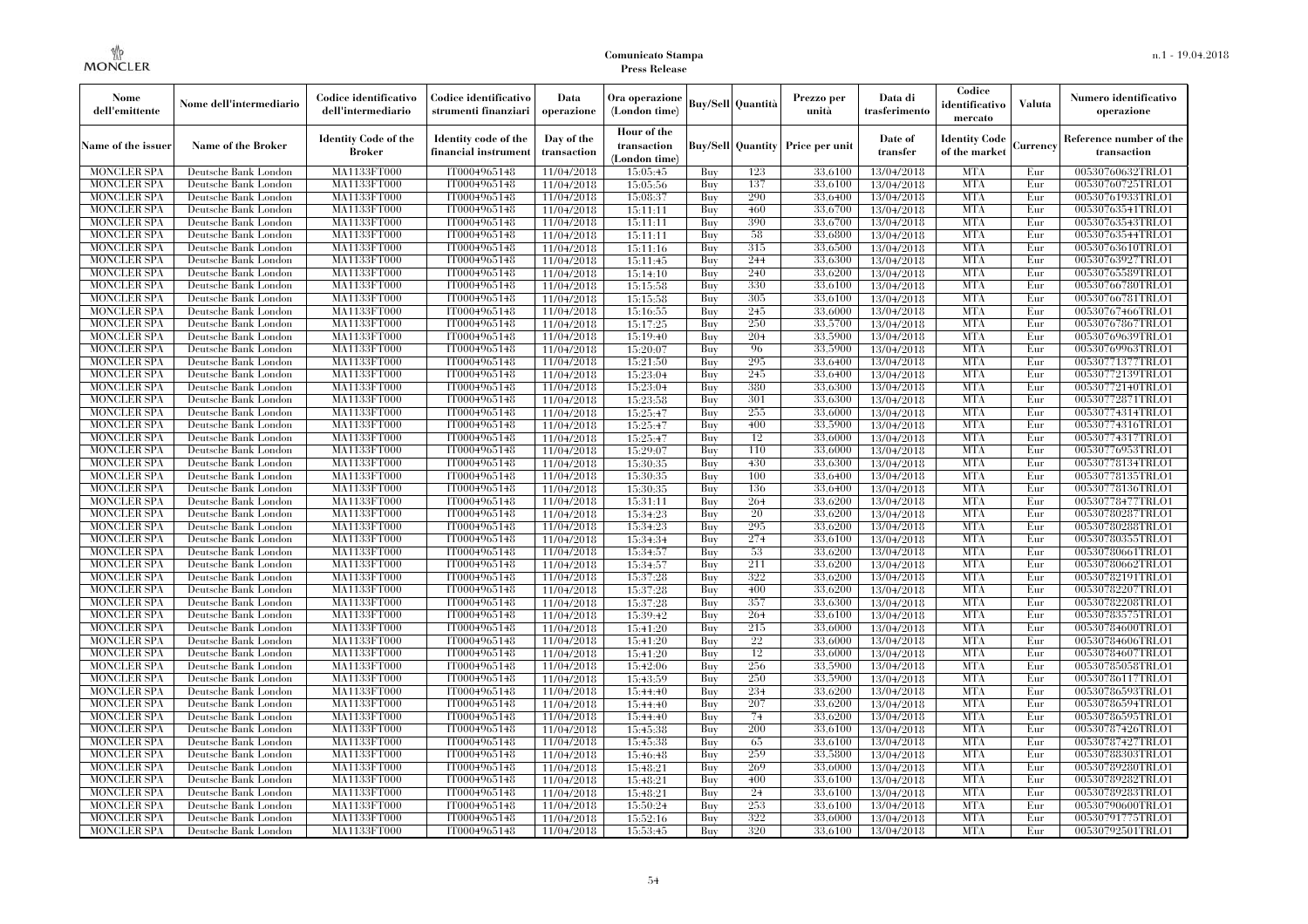| Nome<br>dell'emittente                   | Nome dell'intermediario                      | Codice identificativo<br>dell'intermediario  | Codice identificativo<br>strumenti finanziari | Data<br>operazione        | Ora operazione<br>(London time)             |            | Buy/Sell   Quantità      | Prezzo per<br>unità | Data di<br>trasferimento | Codice<br>identificativo<br>mercato   | <b>Valuta</b> | Numero identificativo<br>operazione    |
|------------------------------------------|----------------------------------------------|----------------------------------------------|-----------------------------------------------|---------------------------|---------------------------------------------|------------|--------------------------|---------------------|--------------------------|---------------------------------------|---------------|----------------------------------------|
| Name of the issuer                       | Name of the Broker                           | <b>Identity Code of the</b><br><b>Broker</b> | Identity code of the<br>financial instrument  | Day of the<br>transaction | Hour of the<br>transaction<br>(London time) |            | <b>Buy/Sell Quantity</b> | Price per unit      | Date of<br>transfer      | <b>Identity Code</b><br>of the market | Currencv      | Reference number of the<br>transaction |
| <b>MONCLER SPA</b>                       | Deutsche Bank London                         | MA1133FT000                                  | IT0004965148                                  | 11/04/2018                | 15:54:45                                    | Buy        | 336                      | 33,5900             | 13/04/2018               | <b>MTA</b>                            | Eur           | 00530793041TRLO1                       |
| <b>MONCLER SPA</b>                       | Deutsche Bank London                         | <b>MA1133FT000</b>                           | IT0004965148                                  | 11/04/2018                | 15:54:45                                    | Buy        | 280                      | 33,5800             | 13/04/2018               | <b>MTA</b>                            | Eur           | 00530793042TRLO1                       |
| <b>MONCLER SPA</b>                       | Deutsche Bank London                         | MA1133FT000                                  | IT0004965148                                  | 11/04/2018                | 15:54:45                                    | Buv        | 25                       | 33,5900             | 13/04/2018               | <b>MTA</b><br><b>MTA</b>              | Eur           | 00530793050TRLO1                       |
| <b>MONCLER SPA</b><br><b>MONCLER SPA</b> | Deutsche Bank London<br>Deutsche Bank London | MA1133FT000<br>MA1133FT000                   | IT0004965148<br>IT0004965148                  | 11/04/2018                | 15:54:45<br>15:58:08                        | Buy<br>Buy | 565<br>261               | 33,5800<br>33,5600  | 13/04/2018               | <b>MTA</b>                            | Eur<br>Eur    | 00530793047TRLO1<br>00530794966TRLO1   |
|                                          | Deutsche Bank London                         | <b>MA1133FT000</b>                           | IT0004965148                                  | 11/04/2018                |                                             | Buy        | 246                      | 33,5400             | 13/04/2018               | <b>MTA</b>                            | Eur           | 00530795307TRLO1                       |
| <b>MONCLER SPA</b><br><b>MONCLER SPA</b> | Deutsche Bank London                         | MA1133FT000                                  | IT0004965148                                  | 11/04/2018<br>11/04/2018  | 15:58:45<br>15:59:37                        | Buy        | 257                      | 33,5300             | 13/04/2018<br>13/04/2018 | <b>MTA</b>                            | Eur           | 00530795922TRLO1                       |
| <b>MONCLER SPA</b>                       | Deutsche Bank London                         | MA1133FT000                                  | IT0004965148                                  | 11/04/2018                | 16:01:22                                    | Buy        | 66                       | 33.5400             | 13/04/2018               | <b>MTA</b>                            | Eur           | 00530797243TRLO1                       |
| <b>MONCLER SPA</b>                       | Deutsche Bank London                         | MA1133FT000                                  | IT0004965148                                  | 11/04/2018                | 16:01:54                                    | Buy        | 260                      | 33,5200             | 13/04/2018               | <b>MTA</b>                            | Eur           | 00530797550TRLO1                       |
| <b>MONCLER SPA</b>                       | Deutsche Bank London                         | MA1133FT000                                  | IT0004965148                                  | 11/04/2018                | 16:01:54                                    | Buy        | 191                      | 33,5100             | 13/04/2018               | <b>MTA</b>                            | Eur           | 00530797551TRLO1                       |
| <b>MONCLER SPA</b>                       | Deutsche Bank London                         | MA1133FT000                                  | IT0004965148                                  | 11/04/2018                | 16:03:22                                    | Buy        | 310                      | 33,5600             | 13/04/2018               | <b>MTA</b>                            | Eur           | 00530798432TRLO1                       |
| <b>MONCLER SPA</b>                       | Deutsche Bank London                         | MA1133FT000                                  | IT0004965148                                  | 11/04/2018                | 16:04:07                                    | Buy        | 187                      | 33,5500             | 13/04/2018               | <b>MTA</b>                            | Eur           | 00530798654TRLO1                       |
| <b>MONCLER SPA</b>                       | Deutsche Bank London                         | MA1133FT000                                  | IT0004965148                                  | 11/04/2018                | 16:04:07                                    | Buy        | 114                      | 33,5500             | 13/04/2018               | <b>MTA</b>                            | Eur           | 00530798655TRLO1                       |
| <b>MONCLER SPA</b>                       | Deutsche Bank London                         | MA1133FT000                                  | IT0004965148                                  | 11/04/2018                | 16:06:05                                    | Buy        | 370                      | 33,5700             | 13/04/2018               | <b>MTA</b>                            | Eur           | 00530800041TRLO1                       |
| <b>MONCLER SPA</b>                       | Deutsche Bank London                         | MA1133FT000                                  | IT0004965148                                  | 11/04/2018                | 16:06:05                                    | Buy        | 310                      | 33,5600             | 13/04/2018               | <b>MTA</b>                            | Eur           | 00530800042TRLO1                       |
| <b>MONCLER SPA</b>                       | Deutsche Bank London                         | MA1133FT000                                  | IT0004965148                                  | 11/04/2018                | 16:07:27                                    | Buy        | 250                      | 33,5300             | 13/04/2018               | <b>MTA</b>                            | Eur           | 00530800919TRLO1                       |
| <b>MONCLER SPA</b>                       | Deutsche Bank London                         | MA1133FT000                                  | IT0004965148                                  | 11/04/2018                | 16:07:38                                    | Buy        | 244                      | 33,5100             | 13/04/2018               | <b>MTA</b>                            | Eur           | 00530801014TRLO1                       |
| <b>MONCLER SPA</b>                       | Deutsche Bank London                         | MA1133FT000                                  | IT0004965148                                  | 11/04/2018                | 16:08:41                                    | Buy        | 7                        | 33,5200             | 13/04/2018               | <b>MTA</b>                            | Eur           | 00530801535TRLO1                       |
| <b>MONCLER SPA</b>                       | Deutsche Bank London                         | MA1133FT000                                  | IT0004965148                                  | 11/04/2018                | 16:09:07                                    | Buy        | 313                      | 33,5500             | 13/04/2018               | <b>MTA</b>                            | Eur           | 00530801780TRLO1                       |
| <b>MONCLER SPA</b>                       | Deutsche Bank London                         | MA1133FT000                                  | IT0004965148                                  | 11/04/2018                | 16:09:26                                    | Buy        | 268                      | 33,5200             | 13/04/2018               | <b>MTA</b>                            | Eur           | 00530801997TRLO1                       |
| <b>MONCLER SPA</b>                       | Deutsche Bank London                         | <b>MA1133FT000</b>                           | IT0004965148                                  | 11/04/2018                | 16:11:09                                    | Buy        | 250                      | 33,4800             | 13/04/2018               | <b>MTA</b>                            | Eur           | 00530802842TRLO1                       |
| <b>MONCLER SPA</b>                       | Deutsche Bank London                         | MA1133FT000                                  | IT0004965148                                  | 11/04/2018                | 16:12:00                                    | Buy        | 373                      | 33,4900             | 13/04/2018               | <b>MTA</b>                            | Eur           | 00530803188TRLO1                       |
| <b>MONCLER SPA</b>                       | Deutsche Bank London                         | MA1133FT000                                  | IT0004965148                                  | 11/04/2018                | 16:12:45                                    | Buy        | 33                       | 33,5000             | 13/04/2018               | <b>MTA</b>                            | Eur           | 00530803558TRLO1                       |
| <b>MONCLER SPA</b><br><b>MONCLER SPA</b> | Deutsche Bank London<br>Deutsche Bank London | MA1133FT000<br>MA1133FT000                   | IT0004965148<br>IT0004965148                  | 11/04/2018<br>11/04/2018  | 16:14:30<br>16:14:30                        | Buy<br>Buy | 360<br>465               | 33,5300<br>33,5300  | 13/04/2018<br>13/04/2018 | <b>MTA</b><br><b>MTA</b>              | Eur<br>Eur    | 00530804438TRLO1<br>00530804439TRLO1   |
| <b>MONCLER SPA</b>                       | Deutsche Bank London                         | MA1133FT000                                  | IT0004965148                                  | 11/04/2018                | 16:15:41                                    | Buy        | 299                      | 33,5400             | 13/04/2018               | <b>MTA</b>                            | Eur           | 00530805123TRLO1                       |
| <b>MONCLER SPA</b>                       | Deutsche Bank London                         | MA1133FT000                                  | IT0004965148                                  | 11/04/2018                | 16:18:57                                    | Buy        | 420                      | 33,5800             | 13/04/2018               | <b>MTA</b>                            | Eur           | 00530806806TRLO1                       |
| <b>MONCLER SPA</b>                       | Deutsche Bank London                         | MA1133FT000                                  | IT0004965148                                  | 11/04/2018                | 16:18:57                                    | Buy        | 350                      | 33,5800             | 13/04/2018               | <b>MTA</b>                            | Eur           | 00530806807TRLO1                       |
| <b>MONCLER SPA</b>                       | Deutsche Bank London                         | MA1133FT000                                  | IT0004965148                                  | 11/04/2018                | 16:18:57                                    | Buy        | 262                      | 33,5900             | 13/04/2018               | <b>MTA</b>                            | Eur           | 00530806808TRLO1                       |
| <b>MONCLER SPA</b>                       | Deutsche Bank London                         | <b>MA1133FT000</b>                           | IT0004965148                                  | 11/04/2018                | 16:18:57                                    | Buy        | 250                      | 33,5900             | 13/04/2018               | <b>MTA</b>                            | Eur           | 00530806809TRLO1                       |
| <b>MONCLER SPA</b>                       | Deutsche Bank London                         | MA1133FT000                                  | IT0004965148                                  | 11/04/2018                | 16:18:57                                    | Buy        | 11                       | 33,5900             | 13/04/2018               | <b>MTA</b>                            | Eur           | 00530806810TRLO1                       |
| <b>MONCLER SPA</b>                       | Deutsche Bank London                         | MA1133FT000                                  | IT0004965148                                  | 11/04/2018                | 16:20:05                                    | Buy        | 247                      | 33,5800             | 13/04/2018               | <b>MTA</b>                            | Eur           | 00530807284TRLO1                       |
| <b>MONCLER SPA</b>                       | Deutsche Bank London                         | MA1133FT000                                  | IT0004965148                                  | 11/04/2018                | 16:21:09                                    | Buv        | 248                      | 33,5600             | 13/04/2018               | <b>MTA</b>                            | Eur           | 00530807964TRLO1                       |
| <b>MONCLER SPA</b>                       | Deutsche Bank London                         | MA1133FT000                                  | IT0004965148                                  | 11/04/2018                | 16:21:09                                    | Buy        | 125                      | 33,5600             | 13/04/2018               | <b>MTA</b>                            | Eur           | 00530807966TRLO1                       |
| <b>MONCLER SPA</b>                       | Deutsche Bank London                         | MA1133FT000                                  | IT0004965148                                  | 11/04/2018                | 16:23:04                                    | Buy        | 360                      | 33,5700             | 13/04/2018               | <b>MTA</b>                            | Eur           | 00530808883TRLO1                       |
| <b>MONCLER SPA</b>                       | Deutsche Bank London                         | MA1133FT000                                  | IT0004965148                                  | 11/04/2018                | 16:23:04                                    | Buy        | 242                      | 33,5600             | 13/04/2018               | <b>MTA</b>                            | Eur           | 00530808884TRLO1                       |
| <b>MONCLER SPA</b>                       | Deutsche Bank London                         | MA1133FT000                                  | IT0004965148                                  | 11/04/2018                | 16:23:04                                    | Buy        | 62                       | 33,5600             | 13/04/2018               | <b>MTA</b>                            | Eur           | 00530808885TRLO1                       |
| <b>MONCLER SPA</b>                       | Deutsche Bank London                         | <b>MA1133FT000</b>                           | IT0004965148                                  | 11/04/2018                | 16:24:10                                    | Buy        | 234                      | 33,5900             | 13/04/2018               | <b>MTA</b>                            | Eur           | 00530809400TRLO1                       |
| <b>MONCLER SPA</b>                       | Deutsche Bank London                         | MA1133FT000                                  | IT0004965148                                  | 11/04/2018                | 16:27:11                                    | Buy        | 260                      | 33,6500             | 13/04/2018               | <b>MTA</b>                            | Eur           | 00530810869TRLO1                       |
| <b>MONCLER SPA</b>                       | Deutsche Bank London                         | <b>MA1133FT000</b>                           | IT0004965148                                  | 11/04/2018                | 16:28:06                                    | Buy        | 166                      | 33,6700             | 13/04/2018               | <b>MTA</b>                            | Eur           | 00530811305TRLO1                       |
| <b>MONCLER SPA</b>                       | Deutsche Bank London                         | MA1133FT000                                  | IT0004965148                                  | 11/04/2018                | 16:28:21                                    | Buy        | 150                      | 33.6800             | 13/04/2018               | <b>MTA</b>                            | Eur           | 00530811388TRLO1                       |
| <b>MONCLER SPA</b><br><b>MONCLER SPA</b> | Deutsche Bank London<br>Deutsche Bank London | MA1133FT000<br>MA1133FT000                   | IT0004965148<br>IT0004965148                  | 11/04/2018                | 16:28:21<br>16:28:21                        | Buy<br>Buy | 50<br>100                | 33.6800<br>33,6800  | 13/04/2018<br>13/04/2018 | <b>MTA</b><br><b>MTA</b>              | Eur<br>Eur    | 00530811389TRLO1<br>00530811390TRLO1   |
| <b>MONCLER SPA</b>                       | Deutsche Bank London                         | MA1133FT000                                  | IT0004965148                                  | 11/04/2018<br>11/04/2018  | 16:28:21                                    | Buy        | 100                      | 33,6800             | 13/04/2018               | <b>MTA</b>                            | Eur           | 00530811391TRLO1                       |
| <b>MONCLER SPA</b>                       | Deutsche Bank London                         | MA1133FT000                                  | IT0004965148                                  | 11/04/2018                | 16:28:21                                    | Buy        | 148                      | 33,6800             | 13/04/2018               | <b>MTA</b>                            | Eur           | 00530811392TRLO1                       |
| <b>MONCLER SPA</b>                       | Deutsche Bank London                         | MA1133FT000                                  | IT0004965148                                  | 11/04/2018                | 16:28:21                                    | Buy        | 249                      | 33.6800             | 13/04/2018               | <b>MTA</b>                            | Eur           | 00530811393TRLO1                       |
| <b>MONCLER SPA</b>                       | Deutsche Bank London                         | MA1133FT000                                  | IT0004965148                                  | 11/04/2018                | 16:29:02                                    | Buy        | 194                      | 33,6900             | 13/04/2018               | <b>MTA</b>                            | Eur           | 00530811791TRLO1                       |
| <b>MONCLER SPA</b>                       | Deutsche Bank London                         | MA1133FT000                                  | IT0004965148                                  | 11/04/2018                | 16:29:02                                    | Buy        | 236                      | 33,6900             | 13/04/2018               | <b>MTA</b>                            | Eur           | 00530811792TRLO1                       |
| <b>MONCLER SPA</b>                       | Deutsche Bank London                         | MA1133FT000                                  | IT0004965148                                  | 11/04/2018                | 16:29:04                                    | Buy        | 151                      | 33,6800             | 13/04/2018               | <b>MTA</b>                            | Eur           | 00530811860TRLO1                       |
| <b>MONCLER SPA</b>                       | Deutsche Bank London                         | MA1133FT000                                  | IT0004965148                                  | 11/04/2018                | 16:29:19                                    | Buy        | 178                      | 33,7000             | 13/04/2018               | <b>MTA</b>                            | Eur           | 00530812070TRLO1                       |
| <b>MONCLER SPA</b>                       | Deutsche Bank London                         | MA1133FT000                                  | IT0004965148                                  | 11/04/2018                | 16:29:19                                    | Buy        | 226                      | 33,7000             | 13/04/2018               | <b>MTA</b>                            | Eur           | 00530812071TRLO1                       |
| <b>MONCLER SPA</b>                       | Deutsche Bank London                         | MA1133FT000                                  | IT0004965148                                  | 11/04/2018                | 16:29:19                                    | Buy        | 157                      | 33,7000             | 13/04/2018               | <b>MTA</b>                            | Eur           | 00530812072TRLO1                       |
| <b>MONCLER SPA</b>                       | Deutsche Bank London                         | MA1133FT000                                  | IT0004965148                                  | 12/04/2018                | 08:01:00                                    | Buy        | 208                      | 33,5700             | 16/04/2018               | <b>MTA</b>                            | Eur           | 00530819617TRLO1                       |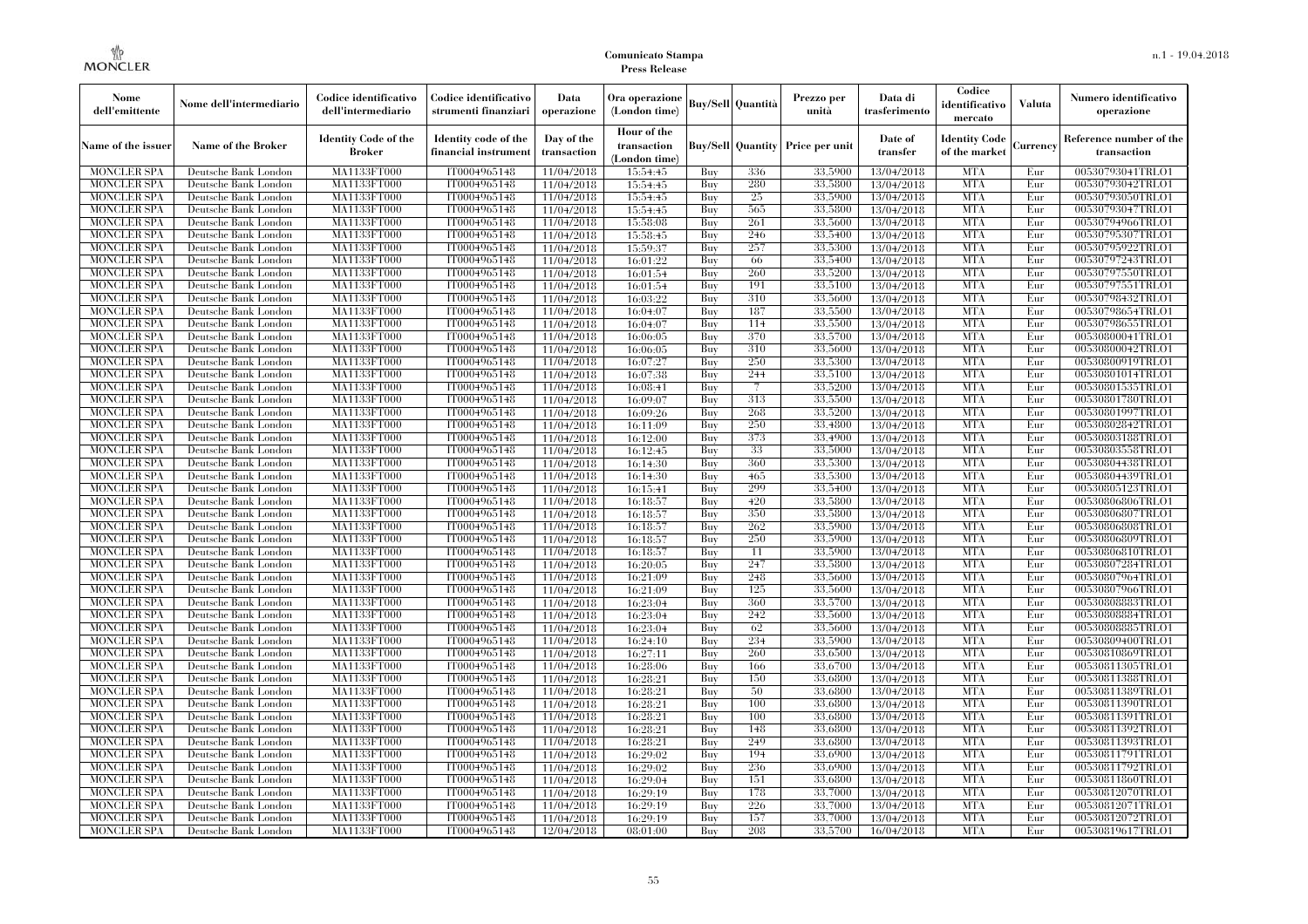| Nome<br>dell'emittente                   | Nome dell'intermediario                      | Codice identificativo<br>dell'intermediario | Codice identificativo<br>strumenti finanziari | Data<br>operazione        | Ora operazione<br>(London time)             |            | Buy/Sell   Quantità      | Prezzo per<br>unità | Data di<br>trasferimento | Codice<br>identificativo<br>mercato   | <b>Valuta</b> | Numero identificativo<br>operazione    |
|------------------------------------------|----------------------------------------------|---------------------------------------------|-----------------------------------------------|---------------------------|---------------------------------------------|------------|--------------------------|---------------------|--------------------------|---------------------------------------|---------------|----------------------------------------|
| Name of the issuer                       | Name of the Broker                           | <b>Identity Code of the</b><br>Broker       | Identity code of the<br>financial instrument  | Day of the<br>transaction | Hour of the<br>transaction<br>(London time) |            | <b>Buy/Sell Quantity</b> | Price per unit      | Date of<br>transfer      | <b>Identity Code</b><br>of the market | Currencv      | Reference number of the<br>transaction |
| <b>MONCLER SPA</b>                       | Deutsche Bank London                         | MA1133FT000                                 | IT0004965148                                  | 12/04/2018                | 08:01:41                                    | Buy        | 231                      | 33,5000             | 16/04/2018               | <b>MTA</b>                            | Eur           | 00530820007TRLO1                       |
| <b>MONCLER SPA</b>                       | Deutsche Bank London                         | <b>MA1133FT000</b>                          | IT0004965148                                  | 12/04/2018                | 08:02:43                                    | Buy        | 226                      | 33,5000             | 16/04/2018               | <b>MTA</b>                            | Eur           | 00530820473TRLO1                       |
| <b>MONCLER SPA</b>                       | Deutsche Bank London                         | MA1133FT000                                 | IT0004965148                                  | 12/04/2018                | 08:04:12                                    | Buv        | 285                      | 33.5200             | 16/04/2018               | <b>MTA</b>                            | Eur           | 00530821100TRLO1                       |
| <b>MONCLER SPA</b><br><b>MONCLER SPA</b> | Deutsche Bank London<br>Deutsche Bank London | MA1133FT000<br>MA1133FT000                  | IT0004965148<br>IT0004965148                  | 12/04/2018                | 08:05:01                                    | Buy<br>Buy | 210<br>265               | 33,4800<br>33,5100  | 16/04/2018               | <b>MTA</b><br><b>MTA</b>              | Eur<br>Eur    | 00530821395TRLO1<br>00530822441TRLO1   |
|                                          | Deutsche Bank London                         | <b>MA1133FT000</b>                          | IT0004965148                                  | 12/04/2018                | 08:06:37<br>08:07:38                        | Buy        | 90                       | 33,5000             | 16/04/2018               | <b>MTA</b>                            | Eur           | 00530823007TRLO1                       |
| MONCLER SPA<br><b>MONCLER SPA</b>        | Deutsche Bank London                         | MA1133FT000                                 | IT0004965148                                  | 12/04/2018<br>12/04/2018  | 08:07:38                                    | Buy        | 155                      | 33,5000             | 16/04/2018<br>16/04/2018 | <b>MTA</b>                            | Eur           | 00530823008TRLO1                       |
| <b>MONCLER SPA</b>                       | Deutsche Bank London                         | MA1133FT000                                 | IT0004965148                                  | 12/04/2018                | 08:07:39                                    | Buy        | 285                      | 33.4900             | 16/04/2018               | <b>MTA</b>                            | Eur           | 00530823022TRLO1                       |
| <b>MONCLER SPA</b>                       | Deutsche Bank London                         | MA1133FT000                                 | IT0004965148                                  | 12/04/2018                | 08:09:11                                    | Buy        | 244                      | 33,4800             | 16/04/2018               | <b>MTA</b>                            | Eur           | 00530823613TRLO1                       |
| <b>MONCLER SPA</b>                       | Deutsche Bank London                         | <b>MA1133FT000</b>                          | IT0004965148                                  | 12/04/2018                | 08:10:22                                    | Buy        | 281                      | 33,4800             | 16/04/2018               | <b>MTA</b>                            | Eur           | 00530824038TRLO1                       |
| <b>MONCLER SPA</b>                       | Deutsche Bank London                         | <b>MA1133FT000</b>                          | IT0004965148                                  | 12/04/2018                | 08:11:01                                    | Buy        | 191                      | 33,4400             | 16/04/2018               | <b>MTA</b>                            | Eur           | 00530824263TRLO1                       |
| <b>MONCLER SPA</b>                       | Deutsche Bank London                         | MA1133FT000                                 | IT0004965148                                  | 12/04/2018                | 08:12:29                                    | Buy        | 225                      | 33,4200             | 16/04/2018               | <b>MTA</b>                            | Eur           | 00530824832TRLO1                       |
| <b>MONCLER SPA</b>                       | Deutsche Bank London                         | MA1133FT000                                 | IT0004965148                                  | 12/04/2018                | 08:13:16                                    | Buy        | 15                       | 33,3900             | 16/04/2018               | <b>MTA</b>                            | Eur           | 00530825222TRLO1                       |
| <b>MONCLER SPA</b>                       | Deutsche Bank London                         | MA1133FT000                                 | IT0004965148                                  | 12/04/2018                | 08:13:16                                    | Buy        | 159                      | 33,3900             | 16/04/2018               | <b>MTA</b>                            | Eur           | 00530825223TRLO1                       |
| <b>MONCLER SPA</b>                       | Deutsche Bank London                         | MA1133FT000                                 | IT0004965148                                  | 12/04/2018                | 08:14:18                                    | Buy        | 260                      | 33,3600             | 16/04/2018               | <b>MTA</b>                            | Eur           | 00530825698TRLO1                       |
| <b>MONCLER SPA</b>                       | Deutsche Bank London                         | MA1133FT000                                 | IT0004965148                                  | 12/04/2018                | 08:15:21                                    | Buy        | 245                      | 33.3500             | 16/04/2018               | <b>MTA</b>                            | Eur           | 00530826560TRLO1                       |
| <b>MONCLER SPA</b>                       | Deutsche Bank London                         | MA1133FT000                                 | IT0004965148                                  | 12/04/2018                | 08:16:06                                    | Buy        | 45                       | 33,3400             | 16/04/2018               | <b>MTA</b>                            | Eur           | 00530827017TRLO1                       |
| <b>MONCLER SPA</b>                       | Deutsche Bank London                         | MA1133FT000                                 | IT0004965148                                  | 12/04/2018                | 08:17:07                                    | Buy        | 178                      | 33,3400             | 16/04/2018               | <b>MTA</b>                            | Eur           | 00530827800TRLO1                       |
| <b>MONCLER SPA</b>                       | Deutsche Bank London                         | MA1133FT000                                 | IT0004965148                                  | 12/04/2018                | 08:17:13                                    | Buy        | 275                      | 33,3300             | 16/04/2018               | <b>MTA</b>                            | Eur           | 00530827881TRLO1                       |
| <b>MONCLER SPA</b>                       | Deutsche Bank London                         | MA1133FT000                                 | IT0004965148                                  | 12/04/2018                | 08:20:37                                    | Buy        | 151                      | 33.3300             | 16/04/2018               | <b>MTA</b>                            | Eur           | 00530829801TRLO1                       |
| <b>MONCLER SPA</b>                       | Deutsche Bank London                         | MA1133FT000                                 | IT0004965148                                  | 12/04/2018                | 08:20:38                                    | Buy        | 129                      | 33,3300             | 16/04/2018               | <b>MTA</b>                            | Eur           | 00530829802TRLO1                       |
| <b>MONCLER SPA</b>                       | Deutsche Bank London                         | MA1133FT000                                 | IT0004965148                                  | 12/04/2018                | 08:22:53                                    | Buy        | 260                      | 33,3700             | 16/04/2018               | <b>MTA</b>                            | Eur           | 00530830772TRLO1                       |
| <b>MONCLER SPA</b>                       | Deutsche Bank London                         | MA1133FT000                                 | IT0004965148                                  | 12/04/2018                | 08:23:50                                    | Buy        | 100<br>320               | 33,4200<br>33,4100  | 16/04/2018               | <b>MTA</b><br><b>MTA</b>              | Eur           | 00530831165TRLO1                       |
| <b>MONCLER SPA</b><br><b>MONCLER SPA</b> | Deutsche Bank London<br>Deutsche Bank London | MA1133FT000<br>MA1133FT000                  | IT0004965148<br>IT0004965148                  | 12/04/2018<br>12/04/2018  | 08:25:00<br>08:26:00                        | Buy<br>Buy | 300                      | 33.4300             | 16/04/2018<br>16/04/2018 | <b>MTA</b>                            | Eur<br>Eur    | 00530831564TRLO1<br>00530831901TRLO1   |
| <b>MONCLER SPA</b>                       | Deutsche Bank London                         | MA1133FT000                                 | IT0004965148                                  | 12/04/2018                | 08:30:08                                    | Buy        | 460                      | 33,4300             | 16/04/2018               | <b>MTA</b>                            | Eur           | 00530833205TRLO1                       |
| <b>MONCLER SPA</b>                       | Deutsche Bank London                         | MA1133FT000                                 | IT0004965148                                  | 12/04/2018                | 08:30:17                                    | Buy        | 390                      | 33,4200             | 16/04/2018               | <b>MTA</b>                            | Eur           | 00530833227TRLO1                       |
| <b>MONCLER SPA</b>                       | Deutsche Bank London                         | MA1133FT000                                 | IT0004965148                                  | 12/04/2018                | 08:30:18                                    | Buy        | 284                      | 33,4100             | 16/04/2018               | <b>MTA</b>                            | Eur           | 00530833228TRLO1                       |
| <b>MONCLER SPA</b>                       | Deutsche Bank London                         | MA1133FT000                                 | IT0004965148                                  | 12/04/2018                | 08:30:26                                    | Buy        | 30                       | 33,4100             | 16/04/2018               | <b>MTA</b>                            | Eur           | 00530833252TRLO1                       |
| <b>MONCLER SPA</b>                       | Deutsche Bank London                         | <b>MA1133FT000</b>                          | IT0004965148                                  | 12/04/2018                | 08:30:50                                    | Buy        | 302                      | 33,4000             | 16/04/2018               | <b>MTA</b>                            | Eur           | 00530833312TRLO1                       |
| <b>MONCLER SPA</b>                       | Deutsche Bank London                         | MA1133FT000                                 | IT0004965148                                  | 12/04/2018                | 08:32:04                                    | Buy        | 213                      | 33,4000             | 16/04/2018               | <b>MTA</b>                            | Eur           | 00530833693TRLO1                       |
| <b>MONCLER SPA</b>                       | Deutsche Bank London                         | MA1133FT000                                 | IT0004965148                                  | 12/04/2018                | 08:34:07                                    | Buy        | 250                      | 33,4000             | 16/04/2018               | <b>MTA</b>                            | Eur           | 00530834438TRLO1                       |
| <b>MONCLER SPA</b>                       | Deutsche Bank London                         | MA1133FT000                                 | IT0004965148                                  | 12/04/2018                | 08:34:20                                    | Buv        | 235                      | 33.3900             | 16/04/2018               | <b>MTA</b>                            | Eur           | 00530834564TRLO1                       |
| <b>MONCLER SPA</b>                       | Deutsche Bank London                         | MA1133FT000                                 | IT0004965148                                  | 12/04/2018                | 08:38:37                                    | Buy        | 324                      | 33,4000             | 16/04/2018               | <b>MTA</b>                            | Eur           | 00530836120TRLO1                       |
| <b>MONCLER SPA</b>                       | Deutsche Bank London                         | <b>MA1133FT000</b>                          | IT0004965148                                  | 12/04/2018                | 08:39:10                                    | Buy        | 235                      | 33,3900             | 16/04/2018               | <b>MTA</b>                            | Eur           | 00530836246TRLO1                       |
| <b>MONCLER SPA</b>                       | Deutsche Bank London                         | MA1133FT000                                 | IT0004965148                                  | 12/04/2018                | 08:39:10                                    | Buy        | 104                      | 33,4000             | 16/04/2018               | <b>MTA</b>                            | Eur           | 00530836247TRLO1                       |
| <b>MONCLER SPA</b>                       | Deutsche Bank London                         | MA1133FT000                                 | IT0004965148                                  | 12/04/2018                | 08:39:10                                    | Buv        | 183                      | 33,4000             | 16/04/2018               | <b>MTA</b>                            | Eur           | 00530836248TRLO1                       |
| <b>MONCLER SPA</b>                       | Deutsche Bank London                         | <b>MA1133FT000</b>                          | IT0004965148                                  | 12/04/2018                | 08:39:48                                    | Buy        | 237                      | 33,3600             | 16/04/2018               | <b>MTA</b>                            | Eur           | 00530836481TRLO1                       |
| <b>MONCLER SPA</b>                       | Deutsche Bank London                         | MA1133FT000                                 | IT0004965148                                  | 12/04/2018                | 08:47:28                                    | Buy        | 289                      | 33,3800             | 16/04/2018               | <b>MTA</b>                            | Eur           | 00530839106TRLO1                       |
| <b>MONCLER SPA</b>                       | Deutsche Bank London                         | <b>MA1133FT000</b>                          | IT0004965148                                  | 12/04/2018                | 08:47:28                                    | Buy        | 139                      | 33,3800             | 16/04/2018               | <b>MTA</b>                            | Eur           | 00530839107TRLO1                       |
| <b>MONCLER SPA</b>                       | Deutsche Bank London                         | MA1133FT000                                 | IT0004965148                                  | 12/04/2018                | 08:48:13                                    | Buy        | 262                      | 33.3600             | 16/04/2018               | <b>MTA</b>                            | Eur           | 00530839332TRLO1                       |
| <b>MONCLER SPA</b><br><b>MONCLER SPA</b> | Deutsche Bank London<br>Deutsche Bank London | MA1133FT000<br>MA1133FT000                  | IT0004965148<br>IT0004965148                  | 12/04/2018<br>12/04/2018  | 08:48:15<br>08:48:25                        | Buy<br>Buy | 107<br>198               | 33,3500<br>33,3500  | 16/04/2018<br>16/04/2018 | <b>MTA</b><br><b>MTA</b>              | Eur<br>Eur    | 00530839335TRLO1<br>00530839365TRLO1   |
| <b>MONCLER SPA</b>                       | Deutsche Bank London                         | MA1133FT000                                 | IT0004965148                                  | 12/04/2018                | 08:50:05                                    | Buy        | 310                      | 33,3700             | 16/04/2018               | <b>MTA</b>                            | Eur           | 00530839790TRLO1                       |
| <b>MONCLER SPA</b>                       | Deutsche Bank London                         | MA1133FT000                                 | IT0004965148                                  | 12/04/2018                | 08:50:20                                    | Buy        | 400                      | 33,3400             | 16/04/2018               | <b>MTA</b>                            | Eur           | 00530839850TRLO1                       |
| <b>MONCLER SPA</b>                       | Deutsche Bank London                         | MA1133FT000                                 | IT0004965148                                  | 12/04/2018                | 08:51:30                                    | Buy        | 63                       | 33,3000             | 16/04/2018               | <b>MTA</b>                            | Eur           | 00530840099TRLO1                       |
| <b>MONCLER SPA</b>                       | Deutsche Bank London                         | MA1133FT000                                 | IT0004965148                                  | 12/04/2018                | 08:51:33                                    | Buy        | 190                      | 33,3000             | 16/04/2018               | <b>MTA</b>                            | Eur           | 00530840102TRLO1                       |
| <b>MONCLER SPA</b>                       | Deutsche Bank London                         | MA1133FT000                                 | IT0004965148                                  | 12/04/2018                | 08:54:30                                    | Buy        | 435                      | 33,2800             | 16/04/2018               | <b>MTA</b>                            | Eur           | 00530841062TRLO1                       |
| <b>MONCLER SPA</b>                       | Deutsche Bank London                         | MA1133FT000                                 | IT0004965148                                  | 12/04/2018                | 08:55:51                                    | Buy        | 241                      | 33,2500             | 16/04/2018               | <b>MTA</b>                            | Eur           | 00530841624TRLO1                       |
| <b>MONCLER SPA</b>                       | Deutsche Bank London                         | MA1133FT000                                 | IT0004965148                                  | 12/04/2018                | 08:56:55                                    | Buy        | 215                      | 33,2600             | 16/04/2018               | <b>MTA</b>                            | Eur           | 00530841983TRLO1                       |
| <b>MONCLER SPA</b>                       | Deutsche Bank London                         | MA1133FT000                                 | IT0004965148                                  | 12/04/2018                | 08:58:08                                    | Buy        | 226                      | 33,2400             | 16/04/2018               | <b>MTA</b>                            | Eur           | 00530842382TRLO1                       |
| <b>MONCLER SPA</b>                       | Deutsche Bank London                         | MA1133FT000                                 | IT0004965148                                  | 12/04/2018                | 09:01:11                                    | Buy        | 270                      | 33,3600             | 16/04/2018               | <b>MTA</b>                            | Eur           | 00530843372TRLO1                       |
| <b>MONCLER SPA</b>                       | Deutsche Bank London                         | MA1133FT000                                 | IT0004965148                                  | 12/04/2018                | 09:03:00                                    | Buy        | 250                      | 33,3600             | 16/04/2018               | <b>MTA</b>                            | Eur           | 00530843882TRLO1                       |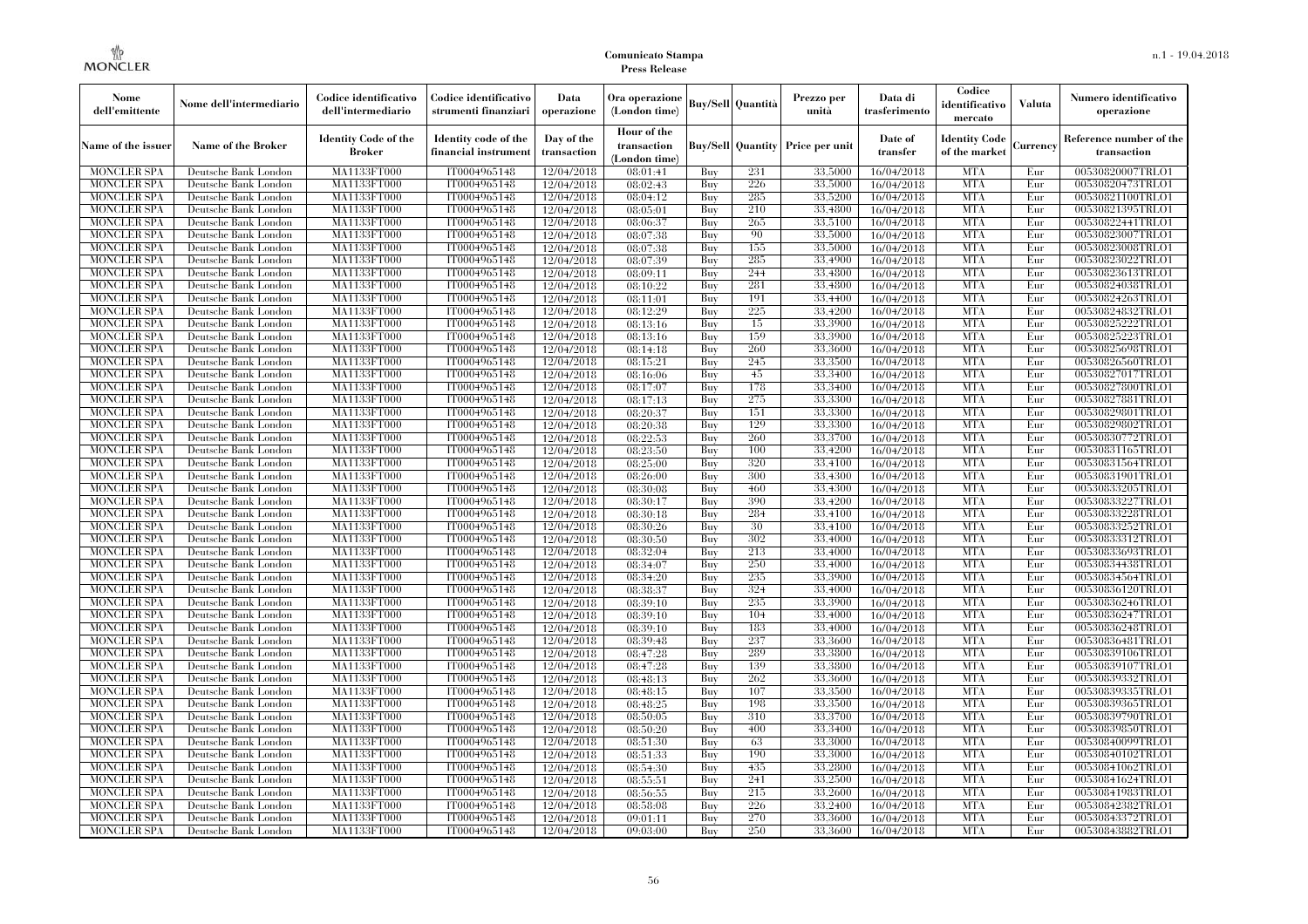| Nome<br>dell'emittente                   | Nome dell'intermediario                      | Codice identificativo<br>dell'intermediario  | Codice identificativo<br>strumenti finanziari | Data<br>operazione        | Ora operazione<br>(London time)             |            | <b>Buy/Sell Quantità</b> | Prezzo per<br>unità | Data di<br>trasferimento | Codice<br>identificativo<br>mercato   | Valuta     | Numero identificativo<br>operazione    |
|------------------------------------------|----------------------------------------------|----------------------------------------------|-----------------------------------------------|---------------------------|---------------------------------------------|------------|--------------------------|---------------------|--------------------------|---------------------------------------|------------|----------------------------------------|
| Name of the issuer                       | Name of the Broker                           | <b>Identity Code of the</b><br><b>Broker</b> | Identity code of the<br>financial instrument  | Day of the<br>transaction | Hour of the<br>transaction<br>(London time) |            | <b>Buy/Sell Quantity</b> | Price per unit      | Date of<br>transfer      | <b>Identity Code</b><br>of the market | Currency   | Reference number of the<br>transaction |
| <b>MONCLER SPA</b>                       | Deutsche Bank London                         | MA1133FT000                                  | IT0004965148                                  | 12/04/2018                | 09:03:07                                    | Buy        | 294                      | 33,3500             | 16/04/2018               | <b>MTA</b>                            | Eur        | 00530843929TRLO1                       |
| <b>MONCLER SPA</b>                       | Deutsche Bank London                         | <b>MA1133FT000</b>                           | IT0004965148                                  | 12/04/2018                | 09:04:37                                    | Buy        | 234                      | 33,3400             | 16/04/2018               | <b>MTA</b>                            | Eur        | 00530844363TRLO1                       |
| <b>MONCLER SPA</b>                       | Deutsche Bank London                         | MA1133FT000                                  | IT0004965148                                  | 12/04/2018                | 09:04:37                                    | Buy        | 18                       | 33,3400             | 16/04/2018               | <b>MTA</b>                            | Eur        | 00530844364TRLO1                       |
| <b>MONCLER SPA</b>                       | Deutsche Bank London                         | MA1133FT000                                  | IT0004965148<br>IT0004965148                  | 12/04/2018                | 09:06:50                                    | Buv        | 30<br>235                | 33,3200             | 16/04/2018               | <b>MTA</b><br><b>MTA</b>              | Eur        | 00530845301TRLO1                       |
| <b>MONCLER SPA</b>                       | Deutsche Bank London<br>Deutsche Bank London | MA1133FT000<br>MA1133FT000                   | IT0004965148                                  | 12/04/2018                | 09:06:50                                    | Buy<br>Buy | 250                      | 33,3200<br>33,3100  | 16/04/2018               | <b>MTA</b>                            | Eur<br>Eur | 00530845302TRLO1<br>00530845737TRLO1   |
| <b>MONCLER SPA</b><br><b>MONCLER SPA</b> | Deutsche Bank London                         | MA1133FT000                                  | IT0004965148                                  | 12/04/2018<br>12/04/2018  | 09:08:10<br>09:09:03                        | Buy        | 255                      | 33,2900             | 16/04/2018<br>16/04/2018 | <b>MTA</b>                            | Eur        | 00530845860TRLO1                       |
| <b>MONCLER SPA</b>                       | Deutsche Bank London                         | MA1133FT000                                  | IT0004965148                                  | 12/04/2018                | 09:09:03                                    | Buy        | 257                      | 33,2800             | 16/04/2018               | <b>MTA</b>                            | Eur        | 00530845868TRLO1                       |
| <b>MONCLER SPA</b>                       | Deutsche Bank London                         | <b>MA1133FT000</b>                           | IT0004965148                                  | 12/04/2018                | 09:12:47                                    | Buv        | 148                      | 33.2300             | 16/04/2018               | <b>MTA</b>                            | Eur        | 00530846972TRLO1                       |
| <b>MONCLER SPA</b>                       | Deutsche Bank London                         | MA1133FT000                                  | IT0004965148                                  | 12/04/2018                | 09:12:47                                    | Buy        | 162                      | 33,2300             | 16/04/2018               | <b>MTA</b>                            | Eur        | 00530846973TRLO1                       |
| <b>MONCLER SPA</b>                       | Deutsche Bank London                         | MA1133FT000                                  | IT0004965148                                  | 12/04/2018                | 09:14:07                                    | Buy        | 400                      | 33.2600             | 16/04/2018               | <b>MTA</b>                            | Eur        | 00530847283TRLO1                       |
| <b>MONCLER SPA</b>                       | Deutsche Bank London                         | MA1133FT000                                  | IT0004965148                                  | 12/04/2018                | 09:16:41                                    | Buy        | 275                      | 33,2600             | 16/04/2018               | <b>MTA</b>                            | Eur        | 00530847756TRLO1                       |
| <b>MONCLER SPA</b>                       | Deutsche Bank London                         | <b>MA1133FT000</b>                           | IT0004965148                                  | 12/04/2018                | 09:16:43                                    | Buy        | 250                      | 33,2600             | 16/04/2018               | <b>MTA</b>                            | Eur        | 00530847771TRLO1                       |
| <b>MONCLER SPA</b>                       | Deutsche Bank London                         | MA1133FT000                                  | IT0004965148                                  | 12/04/2018                | 09:16:43                                    | Buv        | -38                      | 33,2600             | 16/04/2018               | <b>MTA</b>                            | Eur        | 00530847772TRLO1                       |
| <b>MONCLER SPA</b>                       | Deutsche Bank London                         | <b>MA1133FT000</b>                           | IT0004965148                                  | 12/04/2018                | 09:18:18                                    | Buy        | 250                      | 33,2700             | 16/04/2018               | <b>MTA</b>                            | Eur        | 00530848046TRLO1                       |
| <b>MONCLER SPA</b>                       | Deutsche Bank London                         | MA1133FT000                                  | IT0004965148                                  | 12/04/2018                | 09:18:18                                    | Buy        | 15                       | 33,2700             | 16/04/2018               | <b>MTA</b>                            | Eur        | 00530848047TRLO1                       |
| <b>MONCLER SPA</b>                       | Deutsche Bank London                         | MA1133FT000                                  | IT0004965148                                  | 12/04/2018                | 09:19:17                                    | Buy        | 271                      | 33,2300             | 16/04/2018               | <b>MTA</b>                            | Eur        | 00530848260TRLO1                       |
| <b>MONCLER SPA</b>                       | Deutsche Bank London                         | MA1133FT000                                  | IT0004965148                                  | 12/04/2018                | 09:21:33                                    | Buy        | 255                      | 33,2500             | 16/04/2018               | <b>MTA</b>                            | Eur        | 00530848669TRLO1                       |
| <b>MONCLER SPA</b>                       | Deutsche Bank London                         | MA1133FT000                                  | IT0004965148                                  | 12/04/2018                | 09:24:35                                    | Buy        | 305                      | 33,3300             | 16/04/2018               | <b>MTA</b>                            | Eur        | 00530849318TRLO1                       |
| <b>MONCLER SPA</b>                       | Deutsche Bank London                         | MA1133FT000                                  | IT0004965148                                  | 12/04/2018                | 09:25:17                                    | Buy        | 383                      | 33.3400             | 16/04/2018               | <b>MTA</b>                            | Eur        | 00530849463TRLO1                       |
| <b>MONCLER SPA</b>                       | Deutsche Bank London                         | MA1133FT000                                  | IT0004965148                                  | 12/04/2018                | 09:27:23                                    | Buy        | 250                      | 33.3100             | 16/04/2018               | <b>MTA</b>                            | Eur        | 00530849886TRLO1                       |
| <b>MONCLER SPA</b>                       | Deutsche Bank London                         | MA1133FT000                                  | IT0004965148                                  | 12/04/2018                | 09:28:42                                    | Buy        | 151                      | 33,2800             | 16/04/2018               | <b>MTA</b>                            | Eur        | 00530850157TRLO1                       |
| <b>MONCLER SPA</b>                       | Deutsche Bank London                         | <b>MA1133FT000</b>                           | IT0004965148                                  | 12/04/2018                | 09:28:42                                    | Buy        | -85                      | 33,2800             | 16/04/2018               | <b>MTA</b>                            | Eur        | 00530850158TRLO1                       |
| <b>MONCLER SPA</b><br><b>MONCLER SPA</b> | Deutsche Bank London<br>Deutsche Bank London | MA1133FT000<br>MA1133FT000                   | IT0004965148<br>IT0004965148                  | 12/04/2018                | 09:28:42<br>09:31:20                        | Buy<br>Buy | 44<br>37                 | 33,2900<br>33,2900  | 16/04/2018<br>16/04/2018 | <b>MTA</b><br><b>MTA</b>              | Eur<br>Eur | 00530850159TRLO1                       |
| <b>MONCLER SPA</b>                       | Deutsche Bank London                         | MA1133FT000                                  | IT0004965148                                  | 12/04/2018<br>12/04/2018  | 09:31:20                                    | Buy        | 234                      | 33,2900             | 16/04/2018               | <b>MTA</b>                            | Eur        | 00530850727TRLO1<br>00530850728TRLO1   |
| <b>MONCLER SPA</b>                       | Deutsche Bank London                         | MA1133FT000                                  | IT0004965148                                  | 12/04/2018                | 09:32:51                                    | Buy        | 196                      | 33,2700             | 16/04/2018               | <b>MTA</b>                            | Eur        | 00530850966TRLO1                       |
| <b>MONCLER SPA</b>                       | Deutsche Bank London                         | MA1133FT000                                  | IT0004965148                                  | 12/04/2018                | 09:33:26                                    | Buy        | 59                       | 33,2700             | 16/04/2018               | <b>MTA</b>                            | Eur        | 00530851152TRLO1                       |
| <b>MONCLER SPA</b>                       | Deutsche Bank London                         | MA1133FT000                                  | IT0004965148                                  | 12/04/2018                | 09:33:33                                    | Buy        | $\mathbf{1}$             | 33,2600             | 16/04/2018               | <b>MTA</b>                            | Eur        | 00530851164TRLO1                       |
| MONCLER SPA                              | Deutsche Bank London                         | MA1133FT000                                  | IT0004965148                                  | 12/04/2018                | 09:33:36                                    | Buy        | 16                       | 33,2600             | 16/04/2018               | <b>MTA</b>                            | Eur        | 00530851206TRLO1                       |
| <b>MONCLER SPA</b>                       | Deutsche Bank London                         | MA1133FT000                                  | IT0004965148                                  | 12/04/2018                | 09:33:45                                    | Buy        | 310                      | 33,2500             | 16/04/2018               | <b>MTA</b>                            | Eur        | 00530851246TRLO1                       |
| <b>MONCLER SPA</b>                       | Deutsche Bank London                         | MA1133FT000                                  | IT0004965148                                  | 12/04/2018                | 09:33:45                                    | Buy        | 256                      | 33,2700             | 16/04/2018               | <b>MTA</b>                            | Eur        | 00530851247TRLO1                       |
| <b>MONCLER SPA</b>                       | Deutsche Bank London                         | MA1133FT000                                  | IT0004965148                                  | 12/04/2018                | 09:37:28                                    | Buy        | 300                      | 33,3000             | 16/04/2018               | <b>MTA</b>                            | Eur        | 00530851917TRLO1                       |
| <b>MONCLER SPA</b>                       | Deutsche Bank London                         | MA1133FT000                                  | IT0004965148                                  | 12/04/2018                | 09:39:22                                    | Buy        | 309                      | 33,2900             | 16/04/2018               | <b>MTA</b>                            | Eur        | 00530852258TRLO1                       |
| <b>MONCLER SPA</b>                       | Deutsche Bank London                         | MA1133FT000                                  | IT0004965148                                  | 12/04/2018                | 09:40:15                                    | Buy        | 241                      | 33,2700             | 16/04/2018               | <b>MTA</b>                            | Eur        | 00530852385TRLO1                       |
| <b>MONCLER SPA</b>                       | Deutsche Bank London                         | MA1133FT000                                  | IT0004965148                                  | 12/04/2018                | 09:44:28                                    | Buy        | 264                      | 33,2500             | 16/04/2018               | <b>MTA</b>                            | Eur        | 00530853383TRLO1                       |
| <b>MONCLER SPA</b>                       | Deutsche Bank London                         | MA1133FT000                                  | IT0004965148                                  | 12/04/2018                | 09:45:54                                    | Buy        | 317                      | 33,2600             | 16/04/2018               | <b>MTA</b>                            | Eur        | 00530853788TRLO1                       |
| <b>MONCLER SPA</b>                       | Deutsche Bank London                         | MA1133FT000                                  | IT0004965148                                  | 12/04/2018                | 09:46:02                                    | Buy        | 270                      | 33,2400             | 16/04/2018               | <b>MTA</b>                            | Eur        | 00530853893TRLO1                       |
| <b>MONCLER SPA</b>                       | Deutsche Bank London                         | MA1133FT000                                  | IT0004965148                                  | 12/04/2018                | 09:49:37                                    | Buy        | 262                      | 33,2500             | 16/04/2018               | <b>MTA</b>                            | Eur        | 00530854825TRLO1                       |
| <b>MONCLER SPA</b>                       | Deutsche Bank London                         | MA1133FT000                                  | IT0004965148                                  | 12/04/2018                | 09:49:38                                    | Buy        | 252                      | 33,2400             | 16/04/2018               | <b>MTA</b>                            | Eur        | 00530854834TRLO1                       |
| <b>MONCLER SPA</b>                       | Deutsche Bank London                         | MA1133FT000                                  | IT0004965148                                  | 12/04/2018                | 09:52:22                                    | Buv        | 238                      | 33,2500             | 16/04/2018               | <b>MTA</b>                            | Eur        | 00530855569TRLO1                       |
| <b>MONCLER SPA</b>                       | Deutsche Bank London                         | MA1133FT000<br>MA1133FT000                   | IT0004965148                                  | 12/04/2018                | 09:54:22                                    | Buy        | 238<br>295               | 33,2400<br>33,2600  | 16/04/2018               | <b>MTA</b><br><b>MTA</b>              | Eur        | 00530856465TRLO1                       |
| <b>MONCLER SPA</b><br><b>MONCLER SPA</b> | Deutsche Bank London                         | MA1133FT000                                  | IT0004965148<br>IT0004965148                  | 12/04/2018                | 09:56:52<br>09:57:15                        | Buy<br>Buy | 380                      | 33,2700             | 16/04/2018               | <b>MTA</b>                            | Eur<br>Eur | 00530857104TRLO1<br>00530857264TRLO1   |
| <b>MONCLER SPA</b>                       | Deutsche Bank London<br>Deutsche Bank London | MA1133FT000                                  | IT0004965148                                  | 12/04/2018<br>12/04/2018  | 09:59:41                                    | Buy        | 404                      | 33,2800             | 16/04/2018<br>16/04/2018 | <b>MTA</b>                            | Eur        | 00530857797TRLO1                       |
| <b>MONCLER SPA</b>                       | Deutsche Bank London                         | MA1133FT000                                  | IT0004965148                                  | 12/04/2018                | 10:06:24                                    | Buy        | 32                       | 33,3100             | 16/04/2018               | <b>MTA</b>                            | Eur        | 00530859859TRLO1                       |
| <b>MONCLER SPA</b>                       | Deutsche Bank London                         | MA1133FT000                                  | IT0004965148                                  | 12/04/2018                | 10:06:24                                    | Buy        | 100                      | 33,3100             | 16/04/2018               | <b>MTA</b>                            | Eur        | 00530859860TRLO1                       |
| <b>MONCLER SPA</b>                       | Deutsche Bank London                         | MA1133FT000                                  | IT0004965148                                  | 12/04/2018                | 10:08:22                                    | Buy        | 200                      | 33,3300             | 16/04/2018               | <b>MTA</b>                            | Eur        | 00530860367TRLO1                       |
| <b>MONCLER SPA</b>                       | Deutsche Bank London                         | MA1133FT000                                  | IT0004965148                                  | 12/04/2018                | 10:08:23                                    | Buy        | 300                      | 33,3300             | 16/04/2018               | <b>MTA</b>                            | Eur        | 00530860374TRLO1                       |
| <b>MONCLER SPA</b>                       | Deutsche Bank London                         | MA1133FT000                                  | IT0004965148                                  | 12/04/2018                | 10:08:47                                    | Buy        | 250                      | 33,3300             | 16/04/2018               | <b>MTA</b>                            | Eur        | 00530860428TRLO1                       |
| <b>MONCLER SPA</b>                       | Deutsche Bank London                         | MA1133FT000                                  | IT0004965148                                  | 12/04/2018                | 10:08:47                                    | Buy        | 416                      | 33,3200             | 16/04/2018               | <b>MTA</b>                            | Eur        | 00530860430TRLO1                       |
| <b>MONCLER SPA</b>                       | Deutsche Bank London                         | MA1133FT000                                  | IT0004965148                                  | 12/04/2018                | 10:12:14                                    | Buy        | 125                      | 33,2700             | 16/04/2018               | <b>MTA</b>                            | Eur        | 00530861061TRLO1                       |
| MONCLER SPA                              | Deutsche Bank London                         | MA1133FT000                                  | IT0004965148                                  | 12/04/2018                | 10:12:14                                    | Buy        | 93                       | 33,2700             | 16/04/2018               | <b>MTA</b>                            | Eur        | 00530861062TRLO1                       |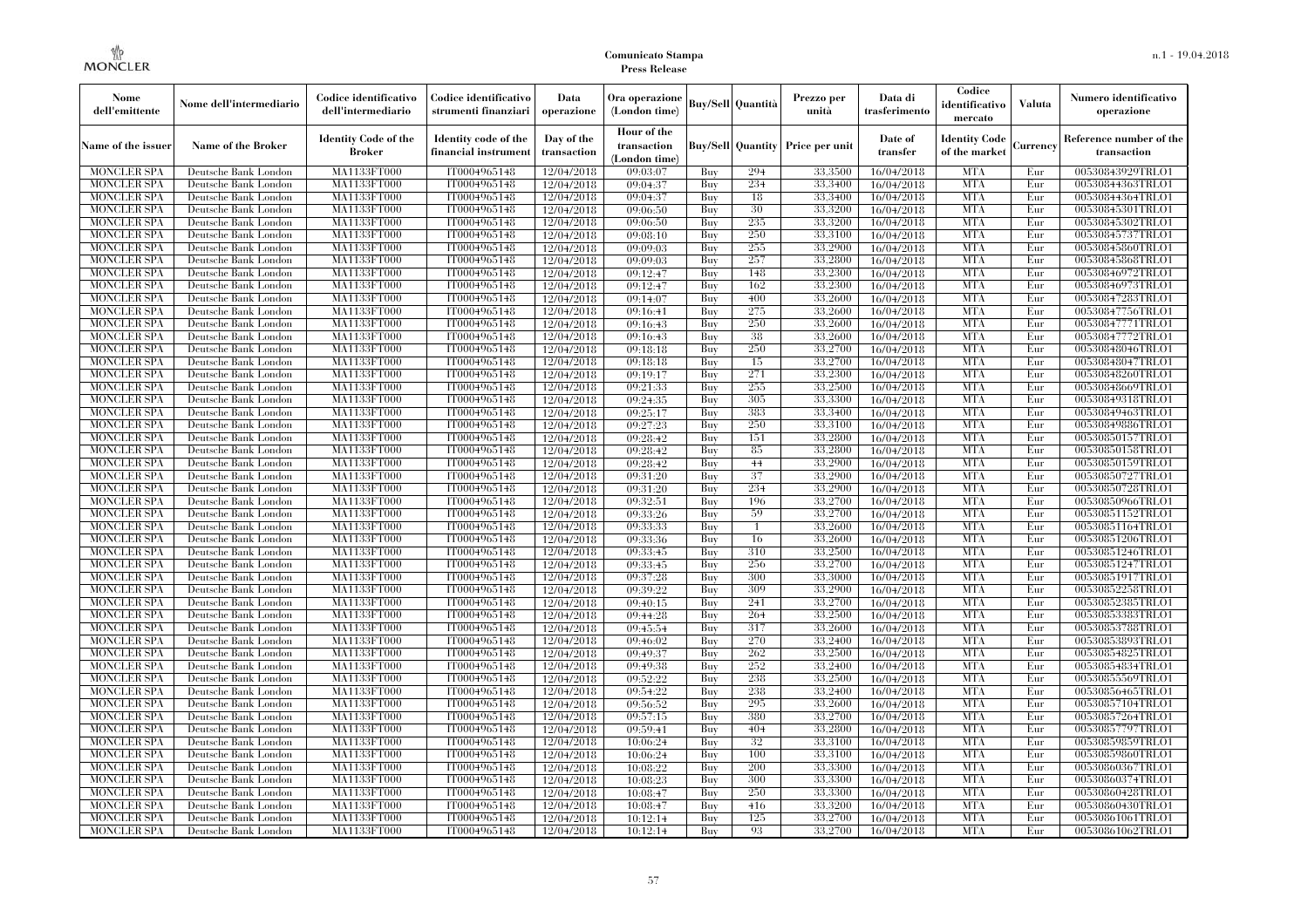| Nome<br>dell'emittente                   | Nome dell'intermediario                      | Codice identificativo<br>dell'intermediario  | Codice identificativo<br>strumenti finanziari | Data<br>operazione        | Ora operazione<br>(London time)             |            | Buv/Sell   Quantità      | Prezzo per<br>unità | Data di<br>trasferimento | Codice<br>identificativo<br>mercato   | <b>Valuta</b> | Numero identificativo<br>operazione    |
|------------------------------------------|----------------------------------------------|----------------------------------------------|-----------------------------------------------|---------------------------|---------------------------------------------|------------|--------------------------|---------------------|--------------------------|---------------------------------------|---------------|----------------------------------------|
| Name of the issuer                       | Name of the Broker                           | <b>Identity Code of the</b><br><b>Broker</b> | Identity code of the<br>financial instrument  | Day of the<br>transaction | Hour of the<br>transaction<br>(London time) |            | <b>Buy/Sell Quantity</b> | Price per unit      | Date of<br>transfer      | <b>Identity Code</b><br>of the market | Currencv      | Reference number of the<br>transaction |
| <b>MONCLER SPA</b>                       | Deutsche Bank London                         | MA1133FT000                                  | IT0004965148                                  | 12/04/2018                | 10:12:14                                    | Buy        | 176                      | 33,2700             | 16/04/2018               | <b>MTA</b>                            | Eur           | 00530861063TRLO1                       |
| <b>MONCLER SPA</b>                       | Deutsche Bank London                         | <b>MA1133FT000</b>                           | IT0004965148                                  | 12/04/2018                | 10:16:43                                    | Buy        | 196                      | 33,3000             | 16/04/2018               | <b>MTA</b>                            | Eur           | 00530862071TRLO1                       |
| <b>MONCLER SPA</b>                       | Deutsche Bank London                         | MA1133FT000                                  | IT0004965148                                  | 12/04/2018                | 10:18:28                                    | Buv        | 44                       | 33,3000             | 16/04/2018               | <b>MTA</b>                            | Eur           | 00530862371TRLO1                       |
| <b>MONCLER SPA</b>                       | Deutsche Bank London                         | MA1133FT000                                  | IT0004965148                                  | 12/04/2018                | 10:21:40                                    | Buy        | 320                      | 33,2900             | 16/04/2018               | <b>MTA</b>                            | Eur           | 00530863181TRLO1                       |
| <b>MONCLER SPA</b>                       | Deutsche Bank London                         | MA1133FT000                                  | IT0004965148                                  | 12/04/2018                | 10:22:59                                    | Buy        | 163                      | 33,3100             | 16/04/2018               | <b>MTA</b>                            | Eur           | 00530863363TRLO1                       |
| MONCLER SPA<br><b>MONCLER SPA</b>        | Deutsche Bank London                         | <b>MA1133FT000</b><br>MA1133FT000            | IT0004965148                                  | 12/04/2018                | 10:22:59                                    | Buy        | 149<br>51                | 33,3100<br>33,3100  | 16/04/2018               | <b>MTA</b><br><b>MTA</b>              | Eur           | 00530863364TRLO1                       |
| <b>MONCLER SPA</b>                       | Deutsche Bank London<br>Deutsche Bank London | MA1133FT000                                  | IT0004965148<br>IT0004965148                  | 12/04/2018<br>12/04/2018  | 10:22:59<br>10:28:44                        | Buy<br>Buv | 600                      | 33,3100             | 16/04/2018<br>16/04/2018 | <b>MTA</b>                            | Eur<br>Eur    | 00530863365TRLO1<br>00530864698TRLO1   |
| <b>MONCLER SPA</b>                       | Deutsche Bank London                         | MA1133FT000                                  | IT0004965148                                  | 12/04/2018                | 10:31:52                                    | Buy        | 270                      | 33,3000             | 16/04/2018               | <b>MTA</b>                            | Eur           | 00530865488TRLO1                       |
| <b>MONCLER SPA</b>                       | Deutsche Bank London                         | <b>MA1133FT000</b>                           | IT0004965148                                  | 12/04/2018                | 10:32:03                                    | Buy        | 460                      | 33,2900             | 16/04/2018               | <b>MTA</b>                            | Eur           | 00530865511TRLO1                       |
| <b>MONCLER SPA</b>                       | Deutsche Bank London                         | MA1133FT000                                  | IT0004965148                                  | 12/04/2018                | 10:34:54                                    | Buy        | 470                      | 33,2800             | 16/04/2018               | <b>MTA</b>                            | Eur           | 00530866070TRLO1                       |
| <b>MONCLER SPA</b>                       | Deutsche Bank London                         | MA1133FT000                                  | IT0004965148                                  | 12/04/2018                | 10:34:56                                    | Buy        | 173                      | 33,2700             | 16/04/2018               | <b>MTA</b>                            | Eur           | 00530866078TRLO1                       |
| <b>MONCLER SPA</b>                       | Deutsche Bank London                         | MA1133FT000                                  | IT0004965148                                  | 12/04/2018                | 10:34:56                                    | Buy        | 125                      | 33,2800             | 16/04/2018               | <b>MTA</b>                            | Eur           | 00530866079TRLO1                       |
| <b>MONCLER SPA</b>                       | Deutsche Bank London                         | MA1133FT000                                  | IT0004965148                                  | 12/04/2018                | 10:34:56                                    | Buy        | 137                      | 33,2700             | 16/04/2018               | <b>MTA</b>                            | Eur           | 00530866081TRLO1                       |
| <b>MONCLER SPA</b>                       | Deutsche Bank London                         | MA1133FT000                                  | IT0004965148                                  | 12/04/2018                | 10:35:47                                    | Buy        | 305                      | 33,2500             | 16/04/2018               | <b>MTA</b>                            | Eur           | 00530866217TRLO1                       |
| <b>MONCLER SPA</b>                       | Deutsche Bank London                         | MA1133FT000                                  | IT0004965148                                  | 12/04/2018                | 10:38:00                                    | Buy        | 83                       | 33,2800             | 16/04/2018               | <b>MTA</b>                            | Eur           | 00530866889TRLO1                       |
| <b>MONCLER SPA</b>                       | Deutsche Bank London                         | MA1133FT000                                  | IT0004965148                                  | 12/04/2018                | 10:38:00                                    | Buy        | 175                      | 33,2800             | 16/04/2018               | <b>MTA</b>                            | Eur           | 00530866890TRLO1                       |
| <b>MONCLER SPA</b>                       | Deutsche Bank London                         | MA1133FT000                                  | IT0004965148                                  | 12/04/2018                | 10:41:07                                    | Buy        | 145                      | 33,2900             | 16/04/2018               | <b>MTA</b>                            | Eur           | 00530867500TRLO1                       |
| <b>MONCLER SPA</b>                       | Deutsche Bank London                         | MA1133FT000                                  | IT0004965148                                  | 12/04/2018                | 10:41:07                                    | Buy        | 100                      | 33,2900             | 16/04/2018               | <b>MTA</b>                            | Eur           | 00530867501TRLO1                       |
| <b>MONCLER SPA</b>                       | Deutsche Bank London                         | MA1133FT000                                  | IT0004965148                                  | 12/04/2018                | 10:41:14                                    | Buy        | 94                       | 33,2700             | 16/04/2018               | <b>MTA</b>                            | Eur           | 00530867523TRLO1                       |
| <b>MONCLER SPA</b>                       | Deutsche Bank London                         | MA1133FT000                                  | IT0004965148                                  | 12/04/2018                | 10:41:52                                    | Buy        | 240                      | 33,2600             | 16/04/2018               | <b>MTA</b>                            | Eur           | 00530867694TRLO1                       |
| MONCLER SPA                              | Deutsche Bank London                         | MA1133FT000                                  | IT0004965148                                  | 12/04/2018                | 10:41:52                                    | Buy        | 5                        | 33,2600             | 16/04/2018               | <b>MTA</b>                            | Eur           | 00530867695TRLO1                       |
| <b>MONCLER SPA</b>                       | Deutsche Bank London                         | MA1133FT000                                  | IT0004965148                                  | 12/04/2018                | 10:47:54                                    | Buy        | 295                      | 33,2800             | 16/04/2018               | <b>MTA</b>                            | Eur           | 00530869029TRLO1                       |
| <b>MONCLER SPA</b>                       | Deutsche Bank London                         | MA1133FT000                                  | IT0004965148                                  | 12/04/2018                | 10:51:52                                    | Buy        | 6                        | 33,3000             | 16/04/2018               | <b>MTA</b>                            | Eur           | 00530870119TRLO1                       |
| <b>MONCLER SPA</b>                       | Deutsche Bank London                         | MA1133FT000                                  | IT0004965148                                  | 12/04/2018                | 10:51:52                                    | Buy        | 504<br>480               | 33,3000<br>33,3200  | 16/04/2018               | <b>MTA</b><br><b>MTA</b>              | Eur           | 00530870120TRLO1                       |
| <b>MONCLER SPA</b><br><b>MONCLER SPA</b> | Deutsche Bank London<br>Deutsche Bank London | MA1133FT000<br>MA1133FT000                   | IT0004965148<br>IT0004965148                  | 12/04/2018<br>12/04/2018  | 10:57:59<br>11:00:48                        | Buy<br>Buy | 302                      | 33,3900             | 16/04/2018<br>16/04/2018 | <b>MTA</b>                            | Eur<br>Eur    | 00530871697TRLO1<br>00530872172TRLO1   |
| <b>MONCLER SPA</b>                       | Deutsche Bank London                         | MA1133FT000                                  | IT0004965148                                  | 12/04/2018                | 11:00:48                                    | Buy        | 70                       | 33,3900             | 16/04/2018               | <b>MTA</b>                            | Eur           | 00530872171TRLO1                       |
| <b>MONCLER SPA</b>                       | Deutsche Bank London                         | MA1133FT000                                  | IT0004965148                                  | 12/04/2018                | 11:02:07                                    | Buy        | 87                       | 33,3900             | 16/04/2018               | <b>MTA</b>                            | Eur           | 00530872570TRLO1                       |
| <b>MONCLER SPA</b>                       | Deutsche Bank London                         | <b>MA1133FT000</b>                           | IT0004965148                                  | 12/04/2018                | 11:02:07                                    | Buy        | 250                      | 33,3900             | 16/04/2018               | <b>MTA</b>                            | Eur           | 00530872569TRLO1                       |
| MONCLER SPA                              | Deutsche Bank London                         | MA1133FT000                                  | IT0004965148                                  | 12/04/2018                | 11:02:10                                    | Buy        | 14                       | 33,3700             | 16/04/2018               | <b>MTA</b>                            | Eur           | 00530872578TRLO1                       |
| <b>MONCLER SPA</b>                       | Deutsche Bank London                         | MA1133FT000                                  | IT0004965148                                  | 12/04/2018                | 11:04:13                                    | Buy        | 360                      | 33,3900             | 16/04/2018               | <b>MTA</b>                            | Eur           | 00530872947TRLO1                       |
| <b>MONCLER SPA</b>                       | Deutsche Bank London                         | MA1133FT000                                  | IT0004965148                                  | 12/04/2018                | 11:06:05                                    | Buy        | 96                       | 33,4200             | 16/04/2018               | <b>MTA</b>                            | Eur           | 00530873317TRLO1                       |
| <b>MONCLER SPA</b>                       | Deutsche Bank London                         | MA1133FT000                                  | IT0004965148                                  | 12/04/2018                | 11:06:07                                    | Buy        | 159                      | 33,4200             | 16/04/2018               | <b>MTA</b>                            | Eur           | 00530873324TRLO1                       |
| <b>MONCLER SPA</b>                       | Deutsche Bank London                         | MA1133FT000                                  | IT0004965148                                  | 12/04/2018                | 11:09:14                                    | Buy        | 322                      | 33,4100             | 16/04/2018               | <b>MTA</b>                            | Eur           | 00530873791TRLO1                       |
| <b>MONCLER SPA</b>                       | Deutsche Bank London                         | MA1133FT000                                  | IT0004965148                                  | 12/04/2018                | 11:09:14                                    | Buy        | 265                      | 33,4000             | 16/04/2018               | <b>MTA</b>                            | Eur           | 00530873792TRLO1                       |
| <b>MONCLER SPA</b>                       | Deutsche Bank London                         | MA1133FT000                                  | IT0004965148                                  | 12/04/2018                | 11:10:51                                    | Buy        | 400                      | 33,4000             | 16/04/2018               | <b>MTA</b>                            | Eur           | 00530874095TRLO1                       |
| <b>MONCLER SPA</b>                       | Deutsche Bank London                         | <b>MA1133FT000</b>                           | IT0004965148                                  | 12/04/2018                | 11:10:51                                    | Buy        | 85                       | 33,4000             | 16/04/2018               | <b>MTA</b>                            | Eur           | 00530874096TRLO1                       |
| <b>MONCLER SPA</b>                       | Deutsche Bank London                         | MA1133FT000                                  | IT0004965148                                  | 12/04/2018                | 11:12:26                                    | Buy        | 250                      | 33,3800             | 16/04/2018               | <b>MTA</b>                            | Eur           | 00530874377TRLO1                       |
| <b>MONCLER SPA</b>                       | Deutsche Bank London                         | <b>MA1133FT000</b>                           | IT0004965148                                  | 12/04/2018                | 11:15:31                                    | Buy        | 125                      | 33,3700             | 16/04/2018               | <b>MTA</b>                            | Eur           | 00530874854TRLO1                       |
| <b>MONCLER SPA</b>                       | Deutsche Bank London                         | MA1133FT000                                  | IT0004965148                                  | 12/04/2018                | 11:15:31                                    | Buy        | 195                      | 33,3800             | 16/04/2018               | <b>MTA</b>                            | Eur           | 00530874855TRLO1                       |
| <b>MONCLER SPA</b>                       | Deutsche Bank London                         | MA1133FT000                                  | IT0004965148                                  | 12/04/2018                | 11:17:43                                    | Buy        | 377                      | 33,3500             | 16/04/2018               | <b>MTA</b>                            | Eur           | 00530875196TRLO1                       |
| <b>MONCLER SPA</b>                       | Deutsche Bank London                         | MA1133FT000                                  | IT0004965148                                  | 12/04/2018                | 11:21:28                                    | Buy        | 259                      | 33,3800             | 16/04/2018               | <b>MTA</b>                            | Eur           | 00530876484TRLO1                       |
| <b>MONCLER SPA</b>                       | Deutsche Bank London                         | MA1133FT000                                  | IT0004965148                                  | 12/04/2018                | 11:22:55                                    | Buy        | 60                       | 33,4500             | 16/04/2018               | <b>MTA</b>                            | Eur           | 00530876836TRLO1                       |
| <b>MONCLER SPA</b>                       | Deutsche Bank London                         | MA1133FT000<br>MA1133FT000                   | IT0004965148<br>IT0004965148                  | 12/04/2018                | 11:24:07                                    | Buy<br>Buy | 279<br>263               | 33,4500             | 16/04/2018               | <b>MTA</b><br><b>MTA</b>              | Eur<br>Eur    | 00530877109TRLO1                       |
| <b>MONCLER SPA</b><br><b>MONCLER SPA</b> | Deutsche Bank London<br>Deutsche Bank London | MA1133FT000                                  | IT0004965148                                  | 12/04/2018<br>12/04/2018  | 11:29:32<br>11:29:38                        | Buy        | 261                      | 33,4100<br>33,4200  | 16/04/2018<br>16/04/2018 | <b>MTA</b>                            | Eur           | 00530878495TRLO1<br>00530878554TRLO1   |
| <b>MONCLER SPA</b>                       | Deutsche Bank London                         | MA1133FT000                                  | IT0004965148                                  | 12/04/2018                | 11:31:09                                    | Buy        | 350                      | 33,4700             | 16/04/2018               | <b>MTA</b>                            | Eur           | 00530879232TRLO1                       |
| <b>MONCLER SPA</b>                       | Deutsche Bank London                         | MA1133FT000                                  | IT0004965148                                  | 12/04/2018                | 11:32:36                                    | Buy        | 13                       | 33,4500             | 16/04/2018               | <b>MTA</b>                            | Eur           | 00530879661TRLO1                       |
| <b>MONCLER SPA</b>                       | Deutsche Bank London                         | MA1133FT000                                  | IT0004965148                                  | 12/04/2018                | 11:32:36                                    | Buy        | 255                      | 33,4500             | 16/04/2018               | <b>MTA</b>                            | Eur           | 00530879662TRLO1                       |
| <b>MONCLER SPA</b>                       | Deutsche Bank London                         | MA1133FT000                                  | IT0004965148                                  | 12/04/2018                | 11:40:21                                    | Buy        | 380                      | 33,4900             | 16/04/2018               | <b>MTA</b>                            | Eur           | 00530881405TRLO1                       |
| <b>MONCLER SPA</b>                       | Deutsche Bank London                         | MA1133FT000                                  | IT0004965148                                  | 12/04/2018                | 11:40:21                                    | Buy        | 125                      | 33,4900             | 16/04/2018               | <b>MTA</b>                            | Eur           | 00530881406TRLO1                       |
| <b>MONCLER SPA</b>                       | Deutsche Bank London                         | MA1133FT000                                  | IT0004965148                                  | 12/04/2018                | 11:40:24                                    | Buy        | 365                      | 33,4700             | 16/04/2018               | <b>MTA</b>                            | Eur           | 00530881416TRLO1                       |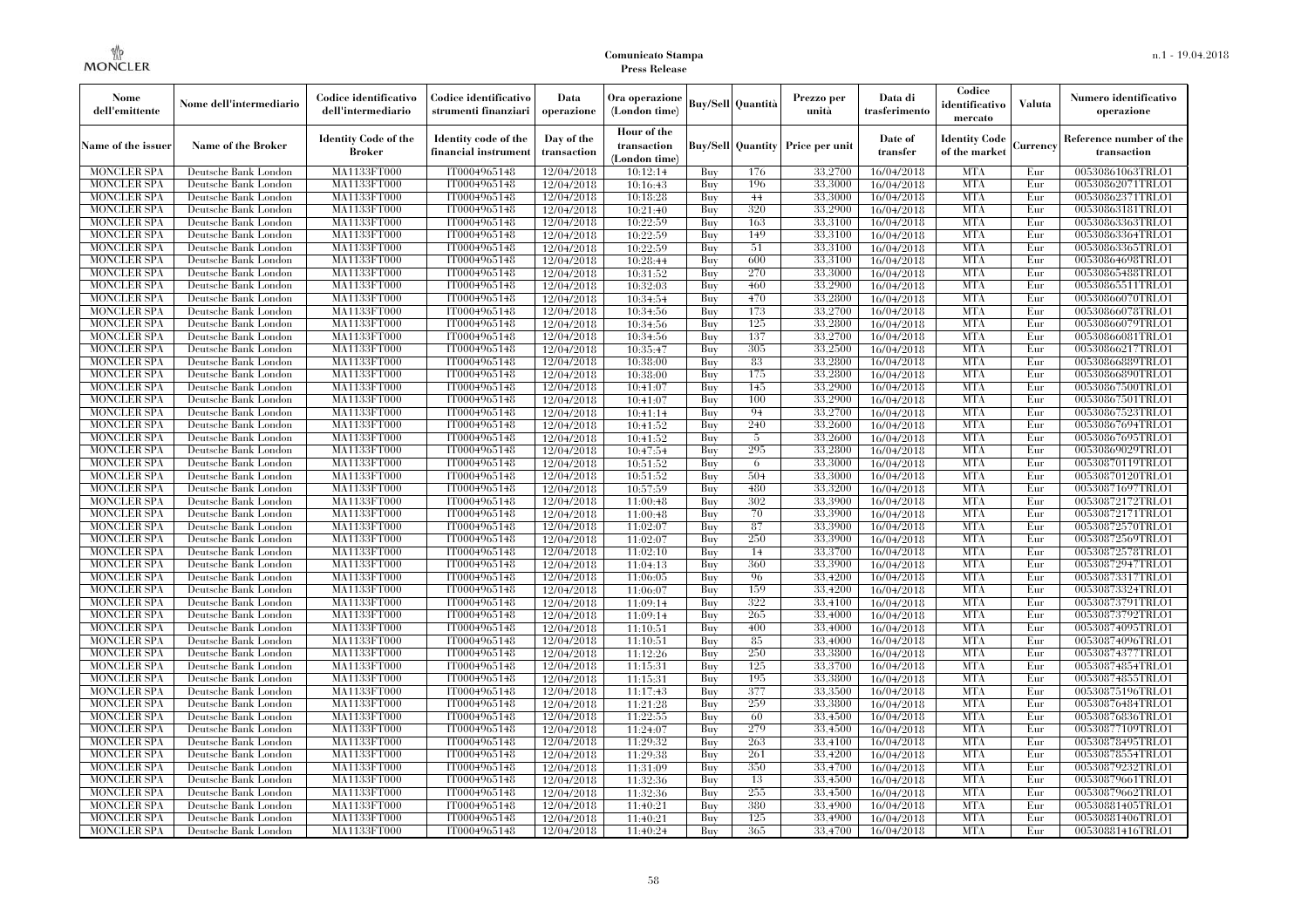| Nome<br>dell'emittente                   | Nome dell'intermediario                      | Codice identificativo<br>dell'intermediario  | Codice identificativo<br>strumenti finanziari | Data<br>operazione        | Ora operazione<br>(London time)             |            | <b>Buy/Sell Quantità</b> | Prezzo per<br>unità | Data di<br>trasferimento | Codice<br>identificativo<br>mercato   | Valuta     | Numero identificativo<br>operazione    |
|------------------------------------------|----------------------------------------------|----------------------------------------------|-----------------------------------------------|---------------------------|---------------------------------------------|------------|--------------------------|---------------------|--------------------------|---------------------------------------|------------|----------------------------------------|
| Name of the issuer                       | Name of the Broker                           | <b>Identity Code of the</b><br><b>Broker</b> | Identity code of the<br>financial instrument  | Day of the<br>transaction | Hour of the<br>transaction<br>(London time) |            | <b>Buy/Sell Quantity</b> | Price per unit      | Date of<br>transfer      | <b>Identity Code</b><br>of the market | Currency   | Reference number of the<br>transaction |
| <b>MONCLER SPA</b>                       | Deutsche Bank London                         | MA1133FT000                                  | IT0004965148                                  | 12/04/2018                | 11:40:32                                    | Buy        | 366                      | 33,4600             | 16/04/2018               | <b>MTA</b>                            | Eur        | 00530881426TRLO1                       |
| <b>MONCLER SPA</b>                       | Deutsche Bank London                         | <b>MA1133FT000</b>                           | IT0004965148                                  | 12/04/2018                | 11:40:32                                    | Buy        | $\overline{4}$           | 33,4600             | 16/04/2018               | <b>MTA</b>                            | Eur        | 00530881427TRLO1                       |
| <b>MONCLER SPA</b>                       | Deutsche Bank London                         | MA1133FT000                                  | IT0004965148                                  | 12/04/2018                | 11:40:43                                    | Buy        | 252                      | 33,4500             | 16/04/2018               | <b>MTA</b>                            | Eur        | 00530881450TRLO1                       |
| <b>MONCLER SPA</b>                       | Deutsche Bank London                         | MA1133FT000                                  | IT0004965148                                  | 12/04/2018                | 11:50:10                                    | Buv        | 97                       | 33.5100             | 16/04/2018               | <b>MTA</b>                            | Eur        | 00530883417TRLO1                       |
| <b>MONCLER SPA</b>                       | Deutsche Bank London                         | MA1133FT000                                  | IT0004965148                                  | 12/04/2018                | 11:50:11                                    | Buy        | 158                      | 33,5100             | 16/04/2018               | <b>MTA</b>                            | Eur        | 00530883421TRLO1                       |
| <b>MONCLER SPA</b><br><b>MONCLER SPA</b> | Deutsche Bank London                         | MA1133FT000<br>MA1133FT000                   | IT0004965148<br>IT0004965148                  | 12/04/2018                | 11:50:31                                    | Buy        | 235<br>286               | 33,5000<br>33,4500  | 16/04/2018               | <b>MTA</b><br><b>MTA</b>              | Eur        | 00530883509TRLO1<br>00530884508TRLO1   |
| <b>MONCLER SPA</b>                       | Deutsche Bank London<br>Deutsche Bank London | MA1133FT000                                  | IT0004965148                                  | 12/04/2018<br>12/04/2018  | 11:54:51<br>11:56:31                        | Buy<br>Buy | 247                      | 33,4500             | 16/04/2018<br>16/04/2018 | <b>MTA</b>                            | Eur<br>Eur | 00530885065TRLO1                       |
| <b>MONCLER SPA</b>                       | Deutsche Bank London                         | <b>MA1133FT000</b>                           | IT0004965148                                  | 12/04/2018                | 11:59:12                                    | Buv        | 349                      | 33.4500             | 16/04/2018               | <b>MTA</b>                            | Eur        | 00530885645TRLO1                       |
| <b>MONCLER SPA</b>                       | Deutsche Bank London                         | MA1133FT000                                  | IT0004965148                                  | 12/04/2018                | 11:59:12                                    | Buy        | $\overline{5}$           | 33,4700             | 16/04/2018               | <b>MTA</b>                            | Eur        | 00530885647TRLO1                       |
| <b>MONCLER SPA</b>                       | Deutsche Bank London                         | MA1133FT000                                  | IT0004965148                                  | 12/04/2018                | 11:59:12                                    | Buy        | 125                      | 33.4600             | 16/04/2018               | <b>MTA</b>                            | Eur        | 00530885646TRLO1                       |
| <b>MONCLER SPA</b>                       | Deutsche Bank London                         | MA1133FT000                                  | IT0004965148                                  | 12/04/2018                | 11:59:12                                    | Buy        | 248                      | 33,4700             | 16/04/2018               | <b>MTA</b>                            | Eur        | 00530885648TRLO1                       |
| <b>MONCLER SPA</b>                       | Deutsche Bank London                         | <b>MA1133FT000</b>                           | IT0004965148                                  | 12/04/2018                | 12:08:35                                    | Buy        | 235                      | 33,4800             | 16/04/2018               | <b>MTA</b>                            | Eur        | 00530888914TRLO1                       |
| <b>MONCLER SPA</b>                       | Deutsche Bank London                         | MA1133FT000                                  | IT0004965148                                  | 12/04/2018                | 12:09:05                                    | Buv        | 270                      | 33,4700             | 16/04/2018               | <b>MTA</b>                            | Eur        | 00530889078TRLO1                       |
| <b>MONCLER SPA</b>                       | Deutsche Bank London                         | <b>MA1133FT000</b>                           | IT0004965148                                  | 12/04/2018                | 12:09:05                                    | Buy        | 400                      | 33.4800             | 16/04/2018               | <b>MTA</b>                            | Eur        | 00530889079TRLO1                       |
| <b>MONCLER SPA</b>                       | Deutsche Bank London                         | MA1133FT000                                  | IT0004965148                                  | 12/04/2018                | 12:09:05                                    | Buy        | 70                       | 33,4800             | 16/04/2018               | <b>MTA</b>                            | Eur        | 00530889080TRLO1                       |
| <b>MONCLER SPA</b>                       | Deutsche Bank London                         | MA1133FT000                                  | IT0004965148                                  | 12/04/2018                | 12:15:27                                    | Buy        | 311                      | 33,4900             | 16/04/2018               | <b>MTA</b>                            | Eur        | 00530890607TRLO1                       |
| <b>MONCLER SPA</b>                       | Deutsche Bank London                         | MA1133FT000                                  | IT0004965148                                  | 12/04/2018                | 12:18:32                                    | Buy        | 310                      | 33,4900             | 16/04/2018               | <b>MTA</b>                            | Eur        | 00530891514TRLO1                       |
| <b>MONCLER SPA</b>                       | Deutsche Bank London                         | MA1133FT000                                  | IT0004965148                                  | 12/04/2018                | 12:23:19                                    | Buy        | 316                      | 33,4900             | 16/04/2018               | <b>MTA</b>                            | Eur        | 00530893159TRLO1                       |
| <b>MONCLER SPA</b>                       | Deutsche Bank London                         | MA1133FT000                                  | IT0004965148                                  | 12/04/2018                | 12:23:19                                    | Buy        | 240                      | 33,4900             | 16/04/2018               | <b>MTA</b>                            | Eur        | 00530893163TRLO1                       |
| <b>MONCLER SPA</b>                       | Deutsche Bank London                         | MA1133FT000                                  | IT0004965148                                  | 12/04/2018                | 12:23:19                                    | <b>Buy</b> | 130                      | 33,4900             | 16/04/2018               | <b>MTA</b>                            | Eur        | 00530893169TRLO1                       |
| <b>MONCLER SPA</b>                       | Deutsche Bank London                         | MA1133FT000                                  | IT0004965148                                  | 12/04/2018                | 12:23:19                                    | Buy        | 125                      | 33,4900             | 16/04/2018               | <b>MTA</b>                            | Eur        | 00530893172TRLO1                       |
| <b>MONCLER SPA</b>                       | Deutsche Bank London                         | <b>MA1133FT000</b>                           | IT0004965148                                  | 12/04/2018                | 12:23:19                                    | Buy        | -3                       | 33,4900             | 16/04/2018               | <b>MTA</b>                            | Eur        | 00530893174TRLO1                       |
| <b>MONCLER SPA</b>                       | Deutsche Bank London                         | MA1133FT000                                  | IT0004965148                                  | 12/04/2018                | 12:27:59                                    | Buy        | 260                      | 33,4400             | 16/04/2018               | <b>MTA</b>                            | Eur        | 00530894420TRLO1                       |
| <b>MONCLER SPA</b>                       | Deutsche Bank London                         | MA1133FT000                                  | IT0004965148                                  | 12/04/2018                | 12:33:20                                    | Buy        | 334                      | 33.4100             | 16/04/2018               | <b>MTA</b>                            | Eur        | 00530896130TRLO1                       |
| <b>MONCLER SPA</b>                       | Deutsche Bank London                         | MA1133FT000                                  | IT0004965148                                  | 12/04/2018                | 12:35:49                                    | Buy        | 310                      | 33,4200             | 16/04/2018               | <b>MTA</b>                            | Eur        | 00530896683TRLO1                       |
| <b>MONCLER SPA</b>                       | Deutsche Bank London                         | MA1133FT000                                  | IT0004965148                                  | 12/04/2018                | 12:37:54                                    | Buy        | 125                      | 33,4900             | 16/04/2018               | <b>MTA</b>                            | Eur        | 00530897177TRLO1                       |
| <b>MONCLER SPA</b>                       | Deutsche Bank London                         | MA1133FT000                                  | IT0004965148                                  | 12/04/2018                | 12:37:54                                    | Buy        | 225                      | 33,4900             | 16/04/2018               | <b>MTA</b>                            | Eur        | 00530897178TRLO1                       |
| MONCLER SPA                              | Deutsche Bank London                         | MA1133FT000                                  | IT0004965148                                  | 12/04/2018                | 12:41:31                                    | Buy        | 250                      | 33,4900             | 16/04/2018               | <b>MTA</b>                            | Eur        | 00530897929TRLO1                       |
| MONCLER SPA                              | Deutsche Bank London                         | MA1133FT000                                  | IT0004965148                                  | 12/04/2018                | 12:41:31                                    | Buy        | 125                      | 33,5000             | 16/04/2018               | <b>MTA</b>                            | Eur        | 00530897931TRLO1                       |
| <b>MONCLER SPA</b>                       | Deutsche Bank London                         | MA1133FT000                                  | IT0004965148                                  | 12/04/2018                | 12:41:31                                    | Buy        | 265                      | 33,5000             | 16/04/2018               | <b>MTA</b>                            | Eur        | 00530897932TRLO1                       |
| <b>MONCLER SPA</b>                       | Deutsche Bank London                         | MA1133FT000                                  | IT0004965148                                  | 12/04/2018                | 12:41:31                                    | Buy        | 73                       | 33,5000             | 16/04/2018               | <b>MTA</b>                            | Eur        | 00530897930TRLO1                       |
| <b>MONCLER SPA</b>                       | Deutsche Bank London                         | MA1133FT000                                  | IT0004965148                                  | 12/04/2018                | 12:50:08                                    | Buy        | 320                      | 33,5000             | 16/04/2018               | <b>MTA</b>                            | Eur        | 00530899991TRLO1                       |
| <b>MONCLER SPA</b>                       | Deutsche Bank London                         | MA1133FT000                                  | IT0004965148                                  | 12/04/2018                | 12:50:11                                    | Buy        | 305                      | 33,4900             | 16/04/2018               | <b>MTA</b>                            | Eur        | 00530900002TRLO1                       |
| <b>MONCLER SPA</b>                       | Deutsche Bank London                         | MA1133FT000                                  | IT0004965148                                  | 12/04/2018                | 12:57:00                                    | Buy        | 309                      | 33,4900             | 16/04/2018               | <b>MTA</b>                            | Eur        | 00530901971TRLO1                       |
| <b>MONCLER SPA</b><br><b>MONCLER SPA</b> | Deutsche Bank London                         | MA1133FT000<br>MA1133FT000                   | IT0004965148                                  | 12/04/2018                | 12:57:00                                    | Buy<br>Buv | 125<br>200               | 33,5000<br>33,5000  | 16/04/2018               | <b>MTA</b><br><b>MTA</b>              | Eur<br>Eur | 00530901973TRLO1                       |
| <b>MONCLER SPA</b>                       | Deutsche Bank London<br>Deutsche Bank London | MA1133FT000                                  | IT0004965148<br>IT0004965148                  | 12/04/2018                | 12:57:00<br>12:57:00                        | Buy        | 112                      | 33,5000             | 16/04/2018<br>16/04/2018 | <b>MTA</b>                            | Eur        | 00530901974TRLO1<br>00530901975TRLO1   |
| <b>MONCLER SPA</b>                       | Deutsche Bank London                         | MA1133FT000                                  | IT0004965148                                  | 12/04/2018<br>12/04/2018  | 12:59:25                                    | Buy        | 350                      | 33,4800             | 16/04/2018               | <b>MTA</b>                            | Eur        | 00530902407TRLO1                       |
| <b>MONCLER SPA</b>                       | Deutsche Bank London                         | MA1133FT000                                  | IT0004965148                                  | 12/04/2018                | 13:00:31                                    | Buy        | 286                      | 33,5000             | 16/04/2018               | <b>MTA</b>                            | Eur        | 00530902710TRLO1                       |
| MONCLER SPA                              | Deutsche Bank London                         | MA1133FT000                                  | IT0004965148                                  | 12/04/2018                | 13:00:31                                    | Buv        | 124                      | 33,4900             | 16/04/2018               | <b>MTA</b>                            | Eur        | 00530902711TRLO1                       |
| <b>MONCLER SPA</b>                       | Deutsche Bank London                         | MA1133FT000                                  | IT0004965148                                  | 12/04/2018                | 13:05:07                                    | Buy        | 125                      | 33,4600             | 16/04/2018               | <b>MTA</b>                            | Eur        | 00530903882TRLO1                       |
| <b>MONCLER SPA</b>                       | Deutsche Bank London                         | MA1133FT000                                  | IT0004965148                                  | 12/04/2018                | 13:05:07                                    | Buy        | 132                      | 33,4600             | 16/04/2018               | <b>MTA</b>                            | Eur        | 00530903883TRLO1                       |
| <b>MONCLER SPA</b>                       | Deutsche Bank London                         | MA1133FT000                                  | IT0004965148                                  | 12/04/2018                | 13:11:27                                    | Buy        | 308                      | 33,4600             | 16/04/2018               | <b>MTA</b>                            | Eur        | 00530905589TRLO1                       |
| MONCLER SPA                              | Deutsche Bank London                         | MA1133FT000                                  | IT0004965148                                  | 12/04/2018                | 13:11:27                                    | Buy        | 593                      | 33,4600             | 16/04/2018               | <b>MTA</b>                            | Eur        | 00530905591TRLO1                       |
| <b>MONCLER SPA</b>                       | Deutsche Bank London                         | MA1133FT000                                  | IT0004965148                                  | 12/04/2018                | 13:11:27                                    | Buy        | 45                       | 33,4600             | 16/04/2018               | <b>MTA</b>                            | Eur        | 00530905592TRLO1                       |
| <b>MONCLER SPA</b>                       | Deutsche Bank London                         | MA1133FT000                                  | IT0004965148                                  | 12/04/2018                | 13:18:59                                    | Buy        | 277                      | 33,4900             | 16/04/2018               | <b>MTA</b>                            | Eur        | 00530907855TRLO1                       |
| <b>MONCLER SPA</b>                       | Deutsche Bank London                         | MA1133FT000                                  | IT0004965148                                  | 12/04/2018                | 13:19:00                                    | Buy        | 168                      | 33,4700             | 16/04/2018               | <b>MTA</b>                            | Eur        | 00530907894TRLO1                       |
| <b>MONCLER SPA</b>                       | Deutsche Bank London                         | MA1133FT000                                  | IT0004965148                                  | 12/04/2018                | 13:19:00                                    | Buy        | 82                       | 33,4700             | 16/04/2018               | <b>MTA</b>                            | Eur        | 00530907895TRLO1                       |
| <b>MONCLER SPA</b>                       | Deutsche Bank London                         | MA1133FT000                                  | IT0004965148                                  | 12/04/2018                | 13:20:29                                    | Buy        | 65                       | 33,4600             | 16/04/2018               | <b>MTA</b>                            | Eur        | 00530908255TRLO1                       |
| <b>MONCLER SPA</b>                       | Deutsche Bank London                         | MA1133FT000                                  | IT0004965148                                  | 12/04/2018                | 13:20:37                                    | Buy        | $\overline{1}$           | 33,4600             | 16/04/2018               | <b>MTA</b>                            | Eur        | 00530908297TRLO1                       |
| <b>MONCLER SPA</b>                       | Deutsche Bank London                         | MA1133FT000                                  | IT0004965148                                  | 12/04/2018                | 13:21:50                                    | Buy        | 339                      | 33,4700             | 16/04/2018               | <b>MTA</b>                            | Eur        | 00530908641TRLO1                       |
| MONCLER SPA                              | Deutsche Bank London                         | MA1133FT000                                  | IT0004965148                                  | 12/04/2018                | 13:26:23                                    | Buy        | 115                      | 33,4700             | 16/04/2018               | <b>MTA</b>                            | Eur        | 00530909865TRLO1                       |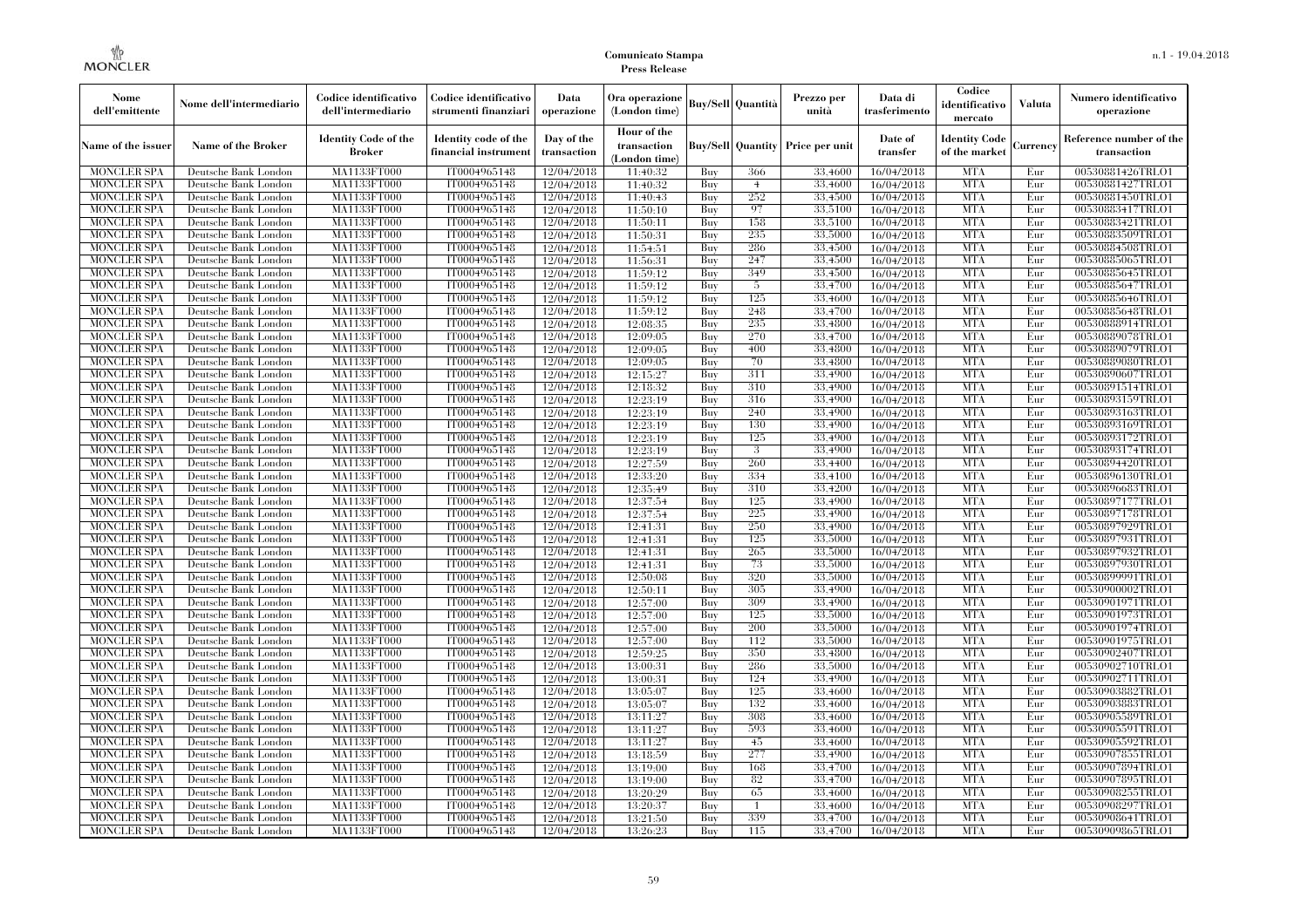| Nome<br>dell'emittente                   | Nome dell'intermediario                      | Codice identificativo<br>dell'intermediario  | Codice identificativo<br>strumenti finanziari | Data<br>operazione        | Ora operazione<br>(London time)             |            | Buy/Sell   Quantità      | Prezzo per<br>unità | Data di<br>trasferimento | Codice<br>identificativo<br>mercato   | <b>Valuta</b> | Numero identificativo<br>operazione    |
|------------------------------------------|----------------------------------------------|----------------------------------------------|-----------------------------------------------|---------------------------|---------------------------------------------|------------|--------------------------|---------------------|--------------------------|---------------------------------------|---------------|----------------------------------------|
| Name of the issuer                       | Name of the Broker                           | <b>Identity Code of the</b><br><b>Broker</b> | Identity code of the<br>financial instrument  | Day of the<br>transaction | Hour of the<br>transaction<br>(London time) |            | <b>Buy/Sell</b> Quantity | Price per unit      | Date of<br>transfer      | <b>Identity Code</b><br>of the market | Currency      | Reference number of the<br>transaction |
| <b>MONCLER SPA</b>                       | Deutsche Bank London                         | MA1133FT000                                  | IT0004965148                                  | 12/04/2018                | 13:26:23                                    | Buy        | 201                      | 33,4700             | 16/04/2018               | <b>MTA</b>                            | Eur           | 00530909866TRLO1                       |
| <b>MONCLER SPA</b>                       | Deutsche Bank London                         | MA1133FT000                                  | IT0004965148                                  | 12/04/2018                | 13:26:25                                    | Buy        | 250                      | 33,4700             | 16/04/2018               | <b>MTA</b>                            | Eur           | 00530909876TRLO1                       |
| <b>MONCLER SPA</b>                       | Deutsche Bank London                         | MA1133FT000                                  | IT0004965148                                  | 12/04/2018                | 13:28:36                                    | Buy        | 258                      | 33,4700             | 16/04/2018               | <b>MTA</b>                            | Eur           | 00530910579TRLO1                       |
| <b>MONCLER SPA</b>                       | Deutsche Bank London                         | MA1133FT000                                  | IT0004965148                                  | 12/04/2018                | 13:30:57                                    | Buy        | 77                       | 33,4500             | 16/04/2018               | <b>MTA</b>                            | Eur           | 00530911591TRLO1                       |
| MONCLER SPA                              | Deutsche Bank London                         | MA1133FT000                                  | IT0004965148                                  | 12/04/2018                | 13:31:00                                    | Buy        | 256                      | 33,4400             | 16/04/2018               | <b>MTA</b><br><b>MTA</b>              | Eur<br>Eur    | 00530911604TRLO1<br>00530911603TRLO1   |
| <b>MONCLER SPA</b><br><b>MONCLER SPA</b> | Deutsche Bank London<br>Deutsche Bank London | <b>MA1133FT000</b><br>MA1133FT000            | IT0004965148<br>IT0004965148                  | 12/04/2018<br>12/04/2018  | 13:31:00<br>13:33:02                        | Buy<br>Buy | 232<br>259               | 33,4500<br>33,4400  | 16/04/2018<br>16/04/2018 | <b>MTA</b>                            | Eur           | 00530912156TRLO1                       |
| <b>MONCLER SPA</b>                       | Deutsche Bank London                         | MA1133FT000                                  | IT0004965148                                  | 12/04/2018                | 13:43:49                                    | Buy        | 450                      | 33,5100             | 16/04/2018               | <b>MTA</b>                            | Eur           | 00530915086TRLO1                       |
| <b>MONCLER SPA</b>                       | Deutsche Bank London                         | MA1133FT000                                  | IT0004965148                                  | 12/04/2018                | 13:43:49                                    | Buy        | 350                      | 33,5100             | 16/04/2018               | <b>MTA</b>                            | Eur           | 00530915087TRLO1                       |
| <b>MONCLER SPA</b>                       | Deutsche Bank London                         | MA1133FT000                                  | IT0004965148                                  | 12/04/2018                | 13:43:49                                    | Buy        | 90                       | 33,5100             | 16/04/2018               | <b>MTA</b>                            | Eur           | 00530915088TRLO1                       |
| <b>MONCLER SPA</b>                       | Deutsche Bank London                         | MA1133FT000                                  | IT0004965148                                  | 12/04/2018                | 13:45:33                                    | Buy        | 460                      | 33,4900             | 16/04/2018               | <b>MTA</b>                            | Eur           | 00530915661TRLO1                       |
| <b>MONCLER SPA</b>                       | Deutsche Bank London                         | MA1133FT000                                  | IT0004965148                                  | 12/04/2018                | 13:45:33                                    | Buy        | 80                       | 33,5100             | 16/04/2018               | <b>MTA</b>                            | Eur           | 00530915665TRLO1                       |
| <b>MONCLER SPA</b>                       | Deutsche Bank London                         | MA1133FT000                                  | IT0004965148                                  | 12/04/2018                | 13:45:33                                    | Buy        | 108                      | 33,5100             | 16/04/2018               | <b>MTA</b>                            | Eur           | 00530915664TRLO1                       |
| <b>MONCLER SPA</b>                       | Deutsche Bank London                         | MA1133FT000                                  | IT0004965148                                  | 12/04/2018                | 13:45:33                                    | Buy        | 125                      | 33,5100             | 16/04/2018               | <b>MTA</b>                            | Eur           | 00530915663TRLO1                       |
| <b>MONCLER SPA</b>                       | Deutsche Bank London                         | MA1133FT000                                  | IT0004965148                                  | 12/04/2018                | 13:45:33                                    | Buy        | 125                      | 33,5000             | 16/04/2018               | <b>MTA</b>                            | Eur           | 00530915662TRLO1                       |
| <b>MONCLER SPA</b>                       | Deutsche Bank London                         | MA1133FT000                                  | IT0004965148                                  | 12/04/2018                | 13:48:00                                    | Buy        | 101                      | 33,4800             | 16/04/2018               | <b>MTA</b>                            | Eur           | 00530916316TRLO1                       |
| <b>MONCLER SPA</b>                       | Deutsche Bank London                         | MA1133FT000                                  | IT0004965148                                  | 12/04/2018                | 13:48:00                                    | Buy        | 151                      | 33,4800             | 16/04/2018               | <b>MTA</b>                            | Eur           | 00530916315TRLO1                       |
| <b>MONCLER SPA</b>                       | Deutsche Bank London                         | MA1133FT000                                  | IT0004965148                                  | 12/04/2018                | 13:50:28                                    | Buy        | 240                      | 33,4600             | 16/04/2018               | <b>MTA</b>                            | Eur           | 00530917019TRLO1                       |
| <b>MONCLER SPA</b>                       | Deutsche Bank London                         | MA1133FT000                                  | IT0004965148                                  | 12/04/2018                | 13:50:46                                    | Buy        | 23                       | 33,4400             | 16/04/2018               | <b>MTA</b>                            | Eur           | 00530917063TRLO1                       |
| <b>MONCLER SPA</b>                       | Deutsche Bank London                         | MA1133FT000                                  | IT0004965148                                  | 12/04/2018                | 13:52:13                                    | Buv        | 239                      | 33,4300             | 16/04/2018               | <b>MTA</b>                            | Eur           | 00530917445TRLO1                       |
| <b>MONCLER SPA</b>                       | Deutsche Bank London                         | MA1133FT000                                  | IT0004965148                                  | 12/04/2018                | 13:55:25                                    | Buy        | 255                      | 33,4700             | 16/04/2018               | <b>MTA</b>                            | Eur           | 00530918280TRLO1                       |
| MONCLER SPA                              | Deutsche Bank London                         | MA1133FT000                                  | IT0004965148                                  | 12/04/2018                | 13:56:52                                    | Buy        | 330                      | 33,4800             | 16/04/2018               | <b>MTA</b>                            | Eur           | 00530918619TRLO1                       |
| MONCLER SPA                              | Deutsche Bank London                         | MA1133FT000                                  | IT0004965148<br>IT0004965148                  | 12/04/2018                | 13:57:10                                    | Buy        | 240<br>259               | 33,4700             | 16/04/2018               | <b>MTA</b><br><b>MTA</b>              | Eur<br>Eur    | 00530918670TRLO1                       |
| <b>MONCLER SPA</b><br><b>MONCLER SPA</b> | Deutsche Bank London<br>Deutsche Bank London | MA1133FT000<br>MA1133FT000                   | IT0004965148                                  | 12/04/2018<br>12/04/2018  | 13:58:18<br>14:02:30                        | Buy<br>Buv | 78                       | 33,4300<br>33,4500  | 16/04/2018<br>16/04/2018 | <b>MTA</b>                            | Eur           | 00530919048TRLO1<br>00530920278TRLO1   |
| <b>MONCLER SPA</b>                       | Deutsche Bank London                         | MA1133FT000                                  | IT0004965148                                  | 12/04/2018                | 14:04:50                                    | Buy        | 380                      | 33,4800             | 16/04/2018               | <b>MTA</b>                            | Eur           | 00530920911TRLO1                       |
| <b>MONCLER SPA</b>                       | Deutsche Bank London                         | <b>MA1133FT000</b>                           | IT0004965148                                  | 12/04/2018                | 14:04:50                                    | Buy        | 410                      | 33,4700             | 16/04/2018               | <b>MTA</b>                            | Eur           | 00530920912TRLO1                       |
| <b>MONCLER SPA</b>                       | Deutsche Bank London                         | MA1133FT000                                  | IT0004965148                                  | 12/04/2018                | 14:07:00                                    | Buy        | 376                      | 33,5200             | 16/04/2018               | <b>MTA</b>                            | Eur           | 00530922153TRLO1                       |
| MONCLER SPA                              | Deutsche Bank London                         | MA1133FT000                                  | IT0004965148                                  | 12/04/2018                | 14:08:26                                    | Buv        | 166                      | 33,4800             | 16/04/2018               | <b>MTA</b>                            | Eur           | 00530922722TRLO1                       |
| <b>MONCLER SPA</b>                       | Deutsche Bank London                         | MA1133FT000                                  | IT0004965148                                  | 12/04/2018                | 14:11:33                                    | Buy        | 275                      | 33,4900             | 16/04/2018               | <b>MTA</b>                            | Eur           | 00530923616TRLO1                       |
| <b>MONCLER SPA</b>                       | Deutsche Bank London                         | MA1133FT000                                  | IT0004965148                                  | 12/04/2018                | 14:12:59                                    | Buy        | 337                      | 33,4700             | 16/04/2018               | <b>MTA</b>                            | Eur           | 00530924186TRLO1                       |
| <b>MONCLER SPA</b>                       | Deutsche Bank London                         | MA1133FT000                                  | IT0004965148                                  | 12/04/2018                | 14:14:29                                    | Buy        | 258                      | 33,4900             | 16/04/2018               | <b>MTA</b>                            | Eur           | 00530924784TRLO1                       |
| MONCLER SPA                              | Deutsche Bank London                         | MA1133FT000                                  | IT0004965148                                  | 12/04/2018                | 14:16:01                                    | Buy        | 244                      | 33,4700             | 16/04/2018               | <b>MTA</b>                            | Eur           | 00530925161TRLO1                       |
| <b>MONCLER SPA</b>                       | Deutsche Bank London                         | MA1133FT000                                  | IT0004965148                                  | 12/04/2018                | 14:16:02                                    | Buy        | 140                      | 33,4600             | 16/04/2018               | <b>MTA</b>                            | Eur           | 00530925162TRLO1                       |
| <b>MONCLER SPA</b>                       | Deutsche Bank London                         | MA1133FT000                                  | IT0004965148                                  | 12/04/2018                | 14:18:01                                    | Buy        | 250                      | 33,4700             | 16/04/2018               | <b>MTA</b>                            | Eur           | 00530925764TRLO1                       |
| <b>MONCLER SPA</b>                       | Deutsche Bank London                         | MA1133FT000                                  | IT0004965148                                  | 12/04/2018                | 14:20:09                                    | Buy        | 250                      | 33,4700             | 16/04/2018               | <b>MTA</b>                            | Eur           | 00530927062TRLO1                       |
| <b>MONCLER SPA</b>                       | Deutsche Bank London                         | MA1133FT000                                  | IT0004965148                                  | 12/04/2018                | 14:20:44                                    | Buy        | 84                       | 33,4800             | 16/04/2018               | <b>MTA</b>                            | Eur           | 00530927246TRLO1                       |
| <b>MONCLER SPA</b>                       | Deutsche Bank London                         | MA1133FT000                                  | IT0004965148                                  | 12/04/2018                | 14:20:44                                    | Buy        | 173                      | 33,4800             | 16/04/2018               | <b>MTA</b>                            | Eur           | 00530927245TRLO1                       |
| <b>MONCLER SPA</b>                       | Deutsche Bank London                         | MA1133FT000                                  | IT0004965148                                  | 12/04/2018                | 14:22:59                                    | Buy        | 333                      | 33,4700             | 16/04/2018               | <b>MTA</b>                            | Eur           | 00530928032TRLO1                       |
| <b>MONCLER SPA</b>                       | Deutsche Bank London                         | MA1133FT000                                  | IT0004965148                                  | 12/04/2018                | 14:25:12                                    | Buy        | -6                       | 33,4900             | 16/04/2018               | <b>MTA</b>                            | Eur           | 00530929076TRLO1                       |
| <b>MONCLER SPA</b>                       | Deutsche Bank London                         | MA1133FT000                                  | IT0004965148                                  | 12/04/2018                | 14:27:08                                    | Buy        | 261                      | 33,4900             | 16/04/2018               | <b>MTA</b>                            | Eur           | 00530929910TRLO1                       |
| <b>MONCLER SPA</b><br><b>MONCLER SPA</b> | Deutsche Bank London<br>Deutsche Bank London | MA1133FT000<br>MA1133FT000                   | IT0004965148<br>IT0004965148                  | 12/04/2018<br>12/04/2018  | 14:27:09<br>14:31:34                        | Buy<br>Buy | 330<br>305               | 33,4800<br>33,5100  | 16/04/2018<br>16/04/2018 | <b>MTA</b><br><b>MTA</b>              | Eur<br>Eur    | 00530929913TRLO1<br>00530932189TRLO1   |
| <b>MONCLER SPA</b>                       | Deutsche Bank London                         | MA1133FT000                                  | IT0004965148                                  | 12/04/2018                | 14:31:34                                    | Buy        | 275                      | 33,5000             | 16/04/2018               | <b>MTA</b>                            | Eur           | 00530932191TRLO1                       |
| <b>MONCLER SPA</b>                       | Deutsche Bank London                         | MA1133FT000                                  | IT0004965148                                  | 12/04/2018                | 14:31:38                                    | Buy        | 344                      | 33,4900             | 16/04/2018               | <b>MTA</b>                            | Eur           | 00530932209TRLO1                       |
| <b>MONCLER SPA</b>                       | Deutsche Bank London                         | MA1133FT000                                  | IT0004965148                                  | 12/04/2018                | 14:32:19                                    | Buy        | 265                      | 33,4800             | 16/04/2018               | <b>MTA</b>                            | Eur           | 00530932429TRLO1                       |
| <b>MONCLER SPA</b>                       | Deutsche Bank London                         | MA1133FT000                                  | IT0004965148                                  | 12/04/2018                | 14:34:12                                    | Buy        | 250                      | 33,4900             | 16/04/2018               | <b>MTA</b>                            | Eur           | 00530933406TRLO1                       |
| <b>MONCLER SPA</b>                       | Deutsche Bank London                         | MA1133FT000                                  | IT0004965148                                  | 12/04/2018                | 14:34:35                                    | Buy        | 290                      | 33,4700             | 16/04/2018               | <b>MTA</b>                            | Eur           | 00530933668TRLO1                       |
| <b>MONCLER SPA</b>                       | Deutsche Bank London                         | MA1133FT000                                  | IT0004965148                                  | 12/04/2018                | 14:36:50                                    | Buy        | 49                       | 33,4800             | 16/04/2018               | <b>MTA</b>                            | Eur           | 00530935090TRLO1                       |
| <b>MONCLER SPA</b>                       | Deutsche Bank London                         | MA1133FT000                                  | IT0004965148                                  | 12/04/2018                | 14:36:50                                    | Buy        | 107                      | 33,4800             | 16/04/2018               | <b>MTA</b>                            | Eur           | 00530935089TRLO1                       |
| <b>MONCLER SPA</b>                       | Deutsche Bank London                         | MA1133FT000                                  | IT0004965148                                  | 12/04/2018                | 14:37:50                                    | Buy        | 250                      | 33,5000             | 16/04/2018               | <b>MTA</b>                            | Eur           | 00530935842TRLO1                       |
| <b>MONCLER SPA</b>                       | Deutsche Bank London                         | MA1133FT000                                  | IT0004965148                                  | 12/04/2018                | 14:37:50                                    | Buy        | 36                       | 33,5000             | 16/04/2018               | <b>MTA</b>                            | Eur           | 00530935845TRLO1                       |
| MONCLER SPA                              | Deutsche Bank London                         | MA1133FT000                                  | IT0004965148                                  | 12/04/2018                | 14:37:50                                    | Buy        | 400                      | 33,5000             | 16/04/2018               | <b>MTA</b>                            | Eur           | 00530935844TRLO1                       |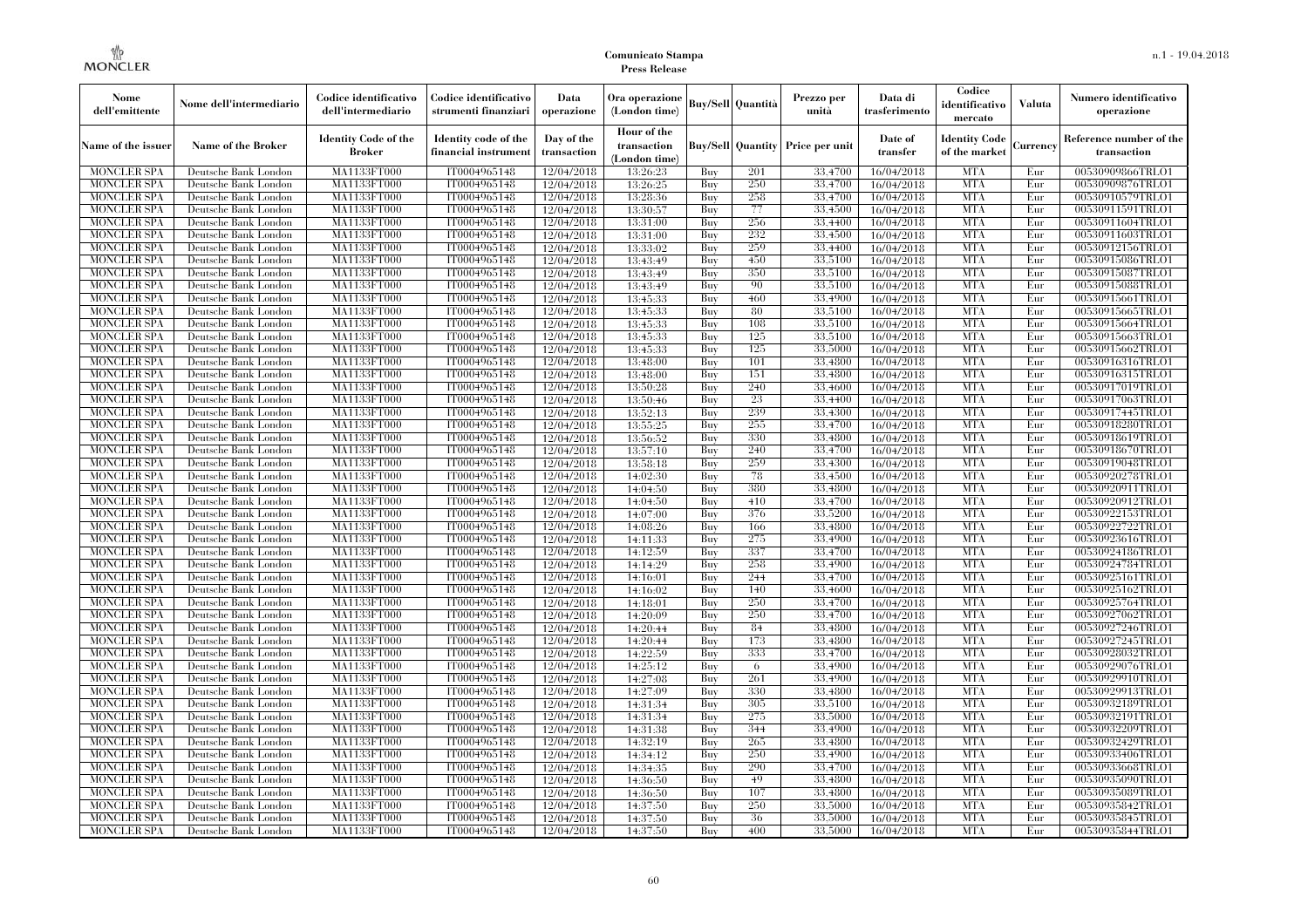| Nome<br>dell'emittente                   | Nome dell'intermediario                      | Codice identificativo<br>dell'intermediario  | Codice identificativo<br>strumenti finanziari | Data<br>operazione        | Ora operazione<br>(London time)             |            | Buv/Sell   Quantità      | Prezzo per<br>unità | Data di<br>trasferimento | Codice<br>identificativo<br>mercato   | <b>Valuta</b> | Numero identificativo<br>operazione    |
|------------------------------------------|----------------------------------------------|----------------------------------------------|-----------------------------------------------|---------------------------|---------------------------------------------|------------|--------------------------|---------------------|--------------------------|---------------------------------------|---------------|----------------------------------------|
| Name of the issuer                       | Name of the Broker                           | <b>Identity Code of the</b><br><b>Broker</b> | Identity code of the<br>financial instrument  | Day of the<br>transaction | Hour of the<br>transaction<br>(London time) |            | <b>Buy/Sell Quantity</b> | Price per unit      | Date of<br>transfer      | <b>Identity Code</b><br>of the market | Currencv      | Reference number of the<br>transaction |
| <b>MONCLER SPA</b>                       | Deutsche Bank London                         | MA1133FT000                                  | IT0004965148                                  | 12/04/2018                | 14:39:32                                    | Buy        | 98                       | 33,4800             | 16/04/2018               | <b>MTA</b>                            | Eur           | 00530936953TRLO1                       |
| <b>MONCLER SPA</b>                       | Deutsche Bank London                         | <b>MA1133FT000</b>                           | IT0004965148                                  | 12/04/2018                | 14:40:31                                    | Buy        | 338                      | 33,4700             | 16/04/2018               | <b>MTA</b>                            | Eur           | 00530937504TRLO1                       |
| <b>MONCLER SPA</b>                       | Deutsche Bank London                         | MA1133FT000                                  | IT0004965148                                  | 12/04/2018                | 14:40:31                                    | Buv        | 114                      | 33.4700             | 16/04/2018               | <b>MTA</b>                            | Eur           | 00530937506TRLO1                       |
| <b>MONCLER SPA</b>                       | Deutsche Bank London                         | MA1133FT000                                  | IT0004965148                                  | 12/04/2018                | 14:40:31                                    | Buy        | 370                      | 33,4700             | 16/04/2018               | <b>MTA</b>                            | Eur           | 00530937505TRLO1                       |
| <b>MONCLER SPA</b>                       | Deutsche Bank London                         | MA1133FT000<br><b>MA1133FT000</b>            | IT0004965148                                  | 12/04/2018                | 14:43:37                                    | Buy        | 281<br>7                 | 33,5000<br>33,5100  | 16/04/2018               | <b>MTA</b><br><b>MTA</b>              | Eur<br>Eur    | 00530939046TRLO1                       |
| <b>MONCLER SPA</b><br><b>MONCLER SPA</b> | Deutsche Bank London<br>Deutsche Bank London | MA1133FT000                                  | IT0004965148<br>IT0004965148                  | 12/04/2018<br>12/04/2018  | 14:43:37<br>14:43:37                        | Buy<br>Buy | 250                      | 33,5100             | 16/04/2018<br>16/04/2018 | <b>MTA</b>                            | Eur           | 00530939048TRLO1<br>00530939047TRLO1   |
| <b>MONCLER SPA</b>                       | Deutsche Bank London                         | MA1133FT000                                  | IT0004965148                                  | 12/04/2018                | 14:45:45                                    | Buv        | 275                      | 33,5500             | 16/04/2018               | <b>MTA</b>                            | Eur           | 00530940030TRLO1                       |
| <b>MONCLER SPA</b>                       | Deutsche Bank London                         | MA1133FT000                                  | IT0004965148                                  | 12/04/2018                | 14:51:47                                    | Buy        | 400                      | 33,5800             | 16/04/2018               | <b>MTA</b>                            | Eur           | 00530943514TRLO1                       |
| <b>MONCLER SPA</b>                       | Deutsche Bank London                         | <b>MA1133FT000</b>                           | IT0004965148                                  | 12/04/2018                | 14:51:47                                    | Buy        | 450                      | 33,5800             | 16/04/2018               | <b>MTA</b>                            | Eur           | 00530943512TRLO1                       |
| <b>MONCLER SPA</b>                       | Deutsche Bank London                         | MA1133FT000                                  | IT0004965148                                  | 12/04/2018                | 14:52:16                                    | Buy        | 310                      | 33,5600             | 16/04/2018               | <b>MTA</b>                            | Eur           | 00530943809TRLO1                       |
| <b>MONCLER SPA</b>                       | Deutsche Bank London                         | MA1133FT000                                  | IT0004965148                                  | 12/04/2018                | 14:53:03                                    | Buy        | 250                      | 33,5800             | 16/04/2018               | <b>MTA</b>                            | Eur           | 00530944340TRLO1                       |
| <b>MONCLER SPA</b>                       | Deutsche Bank London                         | MA1133FT000                                  | IT0004965148                                  | 12/04/2018                | 14:53:03                                    | Buy        | 102                      | 33,5900             | 16/04/2018               | <b>MTA</b>                            | Eur           | 00530944342TRLO1                       |
| <b>MONCLER SPA</b>                       | Deutsche Bank London                         | MA1133FT000                                  | IT0004965148                                  | 12/04/2018                | 14:53:03                                    | Buy        | 250                      | 33,5800             | 16/04/2018               | <b>MTA</b>                            | Eur           | 00530944341TRLO1                       |
| <b>MONCLER SPA</b>                       | Deutsche Bank London                         | MA1133FT000                                  | IT0004965148                                  | 12/04/2018                | 14:56:44                                    | Buy        | 260                      | 33,5700             | 16/04/2018               | <b>MTA</b>                            | Eur           | 00530946713TRLO1                       |
| <b>MONCLER SPA</b>                       | Deutsche Bank London                         | MA1133FT000                                  | IT0004965148                                  | 12/04/2018                | 14:56:44                                    | Buy        | 302                      | 33,5800             | 16/04/2018               | <b>MTA</b>                            | Eur           | 00530946712TRLO1                       |
| <b>MONCLER SPA</b>                       | Deutsche Bank London                         | MA1133FT000                                  | IT0004965148                                  | 12/04/2018                | 14:59:32                                    | Buv        | 179                      | 33.6200             | 16/04/2018               | <b>MTA</b>                            | Eur           | 00530948347TRLO1                       |
| <b>MONCLER SPA</b>                       | Deutsche Bank London                         | MA1133FT000                                  | IT0004965148                                  | 12/04/2018                | 14:59:32                                    | Buy        | 99                       | 33,6200             | 16/04/2018               | <b>MTA</b>                            | Eur           | 00530948346TRLO1                       |
| <b>MONCLER SPA</b>                       | Deutsche Bank London                         | MA1133FT000                                  | IT0004965148                                  | 12/04/2018                | 14:59:43                                    | Buy        | 285                      | 33,6100             | 16/04/2018               | <b>MTA</b>                            | Eur           | 00530948461TRLO1                       |
| <b>MONCLER SPA</b>                       | Deutsche Bank London                         | MA1133FT000                                  | IT0004965148                                  | 12/04/2018                | 14:59:43                                    | Buy        | 258                      | 33,6200             | 16/04/2018               | <b>MTA</b>                            | Eur           | 00530948462TRLO1                       |
| <b>MONCLER SPA</b>                       | Deutsche Bank London                         | MA1133FT000                                  | IT0004965148                                  | 12/04/2018                | 15:01:08                                    | Buy        | 250                      | 33,6300             | 16/04/2018               | <b>MTA</b>                            | Eur           | 00530949563TRLO1                       |
| MONCLER SPA                              | Deutsche Bank London                         | MA1133FT000                                  | IT0004965148                                  | 12/04/2018                | 15:02:24                                    | Buy        | 100                      | 33,6000             | 16/04/2018               | <b>MTA</b>                            | Eur           | 00530950295TRLO1                       |
| <b>MONCLER SPA</b>                       | Deutsche Bank London                         | MA1133FT000                                  | IT0004965148                                  | 12/04/2018                | 15:02:50                                    | Buy        | 50                       | 33,6000             | 16/04/2018               | <b>MTA</b>                            | Eur           | 00530950799TRLO1                       |
| <b>MONCLER SPA</b>                       | Deutsche Bank London                         | MA1133FT000                                  | IT0004965148                                  | 12/04/2018                | 15:02:50                                    | Buy        | 117<br>309               | 33,6000             | 16/04/2018               | <b>MTA</b>                            | Eur           | 00530950800TRLO1                       |
| <b>MONCLER SPA</b><br><b>MONCLER SPA</b> | Deutsche Bank London<br>Deutsche Bank London | MA1133FT000<br>MA1133FT000                   | IT0004965148<br>IT0004965148                  | 12/04/2018<br>12/04/2018  | 15:04:29<br>15:04:29                        | Buy<br>Buy | 277                      | 33,6100<br>33,6100  | 16/04/2018<br>16/04/2018 | <b>MTA</b><br><b>MTA</b>              | Eur<br>Eur    | 00530951826TRLO1<br>00530951827TRLO1   |
| <b>MONCLER SPA</b>                       | Deutsche Bank London                         | MA1133FT000                                  | IT0004965148                                  | 12/04/2018                | 15:06:00                                    | Buy        | 309                      | 33,6100             | 16/04/2018               | <b>MTA</b>                            | Eur           | 00530953278TRLO1                       |
| <b>MONCLER SPA</b>                       | Deutsche Bank London                         | MA1133FT000                                  | IT0004965148                                  | 12/04/2018                | 15:07:48                                    | Buy        | 91                       | 33,5800             | 16/04/2018               | <b>MTA</b>                            | Eur           | 00530954347TRLO1                       |
| <b>MONCLER SPA</b>                       | Deutsche Bank London                         | MA1133FT000                                  | IT0004965148                                  | 12/04/2018                | 15:08:35                                    | Buy        | 77                       | 33,5800             | 16/04/2018               | <b>MTA</b>                            | Eur           | 00530954917TRLO1                       |
| <b>MONCLER SPA</b>                       | Deutsche Bank London                         | <b>MA1133FT000</b>                           | IT0004965148                                  | 12/04/2018                | 15:10:09                                    | Buy        | 325                      | 33,6000             | 16/04/2018               | <b>MTA</b>                            | Eur           | 00530955955TRLO1                       |
| MONCLER SPA                              | Deutsche Bank London                         | MA1133FT000                                  | IT0004965148                                  | 12/04/2018                | 15:10:09                                    | Buy        | 101                      | 33,5800             | 16/04/2018               | <b>MTA</b>                            | Eur           | 00530955972TRLO1                       |
| <b>MONCLER SPA</b>                       | Deutsche Bank London                         | MA1133FT000                                  | IT0004965148                                  | 12/04/2018                | 15:10:17                                    | Buy        | 112                      | 33,5700             | 16/04/2018               | <b>MTA</b>                            | Eur           | 00530956152TRLO1                       |
| <b>MONCLER SPA</b>                       | Deutsche Bank London                         | MA1133FT000                                  | IT0004965148                                  | 12/04/2018                | 15:10:17                                    | Buy        | 185                      | 33,5700             | 16/04/2018               | <b>MTA</b>                            | Eur           | 00530956154TRLO1                       |
| <b>MONCLER SPA</b>                       | Deutsche Bank London                         | MA1133FT000                                  | IT0004965148                                  | 12/04/2018                | 15:10:35                                    | Buy        | $\overline{4}$           | 33,6000             | 16/04/2018               | <b>MTA</b>                            | Eur           | 00530956552TRLO1                       |
| <b>MONCLER SPA</b>                       | Deutsche Bank London                         | MA1133FT000                                  | IT0004965148                                  | 12/04/2018                | 15:10:35                                    | Buy        | 278                      | 33,6000             | 16/04/2018               | <b>MTA</b>                            | Eur           | 00530956553TRLO1                       |
| <b>MONCLER SPA</b>                       | Deutsche Bank London                         | MA1133FT000                                  | IT0004965148                                  | 12/04/2018                | 15:12:44                                    | Buy        | 228                      | 33,6000             | 16/04/2018               | <b>MTA</b>                            | Eur           | 00530958491TRLO1                       |
| <b>MONCLER SPA</b>                       | Deutsche Bank London                         | MA1133FT000                                  | IT0004965148                                  | 12/04/2018                | 15:13:20                                    | Buy        | 431                      | 33.6100             | 16/04/2018               | <b>MTA</b>                            | Eur           | 00530958860TRLO1                       |
| <b>MONCLER SPA</b>                       | Deutsche Bank London                         | <b>MA1133FT000</b>                           | IT0004965148                                  | 12/04/2018                | 15:14:34                                    | Buy        | 69                       | 33,5900             | 16/04/2018               | <b>MTA</b>                            | Eur           | 00530959484TRLO1                       |
| <b>MONCLER SPA</b>                       | Deutsche Bank London                         | MA1133FT000                                  | IT0004965148                                  | 12/04/2018                | 15:14:34                                    | Buy        | 182                      | 33,5900             | 16/04/2018               | <b>MTA</b>                            | Eur           | 00530959501TRLO1                       |
| <b>MONCLER SPA</b>                       | Deutsche Bank London                         | MA1133FT000                                  | IT0004965148                                  | 12/04/2018                | 15:16:40                                    | Buy        | 310                      | 33,6000             | 16/04/2018               | <b>MTA</b>                            | Eur           | 00530961237TRLO1                       |
| <b>MONCLER SPA</b>                       | Deutsche Bank London                         | MA1133FT000                                  | IT0004965148                                  | 12/04/2018                | 15:17:54                                    | Buy        | 359                      | 33,6000             | 16/04/2018               | <b>MTA</b>                            | Eur           | 00530962010TRLO1                       |
| <b>MONCLER SPA</b>                       | Deutsche Bank London                         | MA1133FT000                                  | IT0004965148                                  | 12/04/2018                | 15:17:54                                    | Buy        | 350                      | 33,6000             | 16/04/2018               | <b>MTA</b>                            | Eur           | 00530962012TRLO1                       |
| <b>MONCLER SPA</b>                       | Deutsche Bank London                         | MA1133FT000                                  | IT0004965148                                  | 12/04/2018                | 15:17:54                                    | Buy        | 250                      | 33,5900             | 16/04/2018               | <b>MTA</b>                            | Eur           | 00530962013TRLO1                       |
| <b>MONCLER SPA</b>                       | Deutsche Bank London                         | MA1133FT000                                  | IT0004965148                                  | 12/04/2018                | 15:20:58                                    | Buy        | 308                      | 33,6000             | 16/04/2018               | <b>MTA</b>                            | Eur           | 00530964278TRLO1                       |
| <b>MONCLER SPA</b><br><b>MONCLER SPA</b> | Deutsche Bank London<br>Deutsche Bank London | MA1133FT000<br>MA1133FT000                   | IT0004965148<br>IT0004965148                  | 12/04/2018                | 15:22:25<br>15:24:22                        | Buy<br>Buy | 320<br>46                | 33,5900<br>33,5900  | 16/04/2018<br>16/04/2018 | <b>MTA</b><br><b>MTA</b>              | Eur<br>Eur    | 00530965481TRLO1<br>00530966801TRLO1   |
| <b>MONCLER SPA</b>                       | Deutsche Bank London                         | MA1133FT000                                  | IT0004965148                                  | 12/04/2018<br>12/04/2018  | 15:24:49                                    | Buy        | 306                      | 33,5900             | 16/04/2018               | <b>MTA</b>                            | Eur           | 00530967178TRLO1                       |
| <b>MONCLER SPA</b>                       | Deutsche Bank London                         | MA1133FT000                                  | IT0004965148                                  | 12/04/2018                | 15:25:40                                    | Buy        | 261                      | 33,5800             | 16/04/2018               | <b>MTA</b>                            | Eur           | 00530967976TRLO1                       |
| <b>MONCLER SPA</b>                       | Deutsche Bank London                         | MA1133FT000                                  | IT0004965148                                  | 12/04/2018                | 15:27:21                                    | Buy        | 300                      | 33,5900             | 16/04/2018               | <b>MTA</b>                            | Eur           | 00530969418TRLO1                       |
| <b>MONCLER SPA</b>                       | Deutsche Bank London                         | MA1133FT000                                  | IT0004965148                                  | 12/04/2018                | 15:29:53                                    | Buy        | 340                      | 33,5900             | 16/04/2018               | <b>MTA</b>                            | Eur           | 00530971969TRLO1                       |
| <b>MONCLER SPA</b>                       | Deutsche Bank London                         | MA1133FT000                                  | IT0004965148                                  | 12/04/2018                | 15:29:53                                    | Buy        | 250                      | 33,5900             | 16/04/2018               | <b>MTA</b>                            | Eur           | 00530971970TRLO1                       |
| <b>MONCLER SPA</b>                       | Deutsche Bank London                         | <b>MA1133FT000</b>                           | IT0004965148                                  | 12/04/2018                | 15:29:56                                    | Buy        | 269                      | 33,5800             | 16/04/2018               | <b>MTA</b>                            | Eur           | 00530972036TRLO1                       |
| <b>MONCLER SPA</b>                       | Deutsche Bank London                         | MA1133FT000                                  | IT0004965148                                  | 12/04/2018                | 15:33:22                                    | Buy        | 35                       | 33,5800             | 16/04/2018               | <b>MTA</b>                            | Eur           | 00530975342TRLO1                       |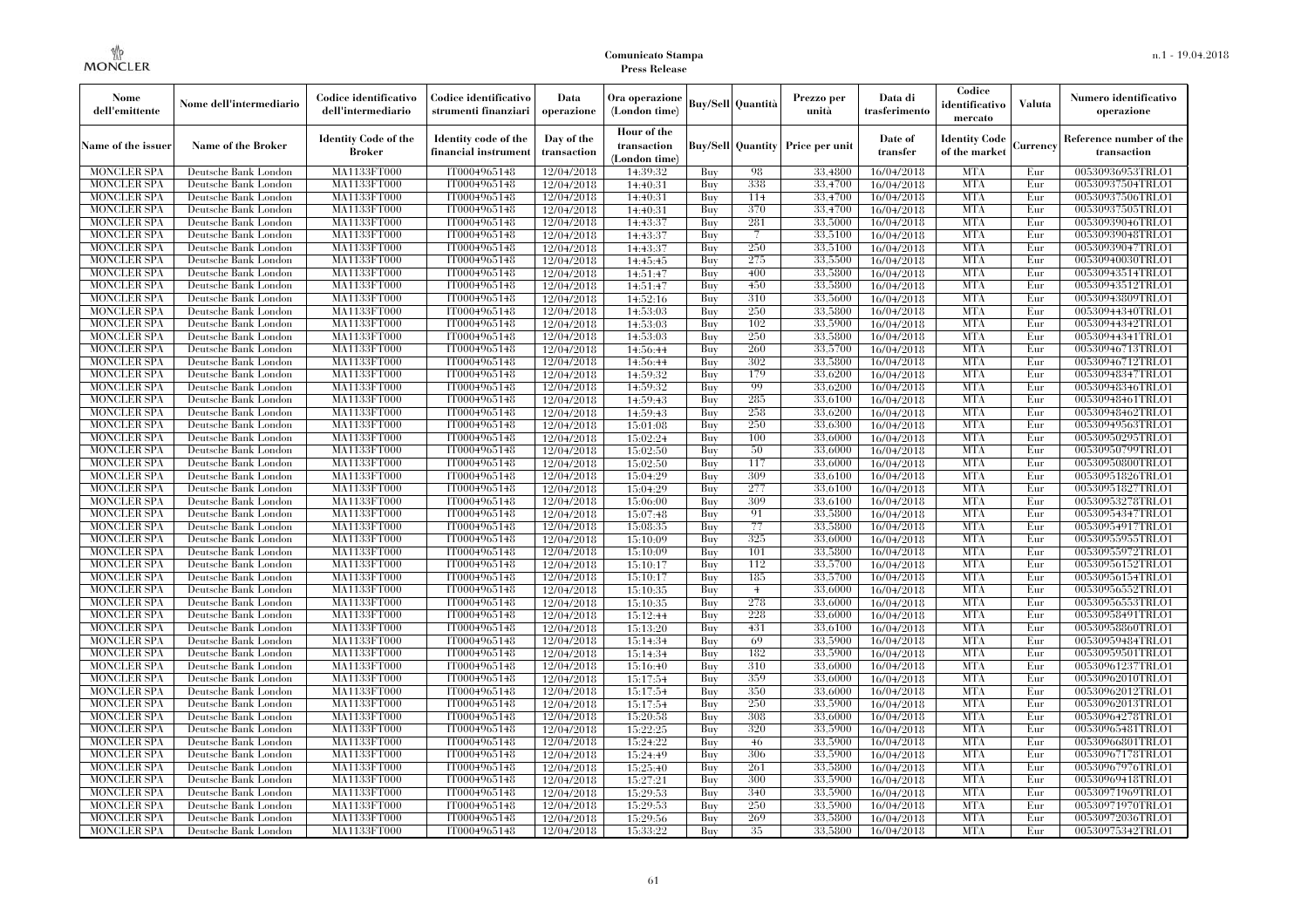| Nome<br>dell'emittente                   | Nome dell'intermediario                      | Codice identificativo<br>dell'intermediario  | Codice identificativo<br>strumenti finanziari | Data<br>operazione        | Ora operazione<br>(London time)             |            | Buv/Sell   Quantità      | Prezzo per<br>unità | Data di<br>trasferimento | Codice<br>identificativo<br>mercato   | <b>Valuta</b> | Numero identificativo<br>operazione    |
|------------------------------------------|----------------------------------------------|----------------------------------------------|-----------------------------------------------|---------------------------|---------------------------------------------|------------|--------------------------|---------------------|--------------------------|---------------------------------------|---------------|----------------------------------------|
| Name of the issuer                       | Name of the Broker                           | <b>Identity Code of the</b><br><b>Broker</b> | Identity code of the<br>financial instrument  | Day of the<br>transaction | Hour of the<br>transaction<br>(London time) |            | <b>Buy/Sell Quantity</b> | Price per unit      | Date of<br>transfer      | <b>Identity Code</b><br>of the market | Currencv      | Reference number of the<br>transaction |
| <b>MONCLER SPA</b>                       | Deutsche Bank London                         | MA1133FT000                                  | IT0004965148                                  | 12/04/2018                | 15:33:31                                    | Buy        | 250                      | 33,5800             | 16/04/2018               | <b>MTA</b>                            | Eur           | 00530975496TRLO1                       |
| <b>MONCLER SPA</b>                       | Deutsche Bank London                         | <b>MA1133FT000</b>                           | IT0004965148                                  | 12/04/2018                | 15:33:31                                    | Buy        | 117                      | 33,5800             | 16/04/2018               | <b>MTA</b>                            | Eur           | 00530975494TRLO1                       |
| <b>MONCLER SPA</b>                       | Deutsche Bank London                         | MA1133FT000                                  | IT0004965148                                  | 12/04/2018                | 15:33:31                                    | Buv        | 364                      | 33,5800             | 16/04/2018               | <b>MTA</b>                            | Eur           | 00530975495TRLO1                       |
| <b>MONCLER SPA</b>                       | Deutsche Bank London                         | MA1133FT000                                  | IT0004965148                                  | 12/04/2018                | 15:34:17                                    | Buy        | 22                       | 33,5700             | 16/04/2018               | <b>MTA</b>                            | Eur           | 00530976396TRLO1                       |
| <b>MONCLER SPA</b>                       | Deutsche Bank London                         | MA1133FT000                                  | IT0004965148                                  | 12/04/2018                | 15:34:17                                    | Buy        | 240                      | 33,5700             | 16/04/2018               | <b>MTA</b>                            | Eur           | 00530976395TRLO1                       |
| <b>MONCLER SPA</b><br><b>MONCLER SPA</b> | Deutsche Bank London                         | <b>MA1133FT000</b><br>MA1133FT000            | IT0004965148<br>IT0004965148                  | 12/04/2018                | 15:38:41                                    | Buy<br>Buy | 470<br>300               | 33,5700<br>33,5800  | 16/04/2018               | <b>MTA</b><br><b>MTA</b>              | Eur<br>Eur    | 00530979120TRLO1<br>00530979121TRLO1   |
| <b>MONCLER SPA</b>                       | Deutsche Bank London<br>Deutsche Bank London | MA1133FT000                                  | IT0004965148                                  | 12/04/2018<br>12/04/2018  | 15:38:41<br>15:38:41                        | Buy        | 75                       | 33,5800             | 16/04/2018<br>16/04/2018 | <b>MTA</b>                            | Eur           | 00530979122TRLO1                       |
| <b>MONCLER SPA</b>                       | Deutsche Bank London                         | MA1133FT000                                  | IT0004965148                                  | 12/04/2018                | 15:39:19                                    | Buy        | 152                      | 33,5600             | 16/04/2018               | <b>MTA</b>                            | Eur           | 00530979460TRLO1                       |
| <b>MONCLER SPA</b>                       | Deutsche Bank London                         | <b>MA1133FT000</b>                           | IT0004965148                                  | 12/04/2018                | 15:41:31                                    | Buy        | 138                      | 33,5600             | 16/04/2018               | <b>MTA</b>                            | Eur           | 00530980876TRLO1                       |
| <b>MONCLER SPA</b>                       | Deutsche Bank London                         | MA1133FT000                                  | IT0004965148                                  | 12/04/2018                | 15:42:53                                    | Buy        | 387                      | 33,5700             | 16/04/2018               | <b>MTA</b>                            | Eur           | 00530981908TRLO1                       |
| <b>MONCLER SPA</b>                       | Deutsche Bank London                         | MA1133FT000                                  | IT0004965148                                  | 12/04/2018                | 15:44:06                                    | Buy        | 138                      | 33,5800             | 16/04/2018               | <b>MTA</b>                            | Eur           | 00530982457TRLO1                       |
| <b>MONCLER SPA</b>                       | Deutsche Bank London                         | MA1133FT000                                  | IT0004965148                                  | 12/04/2018                | 15:44:06                                    | Buy        | 132                      | 33,5800             | 16/04/2018               | <b>MTA</b>                            | Eur           | 00530982458TRLO1                       |
| <b>MONCLER SPA</b>                       | Deutsche Bank London                         | MA1133FT000                                  | IT0004965148                                  | 12/04/2018                | 15:44:09                                    | Buy        | 26                       | 33,5700             | 16/04/2018               | <b>MTA</b>                            | Eur           | 00530982506TRLO1                       |
| <b>MONCLER SPA</b>                       | Deutsche Bank London                         | MA1133FT000                                  | IT0004965148                                  | 12/04/2018                | 15:44:09                                    | Buy        | 344                      | 33,5700             | 16/04/2018               | <b>MTA</b>                            | Eur           | 00530982507TRLO1                       |
| <b>MONCLER SPA</b>                       | Deutsche Bank London                         | MA1133FT000                                  | IT0004965148                                  | 12/04/2018                | 15:44:09                                    | Buy        | 400                      | 33,5700             | 16/04/2018               | <b>MTA</b>                            | Eur           | 00530982508TRLO1                       |
| <b>MONCLER SPA</b>                       | Deutsche Bank London                         | MA1133FT000                                  | IT0004965148                                  | 12/04/2018                | 15:46:59                                    | Buy        | 321                      | 33,5500             | 16/04/2018               | <b>MTA</b>                            | Eur           | 00530984968TRLO1                       |
| <b>MONCLER SPA</b>                       | Deutsche Bank London                         | MA1133FT000                                  | IT0004965148                                  | 12/04/2018                | 15:47:28                                    | Buy        | 300                      | 33,5500             | 16/04/2018               | <b>MTA</b>                            | Eur           | 00530985333TRLO1                       |
| <b>MONCLER SPA</b>                       | Deutsche Bank London                         | MA1133FT000                                  | IT0004965148                                  | 12/04/2018                | 15:49:18                                    | Buy        | 324                      | 33,5500             | 16/04/2018               | <b>MTA</b>                            | Eur           | 00530986827TRLO1                       |
| <b>MONCLER SPA</b>                       | Deutsche Bank London                         | MA1133FT000                                  | IT0004965148                                  | 12/04/2018                | 15:49:18                                    | Buy        | 304                      | 33,5600             | 16/04/2018               | <b>MTA</b>                            | Eur           | 00530986828TRLO1                       |
| <b>MONCLER SPA</b>                       | Deutsche Bank London                         | MA1133FT000                                  | IT0004965148                                  | 12/04/2018                | 15:54:10                                    | Buy        | 250                      | 33,5900             | 16/04/2018               | <b>MTA</b>                            | Eur           | 00530989946TRLO1                       |
| <b>MONCLER SPA</b>                       | Deutsche Bank London                         | MA1133FT000                                  | IT0004965148                                  | 12/04/2018                | 15:54:41                                    | Buy        | 220                      | 33,5900             | 16/04/2018               | <b>MTA</b>                            | Eur           | 00530990167TRLO1                       |
| <b>MONCLER SPA</b>                       | Deutsche Bank London                         | MA1133FT000                                  | IT0004965148                                  | 12/04/2018                | 15:54:45                                    | Buy        | 270<br>199               | 33,5800             | 16/04/2018               | <b>MTA</b><br><b>MTA</b>              | Eur           | 00530990225TRLO1                       |
| <b>MONCLER SPA</b><br><b>MONCLER SPA</b> | Deutsche Bank London<br>Deutsche Bank London | MA1133FT000<br>MA1133FT000                   | IT0004965148<br>IT0004965148                  | 12/04/2018<br>12/04/2018  | 15:54:56<br>15:55:25                        | Buy<br>Buy | 251                      | 33,5700<br>33,5700  | 16/04/2018<br>16/04/2018 | <b>MTA</b>                            | Eur<br>Eur    | 00530990282TRLO1<br>00530990511TRLO1   |
| <b>MONCLER SPA</b>                       | Deutsche Bank London                         | MA1133FT000                                  | IT0004965148                                  | 12/04/2018                | 15:55:51                                    | Buy        | 400                      | 33,5600             | 16/04/2018               | <b>MTA</b>                            | Eur           | 00530990792TRLO1                       |
| <b>MONCLER SPA</b>                       | Deutsche Bank London                         | MA1133FT000                                  | IT0004965148                                  | 12/04/2018                | 15:56:08                                    | Buy        | 327                      | 33,5500             | 16/04/2018               | <b>MTA</b>                            | Eur           | 00530991014TRLO1                       |
| <b>MONCLER SPA</b>                       | Deutsche Bank London                         | MA1133FT000                                  | IT0004965148                                  | 12/04/2018                | 15:57:49                                    | Buy        | 270                      | 33,5600             | 16/04/2018               | <b>MTA</b>                            | Eur           | 00530992015TRLO1                       |
| <b>MONCLER SPA</b>                       | Deutsche Bank London                         | MA1133FT000                                  | IT0004965148                                  | 12/04/2018                | 16:00:06                                    | Buy        | 38                       | 33,5700             | 16/04/2018               | <b>MTA</b>                            | Eur           | 00530993434TRLO1                       |
| <b>MONCLER SPA</b>                       | Deutsche Bank London                         | <b>MA1133FT000</b>                           | IT0004965148                                  | 12/04/2018                | 16:00:06                                    | Buy        | 282                      | 33,5700             | 16/04/2018               | <b>MTA</b>                            | Eur           | 00530993433TRLO1                       |
| MONCLER SPA                              | Deutsche Bank London                         | MA1133FT000                                  | IT0004965148                                  | 12/04/2018                | 16:02:00                                    | Buy        | 148                      | 33,5800             | 16/04/2018               | <b>MTA</b>                            | Eur           | 00530994562TRLO1                       |
| <b>MONCLER SPA</b>                       | Deutsche Bank London                         | MA1133FT000                                  | IT0004965148                                  | 12/04/2018                | 16:03:20                                    | Buy        | 542                      | 33,5800             | 16/04/2018               | <b>MTA</b>                            | Eur           | 00530995380TRLO1                       |
| <b>MONCLER SPA</b>                       | Deutsche Bank London                         | MA1133FT000                                  | IT0004965148                                  | 12/04/2018                | 16:04:32                                    | Buy        | 283                      | 33,5900             | 16/04/2018               | <b>MTA</b>                            | Eur           | 00530996019TRLO1                       |
| <b>MONCLER SPA</b>                       | Deutsche Bank London                         | MA1133FT000                                  | IT0004965148                                  | 12/04/2018                | 16:04:32                                    | Buy        | 133                      | 33,5900             | 16/04/2018               | <b>MTA</b>                            | Eur           | 00530996021TRLO1                       |
| <b>MONCLER SPA</b>                       | Deutsche Bank London                         | MA1133FT000                                  | IT0004965148                                  | 12/04/2018                | 16:04:32                                    | Buy        | 64                       | 33,5900             | 16/04/2018               | <b>MTA</b>                            | Eur           | 00530996023TRLO1                       |
| <b>MONCLER SPA</b>                       | Deutsche Bank London                         | MA1133FT000                                  | IT0004965148                                  | 12/04/2018                | 16:04:36                                    | Buy        | 310                      | 33,5800             | 16/04/2018               | <b>MTA</b>                            | Eur           | 00530996083TRLO1                       |
| <b>MONCLER SPA</b>                       | Deutsche Bank London                         | MA1133FT000                                  | IT0004965148                                  | 12/04/2018                | 16:05:20                                    | Buy        | 133                      | 33,5800             | 16/04/2018               | <b>MTA</b>                            | Eur           | 00530996588TRLO1                       |
| <b>MONCLER SPA</b>                       | Deutsche Bank London                         | <b>MA1133FT000</b>                           | IT0004965148                                  | 12/04/2018                | 16:05:23                                    | Buy        | 197                      | 33,5800             | 16/04/2018               | <b>MTA</b>                            | Eur           | 00530996629TRLO1                       |
| <b>MONCLER SPA</b>                       | Deutsche Bank London                         | MA1133FT000                                  | IT0004965148                                  | 12/04/2018                | 16:05:46                                    | Buy        | 259                      | 33,5800             | 16/04/2018               | <b>MTA</b>                            | Eur           | 00530996903TRLO1                       |
| <b>MONCLER SPA</b>                       | Deutsche Bank London                         | MA1133FT000                                  | IT0004965148                                  | 12/04/2018                | 16:06:11                                    | Buy        | 19                       | 33,5900             | 16/04/2018               | <b>MTA</b>                            | Eur           | 00530997127TRLO1                       |
| <b>MONCLER SPA</b>                       | Deutsche Bank London                         | MA1133FT000                                  | IT0004965148                                  | 12/04/2018                | 16:06:11                                    | Buy        | 248                      | 33,5900             | 16/04/2018               | <b>MTA</b>                            | Eur           | 00530997128TRLO1                       |
| <b>MONCLER SPA</b><br><b>MONCLER SPA</b> | Deutsche Bank London<br>Deutsche Bank London | MA1133FT000<br>MA1133FT000                   | IT0004965148<br>IT0004965148                  | 12/04/2018                | 16:06:46<br>16:07:58                        | Buy<br>Buy | $255\,$<br>72            | 33,5600<br>33,5800  | 16/04/2018<br>16/04/2018 | <b>MTA</b><br><b>MTA</b>              | Eur<br>Eur    | 00530997619TRLO1<br>00530998275TRLO1   |
| <b>MONCLER SPA</b>                       | Deutsche Bank London                         | MA1133FT000                                  | IT0004965148                                  | 12/04/2018<br>12/04/2018  | 16:07:58                                    | Buy        | 148                      | 33,5800             | 16/04/2018               | <b>MTA</b>                            | Eur           | 00530998274TRLO1                       |
| <b>MONCLER SPA</b>                       | Deutsche Bank London                         | MA1133FT000                                  | IT0004965148                                  | 12/04/2018                | 16:07:58                                    | Buy        | 47                       | 33,5800             | 16/04/2018               | <b>MTA</b>                            | Eur           | 00530998273TRLO1                       |
| <b>MONCLER SPA</b>                       | Deutsche Bank London                         | MA1133FT000                                  | IT0004965148                                  | 12/04/2018                | 16:12:28                                    | Buy        | 223                      | 33,6000             | 16/04/2018               | <b>MTA</b>                            | Eur           | 00531000687TRLO1                       |
| <b>MONCLER SPA</b>                       | Deutsche Bank London                         | MA1133FT000                                  | IT0004965148                                  | 12/04/2018                | 16:14:43                                    | Buy        | 148                      | 33,6200             | 16/04/2018               | <b>MTA</b>                            | Eur           | 00531001849TRLO1                       |
| <b>MONCLER SPA</b>                       | Deutsche Bank London                         | MA1133FT000                                  | IT0004965148                                  | 12/04/2018                | 16:14:43                                    | Buy        | 48                       | 33,6200             | 16/04/2018               | <b>MTA</b>                            | Eur           | 00531001847TRLO1                       |
| <b>MONCLER SPA</b>                       | Deutsche Bank London                         | MA1133FT000                                  | IT0004965148                                  | 12/04/2018                | 16:14:43                                    | Buy        | 3                        | 33,6200             | 16/04/2018               | <b>MTA</b>                            | Eur           | 00531001848TRLO1                       |
| <b>MONCLER SPA</b>                       | Deutsche Bank London                         | MA1133FT000                                  | IT0004965148                                  | 12/04/2018                | 16:15:19                                    | Buy        | 288                      | 33,6200             | 16/04/2018               | <b>MTA</b>                            | Eur           | 00531002268TRLO1                       |
| <b>MONCLER SPA</b>                       | Deutsche Bank London                         | MA1133FT000                                  | IT0004965148                                  | 12/04/2018                | 16:15:28                                    | Buy        | 241                      | 33,6300             | 16/04/2018               | <b>MTA</b>                            | Eur           | 00531002427TRLO1                       |
| <b>MONCLER SPA</b>                       | Deutsche Bank London                         | MA1133FT000                                  | IT0004965148                                  | 12/04/2018                | 16:15:43                                    | Buy        | 328                      | 33,6300             | 16/04/2018               | <b>MTA</b>                            | Eur           | 00531002541TRLO1                       |
| <b>MONCLER SPA</b>                       | Deutsche Bank London                         | MA1133FT000                                  | IT0004965148                                  | 12/04/2018                | 16:16:05                                    | Buy        | 3                        | 33,6500             | 16/04/2018               | <b>MTA</b>                            | Eur           | 00531002734TRLO1                       |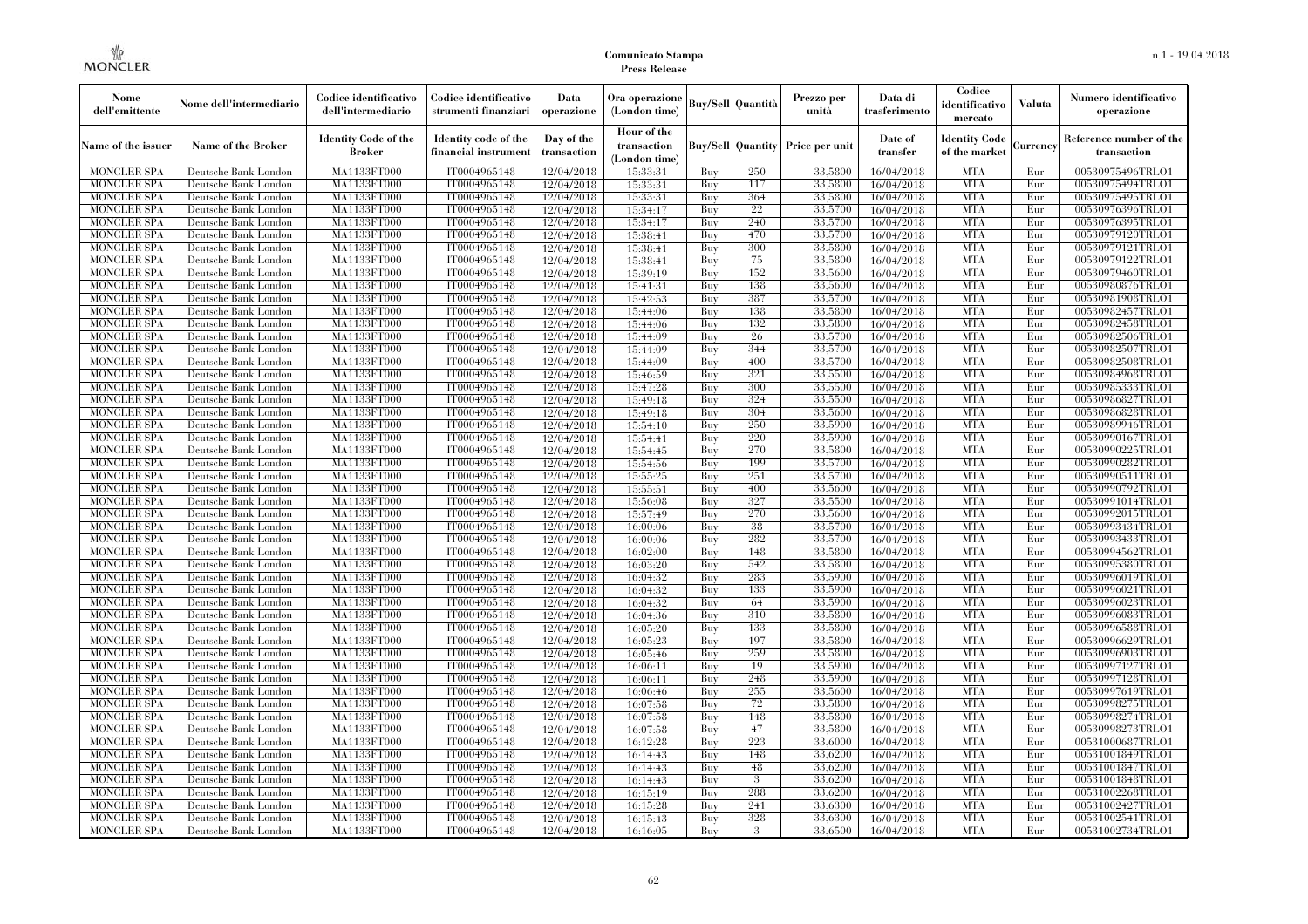| Nome<br>dell'emittente                   | Nome dell'intermediario                      | Codice identificativo<br>dell'intermediario  | Codice identificativo<br>strumenti finanziari | Data<br>operazione        | Ora operazione<br>(London time)             |            | <b>Buy/Sell Quantità</b> | Prezzo per<br>unità                     | Data di<br>trasferimento | Codice<br>identificativo<br>mercato   | Valuta     | Numero identificativo<br>operazione    |
|------------------------------------------|----------------------------------------------|----------------------------------------------|-----------------------------------------------|---------------------------|---------------------------------------------|------------|--------------------------|-----------------------------------------|--------------------------|---------------------------------------|------------|----------------------------------------|
| Name of the issuer                       | Name of the Broker                           | <b>Identity Code of the</b><br><b>Broker</b> | Identity code of the<br>financial instrument  | Day of the<br>transaction | Hour of the<br>transaction<br>(London time) |            |                          | <b>Buy/Sell Quantity Price per unit</b> | Date of<br>transfer      | <b>Identity Code</b><br>of the market | Currencv   | Reference number of the<br>transaction |
| <b>MONCLER SPA</b>                       | Deutsche Bank London                         | MA1133FT000                                  | IT0004965148                                  | 12/04/2018                | 16:16:05                                    | Buy        | 23                       | 33,6500                                 | 16/04/2018               | <b>MTA</b>                            | Eur        | 00531002736TRLO1                       |
| <b>MONCLER SPA</b>                       | Deutsche Bank London                         | MA1133FT000                                  | IT0004965148                                  | 12/04/2018                | 16:16:05                                    | Buy        | 363                      | 33,6500                                 | 16/04/2018               | <b>MTA</b>                            | Eur        | 00531002735TRLO1                       |
| <b>MONCLER SPA</b>                       | Deutsche Bank London                         | MA1133FT000                                  | IT0004965148                                  | 12/04/2018                | 16:17:06                                    | Buy        | 126                      | 33.6500                                 | 16/04/2018               | <b>MTA</b>                            | Eur        | 00531003477TRLO1                       |
| <b>MONCLER SPA</b>                       | Deutsche Bank London                         | MA1133FT000                                  | IT0004965148                                  | 12/04/2018                | 16:17:06                                    | Buy        | 169                      | 33,6500                                 | 16/04/2018               | <b>MTA</b>                            | Eur        | 00531003478TRLO1                       |
| <b>MONCLER SPA</b>                       | Deutsche Bank London                         | MA1133FT000                                  | IT0004965148                                  | 12/04/2018                | 16:17:20                                    | Buy        | 314                      | 33,6400<br>33,6400                      | 16/04/2018               | <b>MTA</b><br><b>MTA</b>              | Eur        | 00531003632TRLO1                       |
| <b>MONCLER SPA</b><br><b>MONCLER SPA</b> | Deutsche Bank London<br>Deutsche Bank London | <b>MA1133FT000</b><br>MA1133FT000            | IT0004965148<br>IT0004965148                  | 12/04/2018                | 16:18:31<br>16:19:00                        | Buy<br>Buy | 46<br>13                 | 33,6600                                 | 16/04/2018<br>16/04/2018 | <b>MTA</b>                            | Eur<br>Eur | 00531004383TRLO1<br>00531004716TRLO1   |
| <b>MONCLER SPA</b>                       | Deutsche Bank London                         | MA1133FT000                                  | IT0004965148                                  | 12/04/2018<br>12/04/2018  | 16:19:15                                    | Buv        | 141                      | 33.6600                                 | 16/04/2018               | <b>MTA</b>                            | Eur        | 00531004875TRLO1                       |
| <b>MONCLER SPA</b>                       | Deutsche Bank London                         | MA1133FT000                                  | IT0004965148                                  | 12/04/2018                | 16:19:15                                    | Buy        | 104                      | 33,6600                                 | 16/04/2018               | <b>MTA</b>                            | Eur        | 00531004876TRLO1                       |
| <b>MONCLER SPA</b>                       | Deutsche Bank London                         | <b>MA1133FT000</b>                           | IT0004965148                                  | 12/04/2018                | 16:19:25                                    | Buy        | 430                      | 33,6500                                 | 16/04/2018               | <b>MTA</b>                            | Eur        | 00531004997TRLO1                       |
| <b>MONCLER SPA</b>                       | Deutsche Bank London                         | MA1133FT000                                  | IT0004965148                                  | 12/04/2018                | 16:19:25                                    | Buy        | 250                      | 33,6600                                 | 16/04/2018               | <b>MTA</b>                            | Eur        | 00531004998TRLO1                       |
| <b>MONCLER SPA</b>                       | Deutsche Bank London                         | MA1133FT000                                  | IT0004965148                                  | 12/04/2018                | 16:19:25                                    | Buy        | 90                       | 33,6600                                 | 16/04/2018               | <b>MTA</b>                            | Eur        | 00531004999TRLO1                       |
| <b>MONCLER SPA</b>                       | Deutsche Bank London                         | MA1133FT000                                  | IT0004965148                                  | 12/04/2018                | 16:21:06                                    | Buy        | 480                      | 33,6700                                 | 16/04/2018               | <b>MTA</b>                            | Eur        | 00531006314TRLO1                       |
| <b>MONCLER SPA</b>                       | Deutsche Bank London                         | MA1133FT000                                  | IT0004965148                                  | 12/04/2018                | 16:21:08                                    | Buy        | $\overline{1}$           | 33,6700                                 | 16/04/2018               | <b>MTA</b>                            | Eur        | 00531006361TRLO1                       |
| <b>MONCLER SPA</b>                       | Deutsche Bank London                         | MA1133FT000                                  | IT0004965148                                  | 12/04/2018                | 16:21:37                                    | Buy        | 400                      | 33,6900                                 | 16/04/2018               | <b>MTA</b>                            | Eur        | 00531006677TRLO1                       |
| <b>MONCLER SPA</b>                       | Deutsche Bank London                         | MA1133FT000                                  | IT0004965148                                  | 12/04/2018                | 16:22:25                                    | Buy        | 310                      | 33,7100                                 | 16/04/2018               | <b>MTA</b>                            | Eur        | 00531007142TRLO1                       |
| <b>MONCLER SPA</b>                       | Deutsche Bank London                         | MA1133FT000                                  | IT0004965148                                  | 12/04/2018                | 16:23:02                                    | Buy        | 330                      | 33,7300                                 | 16/04/2018               | <b>MTA</b>                            | Eur        | 00531007548TRLO1                       |
| <b>MONCLER SPA</b>                       | Deutsche Bank London                         | MA1133FT000                                  | IT0004965148                                  | 12/04/2018                | 16:23:02                                    | Buy        | 269                      | 33,7300                                 | 16/04/2018               | <b>MTA</b>                            | Eur        | 00531007549TRLO1                       |
| <b>MONCLER SPA</b>                       | Deutsche Bank London                         | MA1133FT000                                  | IT0004965148                                  | 12/04/2018                | 16:23:55                                    | Buy        | 253                      | 33,7000                                 | 16/04/2018               | <b>MTA</b>                            | Eur        | 00531008085TRLO1                       |
| <b>MONCLER SPA</b>                       | Deutsche Bank London                         | MA1133FT000                                  | IT0004965148                                  | 12/04/2018                | 16:24:18                                    | Buy        | 253                      | 33,6800                                 | 16/04/2018               | <b>MTA</b>                            | Eur        | 00531008341TRLO1                       |
| <b>MONCLER SPA</b>                       | Deutsche Bank London                         | MA1133FT000                                  | IT0004965148                                  | 12/04/2018                | 16:26:56                                    | Buy        | 66                       | 33,6800                                 | 16/04/2018               | <b>MTA</b>                            | Eur        | 00531010414TRLO1                       |
| <b>MONCLER SPA</b>                       | Deutsche Bank London                         | MA1133FT000                                  | IT0004965148                                  | 12/04/2018                | 16:26:56                                    | Buy        | 247                      | 33,6800                                 | 16/04/2018               | <b>MTA</b>                            | Eur        | 00531010413TRLO1                       |
| <b>MONCLER SPA</b>                       | Deutsche Bank London                         | MA1133FT000                                  | IT0004965148                                  | 12/04/2018                | 16:28:31                                    | Buy        | 11                       | 33,7100                                 | 16/04/2018               | <b>MTA</b>                            | Eur        | 00531011669TRLO1                       |
| <b>MONCLER SPA</b>                       | Deutsche Bank London                         | MA1133FT000                                  | IT0004965148                                  | 12/04/2018                | 16:28:31                                    | Buy        | 23<br>33                 | 33,7100<br>33,7100                      | 16/04/2018               | <b>MTA</b><br><b>MTA</b>              | Eur<br>Eur | 00531011667TRLO1                       |
| <b>MONCLER SPA</b><br><b>MONCLER SPA</b> | Deutsche Bank London<br>Deutsche Bank London | MA1133FT000<br>MA1133FT000                   | IT0004965148<br>IT0004965148                  | 12/04/2018<br>12/04/2018  | 16:28:31<br>16:28:36                        | Buy<br>Buy | 257                      | 33,7100                                 | 16/04/2018<br>16/04/2018 | <b>MTA</b>                            | Eur        | 00531011668TRLO1<br>00531011781TRLO1   |
| <b>MONCLER SPA</b>                       | Deutsche Bank London                         | MA1133FT000                                  | IT0004965148                                  | 12/04/2018                | 16:28:52                                    | Buy        | 470                      | 33,7000                                 | 16/04/2018               | <b>MTA</b>                            | Eur        | 00531011988TRLO1                       |
| <b>MONCLER SPA</b>                       | Deutsche Bank London                         | MA1133FT000                                  | IT0004965148                                  | 12/04/2018                | 16:29:10                                    | Buy        | 285                      | 33,6900                                 | 16/04/2018               | <b>MTA</b>                            | Eur        | 00531012416TRLO1                       |
| <b>MONCLER SPA</b>                       | Deutsche Bank London                         | MA1133FT000                                  | IT0004965148                                  | 12/04/2018                | 16:29:31                                    | Buy        | 38                       | 33,7000                                 | 16/04/2018               | <b>MTA</b>                            | Eur        | 00531012832TRLO1                       |
| <b>MONCLER SPA</b>                       | Deutsche Bank London                         | <b>MA1133FT000</b>                           | IT0004965148                                  | 12/04/2018                | 16:29:31                                    | Buy        | 286                      | 33,7000                                 | 16/04/2018               | <b>MTA</b>                            | Eur        | 00531012829TRLO1                       |
| <b>MONCLER SPA</b>                       | Deutsche Bank London                         | MA1133FT000                                  | IT0004965148                                  | 12/04/2018                | 16:29:31                                    | Buy        | 91                       | 33,7000                                 | 16/04/2018               | <b>MTA</b>                            | Eur        | 00531012830TRLO1                       |
| <b>MONCLER SPA</b>                       | Deutsche Bank London                         | MA1133FT000                                  | IT0004965148                                  | 12/04/2018                | 16:29:31                                    | Buy        |                          | 33,7000                                 | 16/04/2018               | <b>MTA</b>                            | Eur        | 00531012833TRLO1                       |
| <b>MONCLER SPA</b>                       | Deutsche Bank London                         | MA1133FT000                                  | IT0004965148                                  | 12/04/2018                | 16:29:31                                    | Buy        | 69                       | 33,7000                                 | 16/04/2018               | <b>MTA</b>                            | Eur        | 00531012828TRLO1                       |
| <b>MONCLER SPA</b>                       | Deutsche Bank London                         | <b>MA1133FT000</b>                           | IT0004965148                                  | 12/04/2018                | 16:29:35                                    | Buy        | 569                      | 33,7000                                 | 16/04/2018               | <b>MTA</b>                            | Eur        | 00531012979TRLO1                       |
| <b>MONCLER SPA</b>                       | Deutsche Bank London                         | MA1133FT000                                  | IT0004965148                                  | 12/04/2018                | 16:29:54                                    | Buy        | 22                       | 33,6800                                 | 16/04/2018               | <b>MTA</b>                            | Eur        | 00531013517TRLO1                       |
| <b>MONCLER SPA</b>                       | Deutsche Bank London                         | MA1133FT000                                  | IT0004965148                                  | 12/04/2018                | 16:29:54                                    | Buy        | 136                      | 33,6800                                 | 16/04/2018               | <b>MTA</b>                            | Eur        | 00531013518TRLO1                       |
| <b>MONCLER SPA</b>                       | Deutsche Bank London                         | MA1133FT000                                  | IT0004965148                                  | 13/04/2018                | 08:00:36                                    | Buy        | 245                      | 33.7800                                 | 17/04/2018               | <b>MTA</b>                            | Eur        | 00531021237TRLO1                       |
| <b>MONCLER SPA</b>                       | Deutsche Bank London                         | MA1133FT000                                  | IT0004965148                                  | 13/04/2018                | 08:00:39                                    | Buy        | 156                      | 33,7800                                 | 17/04/2018               | <b>MTA</b>                            | Eur        | 00531021255TRLO1                       |
| <b>MONCLER SPA</b>                       | Deutsche Bank London                         | MA1133FT000                                  | IT0004965148                                  | 13/04/2018                | 08:00:50                                    | Buy        | 84                       | 33,7800                                 | 17/04/2018               | <b>MTA</b>                            | Eur        | 00531021279TRLO1                       |
| <b>MONCLER SPA</b>                       | Deutsche Bank London                         | MA1133FT000                                  | IT0004965148                                  | 13/04/2018                | 08:00:50                                    | Buy        | 230                      | 33,7700                                 | 17/04/2018               | <b>MTA</b>                            | Eur        | 00531021280TRLO1                       |
| <b>MONCLER SPA</b>                       | Deutsche Bank London                         | MA1133FT000                                  | IT0004965148                                  | 13/04/2018                | 08:01:58                                    | Buy        | 370                      | 33,7900                                 | 17/04/2018               | <b>MTA</b>                            | Eur        | 00531021704TRLO1                       |
| <b>MONCLER SPA</b>                       | Deutsche Bank London                         | MA1133FT000                                  | IT0004965148                                  | 13/04/2018                | 08:03:07                                    | Buy        | 285                      | 33,8000                                 | 17/04/2018               | <b>MTA</b>                            | Eur        | 00531022076TRLO1                       |
| <b>MONCLER SPA</b>                       | Deutsche Bank London                         | MA1133FT000                                  | IT0004965148                                  | 13/04/2018                | 08:05:02                                    | Buy        | 286                      | 33,8800                                 | 17/04/2018               | <b>MTA</b>                            | Eur        | 00531022503TRLO1                       |
| <b>MONCLER SPA</b>                       | Deutsche Bank London                         | MA1133FT000                                  | IT0004965148                                  | 13/04/2018                | 08:05:14                                    | Buy        | 221                      | 33,8700                                 | 17/04/2018               | <b>MTA</b>                            | Eur        | 00531022551TRLO1                       |
| <b>MONCLER SPA</b><br><b>MONCLER SPA</b> | Deutsche Bank London<br>Deutsche Bank London | MA1133FT000<br>MA1133FT000                   | IT0004965148<br>IT0004965148                  | 13/04/2018<br>13/04/2018  | 08:06:58<br>08:07:15                        | Buy<br>Buy | 50<br>255                | 33,8400<br>33,8400                      | 17/04/2018<br>17/04/2018 | <b>MTA</b><br><b>MTA</b>              | Eur<br>Eur | 00531022991TRLO1<br>00531023052TRLO1   |
| <b>MONCLER SPA</b>                       | Deutsche Bank London                         | MA1133FT000                                  | IT0004965148                                  | 13/04/2018                | 08:07:15                                    | Buy        | 5                        | 33,8300                                 | 17/04/2018               | <b>MTA</b>                            | Eur        | 00531023053TRLO1                       |
| <b>MONCLER SPA</b>                       | Deutsche Bank London                         | MA1133FT000                                  | IT0004965148                                  | 13/04/2018                | 08:07:40                                    | Buy        | 285                      | 33,8300                                 | 17/04/2018               | <b>MTA</b>                            | Eur        | 00531023150TRLO1                       |
| <b>MONCLER SPA</b>                       | Deutsche Bank London                         | MA1133FT000                                  | IT0004965148                                  | 13/04/2018                | 08:09:23                                    | Buy        | 20                       | 33,8300                                 | 17/04/2018               | <b>MTA</b>                            | Eur        | 00531023590TRLO1                       |
| <b>MONCLER SPA</b>                       | Deutsche Bank London                         | MA1133FT000                                  | IT0004965148                                  | 13/04/2018                | 08:10:17                                    | Buy        | 280                      | 33,8700                                 | 17/04/2018               | <b>MTA</b>                            | Eur        | 00531023958TRLO1                       |
| <b>MONCLER SPA</b>                       | Deutsche Bank London                         | MA1133FT000                                  | IT0004965148                                  | 13/04/2018                | 08:10:20                                    | Buy        | 320                      | 33,8600                                 | 17/04/2018               | <b>MTA</b>                            | Eur        | 00531023980TRLO1                       |
| <b>MONCLER SPA</b>                       | Deutsche Bank London                         | MA1133FT000                                  | IT0004965148                                  | 13/04/2018                | 08:11:05                                    | Buy        | 221                      | 33,8300                                 | 17/04/2018               | <b>MTA</b>                            | Eur        | 00531024237TRLO1                       |
| <b>MONCLER SPA</b>                       | Deutsche Bank London                         | MA1133FT000                                  | IT0004965148                                  | 13/04/2018                | 08:15:25                                    | Buy        | 440                      | 33,9200                                 | 17/04/2018               | <b>MTA</b>                            | Eur        | 00531025785TRLO1                       |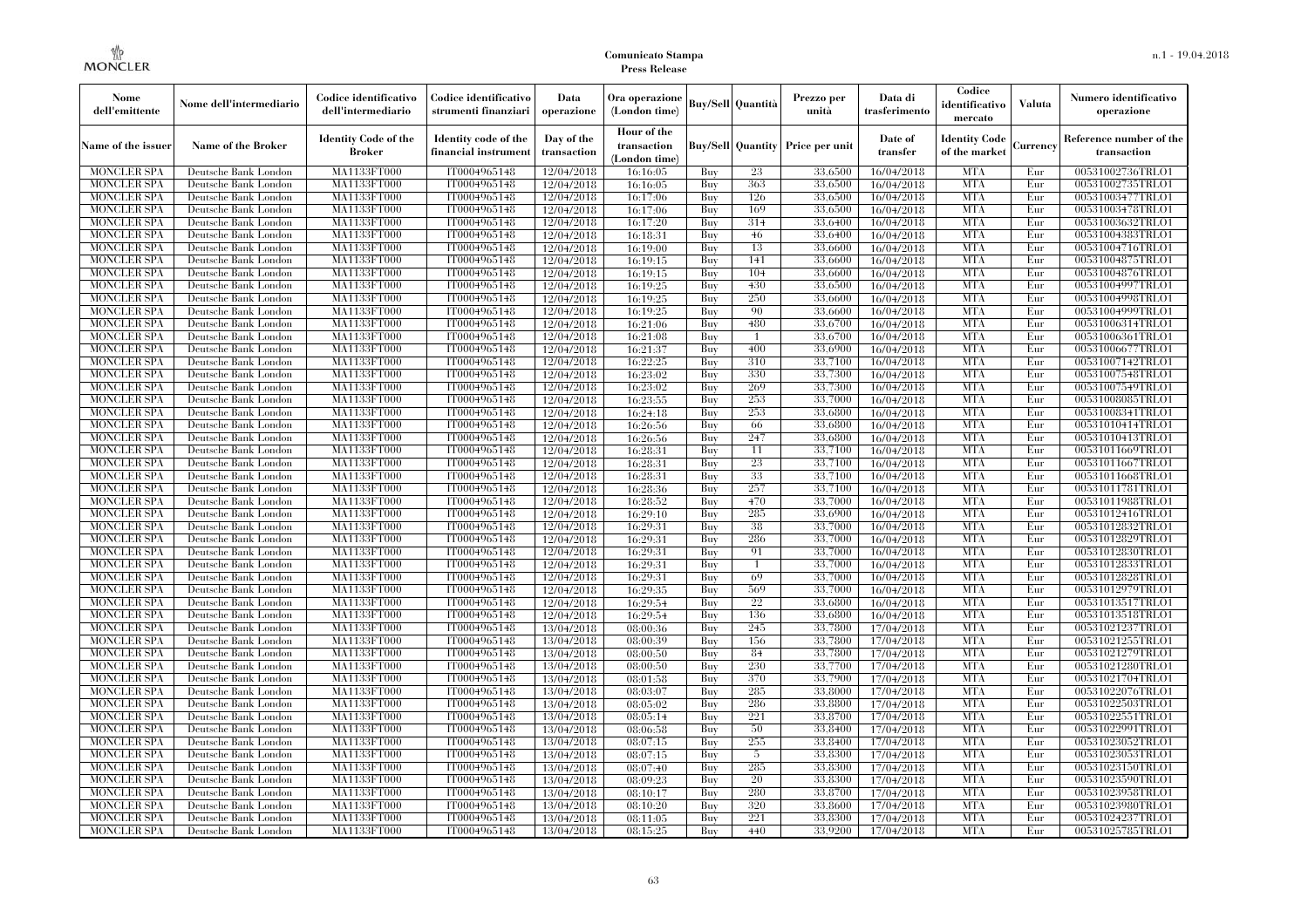| Nome<br>dell'emittente                   | Nome dell'intermediario                      | Codice identificativo<br>dell'intermediario | Codice identificativo<br>strumenti finanziari | Data<br>operazione        | Ora operazione<br>(London time)             |            | <b>Buy/Sell Quantità</b> | Prezzo per<br>unità                  | Data di<br>trasferimento | Codice<br>identificativo<br>mercato   | Valuta     | Numero identificativo<br>operazione    |
|------------------------------------------|----------------------------------------------|---------------------------------------------|-----------------------------------------------|---------------------------|---------------------------------------------|------------|--------------------------|--------------------------------------|--------------------------|---------------------------------------|------------|----------------------------------------|
| Name of the issuer                       | Name of the Broker                           | <b>Identity Code of the</b><br>Broker       | Identity code of the<br>financial instrument  | Day of the<br>transaction | Hour of the<br>transaction<br>(London time) |            |                          | Buy/Sell   Quantity   Price per unit | Date of<br>transfer      | <b>Identity Code</b><br>of the market | Currency   | Reference number of the<br>transaction |
| <b>MONCLER SPA</b>                       | Deutsche Bank London                         | MA1133FT000                                 | IT0004965148                                  | 13/04/2018                | 08:15:32                                    | Buy        | 162                      | 33.9100                              | 17/04/2018               | <b>MTA</b>                            | Eur        | 00531025830TRLO1                       |
| <b>MONCLER SPA</b>                       | Deutsche Bank London                         | MA1133FT000                                 | IT0004965148                                  | 13/04/2018                | 08:15:45                                    | Buy        | 118                      | 33,9100                              | 17/04/2018               | <b>MTA</b>                            | Eur        | 00531025908TRLO1                       |
| <b>MONCLER SPA</b>                       | Deutsche Bank London                         | MA1133FT000                                 | IT0004965148                                  | 13/04/2018                | 08:17:07                                    | Buy        | 280                      | 33,9600                              | 17/04/2018               | <b>MTA</b>                            | Eur        | 00531026597TRLO1                       |
| <b>MONCLER SPA</b><br><b>MONCLER SPA</b> | Deutsche Bank London<br>Deutsche Bank London | MA1133FT000<br>MA1133FT000                  | IT0004965148<br>IT0004965148                  | 13/04/2018                | 08:17:24                                    | Buy<br>Buy | $\overline{4}$<br>246    | 33,9700<br>33,9700                   | 17/04/2018               | <b>MTA</b><br><b>MTA</b>              | Eur<br>Eur | 00531026735TRLO1<br>00531026820TRLO1   |
| <b>MONCLER SPA</b>                       | Deutsche Bank London                         | MA1133FT000                                 | IT0004965148                                  | 13/04/2018<br>13/04/2018  | 08:17:36<br>08:18:10                        | Buy        | 265                      | 33,9800                              | 17/04/2018<br>17/04/2018 | <b>MTA</b>                            | Eur        | 00531027028TRLO1                       |
| <b>MONCLER SPA</b>                       | Deutsche Bank London                         | MA1133FT000                                 | IT0004965148                                  | 13/04/2018                | 08:18:30                                    | Buy        | 225                      | 33,9500                              | 17/04/2018               | <b>MTA</b>                            | Eur        | 00531027101TRLO1                       |
| <b>MONCLER SPA</b>                       | Deutsche Bank London                         | MA1133FT000                                 | IT0004965148                                  | 13/04/2018                | 08:20:44                                    | Buy        | 229                      | 33,8900                              | 17/04/2018               | <b>MTA</b>                            | Eur        | 00531028054TRLO1                       |
| <b>MONCLER SPA</b>                       | Deutsche Bank London                         | MA1133FT000                                 | IT0004965148                                  | 13/04/2018                | 08:21:33                                    | Buy        | 36                       | 33,9500                              | 17/04/2018               | <b>MTA</b>                            | Eur        | 00531028258TRLO1                       |
| <b>MONCLER SPA</b>                       | Deutsche Bank London                         | MA1133FT000                                 | IT0004965148                                  | 13/04/2018                | 08:21:33                                    | Buy        | 225                      | 33,9500                              | 17/04/2018               | <b>MTA</b>                            | Eur        | 00531028257TRLO1                       |
| <b>MONCLER SPA</b>                       | Deutsche Bank London                         | MA1133FT000                                 | IT0004965148                                  | 13/04/2018                | 08:22:27                                    | Buy        | 245                      | 33,9200                              | 17/04/2018               | <b>MTA</b>                            | Eur        | 00531028558TRLO1                       |
| <b>MONCLER SPA</b>                       | Deutsche Bank London                         | <b>MA1133FT000</b>                          | IT0004965148                                  | 13/04/2018                | 08:23:40                                    | Buy        | 243                      | 33,9000                              | 17/04/2018               | <b>MTA</b>                            | Eur        | 00531029245TRLO1                       |
| <b>MONCLER SPA</b>                       | Deutsche Bank London                         | MA1133FT000                                 | IT0004965148                                  | 13/04/2018                | 08:25:30                                    | Buy        | 331                      | 33,9700                              | 17/04/2018               | <b>MTA</b>                            | Eur        | 00531030133TRLO1                       |
| <b>MONCLER SPA</b>                       | Deutsche Bank London                         | MA1133FT000                                 | IT0004965148                                  | 13/04/2018                | 08:29:13                                    | Buy        | 331                      | 33,9600                              | 17/04/2018               | <b>MTA</b>                            | Eur        | 00531031601TRLO1                       |
| <b>MONCLER SPA</b>                       | Deutsche Bank London                         | MA1133FT000                                 | IT0004965148                                  | 13/04/2018                | 08:30:51                                    | Buy        | 150                      | 33,9900                              | 17/04/2018               | <b>MTA</b>                            | Eur        | 00531032442TRLO1                       |
| <b>MONCLER SPA</b>                       | Deutsche Bank London                         | MA1133FT000                                 | IT0004965148                                  | 13/04/2018                | 08:31:30                                    | Buy        | 7                        | 34,0100                              | 17/04/2018               | <b>MTA</b>                            | Eur        | 00531032780TRLO1                       |
| <b>MONCLER SPA</b>                       | Deutsche Bank London                         | MA1133FT000                                 | IT0004965148                                  | 13/04/2018                | 08:31:32                                    | Buy        | 233                      | 34,0100                              | 17/04/2018               | <b>MTA</b>                            | Eur        | 00531032815TRLO1                       |
| <b>MONCLER SPA</b>                       | Deutsche Bank London                         | MA1133FT000                                 | IT0004965148                                  | 13/04/2018                | 08:32:20                                    | Buy        | 335                      | 34.0200                              | 17/04/2018               | <b>MTA</b>                            | Eur        | 00531033274TRLO1                       |
| <b>MONCLER SPA</b>                       | Deutsche Bank London                         | MA1133FT000                                 | IT0004965148                                  | 13/04/2018                | 08:33:14                                    | Buy        | 117                      | 34,0800                              | 17/04/2018               | <b>MTA</b>                            | Eur        | 00531033611TRLO1                       |
| <b>MONCLER SPA</b>                       | Deutsche Bank London                         | MA1133FT000                                 | IT0004965148                                  | 13/04/2018                | 08:33:14                                    | Buy        | 162                      | 34,0800                              | 17/04/2018               | <b>MTA</b>                            | Eur        | 00531033612TRLO1                       |
| <b>MONCLER SPA</b><br><b>MONCLER SPA</b> | Deutsche Bank London<br>Deutsche Bank London | MA1133FT000<br>MA1133FT000                  | IT0004965148<br>IT0004965148                  | 13/04/2018                | 08:34:36                                    | Buy<br>Buy | 230<br>93                | 34,0500<br>34,0500                   | 17/04/2018               | <b>MTA</b><br><b>MTA</b>              | Eur<br>Eur | 00531034112TRLO1<br>00531034113TRLO1   |
| <b>MONCLER SPA</b>                       | Deutsche Bank London                         | MA1133FT000                                 | IT0004965148                                  | 13/04/2018<br>13/04/2018  | 08:34:36<br>08:36:01                        | Buy        | 128                      | 34,0300                              | 17/04/2018<br>17/04/2018 | <b>MTA</b>                            | Eur        | 00531034570TRLO1                       |
| <b>MONCLER SPA</b>                       | Deutsche Bank London                         | MA1133FT000                                 | IT0004965148                                  | 13/04/2018                | 08:36:01                                    | Buy        | 21                       | 34,0200                              | 17/04/2018               | <b>MTA</b>                            | Eur        | 00531034573TRLO1                       |
| <b>MONCLER SPA</b>                       | Deutsche Bank London                         | MA1133FT000                                 | IT0004965148                                  | 13/04/2018                | 08:36:14                                    | Buy        | 188                      | 34.0200                              | 17/04/2018               | <b>MTA</b>                            | Eur        | 00531034696TRLO1                       |
| <b>MONCLER SPA</b>                       | Deutsche Bank London                         | MA1133FT000                                 | IT0004965148                                  | 13/04/2018                | 08:38:26                                    | Buy        | 57                       | 34,0700                              | 17/04/2018               | <b>MTA</b>                            | Eur        | 00531035830TRLO1                       |
| <b>MONCLER SPA</b>                       | Deutsche Bank London                         | MA1133FT000                                 | IT0004965148                                  | 13/04/2018                | 08:39:02                                    | Buy        | 330                      | 34,0800                              | 17/04/2018               | <b>MTA</b>                            | Eur        | 00531036086TRLO1                       |
| <b>MONCLER SPA</b>                       | Deutsche Bank London                         | MA1133FT000                                 | IT0004965148                                  | 13/04/2018                | 08:39:02                                    | Buy        | 292                      | 34,0800                              | 17/04/2018               | <b>MTA</b>                            | Eur        | 00531036087TRLO1                       |
| <b>MONCLER SPA</b>                       | Deutsche Bank London                         | MA1133FT000                                 | IT0004965148                                  | 13/04/2018                | 08:41:16                                    | Buy        | 243                      | 34,0400                              | 17/04/2018               | <b>MTA</b>                            | Eur        | 00531037147TRLO1                       |
| <b>MONCLER SPA</b>                       | Deutsche Bank London                         | MA1133FT000                                 | IT0004965148                                  | 13/04/2018                | 08:44:39                                    | Buy        | 115                      | 33,9800                              | 17/04/2018               | <b>MTA</b>                            | Eur        | 00531038661TRLO1                       |
| <b>MONCLER SPA</b>                       | Deutsche Bank London                         | MA1133FT000                                 | IT0004965148                                  | 13/04/2018                | 08:44:39                                    | Buy        | 169                      | 33,9800                              | 17/04/2018               | <b>MTA</b>                            | Eur        | 00531038662TRLO1                       |
| <b>MONCLER SPA</b>                       | Deutsche Bank London                         | MA1133FT000                                 | IT0004965148                                  | 13/04/2018                | 08:44:39                                    | Buy        | 260                      | 33,9700                              | 17/04/2018               | <b>MTA</b>                            | Eur        | 00531038663TRLO1                       |
| <b>MONCLER SPA</b>                       | Deutsche Bank London                         | MA1133FT000                                 | IT0004965148                                  | 13/04/2018                | 08:46:27                                    | Buy        | 370                      | 33,9700                              | 17/04/2018               | <b>MTA</b>                            | Eur        | 00531039279TRLO1                       |
| <b>MONCLER SPA</b>                       | Deutsche Bank London                         | MA1133FT000                                 | IT0004965148                                  | 13/04/2018                | 08:49:49                                    | Buy        | 261                      | 33,9100                              | 17/04/2018               | <b>MTA</b>                            | Eur        | 00531040880TRLO1                       |
| <b>MONCLER SPA</b>                       | Deutsche Bank London                         | MA1133FT000                                 | IT0004965148                                  | 13/04/2018                | 08:51:16                                    | Buy        | 313                      | 33,9000                              | 17/04/2018               | <b>MTA</b>                            | Eur        | 00531041446TRLO1                       |
| <b>MONCLER SPA</b>                       | Deutsche Bank London                         | MA1133FT000                                 | IT0004965148                                  | 13/04/2018                | 08:54:06                                    | Buy        | 90                       | 33,9500                              | 17/04/2018               | <b>MTA</b>                            | Eur        | 00531042214TRLO1                       |
| <b>MONCLER SPA</b>                       | Deutsche Bank London                         | MA1133FT000                                 | IT0004965148                                  | 13/04/2018                | 08:54:06                                    | Buy        | 239                      | 33,9500                              | 17/04/2018               | <b>MTA</b>                            | Eur        | 00531042215TRLO1                       |
| <b>MONCLER SPA</b>                       | Deutsche Bank London                         | MA1133FT000                                 | IT0004965148                                  | 13/04/2018                | 08:55:27                                    | Buy        | 5                        | 33,9300                              | 17/04/2018               | <b>MTA</b>                            | Eur        | 00531042552TRLO1                       |
| <b>MONCLER SPA</b>                       | Deutsche Bank London                         | MA1133FT000                                 | IT0004965148                                  | 13/04/2018                | 08:56:57                                    | Buy        | 272                      | 33,9500<br>33,9500                   | 17/04/2018               | <b>MTA</b>                            | Eur        | 00531042948TRLO1                       |
| <b>MONCLER SPA</b><br><b>MONCLER SPA</b> | Deutsche Bank London<br>Deutsche Bank London | MA1133FT000<br>MA1133FT000                  | IT0004965148<br>IT0004965148                  | 13/04/2018                | 08:56:57<br>08:57:19                        | Buy<br>Buy | 84<br>262                | 33,9300                              | 17/04/2018<br>17/04/2018 | <b>MTA</b><br><b>MTA</b>              | Eur<br>Eur | 00531042949TRLO1<br>00531043039TRLO1   |
| <b>MONCLER SPA</b>                       | Deutsche Bank London                         | MA1133FT000                                 | IT0004965148                                  | 13/04/2018<br>13/04/2018  | 08:57:19                                    | Buy        | 83                       | 33,9300                              | 17/04/2018               | <b>MTA</b>                            | Eur        | 00531043040TRLO1                       |
| <b>MONCLER SPA</b>                       | Deutsche Bank London                         | MA1133FT000                                 | IT0004965148                                  | 13/04/2018                | 08:57:19                                    | Buy        | 307                      | 33,9400                              | 17/04/2018               | <b>MTA</b>                            | Eur        | 00531043041TRLO1                       |
| <b>MONCLER SPA</b>                       | Deutsche Bank London                         | MA1133FT000                                 | IT0004965148                                  | 13/04/2018                | 09:02:30                                    | Buy        | 380                      | 33.9700                              | 17/04/2018               | <b>MTA</b>                            | Eur        | 00531044697TRLO1                       |
| <b>MONCLER SPA</b>                       | Deutsche Bank London                         | MA1133FT000                                 | IT0004965148                                  | 13/04/2018                | 09:02:30                                    | Buy        | 354                      | 33,9700                              | 17/04/2018               | <b>MTA</b>                            | Eur        | 00531044698TRLO1                       |
| <b>MONCLER SPA</b>                       | Deutsche Bank London                         | MA1133FT000                                 | IT0004965148                                  | 13/04/2018                | 09:04:01                                    | Buy        | 436                      | 34,0200                              | 17/04/2018               | <b>MTA</b>                            | Eur        | 00531045209TRLO1                       |
| <b>MONCLER SPA</b>                       | Deutsche Bank London                         | MA1133FT000                                 | IT0004965148                                  | 13/04/2018                | 09:07:23                                    | Buy        | 316                      | 34,0800                              | 17/04/2018               | <b>MTA</b>                            | Eur        | 00531046368TRLO1                       |
| <b>MONCLER SPA</b>                       | Deutsche Bank London                         | MA1133FT000                                 | IT0004965148                                  | 13/04/2018                | 09:08:13                                    | Buy        | 330                      | 34,0600                              | 17/04/2018               | <b>MTA</b>                            | Eur        | 00531046589TRLO1                       |
| <b>MONCLER SPA</b>                       | Deutsche Bank London                         | MA1133FT000                                 | IT0004965148                                  | 13/04/2018                | 09:10:26                                    | Buy        | 101                      | 34,0500                              | 17/04/2018               | <b>MTA</b>                            | Eur        | 00531047318TRLO1                       |
| <b>MONCLER SPA</b>                       | Deutsche Bank London                         | MA1133FT000                                 | IT0004965148                                  | 13/04/2018                | 09:11:29                                    | Buy        | 100                      | 34.0400                              | 17/04/2018               | <b>MTA</b>                            | Eur        | 00531047678TRLO1                       |
| <b>MONCLER SPA</b>                       | Deutsche Bank London                         | MA1133FT000                                 | IT0004965148                                  | 13/04/2018                | 09:11:29                                    | Buy        | 188                      | 34,0400                              | 17/04/2018               | <b>MTA</b>                            | Eur        | 00531047679TRLO1                       |
| <b>MONCLER SPA</b>                       | Deutsche Bank London                         | MA1133FT000                                 | IT0004965148                                  | 13/04/2018                | 09:11:41                                    | Buy        | 275                      | 34.0200                              | 17/04/2018               | <b>MTA</b>                            | Eur        | 00531047749TRLO1                       |
| <b>MONCLER SPA</b>                       | Deutsche Bank London                         | MA1133FT000                                 | IT0004965148                                  | 13/04/2018                | 09:11:54                                    | Buy        | 246                      | 34,0000                              | 17/04/2018               | <b>MTA</b>                            | Eur        | 00531047859TRLO1                       |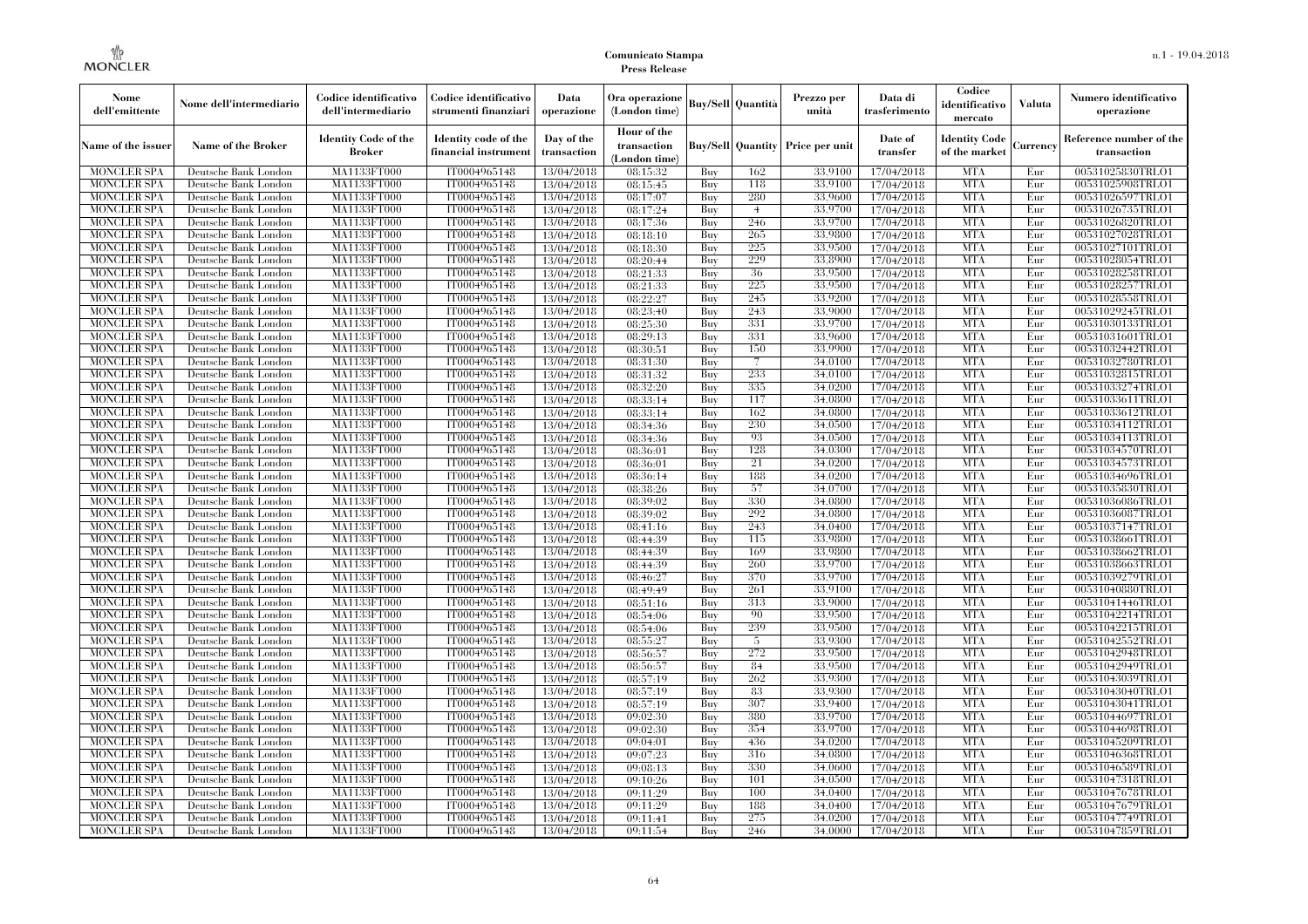| Nome<br>dell'emittente                   | Nome dell'intermediario                      | Codice identificativo<br>dell'intermediario  | Codice identificativo<br>strumenti finanziari | Data<br>operazione        | Ora operazione<br>(London time)             |            | Buv/Sell   Quantità      | Prezzo per<br>unità | Data di<br>trasferimento | Codice<br>identificativo<br>mercato   | <b>Valuta</b> | Numero identificativo<br>operazione    |
|------------------------------------------|----------------------------------------------|----------------------------------------------|-----------------------------------------------|---------------------------|---------------------------------------------|------------|--------------------------|---------------------|--------------------------|---------------------------------------|---------------|----------------------------------------|
| Name of the issuer                       | Name of the Broker                           | <b>Identity Code of the</b><br><b>Broker</b> | Identity code of the<br>financial instrument  | Day of the<br>transaction | Hour of the<br>transaction<br>(London time) |            | <b>Buy/Sell Quantity</b> | Price per unit      | Date of<br>transfer      | <b>Identity Code</b><br>of the market | Currencv      | Reference number of the<br>transaction |
| <b>MONCLER SPA</b>                       | Deutsche Bank London                         | MA1133FT000                                  | IT0004965148                                  | 13/04/2018                | 09:14:26                                    | Buy        | 237                      | 33,9800             | 17/04/2018               | <b>MTA</b>                            | Eur           | 00531048575TRLO1                       |
| <b>MONCLER SPA</b>                       | Deutsche Bank London                         | <b>MA1133FT000</b>                           | IT0004965148                                  | 13/04/2018                | 09:15:52                                    | Buy        | 320                      | 34,0300             | 17/04/2018               | <b>MTA</b>                            | Eur           | 00531049034TRLO1                       |
| <b>MONCLER SPA</b>                       | Deutsche Bank London                         | MA1133FT000                                  | IT0004965148                                  | 13/04/2018                | 09:19:16                                    | Buv        | 109                      | 34.0800             | 17/04/2018               | <b>MTA</b>                            | Eur           | 00531050171TRLO1                       |
| <b>MONCLER SPA</b>                       | Deutsche Bank London                         | MA1133FT000                                  | IT0004965148                                  | 13/04/2018                | 09:19:16                                    | Buy        | 170                      | 34,0900             | 17/04/2018               | <b>MTA</b>                            | Eur           | 00531050173TRLO1                       |
| <b>MONCLER SPA</b>                       | Deutsche Bank London                         | MA1133FT000                                  | IT0004965148                                  | 13/04/2018                | 09:19:16                                    | Buy        | 387                      | 34,0900             | 17/04/2018               | <b>MTA</b>                            | Eur           | 00531050172TRLO1                       |
| <b>MONCLER SPA</b><br><b>MONCLER SPA</b> | Deutsche Bank London<br>Deutsche Bank London | <b>MA1133FT000</b><br>MA1133FT000            | IT0004965148<br>IT0004965148                  | 13/04/2018                | 09:20:56                                    | Buy<br>Buy | 221<br>71                | 34,0900<br>34,0900  | 17/04/2018               | <b>MTA</b><br><b>MTA</b>              | Eur<br>Eur    | 00531050661TRLO1                       |
| <b>MONCLER SPA</b>                       | Deutsche Bank London                         | MA1133FT000                                  | IT0004965148                                  | 13/04/2018<br>13/04/2018  | 09:20:56<br>09:26:30                        | Buv        | 77                       | 34.1400             | 17/04/2018<br>17/04/2018 | <b>MTA</b>                            | Eur           | 00531050662TRLO1<br>00531052719TRLO1   |
| <b>MONCLER SPA</b>                       | Deutsche Bank London                         | MA1133FT000                                  | IT0004965148                                  | 13/04/2018                | 09:26:30                                    | Buy        | 279                      | 34,1400             | 17/04/2018               | <b>MTA</b>                            | Eur           | 00531052718TRLO1                       |
| <b>MONCLER SPA</b>                       | Deutsche Bank London                         | <b>MA1133FT000</b>                           | IT0004965148                                  | 13/04/2018                | 09:26:42                                    | Buy        | 94                       | 34,1400             | 17/04/2018               | <b>MTA</b>                            | Eur           | 00531052807TRLO1                       |
| <b>MONCLER SPA</b>                       | Deutsche Bank London                         | MA1133FT000                                  | IT0004965148                                  | 13/04/2018                | 09:26:42                                    | Buy        | 440                      | 34,1300             | 17/04/2018               | <b>MTA</b>                            | Eur           | 00531052805TRLO1                       |
| <b>MONCLER SPA</b>                       | Deutsche Bank London                         | MA1133FT000                                  | IT0004965148                                  | 13/04/2018                | 09:26:42                                    | Buy        | 121                      | 34,1400             | 17/04/2018               | <b>MTA</b>                            | Eur           | 00531052806TRLO1                       |
| <b>MONCLER SPA</b>                       | Deutsche Bank London                         | MA1133FT000                                  | IT0004965148                                  | 13/04/2018                | 09:29:11                                    | Buy        | 264                      | 34,1400             | 17/04/2018               | <b>MTA</b>                            | Eur           | 00531053603TRLO1                       |
| <b>MONCLER SPA</b>                       | Deutsche Bank London                         | MA1133FT000                                  | IT0004965148                                  | 13/04/2018                | 09:30:09                                    | Buy        | 245                      | 34,1600             | 17/04/2018               | <b>MTA</b>                            | Eur           | 00531054222TRLO1                       |
| <b>MONCLER SPA</b>                       | Deutsche Bank London                         | MA1133FT000                                  | IT0004965148                                  | 13/04/2018                | 09:32:00                                    | Buy        | 77                       | 34,2400             | 17/04/2018               | <b>MTA</b>                            | Eur           | 00531054983TRLO1                       |
| <b>MONCLER SPA</b>                       | Deutsche Bank London                         | MA1133FT000                                  | IT0004965148                                  | 13/04/2018                | 09:32:00                                    | Buy        | 99                       | 34,2400             | 17/04/2018               | <b>MTA</b>                            | Eur           | 00531054985TRLO1                       |
| <b>MONCLER SPA</b>                       | Deutsche Bank London                         | MA1133FT000                                  | IT0004965148                                  | 13/04/2018                | 09:32:00                                    | Buy        | 71                       | 34,2400             | 17/04/2018               | <b>MTA</b>                            | Eur           | 00531054982TRLO1                       |
| <b>MONCLER SPA</b>                       | Deutsche Bank London                         | MA1133FT000                                  | IT0004965148                                  | 13/04/2018                | 09:32:00                                    | Buy        | 77                       | 34,2400             | 17/04/2018               | <b>MTA</b>                            | Eur           | 00531054984TRLO1                       |
| <b>MONCLER SPA</b>                       | Deutsche Bank London                         | MA1133FT000                                  | IT0004965148                                  | 13/04/2018                | 09:34:41                                    | Buy        | 265                      | 34,2500             | 17/04/2018               | <b>MTA</b>                            | Eur           | 00531055936TRLO1                       |
| <b>MONCLER SPA</b>                       | Deutsche Bank London                         | MA1133FT000                                  | IT0004965148                                  | 13/04/2018                | 09:35:46                                    | Buy        | 247                      | 34,2300             | 17/04/2018               | <b>MTA</b>                            | Eur           | 00531056430TRLO1                       |
| <b>MONCLER SPA</b>                       | Deutsche Bank London                         | MA1133FT000                                  | IT0004965148                                  | 13/04/2018                | 09:36:25                                    | Buy        | 254<br>18                | 34,2000             | 17/04/2018               | <b>MTA</b><br><b>MTA</b>              | Eur           | 00531056597TRLO1                       |
| <b>MONCLER SPA</b><br><b>MONCLER SPA</b> | Deutsche Bank London                         | MA1133FT000                                  | IT0004965148<br>IT0004965148                  | 13/04/2018                | 09:39:25                                    | Buy<br>Buy | 250                      | 34,2300<br>34,2300  | 17/04/2018<br>17/04/2018 | <b>MTA</b>                            | Eur<br>Eur    | 00531057866TRLO1<br>00531057865TRLO1   |
| <b>MONCLER SPA</b>                       | Deutsche Bank London<br>Deutsche Bank London | MA1133FT000<br>MA1133FT000                   | IT0004965148                                  | 13/04/2018<br>13/04/2018  | 09:39:25<br>09:39:47                        | Buy        | 335                      | 34,2000             | 17/04/2018               | <b>MTA</b>                            | Eur           | 00531058032TRLO1                       |
| <b>MONCLER SPA</b>                       | Deutsche Bank London                         | MA1133FT000                                  | IT0004965148                                  | 13/04/2018                | 09:43:25                                    | Buy        | 396                      | 34,2400             | 17/04/2018               | <b>MTA</b>                            | Eur           | 00531059604TRLO1                       |
| <b>MONCLER SPA</b>                       | Deutsche Bank London                         | MA1133FT000                                  | IT0004965148                                  | 13/04/2018                | 09:46:53                                    | Buy        | 6                        | 34,2700             | 17/04/2018               | <b>MTA</b>                            | Eur           | 00531061082TRLO1                       |
| <b>MONCLER SPA</b>                       | Deutsche Bank London                         | MA1133FT000                                  | IT0004965148                                  | 13/04/2018                | 09:49:51                                    | Buy        | 353                      | 34,2800             | 17/04/2018               | <b>MTA</b>                            | Eur           | 00531062367TRLO1                       |
| <b>MONCLER SPA</b>                       | Deutsche Bank London                         | MA1133FT000                                  | IT0004965148                                  | 13/04/2018                | 09:51:08                                    | Buy        | 330                      | 34,2700             | 17/04/2018               | <b>MTA</b>                            | Eur           | 00531062907TRLO1                       |
| <b>MONCLER SPA</b>                       | Deutsche Bank London                         | MA1133FT000                                  | IT0004965148                                  | 13/04/2018                | 09:51:10                                    | Buy        | 184                      | 34,2600             | 17/04/2018               | <b>MTA</b>                            | Eur           | 00531062919TRLO1                       |
| <b>MONCLER SPA</b>                       | Deutsche Bank London                         | <b>MA1133FT000</b>                           | IT0004965148                                  | 13/04/2018                | 09:51:10                                    | Buy        | 133                      | 34,2600             | 17/04/2018               | <b>MTA</b>                            | Eur           | 00531062920TRLO1                       |
| MONCLER SPA                              | Deutsche Bank London                         | MA1133FT000                                  | IT0004965148                                  | 13/04/2018                | 09:53:19                                    | Buy        | 259                      | 34,2500             | 17/04/2018               | <b>MTA</b>                            | Eur           | 00531063502TRLO1                       |
| <b>MONCLER SPA</b>                       | Deutsche Bank London                         | MA1133FT000                                  | IT0004965148                                  | 13/04/2018                | 09:54:26                                    | Buy        | $\overline{4}$           | 34,2800             | 17/04/2018               | <b>MTA</b>                            | Eur           | 00531063833TRLO1                       |
| <b>MONCLER SPA</b>                       | Deutsche Bank London                         | MA1133FT000                                  | IT0004965148                                  | 13/04/2018                | 10:01:48                                    | Buy        | 27                       | 34,2900             | 17/04/2018               | <b>MTA</b>                            | Eur           | 00531066350TRLO1                       |
| <b>MONCLER SPA</b>                       | Deutsche Bank London                         | <b>MA1133FT000</b>                           | IT0004965148                                  | 13/04/2018                | 10:05:29                                    | Buy        | 19                       | 34,3200             | 17/04/2018               | <b>MTA</b>                            | Eur           | 00531067408TRLO1                       |
| <b>MONCLER SPA</b>                       | Deutsche Bank London                         | MA1133FT000                                  | IT0004965148                                  | 13/04/2018                | 10:06:52                                    | Buy        | 490                      | 34,3100             | 17/04/2018               | <b>MTA</b>                            | Eur           | 00531067858TRLO1                       |
| <b>MONCLER SPA</b>                       | Deutsche Bank London                         | MA1133FT000                                  | IT0004965148                                  | 13/04/2018                | 10:06:52                                    | Buy        | 400                      | 34,3200             | 17/04/2018               | <b>MTA</b>                            | Eur           | 00531067861TRLO1                       |
| <b>MONCLER SPA</b>                       | Deutsche Bank London                         | MA1133FT000                                  | IT0004965148                                  | 13/04/2018                | 10:06:52                                    | Buy        | 380                      | 34,3200             | 17/04/2018               | <b>MTA</b>                            | Eur           | 00531067860TRLO1                       |
| <b>MONCLER SPA</b>                       | Deutsche Bank London                         | <b>MA1133FT000</b>                           | IT0004965148                                  | 13/04/2018                | 10:06:52                                    | Buy        | 125                      | 34,3200             | 17/04/2018               | <b>MTA</b>                            | Eur           | 00531067859TRLO1                       |
| <b>MONCLER SPA</b>                       | Deutsche Bank London                         | MA1133FT000                                  | IT0004965148                                  | 13/04/2018                | 10:06:52                                    | Buy        | 11                       | 34,3200             | 17/04/2018               | <b>MTA</b>                            | Eur           | 00531067862TRLO1                       |
| <b>MONCLER SPA</b><br><b>MONCLER SPA</b> | Deutsche Bank London                         | <b>MA1133FT000</b><br>MA1133FT000            | IT0004965148                                  | 13/04/2018                | 10:06:52                                    | Buy<br>Buy | 610<br>340               | 34,3000<br>34,2900  | 17/04/2018<br>17/04/2018 | <b>MTA</b><br><b>MTA</b>              | Eur<br>Eur    | 00531067863TRLO1<br>00531067867TRLO1   |
| <b>MONCLER SPA</b>                       | Deutsche Bank London<br>Deutsche Bank London | MA1133FT000                                  | IT0004965148<br>IT0004965148                  | 13/04/2018<br>13/04/2018  | 10:06:52<br>10:13:59                        | Buy        | 343                      | 34,2800             | 17/04/2018               | <b>MTA</b>                            | Eur           | 00531070242TRLO1                       |
| <b>MONCLER SPA</b>                       | Deutsche Bank London                         | MA1133FT000                                  | IT0004965148                                  | 13/04/2018                | 10:14:09                                    | Buy        | 280                      | 34,2600             | 17/04/2018               | <b>MTA</b>                            | Eur           | 00531070373TRLO1                       |
| <b>MONCLER SPA</b>                       | Deutsche Bank London                         | MA1133FT000                                  | IT0004965148                                  | 13/04/2018                | 10:18:03                                    | Buy        | 200                      | 34,3000             | 17/04/2018               | <b>MTA</b>                            | Eur           | 00531071626TRLO1                       |
| <b>MONCLER SPA</b>                       | Deutsche Bank London                         | MA1133FT000                                  | IT0004965148                                  | 13/04/2018                | 10:18:03                                    | Buy        | 340                      | 34,3000             | 17/04/2018               | <b>MTA</b>                            | Eur           | 00531071625TRLO1                       |
| <b>MONCLER SPA</b>                       | Deutsche Bank London                         | MA1133FT000                                  | IT0004965148                                  | 13/04/2018                | 10:18:18                                    | Buy        | 265                      | 34,3000             | 17/04/2018               | <b>MTA</b>                            | Eur           | 00531071688TRLO1                       |
| <b>MONCLER SPA</b>                       | Deutsche Bank London                         | MA1133FT000                                  | IT0004965148                                  | 13/04/2018                | 10:20:57                                    | Buy        | 75                       | 34,2600             | 17/04/2018               | <b>MTA</b>                            | Eur           | 00531072747TRLO1                       |
| <b>MONCLER SPA</b>                       | Deutsche Bank London                         | MA1133FT000                                  | IT0004965148                                  | 13/04/2018                | 10:21:08                                    | Buy        | 200                      | 34,2600             | 17/04/2018               | <b>MTA</b>                            | Eur           | 00531072821TRLO1                       |
| <b>MONCLER SPA</b>                       | Deutsche Bank London                         | MA1133FT000                                  | IT0004965148                                  | 13/04/2018                | 10:21:08                                    | Buy        | 36                       | 34,2600             | 17/04/2018               | <b>MTA</b>                            | Eur           | 00531072823TRLO1                       |
| <b>MONCLER SPA</b>                       | Deutsche Bank London                         | MA1133FT000                                  | IT0004965148                                  | 13/04/2018                | 10:24:45                                    | Buy        | 325                      | 34,2800             | 17/04/2018               | <b>MTA</b>                            | Eur           | 00531074741TRLO1                       |
| <b>MONCLER SPA</b>                       | Deutsche Bank London                         | MA1133FT000                                  | IT0004965148                                  | 13/04/2018                | 10:26:19                                    | Buy        | 326                      | 34,2900             | 17/04/2018               | <b>MTA</b>                            | Eur           | 00531075467TRLO1                       |
| <b>MONCLER SPA</b>                       | Deutsche Bank London                         | MA1133FT000                                  | IT0004965148                                  | 13/04/2018                | 10:26:19                                    | Buy        | 300                      | 34,3000             | 17/04/2018               | <b>MTA</b>                            | Eur           | 00531075475TRLO1                       |
| <b>MONCLER SPA</b>                       | Deutsche Bank London                         | MA1133FT000                                  | IT0004965148                                  | 13/04/2018                | 10:30:36                                    | Buy        | 300                      | 34,3400             | 17/04/2018               | <b>MTA</b>                            | Eur           | 00531077100TRLO1                       |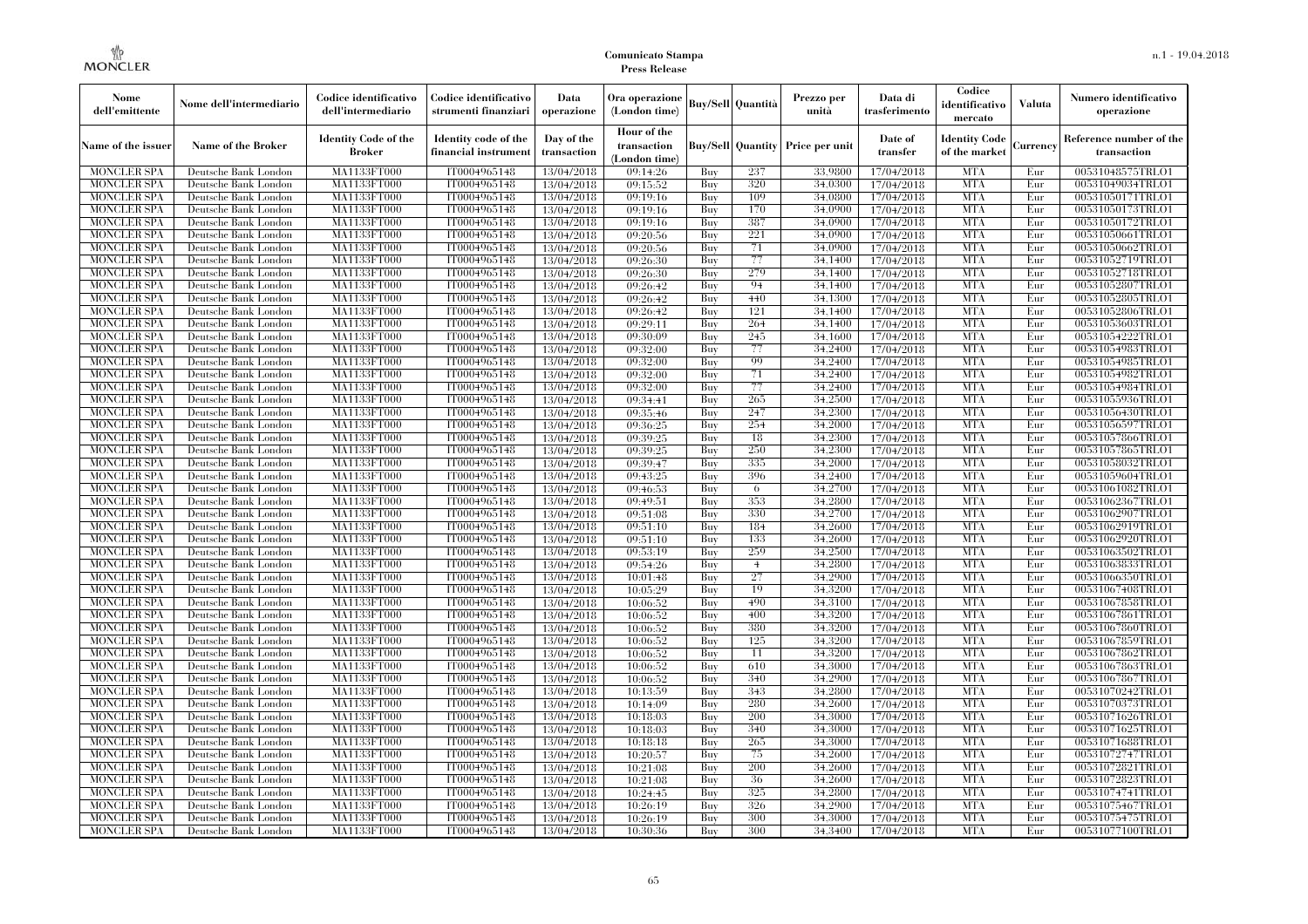| Nome<br>dell'emittente                   | Nome dell'intermediario                      | Codice identificativo<br>dell'intermediario  | Codice identificativo<br>strumenti finanziari | Data<br>operazione        | Ora operazione<br>(London time)             |            | Buv/Sell   Quantità      | Prezzo per<br>unità | Data di<br>trasferimento | Codice<br>identificativo<br>mercato   | <b>Valuta</b> | Numero identificativo<br>operazione    |
|------------------------------------------|----------------------------------------------|----------------------------------------------|-----------------------------------------------|---------------------------|---------------------------------------------|------------|--------------------------|---------------------|--------------------------|---------------------------------------|---------------|----------------------------------------|
| Name of the issuer                       | Name of the Broker                           | <b>Identity Code of the</b><br><b>Broker</b> | Identity code of the<br>financial instrument  | Day of the<br>transaction | Hour of the<br>transaction<br>(London time) |            | <b>Buy/Sell Quantity</b> | Price per unit      | Date of<br>transfer      | <b>Identity Code</b><br>of the market | Currencv      | Reference number of the<br>transaction |
| <b>MONCLER SPA</b>                       | Deutsche Bank London                         | MA1133FT000                                  | IT0004965148                                  | 13/04/2018                | 10:30:57                                    | Buy        | 16                       | 34,3400             | 17/04/2018               | <b>MTA</b>                            | Eur           | 00531077245TRLO1                       |
| <b>MONCLER SPA</b>                       | Deutsche Bank London                         | <b>MA1133FT000</b>                           | IT0004965148                                  | 13/04/2018                | 10:34:25                                    | Buy        | 200                      | 34,3400             | 17/04/2018               | <b>MTA</b>                            | Eur           | 00531078287TRLO1                       |
| <b>MONCLER SPA</b>                       | Deutsche Bank London                         | MA1133FT000                                  | IT0004965148                                  | 13/04/2018                | 10:35:16                                    | Buv        | 180                      | 34.3300             | 17/04/2018               | <b>MTA</b>                            | Eur           | 00531078578TRLO1                       |
| <b>MONCLER SPA</b>                       | Deutsche Bank London                         | MA1133FT000                                  | IT0004965148                                  | 13/04/2018                | 10:35:16                                    | Buy        | 130                      | 34,3300             | 17/04/2018               | <b>MTA</b>                            | Eur           | 00531078579TRLO1                       |
| <b>MONCLER SPA</b>                       | Deutsche Bank London                         | MA1133FT000                                  | IT0004965148                                  | 13/04/2018                | 10:35:25                                    | Buy        | -1                       | 34,3200             | 17/04/2018               | <b>MTA</b>                            | Eur           | 00531078668TRLO1                       |
| <b>MONCLER SPA</b><br><b>MONCLER SPA</b> | Deutsche Bank London                         | <b>MA1133FT000</b><br>MA1133FT000            | IT0004965148                                  | 13/04/2018                | 10:36:32                                    | Buy        | 100<br>194               | 34,3200<br>34,3200  | 17/04/2018               | <b>MTA</b><br><b>MTA</b>              | Eur           | 00531078981TRLO1                       |
| <b>MONCLER SPA</b>                       | Deutsche Bank London<br>Deutsche Bank London | MA1133FT000                                  | IT0004965148<br>IT0004965148                  | 13/04/2018<br>13/04/2018  | 10:36:48<br>10:36:48                        | Buy<br>Buy | 295                      | 34.3100             | 17/04/2018<br>17/04/2018 | <b>MTA</b>                            | Eur<br>Eur    | 00531079058TRLO1<br>00531079060TRLO1   |
| <b>MONCLER SPA</b>                       | Deutsche Bank London                         | MA1133FT000                                  | IT0004965148                                  | 13/04/2018                | 10:42:02                                    | Buy        | 321                      | 34,3200             | 17/04/2018               | <b>MTA</b>                            | Eur           | 00531081091TRLO1                       |
| <b>MONCLER SPA</b>                       | Deutsche Bank London                         | <b>MA1133FT000</b>                           | IT0004965148                                  | 13/04/2018                | 10:42:47                                    | Buy        | 130                      | 34,3100             | 17/04/2018               | <b>MTA</b>                            | Eur           | 00531081288TRLO1                       |
| <b>MONCLER SPA</b>                       | Deutsche Bank London                         | MA1133FT000                                  | IT0004965148                                  | 13/04/2018                | 10:43:05                                    | Buy        | 360                      | 34,3000             | 17/04/2018               | <b>MTA</b>                            | Eur           | 00531081422TRLO1                       |
| <b>MONCLER SPA</b>                       | Deutsche Bank London                         | MA1133FT000                                  | IT0004965148                                  | 13/04/2018                | 10:45:25                                    | Buy        | 267                      | 34,3000             | 17/04/2018               | <b>MTA</b>                            | Eur           | 00531082486TRLO1                       |
| <b>MONCLER SPA</b>                       | Deutsche Bank London                         | MA1133FT000                                  | IT0004965148                                  | 13/04/2018                | 10:49:44                                    | Buy        | 460                      | 34,3000             | 17/04/2018               | <b>MTA</b>                            | Eur           | 00531084720TRLO1                       |
| <b>MONCLER SPA</b>                       | Deutsche Bank London                         | MA1133FT000                                  | IT0004965148                                  | 13/04/2018                | 11:00:48                                    | Buy        | 370                      | 34,3400             | 17/04/2018               | <b>MTA</b>                            | Eur           | 00531090727TRLO1                       |
| <b>MONCLER SPA</b>                       | Deutsche Bank London                         | MA1133FT000                                  | IT0004965148                                  | 13/04/2018                | 11:00:48                                    | Buy        | 15                       | 34,3500             | 17/04/2018               | <b>MTA</b>                            | Eur           | 00531090730TRLO1                       |
| <b>MONCLER SPA</b>                       | Deutsche Bank London                         | MA1133FT000                                  | IT0004965148                                  | 13/04/2018                | 11:00:48                                    | Buy        | 311                      | 34,3500             | 17/04/2018               | <b>MTA</b>                            | Eur           | 00531090729TRLO1                       |
| <b>MONCLER SPA</b>                       | Deutsche Bank London                         | MA1133FT000                                  | IT0004965148                                  | 13/04/2018                | 11:00:48                                    | Buy        | 217                      | 34.3500             | 17/04/2018               | <b>MTA</b>                            | Eur           | 00531090728TRLO1                       |
| <b>MONCLER SPA</b>                       | Deutsche Bank London                         | MA1133FT000                                  | IT0004965148                                  | 13/04/2018                | 11:00:53                                    | Buy        | 500                      | 34,3400             | 17/04/2018               | <b>MTA</b>                            | Eur           | 00531090770TRLO1                       |
| <b>MONCLER SPA</b>                       | Deutsche Bank London                         | MA1133FT000                                  | IT0004965148                                  | 13/04/2018                | 11:03:56                                    | Buy        | 115                      | 34,3500             | 17/04/2018               | <b>MTA</b>                            | Eur           | 00531092172TRLO1                       |
| <b>MONCLER SPA</b>                       | Deutsche Bank London                         | MA1133FT000                                  | IT0004965148                                  | 13/04/2018                | 11:04:31                                    | Buy        | 218                      | 34,3500             | 17/04/2018               | <b>MTA</b>                            | Eur           | 00531092376TRLO1                       |
| <b>MONCLER SPA</b>                       | Deutsche Bank London                         | MA1133FT000                                  | IT0004965148                                  | 13/04/2018                | 11:04:31                                    | Buy        | 296                      | 34,3700             | 17/04/2018               | <b>MTA</b><br><b>MTA</b>              | Eur           | 00531092377TRLO1                       |
| <b>MONCLER SPA</b><br><b>MONCLER SPA</b> | Deutsche Bank London                         | MA1133FT000                                  | IT0004965148<br>IT0004965148                  | 13/04/2018                | 11:07:50<br>11:07:50                        | Buy<br>Buy | 322<br>248               | 34,3400<br>34,3500  | 17/04/2018<br>17/04/2018 | <b>MTA</b>                            | Eur<br>Eur    | 00531093546TRLO1<br>00531093545TRLO1   |
| <b>MONCLER SPA</b>                       | Deutsche Bank London<br>Deutsche Bank London | MA1133FT000<br>MA1133FT000                   | IT0004965148                                  | 13/04/2018<br>13/04/2018  | 11:13:40                                    | Buy        | 60                       | 34,2800             | 17/04/2018               | <b>MTA</b>                            | Eur           | 00531095707TRLO1                       |
| <b>MONCLER SPA</b>                       | Deutsche Bank London                         | MA1133FT000                                  | IT0004965148                                  | 13/04/2018                | 11:14:09                                    | Buy        | 5                        | 34,2800             | 17/04/2018               | <b>MTA</b>                            | Eur           | 00531095878TRLO1                       |
| <b>MONCLER SPA</b>                       | Deutsche Bank London                         | MA1133FT000                                  | IT0004965148                                  | 13/04/2018                | 11:16:31                                    | Buy        | 255                      | 34,2900             | 17/04/2018               | <b>MTA</b>                            | Eur           | 00531096752TRLO1                       |
| <b>MONCLER SPA</b>                       | Deutsche Bank London                         | MA1133FT000                                  | IT0004965148                                  | 13/04/2018                | 11:16:31                                    | Buy        | 330                      | 34,3000             | 17/04/2018               | <b>MTA</b>                            | Eur           | 00531096751TRLO1                       |
| <b>MONCLER SPA</b>                       | Deutsche Bank London                         | MA1133FT000                                  | IT0004965148                                  | 13/04/2018                | 11:16:31                                    | Buy        | 182                      | 34,2800             | 17/04/2018               | <b>MTA</b>                            | Eur           | 00531096753TRLO1                       |
| <b>MONCLER SPA</b>                       | Deutsche Bank London                         | MA1133FT000                                  | IT0004965148                                  | 13/04/2018                | 11:18:40                                    | Buy        | 171                      | 34,2700             | 17/04/2018               | <b>MTA</b>                            | Eur           | 00531097473TRLO1                       |
| <b>MONCLER SPA</b>                       | Deutsche Bank London                         | <b>MA1133FT000</b>                           | IT0004965148                                  | 13/04/2018                | 11:18:40                                    | Buy        | 102                      | 34,2700             | 17/04/2018               | <b>MTA</b>                            | Eur           | 00531097475TRLO1                       |
| MONCLER SPA                              | Deutsche Bank London                         | MA1133FT000                                  | IT0004965148                                  | 13/04/2018                | 11:21:35                                    | Buy        | 300                      | 34,2700             | 17/04/2018               | <b>MTA</b>                            | Eur           | 00531098313TRLO1                       |
| <b>MONCLER SPA</b>                       | Deutsche Bank London                         | MA1133FT000                                  | IT0004965148                                  | 13/04/2018                | 11:22:21                                    | Buy        | 248                      | 34,2600             | 17/04/2018               | <b>MTA</b>                            | Eur           | 00531098492TRLO1                       |
| <b>MONCLER SPA</b>                       | Deutsche Bank London                         | MA1133FT000                                  | IT0004965148                                  | 13/04/2018                | 11:22:21                                    | Buy        | 146                      | 34,2700             | 17/04/2018               | <b>MTA</b>                            | Eur           | 00531098494TRLO1                       |
| <b>MONCLER SPA</b>                       | Deutsche Bank London                         | <b>MA1133FT000</b>                           | IT0004965148                                  | 13/04/2018                | 11:22:21                                    | Buy        | 125                      | 34,2600             | 17/04/2018               | <b>MTA</b>                            | Eur           | 00531098493TRLO1                       |
| <b>MONCLER SPA</b>                       | Deutsche Bank London                         | MA1133FT000                                  | IT0004965148                                  | 13/04/2018                | 11:26:34                                    | Buy        | 264                      | 34,1900             | 17/04/2018               | <b>MTA</b>                            | Eur           | 00531099752TRLO1                       |
| <b>MONCLER SPA</b>                       | Deutsche Bank London                         | MA1133FT000                                  | IT0004965148                                  | 13/04/2018                | 11:31:01                                    | Buy        | 140                      | 34,2000             | 17/04/2018               | <b>MTA</b>                            | Eur           | 00531101210TRLO1                       |
| <b>MONCLER SPA</b>                       | Deutsche Bank London                         | MA1133FT000                                  | IT0004965148                                  | 13/04/2018                | 11:33:58                                    | Buy        | 270                      | 34,2300             | 17/04/2018               | <b>MTA</b>                            | Eur           | 00531102219TRLO1                       |
| MONCLER SPA                              | Deutsche Bank London                         | <b>MA1133FT000</b>                           | IT0004965148                                  | 13/04/2018                | 11:33:59                                    | Buy        | 346                      | 34,2100             | 17/04/2018               | <b>MTA</b>                            | Eur           | 00531102227TRLO1                       |
| <b>MONCLER SPA</b>                       | Deutsche Bank London                         | MA1133FT000                                  | IT0004965148                                  | 13/04/2018                | 11:35:11                                    | Buy        | 83                       | 34,2200             | 17/04/2018               | <b>MTA</b>                            | Eur           | 00531102528TRLO1                       |
| <b>MONCLER SPA</b><br><b>MONCLER SPA</b> | Deutsche Bank London                         | <b>MA1133FT000</b><br>MA1133FT000            | IT0004965148                                  | 13/04/2018                | 11:42:44                                    | Buy<br>Buy | 43<br>250                | 34,2500<br>34,2500  | 17/04/2018<br>17/04/2018 | <b>MTA</b><br><b>MTA</b>              | Eur<br>Eur    | 00531104447TRLO1                       |
| <b>MONCLER SPA</b>                       | Deutsche Bank London<br>Deutsche Bank London | MA1133FT000                                  | IT0004965148<br>IT0004965148                  | 13/04/2018<br>13/04/2018  | 11:42:44<br>11:42:44                        | Buy        | 75                       | 34,2500             | 17/04/2018               | <b>MTA</b>                            | Eur           | 00531104449TRLO1<br>00531104448TRLO1   |
| <b>MONCLER SPA</b>                       | Deutsche Bank London                         | MA1133FT000                                  | IT0004965148                                  | 13/04/2018                | 11:42:44                                    | Buy        | 97                       | 34,2500             | 17/04/2018               | <b>MTA</b>                            | Eur           | 00531104450TRLO1                       |
| <b>MONCLER SPA</b>                       | Deutsche Bank London                         | MA1133FT000                                  | IT0004965148                                  | 13/04/2018                | 11:45:17                                    | Buy        | 338                      | 34,2600             | 17/04/2018               | <b>MTA</b>                            | Eur           | 00531105197TRLO1                       |
| <b>MONCLER SPA</b>                       | Deutsche Bank London                         | MA1133FT000                                  | IT0004965148                                  | 13/04/2018                | 11:45:35                                    | Buy        | 100                      | 34,2500             | 17/04/2018               | <b>MTA</b>                            | Eur           | 00531105348TRLO1                       |
| <b>MONCLER SPA</b>                       | Deutsche Bank London                         | MA1133FT000                                  | IT0004965148                                  | 13/04/2018                | 11:45:35                                    | Buy        | $\mathbf Q$              | 34,2500             | 17/04/2018               | <b>MTA</b>                            | Eur           | 00531105349TRLO1                       |
| <b>MONCLER SPA</b>                       | Deutsche Bank London                         | MA1133FT000                                  | IT0004965148                                  | 13/04/2018                | 11:45:35                                    | Buy        | 460                      | 34,2400             | 17/04/2018               | <b>MTA</b>                            | Eur           | 00531105347TRLO1                       |
| <b>MONCLER SPA</b>                       | Deutsche Bank London                         | MA1133FT000                                  | IT0004965148                                  | 13/04/2018                | 11:49:46                                    | Buy        | 273                      | 34,2300             | 17/04/2018               | <b>MTA</b>                            | Eur           | 00531106463TRLO1                       |
| <b>MONCLER SPA</b>                       | Deutsche Bank London                         | MA1133FT000                                  | IT0004965148                                  | 13/04/2018                | 11:52:18                                    | Buy        | 151                      | 34,2400             | 17/04/2018               | <b>MTA</b>                            | Eur           | 00531107187TRLO1                       |
| <b>MONCLER SPA</b>                       | Deutsche Bank London                         | MA1133FT000                                  | IT0004965148                                  | 13/04/2018                | 11:52:18                                    | Buy        | 125                      | 34,2400             | 17/04/2018               | <b>MTA</b>                            | Eur           | 00531107186TRLO1                       |
| <b>MONCLER SPA</b>                       | Deutsche Bank London                         | MA1133FT000                                  | IT0004965148                                  | 13/04/2018                | 11:58:52                                    | Buy        | 305                      | 34,2700             | 17/04/2018               | <b>MTA</b>                            | Eur           | 00531109283TRLO1                       |
| <b>MONCLER SPA</b>                       | Deutsche Bank London                         | MA1133FT000                                  | IT0004965148                                  | 13/04/2018                | 11:58:52                                    | Buy        | 125                      | 34,2800             | 17/04/2018               | <b>MTA</b>                            | Eur           | 00531109284TRLO1                       |
| <b>MONCLER SPA</b>                       | Deutsche Bank London                         | MA1133FT000                                  | IT0004965148                                  | 13/04/2018                | 11:58:52                                    | Buy        | 338                      | 34,2800             | 17/04/2018               | <b>MTA</b>                            | Eur           | 00531109285TRLO1                       |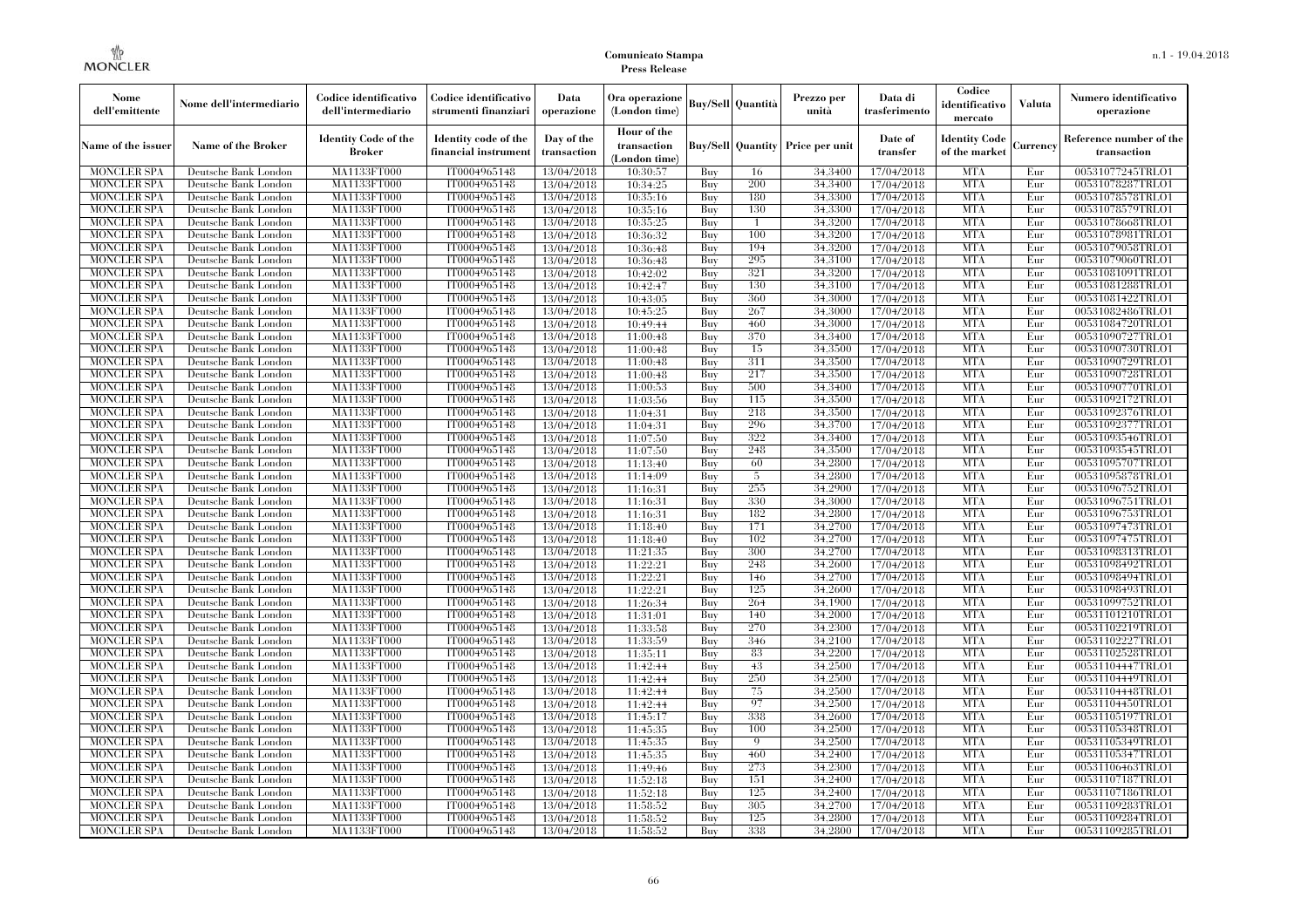| Nome<br>dell'emittente                   | Nome dell'intermediario                      | Codice identificativo<br>dell'intermediario  | Codice identificativo<br>strumenti finanziari | Data<br>operazione        | Ora operazione<br>(London time)             |            | Buy/Sell Quantità        | Prezzo per<br>unità | Data di<br>trasferimento | Codice<br>identificativo<br>mercato   | <b>Valuta</b> | Numero identificativo<br>operazione    |
|------------------------------------------|----------------------------------------------|----------------------------------------------|-----------------------------------------------|---------------------------|---------------------------------------------|------------|--------------------------|---------------------|--------------------------|---------------------------------------|---------------|----------------------------------------|
| Name of the issuer                       | Name of the Broker                           | <b>Identity Code of the</b><br><b>Broker</b> | Identity code of the<br>financial instrument  | Day of the<br>transaction | Hour of the<br>transaction<br>(London time) |            | <b>Buy/Sell Quantity</b> | Price per unit      | Date of<br>transfer      | <b>Identity Code</b><br>of the market | Currencv      | Reference number of the<br>transaction |
| <b>MONCLER SPA</b>                       | Deutsche Bank London                         | MA1133FT000                                  | IT0004965148                                  | 13/04/2018                | 12:05:30                                    | Buv        | 335                      | 34.2500             | 17/04/2018               | <b>MTA</b>                            | Eur           | 00531111330TRLO1                       |
| <b>MONCLER SPA</b>                       | Deutsche Bank London                         | MA1133FT000                                  | IT0004965148                                  | 13/04/2018                | 12:05:38                                    | Buy        | 320                      | 34,2400             | 17/04/2018               | <b>MTA</b>                            | Eur           | 00531111374TRLO1                       |
| <b>MONCLER SPA</b>                       | Deutsche Bank London                         | MA1133FT000                                  | IT0004965148                                  | 13/04/2018                | 12:05:38                                    | Buy        | 62                       | 34,2500             | 17/04/2018               | <b>MTA</b>                            | Eur           | 00531111375TRLO1                       |
| <b>MONCLER SPA</b>                       | Deutsche Bank London                         | <b>MA1133FT000</b>                           | IT0004965148                                  | 13/04/2018                | 12:07:41                                    | Buy        | 270                      | 34,1900             | 17/04/2018               | <b>MTA</b>                            | Eur           | 00531111944TRLO1                       |
| <b>MONCLER SPA</b>                       | Deutsche Bank London                         | <b>MA1133FT000</b>                           | IT0004965148                                  | 13/04/2018                | 12:07:41                                    | Buy        | 214                      | 34,1800             | 17/04/2018               | <b>MTA</b><br><b>MTA</b>              | Eur           | 00531111945TRLO1                       |
| <b>MONCLER SPA</b><br><b>MONCLER SPA</b> | Deutsche Bank London<br>Deutsche Bank London | MA1133FT000<br>MA1133FT000                   | IT0004965148<br>IT0004965148                  | 13/04/2018<br>13/04/2018  | 12:11:27<br>12:13:49                        | Buy<br>Buy | 263<br>262               | 34,1400<br>34,1400  | 17/04/2018<br>17/04/2018 | <b>MTA</b>                            | Eur<br>Eur    | 00531113193TRLO1<br>00531113846TRLO1   |
| <b>MONCLER SPA</b>                       | Deutsche Bank London                         | MA1133FT000                                  | IT0004965148                                  | 13/04/2018                | 12:16:12                                    | Buy        | 305                      | 34,1200             | 17/04/2018               | <b>MTA</b>                            | Eur           | 00531114411TRLO1                       |
| <b>MONCLER SPA</b>                       | Deutsche Bank London                         | <b>MA1133FT000</b>                           | IT0004965148                                  | 13/04/2018                | 12:20:26                                    | Buy        | 287                      | 34,0700             | 17/04/2018               | <b>MTA</b>                            | Eur           | 00531115353TRLO1                       |
| <b>MONCLER SPA</b>                       | Deutsche Bank London                         | MA1133FT000                                  | IT0004965148                                  | 13/04/2018                | 12:20:26                                    | Buy        | 370                      | 34,0700             | 17/04/2018               | <b>MTA</b>                            | Eur           | 00531115354TRLO1                       |
| <b>MONCLER SPA</b>                       | Deutsche Bank London                         | MA1133FT000                                  | IT0004965148                                  | 13/04/2018                | 12:20:26                                    | Buy        | 58                       | 34,0700             | 17/04/2018               | <b>MTA</b>                            | Eur           | 00531115355TRLO1                       |
| <b>MONCLER SPA</b>                       | Deutsche Bank London                         | MA1133FT000                                  | IT0004965148                                  | 13/04/2018                | 12:32:14                                    | Buy        | 466                      | 34,0500             | 17/04/2018               | <b>MTA</b>                            | Eur           | 00531118788TRLO1                       |
| <b>MONCLER SPA</b>                       | Deutsche Bank London                         | MA1133FT000                                  | IT0004965148                                  | 13/04/2018                | 12:32:14                                    | Buy        | $\overline{4}$           | 34,0500             | 17/04/2018               | <b>MTA</b>                            | Eur           | 00531118789TRLO1                       |
| <b>MONCLER SPA</b>                       | Deutsche Bank London                         | <b>MA1133FT000</b>                           | IT0004965148                                  | 13/04/2018                | 12:32:47                                    | Buy        | 390                      | 34,0500             | 17/04/2018               | <b>MTA</b>                            | Eur           | 00531119036TRLO1                       |
| MONCLER SPA                              | Deutsche Bank London                         | MA1133FT000                                  | IT0004965148                                  | 13/04/2018                | 12:32:47                                    | Buy        | 283                      | 34,0500             | 17/04/2018               | <b>MTA</b>                            | Eur           | 00531119037TRLO1                       |
| <b>MONCLER SPA</b>                       | Deutsche Bank London                         | MA1133FT000                                  | IT0004965148                                  | 13/04/2018                | 12:41:13                                    | Buy        | 275                      | 34,0300             | 17/04/2018               | <b>MTA</b>                            | Eur           | 00531121866TRLO1                       |
| <b>MONCLER SPA</b>                       | Deutsche Bank London                         | MA1133FT000                                  | IT0004965148                                  | 13/04/2018                | 12:41:55                                    | Buy        | 300                      | 34,0200             | 17/04/2018               | <b>MTA</b>                            | Eur           | 00531122059TRLO1                       |
| <b>MONCLER SPA</b>                       | Deutsche Bank London                         | <b>MA1133FT000</b>                           | IT0004965148                                  | 13/04/2018                | 12:41:56                                    | Buy        | 96                       | 34,0100             | 17/04/2018               | <b>MTA</b>                            | Eur           | 00531122060TRLO1                       |
| <b>MONCLER SPA</b>                       | Deutsche Bank London                         | MA1133FT000                                  | IT0004965148                                  | 13/04/2018                | 12:44:22                                    | Buy        | 28                       | 33,9900             | 17/04/2018               | <b>MTA</b>                            | Eur           | 00531122957TRLO1                       |
| <b>MONCLER SPA</b>                       | Deutsche Bank London                         | <b>MA1133FT000</b>                           | IT0004965148                                  | 13/04/2018                | 12:44:47                                    | Buy        | 227                      | 33,9900             | 17/04/2018               | <b>MTA</b>                            | Eur           | 00531123138TRLO1                       |
| <b>MONCLER SPA</b>                       | Deutsche Bank London                         | MA1133FT000                                  | IT0004965148                                  | 13/04/2018                | 12:46:47                                    | Buy        | 52                       | 33,9500             | 17/04/2018               | <b>MTA</b>                            | Eur           | 00531123687TRLO1                       |
| <b>MONCLER SPA</b>                       | Deutsche Bank London                         | <b>MA1133FT000</b>                           | IT0004965148                                  | 13/04/2018                | 12:46:47                                    | Buy        | 203                      | 33,9500             | 17/04/2018               | <b>MTA</b>                            | Eur           | 00531123689TRLO1                       |
| MONCLER SPA<br><b>MONCLER SPA</b>        | Deutsche Bank London                         | <b>MA1133FT000</b>                           | IT0004965148<br>IT0004965148                  | 13/04/2018                | 12:48:44                                    | <b>Buy</b> | 125<br>256               | 33,9500<br>33,9300  | 17/04/2018<br>17/04/2018 | <b>MTA</b><br><b>MTA</b>              | Eur<br>Eur    | 00531124482TRLO1                       |
| <b>MONCLER SPA</b>                       | Deutsche Bank London<br>Deutsche Bank London | MA1133FT000<br>MA1133FT000                   | IT0004965148                                  | 13/04/2018<br>13/04/2018  | 12:48:59<br>12:53:25                        | Buy<br>Buy | 285                      | 33.9100             | 17/04/2018               | <b>MTA</b>                            | Eur           | 00531124567TRLO1<br>00531126185TRLO1   |
| <b>MONCLER SPA</b>                       | Deutsche Bank London                         | <b>MA1133FT000</b>                           | IT0004965148                                  | 13/04/2018                | 12:53:25                                    | Buy        | 213                      | 33,9200             | 17/04/2018               | <b>MTA</b>                            | Eur           | 00531126188TRLO1                       |
| <b>MONCLER SPA</b>                       | Deutsche Bank London                         | MA1133FT000                                  | IT0004965148                                  | 13/04/2018                | 12:53:25                                    | Buy        | 125                      | 33,9200             | 17/04/2018               | <b>MTA</b>                            | Eur           | 00531126189TRLO1                       |
| <b>MONCLER SPA</b>                       | Deutsche Bank London                         | MA1133FT000                                  | IT0004965148                                  | 13/04/2018                | 12:57:16                                    | Buy        | 140                      | 33,9100             | 17/04/2018               | <b>MTA</b>                            | Eur           | 00531127342TRLO1                       |
| <b>MONCLER SPA</b>                       | Deutsche Bank London                         | MA1133FT000                                  | IT0004965148                                  | 13/04/2018                | 13:00:00                                    | Buv        | 280                      | 33,8500             | 17/04/2018               | <b>MTA</b>                            | Eur           | 00531128211TRLO1                       |
| <b>MONCLER SPA</b>                       | Deutsche Bank London                         | MA1133FT000                                  | IT0004965148                                  | 13/04/2018                | 13:00:00                                    | Buy        | 251                      | 33,8400             | 17/04/2018               | <b>MTA</b>                            | Eur           | 00531128212TRLO1                       |
| <b>MONCLER SPA</b>                       | Deutsche Bank London                         | MA1133FT000                                  | IT0004965148                                  | 13/04/2018                | 13:04:55                                    | Buy        | 330                      | 33,9000             | 17/04/2018               | <b>MTA</b>                            | Eur           | 00531130591TRLO1                       |
| <b>MONCLER SPA</b>                       | Deutsche Bank London                         | MA1133FT000                                  | IT0004965148                                  | 13/04/2018                | 13:04:55                                    | Buy        | 65                       | 33,9000             | 17/04/2018               | <b>MTA</b>                            | Eur           | 00531130592TRLO1                       |
| MONCLER SPA                              | Deutsche Bank London                         | <b>MA1133FT000</b>                           | IT0004965148                                  | 13/04/2018                | 13:07:07                                    | Buy        | 125                      | 33,8800             | 17/04/2018               | <b>MTA</b>                            | Eur           | 00531131244TRLO1                       |
| <b>MONCLER SPA</b>                       | Deutsche Bank London                         | MA1133FT000                                  | IT0004965148                                  | 13/04/2018                | 13:07:07                                    | Buy        | 172                      | 33,8800             | 17/04/2018               | <b>MTA</b>                            | Eur           | 00531131245TRLO1                       |
| <b>MONCLER SPA</b>                       | Deutsche Bank London                         | MA1133FT000                                  | IT0004965148                                  | 13/04/2018                | 13:15:53                                    | Buy        | 260                      | 33,9100             | 17/04/2018               | <b>MTA</b>                            | Eur           | 00531134389TRLO1                       |
| <b>MONCLER SPA</b>                       | Deutsche Bank London                         | MA1133FT000                                  | IT0004965148                                  | 13/04/2018                | 13:16:39                                    | Buy        | 480                      | 33,8900             | 17/04/2018               | <b>MTA</b>                            | Eur           | 00531134590TRLO1                       |
| <b>MONCLER SPA</b>                       | Deutsche Bank London                         | <b>MA1133FT000</b>                           | IT0004965148                                  | 13/04/2018                | 13:20:11                                    | Buy        | 300                      | 33,9000             | 17/04/2018               | <b>MTA</b>                            | Eur           | 00531135565TRLO1                       |
| <b>MONCLER SPA</b>                       | Deutsche Bank London                         | MA1133FT000                                  | IT0004965148                                  | 13/04/2018                | 13:21:18                                    | Buy        | 340                      | 33,9200             | 17/04/2018               | <b>MTA</b>                            | Eur           | 00531135966TRLO1                       |
| <b>MONCLER SPA</b>                       | Deutsche Bank London                         | MA1133FT000                                  | IT0004965148                                  | 13/04/2018                | 13:21:18                                    | Buy        | $\overline{2}$           | 33,9400             | 17/04/2018               | <b>MTA</b>                            | Eur           | 00531135967TRLO1                       |
| <b>MONCLER SPA</b>                       | Deutsche Bank London                         | MA1133FT000                                  | IT0004965148                                  | 13/04/2018                | 13:21:18                                    | Buy        | 125                      | 33,9400             | 17/04/2018               | <b>MTA</b>                            | Eur           | 00531135968TRLO1                       |
| <b>MONCLER SPA</b>                       | Deutsche Bank London                         | MA1133FT000                                  | IT0004965148                                  | 13/04/2018                | 13:21:18                                    | Buy        | 166                      | 33,9400             | 17/04/2018               | <b>MTA</b>                            | Eur           | 00531135969TRLO1                       |
| <b>MONCLER SPA</b><br><b>MONCLER SPA</b> | Deutsche Bank London<br>Deutsche Bank London | MA1133FT000<br>MA1133FT000                   | IT0004965148<br>IT0004965148                  | 13/04/2018                | 13:23:52<br>13:26:43                        | Buy<br>Buy | 250<br>260               | 33,9200<br>33,9200  | 17/04/2018<br>17/04/2018 | <b>MTA</b><br><b>MTA</b>              | Eur<br>Eur    | 00531136794TRLO1<br>00531137752TRLO1   |
| <b>MONCLER SPA</b>                       | Deutsche Bank London                         | MA1133FT000                                  | IT0004965148                                  | 13/04/2018<br>13/04/2018  | 13:26:43                                    | Buy        | 125                      | 33,9400             | 17/04/2018               | <b>MTA</b>                            | Eur           | 00531137753TRLO1                       |
| <b>MONCLER SPA</b>                       | Deutsche Bank London                         | MA1133FT000                                  | IT0004965148                                  | 13/04/2018                | 13:26:43                                    | Buy        | 147                      | 33,9500             | 17/04/2018               | <b>MTA</b>                            | Eur           | 00531137754TRLO1                       |
| <b>MONCLER SPA</b>                       | Deutsche Bank London                         | MA1133FT000                                  | IT0004965148                                  | 13/04/2018                | 13:30:42                                    | Buy        | 194                      | 33,9600             | 17/04/2018               | <b>MTA</b>                            | Eur           | 00531139033TRLO1                       |
| <b>MONCLER SPA</b>                       | Deutsche Bank London                         | MA1133FT000                                  | IT0004965148                                  | 13/04/2018                | 13:30:42                                    | Buy        | 190                      | 33,9600             | 17/04/2018               | <b>MTA</b>                            | Eur           | 00531139034TRLO1                       |
| <b>MONCLER SPA</b>                       | Deutsche Bank London                         | MA1133FT000                                  | IT0004965148                                  | 13/04/2018                | 13:30:42                                    | Buy        | 84                       | 33,9600             | 17/04/2018               | <b>MTA</b>                            | Eur           | 00531139036TRLO1                       |
| <b>MONCLER SPA</b>                       | Deutsche Bank London                         | MA1133FT000                                  | IT0004965148                                  | 13/04/2018                | 13:32:42                                    | Buy        | 299                      | 33,9400             | 17/04/2018               | <b>MTA</b>                            | Eur           | 00531139727TRLO1                       |
| <b>MONCLER SPA</b>                       | Deutsche Bank London                         | MA1133FT000                                  | IT0004965148                                  | 13/04/2018                | 13:35:43                                    | Buy        | 283                      | 33,9100             | 17/04/2018               | <b>MTA</b>                            | Eur           | 00531140977TRLO1                       |
| <b>MONCLER SPA</b>                       | Deutsche Bank London                         | MA1133FT000                                  | IT0004965148                                  | 13/04/2018                | 13:40:12                                    | Buy        | 270                      | 33,9200             | 17/04/2018               | <b>MTA</b>                            | Eur           | 00531143272TRLO1                       |
| <b>MONCLER SPA</b>                       | Deutsche Bank London                         | MA1133FT000                                  | IT0004965148                                  | 13/04/2018                | 13:41:48                                    | Buy        | 98                       | 33,9300             | 17/04/2018               | <b>MTA</b>                            | Eur           | 00531144049TRLO1                       |
| <b>MONCLER SPA</b>                       | Deutsche Bank London                         | MA1133FT000                                  | IT0004965148                                  | 13/04/2018                | 13:42:11                                    | Buy        | 261                      | 33,9300             | 17/04/2018               | <b>MTA</b>                            | Eur           | 00531144160TRLO1                       |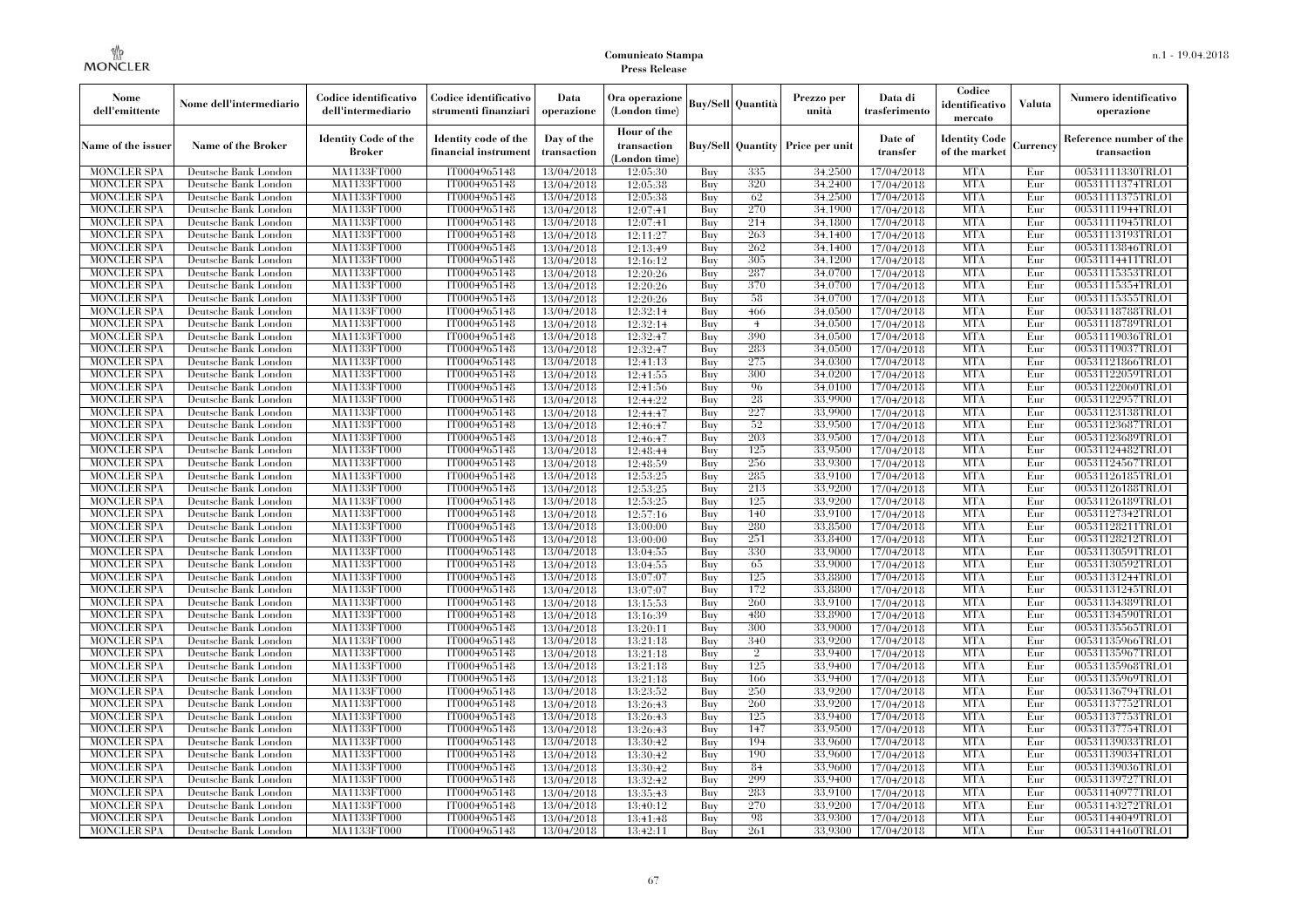| Nome<br>dell'emittente                   | Nome dell'intermediario                      | Codice identificativo<br>dell'intermediario  | Codice identificativo<br>strumenti finanziari | Data<br>operazione        | Ora operazione<br>(London time)             |            | <b>Buy/Sell Quantità</b> | Prezzo per<br>unità                     | Data di<br>trasferimento | Codice<br>identificativo<br>mercato | <b>Valuta</b> | Numero identificativo<br>operazione    |
|------------------------------------------|----------------------------------------------|----------------------------------------------|-----------------------------------------------|---------------------------|---------------------------------------------|------------|--------------------------|-----------------------------------------|--------------------------|-------------------------------------|---------------|----------------------------------------|
| Name of the issuer                       | Name of the Broker                           | <b>Identity Code of the</b><br><b>Broker</b> | Identity code of the<br>financial instrumen   | Day of the<br>transaction | Hour of the<br>transaction<br>(London time) |            |                          | <b>Buy/Sell Quantity Price per unit</b> | Date of<br>transfer      | Identity Code<br>of the market      | Currencv      | Reference number of the<br>transaction |
| <b>MONCLER SPA</b>                       | Deutsche Bank London                         | MA1133FT000                                  | IT0004965148                                  | 13/04/2018                | 13:42:11                                    | Buy        | 125                      | 33.9400                                 | 17/04/2018               | <b>MTA</b>                          | Eur           | 00531144161TRLO1                       |
| <b>MONCLER SPA</b>                       | Deutsche Bank London                         | <b>MA1133FT000</b>                           | IT0004965148                                  | 13/04/2018                | 13:42:11                                    | Buy        | 183                      | 33,9500                                 | 17/04/2018               | <b>MTA</b>                          | Eur           | 00531144162TRLO1                       |
| <b>MONCLER SPA</b>                       | Deutsche Bank London                         | MA1133FT000                                  | IT0004965148                                  | 13/04/2018                | 13:48:30                                    | Buy        | 263                      | 33,9200                                 | 17/04/2018               | <b>MTA</b>                          | Eur           | 00531146721TRLO1                       |
| <b>MONCLER SPA</b>                       | Deutsche Bank London                         | MA1133FT000<br>MA1133FT000                   | IT0004965148                                  | 13/04/2018                | 13:52:16                                    | Buy<br>Buy | 360<br>340               | 33,9500<br>33,9600                      | 17/04/2018               | <b>MTA</b><br><b>MTA</b>            | Eur<br>Eur    | 00531148324TRLO1<br>00531148696TRLO1   |
| <b>MONCLER SPA</b><br><b>MONCLER SPA</b> | Deutsche Bank London<br>Deutsche Bank London | MA1133FT000                                  | IT0004965148<br>IT0004965148                  | 13/04/2018                | 13:53:33<br>13:53:33                        | Buy        | 105                      | 33,9800                                 | 17/04/2018<br>17/04/2018 | <b>MTA</b>                          | Eur           | 00531148697TRLO1                       |
| <b>MONCLER SPA</b>                       | Deutsche Bank London                         | MA1133FT000                                  | IT0004965148                                  | 13/04/2018<br>13/04/2018  | 13:53:33                                    | Buy        | 125                      | 33,9800                                 | 17/04/2018               | <b>MTA</b>                          | Eur           | 00531148698TRLO1                       |
| <b>MONCLER SPA</b>                       | Deutsche Bank London                         | MA1133FT000                                  | IT0004965148                                  | 13/04/2018                | 13:53:59                                    | Buy        | 265                      | 33,9600                                 | 17/04/2018               | <b>MTA</b>                          | Eur           | 00531148775TRLO1                       |
| <b>MONCLER SPA</b>                       | Deutsche Bank London                         | MA1133FT000                                  | IT0004965148                                  | 13/04/2018                | 13:53:59                                    | Buy        | 370                      | 33,9500                                 | 17/04/2018               | <b>MTA</b>                          | Eur           | 00531148776TRLO1                       |
| <b>MONCLER SPA</b>                       | Deutsche Bank London                         | MA1133FT000                                  | IT0004965148                                  | 13/04/2018                | 13:55:41                                    | Buy        | 250                      | 33,9200                                 | 17/04/2018               | <b>MTA</b>                          | Eur           | 00531149395TRLO1                       |
| <b>MONCLER SPA</b>                       | Deutsche Bank London                         | MA1133FT000                                  | IT0004965148                                  | 13/04/2018                | 14:07:40                                    | Buy        | 360                      | 33,9300                                 | 17/04/2018               | <b>MTA</b>                          | Eur           | 00531154461TRLO1                       |
| <b>MONCLER SPA</b>                       | Deutsche Bank London                         | MA1133FT000                                  | IT0004965148                                  | 13/04/2018                | 14:08:38                                    | Buy        | 250                      | 33,9500                                 | 17/04/2018               | <b>MTA</b>                          | Eur           | 00531154781TRLO1                       |
| <b>MONCLER SPA</b>                       | Deutsche Bank London                         | MA1133FT000                                  | IT0004965148                                  | 13/04/2018                | 14:08:38                                    | Buy        | 250                      | 33,9400                                 | 17/04/2018               | <b>MTA</b>                          | Eur           | 00531154780TRLO1                       |
| <b>MONCLER SPA</b>                       | Deutsche Bank London                         | MA1133FT000                                  | IT0004965148                                  | 13/04/2018                | 14:08:38                                    | Buy        | 276                      | 33,9500                                 | 17/04/2018               | <b>MTA</b>                          | Eur           | 00531154782TRLO1                       |
| <b>MONCLER SPA</b>                       | Deutsche Bank London                         | MA1133FT000                                  | IT0004965148                                  | 13/04/2018                | 14:09:16                                    | Buy        | 250                      | 33,9500                                 | 17/04/2018               | <b>MTA</b>                          | Eur           | 00531154971TRLO1                       |
| <b>MONCLER SPA</b>                       | Deutsche Bank London                         | MA1133FT000                                  | IT0004965148                                  | 13/04/2018                | 14:09:16                                    | Buy        | 35                       | 33,9500                                 | 17/04/2018               | <b>MTA</b>                          | Eur           | 00531154973TRLO1                       |
| <b>MONCLER SPA</b>                       | Deutsche Bank London                         | MA1133FT000                                  | IT0004965148                                  | 13/04/2018                | 14:09:16                                    | Buy        | 100                      | 33,9500                                 | 17/04/2018               | <b>MTA</b>                          | Eur           | 00531154970TRLO1                       |
| MONCLER SPA                              | Deutsche Bank London                         | MA1133FT000                                  | IT0004965148                                  | 13/04/2018                | 14:09:16                                    | Buy        | 300                      | 33,9500                                 | 17/04/2018               | <b>MTA</b>                          | Eur           | 00531154972TRLO1                       |
| <b>MONCLER SPA</b>                       | Deutsche Bank London                         | MA1133FT000                                  | IT0004965148                                  | 13/04/2018                | 14:09:35                                    | Buy        | 290                      | 33,9200                                 | 17/04/2018               | <b>MTA</b>                          | Eur           | 00531155035TRLO1                       |
| <b>MONCLER SPA</b>                       | Deutsche Bank London                         | MA1133FT000                                  | IT0004965148                                  | 13/04/2018                | 14:09:35                                    | Buy        | 258                      | 33,9200                                 | 17/04/2018               | <b>MTA</b>                          | Eur           | 00531155036TRLO1                       |
| <b>MONCLER SPA</b>                       | Deutsche Bank London                         | MA1133FT000                                  | IT0004965148                                  | 13/04/2018                | 14:13:24                                    | Buy        | 301                      | 33,9400                                 | 17/04/2018               | <b>MTA</b>                          | Eur           | 00531155988TRLO1                       |
| <b>MONCLER SPA</b><br><b>MONCLER SPA</b> | Deutsche Bank London                         | MA1133FT000                                  | IT0004965148<br>IT0004965148                  | 13/04/2018                | 14:17:47                                    | Buy        | 160<br>430               | 33,9500<br>33,9600                      | 17/04/2018               | <b>MTA</b><br><b>MTA</b>            | Eur<br>Eur    | 00531157178TRLO1                       |
| <b>MONCLER SPA</b>                       | Deutsche Bank London<br>Deutsche Bank London | <b>MA1133FT000</b><br>MA1133FT000            | IT0004965148                                  | 13/04/2018<br>13/04/2018  | 14:18:28<br>14:21:43                        | Buy<br>Buy | $27\,$                   | 33,9700                                 | 17/04/2018<br>17/04/2018 | <b>MTA</b>                          | Eur           | 00531157409TRLO1<br>00531158414TRLO1   |
| <b>MONCLER SPA</b>                       | Deutsche Bank London                         | MA1133FT000                                  | IT0004965148                                  | 13/04/2018                | 14:24:58                                    | Buv        | 413                      | 33.9700                                 | 17/04/2018               | <b>MTA</b>                          | Eur           | 00531159498TRLO1                       |
| <b>MONCLER SPA</b>                       | Deutsche Bank London                         | MA1133FT000                                  | IT0004965148                                  | 13/04/2018                | 14:24:58                                    | Buy        | 390                      | 33,9700                                 | 17/04/2018               | <b>MTA</b>                          | Eur           | 00531159499TRLO1                       |
| <b>MONCLER SPA</b>                       | Deutsche Bank London                         | MA1133FT000                                  | IT0004965148                                  | 13/04/2018                | 14:27:13                                    | Buy        | 305                      | 33,9700                                 | 17/04/2018               | <b>MTA</b>                          | Eur           | 00531160298TRLO1                       |
| <b>MONCLER SPA</b>                       | Deutsche Bank London                         | MA1133FT000                                  | IT0004965148                                  | 13/04/2018                | 14:27:13                                    | Buy        | 73                       | 33,9900                                 | 17/04/2018               | <b>MTA</b>                          | Eur           | 00531160300TRLO1                       |
| MONCLER SPA                              | Deutsche Bank London                         | MA1133FT000                                  | IT0004965148                                  | 13/04/2018                | 14:27:13                                    | Buy        | 250                      | 33,9800                                 | 17/04/2018               | <b>MTA</b>                          | Eur           | 00531160299TRLO1                       |
| <b>MONCLER SPA</b>                       | Deutsche Bank London                         | MA1133FT000                                  | IT0004965148                                  | 13/04/2018                | 14:27:13                                    | Buy        | 275                      | 33,9700                                 | 17/04/2018               | <b>MTA</b>                          | Eur           | 00531160301TRLO1                       |
| <b>MONCLER SPA</b>                       | Deutsche Bank London                         | MA1133FT000                                  | IT0004965148                                  | 13/04/2018                | 14:32:16                                    | Buy        | 95                       | 34,0300                                 | 17/04/2018               | <b>MTA</b>                          | Eur           | 00531162216TRLO1                       |
| <b>MONCLER SPA</b>                       | Deutsche Bank London                         | MA1133FT000                                  | IT0004965148                                  | 13/04/2018                | 14:32:36                                    | Buy        | 74                       | 34,0200                                 | 17/04/2018               | <b>MTA</b>                          | Eur           | 00531162363TRLO1                       |
| <b>MONCLER SPA</b>                       | Deutsche Bank London                         | MA1133FT000                                  | IT0004965148                                  | 13/04/2018                | 14:32:36                                    | Buy        | 246                      | 34,0200                                 | 17/04/2018               | <b>MTA</b>                          | Eur           | 00531162364TRLO1                       |
| <b>MONCLER SPA</b>                       | Deutsche Bank London                         | MA1133FT000                                  | IT0004965148                                  | 13/04/2018                | 14:32:36                                    | Buy        | 295                      | 34,0200                                 | 17/04/2018               | <b>MTA</b>                          | Eur           | 00531162366TRLO1                       |
| <b>MONCLER SPA</b>                       | Deutsche Bank London                         | MA1133FT000                                  | IT0004965148                                  | 13/04/2018                | 14:32:56                                    | Buy        | 250                      | 34,0100                                 | 17/04/2018               | <b>MTA</b>                          | Eur           | 00531162423TRLO1                       |
| <b>MONCLER SPA</b>                       | Deutsche Bank London                         | MA1133FT000                                  | IT0004965148                                  | 13/04/2018                | 14:33:01                                    | Buy        | 83                       | 34,0000                                 | 17/04/2018               | <b>MTA</b>                          | Eur           | 00531162484TRLO1                       |
| <b>MONCLER SPA</b>                       | Deutsche Bank London                         | MA1133FT000                                  | IT0004965148                                  | 13/04/2018                | 14:33:01                                    | Buy        | 367                      | 34,0000                                 | 17/04/2018               | <b>MTA</b>                          | Eur           | 00531162485TRLO1                       |
| <b>MONCLER SPA</b>                       | Deutsche Bank London                         | MA1133FT000                                  | IT0004965148                                  | 13/04/2018                | 14:35:42                                    | Buy        | 265                      | 33,9900                                 | 17/04/2018               | <b>MTA</b>                          | Eur           | 00531163691TRLO1                       |
| <b>MONCLER SPA</b>                       | Deutsche Bank London                         | MA1133FT000                                  | IT0004965148                                  | 13/04/2018                | 14:35:42                                    | Buy        | 438                      | 34,0000                                 | 17/04/2018               | <b>MTA</b>                          | Eur           | 00531163692TRLO1                       |
| <b>MONCLER SPA</b>                       | Deutsche Bank London                         | MA1133FT000                                  | IT0004965148                                  | 13/04/2018                | 14:39:11                                    | Buy        | 80                       | 34,0100                                 | 17/04/2018               | <b>MTA</b>                          | Eur           | 00531165413TRLO1                       |
| <b>MONCLER SPA</b><br><b>MONCLER SPA</b> | Deutsche Bank London                         | MA1133FT000<br>MA1133FT000                   | IT0004965148<br>IT0004965148                  | 13/04/2018<br>13/04/2018  | 14:39:11<br>14:41:09                        | Buy        | 330<br>328               | 34,0100<br>34,0200                      | 17/04/2018<br>17/04/2018 | <b>MTA</b><br><b>MTA</b>            | Eur<br>Eur    | 00531165414TRLO1<br>00531166218TRLO1   |
| <b>MONCLER SPA</b>                       | Deutsche Bank London<br>Deutsche Bank London | MA1133FT000                                  | IT0004965148                                  | 13/04/2018                | 14:42:38                                    | Buy<br>Buy | 250                      | 34,0100                                 | 17/04/2018               | <b>MTA</b>                          | Eur           | 00531166770TRLO1                       |
| <b>MONCLER SPA</b>                       | Deutsche Bank London                         | MA1133FT000                                  | IT0004965148                                  | 13/04/2018                | 14:42:46                                    | Buy        | 331                      | 34,0000                                 | 17/04/2018               | <b>MTA</b>                          | Eur           | 00531166855TRLO1                       |
| <b>MONCLER SPA</b>                       | Deutsche Bank London                         | MA1133FT000                                  | IT0004965148                                  | 13/04/2018                | 14:45:44                                    | Buy        | 325                      | 33,9800                                 | 17/04/2018               | <b>MTA</b>                          | Eur           | 00531168678TRLO1                       |
| <b>MONCLER SPA</b>                       | Deutsche Bank London                         | MA1133FT000                                  | IT0004965148                                  | 13/04/2018                | 14:45:44                                    | Buy        | 255                      | 33,9700                                 | 17/04/2018               | <b>MTA</b>                          | Eur           | 00531168679TRLO1                       |
| <b>MONCLER SPA</b>                       | Deutsche Bank London                         | MA1133FT000                                  | IT0004965148                                  | 13/04/2018                | 14:47:01                                    | Buy        | 217                      | 33,9600                                 | 17/04/2018               | <b>MTA</b>                          | Eur           | 00531169422TRLO1                       |
| <b>MONCLER SPA</b>                       | Deutsche Bank London                         | MA1133FT000                                  | IT0004965148                                  | 13/04/2018                | 14:47:38                                    | Buy        | 274                      | 33,9500                                 | 17/04/2018               | <b>MTA</b>                          | Eur           | 00531169804TRLO1                       |
| <b>MONCLER SPA</b>                       | Deutsche Bank London                         | MA1133FT000                                  | IT0004965148                                  | 13/04/2018                | 14:50:26                                    | Buy        | 295                      | 33,9500                                 | 17/04/2018               | <b>MTA</b>                          | Eur           | 00531171382TRLO1                       |
| <b>MONCLER SPA</b>                       | Deutsche Bank London                         | MA1133FT000                                  | IT0004965148                                  | 13/04/2018                | 14:50:26                                    | Buy        | 290                      | 33,9400                                 | 17/04/2018               | <b>MTA</b>                          | Eur           | 00531171383TRLO1                       |
| <b>MONCLER SPA</b>                       | Deutsche Bank London                         | MA1133FT000                                  | IT0004965148                                  | 13/04/2018                | 14:54:03                                    | Buy        | 186                      | 34,0000                                 | 17/04/2018               | <b>MTA</b>                          | Eur           | 00531173369TRLO1                       |
| <b>MONCLER SPA</b>                       | Deutsche Bank London                         | MA1133FT000                                  | IT0004965148                                  | 13/04/2018                | 14:54:03                                    | Buy        | 130                      | 34,0000                                 | 17/04/2018               | <b>MTA</b>                          | Eur           | 00531173371TRLO1                       |
| <b>MONCLER SPA</b>                       | Deutsche Bank London                         | MA1133FT000                                  | IT0004965148                                  | 13/04/2018                | 14:54:41                                    | Buy        | 480                      | 34,0000                                 | 17/04/2018               | <b>MTA</b>                          | Eur           | 00531173727TRLO1                       |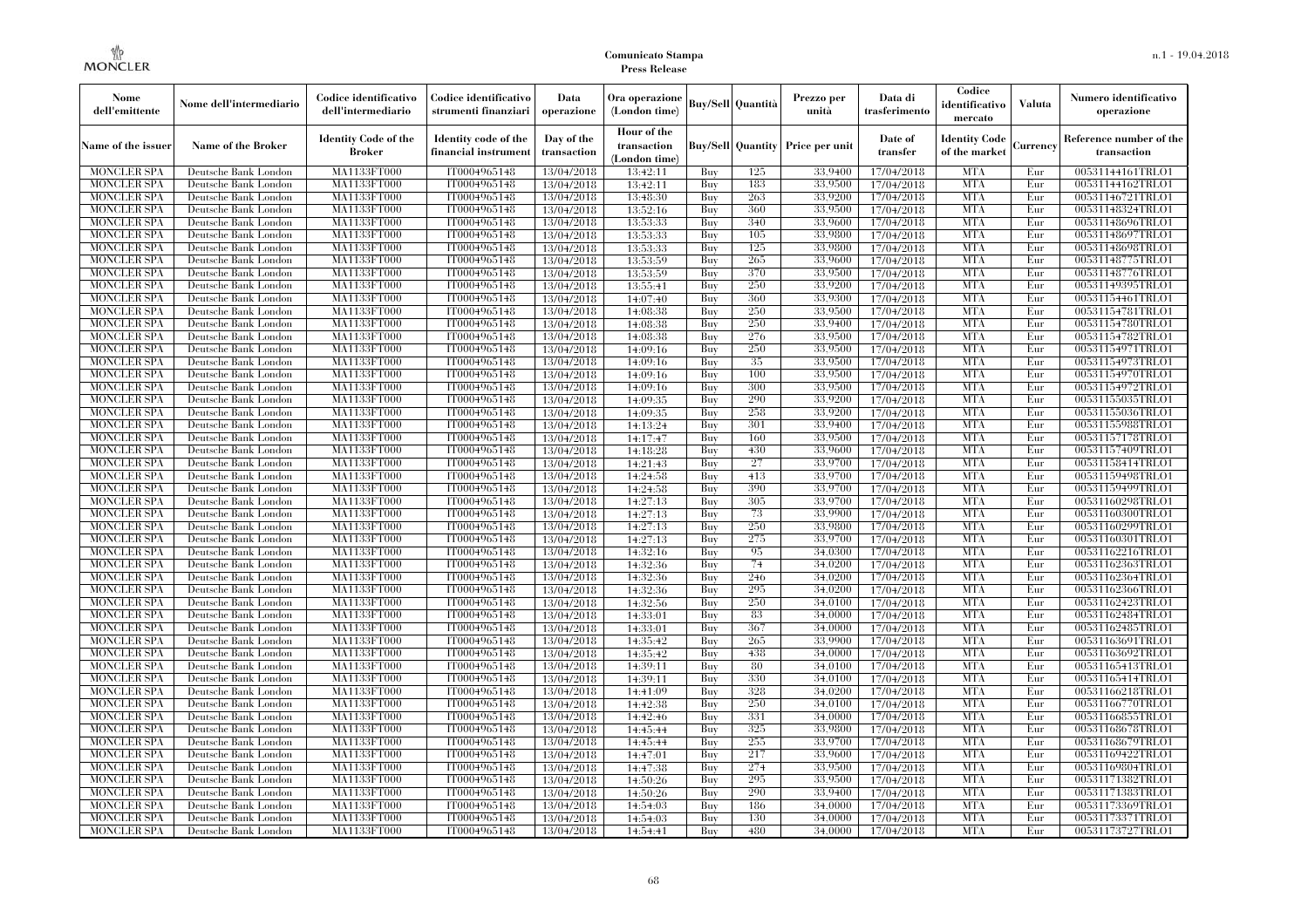| Nome<br>dell'emittente                   | Nome dell'intermediario                      | Codice identificativo<br>dell'intermediario  | Codice identificativo<br>strumenti finanziari | Data<br>operazione        | Ora operazione<br>(London time)             |            | <b>Buy/Sell Quantità</b> | Prezzo per<br>unità | Data di<br>trasferimento | Codice<br>identificativo<br>mercato   | Valuta     | Numero identificativo<br>operazione    |
|------------------------------------------|----------------------------------------------|----------------------------------------------|-----------------------------------------------|---------------------------|---------------------------------------------|------------|--------------------------|---------------------|--------------------------|---------------------------------------|------------|----------------------------------------|
| Name of the issuer                       | Name of the Broker                           | <b>Identity Code of the</b><br><b>Broker</b> | Identity code of the<br>financial instrument  | Day of the<br>transaction | Hour of the<br>transaction<br>(London time) |            | <b>Buy/Sell Quantity</b> | Price per unit      | Date of<br>transfer      | <b>Identity Code</b><br>of the market | Currencv   | Reference number of the<br>transaction |
| <b>MONCLER SPA</b>                       | Deutsche Bank London                         | MA1133FT000                                  | IT0004965148                                  | 13/04/2018                | 14:55:52                                    | Buy        | 124                      | 33,9800             | 17/04/2018               | <b>MTA</b>                            | Eur        | 00531174232TRLO1                       |
| <b>MONCLER SPA</b>                       | Deutsche Bank London                         | MA1133FT000                                  | IT0004965148                                  | 13/04/2018                | 14:55:52                                    | Buy        | 137                      | 33,9800             | 17/04/2018               | <b>MTA</b>                            | Eur        | 00531174233TRLO1                       |
| <b>MONCLER SPA</b>                       | Deutsche Bank London                         | MA1133FT000                                  | IT0004965148                                  | 13/04/2018                | 14:55:52                                    | Buv        | 250                      | 33,9800             | 17/04/2018               | <b>MTA</b>                            | Eur        | 00531174234TRLO1                       |
| <b>MONCLER SPA</b>                       | Deutsche Bank London                         | MA1133FT000                                  | IT0004965148                                  | 13/04/2018                | 14:55:52                                    | Buy        | 102                      | 33,9900             | 17/04/2018               | <b>MTA</b>                            | Eur        | 00531174235TRLO1                       |
| <b>MONCLER SPA</b>                       | Deutsche Bank London                         | MA1133FT000                                  | IT0004965148                                  | 13/04/2018                | 15:01:30                                    | Buy        | 390                      | 34,0100             | 17/04/2018               | <b>MTA</b>                            | Eur        | 00531177216TRLO1                       |
| <b>MONCLER SPA</b>                       | Deutsche Bank London                         | MA1133FT000<br>MA1133FT000                   | IT0004965148                                  | 13/04/2018                | 15:01:30                                    | Buy        | 308                      | 34,0100             | 17/04/2018               | <b>MTA</b><br><b>MTA</b>              | Eur        | 00531177217TRLO1                       |
| <b>MONCLER SPA</b><br><b>MONCLER SPA</b> | Deutsche Bank London<br>Deutsche Bank London | MA1133FT000                                  | IT0004965148<br>IT0004965148                  | 13/04/2018<br>13/04/2018  | 15:01:41<br>15:03:25                        | Buy<br>Buy | 461<br>250               | 34,0100<br>34,0000  | 17/04/2018<br>17/04/2018 | <b>MTA</b>                            | Eur<br>Eur | 00531177310TRLO1<br>00531178132TRLO1   |
| <b>MONCLER SPA</b>                       | Deutsche Bank London                         | MA1133FT000                                  | IT0004965148                                  | 13/04/2018                | 15:03:25                                    | Buv        | 13                       | 34,0100             | 17/04/2018               | <b>MTA</b>                            | Eur        | 00531178133TRLO1                       |
| <b>MONCLER SPA</b>                       | Deutsche Bank London                         | MA1133FT000                                  | IT0004965148                                  | 13/04/2018                | 15:04:31                                    | Buy        | 250                      | 34,0000             | 17/04/2018               | <b>MTA</b>                            | Eur        | 00531178815TRLO1                       |
| <b>MONCLER SPA</b>                       | Deutsche Bank London                         | MA1133FT000                                  | IT0004965148                                  | 13/04/2018                | 15:04:31                                    | Buy        | 166                      | 34,0000             | 17/04/2018               | <b>MTA</b>                            | Eur        | 00531178816TRLO1                       |
| <b>MONCLER SPA</b>                       | Deutsche Bank London                         | MA1133FT000                                  | IT0004965148                                  | 13/04/2018                | 15:05:27                                    | Buy        | 181                      | 33,9700             | 17/04/2018               | <b>MTA</b>                            | Eur        | 00531179361TRLO1                       |
| <b>MONCLER SPA</b>                       | Deutsche Bank London                         | MA1133FT000                                  | IT0004965148                                  | 13/04/2018                | 15:05:27                                    | Buy        | 73                       | 33,9700             | 17/04/2018               | <b>MTA</b>                            | Eur        | 00531179363TRLO1                       |
| <b>MONCLER SPA</b>                       | Deutsche Bank London                         | MA1133FT000                                  | IT0004965148                                  | 13/04/2018                | 15:07:46                                    | Buy        | 16                       | 34,0000             | 17/04/2018               | <b>MTA</b>                            | Eur        | 00531180382TRLO1                       |
| <b>MONCLER SPA</b>                       | Deutsche Bank London                         | MA1133FT000                                  | IT0004965148                                  | 13/04/2018                | 15:07:58                                    | Buy        | 327                      | 33,9900             | 17/04/2018               | <b>MTA</b>                            | Eur        | 00531180473TRLO1                       |
| <b>MONCLER SPA</b>                       | Deutsche Bank London                         | MA1133FT000                                  | IT0004965148                                  | 13/04/2018                | 15:07:58                                    | Buy        | 593                      | 33,9900             | 17/04/2018               | <b>MTA</b>                            | Eur        | 00531180474TRLO1                       |
| <b>MONCLER SPA</b>                       | Deutsche Bank London                         | MA1133FT000                                  | IT0004965148                                  | 13/04/2018                | 15:12:27                                    | Buy        | 380                      | 33,9400             | 17/04/2018               | <b>MTA</b>                            | Eur        | 00531182257TRLO1                       |
| <b>MONCLER SPA</b>                       | Deutsche Bank London                         | MA1133FT000                                  | IT0004965148                                  | 13/04/2018                | 15:13:18                                    | Buy        | 305                      | 33,9400             | 17/04/2018               | <b>MTA</b>                            | Eur        | 00531182794TRLO1                       |
| <b>MONCLER SPA</b>                       | Deutsche Bank London                         | MA1133FT000                                  | IT0004965148                                  | 13/04/2018                | 15:13:18                                    | Buy        | 255                      | 33,9300             | 17/04/2018               | <b>MTA</b>                            | Eur        | 00531182795TRLO1                       |
| <b>MONCLER SPA</b>                       | Deutsche Bank London                         | MA1133FT000                                  | IT0004965148                                  | 13/04/2018                | 15:14:50                                    | Buy        | 286                      | 33,9400             | 17/04/2018               | <b>MTA</b>                            | Eur        | 00531183342TRLO1                       |
| <b>MONCLER SPA</b>                       | Deutsche Bank London                         | MA1133FT000                                  | IT0004965148                                  | 13/04/2018                | 15:18:56                                    | Buy        | 24                       | 33,9500             | 17/04/2018               | <b>MTA</b>                            | Eur        | 00531185177TRLO1                       |
| <b>MONCLER SPA</b>                       | Deutsche Bank London                         | MA1133FT000                                  | IT0004965148                                  | 13/04/2018                | 15:18:56                                    | Buy        | 264                      | 33,9500             | 17/04/2018               | <b>MTA</b>                            | Eur        | 00531185178TRLO1                       |
| <b>MONCLER SPA</b>                       | Deutsche Bank London                         | MA1133FT000                                  | IT0004965148                                  | 13/04/2018                | 15:18:56                                    | Buy        | 136                      | 33,9500             | 17/04/2018               | <b>MTA</b>                            | Eur        | 00531185179TRLO1                       |
| <b>MONCLER SPA</b>                       | Deutsche Bank London                         | MA1133FT000                                  | IT0004965148                                  | 13/04/2018                | 15:19:48                                    | Buy        | 370                      | 33,9600             | 17/04/2018               | <b>MTA</b>                            | Eur        | 00531185563TRLO1                       |
| <b>MONCLER SPA</b>                       | Deutsche Bank London                         | MA1133FT000                                  | IT0004965148                                  | 13/04/2018                | 15:20:48                                    | Buy        | 81                       | 33,9800             | 17/04/2018               | <b>MTA</b>                            | Eur        | 00531186124TRLO1                       |
| <b>MONCLER SPA</b>                       | Deutsche Bank London                         | MA1133FT000                                  | IT0004965148                                  | 13/04/2018                | 15:21:22                                    | Buy        | 350                      | 33,9800             | 17/04/2018               | <b>MTA</b>                            | Eur        | 00531186552TRLO1                       |
| <b>MONCLER SPA</b>                       | Deutsche Bank London                         | MA1133FT000                                  | IT0004965148                                  | 13/04/2018                | 15:21:22                                    | Buy        | 250                      | 33,9800             | 17/04/2018               | <b>MTA</b>                            | Eur        | 00531186553TRLO1                       |
| <b>MONCLER SPA</b>                       | Deutsche Bank London                         | MA1133FT000                                  | IT0004965148                                  | 13/04/2018                | 15:21:40                                    | Buy        | 58                       | 33,9600             | 17/04/2018               | <b>MTA</b>                            | Eur        | 00531186792TRLO1                       |
| <b>MONCLER SPA</b>                       | Deutsche Bank London                         | MA1133FT000                                  | IT0004965148                                  | 13/04/2018                | 15:21:46                                    | Buy        | 224                      | 33,9600             | 17/04/2018               | <b>MTA</b>                            | Eur        | 00531186873TRLO1                       |
| <b>MONCLER SPA</b>                       | Deutsche Bank London                         | <b>MA1133FT000</b>                           | IT0004965148                                  | 13/04/2018                | 15:24:53                                    | Buy        | 101                      | 33,9500             | 17/04/2018               | <b>MTA</b>                            | Eur        | 00531188553TRLO1                       |
| <b>MONCLER SPA</b>                       | Deutsche Bank London                         | MA1133FT000                                  | IT0004965148                                  | 13/04/2018                | 15:24:53                                    | Buy        | 160                      | 33,9500             | 17/04/2018               | <b>MTA</b>                            | Eur        | 00531188555TRLO1                       |
| <b>MONCLER SPA</b>                       | Deutsche Bank London                         | MA1133FT000                                  | IT0004965148                                  | 13/04/2018                | 15:24:53                                    | Buv        | 419                      | 33,9500             | 17/04/2018               | <b>MTA</b>                            | Eur        | 00531188566TRLO1                       |
| <b>MONCLER SPA</b>                       | Deutsche Bank London                         | MA1133FT000                                  | IT0004965148                                  | 13/04/2018                | 15:25:46                                    | Buv        | 253                      | 33,9500             | 17/04/2018               | <b>MTA</b>                            | Eur        | 00531189041TRLO1                       |
| <b>MONCLER SPA</b>                       | Deutsche Bank London                         | MA1133FT000                                  | IT0004965148                                  | 13/04/2018                | 15:27:50                                    | Buy        | 115                      | 33,9700             | 17/04/2018               | <b>MTA</b>                            | Eur        | 00531190620TRLO1                       |
| <b>MONCLER SPA</b>                       | Deutsche Bank London                         | MA1133FT000                                  | IT0004965148                                  | 13/04/2018                | 15:27:57                                    | Buy        | 160                      | 33,9700             | 17/04/2018               | <b>MTA</b>                            | Eur        | 00531190709TRLO1                       |
| <b>MONCLER SPA</b>                       | Deutsche Bank London                         | MA1133FT000                                  | IT0004965148                                  | 13/04/2018                | 15:28:48                                    | Buy        | 459                      | 33,9900             | 17/04/2018               | <b>MTA</b>                            | Eur        | 00531191311TRLO1                       |
| <b>MONCLER SPA</b>                       | Deutsche Bank London                         | MA1133FT000                                  | IT0004965148                                  | 13/04/2018                | 15:29:49                                    | Buv        | 219                      | 33,9800             | 17/04/2018               | <b>MTA</b>                            | Eur        | 00531191982TRLO1                       |
| <b>MONCLER SPA</b>                       | Deutsche Bank London                         | MA1133FT000                                  | IT0004965148                                  | 13/04/2018                | 15:29:49                                    | Buy        | 36                       | 33,9800             | 17/04/2018               | <b>MTA</b>                            | Eur        | 00531191983TRLO1                       |
| <b>MONCLER SPA</b>                       | Deutsche Bank London                         | MA1133FT000                                  | IT0004965148                                  | 13/04/2018                | 15:31:50                                    | Buy        | 277                      | 34,0000             | 17/04/2018               | <b>MTA</b>                            | Eur        | 00531193698TRLO1                       |
| <b>MONCLER SPA</b>                       | Deutsche Bank London                         | MA1133FT000                                  | IT0004965148                                  | 13/04/2018                | 15:32:31                                    | Buy        | 368                      | 34,0000             | 17/04/2018               | <b>MTA</b>                            | Eur        | 00531194019TRLO1                       |
| MONCLER SPA                              | Deutsche Bank London                         | MA1133FT000<br>MA1133FT000                   | IT0004965148                                  | 13/04/2018                | 15:34:07                                    | Buy        | 250<br>128               | 34,0400<br>34.0400  | 17/04/2018               | <b>MTA</b><br><b>MTA</b>              | Eur<br>Eur | 00531195179TRLO1<br>00531195180TRLO1   |
| <b>MONCLER SPA</b><br><b>MONCLER SPA</b> | Deutsche Bank London                         | MA1133FT000                                  | IT0004965148<br>IT0004965148                  | 13/04/2018                | 15:34:07                                    | Buy<br>Buy | 339                      | 34,0100             | 17/04/2018               | <b>MTA</b>                            | Eur        | 00531196559TRLO1                       |
| <b>MONCLER SPA</b>                       | Deutsche Bank London                         | MA1133FT000                                  | IT0004965148                                  | 13/04/2018                | 15:36:18                                    | Buy        | 240                      | 34,0200             | 17/04/2018<br>17/04/2018 | <b>MTA</b>                            | Eur        | 00531197245TRLO1                       |
|                                          | Deutsche Bank London                         | MA1133FT000                                  |                                               | 13/04/2018                | 15:37:24                                    | Buy        | -85                      | 34,0200             |                          | <b>MTA</b>                            | Eur        |                                        |
| <b>MONCLER SPA</b><br><b>MONCLER SPA</b> | Deutsche Bank London<br>Deutsche Bank London | MA1133FT000                                  | IT0004965148<br>IT0004965148                  | 13/04/2018<br>13/04/2018  | 15:37:24<br>15:39:07                        | Buy        | 328                      | 34,0300             | 17/04/2018<br>17/04/2018 | <b>MTA</b>                            | Eur        | 00531197247TRLO1<br>00531198377TRLO1   |
| <b>MONCLER SPA</b>                       | Deutsche Bank London                         | MA1133FT000                                  | IT0004965148                                  | 13/04/2018                | 15:39:38                                    | Buy        | 360                      | 34,0200             | 17/04/2018               | <b>MTA</b>                            | Eur        | 00531198699TRLO1                       |
| <b>MONCLER SPA</b>                       | Deutsche Bank London                         | MA1133FT000                                  | IT0004965148                                  | 13/04/2018                | 15:39:38                                    | Buy        | -6                       | 34,0200             | 17/04/2018               | <b>MTA</b>                            | Eur        | 00531198702TRLO1                       |
| <b>MONCLER SPA</b>                       | Deutsche Bank London                         | MA1133FT000                                  | IT0004965148                                  | 13/04/2018                | 15:39:54                                    | Buy        | 323                      | 34,0100             | 17/04/2018               | <b>MTA</b>                            | Eur        | 00531198858TRLO1                       |
| <b>MONCLER SPA</b>                       | Deutsche Bank London                         | MA1133FT000                                  | IT0004965148                                  | 13/04/2018                | 15:42:08                                    | Buy        | 274                      | 33,9900             | 17/04/2018               | <b>MTA</b>                            | Eur        | 00531200405TRLO1                       |
| <b>MONCLER SPA</b>                       | Deutsche Bank London                         | MA1133FT000                                  | IT0004965148                                  | 13/04/2018                | 15:42:08                                    | Buy        | 277                      | 33,9800             | 17/04/2018               | <b>MTA</b>                            | Eur        | 00531200406TRLO1                       |
| <b>MONCLER SPA</b>                       | Deutsche Bank London                         | MA1133FT000                                  | IT0004965148                                  | 13/04/2018                | 15:44:39                                    | Buy        | 253                      | 33,9700             | 17/04/2018               | <b>MTA</b>                            | Eur        | 00531201680TRLO1                       |
| MONCLER SPA                              | Deutsche Bank London                         | MA1133FT000                                  | IT0004965148                                  | 13/04/2018                | 15:45:18                                    | Buy        | 364                      | 33,9800             | 17/04/2018               | <b>MTA</b>                            | Eur        | 00531202110TRLO1                       |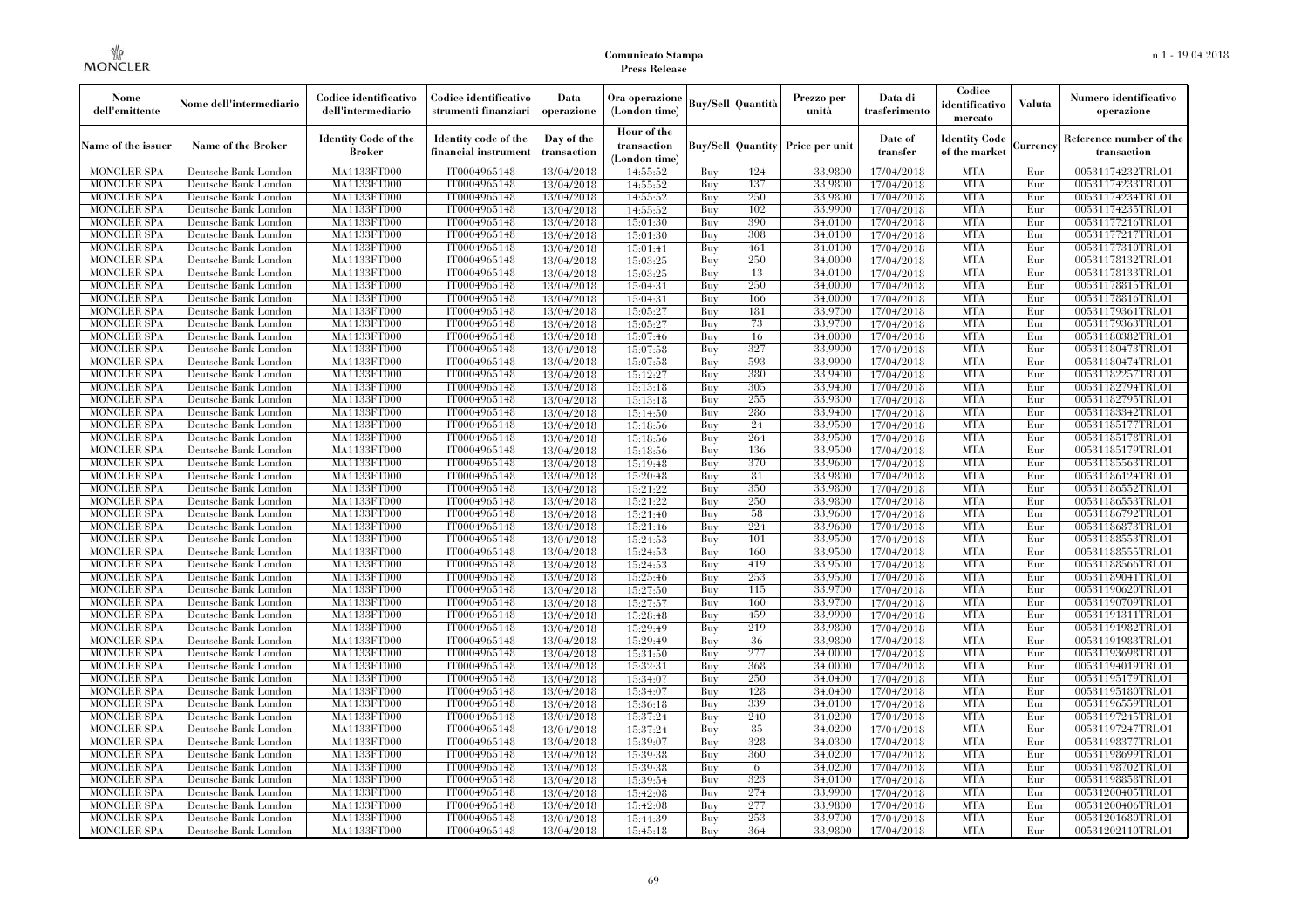| Nome<br>dell'emittente                   | Nome dell'intermediario                      | Codice identificativo<br>dell'intermediario  | Codice identificativo<br>strumenti finanziari | Data<br>operazione        | Ora operazione<br>(London time)             |            | Buv/Sell   Quantità      | Prezzo per<br>unità | Data di<br>trasferimento | Codice<br>identificativo<br>mercato   | <b>Valuta</b> | Numero identificativo<br>operazione    |
|------------------------------------------|----------------------------------------------|----------------------------------------------|-----------------------------------------------|---------------------------|---------------------------------------------|------------|--------------------------|---------------------|--------------------------|---------------------------------------|---------------|----------------------------------------|
| Name of the issuer                       | Name of the Broker                           | <b>Identity Code of the</b><br><b>Broker</b> | Identity code of the<br>financial instrument  | Day of the<br>transaction | Hour of the<br>transaction<br>(London time) |            | <b>Buy/Sell Quantity</b> | Price per unit      | Date of<br>transfer      | <b>Identity Code</b><br>of the market | Currencv      | Reference number of the<br>transaction |
| <b>MONCLER SPA</b>                       | Deutsche Bank London                         | MA1133FT000                                  | IT0004965148                                  | 13/04/2018                | 15:45:56                                    | Buy        | 269                      | 33,9700             | 17/04/2018               | <b>MTA</b>                            | Eur           | 00531202533TRLO1                       |
| <b>MONCLER SPA</b>                       | Deutsche Bank London                         | <b>MA1133FT000</b>                           | IT0004965148                                  | 13/04/2018                | 15:47:35                                    | Buy        | 178                      | 34,0000             | 17/04/2018               | <b>MTA</b>                            | Eur           | 00531203648TRLO1                       |
| <b>MONCLER SPA</b>                       | Deutsche Bank London                         | MA1133FT000                                  | IT0004965148                                  | 13/04/2018                | 15:47:35                                    | Buv        | 184                      | 34,0000             | 17/04/2018               | <b>MTA</b>                            | Eur           | 00531203649TRLO1                       |
| <b>MONCLER SPA</b>                       | Deutsche Bank London                         | MA1133FT000                                  | IT0004965148                                  | 13/04/2018                | 15:49:39                                    | Buy        | 271                      | 33,9900             | 17/04/2018               | <b>MTA</b>                            | Eur           | 00531204912TRLO1                       |
| <b>MONCLER SPA</b>                       | Deutsche Bank London                         | MA1133FT000                                  | IT0004965148                                  | 13/04/2018                | 15:49:43                                    | Buy        | 276                      | 34,0000             | 17/04/2018               | <b>MTA</b>                            | Eur           | 00531204950TRLO1                       |
| <b>MONCLER SPA</b><br><b>MONCLER SPA</b> | Deutsche Bank London<br>Deutsche Bank London | <b>MA1133FT000</b><br>MA1133FT000            | IT0004965148<br>IT0004965148                  | 13/04/2018                | 15:51:08                                    | Buy<br>Buy | 169<br>53                | 33,9800<br>33,9800  | 17/04/2018               | <b>MTA</b><br><b>MTA</b>              | Eur<br>Eur    | 00531205897TRLO1<br>00531205898TRLO1   |
| <b>MONCLER SPA</b>                       | Deutsche Bank London                         | MA1133FT000                                  | IT0004965148                                  | 13/04/2018<br>13/04/2018  | 15:51:08<br>15:51:08                        | Buy        | 54                       | 33,9800             | 17/04/2018<br>17/04/2018 | <b>MTA</b>                            | Eur           | 00531205900TRLO1                       |
| <b>MONCLER SPA</b>                       | Deutsche Bank London                         | MA1133FT000                                  | IT0004965148                                  | 13/04/2018                | 15:52:09                                    | Buy        | 360                      | 33,9800             | 17/04/2018               | <b>MTA</b>                            | Eur           | 00531206391TRLO1                       |
| <b>MONCLER SPA</b>                       | Deutsche Bank London                         | <b>MA1133FT000</b>                           | IT0004965148                                  | 13/04/2018                | 15:53:39                                    | Buy        | 279                      | 33,9700             | 17/04/2018               | <b>MTA</b>                            | Eur           | 00531207151TRLO1                       |
| <b>MONCLER SPA</b>                       | Deutsche Bank London                         | MA1133FT000                                  | IT0004965148                                  | 13/04/2018                | 15:55:02                                    | Buy        | 270                      | 34,0100             | 17/04/2018               | <b>MTA</b>                            | Eur           | 00531208280TRLO1                       |
| <b>MONCLER SPA</b>                       | Deutsche Bank London                         | MA1133FT000                                  | IT0004965148                                  | 13/04/2018                | 15:55:29                                    | Buy        | 334                      | 34,0100             | 17/04/2018               | <b>MTA</b>                            | Eur           | 00531208668TRLO1                       |
| <b>MONCLER SPA</b>                       | Deutsche Bank London                         | MA1133FT000                                  | IT0004965148                                  | 13/04/2018                | 15:55:29                                    | Buy        | 85                       | 34,0100             | 17/04/2018               | <b>MTA</b>                            | Eur           | 00531208669TRLO1                       |
| <b>MONCLER SPA</b>                       | Deutsche Bank London                         | MA1133FT000                                  | IT0004965148                                  | 13/04/2018                | 15:58:57                                    | Buy        | 393                      | 34,0200             | 17/04/2018               | <b>MTA</b>                            | Eur           | 00531211421TRLO1                       |
| <b>MONCLER SPA</b>                       | Deutsche Bank London                         | MA1133FT000                                  | IT0004965148                                  | 13/04/2018                | 15:58:57                                    | Buy        | 250                      | 34,0200             | 17/04/2018               | <b>MTA</b>                            | Eur           | 00531211422TRLO1                       |
| <b>MONCLER SPA</b>                       | Deutsche Bank London                         | MA1133FT000                                  | IT0004965148                                  | 13/04/2018                | 15:58:57                                    | Buy        | 267                      | 34,0200             | 17/04/2018               | <b>MTA</b>                            | Eur           | 00531211423TRLO1                       |
| <b>MONCLER SPA</b>                       | Deutsche Bank London                         | MA1133FT000                                  | IT0004965148                                  | 13/04/2018                | 16:01:01                                    | Buy        | 250                      | 34.0200             | 17/04/2018               | <b>MTA</b>                            | Eur           | 00531213742TRLO1                       |
| <b>MONCLER SPA</b>                       | Deutsche Bank London                         | MA1133FT000                                  | IT0004965148                                  | 13/04/2018                | 16:01:01                                    | Buy        | 158                      | 34,0200             | 17/04/2018               | <b>MTA</b>                            | Eur           | 00531213744TRLO1                       |
| <b>MONCLER SPA</b>                       | Deutsche Bank London                         | MA1133FT000                                  | IT0004965148                                  | 13/04/2018                | 16:01:01                                    | Buy        | 18                       | 34,0200             | 17/04/2018               | <b>MTA</b>                            | Eur           | 00531213741TRLO1                       |
| <b>MONCLER SPA</b>                       | Deutsche Bank London                         | MA1133FT000                                  | IT0004965148                                  | 13/04/2018                | 16:01:01                                    | Buy        | 136                      | 34,0200             | 17/04/2018               | <b>MTA</b>                            | Eur           | 00531213743TRLO1                       |
| <b>MONCLER SPA</b>                       | Deutsche Bank London                         | MA1133FT000                                  | IT0004965148                                  | 13/04/2018                | 16:02:11                                    | Buy        | 418                      | 34,0100             | 17/04/2018               | <b>MTA</b><br><b>MTA</b>              | Eur           | 00531214465TRLO1                       |
| <b>MONCLER SPA</b><br><b>MONCLER SPA</b> | Deutsche Bank London                         | MA1133FT000                                  | IT0004965148<br>IT0004965148                  | 13/04/2018                | 16:03:38<br>16:05:47                        | Buy<br>Buy | 258<br>143               | 34,0100<br>34,0200  | 17/04/2018<br>17/04/2018 | <b>MTA</b>                            | Eur<br>Eur    | 00531215383TRLO1<br>00531216805TRLO1   |
| <b>MONCLER SPA</b>                       | Deutsche Bank London<br>Deutsche Bank London | MA1133FT000<br>MA1133FT000                   | IT0004965148                                  | 13/04/2018<br>13/04/2018  | 16:05:47                                    | Buy        | 250                      | 34,0200             | 17/04/2018               | <b>MTA</b>                            | Eur           | 00531216806TRLO1                       |
| <b>MONCLER SPA</b>                       | Deutsche Bank London                         | MA1133FT000                                  | IT0004965148                                  | 13/04/2018                | 16:08:37                                    | Buy        | 182                      | 34,0500             | 17/04/2018               | <b>MTA</b>                            | Eur           | 00531218910TRLO1                       |
| <b>MONCLER SPA</b>                       | Deutsche Bank London                         | MA1133FT000                                  | IT0004965148                                  | 13/04/2018                | 16:09:34                                    | Buy        | 430                      | 34,0600             | 17/04/2018               | <b>MTA</b>                            | Eur           | 00531219441TRLO1                       |
| <b>MONCLER SPA</b>                       | Deutsche Bank London                         | MA1133FT000                                  | IT0004965148                                  | 13/04/2018                | 16:09:50                                    | Buy        | 208                      | 34,0600             | 17/04/2018               | <b>MTA</b>                            | Eur           | 00531219625TRLO1                       |
| <b>MONCLER SPA</b>                       | Deutsche Bank London                         | MA1133FT000                                  | IT0004965148                                  | 13/04/2018                | 16:09:50                                    | Buy        | 462                      | 34,0600             | 17/04/2018               | <b>MTA</b>                            | Eur           | 00531219626TRLO1                       |
| <b>MONCLER SPA</b>                       | Deutsche Bank London                         | MA1133FT000                                  | IT0004965148                                  | 13/04/2018                | 16:09:50                                    | Buy        | 250                      | 34,0600             | 17/04/2018               | <b>MTA</b>                            | Eur           | 00531219627TRLO1                       |
| <b>MONCLER SPA</b>                       | Deutsche Bank London                         | <b>MA1133FT000</b>                           | IT0004965148                                  | 13/04/2018                | 16:09:50                                    | Buy        | 60                       | 34,0600             | 17/04/2018               | <b>MTA</b>                            | Eur           | 00531219628TRLO1                       |
| MONCLER SPA                              | Deutsche Bank London                         | MA1133FT000                                  | IT0004965148                                  | 13/04/2018                | 16:11:15                                    | Buy        | 275                      | 34,0800             | 17/04/2018               | <b>MTA</b>                            | Eur           | 00531220602TRLO1                       |
| <b>MONCLER SPA</b>                       | Deutsche Bank London                         | MA1133FT000                                  | IT0004965148                                  | 13/04/2018                | 16:13:12                                    | Buy        | 288                      | 34,1100             | 17/04/2018               | <b>MTA</b>                            | Eur           | 00531222255TRLO1                       |
| <b>MONCLER SPA</b>                       | Deutsche Bank London                         | MA1133FT000                                  | IT0004965148                                  | 13/04/2018                | 16:13:12                                    | Buy        | 52                       | 34.1100             | 17/04/2018               | <b>MTA</b>                            | Eur           | 00531222256TRLO1                       |
| <b>MONCLER SPA</b>                       | Deutsche Bank London                         | <b>MA1133FT000</b>                           | IT0004965148                                  | 13/04/2018                | 16:13:13                                    | Buy        | 370                      | 34,1000             | 17/04/2018               | <b>MTA</b>                            | Eur           | 00531222269TRLO1                       |
| <b>MONCLER SPA</b>                       | Deutsche Bank London                         | MA1133FT000                                  | IT0004965148                                  | 13/04/2018                | 16:15:42                                    | Buy        | 350                      | 34,1300             | 17/04/2018               | <b>MTA</b>                            | Eur           | 00531223927TRLO1                       |
| <b>MONCLER SPA</b>                       | Deutsche Bank London                         | MA1133FT000                                  | IT0004965148                                  | 13/04/2018                | 16:16:36                                    | Buy        | 365                      | 34,1300             | 17/04/2018               | <b>MTA</b>                            | Eur           | 00531224465TRLO1                       |
| <b>MONCLER SPA</b>                       | Deutsche Bank London                         | MA1133FT000                                  | IT0004965148                                  | 13/04/2018                | 16:18:27                                    | Buv        | 390                      | 34,1400             | 17/04/2018               | <b>MTA</b>                            | Eur           | 00531225642TRLO1                       |
| <b>MONCLER SPA</b>                       | Deutsche Bank London                         | <b>MA1133FT000</b>                           | IT0004965148                                  | 13/04/2018                | 16:18:27                                    | Buy        | 350                      | 34,1300             | 17/04/2018               | <b>MTA</b>                            | Eur           | 00531225643TRLO1                       |
| <b>MONCLER SPA</b>                       | Deutsche Bank London                         | MA1133FT000                                  | IT0004965148                                  | 13/04/2018                | 16:19:39                                    | Buy        | 310                      | 34,1200             | 17/04/2018               | <b>MTA</b>                            | Eur           | 00531226356TRLO1                       |
| <b>MONCLER SPA</b><br><b>MONCLER SPA</b> | Deutsche Bank London                         | <b>MA1133FT000</b><br>MA1133FT000            | IT0004965148                                  | 13/04/2018                | 16:19:39                                    | Buy<br>Buy | 13<br>33                 | 34,1100<br>34,1100  | 17/04/2018<br>17/04/2018 | <b>MTA</b><br><b>MTA</b>              | Eur<br>Eur    | 00531226357TRLO1<br>00531227522TRLO1   |
| <b>MONCLER SPA</b>                       | Deutsche Bank London<br>Deutsche Bank London | MA1133FT000                                  | IT0004965148<br>IT0004965148                  | 13/04/2018<br>13/04/2018  | 16:21:28<br>16:21:28                        | Buy        | 324                      | 34,1100             | 17/04/2018               | <b>MTA</b>                            | Eur           | 00531227523TRLO1                       |
| <b>MONCLER SPA</b>                       | Deutsche Bank London                         | MA1133FT000                                  | IT0004965148                                  | 13/04/2018                | 16:21:28                                    | Buy        | 250                      | 34,1100             | 17/04/2018               | <b>MTA</b>                            | Eur           | 00531227524TRLO1                       |
| <b>MONCLER SPA</b>                       | Deutsche Bank London                         | MA1133FT000                                  | IT0004965148                                  | 13/04/2018                | 16:21:28                                    | Buy        | 202                      | 34,1200             | 17/04/2018               | <b>MTA</b>                            | Eur           | 00531227525TRLO1                       |
| <b>MONCLER SPA</b>                       | Deutsche Bank London                         | MA1133FT000                                  | IT0004965148                                  | 13/04/2018                | 16:21:28                                    | Buy        | 111                      | 34,1200             | 17/04/2018               | <b>MTA</b>                            | Eur           | 00531227526TRLO1                       |
| <b>MONCLER SPA</b>                       | Deutsche Bank London                         | MA1133FT000                                  | IT0004965148                                  | 13/04/2018                | 16:21:34                                    | Buy        | 300                      | 34,1000             | 17/04/2018               | <b>MTA</b>                            | Eur           | 00531227565TRLO1                       |
| <b>MONCLER SPA</b>                       | Deutsche Bank London                         | MA1133FT000                                  | IT0004965148                                  | 13/04/2018                | 16:22:51                                    | Buy        | 117                      | 34,0600             | 17/04/2018               | <b>MTA</b>                            | Eur           | 00531228491TRLO1                       |
| <b>MONCLER SPA</b>                       | Deutsche Bank London                         | MA1133FT000                                  | IT0004965148                                  | 13/04/2018                | 16:22:51                                    | Buy        | 134                      | 34,0600             | 17/04/2018               | <b>MTA</b>                            | Eur           | 00531228492TRLO1                       |
| <b>MONCLER SPA</b>                       | Deutsche Bank London                         | MA1133FT000                                  | IT0004965148                                  | 13/04/2018                | 16:23:02                                    | Buy        | 224                      | 34,0500             | 17/04/2018               | <b>MTA</b>                            | Eur           | 00531228666TRLO1                       |
| <b>MONCLER SPA</b>                       | Deutsche Bank London                         | MA1133FT000                                  | IT0004965148                                  | 13/04/2018                | 16:24:07                                    | Buy        | 276                      | 34,0600             | 17/04/2018               | <b>MTA</b>                            | Eur           | 00531229461TRLO1                       |
| <b>MONCLER SPA</b>                       | Deutsche Bank London                         | MA1133FT000                                  | IT0004965148                                  | 13/04/2018                | 16:24:25                                    | Buy        | 8                        | 34,0600             | 17/04/2018               | <b>MTA</b>                            | Eur           | 00531229861TRLO1                       |
| <b>MONCLER SPA</b>                       | Deutsche Bank London                         | <b>MA1133FT000</b>                           | IT0004965148                                  | 13/04/2018                | 16:24:25                                    | Buy        | 266                      | 34,0600             | 17/04/2018               | <b>MTA</b>                            | Eur           | 00531229862TRLO1                       |
| <b>MONCLER SPA</b>                       | Deutsche Bank London                         | MA1133FT000                                  | IT0004965148                                  | 13/04/2018                | 16:24:25                                    | Buy        | $\Omega$                 | 34,0600             | 17/04/2018               | <b>MTA</b>                            | Eur           | 00531229860TRLO1                       |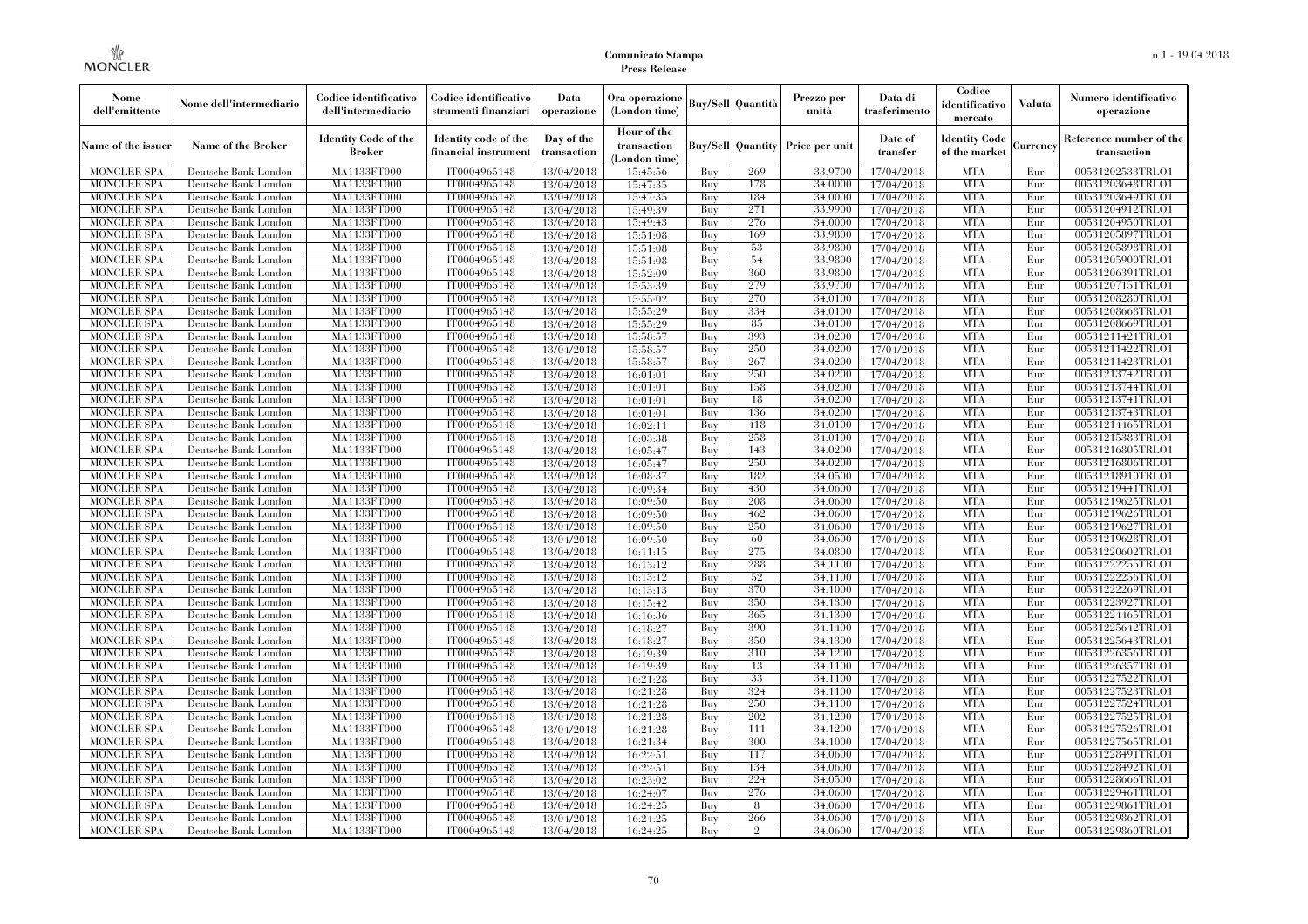| Nome<br>dell'emittente                   | Nome dell'intermediario                      | Codice identificativo<br>dell'intermediario  | Codice identificativo<br>strumenti finanziari | Data<br>operazione        | Ora operazione<br>(London time)           |            | Buy/Sell   Quantità      | Prezzo per<br>unità | Data di<br>trasferimento | Codice<br>identificativo<br>mercato   | <b>Valuta</b> | Numero identificativo<br>operazione    |
|------------------------------------------|----------------------------------------------|----------------------------------------------|-----------------------------------------------|---------------------------|-------------------------------------------|------------|--------------------------|---------------------|--------------------------|---------------------------------------|---------------|----------------------------------------|
| Name of the issuer                       | Name of the Broker                           | <b>Identity Code of the</b><br><b>Broker</b> | Identity code of the<br>financial instrument  | Day of the<br>transaction | Hour of the<br>transaction<br>London time |            | <b>Buy/Sell Quantity</b> | Price per unit      | Date of<br>transfer      | <b>Identity Code</b><br>of the market | Currencv      | Reference number of the<br>transaction |
| <b>MONCLER SPA</b>                       | Deutsche Bank London                         | MA1133FT000                                  | IT0004965148                                  | 13/04/2018                | 16:25:20                                  | Buv        | 270                      | 34,0700             | 17/04/2018               | <b>MTA</b>                            | Eur           | 00531230624TRLO1                       |
| <b>MONCLER SPA</b>                       | Deutsche Bank London                         | <b>MA1133FT000</b>                           | IT0004965148                                  | 13/04/2018                | 16:26:37                                  | Buy        | 255                      | 34,0600             | 17/04/2018               | <b>MTA</b>                            | Eur           | 00531231748TRLO1                       |
| <b>MONCLER SPA</b>                       | Deutsche Bank London                         | MA1133FT000                                  | IT0004965148                                  | 13/04/2018                | 16:27:10                                  | Buy        | 255                      | 34,0500             | 17/04/2018               | <b>MTA</b>                            | Eur           | 00531232207TRLO1                       |
| <b>MONCLER SPA</b>                       | Deutsche Bank London                         | MA1133FT000                                  | IT0004965148                                  | 13/04/2018                | 16:27:10                                  | Buv        | 250                      | 34,0600             | 17/04/2018               | <b>MTA</b>                            | Eur           | 00531232208TRLO1                       |
| <b>MONCLER SPA</b>                       | Deutsche Bank London                         | <b>MA1133FT000</b>                           | IT0004965148                                  | 13/04/2018                | 16:27:10                                  | Buv        | 315                      | 34.0600             | 17/04/2018               | <b>MTA</b>                            | Eur           | 00531232209TRLO1                       |
| <b>MONCLER SPA</b>                       | Deutsche Bank London                         | MA1133FT000                                  | IT0004965148                                  | 13/04/2018                | 16:27:10                                  | Buy        | 209                      | 34,0600             | 17/04/2018               | <b>MTA</b>                            | Eur           | 00531232210TRLO1                       |
| <b>MONCLER SPA</b>                       | Deutsche Bank London                         | <b>MA1133FT000</b><br>MA1133FT000            | IT0004965148<br>IT0004965148                  | 13/04/2018                | 16:28:30<br>16:28:30                      | Buy<br>Buy | 168<br>108               | 34,0500<br>34,0500  | 17/04/2018<br>17/04/2018 | <b>MTA</b><br><b>MTA</b>              | Eur<br>Eur    | 00531233263TRLO1<br>00531233264TRLO1   |
| <b>MONCLER SPA</b><br><b>MONCLER SPA</b> | Deutsche Bank London<br>Deutsche Bank London | MA1133FT000                                  | IT0004965148                                  | 13/04/2018<br>13/04/2018  | 16:28:46                                  | Buv        | 256                      | 34.0200             | 17/04/2018               | <b>MTA</b>                            | Eur           | 00531233381TRLO1                       |
| <b>MONCLER SPA</b>                       | Deutsche Bank London                         | MA1133FT000                                  | IT0004965148                                  | 13/04/2018                | 16:29:41                                  | Buv        | 369                      | 34,0500             | 17/04/2018               | <b>MTA</b>                            | Eur           | 00531234584TRLO1                       |
| <b>MONCLER SPA</b>                       | Deutsche Bank London                         | MA1133FT000                                  | IT0004965148                                  | 13/04/2018                | 16:29:54                                  | Buy        | 21                       | 34.0300             | 17/04/2018               | <b>MTA</b>                            | Eur           | 00531235071TRLO1                       |
| <b>MONCLER SPA</b>                       | Deutsche Bank London                         | MA1133FT000                                  | IT0004965148                                  | 13/04/2018                | 16:29:54                                  | Buv        | 10                       | 34,0300             | 17/04/2018               | <b>MTA</b>                            | Eur           | 00531235072TRLO1                       |
| <b>MONCLER SPA</b>                       | Deutsche Bank London                         | <b>MA1133FT000</b>                           | IT0004965148                                  | 13/04/2018                | 16:29:54                                  | Buy        | 40                       | 34,0300             | 17/04/2018               | <b>MTA</b>                            | Eur           | 00531235073TRLO1                       |
| MONCLER SPA                              | Deutsche Bank London                         | MA1133FT000                                  | IT0004965148                                  | 13/04/2018                | 16:29:54                                  | Buy        | 5                        | 34.0300             | 17/04/2018               | <b>MTA</b>                            | Eur           | 00531235074TRLO1                       |
| <b>MONCLER SPA</b>                       | Deutsche Bank London                         | MA1133FT000                                  | IT0004965148                                  | 13/04/2018                | 16:29:54                                  | Buv        | $\mathbf Q$              | 34.0300             | 17/04/2018               | <b>MTA</b>                            | Eur           | 00531235075TRLO1                       |
| <b>MONCLER SPA</b>                       | Deutsche Bank London                         | MA1133FT000                                  | IT0004965148                                  | 13/04/2018                | 16:29:54                                  | Buv        | 24                       | 34,0300             | 17/04/2018               | <b>MTA</b>                            | Eur           | 00531235076TRLO1                       |
| <b>MONCLER SPA</b>                       | Deutsche Bank London                         | <b>MA1133FT000</b>                           | IT0004965148                                  | 13/04/2018                | 16:29:54                                  | Buy        | 32                       | 34,0300             | 17/04/2018               | <b>MTA</b>                            | Eur           | 00531235077TRLO1                       |
| <b>MONCLER SPA</b>                       | Deutsche Bank London                         | <b>MA1133FT000</b>                           | IT0004965148                                  | 13/04/2018                | 16:29:55                                  | Buy        | 59                       | 34,0300             | 17/04/2018               | <b>MTA</b>                            | Eur           | 00531235087TRLO1                       |
| <b>MONCLER SPA</b>                       | Deutsche Bank London                         | MA1133FT000                                  | IT0004965148                                  | 13/04/2018                | 16:29:55                                  | Buy        | 59                       | 34,0300             | 17/04/2018               | <b>MTA</b>                            | Eur           | 00531235088TRLO1                       |
| <b>MONCLER SPA</b>                       | Deutsche Bank London                         | MA1133FT000                                  | IT0004965148                                  | 13/04/2018                | 16:29:55                                  | Buv        | 59                       | 34.0300             | 17/04/2018               | <b>MTA</b>                            | Eur           | 00531235089TRLO1                       |
| <b>MONCLER SPA</b>                       | Deutsche Bank London                         | MA1133FT000                                  | IT0004965148                                  | 16/04/2018                | 08:01:57                                  | Buy        | 53                       | 33,4600             | 18/04/2018               | <b>MTA</b>                            | Eur           | 00531243667TRLO1                       |
| <b>MONCLER SPA</b>                       | Deutsche Bank London                         | <b>MA1133FT000</b>                           | IT0004965148                                  | 16/04/2018                | 08:01:58                                  | Buy        | 5                        | 33,4600             | 18/04/2018               | <b>MTA</b>                            | Eur           | 00531243671TRLO1                       |
| <b>MONCLER SPA</b>                       | Deutsche Bank London                         | MA1133FT000                                  | IT0004965148                                  | 16/04/2018                | 08:02:14                                  | Buy        | 290                      | 33,5100             | 18/04/2018               | <b>MTA</b>                            | Eur           | 00531243754TRLO1                       |
| <b>MONCLER SPA</b>                       | Deutsche Bank London                         | MA1133FT000                                  | IT0004965148                                  | 16/04/2018                | 08:02:56                                  | Buy        | 17                       | 33,5400             | 18/04/2018               | <b>MTA</b>                            | Eur           | 00531244001TRLO1                       |
| <b>MONCLER SPA</b>                       | Deutsche Bank London                         | MA1133FT000                                  | IT0004965148                                  | 16/04/2018                | 08:02:56                                  | Buv        | 243                      | 33,5400             | 18/04/2018               | <b>MTA</b>                            | Eur           | 00531244003TRLO1                       |
| <b>MONCLER SPA</b>                       | Deutsche Bank London                         | MA1133FT000                                  | IT0004965148                                  | 16/04/2018                | 08:04:32                                  | Buy        | 76                       | 33,5400             | 18/04/2018               | <b>MTA</b>                            | Eur           | 00531244320TRLO1                       |
| <b>MONCLER SPA</b>                       | Deutsche Bank London                         | MA1133FT000                                  | IT0004965148                                  | 16/04/2018                | 08:04:32                                  | Buy        | 132                      | 33,5400             | 18/04/2018               | <b>MTA</b>                            | Eur           | 00531244321TRLO1                       |
| <b>MONCLER SPA</b>                       | Deutsche Bank London                         | MA1133FT000                                  | IT0004965148                                  | 16/04/2018                | 08:04:32                                  | Buy        | 67                       | 33,5400             | 18/04/2018               | <b>MTA</b>                            | Eur           | 00531244322TRLO1                       |
| <b>MONCLER SPA</b>                       | Deutsche Bank London                         | MA1133FT000                                  | IT0004965148                                  | 16/04/2018                | 08:06:19                                  | Buy        | 27                       | 33,7000             | 18/04/2018               | <b>MTA</b>                            | Eur           | 00531244817TRLO1                       |
| MONCLER SPA                              | Deutsche Bank London                         | MA1133FT000                                  | IT0004965148                                  | 16/04/2018                | 08:06:19                                  | Buy        | 96                       | 33,7000             | 18/04/2018               | <b>MTA</b>                            | Eur           | 00531244818TRLO1                       |
| <b>MONCLER SPA</b>                       | Deutsche Bank London                         | MA1133FT000                                  | IT0004965148                                  | 16/04/2018                | 08:06:19                                  | Buy        | 217                      | 33,7000             | 18/04/2018               | <b>MTA</b>                            | Eur           | 00531244819TRLO1                       |
| <b>MONCLER SPA</b>                       | Deutsche Bank London                         | MA1133FT000                                  | IT0004965148                                  | 16/04/2018                | 08:06:33                                  | Buy        | 240                      | 33,6700             | 18/04/2018               | <b>MTA</b>                            | Eur           | 00531244902TRLO1                       |
| <b>MONCLER SPA</b>                       | Deutsche Bank London                         | MA1133FT000                                  | IT0004965148                                  | 16/04/2018                | 08:07:10                                  | Buy        | 250                      | 33,7100             | 18/04/2018               | <b>MTA</b>                            | Eur           | 00531245091TRLO1                       |
| <b>MONCLER SPA</b>                       | Deutsche Bank London                         | <b>MA1133FT000</b>                           | IT0004965148                                  | 16/04/2018                | 08:08:23                                  | Buy        | 235                      | 33,6900             | 18/04/2018               | <b>MTA</b>                            | Eur           | 00531245582TRLO1                       |
| <b>MONCLER SPA</b>                       | Deutsche Bank London                         | MA1133FT000                                  | IT0004965148                                  | 16/04/2018                | 08:10:03                                  | Buy        | 250                      | 33,6400             | 18/04/2018               | <b>MTA</b>                            | Eur           | 00531246116TRLO1                       |
| <b>MONCLER SPA</b>                       | Deutsche Bank London                         | MA1133FT000                                  | IT0004965148                                  | 16/04/2018                | 08:12:12                                  | Buy        | 255                      | 33,7000             | 18/04/2018               | <b>MTA</b>                            | Eur           | 00531246839TRLO1                       |
| <b>MONCLER SPA</b>                       | Deutsche Bank London                         | MA1133FT000                                  | IT0004965148<br>IT0004965148                  | 16/04/2018                | 08:12:15                                  | Buy        | 310<br>255               | 33,6900<br>33,6900  | 18/04/2018               | <b>MTA</b><br><b>MTA</b>              | Eur           | 00531246860TRLO1                       |
| <b>MONCLER SPA</b><br><b>MONCLER SPA</b> | Deutsche Bank London                         | <b>MA1133FT000</b><br><b>MA1133FT000</b>     | IT0004965148                                  | 16/04/2018                | 08:13:33                                  | Buy<br>Buy | 23                       | 33,6300             | 18/04/2018               | <b>MTA</b>                            | Eur<br>Eur    | 00531247324TRLO1<br>00531247587TRLO1   |
| <b>MONCLER SPA</b>                       | Deutsche Bank London<br>Deutsche Bank London | MA1133FT000                                  | IT0004965148                                  | 16/04/2018<br>16/04/2018  | 08:14:26<br>08:14:36                      | Buy        | 205                      | 33,6300             | 18/04/2018<br>18/04/2018 | <b>MTA</b>                            | Eur           | 00531247637TRLO1                       |
| <b>MONCLER SPA</b>                       | Deutsche Bank London                         | MA1133FT000                                  | IT0004965148                                  | 16/04/2018                | 08:15:08                                  | Buv        | 230                      | 33.6300             | 18/04/2018               | <b>MTA</b>                            | Eur           | 00531247836TRLO1                       |
| <b>MONCLER SPA</b>                       | Deutsche Bank London                         | MA1133FT000                                  | IT0004965148                                  | 16/04/2018                | 08:15:42                                  | Buy        | 228                      | 33,5800             | 18/04/2018               | <b>MTA</b>                            | Eur           | 00531247980TRLO1                       |
| <b>MONCLER SPA</b>                       | Deutsche Bank London                         | MA1133FT000                                  | IT0004965148                                  | 16/04/2018                | 08:16:38                                  | Buy        | 254                      | 33,5300             | 18/04/2018               | <b>MTA</b>                            | Eur           | 00531248345TRLO1                       |
| <b>MONCLER SPA</b>                       | Deutsche Bank London                         | MA1133FT000                                  | IT0004965148                                  | 16/04/2018                | 08:19:23                                  | Buy        | 310                      | 33,6600             | 18/04/2018               | <b>MTA</b>                            | Eur           | 00531249566TRLO1                       |
| MONCLER SPA                              | Deutsche Bank London                         | MA1133FT000                                  | IT0004965148                                  | 16/04/2018                | 08:20:55                                  | Buy        | 300                      | 33,7300             | 18/04/2018               | <b>MTA</b>                            | Eur           | 00531250001TRLO1                       |
| <b>MONCLER SPA</b>                       | Deutsche Bank London                         | MA1133FT000                                  | IT0004965148                                  | 16/04/2018                | 08:21:32                                  | Buy        | 117                      | 33,8000             | 18/04/2018               | <b>MTA</b>                            | Eur           | 00531250191TRLO1                       |
| <b>MONCLER SPA</b>                       | Deutsche Bank London                         | MA1133FT000                                  | IT0004965148                                  | 16/04/2018                | 08:21:32                                  | Buy        | 94                       | 33,8000             | 18/04/2018               | <b>MTA</b>                            | Eur           | 00531250192TRLO1                       |
| <b>MONCLER SPA</b>                       | Deutsche Bank London                         | MA1133FT000                                  | IT0004965148                                  | 16/04/2018                | 08:23:23                                  | Buy        | 131                      | 33,8100             | 18/04/2018               | <b>MTA</b>                            | Eur           | 00531250695TRLO1                       |
| <b>MONCLER SPA</b>                       | Deutsche Bank London                         | MA1133FT000                                  | IT0004965148                                  | 16/04/2018                | 08:23:39                                  | Buy        | 58                       | 33,8100             | 18/04/2018               | <b>MTA</b>                            | Eur           | 00531250811TRLO1                       |
| <b>MONCLER SPA</b>                       | Deutsche Bank London                         | MA1133FT000                                  | IT0004965148                                  | 16/04/2018                | 08:23:47                                  | Buy        | 59                       | 33,8100             | 18/04/2018               | <b>MTA</b>                            | Eur           | 00531250924TRLO1                       |
| <b>MONCLER SPA</b>                       | Deutsche Bank London                         | MA1133FT000                                  | IT0004965148                                  | 16/04/2018                | 08:24:50                                  | Buy        | 220                      | 33,8400             | 18/04/2018               | <b>MTA</b>                            | Eur           | 00531251221TRLO1                       |
| <b>MONCLER SPA</b>                       | Deutsche Bank London                         | MA1133FT000                                  | IT0004965148                                  | 16/04/2018                | 08:25:07                                  | Buy        | 240                      | 33,8600             | 18/04/2018               | <b>MTA</b>                            | Eur           | 00531251337TRLO1                       |
| <b>MONCLER SPA</b>                       | Deutsche Bank London                         | MA1133FT000                                  | IT0004965148                                  | 16/04/2018                | 08:25:07                                  | Buy        | 297                      | 33,8800             | 18/04/2018               | <b>MTA</b>                            | Eur           | 00531251338TRLO1                       |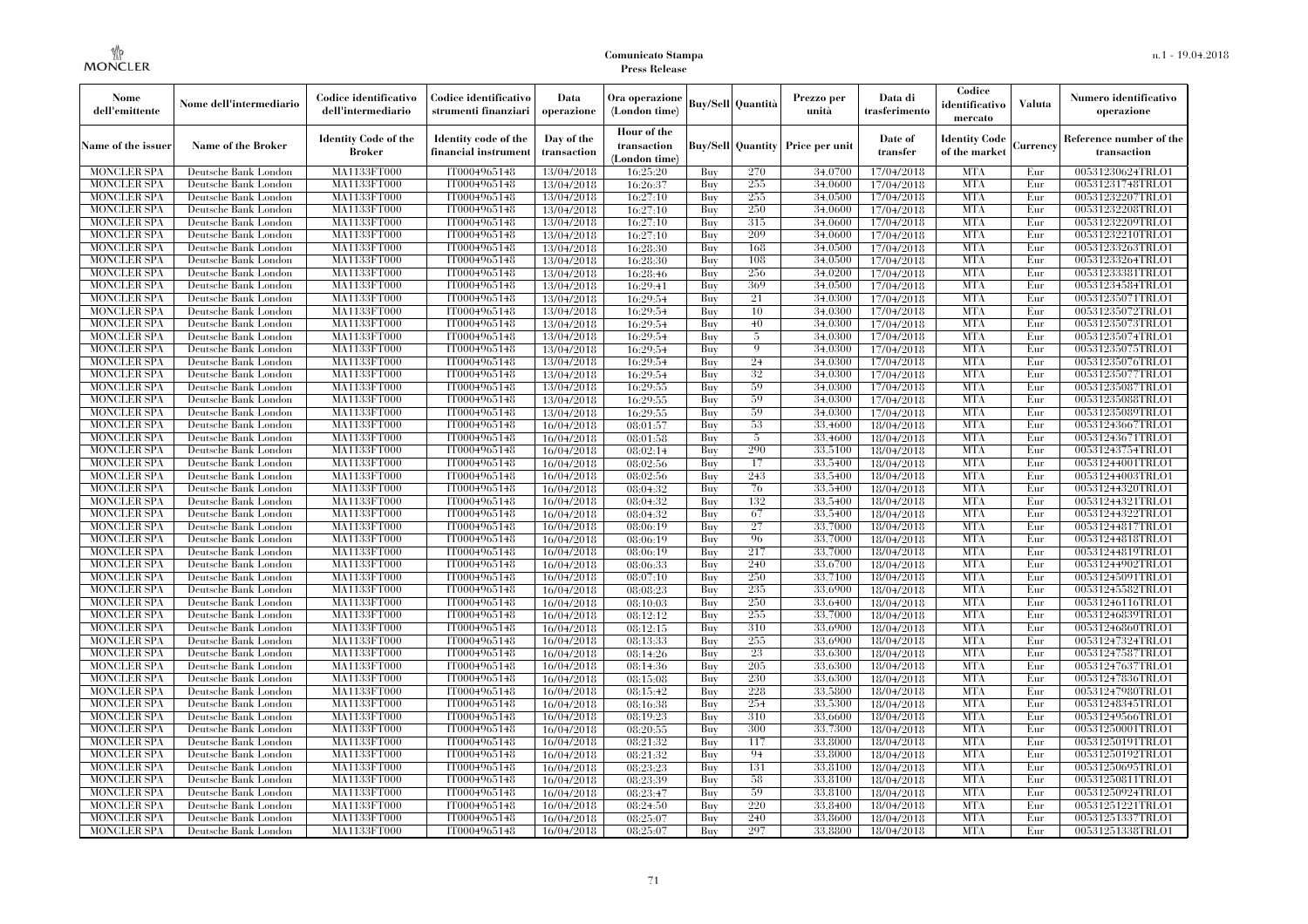| Nome<br>dell'emittente                   | Nome dell'intermediario                      | Codice identificativo<br>dell'intermediario  | Codice identificativo<br>strumenti finanziari | Data<br>operazione        | Ora operazione<br>(London time)             |            | <b>Buy/Sell Quantità</b> | Prezzo per<br>unità | Data di<br>trasferimento | Codice<br>identificativo<br>mercato   | Valuta     | Numero identificativo<br>operazione    |
|------------------------------------------|----------------------------------------------|----------------------------------------------|-----------------------------------------------|---------------------------|---------------------------------------------|------------|--------------------------|---------------------|--------------------------|---------------------------------------|------------|----------------------------------------|
| Name of the issuer                       | Name of the Broker                           | <b>Identity Code of the</b><br><b>Broker</b> | Identity code of the<br>financial instrument  | Day of the<br>transaction | Hour of the<br>transaction<br>(London time) |            | <b>Buy/Sell Quantity</b> | Price per unit      | Date of<br>transfer      | <b>Identity Code</b><br>of the market | Currencv   | Reference number of the<br>transaction |
| <b>MONCLER SPA</b>                       | Deutsche Bank London                         | MA1133FT000                                  | IT0004965148                                  | 16/04/2018                | 08:27:31                                    | Buy        | 230                      | 33,8200             | 18/04/2018               | <b>MTA</b>                            | Eur        | 00531251943TRLO1                       |
| <b>MONCLER SPA</b>                       | Deutsche Bank London                         | <b>MA1133FT000</b>                           | IT0004965148                                  | 16/04/2018                | 08:30:30                                    | Buy        | 208                      | 33,9000             | 18/04/2018               | <b>MTA</b>                            | Eur        | 00531253072TRLO1                       |
| <b>MONCLER SPA</b>                       | Deutsche Bank London                         | MA1133FT000                                  | IT0004965148                                  | 16/04/2018                | 08:30:30                                    | Buv        | 52<br>220                | 33,9000             | 18/04/2018               | <b>MTA</b>                            | Eur        | 00531253073TRLO1                       |
| <b>MONCLER SPA</b>                       | Deutsche Bank London                         | MA1133FT000<br>MA1133FT000                   | IT0004965148<br>IT0004965148                  | 16/04/2018                | 08:30:37                                    | Buy        | 218                      | 33,8900<br>33,8500  | 18/04/2018               | <b>MTA</b><br><b>MTA</b>              | Eur        | 00531253110TRLO1<br>00531253225TRLO1   |
| <b>MONCLER SPA</b><br><b>MONCLER SPA</b> | Deutsche Bank London<br>Deutsche Bank London | MA1133FT000                                  | IT0004965148                                  | 16/04/2018                | 08:30:42                                    | Buy<br>Buy | 222                      | 33,7900             | 18/04/2018<br>18/04/2018 | <b>MTA</b>                            | Eur<br>Eur | 00531253966TRLO1                       |
| <b>MONCLER SPA</b>                       | Deutsche Bank London                         | MA1133FT000                                  | IT0004965148                                  | 16/04/2018<br>16/04/2018  | 08:32:12<br>08:33:58                        | Buy        | 75                       | 33,7300             | 18/04/2018               | <b>MTA</b>                            | Eur        | 00531254715TRLO1                       |
| <b>MONCLER SPA</b>                       | Deutsche Bank London                         | MA1133FT000                                  | IT0004965148                                  | 16/04/2018                | 08:34:24                                    | Buv        | 143                      | 33,7300             | 18/04/2018               | <b>MTA</b>                            | Eur        | 00531254770TRLO1                       |
| <b>MONCLER SPA</b>                       | Deutsche Bank London                         | MA1133FT000                                  | IT0004965148                                  | 16/04/2018                | 08:34:24                                    | Buy        | -83                      | 33,7300             | 18/04/2018               | <b>MTA</b>                            | Eur        | 00531254771TRLO1                       |
| <b>MONCLER SPA</b>                       | Deutsche Bank London                         | MA1133FT000                                  | IT0004965148                                  | 16/04/2018                | 08:34:24                                    | Buy        | $\overline{4}$           | 33,7300             | 18/04/2018               | <b>MTA</b>                            | Eur        | 00531254772TRLO1                       |
| <b>MONCLER SPA</b>                       | Deutsche Bank London                         | MA1133FT000                                  | IT0004965148                                  | 16/04/2018                | 08:37:34                                    | Buy        | 390                      | 33,7800             | 18/04/2018               | <b>MTA</b>                            | Eur        | 00531255597TRLO1                       |
| <b>MONCLER SPA</b>                       | Deutsche Bank London                         | MA1133FT000                                  | IT0004965148                                  | 16/04/2018                | 08:37:41                                    | Buy        | 265                      | 33,7700             | 18/04/2018               | <b>MTA</b>                            | Eur        | 00531255620TRLO1                       |
| <b>MONCLER SPA</b>                       | Deutsche Bank London                         | MA1133FT000                                  | IT0004965148                                  | 16/04/2018                | 08:38:08                                    | Buy        | 66                       | 33,7100             | 18/04/2018               | <b>MTA</b>                            | Eur        | 00531255666TRLO1                       |
| <b>MONCLER SPA</b>                       | Deutsche Bank London                         | MA1133FT000                                  | IT0004965148                                  | 16/04/2018                | 08:38:22                                    | Buy        | 217                      | 33,6600             | 18/04/2018               | <b>MTA</b>                            | Eur        | 00531255765TRLO1                       |
| <b>MONCLER SPA</b>                       | Deutsche Bank London                         | MA1133FT000                                  | IT0004965148                                  | 16/04/2018                | 08:40:50                                    | Buy        | 266                      | 33,5900             | 18/04/2018               | <b>MTA</b>                            | Eur        | 00531256236TRLO1                       |
| <b>MONCLER SPA</b>                       | Deutsche Bank London                         | MA1133FT000                                  | IT0004965148                                  | 16/04/2018                | 08:40:51                                    | Buy        | 187                      | 33,5800             | 18/04/2018               | <b>MTA</b>                            | Eur        | 00531256249TRLO1                       |
| <b>MONCLER SPA</b>                       | Deutsche Bank London                         | MA1133FT000                                  | IT0004965148                                  | 16/04/2018                | 08:40:51                                    | Buy        | 123                      | 33,5800             | 18/04/2018               | <b>MTA</b>                            | Eur        | 00531256250TRLO1                       |
| <b>MONCLER SPA</b>                       | Deutsche Bank London                         | MA1133FT000                                  | IT0004965148                                  | 16/04/2018                | 08:40:51                                    | Buy        | 235                      | 33,5700             | 18/04/2018               | <b>MTA</b>                            | Eur        | 00531256251TRLO1                       |
| <b>MONCLER SPA</b>                       | Deutsche Bank London                         | MA1133FT000                                  | IT0004965148                                  | 16/04/2018                | 08:40:51                                    | Buy        | 285                      | 33,5600             | 18/04/2018               | <b>MTA</b>                            | Eur        | 00531256252TRLO1                       |
| <b>MONCLER SPA</b>                       | Deutsche Bank London                         | MA1133FT000                                  | IT0004965148                                  | 16/04/2018                | 08:46:47                                    | Buy        | 225                      | 33,4600             | 18/04/2018               | <b>MTA</b>                            | Eur        | 00531257505TRLO1                       |
| <b>MONCLER SPA</b>                       | Deutsche Bank London                         | MA1133FT000                                  | IT0004965148                                  | 16/04/2018                | 08:47:28                                    | Buy        | 238                      | 33,4200             | 18/04/2018               | <b>MTA</b>                            | Eur        | 00531257632TRLO1                       |
| <b>MONCLER SPA</b>                       | Deutsche Bank London                         | MA1133FT000                                  | IT0004965148                                  | 16/04/2018                | 08:48:50                                    | Buy        | 217                      | 33,4200             | 18/04/2018               | <b>MTA</b>                            | Eur        | 00531257987TRLO1                       |
| <b>MONCLER SPA</b>                       | Deutsche Bank London                         | MA1133FT000                                  | IT0004965148                                  | 16/04/2018                | 08:50:04                                    | Buy        | 224                      | 33,3300             | 18/04/2018               | <b>MTA</b>                            | Eur        | 00531258286TRLO1                       |
| <b>MONCLER SPA</b>                       | Deutsche Bank London                         | MA1133FT000                                  | IT0004965148                                  | 16/04/2018                | 08:51:01                                    | Buy        | 245                      | 33,2500             | 18/04/2018               | <b>MTA</b>                            | Eur        | 00531258447TRLO1                       |
| <b>MONCLER SPA</b>                       | Deutsche Bank London                         | MA1133FT000                                  | IT0004965148                                  | 16/04/2018                | 08:51:03                                    | Buy        | 255                      | 33,2200             | 18/04/2018               | <b>MTA</b>                            | Eur        | 00531258469TRLO1                       |
| <b>MONCLER SPA</b>                       | Deutsche Bank London                         | MA1133FT000                                  | IT0004965148                                  | 16/04/2018                | 08:51:33                                    | Buy        | 273                      | 33,2400             | 18/04/2018               | <b>MTA</b>                            | Eur        | 00531258533TRLO1                       |
| <b>MONCLER SPA</b>                       | Deutsche Bank London                         | MA1133FT000                                  | IT0004965148                                  | 16/04/2018                | 08:53:09                                    | Buy        | 222<br>360               | 33,2500             | 18/04/2018               | <b>MTA</b><br><b>MTA</b>              | Eur        | 00531258830TRLO1                       |
| <b>MONCLER SPA</b><br><b>MONCLER SPA</b> | Deutsche Bank London<br>Deutsche Bank London | MA1133FT000<br>MA1133FT000                   | IT0004965148<br>IT0004965148                  | 16/04/2018<br>16/04/2018  | 08:53:09                                    | Buy<br>Buy | 422                      | 33,2500<br>33,2500  | 18/04/2018<br>18/04/2018 | <b>MTA</b>                            | Eur<br>Eur | 00531258831TRLO1<br>00531258832TRLO1   |
| <b>MONCLER SPA</b>                       | Deutsche Bank London                         | <b>MA1133FT000</b>                           | IT0004965148                                  | 16/04/2018                | 08:53:09<br>08:53:09                        | Buy        | -52                      | 33,2500             | 18/04/2018               | <b>MTA</b>                            | Eur        | 00531258833TRLO1                       |
| MONCLER SPA                              | Deutsche Bank London                         | MA1133FT000                                  | IT0004965148                                  | 16/04/2018                | 08:53:36                                    | Buy        | 245                      | 33,2100             | 18/04/2018               | <b>MTA</b>                            | Eur        | 00531258920TRLO1                       |
| <b>MONCLER SPA</b>                       | Deutsche Bank London                         | MA1133FT000                                  | IT0004965148                                  | 16/04/2018                | 08:54:09                                    | Buv        | 68                       | 33,2600             | 18/04/2018               | <b>MTA</b>                            | Eur        | 00531258989TRLO1                       |
| <b>MONCLER SPA</b>                       | Deutsche Bank London                         | MA1133FT000                                  | IT0004965148                                  | 16/04/2018                | 08:55:27                                    | Buv        | 288                      | 33.3900             | 18/04/2018               | <b>MTA</b>                            | Eur        | 00531259287TRLO1                       |
| <b>MONCLER SPA</b>                       | Deutsche Bank London                         | MA1133FT000                                  | IT0004965148                                  | 16/04/2018                | 08:55:28                                    | Buy        | 270                      | 33,3800             | 18/04/2018               | <b>MTA</b>                            | Eur        | 00531259288TRLO1                       |
| <b>MONCLER SPA</b>                       | Deutsche Bank London                         | MA1133FT000                                  | IT0004965148                                  | 16/04/2018                | 08:56:58                                    | Buy        | 150                      | 33,2700             | 18/04/2018               | <b>MTA</b>                            | Eur        | 00531259437TRLO1                       |
| <b>MONCLER SPA</b>                       | Deutsche Bank London                         | MA1133FT000                                  | IT0004965148                                  | 16/04/2018                | 08:57:32                                    | Buy        | 155                      | 33,2700             | 18/04/2018               | <b>MTA</b>                            | Eur        | 00531259520TRLO1                       |
| <b>MONCLER SPA</b>                       | Deutsche Bank London                         | MA1133FT000                                  | IT0004965148                                  | 16/04/2018                | 08:57:50                                    | Buv        | 285                      | 33,2700             | 18/04/2018               | <b>MTA</b>                            | Eur        | 00531259579TRLO1                       |
| <b>MONCLER SPA</b>                       | Deutsche Bank London                         | MA1133FT000                                  | IT0004965148                                  | 16/04/2018                | 08:57:57                                    | Buy        | 311                      | 33,2600             | 18/04/2018               | <b>MTA</b>                            | Eur        | 00531259634TRLO1                       |
| <b>MONCLER SPA</b>                       | Deutsche Bank London                         | MA1133FT000                                  | IT0004965148                                  | 16/04/2018                | 08:58:46                                    | Buy        | 273                      | 33,2700             | 18/04/2018               | <b>MTA</b>                            | Eur        | 00531259749TRLO1                       |
| <b>MONCLER SPA</b>                       | Deutsche Bank London                         | MA1133FT000                                  | IT0004965148                                  | 16/04/2018                | 08:59:41                                    | Buy        | 295                      | 33,2700             | 18/04/2018               | <b>MTA</b>                            | Eur        | 00531260052TRLO1                       |
| MONCLER SPA                              | Deutsche Bank London                         | MA1133FT000                                  | IT0004965148                                  | 16/04/2018                | 09:00:31                                    | Buy        | 100                      | 33,2600             | 18/04/2018               | <b>MTA</b>                            | Eur        | 00531260281TRLO1                       |
| <b>MONCLER SPA</b>                       | Deutsche Bank London                         | MA1133FT000                                  | IT0004965148                                  | 16/04/2018                | 09:00:31                                    | Buy        | 163                      | 33,2600             | 18/04/2018               | <b>MTA</b>                            | Eur        | 00531260282TRLO1                       |
| <b>MONCLER SPA</b>                       | Deutsche Bank London                         | MA1133FT000                                  | IT0004965148                                  | 16/04/2018                | 09:00:54                                    | Buy        | 220                      | 33,2600             | 18/04/2018               | <b>MTA</b>                            | Eur        | 00531260405TRLO1                       |
| <b>MONCLER SPA</b>                       | Deutsche Bank London                         | MA1133FT000                                  | IT0004965148                                  | 16/04/2018                | 09:00:58                                    | Buy        | 280                      | 33,2500             | 18/04/2018               | <b>MTA</b>                            | Eur        | 00531260438TRLO1                       |
| <b>MONCLER SPA</b>                       | Deutsche Bank London                         | MA1133FT000                                  | IT0004965148                                  | 16/04/2018                | 09:00:58                                    | Buy        | 250                      | 33,2500             | 18/04/2018               | <b>MTA</b>                            | Eur        | 00531260439TRLO1                       |
| <b>MONCLER SPA</b>                       | Deutsche Bank London                         | MA1133FT000                                  | IT0004965148                                  | 16/04/2018                | 09:00:58                                    | Buy        | 47                       | 33,2500             | 18/04/2018               | <b>MTA</b>                            | Eur        | 00531260440TRLO1                       |
| <b>MONCLER SPA</b>                       | Deutsche Bank London                         | MA1133FT000                                  | IT0004965148                                  | 16/04/2018                | 09:00:58                                    | Buy        | 285                      | 33,2300             | 18/04/2018               | <b>MTA</b>                            | Eur        | 00531260441TRLO1                       |
| <b>MONCLER SPA</b>                       | Deutsche Bank London                         | MA1133FT000                                  | IT0004965148                                  | 16/04/2018                | 09:01:59                                    | Buy        | 245                      | 33,2000             | 18/04/2018               | <b>MTA</b>                            | Eur        | 00531260749TRLO1                       |
| <b>MONCLER SPA</b>                       | Deutsche Bank London                         | MA1133FT000                                  | IT0004965148                                  | 16/04/2018                | 09:02:17                                    | Buy        | -99                      | 33,2000             | 18/04/2018               | <b>MTA</b>                            | Eur        | 00531261061TRLO1                       |
| <b>MONCLER SPA</b>                       | Deutsche Bank London                         | MA1133FT000                                  | IT0004965148                                  | 16/04/2018                | 09:02:17                                    | Buy        | 124                      | 33,2000             | 18/04/2018               | <b>MTA</b>                            | Eur        | 00531261062TRLO1                       |
| <b>MONCLER SPA</b>                       | Deutsche Bank London                         | MA1133FT000<br>MA1133FT000                   | IT0004965148<br>IT0004965148                  | 16/04/2018                | 09:02:50                                    | Buy        | 61<br>202                | 33,2200<br>33,2200  | 18/04/2018               | <b>MTA</b><br><b>MTA</b>              | Eur<br>Eur | 00531261246TRLO1<br>00531261247TRLO1   |
| <b>MONCLER SPA</b><br>MONCLER SPA        | Deutsche Bank London<br>Deutsche Bank London | MA1133FT000                                  | IT0004965148                                  | 16/04/2018                | 09:02:50<br>09:03:09                        | Buy<br>Buy | 306                      | 33,2000             | 18/04/2018               | <b>MTA</b>                            | Eur        | 00531261352TRLO1                       |
|                                          |                                              |                                              |                                               | 16/04/2018                |                                             |            |                          |                     | 18/04/2018               |                                       |            |                                        |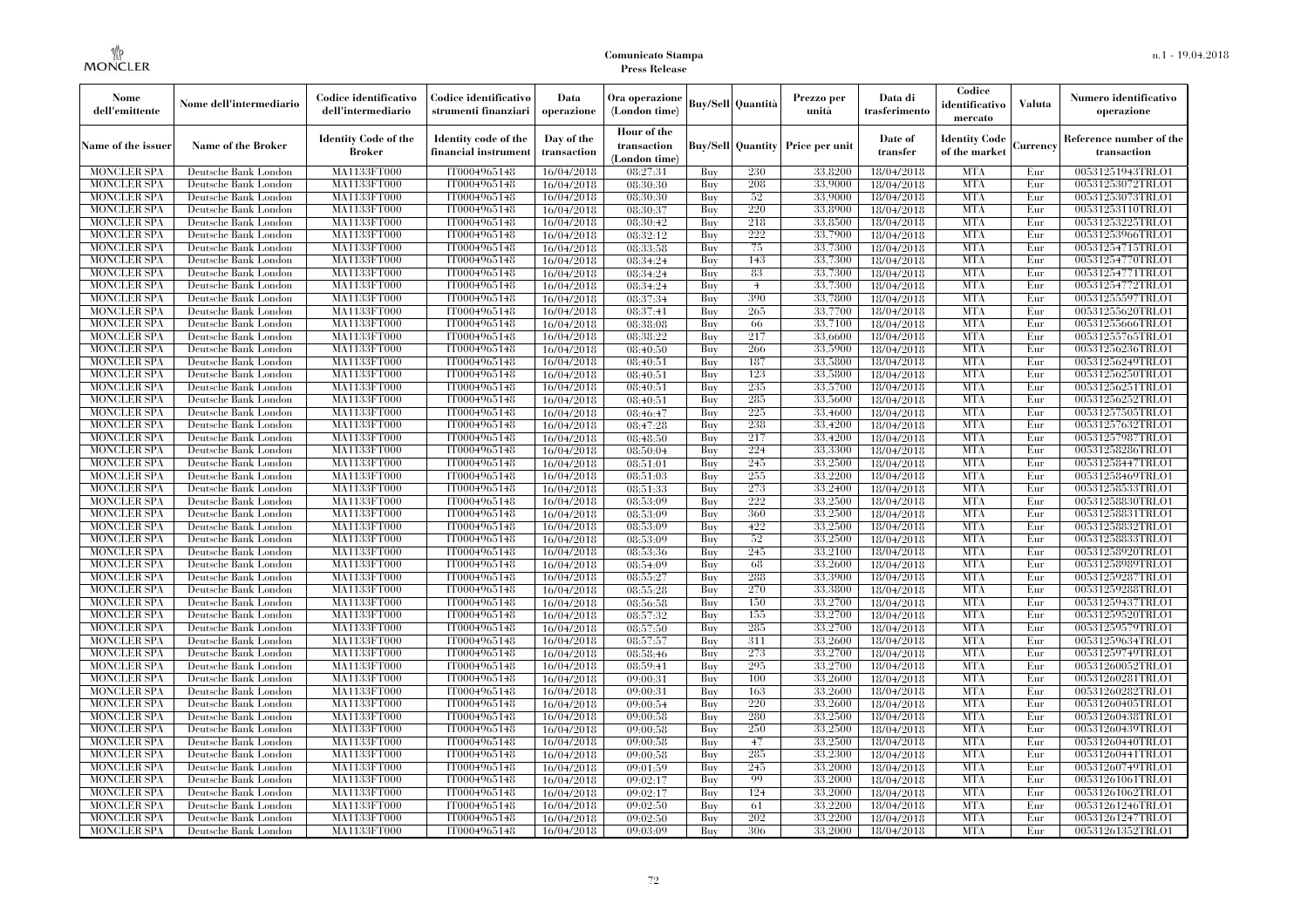| Nome<br>dell'emittente                   | Nome dell'intermediario                      | Codice identificativo<br>dell'intermediario  | Codice identificativo<br>strumenti finanziari | Data<br>operazione        | Ora operazione<br>(London time)             |            | Buy/Sell   Quantità | Prezzo per<br>unità                     | Data di<br>trasferimento | Codice<br>identificativo<br>mercato   | <b>Valuta</b> | Numero identificativo<br>operazione    |
|------------------------------------------|----------------------------------------------|----------------------------------------------|-----------------------------------------------|---------------------------|---------------------------------------------|------------|---------------------|-----------------------------------------|--------------------------|---------------------------------------|---------------|----------------------------------------|
| Name of the issuer                       | <b>Name of the Broker</b>                    | <b>Identity Code of the</b><br><b>Broker</b> | Identity code of the<br>financial instrument  | Day of the<br>transaction | Hour of the<br>transaction<br>(London time) |            |                     | <b>Buy/Sell Quantity Price per unit</b> | Date of<br>transfer      | <b>Identity Code</b><br>of the market | Currencv      | Reference number of the<br>transaction |
| <b>MONCLER SPA</b>                       | Deutsche Bank London                         | MA1133FT000                                  | IT0004965148                                  | 16/04/2018                | 09:03:44                                    | Buy        | 370                 | 33,2100                                 | 18/04/2018               | <b>MTA</b>                            | Eur           | 00531261475TRLO1                       |
| <b>MONCLER SPA</b>                       | Deutsche Bank London                         | MA1133FT000                                  | IT0004965148                                  | 16/04/2018                | 09:04:44                                    | Buy        | 31                  | 33,1900                                 | 18/04/2018               | <b>MTA</b>                            | Eur           | 00531261622TRLO1                       |
| <b>MONCLER SPA</b>                       | Deutsche Bank London                         | <b>MA1133FT000</b>                           | IT0004965148                                  | 16/04/2018                | 09:04:44                                    | Buy        | 239                 | 33,1900                                 | 18/04/2018               | <b>MTA</b>                            | Eur           | 00531261623TRLO1                       |
| <b>MONCLER SPA</b>                       | Deutsche Bank London                         | MA1133FT000                                  | IT0004965148                                  | 16/04/2018                | 09:04:51                                    | Buy<br>Buy | 200<br>85           | 33.1800<br>33,1800                      | 18/04/2018               | <b>MTA</b><br><b>MTA</b>              | Eur<br>Eur    | 00531261661TRLO1                       |
| <b>MONCLER SPA</b><br><b>MONCLER SPA</b> | Deutsche Bank London<br>Deutsche Bank London | MA1133FT000<br><b>MA1133FT000</b>            | IT0004965148<br>IT0004965148                  | 16/04/2018<br>16/04/2018  | 09:04:54<br>09:06:23                        | Buy        | 100                 | 33,2200                                 | 18/04/2018<br>18/04/2018 | <b>MTA</b>                            | Eur           | 00531261672TRLO1<br>00531261980TRLO1   |
| <b>MONCLER SPA</b>                       | Deutsche Bank London                         | <b>MA1133FT000</b>                           | IT0004965148                                  | 16/04/2018                | 09:06:26                                    | Buy        | 16                  | 33,2200                                 | 18/04/2018               | <b>MTA</b>                            | Eur           | 00531262001TRLO1                       |
| <b>MONCLER SPA</b>                       | Deutsche Bank London                         | MA1133FT000                                  | IT0004965148                                  | 16/04/2018                | 09:07:27                                    | Buy        | 250                 | 33.2600                                 | 18/04/2018               | <b>MTA</b>                            | Eur           | 00531262306TRLO1                       |
| <b>MONCLER SPA</b>                       | Deutsche Bank London                         | MA1133FT000                                  | IT0004965148                                  | 16/04/2018                | 09:07:27                                    | Buy        | 130                 | 33,2600                                 | 18/04/2018               | <b>MTA</b>                            | Eur           | 00531262307TRLO1                       |
| <b>MONCLER SPA</b>                       | Deutsche Bank London                         | <b>MA1133FT000</b>                           | IT0004965148                                  | 16/04/2018                | 09:07:27                                    | Buy        | 250                 | 33,2700                                 | 18/04/2018               | <b>MTA</b>                            | Eur           | 00531262308TRLO1                       |
| <b>MONCLER SPA</b>                       | Deutsche Bank London                         | <b>MA1133FT000</b>                           | IT0004965148                                  | 16/04/2018                | 09:07:27                                    | Buy        | 500                 | 33,2600                                 | 18/04/2018               | <b>MTA</b>                            | Eur           | 00531262309TRLO1                       |
| <b>MONCLER SPA</b>                       | Deutsche Bank London                         | <b>MA1133FT000</b>                           | IT0004965148                                  | 16/04/2018                | 09:08:01                                    | Buy        | 151                 | 33,2600                                 | 18/04/2018               | <b>MTA</b>                            | Eur           | 00531262487TRLO1                       |
| <b>MONCLER SPA</b>                       | Deutsche Bank London                         | MA1133FT000                                  | IT0004965148                                  | 16/04/2018                | 09:08:55                                    | Buy        | 285                 | 33,3100                                 | 18/04/2018               | <b>MTA</b>                            | Eur           | 00531262707TRLO1                       |
| <b>MONCLER SPA</b>                       | Deutsche Bank London                         | <b>MA1133FT000</b>                           | IT0004965148                                  | 16/04/2018                | 09:09:10                                    | Buy        | 490                 | 33,3200                                 | 18/04/2018               | <b>MTA</b>                            | Eur           | 00531262756TRLO1                       |
| <b>MONCLER SPA</b>                       | Deutsche Bank London                         | <b>MA1133FT000</b>                           | IT0004965148                                  | 16/04/2018                | 09:09:10                                    | Buy        | 390                 | 33,3300                                 | 18/04/2018               | <b>MTA</b>                            | Eur           | 00531262757TRLO1                       |
| <b>MONCLER SPA</b>                       | Deutsche Bank London                         | <b>MA1133FT000</b>                           | IT0004965148                                  | 16/04/2018                | 09:09:10                                    | Buy        | 58                  | 33,3300                                 | 18/04/2018               | <b>MTA</b>                            | Eur           | 00531262758TRLO1                       |
| <b>MONCLER SPA</b>                       | Deutsche Bank London                         | MA1133FT000                                  | IT0004965148                                  | 16/04/2018                | 09:09:12                                    | Buy        | 250                 | 33,3100                                 | 18/04/2018               | <b>MTA</b>                            | Eur           | 00531262767TRLO1                       |
| <b>MONCLER SPA</b>                       | Deutsche Bank London                         | MA1133FT000                                  | IT0004965148                                  | 16/04/2018                | 09:11:02                                    | Buy        | 285                 | 33,3000                                 | 18/04/2018               | <b>MTA</b>                            | Eur           | 00531262992TRLO1                       |
| MONCLER SPA                              | Deutsche Bank London                         | <b>MA1133FT000</b>                           | IT0004965148                                  | 16/04/2018                | 09:11:02                                    | Buy        | 220                 | 33,2800                                 | 18/04/2018               | <b>MTA</b>                            | Eur           | 00531262993TRLO1                       |
| <b>MONCLER SPA</b>                       | Deutsche Bank London                         | MA1133FT000                                  | IT0004965148                                  | 16/04/2018                | 09:12:49                                    | Buy        | 340                 | 33,2400                                 | 18/04/2018               | <b>MTA</b>                            | Eur           | 00531263317TRLO1                       |
| <b>MONCLER SPA</b>                       | Deutsche Bank London                         | MA1133FT000                                  | IT0004965148                                  | 16/04/2018                | 09:13:57                                    | Buy        | 146                 | 33,2800                                 | 18/04/2018               | <b>MTA</b>                            | Eur           | 00531263537TRLO1                       |
| MONCLER SPA                              | Deutsche Bank London                         | MA1133FT000                                  | IT0004965148                                  | 16/04/2018                | 09:13:57                                    | Buy        | 274                 | 33,2800                                 | 18/04/2018               | <b>MTA</b>                            | Eur           | 00531263538TRLO1                       |
| <b>MONCLER SPA</b>                       | Deutsche Bank London                         | <b>MA1133FT000</b><br>MA1133FT000            | IT0004965148                                  | 16/04/2018                | 09:14:04                                    | Buy        | 330<br>380          | 33,2700                                 | 18/04/2018               | MTA                                   | Eur           | 00531263602TRLO1                       |
| <b>MONCLER SPA</b><br><b>MONCLER SPA</b> | Deutsche Bank London<br>Deutsche Bank London | MA1133FT000                                  | IT0004965148<br>IT0004965148                  | 16/04/2018<br>16/04/2018  | 09:15:39<br>09:16:14                        | Buy<br>Buy | 62                  | 33,3500<br>33,3700                      | 18/04/2018<br>18/04/2018 | <b>MTA</b><br><b>MTA</b>              | Eur<br>Eur    | 00531263852TRLO1<br>00531263964TRLO1   |
| <b>MONCLER SPA</b>                       | Deutsche Bank London                         | <b>MA1133FT000</b>                           | IT0004965148                                  | 16/04/2018                | 09:16:43                                    | Buy        | 370                 | 33,4000                                 | 18/04/2018               | <b>MTA</b>                            | Eur           | 00531264047TRLO1                       |
| <b>MONCLER SPA</b>                       | Deutsche Bank London                         | <b>MA1133FT000</b>                           | IT0004965148                                  | 16/04/2018                | 09:18:26                                    | Buy        | 290                 | 33,4200                                 | 18/04/2018               | MTA                                   | Eur           | 00531264300TRLO1                       |
| <b>MONCLER SPA</b>                       | Deutsche Bank London                         | MA1133FT000                                  | IT0004965148                                  | 16/04/2018                | 09:18:26                                    | Buy        | 390                 | 33,4100                                 | 18/04/2018               | <b>MTA</b>                            | Eur           | 00531264301TRLO1                       |
| <b>MONCLER SPA</b>                       | Deutsche Bank London                         | MA1133FT000                                  | IT0004965148                                  | 16/04/2018                | 09:19:28                                    | Buy        | 223                 | 33,2900                                 | 18/04/2018               | <b>MTA</b>                            | Eur           | 00531264420TRLO1                       |
| <b>MONCLER SPA</b>                       | Deutsche Bank London                         | <b>MA1133FT000</b>                           | IT0004965148                                  | 16/04/2018                | 09:20:03                                    | Buy        | 142                 | 33,3000                                 | 18/04/2018               | <b>MTA</b>                            | Eur           | 00531264479TRLO1                       |
| MONCLER SPA                              | Deutsche Bank London                         | <b>MA1133FT000</b>                           | IT0004965148                                  | 16/04/2018                | 09:22:14                                    | Buy        | 147                 | 33,3000                                 | 18/04/2018               | <b>MTA</b>                            | Eur           | 00531264764TRLO1                       |
| <b>MONCLER SPA</b>                       | Deutsche Bank London                         | MA1133FT000                                  | IT0004965148                                  | 16/04/2018                | 09:22:14                                    | Buy        | 63                  | 33,3000                                 | 18/04/2018               | <b>MTA</b>                            | Eur           | 00531264765TRLO1                       |
| <b>MONCLER SPA</b>                       | Deutsche Bank London                         | MA1133FT000                                  | IT0004965148                                  | 16/04/2018                | 09:22:16                                    | Buy        | 79                  | 33,3000                                 | 18/04/2018               | <b>MTA</b>                            | Eur           | 00531264772TRLO1                       |
| <b>MONCLER SPA</b>                       | Deutsche Bank London                         | <b>MA1133FT000</b>                           | IT0004965148                                  | 16/04/2018                | 09:23:31                                    | Buy        | 223                 | 33,2800                                 | 18/04/2018               | MTA                                   | Eur           | 00531265009TRLO1                       |
| <b>MONCLER SPA</b>                       | Deutsche Bank London                         | <b>MA1133FT000</b>                           | IT0004965148                                  | 16/04/2018                | 09:23:32                                    | Buy        | 285                 | 33,2700                                 | 18/04/2018               | <b>MTA</b>                            | Eur           | 00531265018TRLO1                       |
| <b>MONCLER SPA</b>                       | Deutsche Bank London                         | MA1133FT000                                  | IT0004965148                                  | 16/04/2018                | 09:23:34                                    | Buy        | 270                 | 33,2500                                 | 18/04/2018               | <b>MTA</b>                            | Eur           | 00531265020TRLO1                       |
| <b>MONCLER SPA</b>                       | Deutsche Bank London                         | MA1133FT000                                  | IT0004965148                                  | 16/04/2018                | 09:24:25                                    | Buy        | 300                 | 33,2900                                 | 18/04/2018               | <b>MTA</b>                            | Eur           | 00531265141TRLO1                       |
| <b>MONCLER SPA</b>                       | Deutsche Bank London                         | <b>MA1133FT000</b>                           | IT0004965148                                  | 16/04/2018                | 09:24:40                                    | Buy        | 225                 | 33,2600                                 | 18/04/2018               | <b>MTA</b>                            | Eur           | 00531265185TRLO1                       |
| <b>MONCLER SPA</b>                       | Deutsche Bank London                         | <b>MA1133FT000</b>                           | IT0004965148                                  | 16/04/2018                | 09:24:57                                    | Buy        | 275                 | 33,2600                                 | 18/04/2018               | MTA                                   | Eur           | 00531265225TRLO1                       |
| <b>MONCLER SPA</b>                       | Deutsche Bank London                         | MA1133FT000                                  | IT0004965148                                  | 16/04/2018                | 09:26:54                                    | Buy        | 183                 | 33,3900                                 | 18/04/2018               | <b>MTA</b>                            | Eur           | 00531265543TRLO1                       |
| <b>MONCLER SPA</b>                       | Deutsche Bank London                         | MA1133FT000                                  | IT0004965148                                  | 16/04/2018                | 09:26:54                                    | Buy        | 47                  | 33,3900                                 | 18/04/2018               | <b>MTA</b>                            | Eur           | 00531265545TRLO1                       |
| <b>MONCLER SPA</b><br><b>MONCLER SPA</b> | Deutsche Bank London<br>Deutsche Bank London | MA1133FT000<br><b>MA1133FT000</b>            | IT0004965148<br>IT0004965148                  | 16/04/2018                | 09:28:46                                    | Buy<br>Buy | 298<br>250          | 33,4100<br>33,3600                      | 18/04/2018               | <b>MTA</b><br>MTA                     | Eur<br>Eur    | 00531265849TRLO1<br>00531265850TRLO1   |
| <b>MONCLER SPA</b>                       | Deutsche Bank London                         | MA1133FT000                                  | IT0004965148                                  | 16/04/2018<br>16/04/2018  | 09:28:46<br>09:31:53                        | Buy        | 247                 | 33,3000                                 | 18/04/2018<br>18/04/2018 | <b>MTA</b>                            | Eur           | 00531266438TRLO1                       |
| <b>MONCLER SPA</b>                       | Deutsche Bank London                         | MA1133FT000                                  | IT0004965148                                  | 16/04/2018                | 09:33:21                                    | Buy        | 245                 | 33,2700                                 | 18/04/2018               | <b>MTA</b>                            | Eur           | 00531266731TRLO1                       |
| <b>MONCLER SPA</b>                       | Deutsche Bank London                         | MA1133FT000                                  | IT0004965148                                  | 16/04/2018                | 09:33:47                                    | Buy        | 221                 | 33,2700                                 | 18/04/2018               | <b>MTA</b>                            | Eur           | 00531266762TRLO1                       |
| <b>MONCLER SPA</b>                       | Deutsche Bank London                         | <b>MA1133FT000</b>                           | IT0004965148                                  | 16/04/2018                | 09:33:47                                    | Buy        | 69                  | 33,2700                                 | 18/04/2018               | MTA                                   | Eur           | 00531266763TRLO1                       |
| <b>MONCLER SPA</b>                       | Deutsche Bank London                         | <b>MA1133FT000</b>                           | IT0004965148                                  | 16/04/2018                | 09:34:26                                    | Buy        | 256                 | 33,2900                                 | 18/04/2018               | <b>MTA</b>                            | Eur           | 00531266848TRLO1                       |
| <b>MONCLER SPA</b>                       | Deutsche Bank London                         | MA1133FT000                                  | IT0004965148                                  | 16/04/2018                | 09:39:40                                    | Buy        | 336                 | 33,4700                                 | 18/04/2018               | <b>MTA</b>                            | Eur           | 00531267688TRLO1                       |
| <b>MONCLER SPA</b>                       | Deutsche Bank London                         | MA1133FT000                                  | IT0004965148                                  | 16/04/2018                | 09:42:17                                    | Buy        | 63                  | 33,5600                                 | 18/04/2018               | <b>MTA</b>                            | Eur           | 00531268506TRLO1                       |
| MONCLER SPA                              | Deutsche Bank London                         | <b>MA1133FT000</b>                           | IT0004965148                                  | 16/04/2018                | 09:42:42                                    | Buy        | 269                 | 33,5600                                 | 18/04/2018               | MTA                                   | Eur           | 00531268600TRLO1                       |
| <b>MONCLER SPA</b>                       | Deutsche Bank London                         | MA1133FT000                                  | IT0004965148                                  | 16/04/2018                | 09:42:42                                    | Buy        | 80                  | 33,5600                                 | 18/04/2018               | <b>MTA</b>                            | Eur           | 00531268601TRLO1                       |
| <b>MONCLER SPA</b>                       | Deutsche Bank London                         | MA1133FT000                                  | IT0004965148                                  | 16/04/2018                | 09:42:42                                    | Buy        | 11                  | 33,5600                                 | 18/04/2018               | <b>MTA</b>                            | Eur           | 00531268602TRLO1                       |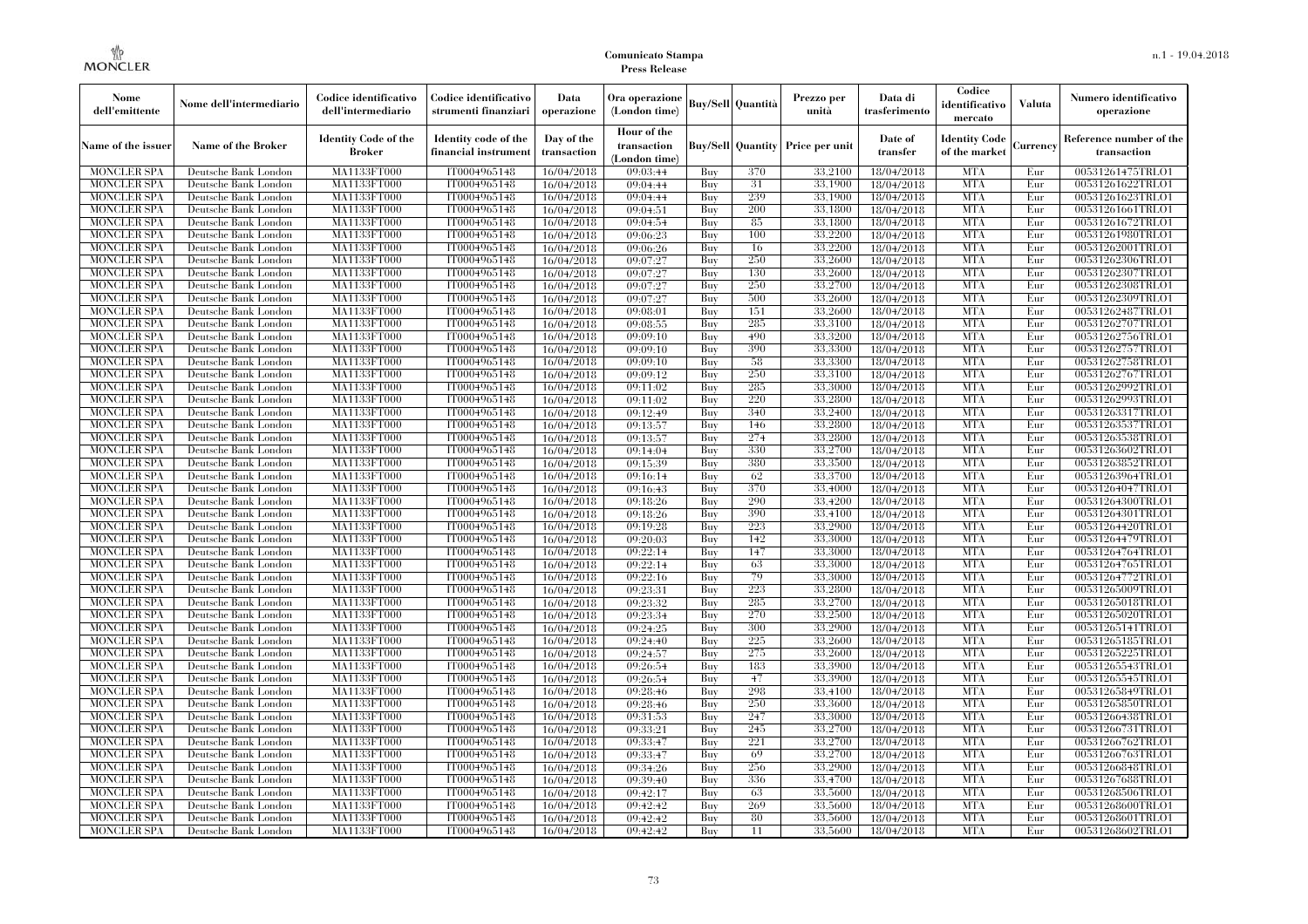| Nome<br>dell'emittente                   | Nome dell'intermediario                      | Codice identificativo<br>dell'intermediario  | Codice identificativo<br>strumenti finanziari | Data<br>operazione        | Ora operazione<br>(London time)             |            | Buy/Sell   Quantità      | Prezzo per<br>unità | Data di<br>trasferimento | Codice<br>identificativo<br>mercato   | <b>Valuta</b> | Numero identificativo<br>operazione    |
|------------------------------------------|----------------------------------------------|----------------------------------------------|-----------------------------------------------|---------------------------|---------------------------------------------|------------|--------------------------|---------------------|--------------------------|---------------------------------------|---------------|----------------------------------------|
| Name of the issuer                       | Name of the Broker                           | <b>Identity Code of the</b><br><b>Broker</b> | Identity code of the<br>financial instrument  | Day of the<br>transaction | Hour of the<br>transaction<br>(London time) |            | <b>Buy/Sell</b> Quantity | Price per unit      | Date of<br>transfer      | <b>Identity Code</b><br>of the market | Currency      | Reference number of the<br>transaction |
| <b>MONCLER SPA</b>                       | Deutsche Bank London                         | MA1133FT000                                  | IT0004965148                                  | 16/04/2018                | 09:42:42                                    | Buy        | 400                      | 33,5700             | 18/04/2018               | <b>MTA</b>                            | Eur           | 00531268603TRLO1                       |
| <b>MONCLER SPA</b>                       | Deutsche Bank London                         | MA1133FT000                                  | IT0004965148                                  | 16/04/2018                | 09:42:42                                    | Buy        | 250                      | 33,5700             | 18/04/2018               | <b>MTA</b>                            | Eur           | 00531268604TRLO1                       |
| <b>MONCLER SPA</b>                       | Deutsche Bank London                         | MA1133FT000                                  | IT0004965148                                  | 16/04/2018                | 09:42:42                                    | Buy        | 95                       | 33,5700             | 18/04/2018               | <b>MTA</b>                            | Eur           | 00531268605TRLO1                       |
| <b>MONCLER SPA</b><br>MONCLER SPA        | Deutsche Bank London<br>Deutsche Bank London | MA1133FT000<br>MA1133FT000                   | IT0004965148<br>IT0004965148                  | 16/04/2018<br>16/04/2018  | 09:46:57<br>09:49:43                        | Buy<br>Buy | 400<br>390               | 33,5700<br>33,6000  | 18/04/2018<br>18/04/2018 | <b>MTA</b><br><b>MTA</b>              | Eur<br>Eur    | 00531269398TRLO1<br>00531269846TRLO1   |
| <b>MONCLER SPA</b>                       | Deutsche Bank London                         | <b>MA1133FT000</b>                           | IT0004965148                                  | 16/04/2018                | 09:51:18                                    | Buy        | 305                      | 33,6400             | 18/04/2018               | <b>MTA</b>                            | Eur           | 00531270071TRLO1                       |
| <b>MONCLER SPA</b>                       | Deutsche Bank London                         | MA1133FT000                                  | IT0004965148                                  | 16/04/2018                | 09:54:42                                    | Buy        | 235                      | 33,6600             | 18/04/2018               | <b>MTA</b>                            | Eur           | 00531270898TRLO1                       |
| <b>MONCLER SPA</b>                       | Deutsche Bank London                         | MA1133FT000                                  | IT0004965148                                  | 16/04/2018                | 09:54:42                                    | Buy        | 248                      | 33,6500             | 18/04/2018               | <b>MTA</b>                            | Eur           | 00531270902TRLO1                       |
| <b>MONCLER SPA</b>                       | Deutsche Bank London                         | MA1133FT000                                  | IT0004965148                                  | 16/04/2018                | 09:57:24                                    | Buy        | 264                      | 33,6000             | 18/04/2018               | <b>MTA</b>                            | Eur           | 00531271542TRLO1                       |
| <b>MONCLER SPA</b>                       | Deutsche Bank London                         | MA1133FT000                                  | IT0004965148                                  | 16/04/2018                | 09:59:15                                    | Buy        | 263                      | 33,6000             | 18/04/2018               | <b>MTA</b>                            | Eur           | 00531271827TRLO1                       |
| <b>MONCLER SPA</b>                       | Deutsche Bank London                         | MA1133FT000                                  | IT0004965148                                  | 16/04/2018                | 10:00:11                                    | Buy        | 115                      | 33,5700             | 18/04/2018               | <b>MTA</b>                            | Eur           | 00531272041TRLO1                       |
| <b>MONCLER SPA</b>                       | Deutsche Bank London                         | MA1133FT000                                  | IT0004965148                                  | 16/04/2018                | 10:03:10                                    | Buy        | -54                      | 33,7000             | 18/04/2018               | <b>MTA</b>                            | Eur           | 00531272721TRLO1                       |
| <b>MONCLER SPA</b>                       | Deutsche Bank London                         | MA1133FT000                                  | IT0004965148                                  | 16/04/2018                | 10:03:11                                    | Buy        | 285                      | 33,7000             | 18/04/2018               | <b>MTA</b>                            | Eur           | 00531272722TRLO1                       |
| <b>MONCLER SPA</b>                       | Deutsche Bank London                         | MA1133FT000                                  | IT0004965148                                  | 16/04/2018                | 10:04:11                                    | Buy        | 191                      | 33,7000             | 18/04/2018               | <b>MTA</b>                            | Eur           | 00531272895TRLO1                       |
| MONCLER SPA                              | Deutsche Bank London                         | MA1133FT000                                  | IT0004965148                                  | 16/04/2018                | 10:04:11                                    | Buy        | 185                      | 33,7100             | 18/04/2018               | <b>MTA</b>                            | Eur           | 00531272896TRLO1                       |
| <b>MONCLER SPA</b>                       | Deutsche Bank London                         | MA1133FT000                                  | IT0004965148                                  | 16/04/2018                | 10:07:24                                    | Buy        | 360                      | 33.7000             | 18/04/2018               | <b>MTA</b>                            | Eur           | 00531273391TRLO1                       |
| <b>MONCLER SPA</b>                       | Deutsche Bank London                         | MA1133FT000                                  | IT0004965148                                  | 16/04/2018                | 10:07:24                                    | Buy        | 370                      | 33,7000             | 18/04/2018               | <b>MTA</b>                            | Eur           | 00531273392TRLO1                       |
| <b>MONCLER SPA</b>                       | Deutsche Bank London                         | MA1133FT000                                  | IT0004965148                                  | 16/04/2018                | 10:07:24                                    | Buy        | 52                       | 33,7000             | 18/04/2018               | <b>MTA</b>                            | Eur           | 00531273393TRLO1                       |
| <b>MONCLER SPA</b>                       | Deutsche Bank London                         | MA1133FT000                                  | IT0004965148                                  | 16/04/2018                | 10:12:06                                    | Buy        | 273                      | 33,7100             | 18/04/2018               | <b>MTA</b>                            | Eur           | 00531274359TRLO1                       |
| <b>MONCLER SPA</b>                       | Deutsche Bank London                         | MA1133FT000                                  | IT0004965148                                  | 16/04/2018                | 10:13:34                                    | Buv        | 253                      | 33.6500             | 18/04/2018               | <b>MTA</b>                            | Eur           | 00531274614TRLO1                       |
| <b>MONCLER SPA</b>                       | Deutsche Bank London                         | MA1133FT000                                  | IT0004965148                                  | 16/04/2018                | 10:13:34                                    | Buy        | 262<br>228               | 33,6600             | 18/04/2018               | <b>MTA</b>                            | Eur           | 00531274615TRLO1                       |
| MONCLER SPA<br>MONCLER SPA               | Deutsche Bank London                         | MA1133FT000<br>MA1133FT000                   | IT0004965148<br>IT0004965148                  | 16/04/2018                | 10:16:13<br>10:17:56                        | Buy<br>Buy | 233                      | 33,6500<br>33,6200  | 18/04/2018               | <b>MTA</b><br><b>MTA</b>              | Eur<br>Eur    | 00531274978TRLO1<br>00531275430TRLO1   |
| <b>MONCLER SPA</b>                       | Deutsche Bank London<br>Deutsche Bank London | MA1133FT000                                  | IT0004965148                                  | 16/04/2018<br>16/04/2018  | 10:22:13                                    | Buy        | 349                      | 33,6800             | 18/04/2018<br>18/04/2018 | <b>MTA</b>                            | Eur           | 00531276698TRLO1                       |
| <b>MONCLER SPA</b>                       | Deutsche Bank London                         | MA1133FT000                                  | IT0004965148                                  | 16/04/2018                | 10:22:13                                    | Buv        | 430                      | 33.6800             | 18/04/2018               | <b>MTA</b>                            | Eur           | 00531276699TRLO1                       |
| <b>MONCLER SPA</b>                       | Deutsche Bank London                         | MA1133FT000                                  | IT0004965148                                  | 16/04/2018                | 10:22:13                                    | Buy        | 110                      | 33,6900             | 18/04/2018               | <b>MTA</b>                            | Eur           | 00531276700TRLO1                       |
| <b>MONCLER SPA</b>                       | Deutsche Bank London                         | MA1133FT000                                  | IT0004965148                                  | 16/04/2018                | 10:22:13                                    | Buy        | 98                       | 33,6900             | 18/04/2018               | <b>MTA</b>                            | Eur           | 00531276701TRLO1                       |
| <b>MONCLER SPA</b>                       | Deutsche Bank London                         | MA1133FT000                                  | IT0004965148                                  | 16/04/2018                | 10:26:35                                    | Buy        | 253                      | 33,6500             | 18/04/2018               | <b>MTA</b>                            | Eur           | 00531277422TRLO1                       |
| MONCLER SPA                              | Deutsche Bank London                         | MA1133FT000                                  | IT0004965148                                  | 16/04/2018                | 10:31:06                                    | Buv        | 63                       | 33,7100             | 18/04/2018               | <b>MTA</b>                            | Eur           | 00531278253TRLO1                       |
| <b>MONCLER SPA</b>                       | Deutsche Bank London                         | MA1133FT000                                  | IT0004965148                                  | 16/04/2018                | 10:31:55                                    | Buy        | 347                      | 33,7100             | 18/04/2018               | <b>MTA</b>                            | Eur           | 00531278380TRLO1                       |
| <b>MONCLER SPA</b>                       | Deutsche Bank London                         | MA1133FT000                                  | IT0004965148                                  | 16/04/2018                | 10:32:42                                    | Buy        | 295                      | 33,6900             | 18/04/2018               | <b>MTA</b>                            | Eur           | 00531278531TRLO1                       |
| <b>MONCLER SPA</b>                       | Deutsche Bank London                         | MA1133FT000                                  | IT0004965148                                  | 16/04/2018                | 10:32:42                                    | Buy        | 137                      | 33,7000             | 18/04/2018               | <b>MTA</b>                            | Eur           | 00531278532TRLO1                       |
| MONCLER SPA                              | Deutsche Bank London                         | MA1133FT000                                  | IT0004965148                                  | 16/04/2018                | 10:32:42                                    | Buy        | 125                      | 33,7000             | 18/04/2018               | <b>MTA</b>                            | Eur           | 00531278533TRLO1                       |
| <b>MONCLER SPA</b>                       | Deutsche Bank London                         | MA1133FT000                                  | IT0004965148                                  | 16/04/2018                | 10:32:42                                    | Buy        | 200                      | 33,7000             | 18/04/2018               | <b>MTA</b>                            | Eur           | 00531278534TRLO1                       |
| <b>MONCLER SPA</b>                       | Deutsche Bank London                         | MA1133FT000                                  | IT0004965148                                  | 16/04/2018                | 10:32:42                                    | Buy        | 52                       | 33,7000             | 18/04/2018               | <b>MTA</b>                            | Eur           | 00531278535TRLO1                       |
| <b>MONCLER SPA</b>                       | Deutsche Bank London                         | MA1133FT000                                  | IT0004965148                                  | 16/04/2018                | 10:40:06                                    | Buy        | 252                      | 33,6300             | 18/04/2018               | <b>MTA</b>                            | Eur           | 00531280537TRLO1                       |
| <b>MONCLER SPA</b>                       | Deutsche Bank London                         | MA1133FT000                                  | IT0004965148                                  | 16/04/2018                | 10:40:09                                    | Buy        | 295                      | 33,6200             | 18/04/2018               | <b>MTA</b>                            | Eur           | 00531280539TRLO1                       |
| <b>MONCLER SPA</b>                       | Deutsche Bank London                         | MA1133FT000                                  | IT0004965148                                  | 16/04/2018                | 10:42:51                                    | Buy        | 400                      | 33,7100             | 18/04/2018               | <b>MTA</b>                            | Eur           | 00531281377TRLO1                       |
| <b>MONCLER SPA</b>                       | Deutsche Bank London                         | MA1133FT000                                  | IT0004965148                                  | 16/04/2018                | 10:42:51                                    | Buy        | -80                      | 33,7100             | 18/04/2018               | <b>MTA</b>                            | Eur           | 00531281378TRLO1                       |
| <b>MONCLER SPA</b>                       | Deutsche Bank London                         | MA1133FT000                                  | IT0004965148                                  | 16/04/2018                | 10:46:26                                    | Buy        | -5                       | 33,7100             | 18/04/2018               | <b>MTA</b>                            | Eur           | 00531282811TRLO1                       |
| <b>MONCLER SPA</b>                       | Deutsche Bank London                         | MA1133FT000<br>MA1133FT000                   | IT0004965148                                  | 16/04/2018                | 10:46:26                                    | Buy        | 320<br>260               | 33,7000<br>33,7500  | 18/04/2018               | <b>MTA</b><br><b>MTA</b>              | Eur<br>Eur    | 00531282812TRLO1                       |
| <b>MONCLER SPA</b><br><b>MONCLER SPA</b> | Deutsche Bank London<br>Deutsche Bank London | MA1133FT000                                  | IT0004965148<br>IT0004965148                  | 16/04/2018<br>16/04/2018  | 10:48:13<br>10:48:13                        | Buy<br>Buy | 344                      | 33,7500             | 18/04/2018<br>18/04/2018 | <b>MTA</b>                            | Eur           | 00531283282TRLO1<br>00531283283TRLO1   |
| <b>MONCLER SPA</b>                       | Deutsche Bank London                         | MA1133FT000                                  | IT0004965148                                  | 16/04/2018                | 10:53:53                                    | Buy        | 360                      | 33,7500             | 18/04/2018               | <b>MTA</b>                            | Eur           | 00531285335TRLO1                       |
| <b>MONCLER SPA</b>                       | Deutsche Bank London                         | MA1133FT000                                  | IT0004965148                                  | 16/04/2018                | 10:58:00                                    | Buy        | 6                        | 33,7300             | 18/04/2018               | <b>MTA</b>                            | Eur           | 00531286150TRLO1                       |
| <b>MONCLER SPA</b>                       | Deutsche Bank London                         | MA1133FT000                                  | IT0004965148                                  | 16/04/2018                | 10:58:00                                    | Buy        | 3                        | 33,7300             | 18/04/2018               | <b>MTA</b>                            | Eur           | 00531286151TRLO1                       |
| <b>MONCLER SPA</b>                       | Deutsche Bank London                         | MA1133FT000                                  | IT0004965148                                  | 16/04/2018                | 11:00:56                                    | Buy        | 460                      | 33,7700             | 18/04/2018               | <b>MTA</b>                            | Eur           | 00531286756TRLO1                       |
| <b>MONCLER SPA</b>                       | Deutsche Bank London                         | MA1133FT000                                  | IT0004965148                                  | 16/04/2018                | 11:00:56                                    | Buy        | 346                      | 33,7700             | 18/04/2018               | <b>MTA</b>                            | Eur           | 00531286757TRLO1                       |
| <b>MONCLER SPA</b>                       | Deutsche Bank London                         | MA1133FT000                                  | IT0004965148                                  | 16/04/2018                | 11:01:41                                    | Buy        | 281                      | 33,7900             | 18/04/2018               | <b>MTA</b>                            | Eur           | 00531287045TRLO1                       |
| <b>MONCLER SPA</b>                       | Deutsche Bank London                         | MA1133FT000                                  | IT0004965148                                  | 16/04/2018                | 11:03:59                                    | Buy        | 150                      | 33,7800             | 18/04/2018               | <b>MTA</b>                            | Eur           | 00531287379TRLO1                       |
| <b>MONCLER SPA</b>                       | Deutsche Bank London                         | MA1133FT000                                  | IT0004965148                                  | 16/04/2018                | 11:04:31                                    | Buy        | 245                      | 33,7900             | 18/04/2018               | <b>MTA</b>                            | Eur           | 00531287427TRLO1                       |
| <b>MONCLER SPA</b>                       | Deutsche Bank London                         | MA1133FT000                                  | IT0004965148                                  | 16/04/2018                | 11:06:54                                    | Buy        | 253                      | 33,8000             | 18/04/2018               | <b>MTA</b>                            | Eur           | 00531287825TRLO1                       |
| MONCLER SPA                              | Deutsche Bank London                         | MA1133FT000                                  | IT0004965148                                  | 16/04/2018                | 11:10:50                                    | Buy        | 380                      | 33,7800             | 18/04/2018               | <b>MTA</b>                            | Eur           | 00531288349TRLO1                       |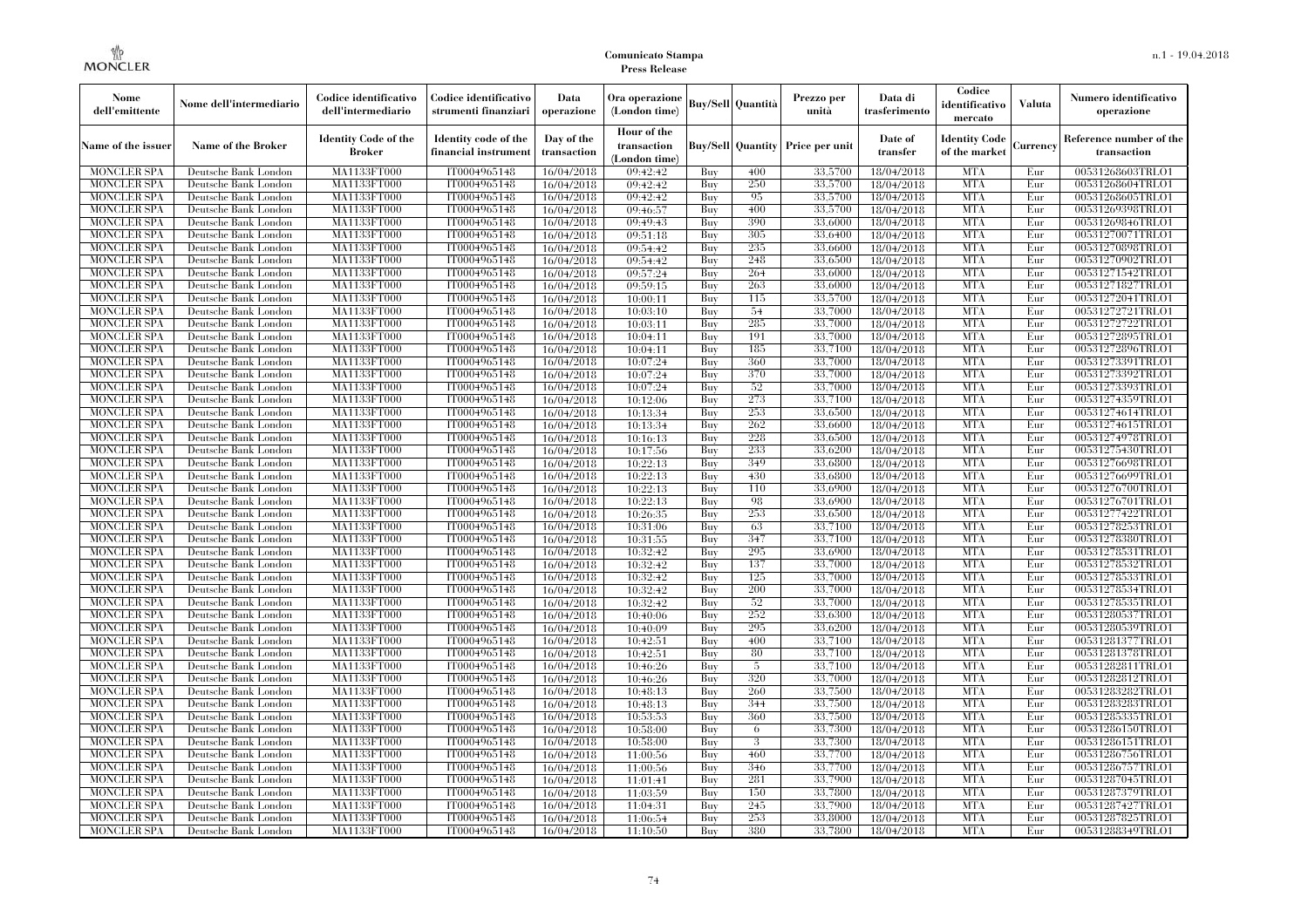| Nome<br>dell'emittente                   | Nome dell'intermediario                      | Codice identificativo<br>dell'intermediario  | Codice identificativo<br>strumenti finanziari | Data<br>operazione        | Ora operazione<br>(London time)             |            | Buv/Sell   Quantità      | Prezzo per<br>unità | Data di<br>trasferimento | Codice<br>identificativo<br>mercato   | <b>Valuta</b> | Numero identificativo<br>operazione    |
|------------------------------------------|----------------------------------------------|----------------------------------------------|-----------------------------------------------|---------------------------|---------------------------------------------|------------|--------------------------|---------------------|--------------------------|---------------------------------------|---------------|----------------------------------------|
| Name of the issuer                       | Name of the Broker                           | <b>Identity Code of the</b><br><b>Broker</b> | Identity code of the<br>financial instrument  | Day of the<br>transaction | Hour of the<br>transaction<br>(London time) |            | <b>Buy/Sell Quantity</b> | Price per unit      | Date of<br>transfer      | <b>Identity Code</b><br>of the market | Currencv      | Reference number of the<br>transaction |
| <b>MONCLER SPA</b>                       | Deutsche Bank London                         | MA1133FT000                                  | IT0004965148                                  | 16/04/2018                | 11:13:06                                    | Buy        | 155                      | 33,8000             | 18/04/2018               | <b>MTA</b>                            | Eur           | 00531288663TRLO1                       |
| <b>MONCLER SPA</b>                       | Deutsche Bank London                         | <b>MA1133FT000</b>                           | IT0004965148                                  | 16/04/2018                | 11:14:04                                    | Buy        | 345                      | 33,7800             | 18/04/2018               | <b>MTA</b>                            | Eur           | 00531288956TRLO1                       |
| <b>MONCLER SPA</b>                       | Deutsche Bank London                         | MA1133FT000                                  | IT0004965148                                  | 16/04/2018                | 11:16:52                                    | Buv        | 237                      | 33,7800             | 18/04/2018               | <b>MTA</b>                            | Eur           | 00531289299TRLO1                       |
| <b>MONCLER SPA</b>                       | Deutsche Bank London                         | MA1133FT000                                  | IT0004965148                                  | 16/04/2018                | 11:16:52                                    | Buy        | 250                      | 33,7800             | 18/04/2018               | <b>MTA</b>                            | Eur           | 00531289300TRLO1                       |
| <b>MONCLER SPA</b>                       | Deutsche Bank London                         | MA1133FT000                                  | IT0004965148                                  | 16/04/2018                | 11:16:52                                    | Buy        | $\overline{9}$           | 33,7800             | 18/04/2018               | <b>MTA</b>                            | Eur           | 00531289301TRLO1                       |
| <b>MONCLER SPA</b><br><b>MONCLER SPA</b> | Deutsche Bank London                         | <b>MA1133FT000</b><br>MA1133FT000            | IT0004965148                                  | 16/04/2018                | 11:26:16                                    | Buy        | 281<br>83                | 33,8000<br>33,8000  | 18/04/2018               | <b>MTA</b><br><b>MTA</b>              | Eur           | 00531290884TRLO1                       |
| <b>MONCLER SPA</b>                       | Deutsche Bank London<br>Deutsche Bank London | MA1133FT000                                  | IT0004965148<br>IT0004965148                  | 16/04/2018<br>16/04/2018  | 11:26:16<br>11:27:07                        | Buy<br>Buy | 204                      | 33,8000             | 18/04/2018<br>18/04/2018 | <b>MTA</b>                            | Eur<br>Eur    | 00531290885TRLO1<br>00531291009TRLO1   |
| <b>MONCLER SPA</b>                       | Deutsche Bank London                         | MA1133FT000                                  | IT0004965148                                  | 16/04/2018                | 11:27:07                                    | Buy        | 115                      | 33,8000             | 18/04/2018               | <b>MTA</b>                            | Eur           | 00531291010TRLO1                       |
| <b>MONCLER SPA</b>                       | Deutsche Bank London                         | <b>MA1133FT000</b>                           | IT0004965148                                  | 16/04/2018                | 11:28:23                                    | Buy        | 290                      | 33,8000             | 18/04/2018               | <b>MTA</b>                            | Eur           | 00531291154TRLO1                       |
| <b>MONCLER SPA</b>                       | Deutsche Bank London                         | MA1133FT000                                  | IT0004965148                                  | 16/04/2018                | 11:28:46                                    | Buy        | 153                      | 33,7800             | 18/04/2018               | <b>MTA</b>                            | Eur           | 00531291226TRLO1                       |
| <b>MONCLER SPA</b>                       | Deutsche Bank London                         | MA1133FT000                                  | IT0004965148                                  | 16/04/2018                | 11:28:46                                    | Buy        | 254                      | 33,7900             | 18/04/2018               | <b>MTA</b>                            | Eur           | 00531291227TRLO1                       |
| <b>MONCLER SPA</b>                       | Deutsche Bank London                         | MA1133FT000                                  | IT0004965148                                  | 16/04/2018                | 11:28:46                                    | Buy        | 237                      | 33,7800             | 18/04/2018               | <b>MTA</b>                            | Eur           | 00531291228TRLO1                       |
| <b>MONCLER SPA</b>                       | Deutsche Bank London                         | MA1133FT000                                  | IT0004965148                                  | 16/04/2018                | 11:33:40                                    | Buy        | 250                      | 33,7900             | 18/04/2018               | <b>MTA</b>                            | Eur           | 00531291879TRLO1                       |
| <b>MONCLER SPA</b>                       | Deutsche Bank London                         | MA1133FT000                                  | IT0004965148                                  | 16/04/2018                | 11:36:22                                    | Buy        | 254                      | 33,7500             | 18/04/2018               | <b>MTA</b>                            | Eur           | 00531292417TRLO1                       |
| <b>MONCLER SPA</b>                       | Deutsche Bank London                         | MA1133FT000                                  | IT0004965148                                  | 16/04/2018                | 11:38:34                                    | Buy        | 238                      | 33,7100             | 18/04/2018               | <b>MTA</b>                            | Eur           | 00531292692TRLO1                       |
| <b>MONCLER SPA</b>                       | Deutsche Bank London                         | MA1133FT000                                  | IT0004965148                                  | 16/04/2018                | 11:38:34                                    | Buy        | 150                      | 33,7200             | 18/04/2018               | <b>MTA</b>                            | Eur           | 00531292693TRLO1                       |
| <b>MONCLER SPA</b>                       | Deutsche Bank London                         | MA1133FT000                                  | IT0004965148                                  | 16/04/2018                | 11:38:34                                    | Buy        | 125                      | 33,7200             | 18/04/2018               | <b>MTA</b>                            | Eur           | 00531292694TRLO1                       |
| <b>MONCLER SPA</b>                       | Deutsche Bank London                         | MA1133FT000                                  | IT0004965148                                  | 16/04/2018                | 11:38:34                                    | Buy        | 48                       | 33,7300             | 18/04/2018               | <b>MTA</b>                            | Eur           | 00531292695TRLO1                       |
| <b>MONCLER SPA</b>                       | Deutsche Bank London                         | MA1133FT000                                  | IT0004965148                                  | 16/04/2018                | 11:43:30                                    | Buy        | 247                      | 33,6700             | 18/04/2018               | <b>MTA</b>                            | Eur           | 00531293316TRLO1                       |
| <b>MONCLER SPA</b>                       | Deutsche Bank London                         | MA1133FT000                                  | IT0004965148                                  | 16/04/2018                | 11:45:39                                    | Buy        | 235                      | 33,6300             | 18/04/2018               | <b>MTA</b>                            | Eur           | 00531293795TRLO1                       |
| MONCLER SPA                              | Deutsche Bank London                         | MA1133FT000                                  | IT0004965148                                  | 16/04/2018                | 11:47:04                                    | Buy        | 233                      | 33,6500             | 18/04/2018               | <b>MTA</b>                            | Eur           | 00531293952TRLO1                       |
| <b>MONCLER SPA</b>                       | Deutsche Bank London                         | MA1133FT000                                  | IT0004965148                                  | 16/04/2018                | 11:51:12                                    | Buy        | 6                        | 33,6900             | 18/04/2018               | <b>MTA</b>                            | Eur           | 00531294692TRLO1                       |
| <b>MONCLER SPA</b>                       | Deutsche Bank London                         | MA1133FT000                                  | IT0004965148                                  | 16/04/2018                | 11:51:12                                    | Buy        | 243                      | 33,6900             | 18/04/2018               | <b>MTA</b>                            | Eur           | 00531294693TRLO1                       |
| <b>MONCLER SPA</b>                       | Deutsche Bank London                         | MA1133FT000                                  | IT0004965148                                  | 16/04/2018                | 11:54:21                                    | Buy        | 250<br>282               | 33,7200<br>33,7300  | 18/04/2018               | <b>MTA</b><br><b>MTA</b>              | Eur<br>Eur    | 00531295178TRLO1                       |
| <b>MONCLER SPA</b><br><b>MONCLER SPA</b> | Deutsche Bank London<br>Deutsche Bank London | MA1133FT000<br>MA1133FT000                   | IT0004965148<br>IT0004965148                  | 16/04/2018                | 11:54:21<br>11:59:59                        | Buy<br>Buy | 370                      | 33,7500             | 18/04/2018<br>18/04/2018 | <b>MTA</b>                            | Eur           | 00531295179TRLO1<br>00531296392TRLO1   |
| <b>MONCLER SPA</b>                       | Deutsche Bank London                         | MA1133FT000                                  | IT0004965148                                  | 16/04/2018<br>16/04/2018  | 11:59:59                                    | Buy        | 400                      | 33,7500             | 18/04/2018               | <b>MTA</b>                            | Eur           | 00531296393TRLO1                       |
| <b>MONCLER SPA</b>                       | Deutsche Bank London                         | MA1133FT000                                  | IT0004965148                                  | 16/04/2018                | 11:59:59                                    | Buy        | 20                       | 33,7600             | 18/04/2018               | <b>MTA</b>                            | Eur           | 00531296394TRLO1                       |
| <b>MONCLER SPA</b>                       | Deutsche Bank London                         | <b>MA1133FT000</b>                           | IT0004965148                                  | 16/04/2018                | 12:06:14                                    | Buy        | 272                      | 33,7200             | 18/04/2018               | <b>MTA</b>                            | Eur           | 00531298646TRLO1                       |
| MONCLER SPA                              | Deutsche Bank London                         | MA1133FT000                                  | IT0004965148                                  | 16/04/2018                | 12:07:00                                    | Buy        | 260                      | 33,7100             | 18/04/2018               | <b>MTA</b>                            | Eur           | 00531298813TRLO1                       |
| <b>MONCLER SPA</b>                       | Deutsche Bank London                         | MA1133FT000                                  | IT0004965148                                  | 16/04/2018                | 12:07:00                                    | Buy        | 257                      | 33,7000             | 18/04/2018               | <b>MTA</b>                            | Eur           | 00531298814TRLO1                       |
| <b>MONCLER SPA</b>                       | Deutsche Bank London                         | MA1133FT000                                  | IT0004965148                                  | 16/04/2018                | 12:14:33                                    | Buy        | 234                      | 33,7000             | 18/04/2018               | <b>MTA</b>                            | Eur           | 00531300605TRLO1                       |
| <b>MONCLER SPA</b>                       | Deutsche Bank London                         | MA1133FT000                                  | IT0004965148                                  | 16/04/2018                | 12:14:33                                    | Buy        | 290                      | 33,7000             | 18/04/2018               | <b>MTA</b>                            | Eur           | 00531300606TRLO1                       |
| <b>MONCLER SPA</b>                       | Deutsche Bank London                         | MA1133FT000                                  | IT0004965148                                  | 16/04/2018                | 12:14:33                                    | Buy        | 324                      | 33,6900             | 18/04/2018               | <b>MTA</b>                            | Eur           | 00531300607TRLO1                       |
| <b>MONCLER SPA</b>                       | Deutsche Bank London                         | MA1133FT000                                  | IT0004965148                                  | 16/04/2018                | 12:21:58                                    | Buy        | 350                      | 33,6800             | 18/04/2018               | <b>MTA</b>                            | Eur           | 00531301828TRLO1                       |
| <b>MONCLER SPA</b>                       | Deutsche Bank London                         | MA1133FT000                                  | IT0004965148                                  | 16/04/2018                | 12:23:11                                    | Buy        | 140                      | 33,6600             | 18/04/2018               | <b>MTA</b>                            | Eur           | 00531302047TRLO1                       |
| <b>MONCLER SPA</b>                       | Deutsche Bank London                         | <b>MA1133FT000</b>                           | IT0004965148                                  | 16/04/2018                | 12:23:11                                    | Buy        | 95                       | 33,6600             | 18/04/2018               | <b>MTA</b>                            | Eur           | 00531302048TRLO1                       |
| <b>MONCLER SPA</b>                       | Deutsche Bank London                         | MA1133FT000                                  | IT0004965148                                  | 16/04/2018                | 12:23:11                                    | Buy        | 255                      | 33,6700             | 18/04/2018               | <b>MTA</b>                            | Eur           | 00531302049TRLO1                       |
| <b>MONCLER SPA</b>                       | Deutsche Bank London                         | <b>MA1133FT000</b>                           | IT0004965148                                  | 16/04/2018                | 12:29:57                                    | Buy        | 125                      | 33,7800             | 18/04/2018               | <b>MTA</b>                            | Eur           | 00531303032TRLO1                       |
| <b>MONCLER SPA</b>                       | Deutsche Bank London                         | MA1133FT000                                  | IT0004965148                                  | 16/04/2018                | 12:30:02                                    | Buy        | 253                      | 33,7500             | 18/04/2018               | <b>MTA</b>                            | Eur           | 00531303048TRLO1                       |
| <b>MONCLER SPA</b>                       | Deutsche Bank London                         | MA1133FT000                                  | IT0004965148                                  | 16/04/2018                | 12:30:02                                    | Buy        | 125                      | 33.7500             | 18/04/2018               | <b>MTA</b>                            | Eur           | 00531303049TRLO1                       |
| <b>MONCLER SPA</b>                       | Deutsche Bank London                         | MA1133FT000                                  | IT0004965148                                  | 16/04/2018                | 12:30:02                                    | Buy        | 125                      | 33,7600             | 18/04/2018               | <b>MTA</b>                            | Eur           | 00531303050TRLO1                       |
| <b>MONCLER SPA</b>                       | Deutsche Bank London                         | MA1133FT000                                  | IT0004965148                                  | 16/04/2018                | 12:30:02                                    | Buy        | 95                       | 33,7600             | 18/04/2018               | <b>MTA</b>                            | Eur           | 00531303052TRLO1                       |
| <b>MONCLER SPA</b>                       | Deutsche Bank London                         | MA1133FT000<br>MA1133FT000                   | IT0004965148<br>IT0004965148                  | 16/04/2018                | 12:30:02                                    | Buy<br>Buy | 41<br>125                | 33,7700<br>33,7600  | 18/04/2018               | <b>MTA</b><br><b>MTA</b>              | Eur<br>Eur    | 00531303053TRLO1                       |
| <b>MONCLER SPA</b><br><b>MONCLER SPA</b> | Deutsche Bank London<br>Deutsche Bank London | MA1133FT000                                  | IT0004965148                                  | 16/04/2018<br>16/04/2018  | 12:37:23<br>12:37:23                        | Buy        | 250                      | 33,7600             | 18/04/2018<br>18/04/2018 | <b>MTA</b>                            | Eur           | 00531304165TRLO1<br>00531304166TRLO1   |
| <b>MONCLER SPA</b>                       | Deutsche Bank London                         | MA1133FT000                                  | IT0004965148                                  | 16/04/2018                | 12:37:23                                    | Buy        | 370                      | 33,7500             | 18/04/2018               | <b>MTA</b>                            | Eur           | 00531304168TRLO1                       |
| <b>MONCLER SPA</b>                       | Deutsche Bank London                         | MA1133FT000                                  | IT0004965148                                  | 16/04/2018                | 12:42:05                                    | Buy        | 238                      | 33,7500             | 18/04/2018               | <b>MTA</b>                            | Eur           | 00531304726TRLO1                       |
| <b>MONCLER SPA</b>                       | Deutsche Bank London                         | MA1133FT000                                  | IT0004965148                                  | 16/04/2018                | 12:47:09                                    | Buy        | 400                      | 33,8200             | 18/04/2018               | <b>MTA</b>                            | Eur           | 00531305435TRLO1                       |
| <b>MONCLER SPA</b>                       | Deutsche Bank London                         | MA1133FT000                                  | IT0004965148                                  | 16/04/2018                | 12:53:52                                    | Buy        | 350                      | 33,8900             | 18/04/2018               | <b>MTA</b>                            | Eur           | 00531306516TRLO1                       |
| <b>MONCLER SPA</b>                       | Deutsche Bank London                         | MA1133FT000                                  | IT0004965148                                  | 16/04/2018                | 12:53:52                                    | Buy        | 400                      | 33,8900             | 18/04/2018               | <b>MTA</b>                            | Eur           | 00531306517TRLO1                       |
| <b>MONCLER SPA</b>                       | Deutsche Bank London                         | MA1133FT000                                  | IT0004965148                                  | 16/04/2018                | 12:53:52                                    | Buy        | 60                       | 33,8900             | 18/04/2018               | <b>MTA</b>                            | Eur           | 00531306518TRLO1                       |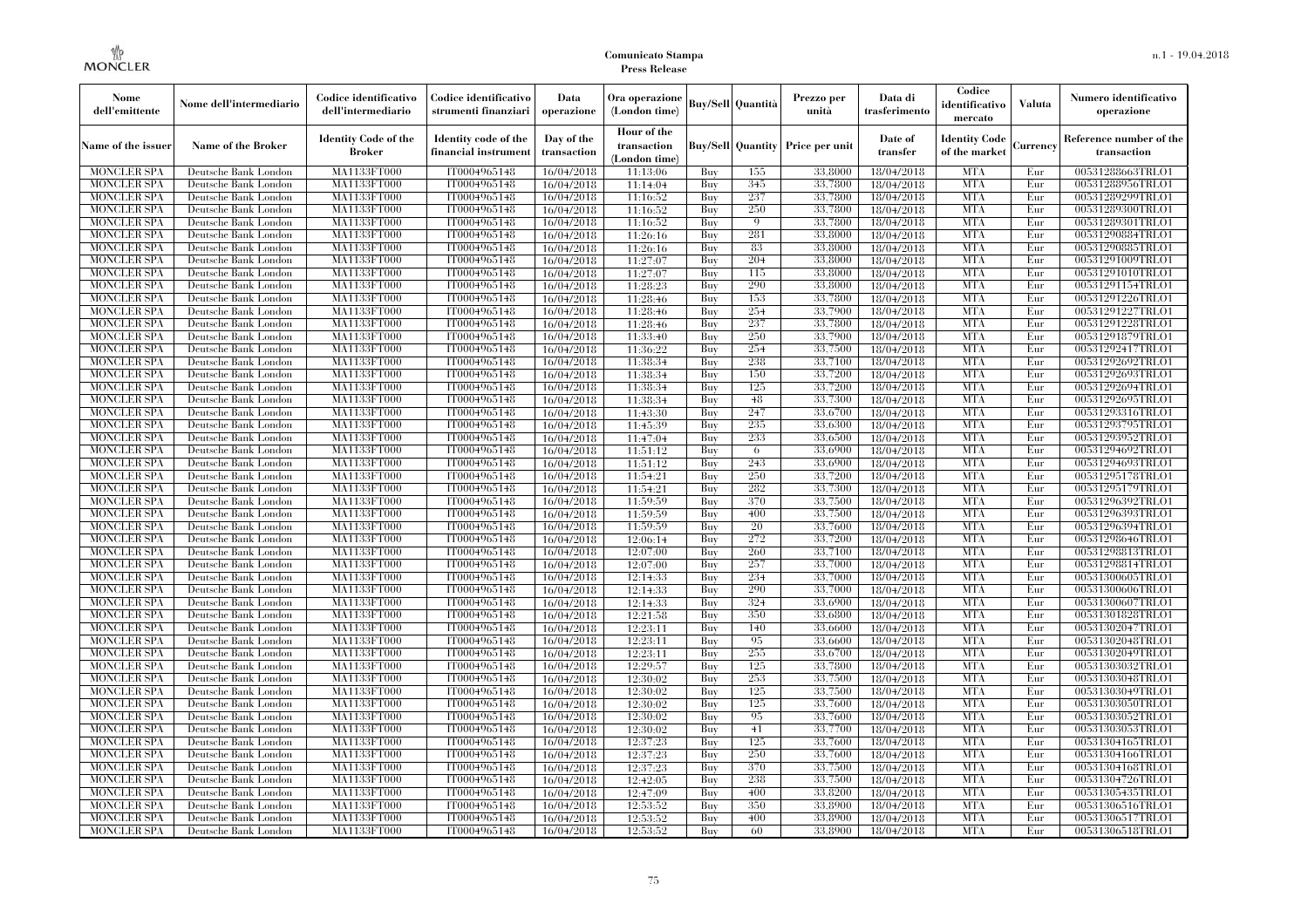| Nome<br>dell'emittente                   | Nome dell'intermediario                      | Codice identificativo<br>dell'intermediario  | Codice identificativo<br>strumenti finanziari | Data<br>operazione        | Ora operazione<br>(London time)             |            | Buv/Sell   Quantità      | Prezzo per<br>unità | Data di<br>trasferimento | Codice<br>identificativo<br>mercato   | <b>Valuta</b> | Numero identificativo<br>operazione    |
|------------------------------------------|----------------------------------------------|----------------------------------------------|-----------------------------------------------|---------------------------|---------------------------------------------|------------|--------------------------|---------------------|--------------------------|---------------------------------------|---------------|----------------------------------------|
| Name of the issuer                       | Name of the Broker                           | <b>Identity Code of the</b><br><b>Broker</b> | Identity code of the<br>financial instrument  | Day of the<br>transaction | Hour of the<br>transaction<br>(London time) |            | <b>Buy/Sell Quantity</b> | Price per unit      | Date of<br>transfer      | <b>Identity Code</b><br>of the market | Currencv      | Reference number of the<br>transaction |
| <b>MONCLER SPA</b>                       | Deutsche Bank London                         | MA1133FT000                                  | IT0004965148                                  | 16/04/2018                | 12:57:19                                    | Buy        | 125                      | 33,8600             | 18/04/2018               | <b>MTA</b>                            | Eur           | 00531306995TRLO1                       |
| <b>MONCLER SPA</b>                       | Deutsche Bank London                         | <b>MA1133FT000</b>                           | IT0004965148                                  | 16/04/2018                | 12:57:19                                    | Buy        | 188                      | 33,8700             | 18/04/2018               | <b>MTA</b>                            | Eur           | 00531306996TRLO1                       |
| <b>MONCLER SPA</b>                       | Deutsche Bank London                         | MA1133FT000                                  | IT0004965148                                  | 16/04/2018                | 12:59:13                                    | Buv        | 237                      | 33.8500             | 18/04/2018               | <b>MTA</b>                            | Eur           | 00531307205TRLO1                       |
| <b>MONCLER SPA</b>                       | Deutsche Bank London                         | MA1133FT000                                  | IT0004965148                                  | 16/04/2018                | 13:01:48                                    | Buy        | 215                      | 33,9300             | 18/04/2018               | <b>MTA</b>                            | Eur           | 00531307573TRLO1                       |
| <b>MONCLER SPA</b>                       | Deutsche Bank London                         | MA1133FT000                                  | IT0004965148                                  | 16/04/2018                | 13:01:48                                    | Buy        | 69                       | 33,9300             | 18/04/2018               | <b>MTA</b>                            | Eur           | 00531307574TRLO1                       |
| <b>MONCLER SPA</b><br><b>MONCLER SPA</b> | Deutsche Bank London                         | <b>MA1133FT000</b><br>MA1133FT000            | IT0004965148                                  | 16/04/2018                | 13:01:48                                    | Buy        | 57<br>308                | 33,9300<br>33,9500  | 18/04/2018               | <b>MTA</b><br><b>MTA</b>              | Eur           | 00531307575TRLO1                       |
| <b>MONCLER SPA</b>                       | Deutsche Bank London<br>Deutsche Bank London | MA1133FT000                                  | IT0004965148<br>IT0004965148                  | 16/04/2018<br>16/04/2018  | 13:06:11<br>13:06:11                        | Buy<br>Buy | 284                      | 33,9600             | 18/04/2018<br>18/04/2018 | <b>MTA</b>                            | Eur<br>Eur    | 00531308587TRLO1<br>00531308588TRLO1   |
| <b>MONCLER SPA</b>                       | Deutsche Bank London                         | MA1133FT000                                  | IT0004965148                                  | 16/04/2018                | 13:09:06                                    | Buy        | 21                       | 33,9700             | 18/04/2018               | <b>MTA</b>                            | Eur           | 00531309241TRLO1                       |
| <b>MONCLER SPA</b>                       | Deutsche Bank London                         | <b>MA1133FT000</b>                           | IT0004965148                                  | 16/04/2018                | 13:09:06                                    | Buy        | 221                      | 33,9700             | 18/04/2018               | <b>MTA</b>                            | Eur           | 00531309242TRLO1                       |
| <b>MONCLER SPA</b>                       | Deutsche Bank London                         | MA1133FT000                                  | IT0004965148                                  | 16/04/2018                | 13:16:00                                    | Buy        | 62                       | 33,9600             | 18/04/2018               | <b>MTA</b>                            | Eur           | 00531310069TRLO1                       |
| <b>MONCLER SPA</b>                       | Deutsche Bank London                         | MA1133FT000                                  | IT0004965148                                  | 16/04/2018                | 13:16:00                                    | Buy        | 198                      | 33,9600             | 18/04/2018               | <b>MTA</b>                            | Eur           | 00531310070TRLO1                       |
| <b>MONCLER SPA</b>                       | Deutsche Bank London                         | MA1133FT000                                  | IT0004965148                                  | 16/04/2018                | 13:16:00                                    | Buy        | 125                      | 33,9600             | 18/04/2018               | <b>MTA</b>                            | Eur           | 00531310071TRLO1                       |
| <b>MONCLER SPA</b>                       | Deutsche Bank London                         | MA1133FT000                                  | IT0004965148                                  | 16/04/2018                | 13:16:00                                    | Buy        | 125                      | 33,9700             | 18/04/2018               | <b>MTA</b>                            | Eur           | 00531310072TRLO1                       |
| <b>MONCLER SPA</b>                       | Deutsche Bank London                         | MA1133FT000                                  | IT0004965148                                  | 16/04/2018                | 13:16:00                                    | Buy        | 197                      | 33,9700             | 18/04/2018               | <b>MTA</b>                            | Eur           | 00531310073TRLO1                       |
| <b>MONCLER SPA</b>                       | Deutsche Bank London                         | MA1133FT000                                  | IT0004965148                                  | 16/04/2018                | 13:19:05                                    | Buy        | 267                      | 33,9700             | 18/04/2018               | <b>MTA</b>                            | Eur           | 00531310751TRLO1                       |
| <b>MONCLER SPA</b>                       | Deutsche Bank London                         | MA1133FT000                                  | IT0004965148                                  | 16/04/2018                | 13:22:06                                    | Buy        | 324                      | 33,9900             | 18/04/2018               | <b>MTA</b>                            | Eur           | 00531311541TRLO1                       |
| <b>MONCLER SPA</b>                       | Deutsche Bank London                         | MA1133FT000                                  | IT0004965148                                  | 16/04/2018                | 13:23:06                                    | Buy        | 343                      | 33,9800             | 18/04/2018               | <b>MTA</b>                            | Eur           | 00531311834TRLO1                       |
| <b>MONCLER SPA</b>                       | Deutsche Bank London                         | MA1133FT000                                  | IT0004965148                                  | 16/04/2018                | 13:25:43                                    | Buy        | 125                      | 33,9900             | 18/04/2018               | <b>MTA</b>                            | Eur           | 00531312263TRLO1                       |
| <b>MONCLER SPA</b>                       | Deutsche Bank London                         | MA1133FT000                                  | IT0004965148                                  | 16/04/2018                | 13:25:43                                    | Buy        | 136                      | 34,0000             | 18/04/2018               | <b>MTA</b>                            | Eur           | 00531312264TRLO1                       |
| <b>MONCLER SPA</b>                       | Deutsche Bank London                         | MA1133FT000                                  | IT0004965148                                  | 16/04/2018                | 13:28:20                                    | Buy        | 264                      | 34,0000             | 18/04/2018               | <b>MTA</b>                            | Eur           | 00531312802TRLO1                       |
| <b>MONCLER SPA</b>                       | Deutsche Bank London                         | MA1133FT000                                  | IT0004965148                                  | 16/04/2018                | 13:29:19                                    | Buy        | 62                       | 33,9400             | 18/04/2018               | <b>MTA</b>                            | Eur           | 00531312922TRLO1                       |
| <b>MONCLER SPA</b>                       | Deutsche Bank London                         | MA1133FT000                                  | IT0004965148                                  | 16/04/2018                | 13:29:19                                    | Buy        | 200                      | 33,9400             | 18/04/2018               | <b>MTA</b>                            | Eur           | 00531312923TRLO1                       |
| <b>MONCLER SPA</b>                       | Deutsche Bank London                         | MA1133FT000                                  | IT0004965148                                  | 16/04/2018                | 13:31:17                                    | Buy        | 156                      | 33,9100             | 18/04/2018               | <b>MTA</b>                            | Eur           | 00531313694TRLO1                       |
| <b>MONCLER SPA</b>                       | Deutsche Bank London                         | MA1133FT000                                  | IT0004965148                                  | 16/04/2018                | 13:31:17                                    | Buy        | 99<br>352                | 33,9100<br>33,9200  | 18/04/2018               | <b>MTA</b><br><b>MTA</b>              | Eur           | 00531313695TRLO1                       |
| <b>MONCLER SPA</b><br><b>MONCLER SPA</b> | Deutsche Bank London<br>Deutsche Bank London | MA1133FT000<br>MA1133FT000                   | IT0004965148<br>IT0004965148                  | 16/04/2018                | 13:31:17<br>13:37:10                        | Buy<br>Buy | 125                      | 33,9000             | 18/04/2018<br>18/04/2018 | <b>MTA</b>                            | Eur<br>Eur    | 00531313696TRLO1<br>00531315068TRLO1   |
| <b>MONCLER SPA</b>                       | Deutsche Bank London                         | MA1133FT000                                  | IT0004965148                                  | 16/04/2018<br>16/04/2018  | 13:37:37                                    | Buy        | 285                      | 33,9100             | 18/04/2018               | <b>MTA</b>                            | Eur           | 00531315132TRLO1                       |
| <b>MONCLER SPA</b>                       | Deutsche Bank London                         | MA1133FT000                                  | IT0004965148                                  | 16/04/2018                | 13:37:37                                    | Buy        | 226                      | 33,9000             | 18/04/2018               | <b>MTA</b>                            | Eur           | 00531315133TRLO1                       |
| <b>MONCLER SPA</b>                       | Deutsche Bank London                         | <b>MA1133FT000</b>                           | IT0004965148                                  | 16/04/2018                | 13:37:37                                    | Buy        | 125                      | 33,9100             | 18/04/2018               | <b>MTA</b>                            | Eur           | 00531315134TRLO1                       |
| MONCLER SPA                              | Deutsche Bank London                         | MA1133FT000                                  | IT0004965148                                  | 16/04/2018                | 13:37:37                                    | Buy        | 400                      | 33,9100             | 18/04/2018               | <b>MTA</b>                            | Eur           | 00531315135TRLO1                       |
| <b>MONCLER SPA</b>                       | Deutsche Bank London                         | MA1133FT000                                  | IT0004965148                                  | 16/04/2018                | 13:37:37                                    | Buy        | 24                       | 33,9100             | 18/04/2018               | <b>MTA</b>                            | Eur           | 00531315137TRLO1                       |
| <b>MONCLER SPA</b>                       | Deutsche Bank London                         | MA1133FT000                                  | IT0004965148                                  | 16/04/2018                | 13:44:31                                    | Buy        | 74                       | 33,9100             | 18/04/2018               | <b>MTA</b>                            | Eur           | 00531317093TRLO1                       |
| <b>MONCLER SPA</b>                       | Deutsche Bank London                         | MA1133FT000                                  | IT0004965148                                  | 16/04/2018                | 13:44:31                                    | Buy        | 125                      | 33,9100             | 18/04/2018               | <b>MTA</b>                            | Eur           | 00531317094TRLO1                       |
| <b>MONCLER SPA</b>                       | Deutsche Bank London                         | MA1133FT000                                  | IT0004965148                                  | 16/04/2018                | 13:44:31                                    | Buy        | 105                      | 33,9100             | 18/04/2018               | <b>MTA</b>                            | Eur           | 00531317095TRLO1                       |
| <b>MONCLER SPA</b>                       | Deutsche Bank London                         | MA1133FT000                                  | IT0004965148                                  | 16/04/2018                | 13:44:31                                    | Buy        | 112                      | 33,9100             | 18/04/2018               | <b>MTA</b>                            | Eur           | 00531317097TRLO1                       |
| <b>MONCLER SPA</b>                       | Deutsche Bank London                         | MA1133FT000                                  | IT0004965148                                  | 16/04/2018                | 13:46:01                                    | Buy        | 73                       | 33,8600             | 18/04/2018               | <b>MTA</b>                            | Eur           | 00531317545TRLO1                       |
| <b>MONCLER SPA</b>                       | Deutsche Bank London                         | <b>MA1133FT000</b>                           | IT0004965148                                  | 16/04/2018                | 13:47:09                                    | Buy        | 280                      | 33,8800             | 18/04/2018               | <b>MTA</b>                            | Eur           | 00531317766TRLO1                       |
| <b>MONCLER SPA</b>                       | Deutsche Bank London                         | MA1133FT000                                  | IT0004965148                                  | 16/04/2018                | 13:47:09                                    | Buy        | 262                      | 33,8800             | 18/04/2018               | <b>MTA</b>                            | Eur           | 00531317767TRLO1                       |
| <b>MONCLER SPA</b>                       | Deutsche Bank London                         | MA1133FT000                                  | IT0004965148                                  | 16/04/2018                | 13:53:04                                    | Buy        | 194                      | 33,9600             | 18/04/2018               | <b>MTA</b>                            | Eur           | 00531318730TRLO1                       |
| <b>MONCLER SPA</b>                       | Deutsche Bank London                         | MA1133FT000                                  | IT0004965148                                  | 16/04/2018                | 13:53:04                                    | Buy        | 146                      | 33,9600             | 18/04/2018               | <b>MTA</b>                            | Eur           | 00531318731TRLO1                       |
| <b>MONCLER SPA</b>                       | Deutsche Bank London                         | MA1133FT000                                  | IT0004965148                                  | 16/04/2018                | 13:54:11                                    | Buy        | 430                      | 33,9700             | 18/04/2018               | <b>MTA</b>                            | Eur           | 00531319085TRLO1                       |
| <b>MONCLER SPA</b>                       | Deutsche Bank London                         | MA1133FT000                                  | IT0004965148                                  | 16/04/2018                | 13:54:11                                    | Buy        | 125                      | 33,9700             | 18/04/2018               | <b>MTA</b>                            | Eur           | 00531319086TRLO1                       |
| <b>MONCLER SPA</b>                       | Deutsche Bank London                         | MA1133FT000                                  | IT0004965148                                  | 16/04/2018                | 13:54:11                                    | Buy        | 125                      | 33,9800             | 18/04/2018               | <b>MTA</b>                            | Eur           | 00531319087TRLO1                       |
| <b>MONCLER SPA</b><br><b>MONCLER SPA</b> | Deutsche Bank London<br>Deutsche Bank London | MA1133FT000<br>MA1133FT000                   | IT0004965148<br>IT0004965148                  | 16/04/2018<br>16/04/2018  | 13:54:11<br>13:58:34                        | Buy<br>Buy | 150<br>249               | 33,9800<br>33,9100  | 18/04/2018<br>18/04/2018 | <b>MTA</b><br><b>MTA</b>              | Eur<br>Eur    | 00531319088TRLO1<br>00531320277TRLO1   |
| <b>MONCLER SPA</b>                       | Deutsche Bank London                         | MA1133FT000                                  | IT0004965148                                  | 16/04/2018                | 14:01:14                                    | Buy        | 340                      | 33,9100             | 18/04/2018               | <b>MTA</b>                            | Eur           | 00531320898TRLO1                       |
| <b>MONCLER SPA</b>                       | Deutsche Bank London                         | MA1133FT000                                  | IT0004965148                                  | 16/04/2018                | 14:01:14                                    | Buy        | 68                       | 33,9100             | 18/04/2018               | <b>MTA</b>                            | Eur           | 00531320899TRLO1                       |
| <b>MONCLER SPA</b>                       | Deutsche Bank London                         | MA1133FT000                                  | IT0004965148                                  | 16/04/2018                | 14:03:24                                    | Buy        | 250                      | 33,8700             | 18/04/2018               | <b>MTA</b>                            | Eur           | 00531321709TRLO1                       |
| <b>MONCLER SPA</b>                       | Deutsche Bank London                         | MA1133FT000                                  | IT0004965148                                  | 16/04/2018                | 14:03:24                                    | Buy        | 12                       | 33,8800             | 18/04/2018               | <b>MTA</b>                            | Eur           | 00531321710TRLO1                       |
| <b>MONCLER SPA</b>                       | Deutsche Bank London                         | MA1133FT000                                  | IT0004965148                                  | 16/04/2018                | 14:07:05                                    | Buy        | 195                      | 33,9400             | 18/04/2018               | <b>MTA</b>                            | Eur           | 00531322865TRLO1                       |
| <b>MONCLER SPA</b>                       | Deutsche Bank London                         | MA1133FT000                                  | IT0004965148                                  | 16/04/2018                | 14:07:05                                    | Buy        | 245                      | 33,9400             | 18/04/2018               | <b>MTA</b>                            | Eur           | 00531322866TRLO1                       |
| <b>MONCLER SPA</b>                       | Deutsche Bank London                         | MA1133FT000                                  | IT0004965148                                  | 16/04/2018                | 14:07:24                                    | Buy        | 245                      | 33,9200             | 18/04/2018               | <b>MTA</b>                            | Eur           | 00531322923TRLO1                       |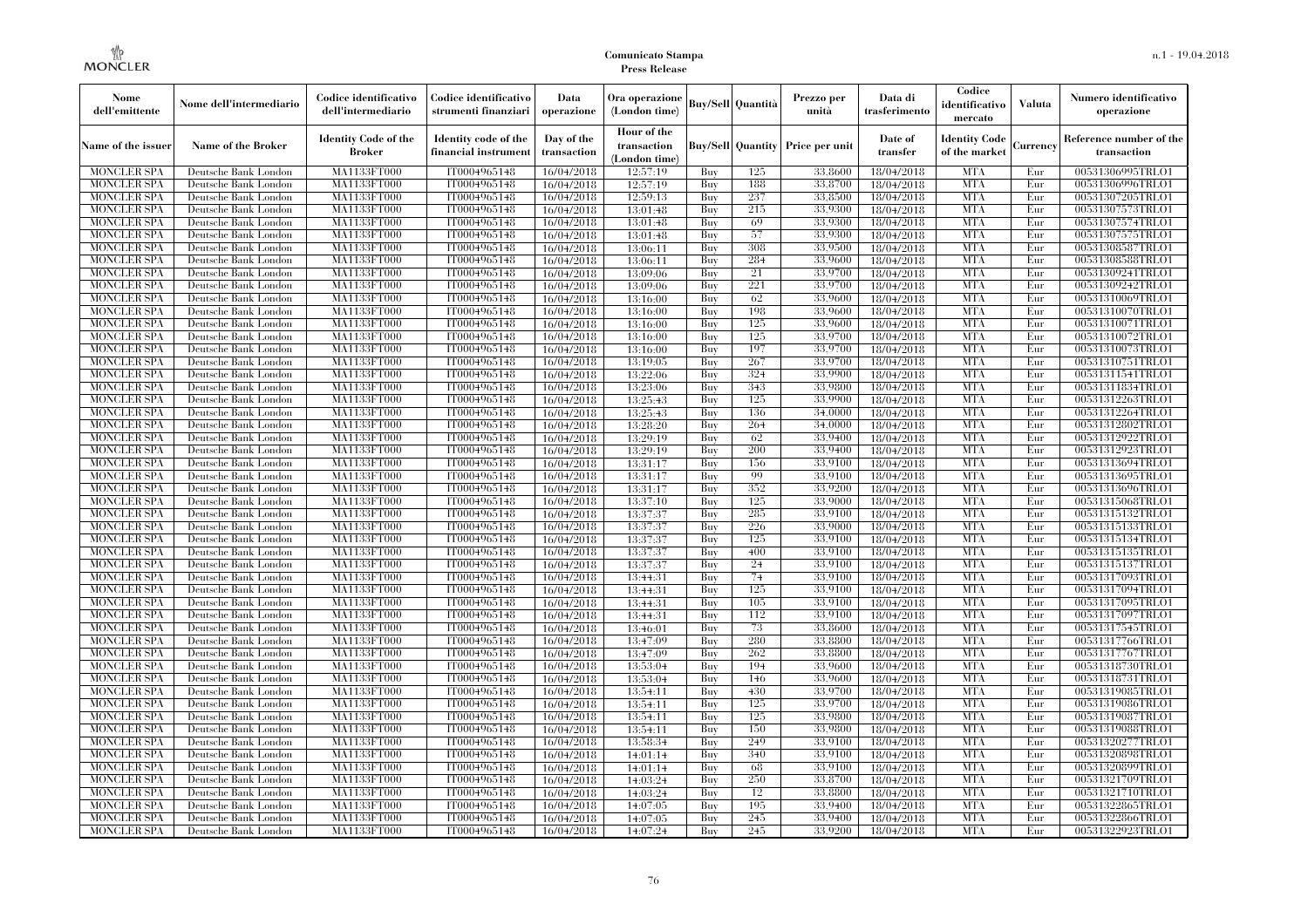| Nome<br>dell'emittente                   | Nome dell'intermediario                      | Codice identificativo<br>dell'intermediario  | Codice identificativo<br>strumenti finanziari | Data<br>operazione        | Ora operazione<br>(London time)             |            | <b>Buy/Sell Quantità</b> | Prezzo per<br>unità                     | Data di<br>trasferimento | Codice<br>identificativo<br>mercato   | Valuta     | Numero identificativo<br>operazione    |
|------------------------------------------|----------------------------------------------|----------------------------------------------|-----------------------------------------------|---------------------------|---------------------------------------------|------------|--------------------------|-----------------------------------------|--------------------------|---------------------------------------|------------|----------------------------------------|
| Name of the issuer                       | Name of the Broker                           | <b>Identity Code of the</b><br><b>Broker</b> | Identity code of the<br>financial instrument  | Day of the<br>transaction | Hour of the<br>transaction<br>(London time) |            |                          | <b>Buy/Sell Quantity Price per unit</b> | Date of<br>transfer      | <b>Identity Code</b><br>of the market | Currencv   | Reference number of the<br>transaction |
| <b>MONCLER SPA</b>                       | Deutsche Bank London                         | MA1133FT000                                  | IT0004965148                                  | 16/04/2018                | 14:12:33                                    | Buy        | 340                      | 33,9500                                 | 18/04/2018               | <b>MTA</b>                            | Eur        | 00531324179TRLO1                       |
| <b>MONCLER SPA</b>                       | Deutsche Bank London                         | MA1133FT000                                  | IT0004965148                                  | 16/04/2018                | 14:13:13                                    | Buy        | 250                      | 33,9500                                 | 18/04/2018               | <b>MTA</b>                            | Eur        | 00531324261TRLO1                       |
| <b>MONCLER SPA</b>                       | Deutsche Bank London                         | MA1133FT000                                  | IT0004965148                                  | 16/04/2018                | 14:13:13                                    | Buy        | 35                       | 33,9500                                 | 18/04/2018               | <b>MTA</b>                            | Eur        | 00531324262TRLO1                       |
| <b>MONCLER SPA</b>                       | Deutsche Bank London                         | <b>MA1133FT000</b>                           | IT0004965148                                  | 16/04/2018                | 14:13:47                                    | Buy        | 250                      | 33,9600                                 | 18/04/2018               | <b>MTA</b>                            | Eur        | 00531324364TRLO1                       |
| <b>MONCLER SPA</b>                       | Deutsche Bank London                         | <b>MA1133FT000</b>                           | IT0004965148                                  | 16/04/2018                | 14:16:41                                    | Buy        | 250<br>38                | 33,9400                                 | 18/04/2018               | <b>MTA</b><br><b>MTA</b>              | Eur        | 00531325318TRLO1                       |
| <b>MONCLER SPA</b><br><b>MONCLER SPA</b> | Deutsche Bank London<br>Deutsche Bank London | MA1133FT000<br>MA1133FT000                   | IT0004965148<br>IT0004965148                  | 16/04/2018                | 14:16:41<br>14:20:42                        | Buy<br>Buy | 400                      | 33,9500<br>33,9800                      | 18/04/2018               | <b>MTA</b>                            | Eur<br>Eur | 00531325319TRLO1<br>00531326602TRLO1   |
| <b>MONCLER SPA</b>                       | Deutsche Bank London                         | MA1133FT000                                  | IT0004965148                                  | 16/04/2018<br>16/04/2018  | 14:20:42                                    | Buy        | 250                      | 33,9800                                 | 18/04/2018<br>18/04/2018 | <b>MTA</b>                            | Eur        | 00531326603TRLO1                       |
| <b>MONCLER SPA</b>                       | Deutsche Bank London                         | <b>MA1133FT000</b>                           | IT0004965148                                  | 16/04/2018                | 14:20:42                                    | Buy        | 93                       | 33,9800                                 | 18/04/2018               | <b>MTA</b>                            | Eur        | 00531326604TRLO1                       |
| <b>MONCLER SPA</b>                       | Deutsche Bank London                         | MA1133FT000                                  | IT0004965148                                  | 16/04/2018                | 14:22:26                                    | Buy        | 35                       | 33,9400                                 | 18/04/2018               | <b>MTA</b>                            | Eur        | 00531326974TRLO1                       |
| <b>MONCLER SPA</b>                       | Deutsche Bank London                         | MA1133FT000                                  | IT0004965148                                  | 16/04/2018                | 14:22:26                                    | Buy        | 220                      | 33,9400                                 | 18/04/2018               | <b>MTA</b>                            | Eur        | 00531326975TRLO1                       |
| <b>MONCLER SPA</b>                       | Deutsche Bank London                         | MA1133FT000                                  | IT0004965148                                  | 16/04/2018                | 14:22:26                                    | Buy        | 250                      | 33,9400                                 | 18/04/2018               | <b>MTA</b>                            | Eur        | 00531326976TRLO1                       |
| <b>MONCLER SPA</b>                       | Deutsche Bank London                         | MA1133FT000                                  | IT0004965148                                  | 16/04/2018                | 14:22:26                                    | Buy        | 18                       | 33,9500                                 | 18/04/2018               | <b>MTA</b>                            | Eur        | 00531326977TRLO1                       |
| <b>MONCLER SPA</b>                       | Deutsche Bank London                         | <b>MA1133FT000</b>                           | IT0004965148                                  | 16/04/2018                | 14:25:02                                    | Buy        | 263                      | 33,9200                                 | 18/04/2018               | <b>MTA</b>                            | Eur        | 00531327507TRLO1                       |
| MONCLER SPA                              | Deutsche Bank London                         | MA1133FT000                                  | IT0004965148                                  | 16/04/2018                | 14:25:02                                    | Buy        | 250                      | 33,9300                                 | 18/04/2018               | <b>MTA</b>                            | Eur        | 00531327508TRLO1                       |
| <b>MONCLER SPA</b>                       | Deutsche Bank London                         | MA1133FT000                                  | IT0004965148                                  | 16/04/2018                | 14:25:02                                    | Buy        | 65                       | 33,9400                                 | 18/04/2018               | <b>MTA</b>                            | Eur        | 00531327509TRLO1                       |
| <b>MONCLER SPA</b>                       | Deutsche Bank London                         | MA1133FT000                                  | IT0004965148                                  | 16/04/2018                | 14:25:02                                    | Buy        | $\overline{1}$           | 33,9400                                 | 18/04/2018               | <b>MTA</b>                            | Eur        | 00531327510TRLO1                       |
| <b>MONCLER SPA</b>                       | Deutsche Bank London                         | <b>MA1133FT000</b>                           | IT0004965148                                  | 16/04/2018                | 14:30:00                                    | Buy        | 515                      | 33,9000                                 | 18/04/2018               | <b>MTA</b>                            | Eur        | 00531328895TRLO1                       |
| <b>MONCLER SPA</b>                       | Deutsche Bank London                         | MA1133FT000                                  | IT0004965148                                  | 16/04/2018                | 14:30:35                                    | Buy        | 250                      | 33,9000                                 | 18/04/2018               | <b>MTA</b>                            | Eur        | 00531329087TRLO1                       |
| <b>MONCLER SPA</b>                       | Deutsche Bank London                         | <b>MA1133FT000</b>                           | IT0004965148                                  | 16/04/2018                | 14:30:35                                    | Buy        | 14                       | 33.9100                                 | 18/04/2018               | <b>MTA</b>                            | Eur        | 00531329088TRLO1                       |
| <b>MONCLER SPA</b>                       | Deutsche Bank London                         | MA1133FT000                                  | IT0004965148                                  | 16/04/2018                | 14:30:35                                    | Buy        | 241                      | 33,8900                                 | 18/04/2018               | <b>MTA</b>                            | Eur        | 00531329089TRLO1                       |
| <b>MONCLER SPA</b>                       | Deutsche Bank London                         | MA1133FT000                                  | IT0004965148                                  | 16/04/2018                | 14:32:40                                    | Buy        | 264                      | 33,8800                                 | 18/04/2018               | <b>MTA</b>                            | Eur        | 00531329793TRLO1                       |
| MONCLER SPA                              | Deutsche Bank London                         | <b>MA1133FT000</b>                           | IT0004965148                                  | 16/04/2018                | 14:35:25                                    | Buy        | 285                      | 33,9000                                 | 18/04/2018               | <b>MTA</b>                            | Eur        | 00531330800TRLO1                       |
| <b>MONCLER SPA</b>                       | Deutsche Bank London                         | MA1133FT000                                  | IT0004965148                                  | 16/04/2018                | 14:35:39                                    | Buy        | 88                       | 33,9200                                 | 18/04/2018               | <b>MTA</b>                            | Eur        | 00531330979TRLO1                       |
| <b>MONCLER SPA</b>                       | Deutsche Bank London                         | MA1133FT000<br><b>MA1133FT000</b>            | IT0004965148<br>IT0004965148                  | 16/04/2018                | 14:35:39                                    | Buy<br>Buy | 250<br>330               | 33,9200<br>33,9300                      | 18/04/2018               | <b>MTA</b><br><b>MTA</b>              | Eur<br>Eur | 00531330980TRLO1<br>00531331932TRLO1   |
| <b>MONCLER SPA</b><br><b>MONCLER SPA</b> | Deutsche Bank London<br>Deutsche Bank London | MA1133FT000                                  | IT0004965148                                  | 16/04/2018<br>16/04/2018  | 14:37:37<br>14:37:42                        | Buy        | 250                      | 33,9200                                 | 18/04/2018<br>18/04/2018 | <b>MTA</b>                            | Eur        | 00531331969TRLO1                       |
| <b>MONCLER SPA</b>                       | Deutsche Bank London                         | MA1133FT000                                  | IT0004965148                                  | 16/04/2018                | 14:38:41                                    | Buy        | 249                      | 33,8900                                 | 18/04/2018               | <b>MTA</b>                            | Eur        | 00531332330TRLO1                       |
| MONCLER SPA                              | Deutsche Bank London                         | <b>MA1133FT000</b>                           | IT0004965148                                  | 16/04/2018                | 14:39:57                                    | Buv        | 250                      | 33,8800                                 | 18/04/2018               | <b>MTA</b>                            | Eur        | 00531332678TRLO1                       |
| <b>MONCLER SPA</b>                       | Deutsche Bank London                         | MA1133FT000                                  | IT0004965148                                  | 16/04/2018                | 14:39:57                                    | Buy        | $\overline{2}$           | 33,8900                                 | 18/04/2018               | <b>MTA</b>                            | Eur        | 00531332679TRLO1                       |
| <b>MONCLER SPA</b>                       | Deutsche Bank London                         | MA1133FT000                                  | IT0004965148                                  | 16/04/2018                | 14:39:57                                    | Buy        | 242                      | 33,8700                                 | 18/04/2018               | <b>MTA</b>                            | Eur        | 00531332680TRLO1                       |
| <b>MONCLER SPA</b>                       | Deutsche Bank London                         | MA1133FT000                                  | IT0004965148                                  | 16/04/2018                | 14:43:10                                    | Buy        | 261                      | 33,8700                                 | 18/04/2018               | <b>MTA</b>                            | Eur        | 00531333919TRLO1                       |
| MONCLER SPA                              | Deutsche Bank London                         | <b>MA1133FT000</b>                           | IT0004965148                                  | 16/04/2018                | 14:44:22                                    | Buy        | 313                      | 33,8700                                 | 18/04/2018               | <b>MTA</b>                            | Eur        | 00531334584TRLO1                       |
| <b>MONCLER SPA</b>                       | Deutsche Bank London                         | MA1133FT000                                  | IT0004965148                                  | 16/04/2018                | 14:44:22                                    | Buy        | 250                      | 33,8800                                 | 18/04/2018               | <b>MTA</b>                            | Eur        | 00531334586TRLO1                       |
| <b>MONCLER SPA</b>                       | Deutsche Bank London                         | MA1133FT000                                  | IT0004965148                                  | 16/04/2018                | 14:44:22                                    | Buy        | 15                       | 33,8800                                 | 18/04/2018               | <b>MTA</b>                            | Eur        | 00531334587TRLO1                       |
| <b>MONCLER SPA</b>                       | Deutsche Bank London                         | <b>MA1133FT000</b>                           | IT0004965148                                  | 16/04/2018                | 14:47:01                                    | Buy        | 250                      | 33,8400                                 | 18/04/2018               | <b>MTA</b>                            | Eur        | 00531335947TRLO1                       |
| <b>MONCLER SPA</b>                       | Deutsche Bank London                         | MA1133FT000                                  | IT0004965148                                  | 16/04/2018                | 14:47:01                                    | Buy        | 155                      | 33,8400                                 | 18/04/2018               | <b>MTA</b>                            | Eur        | 00531335948TRLO1                       |
| <b>MONCLER SPA</b>                       | Deutsche Bank London                         | MA1133FT000                                  | IT0004965148                                  | 16/04/2018                | 14:48:10                                    | Buy        | 200                      | 33,8000                                 | 18/04/2018               | <b>MTA</b>                            | Eur        | 00531336624TRLO1                       |
| <b>MONCLER SPA</b>                       | Deutsche Bank London                         | MA1133FT000                                  | IT0004965148                                  | 16/04/2018                | 14:48:10                                    | Buy        | 45                       | 33,8000                                 | 18/04/2018               | <b>MTA</b>                            | Eur        | 00531336625TRLO1                       |
| <b>MONCLER SPA</b>                       | Deutsche Bank London                         | MA1133FT000                                  | IT0004965148                                  | 16/04/2018                | 14:48:10                                    | Buy        | 247                      | 33,8000                                 | 18/04/2018               | <b>MTA</b>                            | Eur        | 00531336626TRLO1                       |
| <b>MONCLER SPA</b>                       | Deutsche Bank London                         | MA1133FT000                                  | IT0004965148                                  | 16/04/2018                | 14:50:42                                    | Buy        | 260                      | 33,7600                                 | 18/04/2018               | <b>MTA</b>                            | Eur        | 00531337821TRLO1                       |
| <b>MONCLER SPA</b>                       | Deutsche Bank London                         | MA1133FT000                                  | IT0004965148                                  | 16/04/2018                | 14:52:04                                    | Buy        | 198                      | 33,7500                                 | 18/04/2018               | <b>MTA</b>                            | Eur        | 00531338389TRLO1                       |
| <b>MONCLER SPA</b>                       | Deutsche Bank London                         | MA1133FT000                                  | IT0004965148                                  | 16/04/2018                | 14:52:04                                    | Buy        | 67                       | 33,7500                                 | 18/04/2018               | <b>MTA</b>                            | Eur        | 00531338390TRLO1                       |
| <b>MONCLER SPA</b>                       | Deutsche Bank London                         | MA1133FT000                                  | IT0004965148                                  | 16/04/2018                | 14:52:48                                    | Buy        | 252                      | 33,7500                                 | 18/04/2018               | <b>MTA</b>                            | Eur        | 00531338673TRLO1                       |
| <b>MONCLER SPA</b>                       | Deutsche Bank London                         | MA1133FT000                                  | IT0004965148                                  | 16/04/2018                | 14:54:13                                    | Buy        | 265                      | 33,7100                                 | 18/04/2018               | <b>MTA</b>                            | Eur        | 00531339288TRLO1                       |
| <b>MONCLER SPA</b><br><b>MONCLER SPA</b> | Deutsche Bank London<br>Deutsche Bank London | MA1133FT000<br>MA1133FT000                   | IT0004965148<br>IT0004965148                  | 16/04/2018<br>16/04/2018  | 14:56:54<br>14:58:08                        | Buy<br>Buy | 305<br>323               | 33,7100<br>33,7000                      | 18/04/2018<br>18/04/2018 | <b>MTA</b><br><b>MTA</b>              | Eur<br>Eur | 00531340381TRLO1<br>00531340719TRLO1   |
| <b>MONCLER SPA</b>                       | Deutsche Bank London                         | MA1133FT000                                  | IT0004965148                                  | 16/04/2018                | 14:58:14                                    | Buy        | 193                      | 33,6900                                 | 18/04/2018               | <b>MTA</b>                            | Eur        | 00531340770TRLO1                       |
| <b>MONCLER SPA</b>                       | Deutsche Bank London                         | MA1133FT000                                  | IT0004965148                                  | 16/04/2018                | 14:58:14                                    | Buy        | 73                       | 33,6900                                 | 18/04/2018               | <b>MTA</b>                            | Eur        | 00531340772TRLO1                       |
| <b>MONCLER SPA</b>                       | Deutsche Bank London                         | MA1133FT000                                  | IT0004965148                                  | 16/04/2018                | 14:59:19                                    | Buy        | 241                      | 33,6600                                 | 18/04/2018               | <b>MTA</b>                            | Eur        | 00531341132TRLO1                       |
| <b>MONCLER SPA</b>                       | Deutsche Bank London                         | MA1133FT000                                  | IT0004965148                                  | 16/04/2018                | 15:00:19                                    | Buy        | 42                       | 33,6300                                 | 18/04/2018               | <b>MTA</b>                            | Eur        | 00531341533TRLO1                       |
| <b>MONCLER SPA</b>                       | Deutsche Bank London                         | <b>MA1133FT000</b>                           | IT0004965148                                  | 16/04/2018                | 15:00:19                                    | Buy        | 249                      | 33,6300                                 | 18/04/2018               | <b>MTA</b>                            | Eur        | 00531341534TRLO1                       |
| <b>MONCLER SPA</b>                       | Deutsche Bank London                         | MA1133FT000                                  | IT0004965148                                  | 16/04/2018                | 15:01:06                                    | Buy        | 68                       | 33,6000                                 | 18/04/2018               | <b>MTA</b>                            | Eur        | 00531341844TRLO1                       |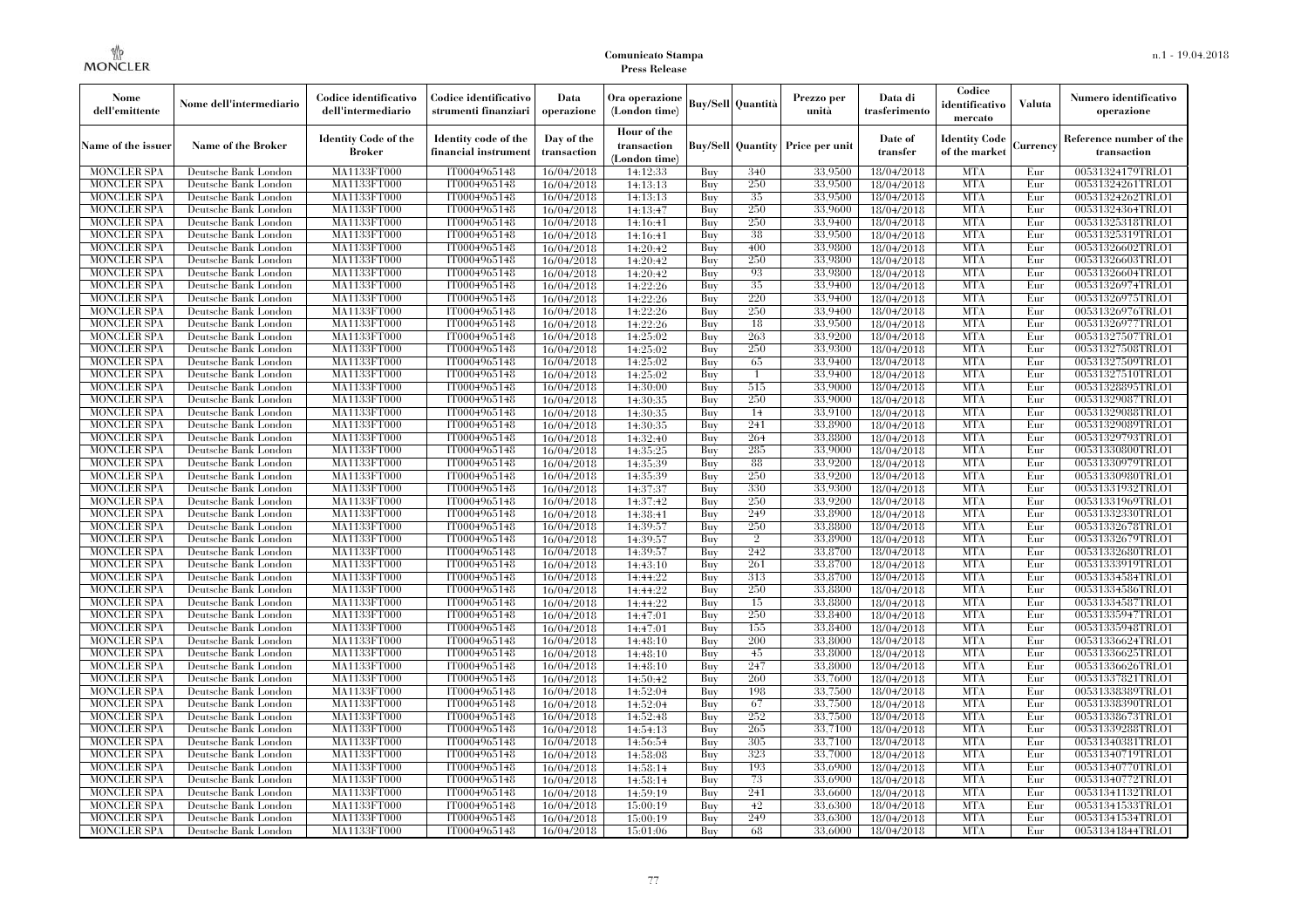| Nome<br>dell'emittente                   | Nome dell'intermediario                      | Codice identificativo<br>dell'intermediario  | Codice identificativo<br>strumenti finanziari | Data<br>operazione        | Ora operazione<br>(London time)             |            | Buv/Sell   Quantità      | Prezzo per<br>unità | Data di<br>trasferimento | Codice<br>identificativo<br>mercato   | <b>Valuta</b> | Numero identificativo<br>operazione    |
|------------------------------------------|----------------------------------------------|----------------------------------------------|-----------------------------------------------|---------------------------|---------------------------------------------|------------|--------------------------|---------------------|--------------------------|---------------------------------------|---------------|----------------------------------------|
| Name of the issuer                       | Name of the Broker                           | <b>Identity Code of the</b><br><b>Broker</b> | Identity code of the<br>financial instrument  | Day of the<br>transaction | Hour of the<br>transaction<br>(London time) |            | <b>Buy/Sell Quantity</b> | Price per unit      | Date of<br>transfer      | <b>Identity Code</b><br>of the market | Currencv      | Reference number of the<br>transaction |
| <b>MONCLER SPA</b>                       | Deutsche Bank London                         | MA1133FT000                                  | IT0004965148                                  | 16/04/2018                | 15:01:06                                    | Buy        | 173                      | 33,6000             | 18/04/2018               | <b>MTA</b>                            | Eur           | 00531341845TRLO1                       |
| <b>MONCLER SPA</b>                       | Deutsche Bank London                         | <b>MA1133FT000</b>                           | IT0004965148                                  | 16/04/2018                | 15:02:30                                    | Buy        | 252                      | 33,5600             | 18/04/2018               | <b>MTA</b>                            | Eur           | 00531342462TRLO1                       |
| <b>MONCLER SPA</b>                       | Deutsche Bank London                         | MA1133FT000                                  | IT0004965148                                  | 16/04/2018                | 15:02:30                                    | Buv        | 250                      | 33,5700             | 18/04/2018               | <b>MTA</b>                            | Eur           | 00531342463TRLO1                       |
| <b>MONCLER SPA</b>                       | Deutsche Bank London                         | MA1133FT000                                  | IT0004965148                                  | 16/04/2018                | 15:02:30                                    | Buy        | 49                       | 33,5700             | 18/04/2018               | <b>MTA</b>                            | Eur           | 00531342464TRLO1                       |
| <b>MONCLER SPA</b>                       | Deutsche Bank London                         | MA1133FT000                                  | IT0004965148                                  | 16/04/2018                | 15:04:39                                    | Buy        | 324                      | 33,6000             | 18/04/2018               | <b>MTA</b>                            | Eur           | 00531343566TRLO1                       |
| <b>MONCLER SPA</b><br><b>MONCLER SPA</b> | Deutsche Bank London                         | <b>MA1133FT000</b><br>MA1133FT000            | IT0004965148                                  | 16/04/2018                | 15:04:39                                    | Buy        | 259<br>250               | 33,6000<br>33,6200  | 18/04/2018               | <b>MTA</b><br><b>MTA</b>              | Eur           | 00531343567TRLO1                       |
| <b>MONCLER SPA</b>                       | Deutsche Bank London<br>Deutsche Bank London | MA1133FT000                                  | IT0004965148<br>IT0004965148                  | 16/04/2018<br>16/04/2018  | 15:07:42<br>15:07:42                        | Buy<br>Buv | 188                      | 33.6300             | 18/04/2018<br>18/04/2018 | <b>MTA</b>                            | Eur<br>Eur    | 00531344912TRLO1<br>00531344913TRLO1   |
| <b>MONCLER SPA</b>                       | Deutsche Bank London                         | MA1133FT000                                  | IT0004965148                                  | 16/04/2018                | 15:10:24                                    | Buy        | 295                      | 33,6600             | 18/04/2018               | <b>MTA</b>                            | Eur           | 00531346072TRLO1                       |
| <b>MONCLER SPA</b>                       | Deutsche Bank London                         | <b>MA1133FT000</b>                           | IT0004965148                                  | 16/04/2018                | 15:11:12                                    | Buy        | 315                      | 33,6400             | 18/04/2018               | <b>MTA</b>                            | Eur           | 00531346502TRLO1                       |
| <b>MONCLER SPA</b>                       | Deutsche Bank London                         | MA1133FT000                                  | IT0004965148                                  | 16/04/2018                | 15:11:12                                    | Buy        | 250                      | 33,6500             | 18/04/2018               | <b>MTA</b>                            | Eur           | 00531346503TRLO1                       |
| <b>MONCLER SPA</b>                       | Deutsche Bank London                         | MA1133FT000                                  | IT0004965148                                  | 16/04/2018                | 15:11:12                                    | Buy        | 242                      | 33,6600             | 18/04/2018               | <b>MTA</b>                            | Eur           | 00531346504TRLO1                       |
| <b>MONCLER SPA</b>                       | Deutsche Bank London                         | MA1133FT000                                  | IT0004965148                                  | 16/04/2018                | 15:11:12                                    | Buy        | 84                       | 33,6600             | 18/04/2018               | <b>MTA</b>                            | Eur           | 00531346505TRLO1                       |
| <b>MONCLER SPA</b>                       | Deutsche Bank London                         | MA1133FT000                                  | IT0004965148                                  | 16/04/2018                | 15:14:06                                    | Buy        | 137                      | 33,6800             | 18/04/2018               | <b>MTA</b>                            | Eur           | 00531347689TRLO1                       |
| <b>MONCLER SPA</b>                       | Deutsche Bank London                         | MA1133FT000                                  | IT0004965148                                  | 16/04/2018                | 15:14:06                                    | Buy        | 107                      | 33,6800             | 18/04/2018               | <b>MTA</b>                            | Eur           | 00531347690TRLO1                       |
| <b>MONCLER SPA</b>                       | Deutsche Bank London                         | MA1133FT000                                  | IT0004965148                                  | 16/04/2018                | 15:14:47                                    | Buy        | 243                      | 33,6000             | 18/04/2018               | <b>MTA</b>                            | Eur           | 00531348133TRLO1                       |
| <b>MONCLER SPA</b>                       | Deutsche Bank London                         | MA1133FT000                                  | IT0004965148                                  | 16/04/2018                | 15:16:00                                    | Buy        | 305                      | 33,6000             | 18/04/2018               | <b>MTA</b>                            | Eur           | 00531348790TRLO1                       |
| <b>MONCLER SPA</b>                       | Deutsche Bank London                         | MA1133FT000                                  | IT0004965148                                  | 16/04/2018                | 15:16:49                                    | Buy        | 241                      | 33,5800             | 18/04/2018               | <b>MTA</b>                            | Eur           | 00531349101TRLO1                       |
| <b>MONCLER SPA</b>                       | Deutsche Bank London                         | MA1133FT000                                  | IT0004965148                                  | 16/04/2018                | 15:18:14                                    | Buy        | 290                      | 33,5900             | 18/04/2018               | <b>MTA</b>                            | Eur           | 00531349771TRLO1                       |
| <b>MONCLER SPA</b>                       | Deutsche Bank London                         | MA1133FT000                                  | IT0004965148                                  | 16/04/2018                | 15:18:14                                    | Buy        | 242                      | 33,6000             | 18/04/2018               | <b>MTA</b>                            | Eur           | 00531349772TRLO1                       |
| <b>MONCLER SPA</b>                       | Deutsche Bank London                         | MA1133FT000                                  | IT0004965148                                  | 16/04/2018                | 15:22:14                                    | Buy        | 275                      | 33,6600             | 18/04/2018               | <b>MTA</b>                            | Eur           | 00531351294TRLO1                       |
| <b>MONCLER SPA</b>                       | Deutsche Bank London                         | MA1133FT000                                  | IT0004965148                                  | 16/04/2018                | 15:22:24                                    | Buy        | 208                      | 33,6400             | 18/04/2018               | <b>MTA</b>                            | Eur           | 00531351346TRLO1                       |
| <b>MONCLER SPA</b>                       | Deutsche Bank London                         | MA1133FT000                                  | IT0004965148                                  | 16/04/2018                | 15:22:24                                    | Buy        | 142                      | 33,6400             | 18/04/2018               | <b>MTA</b>                            | Eur           | 00531351347TRLO1                       |
| <b>MONCLER SPA</b>                       | Deutsche Bank London                         | MA1133FT000                                  | IT0004965148                                  | 16/04/2018                | 15:22:24                                    | Buy        | 250                      | 33,6400             | 18/04/2018               | <b>MTA</b>                            | Eur           | 00531351348TRLO1                       |
| <b>MONCLER SPA</b><br><b>MONCLER SPA</b> | Deutsche Bank London<br>Deutsche Bank London | MA1133FT000<br>MA1133FT000                   | IT0004965148<br>IT0004965148                  | 16/04/2018<br>16/04/2018  | 15:22:24<br>15:24:20                        | Buy<br>Buy | 22<br>246                | 33,6500<br>33,5900  | 18/04/2018<br>18/04/2018 | <b>MTA</b><br><b>MTA</b>              | Eur<br>Eur    | 00531351349TRLO1<br>00531351930TRLO1   |
| <b>MONCLER SPA</b>                       | Deutsche Bank London                         | MA1133FT000                                  | IT0004965148                                  | 16/04/2018                | 15:25:22                                    | Buy        | 248                      | 33,5500             | 18/04/2018               | <b>MTA</b>                            | Eur           | 00531352166TRLO1                       |
| <b>MONCLER SPA</b>                       | Deutsche Bank London                         | MA1133FT000                                  | IT0004965148                                  | 16/04/2018                | 15:25:22                                    | Buy        | 248                      | 33,5600             | 18/04/2018               | <b>MTA</b>                            | Eur           | 00531352167TRLO1                       |
| <b>MONCLER SPA</b>                       | Deutsche Bank London                         | MA1133FT000                                  | IT0004965148                                  | 16/04/2018                | 15:27:26                                    | Buy        | 241                      | 33,5800             | 18/04/2018               | <b>MTA</b>                            | Eur           | 00531352996TRLO1                       |
| <b>MONCLER SPA</b>                       | Deutsche Bank London                         | <b>MA1133FT000</b>                           | IT0004965148                                  | 16/04/2018                | 15:29:00                                    | Buy        | 349                      | 33,5900             | 18/04/2018               | <b>MTA</b>                            | Eur           | 00531353827TRLO1                       |
| MONCLER SPA                              | Deutsche Bank London                         | MA1133FT000                                  | IT0004965148                                  | 16/04/2018                | 15:30:44                                    | Buy        | 250                      | 33,5900             | 18/04/2018               | <b>MTA</b>                            | Eur           | 00531354440TRLO1                       |
| <b>MONCLER SPA</b>                       | Deutsche Bank London                         | MA1133FT000                                  | IT0004965148                                  | 16/04/2018                | 15:30:44                                    | Buy        | 250                      | 33,6000             | 18/04/2018               | <b>MTA</b>                            | Eur           | 00531354441TRLO1                       |
| <b>MONCLER SPA</b>                       | Deutsche Bank London                         | MA1133FT000                                  | IT0004965148                                  | 16/04/2018                | 15:31:45                                    | Buy        | 244                      | 33,5700             | 18/04/2018               | <b>MTA</b>                            | Eur           | 00531354819TRLO1                       |
| <b>MONCLER SPA</b>                       | Deutsche Bank London                         | MA1133FT000                                  | IT0004965148                                  | 16/04/2018                | 15:31:45                                    | Buy        | 244                      | 33,5700             | 18/04/2018               | <b>MTA</b>                            | Eur           | 00531354820TRLO1                       |
| <b>MONCLER SPA</b>                       | Deutsche Bank London                         | MA1133FT000                                  | IT0004965148                                  | 16/04/2018                | 15:36:51                                    | Buy        | 340                      | 33,6400             | 18/04/2018               | <b>MTA</b>                            | Eur           | 00531356466TRLO1                       |
| <b>MONCLER SPA</b>                       | Deutsche Bank London                         | MA1133FT000                                  | IT0004965148                                  | 16/04/2018                | 15:36:51                                    | Buy        | 250                      | 33,6400             | 18/04/2018               | <b>MTA</b>                            | Eur           | 00531356468TRLO1                       |
| <b>MONCLER SPA</b>                       | Deutsche Bank London                         | MA1133FT000                                  | IT0004965148                                  | 16/04/2018                | 15:36:51                                    | Buy        | 250                      | 33.6500             | 18/04/2018               | <b>MTA</b>                            | Eur           | 00531356469TRLO1                       |
| <b>MONCLER SPA</b>                       | Deutsche Bank London                         | <b>MA1133FT000</b>                           | IT0004965148                                  | 16/04/2018                | 15:36:51                                    | Buy        | 225                      | 33,6500             | 18/04/2018               | <b>MTA</b>                            | Eur           | 00531356477TRLO1                       |
| <b>MONCLER SPA</b>                       | Deutsche Bank London                         | MA1133FT000                                  | IT0004965148                                  | 16/04/2018                | 15:36:51                                    | Buy        | 106                      | 33,6500             | 18/04/2018               | <b>MTA</b>                            | Eur           | 00531356478TRLO1                       |
| <b>MONCLER SPA</b>                       | Deutsche Bank London                         | MA1133FT000                                  | IT0004965148                                  | 16/04/2018                | 15:39:02                                    | Buy        | 250                      | 33,6500             | 18/04/2018               | <b>MTA</b>                            | Eur           | 00531357362TRLO1                       |
| <b>MONCLER SPA</b>                       | Deutsche Bank London                         | MA1133FT000                                  | IT0004965148                                  | 16/04/2018                | 15:39:02                                    | Buy        | 15                       | 33,6500             | 18/04/2018               | <b>MTA</b>                            | Eur           | 00531357363TRLO1                       |
| <b>MONCLER SPA</b>                       | Deutsche Bank London                         | MA1133FT000                                  | IT0004965148                                  | 16/04/2018                | 15:39:07                                    | Buy        | 247                      | 33,6200             | 18/04/2018               | <b>MTA</b>                            | Eur           | 00531357379TRLO1                       |
| <b>MONCLER SPA</b>                       | Deutsche Bank London                         | MA1133FT000                                  | IT0004965148                                  | 16/04/2018                | 15:40:36                                    | Buy        | 38<br>250                | 33,6300             | 18/04/2018               | <b>MTA</b>                            | Eur           | 00531357894TRLO1                       |
| <b>MONCLER SPA</b>                       | Deutsche Bank London                         | MA1133FT000<br>MA1133FT000                   | IT0004965148<br>IT0004965148                  | 16/04/2018                | 15:41:21                                    | Buy<br>Buy | 209                      | 33,6300<br>33,6400  | 18/04/2018               | <b>MTA</b><br><b>MTA</b>              | Eur<br>Eur    | 00531358112TRLO1<br>00531358113TRLO1   |
| <b>MONCLER SPA</b><br><b>MONCLER SPA</b> | Deutsche Bank London<br>Deutsche Bank London | MA1133FT000                                  | IT0004965148                                  | 16/04/2018<br>16/04/2018  | 15:41:21<br>15:43:30                        | Buy        | 6                        | 33,6200             | 18/04/2018<br>18/04/2018 | <b>MTA</b>                            | Eur           | 00531359026TRLO1                       |
| <b>MONCLER SPA</b>                       | Deutsche Bank London                         | MA1133FT000                                  | IT0004965148                                  | 16/04/2018                | 15:43:30                                    | Buy        | 259                      | 33,6200             | 18/04/2018               | <b>MTA</b>                            | Eur           | 00531359027TRLO1                       |
| <b>MONCLER SPA</b>                       | Deutsche Bank London                         | MA1133FT000                                  | IT0004965148                                  | 16/04/2018                | 15:43:31                                    | Buy        | 265                      | 33,6100             | 18/04/2018               | <b>MTA</b>                            | Eur           | 00531359028TRLO1                       |
| <b>MONCLER SPA</b>                       | Deutsche Bank London                         | MA1133FT000                                  | IT0004965148                                  | 16/04/2018                | 15:45:37                                    | Buy        | 25                       | 33,6000             | 18/04/2018               | <b>MTA</b>                            | Eur           | 00531359835TRLO1                       |
| <b>MONCLER SPA</b>                       | Deutsche Bank London                         | MA1133FT000                                  | IT0004965148                                  | 16/04/2018                | 15:45:37                                    | Buy        | 305                      | 33,6000             | 18/04/2018               | <b>MTA</b>                            | Eur           | 00531359837TRLO1                       |
| <b>MONCLER SPA</b>                       | Deutsche Bank London                         | MA1133FT000                                  | IT0004965148                                  | 16/04/2018                | 15:46:42                                    | Buy        | 250                      | 33,6200             | 18/04/2018               | <b>MTA</b>                            | Eur           | 00531360470TRLO1                       |
| <b>MONCLER SPA</b>                       | Deutsche Bank London                         | <b>MA1133FT000</b>                           | IT0004965148                                  | 16/04/2018                | 15:46:42                                    | Buy        | 28                       | 33,6300             | 18/04/2018               | <b>MTA</b>                            | Eur           | 00531360472TRLO1                       |
| <b>MONCLER SPA</b>                       | Deutsche Bank London                         | MA1133FT000                                  | IT0004965148                                  | 16/04/2018                | 15:46:48                                    | Buy        | 330                      | 33,6100             | 18/04/2018               | <b>MTA</b>                            | Eur           | 00531360560TRLO1                       |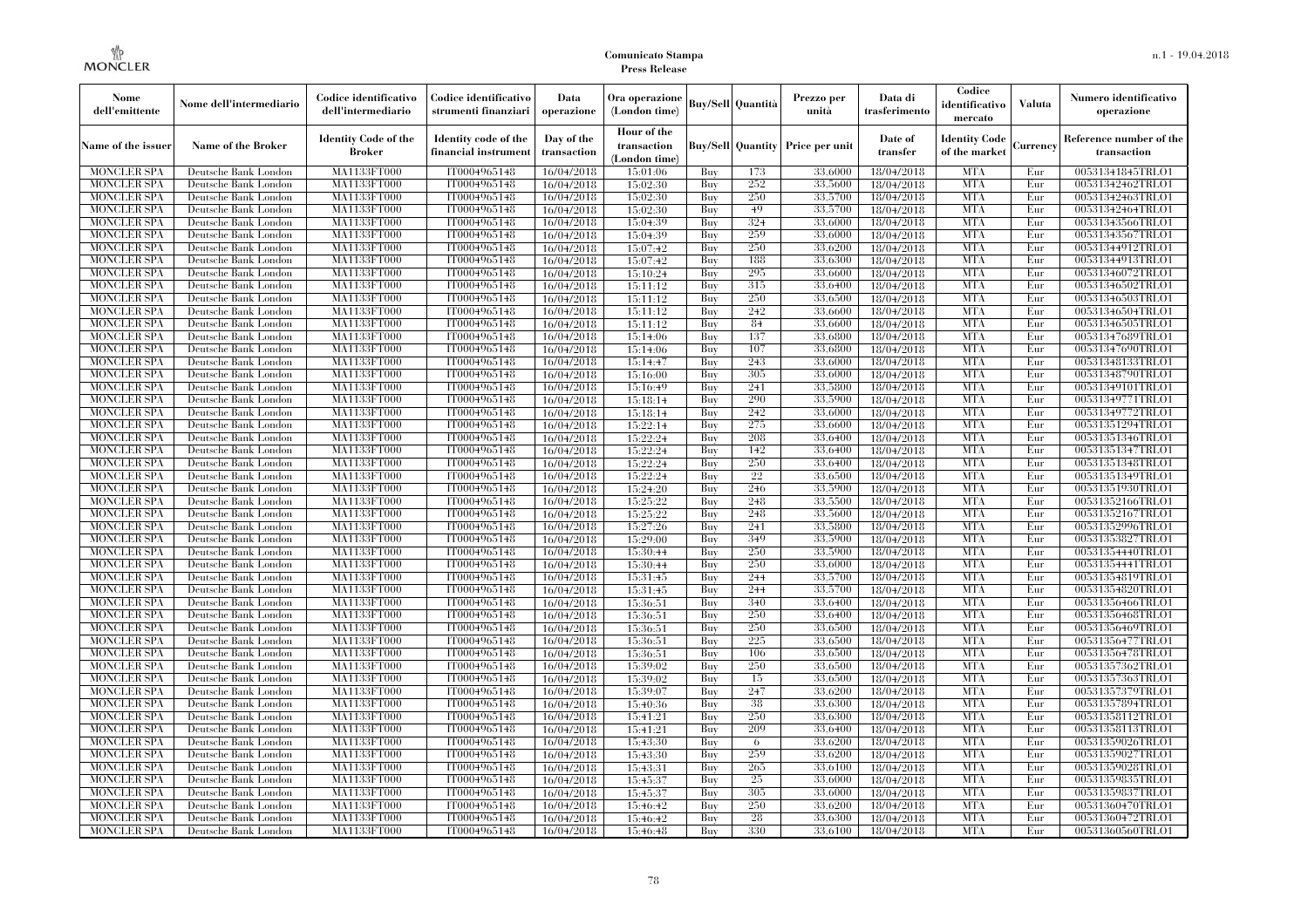| Hour of the<br><b>Identity Code of the</b><br>Identity code of the<br>Day of the<br>Date of<br>Identity Code<br>Reference number of the<br><b>Name of the Broker</b><br><b>Buy/Sell Quantity Price per unit</b><br>Name of the issuer<br>transaction<br>Currency<br><b>Broker</b><br>of the market<br>financial instrument<br>transaction<br>transfer<br>transaction<br>(London time)<br>MA1133FT000<br><b>MTA</b><br><b>MONCLER SPA</b><br>IT0004965148<br>16/04/2018<br>248<br>33,6100<br>18/04/2018<br>Eur<br>00531360561TRLO1<br>Deutsche Bank London<br>15:46:48<br>Buy<br>MA1133FT000<br>IT0004965148<br>15:49:22<br>265<br>33,6200<br><b>MTA</b><br>00531361759TRLO1<br><b>MONCLER SPA</b><br>Deutsche Bank London<br>16/04/2018<br>Buy<br>18/04/2018<br>Eur<br>IT0004965148<br>250<br>33,6000<br><b>MTA</b><br>00531362281TRLO1<br><b>MONCLER SPA</b><br>Deutsche Bank London<br><b>MA1133FT000</b><br>16/04/2018<br>15:50:30<br>Buy<br>18/04/2018<br>Eur<br><b>MONCLER SPA</b><br>MA1133FT000<br>IT0004965148<br>15<br>33,6100<br><b>MTA</b><br>00531362282TRLO1<br>Deutsche Bank London<br>16/04/2018<br>15:50:30<br>Buy<br>18/04/2018<br>Eur<br><b>MTA</b><br>Deutsche Bank London<br>MA1133FT000<br>IT0004965148<br>15:51:05<br>Buy<br>137<br>33,6200<br>Eur<br>00531362621TRLO1<br><b>MONCLER SPA</b><br>16/04/2018<br>18/04/2018<br><b>MA1133FT000</b><br>IT0004965148<br>138<br>33,6200<br><b>MTA</b><br>00531362622TRLO1<br><b>MONCLER SPA</b><br>Deutsche Bank London<br>16/04/2018<br>15:51:05<br>Buy<br>18/04/2018<br>Eur<br>IT0004965148<br>360<br>33,6300<br><b>MTA</b><br><b>MONCLER SPA</b><br>Deutsche Bank London<br><b>MA1133FT000</b><br>16/04/2018<br>15:52:40<br>Buy<br>18/04/2018<br>Eur<br>00531363158TRLO1<br><b>MONCLER SPA</b><br>Deutsche Bank London<br>MA1133FT000<br>IT0004965148<br>16/04/2018<br>15:55:24<br>Buy<br>65<br>33.6400<br>18/04/2018<br><b>MTA</b><br>Eur<br>00531364152TRLO1<br><b>MONCLER SPA</b><br>MA1133FT000<br>IT0004965148<br>15:55:47<br>265<br>33,6400<br><b>MTA</b><br>00531364267TRLO1<br>Deutsche Bank London<br>16/04/2018<br>Buy<br>18/04/2018<br>Eur<br><b>MONCLER SPA</b><br><b>MA1133FT000</b><br>IT0004965148<br>340<br>33,6400<br><b>MTA</b><br>00531364275TRLO1<br>Deutsche Bank London<br>16/04/2018<br>15:55:52<br>Buy<br>18/04/2018<br>Eur<br>IT0004965148<br>250<br>33,6300<br><b>MTA</b><br><b>MONCLER SPA</b><br>Deutsche Bank London<br><b>MA1133FT000</b><br>16/04/2018<br>15:55:56<br>Buy<br>18/04/2018<br>Eur<br>00531364347TRLO1<br>IT0004965148<br>42<br><b>MONCLER SPA</b><br>Deutsche Bank London<br><b>MA1133FT000</b><br>16/04/2018<br>15:55:56<br>Buy<br>33,6400<br>18/04/2018<br><b>MTA</b><br>Eur<br>00531364348TRLO1<br><b>MONCLER SPA</b><br>MA1133FT000<br>IT0004965148<br>243<br>33,6100<br><b>MTA</b><br>00531364942TRLO1<br>Deutsche Bank London<br>16/04/2018<br>15:56:42<br>Buy<br>18/04/2018<br>Eur<br><b>MA1133FT000</b><br>IT0004965148<br>400<br>33,6600<br><b>MTA</b><br>00531366335TRLO1<br><b>MONCLER SPA</b><br>Deutsche Bank London<br>16/04/2018<br>15:59:45<br>Buy<br>18/04/2018<br>Eur<br>IT0004965148<br>33,6600<br><b>MTA</b><br><b>MONCLER SPA</b><br>Deutsche Bank London<br><b>MA1133FT000</b><br>16/04/2018<br>15:59:45<br>Buy<br>168<br>18/04/2018<br>Eur<br>00531366336TRLO1<br><b>MONCLER SPA</b><br>Deutsche Bank London<br><b>MA1133FT000</b><br>IT0004965148<br>16/04/2018<br>15:59:51<br>Buy<br>305<br>33,6500<br>18/04/2018<br><b>MTA</b><br>Eur<br>00531366368TRLO1<br><b>MONCLER SPA</b><br>MA1133FT000<br>IT0004965148<br>265<br>33,6400<br><b>MTA</b><br>Deutsche Bank London<br>16/04/2018<br>16:00:57<br>Buy<br>18/04/2018<br>Eur<br>00531367104TRLO1<br>MA1133FT000<br>IT0004965148<br>250<br>33,6200<br><b>MTA</b><br><b>MONCLER SPA</b><br>Deutsche Bank London<br>16/04/2018<br>16:01:55<br>Buy<br>18/04/2018<br>Eur<br>00531367506TRLO1<br>IT0004965148<br>490<br><b>MTA</b><br>MONCLER SPA<br>Deutsche Bank London<br><b>MA1133FT000</b><br>16/04/2018<br>16:04:04<br>Buy<br>33,6200<br>18/04/2018<br>Eur<br>00531368425TRLO1<br><b>MONCLER SPA</b><br>Deutsche Bank London<br>MA1133FT000<br>IT0004965148<br>16:05:57<br>Buy<br>336<br>33,6200<br>18/04/2018<br><b>MTA</b><br>Eur<br>00531369269TRLO1<br>16/04/2018<br>MA1133FT000<br>IT0004965148<br>263<br>33,6700<br><b>MTA</b><br>Eur<br><b>MONCLER SPA</b><br>Deutsche Bank London<br>16/04/2018<br>16:07:24<br>Buy<br>18/04/2018<br>00531369797TRLO1<br>MA1133FT000<br>IT0004965148<br>250<br>33,7000<br><b>MTA</b><br>00531370149TRLO1<br>MONCLER SPA<br>Deutsche Bank London<br>16/04/2018<br>16:08:13<br>Buy<br>18/04/2018<br>Eur<br>IT0004965148<br>250<br><b>MONCLER SPA</b><br>Deutsche Bank London<br><b>MA1133FT000</b><br>16/04/2018<br>16:08:13<br>Buy<br>33,7100<br>18/04/2018<br>MTA<br>Eur<br>00531370150TRLO1<br>71<br><b>MONCLER SPA</b><br>Deutsche Bank London<br>MA1133FT000<br>IT0004965148<br>16:08:13<br>Buy<br>33,7100<br>18/04/2018<br><b>MTA</b><br>Eur<br>00531370151TRLO1<br>16/04/2018<br>IT0004965148<br>380<br><b>MTA</b><br><b>MONCLER SPA</b><br>Deutsche Bank London<br>MA1133FT000<br>16/04/2018<br>16:08:16<br>Buy<br>33,6900<br>18/04/2018<br>Eur<br>00531370157TRLO1<br>IT0004965148<br>33,6800<br><b>MTA</b><br><b>MONCLER SPA</b><br>Deutsche Bank London<br><b>MA1133FT000</b><br>16/04/2018<br>16:11:02<br>Buy<br>18/04/2018<br>Eur<br>00531371221TRLO1<br>IT0004965148<br><b>MONCLER SPA</b><br>Deutsche Bank London<br><b>MA1133FT000</b><br>16/04/2018<br>16:11:07<br>Buy<br>400<br>33,6700<br>18/04/2018<br>MTA<br>Eur<br>00531371259TRLO1<br>IT0004965148<br>250<br><b>MONCLER SPA</b><br>Deutsche Bank London<br>MA1133FT000<br>16/04/2018<br>16:11:07<br>Buy<br>33,6700<br>18/04/2018<br><b>MTA</b><br>Eur<br>00531371260TRLO1<br>IT0004965148<br>70<br><b>MTA</b><br><b>MONCLER SPA</b><br>Deutsche Bank London<br>MA1133FT000<br>16:11:07<br>Buy<br>33,6800<br>18/04/2018<br>Eur<br>00531371261TRLO1<br>16/04/2018<br>IT0004965148<br>340<br><b>MTA</b><br><b>MONCLER SPA</b><br>Deutsche Bank London<br><b>MA1133FT000</b><br>16/04/2018<br>16:12:44<br>Buy<br>33,6700<br>18/04/2018<br>Eur<br>00531371994TRLO1<br>IT0004965148<br>129<br><b>MTA</b><br>MONCLER SPA<br>Deutsche Bank London<br><b>MA1133FT000</b><br>16/04/2018<br>16:12:44<br>Buy<br>33,6700<br>18/04/2018<br>Eur<br>00531371995TRLO1<br>267<br><b>MONCLER SPA</b><br>Deutsche Bank London<br>MA1133FT000<br>IT0004965148<br>16/04/2018<br>16:12:44<br>Buy<br>33,6600<br>18/04/2018<br><b>MTA</b><br>Eur<br>00531371997TRLO1<br>IT0004965148<br>220<br><b>MTA</b><br><b>MONCLER SPA</b><br>Deutsche Bank London<br>MA1133FT000<br>16/04/2018<br>Buy<br>33,6500<br>18/04/2018<br>Eur<br>00531372978TRLO1<br>16:14:44<br>IT0004965148<br><b>MTA</b><br><b>MONCLER SPA</b><br>Deutsche Bank London<br><b>MA1133FT000</b><br>16/04/2018<br>16:14:44<br>Buy<br>47<br>33,6500<br>18/04/2018<br>Eur<br>00531372979TRLO1<br>IT0004965148<br>259<br><b>MTA</b><br><b>MONCLER SPA</b><br>Deutsche Bank London<br><b>MA1133FT000</b><br>16/04/2018<br>16:15:17<br>Buy<br>33,6200<br>18/04/2018<br>Eur<br>00531373328TRLO1<br>IT0004965148<br>253<br><b>MTA</b><br><b>MONCLER SPA</b><br>Deutsche Bank London<br>MA1133FT000<br>16:15:17<br>Buy<br>33,6200<br>18/04/2018<br>Eur<br>00531373329TRLO1<br>16/04/2018<br>IT0004965148<br><b>MTA</b><br><b>MONCLER SPA</b><br>Deutsche Bank London<br>MA1133FT000<br>16:18:22<br>Buy<br>410<br>33,6500<br>18/04/2018<br>Eur<br>00531374557TRLO1<br>16/04/2018<br>IT0004965148<br>21<br><b>MTA</b><br><b>MONCLER SPA</b><br>Deutsche Bank London<br><b>MA1133FT000</b><br>16/04/2018<br>16:18:22<br>Buy<br>33,6400<br>18/04/2018<br>Eur<br>00531374558TRLO1<br>IT0004965148<br><b>MONCLER SPA</b><br>Deutsche Bank London<br><b>MA1133FT000</b><br>16/04/2018<br>16:18:22<br>Buy<br>246<br>33,6500<br>18/04/2018<br>MTA<br>Eur<br>00531374559TRLO1<br>IT0004965148<br><b>MTA</b><br><b>MONCLER SPA</b><br>Deutsche Bank London<br>MA1133FT000<br>16/04/2018<br>16:20:56<br>Buy<br>3<br>33,6400<br>18/04/2018<br>Eur<br>00531375572TRLO1<br>IT0004965148<br>397<br><b>MTA</b><br><b>MONCLER SPA</b><br>Deutsche Bank London<br>MA1133FT000<br>16:20:56<br>Buy<br>33,6400<br>18/04/2018<br>Eur<br>00531375573TRLO1<br>16/04/2018<br>332<br><b>MONCLER SPA</b><br>MA1133FT000<br>IT0004965148<br>16/04/2018<br>16:21:03<br>Buy<br>33,6300<br>18/04/2018<br><b>MTA</b><br>Eur<br>00531375613TRLO1<br>Deutsche Bank London<br>250<br><b>MONCLER SPA</b><br>Deutsche Bank London<br><b>MA1133FT000</b><br>IT0004965148<br>16/04/2018<br>16:21:03<br>Buy<br>33,6300<br>18/04/2018<br>MTA<br>Eur<br>00531375614TRLO1<br><b>MONCLER SPA</b><br>Deutsche Bank London<br>MA1133FT000<br>IT0004965148<br>16:21:03<br>33,6300<br>18/04/2018<br><b>MTA</b><br>Eur<br>00531375615TRLO1<br>16/04/2018<br>Buy<br>IT0004965148<br><b>MONCLER SPA</b><br>Deutsche Bank London<br>MA1133FT000<br>16:21:03<br>Buy<br>156<br>33,6300<br>18/04/2018<br><b>MTA</b><br>Eur<br>00531375616TRLO1<br>16/04/2018<br><b>MONCLER SPA</b><br>MA1133FT000<br>IT0004965148<br>126<br>33,6300<br><b>MTA</b><br>Eur<br>00531375617TRLO1<br>Deutsche Bank London<br>16/04/2018<br>16:21:03<br>Buy<br>18/04/2018<br>320<br><b>MONCLER SPA</b><br>Deutsche Bank London<br><b>MA1133FT000</b><br>IT0004965148<br>16:24:30<br>Buy<br>33,6300<br>18/04/2018<br>MTA<br>Eur<br>00531377226TRLO1<br>16/04/2018<br>250<br><b>MONCLER SPA</b><br>Deutsche Bank London<br><b>MA1133FT000</b><br>IT0004965148<br>16:24:30<br>33,6400<br>18/04/2018<br><b>MTA</b><br>Eur<br>00531377227TRLO1<br>16/04/2018<br>Buy<br>IT0004965148<br>212<br><b>MTA</b><br><b>MONCLER SPA</b><br>Deutsche Bank London<br>MA1133FT000<br>16:24:30<br>Buy<br>33,6400<br>18/04/2018<br>Eur<br>00531377228TRLO1<br>16/04/2018<br><b>MONCLER SPA</b><br>MA1133FT000<br>IT0004965148<br>145<br>33,6200<br><b>MTA</b><br>Eur<br>00531377235TRLO1<br>Deutsche Bank London<br>16/04/2018<br>16:24:31<br>Buy<br>18/04/2018<br>MONCLER SPA<br>Deutsche Bank London<br><b>MA1133FT000</b><br>IT0004965148<br>16:24:31<br>Buy<br>120<br>33,6200<br>18/04/2018<br>MTA<br>Eur<br>00531377236TRLO1<br>16/04/2018<br>IT0004965148<br>178<br><b>MTA</b><br><b>MONCLER SPA</b><br>Deutsche Bank London<br>MA1133FT000<br>16:24:35<br>Buy<br>33,6000<br>18/04/2018<br>Eur<br>00531377265TRLO1<br>16/04/2018<br>132<br><b>MONCLER SPA</b><br>Deutsche Bank London<br>MA1133FT000<br>IT0004965148<br>Buy<br>33,6000<br>18/04/2018<br><b>MTA</b><br>Eur<br>00531377266TRLO1<br>16/04/2018<br>16:24:35 | Nome<br>dell'emittente | Nome dell'intermediario | Codice identificativo<br>dell'intermediario | Codice identificativo<br>strumenti finanziari | Data<br>operazione | Ora operazione<br>(London time) | Buy/Sell   Quantità | Prezzo per<br>unità | Data di<br>trasferimento | Codice<br>identificativo<br>mercato | <b>Valuta</b> | Numero identificativo<br>operazione |
|--------------------------------------------------------------------------------------------------------------------------------------------------------------------------------------------------------------------------------------------------------------------------------------------------------------------------------------------------------------------------------------------------------------------------------------------------------------------------------------------------------------------------------------------------------------------------------------------------------------------------------------------------------------------------------------------------------------------------------------------------------------------------------------------------------------------------------------------------------------------------------------------------------------------------------------------------------------------------------------------------------------------------------------------------------------------------------------------------------------------------------------------------------------------------------------------------------------------------------------------------------------------------------------------------------------------------------------------------------------------------------------------------------------------------------------------------------------------------------------------------------------------------------------------------------------------------------------------------------------------------------------------------------------------------------------------------------------------------------------------------------------------------------------------------------------------------------------------------------------------------------------------------------------------------------------------------------------------------------------------------------------------------------------------------------------------------------------------------------------------------------------------------------------------------------------------------------------------------------------------------------------------------------------------------------------------------------------------------------------------------------------------------------------------------------------------------------------------------------------------------------------------------------------------------------------------------------------------------------------------------------------------------------------------------------------------------------------------------------------------------------------------------------------------------------------------------------------------------------------------------------------------------------------------------------------------------------------------------------------------------------------------------------------------------------------------------------------------------------------------------------------------------------------------------------------------------------------------------------------------------------------------------------------------------------------------------------------------------------------------------------------------------------------------------------------------------------------------------------------------------------------------------------------------------------------------------------------------------------------------------------------------------------------------------------------------------------------------------------------------------------------------------------------------------------------------------------------------------------------------------------------------------------------------------------------------------------------------------------------------------------------------------------------------------------------------------------------------------------------------------------------------------------------------------------------------------------------------------------------------------------------------------------------------------------------------------------------------------------------------------------------------------------------------------------------------------------------------------------------------------------------------------------------------------------------------------------------------------------------------------------------------------------------------------------------------------------------------------------------------------------------------------------------------------------------------------------------------------------------------------------------------------------------------------------------------------------------------------------------------------------------------------------------------------------------------------------------------------------------------------------------------------------------------------------------------------------------------------------------------------------------------------------------------------------------------------------------------------------------------------------------------------------------------------------------------------------------------------------------------------------------------------------------------------------------------------------------------------------------------------------------------------------------------------------------------------------------------------------------------------------------------------------------------------------------------------------------------------------------------------------------------------------------------------------------------------------------------------------------------------------------------------------------------------------------------------------------------------------------------------------------------------------------------------------------------------------------------------------------------------------------------------------------------------------------------------------------------------------------------------------------------------------------------------------------------------------------------------------------------------------------------------------------------------------------------------------------------------------------------------------------------------------------------------------------------------------------------------------------------------------------------------------------------------------------------------------------------------------------------------------------------------------------------------------------------------------------------------------------------------------------------------------------------------------------------------------------------------------------------------------------------------------------------------------------------------------------------------------------------------------------------------------------------------------------------------------------------------------------------------------------------------------------------------------------------------------------------------------------------------------------------------------------------------------------------------------------------------------------------------------------------------------------------------------------------------------------------------------------------------------------------------------------------------------------------------------------------------------------------------------------------------------------------------------------------------------------------------------------------------------------------------------------------------------------------------------------------------------------------------------------------------------------------------------------------------------------------------------------------------------------------------------------------------------------------------------------------------------------------------------------------------------------------------------------------------------------------------------------------------------------------------------------------------------------------------------------------------------------------------------------------------------------------------------------------------------------------------------------------------------------------------------------------------------------------------------------------------------------------------------------------------------------------------------------------------------------------------------------------------------------------------------------------------------------------------------------------------------------------------------------------------------------------------------------------------------------------------------------------------------------------------------------------------------------------------------------------------------------------------------------------------------------------------------------------------------------------------------------------------------------------------------------------------------------------------------------------------------------------------------------------------------------------------------------------------------------------------------------------------------------------------------------------------------------------------------------------------------------------------------------------------------------------------------------------------------------------------------------------------------------------------------------------------------------------------------------------------------------------------------------------------------------------------------------------------------------------------------------------------------------------------------------------------------------------------------------------------------------------------------------------------------------------------------------------------------------------------------------------------------------------------------------------------------------|------------------------|-------------------------|---------------------------------------------|-----------------------------------------------|--------------------|---------------------------------|---------------------|---------------------|--------------------------|-------------------------------------|---------------|-------------------------------------|
|                                                                                                                                                                                                                                                                                                                                                                                                                                                                                                                                                                                                                                                                                                                                                                                                                                                                                                                                                                                                                                                                                                                                                                                                                                                                                                                                                                                                                                                                                                                                                                                                                                                                                                                                                                                                                                                                                                                                                                                                                                                                                                                                                                                                                                                                                                                                                                                                                                                                                                                                                                                                                                                                                                                                                                                                                                                                                                                                                                                                                                                                                                                                                                                                                                                                                                                                                                                                                                                                                                                                                                                                                                                                                                                                                                                                                                                                                                                                                                                                                                                                                                                                                                                                                                                                                                                                                                                                                                                                                                                                                                                                                                                                                                                                                                                                                                                                                                                                                                                                                                                                                                                                                                                                                                                                                                                                                                                                                                                                                                                                                                                                                                                                                                                                                                                                                                                                                                                                                                                                                                                                                                                                                                                                                                                                                                                                                                                                                                                                                                                                                                                                                                                                                                                                                                                                                                                                                                                                                                                                                                                                                                                                                                                                                                                                                                                                                                                                                                                                                                                                                                                                                                                                                                                                                                                                                                                                                                                                                                                                                                                                                                                                                                                                                                                                                                                                                                                                                                                                                                                                                                                                                                                                                                                                                                                                                                                                                                                                                                                                                                                                                                                                                                                                                                                                                                                                                                                                                                                                                                                                                                                                                                                                                                                                                                                                                                                                                                                                                                                                                                                                                                                                                                                                                                                                                                                                                                                                                                                                                                                                                              |                        |                         |                                             |                                               |                    |                                 |                     |                     |                          |                                     |               |                                     |
|                                                                                                                                                                                                                                                                                                                                                                                                                                                                                                                                                                                                                                                                                                                                                                                                                                                                                                                                                                                                                                                                                                                                                                                                                                                                                                                                                                                                                                                                                                                                                                                                                                                                                                                                                                                                                                                                                                                                                                                                                                                                                                                                                                                                                                                                                                                                                                                                                                                                                                                                                                                                                                                                                                                                                                                                                                                                                                                                                                                                                                                                                                                                                                                                                                                                                                                                                                                                                                                                                                                                                                                                                                                                                                                                                                                                                                                                                                                                                                                                                                                                                                                                                                                                                                                                                                                                                                                                                                                                                                                                                                                                                                                                                                                                                                                                                                                                                                                                                                                                                                                                                                                                                                                                                                                                                                                                                                                                                                                                                                                                                                                                                                                                                                                                                                                                                                                                                                                                                                                                                                                                                                                                                                                                                                                                                                                                                                                                                                                                                                                                                                                                                                                                                                                                                                                                                                                                                                                                                                                                                                                                                                                                                                                                                                                                                                                                                                                                                                                                                                                                                                                                                                                                                                                                                                                                                                                                                                                                                                                                                                                                                                                                                                                                                                                                                                                                                                                                                                                                                                                                                                                                                                                                                                                                                                                                                                                                                                                                                                                                                                                                                                                                                                                                                                                                                                                                                                                                                                                                                                                                                                                                                                                                                                                                                                                                                                                                                                                                                                                                                                                                                                                                                                                                                                                                                                                                                                                                                                                                                                                                                              |                        |                         |                                             |                                               |                    |                                 |                     |                     |                          |                                     |               |                                     |
|                                                                                                                                                                                                                                                                                                                                                                                                                                                                                                                                                                                                                                                                                                                                                                                                                                                                                                                                                                                                                                                                                                                                                                                                                                                                                                                                                                                                                                                                                                                                                                                                                                                                                                                                                                                                                                                                                                                                                                                                                                                                                                                                                                                                                                                                                                                                                                                                                                                                                                                                                                                                                                                                                                                                                                                                                                                                                                                                                                                                                                                                                                                                                                                                                                                                                                                                                                                                                                                                                                                                                                                                                                                                                                                                                                                                                                                                                                                                                                                                                                                                                                                                                                                                                                                                                                                                                                                                                                                                                                                                                                                                                                                                                                                                                                                                                                                                                                                                                                                                                                                                                                                                                                                                                                                                                                                                                                                                                                                                                                                                                                                                                                                                                                                                                                                                                                                                                                                                                                                                                                                                                                                                                                                                                                                                                                                                                                                                                                                                                                                                                                                                                                                                                                                                                                                                                                                                                                                                                                                                                                                                                                                                                                                                                                                                                                                                                                                                                                                                                                                                                                                                                                                                                                                                                                                                                                                                                                                                                                                                                                                                                                                                                                                                                                                                                                                                                                                                                                                                                                                                                                                                                                                                                                                                                                                                                                                                                                                                                                                                                                                                                                                                                                                                                                                                                                                                                                                                                                                                                                                                                                                                                                                                                                                                                                                                                                                                                                                                                                                                                                                                                                                                                                                                                                                                                                                                                                                                                                                                                                                                                              |                        |                         |                                             |                                               |                    |                                 |                     |                     |                          |                                     |               |                                     |
|                                                                                                                                                                                                                                                                                                                                                                                                                                                                                                                                                                                                                                                                                                                                                                                                                                                                                                                                                                                                                                                                                                                                                                                                                                                                                                                                                                                                                                                                                                                                                                                                                                                                                                                                                                                                                                                                                                                                                                                                                                                                                                                                                                                                                                                                                                                                                                                                                                                                                                                                                                                                                                                                                                                                                                                                                                                                                                                                                                                                                                                                                                                                                                                                                                                                                                                                                                                                                                                                                                                                                                                                                                                                                                                                                                                                                                                                                                                                                                                                                                                                                                                                                                                                                                                                                                                                                                                                                                                                                                                                                                                                                                                                                                                                                                                                                                                                                                                                                                                                                                                                                                                                                                                                                                                                                                                                                                                                                                                                                                                                                                                                                                                                                                                                                                                                                                                                                                                                                                                                                                                                                                                                                                                                                                                                                                                                                                                                                                                                                                                                                                                                                                                                                                                                                                                                                                                                                                                                                                                                                                                                                                                                                                                                                                                                                                                                                                                                                                                                                                                                                                                                                                                                                                                                                                                                                                                                                                                                                                                                                                                                                                                                                                                                                                                                                                                                                                                                                                                                                                                                                                                                                                                                                                                                                                                                                                                                                                                                                                                                                                                                                                                                                                                                                                                                                                                                                                                                                                                                                                                                                                                                                                                                                                                                                                                                                                                                                                                                                                                                                                                                                                                                                                                                                                                                                                                                                                                                                                                                                                                                                              |                        |                         |                                             |                                               |                    |                                 |                     |                     |                          |                                     |               |                                     |
|                                                                                                                                                                                                                                                                                                                                                                                                                                                                                                                                                                                                                                                                                                                                                                                                                                                                                                                                                                                                                                                                                                                                                                                                                                                                                                                                                                                                                                                                                                                                                                                                                                                                                                                                                                                                                                                                                                                                                                                                                                                                                                                                                                                                                                                                                                                                                                                                                                                                                                                                                                                                                                                                                                                                                                                                                                                                                                                                                                                                                                                                                                                                                                                                                                                                                                                                                                                                                                                                                                                                                                                                                                                                                                                                                                                                                                                                                                                                                                                                                                                                                                                                                                                                                                                                                                                                                                                                                                                                                                                                                                                                                                                                                                                                                                                                                                                                                                                                                                                                                                                                                                                                                                                                                                                                                                                                                                                                                                                                                                                                                                                                                                                                                                                                                                                                                                                                                                                                                                                                                                                                                                                                                                                                                                                                                                                                                                                                                                                                                                                                                                                                                                                                                                                                                                                                                                                                                                                                                                                                                                                                                                                                                                                                                                                                                                                                                                                                                                                                                                                                                                                                                                                                                                                                                                                                                                                                                                                                                                                                                                                                                                                                                                                                                                                                                                                                                                                                                                                                                                                                                                                                                                                                                                                                                                                                                                                                                                                                                                                                                                                                                                                                                                                                                                                                                                                                                                                                                                                                                                                                                                                                                                                                                                                                                                                                                                                                                                                                                                                                                                                                                                                                                                                                                                                                                                                                                                                                                                                                                                                                                              |                        |                         |                                             |                                               |                    |                                 |                     |                     |                          |                                     |               |                                     |
|                                                                                                                                                                                                                                                                                                                                                                                                                                                                                                                                                                                                                                                                                                                                                                                                                                                                                                                                                                                                                                                                                                                                                                                                                                                                                                                                                                                                                                                                                                                                                                                                                                                                                                                                                                                                                                                                                                                                                                                                                                                                                                                                                                                                                                                                                                                                                                                                                                                                                                                                                                                                                                                                                                                                                                                                                                                                                                                                                                                                                                                                                                                                                                                                                                                                                                                                                                                                                                                                                                                                                                                                                                                                                                                                                                                                                                                                                                                                                                                                                                                                                                                                                                                                                                                                                                                                                                                                                                                                                                                                                                                                                                                                                                                                                                                                                                                                                                                                                                                                                                                                                                                                                                                                                                                                                                                                                                                                                                                                                                                                                                                                                                                                                                                                                                                                                                                                                                                                                                                                                                                                                                                                                                                                                                                                                                                                                                                                                                                                                                                                                                                                                                                                                                                                                                                                                                                                                                                                                                                                                                                                                                                                                                                                                                                                                                                                                                                                                                                                                                                                                                                                                                                                                                                                                                                                                                                                                                                                                                                                                                                                                                                                                                                                                                                                                                                                                                                                                                                                                                                                                                                                                                                                                                                                                                                                                                                                                                                                                                                                                                                                                                                                                                                                                                                                                                                                                                                                                                                                                                                                                                                                                                                                                                                                                                                                                                                                                                                                                                                                                                                                                                                                                                                                                                                                                                                                                                                                                                                                                                                                                              |                        |                         |                                             |                                               |                    |                                 |                     |                     |                          |                                     |               |                                     |
|                                                                                                                                                                                                                                                                                                                                                                                                                                                                                                                                                                                                                                                                                                                                                                                                                                                                                                                                                                                                                                                                                                                                                                                                                                                                                                                                                                                                                                                                                                                                                                                                                                                                                                                                                                                                                                                                                                                                                                                                                                                                                                                                                                                                                                                                                                                                                                                                                                                                                                                                                                                                                                                                                                                                                                                                                                                                                                                                                                                                                                                                                                                                                                                                                                                                                                                                                                                                                                                                                                                                                                                                                                                                                                                                                                                                                                                                                                                                                                                                                                                                                                                                                                                                                                                                                                                                                                                                                                                                                                                                                                                                                                                                                                                                                                                                                                                                                                                                                                                                                                                                                                                                                                                                                                                                                                                                                                                                                                                                                                                                                                                                                                                                                                                                                                                                                                                                                                                                                                                                                                                                                                                                                                                                                                                                                                                                                                                                                                                                                                                                                                                                                                                                                                                                                                                                                                                                                                                                                                                                                                                                                                                                                                                                                                                                                                                                                                                                                                                                                                                                                                                                                                                                                                                                                                                                                                                                                                                                                                                                                                                                                                                                                                                                                                                                                                                                                                                                                                                                                                                                                                                                                                                                                                                                                                                                                                                                                                                                                                                                                                                                                                                                                                                                                                                                                                                                                                                                                                                                                                                                                                                                                                                                                                                                                                                                                                                                                                                                                                                                                                                                                                                                                                                                                                                                                                                                                                                                                                                                                                                                                              |                        |                         |                                             |                                               |                    |                                 |                     |                     |                          |                                     |               |                                     |
|                                                                                                                                                                                                                                                                                                                                                                                                                                                                                                                                                                                                                                                                                                                                                                                                                                                                                                                                                                                                                                                                                                                                                                                                                                                                                                                                                                                                                                                                                                                                                                                                                                                                                                                                                                                                                                                                                                                                                                                                                                                                                                                                                                                                                                                                                                                                                                                                                                                                                                                                                                                                                                                                                                                                                                                                                                                                                                                                                                                                                                                                                                                                                                                                                                                                                                                                                                                                                                                                                                                                                                                                                                                                                                                                                                                                                                                                                                                                                                                                                                                                                                                                                                                                                                                                                                                                                                                                                                                                                                                                                                                                                                                                                                                                                                                                                                                                                                                                                                                                                                                                                                                                                                                                                                                                                                                                                                                                                                                                                                                                                                                                                                                                                                                                                                                                                                                                                                                                                                                                                                                                                                                                                                                                                                                                                                                                                                                                                                                                                                                                                                                                                                                                                                                                                                                                                                                                                                                                                                                                                                                                                                                                                                                                                                                                                                                                                                                                                                                                                                                                                                                                                                                                                                                                                                                                                                                                                                                                                                                                                                                                                                                                                                                                                                                                                                                                                                                                                                                                                                                                                                                                                                                                                                                                                                                                                                                                                                                                                                                                                                                                                                                                                                                                                                                                                                                                                                                                                                                                                                                                                                                                                                                                                                                                                                                                                                                                                                                                                                                                                                                                                                                                                                                                                                                                                                                                                                                                                                                                                                                                                              |                        |                         |                                             |                                               |                    |                                 |                     |                     |                          |                                     |               |                                     |
|                                                                                                                                                                                                                                                                                                                                                                                                                                                                                                                                                                                                                                                                                                                                                                                                                                                                                                                                                                                                                                                                                                                                                                                                                                                                                                                                                                                                                                                                                                                                                                                                                                                                                                                                                                                                                                                                                                                                                                                                                                                                                                                                                                                                                                                                                                                                                                                                                                                                                                                                                                                                                                                                                                                                                                                                                                                                                                                                                                                                                                                                                                                                                                                                                                                                                                                                                                                                                                                                                                                                                                                                                                                                                                                                                                                                                                                                                                                                                                                                                                                                                                                                                                                                                                                                                                                                                                                                                                                                                                                                                                                                                                                                                                                                                                                                                                                                                                                                                                                                                                                                                                                                                                                                                                                                                                                                                                                                                                                                                                                                                                                                                                                                                                                                                                                                                                                                                                                                                                                                                                                                                                                                                                                                                                                                                                                                                                                                                                                                                                                                                                                                                                                                                                                                                                                                                                                                                                                                                                                                                                                                                                                                                                                                                                                                                                                                                                                                                                                                                                                                                                                                                                                                                                                                                                                                                                                                                                                                                                                                                                                                                                                                                                                                                                                                                                                                                                                                                                                                                                                                                                                                                                                                                                                                                                                                                                                                                                                                                                                                                                                                                                                                                                                                                                                                                                                                                                                                                                                                                                                                                                                                                                                                                                                                                                                                                                                                                                                                                                                                                                                                                                                                                                                                                                                                                                                                                                                                                                                                                                                                                              |                        |                         |                                             |                                               |                    |                                 |                     |                     |                          |                                     |               |                                     |
|                                                                                                                                                                                                                                                                                                                                                                                                                                                                                                                                                                                                                                                                                                                                                                                                                                                                                                                                                                                                                                                                                                                                                                                                                                                                                                                                                                                                                                                                                                                                                                                                                                                                                                                                                                                                                                                                                                                                                                                                                                                                                                                                                                                                                                                                                                                                                                                                                                                                                                                                                                                                                                                                                                                                                                                                                                                                                                                                                                                                                                                                                                                                                                                                                                                                                                                                                                                                                                                                                                                                                                                                                                                                                                                                                                                                                                                                                                                                                                                                                                                                                                                                                                                                                                                                                                                                                                                                                                                                                                                                                                                                                                                                                                                                                                                                                                                                                                                                                                                                                                                                                                                                                                                                                                                                                                                                                                                                                                                                                                                                                                                                                                                                                                                                                                                                                                                                                                                                                                                                                                                                                                                                                                                                                                                                                                                                                                                                                                                                                                                                                                                                                                                                                                                                                                                                                                                                                                                                                                                                                                                                                                                                                                                                                                                                                                                                                                                                                                                                                                                                                                                                                                                                                                                                                                                                                                                                                                                                                                                                                                                                                                                                                                                                                                                                                                                                                                                                                                                                                                                                                                                                                                                                                                                                                                                                                                                                                                                                                                                                                                                                                                                                                                                                                                                                                                                                                                                                                                                                                                                                                                                                                                                                                                                                                                                                                                                                                                                                                                                                                                                                                                                                                                                                                                                                                                                                                                                                                                                                                                                                                              |                        |                         |                                             |                                               |                    |                                 |                     |                     |                          |                                     |               |                                     |
|                                                                                                                                                                                                                                                                                                                                                                                                                                                                                                                                                                                                                                                                                                                                                                                                                                                                                                                                                                                                                                                                                                                                                                                                                                                                                                                                                                                                                                                                                                                                                                                                                                                                                                                                                                                                                                                                                                                                                                                                                                                                                                                                                                                                                                                                                                                                                                                                                                                                                                                                                                                                                                                                                                                                                                                                                                                                                                                                                                                                                                                                                                                                                                                                                                                                                                                                                                                                                                                                                                                                                                                                                                                                                                                                                                                                                                                                                                                                                                                                                                                                                                                                                                                                                                                                                                                                                                                                                                                                                                                                                                                                                                                                                                                                                                                                                                                                                                                                                                                                                                                                                                                                                                                                                                                                                                                                                                                                                                                                                                                                                                                                                                                                                                                                                                                                                                                                                                                                                                                                                                                                                                                                                                                                                                                                                                                                                                                                                                                                                                                                                                                                                                                                                                                                                                                                                                                                                                                                                                                                                                                                                                                                                                                                                                                                                                                                                                                                                                                                                                                                                                                                                                                                                                                                                                                                                                                                                                                                                                                                                                                                                                                                                                                                                                                                                                                                                                                                                                                                                                                                                                                                                                                                                                                                                                                                                                                                                                                                                                                                                                                                                                                                                                                                                                                                                                                                                                                                                                                                                                                                                                                                                                                                                                                                                                                                                                                                                                                                                                                                                                                                                                                                                                                                                                                                                                                                                                                                                                                                                                                                                              |                        |                         |                                             |                                               |                    |                                 |                     |                     |                          |                                     |               |                                     |
|                                                                                                                                                                                                                                                                                                                                                                                                                                                                                                                                                                                                                                                                                                                                                                                                                                                                                                                                                                                                                                                                                                                                                                                                                                                                                                                                                                                                                                                                                                                                                                                                                                                                                                                                                                                                                                                                                                                                                                                                                                                                                                                                                                                                                                                                                                                                                                                                                                                                                                                                                                                                                                                                                                                                                                                                                                                                                                                                                                                                                                                                                                                                                                                                                                                                                                                                                                                                                                                                                                                                                                                                                                                                                                                                                                                                                                                                                                                                                                                                                                                                                                                                                                                                                                                                                                                                                                                                                                                                                                                                                                                                                                                                                                                                                                                                                                                                                                                                                                                                                                                                                                                                                                                                                                                                                                                                                                                                                                                                                                                                                                                                                                                                                                                                                                                                                                                                                                                                                                                                                                                                                                                                                                                                                                                                                                                                                                                                                                                                                                                                                                                                                                                                                                                                                                                                                                                                                                                                                                                                                                                                                                                                                                                                                                                                                                                                                                                                                                                                                                                                                                                                                                                                                                                                                                                                                                                                                                                                                                                                                                                                                                                                                                                                                                                                                                                                                                                                                                                                                                                                                                                                                                                                                                                                                                                                                                                                                                                                                                                                                                                                                                                                                                                                                                                                                                                                                                                                                                                                                                                                                                                                                                                                                                                                                                                                                                                                                                                                                                                                                                                                                                                                                                                                                                                                                                                                                                                                                                                                                                                                                              |                        |                         |                                             |                                               |                    |                                 |                     |                     |                          |                                     |               |                                     |
|                                                                                                                                                                                                                                                                                                                                                                                                                                                                                                                                                                                                                                                                                                                                                                                                                                                                                                                                                                                                                                                                                                                                                                                                                                                                                                                                                                                                                                                                                                                                                                                                                                                                                                                                                                                                                                                                                                                                                                                                                                                                                                                                                                                                                                                                                                                                                                                                                                                                                                                                                                                                                                                                                                                                                                                                                                                                                                                                                                                                                                                                                                                                                                                                                                                                                                                                                                                                                                                                                                                                                                                                                                                                                                                                                                                                                                                                                                                                                                                                                                                                                                                                                                                                                                                                                                                                                                                                                                                                                                                                                                                                                                                                                                                                                                                                                                                                                                                                                                                                                                                                                                                                                                                                                                                                                                                                                                                                                                                                                                                                                                                                                                                                                                                                                                                                                                                                                                                                                                                                                                                                                                                                                                                                                                                                                                                                                                                                                                                                                                                                                                                                                                                                                                                                                                                                                                                                                                                                                                                                                                                                                                                                                                                                                                                                                                                                                                                                                                                                                                                                                                                                                                                                                                                                                                                                                                                                                                                                                                                                                                                                                                                                                                                                                                                                                                                                                                                                                                                                                                                                                                                                                                                                                                                                                                                                                                                                                                                                                                                                                                                                                                                                                                                                                                                                                                                                                                                                                                                                                                                                                                                                                                                                                                                                                                                                                                                                                                                                                                                                                                                                                                                                                                                                                                                                                                                                                                                                                                                                                                                                                              |                        |                         |                                             |                                               |                    |                                 |                     |                     |                          |                                     |               |                                     |
|                                                                                                                                                                                                                                                                                                                                                                                                                                                                                                                                                                                                                                                                                                                                                                                                                                                                                                                                                                                                                                                                                                                                                                                                                                                                                                                                                                                                                                                                                                                                                                                                                                                                                                                                                                                                                                                                                                                                                                                                                                                                                                                                                                                                                                                                                                                                                                                                                                                                                                                                                                                                                                                                                                                                                                                                                                                                                                                                                                                                                                                                                                                                                                                                                                                                                                                                                                                                                                                                                                                                                                                                                                                                                                                                                                                                                                                                                                                                                                                                                                                                                                                                                                                                                                                                                                                                                                                                                                                                                                                                                                                                                                                                                                                                                                                                                                                                                                                                                                                                                                                                                                                                                                                                                                                                                                                                                                                                                                                                                                                                                                                                                                                                                                                                                                                                                                                                                                                                                                                                                                                                                                                                                                                                                                                                                                                                                                                                                                                                                                                                                                                                                                                                                                                                                                                                                                                                                                                                                                                                                                                                                                                                                                                                                                                                                                                                                                                                                                                                                                                                                                                                                                                                                                                                                                                                                                                                                                                                                                                                                                                                                                                                                                                                                                                                                                                                                                                                                                                                                                                                                                                                                                                                                                                                                                                                                                                                                                                                                                                                                                                                                                                                                                                                                                                                                                                                                                                                                                                                                                                                                                                                                                                                                                                                                                                                                                                                                                                                                                                                                                                                                                                                                                                                                                                                                                                                                                                                                                                                                                                                                              |                        |                         |                                             |                                               |                    |                                 |                     |                     |                          |                                     |               |                                     |
|                                                                                                                                                                                                                                                                                                                                                                                                                                                                                                                                                                                                                                                                                                                                                                                                                                                                                                                                                                                                                                                                                                                                                                                                                                                                                                                                                                                                                                                                                                                                                                                                                                                                                                                                                                                                                                                                                                                                                                                                                                                                                                                                                                                                                                                                                                                                                                                                                                                                                                                                                                                                                                                                                                                                                                                                                                                                                                                                                                                                                                                                                                                                                                                                                                                                                                                                                                                                                                                                                                                                                                                                                                                                                                                                                                                                                                                                                                                                                                                                                                                                                                                                                                                                                                                                                                                                                                                                                                                                                                                                                                                                                                                                                                                                                                                                                                                                                                                                                                                                                                                                                                                                                                                                                                                                                                                                                                                                                                                                                                                                                                                                                                                                                                                                                                                                                                                                                                                                                                                                                                                                                                                                                                                                                                                                                                                                                                                                                                                                                                                                                                                                                                                                                                                                                                                                                                                                                                                                                                                                                                                                                                                                                                                                                                                                                                                                                                                                                                                                                                                                                                                                                                                                                                                                                                                                                                                                                                                                                                                                                                                                                                                                                                                                                                                                                                                                                                                                                                                                                                                                                                                                                                                                                                                                                                                                                                                                                                                                                                                                                                                                                                                                                                                                                                                                                                                                                                                                                                                                                                                                                                                                                                                                                                                                                                                                                                                                                                                                                                                                                                                                                                                                                                                                                                                                                                                                                                                                                                                                                                                                                              |                        |                         |                                             |                                               |                    |                                 |                     |                     |                          |                                     |               |                                     |
|                                                                                                                                                                                                                                                                                                                                                                                                                                                                                                                                                                                                                                                                                                                                                                                                                                                                                                                                                                                                                                                                                                                                                                                                                                                                                                                                                                                                                                                                                                                                                                                                                                                                                                                                                                                                                                                                                                                                                                                                                                                                                                                                                                                                                                                                                                                                                                                                                                                                                                                                                                                                                                                                                                                                                                                                                                                                                                                                                                                                                                                                                                                                                                                                                                                                                                                                                                                                                                                                                                                                                                                                                                                                                                                                                                                                                                                                                                                                                                                                                                                                                                                                                                                                                                                                                                                                                                                                                                                                                                                                                                                                                                                                                                                                                                                                                                                                                                                                                                                                                                                                                                                                                                                                                                                                                                                                                                                                                                                                                                                                                                                                                                                                                                                                                                                                                                                                                                                                                                                                                                                                                                                                                                                                                                                                                                                                                                                                                                                                                                                                                                                                                                                                                                                                                                                                                                                                                                                                                                                                                                                                                                                                                                                                                                                                                                                                                                                                                                                                                                                                                                                                                                                                                                                                                                                                                                                                                                                                                                                                                                                                                                                                                                                                                                                                                                                                                                                                                                                                                                                                                                                                                                                                                                                                                                                                                                                                                                                                                                                                                                                                                                                                                                                                                                                                                                                                                                                                                                                                                                                                                                                                                                                                                                                                                                                                                                                                                                                                                                                                                                                                                                                                                                                                                                                                                                                                                                                                                                                                                                                                                              |                        |                         |                                             |                                               |                    |                                 |                     |                     |                          |                                     |               |                                     |
|                                                                                                                                                                                                                                                                                                                                                                                                                                                                                                                                                                                                                                                                                                                                                                                                                                                                                                                                                                                                                                                                                                                                                                                                                                                                                                                                                                                                                                                                                                                                                                                                                                                                                                                                                                                                                                                                                                                                                                                                                                                                                                                                                                                                                                                                                                                                                                                                                                                                                                                                                                                                                                                                                                                                                                                                                                                                                                                                                                                                                                                                                                                                                                                                                                                                                                                                                                                                                                                                                                                                                                                                                                                                                                                                                                                                                                                                                                                                                                                                                                                                                                                                                                                                                                                                                                                                                                                                                                                                                                                                                                                                                                                                                                                                                                                                                                                                                                                                                                                                                                                                                                                                                                                                                                                                                                                                                                                                                                                                                                                                                                                                                                                                                                                                                                                                                                                                                                                                                                                                                                                                                                                                                                                                                                                                                                                                                                                                                                                                                                                                                                                                                                                                                                                                                                                                                                                                                                                                                                                                                                                                                                                                                                                                                                                                                                                                                                                                                                                                                                                                                                                                                                                                                                                                                                                                                                                                                                                                                                                                                                                                                                                                                                                                                                                                                                                                                                                                                                                                                                                                                                                                                                                                                                                                                                                                                                                                                                                                                                                                                                                                                                                                                                                                                                                                                                                                                                                                                                                                                                                                                                                                                                                                                                                                                                                                                                                                                                                                                                                                                                                                                                                                                                                                                                                                                                                                                                                                                                                                                                                                                              |                        |                         |                                             |                                               |                    |                                 |                     |                     |                          |                                     |               |                                     |
|                                                                                                                                                                                                                                                                                                                                                                                                                                                                                                                                                                                                                                                                                                                                                                                                                                                                                                                                                                                                                                                                                                                                                                                                                                                                                                                                                                                                                                                                                                                                                                                                                                                                                                                                                                                                                                                                                                                                                                                                                                                                                                                                                                                                                                                                                                                                                                                                                                                                                                                                                                                                                                                                                                                                                                                                                                                                                                                                                                                                                                                                                                                                                                                                                                                                                                                                                                                                                                                                                                                                                                                                                                                                                                                                                                                                                                                                                                                                                                                                                                                                                                                                                                                                                                                                                                                                                                                                                                                                                                                                                                                                                                                                                                                                                                                                                                                                                                                                                                                                                                                                                                                                                                                                                                                                                                                                                                                                                                                                                                                                                                                                                                                                                                                                                                                                                                                                                                                                                                                                                                                                                                                                                                                                                                                                                                                                                                                                                                                                                                                                                                                                                                                                                                                                                                                                                                                                                                                                                                                                                                                                                                                                                                                                                                                                                                                                                                                                                                                                                                                                                                                                                                                                                                                                                                                                                                                                                                                                                                                                                                                                                                                                                                                                                                                                                                                                                                                                                                                                                                                                                                                                                                                                                                                                                                                                                                                                                                                                                                                                                                                                                                                                                                                                                                                                                                                                                                                                                                                                                                                                                                                                                                                                                                                                                                                                                                                                                                                                                                                                                                                                                                                                                                                                                                                                                                                                                                                                                                                                                                                                                              |                        |                         |                                             |                                               |                    |                                 |                     |                     |                          |                                     |               |                                     |
|                                                                                                                                                                                                                                                                                                                                                                                                                                                                                                                                                                                                                                                                                                                                                                                                                                                                                                                                                                                                                                                                                                                                                                                                                                                                                                                                                                                                                                                                                                                                                                                                                                                                                                                                                                                                                                                                                                                                                                                                                                                                                                                                                                                                                                                                                                                                                                                                                                                                                                                                                                                                                                                                                                                                                                                                                                                                                                                                                                                                                                                                                                                                                                                                                                                                                                                                                                                                                                                                                                                                                                                                                                                                                                                                                                                                                                                                                                                                                                                                                                                                                                                                                                                                                                                                                                                                                                                                                                                                                                                                                                                                                                                                                                                                                                                                                                                                                                                                                                                                                                                                                                                                                                                                                                                                                                                                                                                                                                                                                                                                                                                                                                                                                                                                                                                                                                                                                                                                                                                                                                                                                                                                                                                                                                                                                                                                                                                                                                                                                                                                                                                                                                                                                                                                                                                                                                                                                                                                                                                                                                                                                                                                                                                                                                                                                                                                                                                                                                                                                                                                                                                                                                                                                                                                                                                                                                                                                                                                                                                                                                                                                                                                                                                                                                                                                                                                                                                                                                                                                                                                                                                                                                                                                                                                                                                                                                                                                                                                                                                                                                                                                                                                                                                                                                                                                                                                                                                                                                                                                                                                                                                                                                                                                                                                                                                                                                                                                                                                                                                                                                                                                                                                                                                                                                                                                                                                                                                                                                                                                                                                                              |                        |                         |                                             |                                               |                    |                                 |                     |                     |                          |                                     |               |                                     |
|                                                                                                                                                                                                                                                                                                                                                                                                                                                                                                                                                                                                                                                                                                                                                                                                                                                                                                                                                                                                                                                                                                                                                                                                                                                                                                                                                                                                                                                                                                                                                                                                                                                                                                                                                                                                                                                                                                                                                                                                                                                                                                                                                                                                                                                                                                                                                                                                                                                                                                                                                                                                                                                                                                                                                                                                                                                                                                                                                                                                                                                                                                                                                                                                                                                                                                                                                                                                                                                                                                                                                                                                                                                                                                                                                                                                                                                                                                                                                                                                                                                                                                                                                                                                                                                                                                                                                                                                                                                                                                                                                                                                                                                                                                                                                                                                                                                                                                                                                                                                                                                                                                                                                                                                                                                                                                                                                                                                                                                                                                                                                                                                                                                                                                                                                                                                                                                                                                                                                                                                                                                                                                                                                                                                                                                                                                                                                                                                                                                                                                                                                                                                                                                                                                                                                                                                                                                                                                                                                                                                                                                                                                                                                                                                                                                                                                                                                                                                                                                                                                                                                                                                                                                                                                                                                                                                                                                                                                                                                                                                                                                                                                                                                                                                                                                                                                                                                                                                                                                                                                                                                                                                                                                                                                                                                                                                                                                                                                                                                                                                                                                                                                                                                                                                                                                                                                                                                                                                                                                                                                                                                                                                                                                                                                                                                                                                                                                                                                                                                                                                                                                                                                                                                                                                                                                                                                                                                                                                                                                                                                                                                              |                        |                         |                                             |                                               |                    |                                 |                     |                     |                          |                                     |               |                                     |
|                                                                                                                                                                                                                                                                                                                                                                                                                                                                                                                                                                                                                                                                                                                                                                                                                                                                                                                                                                                                                                                                                                                                                                                                                                                                                                                                                                                                                                                                                                                                                                                                                                                                                                                                                                                                                                                                                                                                                                                                                                                                                                                                                                                                                                                                                                                                                                                                                                                                                                                                                                                                                                                                                                                                                                                                                                                                                                                                                                                                                                                                                                                                                                                                                                                                                                                                                                                                                                                                                                                                                                                                                                                                                                                                                                                                                                                                                                                                                                                                                                                                                                                                                                                                                                                                                                                                                                                                                                                                                                                                                                                                                                                                                                                                                                                                                                                                                                                                                                                                                                                                                                                                                                                                                                                                                                                                                                                                                                                                                                                                                                                                                                                                                                                                                                                                                                                                                                                                                                                                                                                                                                                                                                                                                                                                                                                                                                                                                                                                                                                                                                                                                                                                                                                                                                                                                                                                                                                                                                                                                                                                                                                                                                                                                                                                                                                                                                                                                                                                                                                                                                                                                                                                                                                                                                                                                                                                                                                                                                                                                                                                                                                                                                                                                                                                                                                                                                                                                                                                                                                                                                                                                                                                                                                                                                                                                                                                                                                                                                                                                                                                                                                                                                                                                                                                                                                                                                                                                                                                                                                                                                                                                                                                                                                                                                                                                                                                                                                                                                                                                                                                                                                                                                                                                                                                                                                                                                                                                                                                                                                                                              |                        |                         |                                             |                                               |                    |                                 |                     |                     |                          |                                     |               |                                     |
|                                                                                                                                                                                                                                                                                                                                                                                                                                                                                                                                                                                                                                                                                                                                                                                                                                                                                                                                                                                                                                                                                                                                                                                                                                                                                                                                                                                                                                                                                                                                                                                                                                                                                                                                                                                                                                                                                                                                                                                                                                                                                                                                                                                                                                                                                                                                                                                                                                                                                                                                                                                                                                                                                                                                                                                                                                                                                                                                                                                                                                                                                                                                                                                                                                                                                                                                                                                                                                                                                                                                                                                                                                                                                                                                                                                                                                                                                                                                                                                                                                                                                                                                                                                                                                                                                                                                                                                                                                                                                                                                                                                                                                                                                                                                                                                                                                                                                                                                                                                                                                                                                                                                                                                                                                                                                                                                                                                                                                                                                                                                                                                                                                                                                                                                                                                                                                                                                                                                                                                                                                                                                                                                                                                                                                                                                                                                                                                                                                                                                                                                                                                                                                                                                                                                                                                                                                                                                                                                                                                                                                                                                                                                                                                                                                                                                                                                                                                                                                                                                                                                                                                                                                                                                                                                                                                                                                                                                                                                                                                                                                                                                                                                                                                                                                                                                                                                                                                                                                                                                                                                                                                                                                                                                                                                                                                                                                                                                                                                                                                                                                                                                                                                                                                                                                                                                                                                                                                                                                                                                                                                                                                                                                                                                                                                                                                                                                                                                                                                                                                                                                                                                                                                                                                                                                                                                                                                                                                                                                                                                                                                                              |                        |                         |                                             |                                               |                    |                                 |                     |                     |                          |                                     |               |                                     |
|                                                                                                                                                                                                                                                                                                                                                                                                                                                                                                                                                                                                                                                                                                                                                                                                                                                                                                                                                                                                                                                                                                                                                                                                                                                                                                                                                                                                                                                                                                                                                                                                                                                                                                                                                                                                                                                                                                                                                                                                                                                                                                                                                                                                                                                                                                                                                                                                                                                                                                                                                                                                                                                                                                                                                                                                                                                                                                                                                                                                                                                                                                                                                                                                                                                                                                                                                                                                                                                                                                                                                                                                                                                                                                                                                                                                                                                                                                                                                                                                                                                                                                                                                                                                                                                                                                                                                                                                                                                                                                                                                                                                                                                                                                                                                                                                                                                                                                                                                                                                                                                                                                                                                                                                                                                                                                                                                                                                                                                                                                                                                                                                                                                                                                                                                                                                                                                                                                                                                                                                                                                                                                                                                                                                                                                                                                                                                                                                                                                                                                                                                                                                                                                                                                                                                                                                                                                                                                                                                                                                                                                                                                                                                                                                                                                                                                                                                                                                                                                                                                                                                                                                                                                                                                                                                                                                                                                                                                                                                                                                                                                                                                                                                                                                                                                                                                                                                                                                                                                                                                                                                                                                                                                                                                                                                                                                                                                                                                                                                                                                                                                                                                                                                                                                                                                                                                                                                                                                                                                                                                                                                                                                                                                                                                                                                                                                                                                                                                                                                                                                                                                                                                                                                                                                                                                                                                                                                                                                                                                                                                                                                              |                        |                         |                                             |                                               |                    |                                 |                     |                     |                          |                                     |               |                                     |
|                                                                                                                                                                                                                                                                                                                                                                                                                                                                                                                                                                                                                                                                                                                                                                                                                                                                                                                                                                                                                                                                                                                                                                                                                                                                                                                                                                                                                                                                                                                                                                                                                                                                                                                                                                                                                                                                                                                                                                                                                                                                                                                                                                                                                                                                                                                                                                                                                                                                                                                                                                                                                                                                                                                                                                                                                                                                                                                                                                                                                                                                                                                                                                                                                                                                                                                                                                                                                                                                                                                                                                                                                                                                                                                                                                                                                                                                                                                                                                                                                                                                                                                                                                                                                                                                                                                                                                                                                                                                                                                                                                                                                                                                                                                                                                                                                                                                                                                                                                                                                                                                                                                                                                                                                                                                                                                                                                                                                                                                                                                                                                                                                                                                                                                                                                                                                                                                                                                                                                                                                                                                                                                                                                                                                                                                                                                                                                                                                                                                                                                                                                                                                                                                                                                                                                                                                                                                                                                                                                                                                                                                                                                                                                                                                                                                                                                                                                                                                                                                                                                                                                                                                                                                                                                                                                                                                                                                                                                                                                                                                                                                                                                                                                                                                                                                                                                                                                                                                                                                                                                                                                                                                                                                                                                                                                                                                                                                                                                                                                                                                                                                                                                                                                                                                                                                                                                                                                                                                                                                                                                                                                                                                                                                                                                                                                                                                                                                                                                                                                                                                                                                                                                                                                                                                                                                                                                                                                                                                                                                                                                                                              |                        |                         |                                             |                                               |                    |                                 |                     |                     |                          |                                     |               |                                     |
|                                                                                                                                                                                                                                                                                                                                                                                                                                                                                                                                                                                                                                                                                                                                                                                                                                                                                                                                                                                                                                                                                                                                                                                                                                                                                                                                                                                                                                                                                                                                                                                                                                                                                                                                                                                                                                                                                                                                                                                                                                                                                                                                                                                                                                                                                                                                                                                                                                                                                                                                                                                                                                                                                                                                                                                                                                                                                                                                                                                                                                                                                                                                                                                                                                                                                                                                                                                                                                                                                                                                                                                                                                                                                                                                                                                                                                                                                                                                                                                                                                                                                                                                                                                                                                                                                                                                                                                                                                                                                                                                                                                                                                                                                                                                                                                                                                                                                                                                                                                                                                                                                                                                                                                                                                                                                                                                                                                                                                                                                                                                                                                                                                                                                                                                                                                                                                                                                                                                                                                                                                                                                                                                                                                                                                                                                                                                                                                                                                                                                                                                                                                                                                                                                                                                                                                                                                                                                                                                                                                                                                                                                                                                                                                                                                                                                                                                                                                                                                                                                                                                                                                                                                                                                                                                                                                                                                                                                                                                                                                                                                                                                                                                                                                                                                                                                                                                                                                                                                                                                                                                                                                                                                                                                                                                                                                                                                                                                                                                                                                                                                                                                                                                                                                                                                                                                                                                                                                                                                                                                                                                                                                                                                                                                                                                                                                                                                                                                                                                                                                                                                                                                                                                                                                                                                                                                                                                                                                                                                                                                                                                                              |                        |                         |                                             |                                               |                    |                                 |                     |                     |                          |                                     |               |                                     |
|                                                                                                                                                                                                                                                                                                                                                                                                                                                                                                                                                                                                                                                                                                                                                                                                                                                                                                                                                                                                                                                                                                                                                                                                                                                                                                                                                                                                                                                                                                                                                                                                                                                                                                                                                                                                                                                                                                                                                                                                                                                                                                                                                                                                                                                                                                                                                                                                                                                                                                                                                                                                                                                                                                                                                                                                                                                                                                                                                                                                                                                                                                                                                                                                                                                                                                                                                                                                                                                                                                                                                                                                                                                                                                                                                                                                                                                                                                                                                                                                                                                                                                                                                                                                                                                                                                                                                                                                                                                                                                                                                                                                                                                                                                                                                                                                                                                                                                                                                                                                                                                                                                                                                                                                                                                                                                                                                                                                                                                                                                                                                                                                                                                                                                                                                                                                                                                                                                                                                                                                                                                                                                                                                                                                                                                                                                                                                                                                                                                                                                                                                                                                                                                                                                                                                                                                                                                                                                                                                                                                                                                                                                                                                                                                                                                                                                                                                                                                                                                                                                                                                                                                                                                                                                                                                                                                                                                                                                                                                                                                                                                                                                                                                                                                                                                                                                                                                                                                                                                                                                                                                                                                                                                                                                                                                                                                                                                                                                                                                                                                                                                                                                                                                                                                                                                                                                                                                                                                                                                                                                                                                                                                                                                                                                                                                                                                                                                                                                                                                                                                                                                                                                                                                                                                                                                                                                                                                                                                                                                                                                                                                              |                        |                         |                                             |                                               |                    |                                 |                     |                     |                          |                                     |               |                                     |
|                                                                                                                                                                                                                                                                                                                                                                                                                                                                                                                                                                                                                                                                                                                                                                                                                                                                                                                                                                                                                                                                                                                                                                                                                                                                                                                                                                                                                                                                                                                                                                                                                                                                                                                                                                                                                                                                                                                                                                                                                                                                                                                                                                                                                                                                                                                                                                                                                                                                                                                                                                                                                                                                                                                                                                                                                                                                                                                                                                                                                                                                                                                                                                                                                                                                                                                                                                                                                                                                                                                                                                                                                                                                                                                                                                                                                                                                                                                                                                                                                                                                                                                                                                                                                                                                                                                                                                                                                                                                                                                                                                                                                                                                                                                                                                                                                                                                                                                                                                                                                                                                                                                                                                                                                                                                                                                                                                                                                                                                                                                                                                                                                                                                                                                                                                                                                                                                                                                                                                                                                                                                                                                                                                                                                                                                                                                                                                                                                                                                                                                                                                                                                                                                                                                                                                                                                                                                                                                                                                                                                                                                                                                                                                                                                                                                                                                                                                                                                                                                                                                                                                                                                                                                                                                                                                                                                                                                                                                                                                                                                                                                                                                                                                                                                                                                                                                                                                                                                                                                                                                                                                                                                                                                                                                                                                                                                                                                                                                                                                                                                                                                                                                                                                                                                                                                                                                                                                                                                                                                                                                                                                                                                                                                                                                                                                                                                                                                                                                                                                                                                                                                                                                                                                                                                                                                                                                                                                                                                                                                                                                                                              |                        |                         |                                             |                                               |                    |                                 |                     |                     |                          |                                     |               |                                     |
|                                                                                                                                                                                                                                                                                                                                                                                                                                                                                                                                                                                                                                                                                                                                                                                                                                                                                                                                                                                                                                                                                                                                                                                                                                                                                                                                                                                                                                                                                                                                                                                                                                                                                                                                                                                                                                                                                                                                                                                                                                                                                                                                                                                                                                                                                                                                                                                                                                                                                                                                                                                                                                                                                                                                                                                                                                                                                                                                                                                                                                                                                                                                                                                                                                                                                                                                                                                                                                                                                                                                                                                                                                                                                                                                                                                                                                                                                                                                                                                                                                                                                                                                                                                                                                                                                                                                                                                                                                                                                                                                                                                                                                                                                                                                                                                                                                                                                                                                                                                                                                                                                                                                                                                                                                                                                                                                                                                                                                                                                                                                                                                                                                                                                                                                                                                                                                                                                                                                                                                                                                                                                                                                                                                                                                                                                                                                                                                                                                                                                                                                                                                                                                                                                                                                                                                                                                                                                                                                                                                                                                                                                                                                                                                                                                                                                                                                                                                                                                                                                                                                                                                                                                                                                                                                                                                                                                                                                                                                                                                                                                                                                                                                                                                                                                                                                                                                                                                                                                                                                                                                                                                                                                                                                                                                                                                                                                                                                                                                                                                                                                                                                                                                                                                                                                                                                                                                                                                                                                                                                                                                                                                                                                                                                                                                                                                                                                                                                                                                                                                                                                                                                                                                                                                                                                                                                                                                                                                                                                                                                                                                                              |                        |                         |                                             |                                               |                    |                                 |                     |                     |                          |                                     |               |                                     |
|                                                                                                                                                                                                                                                                                                                                                                                                                                                                                                                                                                                                                                                                                                                                                                                                                                                                                                                                                                                                                                                                                                                                                                                                                                                                                                                                                                                                                                                                                                                                                                                                                                                                                                                                                                                                                                                                                                                                                                                                                                                                                                                                                                                                                                                                                                                                                                                                                                                                                                                                                                                                                                                                                                                                                                                                                                                                                                                                                                                                                                                                                                                                                                                                                                                                                                                                                                                                                                                                                                                                                                                                                                                                                                                                                                                                                                                                                                                                                                                                                                                                                                                                                                                                                                                                                                                                                                                                                                                                                                                                                                                                                                                                                                                                                                                                                                                                                                                                                                                                                                                                                                                                                                                                                                                                                                                                                                                                                                                                                                                                                                                                                                                                                                                                                                                                                                                                                                                                                                                                                                                                                                                                                                                                                                                                                                                                                                                                                                                                                                                                                                                                                                                                                                                                                                                                                                                                                                                                                                                                                                                                                                                                                                                                                                                                                                                                                                                                                                                                                                                                                                                                                                                                                                                                                                                                                                                                                                                                                                                                                                                                                                                                                                                                                                                                                                                                                                                                                                                                                                                                                                                                                                                                                                                                                                                                                                                                                                                                                                                                                                                                                                                                                                                                                                                                                                                                                                                                                                                                                                                                                                                                                                                                                                                                                                                                                                                                                                                                                                                                                                                                                                                                                                                                                                                                                                                                                                                                                                                                                                                                                              |                        |                         |                                             |                                               |                    |                                 |                     |                     |                          |                                     |               |                                     |
|                                                                                                                                                                                                                                                                                                                                                                                                                                                                                                                                                                                                                                                                                                                                                                                                                                                                                                                                                                                                                                                                                                                                                                                                                                                                                                                                                                                                                                                                                                                                                                                                                                                                                                                                                                                                                                                                                                                                                                                                                                                                                                                                                                                                                                                                                                                                                                                                                                                                                                                                                                                                                                                                                                                                                                                                                                                                                                                                                                                                                                                                                                                                                                                                                                                                                                                                                                                                                                                                                                                                                                                                                                                                                                                                                                                                                                                                                                                                                                                                                                                                                                                                                                                                                                                                                                                                                                                                                                                                                                                                                                                                                                                                                                                                                                                                                                                                                                                                                                                                                                                                                                                                                                                                                                                                                                                                                                                                                                                                                                                                                                                                                                                                                                                                                                                                                                                                                                                                                                                                                                                                                                                                                                                                                                                                                                                                                                                                                                                                                                                                                                                                                                                                                                                                                                                                                                                                                                                                                                                                                                                                                                                                                                                                                                                                                                                                                                                                                                                                                                                                                                                                                                                                                                                                                                                                                                                                                                                                                                                                                                                                                                                                                                                                                                                                                                                                                                                                                                                                                                                                                                                                                                                                                                                                                                                                                                                                                                                                                                                                                                                                                                                                                                                                                                                                                                                                                                                                                                                                                                                                                                                                                                                                                                                                                                                                                                                                                                                                                                                                                                                                                                                                                                                                                                                                                                                                                                                                                                                                                                                                                              |                        |                         |                                             |                                               |                    |                                 |                     |                     |                          |                                     |               |                                     |
|                                                                                                                                                                                                                                                                                                                                                                                                                                                                                                                                                                                                                                                                                                                                                                                                                                                                                                                                                                                                                                                                                                                                                                                                                                                                                                                                                                                                                                                                                                                                                                                                                                                                                                                                                                                                                                                                                                                                                                                                                                                                                                                                                                                                                                                                                                                                                                                                                                                                                                                                                                                                                                                                                                                                                                                                                                                                                                                                                                                                                                                                                                                                                                                                                                                                                                                                                                                                                                                                                                                                                                                                                                                                                                                                                                                                                                                                                                                                                                                                                                                                                                                                                                                                                                                                                                                                                                                                                                                                                                                                                                                                                                                                                                                                                                                                                                                                                                                                                                                                                                                                                                                                                                                                                                                                                                                                                                                                                                                                                                                                                                                                                                                                                                                                                                                                                                                                                                                                                                                                                                                                                                                                                                                                                                                                                                                                                                                                                                                                                                                                                                                                                                                                                                                                                                                                                                                                                                                                                                                                                                                                                                                                                                                                                                                                                                                                                                                                                                                                                                                                                                                                                                                                                                                                                                                                                                                                                                                                                                                                                                                                                                                                                                                                                                                                                                                                                                                                                                                                                                                                                                                                                                                                                                                                                                                                                                                                                                                                                                                                                                                                                                                                                                                                                                                                                                                                                                                                                                                                                                                                                                                                                                                                                                                                                                                                                                                                                                                                                                                                                                                                                                                                                                                                                                                                                                                                                                                                                                                                                                                                                              |                        |                         |                                             |                                               |                    |                                 |                     |                     |                          |                                     |               |                                     |
|                                                                                                                                                                                                                                                                                                                                                                                                                                                                                                                                                                                                                                                                                                                                                                                                                                                                                                                                                                                                                                                                                                                                                                                                                                                                                                                                                                                                                                                                                                                                                                                                                                                                                                                                                                                                                                                                                                                                                                                                                                                                                                                                                                                                                                                                                                                                                                                                                                                                                                                                                                                                                                                                                                                                                                                                                                                                                                                                                                                                                                                                                                                                                                                                                                                                                                                                                                                                                                                                                                                                                                                                                                                                                                                                                                                                                                                                                                                                                                                                                                                                                                                                                                                                                                                                                                                                                                                                                                                                                                                                                                                                                                                                                                                                                                                                                                                                                                                                                                                                                                                                                                                                                                                                                                                                                                                                                                                                                                                                                                                                                                                                                                                                                                                                                                                                                                                                                                                                                                                                                                                                                                                                                                                                                                                                                                                                                                                                                                                                                                                                                                                                                                                                                                                                                                                                                                                                                                                                                                                                                                                                                                                                                                                                                                                                                                                                                                                                                                                                                                                                                                                                                                                                                                                                                                                                                                                                                                                                                                                                                                                                                                                                                                                                                                                                                                                                                                                                                                                                                                                                                                                                                                                                                                                                                                                                                                                                                                                                                                                                                                                                                                                                                                                                                                                                                                                                                                                                                                                                                                                                                                                                                                                                                                                                                                                                                                                                                                                                                                                                                                                                                                                                                                                                                                                                                                                                                                                                                                                                                                                                                              |                        |                         |                                             |                                               |                    |                                 |                     |                     |                          |                                     |               |                                     |
|                                                                                                                                                                                                                                                                                                                                                                                                                                                                                                                                                                                                                                                                                                                                                                                                                                                                                                                                                                                                                                                                                                                                                                                                                                                                                                                                                                                                                                                                                                                                                                                                                                                                                                                                                                                                                                                                                                                                                                                                                                                                                                                                                                                                                                                                                                                                                                                                                                                                                                                                                                                                                                                                                                                                                                                                                                                                                                                                                                                                                                                                                                                                                                                                                                                                                                                                                                                                                                                                                                                                                                                                                                                                                                                                                                                                                                                                                                                                                                                                                                                                                                                                                                                                                                                                                                                                                                                                                                                                                                                                                                                                                                                                                                                                                                                                                                                                                                                                                                                                                                                                                                                                                                                                                                                                                                                                                                                                                                                                                                                                                                                                                                                                                                                                                                                                                                                                                                                                                                                                                                                                                                                                                                                                                                                                                                                                                                                                                                                                                                                                                                                                                                                                                                                                                                                                                                                                                                                                                                                                                                                                                                                                                                                                                                                                                                                                                                                                                                                                                                                                                                                                                                                                                                                                                                                                                                                                                                                                                                                                                                                                                                                                                                                                                                                                                                                                                                                                                                                                                                                                                                                                                                                                                                                                                                                                                                                                                                                                                                                                                                                                                                                                                                                                                                                                                                                                                                                                                                                                                                                                                                                                                                                                                                                                                                                                                                                                                                                                                                                                                                                                                                                                                                                                                                                                                                                                                                                                                                                                                                                                                              |                        |                         |                                             |                                               |                    |                                 |                     |                     |                          |                                     |               |                                     |
|                                                                                                                                                                                                                                                                                                                                                                                                                                                                                                                                                                                                                                                                                                                                                                                                                                                                                                                                                                                                                                                                                                                                                                                                                                                                                                                                                                                                                                                                                                                                                                                                                                                                                                                                                                                                                                                                                                                                                                                                                                                                                                                                                                                                                                                                                                                                                                                                                                                                                                                                                                                                                                                                                                                                                                                                                                                                                                                                                                                                                                                                                                                                                                                                                                                                                                                                                                                                                                                                                                                                                                                                                                                                                                                                                                                                                                                                                                                                                                                                                                                                                                                                                                                                                                                                                                                                                                                                                                                                                                                                                                                                                                                                                                                                                                                                                                                                                                                                                                                                                                                                                                                                                                                                                                                                                                                                                                                                                                                                                                                                                                                                                                                                                                                                                                                                                                                                                                                                                                                                                                                                                                                                                                                                                                                                                                                                                                                                                                                                                                                                                                                                                                                                                                                                                                                                                                                                                                                                                                                                                                                                                                                                                                                                                                                                                                                                                                                                                                                                                                                                                                                                                                                                                                                                                                                                                                                                                                                                                                                                                                                                                                                                                                                                                                                                                                                                                                                                                                                                                                                                                                                                                                                                                                                                                                                                                                                                                                                                                                                                                                                                                                                                                                                                                                                                                                                                                                                                                                                                                                                                                                                                                                                                                                                                                                                                                                                                                                                                                                                                                                                                                                                                                                                                                                                                                                                                                                                                                                                                                                                                                              |                        |                         |                                             |                                               |                    |                                 |                     |                     |                          |                                     |               |                                     |
|                                                                                                                                                                                                                                                                                                                                                                                                                                                                                                                                                                                                                                                                                                                                                                                                                                                                                                                                                                                                                                                                                                                                                                                                                                                                                                                                                                                                                                                                                                                                                                                                                                                                                                                                                                                                                                                                                                                                                                                                                                                                                                                                                                                                                                                                                                                                                                                                                                                                                                                                                                                                                                                                                                                                                                                                                                                                                                                                                                                                                                                                                                                                                                                                                                                                                                                                                                                                                                                                                                                                                                                                                                                                                                                                                                                                                                                                                                                                                                                                                                                                                                                                                                                                                                                                                                                                                                                                                                                                                                                                                                                                                                                                                                                                                                                                                                                                                                                                                                                                                                                                                                                                                                                                                                                                                                                                                                                                                                                                                                                                                                                                                                                                                                                                                                                                                                                                                                                                                                                                                                                                                                                                                                                                                                                                                                                                                                                                                                                                                                                                                                                                                                                                                                                                                                                                                                                                                                                                                                                                                                                                                                                                                                                                                                                                                                                                                                                                                                                                                                                                                                                                                                                                                                                                                                                                                                                                                                                                                                                                                                                                                                                                                                                                                                                                                                                                                                                                                                                                                                                                                                                                                                                                                                                                                                                                                                                                                                                                                                                                                                                                                                                                                                                                                                                                                                                                                                                                                                                                                                                                                                                                                                                                                                                                                                                                                                                                                                                                                                                                                                                                                                                                                                                                                                                                                                                                                                                                                                                                                                                                                              |                        |                         |                                             |                                               |                    |                                 |                     |                     |                          |                                     |               |                                     |
|                                                                                                                                                                                                                                                                                                                                                                                                                                                                                                                                                                                                                                                                                                                                                                                                                                                                                                                                                                                                                                                                                                                                                                                                                                                                                                                                                                                                                                                                                                                                                                                                                                                                                                                                                                                                                                                                                                                                                                                                                                                                                                                                                                                                                                                                                                                                                                                                                                                                                                                                                                                                                                                                                                                                                                                                                                                                                                                                                                                                                                                                                                                                                                                                                                                                                                                                                                                                                                                                                                                                                                                                                                                                                                                                                                                                                                                                                                                                                                                                                                                                                                                                                                                                                                                                                                                                                                                                                                                                                                                                                                                                                                                                                                                                                                                                                                                                                                                                                                                                                                                                                                                                                                                                                                                                                                                                                                                                                                                                                                                                                                                                                                                                                                                                                                                                                                                                                                                                                                                                                                                                                                                                                                                                                                                                                                                                                                                                                                                                                                                                                                                                                                                                                                                                                                                                                                                                                                                                                                                                                                                                                                                                                                                                                                                                                                                                                                                                                                                                                                                                                                                                                                                                                                                                                                                                                                                                                                                                                                                                                                                                                                                                                                                                                                                                                                                                                                                                                                                                                                                                                                                                                                                                                                                                                                                                                                                                                                                                                                                                                                                                                                                                                                                                                                                                                                                                                                                                                                                                                                                                                                                                                                                                                                                                                                                                                                                                                                                                                                                                                                                                                                                                                                                                                                                                                                                                                                                                                                                                                                                                                              |                        |                         |                                             |                                               |                    |                                 |                     |                     |                          |                                     |               |                                     |
|                                                                                                                                                                                                                                                                                                                                                                                                                                                                                                                                                                                                                                                                                                                                                                                                                                                                                                                                                                                                                                                                                                                                                                                                                                                                                                                                                                                                                                                                                                                                                                                                                                                                                                                                                                                                                                                                                                                                                                                                                                                                                                                                                                                                                                                                                                                                                                                                                                                                                                                                                                                                                                                                                                                                                                                                                                                                                                                                                                                                                                                                                                                                                                                                                                                                                                                                                                                                                                                                                                                                                                                                                                                                                                                                                                                                                                                                                                                                                                                                                                                                                                                                                                                                                                                                                                                                                                                                                                                                                                                                                                                                                                                                                                                                                                                                                                                                                                                                                                                                                                                                                                                                                                                                                                                                                                                                                                                                                                                                                                                                                                                                                                                                                                                                                                                                                                                                                                                                                                                                                                                                                                                                                                                                                                                                                                                                                                                                                                                                                                                                                                                                                                                                                                                                                                                                                                                                                                                                                                                                                                                                                                                                                                                                                                                                                                                                                                                                                                                                                                                                                                                                                                                                                                                                                                                                                                                                                                                                                                                                                                                                                                                                                                                                                                                                                                                                                                                                                                                                                                                                                                                                                                                                                                                                                                                                                                                                                                                                                                                                                                                                                                                                                                                                                                                                                                                                                                                                                                                                                                                                                                                                                                                                                                                                                                                                                                                                                                                                                                                                                                                                                                                                                                                                                                                                                                                                                                                                                                                                                                                                                              |                        |                         |                                             |                                               |                    |                                 |                     |                     |                          |                                     |               |                                     |
|                                                                                                                                                                                                                                                                                                                                                                                                                                                                                                                                                                                                                                                                                                                                                                                                                                                                                                                                                                                                                                                                                                                                                                                                                                                                                                                                                                                                                                                                                                                                                                                                                                                                                                                                                                                                                                                                                                                                                                                                                                                                                                                                                                                                                                                                                                                                                                                                                                                                                                                                                                                                                                                                                                                                                                                                                                                                                                                                                                                                                                                                                                                                                                                                                                                                                                                                                                                                                                                                                                                                                                                                                                                                                                                                                                                                                                                                                                                                                                                                                                                                                                                                                                                                                                                                                                                                                                                                                                                                                                                                                                                                                                                                                                                                                                                                                                                                                                                                                                                                                                                                                                                                                                                                                                                                                                                                                                                                                                                                                                                                                                                                                                                                                                                                                                                                                                                                                                                                                                                                                                                                                                                                                                                                                                                                                                                                                                                                                                                                                                                                                                                                                                                                                                                                                                                                                                                                                                                                                                                                                                                                                                                                                                                                                                                                                                                                                                                                                                                                                                                                                                                                                                                                                                                                                                                                                                                                                                                                                                                                                                                                                                                                                                                                                                                                                                                                                                                                                                                                                                                                                                                                                                                                                                                                                                                                                                                                                                                                                                                                                                                                                                                                                                                                                                                                                                                                                                                                                                                                                                                                                                                                                                                                                                                                                                                                                                                                                                                                                                                                                                                                                                                                                                                                                                                                                                                                                                                                                                                                                                                                                              |                        |                         |                                             |                                               |                    |                                 |                     |                     |                          |                                     |               |                                     |
|                                                                                                                                                                                                                                                                                                                                                                                                                                                                                                                                                                                                                                                                                                                                                                                                                                                                                                                                                                                                                                                                                                                                                                                                                                                                                                                                                                                                                                                                                                                                                                                                                                                                                                                                                                                                                                                                                                                                                                                                                                                                                                                                                                                                                                                                                                                                                                                                                                                                                                                                                                                                                                                                                                                                                                                                                                                                                                                                                                                                                                                                                                                                                                                                                                                                                                                                                                                                                                                                                                                                                                                                                                                                                                                                                                                                                                                                                                                                                                                                                                                                                                                                                                                                                                                                                                                                                                                                                                                                                                                                                                                                                                                                                                                                                                                                                                                                                                                                                                                                                                                                                                                                                                                                                                                                                                                                                                                                                                                                                                                                                                                                                                                                                                                                                                                                                                                                                                                                                                                                                                                                                                                                                                                                                                                                                                                                                                                                                                                                                                                                                                                                                                                                                                                                                                                                                                                                                                                                                                                                                                                                                                                                                                                                                                                                                                                                                                                                                                                                                                                                                                                                                                                                                                                                                                                                                                                                                                                                                                                                                                                                                                                                                                                                                                                                                                                                                                                                                                                                                                                                                                                                                                                                                                                                                                                                                                                                                                                                                                                                                                                                                                                                                                                                                                                                                                                                                                                                                                                                                                                                                                                                                                                                                                                                                                                                                                                                                                                                                                                                                                                                                                                                                                                                                                                                                                                                                                                                                                                                                                                                                              |                        |                         |                                             |                                               |                    |                                 |                     |                     |                          |                                     |               |                                     |
|                                                                                                                                                                                                                                                                                                                                                                                                                                                                                                                                                                                                                                                                                                                                                                                                                                                                                                                                                                                                                                                                                                                                                                                                                                                                                                                                                                                                                                                                                                                                                                                                                                                                                                                                                                                                                                                                                                                                                                                                                                                                                                                                                                                                                                                                                                                                                                                                                                                                                                                                                                                                                                                                                                                                                                                                                                                                                                                                                                                                                                                                                                                                                                                                                                                                                                                                                                                                                                                                                                                                                                                                                                                                                                                                                                                                                                                                                                                                                                                                                                                                                                                                                                                                                                                                                                                                                                                                                                                                                                                                                                                                                                                                                                                                                                                                                                                                                                                                                                                                                                                                                                                                                                                                                                                                                                                                                                                                                                                                                                                                                                                                                                                                                                                                                                                                                                                                                                                                                                                                                                                                                                                                                                                                                                                                                                                                                                                                                                                                                                                                                                                                                                                                                                                                                                                                                                                                                                                                                                                                                                                                                                                                                                                                                                                                                                                                                                                                                                                                                                                                                                                                                                                                                                                                                                                                                                                                                                                                                                                                                                                                                                                                                                                                                                                                                                                                                                                                                                                                                                                                                                                                                                                                                                                                                                                                                                                                                                                                                                                                                                                                                                                                                                                                                                                                                                                                                                                                                                                                                                                                                                                                                                                                                                                                                                                                                                                                                                                                                                                                                                                                                                                                                                                                                                                                                                                                                                                                                                                                                                                                                              |                        |                         |                                             |                                               |                    |                                 |                     |                     |                          |                                     |               |                                     |
|                                                                                                                                                                                                                                                                                                                                                                                                                                                                                                                                                                                                                                                                                                                                                                                                                                                                                                                                                                                                                                                                                                                                                                                                                                                                                                                                                                                                                                                                                                                                                                                                                                                                                                                                                                                                                                                                                                                                                                                                                                                                                                                                                                                                                                                                                                                                                                                                                                                                                                                                                                                                                                                                                                                                                                                                                                                                                                                                                                                                                                                                                                                                                                                                                                                                                                                                                                                                                                                                                                                                                                                                                                                                                                                                                                                                                                                                                                                                                                                                                                                                                                                                                                                                                                                                                                                                                                                                                                                                                                                                                                                                                                                                                                                                                                                                                                                                                                                                                                                                                                                                                                                                                                                                                                                                                                                                                                                                                                                                                                                                                                                                                                                                                                                                                                                                                                                                                                                                                                                                                                                                                                                                                                                                                                                                                                                                                                                                                                                                                                                                                                                                                                                                                                                                                                                                                                                                                                                                                                                                                                                                                                                                                                                                                                                                                                                                                                                                                                                                                                                                                                                                                                                                                                                                                                                                                                                                                                                                                                                                                                                                                                                                                                                                                                                                                                                                                                                                                                                                                                                                                                                                                                                                                                                                                                                                                                                                                                                                                                                                                                                                                                                                                                                                                                                                                                                                                                                                                                                                                                                                                                                                                                                                                                                                                                                                                                                                                                                                                                                                                                                                                                                                                                                                                                                                                                                                                                                                                                                                                                                                                              |                        |                         |                                             |                                               |                    |                                 |                     |                     |                          |                                     |               |                                     |
|                                                                                                                                                                                                                                                                                                                                                                                                                                                                                                                                                                                                                                                                                                                                                                                                                                                                                                                                                                                                                                                                                                                                                                                                                                                                                                                                                                                                                                                                                                                                                                                                                                                                                                                                                                                                                                                                                                                                                                                                                                                                                                                                                                                                                                                                                                                                                                                                                                                                                                                                                                                                                                                                                                                                                                                                                                                                                                                                                                                                                                                                                                                                                                                                                                                                                                                                                                                                                                                                                                                                                                                                                                                                                                                                                                                                                                                                                                                                                                                                                                                                                                                                                                                                                                                                                                                                                                                                                                                                                                                                                                                                                                                                                                                                                                                                                                                                                                                                                                                                                                                                                                                                                                                                                                                                                                                                                                                                                                                                                                                                                                                                                                                                                                                                                                                                                                                                                                                                                                                                                                                                                                                                                                                                                                                                                                                                                                                                                                                                                                                                                                                                                                                                                                                                                                                                                                                                                                                                                                                                                                                                                                                                                                                                                                                                                                                                                                                                                                                                                                                                                                                                                                                                                                                                                                                                                                                                                                                                                                                                                                                                                                                                                                                                                                                                                                                                                                                                                                                                                                                                                                                                                                                                                                                                                                                                                                                                                                                                                                                                                                                                                                                                                                                                                                                                                                                                                                                                                                                                                                                                                                                                                                                                                                                                                                                                                                                                                                                                                                                                                                                                                                                                                                                                                                                                                                                                                                                                                                                                                                                                                              |                        |                         |                                             |                                               |                    |                                 |                     |                     |                          |                                     |               |                                     |
|                                                                                                                                                                                                                                                                                                                                                                                                                                                                                                                                                                                                                                                                                                                                                                                                                                                                                                                                                                                                                                                                                                                                                                                                                                                                                                                                                                                                                                                                                                                                                                                                                                                                                                                                                                                                                                                                                                                                                                                                                                                                                                                                                                                                                                                                                                                                                                                                                                                                                                                                                                                                                                                                                                                                                                                                                                                                                                                                                                                                                                                                                                                                                                                                                                                                                                                                                                                                                                                                                                                                                                                                                                                                                                                                                                                                                                                                                                                                                                                                                                                                                                                                                                                                                                                                                                                                                                                                                                                                                                                                                                                                                                                                                                                                                                                                                                                                                                                                                                                                                                                                                                                                                                                                                                                                                                                                                                                                                                                                                                                                                                                                                                                                                                                                                                                                                                                                                                                                                                                                                                                                                                                                                                                                                                                                                                                                                                                                                                                                                                                                                                                                                                                                                                                                                                                                                                                                                                                                                                                                                                                                                                                                                                                                                                                                                                                                                                                                                                                                                                                                                                                                                                                                                                                                                                                                                                                                                                                                                                                                                                                                                                                                                                                                                                                                                                                                                                                                                                                                                                                                                                                                                                                                                                                                                                                                                                                                                                                                                                                                                                                                                                                                                                                                                                                                                                                                                                                                                                                                                                                                                                                                                                                                                                                                                                                                                                                                                                                                                                                                                                                                                                                                                                                                                                                                                                                                                                                                                                                                                                                                                              |                        |                         |                                             |                                               |                    |                                 |                     |                     |                          |                                     |               |                                     |
|                                                                                                                                                                                                                                                                                                                                                                                                                                                                                                                                                                                                                                                                                                                                                                                                                                                                                                                                                                                                                                                                                                                                                                                                                                                                                                                                                                                                                                                                                                                                                                                                                                                                                                                                                                                                                                                                                                                                                                                                                                                                                                                                                                                                                                                                                                                                                                                                                                                                                                                                                                                                                                                                                                                                                                                                                                                                                                                                                                                                                                                                                                                                                                                                                                                                                                                                                                                                                                                                                                                                                                                                                                                                                                                                                                                                                                                                                                                                                                                                                                                                                                                                                                                                                                                                                                                                                                                                                                                                                                                                                                                                                                                                                                                                                                                                                                                                                                                                                                                                                                                                                                                                                                                                                                                                                                                                                                                                                                                                                                                                                                                                                                                                                                                                                                                                                                                                                                                                                                                                                                                                                                                                                                                                                                                                                                                                                                                                                                                                                                                                                                                                                                                                                                                                                                                                                                                                                                                                                                                                                                                                                                                                                                                                                                                                                                                                                                                                                                                                                                                                                                                                                                                                                                                                                                                                                                                                                                                                                                                                                                                                                                                                                                                                                                                                                                                                                                                                                                                                                                                                                                                                                                                                                                                                                                                                                                                                                                                                                                                                                                                                                                                                                                                                                                                                                                                                                                                                                                                                                                                                                                                                                                                                                                                                                                                                                                                                                                                                                                                                                                                                                                                                                                                                                                                                                                                                                                                                                                                                                                                                                              |                        |                         |                                             |                                               |                    |                                 |                     |                     |                          |                                     |               |                                     |
|                                                                                                                                                                                                                                                                                                                                                                                                                                                                                                                                                                                                                                                                                                                                                                                                                                                                                                                                                                                                                                                                                                                                                                                                                                                                                                                                                                                                                                                                                                                                                                                                                                                                                                                                                                                                                                                                                                                                                                                                                                                                                                                                                                                                                                                                                                                                                                                                                                                                                                                                                                                                                                                                                                                                                                                                                                                                                                                                                                                                                                                                                                                                                                                                                                                                                                                                                                                                                                                                                                                                                                                                                                                                                                                                                                                                                                                                                                                                                                                                                                                                                                                                                                                                                                                                                                                                                                                                                                                                                                                                                                                                                                                                                                                                                                                                                                                                                                                                                                                                                                                                                                                                                                                                                                                                                                                                                                                                                                                                                                                                                                                                                                                                                                                                                                                                                                                                                                                                                                                                                                                                                                                                                                                                                                                                                                                                                                                                                                                                                                                                                                                                                                                                                                                                                                                                                                                                                                                                                                                                                                                                                                                                                                                                                                                                                                                                                                                                                                                                                                                                                                                                                                                                                                                                                                                                                                                                                                                                                                                                                                                                                                                                                                                                                                                                                                                                                                                                                                                                                                                                                                                                                                                                                                                                                                                                                                                                                                                                                                                                                                                                                                                                                                                                                                                                                                                                                                                                                                                                                                                                                                                                                                                                                                                                                                                                                                                                                                                                                                                                                                                                                                                                                                                                                                                                                                                                                                                                                                                                                                                                                              |                        |                         |                                             |                                               |                    |                                 |                     |                     |                          |                                     |               |                                     |
|                                                                                                                                                                                                                                                                                                                                                                                                                                                                                                                                                                                                                                                                                                                                                                                                                                                                                                                                                                                                                                                                                                                                                                                                                                                                                                                                                                                                                                                                                                                                                                                                                                                                                                                                                                                                                                                                                                                                                                                                                                                                                                                                                                                                                                                                                                                                                                                                                                                                                                                                                                                                                                                                                                                                                                                                                                                                                                                                                                                                                                                                                                                                                                                                                                                                                                                                                                                                                                                                                                                                                                                                                                                                                                                                                                                                                                                                                                                                                                                                                                                                                                                                                                                                                                                                                                                                                                                                                                                                                                                                                                                                                                                                                                                                                                                                                                                                                                                                                                                                                                                                                                                                                                                                                                                                                                                                                                                                                                                                                                                                                                                                                                                                                                                                                                                                                                                                                                                                                                                                                                                                                                                                                                                                                                                                                                                                                                                                                                                                                                                                                                                                                                                                                                                                                                                                                                                                                                                                                                                                                                                                                                                                                                                                                                                                                                                                                                                                                                                                                                                                                                                                                                                                                                                                                                                                                                                                                                                                                                                                                                                                                                                                                                                                                                                                                                                                                                                                                                                                                                                                                                                                                                                                                                                                                                                                                                                                                                                                                                                                                                                                                                                                                                                                                                                                                                                                                                                                                                                                                                                                                                                                                                                                                                                                                                                                                                                                                                                                                                                                                                                                                                                                                                                                                                                                                                                                                                                                                                                                                                                                                              |                        |                         |                                             |                                               |                    |                                 |                     |                     |                          |                                     |               |                                     |
|                                                                                                                                                                                                                                                                                                                                                                                                                                                                                                                                                                                                                                                                                                                                                                                                                                                                                                                                                                                                                                                                                                                                                                                                                                                                                                                                                                                                                                                                                                                                                                                                                                                                                                                                                                                                                                                                                                                                                                                                                                                                                                                                                                                                                                                                                                                                                                                                                                                                                                                                                                                                                                                                                                                                                                                                                                                                                                                                                                                                                                                                                                                                                                                                                                                                                                                                                                                                                                                                                                                                                                                                                                                                                                                                                                                                                                                                                                                                                                                                                                                                                                                                                                                                                                                                                                                                                                                                                                                                                                                                                                                                                                                                                                                                                                                                                                                                                                                                                                                                                                                                                                                                                                                                                                                                                                                                                                                                                                                                                                                                                                                                                                                                                                                                                                                                                                                                                                                                                                                                                                                                                                                                                                                                                                                                                                                                                                                                                                                                                                                                                                                                                                                                                                                                                                                                                                                                                                                                                                                                                                                                                                                                                                                                                                                                                                                                                                                                                                                                                                                                                                                                                                                                                                                                                                                                                                                                                                                                                                                                                                                                                                                                                                                                                                                                                                                                                                                                                                                                                                                                                                                                                                                                                                                                                                                                                                                                                                                                                                                                                                                                                                                                                                                                                                                                                                                                                                                                                                                                                                                                                                                                                                                                                                                                                                                                                                                                                                                                                                                                                                                                                                                                                                                                                                                                                                                                                                                                                                                                                                                                                              |                        |                         |                                             |                                               |                    |                                 |                     |                     |                          |                                     |               |                                     |
|                                                                                                                                                                                                                                                                                                                                                                                                                                                                                                                                                                                                                                                                                                                                                                                                                                                                                                                                                                                                                                                                                                                                                                                                                                                                                                                                                                                                                                                                                                                                                                                                                                                                                                                                                                                                                                                                                                                                                                                                                                                                                                                                                                                                                                                                                                                                                                                                                                                                                                                                                                                                                                                                                                                                                                                                                                                                                                                                                                                                                                                                                                                                                                                                                                                                                                                                                                                                                                                                                                                                                                                                                                                                                                                                                                                                                                                                                                                                                                                                                                                                                                                                                                                                                                                                                                                                                                                                                                                                                                                                                                                                                                                                                                                                                                                                                                                                                                                                                                                                                                                                                                                                                                                                                                                                                                                                                                                                                                                                                                                                                                                                                                                                                                                                                                                                                                                                                                                                                                                                                                                                                                                                                                                                                                                                                                                                                                                                                                                                                                                                                                                                                                                                                                                                                                                                                                                                                                                                                                                                                                                                                                                                                                                                                                                                                                                                                                                                                                                                                                                                                                                                                                                                                                                                                                                                                                                                                                                                                                                                                                                                                                                                                                                                                                                                                                                                                                                                                                                                                                                                                                                                                                                                                                                                                                                                                                                                                                                                                                                                                                                                                                                                                                                                                                                                                                                                                                                                                                                                                                                                                                                                                                                                                                                                                                                                                                                                                                                                                                                                                                                                                                                                                                                                                                                                                                                                                                                                                                                                                                                                                              |                        |                         |                                             |                                               |                    |                                 |                     |                     |                          |                                     |               |                                     |
|                                                                                                                                                                                                                                                                                                                                                                                                                                                                                                                                                                                                                                                                                                                                                                                                                                                                                                                                                                                                                                                                                                                                                                                                                                                                                                                                                                                                                                                                                                                                                                                                                                                                                                                                                                                                                                                                                                                                                                                                                                                                                                                                                                                                                                                                                                                                                                                                                                                                                                                                                                                                                                                                                                                                                                                                                                                                                                                                                                                                                                                                                                                                                                                                                                                                                                                                                                                                                                                                                                                                                                                                                                                                                                                                                                                                                                                                                                                                                                                                                                                                                                                                                                                                                                                                                                                                                                                                                                                                                                                                                                                                                                                                                                                                                                                                                                                                                                                                                                                                                                                                                                                                                                                                                                                                                                                                                                                                                                                                                                                                                                                                                                                                                                                                                                                                                                                                                                                                                                                                                                                                                                                                                                                                                                                                                                                                                                                                                                                                                                                                                                                                                                                                                                                                                                                                                                                                                                                                                                                                                                                                                                                                                                                                                                                                                                                                                                                                                                                                                                                                                                                                                                                                                                                                                                                                                                                                                                                                                                                                                                                                                                                                                                                                                                                                                                                                                                                                                                                                                                                                                                                                                                                                                                                                                                                                                                                                                                                                                                                                                                                                                                                                                                                                                                                                                                                                                                                                                                                                                                                                                                                                                                                                                                                                                                                                                                                                                                                                                                                                                                                                                                                                                                                                                                                                                                                                                                                                                                                                                                                                                              |                        |                         |                                             |                                               |                    |                                 |                     |                     |                          |                                     |               |                                     |
|                                                                                                                                                                                                                                                                                                                                                                                                                                                                                                                                                                                                                                                                                                                                                                                                                                                                                                                                                                                                                                                                                                                                                                                                                                                                                                                                                                                                                                                                                                                                                                                                                                                                                                                                                                                                                                                                                                                                                                                                                                                                                                                                                                                                                                                                                                                                                                                                                                                                                                                                                                                                                                                                                                                                                                                                                                                                                                                                                                                                                                                                                                                                                                                                                                                                                                                                                                                                                                                                                                                                                                                                                                                                                                                                                                                                                                                                                                                                                                                                                                                                                                                                                                                                                                                                                                                                                                                                                                                                                                                                                                                                                                                                                                                                                                                                                                                                                                                                                                                                                                                                                                                                                                                                                                                                                                                                                                                                                                                                                                                                                                                                                                                                                                                                                                                                                                                                                                                                                                                                                                                                                                                                                                                                                                                                                                                                                                                                                                                                                                                                                                                                                                                                                                                                                                                                                                                                                                                                                                                                                                                                                                                                                                                                                                                                                                                                                                                                                                                                                                                                                                                                                                                                                                                                                                                                                                                                                                                                                                                                                                                                                                                                                                                                                                                                                                                                                                                                                                                                                                                                                                                                                                                                                                                                                                                                                                                                                                                                                                                                                                                                                                                                                                                                                                                                                                                                                                                                                                                                                                                                                                                                                                                                                                                                                                                                                                                                                                                                                                                                                                                                                                                                                                                                                                                                                                                                                                                                                                                                                                                                                              |                        |                         |                                             |                                               |                    |                                 |                     |                     |                          |                                     |               |                                     |
|                                                                                                                                                                                                                                                                                                                                                                                                                                                                                                                                                                                                                                                                                                                                                                                                                                                                                                                                                                                                                                                                                                                                                                                                                                                                                                                                                                                                                                                                                                                                                                                                                                                                                                                                                                                                                                                                                                                                                                                                                                                                                                                                                                                                                                                                                                                                                                                                                                                                                                                                                                                                                                                                                                                                                                                                                                                                                                                                                                                                                                                                                                                                                                                                                                                                                                                                                                                                                                                                                                                                                                                                                                                                                                                                                                                                                                                                                                                                                                                                                                                                                                                                                                                                                                                                                                                                                                                                                                                                                                                                                                                                                                                                                                                                                                                                                                                                                                                                                                                                                                                                                                                                                                                                                                                                                                                                                                                                                                                                                                                                                                                                                                                                                                                                                                                                                                                                                                                                                                                                                                                                                                                                                                                                                                                                                                                                                                                                                                                                                                                                                                                                                                                                                                                                                                                                                                                                                                                                                                                                                                                                                                                                                                                                                                                                                                                                                                                                                                                                                                                                                                                                                                                                                                                                                                                                                                                                                                                                                                                                                                                                                                                                                                                                                                                                                                                                                                                                                                                                                                                                                                                                                                                                                                                                                                                                                                                                                                                                                                                                                                                                                                                                                                                                                                                                                                                                                                                                                                                                                                                                                                                                                                                                                                                                                                                                                                                                                                                                                                                                                                                                                                                                                                                                                                                                                                                                                                                                                                                                                                                                                              |                        |                         |                                             |                                               |                    |                                 |                     |                     |                          |                                     |               |                                     |
|                                                                                                                                                                                                                                                                                                                                                                                                                                                                                                                                                                                                                                                                                                                                                                                                                                                                                                                                                                                                                                                                                                                                                                                                                                                                                                                                                                                                                                                                                                                                                                                                                                                                                                                                                                                                                                                                                                                                                                                                                                                                                                                                                                                                                                                                                                                                                                                                                                                                                                                                                                                                                                                                                                                                                                                                                                                                                                                                                                                                                                                                                                                                                                                                                                                                                                                                                                                                                                                                                                                                                                                                                                                                                                                                                                                                                                                                                                                                                                                                                                                                                                                                                                                                                                                                                                                                                                                                                                                                                                                                                                                                                                                                                                                                                                                                                                                                                                                                                                                                                                                                                                                                                                                                                                                                                                                                                                                                                                                                                                                                                                                                                                                                                                                                                                                                                                                                                                                                                                                                                                                                                                                                                                                                                                                                                                                                                                                                                                                                                                                                                                                                                                                                                                                                                                                                                                                                                                                                                                                                                                                                                                                                                                                                                                                                                                                                                                                                                                                                                                                                                                                                                                                                                                                                                                                                                                                                                                                                                                                                                                                                                                                                                                                                                                                                                                                                                                                                                                                                                                                                                                                                                                                                                                                                                                                                                                                                                                                                                                                                                                                                                                                                                                                                                                                                                                                                                                                                                                                                                                                                                                                                                                                                                                                                                                                                                                                                                                                                                                                                                                                                                                                                                                                                                                                                                                                                                                                                                                                                                                                                                              |                        |                         |                                             |                                               |                    |                                 |                     |                     |                          |                                     |               |                                     |